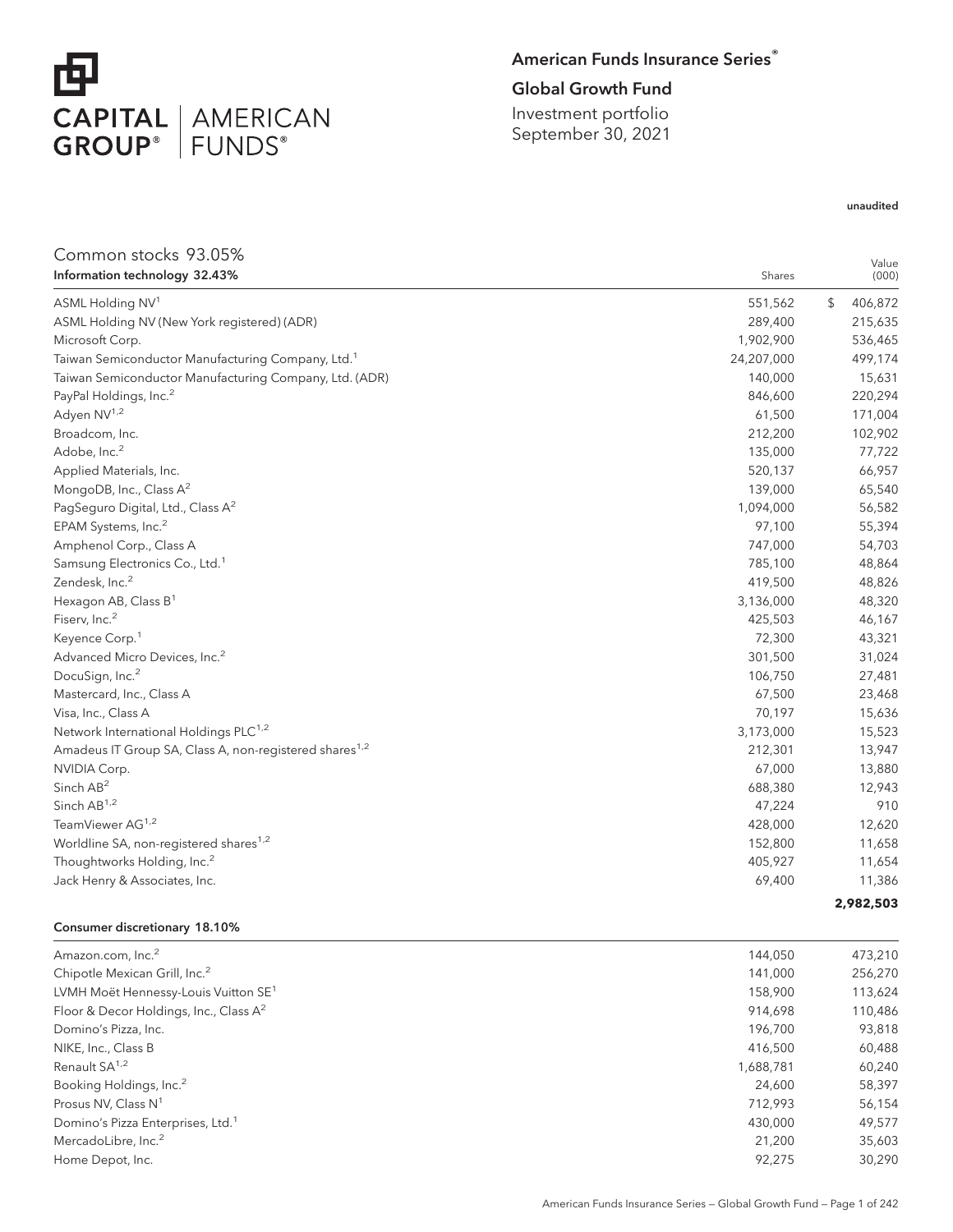## Common stocks (continued)

| oonninon stocks (continued)<br>Consumer discretionary (continued) | Shares     | Value<br>(000) |
|-------------------------------------------------------------------|------------|----------------|
| Coupang, Inc., Class $A^2$                                        | 1,055,604  | \$<br>29,399   |
| IDP Education, Ltd. <sup>1</sup>                                  | 1,119,000  | 27,527         |
| Sony Group Corp. <sup>1</sup>                                     | 243,000    | 27,061         |
| Stellantis NV <sup>1</sup>                                        | 1,327,055  | 25,391         |
| Xpeng, Inc., Class A $(ADR)^2$                                    | 671,711    | 23,873         |
| Evolution AB <sup>1</sup>                                         | 140,000    | 21,281         |
| EssilorLuxottica <sup>1</sup>                                     | 102,335    | 19,568         |
| Entain PLC <sup>1,2</sup>                                         | 665,250    | 19,043         |
| YUM! Brands, Inc.                                                 | 120,000    | 14,677         |
| Moncler SpA <sup>1</sup>                                          | 217,370    | 13,295         |
| Marriott International, Inc., Class $A^2$                         | 74,000     | 10,959         |
| Melco Resorts & Entertainment, Ltd. (ADR) <sup>2</sup>            | 1,027,000  | 10,517         |
| Wynn Macau, Ltd. <sup>1,2</sup>                                   | 10,510,400 | 8,779          |
| MGM China Holdings, Ltd. <sup>1,2</sup>                           | 12,708,000 | 7,871          |
| THG PLC $1,2$                                                     | 1,026,870  | 6,966          |
|                                                                   |            | 1,664,364      |

#### Health care 12.46%

| DexCom, Inc. <sup>2</sup>                           | 253,000   | 138,355   |
|-----------------------------------------------------|-----------|-----------|
| UnitedHealth Group, Inc.                            | 259,600   | 101,436   |
| Mettler-Toledo International, Inc. <sup>2</sup>     | 65,000    | 89,528    |
| AstraZeneca PLC <sup>1</sup>                        | 674,300   | 81,175    |
| Pfizer, Inc.                                        | 1,699,000 | 73,074    |
| Cigna Corp.                                         | 316,600   | 63,371    |
| Regeneron Pharmaceuticals, Inc. <sup>2</sup>        | 95,036    | 57,514    |
| Fisher & Paykel Healthcare Corp., Ltd. <sup>1</sup> | 2,188,000 | 48,110    |
| Merck & Co., Inc.                                   | 620,000   | 46,568    |
| Tandem Diabetes Care, Inc. <sup>2</sup>             | 379,084   | 45,255    |
| NovoCure, Ltd. <sup>2</sup>                         | 340,000   | 39,498    |
| Silk Road Medical, Inc. <sup>2</sup>                | 702,000   | 38,631    |
| Danaher Corp.                                       | 110,000   | 33,488    |
| CVS Health Corp.                                    | 371,000   | 31,483    |
| Catalent, Inc. <sup>2</sup>                         | 200,000   | 26,614    |
| Zoetis, Inc., Class A                               | 130,000   | 25,238    |
| Humana, Inc.                                        | 55,000    | 21,403    |
| Eli Lilly and Company                               | 92,000    | 21,257    |
| Dechra Pharmaceuticals PLC <sup>1</sup>             | 306,300   | 19,952    |
| Bayer AG <sup>1</sup>                               | 363,860   | 19,846    |
| Olympus Corp. <sup>1</sup>                          | 796,800   | 17,499    |
| bioMérieux SA <sup>1</sup>                          | 135,000   | 15,332    |
| Novartis AG <sup>1</sup>                            | 165,600   | 13,586    |
| Rede D'Or Sao Luiz SA                               | 1,073,663 | 13,389    |
| Genus PLC <sup>1</sup>                              | 178,100   | 13,055    |
| Sanofi <sup>1</sup>                                 | 135,000   | 12,996    |
| Teladoc Health, Inc. <sup>2</sup>                   | 79,000    | 10,018    |
| Vertex Pharmaceuticals, Inc. <sup>2</sup>           | 49,500    | 8,979     |
| Coloplast A/S, Class $B^1$                          | 55,750    | 8,738     |
| Zai Lab, Ltd. (ADR) <sup>2</sup>                    | 69,900    | 7,367     |
| Organon & Co. <sup>2</sup>                          | 62,000    | 2,033     |
| Viatris, Inc.                                       | 110,678   | 1,500     |
|                                                     |           | 1,146,288 |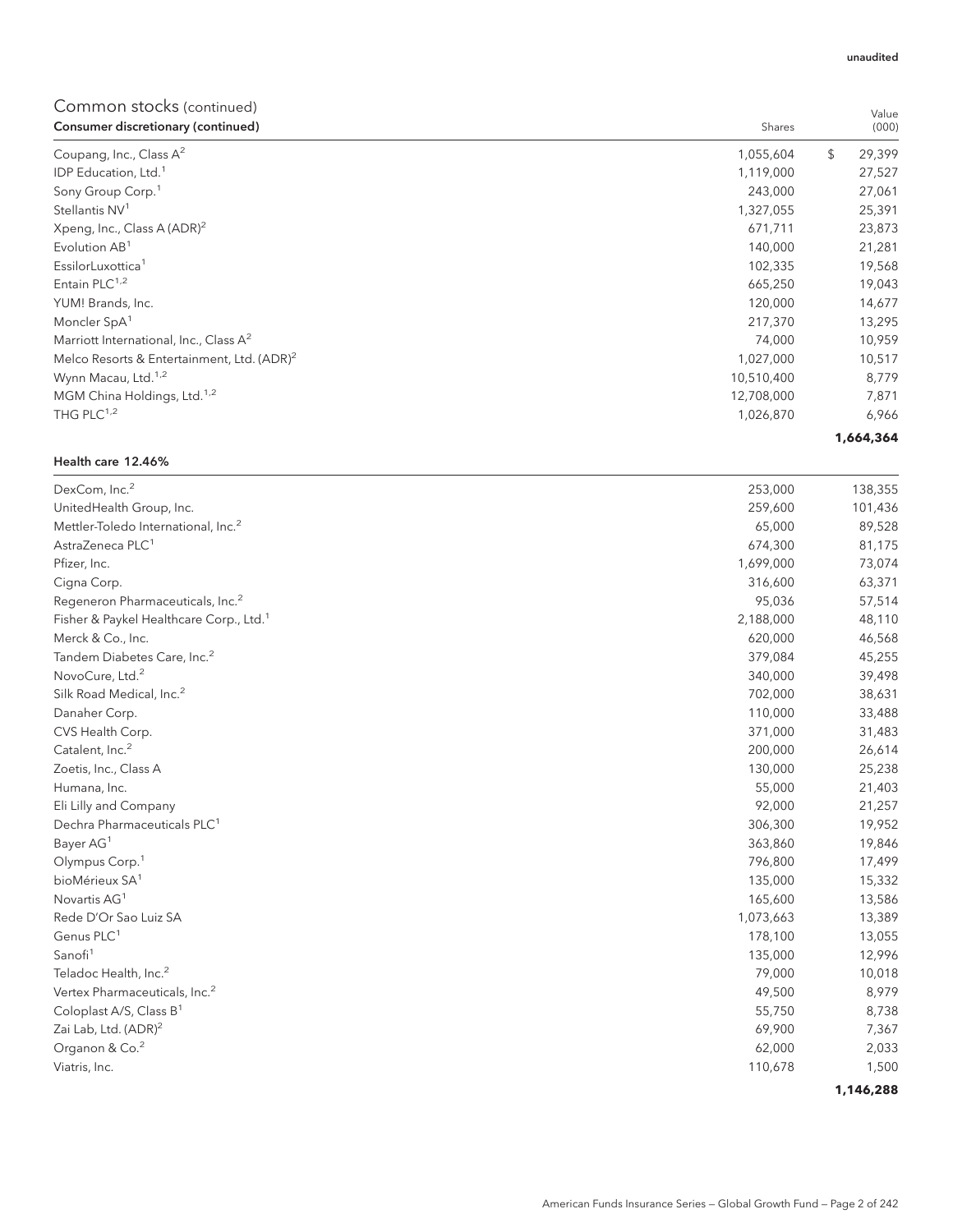| DSV A/S <sup>1</sup>                                                   | 201,000    | 47,988    |
|------------------------------------------------------------------------|------------|-----------|
| Industrials 3.24%                                                      |            |           |
|                                                                        |            | 514,788   |
| Mondelez International, Inc.                                           | 225,000    | 13,090    |
|                                                                        | 595,000    | 14,784    |
| Costco Wholesale Corp.<br>Associated British Foods PLC <sup>1</sup>    | 42,170     | 18,949    |
| Nestlé SA <sup>1</sup>                                                 | 313,500    | 37,720    |
| Keurig Dr Pepper, Inc.                                                 | 1,624,000  | 55,476    |
| Altria Group, Inc.                                                     | 1,248,500  | 56,832    |
|                                                                        | 2,881,000  |           |
| Ocado Group PLC <sup>1,2</sup>                                         |            | 64,077    |
| Kweichow Moutai Co., Ltd., Class A <sup>1</sup>                        | 269,957    | 76,484    |
| Philip Morris International, Inc.                                      | 919,500    | 87,159    |
| British American Tobacco PLC <sup>1</sup>                              | 2,585,800  | 90,217    |
| Consumer staples 5.60%                                                 |            | 762,018   |
| Bumble, Inc., Class A <sup>2</sup>                                     | 217,500    | 10,871    |
| Altice USA, Inc., Class A <sup>2</sup>                                 | 751,200    | 15,565    |
| Tencent Holdings, Ltd. <sup>1</sup>                                    | 415,000    | 24,333    |
| Sea, Ltd., Class A (ADR) <sup>2</sup>                                  | 140,451    | 44,766    |
| Facebook, Inc., Class A <sup>2</sup>                                   | 710,030    | 240,977   |
| Alphabet, Inc., Class C <sup>2</sup>                                   | 63,852     | 170,185   |
| Alphabet, Inc., Class A <sup>2</sup>                                   | 95,500     | 255,321   |
| <b>Communication services 8.28%</b>                                    |            |           |
|                                                                        |            | 834,768   |
| Jackson Financial, Inc., Class A <sup>2</sup>                          | 44,327     | 1,153     |
| Lufax Holding, Ltd. (ADR) <sup>2</sup>                                 | 966,000    | 6,743     |
| Banco Santander, SA <sup>1</sup>                                       | 2,946,020  | 10,671    |
| Sberbank of Russia PJSC (ADR) <sup>1</sup>                             | 645,500    | 11,994    |
| Macquarie Group, Ltd. <sup>1</sup>                                     | 101,500    | 13,317    |
| CME Group, Inc., Class A                                               | 76,437     | 14,781    |
| FinecoBank SpA <sup>1,2</sup>                                          | 893,000    | 16,183    |
| Bank of America Corp.                                                  | 385,000    | 16,343    |
| Aon PLC, Class A                                                       | 59,500     | 17,003    |
| QBE Insurance Group, Ltd. <sup>1</sup>                                 | 2,132,000  | 17,786    |
| Ping An Insurance (Group) Company of China, Ltd., Class H <sup>1</sup> | 3,254,000  | 22,080    |
| HDFC Life Insurance Company, Ltd. <sup>1</sup>                         | 2,289,515  | 22,218    |
| BlackRock, Inc.                                                        | 26,500     | 22,224    |
| Moscow Exchange MICEX-RTS PJSC <sup>1</sup>                            | 12,640,000 | 30,180    |
| Société Générale <sup>1</sup>                                          | 1,011,450  | 31,757    |
| Prudential PLC <sup>1</sup>                                            | 1,773,082  | 34,420    |
| Citigroup, Inc.                                                        | 497,600    | 34,922    |
| AXA SA <sup>1</sup>                                                    | 1,692,893  | 47,096    |
| Allfunds Group PLC <sup>1,2</sup>                                      | 2,890,300  | 55,582    |
| JPMorgan Chase & Co.                                                   | 438,700    | 71,811    |
| Kotak Mahindra Bank, Ltd. <sup>1,2</sup>                               | 3,018,964  | 81,300    |
| AIA Group, Ltd. <sup>1</sup>                                           | 10,340,400 | 119,061   |
| Tradeweb Markets, Inc., Class A                                        | 1,685,360  | \$136,143 |
| Financials 9.08%                                                       | Shares     | (000)     |
| Common Stocks (continued)                                              |            | Value     |

| DJV AIJ                                         | ZU I.UUU    | 41,700 |
|-------------------------------------------------|-------------|--------|
| Airbus SE, non-registered shares <sup>1,2</sup> | 327,000     | 42,933 |
| MTU Aero Engines AG <sup>1</sup>                | 167.000     | 37.761 |
| NIBE Industrier AB, Class $B^1$                 | 2.740.000   | 34,417 |
| Alliance Global Group, Inc. <sup>1</sup>        | 156,400,700 | 31,638 |
| GT Capital Holdings, Inc. <sup>1</sup>          | 2,454,611   | 24,478 |
|                                                 |             |        |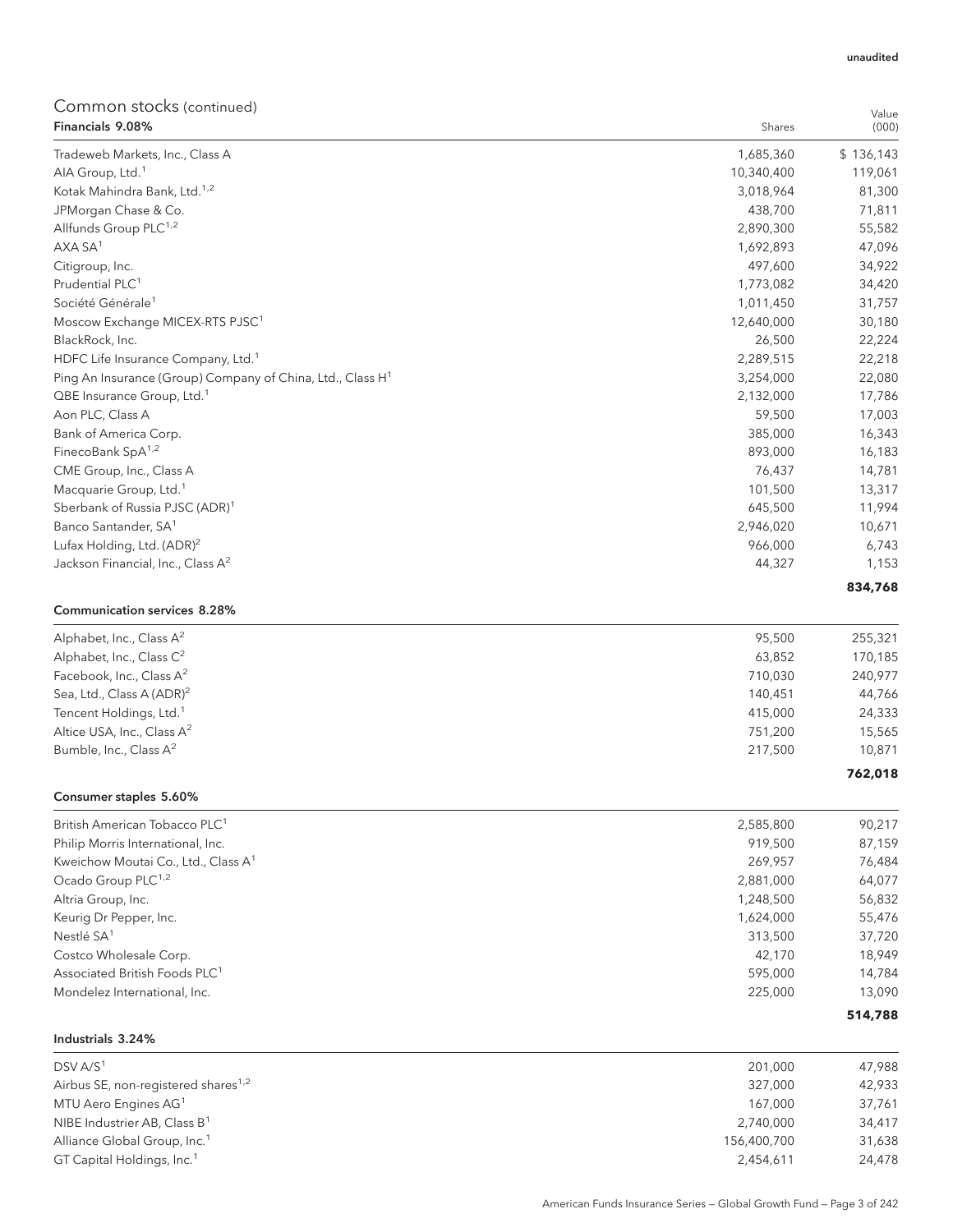## Common stocks (continued) **Industrials (continued)** Shares **Shares** Shares **Shares** Shares **Shares** Shares **Shares** Shares **Shares** Shares **Shares** Shares **Shares** Shares **Shares** Shares **Shares** Shares **Shares Shares Shares Shares Shares** Value (000) Safran SA1 164,000 \$ 20,562 Nidec Corp.<sup>1</sup> 149,100 16,540 General Electric Co. 2027 16,227 SMC Corp.<sup>1</sup> 22,500 14,077  $\frac{1}{2}$ Boeing Company<sup>2</sup> 51,300  $\frac{1}{2}$  51,300  $\frac{1}{2}$  51,300  $\frac{1}{2}$  51,300  $\frac{1}{2}$ **297,904** Materials 1.84% Sherwin-Williams Company 461,700 129,151 Koninklijke DSM NV<sup>1</sup> 20,328 Shin-Etsu Chemical Co., Ltd.<sup>1</sup> 20,156 **169,635** Energy 1.33%  $Reliance$  Industries, Ltd.<sup>1</sup>  $54.907$   $54.907$ Reliance Industries, Ltd., interim shares<sup>1</sup> 106,956 2,686 2,686 2,686 2,686 2,686 2,686 2,686 2,686 2,686 2,686 Gazprom PJSC  $(ADR)^1$  41,077 LUKOIL Oil Co. PJSC (ADR)<sup>1</sup> 246,300 23,449 **122,119** Real estate 0.52% Country Garden Services Holdings Co., Ltd.<sup>1</sup> 3,539,706 27,778 Goodman Logistics (HK), Ltd. REIT<sup>1</sup> and the control of the control of the control of the control of the control of the control of the control of the control of the control of the control of the control of the control of t **47,594** Utilities 0.17% Ørsted AS<sup>1</sup> 115,825 **15,282** Total common stocks (cost: \$4,223,115,000) **8,557,263** Preferred securities 3.27% Health care 2.50% Sartorius AG, nonvoting non-registered preferred shares<sup>1</sup> 360,500 **229,584** 360,500 **229,584** Information technology 0.77% Samsung Electronics Co., Ltd., nonvoting preferred shares<sup>1</sup> 1,219,000 1,219,000 **71,351** Total preferred securities (cost: \$66,753,000) **300,935** Short-term securities 3.81% Money market investments 3.81% Capital Group Central Cash Fund 0.06%3,4 3,506,806 **350,716** Total short-term securities (cost: \$350,699,000) **350,716** Total investment securities 100.13% (cost: \$4,640,567,000) **9,208,914** Other assets less liabilities (0.13)% **(11,823)** Net assets 100.00% **\$9,197,091**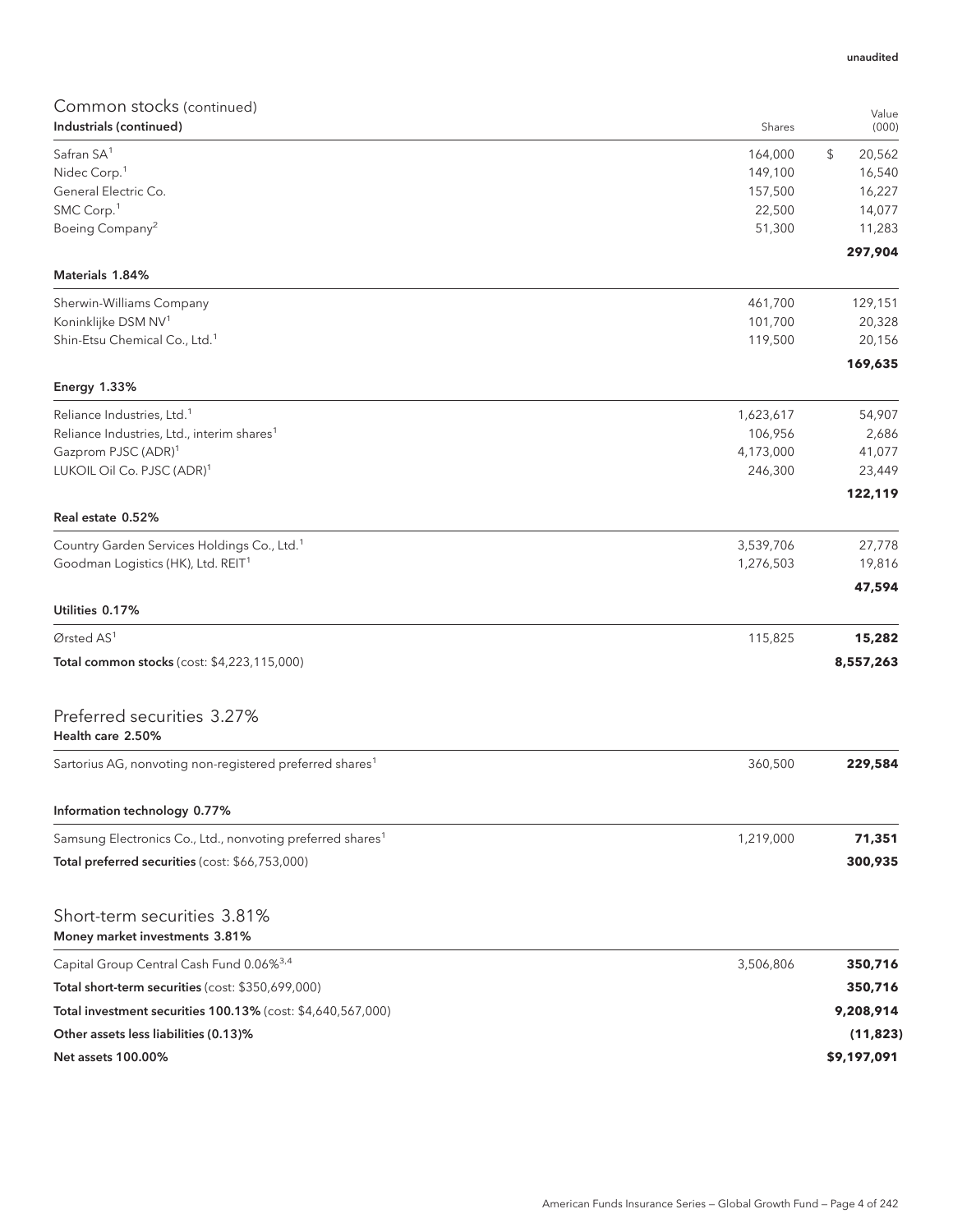## Investments in affiliates $4$

|                                                                                     | Value of<br>affiliate at<br>1/1/2021<br>(000) | <b>Additions</b><br>(000) | Reductions<br>(000) | Net<br>realized<br>loss<br>(000) | Net<br>unrealized<br>appreciation<br>(000) | Value of<br>affiliate at<br>9/30/2021<br>(000) | Dividend<br>income<br>(000) |
|-------------------------------------------------------------------------------------|-----------------------------------------------|---------------------------|---------------------|----------------------------------|--------------------------------------------|------------------------------------------------|-----------------------------|
| Short-term securities 3.81%                                                         |                                               |                           |                     |                                  |                                            |                                                |                             |
| Money market investments 3.81%                                                      |                                               |                           |                     |                                  |                                            |                                                |                             |
| Capital Group Central Cash Fund 0.06% <sup>3</sup>                                  | \$125,696                                     | \$1,132,552               | \$907.529           | \$(4)                            | \$1                                        | \$350,716                                      | \$158                       |
| Money market investments purchased with collateral from<br>securities on loan 0.00% |                                               |                           |                     |                                  |                                            |                                                |                             |
| Capital Group Central Cash Fund 0.06% <sup>3</sup>                                  |                                               | $-5$                      |                     |                                  |                                            |                                                | _6                          |
| Total short-term securities                                                         |                                               |                           |                     |                                  |                                            | 350.716                                        |                             |
| <b>Total 3.81%</b>                                                                  |                                               |                           |                     | \$(4)                            | \$1                                        | \$350,716                                      | \$158                       |

1 Valued under fair value procedures adopted by authority of the board of trustees. The total value of all such securities was \$3,596,947,000, which represented 39.11% of the net assets of the fund. This entire amount relates to certain securities trading outside the U.S. whose values were adjusted as a result of significant market movements following the close of local trading.

<sup>2</sup>Security did not produce income during the last 12 months.

<sup>3</sup>Rate represents the seven-day yield at 9/30/2021.

4 Part of the same "group of investment companies" as the fund as defined under the Investment Company Act of 1940, as amended.

5 Represents net activity.

<sup>6</sup>Dividend income is included with securities lending income and is not shown in this table.

#### Key to abbreviation

ADR = American Depositary Receipts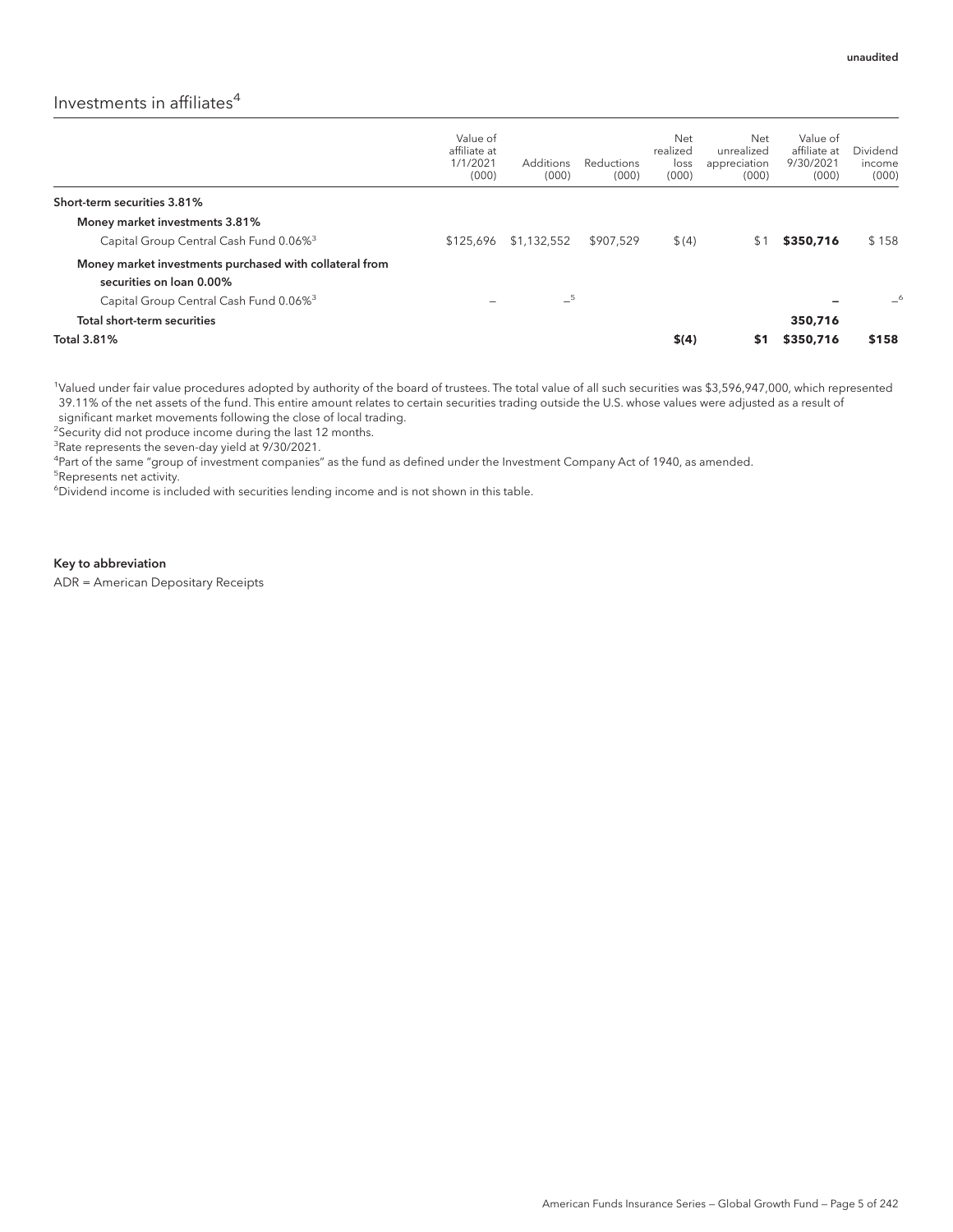## Global Small Capitalization Fund

Investment portfolio September 30, 2021

## unaudited

| Common stocks 94.23%                                           |            | Value    |
|----------------------------------------------------------------|------------|----------|
| Information technology 23.38%                                  | Shares     | (000)    |
| Cree, Inc. <sup>1</sup>                                        | 1,166,056  | \$94,136 |
| Ceridian HCM Holding, Inc. <sup>1</sup>                        | 647,135    | 72,880   |
| PAR Technology Corp. <sup>1,2</sup>                            | 938,204    | 57,709   |
| eMemory Technology, Inc. <sup>3</sup>                          | 793,000    | 55,542   |
| Net One Systems Co., Ltd. <sup>3</sup>                         | 1,616,556  | 53,240   |
| Silergy Corp. <sup>3</sup>                                     | 266,740    | 39,171   |
| BE Semiconductor Industries NV3                                | 484,152    | 38,222   |
| Kingdee International Software Group Co., Ltd. <sup>1,3</sup>  | 10,717,074 | 35,480   |
| Olo, Inc., Class $A^1$                                         | 1,020,670  | 30,651   |
| Qorvo, Inc. <sup>1</sup>                                       | 181,818    | 30,398   |
| Nordic Semiconductor ASA <sup>1,3</sup>                        | 992,291    | 29,693   |
| SUMCO Corp. <sup>3</sup>                                       | 1,445,500  | 29,022   |
| Avalara, Inc. <sup>1</sup>                                     | 149,119    | 26,062   |
| MACOM Technology Solutions Holdings, Inc. <sup>1</sup>         | 380,000    | 24,651   |
| SHIFT, Inc. <sup>1,3</sup>                                     | 114,800    | 24,302   |
| Appfolio, Inc., Class A <sup>1</sup>                           | 193,616    | 23,311   |
| Smartsheet, Inc., Class A <sup>1</sup>                         | 337,600    | 23,234   |
| Bentley Systems, Inc., Class B                                 | 377,101    | 22,867   |
| Globant SA <sup>1</sup>                                        | 81,000     | 22,762   |
| SimCorp AS <sup>3</sup>                                        | 187,352    | 22,067   |
| LEM Holding SA <sup>3</sup>                                    | 9,570      | 22,057   |
| Asana, Inc., Class A <sup>1</sup>                              | 211,770    | 21,990   |
| Pegasystems, Inc.                                              | 169,591    | 21,555   |
| Rapid7, Inc. <sup>1</sup>                                      | 182,297    | 20,603   |
| Tanla Platforms, Ltd. <sup>3</sup>                             | 1,677,291  | 20,501   |
| ON Semiconductor Corp. <sup>1</sup>                            | 395,000    | 18,079   |
| Euronet Worldwide, Inc. <sup>1</sup>                           | 140,000    | 17,819   |
| Keywords Studios PLC <sup>1,3</sup>                            | 440,000    | 17,276   |
| Silicon Laboratories, Inc. <sup>1</sup>                        | 115,900    | 16,245   |
| Unimicron Technology Corp. <sup>3</sup>                        | 3,409,007  | 15,869   |
| Marvell Technology, Inc.                                       | 221,217    | 13,342   |
| IronNet, Inc., Class A <sup>1,3</sup>                          | 754,000    | 12,470   |
| ALTEN SA, non-registered shares <sup>3</sup>                   | 85,112     | 12,409   |
| Network International Holdings PLC <sup>1,3</sup>              | 2,494,284  | 12,202   |
| Aspen Technology, Inc. <sup>1</sup>                            | 93,100     | 11,433   |
| Hennge KK <sup>1,2,3</sup>                                     | 212,200    | 11,233   |
| MongoDB, Inc., Class A <sup>1</sup>                            | 23,300     | 10,986   |
| Cognex Corp.                                                   | 136,300    | 10,934   |
| Anaplan, Inc. <sup>1</sup>                                     | 163,300    | 9,943    |
| Computer Services, Inc.                                        | 163,500    | 9,647    |
| GlobalWafers Co., Ltd. <sup>3</sup>                            | 311,000    | 8,785    |
| INFICON Holding AG3                                            | 7,397      | 8,664    |
| SINBON Electronics Co., Ltd. <sup>3</sup>                      | 944,000    | 7,952    |
| Megaport, Ltd. <sup>1,3</sup>                                  | 650,000    | 7,820    |
| Oneconnect Financial Technology Co., Ltd. (ADR) <sup>1,2</sup> | 1,867,176  | 7,655    |
| Extreme Networks, Inc. <sup>1</sup>                            | 678,378    | 6,682    |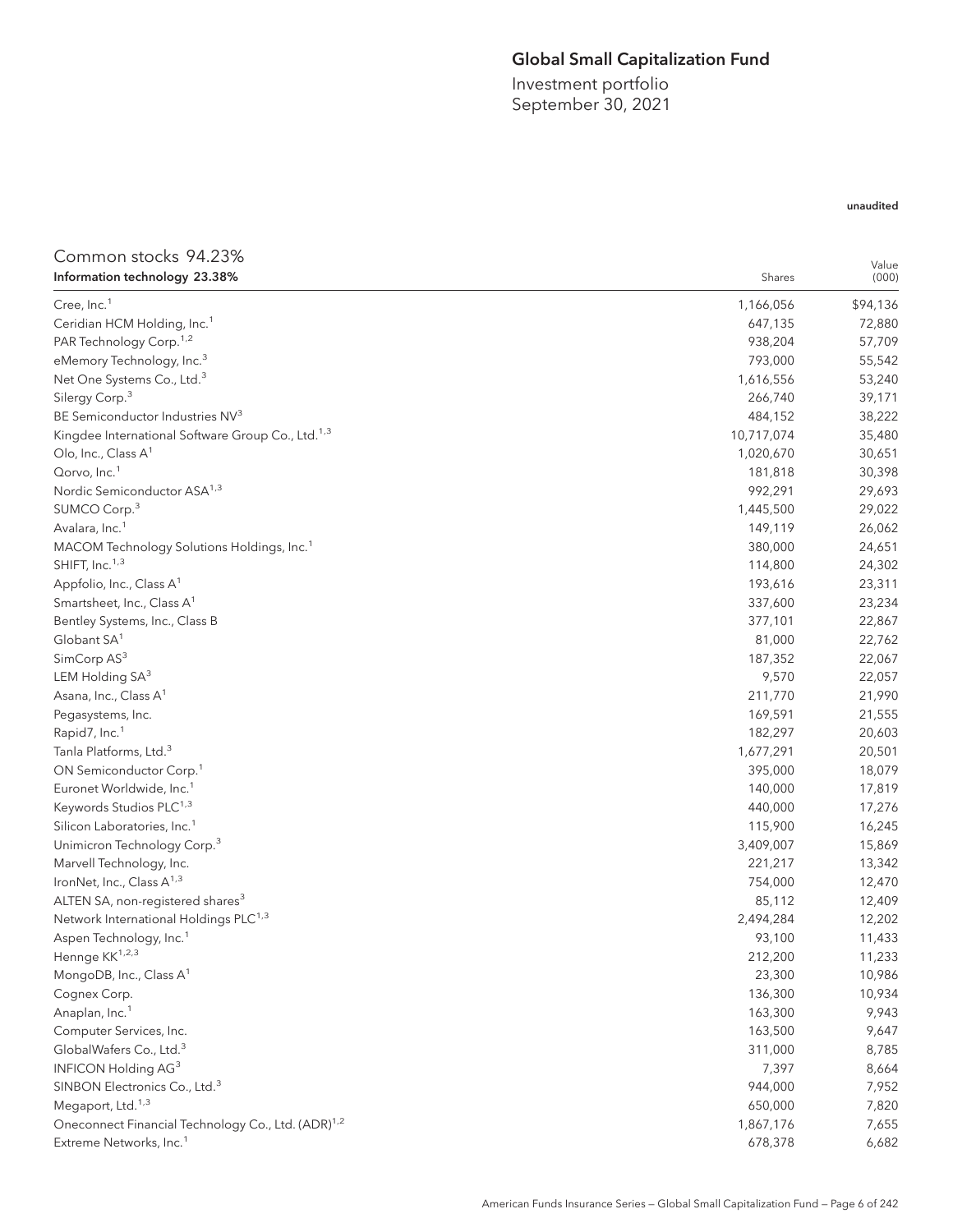| Information technology (continued)                                   | Shares    | (000)       |
|----------------------------------------------------------------------|-----------|-------------|
| DoubleVerify Holdings, Inc. <sup>1,2</sup>                           | 188,100   | \$<br>6,425 |
| Okta, Inc., Class A <sup>1</sup>                                     | 25,463    | 6,043       |
| Appier Group, Inc. <sup>1,2,3</sup>                                  | 422,700   | 5,417       |
| Appier Group, Inc. <sup>1,3</sup>                                    | 35,300    | 466         |
| Lightspeed Commerce, Inc. SV, subordinate voting shares <sup>1</sup> | 54,730    | 5,278       |
| Pexip Holding ASA <sup>1,3</sup>                                     | 627,882   | 5,052       |
| Digital Turbine, Inc. <sup>1</sup>                                   | 70,000    | 4,813       |
| Softcat PLC <sup>3</sup>                                             | 167,650   | 4,561       |
| BigCommerce Holdings, Inc., Series 1 <sup>1</sup>                    | 90,000    | 4,558       |
| Linklogis, Inc., Class B <sup>1,2,3</sup>                            | 4,434,615 | 4,525       |
| CCC Intelligent Solutions Holdings, Inc. <sup>1</sup>                | 404,600   | 4,252       |
| Semtech Corp. <sup>1</sup>                                           | 50,000    | 3,899       |
| Alkami Technology, Inc. <sup>1</sup>                                 | 156,207   | 3,855       |
| Bechtle AG, non-registered shares <sup>3</sup>                       | 54,537    | 3,742       |
| Yotpo, Ltd. <sup>1,3,4,5,6</sup>                                     | 678,736   | 1,493       |
|                                                                      |           | 1,173,930   |

## Consumer discretionary 18.41%

| Wyndham Hotels & Resorts, Inc.                                | 768,069    | 59,287 |
|---------------------------------------------------------------|------------|--------|
| Lands' End, Inc. <sup>1,7</sup>                               | 2,100,000  | 49,434 |
| Thor Industries, Inc.                                         | 369,500    | 45,360 |
| Entain PLC <sup>1,3</sup>                                     | 1,510,450  | 43,238 |
| Mattel, Inc. <sup>1</sup>                                     | 2,100,069  | 38,977 |
| Shop Apotheke Europe NV, non-registered shares <sup>1,3</sup> | 255,264    | 37,750 |
| Coursera, Inc. <sup>1</sup>                                   | 1,136,534  | 35,971 |
| Helen of Troy, Ltd. <sup>1</sup>                              | 160,000    | 35,949 |
| Five Below, Inc. <sup>1</sup>                                 | 199,700    | 35,309 |
| YETI Holdings, Inc. <sup>1</sup>                              | 410,595    | 35,184 |
| Everi Holdings, Inc. <sup>1</sup>                             | 1,446,739  | 34,982 |
| Tube Investments of India, Ltd. <sup>3</sup>                  | 1,577,700  | 29,558 |
| Frontdoor, Inc. <sup>1</sup>                                  | 677,310    | 28,379 |
| Evolution AB <sup>3</sup>                                     | 182,215    | 27,698 |
| zooplus AG, non-registered shares <sup>1,3</sup>              | 48,403     | 27,308 |
| Tongcheng-Elong Holdings, Ltd. <sup>1,3</sup>                 | 10,084,800 | 24,102 |
| SSP Group PLC <sup>1,3</sup>                                  | 6,505,284  | 24,050 |
| Skechers USA, Inc., Class A <sup>1</sup>                      | 550,000    | 23,166 |
| Inchcape PLC <sup>3</sup>                                     | 1,871,000  | 20,318 |
| Scientific Games Corp. <sup>1</sup>                           | 223,732    | 18,586 |
| Kindred Group PLC (SDR) <sup>3</sup>                          | 1,150,611  | 17,278 |
| Asbury Automotive Group, Inc. <sup>1</sup>                    | 87,582     | 17,231 |
| Basic-Fit NV <sup>1,3</sup>                                   | 329,911    | 15,111 |
| Leslie's, Inc. <sup>1</sup>                                   | 656,864    | 13,492 |
| DESCENTE, Ltd. <sup>1,3</sup>                                 | 359,700    | 12,646 |
| Arco Platform, Ltd., Class A <sup>1</sup>                     | 538,725    | 11,690 |
| Just Eat Takeaway (EUR denominated) <sup>1,3</sup>            | 150,679    | 10,980 |
| Golden Entertainment, Inc. <sup>1</sup>                       | 219,100    | 10,756 |
| Bright Horizons Family Solutions, Inc. <sup>1</sup>           | 74,300     | 10,359 |
| Musti Group OYJ <sup>3</sup>                                  | 275,100    | 9,818  |
| Melco International Development, Ltd. <sup>1,3</sup>          | 7,826,000  | 9,144  |
| Cairn Homes PLC <sup>3</sup>                                  | 6,829,200  | 8,999  |
| Cie. Plastic Omnium SA <sup>3</sup>                           | 308,912    | 7,891  |
| Cartrade Tech, Ltd. <sup>1,3</sup>                            | 463,527    | 7,719  |
| Zhongsheng Group Holdings, Ltd. <sup>3</sup>                  | 938,500    | 7,543  |
| Purple Innovation, Inc., Class A <sup>1</sup>                 | 347,200    | 7,298  |
| Elior Group $SA^{1,3}$                                        | 882,500    | 6,969  |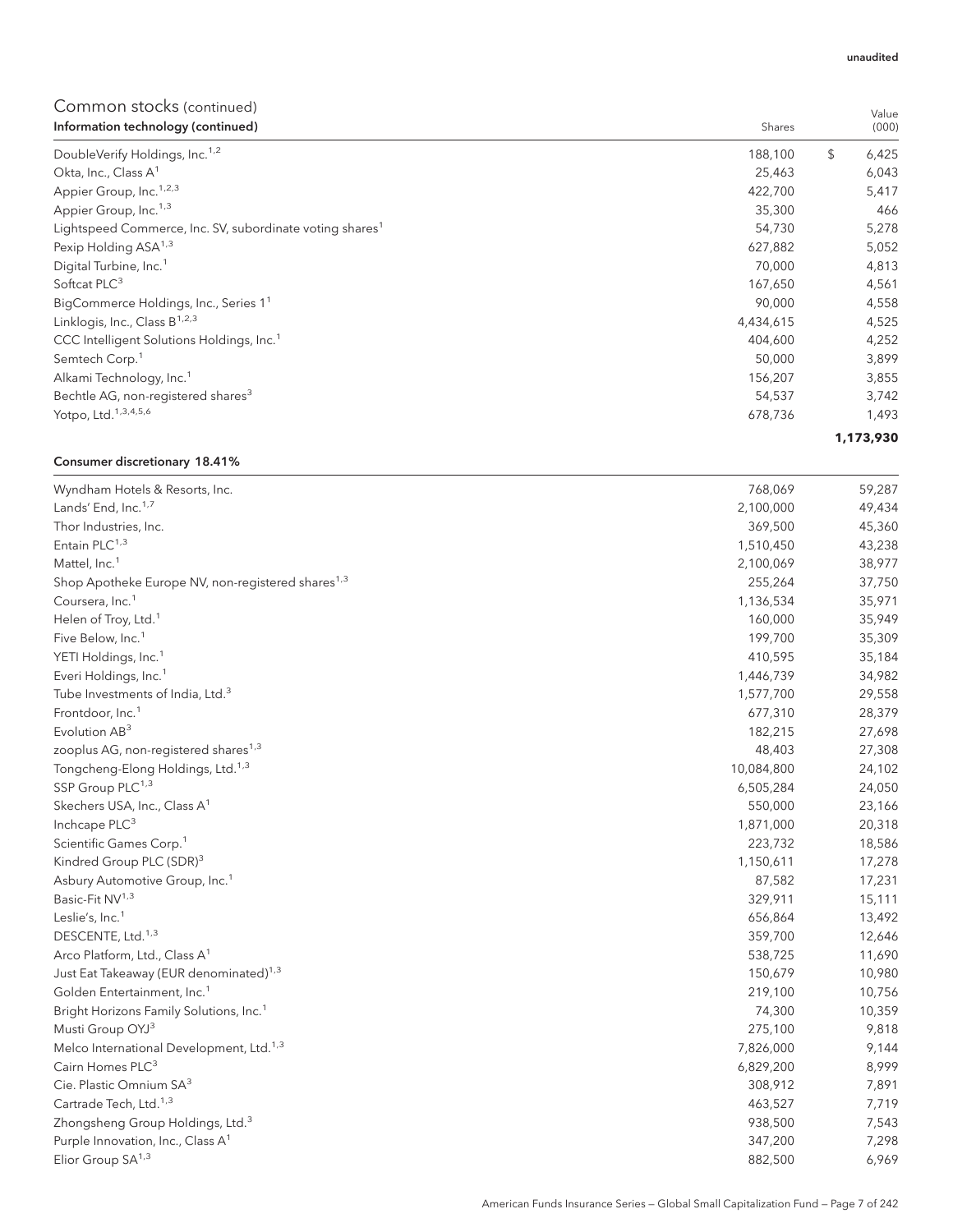| Consumer discretionary (continued)                      | Shares    | (000)       |
|---------------------------------------------------------|-----------|-------------|
| Powerschool Holdings, Inc., Class A <sup>1</sup>        | 277,700   | \$<br>6,834 |
| Thule Group AB <sup>3</sup>                             | 136,600   | 6,830       |
| TopBuild Corp. <sup>1</sup>                             | 32,600    | 6,677       |
| OneSpaWorld Holdings, Ltd. <sup>1</sup>                 | 636,538   | 6,346       |
| Americanas SA, ordinary nominative shares <sup>1</sup>  | 1,010,093 | 5,735       |
| WH Smith PLC <sup>1,3</sup>                             | 242,500   | 5,558       |
| Desenio Group AB <sup>1,3</sup>                         | 1,506,833 | 5,075       |
| Sonans Gruppen AS <sup>1,3</sup>                        | 798,518   | 4,628       |
| Dutch Bros., Inc., Class A <sup>1</sup>                 | 106,700   | 4,622       |
| IDP Education, Ltd. <sup>3</sup>                        | 180,966   | 4,452       |
| Shoei Co., Ltd. <sup>3</sup>                            | 80,400    | 3,622       |
| Countryside Properties PLC <sup>1,3</sup>               | 405,700   | 2,746       |
| Leifheit AG, non-registered shares <sup>3</sup>         | 36,773    | 1,484       |
| China Zenix Auto International, Ltd. (ADR) <sup>1</sup> | 385,648   | 212         |
|                                                         |           | 924,351     |

#### Health care 17.61%

| Insulet Corp. <sup>1</sup>                                    | 485,109   | 137,883 |
|---------------------------------------------------------------|-----------|---------|
| CanSino Biologics, Inc., Class H <sup>1,3</sup>               | 1,984,600 | 69,900  |
| Cortexyme, Inc. <sup>1,2</sup>                                | 689,544   | 63,204  |
| Health Catalyst, Inc. <sup>1,2</sup>                          | 922,700   | 46,144  |
| Notre Dame Intermédica Participações SA                       | 3,012,035 | 41,267  |
| Allakos, Inc. <sup>1</sup>                                    | 354,275   | 37,507  |
| Integra LifeSciences Holdings Corp. <sup>1</sup>              | 530,900   | 36,356  |
| AddLife AB, Class $B^3$                                       | 950,014   | 34,472  |
| Globus Medical, Inc., Class A <sup>1</sup>                    | 427,800   | 32,778  |
| Max Healthcare Institute, Ltd. <sup>1,3</sup>                 | 5,224,823 | 25,008  |
| Mani, Inc. <sup>3</sup>                                       | 1,284,831 | 24,519  |
| Ocumension Therapeutics <sup>1,2,3</sup>                      | 9,650,966 | 23,077  |
| Nevro Corp. <sup>1</sup>                                      | 189,933   | 22,104  |
| CONMED Corp.                                                  | 148,708   | 19,455  |
| GVS $SpA3$                                                    | 1,350,919 | 19,201  |
| Kronos Bio, Inc. <sup>1</sup>                                 | 899,243   | 18,848  |
| Ultragenyx Pharmaceutical, Inc. <sup>1</sup>                  | 189,727   | 17,111  |
| New Frontier Health Corp., Class A <sup>1,2</sup>             | 1,517,400 | 17,040  |
| CompuGroup Medical SE & Co. KGaA <sup>3</sup>                 | 205,520   | 16,924  |
| Guardant Health, Inc. <sup>1</sup>                            | 119,227   | 14,905  |
| Amplifon SpA <sup>3</sup>                                     | 311,536   | 14,846  |
| Haemonetics Corp. <sup>1</sup>                                | 199,700   | 14,097  |
| Medlive Technology Co., Ltd. <sup>1,3</sup>                   | 2,681,000 | 12,800  |
| <b>ICON PLC<sup>1</sup></b>                                   | 46,061    | 12,069  |
| Warby Parker, Inc., Class A <sup>1</sup>                      | 226,465   | 12,014  |
| New Horizon Health, Ltd. <sup>1,2,3</sup>                     | 2,639,844 | 11,517  |
| Shandong Pharmaceutical Glass Co., Ltd., Class A <sup>3</sup> | 2,180,508 | 10,019  |
| Bachem Holding AG, Class B <sup>3</sup>                       | 10,977    | 8,354   |
| Medincell SA <sup>1,2,3</sup>                                 | 809,800   | 7,983   |
| Ambu AS, Class B, non-registered shares <sup>3</sup>          | 266,155   | 7,862   |
| Applied Molecular Transport, Inc. <sup>1</sup>                | 296,800   | 7,678   |
| BioMarin Pharmaceutical, Inc. <sup>1</sup>                    | 92,000    | 7,111   |
| Arjo AB, Class B <sup>3</sup>                                 | 530,850   | 6,549   |
| Nordhealth AS, Class A <sup>1,3</sup>                         | 1,279,999 | 6,497   |
| Encompass Health Corp.                                        | 79,000    | 5,928   |
| iRhythm Technologies, Inc. <sup>1</sup>                       | 100,000   | 5,856   |
| Amedisys, Inc. <sup>1</sup>                                   | 33,400    | 4,980   |
| Angelalign Technology, Inc. <sup>1,3</sup>                    | 102,000   | 4,336   |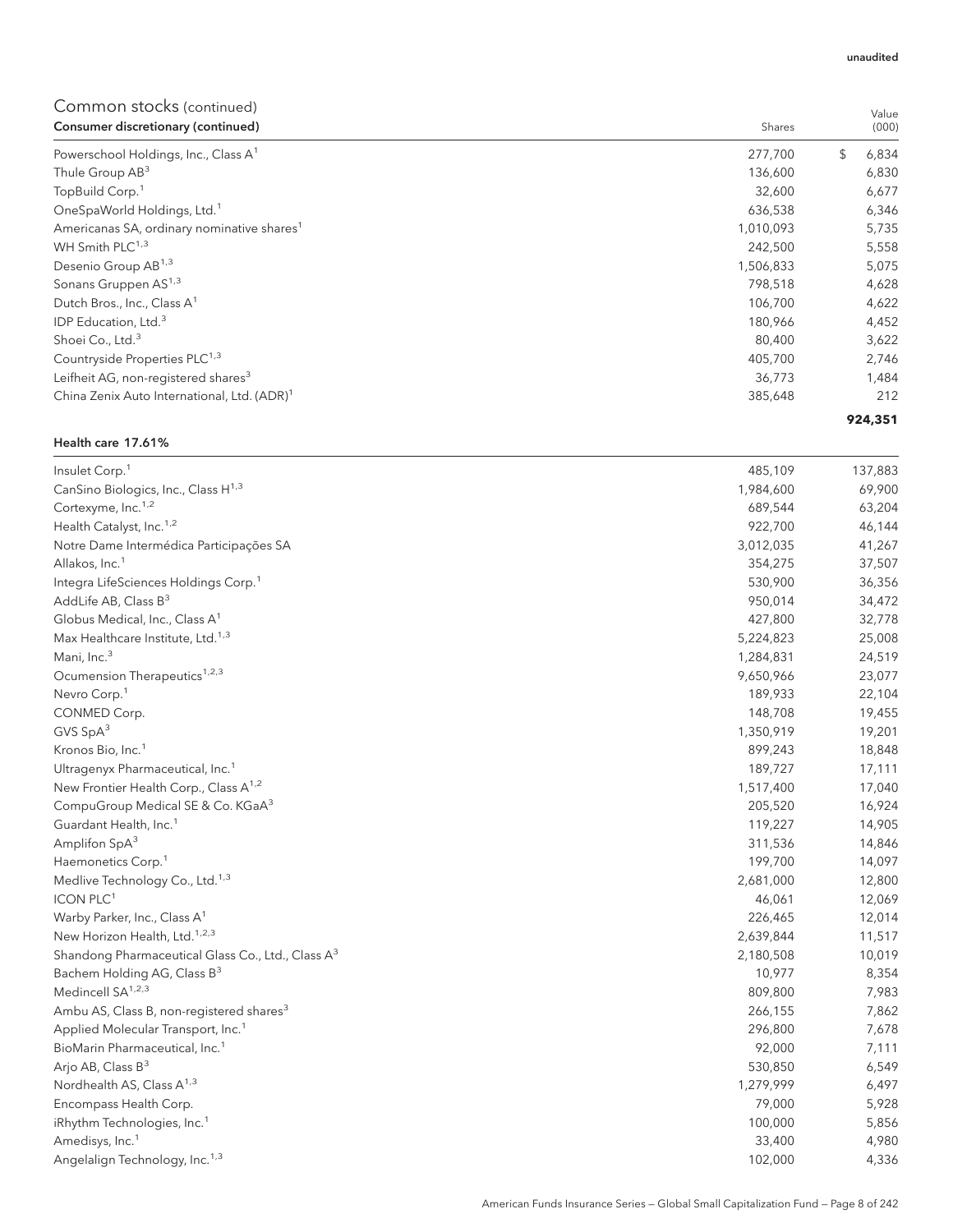| Health care (continued)                   | Shares  | (000)   |
|-------------------------------------------|---------|---------|
| Antares Vision SpA <sup>1,3</sup>         | 281.100 | 3.578   |
| Alignment Healthcare, Inc. <sup>1,2</sup> | 151.896 | 2,427   |
| Innovage Holding Corp. <sup>1</sup>       | 39.045  | 258     |
|                                           |         | 884,462 |

#### Industrials 16.50%

| Nihon M&A Center Holdings, Inc. <sup>3</sup>                           | 2,077,284  | 61,212 |
|------------------------------------------------------------------------|------------|--------|
| International Container Terminal Services, Inc. <sup>3</sup>           | 14,412,500 | 55,064 |
| IMCD NV <sup>3</sup>                                                   | 268,365    | 50,951 |
| Boyd Group Services, Inc.                                              | 235,355    | 43,658 |
| Stericycle, Inc. <sup>1</sup>                                          | 567,831    | 38,595 |
| Visional, Inc. <sup>1,3</sup>                                          | 599,900    | 38,455 |
| Instalco AB <sup>3</sup>                                               | 730,713    | 33,398 |
| Interpump Group SpA <sup>3</sup>                                       | 447,000    | 28,954 |
| Fasadgruppen Group AB <sup>3</sup>                                     | 1,566,704  | 28,725 |
| Alfen NV <sup>1,3</sup>                                                | 212,868    | 22,378 |
| Nolato AB, Class B <sup>3</sup>                                        | 1,851,000  | 21,951 |
| Japan Elevator Service Holdings Co., Ltd. <sup>3</sup>                 | 905,800    | 20,845 |
| Montrose Environmental Group, Inc. <sup>1</sup>                        | 299,800    | 18,510 |
| Diploma PLC <sup>3</sup>                                               | 487,000    | 18,311 |
| Wizz Air Holdings PLC <sup>1,3</sup>                                   | 273,883    | 18,239 |
| Vicor Corp., Class A <sup>1</sup>                                      | 131,328    | 17,619 |
| Cleanaway Waste Management, Ltd. <sup>3</sup>                          | 7,580,970  | 15,098 |
| Melrose Industries PLC <sup>3</sup>                                    | 6,512,400  | 15,070 |
| Medmix AG <sup>1,3</sup>                                               | 308,542    | 14,855 |
| Avon Protection PLC <sup>3</sup>                                       | 547,800    | 14,298 |
| DL E&C Co., Ltd. <sup>1,3</sup>                                        | 127,068    | 14,169 |
| VAT Group AG <sup>3</sup>                                              | 35,128     | 13,839 |
| Marel hf. <sup>3</sup>                                                 | 1,838,482  | 12,740 |
| Woodward, Inc.                                                         | 105,000    | 11,886 |
| Cargotec OYJ, Class B, non-registered shares <sup>3</sup>              | 233,700    | 11,855 |
| Centre Testing International Group Co., Ltd. <sup>3</sup>              | 2,985,669  | 11,713 |
| Shoals Technologies Group, Inc., Class A <sup>1</sup>                  | 419,725    | 11,702 |
| MDA, Ltd. <sup>1</sup>                                                 | 823,400    | 10,577 |
| Guangzhou Baiyun International Airport Co., Ltd., Class A <sup>3</sup> | 5,998,639  | 9,945  |
| Carel Industries SpA <sup>3</sup>                                      | 318,400    | 8,609  |
| Controladora Vuela Compañía de Aviación, SAB de CV,                    |            |        |
| Class A, ordinary participation certificates (ADR) 1                   | 393,000    | 8,571  |
| ITM Power PLC <sup>1,2,3</sup>                                         | 1,428,881  | 8,264  |
| IAA, Inc. <sup>1</sup>                                                 | 141,750    | 7,735  |
| Atlas Corp. <sup>2</sup>                                               | 500,000    | 7,595  |
| Addtech AB, Class B <sup>3</sup>                                       | 416,050    | 7,365  |
| Cummins India, Ltd. <sup>3</sup>                                       | 550,000    | 7,319  |
| Kajaria Ceramics, Ltd. <sup>3</sup>                                    | 450,000    | 7,205  |
| ACV Auctions, Inc., Class A <sup>1</sup>                               | 399,533    | 7,148  |
| Japan Airport Terminal Co., Ltd. <sup>3</sup>                          | 138,500    | 6,831  |
| CAE, Inc. <sup>1</sup>                                                 | 200,000    | 5,975  |
| LIXIL Corp. <sup>3</sup>                                               | 196,500    | 5,710  |
| BELIMO Holding AG3                                                     | 10,460     | 5,538  |
| Froy $ASA^{1,3}$                                                       | 873,400    | 5,179  |
| easyJet PLC <sup>1,2,3</sup>                                           | 343,800    | 3,063  |
| easyJet PLC <sup>1,3</sup>                                             | 226,759    | 2,020  |
| Granite Construction, Inc.                                             | 120,892    | 4,781  |
| Sitowise Group PLC <sup>1,2,3</sup>                                    | 512,300    | 4,684  |
| Rumo SA <sup>1</sup>                                                   | 1,518,920  | 4,683  |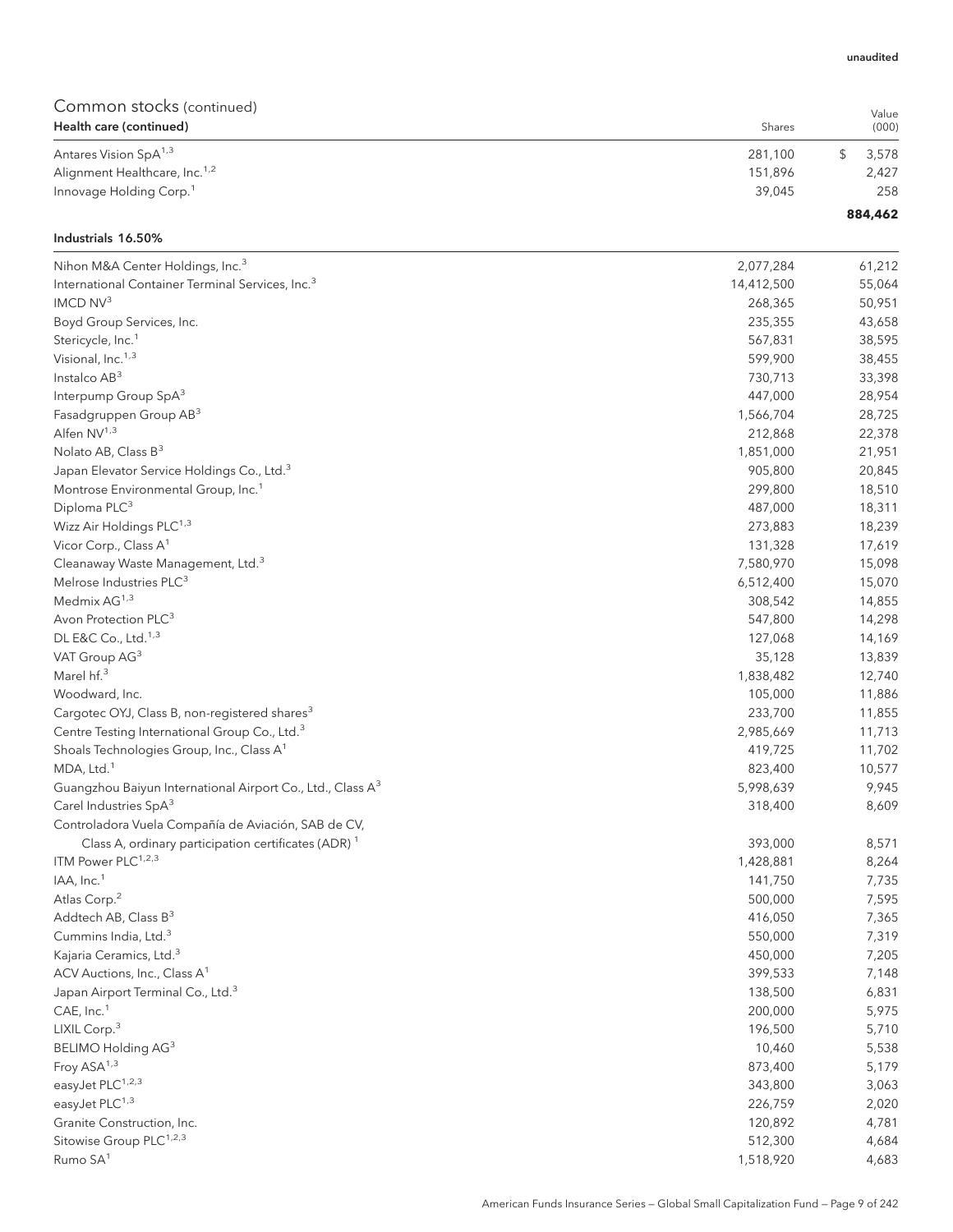## Common stocks (continued) **Industrials (continued)** Shares **Shares** Shares **Shares** Shares **Shares** Shares **Shares** Shares **Shares** Shares **Shares** Shares **Shares** Shares **Shares Shares Shares Shares Shares Shares Shares Shares Shar** Nitto Boseki Co., Ltd.<sup>3</sup> 4,422 Howden Joinery Group PLC<sup>3</sup> 278 4,278 Meggitt PLC<sup>1,3</sup>  $4.275$ Sulzer AG $^3$   $3,792$ AirTAC International Group<sup>3</sup> 2,411 2,410 3,411 2,410 3,411 2,52 3,411 2,53 3,411 2,53 4,411 2,53 4,411 2,53 4,411 2,53 4,411 2,53 4,411 2,53 4,411 2,53 4,411 2,53 4,411 2,53 4,411 2,53 4,411 2,53 4,411 2,53 4,411 2,53 4,4 Imperial Logistics, Ltd.<sup>3</sup> 2,728 The AZEK Co., Inc., Class A<sup>1</sup>  $54,400$   $1,987$ Matson, Inc. 8,674 700 Financials 8.75% Janus Henderson Group PLC 66,515 Live Oak Bancshares, Inc. 6. 2002 12:34 and 2002 12:34 and 2002 12:34 and 2002 12:34 and 2002 12:34 and 2002 12:34 and 2003 12:34 and 2003 12:34 and 2003 12:34 and 2003 12:34 and 2003 12:34 and 2003 12:34 and 2003 12:34 an Star Health & Allied Insurance Co., Ltd.<sup>1,3,4,5</sup> 6,037,336  $\,$  43,747  $\,$  6,037,336  $\,$  43,747  $\,$

| Star Health & Allied Insurance Co., Ltd. 1,3,4,5            | 6,037,336  | 43,747  |
|-------------------------------------------------------------|------------|---------|
| Marqeta, Inc., Class B <sup>1,3,6</sup>                     | 1,859,092  | 39,478  |
| Cholamandalam Investment and Finance Co., Ltd. <sup>3</sup> | 3,684,053  | 27,781  |
| Trupanion, Inc. <sup>1</sup>                                | 350,369    | 27,213  |
| Eurobank Ergasias Services and Holdings SA <sup>1,3</sup>   | 26,815,236 | 25,109  |
| East West Bancorp, Inc.                                     | 287,300    | 22,277  |
| Independent Bank Group, Inc.                                | 274,100    | 19,472  |
| Stifel Financial Corp.                                      | 271,050    | 18,421  |
| SouthState Corp.                                            | 239,800    | 17,906  |
| Indian Energy Exchange, Ltd. <sup>3</sup>                   | 2,000,000  | 17,226  |
| IIFL Wealth Management, Ltd. <sup>3</sup>                   | 671,317    | 14,171  |
| Aavas Financiers, Ltd. <sup>1,3</sup>                       | 336,227    | 11,413  |
| Multi Commodity Exchange of India, Ltd. <sup>3</sup>        | 417,000    | 9,251   |
| Patria Investments, Ltd., Class A                           | 508,200    | 8,299   |
| SiriusPoint, Ltd. <sup>1</sup>                              | 797,100    | 7,381   |
| PT Bank Rakyat Indonesia Agroniaga Tbk <sup>1,3</sup>       | 36,752,200 | 5,691   |
| IIFL Finance Ltd. <sup>3</sup>                              | 1,459,000  | 5,613   |
| Bridgepoint Group PLC <sup>1,3</sup>                        | 740,731    | 5,048   |
| Aptus Value Housing Finance India, Ltd. <sup>1,3</sup>      | 1,065,624  | 4,543   |
| Capitec Bank Holdings, Ltd. <sup>3</sup>                    | 15,161     | 1,832   |
| Goosehead Insurance, Inc., Class A                          | 1,400      | 213     |
|                                                             |            | 439,520 |

### Consumer staples 2.63%

| Freshpet, Inc. <sup>1</sup>                  | 300.695    | 42,906  |
|----------------------------------------------|------------|---------|
| Monde Nissin Corp. <sup>1,3</sup>            | 76,219,800 | 28,020  |
| Grocery Outlet Holding Corp. <sup>1</sup>    | 1,011,400  | 21,816  |
| Dole PLC <sup>1</sup>                        | 860,404    | 14,592  |
| AAKAB <sup>3</sup>                           | 452,024    | 9.719   |
| Hilton Food Group PLC <sup>3</sup>           | 586,277    | 9,236   |
| Vector Group, Ltd.                           | 209.704    | 2,674   |
| Raia Drogasil SA, ordinary nominative shares | 445,000    | 1.910   |
| Zur Rose Group AG <sup>1,3</sup>             | 3,131      | 1.243   |
|                                              |            | 132,116 |

| Materials 2.22% |  |
|-----------------|--|
|                 |  |

| Nanofilm Technologies International, Ltd. <sup>3</sup><br>7,828,300 |           | 23,843 |
|---------------------------------------------------------------------|-----------|--------|
| PI Industries, Ltd. <sup>3</sup>                                    | 537.999   | 22,982 |
| Navin Fluorine International, Ltd. <sup>3</sup>                     | 372.951   | 18,389 |
| Lundin Mining Corp.                                                 | 1.930.004 | 13,882 |
| MMG, Ltd. $1,3$<br>18,704,000                                       |           | 7.724  |
| ACC, Ltd. <sup>3</sup>                                              | 230,000   | 6.975  |

Value (000)

**828,480**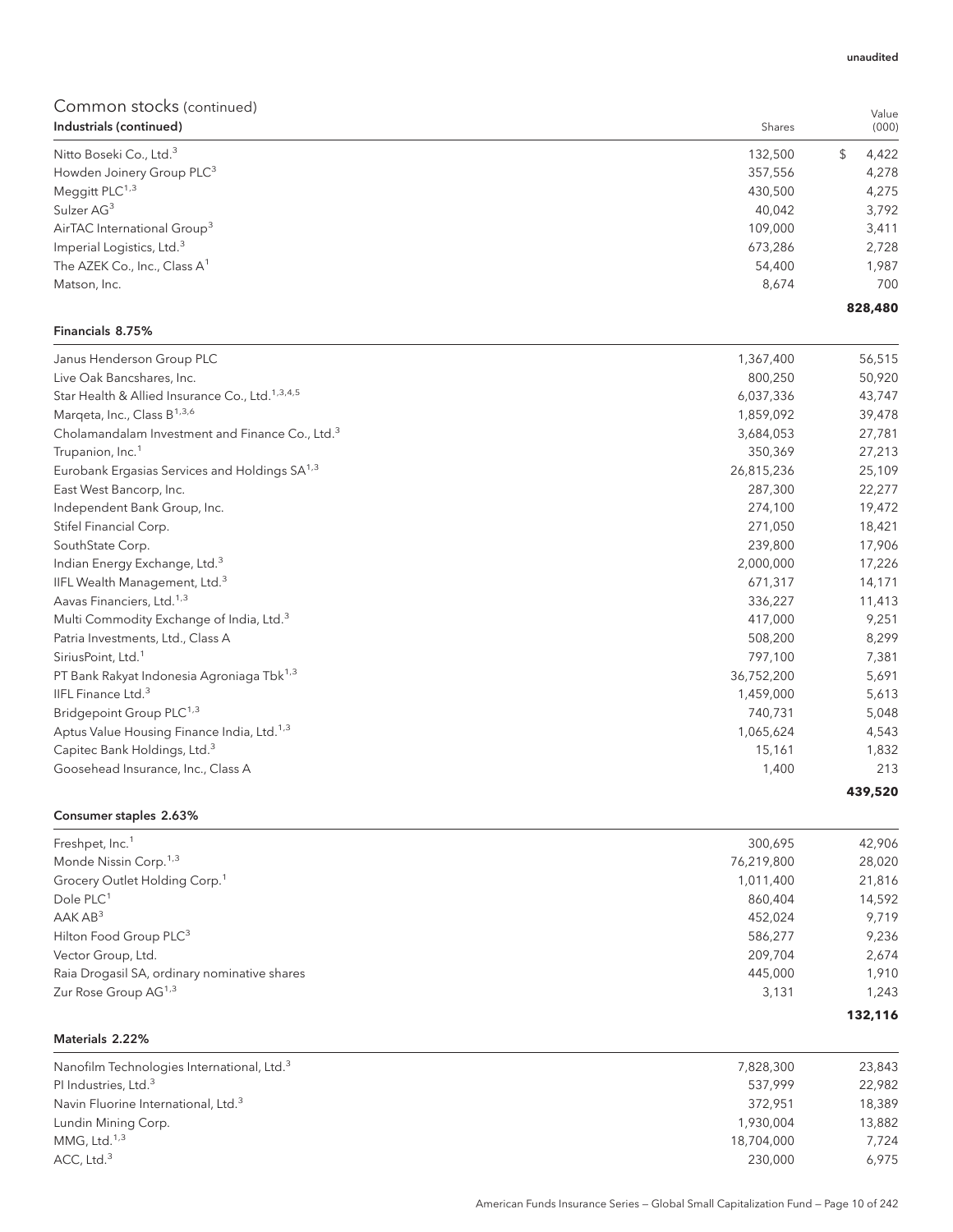| Common stocks (continued)                                                |                    |                 |
|--------------------------------------------------------------------------|--------------------|-----------------|
| Materials (continued)                                                    | Shares             | Value<br>(000)  |
| Vidrala, SA, non-registered shares <sup>3</sup>                          | 58,883             | \$<br>6,424     |
| SK Materials Co., Ltd. <sup>3</sup>                                      | 16,400             | 5,674           |
| LANXESS AG3                                                              | 54,500             | 3,706           |
| Arkema SA <sup>3</sup>                                                   | 15,200             | 2,011           |
| <b>Communication services 1.46%</b>                                      |                    | 111,610         |
| Bandwidth, Inc., Class A <sup>1</sup>                                    | 204,135            | 18,429          |
| JCDecaux SA <sup>1,3</sup>                                               | 517,874            | 13,676          |
| Trustpilot AS <sup>1,3</sup>                                             | 2,091,876          | 10,868          |
| Boat Rocker Media, Inc. <sup>1,8</sup>                                   | 1,676,496          | 9,927           |
| Daily Mail and General Trust PLC, Class A, nonvoting shares <sup>3</sup> | 663,700            | 9,566           |
| New York Times Co., Class A                                              | 135,000            | 6,652           |
| Capcom Co., Ltd. <sup>3</sup>                                            | 148,714            | 4,131           |
| Zee Entertainment Enterprises, Ltd. <sup>3</sup>                         | 1,815              | 7               |
|                                                                          |                    | 73,256          |
| Utilities 1.31%                                                          |                    |                 |
| ENN Energy Holdings, Ltd. <sup>3</sup>                                   | 2,866,700          | 46,944          |
| AC Energy Corp. <sup>3</sup>                                             | 69,716,400         | 15,396          |
| Neoenergia SA                                                            | 1,288,255          | 3,622           |
|                                                                          |                    | 65,962          |
| Real estate 1.21%                                                        |                    |                 |
| Altus Group, Ltd.                                                        | 436,402            | 21,293          |
| Embassy Office Parks REIT <sup>3</sup>                                   | 3,656,800          | 16,647          |
| JHSF Participações SA                                                    | 8,620,906          | 9,372           |
| Macrotech Developers, Ltd. <sup>1,3</sup>                                | 582,697            | 8,218           |
| Mindspace Business Parks REIT <sup>3</sup>                               | 1,250,000          | 5,165           |
| <b>Energy 0.75%</b>                                                      |                    | 60,695          |
| Pioneer Natural Resources Company                                        |                    |                 |
| Venture Global LNG, Inc., Series C <sup>1,3,4,5,6</sup>                  | 114,558            | 19,075          |
| Aegis Logistics, Ltd. <sup>3</sup>                                       | 2,760<br>1,584,037 | 13,244<br>4,812 |
| NuVista Energy, Ltd. <sup>1</sup>                                        | 98,325             | 399             |
| Helmerich & Payne, Inc.                                                  | 7,700              | 211             |
|                                                                          |                    | 37,741          |
| Total common stocks (cost: \$2,731,616,000)                              |                    | 4,732,123       |
|                                                                          |                    |                 |
| Preferred securities 1.89%<br>Information technology 1.39%               |                    |                 |

| Avidxchange Holdings, Inc., Series F, preferred shares <sup>1,3,4,5</sup> | 492.864   | 32,268 |
|---------------------------------------------------------------------------|-----------|--------|
| SmartHR, Inc., Series D, preferred shares <sup>1,3,4,5</sup>              | 3.006     | 14,151 |
| Gitlab, Inc., Series E, preferred shares <sup>1,3,4,5</sup>               | 297.916   | 12,092 |
| Yotpo, Ltd., Series F, preferred shares <sup>1,3,4,5,6</sup>              | 2,158,609 | 4.748  |
| Yotpo, Ltd., Series B, preferred shares <sup>1,3,4,5,6</sup>              | 287.894   | 633    |
| Yotpo, Ltd., Series C, preferred shares <sup>1,3,4,5,6</sup>              | 274.070   | 603    |
| Yotpo, Ltd., Series A-1, preferred shares <sup>1,3,4,5,6</sup>            | 183.819   | 404    |
| Yotpo, Ltd., Series A, preferred shares <sup>1,3,4,5,6</sup>              | 89.605    | 197    |
| Yotpo, Ltd., Series C-1, preferred shares <sup>1,3,4,5,6</sup>            | 75,980    | 167    |
| Yotpo, Ltd., Series D, preferred shares <sup>1,3,4,5,6</sup>              | 42,368    | 93     |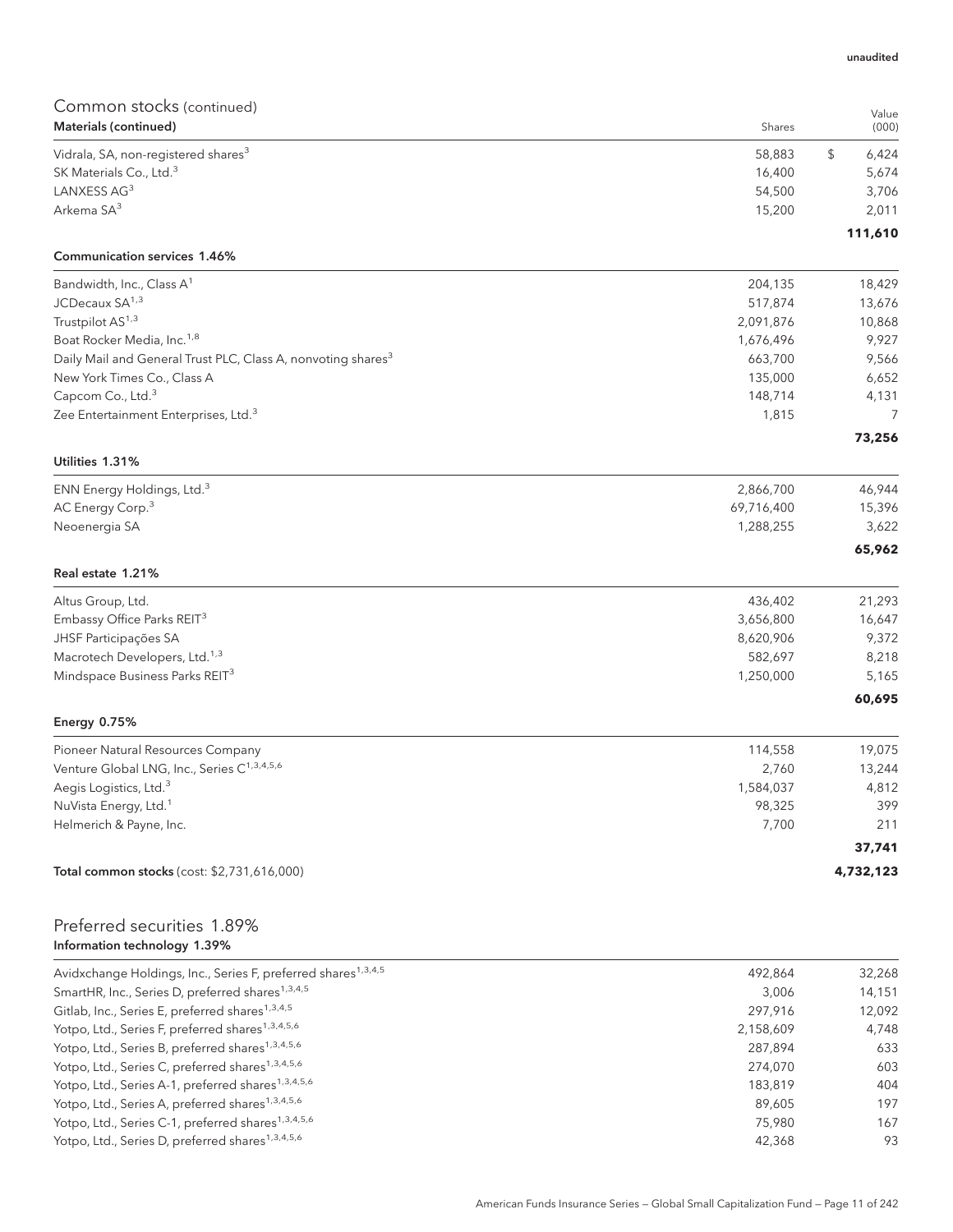| Preferred securities (continued)                                                           |            | Value       |
|--------------------------------------------------------------------------------------------|------------|-------------|
| Information technology (continued)                                                         | Shares     | (000)       |
| Yotpo, Ltd., Series B-1, preferred shares <sup>1,3,4,5,6</sup>                             | 33,838     | \$<br>75    |
| Outreach Corp., Series G, preferred shares <sup>1,3,4,5</sup>                              | 154,354    | 4,518       |
| Industrials 0.34%                                                                          |            | 69,949      |
| Azul SA, preferred nominative shares (ADR) <sup>1</sup>                                    | 800,316    | 16,054      |
| Azul SA, preferred nominative shares <sup>1</sup>                                          | 109,500    | 732         |
|                                                                                            |            | 16,786      |
| Health care 0.16%                                                                          |            |             |
| PACT Pharma, Inc., Series C, 8.00% noncumulative preferred shares <sup>1,3,4,5</sup>       | 2,931,405  | 8,231       |
| Total preferred securities (cost: \$72,225,000)                                            |            | 94,966      |
| Rights & warrants 0.46%<br>Information technology 0.41%                                    |            |             |
| OPT Machine Vision Tech Co., Ltd., Class A, warrants, expire 2023 <sup>1,3,6</sup>         | 355,879    | 20,601      |
| Consumer staples 0.05%                                                                     |            |             |
| Qingdao Richen Food Co., Ltd., Class A, warrants, expire 2022 <sup>1,3,6</sup>             | 345,000    | 2,249       |
| Total rights & warrants (cost: \$22,692,000)                                               |            | 22,850      |
| Short-term securities 4.60%<br>Money market investments 3.95%                              |            |             |
| Capital Group Central Cash Fund 0.06%7,9                                                   | 1,984,389  | 198,459     |
| Money market investments purchased with collateral from securities on loan 0.65%           |            |             |
| Goldman Sachs Financial Square Government Fund, Institutional Shares 0.03% <sup>9,10</sup> | 14,359,433 | 14,359      |
| Capital Group Central Cash Fund 0.06% <sup>7,9,10</sup>                                    | 124,933    | 12,495      |
| Invesco Short-Term Investments Trust - Government & Agency Portfolio,                      |            |             |
| Institutional Class 0.03% <sup>9,10</sup>                                                  | 5,809,588  | 5,809       |
|                                                                                            |            | 32,663      |
| Total short-term securities (cost: \$231,108,000)                                          |            | 231,122     |
| Total investment securities 101.18% (cost: \$3,057,641,000)                                |            | 5,081,061   |
| Other assets less liabilities (1.18)%                                                      |            | (59, 299)   |
| Net assets 100.00%                                                                         |            | \$5,021,762 |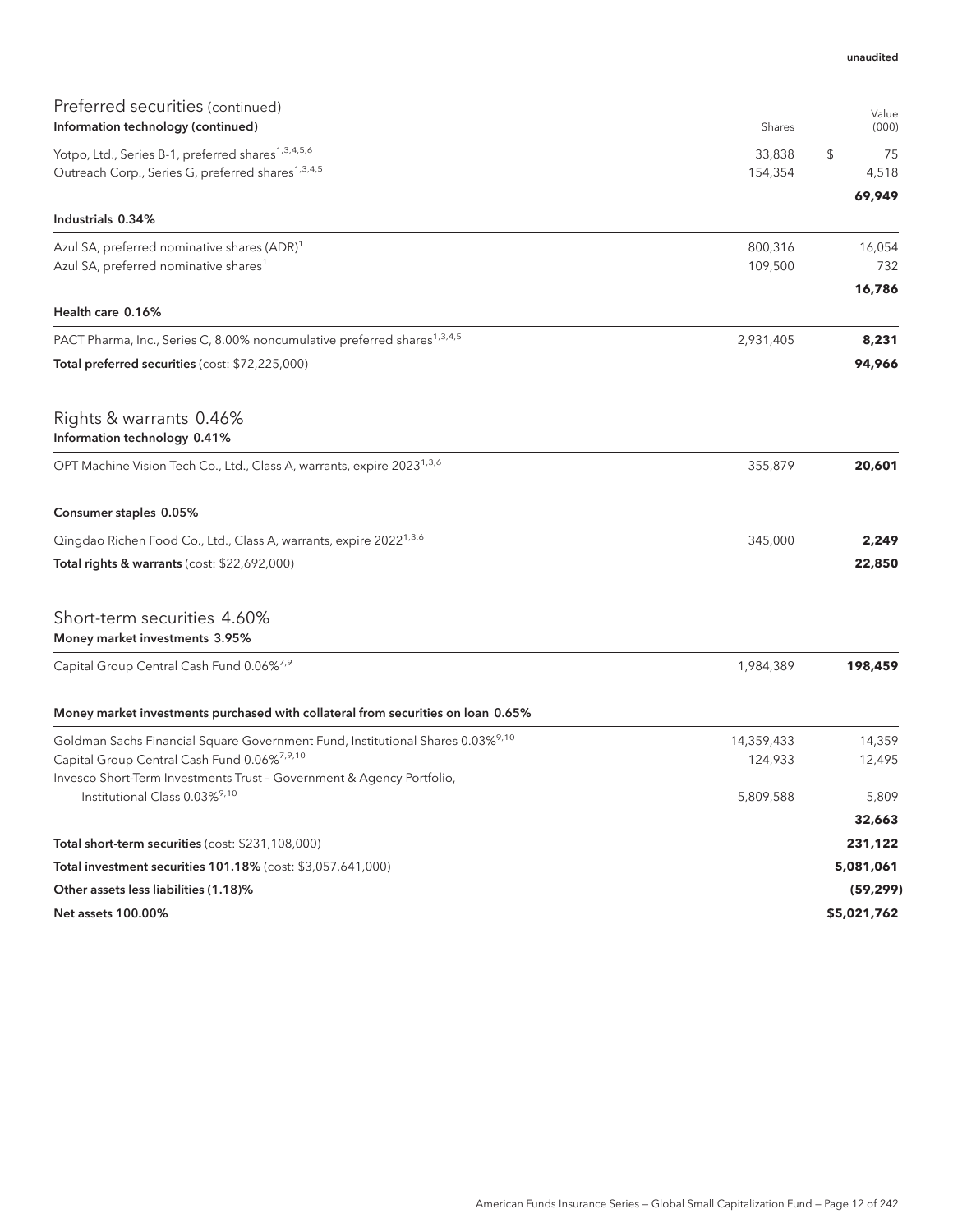## Investments in affiliates<sup>7</sup>

|                                                                                     | Value of<br>affiliates at<br>1/1/2021<br>(000) | <b>Additions</b><br>(000) | Reductions<br>(000) | Net<br>realized<br>loss<br>(000)           | Net<br>unrealized<br>appreciation<br>(depreciation)<br>(000) | Value of<br>affiliates at<br>9/30/2021<br>(000) | Dividend<br>income<br>(000) |
|-------------------------------------------------------------------------------------|------------------------------------------------|---------------------------|---------------------|--------------------------------------------|--------------------------------------------------------------|-------------------------------------------------|-----------------------------|
| Common stocks 0.99%                                                                 |                                                |                           |                     |                                            |                                                              |                                                 |                             |
| Consumer discretionary 0.99%                                                        |                                                |                           |                     |                                            |                                                              |                                                 |                             |
| Lands' End, Inc. <sup>1</sup>                                                       | \$45,297                                       | \$<br>$\equiv$            | $^{\circ}$          | $\mathfrak{L}$<br>$\overline{\phantom{0}}$ | \$4,137                                                      | \$49,434                                        | $s -$                       |
| <b>Communication services 0.00%</b>                                                 |                                                |                           |                     |                                            |                                                              |                                                 |                             |
| Boat Rocker Media, Inc. <sup>1,8</sup>                                              | $\overline{\phantom{a}}$                       | 13,601                    | 1,216               | (321)                                      | (2, 137)                                                     |                                                 |                             |
| Total common stocks                                                                 |                                                |                           |                     |                                            |                                                              | 49,434                                          |                             |
| Short-term securities 4.20%                                                         |                                                |                           |                     |                                            |                                                              |                                                 |                             |
| Money market investments 3.95%                                                      |                                                |                           |                     |                                            |                                                              |                                                 |                             |
| Capital Group Central Cash Fund 0.06% <sup>9</sup>                                  | 15,136                                         | 1,331,874                 | 1,148,529           | (33)                                       | 11                                                           | 198,459                                         | 95                          |
| Money market investments purchased with collateral from<br>securities on loan 0.25% |                                                |                           |                     |                                            |                                                              |                                                 |                             |
| Capital Group Central Cash Fund 0.06% <sup>9,10</sup>                               | $\overline{\phantom{a}}$                       | 12,49511                  |                     |                                            |                                                              | 12,495                                          | $-12$                       |
| <b>Total short-term securities</b>                                                  |                                                |                           |                     |                                            |                                                              | 210,954                                         |                             |
| <b>Total 5.19%</b>                                                                  |                                                |                           |                     | $$$ (354)                                  | \$2,011                                                      | \$260,388                                       | \$95                        |

<sup>1</sup>Security did not produce income during the last 12 months.

2 All or a portion of this security was on loan. The total value of all such securities was \$34,069,000, which represented .68% of the net assets of the fund. <sup>3</sup>Valued under fair value procedures adopted by authority of the board of trustees. The total value of all such securities was \$2,419,070,000, which represented 48.17% of the net assets of the fund. This amount includes \$2,187,107,000 related to certain securities trading outside the U.S. whose values were adjusted as a result of significant market movements following the close of local trading.

4 Value determined using significant unobservable inputs.

5 Acquired through a private placement transaction exempt from registration under the Securities Act of 1933. May be subject to legal or contractual restrictions on resale. Further details on these holdings appear below.

6 Acquired in a transaction exempt from registration under Rule 144A of the Securities Act of 1933. May be resold in the U.S. in transactions exempt from registration, normally to qualified institutional buyers. The total value of all such securities was \$83,985,000, which represented 1.67% of the net assets of the fund.

7 Affiliate of the fund or part of the same "group of investment companies" as the fund, as defined under the Investment Company Act of 1940, as amended. 8 Unaffiliated issuer at 9/30/2021.

<sup>9</sup> Rate represents the seven-day yield at 9/30/2021.

<sup>10</sup>Security purchased with cash collateral from securities on loan.

11Represents net activity.

<sup>12</sup>Dividend income is included with securities lending income and is not shown in this table.

| Private placement securities                                      | Acquisition<br>date | Cost<br>(000) | Value<br>(000) | Percent<br>of net<br>assets |
|-------------------------------------------------------------------|---------------------|---------------|----------------|-----------------------------|
| Star Health & Allied Insurance Co., Ltd.                          | 3/30/2021           | \$<br>40,710  | \$<br>43,747   | .87%                        |
| Avidxchange Holdings, Inc., Series F, preferred shares            | 12/26/2019          | 24,156        | 32,268         | .64                         |
| SmartHR, Inc., Series D, preferred shares                         | 5/28/2021           | 14,344        | 14,151         | .28                         |
| Venture Global LNG, Inc., Series C                                | 5/1/2015            | 8,280         | 13,244         | .27                         |
| Gitlab Inc., Series E, preferred shares                           | 9/11/2019           | 5,550         | 12,092         | .24                         |
| PACT Pharma, Inc., Series C, 8.00% noncumulative preferred shares | 2/7/2020            | 6,000         | 8,231          | .17                         |
| Yotpo, Ltd., Series F, preferred shares                           | 2/25/2021           | 4,748         | 4,748          | .10                         |
| Outreach Corp., Series G, preferred shares                        | 5/27/2021           | 4,517         | 4,518          | .09                         |
| Yotpo, Ltd.                                                       | 3/16/2021           | 1,418         | 1,493          | .03                         |
| Yotpo, Ltd., Series B, preferred shares                           | 3/16/2021           | 602           | 633            | .01                         |
| Yotpo, Ltd., Series C, preferred shares                           | 3/16/2021           | 573           | 603            | .01                         |
| Yotpo, Ltd., Series A-1, preferred shares                         | 3/16/2021           | 384           | 404            | .01                         |
| Yotpo, Ltd., Series A, preferred shares                           | 3/16/2021           | 187           | 197            | .00.                        |
| Yotpo, Ltd., Series C-1, preferred shares                         | 3/16/2021           | 159           | 167            | .00                         |
| Yotpo, Ltd., Series D, preferred shares                           | 3/16/2021           | 89            | 93             | .00                         |
| Yotpo, Ltd., Series B-1, preferred shares                         | 3/16/2021           | 71            | 75             | .00.                        |
| Total private placement securities                                |                     | \$111,788     | \$136,664      | 2.72%                       |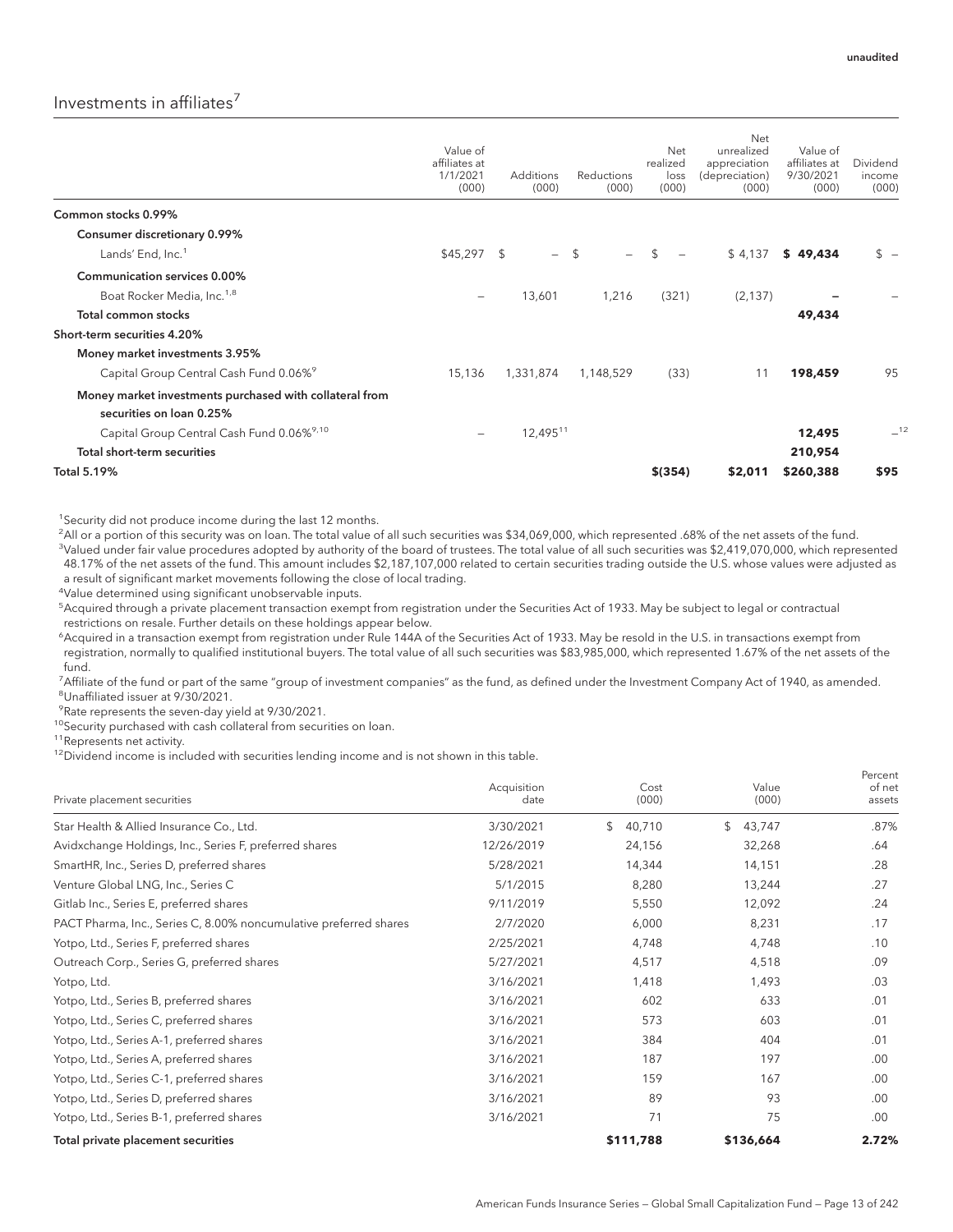#### Key to abbreviations

ADR = American Depositary Receipts EUR = Euros SDR = Swedish Depositary Receipts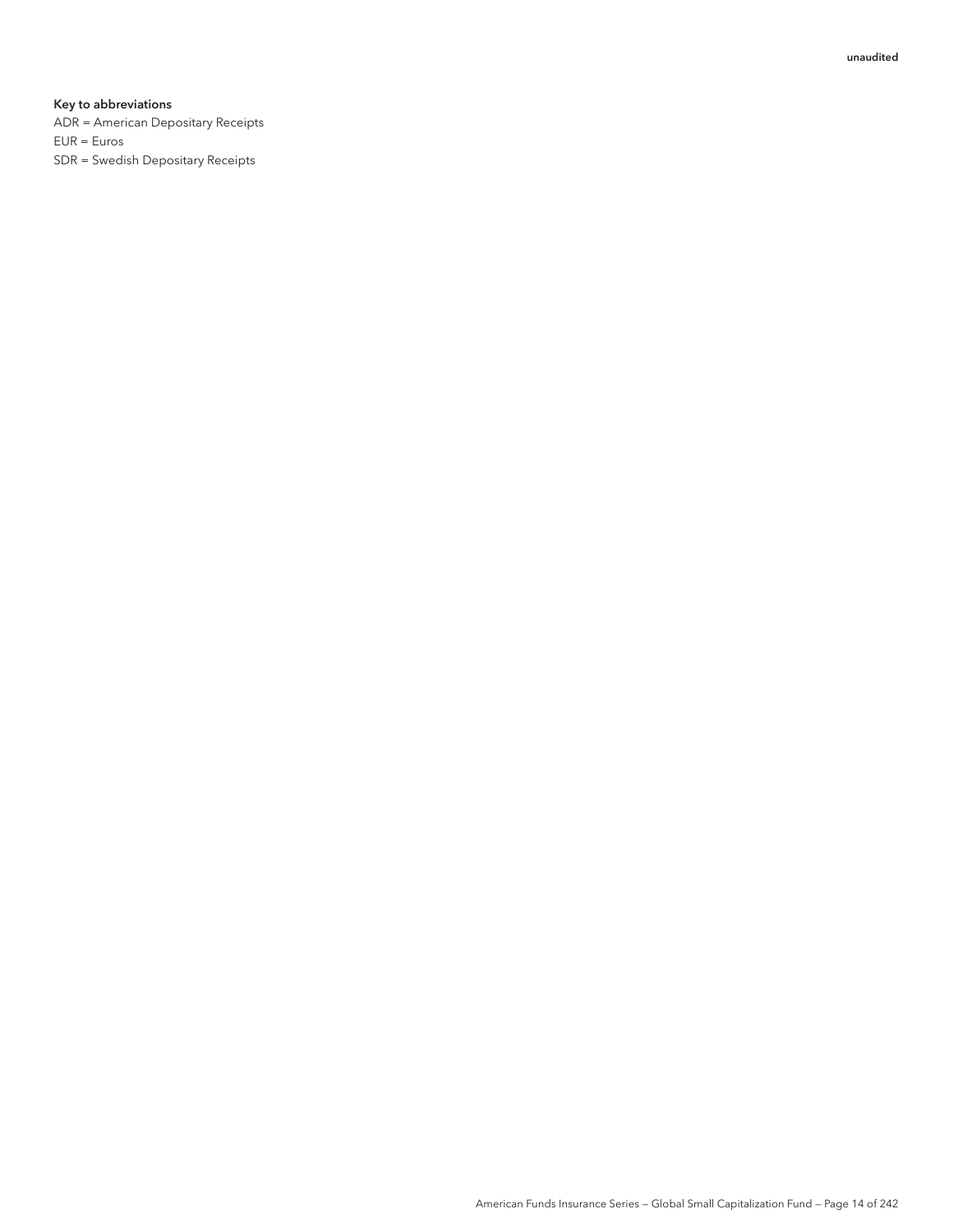## Growth Fund

Investment portfolio September 30, 2021

## Common stocks 97.85%

| Information technology 22.33%                                  | Shares     | (000)       |
|----------------------------------------------------------------|------------|-------------|
| Microsoft Corp.                                                | 8,342,115  | \$2,351,809 |
| Broadcom, Inc.                                                 | 1,758,306  | 852,655     |
| ASML Holding NV <sup>1</sup>                                   | 635,000    | 468,422     |
| ASML Holding NV (New York registered) (ADR)                    | 290,580    | 216,514     |
| Taiwan Semiconductor Manufacturing Company, Ltd. <sup>1</sup>  | 15,724,000 | 324,245     |
| Taiwan Semiconductor Manufacturing Company, Ltd. (ADR)         | 1,215,000  | 135,655     |
| RingCentral, Inc., Class A <sup>2</sup>                        | 1,774,740  | 386,006     |
| PayPal Holdings, Inc. <sup>2</sup>                             | 1,376,626  | 358,212     |
| Shopify, Inc., Class A, subordinate voting shares <sup>2</sup> | 223,900    | 303,559     |
| Apple, Inc.                                                    | 1,750,027  | 247,629     |
| MicroStrategy, Inc., Class A <sup>2</sup>                      | 335,914    | 194,293     |
| Advanced Micro Devices, Inc. <sup>2</sup>                      | 1,816,000  | 186,866     |
| Keyence Corp. <sup>1</sup>                                     | 300,900    | 180,295     |
| Bill.com Holdings, Inc. <sup>2</sup>                           | 649,600    | 173,411     |
| MongoDB, Inc., Class A <sup>2</sup>                            | 365,590    | 172,379     |
| FleetCor Technologies, Inc. <sup>2</sup>                       | 650,500    | 169,956     |
| Square, Inc., Class A <sup>2</sup>                             | 705,620    | 169,236     |
| Mastercard, Inc., Class A                                      | 483,246    | 168,015     |
| Cree, Inc. <sup>2</sup>                                        | 1,945,470  | 157,058     |
| Applied Materials, Inc.                                        | 1,074,888  | 138,370     |
| ServiceNow, Inc. <sup>2</sup>                                  | 221,680    | 137,945     |
| Visa, Inc., Class A                                            | 606,614    | 135,123     |
| Tyler Technologies, Inc. <sup>2</sup>                          | 263,200    | 120,717     |
| Fidelity National Information Services, Inc.                   | 884,718    | 107,652     |
| Micron Technology, Inc.                                        | 1,447,335  | 102,732     |
| HubSpot, Inc. <sup>2</sup>                                     | 130,000    | 87,892      |
| NVIDIA Corp.                                                   | 402,000    | 83,278      |
| VeriSign, Inc. <sup>2</sup>                                    | 399,943    | 81,992      |
| Trimble, Inc. <sup>2</sup>                                     | 840,920    | 69,166      |
| Cloudflare, Inc., Class A <sup>2</sup>                         | 600,000    | 67,590      |
| Samsung Electronics Co., Ltd. <sup>1</sup>                     | 1,003,000  | 62,426      |
| Intel Corp.                                                    | 1,136,000  | 60,526      |
| Elastic NV, non-registered shares <sup>2</sup>                 | 403,822    | 60,165      |
| Qualtrics International, Inc., Class A <sup>2,3</sup>          | 1,396,101  | 59,669      |
| Zendesk, Inc. <sup>2</sup>                                     | 431,500    | 50,222      |
| NetApp, Inc.                                                   | 527,540    | 47,352      |
| Okta, Inc., Class A <sup>2</sup>                               | 198,012    | 46,996      |
| Genpact, Ltd.                                                  | 933,000    | 44,327      |
| MKS Instruments, Inc.                                          | 282,711    | 42,664      |
| Adobe, Inc. <sup>2</sup>                                       | 69,034     | 39,744      |
| Flex, Ltd. <sup>2</sup>                                        | 2,234,300  | 39,502      |
| Concentrix Corp. <sup>2</sup>                                  | 196,148    | 34,718      |
| Silicon Laboratories, Inc. <sup>2</sup>                        | 231,815    | 32,491      |
| Enphase Energy, Inc. <sup>2</sup>                              | 214,551    | 32,176      |
| EPAM Systems, Inc. <sup>2</sup>                                | 52,839     | 30,144      |
| ON Semiconductor Corp. <sup>2</sup>                            | 640,919    | 29,335      |

## unaudited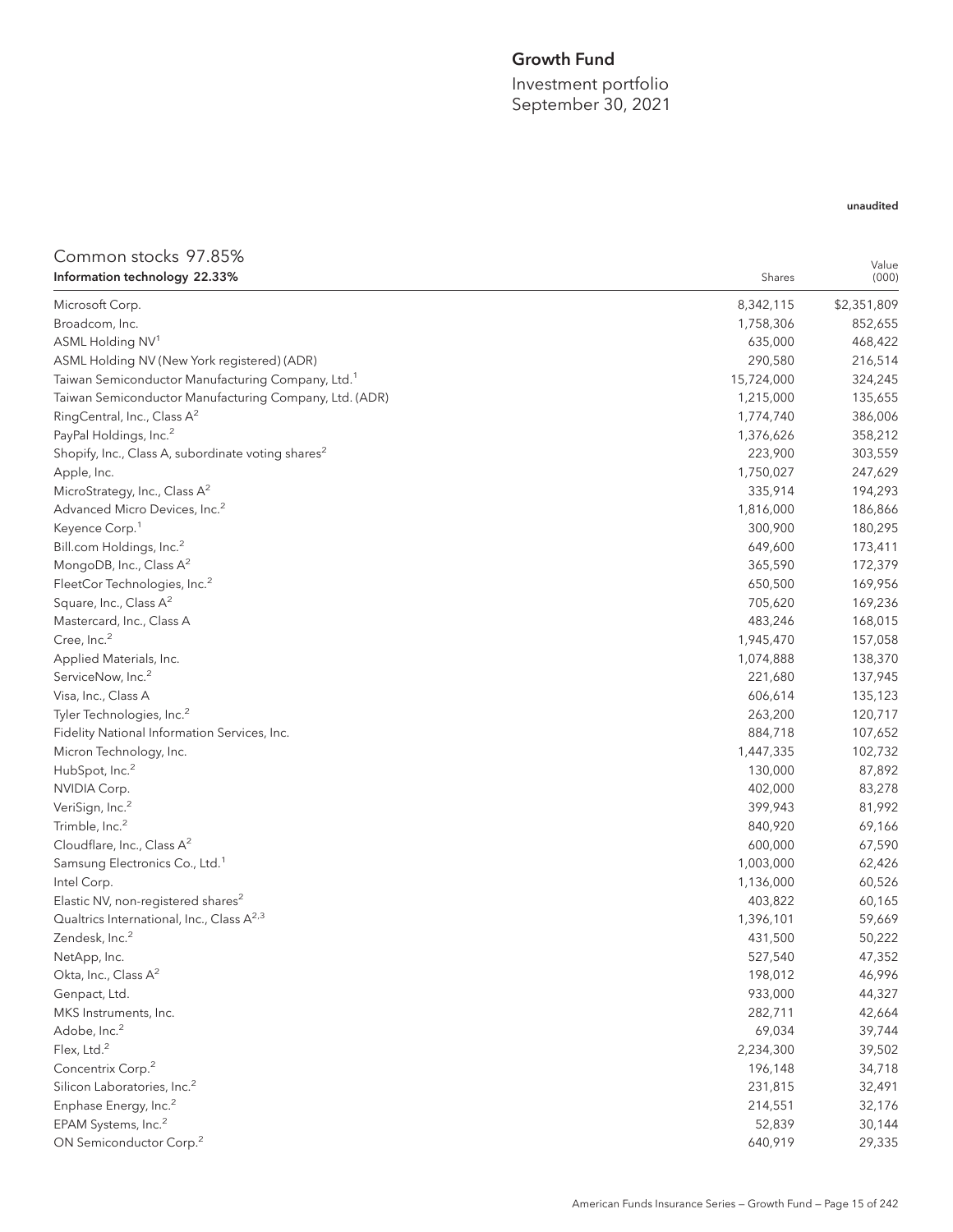Value

## Common stocks (continued)

| Information technology (continued)                                                     | Shares  | (000)        |
|----------------------------------------------------------------------------------------|---------|--------------|
| SK hynix, Inc. <sup>1</sup>                                                            | 330,800 | \$<br>28,525 |
| Fiserv, Inc. <sup>2</sup>                                                              | 247,500 | 26,854       |
| Motorola Solutions, Inc.                                                               | 109,000 | 25,323       |
| Lam Research Corp.                                                                     | 40,617  | 23,117       |
| Jack Henry & Associates, Inc.                                                          | 137,000 | 22,476       |
| Ceridian HCM Holding, Inc. <sup>2</sup>                                                | 199,000 | 22,411       |
| Lightspeed Commerce, Inc. SV, subordinate voting shares (CAD denominated) <sup>2</sup> | 216,600 | 20,901       |
| Alteryx, Inc., Class $A^2$                                                             | 261,518 | 19,117       |
| Keysight Technologies, Inc. <sup>2</sup>                                               | 102,000 | 16,758       |
| Smartsheet, Inc., Class A <sup>2</sup>                                                 | 238,281 | 16,399       |
| GoDaddy, Inc., Class A <sup>2</sup>                                                    | 213,800 | 14,902       |
| TELUS International (Cda), Inc., subordinate voting shares <sup>2</sup>                | 396,024 | 13,865       |
| Amadeus IT Group SA, Class A, non-registered shares <sup>1,2</sup>                     | 196,096 | 12,882       |
| SentinelOne, Inc., Class A <sup>2,3</sup>                                              | 220,600 | 11,818       |
| Thoughtworks Holding, Inc. <sup>2</sup>                                                | 276,000 | 7,924        |
| Stripe, Inc., Class B <sup>1,2,4,5</sup>                                               | 168,598 | 7,710        |
| Kulicke and Soffa Industries, Inc.                                                     | 107,460 | 6,263        |
|                                                                                        |         | 9,358,374    |

#### Communication services 21.36%

| Facebook, Inc., Class A <sup>2</sup>                       | 9,634,746 | 3,269,937 |
|------------------------------------------------------------|-----------|-----------|
| Netflix, Inc. <sup>2</sup>                                 | 3,177,003 | 1,939,052 |
| Alphabet, Inc., Class C <sup>2</sup>                       | 466,883   | 1,244,388 |
| Alphabet, Inc., Class A <sup>2</sup>                       | 111,616   | 298,408   |
| Snap, Inc., Class A <sup>2</sup>                           | 8,109,000 | 599,012   |
| Charter Communications, Inc., Class A <sup>2</sup>         | 688,110   | 500,641   |
| Activision Blizzard, Inc.                                  | 5,809,138 | 449,569   |
| Comcast Corp., Class A                                     | 3,547,563 | 198,415   |
| ZoomInfo Technologies, Inc., Class A <sup>2</sup>          | 1,806,100 | 110,515   |
| T-Mobile US, Inc. <sup>2</sup>                             | 652,940   | 83,420    |
| Live Nation Entertainment, Inc. <sup>2</sup>               | 517,000   | 47,114    |
| Zillow Group, Inc., Class C, nonvoting shares <sup>2</sup> | 279,000   | 24,591    |
| Zillow Group, Inc., Class $A^2$                            | 245,000   | 21,702    |
| Tencent Holdings, Ltd. <sup>1</sup>                        | 605,000   | 35,474    |
| Pinterest, Inc., Class A <sup>2</sup>                      | 566,186   | 28,847    |
| Vimeo, Inc. <sup>2</sup>                                   | 816,120   | 23,969    |
| Electronic Arts, Inc.                                      | 141,481   | 20,126    |
| Frontier Communications Parent, Inc. <sup>2</sup>          | 686,380   | 19,129    |
| Iridium Communications, Inc. <sup>2</sup>                  | 457,026   | 18,213    |
| Bumble, Inc., Class A <sup>2</sup>                         | 272,837   | 13,636    |
| Match Group, Inc. <sup>2</sup>                             | 13,602    | 2,135     |
|                                                            |           | 8,948,293 |

## Consumer discretionary 19.32%

| Tesla, Inc. <sup>2</sup>                         | 4,564,000 | 3,539,291 |
|--------------------------------------------------|-----------|-----------|
| Amazon.com, Inc. <sup>2</sup>                    | 301,670   | 990,998   |
| Dollar General Corp.                             | 2,515,183 | 533,571   |
| Home Depot, Inc.                                 | 1,045,000 | 343,032   |
| LVMH Moët Hennessy-Louis Vuitton SE <sup>1</sup> | 330,000   | 235,971   |
| Royal Caribbean Cruises, Ltd. <sup>2</sup>       | 2,572,546 | 228,828   |
| Toll Brothers, Inc.                              | 3,280,000 | 181,351   |
| Booking Holdings, Inc. <sup>2</sup>              | 64,759    | 153,729   |
| Airbnb, Inc., Class $A^2$                        | 897,564   | 150,566   |
| Hermès International <sup>1</sup>                | 97.299    | 134,475   |
| Domino's Pizza, Inc.                             | 264.100   | 125,965   |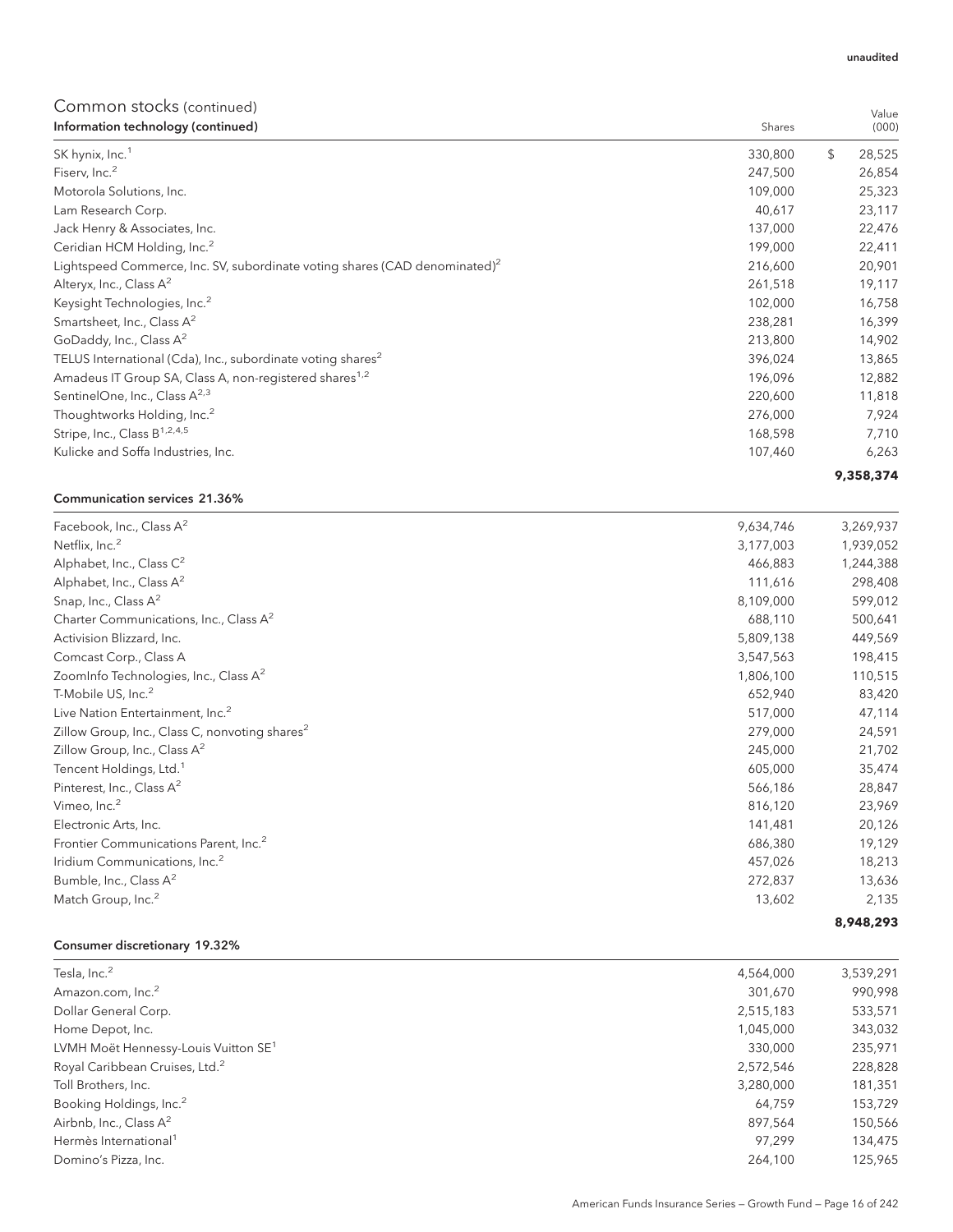Value

## Common stocks (continued)

| Consumer discretionary (continued)                      | Shares    | (000)         |
|---------------------------------------------------------|-----------|---------------|
| Caesars Entertainment, Inc. <sup>2</sup>                | 957,985   | \$<br>107,563 |
| Chipotle Mexican Grill, Inc. <sup>2</sup>               | 57,300    | 104,144       |
| Las Vegas Sands Corp. <sup>2</sup>                      | 2,600,000 | 95,160        |
| Floor & Decor Holdings, Inc., Class A <sup>2</sup>      | 769,300   | 92,924        |
| Burlington Stores, Inc. <sup>2</sup>                    | 301,006   | 85,356        |
| YETI Holdings, Inc. <sup>2</sup>                        | 940,000   | 80,549        |
| O'Reilly Automotive, Inc. <sup>2</sup>                  | 116,600   | 71,250        |
| NIKE, Inc., Class B                                     | 489,400   | 71,076        |
| Aramark                                                 | 2,158,864 | 70,940        |
| Darden Restaurants, Inc.                                | 433,876   | 65,719        |
| NVR, Inc. <sup>2</sup>                                  | 13,430    | 64,384        |
| Etsy, Inc. <sup>2</sup>                                 | 202,000   | 42,008        |
| Wayfair, Inc., Class A <sup>2,3</sup>                   | 152,000   | 38,837        |
| Flutter Entertainment PLC <sup>1,2</sup>                | 187,791   | 37,125        |
| LGI Homes, Inc. <sup>2</sup>                            | 248,150   | 35,215        |
| Hilton Worldwide Holdings, Inc. <sup>2</sup>            | 257,834   | 34,062        |
| Norwegian Cruise Line Holdings, Ltd. <sup>2</sup>       | 1,182,996 | 31,598        |
| Evolution AB <sup>1</sup>                               | 196,122   | 29,812        |
| YUM! Brands, Inc.                                       | 240,000   | 29,354        |
| lululemon athletica, inc. <sup>2</sup>                  | 70,000    | 28,329        |
| Westwing Group AG, non-registered shares <sup>1,2</sup> | 707,000   | 26,554        |
| Dollar Tree Stores, Inc. <sup>2</sup>                   | 260,059   | 24,893        |
| Adient PLC <sup>2</sup>                                 | 585,000   | 24,248        |
| adidas AG <sup>1</sup>                                  | 75,097    | 23,664        |
| Cie. Financière Richemont SA, Class A <sup>1</sup>      | 219,805   | 22,665        |
| Carvana Co., Class A <sup>2</sup>                       | 68,400    | 20,625        |
| Marriott International, Inc., Class A <sup>2</sup>      | 128,000   | 18,956        |
| Arrival Group <sup>2,3</sup>                            | 655,000   | 8,613         |
| Arrival Group <sup>2</sup>                              | 449,469   | 5,911         |
| Aptiv PLC <sup>2</sup>                                  | 94,400    | 14,063        |
| EssilorLuxottica <sup>1</sup>                           | 69,400    | 13,270        |
| Wynn Resorts, Ltd. <sup>2</sup>                         | 155,822   | 13,206        |
| Pool Corp.                                              | 26,203    | 11,383        |
| D.R. Horton, Inc.                                       | 131,644   | 11,054        |
| Polaris, Inc.                                           | 70,000    | 8,376         |
| Helen of Troy, Ltd. <sup>2</sup>                        | 34,020    | 7,644         |
| Peloton Interactive, Inc., Class A <sup>2</sup>         | 87,000    | 7,573         |
|                                                         |           | 8,095,880     |

#### Health care 12.44%

| Intuitive Surgical, Inc. <sup>2</sup>                  | 774,000   | 769,472 |
|--------------------------------------------------------|-----------|---------|
| UnitedHealth Group, Inc.                               | 1.889.914 | 738,465 |
| Regeneron Pharmaceuticals, Inc. <sup>2</sup>           | 909.000   | 550,109 |
| Thermo Fisher Scientific, Inc.                         | 674,500   | 385,362 |
| Centene Corp. <sup>2</sup>                             | 4,864,730 | 303,121 |
| Moderna, Inc. <sup>2</sup>                             | 750,000   | 288,645 |
| NovoCure, Ltd. <sup>2</sup>                            | 2,408,668 | 279,815 |
| Vertex Pharmaceuticals, Inc. <sup>2</sup>              | 1,228,131 | 222,771 |
| Insulet Corp. <sup>2</sup>                             | 582,500   | 165,564 |
| Teladoc Health, Inc. <sup>2</sup>                      | 893,500   | 113,305 |
| Biohaven Pharmaceutical Holding Co., Ltd. <sup>2</sup> | 736,086   | 102,250 |
| Seagen, Inc. <sup>2</sup>                              | 596,062   | 101,211 |
| DexCom, Inc. <sup>2</sup>                              | 158,238   | 86,534  |
| Abbott Laboratories                                    | 643,963   | 76,071  |
| Danaher Corp.                                          | 235,935   | 71,828  |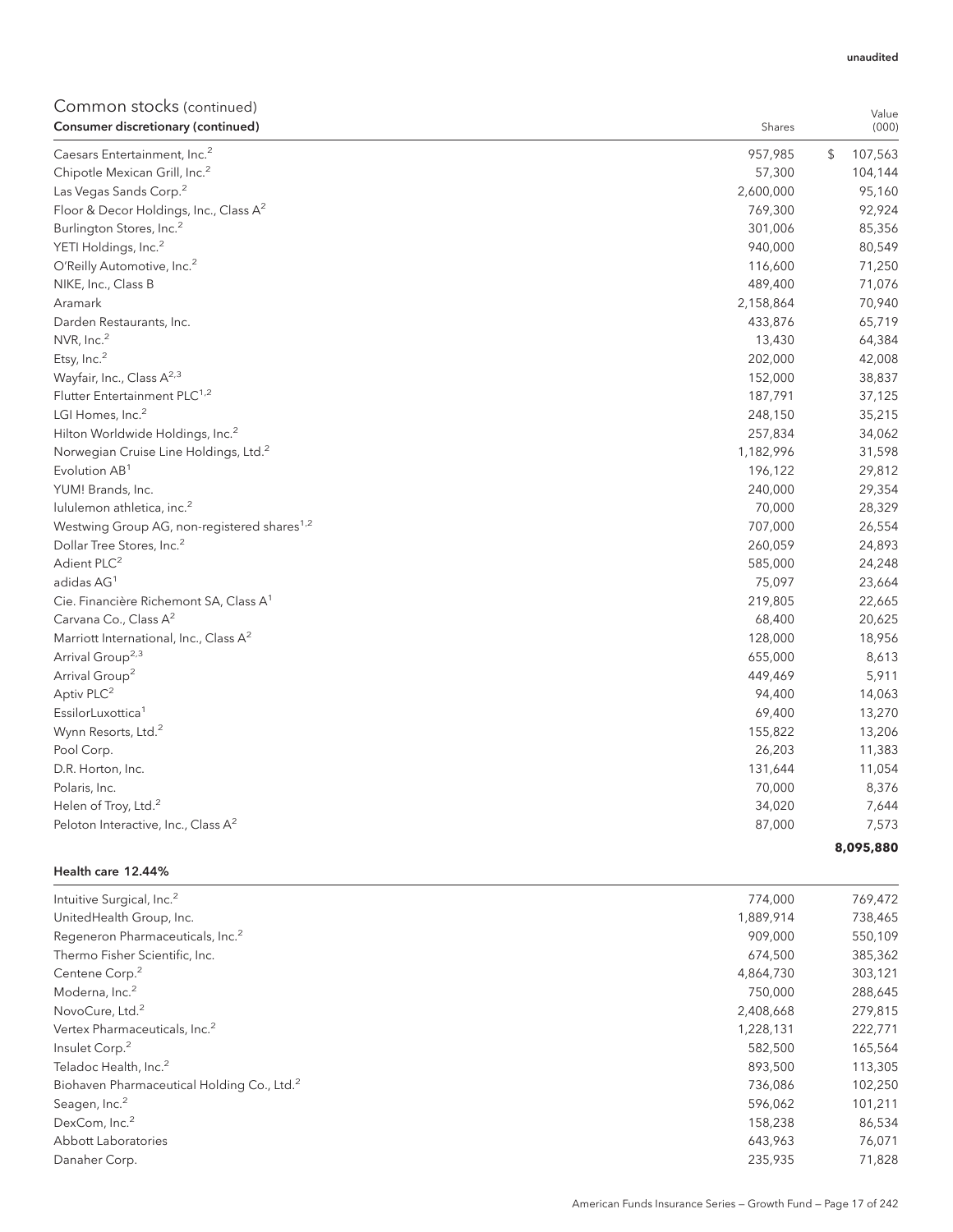## Common stocks (continued)

| Health care (continued)                              | Shares    | Value<br>(000) |
|------------------------------------------------------|-----------|----------------|
| Oak Street Health, Inc. <sup>2,3</sup>               | 1,585,928 | \$<br>67,450   |
| Edwards Lifesciences Corp. <sup>2</sup>              | 569,100   | 64,428         |
| Gilead Sciences, Inc.                                | 899,185   | 62,808         |
| Guardant Health, Inc. <sup>2</sup>                   | 482,401   | 60,305         |
| Exact Sciences Corp. <sup>2</sup>                    | 610,000   | 58,224         |
| Catalent, Inc. <sup>2</sup>                          | 385,000   | 51,232         |
| Verily Life Sciences LLC <sup>1,2,4,5</sup>          | 300,178   | 44,823         |
| Inari Medical, Inc. <sup>2</sup>                     | 502,200   | 40,728         |
| Cigna Corp.                                          | 203,470   | 40,727         |
| Eli Lilly and Company                                | 169,500   | 39,163         |
| QIAGEN NV <sup>2</sup>                               | 664,342   | 34,333         |
| AstraZeneca PLC <sup>1</sup>                         | 256,500   | 30,879         |
| Vir Biotechnology, Inc. <sup>2</sup>                 | 702,175   | 30,559         |
| Molina Healthcare, Inc. <sup>2</sup>                 | 107,899   | 29,274         |
| Pacific Biosciences of California, Inc. <sup>2</sup> | 1,140,379 | 29,137         |
| Galapagos NV <sup>1,2</sup>                          | 527,552   | 27,681         |
| CRISPR Therapeutics AG <sup>2</sup>                  | 225,206   | 25,207         |
| Mettler-Toledo International, Inc. <sup>2</sup>      | 16,900    | 23,277         |
| R1 RCM, Inc. <sup>2</sup>                            | 888,000   | 19,545         |
| Pfizer, Inc.                                         | 427,314   | 18,379         |
| Syneos Health, Inc., Class A <sup>2</sup>            | 210,000   | 18,371         |
| Humana, Inc.                                         | 46,800    | 18,212         |
| Chemed Corp.                                         | 37,667    | 17,520         |
| Allakos, Inc. <sup>2</sup>                           | 151,733   | 16,064         |
| Zimmer Biomet Holdings, Inc.                         | 108,400   | 15,865         |
| Cortexyme, Inc. <sup>2,3</sup>                       | 168,497   | 15,444         |
| Allogene Therapeutics, Inc. <sup>2</sup>             | 504,466   | 12,965         |
| Neurocrine Biosciences, Inc. <sup>2</sup>            | 97,500    | 9,351          |
| Novavax, Inc. <sup>2</sup>                           | 37,000    | 7,670          |
| Ultragenyx Pharmaceutical, Inc. <sup>2</sup>         | 67,100    | 6,052          |
| TG Therapeutics, Inc. <sup>2</sup>                   | 155,200   | 5,165          |
| Incyte Corp. <sup>2</sup>                            | 70,900    | 4,876          |
| Adaptive Biotechnologies Corp. <sup>2</sup>          | 141,048   | 4,794          |
| Sana Biotechnology, Inc. <sup>2,3</sup>              | 179,600   | 4,045          |
| Global Blood Therapeutics, Inc. <sup>2</sup>         | 125,000   | 3,185          |
|                                                      |           | 5,212,261      |

#### Industrials 8.19%

| TransDigm Group, Inc. <sup>2</sup>              | 590,615   | 368,880 |
|-------------------------------------------------|-----------|---------|
| Uber Technologies, Inc. <sup>2</sup>            | 8,166,767 | 365,871 |
| Carrier Global Corp.                            | 6,013,161 | 311,241 |
| Delta Air Lines, Inc. <sup>2</sup>              | 7,215,000 | 307,431 |
| Jacobs Engineering Group, Inc.                  | 2,169,000 | 287,458 |
| United Rentals, Inc. <sup>2</sup>               | 591,000   | 207,400 |
| Caterpillar, Inc.                               | 859,500   | 164,998 |
| MTU Aero Engines AG <sup>1</sup>                | 687,220   | 155,389 |
| Airbus SE, non-registered shares <sup>1,2</sup> | 944,893   | 124,060 |
| Dun & Bradstreet Holdings, Inc. <sup>2</sup>    | 4,746,028 | 79,781  |
| Middleby Corp. <sup>2</sup>                     | 449,500   | 76,644  |
| Ryanair Holdings PLC (ADR) <sup>2</sup>         | 634,951   | 69,883  |
| Ryanair Holdings PLC <sup>1,2</sup>             | 96,554    | 1,821   |
| CSX Corp.                                       | 2,335,500 | 69,458  |
| TuSimple Holdings, Inc., Class A <sup>2,3</sup> | 1,835,008 | 68,134  |
| Safran SA <sup>1</sup>                          | 489,640   | 61,391  |
| Armstrong World Industries, Inc.                | 598,004   | 57,091  |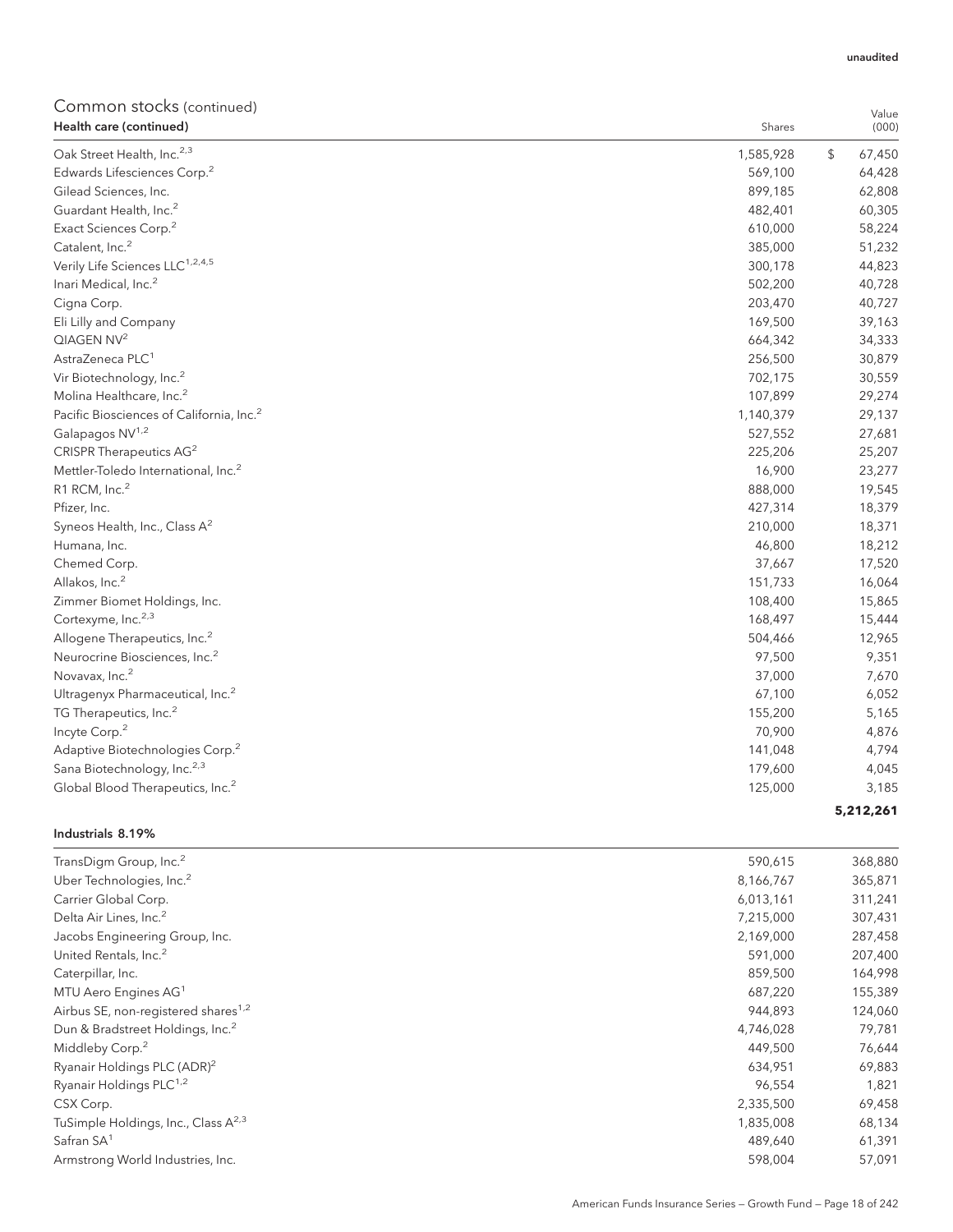## Common stocks (continued)

| oommon stocks (commeta)<br>Industrials (continued) | Shares    | Value<br>(000) |
|----------------------------------------------------|-----------|----------------|
| Southwest Airlines Co. <sup>2</sup>                | 1,100,000 | \$<br>56,573   |
| Emerson Electric Co.                               | 577,000   | 54,353         |
| L3Harris Technologies, Inc.                        | 245,000   | 53,959         |
| BWX Technologies, Inc.                             | 937,200   | 50,478         |
| Equifax, Inc.                                      | 176,000   | 44,602         |
| HEICO Corp.                                        | 185,951   | 24,521         |
| HEICO Corp., Class A                               | 148,813   | 17,624         |
| Norfolk Southern Corp.                             | 176,000   | 42,108         |
| Boeing Company <sup>2</sup>                        | 170,000   | 37,390         |
| Rockwell Automation                                | 126,000   | 37,049         |
| Chart Industries, Inc. <sup>2</sup>                | 190,400   | 36,387         |
| Northrop Grumman Corp.                             | 98,700    | 35,547         |
| AMETEK, Inc.                                       | 253,600   | 31,449         |
| Lockheed Martin Corp.                              | 87,000    | 30,024         |
| ITT, Inc.                                          | 343,000   | 29,443         |
| Waste Connections, Inc.                            | 222,159   | 27,976         |
| FedEx Corp.                                        | 99,600    | 21,841         |
| Generac Holdings, Inc. <sup>2</sup>                | 31,762    | 12,980         |
| Kornit Digital Ltd. <sup>2</sup>                   | 61,300    | 8,873          |
|                                                    |           | 3,430,108      |

### Financials 6.54%

| Bank of America Corp.                                     | 14,780,700 | 627,441   |
|-----------------------------------------------------------|------------|-----------|
| First Republic Bank                                       | 1,805,457  | 348,236   |
| Capital One Financial Corp.                               | 1,399,000  | 226,596   |
| SVB Financial Group <sup>2</sup>                          | 329,467    | 213,126   |
| S&P Global, Inc.                                          | 462,036    | 196,314   |
| BlackRock, Inc.                                           | 150,000    | 125,799   |
| KKR & Co., Inc.                                           | 1,969,004  | 119,873   |
| Intercontinental Exchange, Inc.                           | 904,049    | 103,803   |
| Western Alliance Bancorporation                           | 932,501    | 101,475   |
| Athene Holding, Ltd., Class A <sup>2</sup>                | 1,355,912  | 93,382    |
| Marsh & McLennan Companies, Inc.                          | 546,720    | 82,790    |
| MSCI, Inc.                                                | 117,900    | 71,723    |
| Blackstone, Inc.                                          | 360,000    | 41,882    |
| Moody's Corp.                                             | 102,277    | 36,320    |
| Wells Fargo & Company                                     | 756,000    | 35,086    |
| East West Bancorp, Inc.                                   | 443,509    | 34,390    |
| Goosehead Insurance, Inc., Class A                        | 211,148    | 32,156    |
| Aon PLC, Class A                                          | 110,000    | 31,435    |
| Brookfield Asset Management, Inc., Class A                | 585,103    | 31,309    |
| American International Group, Inc.                        | 458,394    | 25,161    |
| Arch Capital Group, Ltd. <sup>2</sup>                     | 634,000    | 24,206    |
| CME Group, Inc., Class A                                  | 121,648    | 23,524    |
| Ares Management Corp., Class A                            | 310,500    | 22,924    |
| Trupanion, Inc. <sup>2</sup>                              | 287,655    | 22,342    |
| Ryan Specialty Group Holdings, Inc., Class A <sup>2</sup> | 611,300    | 20,705    |
| Everest Re Group, Ltd.                                    | 66,500     | 16,677    |
| Berkshire Hathaway, Inc., Class A <sup>2</sup>            | 26         | 10,696    |
| Berkshire Hathaway, Inc., Class B <sup>2</sup>            | 17,400     | 4,749     |
| Bright Health Group, Inc. <sup>2,3</sup>                  | 1,140,681  | 9,308     |
| Archer Aviation, Inc., Class A <sup>1,2</sup>             | 446,251    | 3,725     |
| Hippo Holdings, Inc., Class A <sup>2</sup>                | 580,847    | 2,718     |
|                                                           |            | 2.720.074 |

**2,739,871**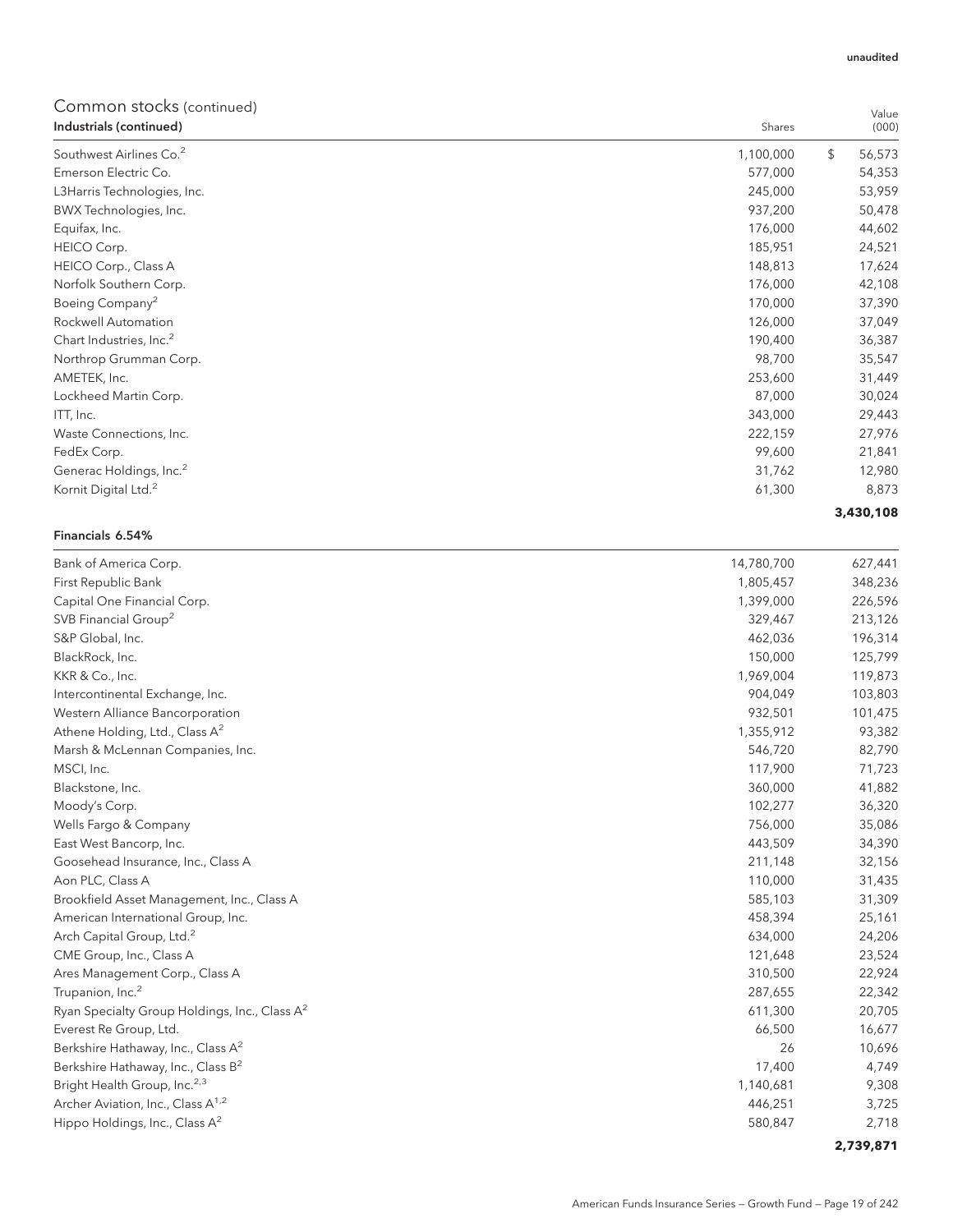| Consumer staples 2.75%                                           | Shares    | (000)         |
|------------------------------------------------------------------|-----------|---------------|
| Kroger Co.                                                       | 6,052,000 | \$<br>244.682 |
| Costco Wholesale Corp.                                           | 496.404   | 223,059       |
| Philip Morris International, Inc.                                | 2,048,103 | 194,140       |
| Constellation Brands, Inc., Class A                              | 745.500   | 157,070       |
| Altria Group, Inc.                                               | 2,349,349 | 106,942       |
| British American Tobacco PLC <sup>1</sup>                        | 2,991,350 | 104,366       |
| Estée Lauder Companies, Inc., Class A                            | 158,486   | 47,535        |
| Monster Beverage Corp. <sup>2</sup>                              | 305,000   | 27,093        |
| Molson Coors Beverage Company, Class B, restricted voting shares | 557,120   | 25,839        |
| Anheuser-Busch InBey SA/NV <sup>1</sup>                          | 201.028   | 11,354        |
| Church & Dwight Co., Inc.                                        | 104,177   | 8,602         |
|                                                                  |           | 1,150,682     |

#### Materials 2.17%

| Vale SA, ordinary nominative shares (ADR)    | 13,740,357 | 191,678 |
|----------------------------------------------|------------|---------|
| Wheaton Precious Metals Corp.                | 3,674,000  | 138,069 |
| Grupo México, SAB de CV, Series B            | 25,356,800 | 101,211 |
| Franco-Nevada Corp.                          | 650,000    | 84,445  |
| Barrick Gold Corp.                           | 4,058,000  | 73,247  |
| CF Industries Holdings, Inc.                 | 1,029,000  | 57,439  |
| Celanese Corp.                               | 350,400    | 52,784  |
| Royal Gold, Inc.                             | 517,000    | 49,368  |
| Allegheny Technologies, Inc. <sup>2</sup>    | 2,070,860  | 34,438  |
| LyondellBasell Industries NV                 | 317,000    | 29,750  |
| Sherwin-Williams Company                     | 90,658     | 25,360  |
| Linde PLC                                    | 81,300     | 23,852  |
| Ball Corp.                                   | 194,200    | 17,472  |
| PPG Industries, Inc.                         | 103,623    | 14,819  |
| Summit Materials, Inc., Class A <sup>2</sup> | 351,313    | 11,232  |
| Nucor Corp.                                  | 48,484     | 4,775   |
|                                              |            | 909,939 |

## Energy 1.96%

| 38,211<br>21.249<br>16,042<br>9,501 |
|-------------------------------------|
|                                     |
|                                     |
|                                     |
|                                     |
| 41,442                              |
| 46,174                              |
| 54,615                              |
| 129,037                             |
| 3,840                               |
| 198,183                             |
| 262,546                             |
|                                     |

## Utilities 0.50%

| NextEra Energy, Inc.    | 1,280,000 | 100,506 |
|-------------------------|-----------|---------|
| PG&E Corp. <sup>2</sup> | 5,296,610 | 50,847  |
| AES Corp.               | 1,540,683 | 35,174  |
| Ørsted $AS1$            | 188,322   | 24,847  |
|                         |           | 211,374 |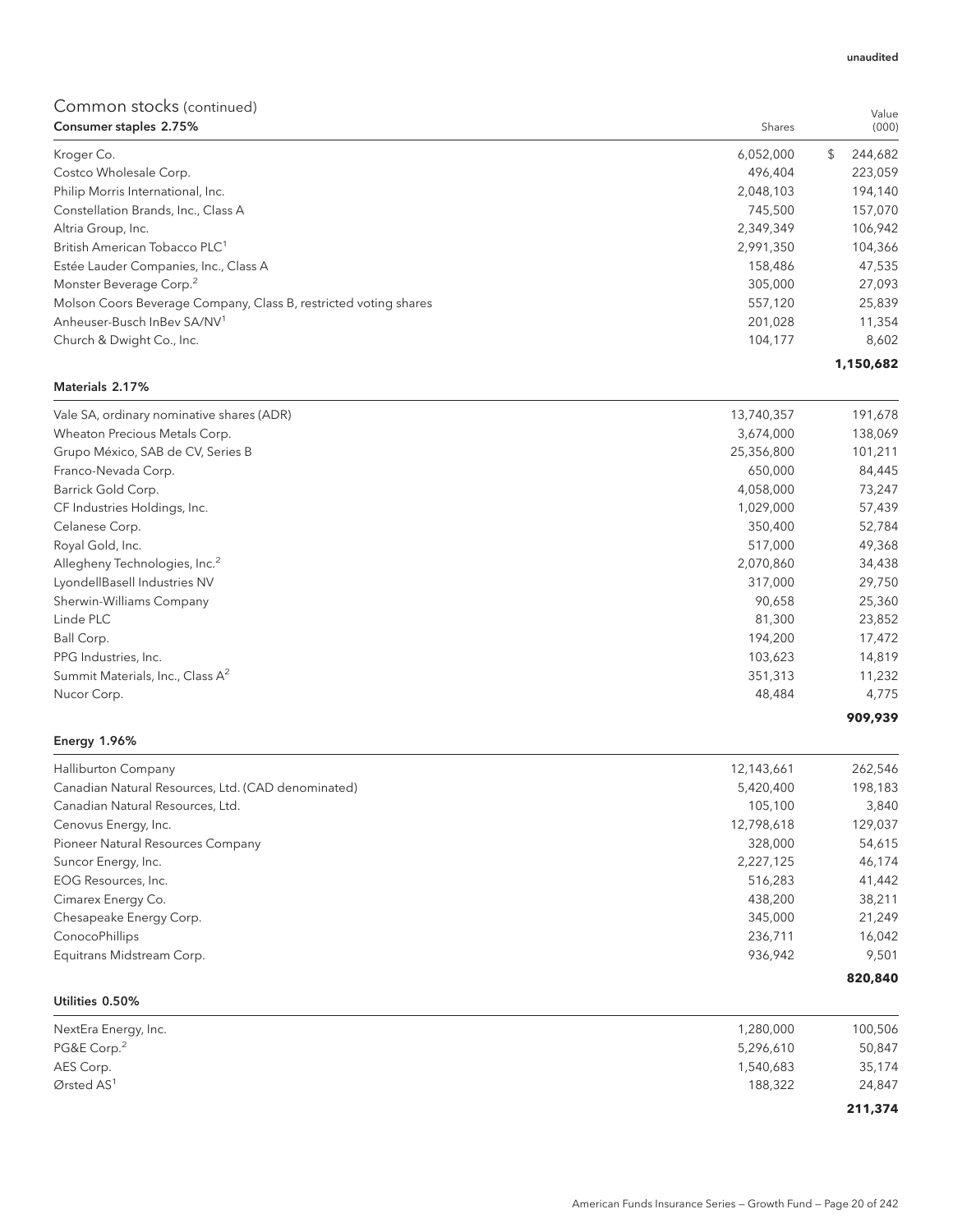| COMMON SLOCKS (continued)<br>Real estate 0.29%                                            | Shares           | Value<br>(000) |
|-------------------------------------------------------------------------------------------|------------------|----------------|
| Equinix, Inc. REIT                                                                        | 84,384           | \$<br>66,674   |
| UDR, Inc. REIT                                                                            | 609,000          | 32,265         |
| Pebblebrook Hotel Trust REIT                                                              | 615,859          | 13,801         |
| Park Hotels & Resorts, Inc. REIT <sup>2</sup>                                             | 424,111          | 8,118          |
|                                                                                           |                  | 120,858        |
| <b>Total common stocks</b> (cost: \$18,445,458,000)                                       |                  | 40,998,480     |
| Preferred securities 0.14%<br>Information technology 0.14%                                |                  |                |
| Samsung Electronics Co., Ltd., nonvoting preferred shares <sup>1</sup>                    | 531,000          | 31,081         |
| PsiQuantum, Corp., Series D, preferred shares <sup>1,2,4,5</sup>                          | 906,761          | 23,781         |
| Stripe, Inc., Series H, 6.00% noncumulative preferred shares <sup>1,2,4,5</sup>           | 52,656           | 2,408          |
| Total preferred securities (cost: \$48,042,000)                                           |                  | 57,270         |
| Convertible bonds & notes 0.06%                                                           | Principal amount |                |
| Consumer staples 0.06%                                                                    | (000)            |                |
| JUUL Labs, Inc., convertible notes, 7.00% PIK 2025 <sup>1,4,5,6</sup>                     | \$<br>42,599     | 25,559         |
| Total convertible bonds & notes (cost: \$41,642,000)                                      |                  | 25,559         |
| Short-term securities 2.15%                                                               |                  |                |
| Money market investments 2.07%                                                            | Shares           |                |
| Capital Group Central Cash Fund 0.06%7,8                                                  | 8,679,624        | 868,049        |
| Money market investments purchased with collateral from securities on loan 0.08%          |                  |                |
| Goldman Sachs Financial Square Government Fund, Institutional Shares 0.03% <sup>7,9</sup> | 15,379,220       | 15,380         |
| Capital Group Central Cash Fund 0.06% <sup>7,8,9</sup>                                    | 133,806          | 13,382         |
| Invesco Short-Term Investments Trust - Government & Agency Portfolio,                     |                  |                |
| Institutional Class 0.03% <sup>7,9</sup>                                                  | 6,222,177        | 6,222          |
|                                                                                           |                  | 34,984         |
| Total short-term securities (cost: \$902,912,000)                                         |                  | 903,033        |
| Total investment securities 100.20% (cost: \$19,438,054,000)                              |                  | 41,984,342     |
| Other assets less liabilities (0.20)%                                                     |                  | (85,016)       |
| <b>Net assets 100.00%</b>                                                                 |                  | \$41,899,326   |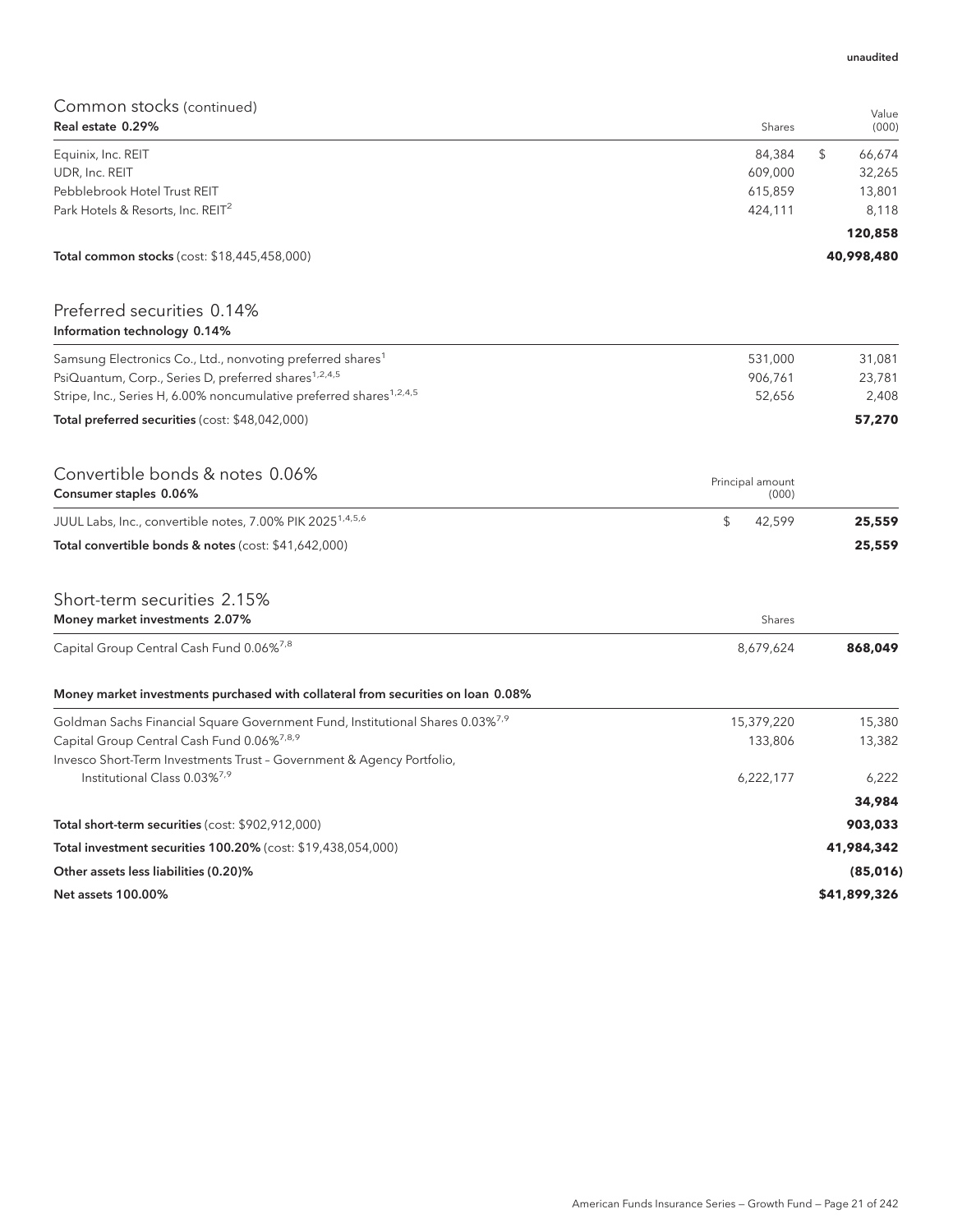Percent

## Investments in affiliates<sup>8</sup>

|                                                                                     | Value of<br>affiliates at<br>1/1/2021<br>(000) | Additions<br>(000) | <b>Reductions</b><br>(000) | Net<br>realized<br>loss<br>(000) | Net<br>unrealized<br>appreciation<br>(000) | Value of<br>affiliates at<br>9/30/2021<br>(000) | Dividend<br>income<br>(000) |
|-------------------------------------------------------------------------------------|------------------------------------------------|--------------------|----------------------------|----------------------------------|--------------------------------------------|-------------------------------------------------|-----------------------------|
| Short-term securities 2.10%                                                         |                                                |                    |                            |                                  |                                            |                                                 |                             |
| Money market investments 2.07%                                                      |                                                |                    |                            |                                  |                                            |                                                 |                             |
| Capital Group Central Cash Fund 0.06% <sup>7</sup>                                  | \$1,623,691                                    | \$2,976,113        | \$3,731,748                | \$(21)                           | \$14                                       | \$868,049                                       | \$607                       |
| Money market investments purchased with collateral from<br>securities on loan 0.03% |                                                |                    |                            |                                  |                                            |                                                 |                             |
| Capital Group Central Cash Fund 0.06% <sup>7,9</sup>                                | -                                              | 13,38210           |                            |                                  |                                            | 13,382                                          | $-11$                       |
| Total short-term securities                                                         |                                                |                    |                            |                                  |                                            | 881,431                                         |                             |
| <b>Total 2.10%</b>                                                                  |                                                |                    |                            | \$(21)                           | \$14                                       | \$881,431                                       | \$607                       |

1 Valued under fair value procedures adopted by authority of the board of trustees. The total value of all such securities was \$2,316,680,000, which represented 5.53% of the net assets of the fund. This amount includes \$2,208,674,000 related to certain securities trading outside the U.S. whose values were adjusted as a result of significant market movements following the close of local trading.

<sup>2</sup>Security did not produce income during the last 12 months.

3 All or a portion of this security was on loan. The total value of all such securities was \$38,000,000, which represented .09% of the net assets of the fund. 4 Value determined using significant unobservable inputs.

5 Acquired through a private placement transaction exempt from registration under the Securities Act of 1933. May be subject to legal or contractual restrictions on resale. Further details on these holdings appear below.

<sup>6</sup>Payment in kind; the issuer has the option of paying additional securities in lieu of cash. Payment methods and rates are as of the most recent payment when available.

<sup>7</sup> Rate represents the seven-day yield at 9/30/2021.

<sup>8</sup>Part of the same "group of investment companies" as the fund as defined under the Investment Company Act of 1940, as amended.

<sup>9</sup>Security purchased with cash collateral from securities on loan.

10Represents net activity.

<sup>11</sup>Dividend income is included with securities lending income and is not shown in this table.

| Private placement securities                                 | Acquisition<br>date(s) | Cost<br>(000)           | Value<br>(000) | <b>ICICCIIL</b><br>of net<br>assets |
|--------------------------------------------------------------|------------------------|-------------------------|----------------|-------------------------------------|
| Verily Life Sciences LLC                                     | 12/21/2018             | 37,000<br>$\mathcal{L}$ | 44,823         | .11%                                |
| JUUL Labs, Inc., convertible notes, 7.00% PIK 2025           | 2/3/2020-8/3/2021      | 41,642                  | 25,559         | .06                                 |
| PsiQuantum, Corp., Series D, preferred shares                | 5/28//2021             | 23,781                  | 23,781         | .06                                 |
| Stripe, Inc., Class B                                        | 5/6/2021               | 6.766                   | 7.710          | .02                                 |
| Stripe, Inc., Series H, 6.00% noncumulative preferred shares | 3/15/2021              | 2.113                   | 2.408          | .00                                 |
| Total private placement securities                           |                        | \$111,302               | \$104,281      | .25%                                |

#### Key to abbreviations

ADR = American Depositary Receipts

CAD = Canadian dollars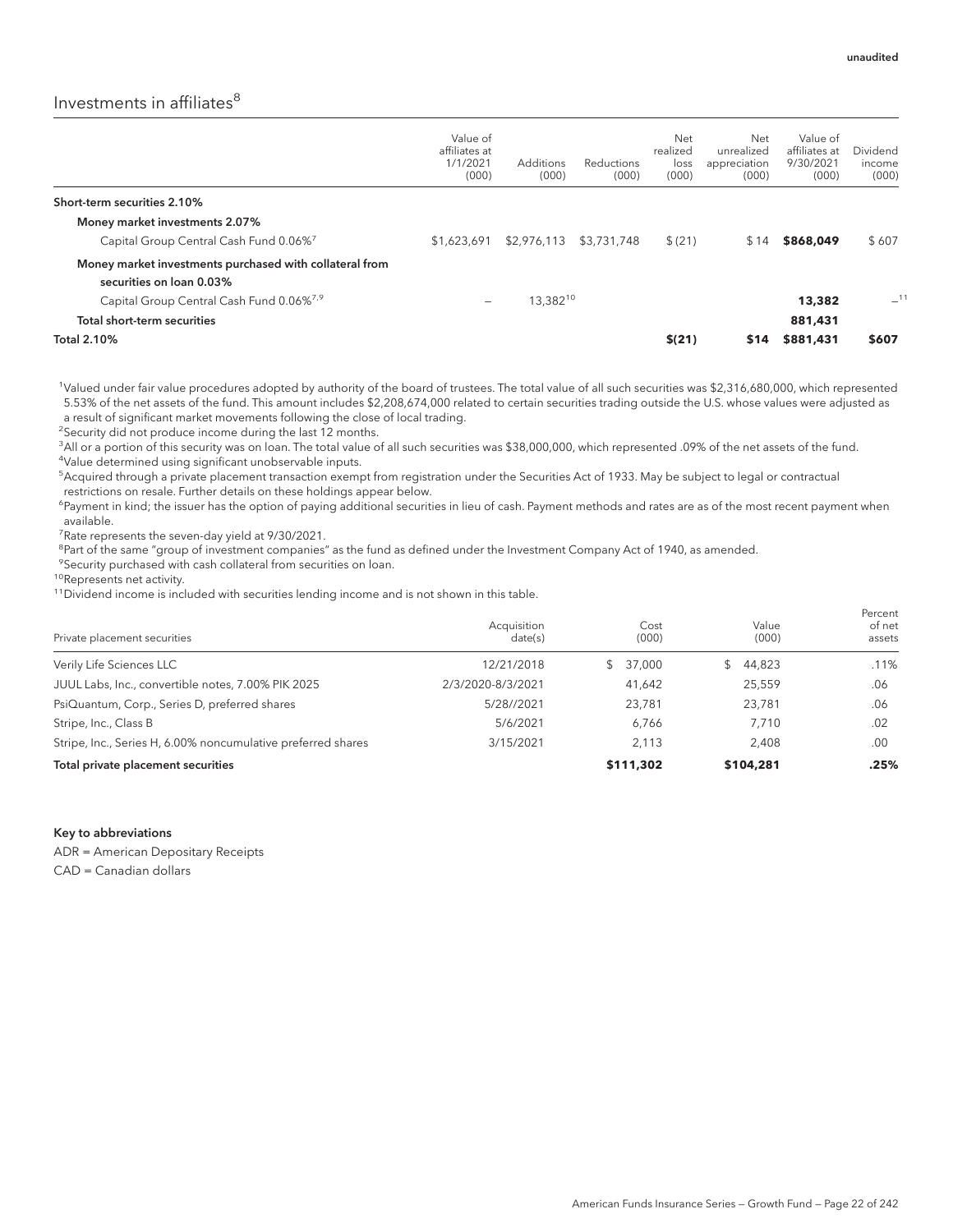## International Fund

Investment portfolio September 30, 2021

## Common stocks 93.64% Financials 20.82% Shares

| Financials 20.82%                                                      | Shares     | Value<br>(000) |
|------------------------------------------------------------------------|------------|----------------|
| AIA Group, Ltd. <sup>1</sup>                                           | 25,331,576 | 291,671<br>\$  |
| Kotak Mahindra Bank, Ltd. <sup>1,2</sup>                               | 8,191,348  | 220,591        |
| HDFC Bank, Ltd. <sup>1</sup>                                           | 9,188,970  | 196,997        |
| HDFC Bank, Ltd. (ADR)                                                  | 277,000    | 20,246         |
| ABN AMRO Bank NV <sup>1,3</sup>                                        | 14,394,921 | 207,125        |
| Banco Santander, SA <sup>1</sup>                                       | 52,040,526 | 188,496        |
| Deutsche Bank AG <sup>1,2</sup>                                        | 11,620,682 | 149,038        |
| BNP Paribas SA <sup>1</sup>                                            | 1,964,000  | 125,805        |
| Barclays PLC <sup>1</sup>                                              | 46,610,000 | 118,873        |
| Sberbank of Russia PJSC (ADR) <sup>1</sup>                             | 4,253,000  | 79,022         |
| Aegon NV <sup>1</sup>                                                  | 12,263,736 | 62,962         |
| XP, Inc., Class A <sup>2</sup>                                         | 1,291,559  | 51,882         |
| Bajaj Finserv, Ltd. <sup>1</sup>                                       | 174,730    | 41,813         |
| Axis Bank, Ltd. <sup>1,2</sup>                                         | 3,890,055  | 40,076         |
| ING Groep NV <sup>1</sup>                                              | 2,582,228  | 37,479         |
| Ping An Insurance (Group) Company of China, Ltd., Class H <sup>1</sup> | 4,761,500  | 32,309         |
| Ping An Insurance (Group) Company of China, Ltd., Class A <sup>1</sup> | 282,902    | 2,106          |
| Bajaj Finance, Ltd. <sup>1</sup>                                       | 244,400    | 25,090         |
| KBC Groep NV <sup>1</sup>                                              | 277,700    | 24,931         |
| Lufax Holding, Ltd. (ADR) <sup>2</sup>                                 | 3,323,434  | 23,198         |
| FinecoBank SpA <sup>1,2</sup>                                          | 1,211,135  | 21,949         |
| Futu Holdings, Ltd. (ADR) <sup>2</sup>                                 | 222,400    | 20,243         |
| PICC Property and Casualty Co., Ltd., Class H <sup>1</sup>             | 20,936,000 | 20,200         |
| Allfunds Group PLC <sup>1,2</sup>                                      | 718,245    | 13,812         |
| B3 SA-Brasil, Bolsa, Balcao                                            | 4,413,000  | 10,324         |

## Industrials 12.94%

| Airbus SE, non-registered shares <sup>1,2</sup>                   | 2,709,349  | 355,724 |
|-------------------------------------------------------------------|------------|---------|
| Recruit Holdings Co., Ltd. <sup>1</sup>                           | 3,172,709  | 193,457 |
| Melrose Industries PLC <sup>1</sup>                               | 41,251,439 | 95,456  |
| Ryanair Holdings PLC (ADR) <sup>2</sup>                           | 787,400    | 86,661  |
| Ryanair Holdings PLC <sup>1,2</sup>                               | 348,056    | 6,565   |
| NIBE Industrier AB, Class B <sup>1</sup>                          | 6,934,248  | 87,100  |
| Safran SA <sup>1</sup>                                            | 669,400    | 83,929  |
| International Container Terminal Services, Inc. <sup>1</sup>      | 12,890,350 | 49,249  |
| MTU Aero Engines AG <sup>1</sup>                                  | 182,000    | 41,152  |
| ASSA ABLOY AB, Class B <sup>1</sup>                               | 1,387,947  | 40,244  |
| Ashtead Group PLC <sup>1</sup>                                    | 405,000    | 30,722  |
| International Consolidated Airlines Group SA (CDI) <sup>1,2</sup> | 9,072,800  | 21,737  |
| ZTO Express (Cayman), Inc., Class A (ADR)                         | 685,354    | 21,013  |
| Brenntag SE <sup>1</sup>                                          | 222,191    | 20,727  |
| Nihon M&A Center Holdings, Inc. <sup>1</sup>                      | 657,010    | 19,361  |
| SMC Corp. <sup>1</sup>                                            | 28,900     | 18,081  |
| Bureau Veritas SA <sup>1</sup>                                    | 443,000    | 13,597  |
| Rumo $SA2$                                                        | 4,301,900  | 13,263  |

## unaudited

**2,026,238**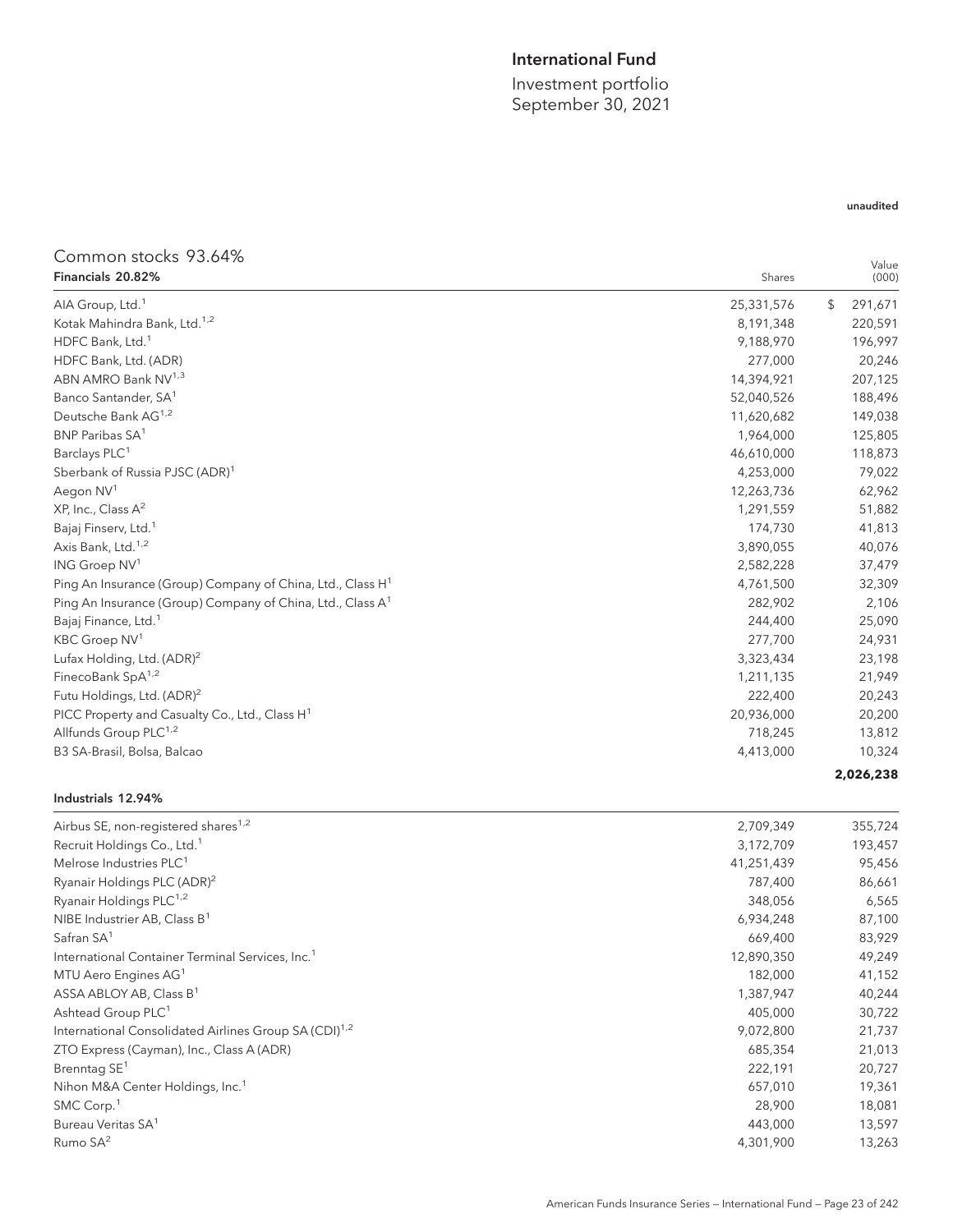| Industrials (continued)                                          | Shares     |    | (000)     |
|------------------------------------------------------------------|------------|----|-----------|
| Fluidra, SA, non-registered shares <sup>1,2</sup>                | 323,856    | £. | 12,796    |
| Fluidra, SA, non-registered shares <sup>1</sup>                  | 5.844      |    | 231       |
| LIXIL Corp. <sup>1</sup>                                         | 441.700    |    | 12,835    |
| CCR SA, ordinary nominative shares                               | 5,580,000  |    | 11,988    |
| Diploma PLC <sup>1</sup>                                         | 253,700    |    | 9,539     |
| Airports of Thailand PCL, foreign registered shares <sup>1</sup> | 5,078,900  |    | 9.148     |
| Alliance Global Group, Inc. <sup>1</sup>                         | 20,000,000 |    | 4,046     |
|                                                                  |            |    | 1,258,621 |

### Health care 12.32%

| Daiichi Sankyo Company, Ltd. <sup>1</sup>                      | 10,688,500 | 285,146   |
|----------------------------------------------------------------|------------|-----------|
| WuXi Biologics (Cayman), Inc. <sup>1,2</sup>                   | 11,291,300 | 182,504   |
| Olympus Corp. <sup>1</sup>                                     | 5,290,400  | 116,184   |
| Grifols, SA, Class A, non-registered shares <sup>1</sup>       | 2,691,000  | 65,614    |
| Grifols, SA, Class B (ADR)                                     | 793,690    | 11,596    |
| $M3$ , Inc. <sup>1</sup>                                       | 1,053,300  | 75,195    |
| Fresenius SE & Co. KGaA <sup>1</sup>                           | 1,490,136  | 71,645    |
| WuXi AppTec Co., Ltd., Class A <sup>1</sup>                    | 2,367,360  | 56,004    |
| WuXi AppTec Co., Ltd., Class $H1$                              | 312,000    | 7,283     |
| Hikma Pharmaceuticals PLC <sup>1</sup>                         | 1,772,394  | 58,309    |
| Chugai Pharmaceutical Co., Ltd. <sup>1</sup>                   | 1,229,500  | 45,039    |
| Teva Pharmaceutical Industries, Ltd. (ADR) <sup>2</sup>        | 4,143,498  | 40,358    |
| Aier Eye Hospital Group Co., Ltd., Class A <sup>1</sup>        | 4,612,081  | 37,965    |
| Notre Dame Intermédica Participações SA                        | 2,760,862  | 37,825    |
| Alcon, Inc. <sup>1</sup>                                       | 439,639    | 35,615    |
| Merck KGaA <sup>1</sup>                                        | 110,400    | 24,007    |
| CanSino Biologics, Inc., Class H <sup>1,2</sup>                | 440,000    | 15,497    |
| HOYA Corp. <sup>1</sup>                                        | 90,500     | 14,154    |
| Ambu AS, Class B, non-registered shares <sup>1</sup>           | 338,463    | 9,998     |
| Ping An Healthcare and Technology Co., Ltd., Class $H^{1,2,3}$ | 1,293,000  | 8,369     |
|                                                                |            | 1,198,307 |

## Information technology 11.41%

| Taiwan Semiconductor Manufacturing Company, Ltd. <sup>1</sup> | 6,182,000 | 127,479 |
|---------------------------------------------------------------|-----------|---------|
| ASML Holding NV <sup>1</sup>                                  | 164,864   | 121,616 |
| Atlassian Corp. PLC, Class A <sup>2</sup>                     | 267,500   | 104,705 |
| Nomura Research Institute, Ltd. <sup>1</sup>                  | 2,348,700 | 86,560  |
| Nice, Ltd. (ADR)                                              | 302,700   | 85,979  |
| PagSeguro Digital, Ltd., Class A <sup>2</sup>                 | 1,377,948 | 71,267  |
| StoneCo, Ltd., Class A <sup>2</sup>                           | 1,986,813 | 68,982  |
| Delta Electronics, Inc. <sup>1</sup>                          | 6,220,409 | 55,960  |
| Fujitsu Ltd. <sup>1</sup>                                     | 279,800   | 50,815  |
| Keyence Corp. <sup>1</sup>                                    | 77,200    | 46,257  |
| Samsung Electronics Co., Ltd. <sup>1</sup>                    | 631,500   | 39,304  |
| <b>NXP Semiconductors NV</b>                                  | 173,200   | 33,925  |
| Infineon Technologies AG <sup>1</sup>                         | 728,000   | 29,927  |
| Snowflake, Inc., Class $A^2$                                  | 88,600    | 26,795  |
| Silergy Corp. <sup>1</sup>                                    | 176,000   | 25,846  |
| Suse $SA^{1,2,3}$                                             | 593,940   | 24,348  |
| Hexagon AB, Class $B^1$                                       | 1,191,300 | 18,356  |
| OBIC Co., Ltd. <sup>1</sup>                                   | 83,700    | 16,016  |
| SUMCO Corp. <sup>1</sup>                                      | 660,300   | 13,257  |
| Okta, Inc., Class $A^2$                                       | 53,850    | 12,781  |
| ASM International NV <sup>1</sup>                             | 31,648    | 12,357  |
| Afterpay, Ltd. <sup>1,2</sup>                                 | 120,994   | 10,467  |

#### unaudited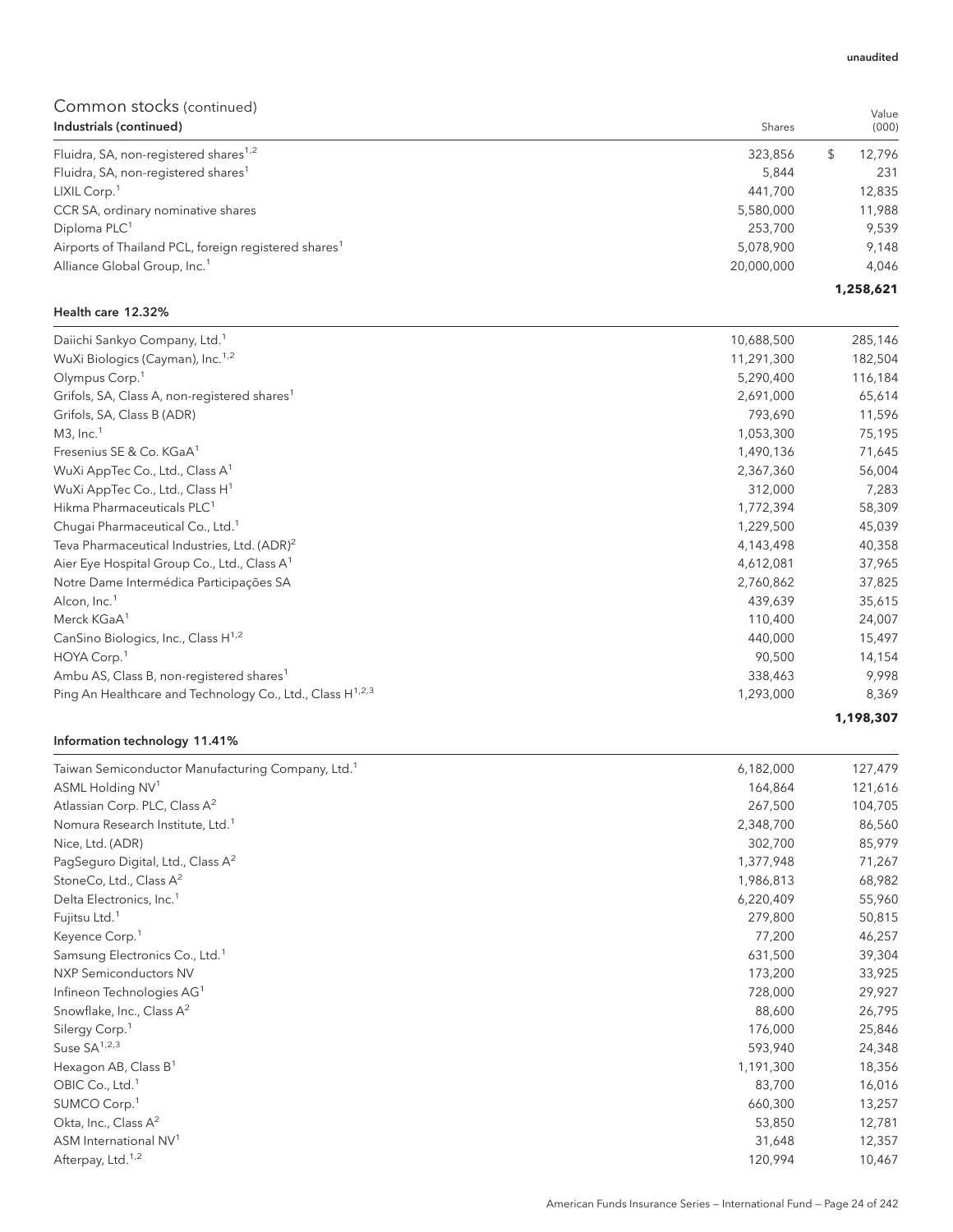| Common stocks (continued)<br>Information technology (continued)         | Shares    |   | Value<br>(000) |
|-------------------------------------------------------------------------|-----------|---|----------------|
|                                                                         |           |   |                |
| Xero, Ltd. <sup>1,2</sup>                                               | 95.031    | S | 9.470          |
| TELUS International (Cda), Inc., subordinate voting shares <sup>2</sup> | 254,400   |   | 8.907          |
| Kingdee International Software Group Co., Ltd. <sup>1,2</sup>           | 2,600,000 |   | 8,608          |
| Canva, Inc. 1,2,4,5                                                     | 263       |   | 448            |
|                                                                         |           |   | 1,110,432      |

## Consumer discretionary 10.50%

| MercadoLibre, Inc. <sup>2</sup>                            | 164,618    | 276,459   |
|------------------------------------------------------------|------------|-----------|
| Delivery Hero SE <sup>1,2</sup>                            | 934,776    | 119,703   |
| Prosus NV, Class N <sup>1</sup>                            | 1,241,919  | 97,811    |
| Sony Group Corp. <sup>1</sup>                              | 864,500    | 96,272    |
| Just Eat Takeaway (GBP denominated) <sup>1,2</sup>         | 439,383    | 31,893    |
| Just Eat Takeaway (EUR denominated) <sup>1,2</sup>         | 277,964    | 20,255    |
| LVMH Moët Hennessy-Louis Vuitton SE <sup>1</sup>           | 66,563     | 47,597    |
| Evolution AB <sup>1</sup>                                  | 305,145    | 46,385    |
| Maruti Suzuki India, Ltd. <sup>1</sup>                     | 392,000    | 38,704    |
| Meituan, Class $B^{1,2}$                                   | 1,170,627  | 36,555    |
| Kering SA <sup>1</sup>                                     | 46,083     | 32,775    |
| Flutter Entertainment PLC (EUR denominated) <sup>1,2</sup> | 158,674    | 31,150    |
| Ferrari NV (EUR denominated) <sup>1</sup>                  | 111,135    | 23,265    |
| Americanas SA, ordinary nominative shares <sup>2</sup>     | 3,734,000  | 21,201    |
| Galaxy Entertainment Group, Ltd. <sup>1,2</sup>            | 3,859,000  | 19,471    |
| EssilorLuxottica <sup>1</sup>                              | 80,200     | 15,336    |
| Bandai Namco Holdings, Inc. <sup>1</sup>                   | 164,342    | 12,341    |
| Pan Pacific International Holdings Corp. <sup>1</sup>      | 543,400    | 11,262    |
| adidas AG <sup>1</sup>                                     | 35,655     | 11,235    |
| Naspers, Ltd., Class N <sup>1</sup>                        | 65,004     | 10,712    |
| Astra International Tbk PT <sup>1</sup>                    | 19,726,000 | 7,536     |
| Coupang, Inc., Class A <sup>2</sup>                        | 229.200    | 6,383     |
| On Holding AG, Class A <sup>2,3</sup>                      | 128,900    | 3,884     |
| Melco Resorts & Entertainment, Ltd. (ADR) <sup>2</sup>     | 365,723    | 3,745     |
|                                                            |            | 1,021,930 |

## Energy 7.86%

| Reliance Industries, Ltd. <sup>1</sup>                               | 12,705,735 | 429,675 |
|----------------------------------------------------------------------|------------|---------|
| Reliance Industries, Ltd., interim shares <sup>1</sup>               | 196.599    | 4,938   |
| Petróleo Brasileiro SA (Petrobras), ordinary nominative shares (ADR) | 10,480,973 | 108,373 |
| Neste $OYJ1$                                                         | 1,513,418  | 85,416  |
| TotalEnergies SE <sup>1</sup>                                        | 1,147,298  | 54,978  |
| Cenovus Energy, Inc.                                                 | 4,757,600  | 47.967  |
| Canadian Natural Resources, Ltd. (CAD denominated)                   | 531.700    | 19,440  |
| Royal Dutch Shell PLC, Class A (GBP denominated) <sup>1</sup>        | 530,100    | 11.711  |
| Royal Dutch Shell PLC, Class B <sup>1</sup>                          | 95,443     | 2.114   |
|                                                                      |            | 764.612 |

#### Communication services 5.99%

| Sea, Ltd., Class A (ADR) <sup>2</sup>        | 510.674    | 162,767 |
|----------------------------------------------|------------|---------|
| Bharti Airtel, Ltd. <sup>1</sup>             | 11,708,321 | 107,340 |
| Bilibili, Inc., Class Z (ADR) <sup>2,3</sup> | 516,206    | 34,157  |
| Bilibili, Inc., Class $Z^{1,2}$              | 502,300    | 33,538  |
| SoftBank Corp. <sup>1</sup>                  | 4,438,300  | 60,260  |
| Facebook, Inc., Class A <sup>2</sup>         | 127,500    | 43,272  |
| SoftBank Group Corp. <sup>1</sup>            | 660,789    | 38,185  |
| Tencent Holdings, Ltd. <sup>1</sup>          | 507.687    | 29,768  |
| Yandex NV, Class A <sup>2</sup>              | 313,000    | 24.943  |

#### unaudited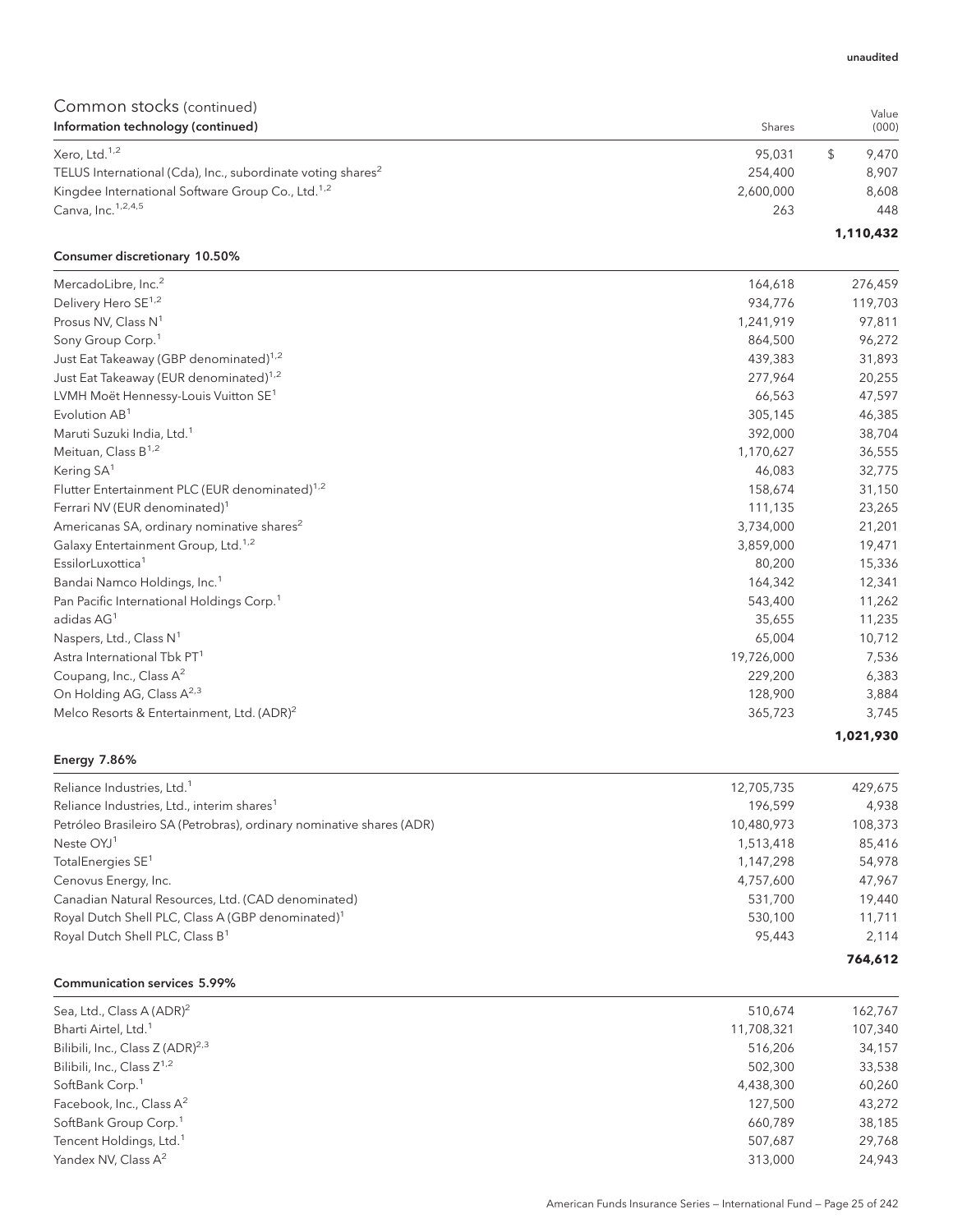| Common stocks (continued)                                             |            | Value        |
|-----------------------------------------------------------------------|------------|--------------|
| Communication services (continued)                                    | Shares     | (000)        |
| Playtika Holding Corp. <sup>2</sup>                                   | 687,500    | \$<br>18,996 |
| Universal Music Group NV <sup>1,2</sup>                               | 538,449    | 14,417       |
| Scout24 AG1                                                           | 154,000    | 10,689       |
| Vivendi SE <sup>1</sup>                                               | 343,933    | 4,338        |
| Materials 5.84%                                                       |            | 582,670      |
| Vale SA, ordinary nominative shares (ADR)                             | 15,124,252 | 210,983      |
| Vale SA, ordinary nominative shares                                   | 770,681    | 10,790       |
| First Quantum Minerals, Ltd.                                          | 10,694,500 | 197,999      |
| Linde PLC (EUR denominated) <sup>1</sup>                              | 135,800    | 40,377       |
| Shin-Etsu Chemical Co., Ltd. <sup>1</sup>                             | 184,400    | 31,102       |
| BASF SE <sup>1</sup>                                                  | 317,860    | 24,219       |
| Ivanhoe Mines Ltd., Class A <sup>2</sup>                              | 3,403,051  | 21,763       |
| Akzo Nobel NV <sup>1</sup>                                            | 107,048    | 11,657       |
| Koninklijke DSM NV <sup>1</sup>                                       | 55,354     | 11,064       |
| Yunnan Energy New Material Co., Ltd., Class A <sup>1</sup>            | 196,300    | 8,511        |
|                                                                       |            | 568,465      |
| Consumer staples 3.33%                                                |            |              |
| Danone SA <sup>1</sup>                                                | 813,500    | 55,525       |
| Kweichow Moutai Co., Ltd., Class A <sup>1</sup>                       | 185,123    | 52,448       |
| Shiseido Company, Ltd. <sup>1</sup>                                   | 746,400    | 50,305       |
| Treasury Wine Estates, Ltd. <sup>1</sup>                              | 4,601,735  | 40,909       |
| Swedish Match AB <sup>1</sup>                                         | 3,167,673  | 27,781       |
| Inner Mongolia Yili Industrial Group Co., Ltd., Class A <sup>1</sup>  | 3,922,503  | 22,722       |
| Heineken NV <sup>1</sup>                                              | 201,973    | 20,996       |
| CP ALL PCL, foreign registered shares <sup>1</sup>                    | 9,053,300  | 17,000       |
| Pernod Ricard SA <sup>1</sup>                                         | 77,577     | 16,965       |
| Chocoladefabriken Lindt & Sprüngli AG <sup>1</sup>                    | 97         | 11,390       |
| Dabur India, Ltd. <sup>1</sup>                                        | 933,875    | 7,758        |
| Utilities 2.48%                                                       |            | 323,799      |
|                                                                       |            |              |
| ENN Energy Holdings, Ltd. <sup>1</sup>                                | 11,219,800 | 183,734      |
| China Gas Holdings, Ltd. <sup>1</sup>                                 | 19,477,800 | 57,436       |
|                                                                       |            | 241,170      |
| Real estate 0.15%                                                     |            |              |
| Ayala Land, Inc. <sup>1</sup>                                         | 23,109,600 | 15,084       |
| Total common stocks (cost: \$6,286,932,000)                           |            | 9,111,328    |
| Preferred securities 1.58%                                            |            |              |
| <b>Energy 1.01%</b>                                                   |            |              |
| Petróleo Brasileiro SA (Petrobras), preferred nominative shares (ADR) | 6,336,898  | 63,369       |
| Petróleo Brasileiro SA (Petrobras), preferred nominative shares       | 6,940,808  | 34,706       |
|                                                                       |            | 98,075       |
| Health care 0.46%                                                     |            |              |

Grifols, SA, Class B, nonvoting non-registered preferred shares<sup>1</sup> 3,026,230 **44,610** 

#### unaudited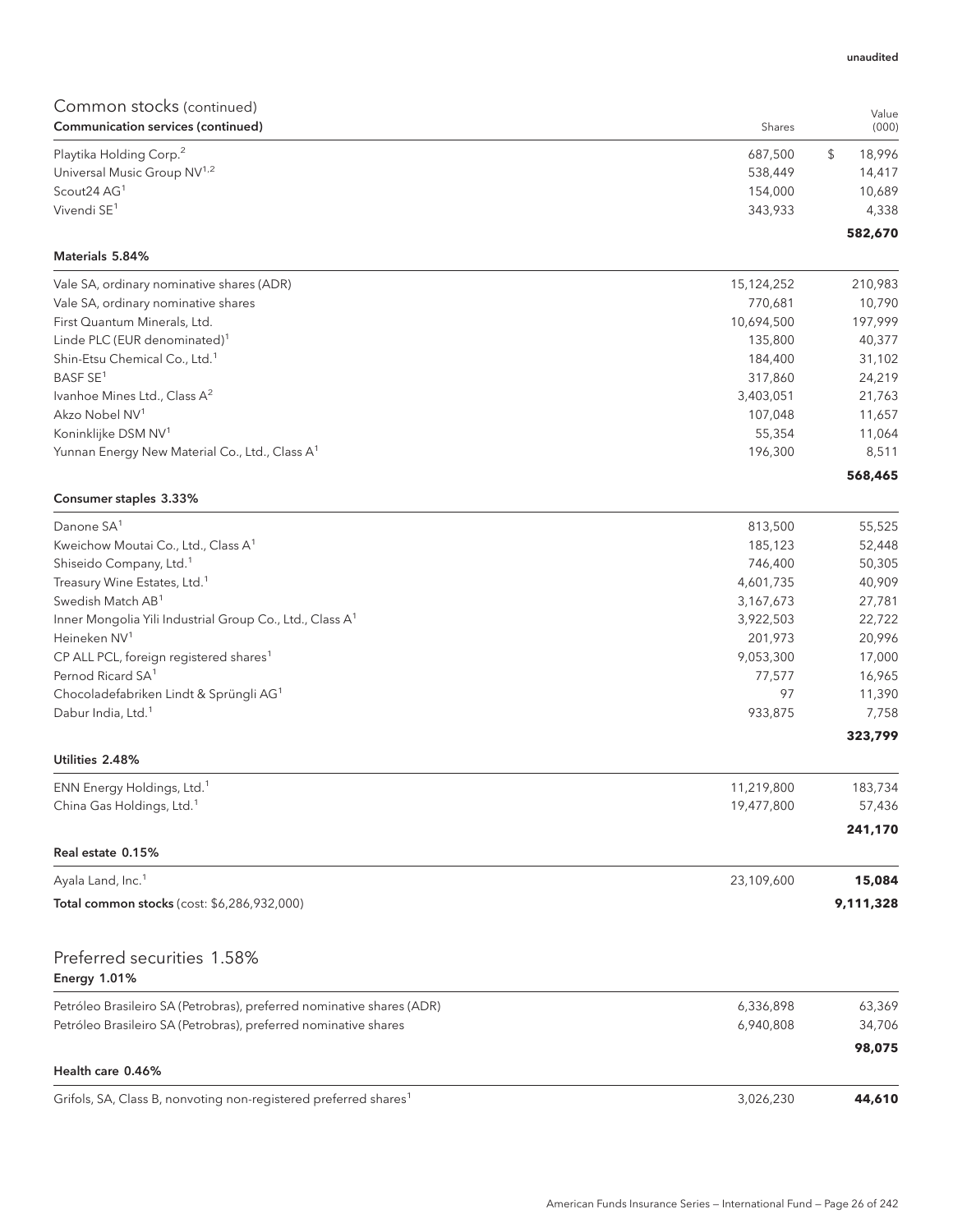| Preferred securities (continued)                                                                                  |            | Value        |
|-------------------------------------------------------------------------------------------------------------------|------------|--------------|
| Consumer discretionary 0.11%                                                                                      | Shares     | (000)        |
| Volkswagen AG, nonvoting preferred shares <sup>1</sup>                                                            | 49,526     | 11,095<br>\$ |
| Total preferred securities (cost: \$152,331,000)                                                                  |            | 153,780      |
| Rights & warrants 0.28%<br>Health care 0.26%                                                                      |            |              |
| WuXi AppTec Co., Ltd., Class A, warrants, expire 2022 <sup>1,2,6</sup>                                            | 1,075,200  | 25,436       |
| <b>Communication services 0.02%</b>                                                                               |            |              |
| Bharti Airtel Ltd., rights, expire 2021 <sup>1,2</sup>                                                            | 836,308    | 1,727        |
| Total rights & warrants (cost: \$20,683,000)                                                                      |            | 27,163       |
| Short-term securities 4.52%<br>Money market investments 4.24%                                                     |            |              |
| Capital Group Central Cash Fund 0.06%7,8                                                                          | 4,131,249  | 413,166      |
| Money market investments purchased with collateral from securities on loan 0.28%                                  |            |              |
| Goldman Sachs Financial Square Government Fund, Institutional Shares 0.03% <sup>7,9</sup>                         | 11,948,634 | 11,949       |
| Capital Group Central Cash Fund 0.06% <sup>7,8,9</sup>                                                            | 103,958    | 10,397       |
| Invesco Short-Term Investments Trust - Government & Agency Portfolio,<br>Institutional Class 0.03% <sup>7,9</sup> | 4,834,219  | 4,834        |
|                                                                                                                   |            | 27,180       |
| Total short-term securities (cost: \$440,307,000)                                                                 |            | 440,346      |
| Total investment securities 100.02% (cost: \$6,900,253,000)                                                       |            | 9,732,617    |
| Other assets less liabilities (0.02)%                                                                             |            | (2,308)      |
| <b>Net assets 100.00%</b>                                                                                         |            | \$9,730,309  |

## Investments in affiliates $^8$

|                                                                                     | Value of<br>affiliates at<br>1/1/2021<br>(000) | <b>Additions</b><br>(000) | <b>Reductions</b><br>(000) | Net<br>realized<br>loss<br>(000) | Net<br>unrealized<br>depreciation<br>(000) | Value of<br>affiliates at<br>9/30/2021<br>(000) | Dividend<br>income<br>(000) |
|-------------------------------------------------------------------------------------|------------------------------------------------|---------------------------|----------------------------|----------------------------------|--------------------------------------------|-------------------------------------------------|-----------------------------|
| Short-term securities 4.35%                                                         |                                                |                           |                            |                                  |                                            |                                                 |                             |
| Money market investments 4.24%                                                      |                                                |                           |                            |                                  |                                            |                                                 |                             |
| Capital Group Central Cash Fund 0.06% <sup>7</sup>                                  | \$523,844                                      | \$2,497,188               | \$2,607,834                | \$(7)                            |                                            | $$ (25)$ \$413,166                              | \$223                       |
| Money market investments purchased with collateral from<br>securities on loan 0.11% |                                                |                           |                            |                                  |                                            |                                                 |                             |
| Capital Group Central Cash Fund 0.06% <sup>7,9</sup>                                | -                                              | 10,39710                  |                            |                                  |                                            | 10,397                                          | $-11$                       |
| Total short-term securities                                                         |                                                |                           |                            |                                  |                                            | 423,563                                         |                             |
| Total 4.35%                                                                         |                                                |                           |                            | \$(7)                            |                                            | $$(25)$ \$423,563                               | \$223                       |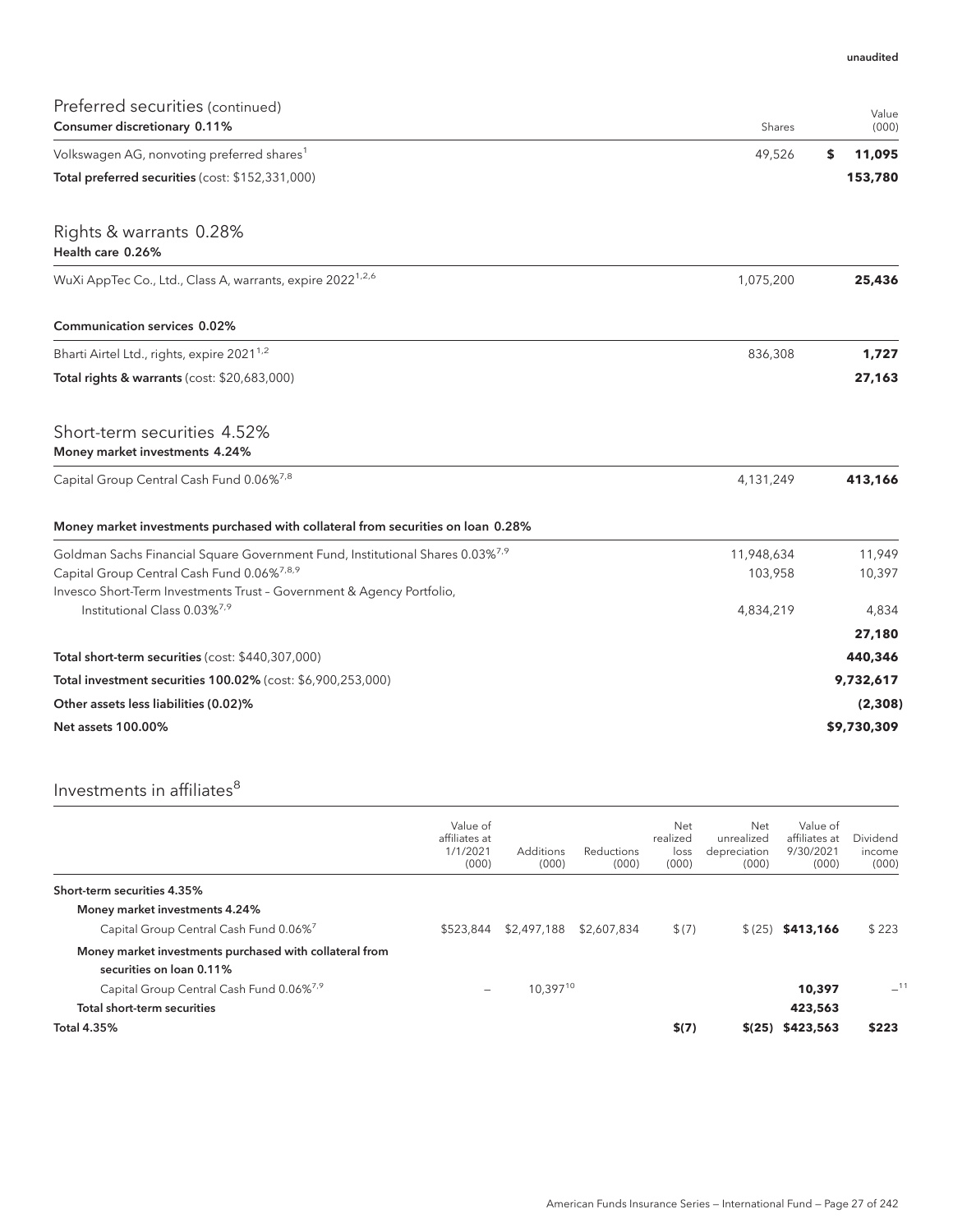<sup>1</sup>Valued under fair value procedures adopted by authority of the board of trustees. The total value of all such securities was \$7,219,136,000, which represented 74.19% of the net assets of the fund. This amount includes \$7,191,525,000 related to certain securities trading outside the U.S. whose values were adjusted as a result of significant market movements following the close of local trading.

<sup>2</sup>Security did not produce income during the last 12 months.

3 All or a portion of this security was on loan. The total value of all such securities was \$29,336,000, which represented .30% of the net assets of the fund. 4 Value determined using significant unobservable inputs.

5 Acquired through a private placement transaction exempt from registration under the Securities Act of 1933. May be subject to legal or contractual restrictions on resale. Further details on this holding appear below.

6 Acquired in a transaction exempt from registration under Rule 144A of the Securities Act of 1933. May be resold in the U.S. in transactions exempt from registration, normally to qualified institutional buyers. The total value of all such securities was \$25,436,000, which represented .26% of the net assets of the fund.

<sup>7</sup> Rate represents the seven-day yield at 9/30/2021.

<sup>8</sup>Part of the same "group of investment companies" as the fund as defined under the Investment Company Act of 1940, as amended.

<sup>9</sup>Security purchased with cash collateral from securities on loan.

10Represents net activity.

11Dividend income is included with securities lending income and is not shown in this table.

| Private placement security | Acquisition<br>date | Cost<br>(000) | Value<br>(000) | Percent<br>of net<br>assets |
|----------------------------|---------------------|---------------|----------------|-----------------------------|
| Canva, Inc.                | 8/26/2021           | \$448         | \$448          | .00%                        |

#### Key to abbreviations

ADR = American Depositary Receipts CAD = Canadian dollars

CDI = CREST Depository Interest

EUR = Euros

GBP = British pounds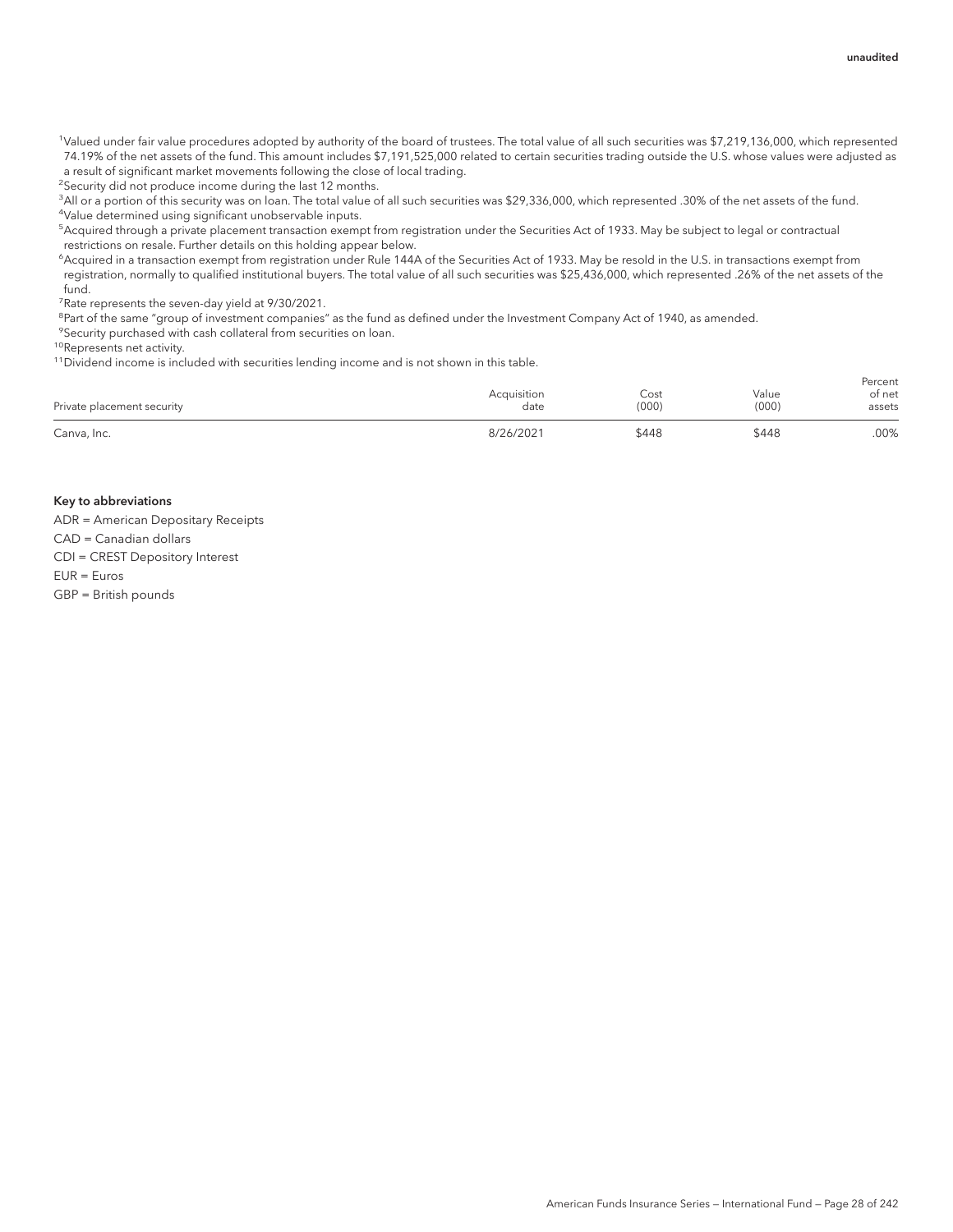## New World Fund®

Investment portfolio September 30, 2021

## unaudited

| Common stocks 91.36%                                                    |           | Value     |
|-------------------------------------------------------------------------|-----------|-----------|
| Information technology 20.14%                                           | Shares    | (000)     |
| Microsoft Corp.                                                         | 415,972   | \$117,271 |
| Taiwan Semiconductor Manufacturing Company, Ltd. <sup>1</sup>           | 3,995,000 | 82,381    |
| PayPal Holdings, Inc. <sup>2</sup>                                      | 272,084   | 70,799    |
| Silergy Corp. <sup>1</sup>                                              | 399,094   | 58,608    |
| PagSeguro Digital, Ltd., Class A <sup>2</sup>                           | 1,104,591 | 57,129    |
| Adobe, Inc. <sup>2</sup>                                                | 74,882    | 43,111    |
| ASML Holding NV <sup>1</sup>                                            | 57,991    | 42,778    |
| Keyence Corp. <sup>1</sup>                                              | 62,700    | 37,569    |
| Broadcom, Inc.                                                          | 70,977    | 34,419    |
| EPAM Systems, Inc. <sup>2</sup>                                         | 44,467    | 25,368    |
| Cree, Inc. <sup>2</sup>                                                 | 295,524   | 23,858    |
| Micron Technology, Inc.                                                 | 329,596   | 23,395    |
| Mastercard, Inc., Class A                                               | 66,847    | 23,241    |
| StoneCo, Ltd., Class A <sup>2</sup>                                     | 549,141   | 19,066    |
| Apple, Inc.                                                             | 128,519   | 18,185    |
| Tata Consultancy Services Ltd. <sup>1</sup>                             | 336,484   | 17,039    |
| Samsung Electronics Co., Ltd. <sup>1</sup>                              | 222,925   | 13,875    |
| Network International Holdings PLC <sup>1,2</sup>                       | 2,752,127 | 13,464    |
| Kingdee International Software Group Co., Ltd. <sup>1,2</sup>           | 3,147,000 | 10,418    |
| Visa, Inc., Class A                                                     | 45,183    | 10,064    |
| TELUS International (Cda), Inc., subordinate voting shares <sup>2</sup> | 275,365   | 9,641     |
| Nice, Ltd. (ADR)                                                        | 32,606    | 9,261     |
| Hexagon AB, Class B <sup>1</sup>                                        | 549,155   | 8,461     |
| NVIDIA Corp.                                                            | 37,365    | 7,741     |
| Accenture PLC, Class A                                                  | 23,826    | 7,622     |
| Atlassian Corp. PLC, Class A <sup>2</sup>                               | 18,534    | 7,255     |
| Advanced Micro Devices, Inc. <sup>2</sup>                               | 69,025    | 7,103     |
| Tokyo Electron, Ltd. <sup>1</sup>                                       | 14,900    | 6,568     |
| Cognizant Technology Solutions Corp., Class A                           | 87,827    | 6,518     |
| MediaTek, Inc. <sup>1</sup>                                             | 184,000   | 5,931     |
| Nokia Corp. <sup>1,2</sup>                                              | 1,067,754 | 5,874     |
| Edenred SA <sup>1</sup>                                                 | 108,779   | 5,859     |
| Trimble, Inc. <sup>2</sup>                                              | 63,821    | 5,249     |
| NXP Semiconductors NV                                                   | 24,615    | 4,821     |
| Globant SA <sup>2</sup>                                                 | 16,873    | 4,741     |
| Halma PLC <sup>1</sup>                                                  | 115,652   | 4,412     |
| Logitech International SA <sup>1</sup>                                  | 40,546    | 3,591     |
| Aspen Technology, Inc. <sup>2</sup>                                     | 19,914    | 2,445     |
| Amadeus IT Group SA, Class A, non-registered shares <sup>1,2</sup>      | 36,543    | 2,401     |
| ON Semiconductor Corp. <sup>2</sup>                                     | 48,695    | 2,229     |
| Autodesk, Inc. <sup>2</sup>                                             | 7,513     | 2,142     |
| FleetCor Technologies, Inc. <sup>2</sup>                                | 8,136     | 2,126     |
| VeriSign, Inc. <sup>2</sup>                                             | 8,923     | 1,829     |
| Hamamatsu Photonics KK <sup>1</sup>                                     | 29,000    | 1,799     |
| KLA Corp.                                                               | 5,208     | 1,742     |
| Flat Glass Group Co., Ltd., Class H <sup>1,2</sup>                      | 366,000   | 1,722     |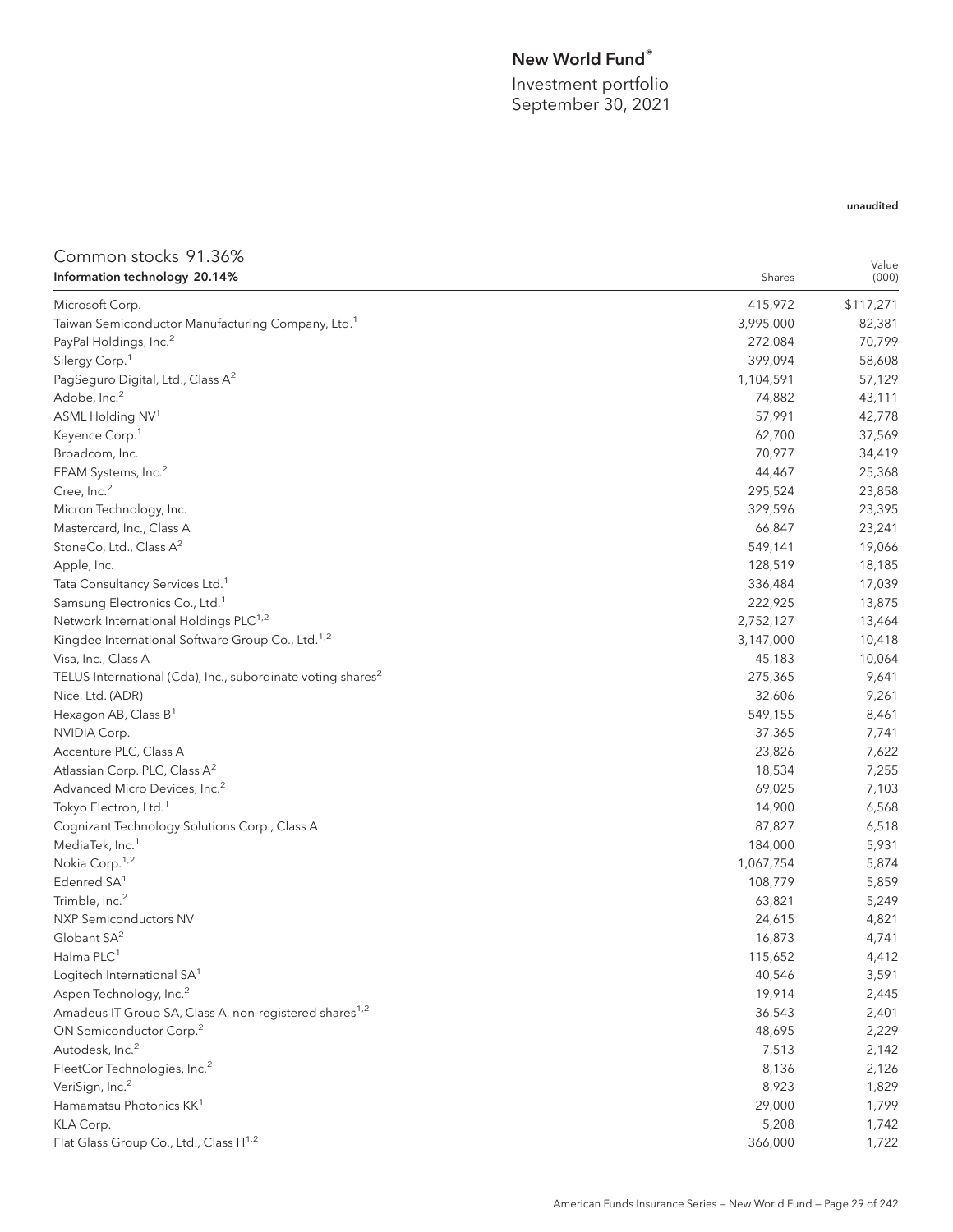| <u>oommon stocks teommudu</u><br>Information technology (continued) | Shares  | Value<br>(000) |
|---------------------------------------------------------------------|---------|----------------|
| Intel Corp.                                                         | 30,635  | \$<br>1,632    |
| GDS Holdings, Ltd., Class A <sup>1,2</sup>                          | 223,300 | 1,589          |
| SAP SE <sup>1</sup>                                                 | 11,071  | 1,500          |
| Hundsun Technologies Inc., Class A <sup>1</sup>                     | 166,577 | 1,477          |
| Elastic NV, non-registered shares <sup>2</sup>                      | 9,576   | 1,427          |
| Coforge, Ltd. <sup>1</sup>                                          | 19,788  | 1,395          |
| Infineon Technologies AG <sup>1</sup>                               | 28,823  | 1,185          |
| Applied Materials, Inc.                                             | 8,266   | 1,064          |
| MKS Instruments, Inc.                                               | 5,907   | 891            |
| Fabrinet, non-registered shares <sup>2</sup>                        | 8,236   | 844            |
| Linklogis, Inc., Class $B^{1,2}$                                    | 604,500 | 617            |
| Nu Holdings, Ltd., Class A <sup>1,2,3,4</sup>                       | 12,397  | 461            |
| Canva, Inc. <sup>1,2,3,4</sup>                                      | 21      | 36             |
|                                                                     |         | 885,239        |

#### Health care 13.24%

| Thermo Fisher Scientific, Inc.                            | 84,212    | 48,113 |
|-----------------------------------------------------------|-----------|--------|
| WuXi Biologics (Cayman), Inc. <sup>1,2</sup>              | 2,296,600 | 37,121 |
| Carl Zeiss Meditec AG, non-registered shares <sup>1</sup> | 191,886   | 36,886 |
| WuXi AppTec Co., Ltd., Class A <sup>1</sup>               | 994,759   | 23,533 |
| WuXi AppTec Co., Ltd., Class H <sup>1</sup>               | 525,800   | 12,274 |
| Zai Lab, Ltd. (ADR) <sup>2</sup>                          | 279,009   | 29,405 |
| Abbott Laboratories                                       | 245,005   | 28,942 |
| BeiGene, Ltd. (ADR) <sup>2</sup>                          | 59,469    | 21,587 |
| BeiGene, Ltd. <sup>1,2</sup>                              | 49,700    | 1,417  |
| CanSino Biologics, Inc., Class H <sup>1,2</sup>           | 604,718   | 21,299 |
| PerkinElmer, Inc.                                         | 122,607   | 21,247 |
| Notre Dame Intermédica Participações SA                   | 1,393,141 | 19,087 |
| Pharmaron Beijing Co., Ltd., Class H <sup>1</sup>         | 441,700   | 10,496 |
| Pharmaron Beijing Co., Ltd., Class A <sup>1</sup>         | 253,100   | 8,405  |
| Danaher Corp.                                             | 57,115    | 17,388 |
| Jiangsu Hengrui Medicine Co., Ltd., Class A <sup>1</sup>  | 2,181,392 | 16,942 |
| AstraZeneca PLC <sup>1</sup>                              | 140,549   | 16,920 |
| Laurus Labs, Ltd. <sup>1</sup>                            | 1,691,820 | 13,940 |
| Shionogi & Co., Ltd. <sup>1</sup>                         | 198,200   | 13,578 |
| BioMarin Pharmaceutical, Inc. <sup>2</sup>                | 165,348   | 12,780 |
| CSL, Ltd. <sup>1</sup>                                    | 53,076    | 11,193 |
| Olympus Corp. <sup>1</sup>                                | 430,700   | 9,459  |
| Novo Nordisk A/S, Class B <sup>1</sup>                    | 93,964    | 9,038  |
| Medtronic PLC                                             | 71,546    | 8,968  |
| Straumann Holding AG <sup>1</sup>                         | 4,857     | 8,692  |
| Aier Eye Hospital Group Co., Ltd., Class A <sup>1</sup>   | 1,047,553 | 8,623  |
| Hutchmed China, Ltd. (ADR) <sup>2</sup>                   | 156,102   | 5,715  |
| Hutchmed China, Ltd. <sup>1,2</sup>                       | 382,500   | 2,775  |
| Koninklijke Philips NV (EUR denominated) <sup>1</sup>     | 178,312   | 7,903  |
| Angelalign Technology, Inc. <sup>1,2</sup>                | 183,200   | 7,788  |
| Gland Pharma, Ltd. <sup>1,2</sup>                         | 154,995   | 7,658  |
| Hypera SA, ordinary nominative shares                     | 1,093,082 | 6,451  |
| Asahi Intecc Co., Ltd. <sup>1</sup>                       | 222,300   | 6,099  |
| Pfizer, Inc.                                              | 133,157   | 5,727  |
| Zoetis, Inc., Class A                                     | 29,114    | 5,652  |
| Teva Pharmaceutical Industries, Ltd. (ADR) <sup>2</sup>   | 551,232   | 5,369  |
| Merck KGaA <sup>1</sup>                                   | 22,956    | 4,992  |
| Alcon, Inc. <sup>1</sup>                                  | 52,853    | 4,282  |
| Grifols, SA, Class A, non-registered shares <sup>1</sup>  | 170,956   | 4,168  |

#### unaudited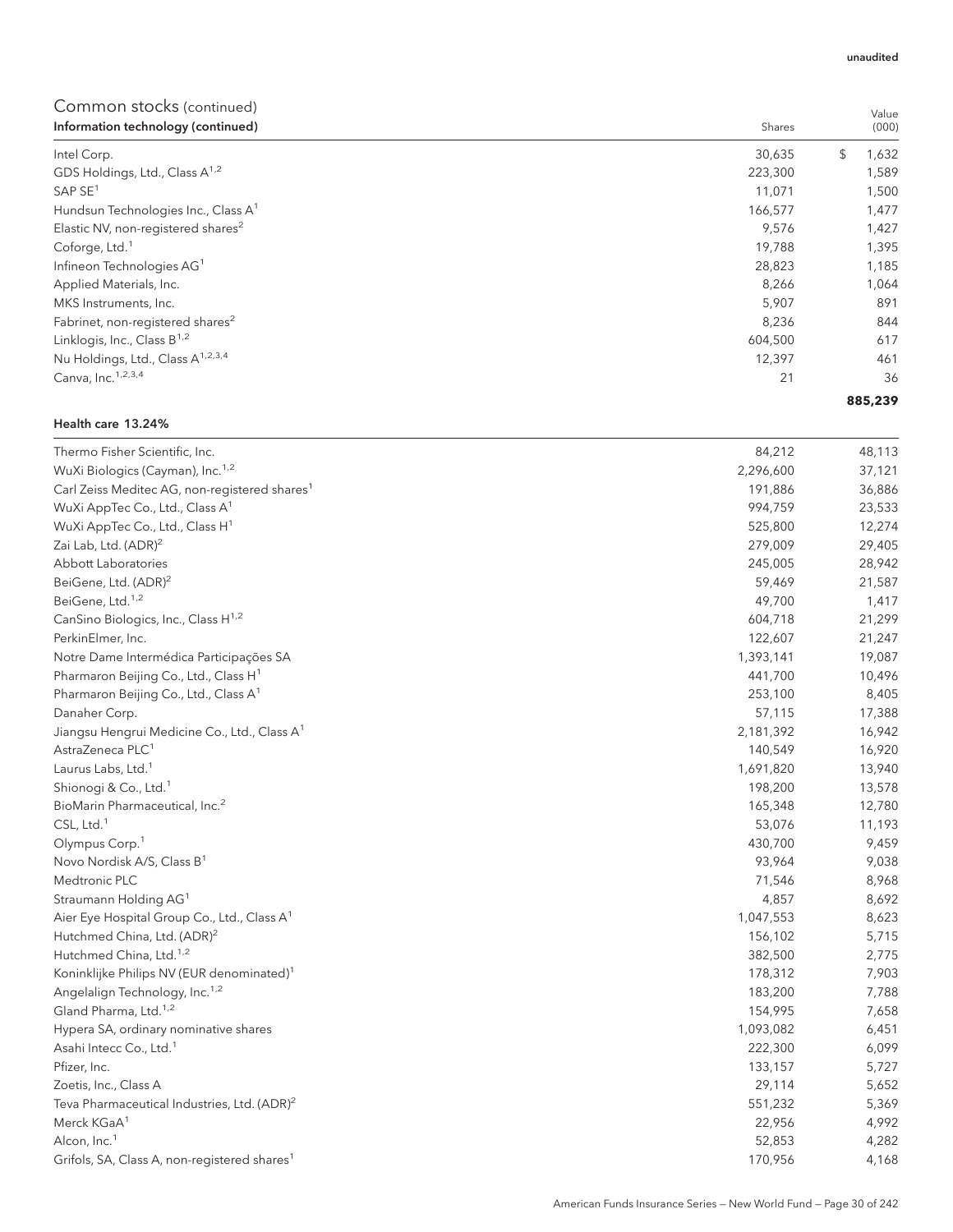| Health care (continued)                                                    | Shares    | (000)       |
|----------------------------------------------------------------------------|-----------|-------------|
| Genus PLC <sup>1</sup>                                                     | 55,294    | \$<br>4,053 |
| Hikma Pharmaceuticals PLC <sup>1</sup>                                     | 123,131   | 4,051       |
| Hugel, Inc. <sup>1,2</sup>                                                 | 27,502    | 3,999       |
| Eli Lilly and Company                                                      | 17,159    | 3,965       |
| HOYA Corp. <sup>1</sup>                                                    | 23,800    | 3,722       |
| Alibaba Health Information Technology, Ltd. <sup>1,2</sup>                 | 2,324,000 | 3,325       |
| Baxter International, Inc.                                                 | 32,892    | 2,645       |
| OdontoPrev SA, ordinary nominative shares                                  | 818,190   | 2,473       |
| Mettler-Toledo International, Inc. <sup>2</sup>                            | 1,570     | 2,162       |
| bioMérieux SA <sup>1</sup>                                                 | 18,855    | 2,141       |
| Rede D'Or Sao Luiz SA                                                      | 170,266   | 2,123       |
| Guangzhou Kingmed Diagnostics Group Co., Ltd., Class A <sup>1</sup>        | 106,133   | 1,681       |
| Hangzhou Tigermed Consulting Co., Ltd., Class A <sup>1</sup>               | 56,371    | 1,511       |
| Shenzhen Mindray Bio-Medical Electronics Co., Ltd., Class A <sup>1,2</sup> | 24,200    | 1,440       |
| Novartis AG <sup>1</sup>                                                   | 8,982     | 737         |
| Shandong Pharmaceutical Glass Co., Ltd., Class A <sup>1</sup>              | 66,700    | 306         |
|                                                                            |           | 582,246     |

## Financials 12.39%

| Kotak Mahindra Bank, Ltd. <sup>1,2</sup>                               | 3,198,963 | 86,147 |
|------------------------------------------------------------------------|-----------|--------|
| HDFC Bank, Ltd. <sup>1</sup>                                           | 2,276,397 | 48,803 |
| HDFC Bank, Ltd. (ADR)                                                  | 72,049    | 5,266  |
| AIA Group, Ltd. <sup>1</sup>                                           | 4,680,600 | 53,893 |
| Société Générale <sup>1</sup>                                          | 1,165,350 | 36,589 |
| Bajaj Finance, Ltd. <sup>1</sup>                                       | 257,247   | 26,408 |
| Ping An Insurance (Group) Company of China, Ltd., Class H <sup>1</sup> | 3,553,844 | 24,115 |
| Sberbank of Russia PJSC (ADR) <sup>1</sup>                             | 1,010,412 | 18,774 |
| Sberbank of Russia PJSC (ADR)                                          | 217,010   | 4,069  |
| Capitec Bank Holdings, Ltd. <sup>1</sup>                               | 175,044   | 21,152 |
| UniCredit SpA <sup>1</sup>                                             | 1,468,333 | 19,422 |
| ICICI Bank, Ltd. (ADR)                                                 | 790,327   | 14,914 |
| ICICI Bank, Ltd. <sup>1</sup>                                          | 358,754   | 3,372  |
| B3 SA-Brasil, Bolsa, Balcao                                            | 7,282,678 | 17,037 |
| Banco Santander, SA <sup>1</sup>                                       | 4,541,178 | 16,449 |
| S&P Global, Inc.                                                       | 32,084    | 13,632 |
| Bajaj Finserv, Ltd. <sup>1</sup>                                       | 56,801    | 13,593 |
| HDFC Life Insurance Company, Ltd. <sup>1</sup>                         | 1,337,176 | 12,976 |
| XP, Inc., Class A <sup>2</sup>                                         | 280,637   | 11,273 |
| Hong Kong Exchanges and Clearing, Ltd. <sup>1</sup>                    | 159,900   | 9,706  |
| Moody's Corp.                                                          | 21,519    | 7,642  |
| TCS Group Holding PLC (GDR) <sup>1</sup>                               | 83,161    | 7,572  |
| Discovery, Ltd. <sup>1,2</sup>                                         | 740,290   | 6,727  |
| AU Small Finance Bank, Ltd. <sup>1,2</sup>                             | 419,458   | 6,504  |
| China Merchants Bank Co., Ltd., Class H <sup>1</sup>                   | 803,000   | 6,373  |
| Futu Holdings, Ltd. (ADR) <sup>2</sup>                                 | 61,496    | 5,597  |
| Banco Bilbao Vizcaya Argentaria, SA <sup>1</sup>                       | 843,619   | 5,565  |
| Eurobank Ergasias Services and Holdings SA <sup>1,2</sup>              | 5,596,266 | 5,240  |
| Fairfax Financial Holdings, Ltd., subordinate voting shares            | 12,503    | 5,047  |
| Industrial and Commercial Bank of China Ltd., Class H <sup>1</sup>     | 7,598,000 | 4,194  |
| DBS Group Holdings, Ltd. <sup>1</sup>                                  | 184,073   | 4,088  |
| Alpha Services and Holdings SA <sup>1,2</sup>                          | 2,850,886 | 3,573  |
| UBS Group AG <sup>1</sup>                                              | 211,613   | 3,382  |
| Lufax Holding, Ltd. (ADR) <sup>2</sup>                                 | 428,674   | 2,992  |
| Grupo Financiero Banorte, SAB de CV, Series O                          | 413,062   | 2,653  |
| Chubb, Ltd.                                                            | 13,538    | 2,349  |

unaudited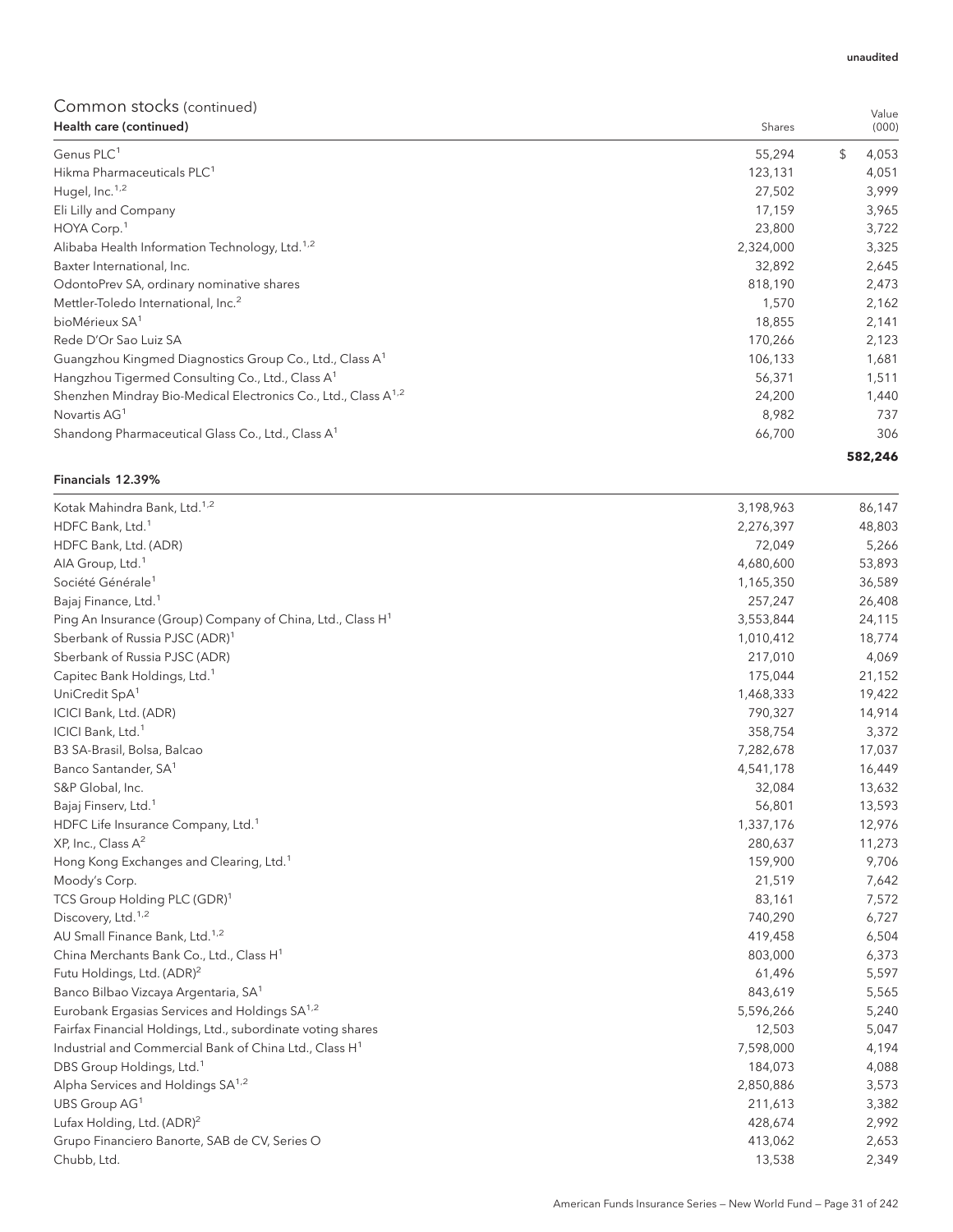Value

## Common stocks (continued)

| Financials (continued)                                                                                | Shares    | (000)   |
|-------------------------------------------------------------------------------------------------------|-----------|---------|
| Axis Bank, Ltd. <sup>1,2</sup>                                                                        | 208.801   | 2.151   |
| China Construction Bank Corp., Class H <sup>1</sup>                                                   | 2.259.000 | 1.602   |
| Banco Santander México, SA, Institución de Banca Múltiple, Grupo Financiero Santander México, Class B | 1,336,017 | 1.513   |
| Postal Savings Bank of China Co., Ltd., Class H <sup>1</sup>                                          | 1,687,000 | 1.163   |
| Moscow Exchange MICEX-RTS PJSC <sup>1</sup>                                                           | 438,203   | 1.046   |
|                                                                                                       |           | 544,563 |

### Consumer discretionary 12.10%

| MercadoLibre, Inc. <sup>2</sup>                                | 58,829     | 98,797 |
|----------------------------------------------------------------|------------|--------|
| LVMH Moët Hennessy-Louis Vuitton SE <sup>1</sup>               | 57,613     | 41,197 |
| Li Ning Co., Ltd. <sup>1</sup>                                 | 3,012,001  | 34,746 |
| General Motors Company <sup>2</sup>                            | 657,697    | 34,667 |
| Hermès International <sup>1</sup>                              | 18,691     | 25,832 |
| Evolution AB <sup>1</sup>                                      | 132,665    | 20,166 |
| Pop Mart International Group, Ltd. <sup>1</sup>                | 2,880,921  | 19,654 |
| EssilorLuxottica <sup>1</sup>                                  | 97,818     | 18,704 |
| Xpeng, Inc., Class A (ADR) <sup>2,5</sup>                      | 444,409    | 15,794 |
| Midea Group Co., Ltd., Class A <sup>1</sup>                    | 1,093,182  | 11,778 |
| YUM! Brands, Inc.                                              | 92,604     | 11,326 |
| Booking Holdings, Inc. <sup>2</sup>                            | 4,253      | 10,096 |
| Kering SA <sup>1</sup>                                         | 14,044     | 9,988  |
| adidas AG <sup>1</sup>                                         | 30,098     | 9,484  |
| China MeiDong Auto Holdings, Ltd. <sup>1</sup>                 | 1,784,000  | 8,930  |
| Galaxy Entertainment Group, Ltd. <sup>1,2</sup>                | 1,707,000  | 8,613  |
| Marriott International, Inc., Class A <sup>2</sup>             | 55,183     | 8,172  |
| NIKE, Inc., Class B                                            | 55,769     | 8,099  |
| JD.com, Inc., Class A <sup>1,2</sup>                           | 212,150    | 7,710  |
| Zhongsheng Group Holdings, Ltd. <sup>1</sup>                   | 930,500    | 7,479  |
| Huazhu Group, Ltd. (ADR) <sup>2</sup>                          | 161,787    | 7,420  |
| Wyndham Hotels & Resorts, Inc.                                 | 93,269     | 7,199  |
| Trip.com Group, Ltd. (ADR) <sup>2</sup>                        | 232,047    | 7,135  |
| Delivery Hero SE <sup>1,2</sup>                                | 54,249     | 6,947  |
| Zomato, Ltd. <sup>1,2</sup>                                    | 3,493,675  | 6,423  |
| Meituan, Class B <sup>1,2</sup>                                | 205,500    | 6,417  |
| Jumbo SA <sup>1</sup>                                          | 367,791    | 5,982  |
| Industria de Diseño Textil, SA <sup>1</sup>                    | 159,909    | 5,818  |
| IDP Education, Ltd. <sup>1</sup>                               | 231,178    | 5,687  |
| Cie. Financière Richemont SA, Class A <sup>1</sup>             | 49,017     | 5,054  |
| Astra International Tbk PT1                                    | 13,071,600 | 4,994  |
| Prosus NV, Class N <sup>1</sup>                                | 50,338     | 3,965  |
| Aptiv PLC <sup>2</sup>                                         | 26,453     | 3,941  |
| Airbnb, Inc., Class A <sup>2</sup>                             | 20,018     | 3,358  |
| Melco Resorts & Entertainment, Ltd. (ADR) <sup>2</sup>         | 327,204    | 3,351  |
| Naspers, Ltd., Class N <sup>1</sup>                            | 19,735     | 3,252  |
| Samsonite International SA <sup>1,2</sup>                      | 1,399,200  | 2,998  |
| Maruti Suzuki India, Ltd. <sup>1</sup>                         | 27,315     | 2,697  |
| Suzuki Motor Corp. <sup>1</sup>                                | 54,700     | 2,438  |
| Inchcape PLC <sup>1</sup>                                      | 221,881    | 2,410  |
| SAIC Motor Corp., Ltd., Class A <sup>1</sup>                   | 791,400    | 2,337  |
| Flutter Entertainment PLC (EUR denominated) <sup>1,2</sup>     | 11,607     | 2,279  |
| Gree Electric Appliances, Inc. of Zhuhai, Class A <sup>1</sup> | 367,946    | 2,207  |
| Alibaba Group Holding, Ltd. <sup>1,2</sup>                     | 117,372    | 2,183  |
| JD Health International, Inc. <sup>1,2</sup>                   | 182,300    | 1,740  |
| Entain PLC <sup>1,2</sup>                                      | 57,643     | 1,650  |
| Shangri-La Asia, Ltd. <sup>1,2</sup>                           | 2,020,000  | 1,600  |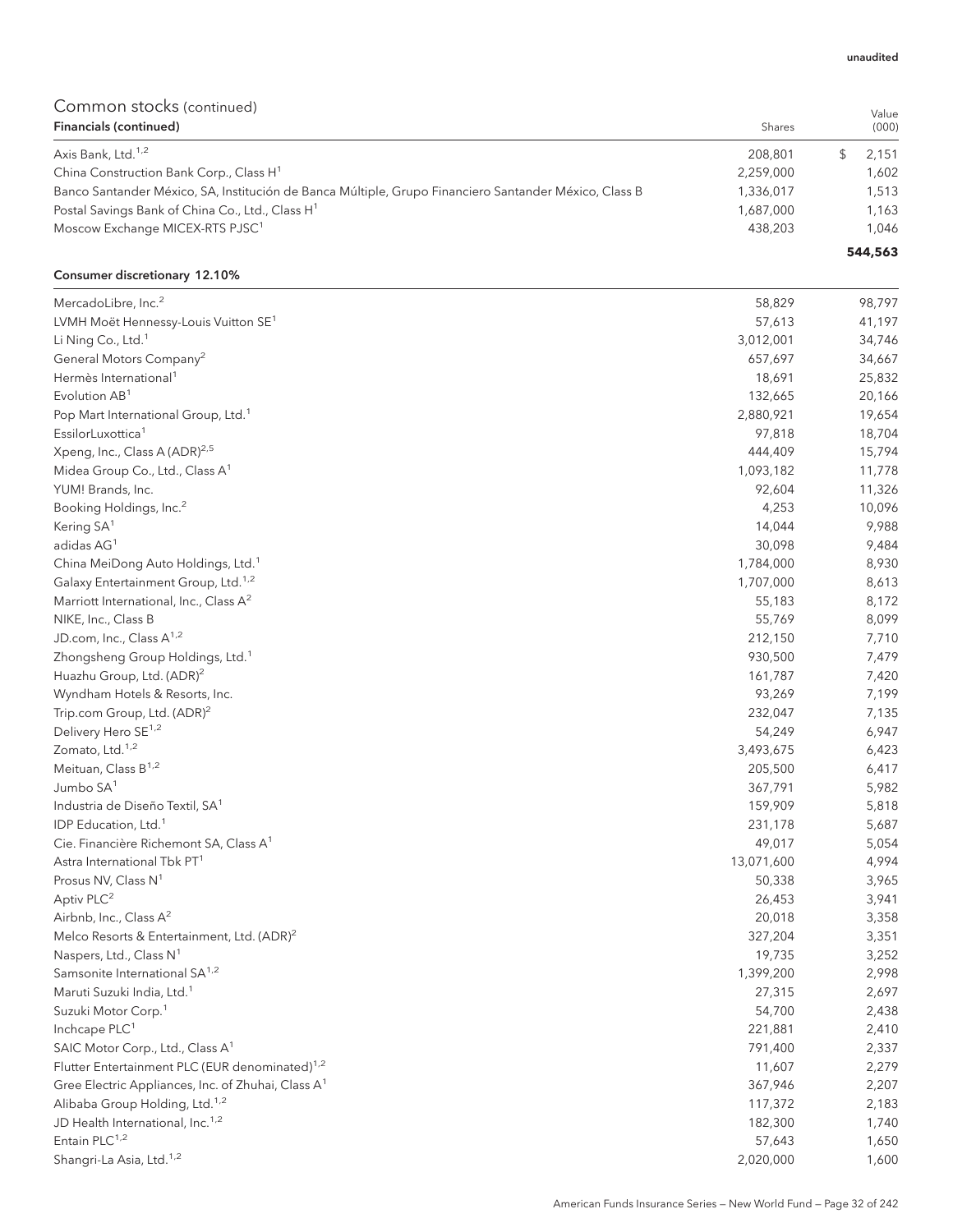| COMMITMON SLOCKS (CONTINUED)                           |           | Value   |
|--------------------------------------------------------|-----------|---------|
| Consumer discretionary (continued)                     | Shares    | (000)   |
| Tesla, Inc. <sup>2</sup>                               | 1,956     | 1,517   |
| Wynn Resorts, Ltd. <sup>2</sup>                        | 17.044    | 1,445   |
| Americanas SA, ordinary nominative shares <sup>2</sup> | 217,666   | 1,236   |
| Lojas Americanas SA, ordinary nominative shares        | 1,454,649 | 1,178   |
| Stellantis NV <sup>1</sup>                             | 60,363    | 1,155   |
| Levi Strauss & Co., Class A                            | 39.011    | 956     |
| Jiumaojiu International Holdings, Ltd. <sup>1</sup>    | 239,000   | 721     |
| Vivo Energy PLC <sup>1</sup>                           | 482.812   | 693     |
| Cyrela Brazil Realty SA, ordinary nominative shares    | 119.389   | 395     |
|                                                        |           | 532,010 |

#### Communication services 8.90%

| Sea, Ltd., Class A (ADR) <sup>2</sup><br>260,200      | 82,934  |
|-------------------------------------------------------|---------|
| Alphabet, Inc., Class $C^2$<br>20,673                 | 55,100  |
| Alphabet, Inc., Class $A^2$<br>4,251                  | 11,365  |
| Facebook, Inc., Class A <sup>2</sup><br>151,991       | 51,584  |
| Tencent Holdings, Ltd. <sup>1</sup><br>725,900        | 42,563  |
| Yandex NV, Class A <sup>2</sup><br>335,041            | 26,699  |
| Netflix, Inc. <sup>2</sup><br>43,465                  | 26,528  |
| 1,202,968<br>América Móvil, SAB de CV, Series L (ADR) | 21,256  |
| Bilibili, Inc., Class Z <sup>1,2</sup><br>203,686     | 13,599  |
| Bilibili, Inc., Class Z (ADR) <sup>2</sup><br>30,042  | 1,988   |
| Bharti Airtel, Ltd. <sup>1</sup><br>1,137,641         | 10,430  |
| Vodafone Group PLC <sup>1</sup><br>6,456,039          | 9,766   |
| MTN Group, Ltd. <sup>1,2</sup><br>990,556             | 9,297   |
| Activision Blizzard, Inc.<br>113,874                  | 8,813   |
| Indus Towers, Ltd. <sup>1</sup><br>1,555,284          | 6,399   |
| 40,055<br>NetEase, Inc. (ADR)                         | 3,421   |
| NetEase, Inc. <sup>1</sup><br>163,300                 | 2,805   |
| JCDecaux $SA^{1,2}$<br>170,499                        | 4,502   |
| Informa $PLC^{1,2}$<br>180,371                        | 1,322   |
| SoftBank Group Corp. <sup>1</sup><br>15,900           | 919     |
|                                                       | 391,290 |

#### Industrials 6.72%

| Airbus SE, non-registered shares <sup>1,2</sup>                      | 343,802   | 45,139 |
|----------------------------------------------------------------------|-----------|--------|
| IMCD NV <sup>1</sup>                                                 | 102,757   | 19,509 |
| Safran SA <sup>1</sup>                                               | 150,959   | 18,927 |
| Wizz Air Holdings PLC <sup>1,2</sup>                                 | 259,560   | 17,285 |
| International Container Terminal Services, Inc. <sup>1</sup>         | 4,032,040 | 15,405 |
| DSV A/S <sup>1</sup>                                                 | 63,883    | 15,252 |
| Contemporary Amperex Technology Co., Ltd., Class A <sup>1</sup>      | 164,998   | 13,428 |
| Nidec Corp. <sup>1</sup>                                             | 103,700   | 11,504 |
| Copa Holdings, SA, Class A <sup>2</sup>                              | 127,975   | 10,415 |
| General Electric Co.                                                 | 99,803    | 10,283 |
| Zhejiang Sanhua Intelligent Controls Co., Ltd., Class A <sup>1</sup> | 2,456,524 | 8,653  |
| Shenzhen Inovance Technology Co., Ltd., Class A <sup>1</sup>         | 848,969   | 8,280  |
| Ryanair Holdings PLC (ADR) <sup>2</sup>                              | 73,383    | 8,077  |
| Rumo SA <sup>2</sup>                                                 | 2,497,289 | 7,699  |
| TransDigm Group, Inc. <sup>2</sup>                                   | 10,897    | 6,806  |
| SMC Corp. <sup>1</sup>                                               | 10,500    | 6,569  |
| Carrier Global Corp.                                                 | 107,885   | 5,584  |
| Spirax-Sarco Engineering PLC <sup>1</sup>                            | 27,744    | 5,576  |
| CCR SA, ordinary nominative shares                                   | 2,328,133 | 5,002  |
| Interpump Group SpA <sup>1</sup>                                     | 76,823    | 4,976  |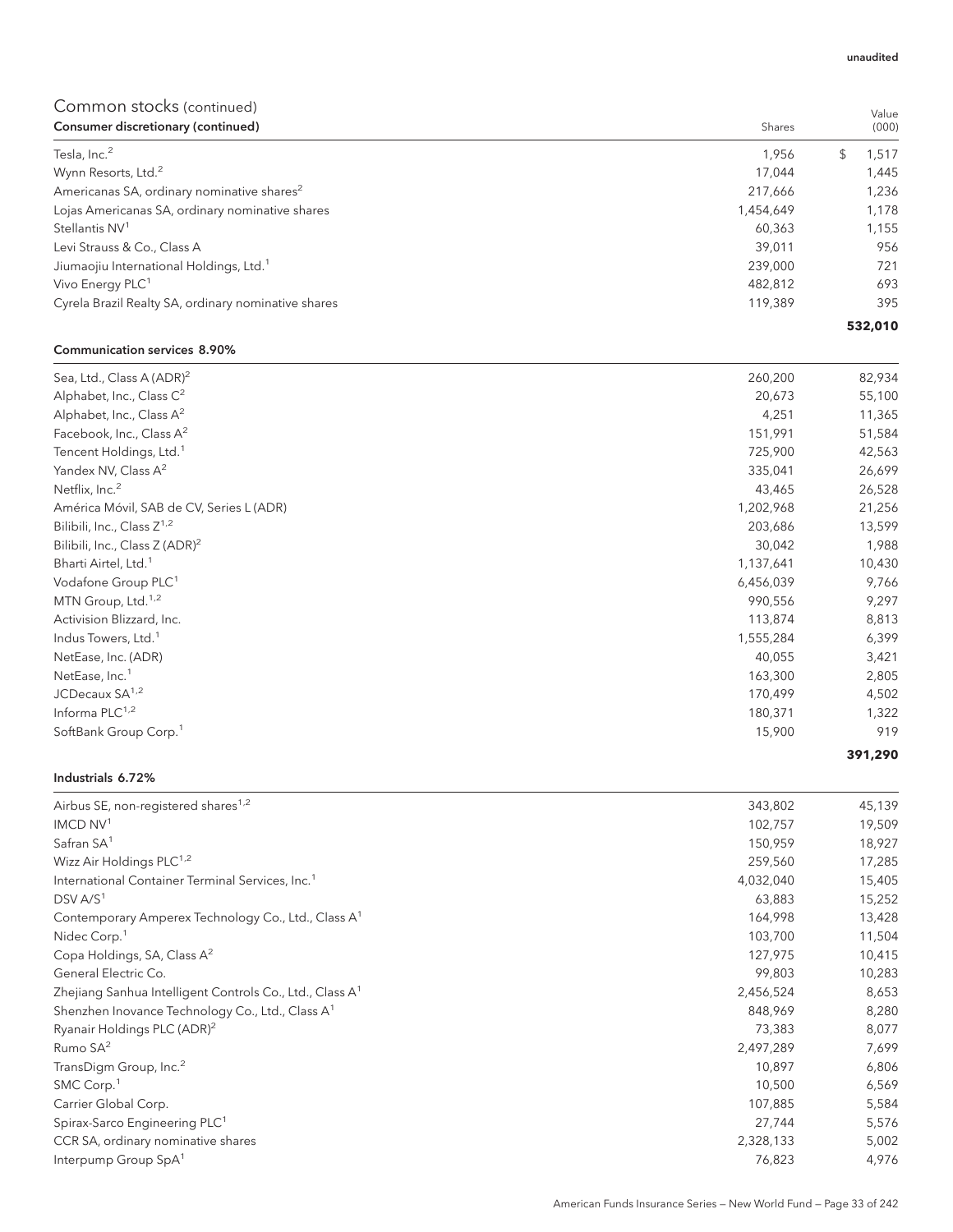| Industrials (continued)                                           | Shares    | (000)       |
|-------------------------------------------------------------------|-----------|-------------|
| Boeing Company <sup>2</sup>                                       | 22,037    | \$<br>4,847 |
| InPost $SA^{1,2}$                                                 | 287,984   | 4,750       |
| ZTO Express (Cayman), Inc., Class A (ADR)                         | 148,533   | 4,554       |
| Centre Testing International Group Co., Ltd. <sup>1</sup>         | 1,045,396 | 4,101       |
| Raytheon Technologies Corp.                                       | 42,943    | 3,691       |
| Daikin Industries, Ltd. <sup>1</sup>                              | 17,000    | 3,656       |
| Havells India, Ltd. <sup>1</sup>                                  | 196,876   | 3,635       |
| Hitachi, Ltd. <sup>1</sup>                                        | 52,900    | 3,137       |
| Epiroc AB, Class $B^1$                                            | 167,785   | 2,965       |
| Fluidra, SA, non-registered shares <sup>1</sup>                   | 74,576    | 2,947       |
| ABB, Ltd. <sup>1</sup>                                            | 76,684    | 2,556       |
| Fortive Corp.                                                     | 28,860    | 2,037       |
| Atlas Copco AB, Class B <sup>1</sup>                              | 34,211    | 1,749       |
| Air Lease Corp., Class A                                          | 43,546    | 1,713       |
| China Merchants Port Holdings Co. Ltd. <sup>1</sup>               | 768,000   | 1,312       |
| Experian PLC <sup>1</sup>                                         | 30,843    | 1,281       |
| Haitian International Holdings, Ltd. <sup>1</sup>                 | 236,000   | 733         |
| United Airlines Holdings, Inc. <sup>2</sup>                       | 14,717    | 700         |
| Hefei Meyer Optoelectronic Technology, Inc., Class A <sup>1</sup> | 97,000    | 571         |
|                                                                   |           | 295,304     |

### Materials 6.49%

| 2,130,502<br>Vale SA, ordinary nominative shares (ADR)                                     | 29,720 |
|--------------------------------------------------------------------------------------------|--------|
| Vale SA, ordinary nominative shares<br>1,911,722                                           | 26,764 |
| 2,038,713<br>First Quantum Minerals, Ltd.                                                  | 37,745 |
| Asian Paints, Ltd. <sup>1</sup><br>503,392                                                 | 21,842 |
| Sika AG <sup>1</sup><br>68,435                                                             | 21,646 |
| 389,345<br>Freeport-McMoRan, Inc.                                                          | 12,665 |
| 557,487<br>Barrick Gold Corp.                                                              | 10,063 |
| 40,172<br>Albemarle Corp.                                                                  | 8,796  |
| Shin-Etsu Chemical Co., Ltd. <sup>1</sup><br>51,600                                        | 8,703  |
| Shree Cement, Ltd. <sup>1</sup><br>22,292                                                  | 8,653  |
| Linde PLC<br>26,593                                                                        | 7,802  |
| Koninklijke DSM NV <sup>1</sup><br>35,136                                                  | 7,023  |
| Wacker Chemie AG <sup>1</sup><br>36,435                                                    | 6,837  |
| Rio Tinto PLC <sup>1</sup><br>102,704                                                      | 6,781  |
| Givaudan SA <sup>1</sup><br>1,470                                                          | 6,714  |
| 912,393<br>Beijing Oriental Yuhong Waterproof Technology Co., Ltd., Class A <sup>1</sup>   | 6,261  |
| BASF SE <sup>1</sup><br>81,704                                                             | 6,225  |
| LANXESS AG <sup>1</sup><br>73,268                                                          | 4,982  |
| CEMEX, SAB de CV, ordinary participation certificates, units (ADR) <sup>2</sup><br>687,139 | 4,927  |
| BHP Group PLC <sup>1</sup><br>190,929                                                      | 4,759  |
| Alrosa PJSC <sup>1</sup><br>2,511,114                                                      | 4,570  |
| Loma Negra Compania Industrial Argentina SA (ADR)<br>565,048                               | 4,029  |
| Shandong Sinocera Functional Material Co., Ltd., Class A <sup>1</sup><br>626,700           | 3,992  |
| 74,490<br>CCL Industries, Inc., Class B, nonvoting shares                                  | 3,858  |
| Ivanhoe Mines Ltd., Class A <sup>2</sup><br>551,641                                        | 3,528  |
| SIG Combibloc Group AG <sup>1</sup><br>115,777                                             | 3,071  |
| Arkema SA <sup>1</sup><br>22,838                                                           | 3,021  |
| Celanese Corp.<br>13,955                                                                   | 2,102  |
| Impala Platinum Holdings, Ltd. <sup>1</sup><br>160,425                                     | 1,795  |
| Amcor PLC (CDI) <sup>1</sup><br>149,945                                                    | 1,772  |
| Umicore $SA1$<br>29,864                                                                    | 1,770  |
| Navin Fluorine International, Ltd. <sup>1</sup><br>21,196                                  | 1,045  |
| Anglo American PLC <sup>1</sup><br>22,331                                                  | 770    |

#### unaudited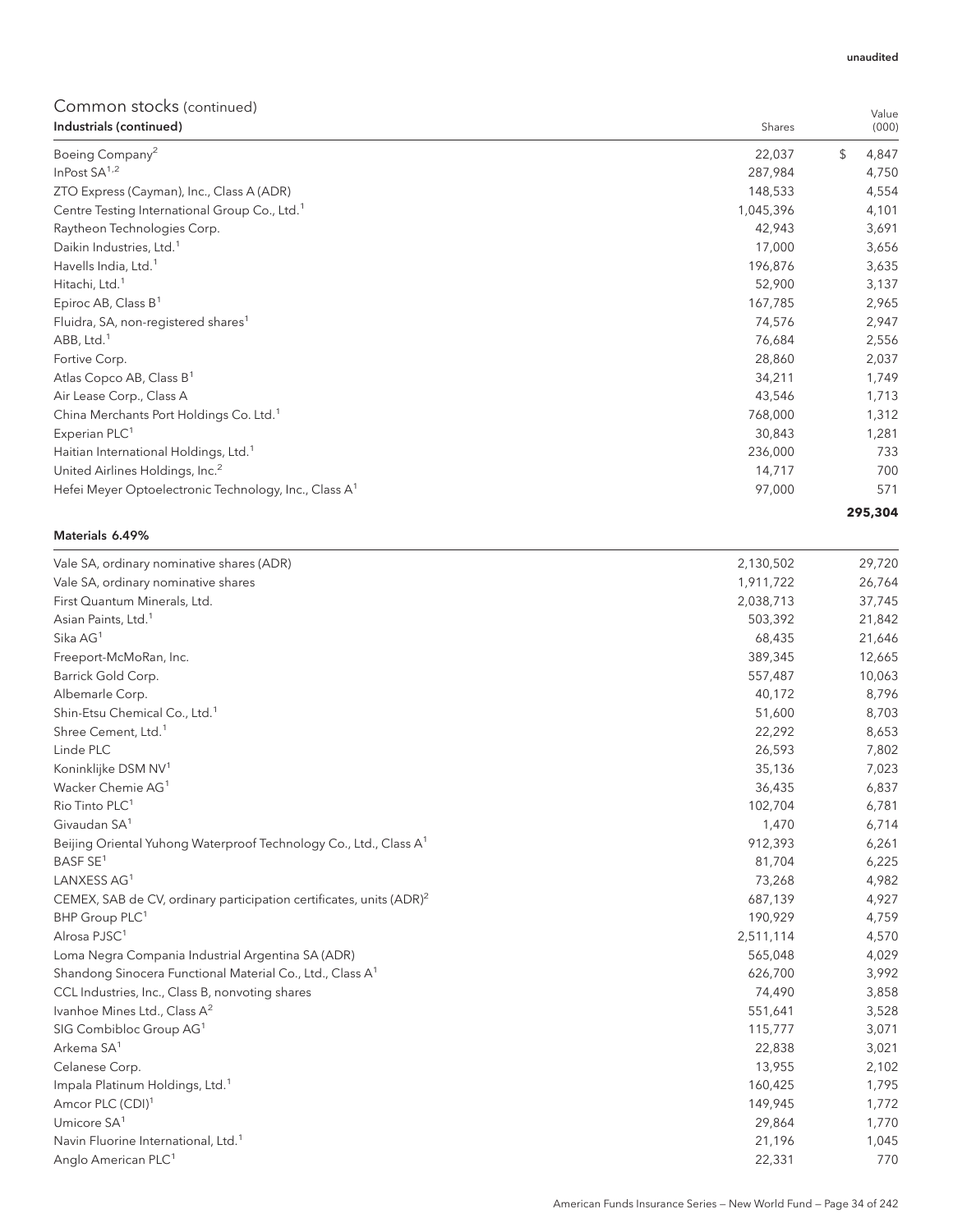## Common stocks (continued)  **Shares**

| Materials (continued)                                      | Shares | (000)   |
|------------------------------------------------------------|--------|---------|
| Chr. Hansen Holding A/S <sup>1</sup>                       | 7.302  | 596     |
| Yunnan Energy New Material Co., Ltd., Class A <sup>1</sup> | 12.800 | 555     |
|                                                            |        | 285,382 |

## Consumer staples 5.16% Kweichow Moutai Co., Ltd., Class A<sup>1</sup> 212,507 60,207 Nestlé SA $^1$  106,756  $^1$  12,845 Bunge, Ltd. 157,197 12,783 Constellation Brands, Inc., Class A 52,891 11,144 Pernod Ricard SA<sup>1</sup> 44,032 9,629 Anheuser-Busch InBev SA/NV<sup>1</sup> 2008 168,402 9,511 British American Tobacco PLC<sup>1</sup> 270,435 9,435 Carlsberg A/S, Class B<sup>1</sup> 6,653 Foshan Haitian Flavouring and Food Co., Ltd., Class A<sup>1</sup> 471,089 471,089 8,006 Avenue Supermarts, Ltd.<sup>1,2</sup> 134,844 7,681 7,681 7,681 7,681 7,681 7,681 7,681 7,681 7,681 7,681 7,681 7,681 7,681 Raia Drogasil SA, ordinary nominative shares 1,495,571 6,418 Wuliangye Yibin Co., Ltd., Class A<sup>1</sup> 175,271 5,954 United Spirits, Ltd.<sup>1,2</sup> 5,830 5,830 5,830 5,830 5,830 5,830 5,830 5,830 5,830 5,830 5,830 5,830 5,830 5,830 5,830 5,830 5,830 5,830 5,830 5,830 5,830 5,830 5,830 5,830 5,830 5,830 5,830 5,830 5,830 5,830 5,830 5,830 5,8 ITC, Ltd.<sup>1</sup> 2,788  $\sim$  5,788  $\sim$  5,788  $\sim$  5,788  $\sim$  5,788  $\sim$  5,788  $\sim$  5,788  $\sim$  5,788  $\sim$  5,788  $\sim$  5,788  $\sim$  5,788  $\sim$  5,788  $\sim$  5,788  $\sim$  5,788  $\sim$  5,788  $\sim$  5,788  $\sim$  5,788  $\sim$  5,788  $\sim$  5,788  $\sim$ Heineken NV<sup>1</sup> and the set of the set of the set of the set of the set of the set of the set of the set of the set of the set of the set of the set of the set of the set of the set of the set of the set of the set of the Wal-Mart de México, SAB de CV, Series V 1,181,457 1,181,457 1,181,457 1,181,457 1,181,457 1,181,457 1,181,457 1,181,457 1,181,457 1,181,457 1,181,457 1,181,457 1,181,457 1,181,457 1,181,457 1,181,457 1,181,457 1,181,457 1, Reckitt Benckiser Group PLC<sup>1</sup> 50,683 3,967 Unilever PLC (EUR denominated)<sup>1</sup> 3,936 Yihai International Holding, Ltd.<sup>1</sup> 677,000 3,747 Shiseido Company, Ltd.<sup>1</sup> 2,363 Monde Nissin Corp.<sup>1,2</sup> 8,712,500 3,203 X5 Retail Group NV (GDR)<sup>1,2</sup> 83,023 Kimberly-Clark de México, SAB de CV, Class A 1,578,095 2,599 L'Oréal SA, non-registered shares<sup>1</sup> 6,217 2,566 Mondelez International, Inc. 37,436 2,178 Fomento Económico Mexicano, SAB de CV 239,333 2,078 Dabur India, Ltd.<sup>1</sup> 240,307 1,996 Monster Beverage Corp.<sup>2</sup> 21,948 221,924 21,948 Kimberly-Clark Corp. 14,474 1,917 Inner Mongolia Yili Industrial Group Co., Ltd., Class A<sup>1</sup> 318,900 318,900 1,847 Herbalife Nutrition, Ltd.<sup>2</sup> 38,982 1,652  $\lambda$ Danone SA $^1$  23,668  $^1$  1,615 Arca Continental, SAB de CV and the CV 237,400 237,400 237,400 237,400 237,400 237,400 237,400 237,400 237,400 Uni-Charm Corp.<sup>1</sup> 20,600 914 Diageo PLC $^1$  560  $^1$  560  $^1$  560  $^1$  560  $^1$  560  $^1$  571  $^1$  571  $^1$  571  $^1$  571  $^1$  571  $^1$  571  $^1$  571  $^1$  571  $^1$  571  $^1$  571  $^1$  571  $^1$  571  $^1$  571  $^1$  571  $^1$  571  $^1$  571  $^1$  571  $^1$  571  $^1$

#### Energy 3.35%

| Reliance Industries, Ltd. <sup>1</sup>                               | 2,651,163 | 89,655  |
|----------------------------------------------------------------------|-----------|---------|
| Reliance Industries, Ltd., interim shares <sup>1</sup>               | 151.056   | 3.794   |
| Petróleo Brasileiro SA (Petrobras), ordinary nominative shares (ADR) | 2,386,546 | 24,677  |
| Gazprom PJSC (ADR) <sup>1</sup>                                      | 1,122,993 | 11,054  |
| Rosneft Oil Company PJSC (GDR) <sup>1</sup>                          | 661.381   | 5,514   |
| New Fortress Energy, Inc., Class A <sup>5</sup>                      | 139,810   | 3.880   |
| Royal Dutch Shell PLC, Class B <sup>1</sup>                          | 165.874   | 3.675   |
| TotalEnergies SE <sup>1</sup>                                        | 59.911    | 2.871   |
| Chevron Corp.                                                        | 22.384    | 2.271   |
|                                                                      |           | 147.391 |

unaudited

Value

**226,676**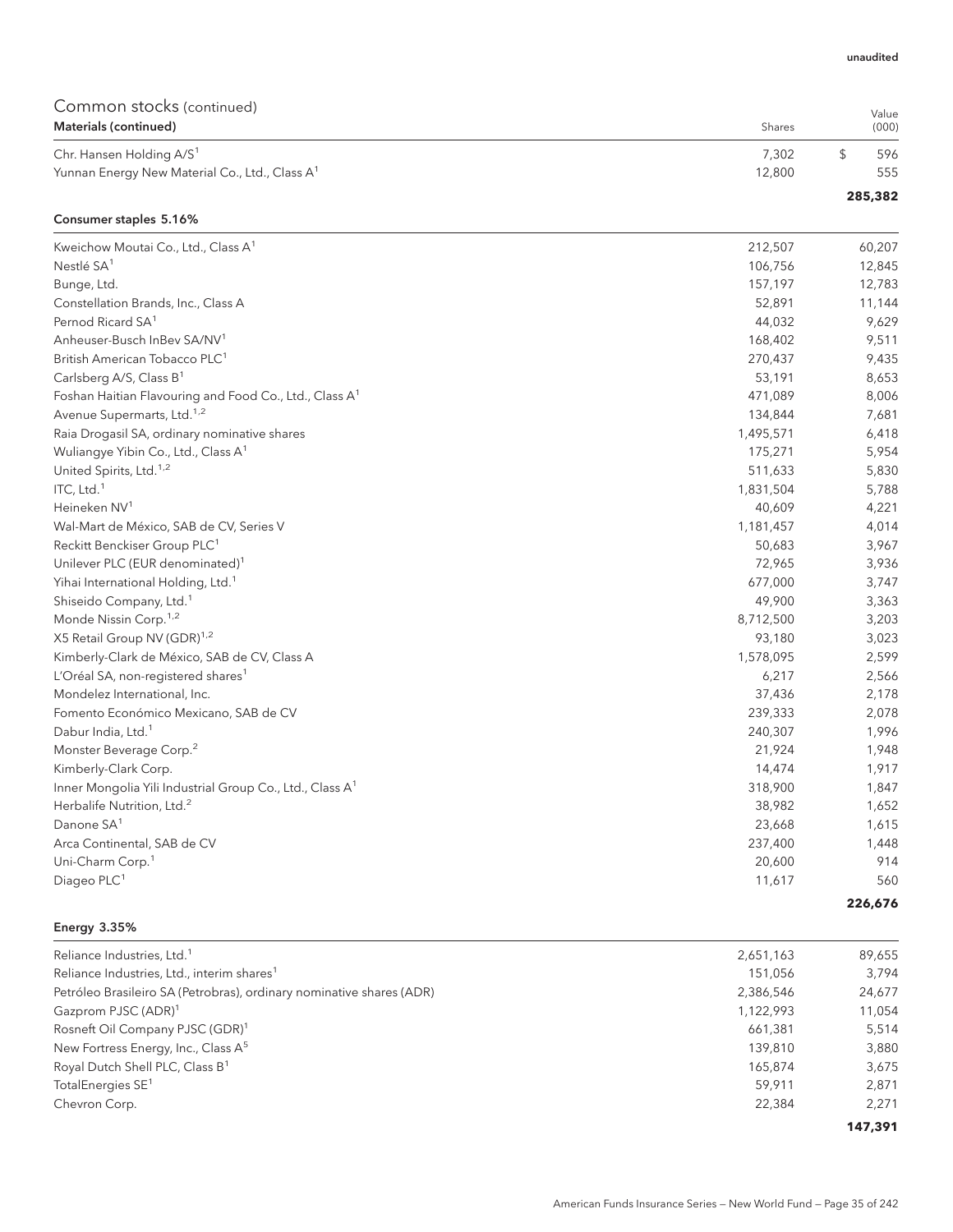| Utilities 1.55%                              | Shares    | (000)  |
|----------------------------------------------|-----------|--------|
| ENN Energy Holdings, Ltd. <sup>1</sup>       | 1,841,400 | 30,155 |
| China Gas Holdings, Ltd. <sup>1</sup>        | 4,655,200 | 13,727 |
| AES Corp.                                    | 514,028   | 11,735 |
| Engie SA <sup>1</sup>                        | 613,242   | 8.049  |
| Enel $SpA1$                                  | 389,325   | 2,989  |
| China Resources Gas Group, Ltd. <sup>1</sup> | 282,000   | 1,480  |
|                                              |           | 68,135 |

## Real estate 1.32%

| American Tower Corp. REIT                                          | 44,964    | 11,934    |
|--------------------------------------------------------------------|-----------|-----------|
| Shimao Services Holdings, Ltd. <sup>1</sup>                        | 5,788,187 | 11,885    |
| ESR Cayman, Ltd. <sup>1,2</sup>                                    | 2,926,000 | 8,833     |
| BR Malls Participacoes SA, ordinary nominative shares <sup>2</sup> | 4,194,437 | 6,223     |
| CK Asset Holdings, Ltd. <sup>1</sup>                               | 915,000   | 5,259     |
| CTP $NV^{1,2}$                                                     | 210.395   | 4,583     |
| Sunac Services Holdings, Ltd. <sup>1</sup>                         | 1,548,496 | 3,186     |
| China Overseas Land & Investment Ltd. <sup>1</sup>                 | 838,500   | 1.907     |
| Ayala Land, Inc. <sup>1</sup>                                      | 2,221,100 | 1,450     |
| KE Holdings, Inc., Class A $(ADR)^2$                               | 72.407    | 1,322     |
| Longfor Group Holdings, Ltd. <sup>1</sup>                          | 274,000   | 1,259     |
|                                                                    |           | 57,841    |
| <b>Total common stocks</b> (cost: \$2,464,666,000)                 |           | 4,016,077 |
|                                                                    |           |           |

## Preferred securities 1.12% Industrials 0.26%

| Azul SA, preferred nominative shares (ADR) <sup>2</sup>                               | 337.989    | 6,780  |
|---------------------------------------------------------------------------------------|------------|--------|
| GOL Linhas Aéreas Inteligentes SA, preferred nominative shares <sup>2</sup>           | 1,092,884  | 4,156  |
| GOL Linhas Aéreas Inteligentes SA, preferred nominative shares (ADR) <sup>2,5</sup>   | 72,525     | 554    |
|                                                                                       |            | 11,490 |
| Consumer discretionary 0.26%                                                          |            |        |
| Volkswagen AG, nonvoting preferred shares <sup>1</sup>                                | 34,423     | 7.711  |
| Getir BV, Series H, preferred shares <sup>1,2,3,4</sup>                               | 7,768      | 3,500  |
|                                                                                       |            | 11,211 |
| Materials 0.24%                                                                       |            |        |
| Gerdau SA, preferred nominative shares                                                | 2,148,399  | 10,691 |
| Real estate 0.15%                                                                     |            |        |
| QuintoAndar Servicos Imobiliarios Ltda, Series E, preferred shares <sup>1,2,3,4</sup> | 32,657     | 6,672  |
| Ayala Land, Inc., preferred shares <sup>1,2,3</sup>                                   | 15,000,000 | $-6$   |
|                                                                                       |            | 6,672  |
| Information technology 0.13%                                                          |            |        |
| Nu Holdings, Ltd., Series G, noncumulative preferred shares <sup>1,2,3,4</sup>        | 112,623    | 4,190  |
| Nu Holdings, Ltd., Series A, noncumulative preferred shares <sup>1,2,3,4</sup>        | 19,235     | 716    |
| Nu Holdings, Ltd., Series Seed, noncumulative preferred shares <sup>1,2,3,4</sup>     | 15,954     | 593    |
| Nu Holdings, Ltd., Series B, noncumulative preferred shares <sup>1,2,3,4</sup>        | 1,101      | 41     |
| Nu Holdings, Ltd., Series D, noncumulative preferred shares <sup>1,2,3,4</sup>        | 585        | 22     |
|                                                                                       |            | 5,562  |

#### unaudited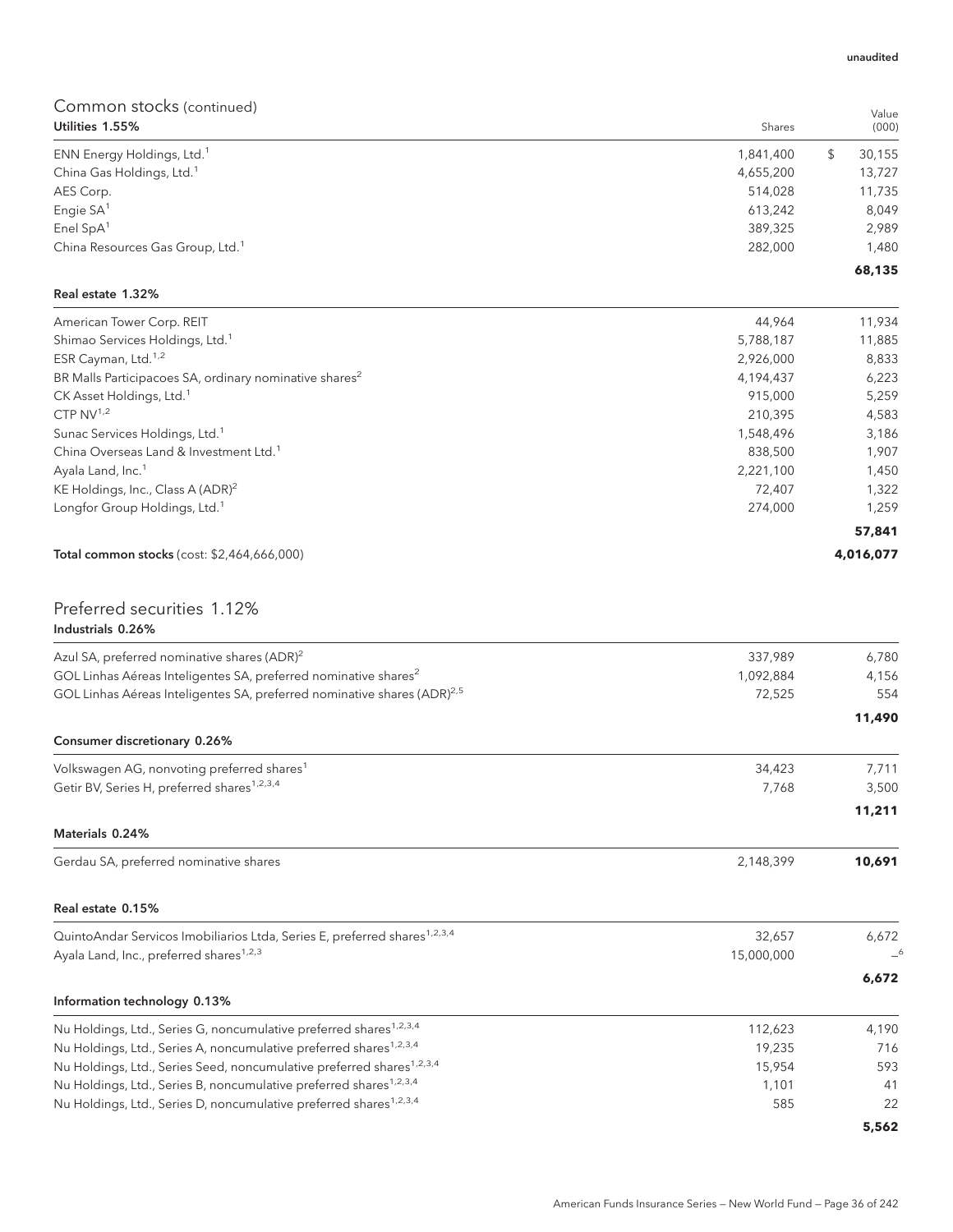| Preferred securities (continued)<br>Health care 0.06%                                                                    | Shares                    | Value<br>(000) |
|--------------------------------------------------------------------------------------------------------------------------|---------------------------|----------------|
| Grifols, SA, Class B, nonvoting non-registered preferred shares <sup>1</sup>                                             | 179,977                   | \$2,653        |
| Energy 0.02%                                                                                                             |                           |                |
| Petróleo Brasileiro SA (Petrobras), preferred nominative shares                                                          | 182,615                   | 913            |
| Total preferred securities (cost: \$35,985,000)                                                                          |                           | 49,192         |
| Rights & warrants 0.11%<br>Consumer staples 0.09%                                                                        |                           |                |
| Foshan Haitian Flavouring and Food Co., Ltd., Class A, warrants, expire 2022 <sup>1,2,7</sup>                            | 233,908                   | 3,975          |
| Materials 0.02%                                                                                                          |                           |                |
| Shandong Sinocera Functional Material Co., Ltd., Class A, warrants, expire 2022 <sup>1,2,7</sup>                         | 124,600                   | 794            |
| Communication services 0.00%                                                                                             |                           |                |
| Bharti Airtel Ltd., rights, expire 2021 <sup>1,2</sup>                                                                   | 80,154                    | 165            |
| Consumer discretionary 0.00%                                                                                             |                           |                |
| Cie. Financière Richemont SA, Class A, warrants, expire 2023 <sup>2</sup>                                                | 105,741                   | 50             |
| Total rights & warrants (cost: \$2,323,000)                                                                              |                           | 4,984          |
| Bonds, notes & other debt instruments 2.70%<br>Bonds & notes of governments & government agencies outside the U.S. 2.31% | Principal amount<br>(000) |                |
| Abu Dhabi (Emirate of) 2.50% 20297                                                                                       | \$<br>1,000               | 1,045          |
| Abu Dhabi (Emirate of) 1.70% 20317                                                                                       | 455                       | 440            |
| Angola (Republic of) 8.00% 20297                                                                                         | 2,800                     | 2,875          |
| Angola (Republic of) 8.00% 2029                                                                                          | 200                       | 205            |
| Argentine Republic 1.00% 2029                                                                                            | 384                       | 147            |
| Argentine Republic 0.50% 2030 (0.75% on 7/9/2023) <sup>8</sup>                                                           | 757                       | 279            |
| Argentine Republic 1.125% 2035 (1.50% on 7/9/2022) <sup>8</sup>                                                          | 4,190                     | 1,381          |
| Argentine Republic 2.00% 2038 (3.875% on 7/9/2022) <sup>8</sup>                                                          | 1,318                     | 514            |
| Argentine Republic 2.50% 2041 (3.50% on 7/9/2022) <sup>8</sup>                                                           | 5,900                     | 2,179          |
| Armenia (Republic of) 7.15% 2025                                                                                         | 490                       | 560            |
| Bahrain (Kingdom of) 6.75% 2029 <sup>7</sup>                                                                             | 500                       | 538            |
| Belarus (Republic of) 6.875% 2023                                                                                        | 1,775                     | 1,809          |
| Belarus (Republic of) 5.875% 2026                                                                                        | 230                       | 216            |
| Belarus (Republic of) 7.625% 2027                                                                                        | 335                       | 332            |
| Colombia (Republic of) 4.50% 2026                                                                                        | 830                       | 892            |
| Colombia (Republic of) 3.25% 2032                                                                                        | 900                       | 841            |
| Colombia (Republic of) 7.375% 2037                                                                                       | 600                       | 740            |
| Colombia (Republic of) 4.125% 2051                                                                                       | 350                       | 302            |
| Costa Rica (Republic of) 4.375% 2025<br>Costa Rica (Republic of) 6.125% 20317                                            | 234<br>1,250              | 238<br>1,286   |
| Costa Rica (Republic of) 6.125% 2031                                                                                     | 393                       | 404            |
| Cote d'Ivoire (Republic of) 4.875% 2032                                                                                  | 150<br>€                  | 170            |
| Dominican Republic 6.875% 2026                                                                                           | \$<br>370                 | 428            |
| Dominican Republic 8.625% 2027 <sup>7</sup>                                                                              | 575                       | 695            |
| Dominican Republic 11.375% 2029                                                                                          | DOP12,800                 | 312            |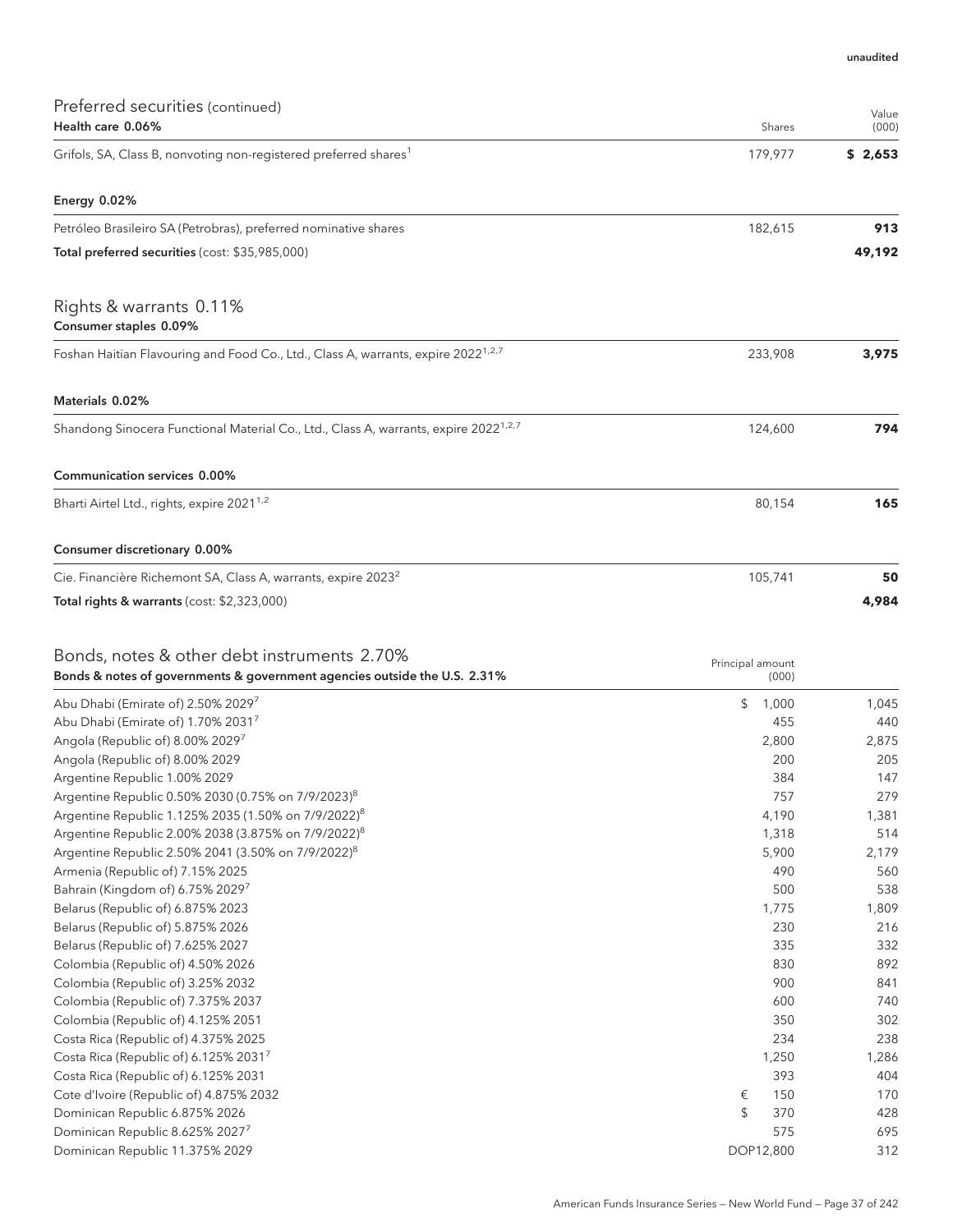| Bonds, notes & other debt instruments (continued)                               | Principal amount | Value     |
|---------------------------------------------------------------------------------|------------------|-----------|
| Bonds & notes of governments & government agencies outside the U.S. (continued) | (000)            | (000)     |
| Dominican Republic 5.30% 2041 <sup>7</sup>                                      | \$303            | \$<br>300 |
| Dominican Republic 7.45% 20447                                                  | 1,125            | 1,345     |
| Dominican Republic 7.45% 2044                                                   | 1,100            | 1,315     |
| Dominican Republic 6.85% 2045                                                   | 320              | 358       |
| Dominican Republic 5.875% 2060 <sup>7</sup>                                     | 280              | 275       |
| Egypt (Arab Republic of) 5.75% 20247                                            | 450              | 469       |
| Egypt (Arab Republic of) 5.625% 2030                                            | € 260            | 289       |
| Egypt (Arab Republic of) 5.875% 20317                                           | \$365            | 336       |
| Egypt (Arab Republic of) 7.625% 20327                                           | 1,140            | 1,140     |
| Egypt (Arab Republic of) 8.50% 2047                                             | 1,200            | 1,162     |
| Egypt (Arab Republic of) 8.15% 2059 <sup>7</sup>                                | 900              | 833       |
| Ethiopia (Federal Democratic Republic of) 6.625% 2024                           | 1,430            | 1,245     |
| Export-Import Bank of India 3.25% 2030                                          | 1,180            | 1,200     |
| Gabonese Republic 6.375% 2024                                                   | 2,160            | 2,305     |
| Georgia (Repulbic of) 2.75% 2026 <sup>7</sup>                                   | 375              | 380       |
| Ghana (Republic of) 7.875% 2027                                                 | 200              | 196       |
| Ghana (Republic of) 7.75% 2029 <sup>7</sup>                                     | 1,125            | 1,076     |
| Ghana (Republic of) 8.125% 2032                                                 | 1,880            | 1,786     |
| Honduras (Republic of) 6.25% 2027                                               | 1,600            | 1,740     |
| Hungary (Republic of) 2.125% 20317                                              | 770              | 759       |
| Indonesia (Republic of) 6.625% 2037                                             | 700              | 956       |
| Indonesia (Republic of) 5.25% 2042                                              | 840              | 1,024     |
| Iraq (Republic of) 6.752% 2023                                                  | 960              | 978       |
| Jordan (Hashemite Kingdom of) 4.95% 20257                                       | 600              | 627       |
| Jordan (Hashemite Kingdom of) 5.75% 2027 <sup>7</sup>                           | 1,530            | 1,640     |
| Jordan (Hashemite Kingdom of) 5.75% 2027                                        | 200              | 214       |
| Kazakhstan (Republic of) 6.50% 2045 <sup>7</sup>                                | 800              | 1,159     |
| Kenya (Republic of) 7.25% 2028                                                  | 400              | 441       |
| Kenya (Republic of) 8.25% 2048 <sup>7</sup>                                     | 2,000            | 2,169     |
| Malaysia (Federation of), Series 0419, 3.828% 2034                              | MYR430           | 102       |
| Malaysia (Federation of), Series 0418, 4.893% 2038                              | 1,150            | 301       |
| Oman (Sultanate of) 4.875% 2025 <sup>7</sup>                                    | \$202            | 210       |
| Oman (Sultanate of) 5.375% 2027                                                 | 750              | 784       |
| Oman (Sultanate of) 6.25% 2031 <sup>7</sup>                                     | 890              | 954       |
| Pakistan (Islamic Republic of) 8.25% 2025 <sup>7</sup>                          | 410              | 446       |
| Pakistan (Islamic Republic of) 6.00% 2026 <sup>7</sup>                          | 380              | 379       |
| Pakistan (Islamic Republic of) 6.875% 20277                                     | 1,050            | 1,059     |
| Pakistan (Islamic Republic of) 7.875% 2036                                      | 400              | 396       |
| Panama (Republic of) 3.75% 2026 <sup>7</sup>                                    | 1,380            | 1,484     |
| Panama (Republic of) 4.50% 2047                                                 | 1,155            | 1,264     |
| Panama (Republic of) 4.50% 2050                                                 | 400              | 437       |
| Panama (Republic of) 4.30% 2053                                                 | 400              | 425       |
| Paraguay (Republic of) 5.00% 2026 <sup>7</sup>                                  | 500              | 557       |
| Paraguay (Republic of) 4.70% 20277                                              | 800              | 890       |
| Paraguay (Republic of) 4.70% 2027                                               | 500              | 556       |
| Paraguay (Republic of) 4.95% 2031                                               | 320              | 362       |
| Peru (Republic of) 6.55% 2037                                                   | 1,070            | 1,447     |
| Peru (Republic of) 2.78% 2060                                                   | 565              | 478       |
| PETRONAS Capital, Ltd. 4.55% 20507                                              | 400              | 491       |
| Philippines (Republic of) 1.648% 2031                                           | 780              | 744       |
| Philippines (Republic of) 6.375% 2034                                           | 820              | 1,134     |
| Philippines (Republic of) 3.95% 2040                                            | 900              | 983       |
| Philippines (Republic of) 2.95% 2045                                            | 990              | 945       |
| PT Indonesia Asahan Aluminium Tbk 6.757% 2048                                   | 200              | 257       |
| Qatar (State of) 4.50% 2028 <sup>7</sup>                                        | 2,335            | 2,727     |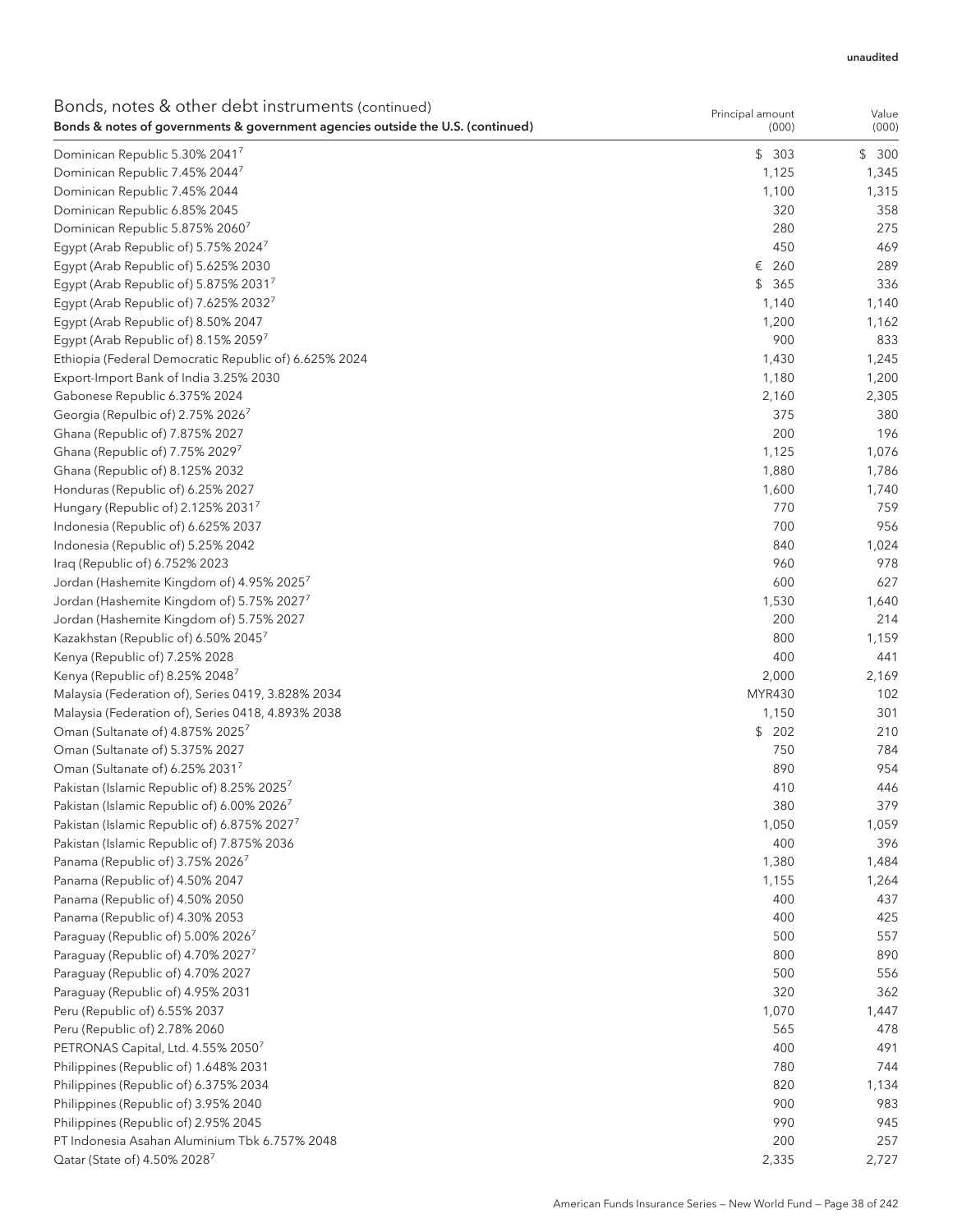| Bonds, notes & other debt instruments (continued)                               | Principal amount | Value     |
|---------------------------------------------------------------------------------|------------------|-----------|
| Bonds & notes of governments & government agencies outside the U.S. (continued) | (000)            | (000)     |
| Qatar (State of) 4.50% 2028                                                     | \$800            | \$<br>934 |
| Romania 2.00% 2032                                                              | €1,375           | 1,552     |
| Romania 2.00% 2033                                                              | 530              | 587       |
| Romania 5.125% 2048 <sup>7</sup>                                                | \$720            | 854       |
| Russian Federation 4.25% 2027                                                   | 1,000            | 1,116     |
| Russian Federation 4.375% 20297                                                 | 800              | 907       |
| Russian Federation 5.10% 2035                                                   | 1,600            | 1,919     |
| Russian Federation 5.25% 2047                                                   | 1,000            | 1,269     |
| Senegal (Republic of) 4.75% 2028                                                | €1,100           | 1,329     |
| Serbia (Republic of) 3.125% 2027                                                | 850              | 1,083     |
| South Africa (Republic of) 5.875% 2030                                          | \$2,110          | 2,333     |
| Sri Lanka (Democratic Socialist Republic of) 5.75% 2022                         | 450              | 405       |
| Sri Lanka (Democratic Socialist Republic of) 5.875% 2022                        | 1,040            | 764       |
| Sri Lanka (Democratic Socialist Republic of) 6.125% 2025                        | 450              | 285       |
| Sri Lanka (Democratic Socialist Republic of) 6.85% 2025                         | 700              | 442       |
| Sri Lanka (Democratic Socialist Republic of) 6.825% 2026                        | 1,270            | 802       |
| Sri Lanka (Democratic Socialist Republic of) 7.55% 2030                         | 800              | 490       |
| Sri Lanka (Democratic Socialist Republic of) 7.55% 2030 <sup>7</sup>            | 500              | 307       |
| Tunisia (Republic of) 6.75% 2023                                                | € 310            | 314       |
| Tunisia (Republic of) 6.75% 2023                                                | 215              | 218       |
| Tunisia (Republic of) 5.625% 2024                                               | 710              | 699       |
| Tunisia (Republic of) 5.75% 2025                                                | \$<br>875        | 744       |
| Turkey (Republic of) 6.375% 2025                                                | 475              | 489       |
| Turkey (Republic of) 11.875% 2030                                               | 600              | 808       |
| Turkey (Republic of) 5.875% 2031                                                | 1,170            | 1,101     |
| Turkey (Republic of) 4.875% 2043                                                | 1,295            | 1,011     |
| Turkey (Republic of) 5.75% 2047                                                 | 2,205            | 1,834     |
| Ukraine 7.75% 2027                                                              | 2,328            | 2,528     |
| Ukraine 9.75% 2028                                                              | 700              | 823       |
| Ukraine 7.375% 2032                                                             | 2,180            | 2,237     |
| United Mexican States 4.50% 2029                                                | 1,070            | 1,204     |
| United Mexican States 4.75% 2032                                                | 870              | 981       |
| United Mexican States 4.75% 2044                                                | 1,090            | 1,165     |
| United Mexican States 3.75% 2071                                                | 400              | 347       |
| United Mexican States, Series M, 7.50% 2027                                     | MXN19,000        | 936       |
| Venezuela (Bolivarian Republic of) 7.00% 20189                                  | \$<br>64         | 7         |
| Venezuela (Bolivarian Republic of) 7.75% 20199                                  | 1,149            | 121       |
| Venezuela (Bolivarian Republic of) 6.00% 2020 <sup>9</sup>                      | 950              | 93        |
| Venezuela (Bolivarian Republic of) 12.75% 2022 <sup>9</sup>                     | 85               | 9         |
| Venezuela (Bolivarian Republic of) 9.00% 2023 <sup>9</sup>                      | 1,383            | 151       |
| Venezuela (Bolivarian Republic of) 8.25% 2024 <sup>9</sup>                      | 299              | 32        |
| Venezuela (Bolivarian Republic of) 7.65% 2025 <sup>9</sup>                      | 129              | 14        |
| Venezuela (Bolivarian Republic of) 11.75% 2026 <sup>9</sup>                     | 64               | 7         |
| Venezuela (Bolivarian Republic of) 9.25% 20279                                  | 170              | 18        |
| Venezuela (Bolivarian Republic of) 9.25% 2028 <sup>9</sup>                      | 319              | 35        |
| Venezuela (Bolivarian Republic of) 11.95% 2031 <sup>9</sup>                     | 106              | 12        |
| Venezuela (Bolivarian Republic of) 7.00% 20389                                  | 107              | 12        |
|                                                                                 |                  |           |
|                                                                                 |                  | 101,685   |

# Corporate bonds, notes & loans 0.38% Energy 0.11%

| Oleoducto Central SA 4.00% 2027 <sup>7</sup> | 255 | 263 |
|----------------------------------------------|-----|-----|
| Petrobras Global Finance Co. 5.60% 2031      | 780 | 848 |
| Petrobras Global Finance Co. 6.85% 2115      | 314 | 324 |
| Petróleos Mexicanos 6.875% 2026              | 755 | 822 |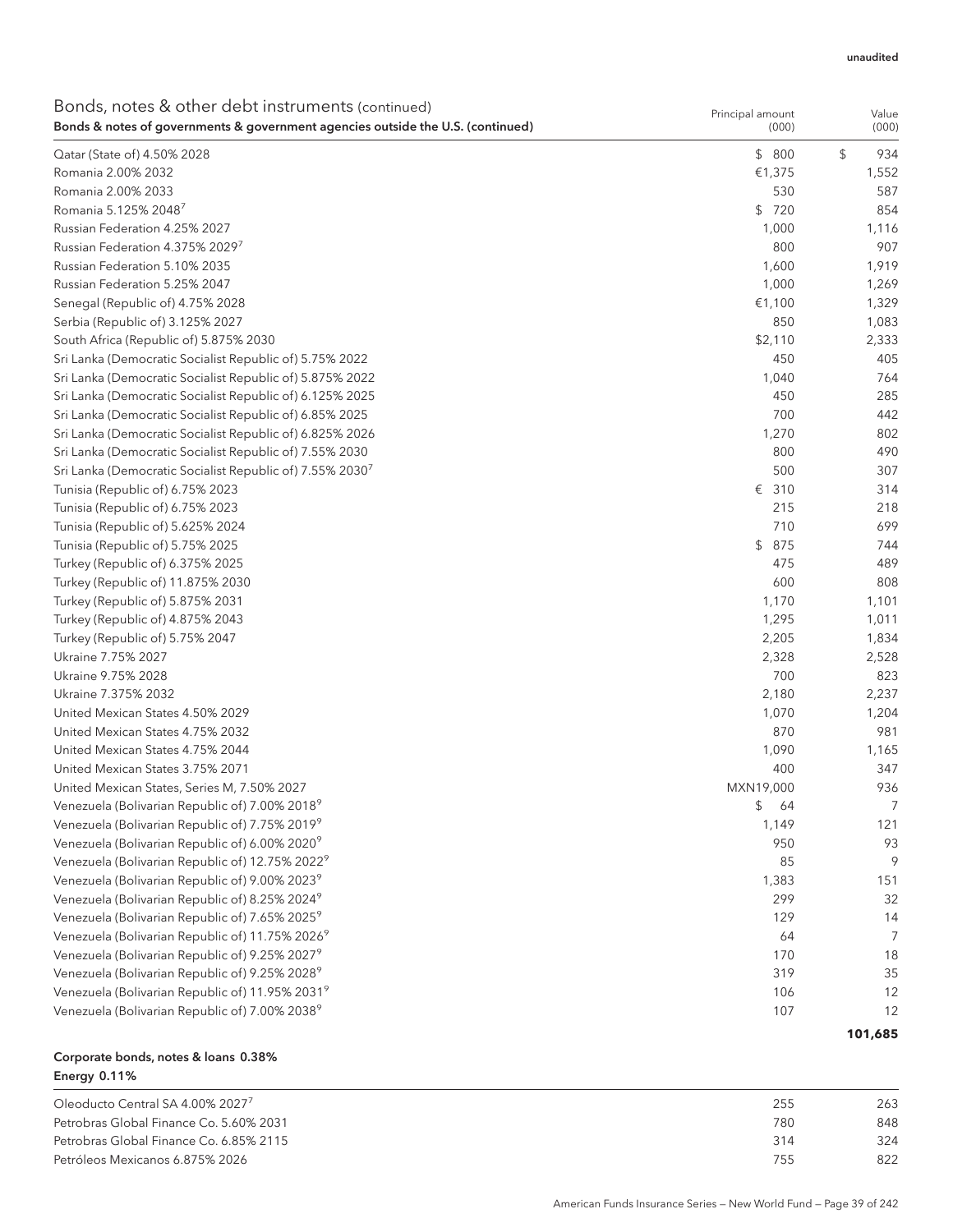# Bonds, notes & other debt instruments (continued) Corporate bonds, notes & loans (continued)

| Corporate bonds, notes & Ioans (continued)<br>Energy (continued)                         | Principal amount<br>(000) | Value<br>(000) |
|------------------------------------------------------------------------------------------|---------------------------|----------------|
| Petróleos Mexicanos 7.47% 2026                                                           | MXN2,800                  | \$<br>122      |
| Petróleos Mexicanos 6.49% 2027                                                           | \$910                     | 963            |
| Petróleos Mexicanos 6.84% 2030                                                           | 625                       | 646            |
| PTT Exploration and Production PCL 2.587% 2027 <sup>7</sup>                              | 320                       | 332            |
| Sinopec Group Overseas Development (2018), Ltd. 3.10% 20517                              | 630                       | 615            |
| Financials 0.08%                                                                         |                           | 4,935          |
| Bangkok Bank PCL 3.733% 2034                                                             |                           |                |
| (5-year UST Yield Curve Rate T Note Constant Maturity + 1.90% on 9/25/2029) <sup>8</sup> | 1,140                     | 1,164          |
| HDFC Bank Ltd., 3.70% junior subordinated perpetual bonds                                |                           |                |
| (5-Year UST Yield Curve Rate T Note Constant Maturity on 2/25/2027) <sup>7,8</sup>       | 600                       | 598            |
| Power Financial Corp., Ltd. 5.25% 2028                                                   | 425                       | 474            |
| Power Financial Corp., Ltd. 6.15% 2028                                                   | 432                       | 509            |
| Power Financial Corp., Ltd. 4.50% 2029                                                   | 273                       | 290            |
| Power Financial Corp., Ltd. 3.35% 2031                                                   | 310                       | 304            |
|                                                                                          |                           | 3,339          |
| Materials 0.05%                                                                          |                           |                |
| Braskem Idesa SAPI 7.45% 2029                                                            | 775                       | 823            |
| Braskem Idesa SAPI 7.45% 20297                                                           | 300                       | 319            |
| CSN Resources SA 7.625% 2026                                                             | 600                       | 637            |
| GC Treasury Center Co., Ltd. 2.98% 20317                                                 | 200                       | 203            |
|                                                                                          |                           | 1,982          |
| Consumer discretionary 0.04%                                                             |                           |                |
| Alibaba Group Holding, Ltd. 2.125% 2031                                                  | 463                       | 445            |
| Alibaba Group Holding, Ltd. 3.15% 2051                                                   | 610                       | 573            |
| Meituan Dianping 3.05% 20307                                                             | 500                       | 464            |
| Sands China, Ltd. 4.375% 2030                                                            | 220                       | 230            |
|                                                                                          |                           | 1,712          |
| <b>Communication services 0.03%</b>                                                      |                           |                |
| Axiata SPV5 Labuan, Ltd. 3.064% 2050                                                     | 357                       | 342            |
| PLDT, Inc. 2.50% 2031                                                                    | 210                       | 210            |
| Tencent Holdings, Ltd. 3.975% 2029                                                       | 400                       | 439            |
| Tencent Holdings, Ltd. 3.24% 20507                                                       | 580                       | 547            |
|                                                                                          |                           | 1,538          |
| Utilities 0.03%                                                                          |                           |                |
| AES Panama Generation Holdings SRL 4.375% 20307                                          | 280                       | 289            |
| Alfa Desarrollo SpA 4.55% 20517                                                          | 300                       | 293            |
| Empresas Publicas de Medellin ESP 4.25% 20297                                            | 412                       | 411            |
| Empresas Publicas de Medellin ESP 4.375% 20317                                           | 360                       | 356            |
|                                                                                          |                           | 1,349          |
| Industrials 0.02%                                                                        |                           |                |
| Empresa de Transporte de Pasajeros Metro SA 4.70% 20507                                  | 270                       | 318            |
| Mexico City Airport Trust 4.25% 2026                                                     | 675                       | 721            |
|                                                                                          |                           | 1,039          |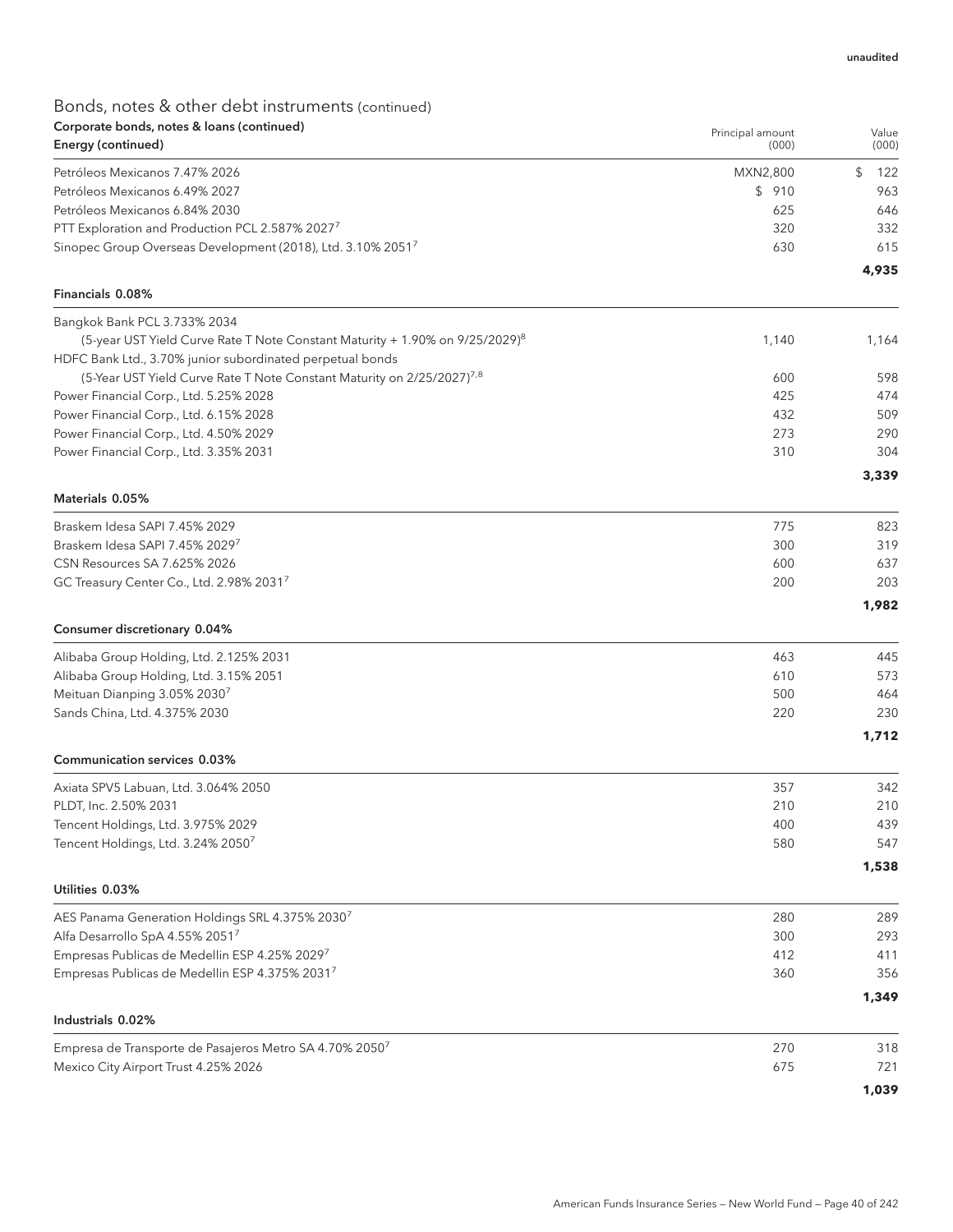# Bonds, notes & other debt instruments (continued) Corporate bonds, notes & loans (continued) Consumer staples 0.02% Principal amount (000) Value (000) MARB BondCo PLC 3.95% 2031<sup>7</sup>  $\sim$  574 Marfrig Global Foods SA 3.95% 2031 320 306 **880** Total corporate bonds, notes & loans **16,774** U.S. Treasury bonds & notes 0.01% U.S. Treasury 0.01% U.S. Treasury 2.25% 2024 350 **366** Total U.S. Treasury bonds & notes **366** Total bonds, notes & other debt instruments (cost: \$117,684,000) **118,825** Short-term securities 5.05% **Money market investments 4.92% Shares American control of the Channel Shares Shares Shares Shares** Capital Group Central Cash Fund 0.06%10,11 2,163,539 **216,375** Money market investments purchased with collateral from securities on loan 0.13% Goldman Sachs Financial Square Government Fund, Institutional Shares 0.03%<sup>10,12</sup> 2,452,000 2,452,013 2,452 Capital Group Central Cash Fund 0.06%<sup>10,11,12</sup> 21,334 21,334 2,134 Invesco Short-Term Investments Trust – Government & Agency Portfolio, Institutional Class 0.03%10,12 992,043 992 **5,578** Total short-term securities (cost: \$221,943,000) **221,953** Total investment securities 100.34% (cost: \$2,842,601,000) **4,411,031** Other assets less liabilities (0.34)% **(15,058)** Net assets 100.00% **\$4,395,973**

### Futures contracts

| Contracts                                | Type  | Number of<br>contracts | Expiration    | Notional<br>amount <sup>13</sup><br>(000) | Value at<br>9/30/202114<br>(000) | Unrealized<br>appreciation<br>(depreciation)<br>at 9/30/2021<br>(000) |
|------------------------------------------|-------|------------------------|---------------|-------------------------------------------|----------------------------------|-----------------------------------------------------------------------|
| 10 Year Ultra U.S. Treasury Note Futures | Short | 88                     | December 2021 | \$(8,800)                                 | \$(12, 782)                      | \$239                                                                 |
| 30 Year Ultra U.S. Treasury Bond Futures | Long  | 37                     | December 2021 | 3.700                                     | 7.069                            | (234)                                                                 |
|                                          |       |                        |               |                                           |                                  | \$5                                                                   |

### Forward currency contracts

|                    | Contract amount |                |                    | Unrealized<br>appreciation |
|--------------------|-----------------|----------------|--------------------|----------------------------|
| Purchases<br>(000) | Sales<br>(000)  | Counterparty   | Settlement<br>date | at 9/30/2021<br>(000)      |
| USD3,346           | EUR2,830        | JPMorgan Chase | 10/18/2021         | \$67                       |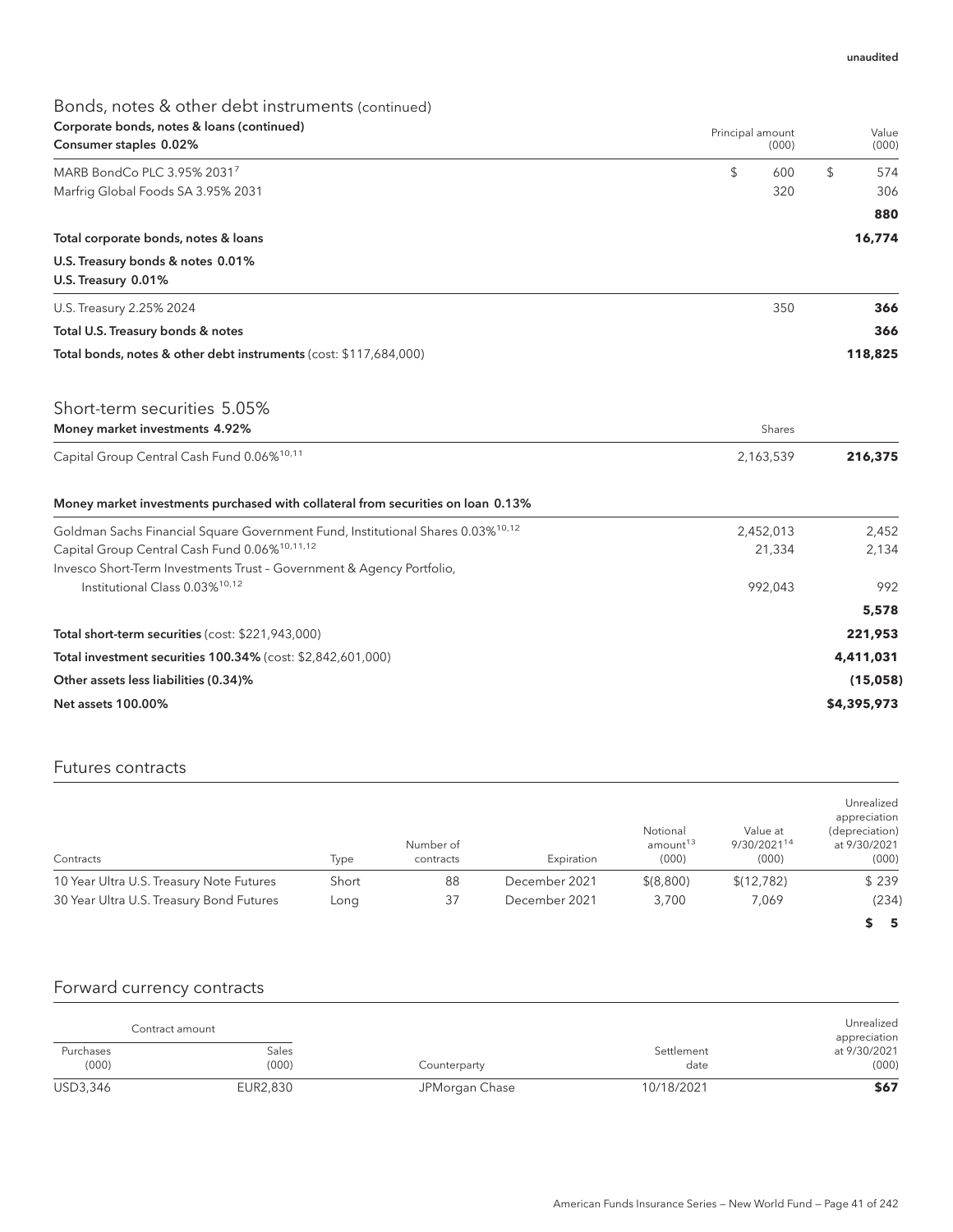# Investments in affiliates $11$

|                                                                    | Value of<br>affiliates at<br>1/1/2021<br>(000) | Additions<br>(000) | Reductions<br>(000) | Net<br>realized<br>loss<br>(000) | Net<br>unrealized<br>appreciation<br>(000) | Value of<br>affiliates at<br>9/30/2021<br>(000) | Dividend<br>income<br>(000) |
|--------------------------------------------------------------------|------------------------------------------------|--------------------|---------------------|----------------------------------|--------------------------------------------|-------------------------------------------------|-----------------------------|
| Short-term securities 4.97%                                        |                                                |                    |                     |                                  |                                            |                                                 |                             |
| Money market investments 4.92%                                     |                                                |                    |                     |                                  |                                            |                                                 |                             |
| Capital Group Central Cash Fund 0.06% <sup>10</sup>                | \$224,497                                      | \$524,567          | \$532,684           | \$(8)                            | \$3                                        | \$216,375                                       | \$143                       |
| Money market investments purchased with collateral from securities |                                                |                    |                     |                                  |                                            |                                                 |                             |
| on loan 0.05%                                                      |                                                |                    |                     |                                  |                                            |                                                 |                             |
| Capital Group Central Cash Fund 0.06% <sup>10,12</sup>             | -                                              | 2,13415            |                     |                                  |                                            | 2,134                                           | $-16$                       |
| Total short-term securities                                        |                                                |                    |                     |                                  |                                            | 218,509                                         |                             |
| <b>Total 4.97%</b>                                                 |                                                |                    |                     | \$(8)                            | \$3                                        | \$218,509                                       | \$143                       |

1 Valued under fair value procedures adopted by authority of the board of trustees. The total value of all such securities was \$2,299,699,000, which represented 52.31% of the net assets of the fund. This amount includes \$2,278,534,000 related to certain securities trading outside the U.S. whose values were adjusted as a result of significant market movements following the close of local trading.

<sup>2</sup>Security did not produce income during the last 12 months.

<sup>3</sup>Value determined using significant unobservable inputs.

4 Acquired through a private placement transaction exempt from registration under the Securities Act of 1933. May be subject to legal or contractual restrictions on resale. Further details on these holdings appear below.

5 All or a portion of this security was on loan. The total value of all such securities was \$6,019,000, which represented .14% of the net assets of the fund. 6 Amount less than one thousand.

<sup>7</sup> Acquired in a transaction exempt from registration under Rule 144A of the Securities Act of 1933. May be resold in the U.S. in transactions exempt from registration, normally to qualified institutional buyers. The total value of all such securities was \$41,003,000, which represented .93% of the net assets of the fund.

<sup>8</sup>Step bond; coupon rate may change at a later date.

9 Scheduled interest and/or principal payment was not received.

10Rate represents the seven-day yield at 9/30/2021.

<sup>11</sup>Part of the same "group of investment companies" as the fund as defined under the Investment Company Act of 1940, as amended.

<sup>12</sup>Security purchased with cash collateral from securities on loan.

<sup>13</sup>Notional amount is calculated based on the number of contracts and notional contract size.

<sup>14</sup>Value is calculated based on the notional amount and current market price.

<sup>15</sup>Represents net activity.

<sup>16</sup>Dividend income is included with securities lending income and is not shown in this table.

| Private placement securities                                        | Acquisition<br>date | Cost<br>(000) | Value<br>(000) | Percent<br>of net<br>assets |
|---------------------------------------------------------------------|---------------------|---------------|----------------|-----------------------------|
| Quinto Andar Servicos Imobiliarios Ltda, Series E, preferred shares | 5/26/2021           | \$5,258       | \$6,672        | .15%                        |
| Nu Holdings, Ltd., Series G, noncumulative preferred shares         | 1/27/2021           | 3,831         | 4,190          | .10                         |
| Nu Holdings, Ltd., Series A, noncumulative preferred shares         | 1/27/2021           | 654           | 716            | .02                         |
| Nu Holdings, Ltd., Series Seed, noncumulative preferred shares      | 1/27/2021           | 543           | 593            | .01                         |
| Nu Holdings, Ltd., Class A                                          | 1/27/2021           | 422           | 461            | .01                         |
| Nu Holdings, Ltd., Series B, noncumulative preferred shares         | 1/27/2021           | 37            | 41             | .00                         |
| Nu Holdings, Ltd., Series D, noncumulative preferred shares         | 1/27/2021           | 20            | 22             | .00.                        |
| Getir BV, Series H, preferred shares                                | 5/27/2021           | 3,500         | 3,500          | .08                         |
| Canva, Inc.                                                         | 8/26/2021           | 36            | 36             | .00                         |
| Total private placement securities                                  |                     | \$14,301      | \$16,231       | .37%                        |

#### Key to abbreviations and symbols

ADR = American Depositary Receipts CDI = CREST Depository Interest DOP = Dominican pesos EUR/€ = Euros GDR = Global Depositary Receipts MXN = Mexican pesos MYR = Malaysian ringgits USD/\$ = U.S. dollars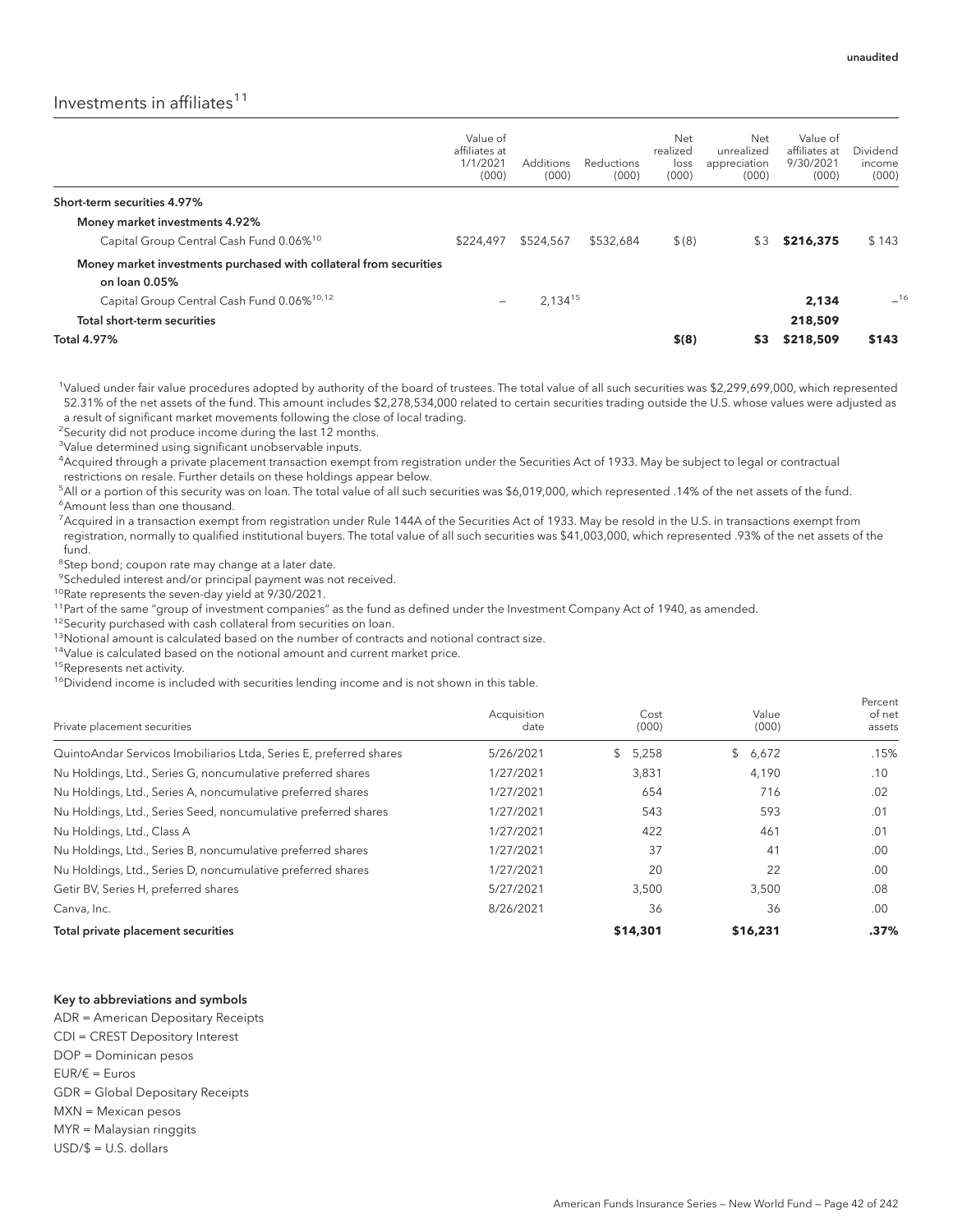# Washington Mutual Investors Fund<sup>SM</sup>

(formerly Blue Chip Income and Growth Fund)

Investment portfolio September 30, 2021

### unaudited

### Common stocks 96.43% **Information technology 18.65%** Shares Shares and the United States of the United States Shares Shares Shares Shares Shares and the United States of the United States of the United States of the United States of the United Value (000) Microsoft Corp. 2,070,795 \$ 583,799 Broadcom, Inc. 500,842 500,842 500,842 Intel Corp. 2,970,049 158,244 ASML Holding NV (New York registered) (ADR) 11,164 Apple, Inc. 718,602 101,682 Fidelity National Information Services, Inc. 569,279 69,270 Visa, Inc., Class A 239,691 53,391 Automatic Data Processing, Inc. 2008. The second second second second second second second second second second second second second second second second second second second second second second second second second secon Mastercard, Inc., Class A 97,806 34,005 Applied Materials, Inc. 246,059 31,675 KLA Corp. 94,273 31,535 TE Connectivity, Ltd. 28,648 NetApp, Inc. 296,805 26,641 Paychex, Inc. 203,601 22,895 Texas Instruments, Inc. 2007 17,329 Motorola Solutions, Inc. 2008. 2012. 2013. 2014. 2015. 2016. 2017. 2018. 2019. 2014. 2015. 2016. 2016. 2017. 201 SAP SE (ADR) 110,267 14,891 EPAM Systems, Inc.<sup>1</sup> 5,938 5,938 Analog Devices, Inc. 27,791 2,654 Jack Henry & Associates, Inc. 24,063 3,948 Micron Technology, Inc. 2,103 2,103 2,103 2,103 2,103 2,103 2,103 2,103 2,103 2,103 2,103 2,103 2,103 2,103 2,103 2,103 2,103 2,103 2,103 2,103 2,103 2,103 2,103 2,103 2,103 2,103 2,103 2,103 2,103 2,103 2,103 2,103 2,103 **1,854,140** Financials 18.15%

| BlackRock, Inc.                    | 271,618   | 227,795 |
|------------------------------------|-----------|---------|
| JPMorgan Chase & Co.               | 1,382,262 | 226,262 |
| Marsh & McLennan Companies, Inc.   | 1,370,701 | 207,565 |
| CME Group, Inc., Class A           | 843,039   | 163,027 |
| PNC Financial Services Group, Inc. | 633,240   | 123,887 |
| Bank of America Corp.              | 2,312,262 | 98,156  |
| Discover Financial Services        | 686,046   | 84,281  |
| Capital One Financial Corp.        | 513,605   | 83,189  |
| Intercontinental Exchange, Inc.    | 605,583   | 69,533  |
| S&P Global, Inc.                   | 128,382   | 54,548  |
| Nasdaq, Inc.                       | 274,426   | 52,970  |
| Travelers Companies, Inc.          | 342,664   | 52,088  |
| Truist Financial Corp.             | 800,445   | 46,946  |
| Citigroup, Inc.                    | 662,206   | 46,474  |
| Toronto-Dominion Bank              | 670,798   | 44,373  |
| Bank of Nova Scotia                | 628,435   | 38,668  |
| Citizens Financial Group, Inc.     | 654,909   | 30,768  |
| Carlyle Group, Inc.                | 620,780   | 29,350  |
| KeyCorp                            | 1,344,377 | 29,065  |
| Moody's Corp.                      | 66,138    | 23,486  |
| KKR & Co., Inc.                    | 340,329   | 20,719  |
| Wells Fargo & Company              | 367,938   | 17,076  |
|                                    |           |         |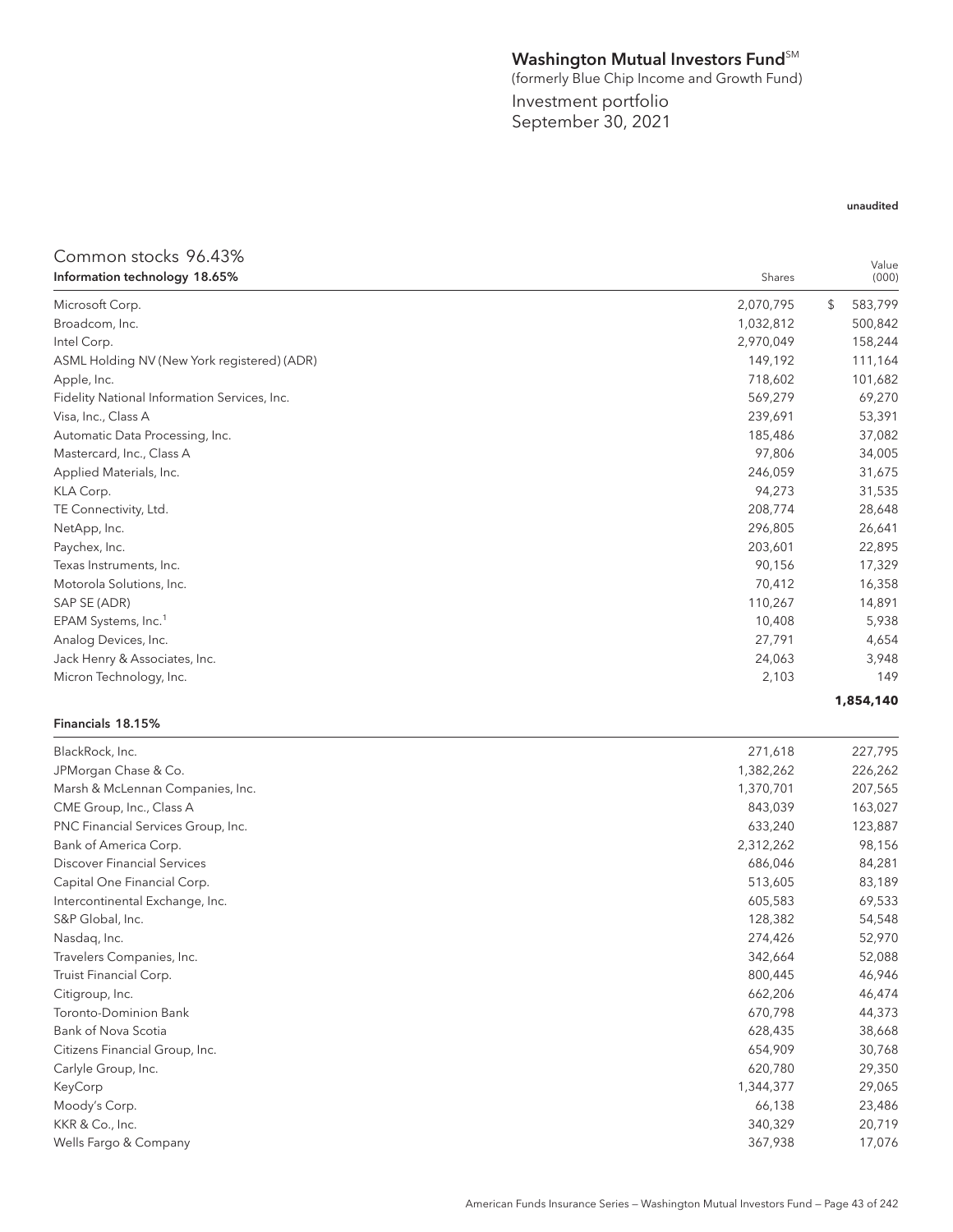| Common stocks (continued)                  |         | Value     |
|--------------------------------------------|---------|-----------|
| Financials (continued)                     | Shares  | (000)     |
| Brookfield Asset Management, Inc., Class A | 258,883 | 13.853    |
| Fifth Third Bancorp                        | 289.692 | 12.295    |
| Everest Re Group, Ltd.                     | 31.108  | 7.801     |
|                                            |         | 1,804,175 |

#### Health care 16.18%

| UnitedHealth Group, Inc.                | 856,437   | 334,644   |
|-----------------------------------------|-----------|-----------|
| CVS Health Corp.                        | 2,197,725 | 186,499   |
| Pfizer, Inc.                            | 4,100,938 | 176,381   |
| Johnson & Johnson                       | 1,057,857 | 170,844   |
| Gilead Sciences, Inc.                   | 1,482,955 | 103,584   |
| AstraZeneca PLC (ADR)                   | 1,526,433 | 91,678    |
| Humana, Inc.                            | 211,468   | 82,293    |
| Abbott Laboratories                     | 676,288   | 79,890    |
| Danaher Corp.                           | 202,282   | 61,583    |
| Eli Lilly and Company                   | 264,719   | 61,163    |
| Anthem, Inc.                            | 158,704   | 59,165    |
| Cigna Corp.                             | 268,650   | 53,773    |
| Thermo Fisher Scientific, Inc.          | 58,001    | 33,138    |
| GlaxoSmithKline PLC (ADR)               | 641,057   | 24,495    |
| Merck & Co., Inc.                       | 206,593   | 15,517    |
| Novo Nordisk A/S, Class B (ADR)         | 141,459   | 13,581    |
| Zoetis, Inc., Class A                   | 53,280    | 10,344    |
| Edwards Lifesciences Corp. <sup>1</sup> | 87,569    | 9,914     |
| Baxter International, Inc.              | 117,478   | 9,449     |
| Molina Healthcare, Inc. <sup>1</sup>    | 32,733    | 8,881     |
| Roche Holding AG (ADR)                  | 181,439   | 8,250     |
| Zimmer Biomet Holdings, Inc.            | 50,490    | 7,390     |
| Viatris, Inc.                           | 269,185   | 3,647     |
| Novartis AG (ADR)                       | 29,792    | 2,436     |
|                                         |           | 1,608,539 |

#### Industrials 9.74%

| Honeywell International, Inc.        | 519,411   | 110,260 |
|--------------------------------------|-----------|---------|
| Northrop Grumman Corp.               | 302,672   | 109,007 |
| CSX Corp.                            | 3,417,944 | 101,650 |
| L3Harris Technologies, Inc.          | 419,674   | 92,429  |
| Lockheed Martin Corp.                | 228,843   | 78,974  |
| Union Pacific Corp.                  | 388,723   | 76,194  |
| Caterpillar, Inc.                    | 322,856   | 61,979  |
| Norfolk Southern Corp.               | 232,668   | 55,666  |
| Raytheon Technologies Corp.          | 507,805   | 43,651  |
| PACCAR, Inc.                         | 367,783   | 29,025  |
| ABB, Ltd. $(ADR)^2$                  | 867,885   | 28,953  |
| Equifax, Inc.                        | 112,733   | 28,569  |
| Waste Connections, Inc.              | 214,261   | 26,982  |
| Emerson Electric Co.                 | 217,157   | 20,456  |
| Republic Services, Inc.              | 163,095   | 19,581  |
| United Parcel Service, Inc., Class B | 82,671    | 15,054  |
| Johnson Controls International PLC   | 141,550   | 9,637   |
| HEICO Corp.                          | 68,003    | 8,967   |
| RELX PLC (ADR)                       | 302,828   | 8,740   |
| Rockwell Automation                  | 24,884    | 7,317   |
| Air Lease Corp., Class A             | 170,858   | 6,721   |
| Cummins, Inc.                        | 28,779    | 6,463   |

#### unaudited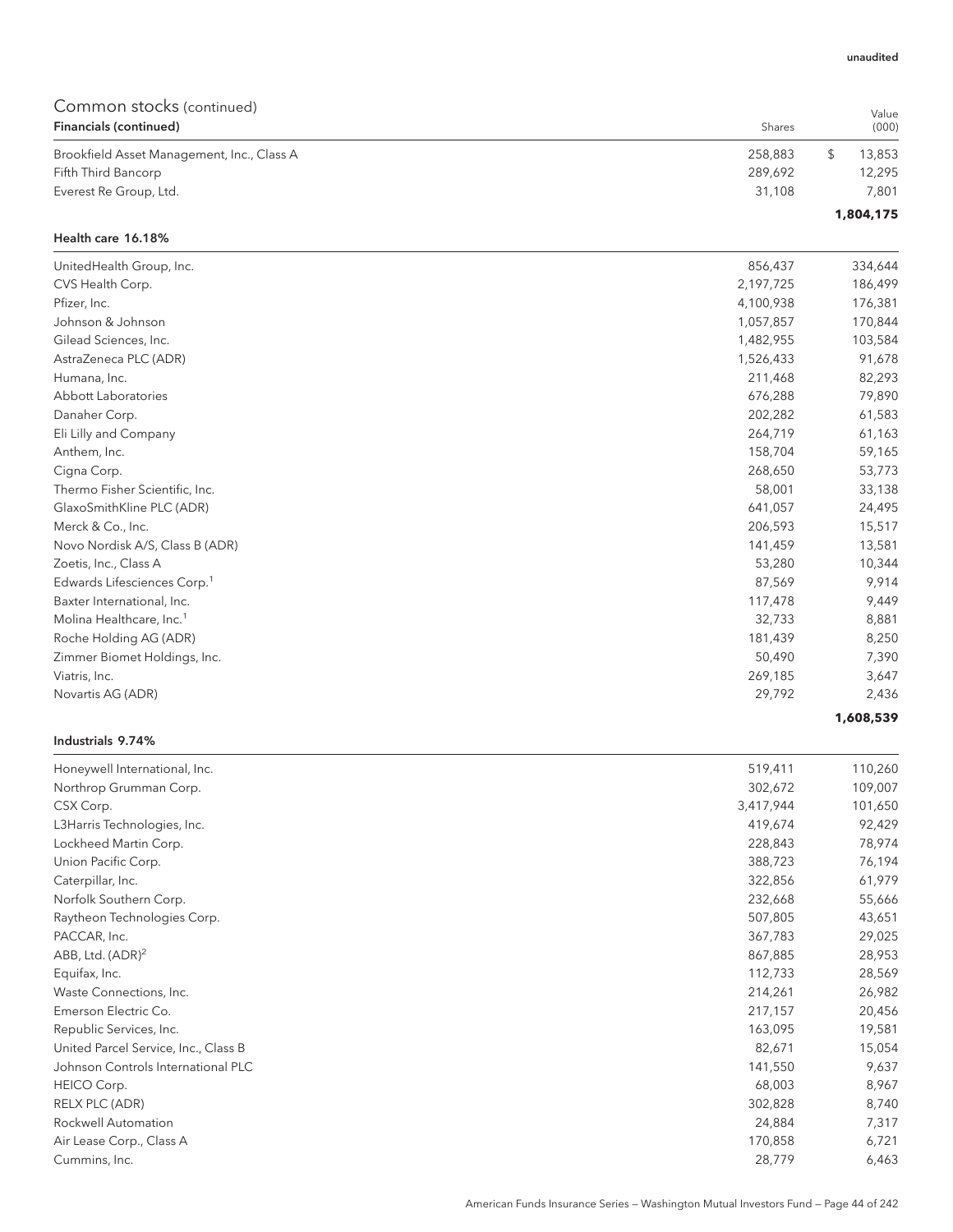| Industrials (continued) | Shares  | (000)   |
|-------------------------|---------|---------|
| Parker-Hannifin Corp.   | 21,202  | 5,928   |
| FedEx Corp.             | 24,628  | 5,401   |
| BAE Systems PLC (ADR)   | 135,920 | 4,155   |
| Nidec Corp. (ADR)       | 117.693 | 3,273   |
| Carrier Global Corp.    | 54.514  | 2,822   |
|                         |         | 967,854 |

# Communication services 8.07%

| Comcast Corp., Class A               | 7,615,539 | 425,937 |
|--------------------------------------|-----------|---------|
| Alphabet, Inc., Class C <sup>1</sup> | 41,258    | 109,965 |
| Alphabet, Inc., Class $A^1$          | 22,982    | 61,443  |
| Facebook, Inc., Class A <sup>1</sup> | 285,492   | 96,893  |
| Verizon Communications, Inc.         | 1,483,632 | 80,131  |
| AT&T, Inc.                           | 679.289   | 18,348  |
| Electronic Arts, Inc.                | 40,638    | 5,781   |
| Activision Blizzard, Inc.            | 51,183    | 3,961   |
|                                      |           | 802,459 |

# Consumer discretionary 5.93%

| Home Depot, Inc.                                   | 604,612   | 198,470 |
|----------------------------------------------------|-----------|---------|
| General Motors Company <sup>1</sup>                | 1,847,351 | 97,374  |
| Darden Restaurants, Inc.                           | 462,805   | 70,101  |
| VF Corp.                                           | 686,936   | 46,018  |
| Dollar General Corp.                               | 158,941   | 33,718  |
| Wynn Resorts, Ltd. <sup>1</sup>                    | 336,654   | 28,531  |
| Amazon.com, Inc. <sup>1</sup>                      | 6,518     | 21,412  |
| TJX Companies, Inc.                                | 290,380   | 19,159  |
| Chipotle Mexican Grill, Inc. <sup>1</sup>          | 9,689     | 17,610  |
| Marriott International, Inc., Class A <sup>1</sup> | 89,854    | 13,307  |
| NIKE, Inc., Class B                                | 68,542    | 9,954   |
| YUM! Brands, Inc.                                  | 62,214    | 7,609   |
| Starbucks Corp.                                    | 62,555    | 6,901   |
| McDonald's Corp.                                   | 27,945    | 6,738   |
| Royal Caribbean Cruises, Ltd. <sup>1</sup>         | 71,567    | 6,366   |
| Domino's Pizza, Inc.                               | 6,418     | 3,061   |
| Target Corp.                                       | 12,298    | 2,813   |
|                                                    |           | 589,142 |

#### Consumer staples 5.43%

| Nestlé SA (ADR)                   | 773,393   | 92,970 |
|-----------------------------------|-----------|--------|
| Keurig Dr Pepper, Inc.            | 1,907,654 | 65,165 |
| Archer Daniels Midland Company    | 1,020,829 | 61,260 |
| Mondelez International, Inc.      | 1,019,242 | 59,300 |
| Conagra Brands, Inc.              | 1,449,179 | 49,084 |
| Hormel Foods Corp.                | 684.994   | 28,085 |
| Procter & Gamble Company          | 198,952   | 27,813 |
| Kraft Heinz Company               | 745.996   | 27,468 |
| Reckitt Benckiser Group PLC (ADR) | 1,638,485 | 25,888 |
| Church & Dwight Co., Inc.         | 279,703   | 23,095 |
| Costco Wholesale Corp.            | 45.025    | 20,232 |
| Unilever PLC (ADR)                | 347,514   | 18,842 |
| Walgreens Boots Alliance, Inc.    | 334,760   | 15,750 |
| General Mills, Inc.               | 188,672   | 11,286 |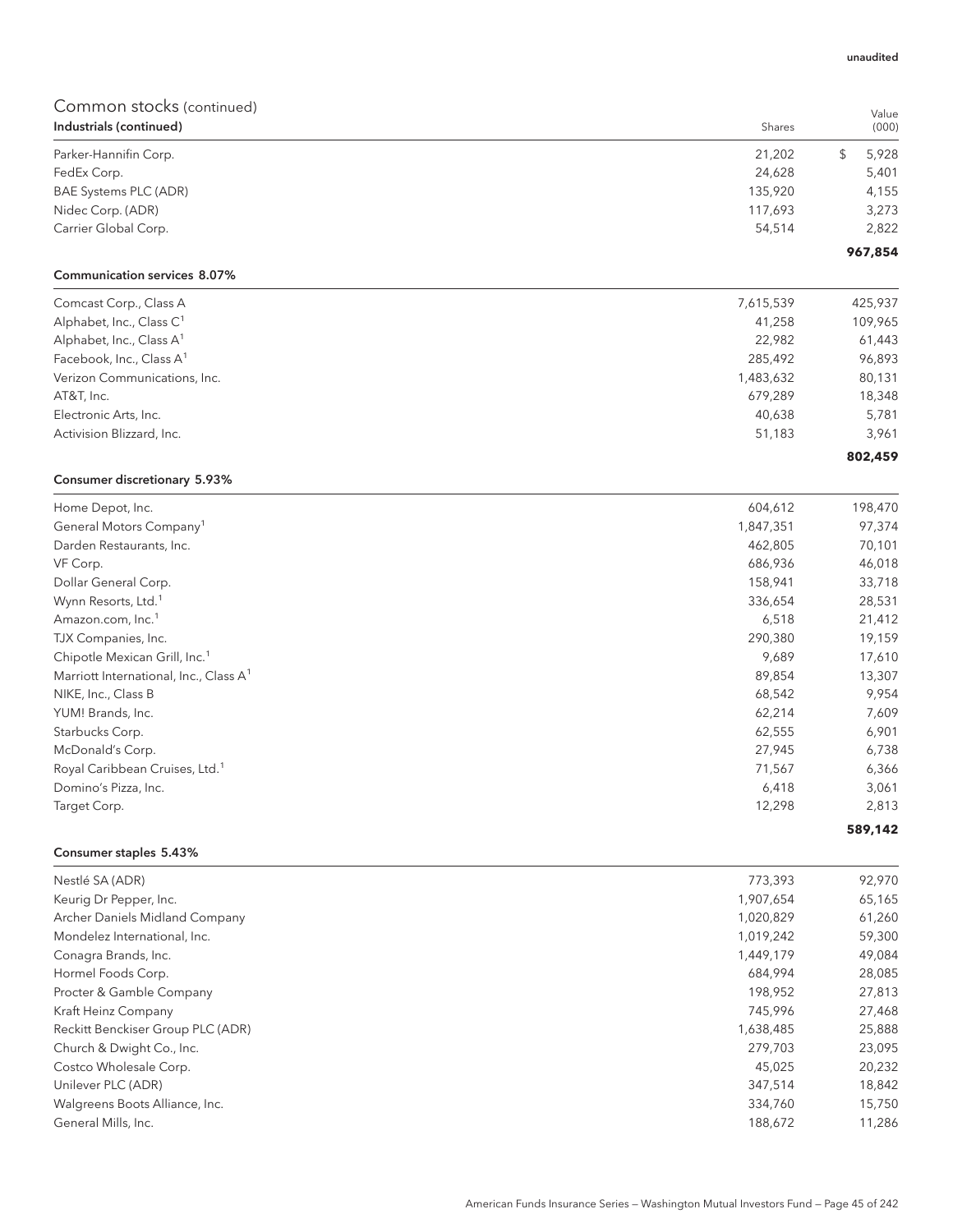| Common stocks (continued)<br>Consumer staples (continued) | Shares               | Value<br>(000)   |
|-----------------------------------------------------------|----------------------|------------------|
| Kimberly-Clark Corp.                                      | 58,697               | \$<br>7,774      |
| Danone (ADR)                                              | 426,506              | 5,779            |
|                                                           |                      | 539,791          |
| <b>Energy 5.23%</b>                                       |                      |                  |
| Chevron Corp.                                             | 896,920              | 90,992           |
| Enbridge, Inc.                                            | 2,185,092            | 86,967           |
| Baker Hughes Co., Class A                                 | 2,924,800            | 72,330           |
| Pioneer Natural Resources Company                         | 428,867              | 71,411           |
| ConocoPhillips                                            | 876,699              | 59,414           |
| EOG Resources, Inc.                                       | 656,642              | 52,709           |
| Exxon Mobil Corp.                                         | 490,266              | 28,837           |
| Cabot Oil & Gas Corp.                                     | 1,103,310            | 24,008           |
| TC Energy Corp.                                           | 389,993              | 18,755           |
| Valero Energy Corp.                                       | 201,104              | 14,192           |
|                                                           |                      | 519,615          |
| Materials 3.76%                                           |                      |                  |
| LyondellBasell Industries NV                              | 860,093              | 80,720           |
| Dow, Inc.                                                 | 1,388,301            | 79,911           |
| Nucor Corp.                                               | 576,282              | 56,758           |
| Rio Tinto PLC (ADR) <sup>2</sup>                          | 605,583              | 40,465           |
| Air Products and Chemicals, Inc.                          | 150,505              | 38,546           |
| Linde PLC                                                 | 71,563               | 20,995           |
| Huntsman Corp.                                            | 465,546              | 13,775           |
| PPG Industries, Inc.                                      | 74,593               | 10,668           |
| Packaging Corporation of America                          | 72,251               | 9,930            |
| Corteva, Inc.                                             | 208,956              | 8,793            |
| Sherwin-Williams Company                                  | 24,292               | 6,795            |
| Vulcan Materials Co.                                      | 37,810               | 6,396            |
| Utilities 3.09%                                           |                      | 373,752          |
| Exelon Corp.                                              |                      |                  |
|                                                           | 1,456,272<br>446,559 | 70,396<br>56,490 |
| Sempra Energy<br>Entergy Corp.                            | 326,988              | 32,473           |
| NextEra Energy, Inc.                                      | 331,769              | 26,051           |
| CMS Energy Corp.                                          | 412,604              | 24,645           |
| Xcel Energy, Inc.                                         | 374,968              | 23,436           |
| DTE Energy Company                                        | 203,062              | 22,684           |
| Public Service Enterprise Group, Inc.                     | 267,936              | 16,317           |
| Evergy, Inc.                                              | 243,686              | 15,157           |
| Dominion Energy, Inc.                                     | 139,133              | 10,159           |
| Edison International                                      | 168,771              | 9,362            |
|                                                           |                      | 307,170          |
| Real estate 2.20%                                         |                      |                  |
| Digital Realty Trust, Inc. REIT                           | 513,022              | 74,106           |
| Regency Centers Corp. REIT                                | 561,939              | 37,835           |
| Alexandria Real Estate Equities, Inc. REIT                | 196,645              | 37,573           |
| Mid-America Apartment Communities, Inc. REIT              | 146,070              | 27,279           |
| American Tower Corp. REIT                                 | 70,094               | 18,604           |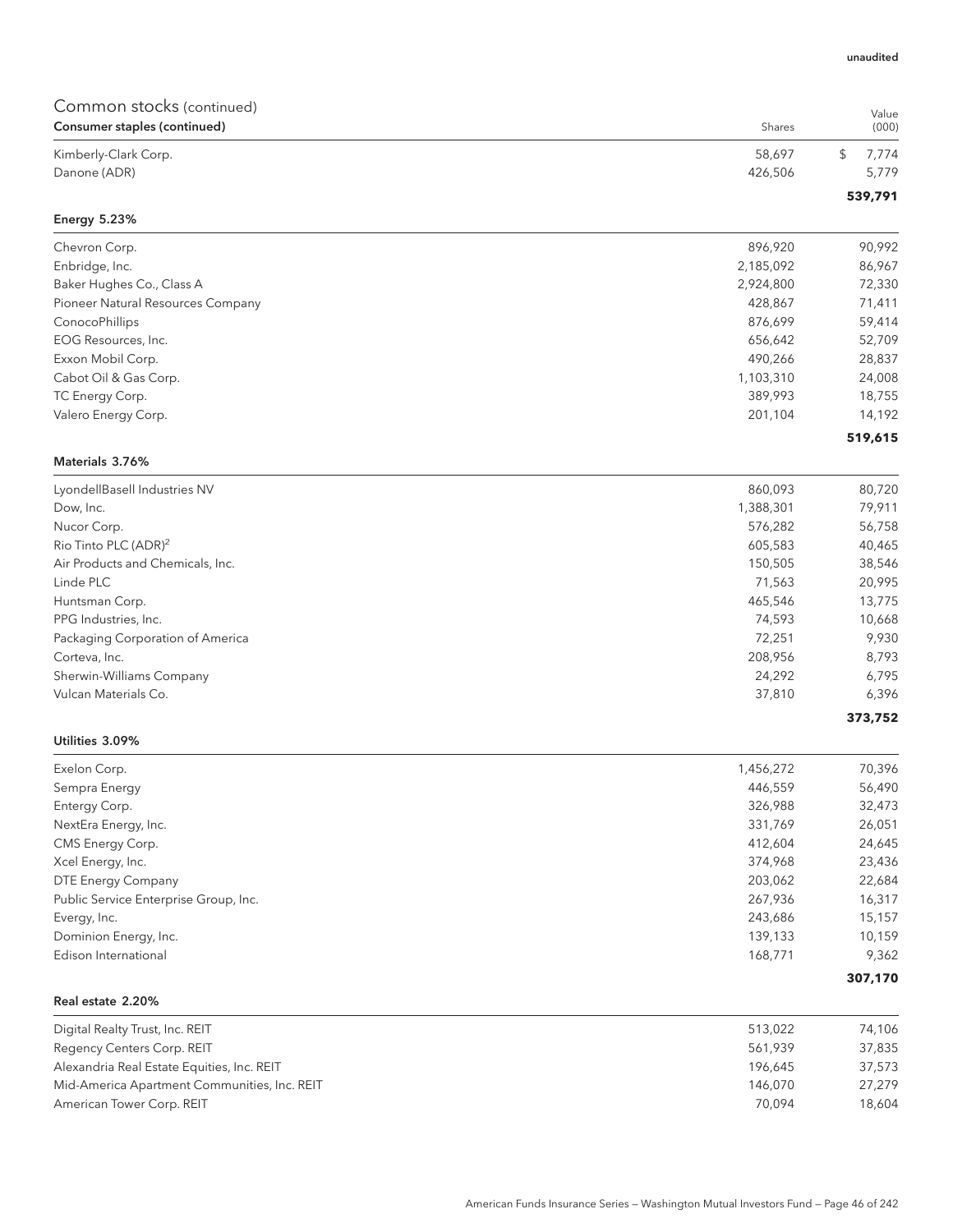| Common stocks (continued)                                                                      |            |                          |
|------------------------------------------------------------------------------------------------|------------|--------------------------|
| Real estate (continued)                                                                        | Shares     | Value<br>(000)           |
| Boston Properties, Inc. REIT                                                                   | 121,774    | \$<br>13,194             |
| Extra Space Storage, Inc. REIT                                                                 | 60,483     | 10,160                   |
|                                                                                                |            | 218,751                  |
| Total common stocks (cost: \$7,804,564,000)                                                    |            | 9,585,388                |
| Convertible stocks 0.72%                                                                       |            |                          |
| Utilities 0.32%                                                                                |            |                          |
|                                                                                                | 366,200    | 18,666                   |
| Dominion Energy, Inc., Series A, convertible preferred shares, 7.25% 2022                      | 112,000    | 10,879                   |
| American Electric Power Company, Inc., convertible preferred units, 6.125% 2023                | 56,400     | 2,804<br>32,349          |
| Health care 0.20%                                                                              |            |                          |
| Danaher Corp., Series B, cumulative convertible preferred shares, 5.00% 2023 <sup>2</sup>      | 10,121     | 16,420                   |
| Becton, Dickinson and Company, Series B, convertible preferred shares, 6.00% 2023 <sup>2</sup> | 67,800     | 3,660                    |
|                                                                                                |            | 20,080                   |
| Information technology 0.12%                                                                   |            |                          |
| Broadcom, Inc., Series A, cumulative convertible preferred shares, 8.00% 2022                  | 7,674      | 11,756                   |
| Financials 0.08%                                                                               |            |                          |
| KKR & Co., Inc., Series C, convertible preferred shares, 6.00% 2023                            | 100,000    | 7,901                    |
| Total convertible stocks (cost: \$67,927,000)                                                  |            | 72,086                   |
| Short-term securities 3.24%<br>Money market investments 2.98%                                  |            |                          |
| Capital Group Central Cash Fund 0.06% <sup>3,4</sup>                                           | 2,965,099  | 296,539                  |
| Money market investments purchased with collateral from securities on loan 0.26%               |            |                          |
| Goldman Sachs Financial Square Government Fund, Institutional Shares 0.03% <sup>3,5</sup>      | 11,277,751 | 11,278                   |
| Capital Group Central Cash Fund 0.06% <sup>3,4,5</sup>                                         | 98,121     | 9,813                    |
| Invesco Short-Term Investments Trust - Government & Agency Portfolio,                          |            |                          |
| Institutional Class 0.03% <sup>3,5</sup>                                                       | 4,562,790  | 4,563                    |
|                                                                                                |            | 25,654                   |
| Total short-term securities (cost: \$322,167,000)                                              |            | 322,193                  |
| Total investment securities 100.39% (cost: \$8,194,658,000)                                    |            | 9,979,667                |
| Other assets less liabilities (0.39)%<br>Net assets 100.00%                                    |            | (39, 036)<br>\$9,940,631 |
|                                                                                                |            |                          |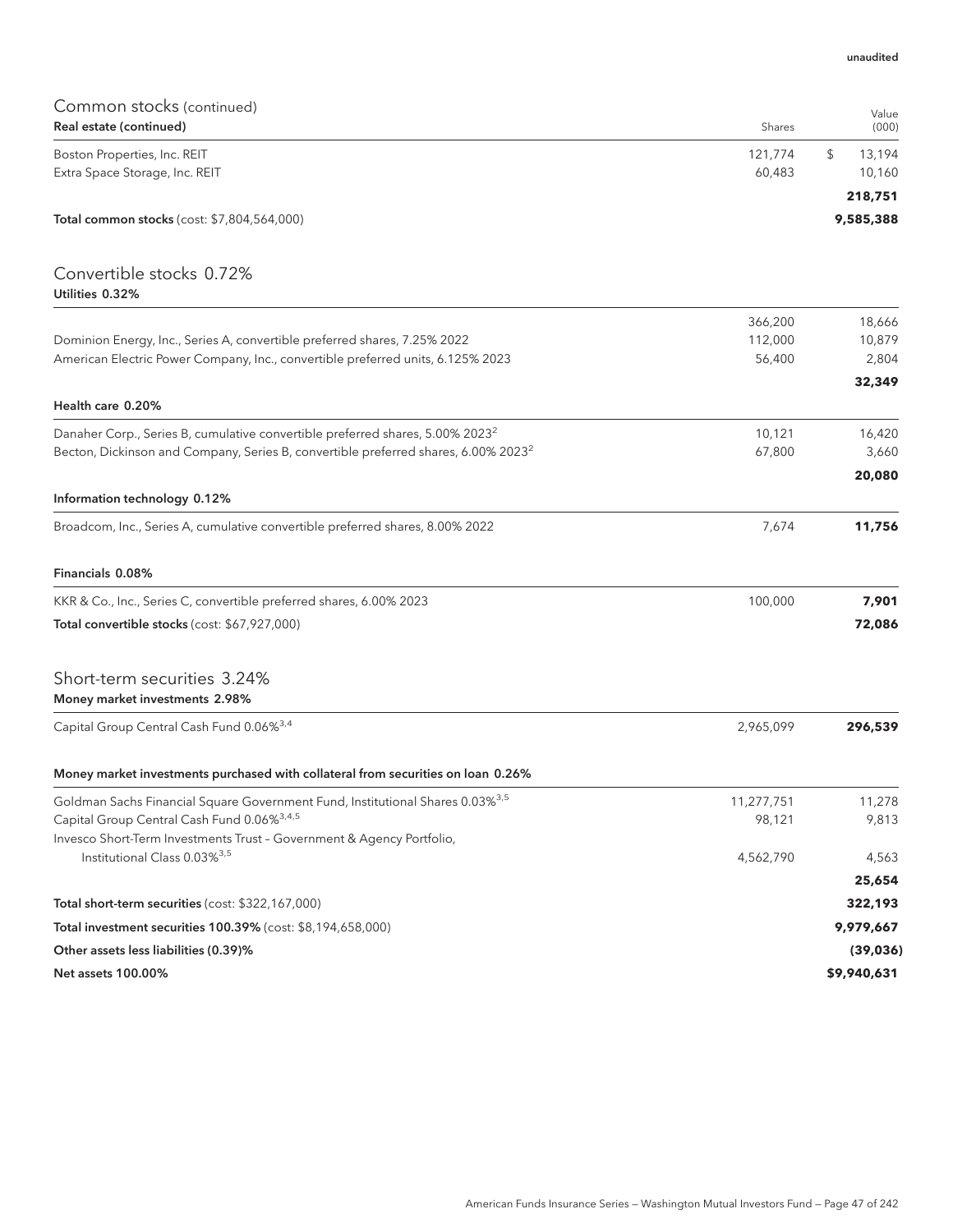# Investments in affiliates $4$

|                                                                                     | Value of<br>affiliates at<br>1/1/2021<br>(000) | Additions<br>(000)      | <b>Reductions</b><br>(000) | Net<br>realized<br>gain<br>(000) | Net<br>unrealized<br>depreciation<br>(000) | Value of<br>affiliates at<br>9/30/2021<br>(000) | Dividend<br>income<br>(000) |
|-------------------------------------------------------------------------------------|------------------------------------------------|-------------------------|----------------------------|----------------------------------|--------------------------------------------|-------------------------------------------------|-----------------------------|
| Short-term securities 3.08%                                                         |                                                |                         |                            |                                  |                                            |                                                 |                             |
| Money market investments 2.98%                                                      |                                                |                         |                            |                                  |                                            |                                                 |                             |
| Capital Group Central Cash Fund 0.06% <sup>3</sup>                                  | \$178,532                                      | \$1,915,459 \$1,797,451 |                            | \$5                              | $\Im(6)$                                   | \$296,539                                       | \$104                       |
| Money market investments purchased with collateral from<br>securities on loan 0.10% |                                                |                         |                            |                                  |                                            |                                                 |                             |
| Capital Group Central Cash Fund 0.06% <sup>3,5</sup>                                | -                                              | 9,813 <sup>6</sup>      |                            |                                  |                                            | 9.813                                           | $-7$                        |
| Total short-term securities                                                         |                                                |                         |                            |                                  |                                            | 306,352                                         |                             |
| <b>Total 3.08%</b>                                                                  |                                                |                         |                            | \$5                              | \$(6)                                      | \$306,352                                       | \$104                       |

<sup>1</sup>Security did not produce income during the last 12 months.

2 All or a portion of this security was on loan. The total value of all such securities was \$27,528,000, which represented .28% of the net assets of the fund. <sup>3</sup>Rate represents the seven-day yield at 9/30/2021.

4 Part of the same "group of investment companies" as the fund as defined under the Investment Company Act of 1940, as amended.

5 Security purchased with cash collateral from securities on loan.

6 Represents net activity.

<sup>7</sup>Dividend income is included with securities lending income and is not shown in this table.

#### Key to abbreviation

ADR = American Depositary Receipts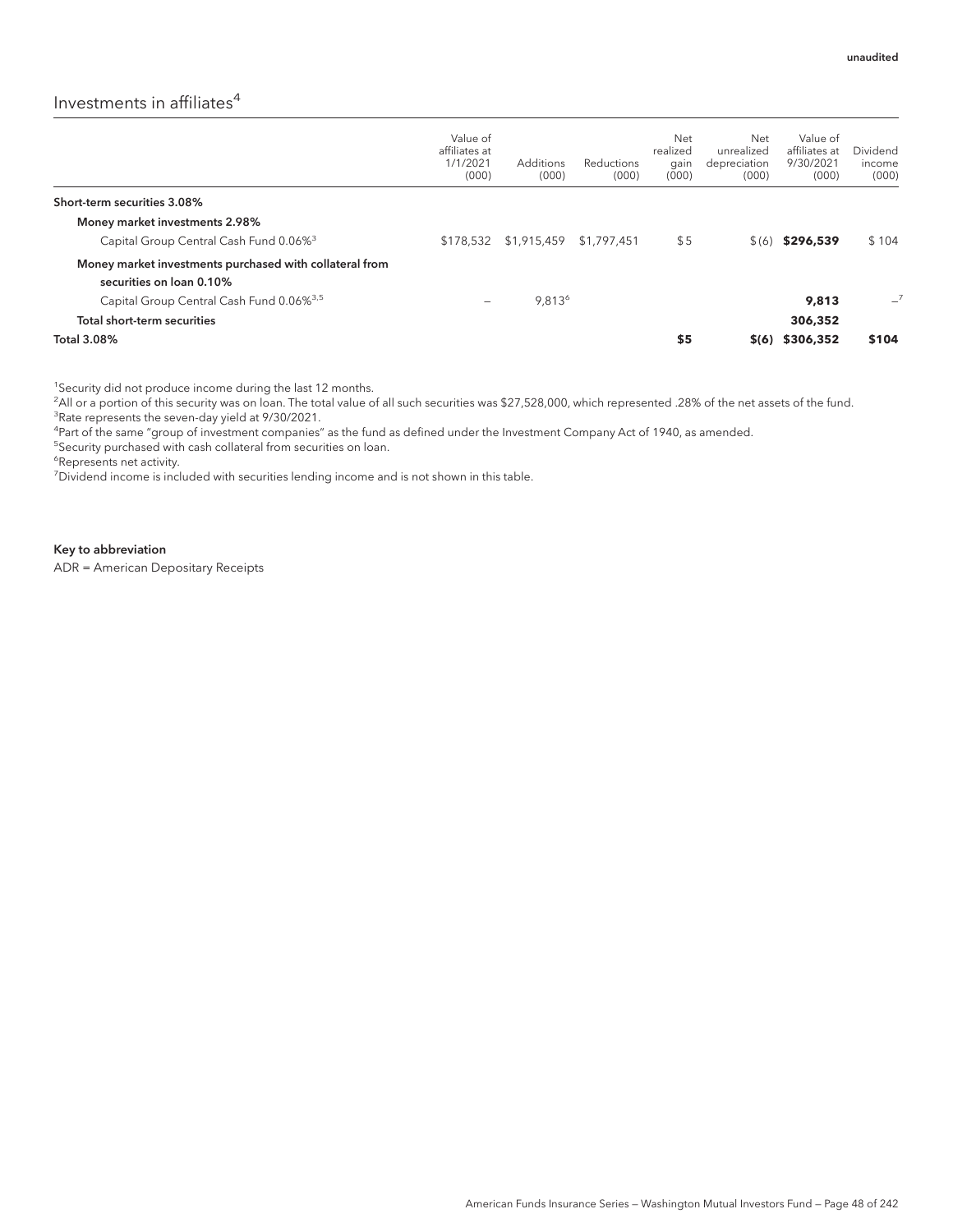# Capital World Growth and Income Fund®

(formerly Global Growth and Income Fund)

Investment portfolio September 30, 2021

## unaudited

## Common stocks 95.57% **Information technology 18.80%** Shares **Shares** Shares **Shares** Shares **Shares** Shares **Shares** Shares **Shares** Shares **Shares** Shares **Shares** Shares **Shares** Shares **Shares** Shares **Shares** Shares **Shares** Shares **Shares** Value (000) Microsoft Corp. 288,433 \$ 81,315 Broadcom, Inc. 155,929 75,615 Taiwan Semiconductor Manufacturing Company, Ltd.<sup>1</sup> 3,295,800 67,963  $\text{ASML Holding NV}^1$  and  $\text{A5,292}$  and  $\text{A5,292}$  and  $\text{A5,292}$  and  $\text{A5,292}$  and  $\text{A5,292}$  and  $\text{A5,292}$  and  $\text{A5,292}$  and  $\text{A5,292}$  and  $\text{A5,292}$  and  $\text{A5,292}$  and  $\text{A5,292}$  and  $\text{A5,292}$  and Tokyo Electron, Ltd.<sup>1</sup> 26,492 Apple, Inc. 112,632 15,937  $\mu$  Keyence Corp. $\frac{1}{2}$  . The corp of the corp of the corp of the corp of the corp of the corp of the corp of the corp of the corp of the corp of the corp of the corp of the corp of the corp of the corp of the corp of Accenture PLC, Class A 28,048 8,973 MediaTek, Inc. $^1$  259,000 8,348 Delta Electronics, Inc.<sup>1</sup> 6,774 Logitech International SA<sup>1</sup> 73,671 6,525 Mastercard, Inc., Class A 17,731 6,165 Hexagon AB, Class B<sup>1</sup> 358,877 5,530 Fujitsu Ltd.<sup>1</sup> 29,400 5,339 5,339 5,339 5,339 5,339 5,339 5,339 5,339 5,339 5,339 5,339 5,339 5,539 5,539 5,539 5,539 5,539 5,539 5,539 5,539 5,539 5,539 5,539 5,539 5,539 5,539 5,539 5,539 5,539 5,539 5,539 5,539 5,539 EPAM Systems, Inc.<sup>2</sup> 8,959 5,111  $C$ apgemini SE $^1$  21,940  $4$ ,563 Adobe, Inc. $^2$  , and the set of the set of the set of the set of the set of the set of the set of the set of the set of the set of the set of the set of the set of the set of the set of the set of the set of the set of t Snowflake, Inc., Class  $A^2$  219 GlobalWafers Co., Ltd.<sup>1</sup> 2,955 Advanced Micro Devices, Inc.<sup>2</sup> 34,036 3,502 OBIC Co., Ltd.<sup>1</sup> 200 3,291 Worldline SA, non-registered shares<sup>1,2</sup> and the set of the set of the set of the set of the set of the set of the set of the set of the set of the set of the set of the set of the set of the set of the set of the set of t Ceridian HCM Holding, Inc.<sup>2</sup> 25,738 2,899 ServiceNow, Inc.<sup>2</sup> 2,418 PayPal Holdings, Inc.<sup>2</sup> 2,391 Applied Materials, Inc. 2,243 Paycom Software, Inc.<sup>2</sup> 2,159 NortonLifeLock, Inc. 2012. 2013. 2014. 2014. 2015. 2016. 2017. 2018. 2019. 2014. 2016. 2017. 2018. 2017. 2018. 2017. 2018. 2017. 2018. 2017. 2018. 2017. 2018. 2017. 2018. 2017. 2018. 2017. 2018. 2017. 2018. 2017. 2018. 201  $\mathsf{RingCentral}$ , Inc., Class  $\mathsf{A}^2$  and  $\mathsf{A}^2$  and  $\mathsf{A}^2$  are  $\mathsf{A}^2$  and  $\mathsf{A}^2$  and  $\mathsf{A}^2$  and  $\mathsf{A}^2$  and  $\mathsf{A}^2$  and  $\mathsf{A}^2$  and  $\mathsf{A}^2$  and  $\mathsf{A}^2$  and  $\mathsf{A}^2$  and  $\mathsf{A}^2$  and  $\math$ Nomura Research Institute, Ltd.<sup>1</sup> and the second second second second second second second second second second second second second second second second second second second second second second second second second seco Shopify, Inc., Class A, subordinate voting shares (CAD denominated)<sup>2</sup> 1,179 1,600 SK hynix, Inc.<sup>1</sup> 18,537 1,598 Samsung Electronics Co., Ltd.<sup>1</sup> 2098 1,299 1,299 1,299 1,299 1,299 1,299 1,299 1,299 1,299 1,299 1,299 1,299 1,299 Visa, Inc., Class A 4,068 1,084 Micron Technology, Inc. 14,352 1,019 Atlassian Corp. PLC, Class A<sup>2</sup> 2,466 265 2,466 2,466 2,466 2,466 2,466 2,466 2,466 2,466 2,466 2,466 2,466 2,46 SS&C Technologies Holdings, Inc. 12,082 839 Afterpay, Ltd.<sup>1,2</sup> 576 576 Autodesk, Inc. $^2$  286  $^2$  286  $^2$  286  $^2$  286  $^2$  286  $^2$  286  $^2$  286  $^2$  286  $^2$  286  $^2$  286  $^2$  286  $^2$  286  $^2$  286  $^2$  286  $^2$  286  $^2$  286  $^2$  286  $^2$  286  $^2$  286  $^2$  286  $^2$  286  $^2$  286  $^2$  286 **428,880**

| 2,834,000 | 32,631 |
|-----------|--------|
| 881.028   | 23,726 |
| 48.906    | 19.941 |
| 108.515   | 17,763 |
|           |        |

Financials 15.57%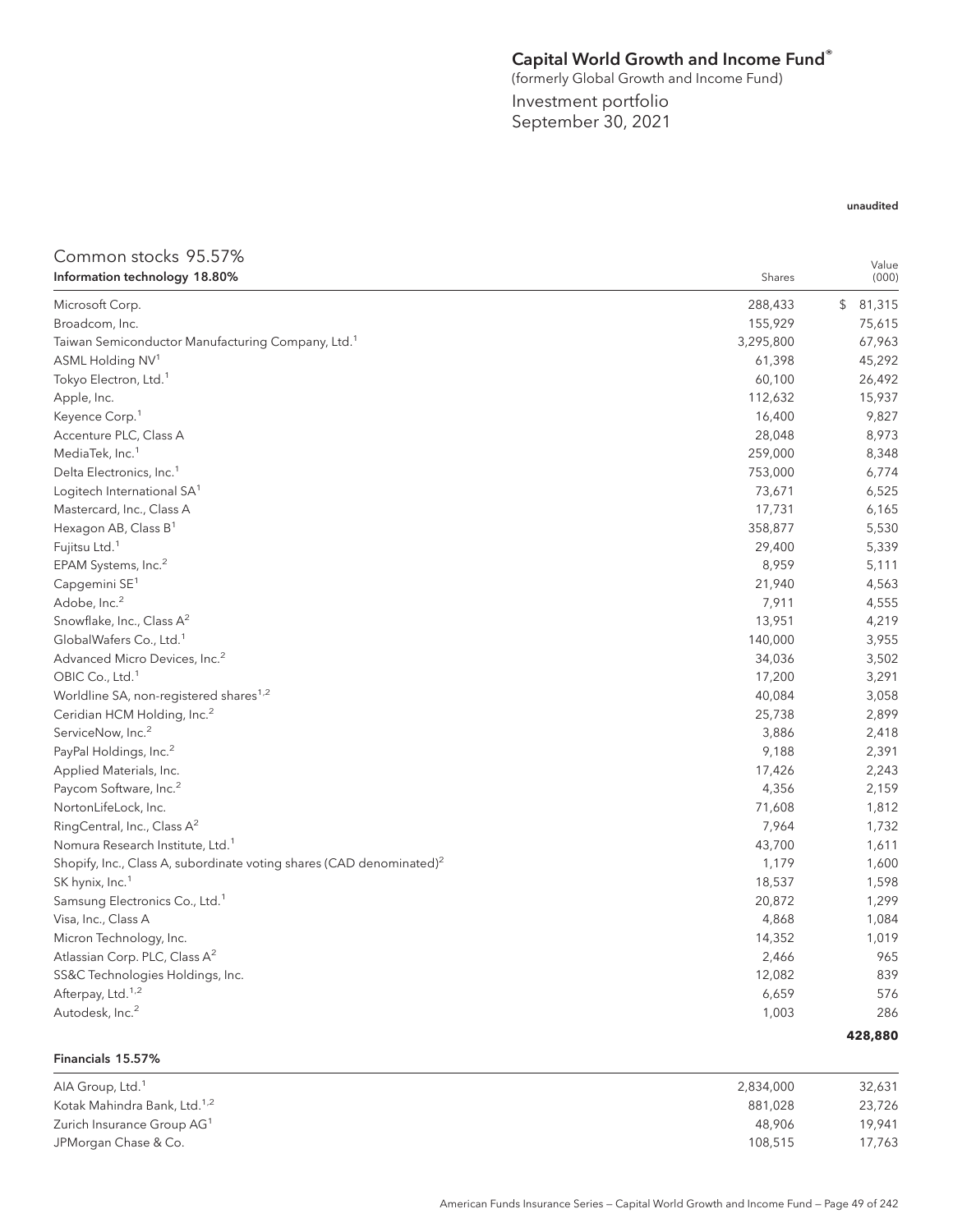| COMMITMON SLOCKS (COMMITMED)<br>Financials (continued)                 | Shares               | Value<br>(000) |
|------------------------------------------------------------------------|----------------------|----------------|
| Sberbank of Russia PJSC (ADR) <sup>1</sup>                             | 920,230              | \$17,098       |
| Toronto-Dominion Bank (CAD denominated)                                | 247,343              | 16,374         |
| CME Group, Inc., Class A                                               | 78,555               | 15,191         |
| HDFC Bank, Ltd. <sup>1</sup>                                           | 594,627              | 12,748         |
| HDFC Bank, Ltd. (ADR)                                                  | 21,583               | 1,577          |
| ING Groep NV <sup>1</sup>                                              | 824,075              | 11,961         |
| S&P Global, Inc.                                                       | 25,987               | 11,042         |
| HDFC Life Insurance Company, Ltd. <sup>1</sup>                         | 1,030,738            | 10,003         |
| DNB Bank ASA <sup>1,2</sup>                                            | 440,121              | 9,992          |
| Nasdaq, Inc.                                                           | 50,669               | 9,780          |
| KBC Groep NV <sup>1</sup>                                              | 101,063              | 9,073          |
| Ping An Insurance (Group) Company of China, Ltd., Class H <sup>1</sup> | 1,150,500            | 7,807          |
| Ping An Insurance (Group) Company of China, Ltd., Class A <sup>1</sup> | 31,800               | 236            |
| BlackRock, Inc.                                                        | 9,255                | 7,762          |
| Lufax Holding, Ltd. (ADR) <sup>2</sup>                                 | 1,100,011            | 7,678          |
| Citigroup, Inc.                                                        | 102,866              | 7,219          |
| Blackstone, Inc.                                                       | 59,323               | 6,902          |
| PNC Financial Services Group, Inc.                                     | 33,830               | 6,618          |
| Barclays PLC <sup>1</sup>                                              |                      |                |
| Wells Fargo & Company                                                  | 2,514,884<br>137,371 | 6,414<br>6,375 |
|                                                                        |                      |                |
| Intercontinental Exchange, Inc.                                        | 55,456               | 6,367          |
| <b>Discover Financial Services</b>                                     | 50,737               | 6,233          |
| B3 SA-Brasil, Bolsa, Balcao                                            | 2,481,332            | 5,805          |
| Hong Kong Exchanges and Clearing, Ltd. <sup>1</sup>                    | 85,400               | 5,184          |
| American International Group, Inc.                                     | 85,032               | 4,667          |
| Bank of America Corp.                                                  | 86,479               | 3,671          |
| St. James's Place PLC <sup>1</sup>                                     | 180,831              | 3,663          |
| Macquarie Group, Ltd. <sup>1</sup>                                     | 27,017               | 3,545          |
| Tradeweb Markets, Inc., Class A                                        | 40,270               | 3,253          |
| M&G PLC <sup>1</sup>                                                   | 1,086,128            | 2,973          |
| FinecoBank SpA <sup>1,2</sup>                                          | 156,764              | 2,841          |
| Legal & General Group PLC <sup>1</sup>                                 | 717,464              | 2,709          |
| BNP Paribas SA <sup>1</sup>                                            | 39,668               | 2,541          |
| Moody's Corp.                                                          | 6,973                | 2,476          |
| Power Corporation of Canada, subordinate voting shares                 | 75,066               | 2,474          |
| Banco Santander, SA <sup>1</sup>                                       | 682,740              | 2,473          |
| Berkshire Hathaway, Inc., Class B <sup>2</sup>                         | 8,739                | 2,385          |
| China Pacific Insurance (Group) Co., Ltd., Class H <sup>1</sup>        | 792,600              | 2,331          |
| Morgan Stanley                                                         | 19,050               | 1,854          |
| Bajaj Finance, Ltd. <sup>1</sup>                                       | 16,137               | 1,657          |
| Principal Financial Group, Inc.                                        | 24,405               | 1,572          |
| AXA SA <sup>1</sup>                                                    | 56,201               | 1,564          |
| Marsh & McLennan Companies, Inc.                                       | 9,913                | 1,501          |
| National Bank of Canada <sup>3</sup>                                   | 19,203               | 1,475          |
| Swedbank AB, Class A <sup>1</sup>                                      | 56,092               | 1,135          |
| Tryg A/S <sup>1</sup>                                                  | 48,816               | 1,109          |
| Aegon NV <sup>1</sup>                                                  | 204,110              | 1,048          |
| KakaoBank Corp. <sup>1,2</sup>                                         | 14,849               | 858            |
|                                                                        |                      | 355,275        |
|                                                                        |                      |                |
| Consumer discretionary 11.88%                                          |                      |                |

| LVMH Moët Hennessy-Louis Vuitton SE <sup>1</sup> | 53,287  | 38,104 |
|--------------------------------------------------|---------|--------|
| Amazon.com, Inc. <sup>2</sup>                    | 9.872   | 32,430 |
| Home Depot, Inc.                                 | 76.097  | 24,980 |
| General Motors Company <sup>2</sup>              | 416.691 | 21.964 |

#### unaudited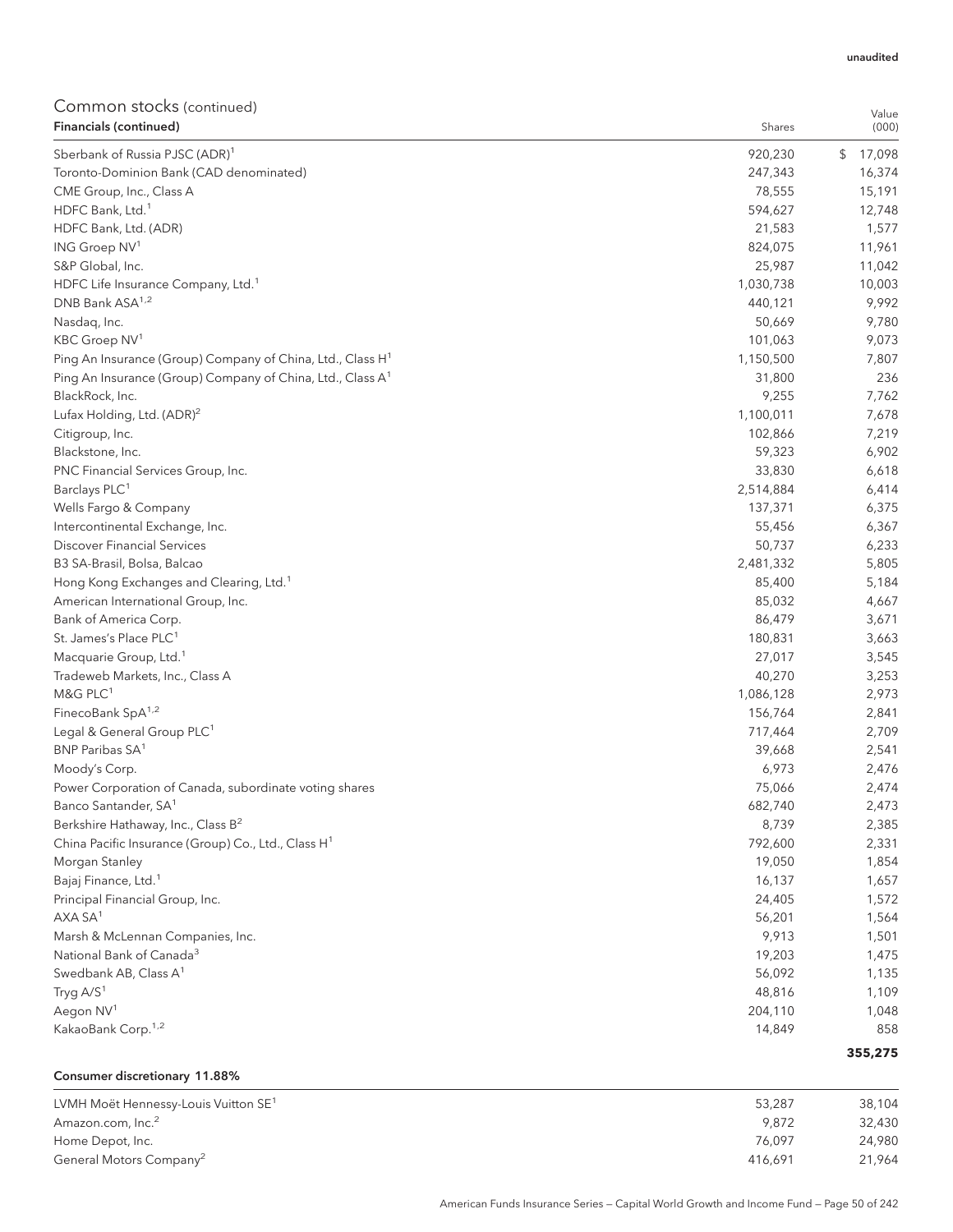#### unaudited

# Common stocks (continued)

| COMMITMON SLOCKS (COMMITMED)<br>Consumer discretionary (continued) | Shares     | Value<br>(000) |
|--------------------------------------------------------------------|------------|----------------|
| MercadoLibre, Inc. <sup>2</sup>                                    | 10,607     | \$17,813       |
| Flutter Entertainment PLC <sup>1,2</sup>                           | 67,148     | 13,275         |
| Stellantis NV <sup>1</sup>                                         | 491,307    | 9,393          |
| Chipotle Mexican Grill, Inc. <sup>2</sup>                          | 4,319      | 7,850          |
| Midea Group Co., Ltd., Class A <sup>1</sup>                        | 725,297    | 7,814          |
| Barratt Developments PLC <sup>1</sup>                              | 815,022    | 7,192          |
| Marriott International, Inc., Class A <sup>2</sup>                 | 46,176     | 6,838          |
| Shimano, Inc. <sup>1</sup>                                         | 21,600     | 6,293          |
| adidas AG <sup>1</sup>                                             | 19,563     | 6,164          |
| Restaurant Brands International, Inc. (CAD denominated)            | 81,266     | 4,979          |
| Restaurant Brands International, Inc.                              | 12,226     | 748            |
| Sony Group Corp. <sup>1</sup>                                      | 49,700     | 5,535          |
| Ferrari NV (EUR denominated) <sup>1</sup>                          | 25,598     | 5,359          |
| Booking Holdings, Inc. <sup>2</sup>                                | 2,215      | 5,258          |
| Evolution AB <sup>1</sup>                                          | 30,899     | 4,697          |
| Kering SA <sup>1</sup>                                             | 6,289      | 4,473          |
| Astra International Tbk PT <sup>1</sup>                            | 11,337,300 | 4,331          |
| NIKE, Inc., Class B                                                | 21,892     | 3,179          |
| Moncler SpA <sup>1</sup>                                           | 49,234     | 3,011          |
| EssilorLuxottica <sup>1</sup>                                      | 13,676     | 2,615          |
| DraftKings, Inc., Class A <sup>2</sup>                             | 49,904     | 2,403          |
| Darden Restaurants, Inc.                                           | 15,588     | 2,361          |
| Nokian Renkaat OYJ <sup>1</sup>                                    | 66,103     | 2,345          |
| Taylor Wimpey PLC <sup>1</sup>                                     | 1,075,065  | 2,220          |
| Industria de Diseño Textil, SA <sup>1</sup>                        | 56,688     | 2,062          |
| Kindred Group PLC (SDR) <sup>1</sup>                               | 128,834    | 1,935          |
| SAIC Motor Corp., Ltd., Class A <sup>1</sup>                       | 626,400    | 1,850          |
| Wayfair, Inc., Class A <sup>2</sup>                                | 6,644      | 1,698          |
| Prosus NV, Class N <sup>1</sup>                                    | 19,324     | 1,522          |
| Cie. Financière Richemont SA, Class A <sup>1</sup>                 | 13,946     | 1,438          |
| Just Eat Takeaway (GBP denominated) <sup>1,2</sup>                 | 16,367     | 1,188          |
| Meituan, Class B <sup>1,2</sup>                                    | 33,700     | 1,052          |
| Wynn Macau, Ltd. <sup>1,2</sup>                                    | 1,075,200  | 898            |
| Naspers, Ltd., Class N <sup>1</sup>                                | 4,674      | 770            |
| Tesla, Inc. <sup>2</sup>                                           | 930        | 721            |
| InterContinental Hotels Group PLC <sup>1,2</sup>                   | 10,909     | 700            |
| Peloton Interactive, Inc., Class A <sup>2</sup>                    | 7,728      | 673            |
| Domino's Pizza Enterprises, Ltd. <sup>1</sup>                      | 5,655      | 652            |
| Faurecia SA <sup>1</sup>                                           | 3,188      | 149            |
|                                                                    |            | 270,932        |

### Health care 11.28%

| Abbott Laboratories            | 307,206 | 36,290 |
|--------------------------------|---------|--------|
| UnitedHealth Group, Inc.       | 71,886  | 28,089 |
| Gilead Sciences, Inc.          | 374,454 | 26,156 |
| Thermo Fisher Scientific, Inc. | 36,529  | 20,870 |
| Novartis AG <sup>1</sup>       | 241,788 | 19,836 |
| Amgen, Inc.                    | 76,233  | 16,211 |
| AstraZeneca PLC <sup>1</sup>   | 93.154  | 11,214 |
| Stryker Corp.                  | 38,863  | 10,249 |
| Eli Lilly and Company          | 29,826  | 6,891  |
| Sanofi <sup>1</sup>            | 71,249  | 6,859  |
| Pfizer, Inc.                   | 148,507 | 6,387  |
| Medtronic PLC                  | 47,876  | 6,001  |
| Centene Corp. <sup>2</sup>     | 91,594  | 5,707  |
|                                |         |        |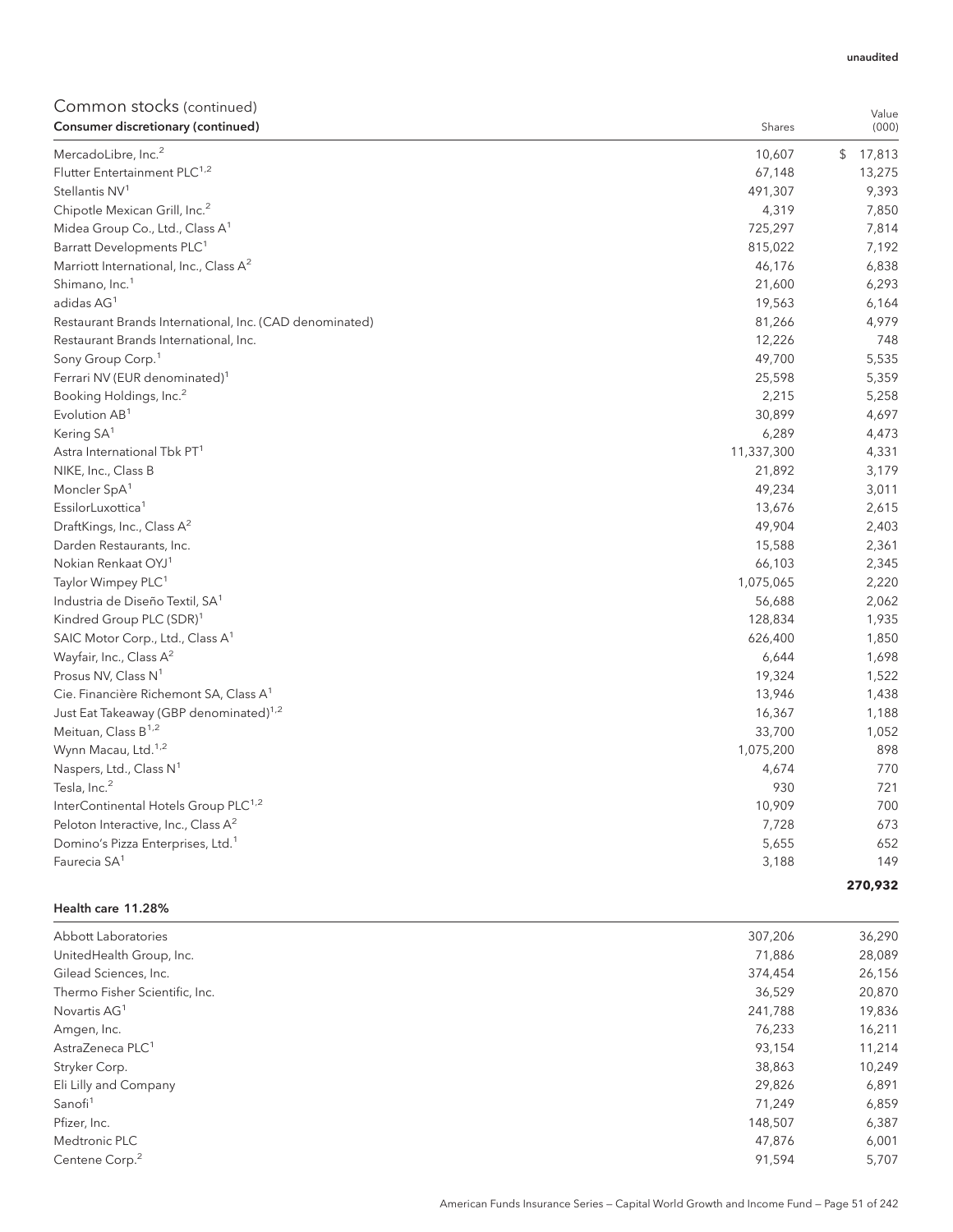| Common stocks (continued)                                 |         | Value       |
|-----------------------------------------------------------|---------|-------------|
| Health care (continued)                                   | Shares  | (000)       |
| Siemens Healthineers AG <sup>1</sup>                      | 76,641  | \$<br>4,987 |
| PerkinElmer, Inc.                                         | 22,925  | 3,973       |
| Coloplast A/S, Class B <sup>1</sup>                       | 24,933  | 3,908       |
| WuXi Biologics (Cayman), Inc. <sup>1,2</sup>              | 233,000 | 3,766       |
| Olympus Corp. <sup>1</sup>                                | 171,300 | 3,762       |
| Chugai Pharmaceutical Co., Ltd. <sup>1</sup>              | 90,600  | 3,319       |
| Carl Zeiss Meditec AG, non-registered shares <sup>1</sup> | 16,518  | 3,175       |
| AbbVie, Inc.                                              | 25,247  | 2,723       |
| Intuitive Surgical, Inc. <sup>2</sup>                     | 2,695   | 2,679       |
| Baxter International, Inc.                                | 30,945  | 2,489       |
| Zoetis, Inc., Class A                                     | 12,774  | 2,480       |
| Illumina, Inc. <sup>2</sup>                               | 4,940   | 2,004       |
| Alcon, Inc. <sup>1</sup>                                  | 24,235  | 1,963       |
| Zimmer Biomet Holdings, Inc.                              | 13,135  | 1,922       |
| Merck KGaA <sup>1</sup>                                   | 8,837   | 1,922       |
| $M3$ , Inc. <sup>1</sup>                                  | 24,000  | 1,713       |
| Teva Pharmaceutical Industries, Ltd. (ADR) <sup>2</sup>   | 169,706 | 1,653       |
| Cigna Corp.                                               | 7,371   | 1,475       |
| Vertex Pharmaceuticals, Inc. <sup>2</sup>                 | 6,840   | 1,241       |
| Hypera SA, ordinary nominative shares                     | 179,438 | 1,059       |
| Edwards Lifesciences Corp. <sup>2</sup>                   | 9,271   | 1,050       |
| DexCom, Inc. <sup>2</sup>                                 | 1,873   | 1,024       |
| GlaxoSmithKline PLC <sup>1</sup>                          | 48,133  | 909         |
| Insulet Corp. <sup>2</sup>                                | 2,725   | 775         |
| CanSino Biologics, Inc., Class H <sup>1,2</sup>           | 11,200  | 395         |
| $CSL$ , Ltd. <sup>1</sup>                                 | 705     | 149         |
|                                                           |         | 257,275     |

### Communication services 10.68%

| Alphabet, Inc., Class C <sup>2</sup>                                     | 12,999    | 34,646  |
|--------------------------------------------------------------------------|-----------|---------|
| Alphabet, Inc., Class $A^2$                                              | 8,749     | 23,391  |
| Netflix, Inc. <sup>2</sup>                                               | 70,325    | 42,922  |
| Facebook, Inc., Class A <sup>2</sup>                                     | 102,430   | 34,764  |
|                                                                          |           |         |
| SoftBank Corp. <sup>1</sup>                                              | 1,504,000 | 20,420  |
| Comcast Corp., Class A                                                   | 351,239   | 19,645  |
| Yandex NV, Class A <sup>2</sup>                                          | 245,806   | 19,588  |
| Sea, Ltd., Class A (ADR) <sup>2</sup>                                    | 26,487    | 8,442   |
| NetEase, Inc. <sup>1</sup>                                               | 385,200   | 6,617   |
| SoftBank Group Corp. <sup>1</sup>                                        | 87,300    | 5,045   |
| Tencent Holdings, Ltd. <sup>1</sup>                                      | 84,300    | 4,943   |
| Activision Blizzard, Inc.                                                | 50,959    | 3,944   |
| Universal Music Group NV <sup>1,2,3</sup>                                | 143,361   | 3,839   |
| Cellnex Telecom, SA, non-registered shares <sup>1</sup>                  | 55,297    | 3,409   |
| Daily Mail and General Trust PLC, Class A, nonvoting shares <sup>1</sup> | 215,240   | 3,102   |
| Bilibili, Inc., Class $Z^{1,2}$                                          | 24,805    | 1,656   |
| Bilibili, Inc., Class Z (ADR) <sup>2,3</sup>                             | 4,489     | 297     |
| Bharti Airtel, Ltd. <sup>1</sup>                                         | 208,066   | 1,907   |
| Omnicom Group, Inc.                                                      | 24,376    | 1,766   |
| ITV PLC $1,2$                                                            | 1,096,106 | 1,555   |
| Vivendi SE <sup>1,3</sup>                                                | 100,816   | 1,272   |
| Altice USA, Inc., Class A <sup>2</sup>                                   | 24,222    | 502     |
|                                                                          |           | 243,672 |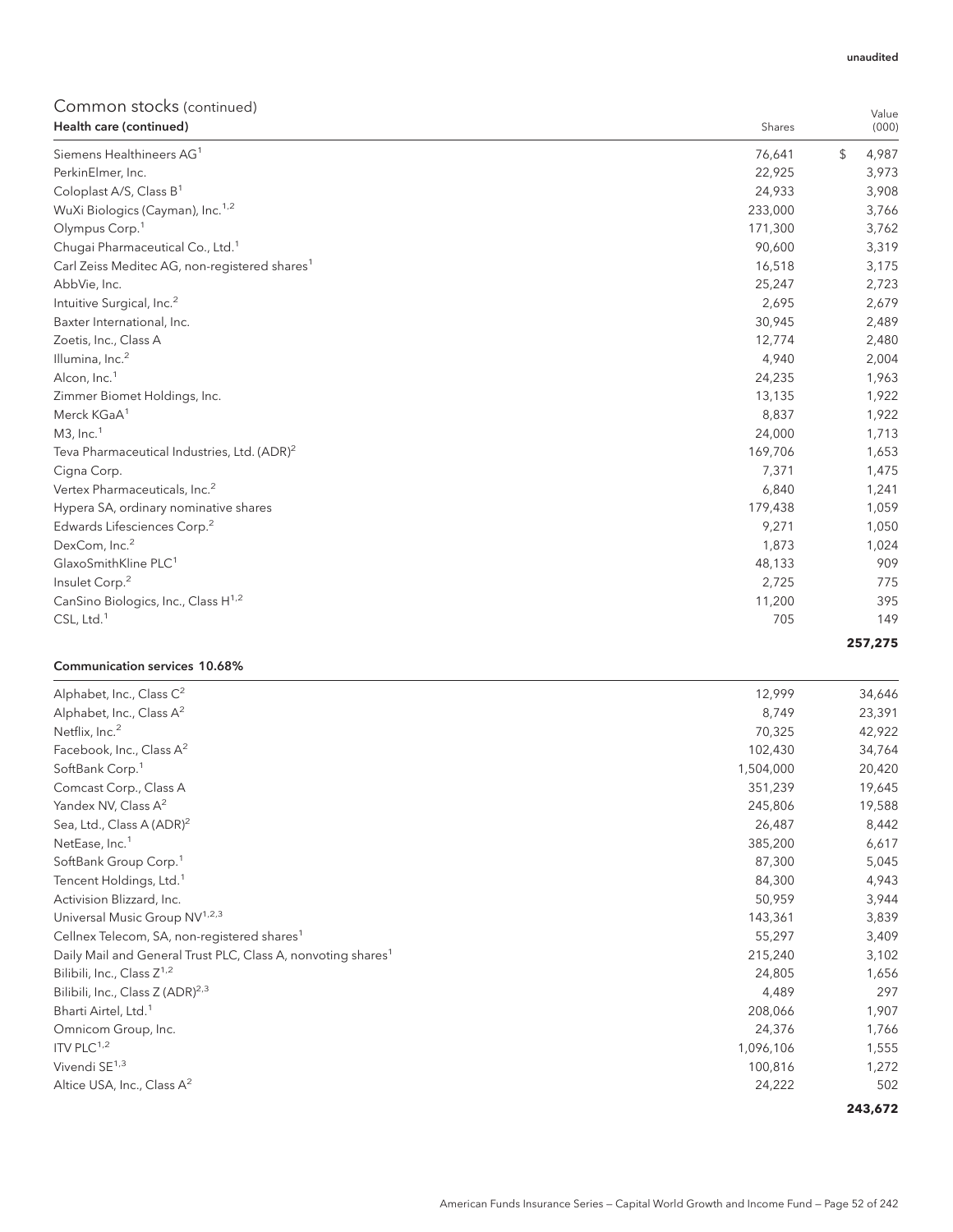#### unaudited

Value

# Common stocks (continued)<br>Industrials 8 29%

| Industrials 8.29%                                                | Shares    | (000)        |
|------------------------------------------------------------------|-----------|--------------|
| Airbus SE, non-registered shares <sup>1,2</sup>                  | 158,622   | 20,826<br>\$ |
| CSX Corp.                                                        | 599,462   | 17,828       |
| General Electric Co.                                             | 145,831   | 15,025       |
| LIXIL Corp. <sup>1</sup>                                         | 317,900   | 9,238        |
| Safran SA <sup>1</sup>                                           | 69,420    | 8,704        |
| Deere & Company                                                  | 24,478    | 8,202        |
| BAE Systems PLC <sup>1</sup>                                     | 949,997   | 7,181        |
| Lockheed Martin Corp.                                            | 18,274    | 6,306        |
| VINCI SA <sup>1</sup>                                            | 54,179    | 5,612        |
| Recruit Holdings Co., Ltd. <sup>1</sup>                          | 91,700    | 5,591        |
| Raytheon Technologies Corp.                                      | 63,853    | 5,489        |
| Compagnie de Saint-Gobain SA, non-registered shares <sup>1</sup> | 77,907    | 5,247        |
| Stanley Black & Decker, Inc.                                     | 28,809    | 5,051        |
| TransDigm Group, Inc. <sup>2</sup>                               | 7,245     | 4,525        |
| Melrose Industries PLC <sup>1</sup>                              | 1,935,920 | 4,480        |
| Emerson Electric Co.                                             | 47,421    | 4,467        |
| Nidec Corp. <sup>1</sup>                                         | 36,900    | 4,094        |
| Johnson Controls International PLC                               | 58,928    | 4,012        |
| Honeywell International, Inc.                                    | 17,798    | 3,778        |
| ManpowerGroup, Inc.                                              | 33,145    | 3,589        |
| Sydney Airport, units <sup>1,2</sup>                             | 472,784   | 2,808        |
| Aena SME, SA, non-registered shares <sup>1</sup>                 | 15,922    | 2,746        |
| Bunzl PLC <sup>1</sup>                                           | 83,015    | 2,742        |
| Carrier Global Corp.                                             | 52,143    | 2,699        |
| Schneider Electric SE <sup>1</sup>                               | 15,769    | 2,622        |
| Eiffage $SA1$                                                    | 25,514    | 2,574        |
| Ryanair Holdings PLC (ADR) <sup>2</sup>                          | 22,571    | 2,484        |
| ASSA ABLOY AB, Class B <sup>1</sup>                              | 83,846    | 2,431        |
| RELX PLC <sup>1</sup>                                            | 69,864    | 2,013        |
| SMC Corp. <sup>1</sup>                                           | 3,100     | 1,939        |
| ACS, Actividades de Construcción y Servicios, SA <sup>1</sup>    | 61,429    | 1,647        |
| Adecco Group AG <sup>1</sup>                                     | 32,531    | 1,629        |
| Union Pacific Corp.                                              | 8,272     | 1,621        |
| Wizz Air Holdings PLC <sup>1,2</sup>                             | 22,268    | 1,483        |
| AB Volvo, Class B <sup>1</sup>                                   | 64,119    | 1,441        |
| L3Harris Technologies, Inc.                                      | 6,496     | 1,431        |
| Atlas Copco AB, Class B <sup>1</sup>                             | 27,077    | 1,384        |
| InPost SA <sup>1,2</sup>                                         | 72,793    | 1,201        |
| Brenntag SE <sup>1</sup>                                         | 12,183    | 1,137        |
| Ritchie Bros. Auctioneers, Inc.                                  | 12,985    | 801          |
| Lilium NV, Class A <sup>2</sup>                                  | 59,454    | 625          |
| Otis Worldwide Corp.                                             | 4,082     | 336          |
|                                                                  |           | 189,039      |

#### Consumer staples 6.77%

| Philip Morris International, Inc.               | 335,270 | 31,780 |
|-------------------------------------------------|---------|--------|
| Nestlé SA <sup>1</sup>                          | 141,862 | 17,069 |
| Keurig Dr Pepper, Inc.                          | 432.098 | 14,761 |
| Ocado Group PLC <sup>1,2</sup>                  | 550.504 | 12,244 |
| British American Tobacco PLC <sup>1</sup>       | 325.191 | 11,346 |
| British American Tobacco PLC (ADR)              | 9.738   | 343    |
| Kweichow Moutai Co., Ltd., Class A <sup>1</sup> | 32,900  | 9,321  |
| Altria Group, Inc.                              | 166,671 | 7,587  |
| Swedish Match AB <sup>1</sup>                   | 756,927 | 6,638  |
| Heineken NV <sup>1</sup>                        | 51,210  | 5,323  |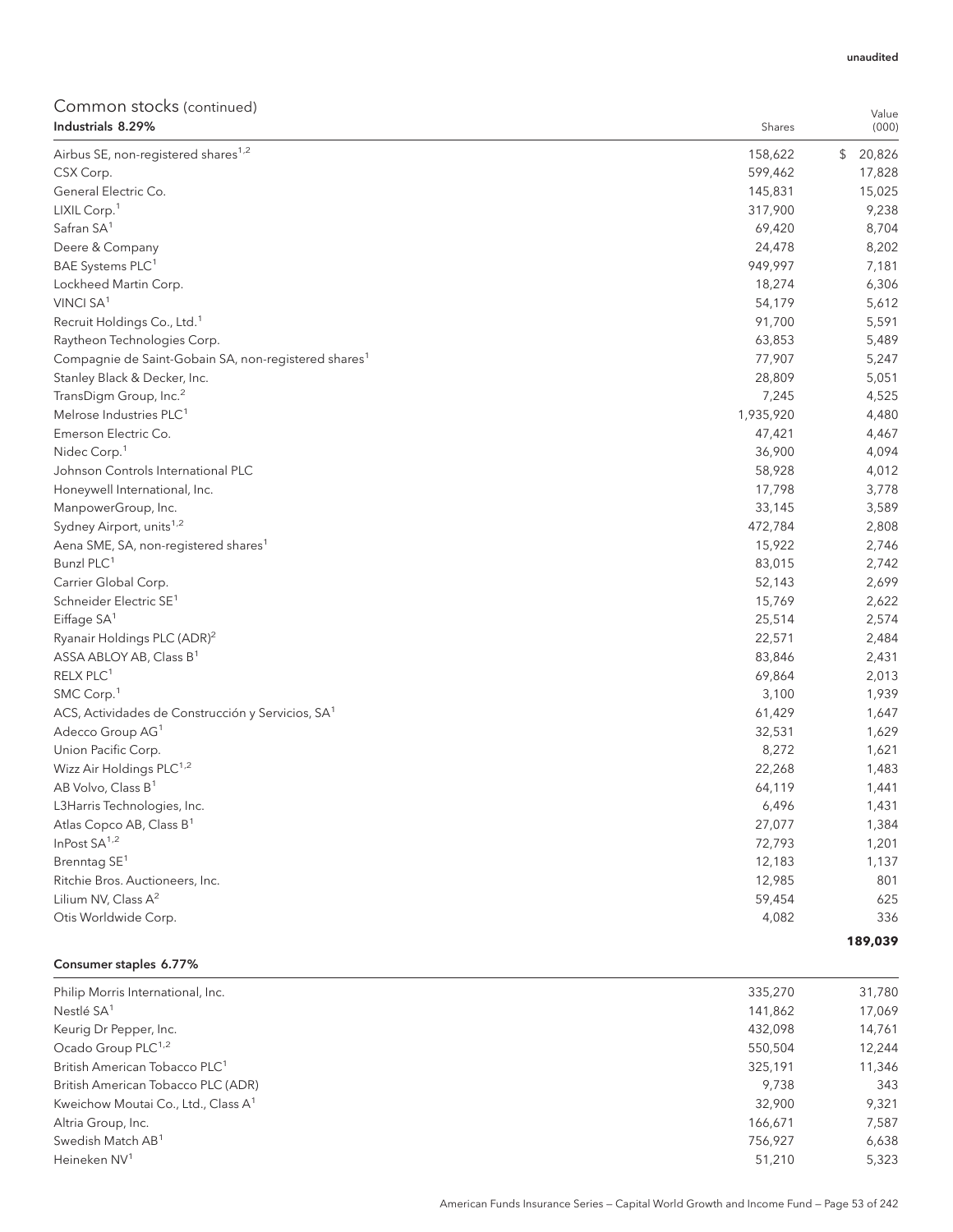| Consumer staples (continued)                                         | Shares  | (000)       |
|----------------------------------------------------------------------|---------|-------------|
| Kroger Co.                                                           | 116,930 | \$<br>4,728 |
| Bunge, Ltd.                                                          | 57,015  | 4,636       |
| Imperial Brands PLC <sup>1</sup>                                     | 213,360 | 4,453       |
| Treasury Wine Estates, Ltd. <sup>1</sup>                             | 486,714 | 4,327       |
| Danone SA <sup>1</sup>                                               | 54,464  | 3,717       |
| Inner Mongolia Yili Industrial Group Co., Ltd., Class A <sup>1</sup> | 546,300 | 3,165       |
| Ajinomoto Co., Inc. <sup>1</sup>                                     | 87,000  | 2,574       |
| Constellation Brands, Inc., Class A                                  | 11,858  | 2,498       |
| Mondelez International, Inc.                                         | 36,482  | 2,123       |
| Kirin Holdings Company, Ltd. <sup>1</sup>                            | 90,600  | 1,683       |
| Arca Continental, SAB de CV                                          | 270,300 | 1,648       |
| Pernod Ricard SA <sup>1</sup>                                        | 6,235   | 1,364       |
| ITC, Ltd. $1$                                                        | 248,407 | 785         |
| Oatly Group AB (ADR) <sup>2</sup>                                    | 30,904  | 467         |
|                                                                      |         | 154,580     |

### Materials 4.46%

| Vale SA, ordinary nominative shares                | 1,362,968 | 19,082  |
|----------------------------------------------------|-----------|---------|
| Vale SA, ordinary nominative shares (ADR)          | 981,461   | 13,691  |
| Rio Tinto PLC <sup>1</sup>                         | 283,942   | 18,748  |
| BHP Group PLC <sup>1</sup>                         | 354,017   | 8,823   |
| Linde PLC                                          | 20,634    | 6,054   |
| Fortescue Metals Group, Ltd. <sup>1</sup>          | 508,556   | 5,363   |
| Shin-Etsu Chemical Co., Ltd. <sup>1</sup>          | 27,700    | 4,672   |
| Freeport-McMoRan, Inc.                             | 121,931   | 3,966   |
| HeidelbergCement AG <sup>1</sup>                   | 42,498    | 3,187   |
| Dow, Inc.                                          | 49,539    | 2,851   |
| Akzo Nobel NV <sup>1</sup>                         | 25,024    | 2,725   |
| Albemarle Corp.                                    | 11,840    | 2,593   |
| $CRH$ PLC <sup>1</sup>                             | 49,376    | 2,303   |
| Amcor PLC (CDI) <sup>1</sup>                       | 165,731   | 1,959   |
| Koninklijke DSM NV <sup>1</sup>                    | 7,690     | 1,537   |
| Barrick Gold Corp. (CAD denominated)               | 79,724    | 1,439   |
| Air Liquide SA, non-registered shares <sup>1</sup> | 6,629     | 1,061   |
| Evonik Industries AG <sup>1</sup>                  | 28,154    | 892     |
| Lynas Rare Earths, Ltd. <sup>1,2</sup>             | 163,843   | 792     |
|                                                    |           | 101,738 |

### Energy 3.15%

| Canadian Natural Resources, Ltd. (CAD denominated) | 557,454   | 20,382 |
|----------------------------------------------------|-----------|--------|
| Gazprom PJSC (ADR) <sup>1</sup>                    | 1,084,575 | 10,676 |
| EOG Resources, Inc.                                | 118,294   | 9,495  |
| TC Energy Corp. (CAD denominated)                  | 111,856   | 5,384  |
| $BP$ PLC <sup>1</sup>                              | 994.134   | 4,503  |
| ConocoPhillips                                     | 59,579    | 4,038  |
| Chevron Corp.                                      | 39,374    | 3,994  |
| TotalEnergies SE <sup>1</sup>                      | 76,739    | 3,677  |
| Royal Dutch Shell PLC, Class B <sup>1</sup>        | 141,570   | 3,136  |
| Suncor Energy, Inc.                                | 95.189    | 1,974  |
| Tourmaline Oil Corp.                               | 41,394    | 1,446  |
| Cimarex Energy Co.                                 | 16,136    | 1,407  |
| Reliance Industries, Ltd. <sup>1</sup>             | 40,272    | 1,362  |
| DT Midstream, Inc.                                 | 6,500     | 301    |
|                                                    |           | 71,775 |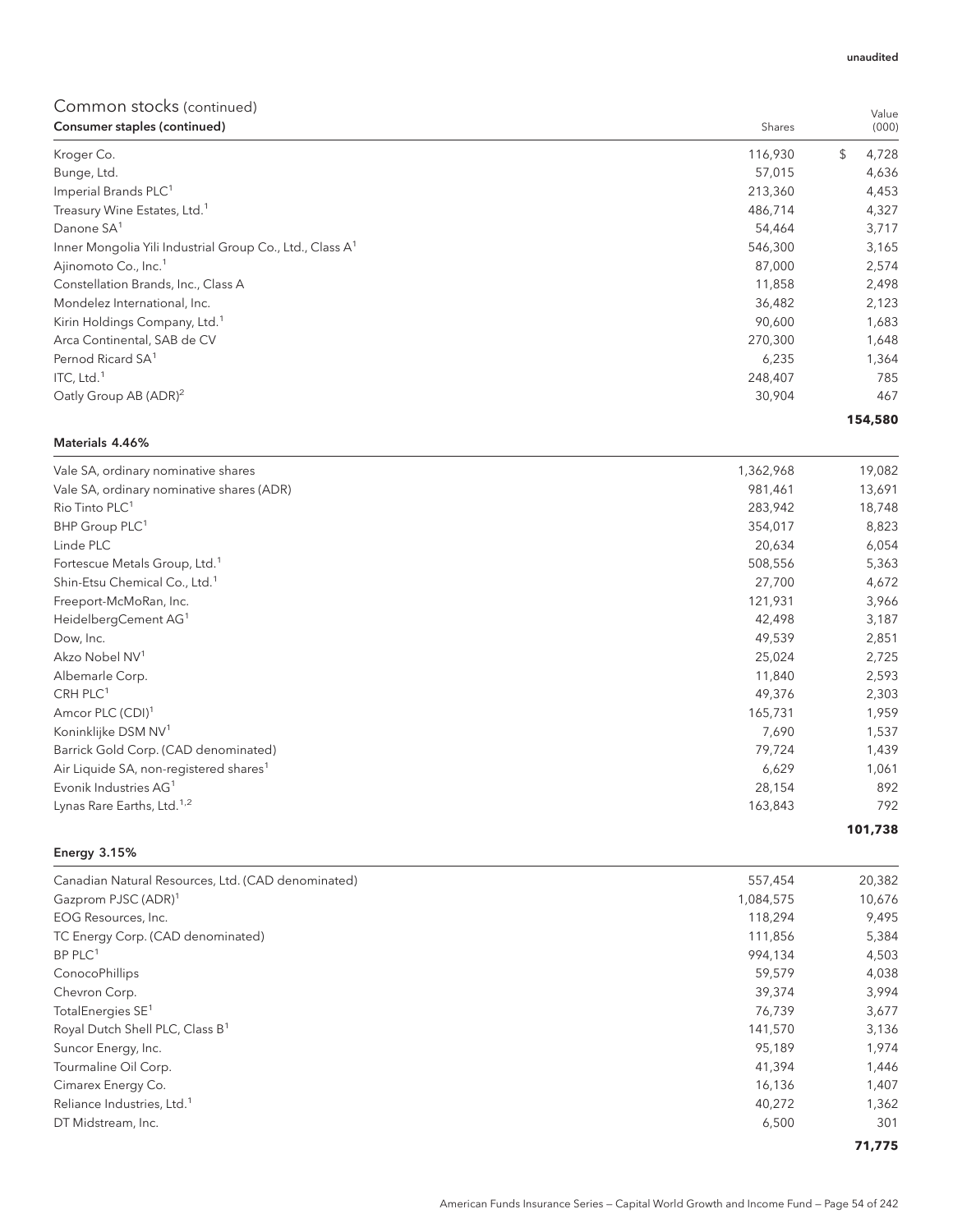| Utilities 2.44%                                    | Shares    | (000)       |
|----------------------------------------------------|-----------|-------------|
| China Resources Gas Group, Ltd. <sup>1</sup>       | 1,534,000 | \$<br>8,051 |
| DTE Energy Company                                 | 68,893    | 7,696       |
| Enel $SpA1$                                        | 986,481   | 7,574       |
| Iberdrola SA, non-registered shares <sup>1</sup>   | 624,011   | 6,232       |
| E.ONSE <sup>1</sup>                                | 371,446   | 4,545       |
| Entergy Corp.                                      | 40,254    | 3,998       |
| NextEra Energy, Inc.                               | 50,596    | 3,973       |
| PG&E Corp. <sup>2</sup>                            | 265,891   | 2,553       |
| Engie SA <sup>1</sup>                              | 141,365   | 1,855       |
| Endesa, SA <sup>1</sup>                            | 87,461    | 1,764       |
| China Gas Holdings, Ltd. <sup>1</sup>              | 578,200   | 1,705       |
| National Grid PLC <sup>1</sup>                     | 142,632   | 1,697       |
| Ørsted $AS1$                                       | 12,576    | 1,659       |
| AES Corp.                                          | 52,478    | 1,198       |
| Power Grid Corporation of India, Ltd. <sup>1</sup> | 425,708   | 1,079       |
|                                                    |           | 55,579      |

## Real estate 2.25%

| Crown Castle International Corp. REIT                      | 88,328    | 15,309    |
|------------------------------------------------------------|-----------|-----------|
| American Tower Corp. REIT                                  | 37.070    | 9,839     |
| Country Garden Services Holdings Co., Ltd. <sup>1</sup>    | 848.968   | 6,662     |
| Longfor Group Holdings, Ltd. <sup>1</sup>                  | 1,422,000 | 6,535     |
| VICI Properties, Inc. REIT                                 | 129.563   | 3,681     |
| Boston Properties, Inc. REIT                               | 23,376    | 2,533     |
| China Resources Mixc Lifestyle Services, Ltd. <sup>1</sup> | 414,600   | 2,295     |
| Equinix, Inc. REIT                                         | 2.288     | 1,808     |
| CIFI Holdings (Group) Co., Ltd. <sup>1</sup>               | 1,970,000 | 1,335     |
| Sun Hung Kai Properties, Ltd. <sup>1</sup>                 | 67.000    | 832       |
| Iron Mountain, Inc. REIT                                   | 11.600    | 504       |
|                                                            |           | 51,333    |
| Total common stocks (cost: \$1,692,607,000)                |           | 2,180,078 |

# Preferred securities 0.78% Consumer discretionary 0.43%

| Volkswagen AG, nonvoting preferred shares <sup>1</sup>                                         | 43,408    | 9,724  |
|------------------------------------------------------------------------------------------------|-----------|--------|
| Financials 0.19%                                                                               |           |        |
| Banco Bradesco SA, preferred nominative shares                                                 | 1,048,670 | 4,011  |
| Fannie Mae, Series S, 8.25% noncumulative preferred shares <sup>2,3</sup>                      | 58,870    | 153    |
| Federal Home Loan Mortgage Corp., Series Z, 8.375% noncumulative preferred shares <sup>2</sup> | 61,516    | 147    |
|                                                                                                |           | 4,311  |
| Information technology 0.11%                                                                   |           |        |
| Samsung Electronics Co., Ltd., nonvoting preferred shares <sup>1</sup>                         | 42,831    | 2,507  |
| Health care 0.05%                                                                              |           |        |
| Grifols, SA, Class B, nonvoting non-registered preferred shares <sup>1</sup>                   | 86,785    | 1,279  |
| Total preferred securities (cost: \$20,558,000)                                                |           | 17,821 |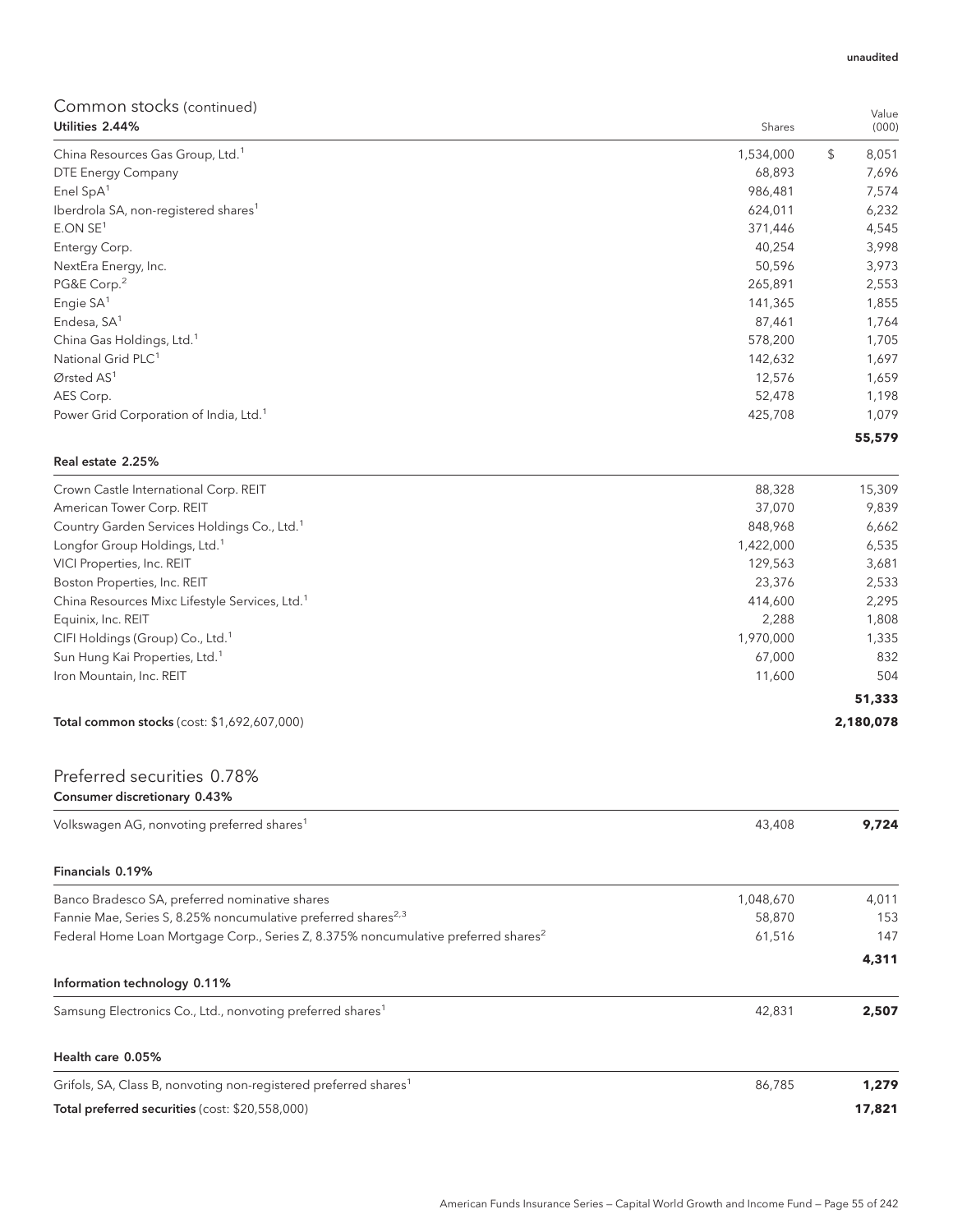| Rights & warrants 0.00%<br>Communication services 0.00%                                                  | Shares                    | Value<br>(000) |
|----------------------------------------------------------------------------------------------------------|---------------------------|----------------|
| Bharti Airtel Ltd., rights, expire 2021 <sup>1,2</sup>                                                   | 13,994                    | \$<br>29       |
| Total rights & warrants (cost: \$0)                                                                      |                           | 29             |
| Convertible stocks 0.11%<br>Information technology 0.07%                                                 |                           |                |
| Broadcom, Inc., Series A, cumulative convertible preferred shares, 8.00% 2022                            | 1,016                     | 1,557          |
| Financials 0.04%                                                                                         |                           |                |
| 2020 Cash Mandatory Exchangeable Trust, convertible preferred shares, 5.25% 2023 <sup>4</sup>            | 900                       | 1,020          |
| Total convertible stocks (cost: \$2,569,000)                                                             |                           | 2,577          |
| Convertible bonds & notes 0.27%<br>Communication services 0.24%                                          | Principal amount<br>(000) |                |
| Sea Ltd., convertible notes, 2.375% 2025                                                                 | \$1,500                   | 5,332          |
| Consumer discretionary 0.03%                                                                             |                           |                |
| Rivian Automotive, Inc., convertible notes, 0% 2026 <sup>1,5,6</sup>                                     | 734                       | 734            |
| Total convertible bonds & notes (cost: \$4,574,000)                                                      |                           | 6,066          |
| Bonds, notes & other debt instruments 0.29%<br>Corporate bonds, notes & loans 0.25%<br>Health care 0.12% |                           |                |
| Teva Pharmaceutical Finance Co. BV 6.00% 2024                                                            | 1,600                     | 1,686          |
| Teva Pharmaceutical Finance Co. BV 3.15% 2026                                                            | 1,100                     | 1,055          |
| <b>Energy 0.05%</b>                                                                                      |                           | 2,741          |
| TransCanada PipeLines, Ltd. 5.10% 2049                                                                   | 800                       | 1,047          |
| Consumer discretionary 0.05%                                                                             |                           |                |
| Carnival Corp. 11.50% 2023 <sup>4</sup>                                                                  | 134                       | 150            |
| General Motors Company 5.40% 2023                                                                        | 300                       | 327            |
| Royal Caribbean Cruises, Ltd. 11.50% 2025 <sup>4</sup>                                                   | 477                       | 545<br>1,022   |
| <b>Communication services 0.02%</b>                                                                      |                           |                |
| CenturyLink, Inc. 7.50% 2024                                                                             | 400                       | 443            |
| Consumer staples 0.01%                                                                                   |                           |                |
| JBS Investments GMBH II 7.00% 2026 <sup>4</sup>                                                          | 300                       | 314            |
| Total corporate bonds, notes & loans                                                                     |                           | 5,567          |
| Bonds & notes of governments & government agencies outside the U.S. 0.04%                                |                           |                |
| United Mexican States, Series M, 8.00% 2023                                                              | MXN20,000                 | 1,003          |
| Total bonds, notes & other debt instruments (cost: \$6,554,000)                                          |                           | 6,570          |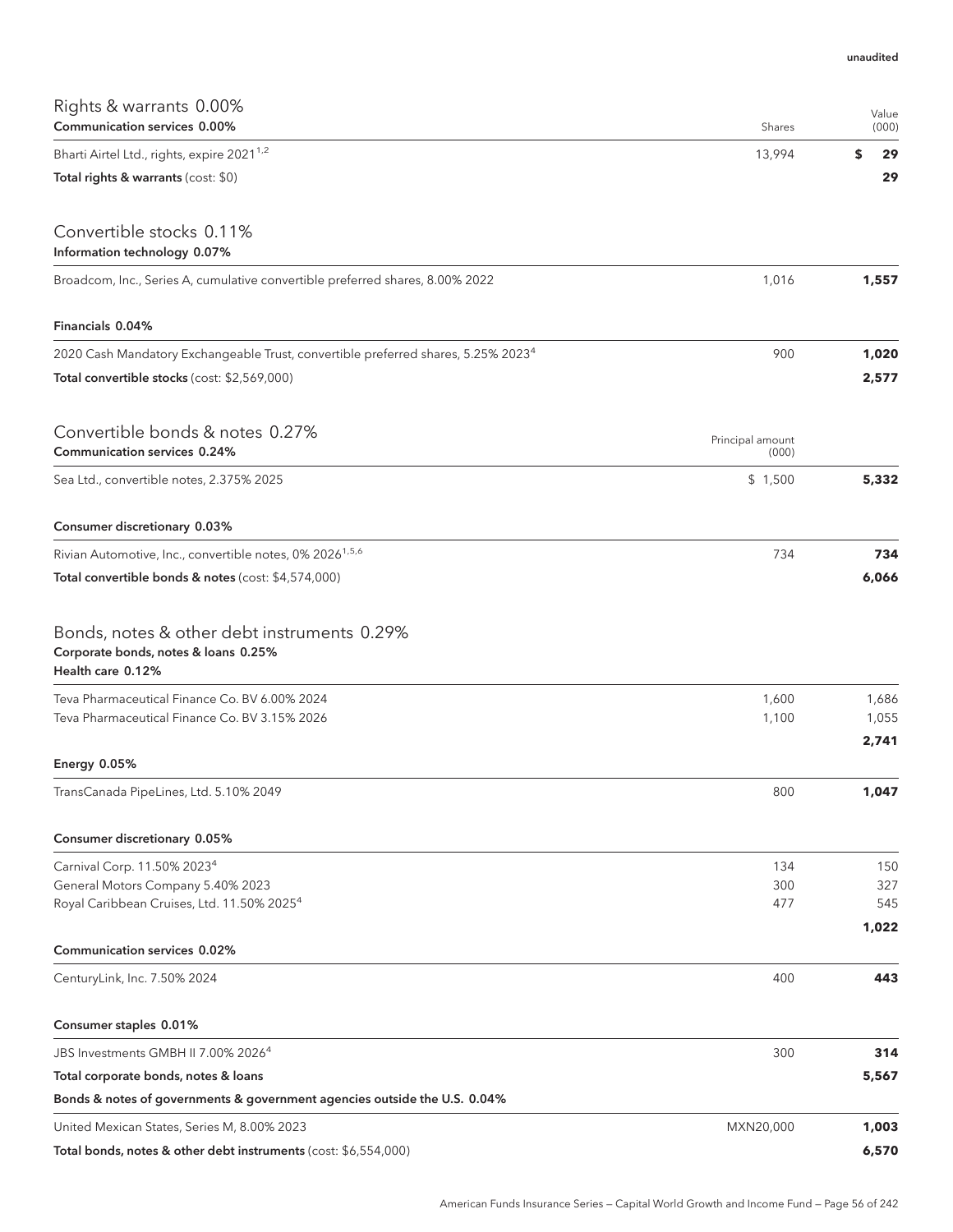| Short-term securities 3.13%<br>Money market investments 2.79%                             | Shares    | Value<br>(000) |
|-------------------------------------------------------------------------------------------|-----------|----------------|
| Capital Group Central Cash Fund 0.06% <sup>7,8</sup>                                      | 637,105   | 63,717<br>S    |
| Money market investments purchased with collateral from securities on loan 0.34%          |           |                |
| Goldman Sachs Financial Square Government Fund, Institutional Shares 0.03% <sup>7,9</sup> | 3,393,054 | 3,393          |
| Capital Group Central Cash Fund 0.06% <sup>7,8,9</sup>                                    | 29,521    | 2,952          |
| Invesco Short-Term Investments Trust - Government & Agency Portfolio,                     |           |                |
| Institutional Class 0.03% <sup>7,9</sup>                                                  | 1,372,774 | 1,373          |
|                                                                                           |           | 7,718          |
| Total short-term securities (cost: \$71,435,000)                                          |           | 71,435         |
| Total investment securities 100.15% (cost: \$1,798,297,000)                               |           | 2,284,576      |
| Other assets less liabilities (0.15)%                                                     |           | (3, 376)       |
| <b>Net assets 100.00%</b>                                                                 |           | \$2,281,200    |

# Investments in affiliates<sup>8</sup>

|                                                                                     | Value of<br>affiliates at<br>1/1/2021<br>(000) | <b>Additions</b><br>(000) | Reductions<br>(000) | Net<br>realized<br>gain<br>(000) | Net<br>unrealized<br>depreciation<br>(000) | Value of<br>affiliates at<br>9/30/2021<br>(000) | Dividend<br>income<br>(000) |
|-------------------------------------------------------------------------------------|------------------------------------------------|---------------------------|---------------------|----------------------------------|--------------------------------------------|-------------------------------------------------|-----------------------------|
| Short-term securities 2.92%                                                         |                                                |                           |                     |                                  |                                            |                                                 |                             |
| Money market investments 2.79%                                                      |                                                |                           |                     |                                  |                                            |                                                 |                             |
| Capital Group Central Cash Fund 0.06% <sup>7</sup>                                  | \$66,489                                       | \$447,328                 | \$450,096           | \$3                              | \$(7)                                      | \$63,717                                        | \$36                        |
| Money market investments purchased with collateral from securities<br>on loan 0.13% |                                                |                           |                     |                                  |                                            |                                                 |                             |
| Capital Group Central Cash Fund 0.06% <sup>7,9</sup>                                | $\overline{\phantom{m}}$                       | 2,95210                   |                     |                                  |                                            | 2,952                                           | $-11$                       |
| Total short-term securities                                                         |                                                |                           |                     |                                  |                                            | 66,669                                          |                             |
| <b>Total 2.92%</b>                                                                  |                                                |                           |                     | \$3                              | S(7)                                       | \$66,669                                        | \$36                        |

<sup>1</sup>Valued under fair value procedures adopted by authority of the board of trustees. The total value of all such securities was \$986,269,000, which represented 43.23% of the net assets of the fund. This amount includes \$985,506,000 related to certain securities trading outside the U.S. whose values were adjusted as a result of significant market movements following the close of local trading.

<sup>2</sup>Security did not produce income during the last 12 months.

3 All or a portion of this security was on loan. The total value of all such securities was \$5,675,000, which represented .25% of the net assets of the fund. 4 Acquired in a transaction exempt from registration under Rule 144A of the Securities Act of 1933. May be resold in the U.S. in transactions exempt from registration, normally to qualified institutional buyers. The total value of all such securities was \$2,029,000, which represented .09% of the net assets of the fund.

5 Value determined using significant unobservable inputs.

6 Acquired through a private placement transaction exempt from registration under the Securities Act of 1933. May be subject to legal or contractual restrictions on resale. Further details on this holding appear below.

<sup>7</sup> Rate represents the seven-day yield at 9/30/2021.

<sup>8</sup>Part of the same "group of investment companies" as the fund as defined under the Investment Company Act of 1940, as amended.

<sup>9</sup>Security purchased with cash collateral from securities on loan.

10Represents net activity.

<sup>11</sup>Dividend income is included with securities lending income and is not shown in this table.

| Private placement security                          | Acquisition<br>date | Cost<br>(000) | Value<br>(000) | Percent<br>of net<br>assets |
|-----------------------------------------------------|---------------------|---------------|----------------|-----------------------------|
| Rivian Automotive, Inc., convertible notes, 0% 2026 | 7/23/2021           | \$734         | \$734          | 03%                         |

unaudited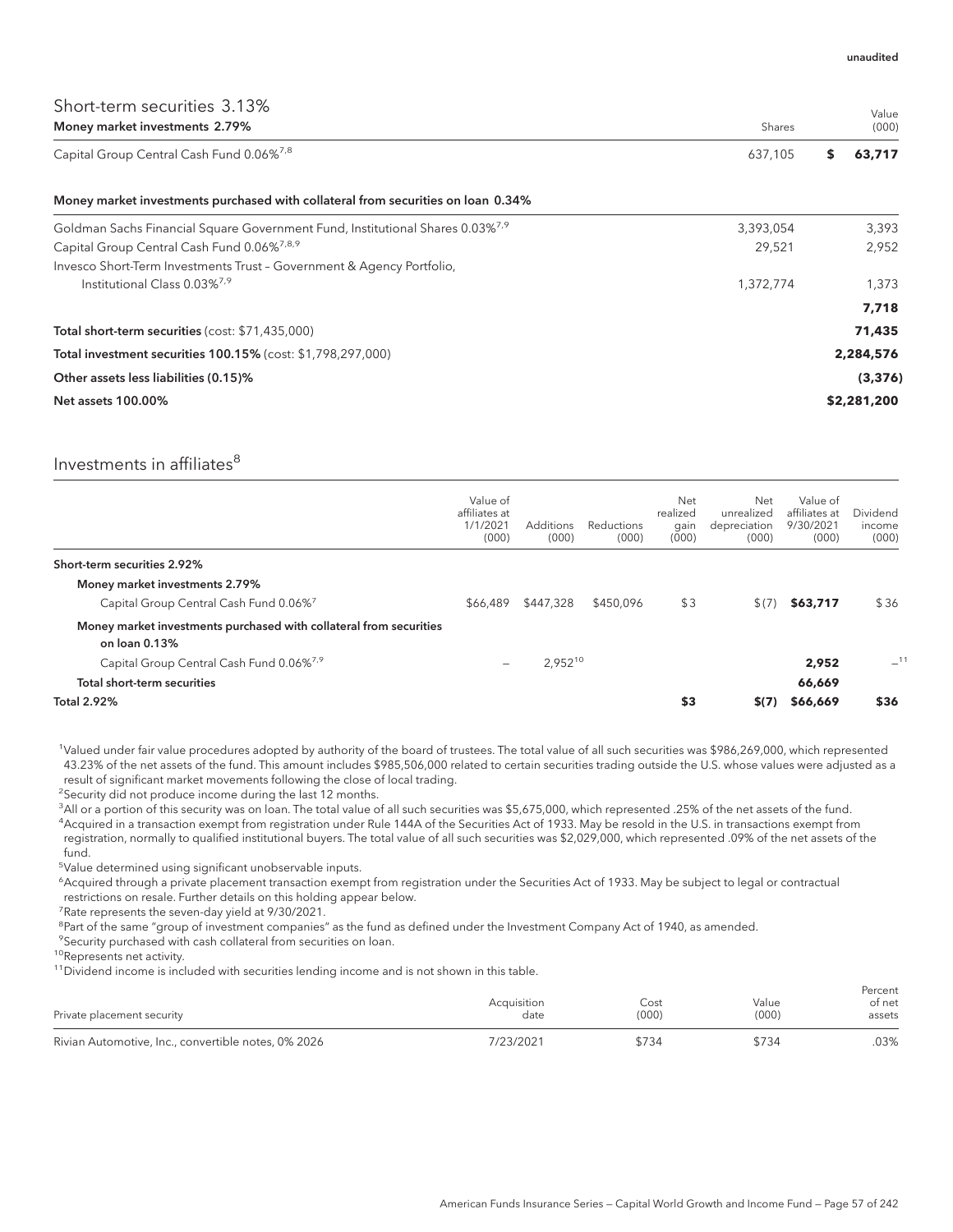### Key to abbreviations

- ADR = American Depositary Receipts
- CAD = Canadian dollars
- CDI = CREST Depository Interest
- EUR = Euros
- GBP = British pounds
- MXN = Mexican pesos
- SDR = Swedish Depositary Receipts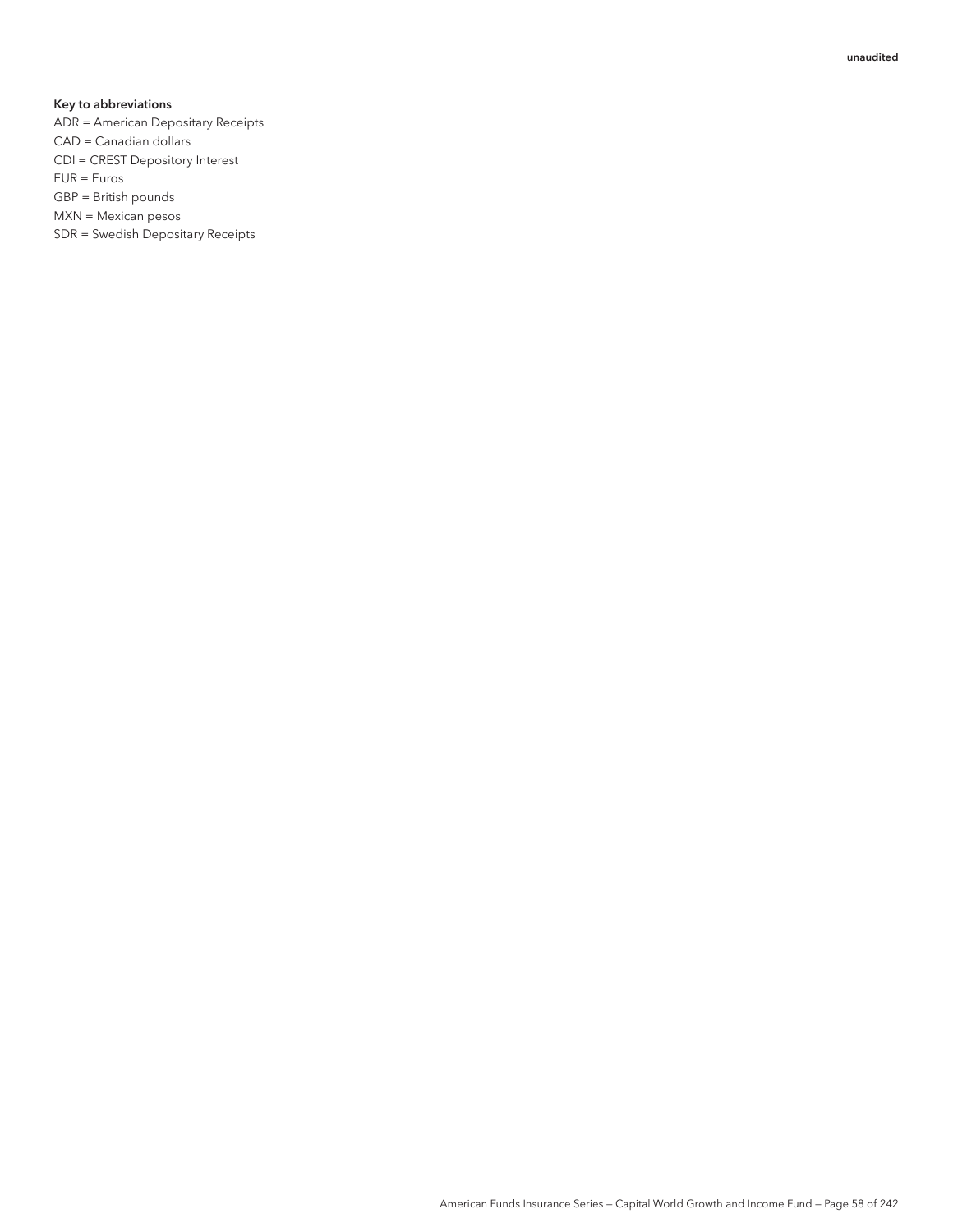# Growth-Income Fund

Investment portfolio September 30, 2021

# unaudited

## Common stocks 95.55% Information technology 22.11% Shares and the United States of the Shares Shares Shares Shares Shares Shares Shares Shares and Shares Shares Shares Shares and Shares Shares Shares Shares and Shares Shares and Shares and Sha Value (000) Microsoft Corp. 10,175,024 \$ 2,868,542 Broadcom, Inc. 2,460,201 1,193,025 Mastercard, Inc., Class A 1,609,121 559,459 Accenture PLC, Class A 317,105 Visa, Inc., Class A 1,282,991 285,786 ASML Holding NV<sup>1</sup> 234,068 172,666 172,666 ASML Holding NV (New York registered) (ADR) 110,127 Taiwan Semiconductor Manufacturing Company, Ltd.<sup>1</sup> 13,692,000 282,343  $\rm Ado$ be, Inc. $^2$  239,887  $^2$  239,887  $^2$  239,887  $^2$  239,887  $^2$  239,887  $^2$  239,887  $^2$  239,887  $^2$  239,887  $^2$  239,887  $^2$  239,887  $^2$  239,887  $^2$  39,887  $^2$  39,887  $^2$  39,887  $^2$  39,887  $^2$  39,887  $^2$ Apple, Inc. 1,220,400 172,687 Automatic Data Processing, Inc. 845,000 168,932 Concentrix Corp.<sup>2</sup> 804,367 160,073 Intel Corp. 2,996,600 159,659 ServiceNow, Inc.<sup>2</sup> 250,938 156,151 Fidelity National Information Services, Inc. 1,268,981 154,410 Ceridian HCM Holding, Inc.<sup>2</sup> 139,713 PayPal Holdings, Inc.<sup>2</sup>  $\sim$  129,754 Cognizant Technology Solutions Corp., Class A 1,489,400 110,528 FleetCor Technologies, Inc.<sup>2</sup> 420,507 109,866 GoDaddy, Inc., Class A<sup>2</sup> 1,402,444 97,750 Euronet Worldwide, Inc.<sup>2</sup> 763,602 97,191 Atlassian Corp. PLC, Class A<sup>2</sup> 247,800 96,994  $\rm \lambda$ utodesk, Inc. $^{2}$  325,000  $^{92,680}$ Global Payments, Inc. 572,628 90,235 Applied Materials, Inc. 687,400 88,489 CDK Global, Inc. 2,042,800 86,921 MKS Instruments, Inc. 2012 12:588 Affirm Holdings, Inc., Class  $A^2$  69,131 Shopify, Inc., Class A, subordinate voting shares<sup>2</sup> and the substitution of the state of the state of the state of the state of the state of the state of the state of the state of the state of the state of the state of th TELUS International (Cda), Inc., subordinate voting shares<sup>2</sup> 1,817,100 63,617 Texas Instruments, Inc. 308,278 59,254 Fiserv, Inc.<sup>2</sup> 536,700 58,232  $\frac{1}{57,618}$  StoneCo, Ltd., Class A<sup>2</sup> 57,618 KLA Corp. 155,000 51,849 QUALCOMM, Inc. 375,195 48,393 Micron Technology, Inc. 629,500 to the control of the control of the control of the control of the control of the control of the control of the control of the control of the control of the control of the control of the con Dye & Durham, Ltd. 1,322,100 42,943 Analog Devices, Inc. 231,000 38,688 Lam Research Corp. 62,390 35,509 Samsung Electronics Co., Ltd.<sup>1</sup> 25,476 Trimble, Inc.<sup>2</sup> 413,300 33,994  $\lambda$  VeriSign, Inc. $^2$  61,000  $\lambda$  12,506  $\lambda$ **8,930,530**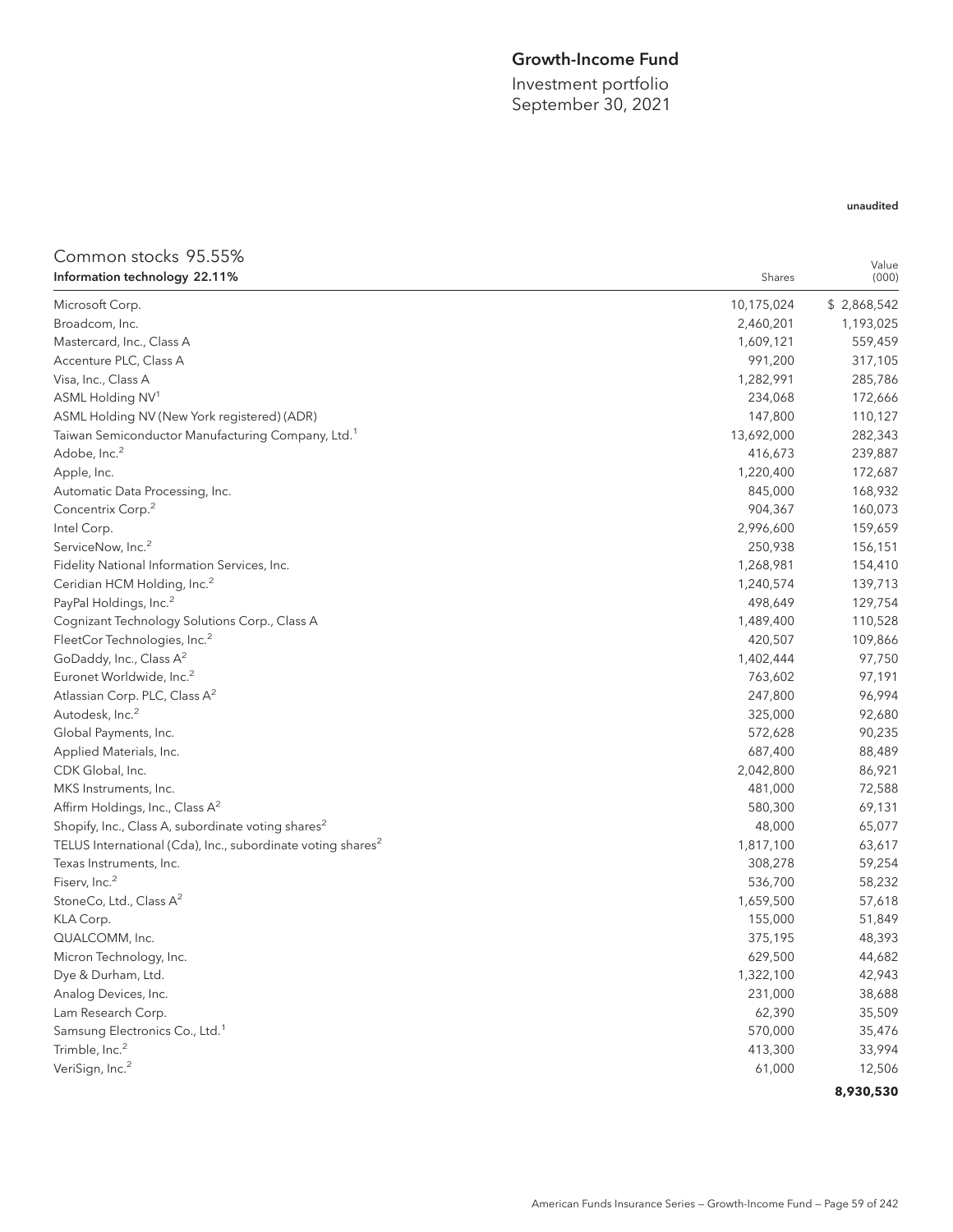| <b>Communication services 17.20%</b>               | Shares     | (000)       |
|----------------------------------------------------|------------|-------------|
| Alphabet, Inc., Class $A^2$                        | 393,780    | \$1,052,779 |
| Alphabet, Inc., Class C <sup>2</sup>               | 352,067    | 938,367     |
| Facebook, Inc., Class $A^2$                        | 5,496,905  | 1,865,595   |
| Netflix, Inc. <sup>2</sup>                         | 2,438,284  | 1,488,182   |
| Comcast Corp., Class A                             | 14,034,950 | 784,975     |
| Charter Communications, Inc., Class A <sup>2</sup> | 573,127    | 416,984     |
| Electronic Arts, Inc.                              | 1,168,000  | 166,148     |
| Tencent Holdings, Ltd. <sup>1</sup>                | 1,782,100  | 104,492     |
| Walt Disney Company <sup>2</sup>                   | 300,000    | 50,751      |
| Activision Blizzard, Inc.                          | 427,364    | 33,074      |
| Vodafone Group PLC <sup>1</sup>                    | 20,000,000 | 30,253      |
| NetEase, Inc. <sup>1</sup>                         | 1,093,900  | 18,791      |
|                                                    |            | 6.950.391   |

# Health care 10.78%

| UnitedHealth Group, Inc.                                       | 2,609,900 | 1,019,792 |
|----------------------------------------------------------------|-----------|-----------|
| Abbott Laboratories                                            | 6,794,592 | 802,645   |
| Gilead Sciences, Inc.                                          | 5,288,700 | 369,416   |
| Novo Nordisk A/S, Class B <sup>1</sup>                         | 2,446,056 | 235,274   |
| Amgen, Inc.                                                    | 1,036,000 | 220,305   |
| AstraZeneca PLC <sup>1</sup>                                   | 1,249,112 | 150,374   |
| AstraZeneca PLC (ADR)                                          | 721,200   | 43,315    |
| Thermo Fisher Scientific, Inc.                                 | 336,353   | 192,168   |
| Anthem, Inc.                                                   | 463,288   | 172,714   |
| AbbVie, Inc.                                                   | 1,296,036 | 139,803   |
| PerkinElmer, Inc.                                              | 769,600   | 133,364   |
| GlaxoSmithKline PLC <sup>1</sup>                               | 6,402,300 | 120,847   |
| Medtronic PLC                                                  | 860,000   | 107,801   |
| Edwards Lifesciences Corp. <sup>2</sup>                        | 674,989   | 76,415    |
| Guardant Health, Inc. <sup>2</sup>                             | 606,400   | 75,806    |
| Merck & Co., Inc.                                              | 864,000   | 64,895    |
| Eli Lilly and Company                                          | 248,703   | 57,463    |
| Zimmer Biomet Holdings, Inc.                                   | 342,366   | 50,109    |
| Royalty Pharma PLC, Class A                                    | 1,170,161 | 42,290    |
| Seagen, Inc. <sup>2</sup>                                      | 215,292   | 36,557    |
| AmerisourceBergen Corp.                                        | 297,000   | 35,477    |
| Vertex Pharmaceuticals, Inc. <sup>2</sup>                      | 192,000   | 34,827    |
| Roche Holding AG, nonvoting non-registered shares <sup>1</sup> | 93,081    | 33,966    |
| Stryker Corp.                                                  | 117,135   | 30,891    |
| Ultragenyx Pharmaceutical, Inc. <sup>2</sup>                   | 315,000   | 28,410    |
| Humana, Inc.                                                   | 65,300    | 25,411    |
| NovoCure, Ltd. <sup>2</sup>                                    | 193,600   | 22,490    |
| Allogene Therapeutics, Inc. <sup>2</sup>                       | 800,000   | 20,560    |
| Vir Biotechnology, Inc. <sup>2</sup>                           | 258,400   | 11,246    |
|                                                                |           | 4,354,631 |

# Industrials 10.70%

| Raytheon Technologies Corp.                     | 5,276,955 | 453,607 |
|-------------------------------------------------|-----------|---------|
| Carrier Global Corp.                            | 7,297,362 | 377,711 |
| CSX Corp.                                       | 9,106,600 | 270,830 |
| Northrop Grumman Corp.                          | 733.200   | 264,062 |
| Woodward, Inc.                                  | 2,204,500 | 249.549 |
| Equifax, Inc.                                   | 893.208   | 226,357 |
| TFI International, Inc.                         | 2,204,257 | 225,231 |
| Airbus SE, non-registered shares <sup>1,2</sup> | 1,617,590 | 212,382 |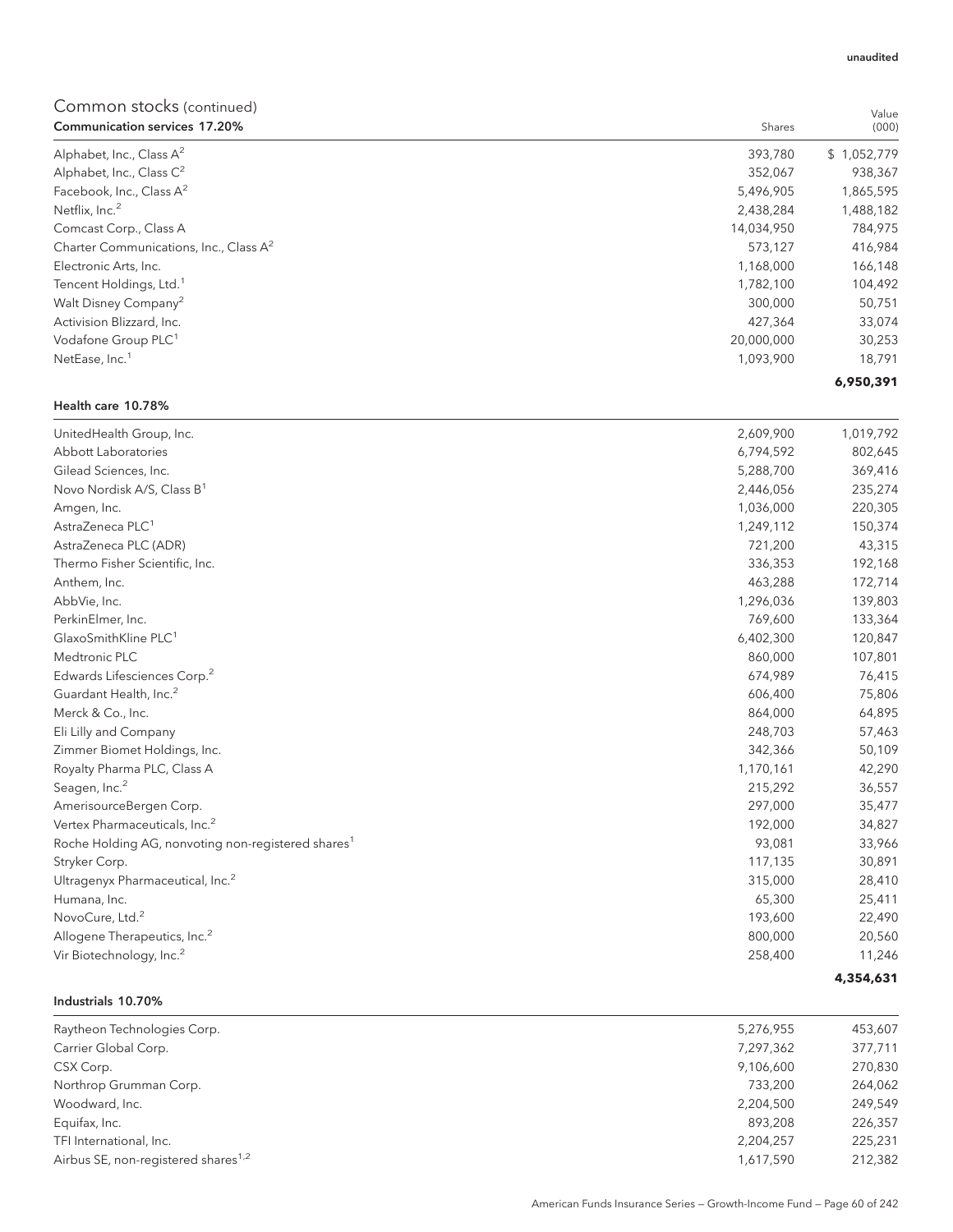| COMMON SLOCKS (continued)<br>Industrials (continued) | Shares     | Value<br>(000) |
|------------------------------------------------------|------------|----------------|
| Waste Connections, Inc.                              | 1,516,231  | \$<br>190,939  |
| TransDigm Group, Inc. <sup>2</sup>                   | 302,520    | 188,945        |
| General Dynamics Corp.                               | 848,975    | 166,425        |
| General Electric Co.                                 | 1,427,781  | 147,104        |
| Union Pacific Corp.                                  | 697,700    | 136,756        |
| BWX Technologies, Inc.                               | 2,357,405  | 126,970        |
| Norfolk Southern Corp.                               | 482,759    | 115,500        |
| ITT, Inc.                                            | 1,204,930  | 103,431        |
| Old Dominion Freight Line, Inc.                      | 350,000    | 100,093        |
| L3Harris Technologies, Inc.                          | 446,960    | 98,439         |
| Waste Management, Inc.                               | 625,300    | 93,395         |
| Honeywell International, Inc.                        | 409,067    | 86,837         |
| Air Lease Corp., Class A                             | 2,097,300  | 82,508         |
| Lockheed Martin Corp.                                | 230,000    | 79,373         |
| Fortive Corp.                                        | 1,085,000  | 76,568         |
| Safran SA <sup>1</sup>                               | 539,713    | 67,669         |
| Ryanair Holdings PLC (ADR) <sup>2</sup>              | 445,550    | 49,037         |
| Ryanair Holdings PLC <sup>1,2</sup>                  | 611,907    | 11,542         |
| Fastenal Co.                                         | 635,000    | 32,772         |
| Montana Aerospace AG <sup>1,2</sup>                  | 658,516    | 23,476         |
| Cummins, Inc.                                        | 100,000    | 22,456         |
| Otis Worldwide Corp.                                 | 268,100    | 22,059         |
| Caterpillar, Inc.                                    | 101,600    | 19,504         |
|                                                      |            | 4,321,527      |
| Financials 10.04%                                    |            |                |
| JPMorgan Chase & Co.                                 | 4,619,132  | 756,106        |
| Marsh & McLennan Companies, Inc.                     | 1,744,801  | 264,215        |
| Aon PLC, Class A                                     | 766,629    | 219,080        |
| Chubb, Ltd.                                          | 1,239,153  | 214,968        |
| PNC Financial Services Group, Inc.                   | 1,008,464  | 197,296        |
| Intercontinental Exchange, Inc.                      | 1,658,282  | 190,404        |
| Nasdaq, Inc.                                         | 941,900    | 181,806        |
| BlackRock, Inc.                                      | 205,800    | 172,596        |
| S&P Global, Inc.                                     | 392,338    | 166,701        |
| American International Group, Inc.                   | 2,851,000  | 156,491        |
| Moody's Corp.                                        | 425,900    | 151,241        |
| Arthur J. Gallagher & Co.                            | 966,650    | 143,693        |
| Travelers Companies, Inc.                            | 831,955    | 126,465        |
| <b>Discover Financial Services</b>                   | 1,019,080  | 125,194        |
| KeyCorp                                              | 4,886,953  | 105,656        |
| Bank of America Corp.                                | 2,445,755  | 103,822        |
| Hong Kong Exchanges and Clearing, Ltd. <sup>1</sup>  | 1,659,500  | 100,729        |
| State Street Corp.                                   | 1,077,260  | 91,265         |
| B3 SA-Brasil, Bolsa, Balcao                          | 38,692,700 | 90,519         |
| Webster Financial Corp.                              | 1,601,139  | 87,198         |

Power Corporation of Canada, subordinate voting shares<sup>3</sup> 2,443,100 80,530 80,530 CME Group, Inc., Class A 369,100 71,377 Charles Schwab Corp. 64,026 Truist Financial Corp. 870,732 51,068 Wells Fargo & Company 45,556 Morgan Stanley 431,267 41,967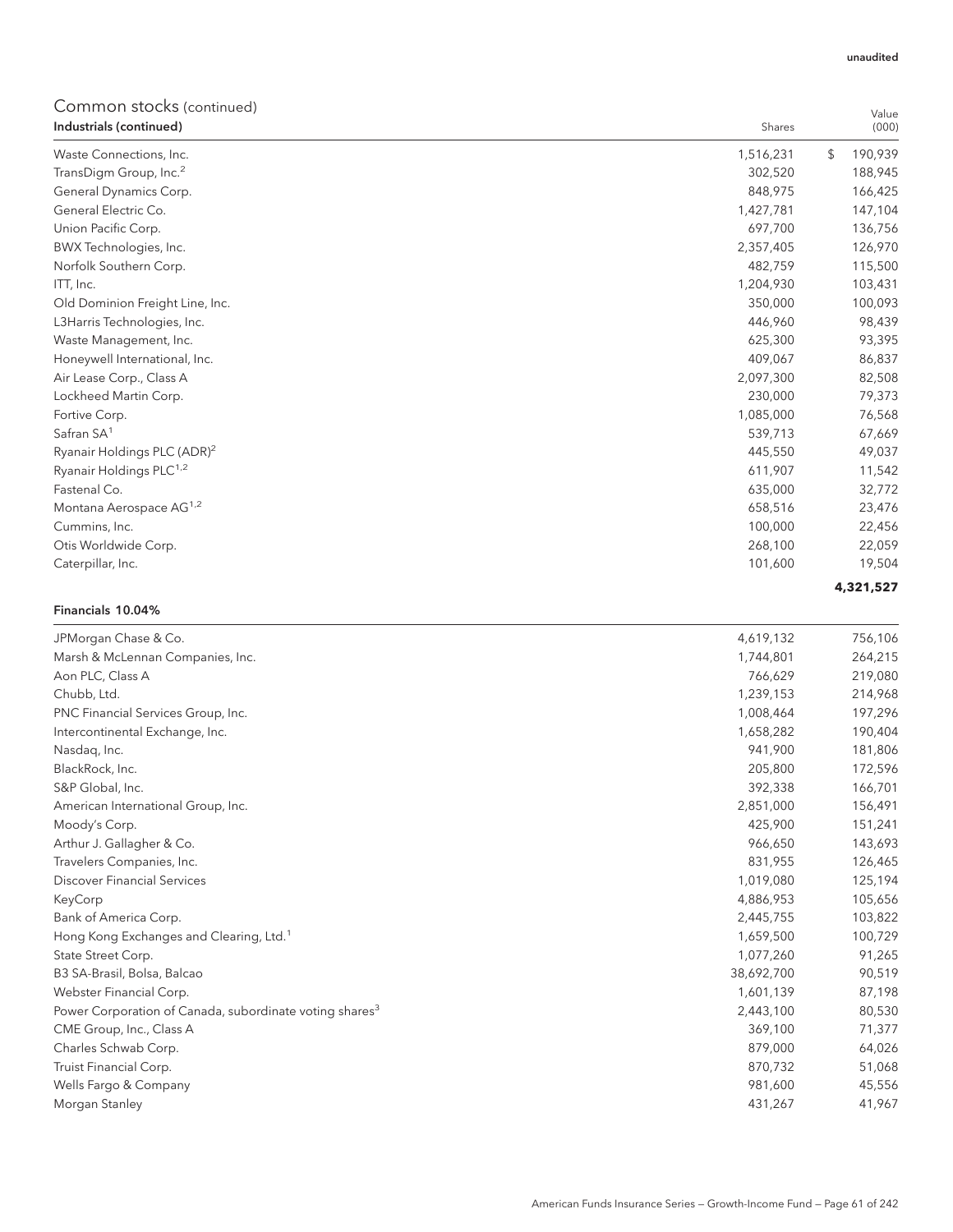| Common stocks (continued)<br>Financials (continued) | Shares    | Value<br>(000) |
|-----------------------------------------------------|-----------|----------------|
| Citizens Financial Group, Inc.                      | 728,750   | \$<br>34,237   |
| UBS Group AG <sup>1</sup>                           | 1,343,666 | 21,472         |
|                                                     |           | 4,055,678      |
| Consumer discretionary 9.01%                        |           |                |
| Amazon.com, Inc. <sup>2</sup>                       | 384,860   | 1,264,280      |
| General Motors Company <sup>2</sup>                 | 8,736,000 | 460,475        |
| Home Depot, Inc.                                    | 802,661   | 263,481        |
| Wyndham Hotels & Resorts, Inc.                      | 3,132,634 | 241,808        |
| Royal Caribbean Cruises, Ltd. <sup>2</sup>          | 2,595,195 | 230,843        |
| MercadoLibre, Inc. <sup>2</sup>                     | 110,000   | 184,734        |
| Hilton Worldwide Holdings, Inc. <sup>2</sup>        | 1,337,320 | 176,673        |
| Dollar Tree Stores, Inc. <sup>2</sup>               | 1,325,018 | 126,831        |
| Chipotle Mexican Grill, Inc. <sup>2</sup>           | 53,110    | 96,528         |
| Dollar General Corp.                                | 368,755   | 78,228         |
| Kering SA <sup>1</sup>                              | 101,695   | 72,328         |
| Lowe's Companies, Inc.                              | 345,000   | 69,987         |
| Thor Industries, Inc.                               | 440,200   | 54,039         |
| Hasbro, Inc.                                        | 558,000   | 49,785         |
| McDonald's Corp.                                    | 198,000   | 47,740         |
| Darden Restaurants, Inc.                            | 296,000   | 44,835         |
| Aptiv PLC <sup>2</sup>                              | 275,600   | 41,056         |
| Starbucks Corp.                                     | 367,800   | 40,572         |
| Peloton Interactive, Inc., Class A <sup>2</sup>     | 450,000   | 39,172         |
| VF Corp.                                            | 390,000   | 26,126         |
| YUM! Brands, Inc.                                   | 196,630   | 24,050         |
| Airbnb, Inc., Class A <sup>2</sup>                  | 39,731    | 6,665          |
|                                                     |           | 3,640,236      |
| Materials 4.40%                                     |           |                |
| Linde PLC                                           | 1,010,978 | 296,601        |
| LyondellBasell Industries NV                        | 2,453,100 | 230,223        |
| Celanese Corp.                                      | 1,250,900 | 188,435        |
| Vale SA, ordinary nominative shares (ADR)           | 9,406,039 | 131,214        |
| Vale SA, ordinary nominative shares                 | 3,404,848 | 47,668         |
| Air Products and Chemicals, Inc.                    | 602,306   | 154,256        |
| Dow, Inc.                                           | 2,550,000 | 146,778        |
| International Flavors & Fragrances, Inc.            | 1,075,001 | 143,749        |
| Sherwin-Williams Company                            | 475,300   | 132,956        |
| Freeport-McMoRan, Inc.                              | 3,803,000 | 123,712        |
| Rio Tinto PLC <sup>1</sup>                          | 1,020,655 | 67,390         |
| Barrick Gold Corp.                                  | 2,373,000 | 42,833         |
| PPG Industries, Inc.                                | 295,550   | 42,267         |
| Allegheny Technologies, Inc. <sup>2</sup>           | 1,769,447 | 29,426         |
|                                                     |           | 1,777,508      |
| Consumer staples 3.65%                              |           |                |

| Philip Morris International, Inc.                                | 5,517,126 | 522,968 |
|------------------------------------------------------------------|-----------|---------|
| Keurig Dr Pepper, Inc.                                           | 8,114,349 | 277,186 |
| British American Tobacco PLC <sup>1</sup>                        | 4,663,859 | 162,719 |
| Nestlé SA <sup>1</sup>                                           | 731.589   | 88.024  |
| Anheuser-Busch InBey SA/NV <sup>1</sup>                          | 1.358.211 | 76,709  |
| Molson Coors Beverage Company, Class B, restricted voting shares | 1.620.313 | 75,150  |
| Mondelez International, Inc.                                     | 948,300   | 55,172  |
| Reckitt Benckiser Group PLC <sup>1</sup>                         | 685,000   | 53,615  |
|                                                                  |           |         |

unaudited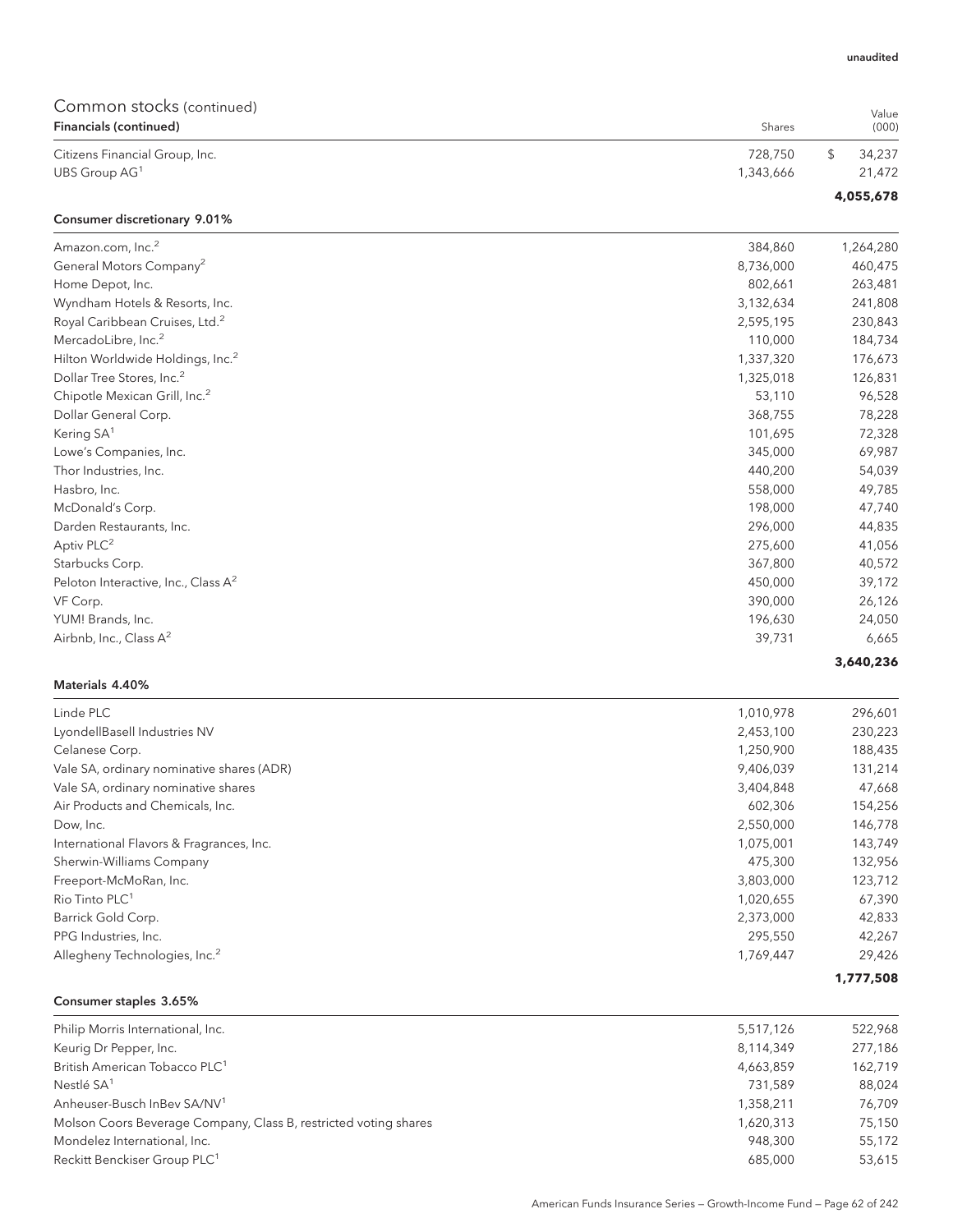| Consumer staples (continued)           | Shares  | (000)       |
|----------------------------------------|---------|-------------|
| Herbalife Nutrition, Ltd. <sup>2</sup> | 849,000 | 35,981<br>Ъ |
| Church & Dwight Co., Inc.              | 424,500 | 35,051      |
| General Mills, Inc.                    | 428,800 | 25,651      |
| Pernod Ricard SA <sup>1</sup>          | 117,200 | 25,630      |
| Constellation Brands, Inc., Class A    | 100.700 | 21,217      |
| Kraft Heinz Company                    | 567.200 | 20,884      |
|                                        |         | 1,475,957   |

# Energy 2.98%

| Canadian Natural Resources, Ltd. (CAD denominated) | 7,948,000  | 290,599   |
|----------------------------------------------------|------------|-----------|
| EOG Resources, Inc.                                | 2,949,400  | 236,748   |
| Chevron Corp.                                      | 1,813,200  | 183,949   |
| ConocoPhillips                                     | 2,699,104  | 182,918   |
| Equitrans Midstream Corp.                          | 10,215,807 | 103,588   |
| TC Energy Corp. (CAD denominated) <sup>3</sup>     | 1,821,019  | 87,644    |
| Baker Hughes Co., Class A                          | 3,492,424  | 86,368    |
| Exxon Mobil Corp.                                  | 500,000    | 29.410    |
| Weatherford International <sup>2</sup>             | 128,424    | 2.526     |
|                                                    |            | 1,203,750 |

### Utilities 2.37%

| AES Corp.                             | 6,298,200  | 143,788 |
|---------------------------------------|------------|---------|
| Enel $SpA1$                           | 18,469,069 | 141,797 |
| Sempra Energy                         | 750,000    | 94,875  |
| Endesa, SA <sup>1</sup>               | 4,519,853  | 91,158  |
| Edison International                  | 1,553,200  | 86,156  |
| Entergy Corp.                         | 844.900    | 83,907  |
| Exelon Corp.                          | 1,576,100  | 76,189  |
| CenterPoint Energy, Inc.              | 2,840,104  | 69,866  |
| PG&E Corp. <sup>2</sup>               | 6,742,000  | 64,723  |
| CMS Energy Corp.                      | 918,200    | 54,844  |
| Evergy, Inc.                          | 463,246    | 28,814  |
| American Electric Power Company, Inc. | 250,600    | 20,344  |
|                                       |            | 956,461 |

### Real estate 2.31%

|           | 38,601,146 |
|-----------|------------|
|           | 934,477    |
| 368,470   | 53,225     |
| 3,689,818 | 104,828    |
| 3.996.000 | 153,047    |
| 1.206.966 | 209,191    |
| 524.200   | 414,186    |
|           |            |

# Convertible stocks 1.14% Health care 0.64%

| Danaher Corp., Series A, cumulative convertible preferred shares, 4.75% 2022              | 78.600  | 159,401 |
|-------------------------------------------------------------------------------------------|---------|---------|
| Danaher Corp., Series B, cumulative convertible preferred shares, 5.00% 2023 <sup>3</sup> | 61.857  | 100.355 |
|                                                                                           |         | 259.756 |
| Information technology 0.39%                                                              |         |         |
| Broadcom, Inc., Series A, cumulative convertible preferred shares, 8.00% 2022             | 102.783 | 157,465 |

#### unaudited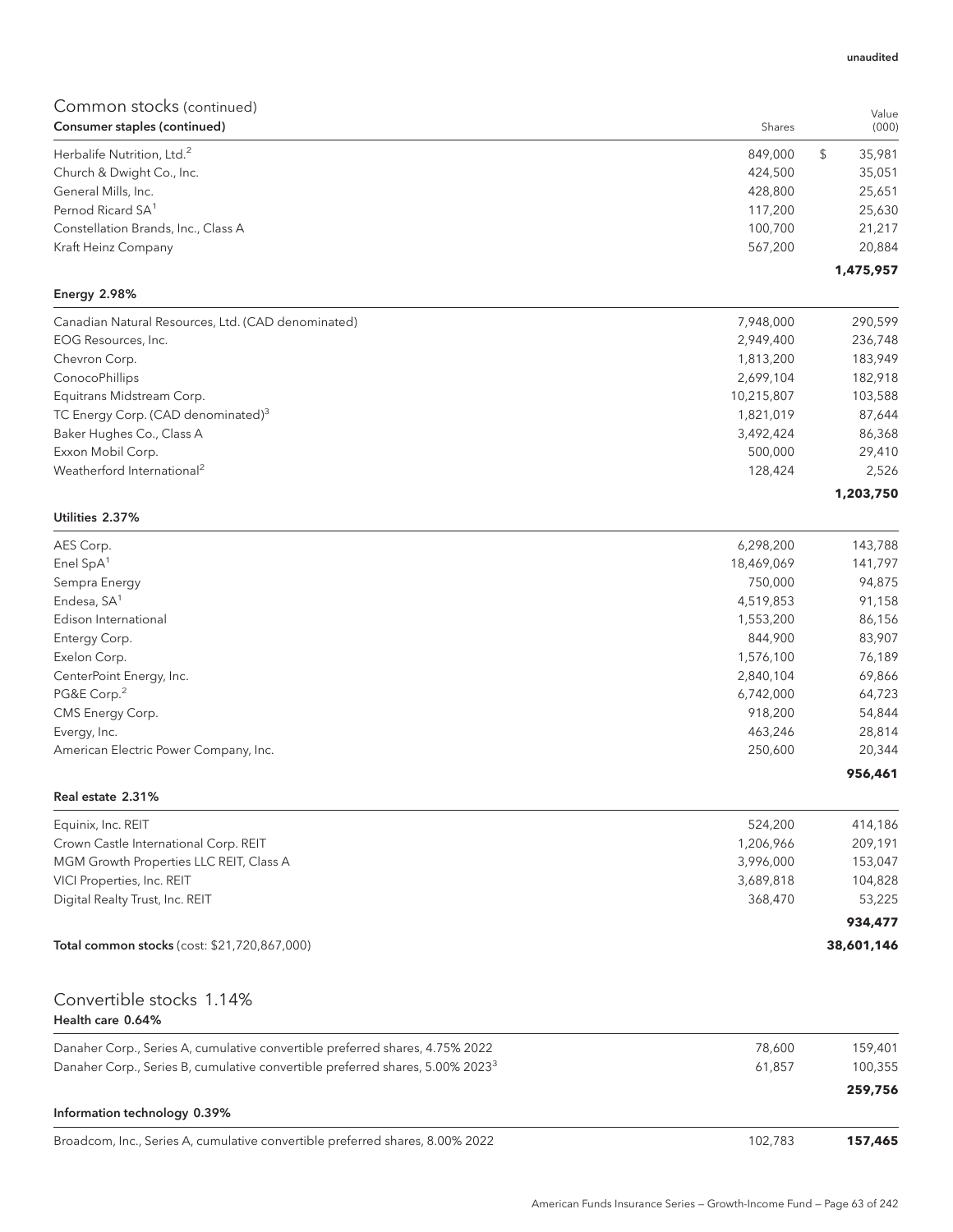| Convertible stocks (continued)<br>Consumer discretionary 0.10%                                                    | Shares                    | Value<br>(000) |
|-------------------------------------------------------------------------------------------------------------------|---------------------------|----------------|
| Aptiv PLC, Series A, convertible preferred shares, 5.50% 2023                                                     | 238,475                   | \$<br>40,183   |
| Industrials 0.01%                                                                                                 |                           |                |
| Stanley Black & Decker, Inc., convertible preferred shares, 5.25% 2022 <sup>3</sup>                               | 35,448                    | 3,731          |
| Total convertible stocks (cost: \$314,563,000)                                                                    |                           | 461,135        |
| Convertible bonds & notes 0.04%<br>Consumer discretionary 0.04%                                                   | Principal amount<br>(000) |                |
| Rivian Automotive, Inc., convertible notes, 0% 2026 <sup>1,4,5</sup>                                              | \$<br>13,213              | 13,213         |
| Total convertible bonds & notes (cost: \$13,213,000)                                                              |                           | 13,213         |
| Bonds, notes & other debt instruments 0.03%<br>Corporate bonds, notes & loans 0.03%<br>Energy 0.02%               |                           |                |
| Weatherford International, Ltd. 11.00% 2024 <sup>6</sup>                                                          | 5,280                     | 5,569          |
| Industrials 0.01%                                                                                                 |                           |                |
| Boeing Company 4.875% 2025                                                                                        | 4,706                     | 5,239          |
| Consumer discretionary 0.00%                                                                                      |                           |                |
| General Motors Financial Co. 4.30% 2025                                                                           | 160                       | 176            |
| General Motors Financial Co. 5.25% 2026                                                                           | 827                       | 945            |
|                                                                                                                   |                           | 1,121          |
| Total corporate bonds, notes & loans                                                                              |                           | 11,929         |
| Total bonds, notes & other debt instruments (cost: \$10,845,000)                                                  |                           | 11,929         |
| Short-term securities 3.54%                                                                                       |                           |                |
| Money market investments 3.27%                                                                                    | Shares                    |                |
| Capital Group Central Cash Fund 0.06%7,8                                                                          | 13,229,366                | 1,323,069      |
| Money market investments purchased with collateral from securities on loan 0.27%                                  |                           |                |
| Goldman Sachs Financial Square Government Fund, Institutional Shares 0.03% <sup>7,9</sup>                         | 47,354,413                | 47,354         |
| Capital Group Central Cash Fund 0.06% <sup>7,8,9</sup>                                                            | 412,005                   | 41,205         |
| Invesco Short-Term Investments Trust - Government & Agency Portfolio,<br>Institutional Class 0.03% <sup>7,9</sup> | 19,158,808                | 19,159         |
|                                                                                                                   |                           | 107,718        |
| Total short-term securities (cost: \$1,430,606,000)                                                               |                           | 1,430,787      |
| Total investment securities 100.30% (cost: \$23,490,094,000)                                                      |                           | 40,518,210     |
| Other assets less liabilities (0.30)%                                                                             |                           | (119, 946)     |
| Net assets 100.00%                                                                                                |                           | \$40,398,264   |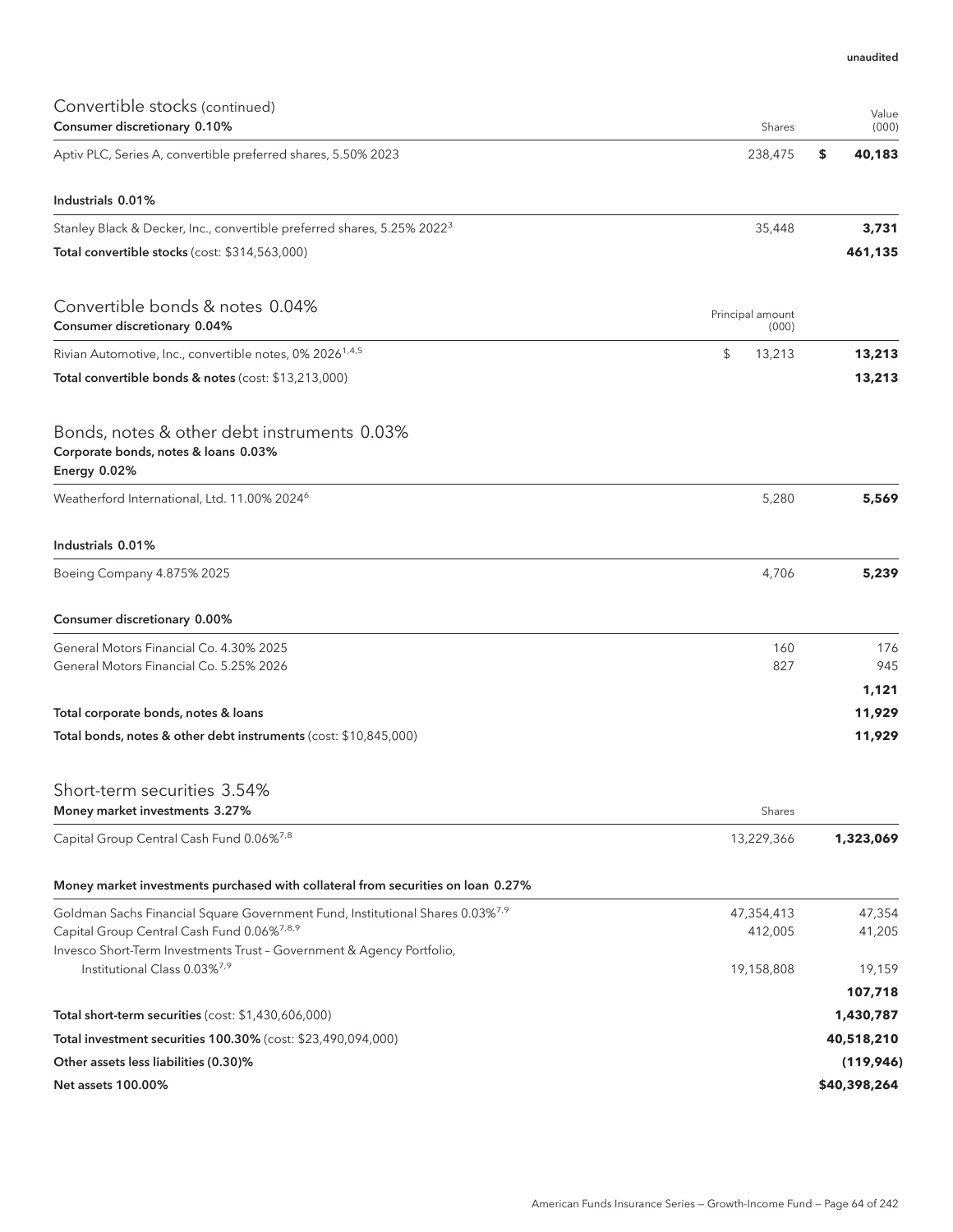# Investments in affiliates<sup>8</sup>

|                                                                                     | Value of<br>affiliates at<br>1/1/2021<br>(000) | <b>Additions</b><br>(000) | Reductions<br>(000) | Net<br>realized<br>loss<br>(000) | Net<br>unrealized<br>depreciation<br>(000) | Value of<br>affiliates at<br>9/30/2021<br>(000) | Dividend<br>income<br>(000) |
|-------------------------------------------------------------------------------------|------------------------------------------------|---------------------------|---------------------|----------------------------------|--------------------------------------------|-------------------------------------------------|-----------------------------|
| Short-term securities 3.37%                                                         |                                                |                           |                     |                                  |                                            |                                                 |                             |
| Money market investments 3.27%                                                      |                                                |                           |                     |                                  |                                            |                                                 |                             |
| Capital Group Central Cash Fund 0.06% <sup>7</sup>                                  | \$1,005,764                                    | \$5,561,987               | \$5,244,615         | \$(44)                           | \$(23)                                     | \$1,323,069                                     | \$640                       |
| Money market investments purchased with collateral from<br>securities on loan 0.10% |                                                |                           |                     |                                  |                                            |                                                 |                             |
| Capital Group Central Cash Fund 0.06% <sup>7,9</sup>                                |                                                | 41,20510                  |                     |                                  |                                            | 41,205                                          | $-11$                       |
| Total short-term securities                                                         |                                                |                           |                     |                                  |                                            | 1,364,274                                       |                             |
| Total 3.37%                                                                         |                                                |                           |                     | \$(44)                           |                                            | $$(23)$ \$1,364,274                             | \$640                       |

1 Valued under fair value procedures adopted by authority of the board of trustees. The total value of all such securities was \$2,414,335,000, which represented 5.98% of the net assets of the fund. This amount includes \$2,401,122,000 related to certain securities trading outside the U.S. whose values were adjusted as a result of significant market movements following the close of local trading.

<sup>2</sup>Security did not produce income during the last 12 months.

<sup>3</sup>All or a portion of this security was on loan. The total value of all such securities was \$114,949,000, which represented .28% of the net assets of the fund. 4 Value determined using significant unobservable inputs.

5 Acquired through a private placement transaction exempt from registration under the Securities Act of 1933. May be subject to legal or contractual restrictions on resale. Further details on this holding appear below.

6 Acquired in a transaction exempt from registration under Rule 144A of the Securities Act of 1933. May be resold in the U.S. in transactions exempt from registration, normally to qualified institutional buyers. The total value of all such securities was \$5,569,000, which represented .01% of the net assets of the fund.

<sup>7</sup> Rate represents the seven-day yield at 9/30/2021.

<sup>8</sup>Part of the same "group of investment companies" as the fund as defined under the Investment Company Act of 1940, as amended.

<sup>9</sup> Security purchased with cash collateral from securities on loan.

10Represents net activity.

<sup>11</sup>Dividend income is included with securities lending income and is not shown in this table.

| Private placement security                          | Acquisition<br>date | Cost<br>(000) | Value<br>(000) | Percent<br>of net<br>assets |
|-----------------------------------------------------|---------------------|---------------|----------------|-----------------------------|
| Rivian Automotive, Inc., convertible notes, 0% 2026 | 7/23/2021           | \$13,213      | \$13,213       | 03%                         |

#### Key to abbreviations

ADR = American Depositary Receipts

CAD = Canadian dollars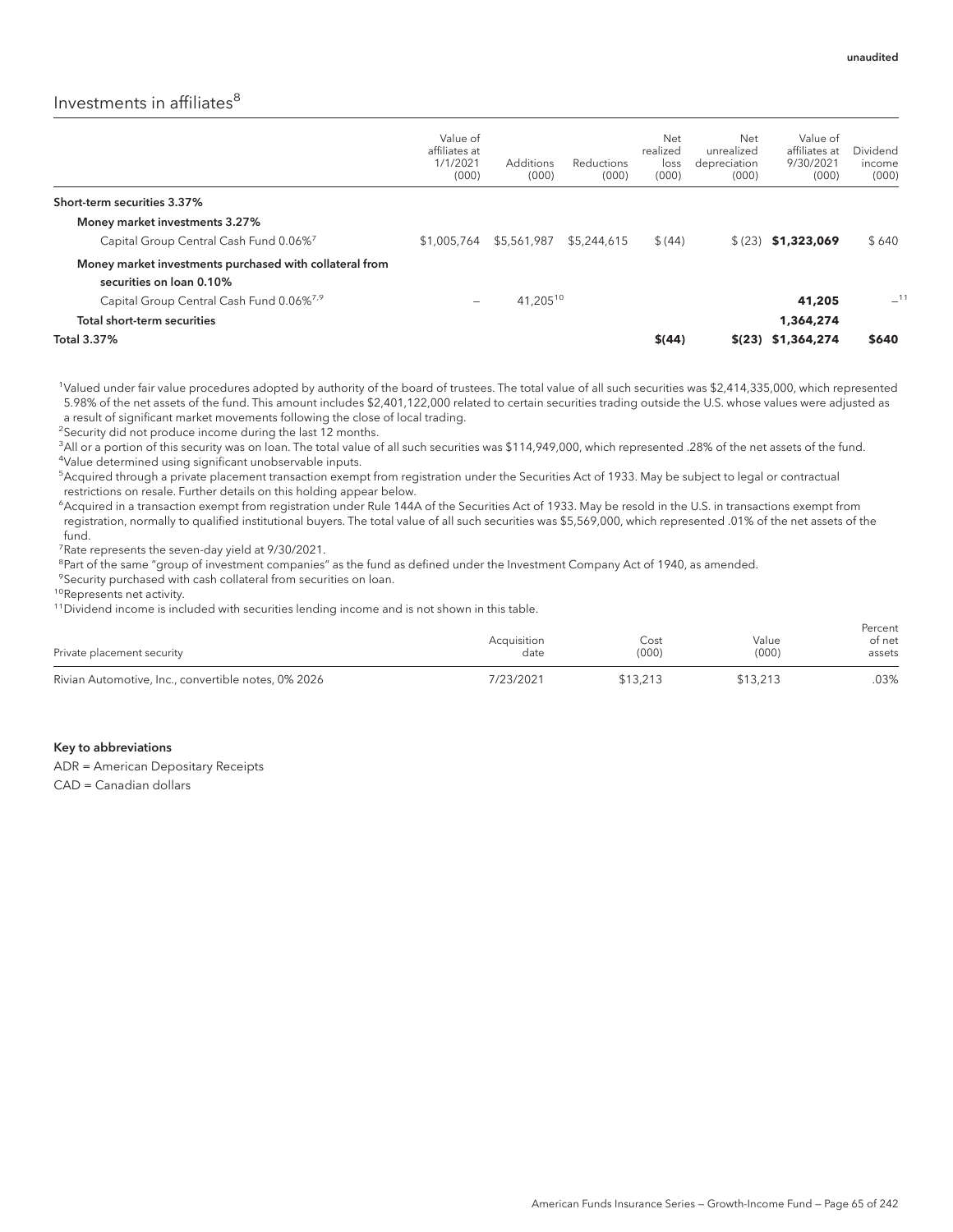# International Growth and Income Fund

Investment portfolio September 30, 2021

# Common stocks 90.71% Financials 18.60% Shares

| Financials 18.60%                                           | Shares     | Value<br>(000) |
|-------------------------------------------------------------|------------|----------------|
| ING Groep NV <sup>1</sup>                                   | 3,465,400  | 50,297<br>\$   |
| HDFC Bank, Ltd. <sup>1</sup>                                | 2,309,600  | 49,514         |
| AIA Group, Ltd. <sup>1</sup>                                | 2,338,600  | 26,927         |
| Zurich Insurance Group AG <sup>1</sup>                      | 54,100     | 22,059         |
| DNB Bank ASA <sup>1,2</sup>                                 | 825,000    | 18,730         |
| Sberbank of Russia PJSC (ADR) <sup>1</sup>                  | 999.000    | 18,562         |
| Moscow Exchange MICEX-RTS PJSC <sup>1</sup>                 | 5,665,000  | 13,526         |
| Aegon NV <sup>1</sup>                                       | 2,483,308  | 12,749         |
| B3 SA-Brasil, Bolsa, Balcao                                 | 3,906,000  | 9,138          |
| PICC Property and Casualty Co., Ltd., Class H <sup>1</sup>  | 7,905,000  | 7,627          |
| Great-West Lifeco, Inc. (CAD denominated)                   | 248,102    | 7,549          |
|                                                             | 15,600     |                |
| Fairfax Financial Holdings, Ltd., subordinate voting shares | 99,470     | 6,298          |
| Allfunds Group PLC <sup>1,2</sup>                           |            | 1,913          |
|                                                             |            | 244,889        |
| Consumer discretionary 13.03%                               |            |                |
| LVMH Moët Hennessy-Louis Vuitton SE <sup>1</sup>            | 48,000     | 34,323         |
| Prosus NV, Class N <sup>1</sup>                             | 345,500    | 27,211         |
| Sony Group Corp. <sup>1</sup>                               | 224,700    | 25,023         |
| Taylor Wimpey PLC <sup>1</sup>                              | 11,268,250 | 23,272         |
| Naspers, Ltd., Class $N^1$                                  | 95,400     | 15,721         |
| Flutter Entertainment PLC (EUR denominated) <sup>1,2</sup>  | 73,000     | 14,331         |
| Ferrari NV (EUR denominated) <sup>1</sup>                   | 50,000     | 10,467         |
| Kering SA <sup>1</sup>                                      | 14,379     | 10,227         |
| Galaxy Entertainment Group, Ltd. <sup>1,2</sup>             | 1,345,000  | 6,786          |
| Alibaba Group Holding, Ltd. <sup>1,2</sup>                  | 221,000    | 4,110          |

#### Health care 9.97%

| Daiichi Sankyo Company, Ltd. <sup>1</sup>               | 1,359,000 | 36,255  |
|---------------------------------------------------------|-----------|---------|
| Aier Eye Hospital Group Co., Ltd., Class A <sup>1</sup> | 2,610,189 | 21,486  |
| Richter Gedeon Nyrt. <sup>1</sup>                       | 642.232   | 17,482  |
| Fresenius SE & Co. KGaA <sup>1</sup>                    | 283.701   | 13,640  |
| HOYA Corp. <sup>1</sup>                                 | 85,000    | 13,294  |
| Novartis AG <sup>1</sup>                                | 113.564   | 9,317   |
| Chugai Pharmaceutical Co., Ltd. <sup>1</sup>            | 228,900   | 8,385   |
| GlaxoSmithKline PLC <sup>1</sup>                        | 386,500   | 7,295   |
| Teva Pharmaceutical Industries, Ltd. (ADR) <sup>2</sup> | 417.000   | 4,062   |
|                                                         |           | 131,216 |

| Industrials 9.91% |  |
|-------------------|--|
|-------------------|--|

| 246.912   | 32,418 |
|-----------|--------|
| 179.000   | 19.701 |
| 2,198,000 | 19.580 |
| 5.270.000 | 14.724 |
| 5.669.640 | 13,120 |
|           |        |

## unaudited

**171,471**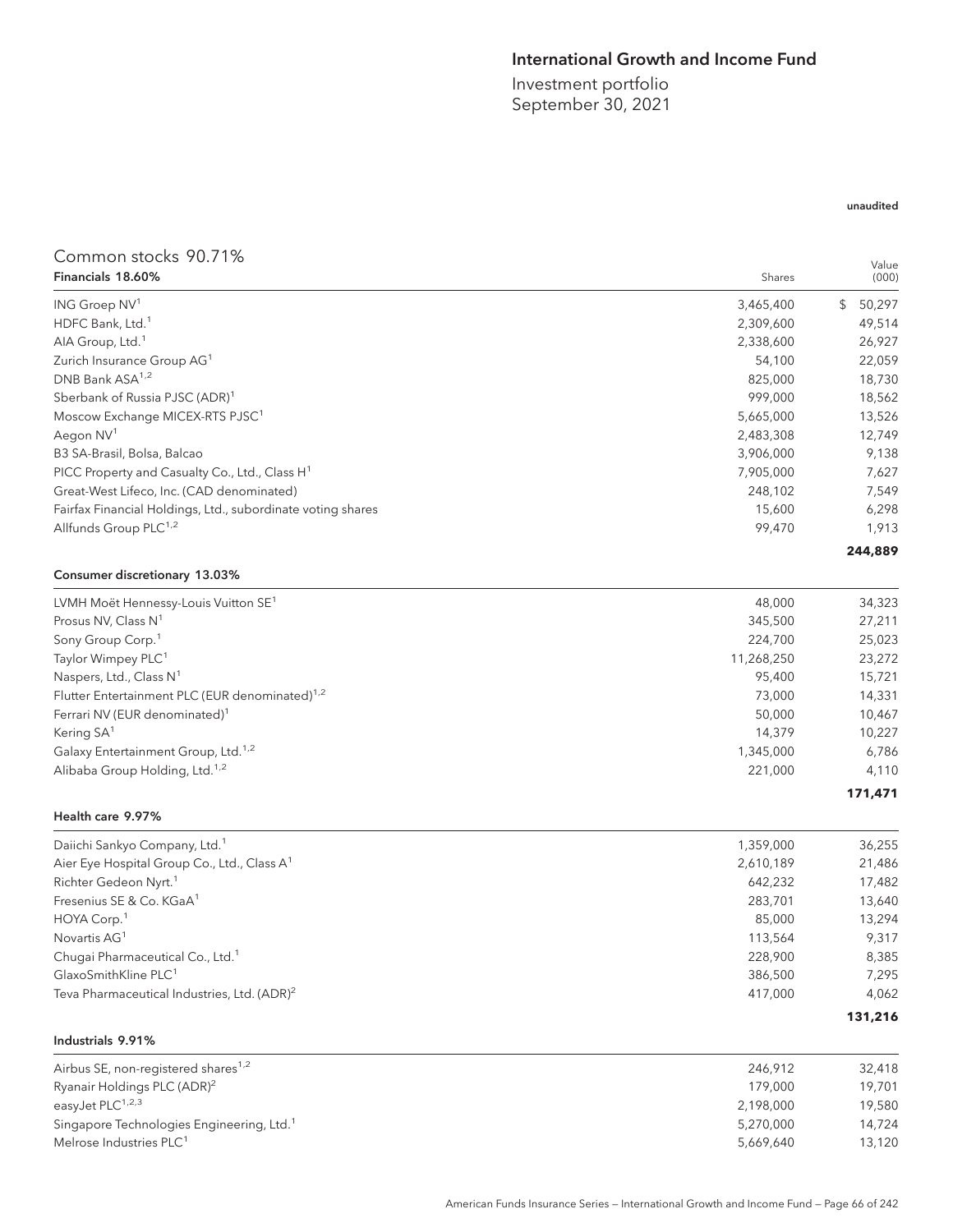| COMMITMON SLOCKS (COMMITMED)<br>Industrials (continued)                    | Shares            | Value<br>(000)  |
|----------------------------------------------------------------------------|-------------------|-----------------|
| LIXIL Corp. <sup>1</sup>                                                   | 385,000           | \$11,188        |
| Komatsu, Ltd. <sup>1</sup>                                                 | 445,000           | 10,700          |
| Aena SME, SA, non-registered shares <sup>1</sup>                           | 52,450            | 9,047           |
|                                                                            |                   | 130,478         |
| <b>Communication services 9.29%</b>                                        |                   |                 |
| SoftBank Corp. <sup>1</sup>                                                | 4,691,700         | 63,700          |
| Yandex NV, Class A <sup>2</sup>                                            | 397,400           | 31,669          |
| Tencent Holdings, Ltd. <sup>1</sup><br>SoftBank Group Corp. <sup>1</sup>   | 209,500           | 12,284          |
| Bilibili, Inc., Class Z <sup>1,2</sup>                                     | 106,600<br>69,200 | 6,160           |
| Rightmove PLC <sup>1</sup>                                                 | 423,500           | 4,620<br>3,885  |
|                                                                            |                   | 122,318         |
| Materials 7.48%                                                            |                   |                 |
| Rio Tinto PLC <sup>1</sup>                                                 | 455,900           | 30,101          |
| Vale SA, ordinary nominative shares                                        | 1,712,500         | 23,975          |
| Vale SA, ordinary nominative shares (ADR)                                  | 424,300           | 5,919           |
| Linde PLC                                                                  | 53,000            | 15,549          |
| Air Liquide SA, non-registered shares <sup>1</sup>                         | 79,200            | 12,673          |
| Akzo Nobel NV <sup>1</sup>                                                 | 93,955            | 10,231          |
| Information technology 6.50%                                               |                   | 98,448          |
| SUMCO Corp. <sup>1</sup>                                                   | 1,304,800         | 26,198          |
| Nice, Ltd. (ADR)                                                           | 73,400            | 20,849          |
| Taiwan Semiconductor Manufacturing Company, Ltd. <sup>1</sup>              | 1,010,000         | 20,827          |
| ASML Holding NV <sup>1</sup>                                               | 23,900            | 17,630          |
|                                                                            |                   | 85,504          |
| Consumer staples 6.19%                                                     |                   |                 |
| Imperial Brands PLC <sup>1</sup>                                           | 1,816,200         | 37,903          |
| Philip Morris International, Inc.                                          | 140,000           | 13,271          |
| Treasury Wine Estates, Ltd. <sup>1</sup>                                   | 1,152,442         | 10,245          |
| Pernod Ricard SA <sup>1</sup><br>British American Tobacco PLC <sup>1</sup> | 39,400            | 8,616           |
| Kirin Holdings Company, Ltd. <sup>1</sup>                                  | 216,802           | 7,564           |
|                                                                            | 209,500           | 3,891<br>81,490 |
| Utilities 3.92%                                                            |                   |                 |
| ENN Energy Holdings, Ltd. <sup>1</sup>                                     | 1,150,000         | 18,832          |
| Enel SpA <sup>1</sup>                                                      | 1,522,000         | 11,685          |
| E.ONSE <sup>1</sup>                                                        | 636,000           | 7,781           |
| SSE PLC <sup>1</sup>                                                       | 325,350           | 6,832           |
| Iberdrola SA, non-registered shares <sup>1</sup>                           | 648,392           | 6,476           |
|                                                                            |                   | 51,606          |
| <b>Energy 3.44%</b>                                                        |                   |                 |
| Royal Dutch Shell PLC, Class A (GBP denominated) <sup>1</sup>              | 792,000           | 17,497          |
| Canadian Natural Resources, Ltd. (CAD denominated)                         | 272,500           | 9,963           |
| Canadian Natural Resources, Ltd.                                           | 92,000            | 3,362           |
| Cenovus Energy, Inc.                                                       | 935,000           | 9,427           |
| TotalEnergies SE <sup>1</sup>                                              | 104,750           | 5,019           |

unaudited

**45,268**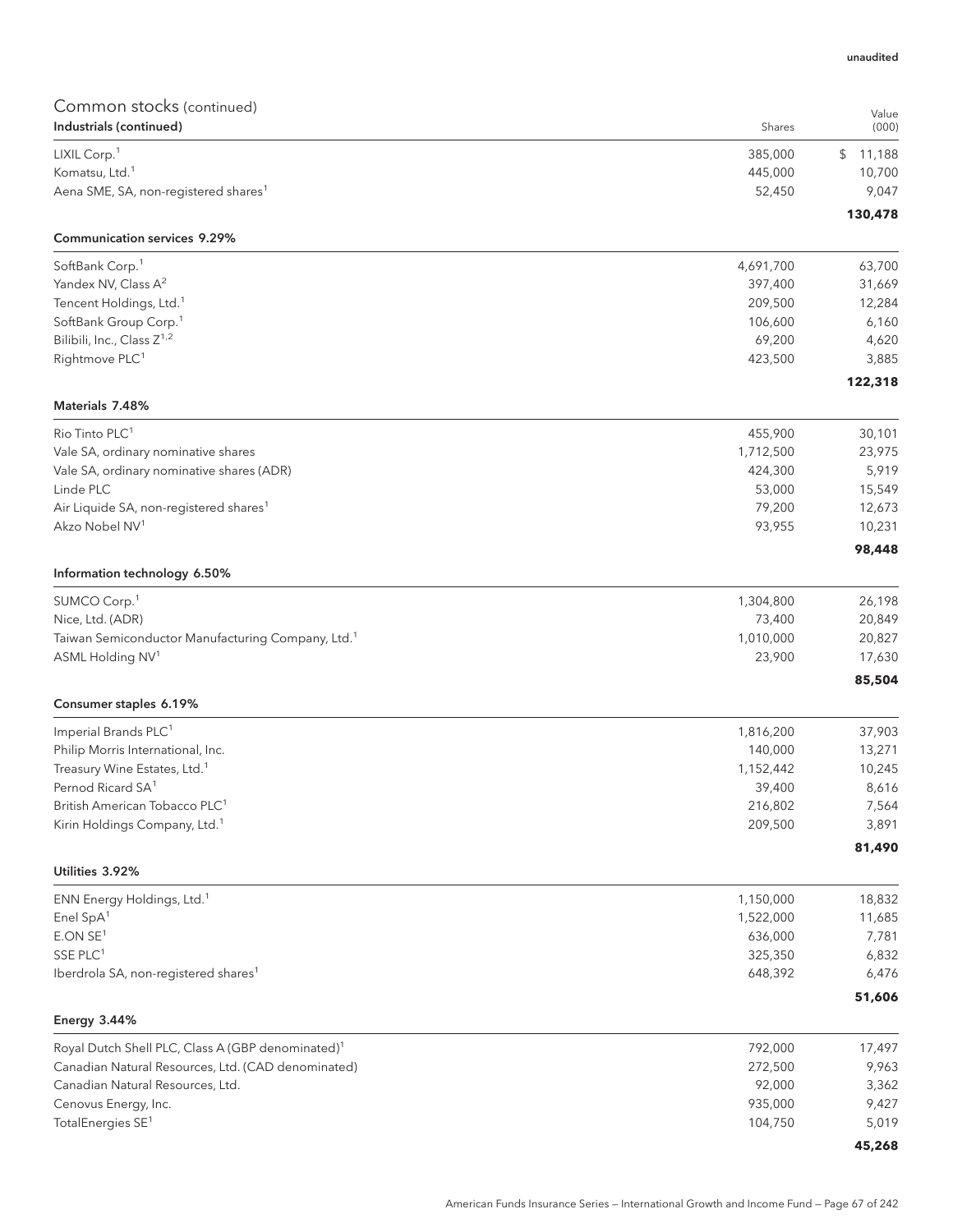| Common stocks (continued)<br>Real estate 2.38%                                            | Shares           | Value<br>(000) |
|-------------------------------------------------------------------------------------------|------------------|----------------|
| China Resources Mixc Lifestyle Services, Ltd. <sup>1</sup>                                | 2,193,461        | \$<br>12,141   |
| Embassy Office Parks REIT <sup>1</sup>                                                    | 2,191,000        | 9,974          |
| Sun Hung Kai Properties, Ltd. <sup>1</sup>                                                | 747,000          | 9,283          |
|                                                                                           |                  | 31,398         |
| Total common stocks (cost: \$890,234,000)                                                 |                  | 1,194,086      |
| Preferred securities 0.84%<br>Energy 0.84%                                                |                  |                |
| Petróleo Brasileiro SA (Petrobras), preferred nominative shares (ADR)                     | 591,100          | 5,911          |
| Petróleo Brasileiro SA (Petrobras), preferred nominative shares                           | 1,031,250        | 5,157          |
| Total preferred securities (cost: \$7,450,000)                                            |                  | 11,068         |
| Bonds, notes & other debt instruments 0.58%                                               | Principal amount |                |
| Bonds & notes of governments & government agencies outside the U.S. 0.31%                 | (000)            |                |
| Brazil (Federative Republic of) 10.00% 2025                                               | BRL 22,000       | 4,019          |
| Corporate bonds, notes & loans 0.27%<br>Health care 0.27%                                 |                  |                |
| Teva Pharmaceutical Finance Co. BV 3.15% 2026                                             | \$<br>1,060      | 1,016          |
| Teva Pharmaceutical Finance Co. BV 4.10% 2046                                             | 1,160            | 1,002          |
| Valeant Pharmaceuticals International, Inc. 6.125% 2025 <sup>4</sup>                      | 1,521            | 1,555          |
| Total corporate bonds, notes & loans                                                      |                  | 3,573          |
| Total bonds, notes & other debt instruments (cost: \$9,336,000)                           |                  | 7,592          |
| Short-term securities 8.15%<br>Money market investments 7.28%                             | Shares           |                |
| Capital Group Central Cash Fund 0.06% <sup>5,6</sup>                                      | 957,637          | 95,773         |
| Money market investments purchased with collateral from securities on loan 0.87%          |                  |                |
| Goldman Sachs Financial Square Government Fund, Institutional Shares 0.03% <sup>5,7</sup> | 5,051,215        | 5,051          |
| Capital Group Central Cash Fund 0.06%5,6,7                                                | 43,948           | 4,395          |
| Invesco Short-Term Investments Trust - Government & Agency Portfolio,                     |                  |                |
| Institutional Class 0.03% <sup>5,7</sup>                                                  | 2,043,637        | 2,044          |
|                                                                                           |                  | 11,490         |
| Total short-term securities (cost: \$107,255,000)                                         |                  | 107,263        |
| Total investment securities 100.28% (cost: \$1,014,275,000)                               |                  | 1,320,009      |
| Other assets less liabilities (0.28)%                                                     |                  | (3,666)        |
| Net assets 100.00%                                                                        |                  | \$1,316,343    |

unaudited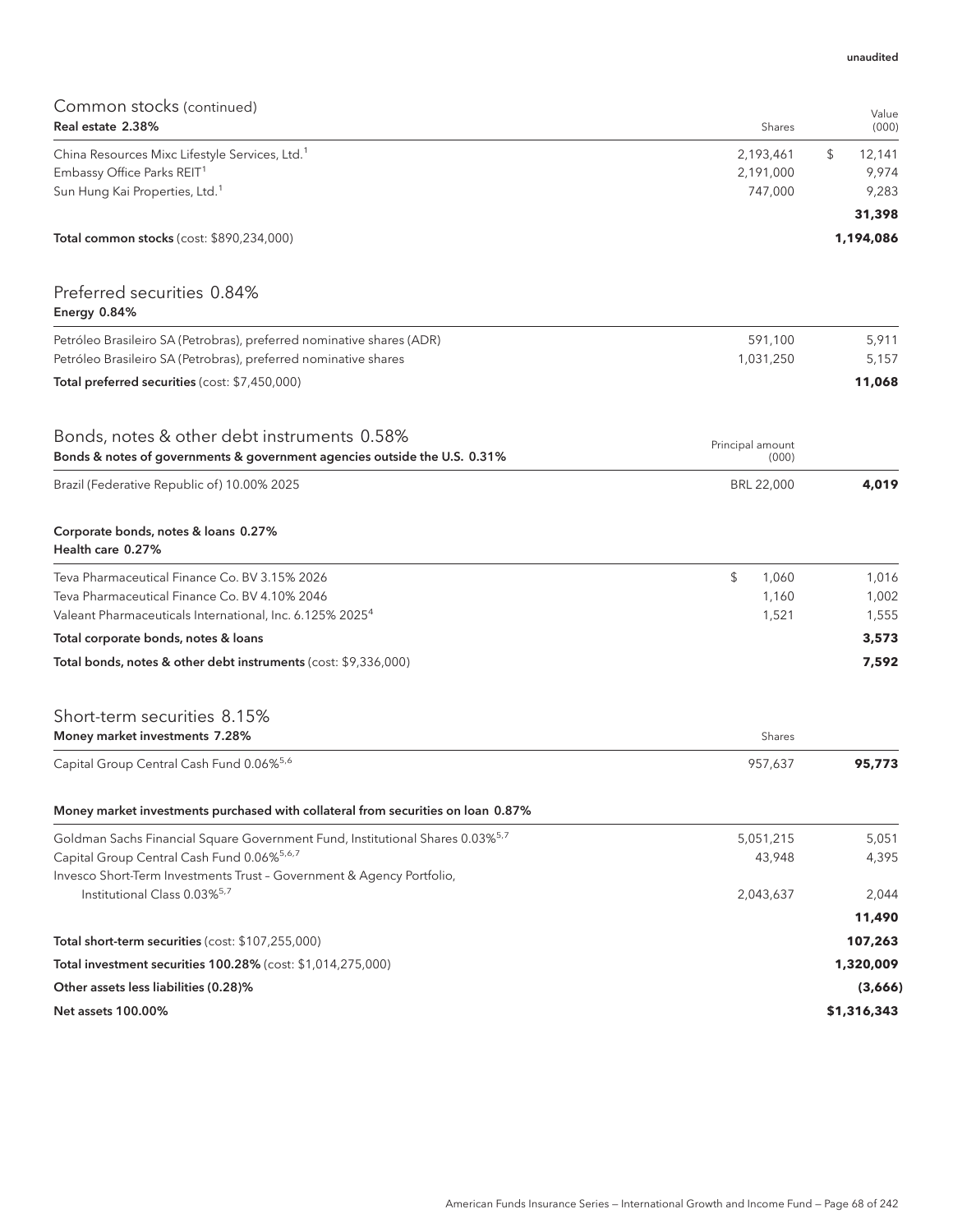# Investments in affiliates<sup>6</sup>

|                                                                                     | Value of<br>affiliates at<br>1/1/2021<br>(000) | Additions<br>(000) | Reductions<br>(000) | Net<br>realized<br>loss<br>(000) | Net<br>unrealized<br>appreciation<br>(000) | Value of<br>affiliates at<br>9/30/2021<br>(000) | Dividend<br>income<br>(000) |
|-------------------------------------------------------------------------------------|------------------------------------------------|--------------------|---------------------|----------------------------------|--------------------------------------------|-------------------------------------------------|-----------------------------|
| Short-term securities 7.61%                                                         |                                                |                    |                     |                                  |                                            |                                                 |                             |
| Money market investments 7.28%                                                      |                                                |                    |                     |                                  |                                            |                                                 |                             |
| Capital Group Central Cash Fund 0.06% <sup>5</sup>                                  | \$31,755                                       | \$442,479          | \$378,458           | \$(5)                            | \$2                                        | \$95.773                                        | \$30                        |
| Money market investments purchased with collateral from securities<br>on loan 0.33% |                                                |                    |                     |                                  |                                            |                                                 |                             |
| Capital Group Central Cash Fund 0.06% <sup>5,7</sup>                                | -                                              | $4,395^{8}$        |                     |                                  |                                            | 4,395                                           | -9                          |
| Total short-term securities                                                         |                                                |                    |                     |                                  |                                            | 100.168                                         |                             |
| Total 7.61%                                                                         |                                                |                    |                     | \$(5)                            | \$2                                        | \$100,168                                       | \$30                        |

1 Valued under fair value procedures adopted by authority of the board of trustees. The total value of all such securities was \$1,013,354,000, which represented 76.98% of the net assets of the fund. This entire amount relates to certain securities trading outside the U.S. whose values were adjusted as a result of significant market movements following the close of local trading.

<sup>2</sup>Security did not produce income during the last 12 months.

 $^3$ All or a portion of this security was on loan. The total value of all such securities was \$8,143,000, which represented .62% of the net assets of the fund. 4 Acquired in a transaction exempt from registration under Rule 144A of the Securities Act of 1933. May be resold in the U.S. in transactions exempt from registration, normally to qualified institutional buyers. The total value of all such securities was \$1,555,000, which represented .12% of the net assets of the fund.

5 Rate represents the seven-day yield at 9/30/2021.

<sup>6</sup>Part of the same "group of investment companies" as the fund as defined under the Investment Company Act of 1940, as amended.

<sup>7</sup>Security purchased with cash collateral from securities on loan.

<sup>8</sup>Represents net activity.

<sup>9</sup>Dividend income is included with securities lending income and is not shown in this table.

Key to abbreviations ADR = American Depositary Receipts BRL = Brazilian reais CAD = Canadian dollars EUR = Euros GBP = British pounds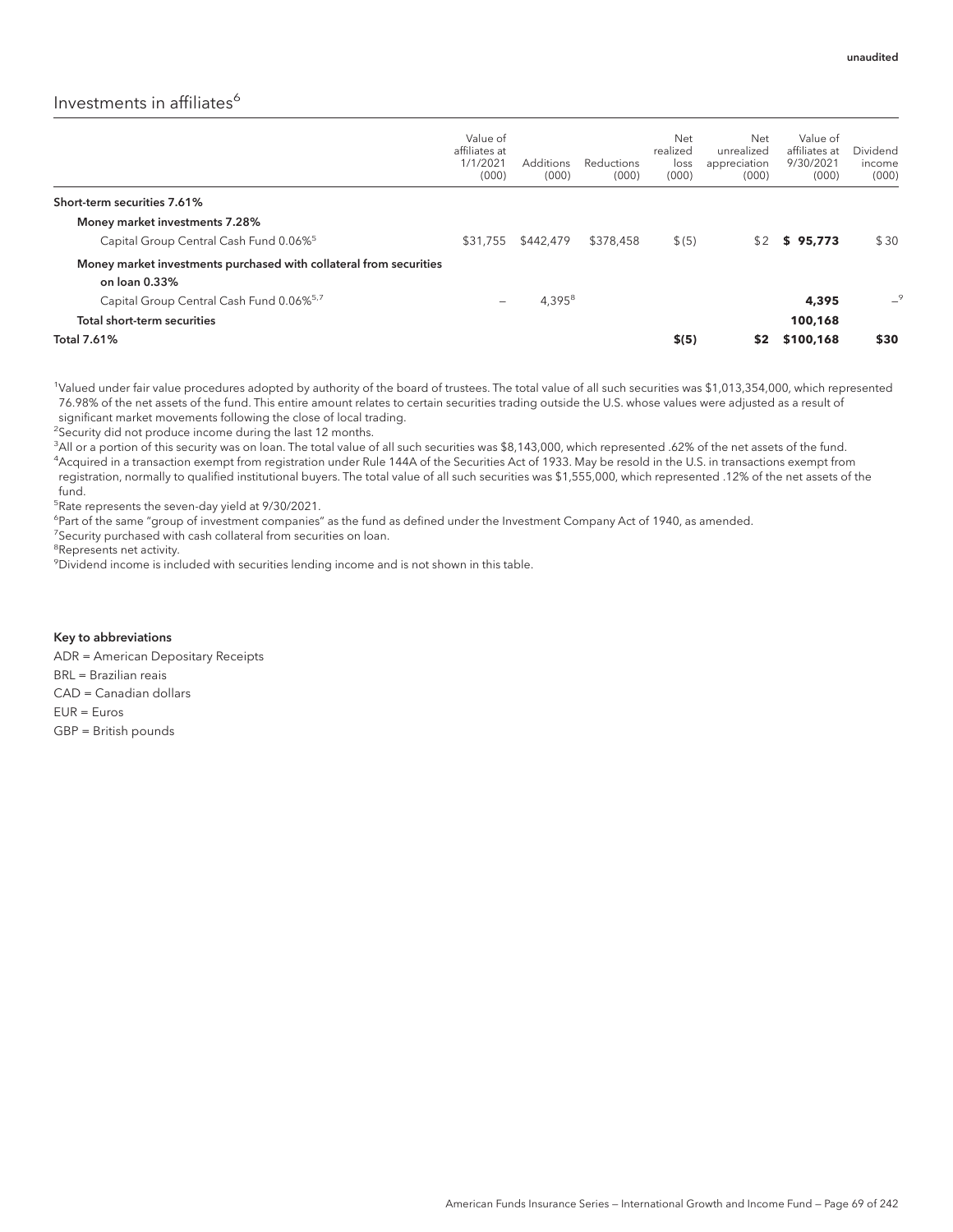# Capital Income Builder®

Value

unaudited

Investment portfolio September 30, 2021

# Common stocks 76.29%

| Financials 16.06%                                                      | Shares    | (000)    |
|------------------------------------------------------------------------|-----------|----------|
| JPMorgan Chase & Co.                                                   | 83,742    | \$13,708 |
| Zurich Insurance Group AG <sup>1</sup>                                 | 32,539    | 13,268   |
| Toronto-Dominion Bank (CAD denominated)                                | 184,874   | 12,239   |
| PNC Financial Services Group, Inc.                                     | 51,658    | 10,106   |
| Münchener Rückversicherungs-Gesellschaft AG <sup>1</sup>               | 30,134    | 8,260    |
| CME Group, Inc., Class A                                               | 39,587    | 7,655    |
| ING Groep NV <sup>1</sup>                                              | 425,213   | 6,172    |
| DNB Bank ASA <sup>1,2</sup>                                            | 257,107   | 5,837    |
| Power Corporation of Canada, subordinate voting shares                 | 165,056   | 5,441    |
| American International Group, Inc.                                     | 98,870    | 5,427    |
| Principal Financial Group, Inc.                                        | 81,751    | 5,265    |
| DBS Group Holdings, Ltd. <sup>1</sup>                                  | 237,006   | 5,263    |
| Great-West Lifeco, Inc. (CAD denominated)                              | 171,518   | 5,219    |
| Hong Kong Exchanges and Clearing, Ltd. <sup>1</sup>                    | 76,200    | 4,625    |
| Intesa Sanpaolo SpA <sup>1</sup>                                       | 1,528,574 | 4,337    |
| Kaspi.kz JSC <sup>1,3</sup>                                            | 34,518    | 3,678    |
| Kaspi.kz JSC (GDR) <sup>1</sup>                                        | 1,179     | 126      |
| KeyCorp                                                                | 156,410   | 3,382    |
| Ping An Insurance (Group) Company of China, Ltd., Class H <sup>1</sup> | 400,500   | 2,718    |
| Ping An Insurance (Group) Company of China, Ltd., Class A <sup>1</sup> | 66,500    | 495      |
| Truist Financial Corp.                                                 | 49,312    | 2,892    |
| Tryg A/S <sup>1</sup>                                                  | 110,449   | 2,509    |
| AIA Group, Ltd. <sup>1</sup>                                           | 194,400   | 2,238    |
| Citigroup, Inc.                                                        | 30,949    | 2,172    |
| Swedbank AB, Class A <sup>1</sup>                                      | 99,344    | 2,009    |
| PICC Property and Casualty Co., Ltd., Class H <sup>1</sup>             | 2,082,000 | 2,009    |
| East West Bancorp, Inc.                                                | 25,615    | 1,986    |
| Moscow Exchange MICEX-RTS PJSC <sup>1</sup>                            | 826,831   | 1,974    |
| Webster Financial Corp.                                                | 35,594    | 1,938    |
| China Pacific Insurance (Group) Co., Ltd., Class H <sup>1</sup>        | 637,350   | 1,874    |
| Citizens Financial Group, Inc.                                         | 35,898    | 1,686    |
| Morgan Stanley                                                         | 17,245    | 1,678    |
| B3 SA-Brasil, Bolsa, Balcao                                            | 716,196   | 1,676    |
| U.S. Bancorp                                                           | 26,785    | 1,592    |
| National Bank of Canada <sup>4</sup>                                   | 20,610    | 1,583    |
| Travelers Companies, Inc.                                              | 9,654     | 1,468    |
| China Merchants Bank Co., Ltd., Class H <sup>1</sup>                   | 168,500   | 1,337    |
| KBC Groep NV <sup>1</sup>                                              | 13,711    | 1,231    |
| State Street Corp.                                                     | 14,042    | 1,190    |
| Euronext NV <sup>1</sup>                                               | 10,067    | 1,136    |
| Franklin Resources, Inc.                                               | 37,329    | 1,109    |
| BNP Paribas SA <sup>1</sup>                                            | 15,885    | 1,018    |
| Sberbank of Russia PJSC (ADR) <sup>1</sup>                             | 53,929    | 1,002    |
| UBS Group AG <sup>1</sup>                                              | 61,152    | 977      |
| <b>Discover Financial Services</b>                                     | 6,874     | 844      |
| Everest Re Group, Ltd.                                                 | 3,219     | 807      |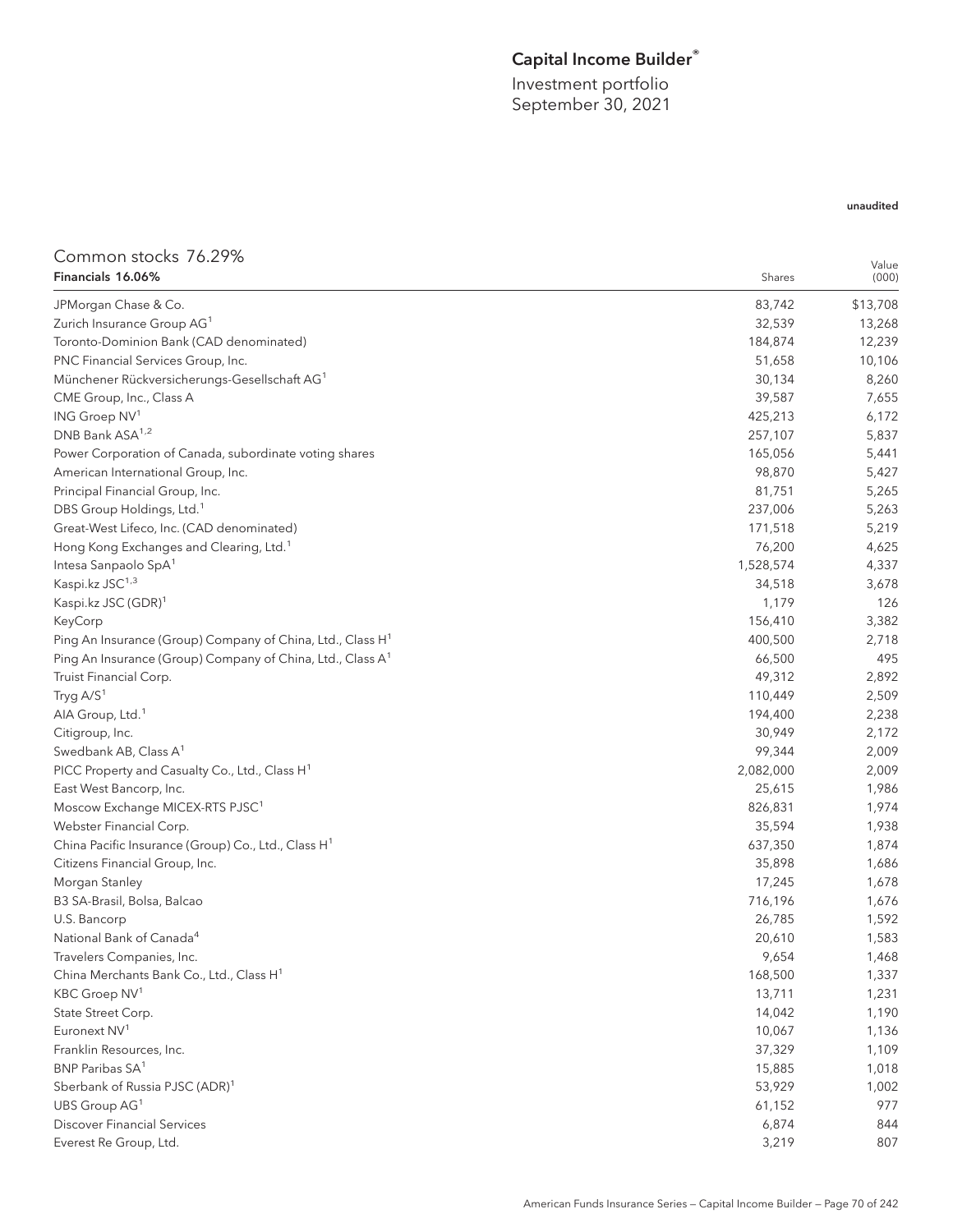| Financials (continued)                                 | Shares  | (000)     |
|--------------------------------------------------------|---------|-----------|
| BlackRock, Inc.                                        | 889     | \$<br>746 |
| Marsh & McLennan Companies, Inc.                       | 4,725   | 716       |
| Banco Santander, SA <sup>1</sup>                       | 185,078 | 670       |
| Wells Fargo & Company                                  | 9,185   | 426       |
| EFG International AG <sup>1</sup>                      | 55,320  | 401       |
| BOC Hong Kong (Holdings), Ltd. <sup>1</sup>            | 127,000 | 380       |
| Vontobel Holding AG <sup>1</sup>                       | 3,576   | 302       |
| Blackstone, Inc.                                       | 2,530   | 294       |
| Skandinaviska Enskilda Banken AB, Class A <sup>1</sup> | 14,350  | 202       |
| Cullen/Frost Bankers, Inc.                             | 1,550   | 184       |
| SouthState Corp.                                       | 2,444   | 183       |
| IIFL Wealth Management, Ltd. <sup>1</sup>              | 8,122   | 171       |
|                                                        |         | 169,831   |

## Information technology 9.68%

| Broadcom, Inc.                                                | 74,476  | 36,117  |
|---------------------------------------------------------------|---------|---------|
| Microsoft Corp.                                               | 76,636  | 21,605  |
| Taiwan Semiconductor Manufacturing Company, Ltd. <sup>1</sup> | 543,800 | 11,214  |
| Intel Corp.                                                   | 97,186  | 5,178   |
| Vanguard International Semiconductor Corp. <sup>1</sup>       | 886,700 | 4,771   |
| GlobalWafers Co., Ltd. <sup>1</sup>                           | 147,000 | 4,153   |
| NetApp, Inc.                                                  | 43,208  | 3,878   |
| Automatic Data Processing, Inc.                               | 11,788  | 2,357   |
| Paychex, Inc.                                                 | 20,475  | 2,302   |
| KLA Corp.                                                     | 5,996   | 2,006   |
| Texas Instruments, Inc.                                       | 10,048  | 1,931   |
| MediaTek, Inc. <sup>1</sup>                                   | 38,000  | 1,225   |
| Apple, Inc.                                                   | 8,611   | 1,218   |
| QUALCOMM, Inc.                                                | 7,686   | 991     |
| Tokyo Electron, Ltd. <sup>1</sup>                             | 2,200   | 970     |
| Western Union Company                                         | 35,072  | 709     |
| Tripod Technology Corp. <sup>1</sup>                          | 139,000 | 554     |
| International Business Machines Corp.                         | 2,373   | 330     |
| SAP SE <sup>1</sup>                                           | 1,944   | 263     |
| FDM Group (Holdings) PLC <sup>1</sup>                         | 12,913  | 217     |
| BE Semiconductor Industries NV <sup>1</sup>                   | 2,742   | 216     |
| SINBON Electronics Co., Ltd. <sup>1</sup>                     | 25,000  | 211     |
|                                                               |         | 102,416 |

# Consumer staples 8.92%

| Philip Morris International, Inc.           | 275,602 | 26,124 |
|---------------------------------------------|---------|--------|
| British American Tobacco PLC <sup>1</sup>   | 364,329 | 12,711 |
| Nestlé SA <sup>1</sup>                      | 59,784  | 7,193  |
| PepsiCo, Inc.                               | 43,154  | 6,491  |
| General Mills, Inc.                         | 103,178 | 6,172  |
| Altria Group, Inc.                          | 108,790 | 4,952  |
| Coca-Cola Company                           | 78,083  | 4,097  |
| Unilever PLC (GBP denominated) <sup>1</sup> | 75,109  | 4,060  |
| Carlsberg A/S, Class B <sup>1</sup>         | 19,325  | 3,144  |
| Danone SA <sup>1</sup>                      | 45,700  | 3,119  |
| Imperial Brands PLC <sup>1</sup>            | 146,630 | 3,060  |
| ITC, Ltd. $1$                               | 799,671 | 2,527  |
| Keurig Dr Pepper, Inc.                      | 61,542  | 2,102  |
| Kraft Heinz Company                         | 51,924  | 1,912  |
| Kimberly-Clark Corp.                        | 13,432  | 1,779  |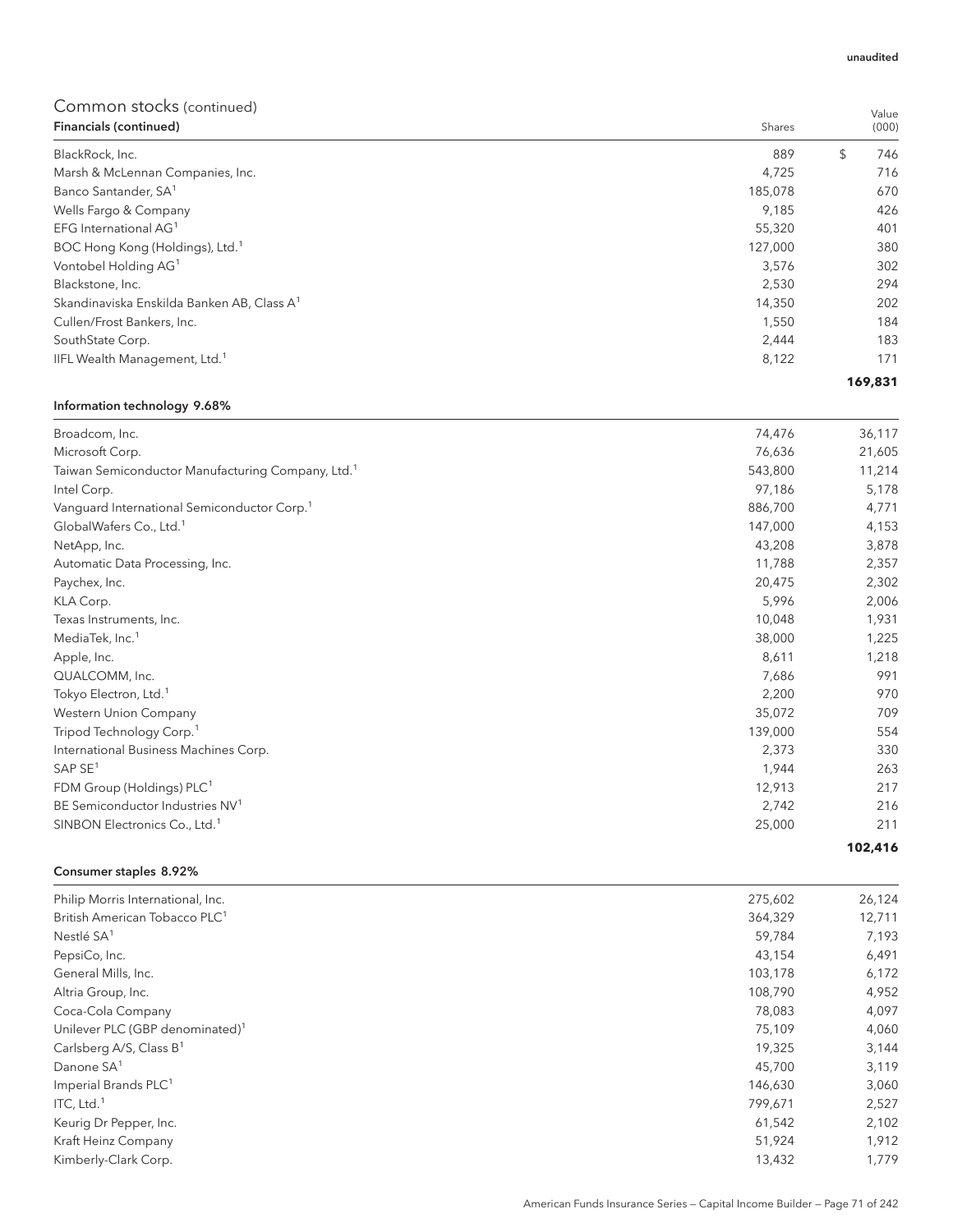| Consumer staples (continued)                                         | Shares | (000)       |
|----------------------------------------------------------------------|--------|-------------|
| Anheuser-Busch InBey SA/NV <sup>1</sup>                              | 24,109 | 1,362<br>S. |
| Reckitt Benckiser Group PLC <sup>1</sup>                             | 11,472 | 898         |
| Procter & Gamble Company                                             | 5.909  | 826         |
| Vector Group, Ltd.                                                   | 63,092 | 805         |
| Inner Mongolia Yili Industrial Group Co., Ltd., Class A <sup>1</sup> | 78,800 | 457         |
| Viscofan, SA, non-registered shares <sup>1</sup>                     | 3,202  | 209         |
| Scandinavian Tobacco Group A/S <sup>1</sup>                          | 10,343 | 204         |
| Hilton Food Group PLC <sup>1</sup>                                   | 10,963 | 173         |
|                                                                      |        | 94,377      |

#### Health care 7.67%

| Gilead Sciences, Inc.                                          | 259,662 | 18,137 |
|----------------------------------------------------------------|---------|--------|
| Amgen, Inc.                                                    | 71,784  | 15,265 |
| AbbVie, Inc.                                                   | 90,424  | 9,754  |
| GlaxoSmithKline PLC <sup>1</sup>                               | 469,144 | 8,855  |
| Novartis AG <sup>1</sup>                                       | 79,111  | 6,490  |
| Medtronic PLC                                                  | 51,252  | 6,424  |
| AstraZeneca PLC <sup>1</sup>                                   | 42,893  | 5,164  |
| Abbott Laboratories                                            | 30,101  | 3,556  |
| UnitedHealth Group, Inc.                                       | 6,875   | 2,686  |
| Roche Holding AG, nonvoting non-registered shares <sup>1</sup> | 5,452   | 1,990  |
| Royalty Pharma PLC, Class A                                    | 37,284  | 1,348  |
| Merck & Co., Inc.                                              | 15,884  | 1,193  |
| Koninklijke Philips NV (EUR denominated) <sup>1</sup>          | 2,984   | 132    |
| Eli Lilly and Company                                          | 432     | 100    |
| Organon & Co. <sup>2</sup>                                     | 662     | 22     |
|                                                                |         | 81,116 |

### Real estate 7.14%

|         | 75,456 |
|---------|--------|
| 1,512   | 182    |
| 132,000 | 555    |
| 56,255  | 699    |
| 24,690  | 717    |
| 38,414  | 797    |
| 214,689 | 887    |
| 4,708   | 900    |
| 586,900 | 957    |
| 210,800 | 960    |
| 45,559  | 992    |
| 228,000 | 1,048  |
| 4,505   | 1,196  |
| 130,891 | 1,601  |
| 280,500 | 1,612  |
| 2,059   | 1,627  |
| 89,496  | 2,623  |
| 24,787  | 2,925  |
| 77,396  | 2,964  |
| 494,559 | 4,227  |
| 116,610 | 5,401  |
| 51,021  | 7,370  |
| 359,049 | 10,201 |
| 144,331 | 25,015 |
|         |        |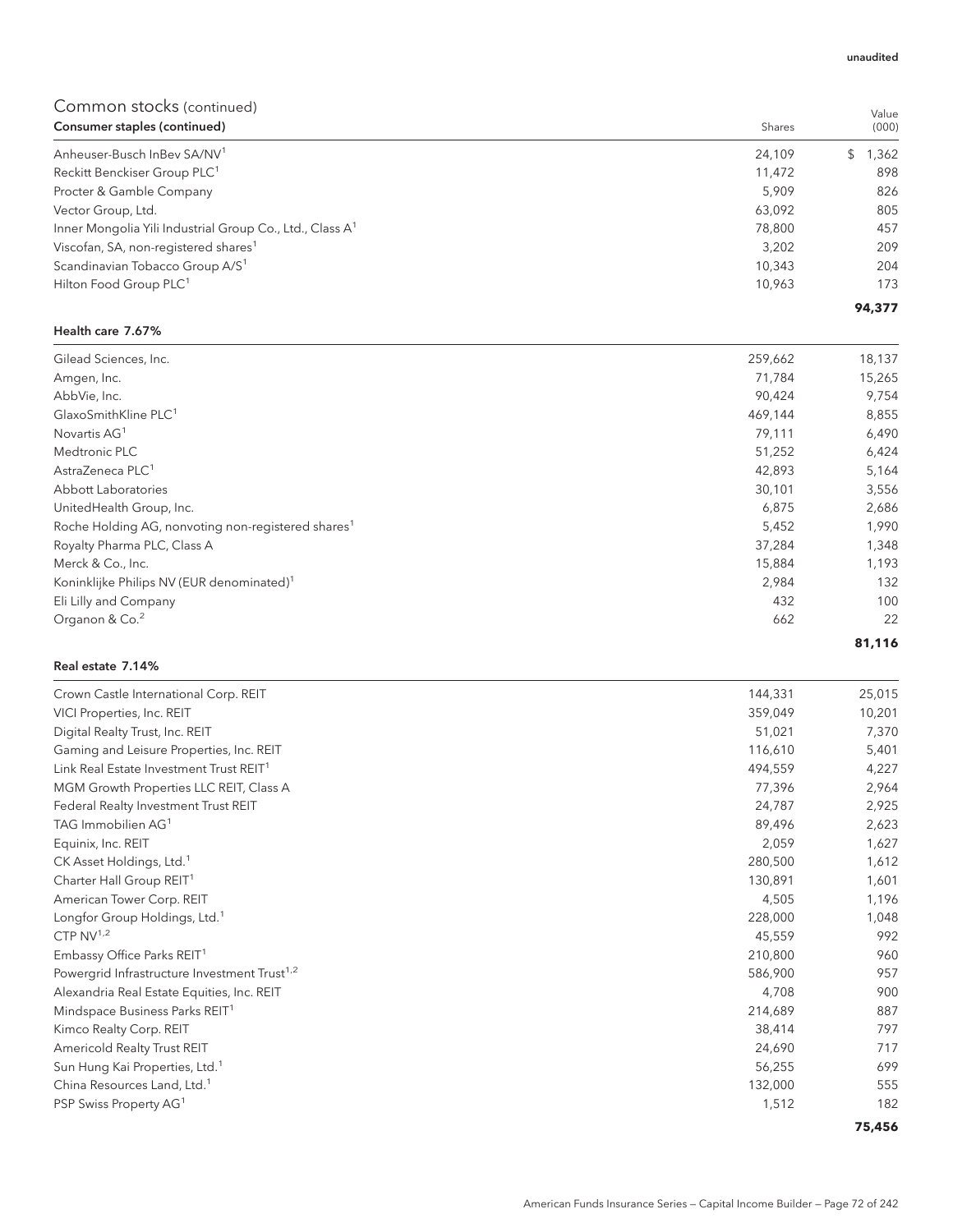| Utilities 6.84%                                         | Shares    | (000)       |
|---------------------------------------------------------|-----------|-------------|
| E.ON SE <sup>1</sup>                                    | 629,796   | \$<br>7,705 |
| Enel SpA <sup>1</sup>                                   | 956,624   | 7,345       |
| DTE Energy Company                                      | 59,643    | 6,663       |
| Power Grid Corporation of India, Ltd. <sup>1</sup>      | 2,326,144 | 5,898       |
| Iberdrola SA, non-registered shares <sup>1</sup>        | 569,420   | 5,687       |
| Dominion Energy, Inc.                                   | 75,279    | 5,497       |
| Exelon Corp.                                            | 103,552   | 5,006       |
| Duke Energy Corp.                                       | 43,986    | 4,293       |
| Southern Co.                                            | 56,406    | 3,495       |
| Entergy Corp.                                           | 32,726    | 3,250       |
| National Grid PLC <sup>1</sup>                          | 260,642   | 3,100       |
| AES Corp.                                               | 108,642   | 2,480       |
| Engie SA <sup>1</sup>                                   | 159,944   | 2,099       |
| SSE PLC <sup>1</sup>                                    | 93,552    | 1,964       |
| China Gas Holdings, Ltd. <sup>1</sup>                   | 653,000   | 1,926       |
| Public Service Enterprise Group, Inc.                   | 19,661    | 1,197       |
| Endesa, SA <sup>1</sup>                                 | 46,824    | 944         |
| Sempra Energy                                           | 6,997     | 885         |
| Edison International                                    | 10,825    | 600         |
| Power Assets Holdings, Ltd. <sup>1</sup>                | 89,000    | 522         |
| Centrica PLC <sup>1,2</sup>                             | 676,986   | 517         |
| CenterPoint Energy, Inc.                                | 15,770    | 388         |
| Ratch Group PCL, foreign registered shares <sup>1</sup> | 205,400   | 276         |
| CMS Energy Corp.                                        | 3,492     | 209         |
| Keppel Infrastructure Trust <sup>1</sup>                | 318,836   | 128         |
| Evergy, Inc.                                            | 1,770     | 110         |
| NextEra Energy, Inc.                                    | 1,381     | 108         |
|                                                         |           | 72,292      |

## Energy 4.98%

| TC Energy Corp. (CAD denominated)                  | 156,060 | 7,511  |
|----------------------------------------------------|---------|--------|
| TC Energy Corp.                                    | 47,261  | 2,273  |
| Chevron Corp.                                      | 81,581  | 8,276  |
| Canadian Natural Resources, Ltd. (CAD denominated) | 205,264 | 7,505  |
| Gazprom PJSC (ADR) <sup>1</sup>                    | 505,603 | 4,977  |
| EOG Resources, Inc.                                | 49,536  | 3,976  |
| Enbridge, Inc. (CAD denominated)                   | 98,825  | 3,937  |
| ConocoPhillips                                     | 55,622  | 3,770  |
| TotalEnergies SE <sup>1</sup>                      | 57,100  | 2,736  |
| Equitrans Midstream Corp.                          | 188,505 | 1,911  |
| $BP$ PLC <sup>1</sup>                              | 379,151 | 1,718  |
| Royal Dutch Shell PLC, Class B <sup>1</sup>        | 45,215  | 1,002  |
| Royal Dutch Shell PLC, Class B (ADR)               | 6,718   | 297    |
| Schlumberger, Ltd.                                 | 32,895  | 975    |
| Exxon Mobil Corp.                                  | 12,844  | 755    |
| DT Midstream, Inc.                                 | 15,182  | 702    |
| Petronet LNG, Ltd. <sup>1</sup>                    | 96,578  | 309    |
|                                                    |         | 52,630 |

### Communication services 4.55%

| Comcast Corp., Class A          | 235.792   | 13,188 |
|---------------------------------|-----------|--------|
| SoftBank Corp. <sup>1</sup>     | 718,700   | 9,758  |
| BCE, Inc.                       | 117.130   | 5,868  |
| Verizon Communications, Inc.    | 72.832    | 3,934  |
| Koninklijke KPN NV <sup>1</sup> | 1.074.608 | 3,370  |

Value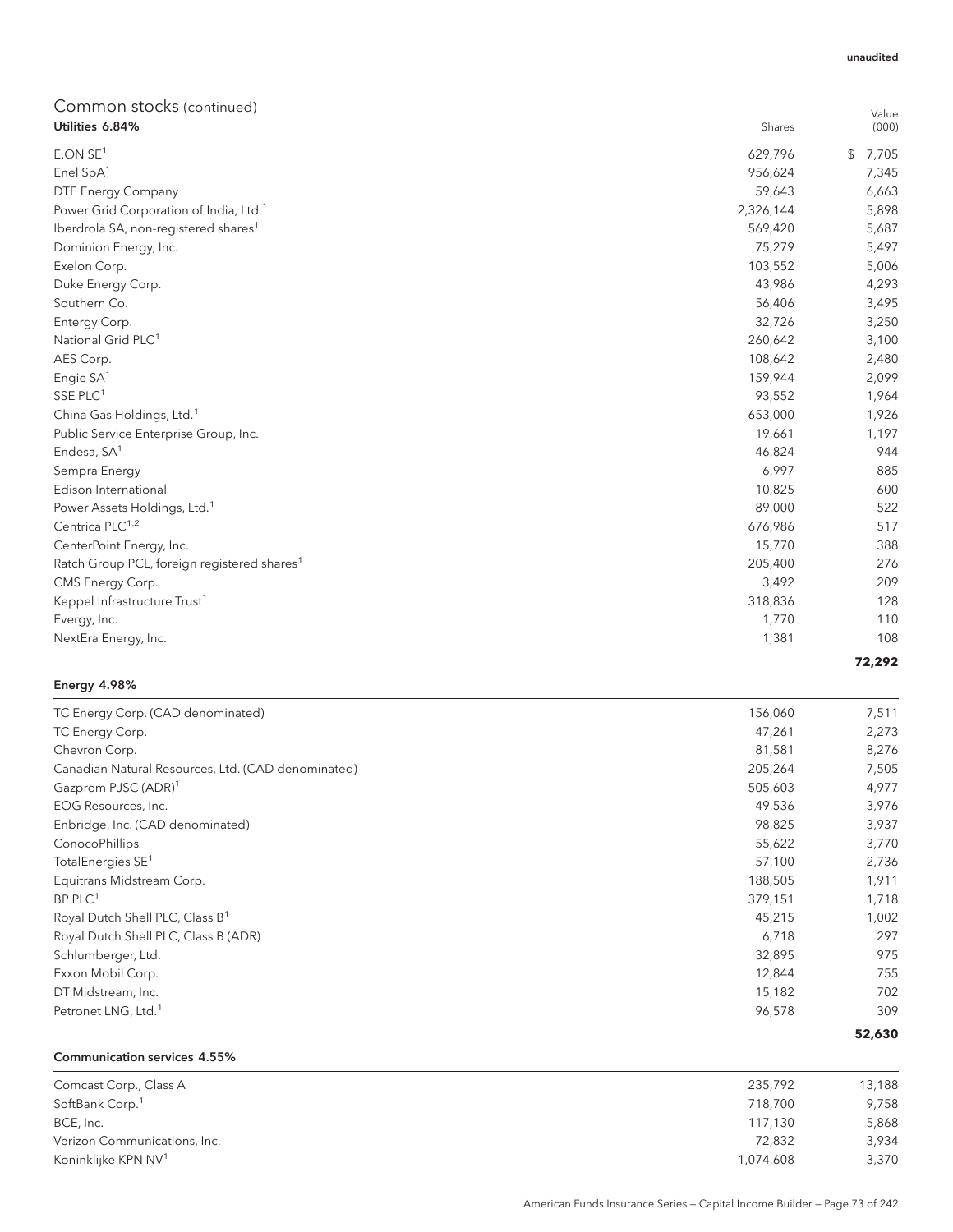| Communication services (continued)                | Shares    | (000)   |
|---------------------------------------------------|-----------|---------|
| HKT Trust and HKT, Ltd., units <sup>1</sup>       | 1,898,240 | \$2,596 |
| TELUS Corp.                                       | 106,474   | 2,340   |
| Indus Towers, Ltd. <sup>1</sup>                   | 377,394   | 1,553   |
| WPP $PLC1$                                        | 103,022   | 1,384   |
| Nippon Telegraph and Telephone Corp. <sup>1</sup> | 37,400    | 1,034   |
| ITV PLC $1,2$                                     | 533,667   | 757     |
| Omnicom Group, Inc.                               | 9,475     | 687     |
| ProSiebenSat.1 Media SE <sup>1</sup>              | 36,197    | 666     |
| HKBN, Ltd. <sup>1</sup>                           | 292.000   | 345     |
| Zegona Communications PLC <sup>1</sup>            | 153,536   | 313     |
| Vodafone Group PLC <sup>1</sup>                   | 125,093   | 189     |
| Sanoma OYJ <sup>1</sup>                           | 10.670    | 167     |
|                                                   |           | 48,149  |

## Industrials 4.00%

| Raytheon Technologies Corp.                                                            | 141,690 | 12,180 |
|----------------------------------------------------------------------------------------|---------|--------|
| BOC Aviation, Ltd. <sup>1</sup>                                                        | 352,900 | 2,933  |
| RELX PLC <sup>1</sup>                                                                  | 99,650  | 2,872  |
| Singapore Technologies Engineering, Ltd. <sup>1</sup>                                  | 996,900 | 2,785  |
| Lockheed Martin Corp.                                                                  | 7,954   | 2,745  |
| VINCI SA <sup>1</sup>                                                                  | 25,352  | 2,626  |
| BAE Systems PLC <sup>1</sup>                                                           | 267,541 | 2,022  |
| Trinity Industries, Inc.                                                               | 72,684  | 1,975  |
| ABB, Ltd. <sup>1</sup>                                                                 | 56,334  | 1,878  |
| Waste Management, Inc.                                                                 | 11,880  | 1,774  |
| Union Pacific Corp.                                                                    | 6,238   | 1,223  |
| Cía. de Distribución Integral Logista Holdings, SA, non-registered shares <sup>1</sup> | 49,604  | 1,043  |
| CCR SA, ordinary nominative shares                                                     | 461,038 | 990    |
| United Parcel Service, Inc., Class B                                                   | 4,629   | 843    |
| Honeywell International, Inc.                                                          | 3,620   | 768    |
| Kone OYJ, Class B <sup>1</sup>                                                         | 9,661   | 677    |
| Caterpillar, Inc.                                                                      | 2,833   | 544    |
| Cummins, Inc.                                                                          | 2,305   | 518    |
| General Dynamics Corp.                                                                 | 2,281   | 447    |
| Deutsche Post AG <sup>1</sup>                                                          | 6,185   | 390    |
| Melrose Industries PLC <sup>1</sup>                                                    | 100,542 | 233    |
| L3Harris Technologies, Inc.                                                            | 1,051   | 231    |
| Norfolk Southern Corp.                                                                 | 937     | 224    |
| Atlas Corp.                                                                            | 11,760  | 179    |
| Mitsubishi Corp. <sup>1</sup>                                                          | 4,500   | 141    |
| Stanley Black & Decker, Inc.                                                           | 429     | 75     |
|                                                                                        |         | 42,316 |

### Materials 3.72%

| Vale SA, ordinary nominative shares (ADR) | 426,369 | 5,948 |
|-------------------------------------------|---------|-------|
| Vale SA, ordinary nominative shares       | 228,906 | 3,205 |
| Rio Tinto PLC <sup>1</sup>                | 103.705 | 6,847 |
| BHP Group PLC <sup>1</sup>                | 234,143 | 5,836 |
| LyondellBasell Industries NV              | 44,909  | 4,215 |
| Air Products and Chemicals, Inc.          | 10.943  | 2,803 |
| Dow, Inc.                                 | 35,366  | 2,036 |
| Evonik Industries AG <sup>1</sup>         | 49,884  | 1,580 |
| Fortescue Metals Group, Ltd. <sup>1</sup> | 148,243 | 1,563 |
| BASF SE <sup>1</sup>                      | 18,785  | 1,431 |
| Linde PLC                                 | 4,392   | 1.289 |

Value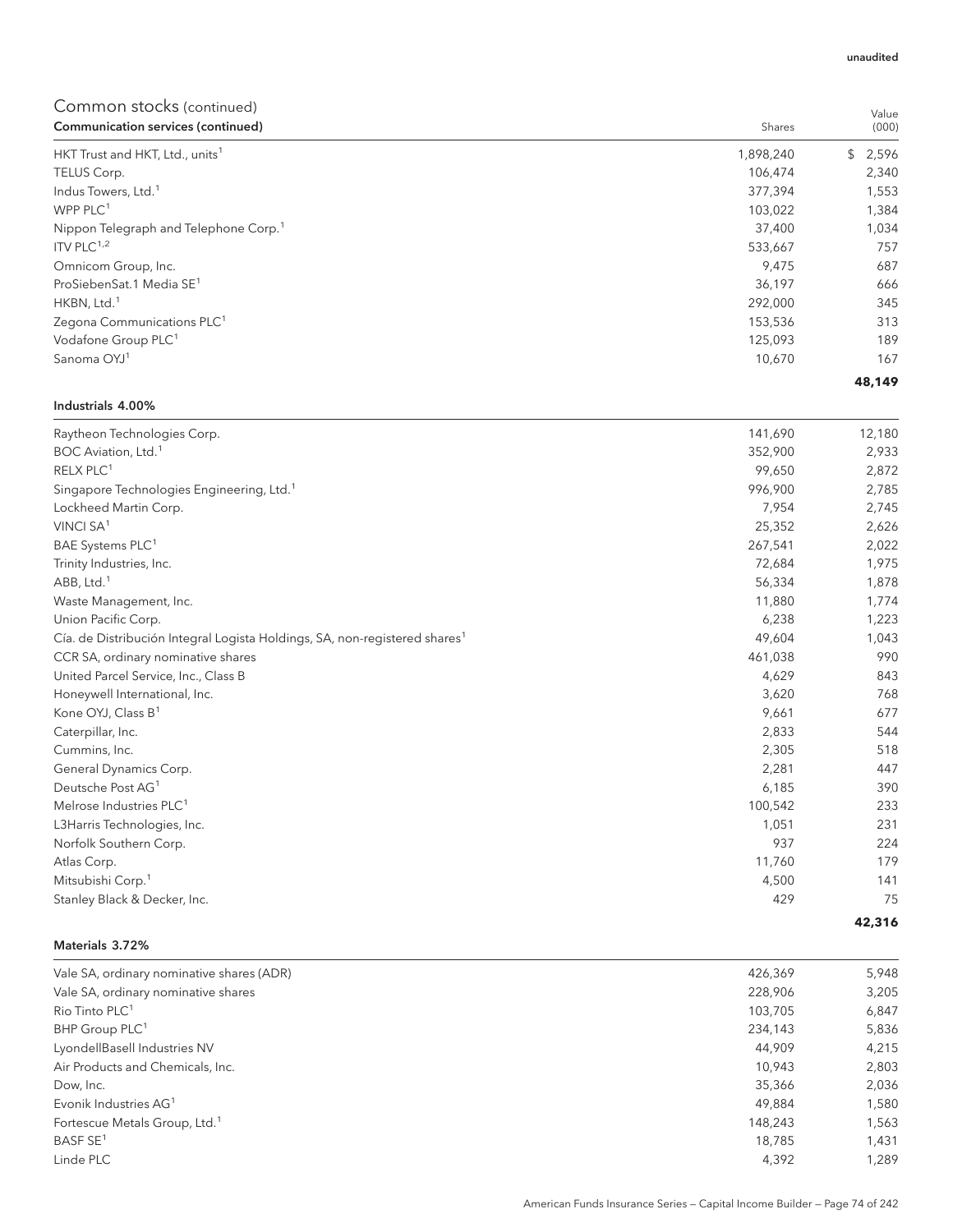| Materials (continued)          | Shares | (000)     |
|--------------------------------|--------|-----------|
| Asahi Kasei Corp. <sup>1</sup> | 85,100 | \$<br>908 |
| Celanese Corp.                 | 5,796  | 873       |
| Nexa Resources SA <sup>4</sup> | 47,740 | 363       |
| WestRock Co.                   | 6,230  | 310       |
| Amcor PLC (CDI) <sup>1</sup>   | 8,656  | 102       |
|                                |        | 39,309    |

## Consumer discretionary 2.73%

| Home Depot, Inc.                                   | 16,136  | 5,297   |
|----------------------------------------------------|---------|---------|
| McDonald's Corp.                                   | 17,170  | 4,140   |
| Midea Group Co., Ltd., Class A <sup>1</sup>        | 320,675 | 3,455   |
| Industria de Diseño Textil, SA <sup>1</sup>        | 72,975  | 2,655   |
| Starbucks Corp.                                    | 20,066  | 2,214   |
| Kering SA <sup>1</sup>                             | 2,579   | 1,834   |
| Hasbro, Inc.                                       | 19,563  | 1,746   |
| Cie. Financière Richemont SA, Class A <sup>1</sup> | 15,925  | 1,642   |
| Taylor Wimpey PLC <sup>1</sup>                     | 655,617 | 1,354   |
| YUM! Brands, Inc.                                  | 9,331   | 1,141   |
| LVMH Moët Hennessy-Louis Vuitton SE <sup>1</sup>   | 1,229   | 879     |
| Darden Restaurants, Inc.                           | 5,786   | 876     |
| VF Corp.                                           | 9,813   | 657     |
| Sands China, Ltd. <sup>1,2</sup>                   | 158,800 | 326     |
| OPAP SA <sup>1</sup>                               | 13,313  | 205     |
| Fielmann AG <sup>1</sup>                           | 2,713   | 181     |
| Inchcape PLC <sup>1</sup>                          | 16,060  | 174     |
| Thule Group AB <sup>1</sup>                        | 2,169   | 109     |
|                                                    |         | 28,885  |
| Total common stocks (cost: \$632,172,000)          |         | 806,777 |

## Preferred securities 0.18% Information technology 0.18%

| Samsung Electronics Co., Ltd., nonvoting preferred shares <sup>1</sup>           | 31.844 | 1,864 |
|----------------------------------------------------------------------------------|--------|-------|
| Total preferred securities (cost: \$1,259,000)                                   |        | 1,864 |
| Rights & warrants 0.00%<br>Consumer discretionary 0.00%                          |        |       |
| Cie. Financière Richemont SA, Class A, warrants, expire 2023 <sup>2</sup>        | 7,130  | 3     |
| Total rights & warrants (cost: \$0)                                              |        | 3     |
| Convertible stocks 1.05%<br>Utilities 0.36%                                      |        |       |
| NextEra Energy, Inc., convertible preferred units, 4.872% 2022                   | 29,485 | 1,728 |
| AES Corp., convertible preferred units, 6.875% 2024                              | 8,659  | 835   |
| American Electric Power Company, Inc., convertible preferred units, 6.125% 2023  | 9,704  | 483   |
| American Electric Power Company, Inc., convertible preferred shares, 6.125% 2022 | 4,100  | 195   |
| Dominion Energy, Inc., Series A, convertible preferred shares, 7.25% 2022        | 5,900  | 573   |

Value

**3,814**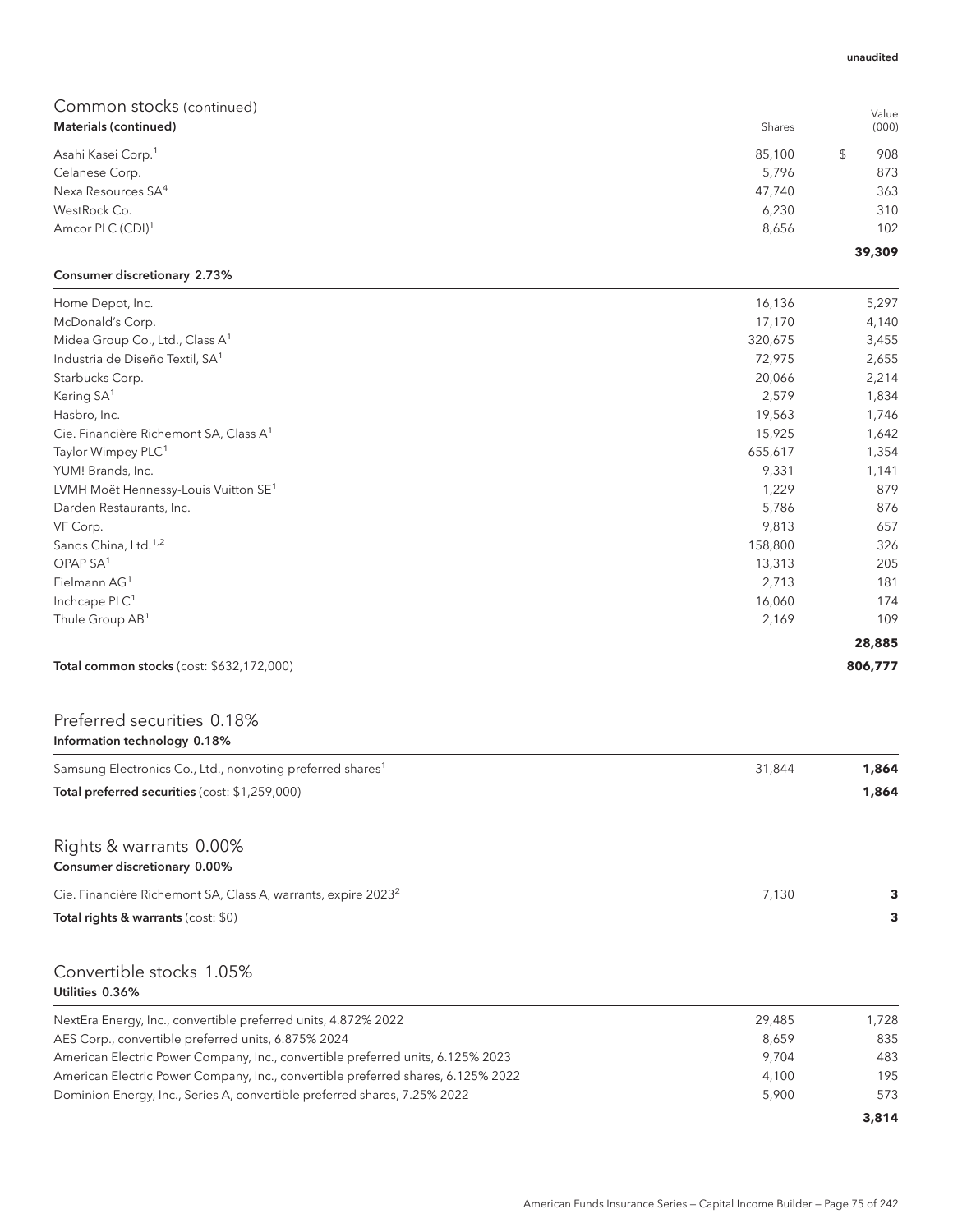| Convertible stocks (continued)                                                                           |                           | Value   |
|----------------------------------------------------------------------------------------------------------|---------------------------|---------|
| Information technology 0.32%                                                                             | Shares                    | (000)   |
| Broadcom, Inc., Series A, cumulative convertible preferred shares, 8.00% 2022                            | 2,247                     | \$3,442 |
| Health care 0.27%                                                                                        |                           |         |
| Danaher Corp., Series B, cumulative convertible preferred shares, 5.00% 2023                             | 1,745                     | 2,831   |
| Industrials 0.07%                                                                                        |                           |         |
| Stanley Black & Decker, Inc., convertible preferred shares, 5.25% 2022 <sup>4</sup>                      | 7,000                     | 737     |
| Consumer discretionary 0.03%                                                                             |                           |         |
| Aptiv PLC, Series A, convertible preferred shares, 5.50% 2023                                            | 1,948                     | 328     |
| Total convertible stocks (cost: \$8,468,000)                                                             |                           | 11,152  |
| Investment funds 2.89%                                                                                   |                           |         |
| Capital Group Central Corporate Bond Fund <sup>5</sup>                                                   | 3,037,882                 | 30,530  |
| Total investment funds (cost: \$30,653,000)                                                              |                           | 30,530  |
| Convertible bonds & notes 0.05%<br>Consumer discretionary 0.05%                                          | Principal amount<br>(000) |         |
| Royal Caribbean Cruises, Ltd., convertible notes, 4.25% 2023                                             | \$<br>392                 | 553     |
| Total convertible bonds & notes (cost: \$394,000)                                                        |                           | 553     |
| Bonds, notes & other debt instruments 14.82%<br>U.S. Treasury bonds & notes 8.30%<br>U.S. Treasury 6.25% |                           |         |

| U.S. Treasury 0.125% 2022              | 15,750 | 15,757 |
|----------------------------------------|--------|--------|
| U.S. Treasury 0.125% 2022              | 5,850  | 5,853  |
| U.S. Treasury 0.125% 2022              | 2,600  | 2,601  |
| U.S. Treasury 0.125% 2022              | 1,625  | 1,625  |
| U.S. Treasury 0.125% 2023              | 2,200  | 2,199  |
| U.S. Treasury 0.125% 2023              | 2,000  | 1,998  |
| U.S. Treasury 0.125% 2023              | 1,125  | 1,124  |
| U.S. Treasury 0.125% 2023              | 1,025  | 1,024  |
| U.S. Treasury 0.375% 2025              | 507    | 501    |
| U.S. Treasury 0.75% 2026               | 4,903  | 4,866  |
| U.S. Treasury 0.75% 2026               | 3,850  | 3,818  |
| U.S. Treasury 0.75% 2026               | 2,475  | 2,449  |
| U.S. Treasury 0.75% 2026               |        |        |
| U.S. Treasury 1.875% 2026              | 6,300  | 6,574  |
| U.S. Treasury 2.00% 2026 <sup>6</sup>  | 2,800  | 2,939  |
| U.S. Treasury 0.50% 2027               | 2,900  | 2,807  |
| U.S. Treasury 1.25% 2028               | 1,350  | 1,350  |
| U.S. Treasury 1.25% 2031               | 888    | 867    |
| U.S. Treasury 1.125% 2040 <sup>6</sup> | 2,400  | 2,074  |
| U.S. Treasury 2.00% 2051               | 395    | 388    |
| U.S. Treasury 2.375% 2051 <sup>6</sup> | 4,927  | 5,255  |
|                                        |        | 66,070 |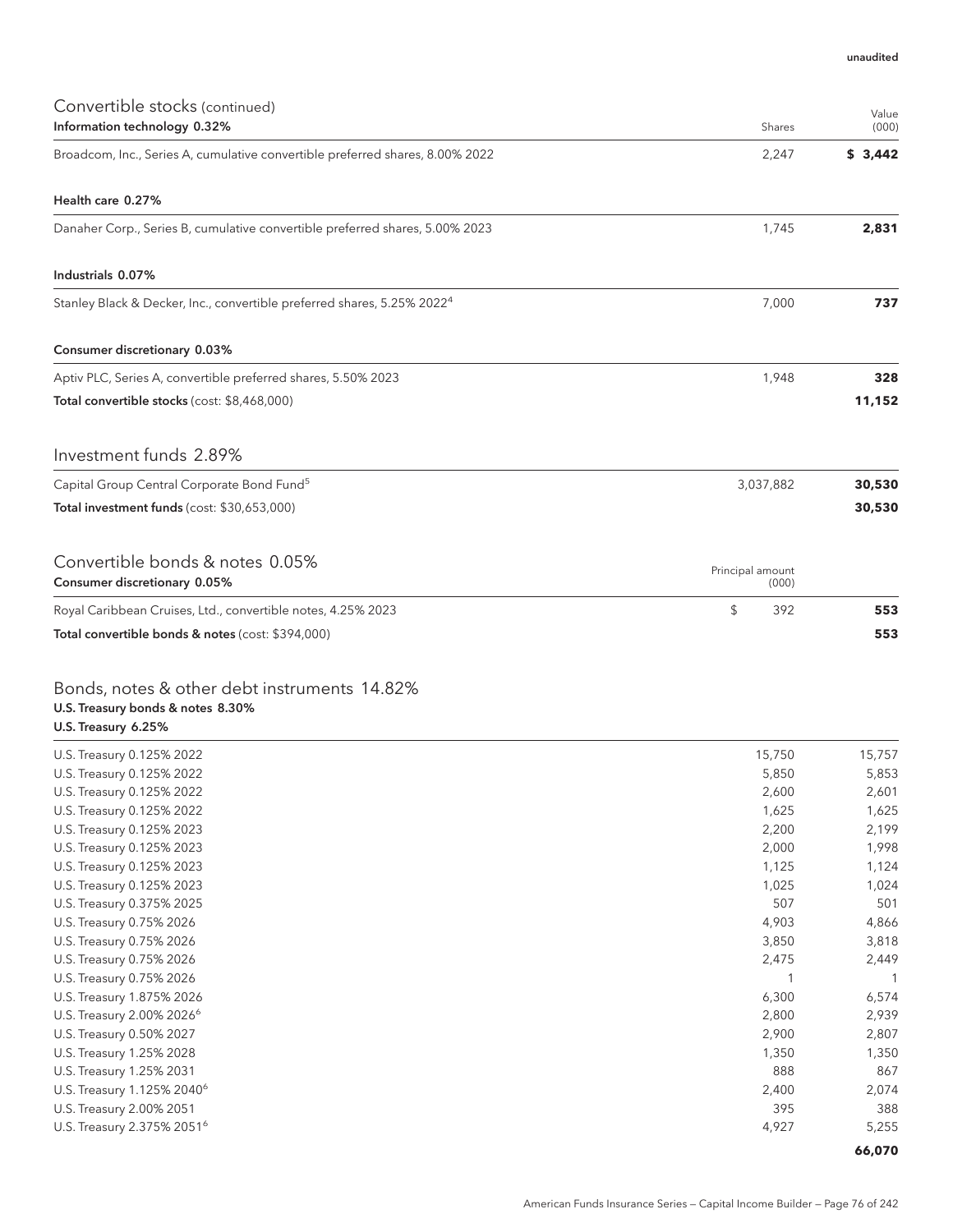## Bonds, notes & other debt instruments (continued)

| U.S. Treasury bonds & notes (continued)                               | Principal amount | Value<br>(000) |  |
|-----------------------------------------------------------------------|------------------|----------------|--|
| U.S. Treasury inflation-protected securities 2.05%                    | (000)            |                |  |
| U.S. Treasury Inflation-Protected Security 0.125% 20237               | \$2,650          | \$2,741        |  |
| U.S. Treasury Inflation-Protected Security 0.375% 2023 <sup>7</sup>   | 1,173            | 1,236          |  |
| U.S. Treasury Inflation-Protected Security 0.625% 2023 <sup>7</sup>   | 3,114            | 3,260          |  |
| U.S. Treasury Inflation-Protected Security 0.125% 2024 <sup>7</sup>   | 1,513            | 1,618          |  |
| U.S. Treasury Inflation-Protected Security 0.125% 20247               | 930              | 992            |  |
| U.S. Treasury Inflation-Protected Security 0.50% 2024 <sup>7</sup>    | 567              | 605            |  |
| U.S. Treasury Inflation-Protected Security 0.625% 2024 <sup>7</sup>   | 685              | 731            |  |
| U.S. Treasury Inflation-Protected Security 0.125% 2025 <sup>7</sup>   | 1,162            | 1,247          |  |
| U.S. Treasury Inflation-Protected Security 0.125% 2026 <sup>7</sup>   | 2,961            | 3,206          |  |
| U.S. Treasury Inflation-Protected Security 0.125% 2030 <sup>7</sup>   | 1,963            | 2,157          |  |
| U.S. Treasury Inflation-Protected Security 0.125% 2031 <sup>7</sup>   | 1,678            | 1,842          |  |
| U.S. Treasury Inflation-Protected Security 0.125% 2051 <sup>6,7</sup> | 1,861            | 2,038          |  |
|                                                                       |                  | 21,673         |  |
| Total U.S. Treasury bonds & notes                                     |                  | 87,743         |  |

## Mortgage-backed obligations 3.70% Federal agency mortgage-backed obligations 2.97%

| Fannie Mae Pool #695412 5.00% 20338              | $-9$           | $-9$           |
|--------------------------------------------------|----------------|----------------|
| Fannie Mae Pool #AD3566 5.00% 2035 <sup>8</sup>  | 2              | 2              |
| Fannie Mae Pool #AC0794 5.00% 20398              | 8              | 9              |
| Fannie Mae Pool #931768 5.00% 20398              | 1              | $\overline{2}$ |
| Fannie Mae Pool #AE0311 3.50% 2040 <sup>8</sup>  | 12             | 13             |
| Fannie Mae Pool #932606 5.00% 2040 <sup>8</sup>  | $\overline{4}$ | 5              |
| Fannie Mae Pool #AJ1873 4.00% 20418              | $\overline{7}$ | 8              |
| Fannie Mae Pool #AE1248 5.00% 2041 <sup>8</sup>  | 11             | 13             |
| Fannie Mae Pool #AE1274 5.00% 2041 <sup>8</sup>  | 8              | 9              |
| Fannie Mae Pool #AE1277 5.00% 2041 <sup>8</sup>  | 5              | 6              |
| Fannie Mae Pool #AE1283 5.00% 20418              | 3              | 3              |
| Fannie Mae Pool #AE1290 5.00% 2042 <sup>8</sup>  | 6              | 6              |
| Fannie Mae Pool #AT0300 3.50% 2043 <sup>8</sup>  | 2              | 3              |
| Fannie Mae Pool #AT3954 3.50% 2043 <sup>8</sup>  | 3              | 3              |
| Fannie Mae Pool #AY1829 3.50% 2044 <sup>8</sup>  | 4              | 4              |
| Fannie Mae Pool #AW8240 3.50% 2044 <sup>8</sup>  |                |                |
| Fannie Mae Pool #BJ5015 4.00% 2047 <sup>8</sup>  | 53             | 58             |
| Fannie Mae Pool #BH3122 4.00% 2047 <sup>8</sup>  | 1              | $\overline{1}$ |
| Fannie Mae Pool #BK6840 4.00% 2048 <sup>8</sup>  | 34             | 38             |
| Fannie Mae Pool #BK5232 4.00% 2048 <sup>8</sup>  | 25             | 27             |
| Fannie Mae Pool #BK9743 4.00% 2048 <sup>8</sup>  | 11             | 12             |
| Fannie Mae Pool #CA2804 4.50% 2048 <sup>8</sup>  | 324            | 351            |
| Fannie Mae Pool #BK9761 4.50% 2048 <sup>8</sup>  | 6              | 7              |
| Fannie Mae Pool #CA5540 3.00% 2050 <sup>8</sup>  | 4,300          | 4,590          |
| Fannie Mae Pool #BF0497 3.00% 20608              | 407            | 434            |
| Freddie Mac Pool #Q15874 4.00% 2043 <sup>8</sup> | 2              | 2              |
| Freddie Mac Pool #G67711 4.00% 2048 <sup>8</sup> | 324            | 358            |
| Freddie Mac Pool #Q56599 4.00% 2048 <sup>8</sup> | 41             | 46             |
| Freddie Mac Pool #Q56175 4.00% 2048 <sup>8</sup> | 30             | 33             |
| Freddie Mac Pool #Q55971 4.00% 2048 <sup>8</sup> | 28             | 31             |
| Freddie Mac Pool #Q56576 4.00% 2048 <sup>8</sup> | 22             | 24             |
| Freddie Mac Pool #Q55970 4.00% 2048 <sup>8</sup> | 13             | 14             |
| Freddie Mac Pool #Q58411 4.50% 2048 <sup>8</sup> | 81             | 89             |
| Freddie Mac Pool #Q58436 4.50% 2048 <sup>8</sup> | 37             | 41             |
| Freddie Mac Pool #Q58378 4.50% 2048 <sup>8</sup> | 29             | 32             |
| Freddie Mac Pool #Q57242 4.50% 2048 <sup>8</sup> | 25             | 27             |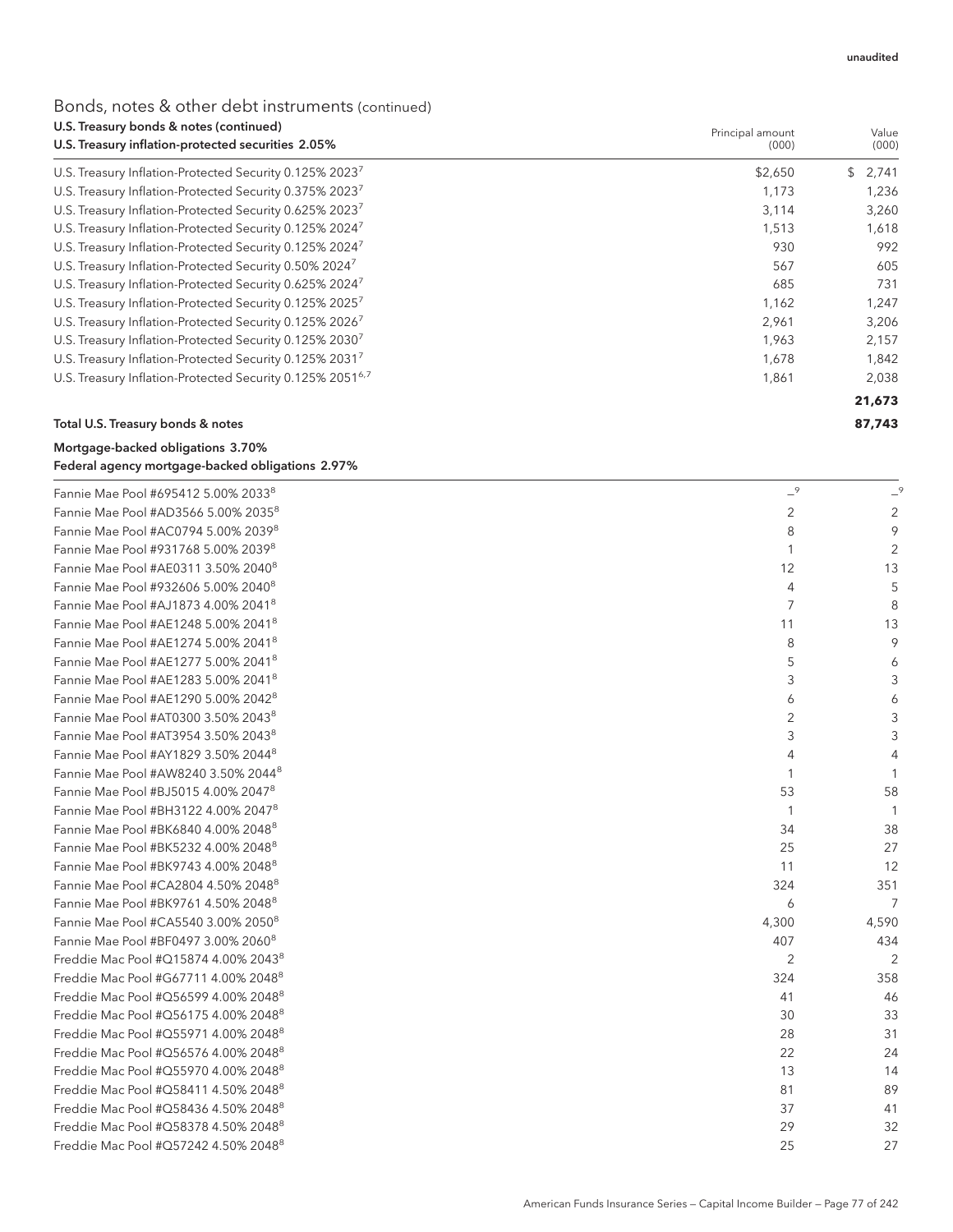## Bonds, notes & other debt instruments (continued)

| Mortgage-backed obligations (continued)<br>Federal agency mortgage-backed obligations (continued)         | Principal amount<br>(000) | Value<br>(000) |
|-----------------------------------------------------------------------------------------------------------|---------------------------|----------------|
| Freddie Mac Pool #ZT1704 4.50% 2049 <sup>8</sup>                                                          | \$1,776                   | \$1,969        |
| Freddie Mac Pool #SD8158 3.50% 2051 <sup>8</sup>                                                          | 24                        | 25             |
| Freddie Mac Pool #SD8164 3.50% 2051 <sup>8</sup>                                                          | 1                         | $\mathbf{1}$   |
| Freddie Mac Seasoned Credit Risk Transfer Trust, Series 2017-2, Class MA, 3.00% 2056 <sup>8</sup>         | 314                       | 328            |
| Freddie Mac Seasoned Credit Risk Transfer Trust, Series 2017-2, Class HA, 3.00% 2056 <sup>8,10</sup>      | 308                       | 321            |
| Freddie Mac Seasoned Credit Risk Transfer Trust, Series 2017-1, Class HA, 3.00% 2056 <sup>8,10</sup>      | 147                       | 153            |
| Freddie Mac Seasoned Credit Risk Transfer Trust, Series 2017-4, Class HT, 3.25% 2057 <sup>8,10</sup>      | 120                       | 129            |
| Freddie Mac Seasoned Credit Risk Transfer Trust, Series 2017-4, Class MT, 3.50% 2057 <sup>8</sup>         | 101                       | 108            |
| Freddie Mac Seasoned Credit Risk Transfer Trust, Series 2018-3, Class MA, 3.50% 2057 <sup>8</sup>         | 28                        | 29             |
| Freddie Mac Seasoned Credit Risk Transfer Trust, Series 2019-1, Class MT, 3.50% 2058 <sup>8</sup>         | 1,218                     | 1,298          |
| Freddie Mac Seasoned Credit Risk Transfer Trust, Series 2019-2, Class MA, 3.50% 2058 <sup>8</sup>         | 843                       | 885            |
| Freddie Mac Seasoned Credit Risk Transfer Trust, Series 2019-1, Class MA, 3.50% 2058 <sup>8</sup>         | 566                       | 594            |
| Freddie Mac Seasoned Credit Risk Transfer Trust, Series 2019-3, Class MA, 3.50% 2058 <sup>8</sup>         | 26                        | 28             |
| Freddie Mac Seasoned Credit Risk Transfer Trust, Series 2019-3, Class MT, 3.50% 2058 <sup>8</sup>         | 12                        | 13             |
| Freddie Mac Seasoned Loan Structured Transaction Trust, Series 2018-2, Class A1, 3.50% 2028 <sup>8</sup>  | 1,210                     | 1,277          |
| Freddie Mac Seasoned Loan Structured Transaction Trust, Series 2019-2, Class A1C, 2.75% 2029 <sup>8</sup> | 1,757                     | 1,834          |
| Government National Mortgage Assn. 2.00% 2051 <sup>8,11</sup>                                             | 1,580                     | 1,600          |
| Government National Mortgage Assn. 2.50% 2051 <sup>8,11</sup>                                             | 1,636                     | 1,686          |
| Government National Mortgage Assn. 2.50% 2051 <sup>8,11</sup>                                             | 470                       | 486            |
| Government National Mortgage Assn. 3.50% 2051 <sup>8,11</sup>                                             | 42                        | 44             |
| Government National Mortgage Assn. Pool #MA5764 4.50% 2049 <sup>8</sup>                                   | 795                       | 851            |
| Government National Mortgage Assn. Pool #MA5877 4.50% 2049 <sup>8</sup>                                   | 89                        | 95             |
| Government National Mortgage Assn. Pool #694836 5.661% 20598                                              | $\mathbf{1}$              | 1              |
| Government National Mortgage Assn. Pool #765152 4.14% 2061 <sup>8</sup>                                   | $-9$                      | $-9$           |
| Government National Mortgage Assn. Pool #766525 4.70% 2062 <sup>8</sup>                                   | $-9$                      | $-9$           |
| Government National Mortgage Assn. Pool #777452 3.63% 20638                                               | 5                         | 5              |
| Government National Mortgage Assn. Pool #767639 3.89% 2063 <sup>8</sup>                                   | $-9$                      | $-9$           |
| Government National Mortgage Assn. Pool #725893 5.20% 2064 <sup>8</sup>                                   | $-9$                      | $-9$           |
| Government National Mortgage Assn. Pool #AA7554 6.64% 2064 <sup>8</sup>                                   | $\mathbf{1}$              | 1              |
| Uniform Mortgage-Backed Security 2.50% 2036 <sup>8,11</sup>                                               | 1,608                     | 1,674          |
| Uniform Mortgage-Backed Security 2.00% 2051 <sup>8,11</sup>                                               | 1,511                     | 1,509          |
| Uniform Mortgage-Backed Security 2.00% 20518,11                                                           | 364                       | 364            |
| Uniform Mortgage-Backed Security 2.50% 2051 <sup>8,11</sup>                                               | 103                       | 106            |
| Uniform Mortgage-Backed Security 2.50% 2051 <sup>8,11</sup>                                               | 47                        | 48             |
| Uniform Mortgage-Backed Security 3.00% 2051 <sup>8,11</sup>                                               | 1,003                     | 1,050          |
| Uniform Mortgage-Backed Security 3.00% 20518,11                                                           | 591                       | 618            |
| Uniform Mortgage-Backed Security 3.50% 2051 <sup>8,11</sup>                                               | 1,750                     | 1,851          |
| Uniform Mortgage-Backed Security 4.00% 2051 <sup>8,11</sup>                                               | 3,425                     | 3,670          |
| Uniform Mortgage-Backed Security 4.50% 20518,11                                                           | 402                       | 435            |
|                                                                                                           |                           | 31,388         |

### Collateralized mortgage-backed obligations (privately originated) 0.57%

| Arroyo Mortgage Trust, Series 2021-1R, Class A1, 1.175% 2048 <sup>3,8,10</sup>                                          | 225   | 225   |
|-------------------------------------------------------------------------------------------------------------------------|-------|-------|
| Cascade Funding Mortgage Trust, Series 2020-HB4, Class A, 0.946% 2030 <sup>3,8,10</sup>                                 | 150   | 150   |
| Cascade Funding Mortgage Trust, Series 2021-HB6, Class A, 0.898% 2036 <sup>3,8,10</sup>                                 | 156   | 157   |
| Citigroup Mortgage Loan Trust, Inc., Series 2020-EXP1, Class A1A, 1.804% 2060 <sup>3,8,10</sup>                         | 31    | 31    |
| Flagstar Mortgage Trust, Series 2021-10INV, Class A3, 2.50% 2051 <sup>3,8,10</sup>                                      | 297   | 303   |
| Freddie Mac, Series 2021-DNA5, Class B1, (1-month USD-SOFR + 3.05%) 3.10% 2034 <sup>3,8,10</sup>                        | 16    | 16    |
| Legacy Mortgage Asset Trust, Series 2019-GS5, Class A1, 3.20% 2059 <sup>3,8,10</sup>                                    | 176   | 177   |
| Legacy Mortgage Asset Trust, Series 2019-GS2, Class A1, 3.75% 20593,8,10                                                | 145   | 146   |
| Legacy Mortgage Asset Trust, Series 2021-GS2, Class A1, 1.75% 2061 <sup>3,8,10</sup>                                    | 95    | 9.5   |
| Mello Warehouse Securitization Trust, Series 2019-2, Class A, (1-month USD-LIBOR + 0.75%) 0.836% 2052 <sup>3,8,10</sup> | 1.000 | 1.001 |
| Mello Warehouse Securitization Trust, Series 2020-2, Class A, (1-month USD-LIBOR + 0.80%) 0.886% 2053 <sup>3,8,10</sup> | 175   | 176   |
| Mello Warehouse Securitization Trust, Series 2020-1, Class A, (1-month USD-LIBOR + 0.90%) 0.986% 2053 <sup>3,8,10</sup> | 279   | 280   |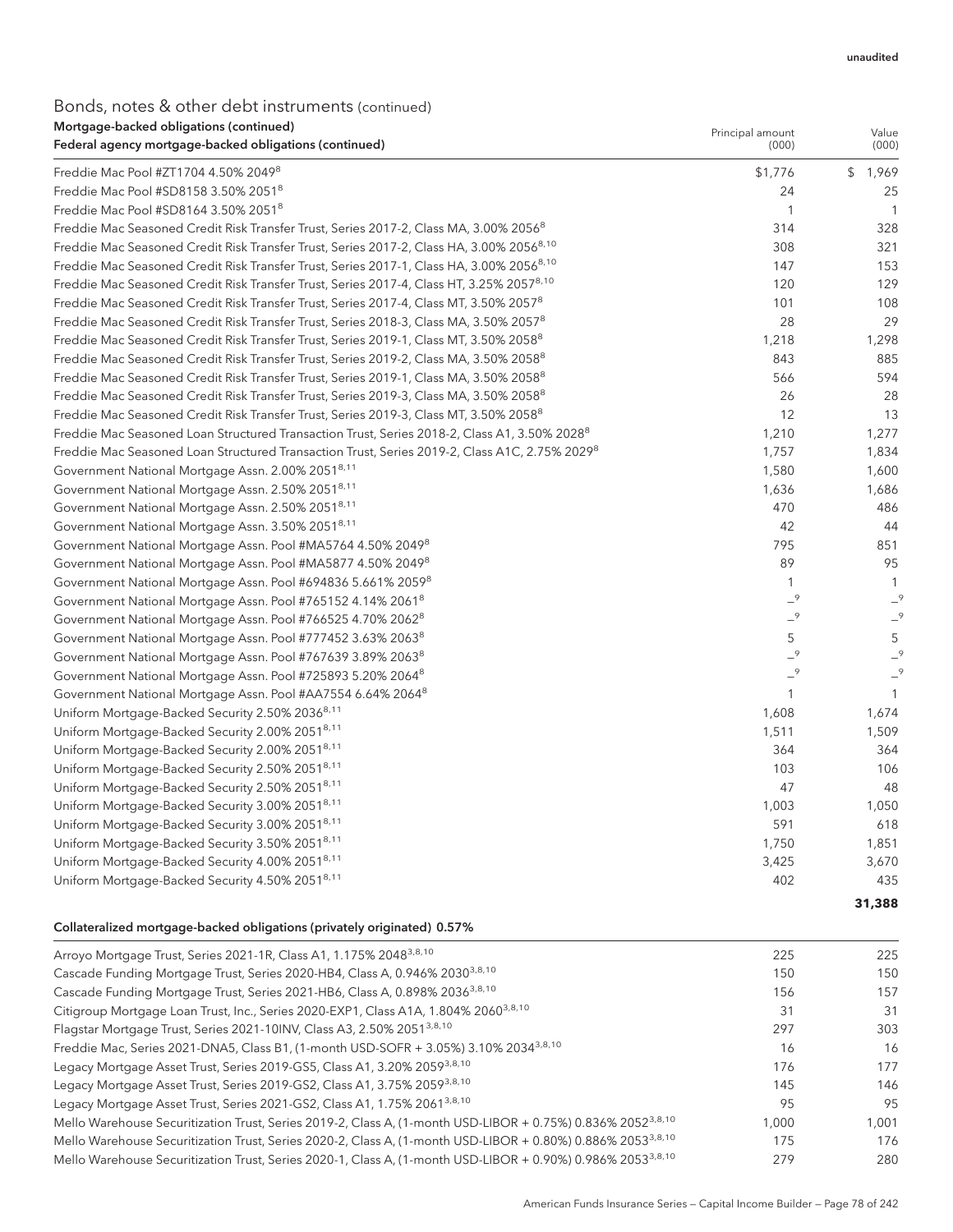## Bonds, notes & other debt instruments (continued) Mortgage-backed obligations (continued)

| <u>mongage backed obligations (commaca)</u><br>Collateralized mortgage-backed obligations (privately originated) (continued) | Principal amount<br>(000) | Value<br>(000) |
|------------------------------------------------------------------------------------------------------------------------------|---------------------------|----------------|
| MRA Issuance Trust, Series 2021-8, Class A1X, (1-month USD-LIBOR + 1.15%) 1.246% 2021 <sup>3,8,10</sup>                      | \$406                     | 406<br>\$.     |
| MRA Issuance Trust, Series 2020-10, Class A, (1-month USD-LIBOR + 1.70%) 1.79% 2022 <sup>3,8,10</sup>                        | 1.057                     | 1.058          |
| MRA Issuance Trust, Series 2021-16, Class A1, (1-month USD-LIBOR + 1.55%) 1.644% 2051 <sup>3,8,10</sup>                      | 523                       | 523            |
| NewRez Warehouse Securitization Trust, Series 2021-1, Class A, (1-month USD-LIBOR + 0.75%) 0.836% 2055 <sup>3,8,10</sup>     | 281                       | 282            |
| Towd Point Mortgage Trust, Series 2016-5, Class A1, 2.50% 2056 <sup>3,8,10</sup>                                             | 66                        | 67             |
| Towd Point Mortgage Trust, Series 2017-6, Class A1, 2.75% 2057 <sup>3,8,10</sup>                                             | 66                        | 68             |
| Towd Point Mortgage Trust, Series 2017-3, Class A1, 2.75% 2057 <sup>3,8,10</sup>                                             | 44                        | 44             |
| Towd Point Mortgage Trust, Series 2018-2, Class A1, 3.25% 2058 <sup>3,8,10</sup>                                             | 80                        | 83             |
| Towd Point Mortgage Trust, Series 2018-5, Class A1A, 3.25% 2058 <sup>3,8,10</sup>                                            | 42                        | 42             |
| Towd Point Mortgage Trust, Series 2020-4, Class A1, 1.75% 2060 <sup>3,8</sup>                                                | 630                       | 639            |
| ZH Trust, Series 2021-2, Class A, 2.349% 2027 <sup>3,8</sup>                                                                 | 100                       | 101            |
|                                                                                                                              |                           | 6,070          |

### Commercial mortgage-backed securities 0.16%

| BX Trust, Series 2021-VOLT, Class A, (1-month USD-LIBOR + 0.70%) 0.80% 2036 <sup>3,8,10</sup>                    | 548 | 549    |
|------------------------------------------------------------------------------------------------------------------|-----|--------|
| BX Trust, Series 2021-SOAR, Class A, (1-month USD-LIBOR + 0.67%) 0.754% 2038 <sup>3,8,10</sup>                   | 174 | 174    |
| BX Trust, Series 2021-SOAR, Class D, (1-month USD-LIBOR + 1.40%) 1.484% 2038 <sup>3,8,10</sup>                   | 100 | 100    |
| Extended Stay America Trust, Series 2021-ESH, Class A, (1-month USD-LIBOR + 1.08%) 1.164% 2038 <sup>3,8,10</sup> | 100 | 100    |
| GS Mortgage Securities Trust, Series 2018-HULA, Class A, 1.004% 2025 <sup>3,8,10</sup>                           | 232 | 233    |
| Hawaii Hotel Trust, Series 2019-MAUI, Class A, (1-month USD-LIBOR + 1.15%) 1.234% 2038 <sup>3,8,10</sup>         | 300 | 301    |
| Motel 6 Trust, Series 2021-MTL6, Class A, (1-month USD-LIBOR + 0.90%) 1.00% 2038 <sup>3,8,10</sup>               | 100 | 100    |
| Multi Family Connecticut Avenue Securities, Series 2019-1, Class M10,                                            |     |        |
| (1-month USD-LIBOR + 3.25%) 3.336% 2049 <sup>3,8,10</sup>                                                        | 150 | 152    |
|                                                                                                                  |     | 1.709  |
| Total mortgage-backed obligations                                                                                |     | 39,167 |

## Corporate bonds, notes & loans 2.20%

Energy 0.50%

| Apache Corp. 4.25% 2030                                    | 385 | 415 |
|------------------------------------------------------------|-----|-----|
| BP Capital Markets America, Inc. 3.633% 2030               | 360 | 402 |
| Cenovus Energy, Inc. 5.40% 2047                            | 75  | 92  |
| Cheniere Energy, Inc. 3.70% 2029                           | 252 | 274 |
| Enbridge Energy Partners LP 7.375% 2045                    | 37  | 59  |
| Energy Transfer Operating LP 5.00% 2050                    | 341 | 394 |
| Energy Transfer Partners LP 5.30% 2047                     | 60  | 70  |
| Energy Transfer Partners LP 6.00% 2048                     | 76  | 97  |
| Energy Transfer Partners LP 6.25% 2049                     | 150 | 197 |
| EQT Corp. 5.00% 2029                                       | 35  | 39  |
| EQT Corp. 3.625% 2031 <sup>3</sup>                         | 20  | 21  |
| Equinor ASA 2.375% 2030                                    | 365 | 376 |
| Exxon Mobil Corp. 2.995% 2039                              | 200 | 207 |
| MPLX LP 5.50% 2049                                         | 625 | 794 |
| New Fortress Energy, Inc. 6.50% 2026 <sup>3</sup>          | 80  | 77  |
| NGL Energy Operating LLC 7.50% 2026 <sup>3</sup>           | 80  | 82  |
| ONEOK, Inc. 3.10% 2030                                     | 42  | 44  |
| ONEOK, Inc. 4.95% 2047                                     | 51  | 60  |
| ONEOK, Inc. 7.15% 2051                                     | 97  | 141 |
| Pemex Project Funding Master Trust, Series 13, 6.625% 2035 | 150 | 142 |
| Petróleos Mexicanos 7.69% 2050                             | 75  | 71  |
| Sabine Pass Liquefaction, LLC 4.50% 2030                   | 215 | 248 |
| Shell International Finance BV 2.00% 2024                  | 420 | 437 |
| TransCanada PipeLines, Ltd. 5.10% 2049                     | 425 | 556 |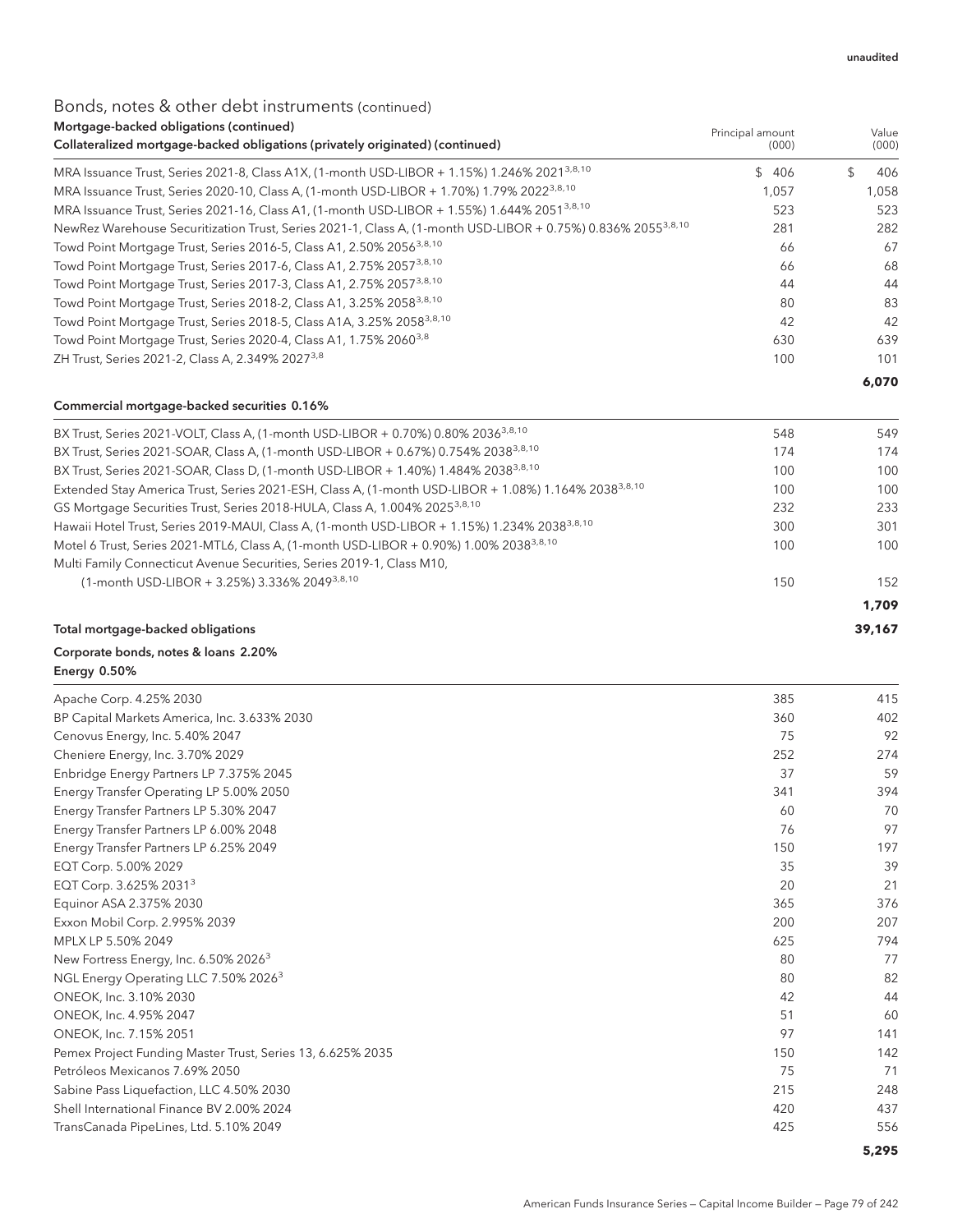Principal amount

## Bonds, notes & other debt instruments (continued) Corporate bonds, notes & loans (continued)

| <b>Communication services 0.39%</b>                                     |          | (000)     |
|-------------------------------------------------------------------------|----------|-----------|
| AT&T, Inc. 3.50% 2041                                                   | \$<br>75 | 77<br>\$. |
| CCO Holdings LLC and CCO Holdings Capital Corp. 4.25% 2031 <sup>3</sup> | 360      | 367       |
| CCO Holdings LLC and CCO Holdings Capital Corp. 4.25% 2034 <sup>3</sup> | 175      | 173       |
| SBA Tower Trust 1.631% 2026 <sup>3</sup>                                | 253      | 253       |
| Sprint Corp. 11.50% 2021                                                | 1,425    | 1,443     |
| Sprint Corp. 6.875% 2028                                                | 325      | 416       |
| Sprint Corp. 8.75% 2032                                                 | 275      | 411       |
| T-Mobile US, Inc. 3.875% 2030                                           | 625      | 690       |
| Verizon Communications, Inc. 2.355% 2032 <sup>3</sup>                   | 126      | 125       |
| Walt Disney Company 4.625% 2040                                         | 120      | 151       |
|                                                                         |          | 4,106     |

### Health care 0.35%

| AbbVie, Inc. 4.25% 2049                        | 92  | 109   |
|------------------------------------------------|-----|-------|
| AstraZeneca Finance LLC 1.75% 2028             | 65  | 66    |
| AstraZeneca Finance LLC 2.25% 2031             | 9   | 9     |
| AstraZeneca PLC 3.375% 2025                    | 200 | 218   |
| AstraZeneca PLC 3.00% 2051                     | 11  | 11    |
| Centene Corp. 4.625% 2029                      | 530 | 578   |
| Centene Corp. 3.375% 2030                      | 179 | 186   |
| Centene Corp. 2.625% 2031                      | 40  | 40    |
| Merck & Co., Inc. 3.40% 2029                   | 110 | 122   |
| Pfizer, Inc. 2.70% 2050                        | 425 | 419   |
| Tenet Healthcare Corp. 7.50% 2025 <sup>3</sup> | 325 | 345   |
| Teva Pharmaceutical Finance Co. BV 6.00% 2024  | 700 | 738   |
| Teva Pharmaceutical Finance Co. BV 3.15% 2026  | 650 | 623   |
| Teva Pharmaceutical Finance Co. BV 4.10% 2046  | 300 | 259   |
|                                                |     | 3.723 |

### Consumer discretionary 0.25%

| Bayerische Motoren Werke AG 4.15% 2030 <sup>3</sup>     | 290 | 335   |
|---------------------------------------------------------|-----|-------|
| Carnival Corp. 11.50% 2023 <sup>3</sup>                 | 72  | 80    |
| General Motors Company 5.95% 2049                       | 90  | 119   |
| Marriott International, Inc. 2.85% 2031                 | 50  | 51    |
| Royal Caribbean Cruises, Ltd. 10.875% 2023 <sup>3</sup> | 250 | 280   |
| Royal Caribbean Cruises, Ltd. 11.50% 2025 <sup>3</sup>  | 325 | 371   |
| Toyota Motor Credit Corp. 2.15% 2022                    | 505 | 514   |
| Toyota Motor Credit Corp. 2.60% 2022                    | 856 | 862   |
|                                                         |     | 2.612 |

### Utilities 0.21%

| AEP Transmission Co., LLC 3.80% 2049                 | 45  | 51    |
|------------------------------------------------------|-----|-------|
| American Electric Power Company, Inc. 3.65% 2021     | 300 | 302   |
| Edison International 4.125% 2028                     | 132 | 141   |
| FirstEnergy Corp. 2.25% 2030                         | 107 | 103   |
| FirstEnergy Corp. 2.65% 2030                         | 493 | 492   |
| Pacific Gas and Electric Co. 2.95% 2026              | 97  | 100   |
| Pacific Gas and Electric Co. 3.75% 2028              | 105 | 110   |
| Pacific Gas and Electric Co. 4.65% 2028              | 284 | 311   |
| Pacific Gas and Electric Co. 2.50% 2031              | 375 | 357   |
| Southern California Edison Co., Series C, 3.60% 2045 | 206 | 209   |
|                                                      |     | 2.176 |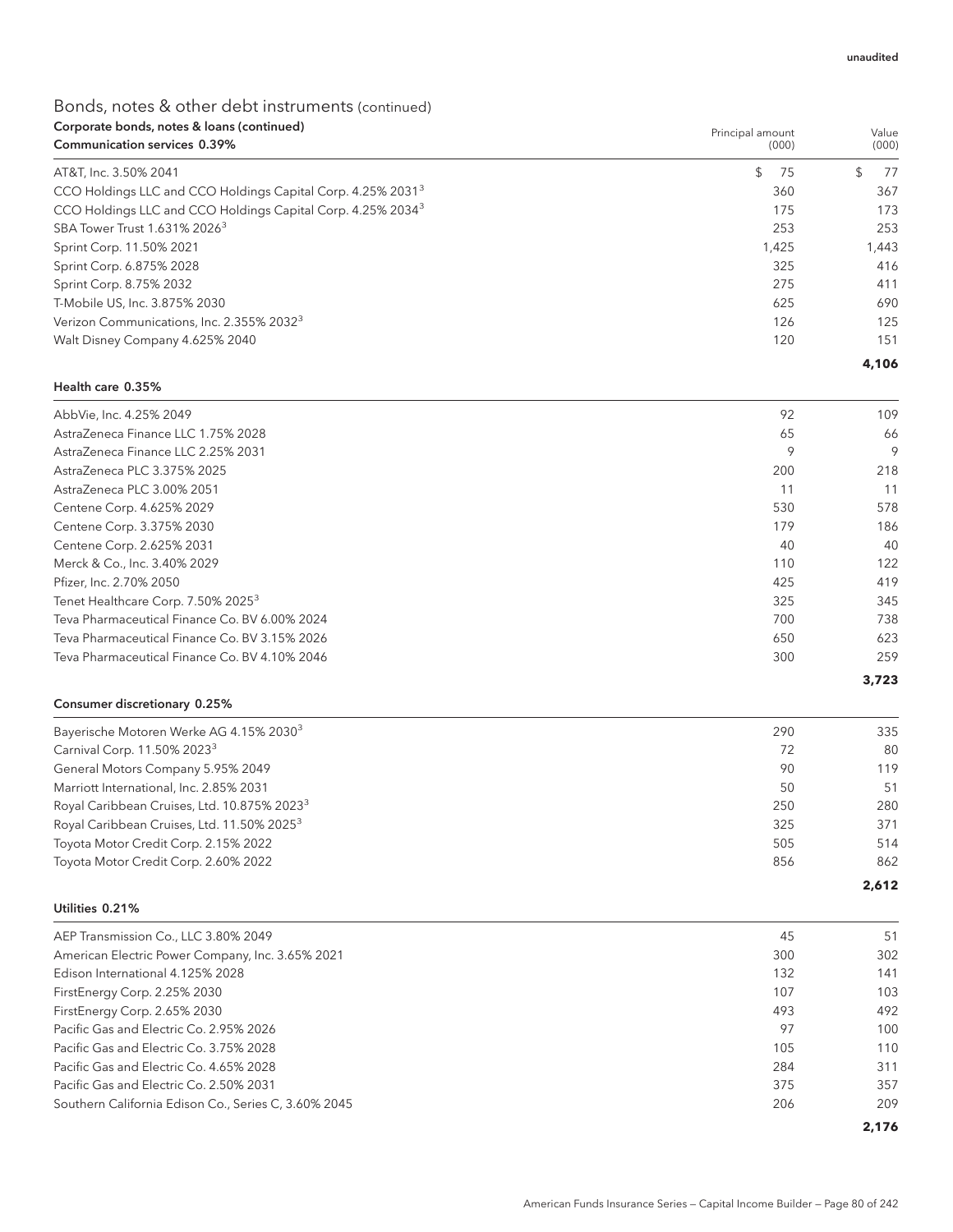## Bonds, notes & other debt instruments (continued) Corporate bonds, notes & loans (continued)

| Corporate bonds, notes & loans (continued)<br>Information technology 0.14%       | Principal amount<br>(000) | Value<br>(000) |
|----------------------------------------------------------------------------------|---------------------------|----------------|
| Broadcom, Inc. 5.00% 2030                                                        | \$420                     | \$<br>491      |
| Broadcom, Inc. 3.75% 2051 <sup>3</sup>                                           | 91                        | 91             |
| Lenovo Group, Ltd. 5.875% 2025                                                   | 400                       | 451            |
| Oracle Corp. 2.875% 2031                                                         | 140                       | 144            |
| Oracle Corp. 3.60% 2050                                                          | 150                       | 150            |
| ServiceNow, Inc. 1.40% 2030                                                      | 130                       | 122            |
| Industrials 0.13%                                                                |                           | 1,449          |
| Boeing Company 2.70% 2022                                                        | 300                       | 304            |
| Boeing Company 2.75% 2026                                                        | 91                        | 95             |
| Boeing Company 5.15% 2030                                                        | 284                       | 333            |
| Boeing Company 5.805% 2050                                                       | 95                        | 127            |
| CSX Corp. 4.75% 2048                                                             | 50                        | 65             |
| General Electric Co. 3.625% 2030                                                 | 215                       | 239            |
| Masco Corp. 3.125% 2051                                                          | 10                        | 10             |
| Norfolk Southern Corp. 3.00% 2022                                                | 224                       | 225            |
| Consumer staples 0.10%                                                           |                           | 1,398          |
| 7-Eleven, Inc. 0.80% 2024 <sup>3</sup>                                           | 50                        | 50             |
| 7-Eleven, Inc. 0.95% 2026 <sup>3</sup>                                           | 60                        | 59             |
| 7-Eleven, Inc. 1.30% 2028 <sup>3</sup>                                           | 45                        | 43             |
| 7-Eleven, Inc. 1.80% 2031 <sup>3</sup>                                           | 325                       | 310            |
| Altria Group, Inc. 3.70% 2051                                                    | 25                        | 23             |
| British American Tobacco PLC 4.54% 2047                                          | 73                        | 76             |
| British American Tobacco PLC 4.758% 2049                                         | 130                       | 141            |
| Constellation Brands, Inc. 3.15% 2029                                            | 190                       | 203            |
| Kraft Heinz Company 3.00% 2026                                                   | 93                        | 98             |
| Kraft Heinz Company 5.50% 2050                                                   | 75                        | 99             |
| Financials 0.07%                                                                 |                           | 1,102          |
|                                                                                  |                           |                |
| Bank of America Corp. 1.922% 2031 (USD-SOFR + 1.37% on 10/24/2030) <sup>12</sup> | 231                       | 222            |
| JPMorgan Chase & Co. 1.953% 2032 (USD-SOFR + 1.065% on 2/4/2031) <sup>12</sup>   | 227                       | 219            |
| Navient Corp. 5.00% 2027<br>New York Life Global Funding 3.00% 2028 <sup>3</sup> | 150<br>150                | 155<br>162     |
|                                                                                  |                           | 758            |
| Materials 0.04%                                                                  |                           |                |
| Dow Chemical Co. 3.60% 2050                                                      | 75                        | 80             |
| International Flavors & Fragrances, Inc. 1.832% 2027 <sup>3</sup>                | 100                       | 100            |
| LYB International Finance III, LLC 4.20% 2050                                    | 75                        | 86             |
| LYB International Finance III, LLC 3.625% 2051                                   | 102                       | 107            |
| Real estate 0.02%                                                                |                           | 373            |
| Equinix, Inc. 1.55% 2028                                                         | 25                        | 25             |
| Equinix, Inc. 3.20% 2029                                                         | 144                       | 153            |
| Equinix, Inc. 2.50% 2031                                                         | 47                        | 47             |
|                                                                                  |                           | 225            |

## Total corporate bonds, notes & loans **23,217**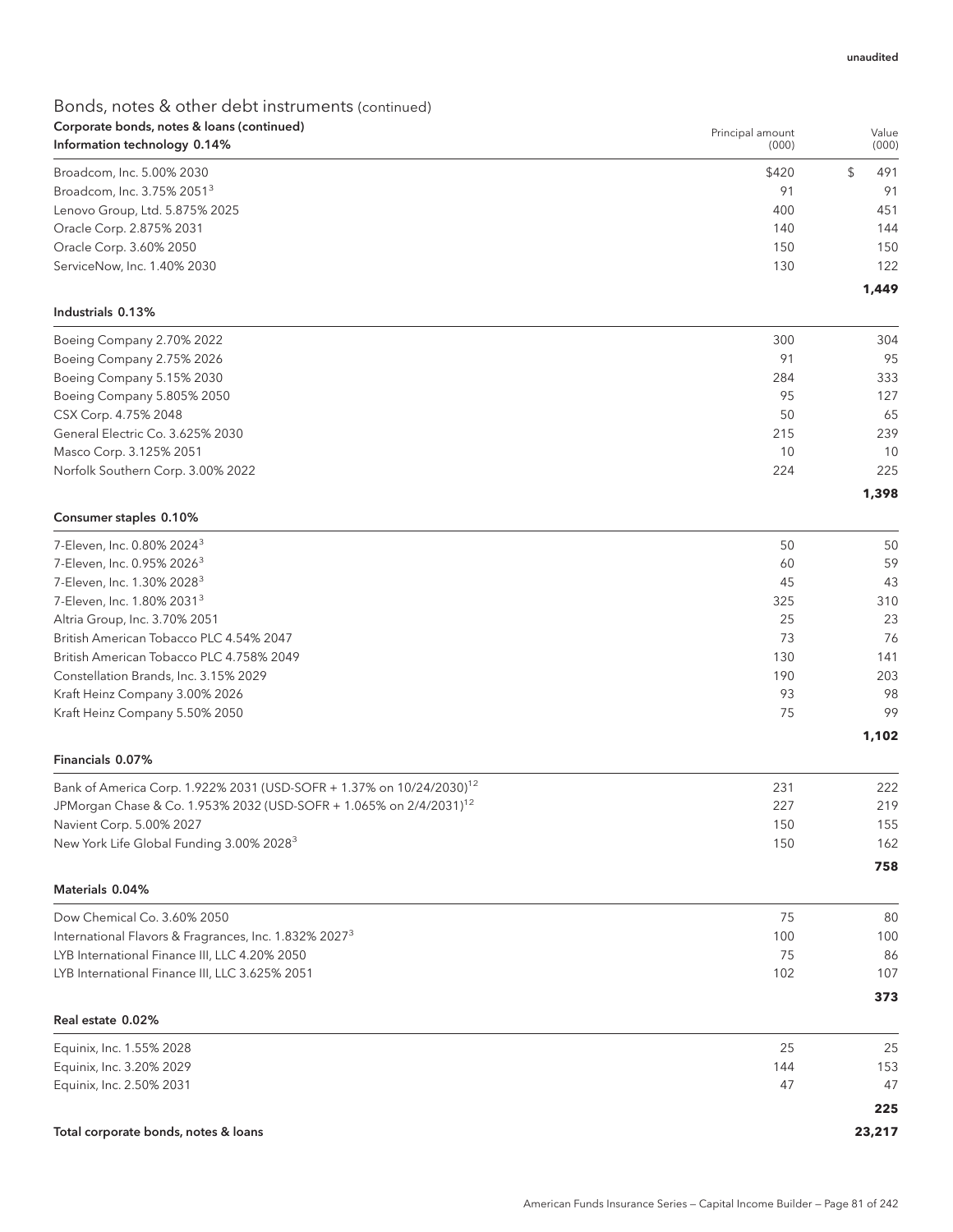#### unaudited

Value

Principal amount

## Bonds, notes & other debt instruments (continued) Asset-backed obligations 0.51%

| Asset-backed obligations 0.51%                                                                                 | (000)     | (000)     |
|----------------------------------------------------------------------------------------------------------------|-----------|-----------|
| Aesop Funding LLC, Series 2020-2, Class A, 2.02% 2027 <sup>3,8</sup>                                           | \$<br>197 | \$<br>202 |
| Aesop Funding LLC, Series 2020-2A, Class B, 2.96% 2027 <sup>3,8</sup>                                          | 100       | 106       |
| CF Hippolyta LLC, Series 2020-1, Class A1, 1.69% 2060 <sup>3,8</sup>                                           | 370       | 375       |
| CF Hippolyta LLC, Series 2020-1, Class A2, 1.99% 2060 <sup>3,8</sup>                                           | 94        | 94        |
| CF Hippolyta LLC, Series 2020-1, Class B1, 2.28% 2060 <sup>3,8</sup>                                           | 95        | 96        |
| CF Hippolyta LLC, Series 2020-1, Class B2, 2.60% 2060 <sup>3,8</sup>                                           | 95        | 96        |
| CF Hippolyta LLC, Series 2021-1, Class A1, 1.53% 2061 <sup>3,8</sup>                                           | 333       | 335       |
| Drivetime Auto Owner Trust, Series 2020-1, Class A, 1.94% 2023 <sup>3,8</sup>                                  | 22        | 22        |
| FREED ABS Trust, Series 2021-2, Class A, 0.68% 2028 <sup>3,8</sup>                                             | 76        | 76        |
| GCI Funding I LLC, Series 2020-1, Class A, 2.82% 2045 <sup>3,8</sup>                                           | 623       | 631       |
| GCI Funding I LLC, Series 2021-1, Class A, 2.38% 2046 <sup>3,8</sup>                                           | 97        | 98        |
| Global SC Finance V SRL, Series 2019-1A, Class B, 4.81% 2039 <sup>3,8</sup>                                    | 160       | 168       |
| Hertz Vehicle Financing LLC, Series 2021-1A, Class A, 1.21% 2025 <sup>3,8</sup>                                | 247       | 248       |
| Hertz Vehicle Financing LLC, Series 2021-1A, Class B, 1.56% 2025 <sup>3,8</sup>                                | 100       | 101       |
| Hertz Vehicle Financing LLC, Series 2021-2A, Class A, 1.68% 2027 <sup>3,8</sup>                                | 268       | 269       |
| Hertz Vehicle Financing LLC, Series 2021-2A, Class B, 2.12% 2027 <sup>3,8</sup>                                | 100       | 101       |
| Hertz Vehicle Financing LLC, Series 2021-2A, Class C, 2.52% 2027 <sup>3,8</sup>                                | 100       | 101       |
| Navient Student Loan Trust, Series 2021-A, Class A, 0.84% 2069 <sup>3,8</sup>                                  | 72        | 73        |
| Navient Student Loan Trust, Series 2021-C, Class A, 1.06% 2069 <sup>3,8</sup>                                  | 202       | 202       |
| Nelnet Student Loan Trust, Series 2021-C, Class AFL, (1-month USD-LIBOR + 0.74%) 0.829% 2062 <sup>3,8,10</sup> | 314       | 315       |
| Nelnet Student Loan Trust, Series 2021-A, Class APT1, 1.36% 2062 <sup>3,8</sup>                                | 298       | 298       |
| Nelnet Student Loan Trust, Series 2021-B, Class AFX, 1.42% 2062 <sup>3,8</sup>                                 | 598       | 599       |
| Ondeck Asset Securitization Trust LLC, Series 2021-1A, Class A, 1.59% 2027 <sup>3,8</sup>                      | 100       | 100       |
| Oportun Funding LLC, Series 2021-B, Class A, 1.47% 2031 <sup>3,8</sup>                                         | 100       | 100       |
| OSW Structured Asset Trust, Series 2020-RPL1, Class A1, 3.072% 2059 <sup>3,8,10</sup>                          | 197       | 198       |
| SMB Private Education Loan Trust, Series 2021-A, Class APT2, 1.07% 2053 <sup>3,8</sup>                         | 105       | 104       |
| Toyota Auto Loan Extended Note Trust, Series 2021-1, Class A, 1.07% 2034 <sup>3,8,10</sup>                     | 335       | 335       |
|                                                                                                                |           | 5,443     |

## Bonds & notes of governments & government agencies outside the U.S. 0.08%

| Peru (Republic of) 2.783% 2031        | 190 | 189 |
|---------------------------------------|-----|-----|
| Portuguese Republic 5.125% 2024       | 18  | 20  |
| Qatar (State of) 4.50% 2028           | 200 | 234 |
| Saudi Arabia (Kingdom of) 3.625% 2028 | 200 | 220 |
| United Mexican States 3.25% 2030      | 200 | 205 |
|                                       |     | 868 |
| Municipals 0.03%                      |     |     |

California 0.00%

| Golden State Tobacco Securitization Corp., Enhanced Tobacco Settlement Asset-Backed Bonds, Series 2021-B,<br>2.746% 2034 | 15  | 15      |
|--------------------------------------------------------------------------------------------------------------------------|-----|---------|
| Illinois 0.03%                                                                                                           |     |         |
| G.O. Bonds, Pension Funding, Series 2003, 5.10% 2033                                                                     | 225 | 262     |
| Total municipals                                                                                                         |     | 277     |
| Total bonds, notes & other debt instruments (cost: \$154,644,000)                                                        |     | 156,715 |
|                                                                                                                          |     |         |
| Short-term securities 5.96%                                                                                              |     |         |

| Money market investments 5.76%                        | Shares  |        |
|-------------------------------------------------------|---------|--------|
| Capital Group Central Cash Fund 0.06% <sup>5,13</sup> | 609.430 | 60.949 |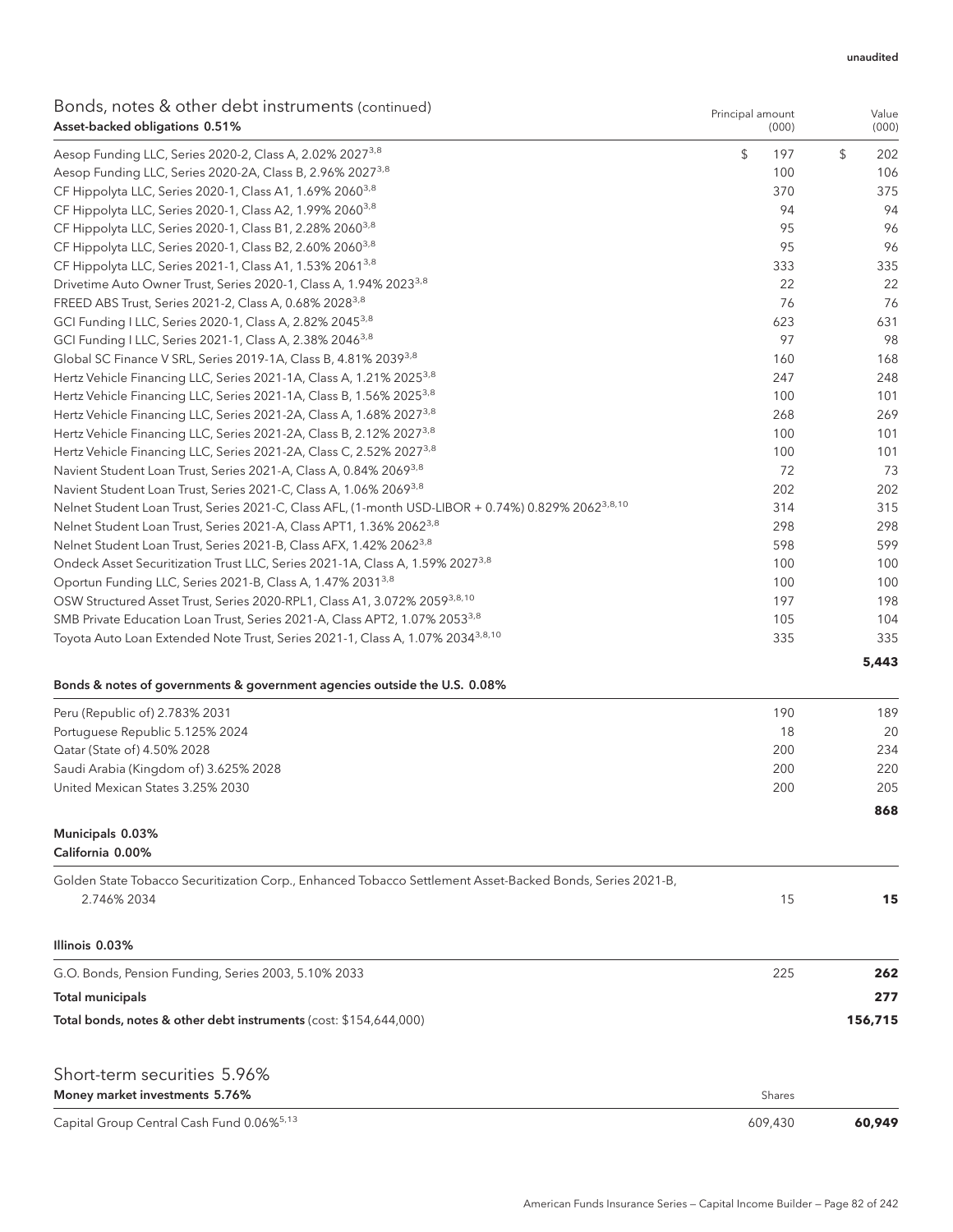#### unaudited

| Short-term securities (continued)<br>Money market investments purchased with collateral from securities on loan 0.20% | Shares  | Value<br>(000) |
|-----------------------------------------------------------------------------------------------------------------------|---------|----------------|
| Goldman Sachs Financial Square Government Fund, Institutional Shares 0.03% <sup>13,14</sup>                           | 916.167 | 916<br>\$      |
| Capital Group Central Cash Fund 0.06% <sup>5,13,14</sup>                                                              | 7,971   | 797            |
| Invesco Short-Term Investments Trust - Government & Agency Portfolio,                                                 |         |                |
| Institutional Class $0.03\%$ <sup>13,14</sup>                                                                         | 370.666 | 371            |
|                                                                                                                       |         | 2.084          |
| Total short-term securities (cost: \$63,032,000)                                                                      |         | 63,033         |
| Total investment securities 101.24% (cost: \$890,622,000)                                                             |         | 1,070,627      |
| Other assets less liabilities (1.24)%                                                                                 |         | (13,095)       |
| <b>Net assets 100.00%</b>                                                                                             |         | \$1,057,532    |

## Futures contracts

| Contracts                                | Type  | Number of<br>contracts | Expiration    | Notional<br>amount <sup>15</sup><br>(000) | Value at<br>9/30/2021 <sup>16</sup><br>(000) | Unrealized<br>appreciation<br>(depreciation)<br>at 9/30/2021<br>(000) |
|------------------------------------------|-------|------------------------|---------------|-------------------------------------------|----------------------------------------------|-----------------------------------------------------------------------|
| 2 Year U.S. Treasury Note Futures        | Short | 21                     | December 2021 | \$(4,200)                                 | \$ (4,621)                                   | \$<br>2                                                               |
| 5 Year U.S. Treasury Note Futures        | Long  | 92                     | December 2021 | 9,200                                     | 11,292                                       | (69)                                                                  |
| 10 Year U.S. Treasury Note Futures       | Long  | 33                     | December 2021 | 3,300                                     | 4.343                                        | (51)                                                                  |
| 10 Year Ultra U.S. Treasury Note Futures | Short | 41                     | December 2021 | (4,100)                                   | (5,955)                                      | 111                                                                   |
| 20 Year U.S. Treasury Bond Futures       | Long  | 4                      | December 2021 | 400                                       | 637                                          | (17)                                                                  |
| 30 Year Ultra U.S. Treasury Bond Futures | Long  | 76                     | December 2021 | 7,600                                     | 14,521                                       | (480)                                                                 |
|                                          |       |                        |               |                                           |                                              | \$(504)                                                               |

## Forward currency contracts

|                    | Contract amount |              |                    | Unrealized<br>depreciation |
|--------------------|-----------------|--------------|--------------------|----------------------------|
| Purchases<br>(000) | Sales<br>(000)  | Counterparty | Settlement<br>date | at 9/30/2021<br>(000)      |
| MXN2,000           | USD100          | Citibank     | 10/18/2021         | \$(4)                      |

## Swap contracts

#### Interest rate swaps

| $m_{\rm U}$<br>Receive | Pay     | Expiration<br>date | Notional<br>(000) | Value at<br>9/30/2021<br>(000) | Upfront<br>premium<br>paid<br>(000) | Unrealized<br>appreciation<br>at 9/30/2021<br>(000) |
|------------------------|---------|--------------------|-------------------|--------------------------------|-------------------------------------|-----------------------------------------------------|
| 3-month USD-LIBOR      | 0.337%  | 5/18/2025          | \$18,500          | \$317                          | $s-$                                | 317                                                 |
| 3-month USD-LIBOR      | 0.5935% | 5/18/2030          | 7.200             | 517                            |                                     | 517                                                 |
| 3-month USD-LIBOR      | 0.807%  | 5/18/2050          | 1.800             | 434                            | -                                   | 434                                                 |
|                        |         |                    |                   |                                | $S-$                                | \$1,268                                             |

### Credit default swaps

### Centrally cleared credit default swaps on credit indices — sell protection

| Centrally cleared credit default swaps on credit multes — sell protection |              |            |          |           | Upfront | Unrealized   |
|---------------------------------------------------------------------------|--------------|------------|----------|-----------|---------|--------------|
|                                                                           |              |            |          | Value at  | premium | depreciation |
| Receive/                                                                  |              | Expiration | Notional | 9/30/2021 | paid    | at 9/30/2021 |
| Payment frequency                                                         | Pav          | date       | (000)    | (000)     | (000)   | (000)        |
| 5.00%/Quarterly                                                           | CDX.NA.HY.37 | 12/20/2026 | \$2.975  | \$274     | \$286   | \$(12)       |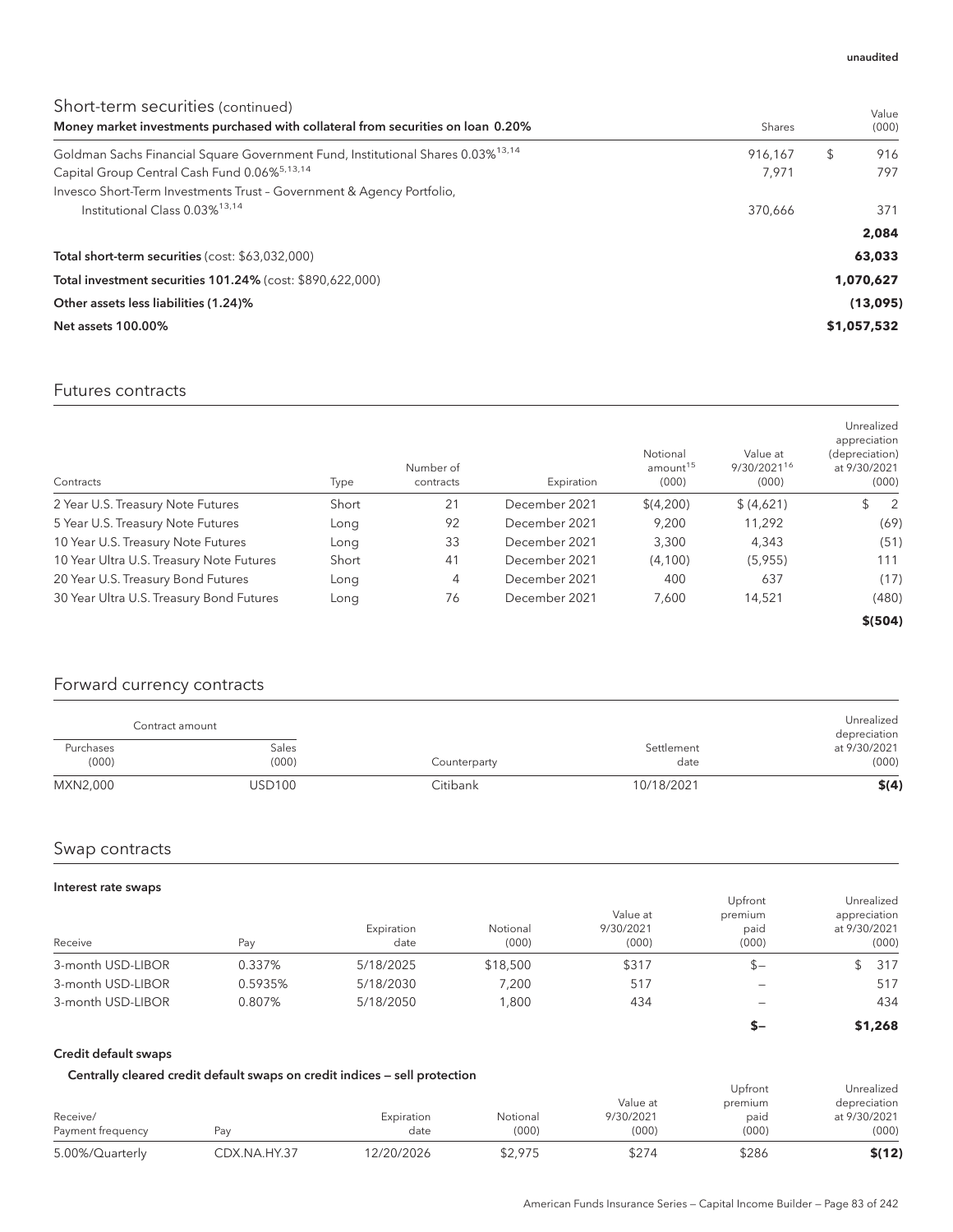## Investments in affiliates<sup>5</sup>

|                                                                                     | Value of<br>affiliates at<br>1/1/2021<br>(000) |                          | Additions<br>(000) | Reductions<br>(000)                        | Net<br>realized<br>loss<br>(000) | Net<br>unrealized<br>(depreciation)<br>appreciation<br>(000) | Value of<br>affiliates at<br>9/30/2021<br>(000) | Dividend<br>income<br>(000) |
|-------------------------------------------------------------------------------------|------------------------------------------------|--------------------------|--------------------|--------------------------------------------|----------------------------------|--------------------------------------------------------------|-------------------------------------------------|-----------------------------|
| Investment funds 2.89%                                                              |                                                |                          |                    |                                            |                                  |                                                              |                                                 |                             |
| Capital Group Central Corporate Bond Fund                                           | \$                                             | $-$                      | \$ 30.652          | $\mathfrak{L}$<br>$\overline{\phantom{m}}$ | $s -$                            | \$(122)                                                      | \$30,530                                        | \$194                       |
| Short-term securities 5.84%                                                         |                                                |                          |                    |                                            |                                  |                                                              |                                                 |                             |
| Money market investments 5.76%                                                      |                                                |                          |                    |                                            |                                  |                                                              |                                                 |                             |
| Capital Group Central Cash Fund 0.06% <sup>13</sup>                                 | 56,762                                         |                          | 190,354            | 186.166                                    | (2)                              |                                                              | 60,949                                          | 32                          |
| Money market investments purchased with collateral from securities<br>on loan 0.08% |                                                |                          |                    |                                            |                                  |                                                              |                                                 |                             |
| Capital Group Central Cash Fund 0.06% <sup>13,14</sup>                              |                                                | $\overline{\phantom{a}}$ | 79717              |                                            |                                  |                                                              | 797                                             | $-18$                       |
| Total short-term securities                                                         |                                                |                          |                    |                                            |                                  |                                                              | 61,746                                          |                             |
| <b>Total 8.73%</b>                                                                  |                                                |                          |                    |                                            | \$(2)                            | \$(121)                                                      | \$92,276                                        | \$226                       |

<sup>1</sup>Valued under fair value procedures adopted by authority of the board of trustees. The total value of all such securities was \$299,634,000, which represented 28.33% of the net assets of the fund. This entire amount relates to certain securities trading outside the U.S. whose values were adjusted as a result of significant market movements following the close of local trading.

<sup>2</sup>Security did not produce income during the last 12 months.

 $^3$ Acquired in a transaction exempt from registration under Rule 144A of the Securities Act of 1933. May be resold in the U.S. in transactions exempt from registration, normally to qualified institutional buyers. The total value of all such securities was \$20,224,000, which represented 1.91% of the net assets of the fund.

4 All or a portion of this security was on loan. The total value of all such securities was \$2,211,000, which represented .21% of the net assets of the fund. <sup>5</sup>Part of the same "group of investment companies" as the fund as defined under the Investment Company Act of 1940, as amended.

6 All or a portion of this security was pledged as collateral. The total value of pledged collateral was \$1,620,000, which represented .15% of the net assets of the fund.

<sup>7</sup>Index-linked bond whose principal amount moves with a government price index.

<sup>8</sup>Principal payments may be made periodically. Therefore, the effective maturity date may be earlier than the stated maturity date.

<sup>9</sup> Amount less than one thousand.

 $10$ Coupon rate may change periodically. Reference rate and spread are as of the most recent information available. Some coupon rates are determined by the issuer or agent based on current market conditions; therefore, the reference rate and spread are not available.

11 Purchased on a TBA basis.

<sup>12</sup>Step bond; coupon rate may change at a later date.

<sup>13</sup>Rate represents the seven-day yield at 9/30/2021.

<sup>14</sup>Security purchased with cash collateral from securities on loan.

<sup>15</sup>Notional amount is calculated based on the number of contracts and notional contract size.

<sup>16</sup>Value is calculated based on the notional amount and current market price.

<sup>17</sup>Represents net activity.

 $18$ Dividend income is included with securities lending income and is not shown in this table.

#### Key to abbreviations and symbol

ADR = American Depositary Receipts

CAD = Canadian dollars

CDI = CREST Depository Interest

EUR = Euros

- G.O. = General Obligation
- GBP = British pounds
- GDR = Global Depositary Receipts

LIBOR = London Interbank Offered Rate

MXN = Mexican pesos

SOFR = Secured Overnight Financing Rate

TBA = To-be-announced

USD/\$ = U.S. dollars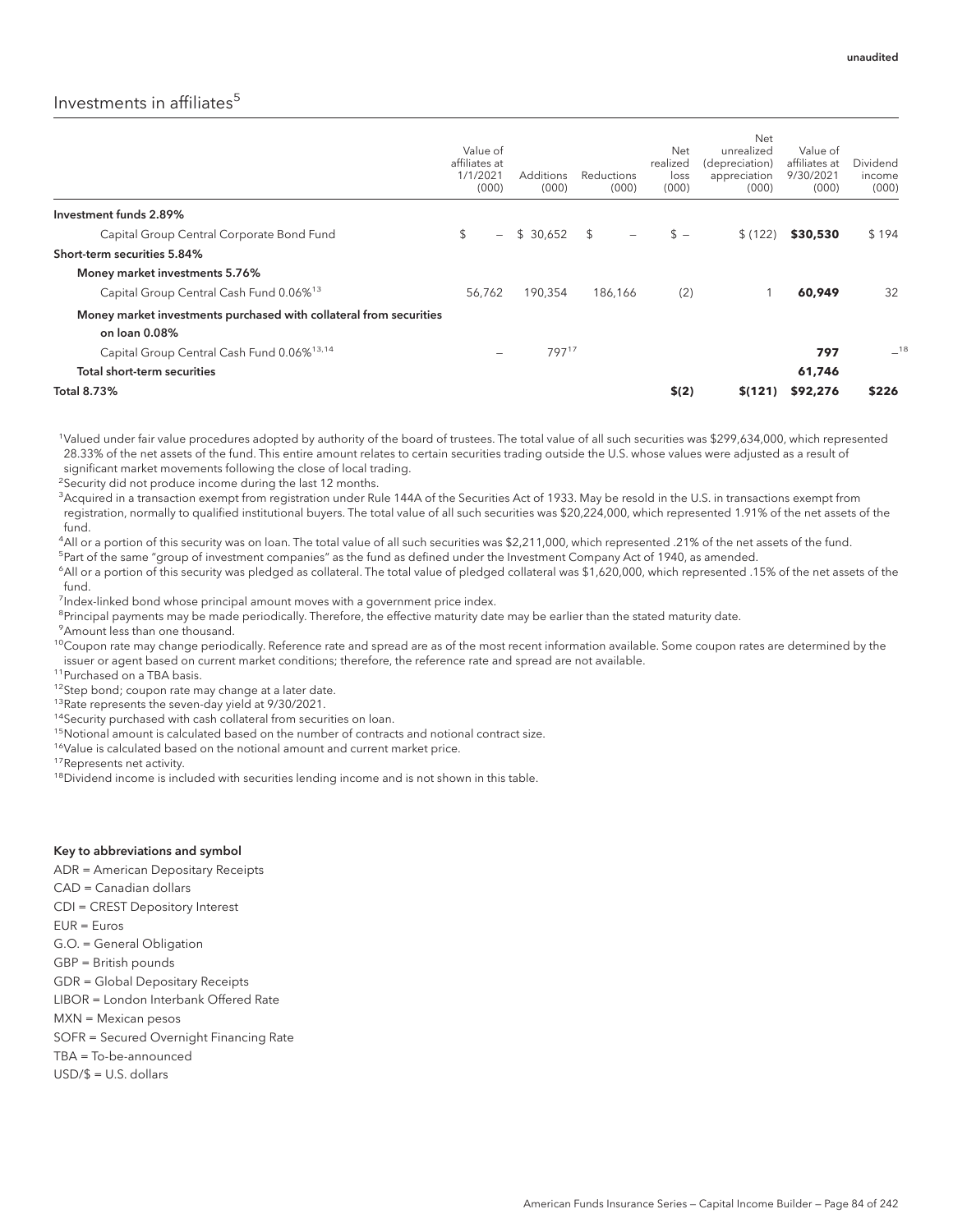## Asset Allocation Fund

Investment portfolio September 30, 2021

## unaudited

## Common stocks 70.31%

| Information technology 16.48%                                  | Shares     | Value<br>(000) |
|----------------------------------------------------------------|------------|----------------|
| Microsoft Corp.                                                | 4,624,561  | \$1,303,756    |
| Broadcom, Inc.                                                 | 1,545,598  | 749,507        |
| Taiwan Semiconductor Manufacturing Company, Ltd. (ADR)         | 5,461,700  | 609,799        |
| ASML Holding NV (New York registered) (ADR)                    | 770,900    | 574,405        |
| MKS Instruments, Inc.                                          | 1,700,000  | 256,547        |
| Flex, Ltd. $1$                                                 | 13,000,000 | 229,840        |
| VeriSign, Inc. <sup>1</sup>                                    | 1,100,000  | 225,511        |
| Dell Technologies, Inc., Class C <sup>1</sup>                  | 2,000,000  | 208,080        |
| Mastercard, Inc., Class A                                      | 538,000    | 187,052        |
| Concentrix Corp. <sup>1</sup>                                  | 954,257    | 168,903        |
| PayPal Holdings, Inc. <sup>1</sup>                             | 569,200    | 148,112        |
| RingCentral, Inc., Class A <sup>1</sup>                        | 558,593    | 121,494        |
| Shopify, Inc., Class A, subordinate voting shares <sup>1</sup> | 89,000     | 120,664        |
| Fidelity National Information Services, Inc.                   | 777,182    | 94,567         |
| DocuSign, Inc. <sup>1</sup>                                    | 242,000    | 62,298         |
| Intel Corp.                                                    | 1,075,000  | 57,276         |
| NVIDIA Corp.                                                   | 274,264    | 56,817         |
| Okta, Inc., Class $A^1$                                        | 174,680    | 41,459         |
| Apple, Inc.                                                    | 150,000    | 21,225         |
|                                                                |            | 5,237,312      |

### Financials 12.37%

| Chubb, Ltd.                                | 2,200,000 | 381,656 |
|--------------------------------------------|-----------|---------|
| First Republic Bank                        | 1,480,000 | 285,462 |
| Capital One Financial Corp.                | 1,750,000 | 283,447 |
| JPMorgan Chase & Co.                       | 1,705,000 | 279,091 |
| Blackstone, Inc.                           | 2,383,450 | 277,291 |
| Synchrony Financial                        | 4,750,000 | 232,180 |
| Bank of America Corp.                      | 5,250,000 | 222,863 |
| CME Group, Inc., Class A                   | 977,200   | 188,971 |
| Apollo Global Management, Inc., Class A    | 2,769,732 | 170,588 |
| Nasdaq, Inc.                               | 844,100   | 162,928 |
| KKR & Co., Inc.                            | 2,277,000 | 138,624 |
| MSCI, Inc.                                 | 225,200   | 136,998 |
| Toronto-Dominion Bank (CAD denominated)    | 1,996,383 | 132,162 |
| Western Alliance Bancorporation            | 1,182,849 | 128,718 |
| Intercontinental Exchange, Inc.            | 1,076,000 | 123,546 |
| Citigroup, Inc.                            | 1,500,000 | 105,270 |
| PNC Financial Services Group, Inc.         | 500,000   | 97,820  |
| Webster Financial Corp.                    | 1,478,124 | 80,499  |
| Ares Management Corp., Class A             | 1,015,403 | 74,967  |
| Brookfield Asset Management, Inc., Class A | 1,260,000 | 67,423  |
| EQTAB <sup>2</sup>                         | 1,446,647 | 59,587  |
| SLM Corp.                                  | 2,960,000 | 52,096  |
| BlackRock, Inc.                            | 62,000    | 51,997  |
| S&P Global, Inc.                           | 102,000   | 43,339  |
|                                            |           |         |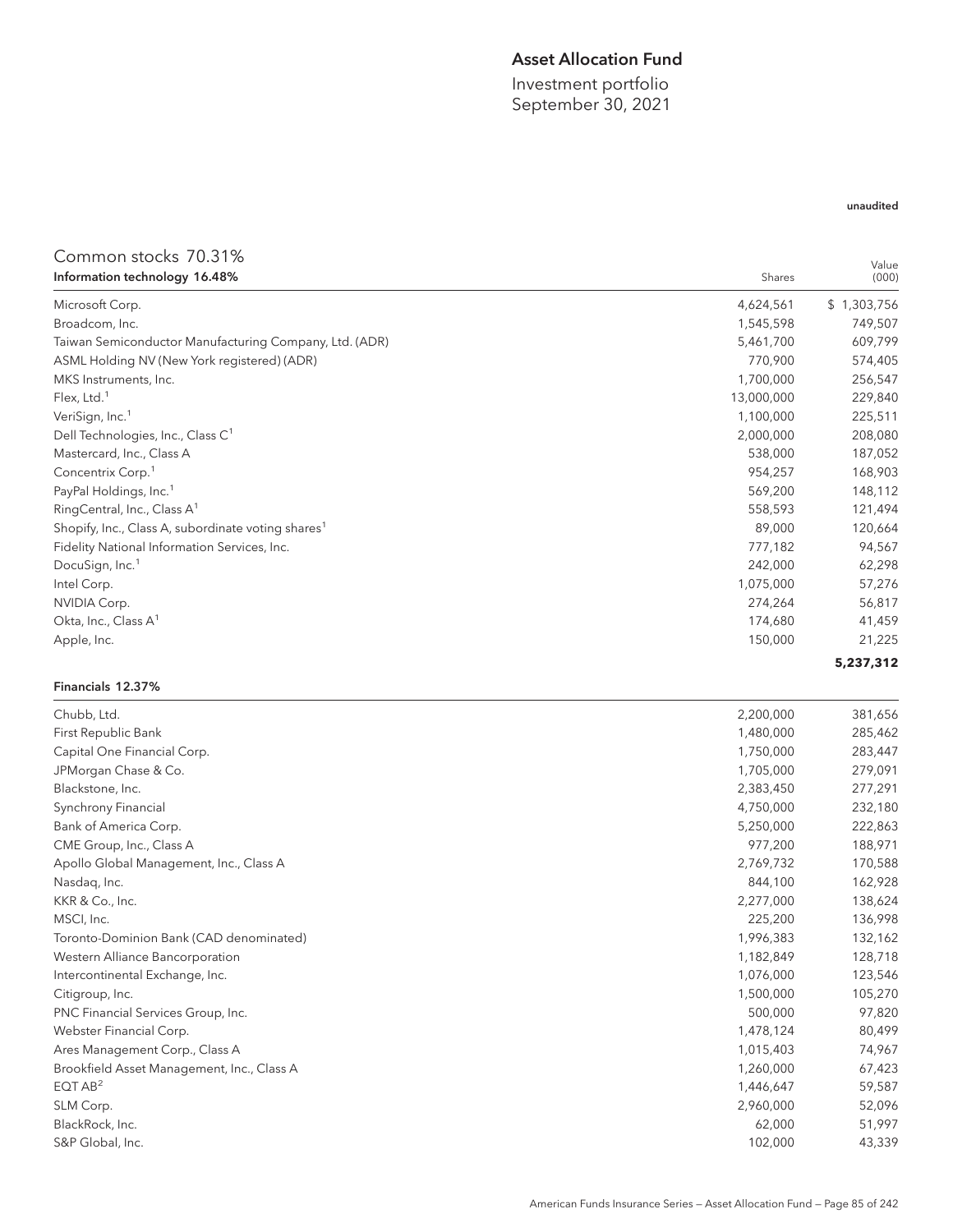| Financials (continued)                              | Shares    |   | (000)     |
|-----------------------------------------------------|-----------|---|-----------|
| Bridgepoint Group PLC <sup>1,2</sup>                | 5,170,493 | S | 35,233    |
| Antin Infrastructure Partners SA <sup>1,2</sup>     | 939,597   |   | 31,672    |
| Aon PLC, Class A                                    | 87,000    |   | 24,862    |
| Bright Health Group, Inc. <sup>1,3</sup>            | 1,974,816 |   | 16,114    |
| The Bank of N.T. Butterfield & Son, Ltd.            | 421,585   |   | 14,970    |
| Hong Kong Exchanges and Clearing, Ltd. <sup>2</sup> | 170,000   |   | 10,319    |
| Progressive Corp.                                   | 105,000   |   | 9,491     |
| Islandsbanki hf. <sup>1,2</sup>                     | 9,555,235 |   | 8,762     |
| Jonah Energy Parent LLC <sup>1,2,4</sup>            | 32,117    |   | 691       |
|                                                     |           |   | 3,929,637 |

## Consumer discretionary 8.91%

| Amazon.com, Inc. <sup>1</sup>                    | 141,860   | 466,016   |
|--------------------------------------------------|-----------|-----------|
| Home Depot, Inc.                                 | 1,331,200 | 436,980   |
| Aramark                                          | 9,000,000 | 295,740   |
| General Motors Company <sup>1</sup>              | 3,750,000 | 197,662   |
| LVMH Moët Hennessy-Louis Vuitton SE <sup>2</sup> | 256,896   | 183,697   |
| Dollar General Corp.                             | 837,187   | 177,601   |
| Hilton Worldwide Holdings, Inc. <sup>1</sup>     | 1,256,949 | 166,056   |
| Kontoor Brands, Inc. <sup>5</sup>                | 3,000,000 | 149,850   |
| NVR, Inc. <sup>1</sup>                           | 25,000    | 119,852   |
| Darden Restaurants, Inc.                         | 769,109   | 116,497   |
| Caesars Entertainment, Inc. <sup>1</sup>         | 828,892   | 93,068    |
| Royal Caribbean Cruises, Ltd. <sup>1</sup>       | 1,014,324 | 90,224    |
| Etsy, $Inc.1$                                    | 418,825   | 87,099    |
| Booking Holdings, Inc. <sup>1</sup>              | 32,700    | 77,626    |
| VF Corp.                                         | 750,000   | 50,242    |
| Chipotle Mexican Grill, Inc. <sup>1</sup>        | 27,500    | 49,982    |
| Restaurant Brands International, Inc.            | 595,000   | 36,408    |
| Xpeng, Inc., Class A (ADR) <sup>1,3</sup>        | 703,800   | 25,013    |
| Dr. Martens PLC <sup>1,2</sup>                   | 2,375,000 | 12,565    |
|                                                  |           | 2,832,178 |

#### Health care 8.73%

| Johnson & Johnson                            | 3,150,000 | 508,725 |
|----------------------------------------------|-----------|---------|
| UnitedHealth Group, Inc.                     | 1,235,800 | 482,877 |
| Humana, Inc.                                 | 765,000   | 297,700 |
| Abbott Laboratories                          | 2,000,000 | 236,260 |
| Cigna Corp.                                  | 1,100,000 | 220,176 |
| CVS Health Corp.                             | 1,478,000 | 125,423 |
| Gilead Sciences, Inc.                        | 1,600,000 | 111,760 |
| Cortexyme, $Inc.^{1,3}$                      | 1,218,038 | 111,645 |
| Daiichi Sankyo Company, Ltd. <sup>2</sup>    | 3,873,900 | 103,347 |
| Vertex Pharmaceuticals, Inc. <sup>1</sup>    | 567,500   | 102,939 |
| Regeneron Pharmaceuticals, Inc. <sup>1</sup> | 150,000   | 90,777  |
| Eli Lilly and Company                        | 335,969   | 77,626  |
| Thermo Fisher Scientific, Inc.               | 116,000   | 66,274  |
| IDEXX Laboratories, Inc. <sup>1</sup>        | 94,102    | 58,522  |
| AbCellera Biologics, Inc. <sup>1,3</sup>     | 2,345,741 | 47,009  |
| Centene Corp. <sup>1</sup>                   | 562,770   | 35,066  |
| Allakos, Inc. <sup>1</sup>                   | 293,700   | 31,094  |
| Rotech Healthcare, Inc. <sup>1,2,4,6</sup>   | 184,138   | 19,887  |
| Ultragenyx Pharmaceutical, Inc. <sup>1</sup> | 217,400   | 19,607  |
| Viatris, Inc.                                | 1,121,937 | 15,202  |

#### unaudited

Value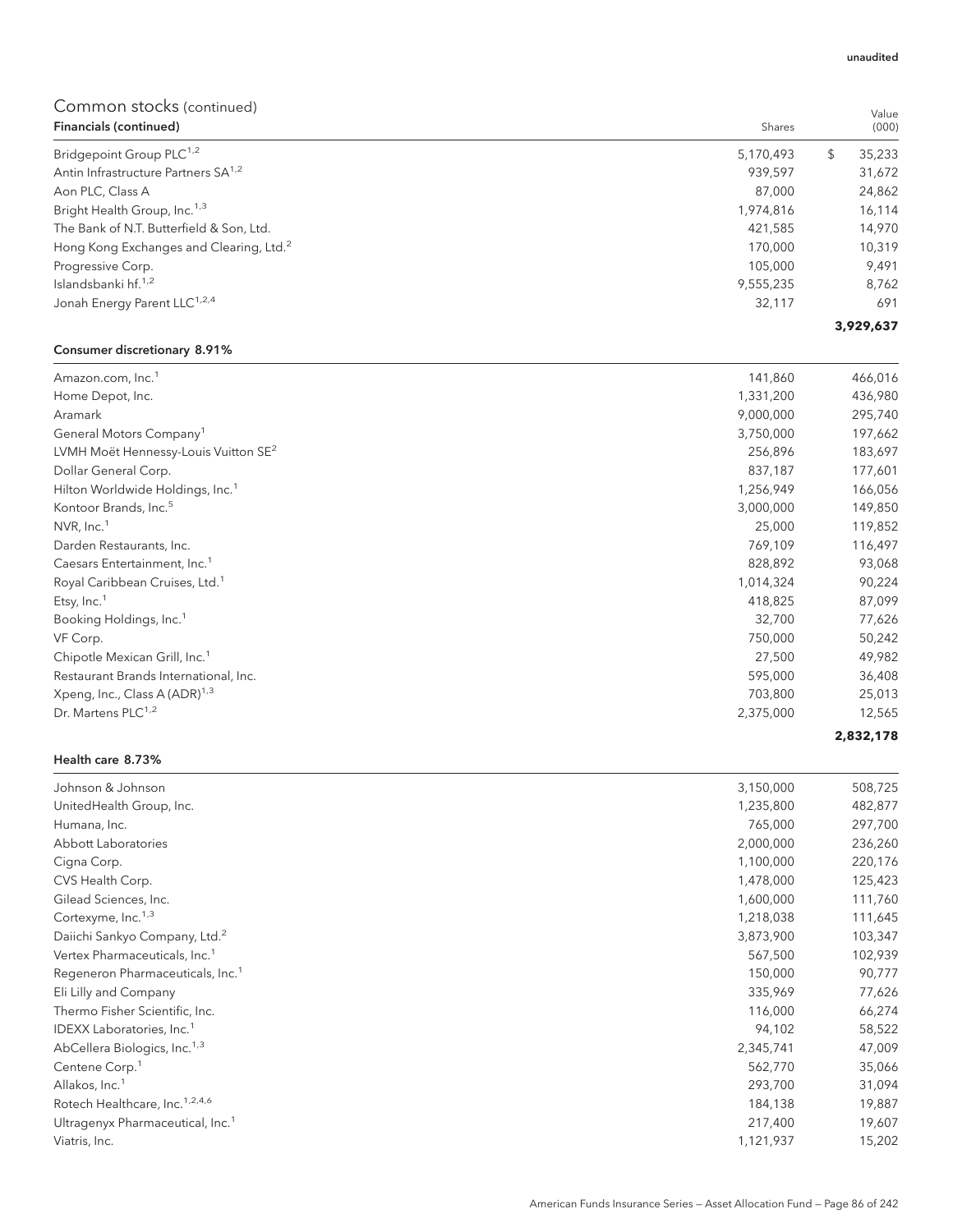| Common stocks (continued)                                   |                        |                    |
|-------------------------------------------------------------|------------------------|--------------------|
| Health care (continued)                                     | Shares                 | Value<br>(000)     |
| NuCana PLC (ADR) <sup>1,5</sup>                             | 2,977,153              | \$<br>7,681        |
| Pfizer, Inc.                                                | 102,973                | 4,429              |
| Consumer staples 6.08%                                      |                        | 2,774,026          |
|                                                             |                        |                    |
| Philip Morris International, Inc.<br>Nestlé SA <sup>2</sup> | 10,229,421             | 969,647<br>300,797 |
| Altria Group, Inc.                                          | 2,500,000<br>4,822,000 | 219,497            |
| British American Tobacco PLC (ADR)                          | 3,919,700              | 138,287            |
| British American Tobacco PLC <sup>2</sup>                   | 1,390,000              | 48,496             |
| Archer Daniels Midland Company                              | 2,000,000              | 120,020            |
| Mondelez International, Inc.                                | 1,200,000              | 69,816             |
| Avenue Supermarts, Ltd. <sup>1,2</sup>                      | 970,539                | 55,284             |
| Costco Wholesale Corp.                                      | 26,000                 | 11,683             |
|                                                             |                        | 1,933,527          |
| <b>Communication services 5.89%</b>                         |                        |                    |
| Charter Communications, Inc., Class A <sup>1</sup>          | 785,000                | 571,135            |
| Facebook, Inc., Class A <sup>1</sup>                        | 1,322,700              | 448,911            |
| Alphabet, Inc., Class C <sup>1</sup>                        | 168,200                | 448,305            |
| Comcast Corp., Class A                                      | 2,654,000              | 148,438            |
| Netflix, Inc. <sup>1</sup>                                  | 226,700                | 138,364            |
| New York Times Co., Class A                                 | 1,450,000              | 71,442             |
| Activision Blizzard, Inc.                                   | 564,000                | 43,648             |
|                                                             |                        | 1,870,243          |
| Materials 3.42%                                             |                        |                    |
| Dow, Inc.                                                   | 4,800,000              | 276,288            |
| Vale SA, ordinary nominative shares                         | 10,893,465             | 152,507            |
| LyondellBasell Industries NV                                | 1,250,000              | 117,312            |
| Nucor Corp.                                                 | 1,000,000              | 98,490             |
| Rio Tinto PLC <sup>2</sup>                                  | 1,250,000              | 82,533             |
| Royal Gold, Inc.                                            | 845,000                | 80,689             |
| Franco-Nevada Corp.                                         | 568,670                | 73,879             |
| First Quantum Minerals, Ltd.                                | 3,580,000              | 66,281             |
| Newmont Corp.                                               | 900,000                | 48,870             |
| Allegheny Technologies, Inc. <sup>1</sup>                   | 2,589,437              | 43,062             |
| Wheaton Precious Metals Corp.                               | 970,000                | 36,453             |
| Sherwin-Williams Company                                    | 37,000                 | 10,350             |
| Industrials 3.22%                                           |                        | 1,086,714          |
|                                                             |                        |                    |
| Northrop Grumman Corp.                                      | 768,400                | 276,739<br>199,418 |
| CSX Corp.<br>L3Harris Technologies, Inc.                    | 6,705,369<br>803,000   | 176,853            |
| Lockheed Martin Corp.                                       | 486,000                | 167,718            |
| TuSimple Holdings, Inc., Class A <sup>1,3</sup>             | 1,500,000              | 55,695             |
| Boeing Company <sup>1</sup>                                 | 183,000                | 40,249             |
| Waste Management, Inc.                                      | 249,000                | 37,191             |
| Cintas Corp.                                                | 60,000                 | 22,840             |
| New AMI I, LLC <sup>1,2,4</sup>                             | 1,588,250              | 14,246             |
| Chart Industries, Inc. <sup>1</sup>                         | 68,000                 | 12,995             |
|                                                             |                        |                    |

unaudited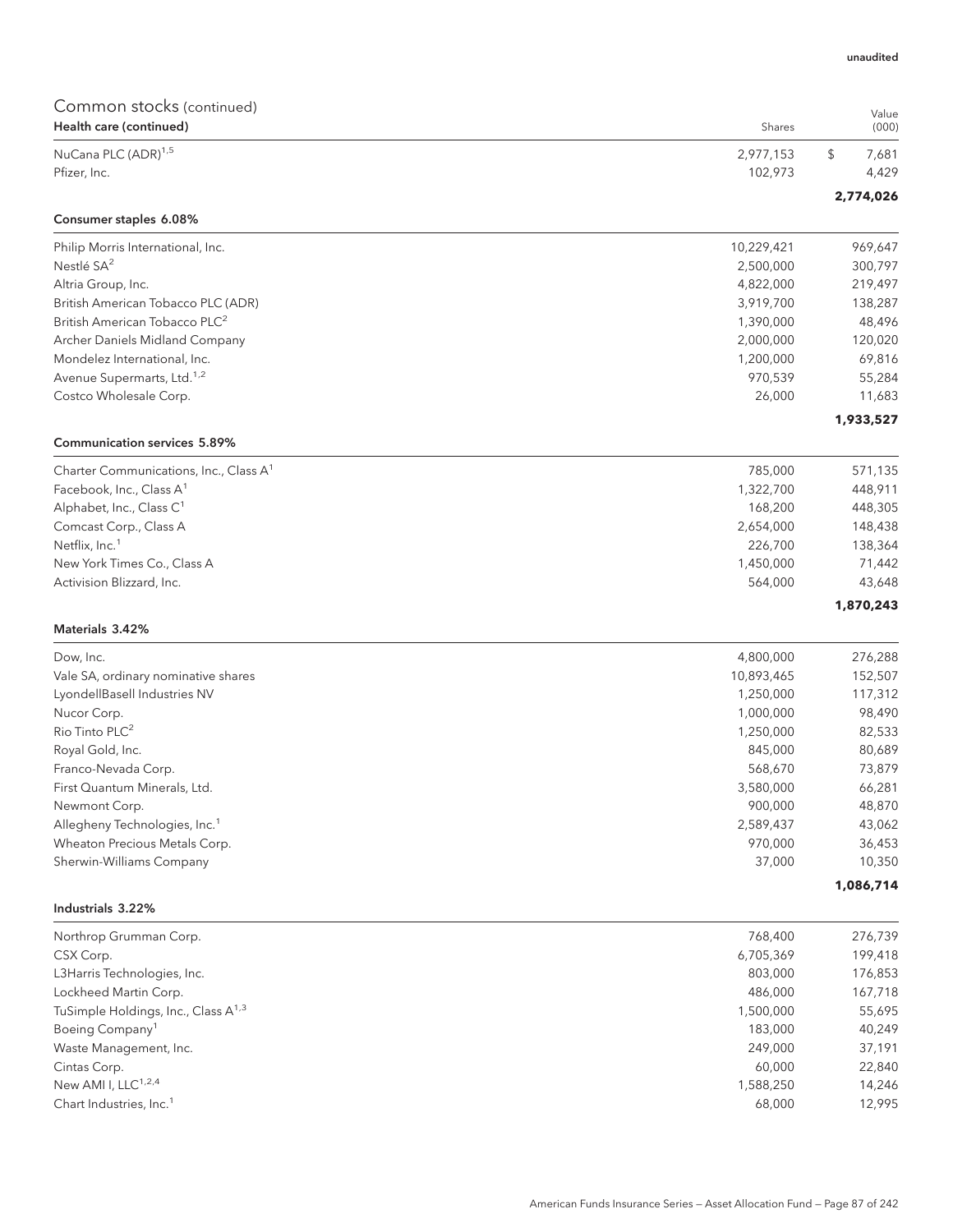| Common stocks (continued)<br>Industrials (continued)                          | Shares           | Value<br>(000)        |
|-------------------------------------------------------------------------------|------------------|-----------------------|
|                                                                               |                  |                       |
| Copart, Inc. <sup>1</sup><br>Axon Enterprise, Inc. <sup>1</sup>               | 75,000<br>50,600 | \$<br>10,404<br>8,856 |
|                                                                               |                  |                       |
| Real estate 2.66%                                                             |                  | 1,023,204             |
| MGM Growth Properties LLC REIT, Class A                                       | 5,776,800        | 221,251               |
| VICI Properties, Inc. REIT                                                    | 5,165,000        | 146,738               |
| Gaming and Leisure Properties, Inc. REIT                                      | 2,595,400        | 120,219               |
| American Tower Corp. REIT                                                     | 328,100          | 87,081                |
| Crown Castle International Corp. REIT                                         | 500,000          | 86,660                |
| Alexandria Real Estate Equities, Inc. REIT                                    | 399,000          | 76,237                |
| PotlatchDeltic Corp. REIT                                                     | 1,000,000        | 51,580                |
| STORE Capital Corp. REIT                                                      | 1,370,000        | 43,881                |
| Equinix, Inc. REIT                                                            | 13,000           | 10,272                |
|                                                                               |                  | 843,919               |
| <b>Energy 1.97%</b>                                                           |                  |                       |
| Canadian Natural Resources, Ltd. (CAD denominated)                            | 4,907,100        | 179,416               |
| Pioneer Natural Resources Company                                             | 927,000          | 154,355               |
| Chevron Corp.                                                                 | 1,500,000        | 152,175               |
| Suncor Energy, Inc.                                                           | 4,000,000        | 82,931                |
| ConocoPhillips                                                                | 402,000          | 27,243                |
| Chesapeake Energy Corp.                                                       | 129,897          | 8,000                 |
| Euronav NV3                                                                   | 750,000          | 7,320                 |
| Scorpio Tankers, Inc.                                                         | 345,000          | 6,396                 |
| Extraction Oil & Gas, Inc. <sup>1</sup>                                       | 60,212           | 3,399                 |
| Oasis Petroleum, Inc.                                                         | 23,184           | 2,305                 |
| Diamond Offshore Drilling, Inc. <sup>1</sup>                                  | 247,104          | 1,464                 |
| Diamond Offshore Drilling, Inc. <sup>1,2,7</sup>                              | 86,354           | 486                   |
| Weatherford International <sup>1</sup>                                        | 55,908           | 1,100                 |
| McDermott International, Ltd. <sup>1</sup>                                    | 40,219           | 20                    |
| Utilities 0.58%                                                               |                  | 626,610               |
| Enel SpA <sup>2</sup>                                                         | 24,000,000       | 184,261               |
| Total common stocks (cost: \$13,270,708,000)                                  |                  | 22,341,631            |
| Preferred securities 0.00%                                                    |                  |                       |
| Industrials 0.00%                                                             |                  |                       |
| ACR III LSC Holdings LLC, Series B, preferred shares <sup>1,2,4,7</sup>       | 450              | 317                   |
| Total preferred securities (cost: \$466,000)                                  |                  | 317                   |
| Rights & warrants 0.00%<br>Energy 0.00%                                       |                  |                       |
| Sable Permian Resources, LLC, Class A, warrants, expire 2024 <sup>1,2,4</sup> | 4,392            |                       |
| Total rights & warrants (cost: \$0)                                           |                  | $-8$                  |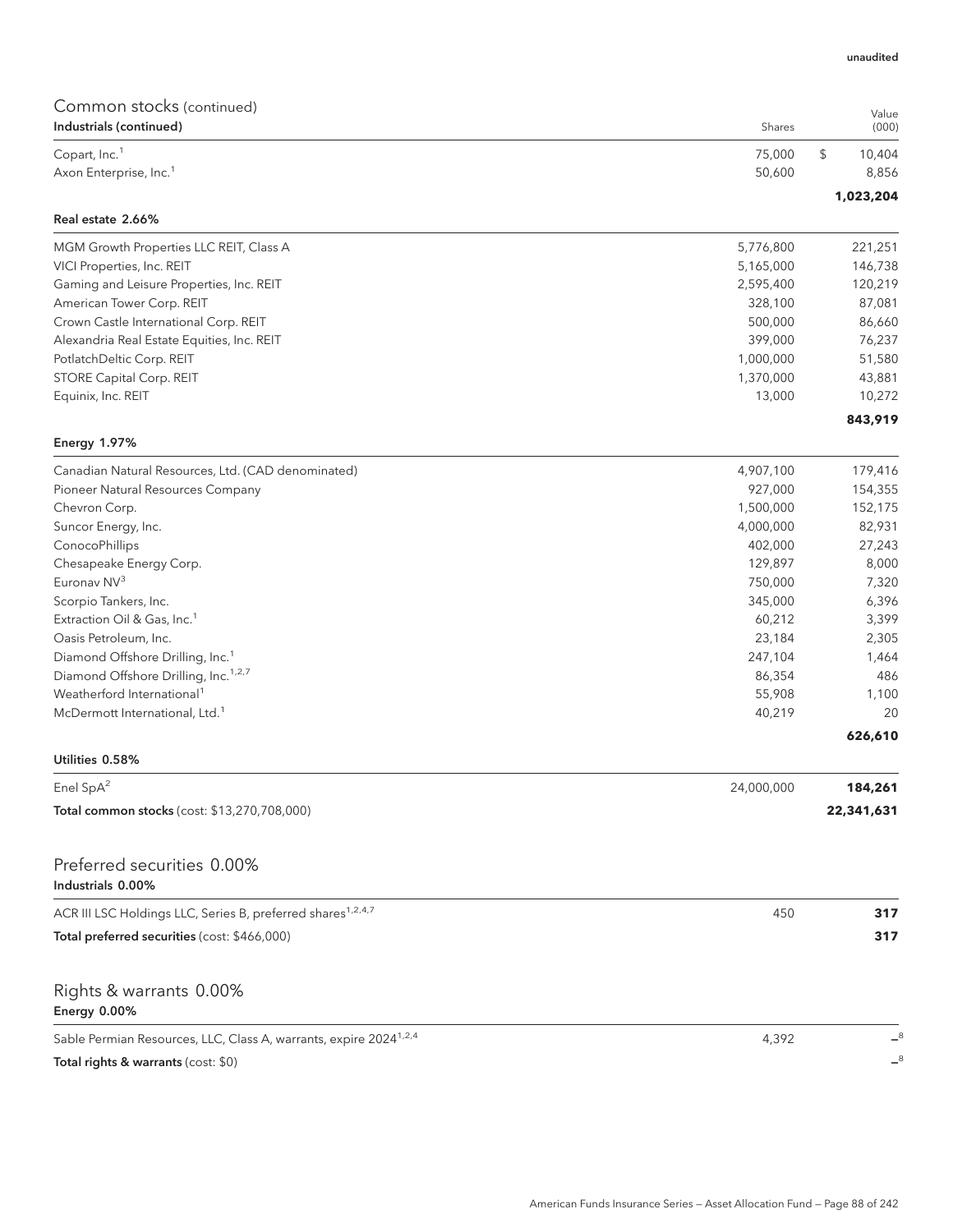| Convertible stocks 0.52%<br>Information technology 0.29%                                    | Shares | Value<br>(000) |
|---------------------------------------------------------------------------------------------|--------|----------------|
| Broadcom, Inc., Series A, cumulative convertible preferred shares, 8.00% 2022               | 60.000 | 91.921<br>s    |
| Health care 0.23%                                                                           |        |                |
| Carbon Health Technologies, Inc., convertible preferred shares, 1.00% 2024 <sup>2,4,6</sup> | 50,000 | 50,000         |
| Danaher Corp., Series B, cumulative convertible preferred shares, 5.00% 2023 <sup>3</sup>   | 13,300 | 21,577         |
|                                                                                             |        | 71,577         |
| Total convertible stocks (cost: \$123,308,000)                                              |        | 163,498        |
| Investment funds 5.29%                                                                      |        |                |

| Capital Group Central Corporate Bond Fund <sup>5</sup> | 167.316.799 | 1,681,534 |
|--------------------------------------------------------|-------------|-----------|
| <b>Total investment funds (cost: \$1,688,314,000)</b>  |             | 1,681,534 |

## Bonds, notes & other debt instruments 21.37%

| U.S. Treasury bonds & notes 7.42%<br>U.S. Treasury 5.55% | Principal amount<br>(000) |         |
|----------------------------------------------------------|---------------------------|---------|
| U.S. Treasury 1.625% 2021                                | \$<br>98                  | 98      |
| U.S. Treasury 1.75% 2021                                 | 425                       | 426     |
| U.S. Treasury 0.125% 2022                                | 83,545                    | 83,581  |
| U.S. Treasury 0.125% 2022                                | 10,000                    | 10,004  |
| U.S. Treasury 1.375% 2022                                | 5,000                     | 5,022   |
| U.S. Treasury 1.375% 2022                                | 280                       | 284     |
| U.S. Treasury 1.50% 2022                                 | 9,407                     | 9,533   |
| U.S. Treasury 1.625% 2022                                | 94                        | 96      |
| U.S. Treasury 1.875% 2022                                | 80,000                    | 80,606  |
| U.S. Treasury 2.125% 2022                                | 37,000                    | 37,916  |
| U.S. Treasury 0.125% 2023                                | 44,825                    | 44,800  |
| U.S. Treasury 0.125% 2023                                | 3,425                     | 3,416   |
| U.S. Treasury 0.25% 2023                                 | 30,000                    | 30,013  |
| U.S. Treasury 2.25% 2023                                 | 5,000                     | 5,213   |
| U.S. Treasury 2.375% 2023                                | 5,000                     | 5,148   |
| U.S. Treasury 2.75% 2023                                 | 15,000                    | 15,603  |
| U.S. Treasury 0.25% 2024                                 | 15,000                    | 14,949  |
| U.S. Treasury 0.375% 2024                                | 40,000                    | 39,830  |
| U.S. Treasury 1.50% 2024                                 | 22,500                    | 23,158  |
| U.S. Treasury 1.50% 2024                                 | 907                       | 934     |
| U.S. Treasury 2.125% 2024                                | 5,000                     | 5,213   |
| U.S. Treasury 2.25% 2024                                 | 5,000                     | 5,220   |
| U.S. Treasury 2.375% 2024                                | 70,000                    | 73,775  |
| U.S. Treasury 2.50% 2024                                 | 225,000                   | 236,171 |
| U.S. Treasury 2.50% 2024                                 | 700                       | 738     |
| U.S. Treasury 0.25% 2025                                 | 43,812                    | 43,083  |
| U.S. Treasury 2.50% 2025                                 | 3,500                     | 3,720   |
| U.S. Treasury 2.75% 2025                                 | 3,229                     | 3,472   |
| U.S. Treasury 3.00% 2025                                 | 10,000                    | 10,885  |
| U.S. Treasury 0.375% 2026                                | 75,000                    | 73,399  |
| U.S. Treasury 0.50% 2026                                 | 59,869                    | 58,870  |
| U.S. Treasury 0.75% 2026                                 | 115,473                   | 114,603 |
| U.S. Treasury 0.75% 2026                                 | 52                        | 51      |
| U.S. Treasury 1.50% 2026                                 | 500                       | 513     |
| U.S. Treasury 1.625% 2026                                | 60,000                    | 61,855  |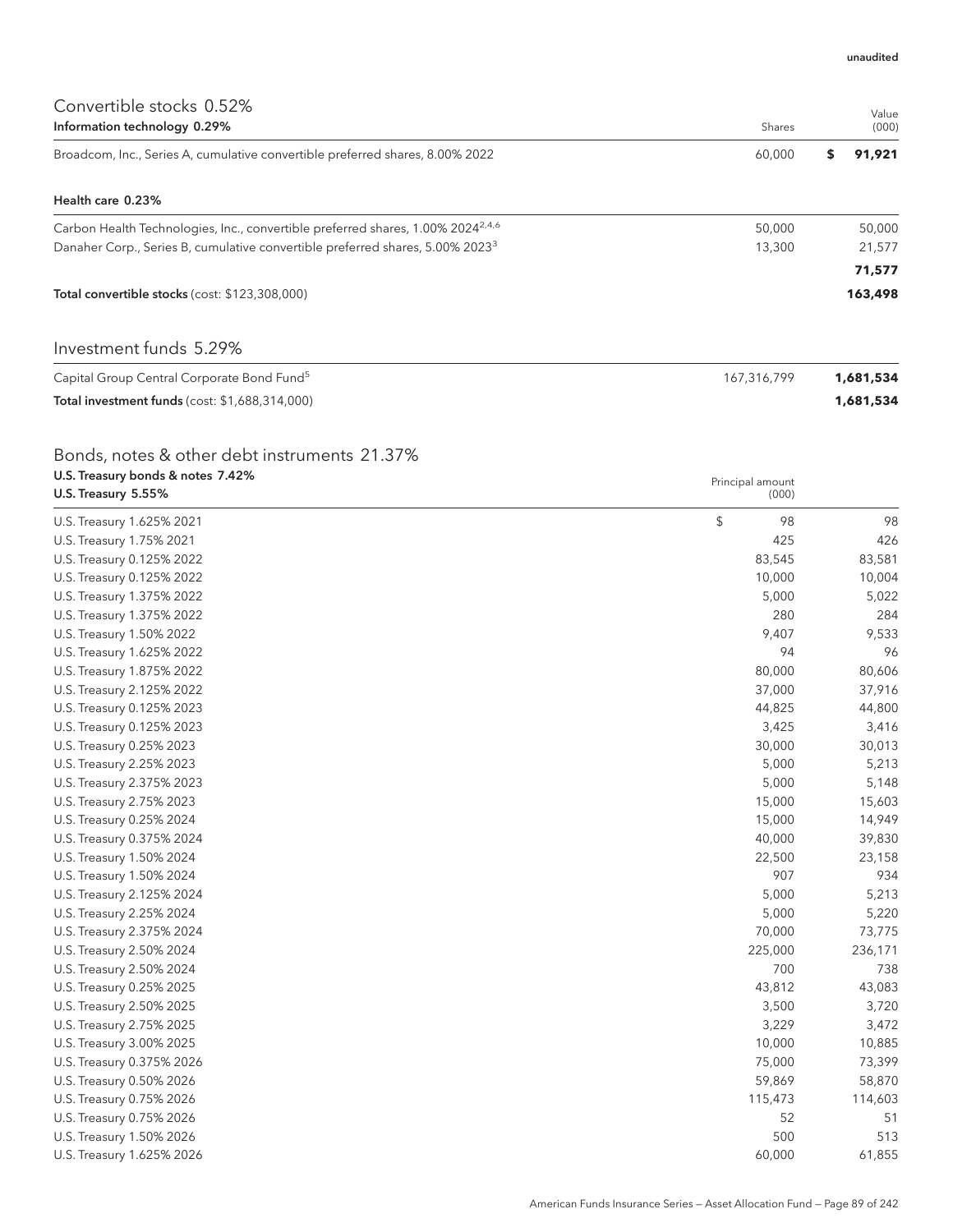## Bonds, notes & other debt instruments (continued) U.S. Treasury bonds & notes (continued)

| U.S. Treasury bonds & notes (continued)<br>U.S. Treasury (continued) | Principal amount<br>(000) | Value<br>(000) |
|----------------------------------------------------------------------|---------------------------|----------------|
|                                                                      |                           |                |
| U.S. Treasury 1.625% 2026                                            | \$27,000                  | \$<br>27,839   |
| U.S. Treasury 1.625% 2026                                            | 7,000                     | 7,225          |
| U.S. Treasury 1.625% 2026                                            | 1,500                     | 1,548          |
| U.S. Treasury 0.50% 2027                                             | 36,300                    | 35,048         |
| U.S. Treasury 0.50% 2027                                             | 20,000                    | 19,327         |
| U.S. Treasury 0.625% 2027                                            | 7,109                     | 6,860          |
| U.S. Treasury 1.125% 2027                                            | 762                       | 765            |
| U.S. Treasury 2.25% 2027                                             | 78,250                    | 83,145         |
| U.S. Treasury 2.375% 2027                                            | 880                       | 941            |
| U.S. Treasury 2.875% 2028                                            | 5,217                     | 5,757          |
| U.S. Treasury 0.625% 2030                                            | 20,225                    | 18,886         |
| U.S. Treasury 0.875% 2030                                            | 6,640                     | 6,304          |
| U.S. Treasury 1.50% 2030                                             | 36,651                    | 36,900         |
| U.S. Treasury 1.25% 2031                                             | 52,640                    | 51,370         |
| U.S. Treasury 1.125% 2040                                            | 62,775                    | 54,246         |
| U.S. Treasury 1.375% 2040 <sup>9</sup>                               | 52,695                    | 47,317         |
| U.S. Treasury 1.75% 2041                                             | 24,406                    | 23,315         |
| U.S. Treasury 2.50% 2046                                             | 3,755                     | 4,061          |
| U.S. Treasury 3.00% 2047                                             | 9,355                     | 11,094         |
| U.S. Treasury 3.00% 2048                                             | 336                       | 400            |
| U.S. Treasury 2.25% 2049                                             | 15,000                    | 15,542         |
| U.S. Treasury 2.375% 2049 <sup>9</sup>                               | 75,000                    | 79,800         |
| U.S. Treasury 1.375% 20509                                           | 12,500                    | 10,544         |
| U.S. Treasury 2.00% 2050                                             | 13,825                    | 13,577         |
| U.S. Treasury 2.375% 2051 <sup>9</sup>                               | 91,784                    | 97,895         |
|                                                                      |                           | 1,761,904      |

## U.S. Treasury inflation-protected securities 1.87%

| U.S. Treasury Inflation-Protected Security 0.125% 2024 <sup>10</sup> | 90,431  | 96,717  |
|----------------------------------------------------------------------|---------|---------|
| U.S. Treasury Inflation-Protected Security 0.625% 2024 <sup>10</sup> | 91.704  | 97,847  |
| U.S. Treasury Inflation-Protected Security 0.125% 2025 <sup>10</sup> | 24,305  | 26,063  |
| U.S. Treasury Inflation-Protected Security 0.125% 2026 <sup>10</sup> | 46.473  | 50,321  |
| U.S. Treasury Inflation-Protected Security 0.75% 2028 <sup>10</sup>  | 19.030  | 21,771  |
| U.S. Treasury Inflation-Protected Security 0.875% 2029 <sup>10</sup> | 21,453  | 24,794  |
| U.S. Treasury Inflation-Protected Security 0.125% 2030 <sup>10</sup> | 24.622  | 27,058  |
| U.S. Treasury Inflation-Protected Security 0.125% 2031 <sup>10</sup> | 61.106  | 67,296  |
| U.S. Treasury Inflation-Protected Security 0.125% 2031 <sup>10</sup> | 24.799  | 27.219  |
| U.S. Treasury Inflation-Protected Security 1.00% 2049 <sup>10</sup>  | 107.476 | 143,974 |
| U.S. Treasury Inflation-Protected Security 0.25% 2050 <sup>10</sup>  | 4.429   | 4.987   |
| U.S. Treasury Inflation-Protected Security 0.125% 2051 <sup>10</sup> | 6,291   | 6,890   |
|                                                                      |         | 594,937 |

### Total U.S. Treasury bonds & notes **2,356,841**

#### Corporate bonds, notes & loans 6.95% Financials 1.09%

| ACE INA Holdings, Inc. 2.875% 2022                  | 3.880  | 3.970  |
|-----------------------------------------------------|--------|--------|
| ACE INA Holdings, Inc. 3.35% 2026                   | 880    | 960    |
| ACE INA Holdings, Inc. 4.35% 2045                   | 400    | 504    |
| Advisor Group Holdings, LLC 6.25% 2028 <sup>7</sup> | 3.130  | 3.287  |
| AG Merger Sub II, Inc. 10.75% 20277                 | 2.920  | 3.231  |
| Ally Financial, Inc. 8.00% 2031                     | 3.000  | 4.264  |
| American International Group, Inc. 2.50% 2025       | 15,800 | 16.551 |
| American International Group, Inc. 4.20% 2028       | 565    | 644    |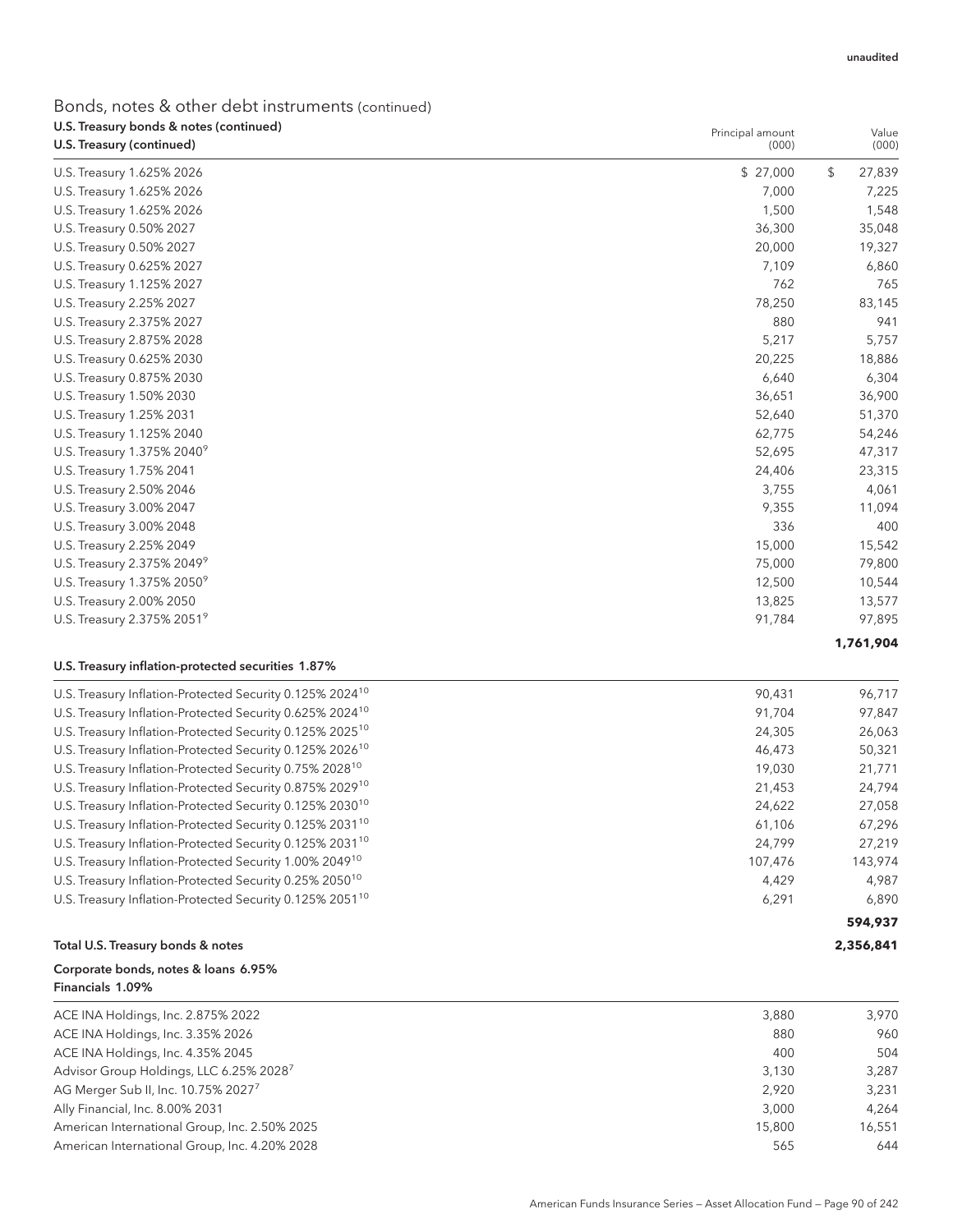Principal amount

## Bonds, notes & other debt instruments (continued) Corporate bonds, notes & loans (continued) Financials (continued)

| Financials (continued)                                                                        | (000)   | (000)   |
|-----------------------------------------------------------------------------------------------|---------|---------|
| Bangkok Bank PCL 3.733% 2034                                                                  |         |         |
| (5-year UST Yield Curve Rate T Note Constant Maturity + 1.90% on 9/25/2029) <sup>11</sup>     | \$2,428 | \$2,479 |
| Bank of America Corp. 3.55% 2024 (3-month USD-LIBOR + 0.78% on 3/5/2023) <sup>11</sup>        | 6,000   | 6,256   |
| Bank of America Corp. 1.197% 2026 (USD-SOFR + 1.01% on 10/24/2025) <sup>11</sup>              | 2,500   | 2,482   |
| Bank of America Corp. 1.734% 2027 (USD-SOFR + 0.96% on 7/22/2026) <sup>11</sup>               | 1,565   | 1,573   |
| Bank of America Corp. 3.419% 2028 (3-month USD-LIBOR + 1.04% on 12/20/2027) <sup>11</sup>     | 2,345   | 2,543   |
| Bank of America Corp. 1.898% 2031 (USD-SOFR + 1.53% on 7/23/2030) <sup>11</sup>               | 4,000   | 3,860   |
| Bank of America Corp. 1.922% 2031 (USD-SOFR + 1.37% on 10/24/2030) <sup>11</sup>              | 3,700   | 3,562   |
| Bank of America Corp. 2.299% 2032 (USD-SOFR + 1.22% on 7/21/2031) <sup>11</sup>               | 7,500   | 7,398   |
| Bank of Nova Scotia 1.625% 2023                                                               | 5,000   | 5,104   |
| BB&T Corp. 2.625% 2022                                                                        | 2,500   | 2,512   |
| Berkshire Hathaway Finance Corp. 4.20% 2048                                                   | 6,570   | 7,974   |
| Berkshire Hathaway Finance Corp. 4.25% 2049                                                   | 550     | 671     |
| Berkshire Hathaway, Inc. 2.75% 2023                                                           | 1,615   | 1,666   |
| Berkshire Hathaway, Inc. 3.125% 2026                                                          | 500     | 543     |
| BNP Paribas 3.375% 2025 <sup>7</sup>                                                          | 3,225   | 3,440   |
| BNP Paribas 2.159% 2029 (USD-SOFR + 1.218% on 9/15/2028) <sup>7,11</sup>                      | 2,400   | 2,379   |
| Citigroup, Inc. 2.976% 2030 (USD-SOFR + 1.422% on 11/5/2029) <sup>11</sup>                    | 3,254   | 3,423   |
| CME Group, Inc. 3.75% 2028                                                                    | 3,425   | 3,869   |
| Coinbase Global, Inc. 3.375% 20287                                                            | 1,900   | 1,828   |
| Coinbase Global, Inc. 3.625% 20317                                                            | 1,900   | 1,809   |
| Commonwealth Bank of Australia 3.35% 2024                                                     | 1,225   | 1,313   |
| Commonwealth Bank of Australia 3.35% 2024 <sup>7</sup>                                        | 1,000   | 1,072   |
| Commonwealth Bank of Australia 2.688% 2031                                                    | 4,575   | 4,564   |
| Compass Diversified Holdings 5.25% 2029 <sup>7</sup>                                          | 640     | 670     |
| Crédit Agricole SA 4.375% 2025 <sup>7</sup>                                                   | 850     | 928     |
| Credit Suisse Group AG 3.80% 2023                                                             | 1,625   | 1,713   |
| Credit Suisse Group AG 3.869% 2029 (3-month USD-LIBOR + 1.41% on 1/12/2028) <sup>7,11</sup>   | 800     | 874     |
| Danske Bank AS 2.70% 2022                                                                     | 1,000   | 1,010   |
| FS Energy and Power Fund 7.50% 2023 <sup>7</sup>                                              | 2,995   | 3,111   |
| Goldman Sachs Group, Inc. 1.093% 2026 (USD-SOFR + 0.789% on 12/9/2025) <sup>11</sup>          | 3,425   | 3,376   |
| Goldman Sachs Group, Inc. 3.814% 2029 (3-month USD-LIBOR + 1.158% on 4/23/2028) <sup>11</sup> | 390     | 432     |
| Goldman Sachs Group, Inc. 2.615% 2032 (USD-SOFR + 1.281% on 4/22/2031) <sup>11</sup>          | 4,036   | 4,087   |
| Goldman Sachs Group, Inc. 3.21% 2042 (USD-SOFR + 1.513% on 4/22/2041) <sup>11</sup>           | 2,000   | 2,069   |
| Groupe BPCE SA 2.75% 20237                                                                    | 600     | 619     |
| Groupe BPCE SA 5.70% 20237                                                                    | 2,250   | 2,468   |
| Groupe BPCE SA 5.15% 20247                                                                    | 3,710   | 4,101   |
| Groupe BPCE SA 1.00% 2026 <sup>7</sup>                                                        | 3,000   | 2,953   |
| Groupe BPCE SA 2.277% 2032 (USD-SOFR + 1.312% on 1/20/2031) <sup>7,11</sup>                   | 2,250   | 2,187   |
| HSBC Holdings PLC 3.262% 2023 (3-month USD-LIBOR + 1.055% on 3/13/2022) <sup>11</sup>         | 1,500   | 1,519   |
| HSBC Holdings PLC 4.25% 2024                                                                  | 3,000   | 3,224   |
| HSBC Holdings PLC 2.633% 2025 (3-month USD-LIBOR + 1.14% on 11/7/2024) <sup>11</sup>          | 625     | 652     |
| HSBC Holdings PLC 2.099% 2026 (USD-SOFR + 1.929% on 6/4/2025) <sup>11</sup>                   | 6,000   | 6,134   |
| HSBC Holdings PLC 4.583% 2029 (3-month USD-LIBOR + 1.535% on 6/19/2028) <sup>11</sup>         | 3,750   | 4,260   |
| HSBC Holdings PLC 3.973% 2030 (3-month USD-LIBOR + 1.61% on 5/22/2029) <sup>11</sup>          | 1,500   | 1,656   |
| Icahn Enterprises Finance Corp. 5.25% 2027                                                    | 1,185   | 1,231   |
| Icahn Enterprises Finance Corp. 4.375% 2029                                                   | 2,200   | 2,200   |
| Intercontinental Exchange, Inc. 2.65% 2040                                                    | 7,425   | 7,128   |
| Intesa Sanpaolo SpA 3.375% 20237                                                              | 750     | 776     |
| Intesa Sanpaolo SpA 3.25% 20247                                                               | 750     | 792     |
| Intesa Sanpaolo SpA 5.017% 20247                                                              | 1,730   | 1,868   |
| Intesa Sanpaolo SpA 3.875% 20277                                                              | 300     | 325     |
| JPMorgan Chase & Co. 3.559% 2024 (3-month USD-LIBOR + 0.73% on 4/23/2023) <sup>11</sup>       | 4,725   | 4,948   |
| JPMorgan Chase & Co. 2.58% 2032 (USD-SOFR + 1.25% on 4/22/2031) <sup>11</sup>                 | 3,101   | 3,146   |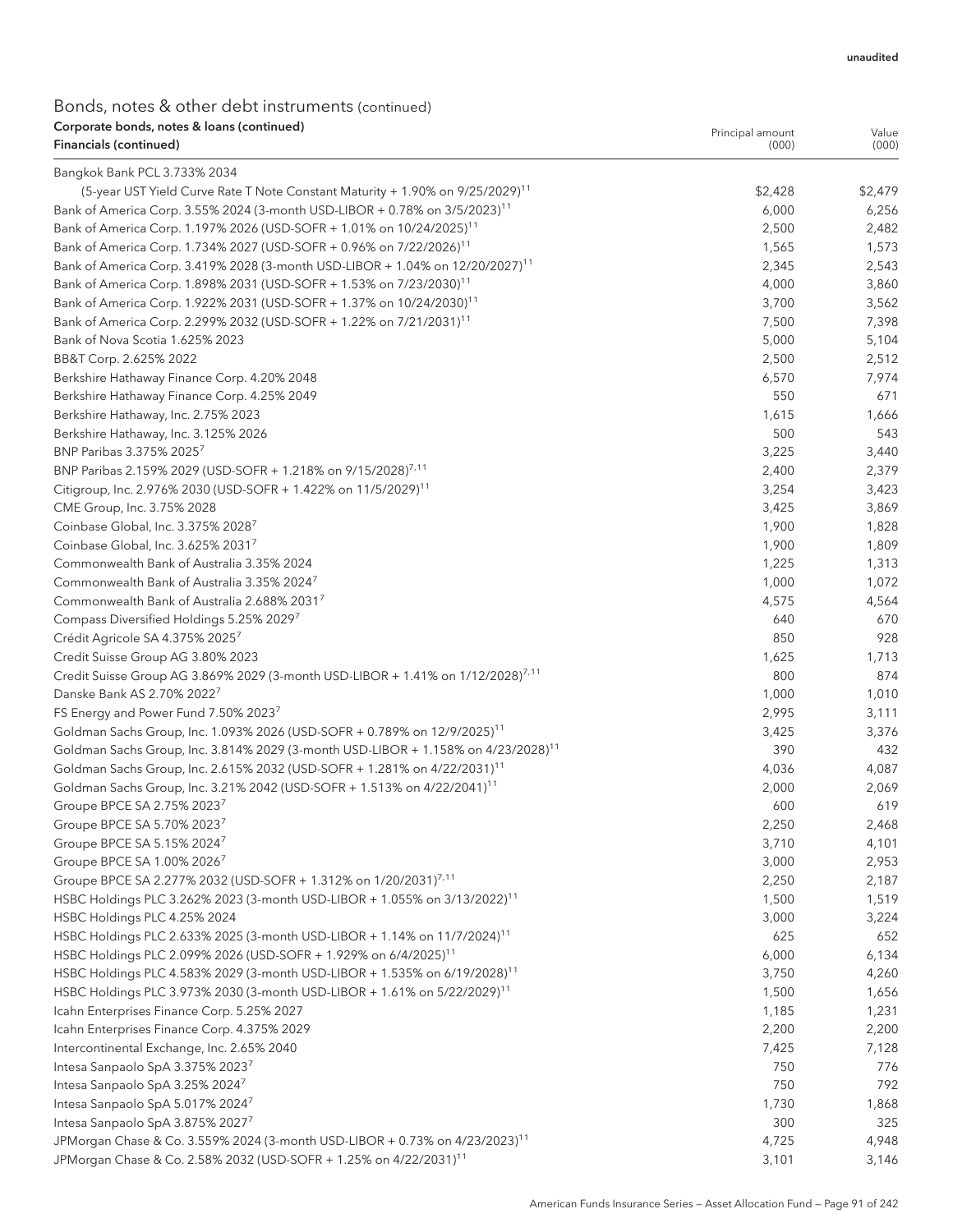## Bonds, notes & other debt instruments (continued) Corporate bonds, notes & loans (continued) Financials (continued)

| corporate borids, notes a found (committed<br>Financials (continued)                        | Principal amount<br>(000) | Value<br>(000) |
|---------------------------------------------------------------------------------------------|---------------------------|----------------|
| JPMorgan Chase & Co. 3.157% 2042 (USD-SOFR + 1.46% on 4/22/2041) <sup>11</sup>              | \$5,325                   | \$5,534        |
| Kasikornbank PC HK 3.343% 2031                                                              |                           |                |
| (5-year UST Yield Curve Rate T Note Constant Maturity + 1.70% on 10/2/2026) <sup>11</sup>   | 1,222                     | 1,232          |
| Ladder Capital Corp. 4.25% 2027 <sup>7</sup>                                                | 3,757                     | 3,724          |
| Lloyds Banking Group PLC 2.907% 2023 (3-month USD-LIBOR + 0.81% on 11/7/2022) <sup>11</sup> | 750                       | 770            |
| Lloyds Banking Group PLC 4.05% 2023                                                         | 2,000                     | 2,130          |
| Lloyds Banking Group PLC 1.627% 2027                                                        |                           |                |
| (1-year UST Yield Curve Rate T Note Constant Maturity + 0.85% on 5/11/2026) <sup>11</sup>   | 800                       | 800            |
| Lloyds Banking Group PLC 4.375% 2028                                                        | 2,150                     | 2,447          |
| LPL Holdings, Inc. 4.625% 2027 <sup>7</sup>                                                 | 2,200                     | 2,285          |
| LPL Holdings, Inc. 4.375% 20317                                                             | 1,805                     | 1,887          |
| Marsh & McLennan Companies, Inc. 3.875% 2024                                                | 820                       | 882            |
| Marsh & McLennan Companies, Inc. 4.375% 2029                                                | 1,705                     | 1,981          |
| Marsh & McLennan Companies, Inc. 4.90% 2049                                                 | 1,539                     | 2,075          |
| MGIC Investment Corp. 5.25% 2028                                                            | 1,175                     | 1,255          |
| Mitsubishi UFJ Financial Group, Inc. 2.801% 2024                                            | 1,610                     | 1,698          |
| Morgan Stanley 3.737% 2024 (3-month USD-LIBOR + 0.847% on 4/24/2023) <sup>11</sup>          | 300                       | 315            |
| Morgan Stanley 0.985% 2026 (USD-SOFR + 0.72% on 12/10/2025) <sup>11</sup>                   | 3,766                     | 3,701          |
| Morgan Stanley 3.125% 2026                                                                  | 325                       | 350            |
| Morgan Stanley 1.593% 2027 (USD-SOFR + 0.879% on 5/4/2026) <sup>11</sup>                    | 3,290                     | 3,302          |
| Morgan Stanley 2.699% 2031 (USD-SOFR + 1.143% on 1/22/2030) <sup>11</sup>                   | 2,000                     | 2,063          |
| Morgan Stanley 3.217% 2042 (USD-SOFR + 1.485% on 4/22/2041) <sup>11</sup>                   | 856                       | 896            |
| MSCI, Inc. 3.625% 20317                                                                     | 2,225                     | 2,318          |
| MSCI, Inc. 3.25% 2033 <sup>7</sup>                                                          | 1,350                     | 1,367          |
| Navient Corp. 5.50% 2023                                                                    | 10,165                    | 10,635         |
| Navient Corp. 7.25% 2023                                                                    | 725                       | 792            |
| Navient Corp. 5.875% 2024                                                                   | 1,005                     | 1,074          |
| Navient Corp. 6.125% 2024                                                                   | 8,030                     | 8,608          |
| New York Life Global Funding 2.35% 2026 <sup>7</sup>                                        | 590                       | 616            |
| Owl Rock Capital Corp. 4.625% 2024 <sup>7</sup>                                             | 2,305                     | 2,470          |
| Owl Rock Capital Corp. 3.75% 2025                                                           | 2,874                     | 3,024          |
| Owl Rock Capital Corp. 4.00% 2025                                                           | 102                       | 108            |
| Owl Rock Capital Corp. 3.375% 2026                                                          | 1,290                     | 1,344          |
| PNC Bank 2.55% 2021                                                                         | 4,000                     | 4,010          |
| PNC Financial Services Group, Inc. 2.854% 2022 <sup>11</sup>                                | 1,445                     | 1,486          |
| PNC Financial Services Group, Inc. 3.90% 2024                                               | 2,000                     | 2,159          |
| Power Financial Corp., Ltd. 5.25% 2028                                                      | 383                       | 427            |
| Power Financial Corp., Ltd. 6.15% 2028                                                      | 350                       | 412            |
| Power Financial Corp., Ltd. 4.50% 2029                                                      | 554                       | 588            |
| Power Financial Corp., Ltd. 3.95% 2030                                                      | 1,213                     | 1,242          |
| Prudential Financial, Inc. 4.35% 2050                                                       | 7,000                     | 8,782          |
| Quicken Loans, LLC 3.625% 20297                                                             | 1,505                     | 1,524          |
| Rabobank Nederland 2.75% 2022                                                               | 2,250                     | 2,266          |
| Rabobank Nederland 4.375% 2025                                                              | 4,500                     | 4,991          |
| Rocket Mortgage / Rocket Mortgage Co-Issuer, Inc. 2.875% 2026 <sup>7</sup>                  | 2,110                     | 2,065          |
| Royal Bank of Canada 1.15% 2025                                                             | 4,711                     | 4,722          |
| Skandinaviska Enskilda Banken AB 2.80% 2022                                                 | 700                       | 708            |
| Springleaf Finance Corp. 6.125% 2024                                                        | 4,550                     | 4,867          |
| Starwood Property Trust, Inc. 5.00% 2021                                                    | 632                       | 634            |
| Starwood Property Trust, Inc. 5.50% 20237                                                   | 1,160                     | 1,218          |
| Swiss Re Finance (Luxembourg) SA 5.00% 2049                                                 |                           |                |
| (5-year UST Yield Curve Rate T Note Constant Maturity + 3.582% on 4/2/2029) <sup>7,11</sup> | 2,800                     | 3,220          |
| Toronto-Dominion Bank 2.65% 2024                                                            | 625                       | 658            |
| Toronto-Dominion Bank 0.75% 2025                                                            |                           |                |
|                                                                                             | 5,375                     | 5,308          |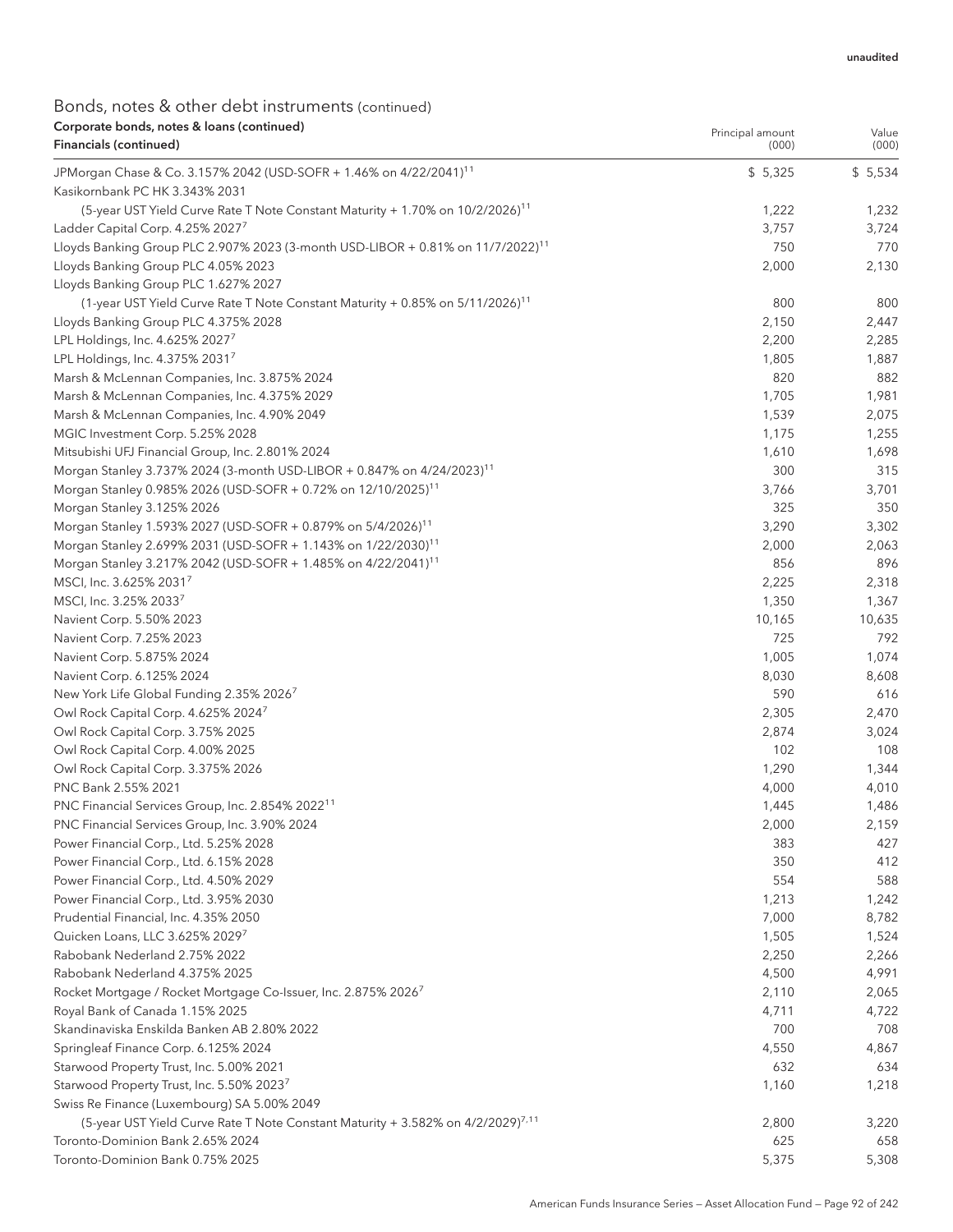## Bonds, notes & other debt instruments (continued) Corporate bonds, notes & loans (continued)

| Corporate bonds, notes & loans (continued)<br>Financials (continued)                       | Principal amount<br>(000) | Value<br>(000) |
|--------------------------------------------------------------------------------------------|---------------------------|----------------|
| Toronto-Dominion Bank 1.25% 2026                                                           | \$6,550                   | \$<br>6,506    |
| Travelers Companies, Inc. 4.00% 2047                                                       | 860                       | 1,033          |
| Travelport Finance Luxembourg SARL, Term Loan,                                             |                           |                |
| (3-month USD-LIBOR + 1.50%) 7.25% PIK and 2.50% Cash 2025 <sup>12,13,14</sup>              | 27                        | 28             |
| U.S. Bancorp 2.625% 2022                                                                   | 1,805                     | 1,815          |
| U.S. Bancorp 2.375% 2026                                                                   | 4,000                     | 4,227          |
| UBS Group AG 4.125% 2025 <sup>7</sup>                                                      | 2,750                     | 3,040          |
| UniCredit SpA 3.75% 20227                                                                  | 5,725                     | 5,820          |
| UniCredit SpA 6.572% 2022 <sup>7</sup>                                                     | 475                       | 483            |
| UniCredit SpA 4.625% 2027 <sup>7</sup>                                                     | 625                       | 701            |
| Wells Fargo & Company 2.164% 2026 (3-month USD-LIBOR + 0.75% on 2/11/2025) <sup>11</sup>   | 8,000                     | 8,255          |
| Wells Fargo & Company 2.879% 2030 (3-month USD-LIBOR + 1.17% on 10/30/2029) <sup>11</sup>  | 729                       | 762            |
| Westpac Banking Corp. 2.75% 2023                                                           | 1,750                     | 1,805          |
| Westpac Banking Corp. 2.894% 2030                                                          |                           |                |
| (5-year UST Yield Curve Rate T Note Constant Maturity + 1.35% on 2/4/2025) <sup>11</sup>   | 8,500                     | 8,804          |
| Westpac Banking Corp. 2.668% 2035                                                          |                           |                |
| (5-year UST Yield Curve Rate T Note Constant Maturity + 1.75% on 11/15/2030) <sup>11</sup> | 3,325                     | 3,258          |
| Westpac Banking Corp. 2.963% 2040                                                          | 1,500                     | 1,487          |
|                                                                                            |                           | 347,182        |

## Energy 0.97%

| Antero Midstream Partners LP 5.375% 20297                                      | 1,295 | 1,335 |
|--------------------------------------------------------------------------------|-------|-------|
| Antero Resources Corp. 7.625% 20297                                            | 430   | 481   |
| Ascent Resources - Utica LLC 5.875% 20297                                      | 1,040 | 1,064 |
| BP Capital Markets America, Inc. 2.772% 2050                                   | 3,025 | 2,795 |
| Canadian Natural Resources, Ltd. 2.95% 2023                                    | 1,935 | 1,991 |
| Canadian Natural Resources, Ltd. 2.05% 2025                                    | 961   | 984   |
| Canadian Natural Resources, Ltd. 2.95% 2030                                    | 3,142 | 3,257 |
| Canadian Natural Resources, Ltd. 4.95% 2047                                    | 1,559 | 1,937 |
| Cenovus Energy, Inc. 4.25% 2027                                                | 5,690 | 6,328 |
| Cheniere Energy Partners LP 4.50% 2029                                         | 1,085 | 1,155 |
| Cheniere Energy Partners LP 4.00% 2031 <sup>7</sup>                            | 4,485 | 4,702 |
| Cheniere Energy Partners LP 3.25% 2032 <sup>7</sup>                            | 998   | 1,003 |
| Cheniere Energy, Inc. 4.625% 2028                                              | 5,645 | 5,955 |
| Chesapeake Energy Corp. 4.875% 2022 <sup>15</sup>                              | 7,225 | 217   |
| Chesapeake Energy Corp. 5.50% 2026 <sup>7</sup>                                | 685   | 717   |
| Chesapeake Energy Corp. 5.875% 20297                                           | 590   | 631   |
| Chevron Corp. 1.995% 2027                                                      | 2,631 | 2,715 |
| Chevron USA, Inc. 1.018% 2027                                                  | 2,850 | 2,788 |
| CNX Midstream Partners LP 4.75% 2030 <sup>7</sup>                              | 580   | 590   |
| CNX Resources Corp. 7.25% 2027 <sup>7</sup>                                    | 1,725 | 1,839 |
| CNX Resources Corp. 6.00% 2029 <sup>7</sup>                                    | 425   | 450   |
| Comstock Resources, Inc. 5.875% 20307                                          | 450   | 469   |
| ConocoPhillips 4.30% 20287                                                     | 5,355 | 6,170 |
| Constellation Oil Services Holding SA 10.00% PIK 2024 <sup>7,13,15</sup>       | 1,084 | 336   |
| Continental Resources, Inc. 5.75% 20317                                        | 1,430 | 1,730 |
| Diamond Foreign Asset Co. / Diamond Finance LLC                                |       |       |
| 13.00% PIK or 9.00% Cash or (5.50% PIK and 5.50% Cash) 2027 <sup>7,13,14</sup> | 204   | 206   |
| Diamond Foreign Asset Co. / Diamond Finance LLC                                |       |       |
| 13.00% PIK or 9.00% Cash or (5.50% PIK and 5.50% Cash) 2027 <sup>13,14</sup>   | 185   | 187   |
| Diamondback Energy, Inc. 4.40% 2051                                            | 5,023 | 5,707 |
| DT Midstream, Inc. 4.375% 20317                                                | 1,680 | 1,733 |
| Enbridge Energy Partners LP 5.875% 2025                                        | 3,200 | 3,734 |
| Enbridge Energy Partners LP, Series B, 7.50% 2038                              | 2,000 | 2,981 |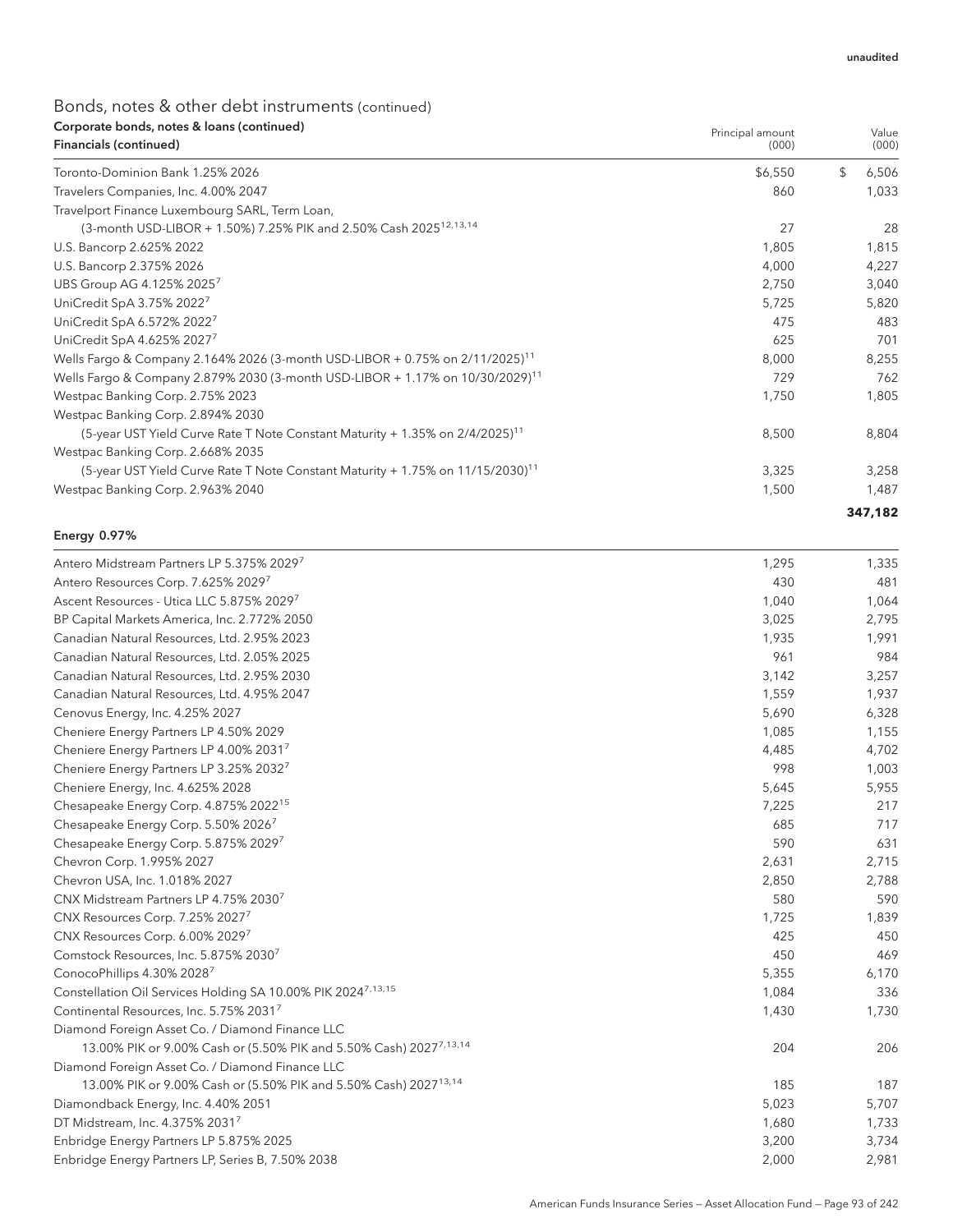## Bonds, notes & other debt instruments (continued) Corporate bonds, notes & loans (continued)

| Corporate bonds, notes & Ioans (continued)<br>Energy (continued) | Principal amount<br>(000) | Value<br>(000) |
|------------------------------------------------------------------|---------------------------|----------------|
|                                                                  |                           |                |
| Enbridge, Inc. 4.00% 2023                                        | \$1,678                   | \$1,778        |
| Enbridge, Inc. 2.50% 2025                                        | 1,700                     | 1,772          |
| Enbridge, Inc. 3.70% 2027                                        | 162                       | 178            |
| Energy Transfer Operating LP 5.00% 2050                          | 17,377                    | 20,084         |
| Energy Transfer Partners LP 4.50% 2024                           | 1,210                     | 1,309          |
| Energy Transfer Partners LP 4.75% 2026                           | 2,494                     | 2,789          |
| Energy Transfer Partners LP 5.25% 2029                           | 757                       | 888            |
| Energy Transfer Partners LP 6.00% 2048                           | 774                       | 984            |
| Energy Transfer Partners LP 6.25% 2049                           | 757                       | 996            |
| Enterprise Products Operating LLC 4.90% 2046                     | 500                       | 615            |
| EQM Midstream Partners LP 4.125% 2026                            | 686                       | 706            |
| EQM Midstream Partners LP 6.50% 2027                             | 2,690                     | 3,029          |
| EQM Midstream Partners LP 5.50% 2028                             | 2,588                     | 2,846          |
| EQM Midstream Partners LP 4.75% 20317                            | 1,635                     | 1,702          |
| EQT Corp. 6.625% 2025 <sup>11</sup>                              | 1,295                     | 1,484          |
| EQT Corp. 3.90% 2027                                             | 450                       | 488            |
| EQT Corp. 5.00% 2029                                             | 340                       | 383            |
| EQT Corp. 7.50% 2030 <sup>11</sup>                               | 1,110                     | 1,430          |
| EQT Corp. 3.625% 20317                                           | 400                       | 417            |
| Equinor ASA 3.00% 2027                                           | 4,000                     | 4,311          |
| Equinor ASA 3.625% 2028                                          | 3,685                     | 4,111          |
| Exxon Mobil Corp. 2.019% 2024                                    | 643                       | 669            |
| Exxon Mobil Corp. 2.44% 2029                                     | 1,963                     | 2,048          |
| Genesis Energy, LP 5.625% 2024                                   | 575                       | 574            |
| Genesis Energy, LP 6.50% 2025                                    | 3,572                     | 3,559          |
| Genesis Energy, LP 8.00% 2027                                    | 595                       | 603            |
| Halliburton Company 3.80% 2025                                   | 16                        | 18             |
| Harvest Midstream I, LP 7.50% 2028 <sup>7</sup>                  | 850                       | 907            |
| Hess Midstream Operations LP 4.25% 2030 <sup>7</sup>             | 960                       | 972            |
| Hess Midstream Partners LP 5.125% 2028 <sup>7</sup>              | 2,155                     | 2,254          |
| Hilcorp Energy I, LP 5.75% 2025 <sup>7</sup>                     | 2,575                     | 2,609          |
| Hilcorp Energy I, LP 6.00% 2031 <sup>7</sup>                     | 460                       | 473            |
| Kinder Morgan, Inc. 3.60% 2051                                   | 5,000                     | 5,064          |
| Marathon Oil Corp. 4.40% 2027                                    | 1,005                     | 1,130          |
| MPLX LP 4.125% 2027                                              | 500                       | 559            |
| MPLX LP 2.65% 2030                                               | 4,273                     | 4,291          |
| MPLX LP 4.50% 2038                                               | 750                       | 838            |
| MPLX LP 4.70% 2048                                               | 2,500                     | 2,892          |
| MPLX LP 5.50% 2049                                               | 4,491                     | 5,703          |
| NGL Energy Operating LLC 7.50% 2026 <sup>7</sup>                 | 5,990                     | 6,111          |
| NGL Energy Partners LP 6.125% 2025                               | 4,907                     | 4,338          |
| Oasis Midstream Partners LP / OMP Finance Corp. 8.00% 20297      | 4,265                     | 4,442          |
| Oasis Petroleum, Inc. 6.375% 2026 <sup>7</sup>                   | 765                       | 803            |
| ONEOK, Inc. 5.85% 2026                                           | 7,997                     | 9,389          |
| ONEOK, Inc. 5.20% 2048                                           | 2,500                     | 3,032          |
| Petróleos Mexicanos 6.875% 2025 <sup>7</sup>                     | 3,755                     | 4,116          |
| Petróleos Mexicanos 5.35% 2028                                   | 1,870                     | 1,846          |
| Phillips 66 2.15% 2030                                           | 1,181                     | 1,153          |
| Phillips 66 Partners LP 3.55% 2026                               | 160                       | 173            |
| Phillips 66 Partners LP 4.68% 2045                               | 400                       | 461            |
| Phillips 66 Partners LP 4.90% 2046                               | 275                       | 327            |
| Pioneer Natural Resources Company 1.125% 2026                    | 1,053                     | 1,040          |
| Pioneer Natural Resources Company 2.15% 2031                     | 2,862                     | 2,785          |
| Plains All American Pipeline LP 3.80% 2030                       | 113                       | 121            |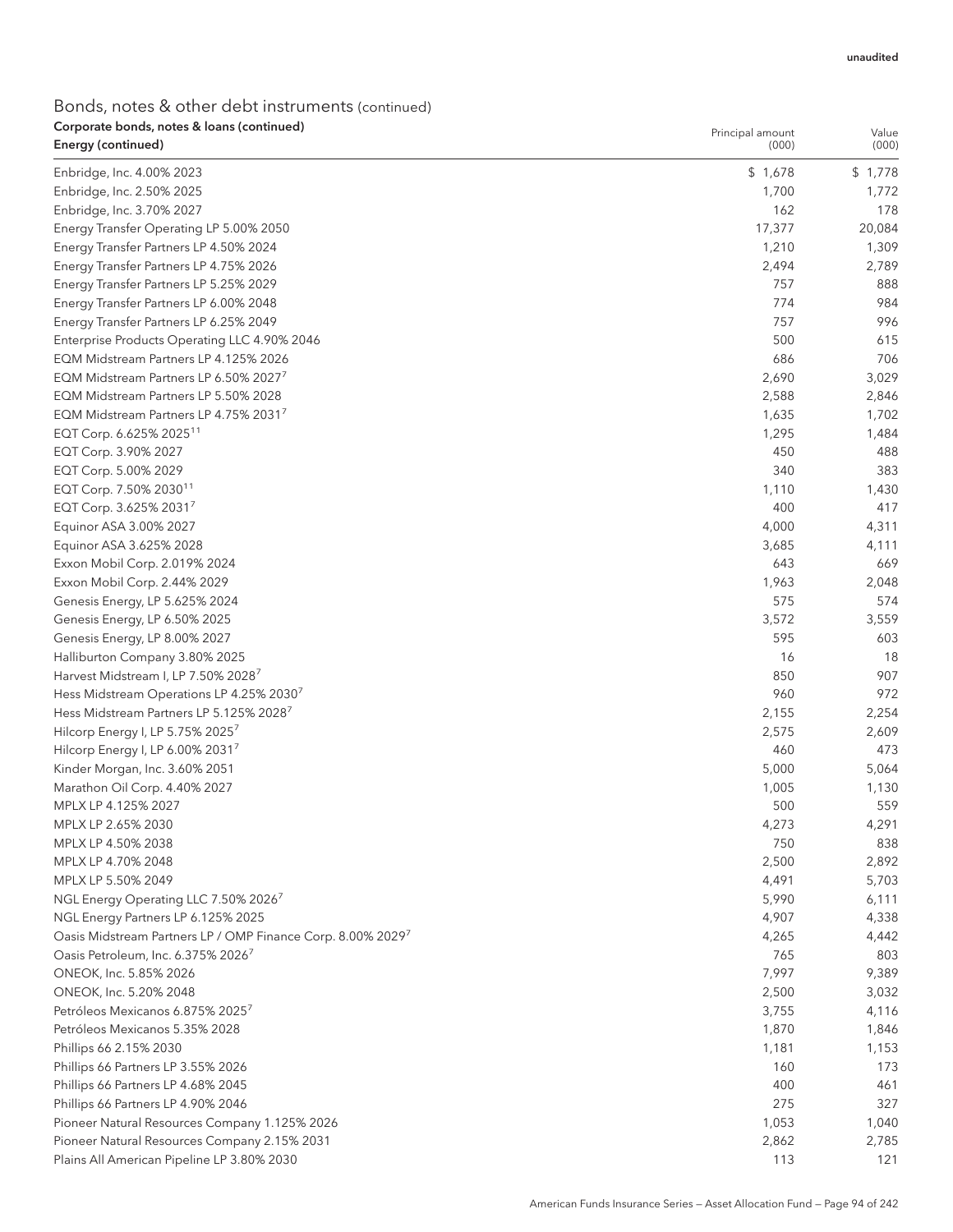## Bonds, notes & other debt instruments (continued) Corporate bonds, notes & loans (continued)

| Corporate bonds, notes & Ioans (continued)<br>Energy (continued) | Principal amount<br>(000) | Value<br>(000)    |  |
|------------------------------------------------------------------|---------------------------|-------------------|--|
| Range Resources Corp. 4.875% 2025                                | \$<br>565                 | $\sqrt{2}$<br>597 |  |
| Range Resources Corp. 8.25% 20297                                | 520                       | 586               |  |
| Rockcliff Energy II LLC 5.50% 2029 <sup>7</sup>                  | 310                       | 315               |  |
| Rockies Express Pipeline LLC 4.95% 20297                         | 2,689                     | 2,800             |  |
| SA Global Sukuk, Ltd. 1.602% 20267                               | 13,915                    | 13,845            |  |
| SA Global Sukuk, Ltd. 2.694% 20317                               | 4,825                     | 4,875             |  |
| Sabine Pass Liquefaction, LLC 5.875% 2026                        | 610                       | 718               |  |
| Sabine Pass Liquefaction, LLC 4.20% 2028                         | 870                       | 972               |  |
| Sabine Pass Liquefaction, LLC 4.50% 2030                         | 7,339                     | 8,464             |  |
| Schlumberger BV 3.75% 2024 <sup>7</sup>                          | 495                       | 529               |  |
| Schlumberger BV 4.00% 20257                                      | 70                        | 77                |  |
| Southwestern Energy Co. 6.45% 2025 <sup>11</sup>                 | 1,760                     | 1,940             |  |
| Southwestern Energy Co. 7.75% 2027                               | 450                       | 487               |  |
| Southwestern Energy Co. 8.375% 2028                              | 395                       | 448               |  |
| Southwestern Energy Co. 5.375% 20297                             | 1,355                     | 1,451             |  |
| Southwestern Energy Co. 5.375% 2030                              | 1,945                     | 2,102             |  |
| Statoil ASA 2.75% 2021                                           | 1,925                     | 1,930             |  |
| Statoil ASA 3.25% 2024                                           | 2,850                     | 3,064             |  |
| Statoil ASA 4.25% 2041                                           | 2,000                     | 2,420             |  |
| Suncor Energy, Inc. 3.10% 2025                                   | 3,687                     | 3,928             |  |
| Suncor Energy, Inc. 3.75% 2051                                   | 184                       | 198               |  |
| Sunoco Logistics Operating Partners LP 5.40% 2047                | 650                       | 776               |  |
| Sunoco LP 4.50% 2029                                             | 1,050                     | 1,066             |  |
| Targa Resources Partners LP 5.875% 2026                          | 1,350                     | 1,412             |  |
| Targa Resources Partners LP 5.50% 2030                           | 2,260                     | 2,474             |  |
| Targa Resources Partners LP 4.875% 2031                          | 1,665                     | 1,798             |  |
| Targa Resources Partners LP 4.00% 2032 <sup>7</sup>              | 1,750                     | 1,811             |  |
| Teekay Corp. 9.25% 2022 <sup>7</sup>                             | 4,825                     | 4,976             |  |
| Teekay Offshore Partners LP 8.50% 2023 <sup>2,4,7</sup>          | 3,550                     | 3,231             |  |
| Total SE 2.986% 2041                                             | 4,544                     | 4,626             |  |
| TransCanada PipeLines, Ltd. 4.25% 2028                           | 1,090                     | 1,242             |  |
| TransCanada PipeLines, Ltd. 4.10% 2030                           | 4,298                     | 4,878             |  |
| TransCanada PipeLines, Ltd. 4.75% 2038                           | 3,000                     | 3,581             |  |
| TransCanada PipeLines, Ltd. 4.875% 2048                          | 700                       | 885               |  |
| Valero Energy Corp. 4.00% 2029                                   | 4,000                     | 4,400             |  |
| Venture Global Calcasieu Pass, LLC 4.125% 20317                  | 840                       | 877               |  |
| Weatherford International, Ltd. 11.00% 2024 <sup>7</sup>         | 9,918                     | 10,460            |  |
| Weatherford International, Ltd. 6.50% 20287                      | 980                       | 1,011             |  |
| Western Gas Partners LP 4.50% 2028                               | 4,468                     | 4,801             |  |
| Western Midstream Operating, LP 5.30% 2030 <sup>11</sup>         | 1,925                     | 2,130             |  |
| Williams Companies, Inc. 3.50% 2030                              | 6,730                     | 7,317             |  |
| Williams Partners LP 4.30% 2024                                  | 85                        | 91                |  |
|                                                                  |                           | 309,376           |  |

Health care 0.74%

| 1,811 | 2.033 |
|-------|-------|
| 3.000 | 3.155 |
| 206   | 224   |
| 1.445 | 1.549 |
| 830   | 832   |
| 2.918 | 2.923 |
| 2.429 | 2.515 |
| 818   | 853   |
| 3.786 | 3.789 |
|       |       |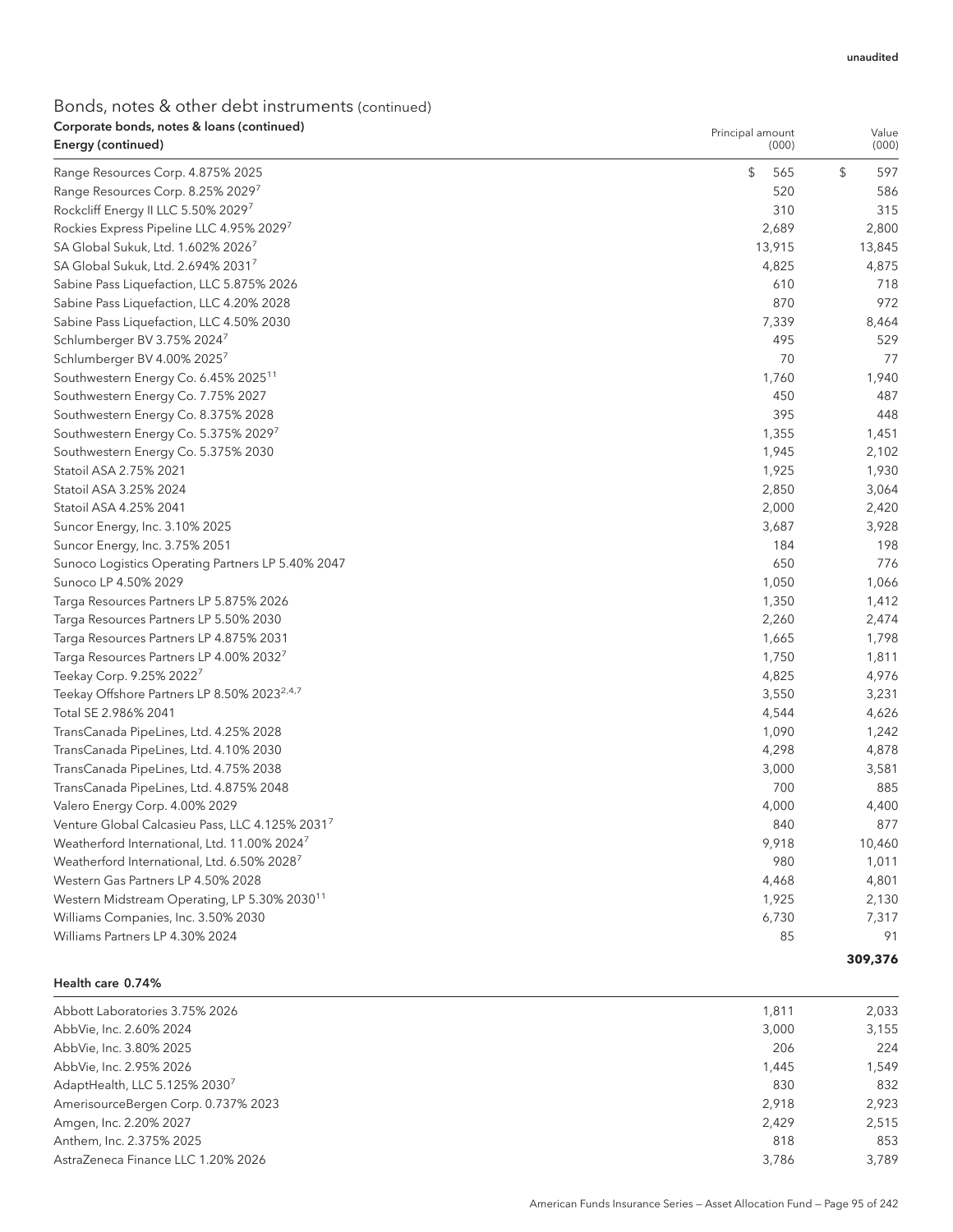## Bonds, notes & other debt instruments (continued) Corporate bonds, notes & loans (continued)

| Corporate bonds, notes & Ioans (continued)<br>Health care (continued) | Principal amount<br>(000) | Value<br>(000) |
|-----------------------------------------------------------------------|---------------------------|----------------|
| AstraZeneca Finance LLC 1.75% 2028                                    | \$1,871                   | \$1,883        |
| AstraZeneca Finance LLC 2.25% 2031                                    | 146                       | 148            |
| AstraZeneca PLC 3.375% 2025                                           | 8,140                     | 8,886          |
| AstraZeneca PLC 3.00% 2051                                            | 573                       | 592            |
| Bausch Health Companies, Inc. 4.875% 20287                            | 2,125                     | 2,205          |
| Bausch Health Companies, Inc. 5.00% 2028 <sup>7</sup>                 | 1,735                     | 1,649          |
| Bausch Health Companies, Inc. 5.25% 20317                             | 1,610                     | 1,483          |
| Bayer US Finance II LLC 3.875% 20237                                  | 1,685                     | 1,793          |
| Becton, Dickinson and Company 3.363% 2024                             | 198                       | 211            |
| Becton, Dickinson and Company 3.70% 2027                              | 1,628                     | 1,804          |
| Boston Scientific Corp. 3.45% 2024                                    | 715                       | 759            |
| Boston Scientific Corp. 1.90% 2025                                    | 5,856                     | 6,010          |
| Boston Scientific Corp. 3.85% 2025                                    | 1,780                     | 1,948          |
| Boston Scientific Corp. 3.75% 2026                                    | 645                       | 710            |
| Boston Scientific Corp. 4.00% 2029                                    | 1,550                     | 1,758          |
| Centene Corp. 4.25% 2027                                              | 565                       | 592            |
| Centene Corp. 2.45% 2028                                              | 2,325                     | 2,339          |
| Centene Corp. 4.625% 2029                                             | 4,785                     | 5,221          |
| Centene Corp. 3.00% 2030                                              | 5,865                     | 6,019          |
| Cigna Corp. 3.75% 2023                                                | 353                       | 373            |
| Cigna Corp. 4.80% 2038                                                | 3,880                     | 4,752          |
| CVS Health Corp. 4.30% 2028                                           | 588                       | 671            |
| DaVita, Inc. 4.625% 20307                                             | 1,025                     | 1,056          |
| Eli Lilly and Company 3.375% 2029                                     | 1,353                     | 1,501          |
| Endo DAC / Endo Finance LLC / Endo Finco 9.50% 2027 <sup>7</sup>      | 2,817                     |                |
| Endo International PLC 5.75% 2022 <sup>7</sup>                        | 6,945                     | 2,827<br>6,424 |
| Endo Luxembourg Finance Co. I SARL / Endo U.S., Inc. 6.125% 20297     | 1,560                     |                |
| GlaxoSmithKline PLC 3.625% 2025                                       | 3,585                     | 1,562<br>3,916 |
| HCA, Inc. 5.375% 2025                                                 | 515                       | 576            |
| HCA, Inc. 3.50% 2030                                                  | 4,050                     | 4,295          |
| Jazz Securities DAC 4.375% 20297                                      | 1,975                     | 2,049          |
| Medtronic, Inc. 3.50% 2025                                            | 467                       | 507            |
| Molina Healthcare, Inc. 3.875% 2030 <sup>7</sup>                      | 2,899                     | 3,033          |
| Novant Health, Inc. 3.168% 2051                                       | 3,750                     | 3,956          |
| Novartis Capital Corp. 1.75% 2025                                     | 1,250                     | 1,285          |
| Novartis Capital Corp. 2.00% 2027                                     | 2,386                     | 2,467          |
| Owens & Minor, Inc. 4.375% 2024                                       | 5,615                     | 5,969          |
| Owens & Minor, Inc. 4.50% 20297                                       | 3,685                     | 3,726          |
| Par Pharmaceutical, Inc. 7.50% 2027 <sup>7</sup>                      | 8,028                     | 8,189          |
| Pfizer, Inc. 2.95% 2024                                               | 825                       | 873            |
| Pfizer, Inc. 3.45% 2029                                               | 8,000                     | 8,909          |
| Rotech Healthcare, Inc., Term Loan,                                   |                           |                |
| (3-month USD-LIBOR + 11.00%) 13.00% PIK 2023 <sup>2,4,12,13,14</sup>  | 4,499                     | 4,499          |
| Shire PLC 2.875% 2023                                                 | 3,413                     | 3,559          |
| Summa Health 3.511% 2051                                              | 1,655                     | 1,742          |
| Tenet Healthcare Corp. 4.625% 2024                                    | 804                       | 817            |
| Tenet Healthcare Corp. 4.875% 2026 <sup>7</sup>                       | 16,225                    | 16,812         |
| Tenet Healthcare Corp. 4.25% 20297                                    | 2,060                     | 2,093          |
| Teva Pharmaceutical Finance Co. BV 2.80% 2023                         | 3,914                     | 3,896          |
| Teva Pharmaceutical Finance Co. BV 6.00% 2024                         | 12,016                    | 12,662         |
| Teva Pharmaceutical Finance Co. BV 7.125% 2025                        | 1,935                     | 2,119          |
| Teva Pharmaceutical Finance Co. BV 3.15% 2026                         | 17,790                    | 17,056         |
| Teva Pharmaceutical Finance Co. BV 4.10% 2046                         |                           |                |
|                                                                       | 4,420                     | 3,818          |
| Thermo Fisher Scientific, Inc. 1.75% 2028                             | 2,252                     | 2,246          |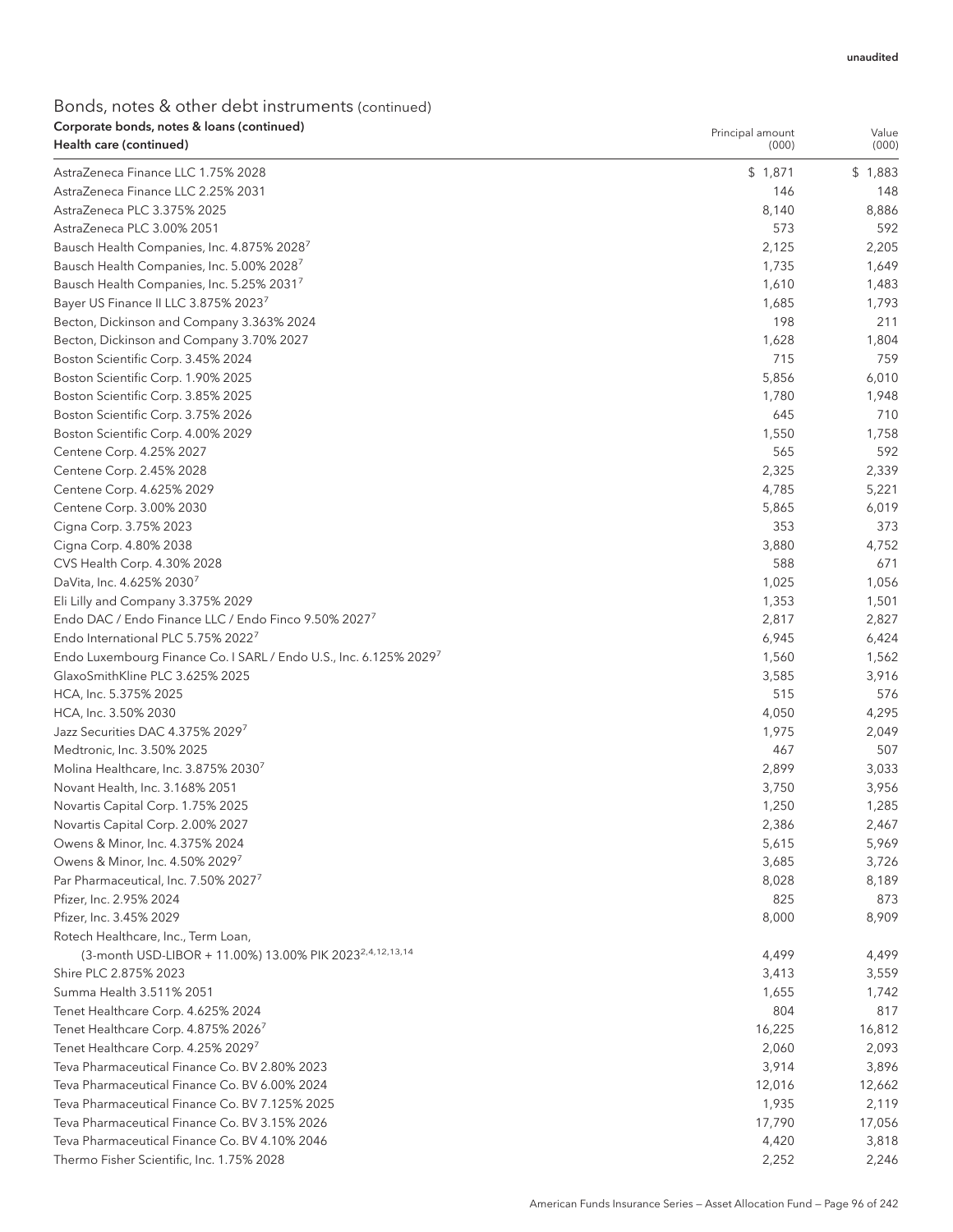## Bonds, notes & other debt instruments (continued) Corporate bonds, notes & loans (continued)

| Corporate bonds, notes & Ioans (continued)<br>Health care (continued) | Principal amount<br>(000) | Value<br>(000) |
|-----------------------------------------------------------------------|---------------------------|----------------|
| Thermo Fisher Scientific, Inc. 2.00% 2031                             | \$5,159                   | 5,051          |
| UnitedHealth Group, Inc. 1.15% 2026                                   | 2,610                     | 2,613          |
| UnitedHealth Group, Inc. 2.30% 2031                                   | 2,286                     | 2,334          |
| UnitedHealth Group, Inc. 3.05% 2041                                   | 3.875                     | 4,009          |
| UnitedHealth Group, Inc. 3.25% 2051                                   | 2,504                     | 2,653          |
| Valeant Pharmaceuticals International, Inc. 6.125% 2025 <sup>7</sup>  | 8,602                     | 8,790          |
| Zimmer Holdings, Inc. 3.15% 2022                                      | 4.070                     | 4,108          |
|                                                                       |                           | 233,676        |

## Industrials 0.67%

| ADT Security Corp. 4.125% 20297                         | 1,630  | 1,622  |
|---------------------------------------------------------|--------|--------|
| Allison Transmission Holdings, Inc. 3.75% 20317         | 4,465  | 4,348  |
| Associated Materials, LLC 9.00% 2025 <sup>7</sup>       | 3,749  | 3,970  |
| Avis Budget Car Rental, LLC 5.75% 2027 <sup>7</sup>     | 2,025  | 2,114  |
| Avis Budget Group, Inc. 5.375% 20297                    | 2,450  | 2,593  |
| Avolon Holdings Funding, Ltd. 3.625% 2022 <sup>7</sup>  | 1,254  | 1,273  |
| Avolon Holdings Funding, Ltd. 3.95% 2024 <sup>7</sup>   | 1,587  | 1,686  |
| Avolon Holdings Funding, Ltd. 4.25% 2026 <sup>7</sup>   | 1,126  | 1,212  |
| Avolon Holdings Funding, Ltd. 4.375% 20267              | 1,975  | 2,133  |
| Boeing Company 4.875% 2025                              | 1,555  | 1,731  |
| Boeing Company 2.75% 2026                               | 13,000 | 13,547 |
| Boeing Company 3.10% 2026                               | 251    | 265    |
| Boeing Company 3.25% 2028                               | 7,700  | 8,139  |
| Boeing Company 5.15% 2030                               | 1,100  | 1,292  |
| Boeing Company 3.625% 2031                              | 3,450  | 3,696  |
| Boeing Company 3.60% 2034                               | 6,250  | 6,537  |
| Boeing Company 3.50% 2039                               | 250    | 251    |
| Boeing Company 3.75% 2050                               | 1,300  | 1,315  |
| Boeing Company 5.805% 2050                              | 8,600  | 11,484 |
| Bombardier, Inc. 7.50% 20247                            | 1,950  | 2,030  |
| Bombardier, Inc. 7.125% 20267                           | 1,500  | 1,577  |
| Bombardier, Inc. 7.875% 2027 <sup>7</sup>               | 2,720  | 2,823  |
| Bombardier, Inc. 6.00% 2028 <sup>7</sup>                | 1,010  | 1,023  |
| Burlington Northern Santa Fe LLC 4.40% 2042             | 5,000  | 6,106  |
| BWX Technologies, Inc. 4.125% 20297                     | 1,025  | 1,051  |
| Canadian National Railway Company 3.20% 2046            | 930    | 979    |
| Clarivate Science Holdings Corp. 3.875% 20287           | 590    | 591    |
| Clarivate Science Holdings Corp. 4.875% 20297           | 520    | 522    |
| CoreLogic, Inc. 4.50% 2028 <sup>7</sup>                 | 4,125  | 4,104  |
| CSX Corp. 3.80% 2028                                    | 3,135  | 3,507  |
| CSX Corp. 4.25% 2029                                    | 1,062  | 1,222  |
| CSX Corp. 4.30% 2048                                    | 1,125  | 1,366  |
| CSX Corp. 2.50% 2051                                    | 4,125  | 3,755  |
| General Electric Capital Corp. 4.418% 2035              | 1,200  | 1,441  |
| General Electric Co. 3.45% 2027                         | 1,800  | 1,975  |
| Honeywell International, Inc. 2.30% 2024                | 2,640  | 2,767  |
| Honeywell International, Inc. 1.35% 2025                | 5,947  | 6,047  |
| Honeywell International, Inc. 2.70% 2029                | 1,470  | 1,562  |
| Icahn Enterprises Finance Corp. 4.75% 2024              | 3,590  | 3,738  |
| L3Harris Technologies, Inc. 1.80% 2031                  | 2,625  | 2,535  |
| LSC Communications, Inc. 8.75% 2023 <sup>2,4,7,15</sup> | 4,063  | 94     |
| Masco Corp. 1.50% 2028                                  | 774    | 754    |
| Masco Corp. 2.00% 2031                                  | 497    | 481    |
| Masco Corp. 3.125% 2051                                 | 230    | 226    |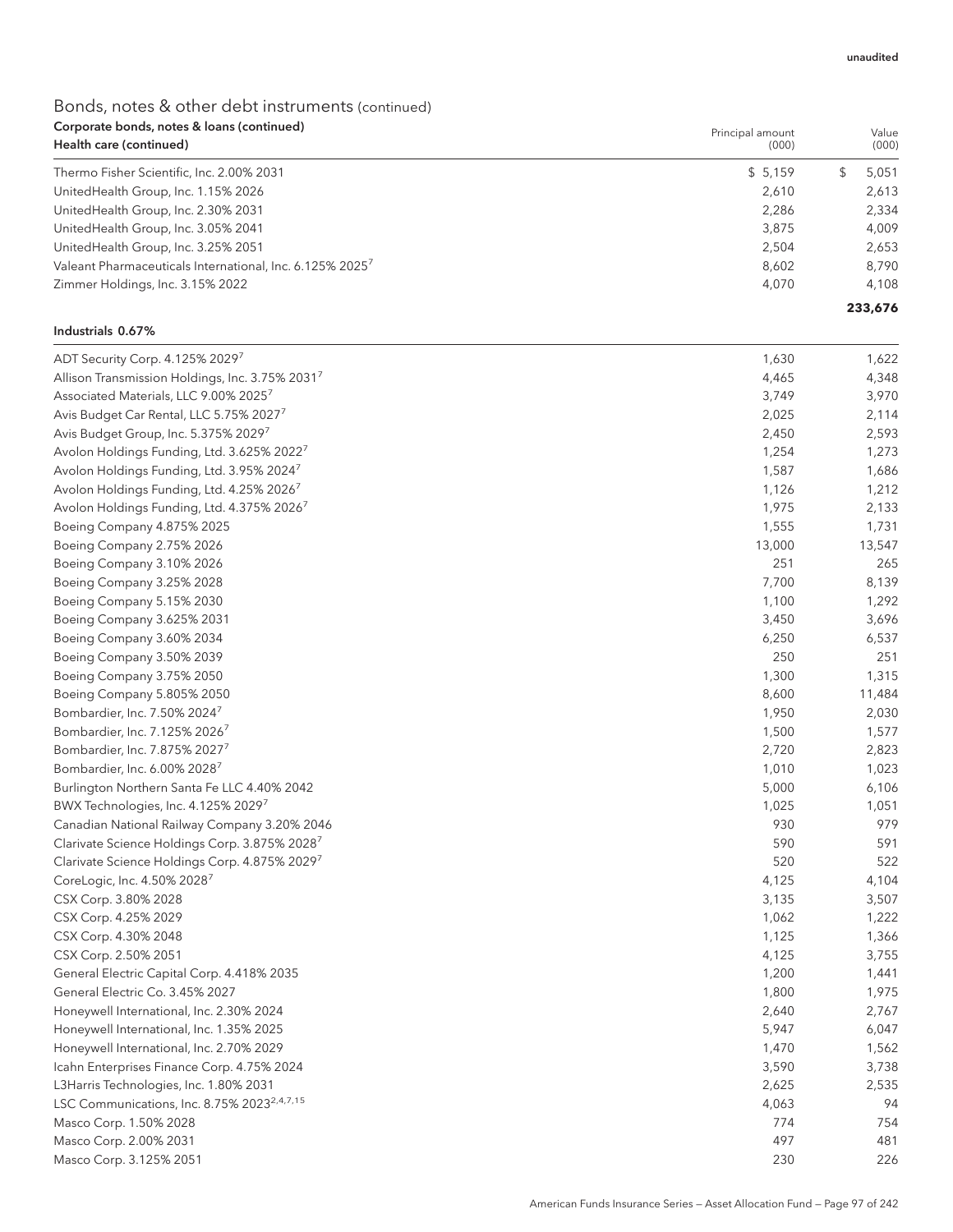Principal amount

### Bonds, notes & other debt instruments (continued) Corporate bonds, notes & loans (continued) Industrials (continued)

| Industrials (continued)                              | (000)   | (000)       |
|------------------------------------------------------|---------|-------------|
| MasTec, Inc. 4.50% 2028                              | \$1,425 | \$<br>1,489 |
| Meritor, Inc. 4.50% 2028 <sup>7</sup>                | 1,025   | 1,029       |
| Norfolk Southern Corp. 3.05% 2050                    | 2,746   | 2,743       |
| Northrop Grumman Corp. 2.93% 2025                    | 1,820   | 1,929       |
| Northrop Grumman Corp. 3.25% 2028                    | 3,495   | 3,784       |
| Otis Worldwide Corp. 2.293% 2027                     | 2,135   | 2,220       |
| PGT Innovations, Inc. 4.375% 20297                   | 370     | 373         |
| Raytheon Technologies Corp. 1.90% 2031               | 4,615   | 4,481       |
| Raytheon Technologies Corp. 2.82% 2051               | 5,000   | 4,748       |
| Roller Bearing Company of America, Inc. 4.375% 2029' | 195     | 200         |
| Rolls-Royce PLC 5.75% 20277                          | 765     | 846         |
| Siemens AG 1.20% 2026 <sup>7</sup>                   | 3,887   | 3,875       |
| Siemens AG 1.70% 2028 <sup>7</sup>                   | 3,700   | 3,689       |
| SkyMiles IP, Ltd. 4.75% 2028                         | 3,975   | 4,434       |
| The Brink's Co. 4.625% 2027 <sup>7</sup>             | 2,385   | 2,481       |
| TransDigm, Inc. 6.25% 20267                          | 4,976   | 5,194       |
| TransDigm, Inc. 5.50% 2027                           | 1,100   | 1,132       |
| Triumph Group, Inc. 6.25% 2024 <sup>7</sup>          | 970     | 971         |
| Triumph Group, Inc. 8.875% 2024 <sup>7</sup>         | 1,045   | 1,151       |
| Triumph Group, Inc. 7.75% 2025                       | 875     | 867         |
| Union Pacific Corp. 3.15% 2024                       | 1,287   | 1,364       |
| Union Pacific Corp. 3.75% 2025                       | 4,255   | 4,664       |
| Union Pacific Corp. 2.15% 2027                       | 2,318   | 2,407       |
| Union Pacific Corp. 2.40% 2030                       | 2,414   | 2,481       |
| Union Pacific Corp. 2.375% 2031                      | 1,304   | 1,337       |
| Union Pacific Corp. 2.891% 20367                     | 6,375   | 6,624       |
| Union Pacific Corp. 2.95% 2052                       | 8,169   | 8,130       |
| Union Pacific Corp. 3.75% 2070                       | 546     | 615         |
| Union Pacific Corp. 3.799% 20717                     | 545     | 614         |
| United Airlines Holdings, Inc. 6.50% 20277           | 2,200   | 2,395       |
| United Airlines, Inc. 4.625% 2029                    | 2,225   | 2,302       |
| United Rentals, Inc. 3.875% 2031                     | 2,050   | 2,104       |
| United Technologies Corp. 3.65% 2023                 | 52      | 55          |
| United Technologies Corp. 3.95% 2025                 | 3,155   | 3,476       |
| United Technologies Corp. 4.125% 2028                | 1,075   | 1,224       |
| Vertical U.S. Newco, Inc. 5.25% 20277                | 2,000   | 2,098       |
| Vinci SA 3.75% 20297                                 | 1,167   | 1,304       |
| WESCO Distribution, Inc. 7.125% 2025 <sup>7</sup>    | 1,210   | 1,293       |
|                                                      |         | 213,607     |

### Consumer discretionary 0.65%

| Allied Universal Holdco LLC 4.625% 2028 <sup>7</sup> | 1,660 | 1,659 |
|------------------------------------------------------|-------|-------|
| Amazon.com, Inc. 2.70% 2060                          | 2.765 | 2,601 |
| American Honda Finance Corp. 3.50% 2028              | 750   | 829   |
| Atlas LuxCo 4 SARL 4.625% 2028 <sup>7</sup>          | 1.065 | 1,063 |
| Bayerische Motoren Werke AG 2.25% 2023 <sup>7</sup>  | 300   | 310   |
| Bayerische Motoren Werke AG 3.45% 20237              | 1.870 | 1,953 |
| Bayerische Motoren Werke AG 0.80% 20247              | 1.532 | 1,539 |
| Caesars Entertainment, Inc. 6.25% 2025 <sup>7</sup>  | 3.315 | 3.494 |
| Carnival Corp. 11.50% 2023 <sup>7</sup>              | 933   | 1.043 |
| Carnival Corp. 4.00% 20287                           | 3.875 | 3.919 |
| Carvana Co. 5.625% 2025 <sup>7</sup>                 | 600   | 621   |
| Carvana Co. 5.50% 2027 <sup>7</sup>                  | 2,496 | 2,551 |
| Carvana Co. 5.875% 2028 <sup>7</sup>                 | 1,974 | 2.041 |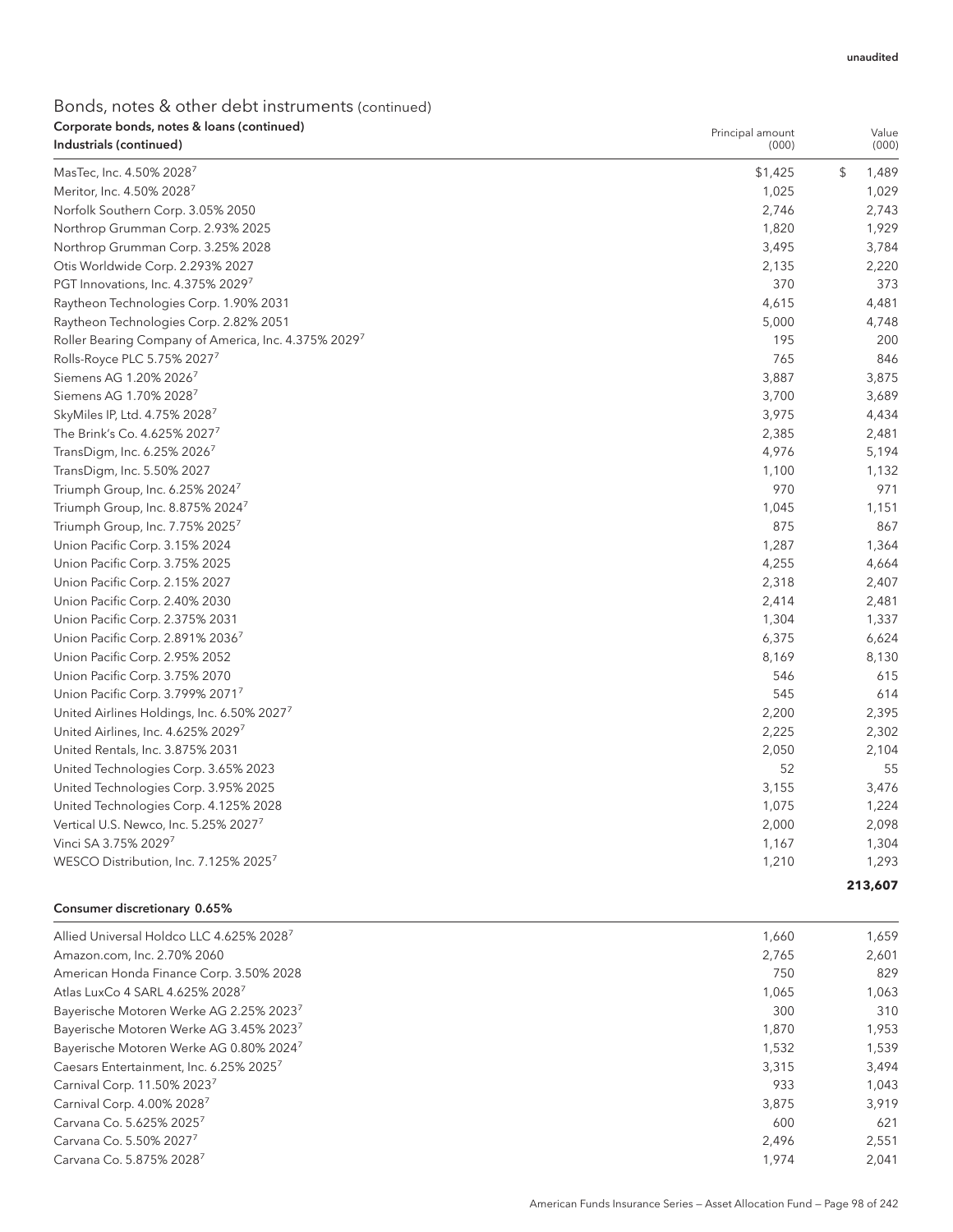## Bonds, notes & other debt instruments (continued) Corporate bonds, notes & loans (continued)

| Corporate bonds, notes & Ioans (continued)<br>Consumer discretionary (continued) | Principal amount<br>(000) | Value<br>(000) |
|----------------------------------------------------------------------------------|---------------------------|----------------|
|                                                                                  |                           |                |
| Carvana Co. 4.875% 20297                                                         | \$2,150                   | \$2,132        |
| First Student Bidco, Inc. / First Transit Parent, Inc. 4.00% 20297               | 1,300                     | 1,284          |
| Ford Motor Credit Company LLC 3.664% 2024                                        | 455                       | 470            |
| Ford Motor Credit Company LLC 5.584% 2024                                        | 423                       | 455            |
| Ford Motor Credit Company LLC 3.375% 2025                                        | 4,475                     | 4,604          |
| Ford Motor Credit Company LLC 5.125% 2025                                        | 12,355                    | 13,436         |
| Ford Motor Credit Company LLC 2.70% 2026                                         | 2,110                     | 2,117          |
| Ford Motor Credit Company LLC 4.542% 2026                                        | 2,455                     | 2,650          |
| Ford Motor Credit Company LLC 3.815% 2027                                        | 250                       | 260            |
| General Motors Financial Co. 3.45% 2022                                          | 2,000                     | 2,012          |
| General Motors Financial Co. 3.50% 2024                                          | 4,145                     | 4,438          |
| General Motors Financial Co. 4.30% 2025                                          | 400                       | 439            |
| General Motors Financial Co. 2.70% 2027                                          | 467                       | 485            |
| Hanesbrands, Inc. 4.625% 2024 <sup>7</sup>                                       | 860                       | 908            |
| Hanesbrands, Inc. 5.375% 20257                                                   | 706                       | 740            |
| Hanesbrands, Inc. 4.875% 2026 <sup>7</sup>                                       | 2,700                     | 2,928          |
| Hilton Grand Vacations Borrower 5.00% 20297                                      | 4,080                     | 4,167          |
| Hilton Worldwide Holdings, Inc. 4.00% 20317                                      | 1,885                     | 1,916          |
| Home Depot, Inc. 1.50% 2028                                                      | 7,500                     | 7,422          |
| Home Depot, Inc. 3.90% 2028                                                      | 825                       | 945            |
| Home Depot, Inc. 2.95% 2029                                                      | 9,301                     | 10,044         |
| Home Depot, Inc. 1.375% 2031                                                     | 2,556                     | 2,426          |
| Home Depot, Inc. 1.875% 2031                                                     | 7,500                     | 7,367          |
| Home Depot, Inc. 4.25% 2046                                                      | 3,500                     | 4,293          |
| Home Depot, Inc. 4.50% 2048                                                      | 428                       | 550            |
| Home Depot, Inc. 2.375% 2051                                                     | 1,000                     | 905            |
| Hyundai Capital America 3.25% 2022 <sup>7</sup>                                  | 480                       | 492            |
| Hyundai Capital America 1.00% 2024 <sup>7</sup>                                  | 6,025                     | 6,006          |
| Hyundai Capital America 1.50% 2026 <sup>7</sup>                                  | 850                       | 841            |
| Hyundai Capital America 1.65% 2026 <sup>7</sup>                                  | 6,075                     | 6,023          |
| Hyundai Capital America 2.375% 20277                                             | 2,579                     | 2,616          |
| Hyundai Capital America 2.10% 2028 <sup>7</sup>                                  | 3,075                     | 3,033          |
| International Game Technology PLC 6.50% 2025 <sup>7</sup>                        | 4,555                     | 5,089          |
| International Game Technology PLC 5.25% 20297                                    | 4,365                     | 4,671          |
| Lithia Motors, Inc. 3.875% 20297                                                 | 675                       | 701            |
| Lithia Motors, Inc. 4.375% 20317                                                 | 1,025                     | 1,095          |
| Lowe's Companies, Inc. 1.70% 2030                                                | 966                       | 924            |
| Marriott International, Inc. 2.75% 2033                                          | 2,500                     | 2,446          |
| Melco International Development, Ltd. 5.75% 2028                                 | 1,485                     | 1,521          |
| MGM Growth Properties LLC 5.625% 2024                                            | 775                       | 844            |
| MGM Growth Properties LLC 4.625% 2025 <sup>7</sup>                               | 1,050                     | 1,133          |
| MGM Growth Properties LLC 3.875% 20297                                           | 2,225                     | 2,372          |
| MGM Resorts International 4.50% 2026                                             | 600                       | 653            |
| Mohegan Gaming & Entertainment 8.00% 2026 <sup>7</sup>                           | 1,520                     | 1,586          |
| Neiman Marcus Group, LLC 7.125% 2026 <sup>7</sup>                                | 1,345                     | 1,429          |
| Premier Entertainment Sub LLC 5.625% 2029 <sup>7</sup>                           | 1,690                     | 1,709          |
| Premier Entertainment Sub LLC 5.875% 2031 <sup>7</sup>                           | 1,690                     | 1,710          |
| Royal Caribbean Cruises, Ltd. 11.50% 20257                                       | 2,023                     | 2,311          |
| Royal Caribbean Cruises, Ltd. 4.25% 2026 <sup>7</sup>                            | 2,120                     | 2,079          |
| Sally Holdings LLC and Sally Capital, Inc. 5.625% 2025                           | 2,705                     | 2,775          |
| Sally Holdings LLC and Sally Capital, Inc. 8.75% 2025 <sup>7</sup>               | 2,347                     | 2,532          |
| Sands China, Ltd. 2.30% 20277                                                    | 675                       | 654            |
| Scientific Games Corp. 8.25% 2026 <sup>7</sup>                                   | 6,905                     | 7,336          |
| Scientific Games Corp. 7.00% 2028 <sup>7</sup>                                   | 950                       | 1,026          |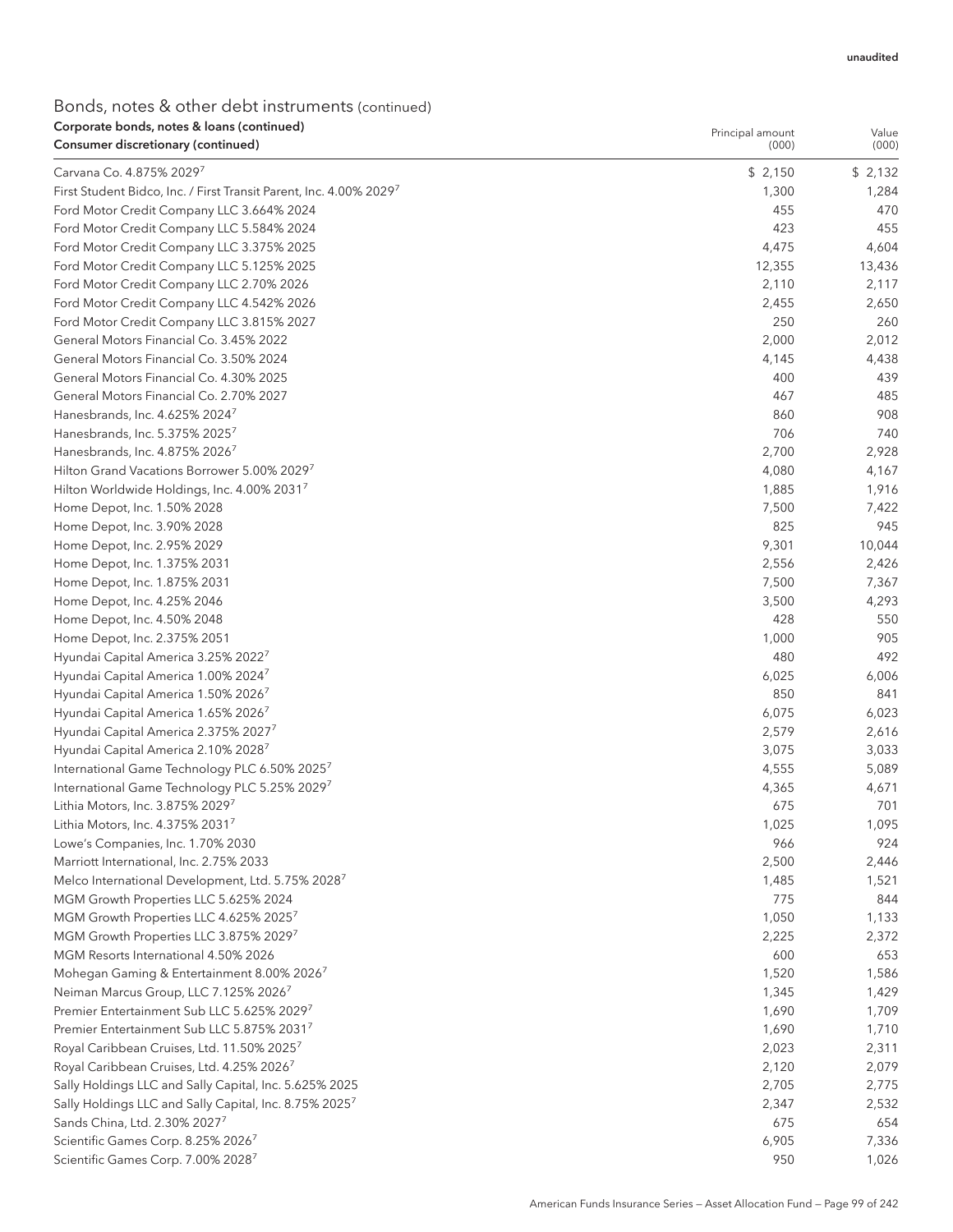## Bonds, notes & other debt instruments (continued) Corporate bonds, notes & loans (continued)

| Corporate bonds, notes & Ioans (continued)<br>Consumer discretionary (continued) | Principal amount<br>(000) |         | Value<br>(000) |
|----------------------------------------------------------------------------------|---------------------------|---------|----------------|
| Scientific Games Corp. 7.25% 2029 <sup>7</sup>                                   | \$1,615                   | \$      | 1,817          |
| Stellantis Finance US, Inc. 1.711% 2027 <sup>7</sup>                             | 2,200                     |         | 2,194          |
| Stellantis Finance US, Inc. 2.691% 2031 <sup>7</sup>                             | 2,150                     |         | 2,130          |
| Tempur Sealy International, Inc. 4.00% 2029                                      | 1,070                     |         | 1,103          |
| Tempur Sealy International, Inc. 3.875% 20317                                    | 1,205                     |         | 1,208          |
| The Gap, Inc. 3.625% 20297                                                       | 486                       |         | 488            |
| The Gap, Inc. 3.875% 2031 <sup>7</sup>                                           | 323                       |         | 323            |
| Toyota Motor Credit Corp. 0.80% 2026                                             | 2,265                     |         | 2,235          |
| Toyota Motor Credit Corp. 3.05% 2028                                             | 2,430                     |         | 2,639          |
| VICI Properties LP 4.625% 2029 <sup>7</sup>                                      | 995                       |         | 1,071          |
| VICI Properties LP / VICI Note Co., Inc. 3.50% 2025 <sup>7</sup>                 | 2,100                     |         | 2,145          |
| VICI Properties LP / VICI Note Co., Inc. 3.75% 2027 <sup>7</sup>                 | 450                       |         | 466            |
| VICI Properties LP / VICI Note Co., Inc. 4.125% 2030 <sup>7</sup>                | 3,100                     |         | 3,290          |
| Volkswagen Group of America Finance, LLC 4.25% 2023 <sup>7</sup>                 | 3,770                     |         | 4,044          |
| Volkswagen Group of America Finance, LLC 4.625% 2025 <sup>7</sup>                | 3,845                     |         | 4,324          |
| Volkswagen Group of America Finance, LLC 3.20% 2026 <sup>7</sup>                 | 3,201                     |         | 3,428          |
| Wyndham Destinations, Inc. 4.625% 2030 <sup>7</sup>                              | 1,300                     |         | 1,338          |
| Wyndham Worldwide Corp. 4.375% 2028 <sup>7</sup>                                 | 2,255                     |         | 2,357          |
| Wynn Las Vegas, LLC and Wynn Capital Corp. 4.25% 2023 <sup>7</sup>               | 2,193                     |         | 2,213          |
|                                                                                  |                           | 207,436 |                |

#### Communication services 0.63%

| Alphabet, Inc. 1.998% 2026                                                    | 3,000 | 3,137 |
|-------------------------------------------------------------------------------|-------|-------|
| Alphabet, Inc. 1.90% 2040                                                     | 1,375 | 1,236 |
| Alphabet, Inc. 2.25% 2060                                                     | 1,265 | 1,108 |
| AT&T, Inc. 2.25% 2032                                                         | 1,000 | 974   |
| AT&T, Inc. 2.55% 2033                                                         | 5,348 | 5,266 |
| AT&T, Inc. 3.30% 2052                                                         | 1,825 | 1,771 |
| AT&T, Inc. 3.50% 2053                                                         | 8,050 | 7,983 |
| AT&T, Inc. 3.55% 2055                                                         | 1,125 | 1,112 |
| CCO Holdings LLC and CCO Holdings Capital Corp. 4.908% 2025                   | 500   | 563   |
| CCO Holdings LLC and CCO Holdings Capital Corp. 4.50% 2030 <sup>7</sup>       | 3,500 | 3,615 |
| CCO Holdings LLC and CCO Holdings Capital Corp. 4.75% 2030 <sup>7</sup>       | 2,500 | 2,617 |
| CCO Holdings LLC and CCO Holdings Capital Corp. 2.80% 2031                    | 8,021 | 8,046 |
| CCO Holdings LLC and CCO Holdings Capital Corp. 4.25% 20317                   | 4,075 | 4,151 |
| CCO Holdings LLC and CCO Holdings Capital Corp. 2.30% 2032                    | 2,500 | 2,383 |
| CCO Holdings LLC and CCO Holdings Capital Corp. 4.50% 2032                    | 2,710 | 2,795 |
| CCO Holdings LLC and CCO Holdings Capital Corp. 4.50% 20337                   | 1,625 | 1,656 |
| CenturyLink, Inc. 7.50% 2024                                                  | 1,500 | 1,663 |
| Comcast Corp. 2.35% 2027                                                      | 4,000 | 4,198 |
| Comcast Corp. 3.20% 2036                                                      | 375   | 400   |
| Comcast Corp. 3.90% 2038                                                      | 250   | 284   |
| Comcast Corp. 2.80% 2051                                                      | 791   | 750   |
| Comcast Corp. 2.887% 20517                                                    | 2,571 | 2,470 |
| Deutsche Telekom International Finance BV 9.25% 2032                          | 3,570 | 5,845 |
| DIRECTV Holdings LLC and DIRECTV Financing Co., Inc. 5.875% 2027 <sup>7</sup> | 2,205 | 2,304 |
| Embarg Corp. 7.995% 2036                                                      | 4,575 | 4,914 |
| Fox Corp. 4.03% 2024                                                          | 1,120 | 1,202 |
| Frontier Communications Corp. 5.875% 20277                                    | 2,225 | 2,367 |
| Frontier Communications Corp. 5.00% 20287                                     | 5,550 | 5,834 |
| Frontier Communications Corp. 6.75% 20297                                     | 3,550 | 3,746 |
| Frontier Communications Holdings, LLC 5.875% 2029                             | 1,850 | 1,875 |
| iHeartCommunications, Inc. 5.25% 20277                                        | 3,093 | 3,218 |
| Intelsat Jackson Holding Co. 8.00% 2024 <sup>7</sup>                          | 7,275 | 7,475 |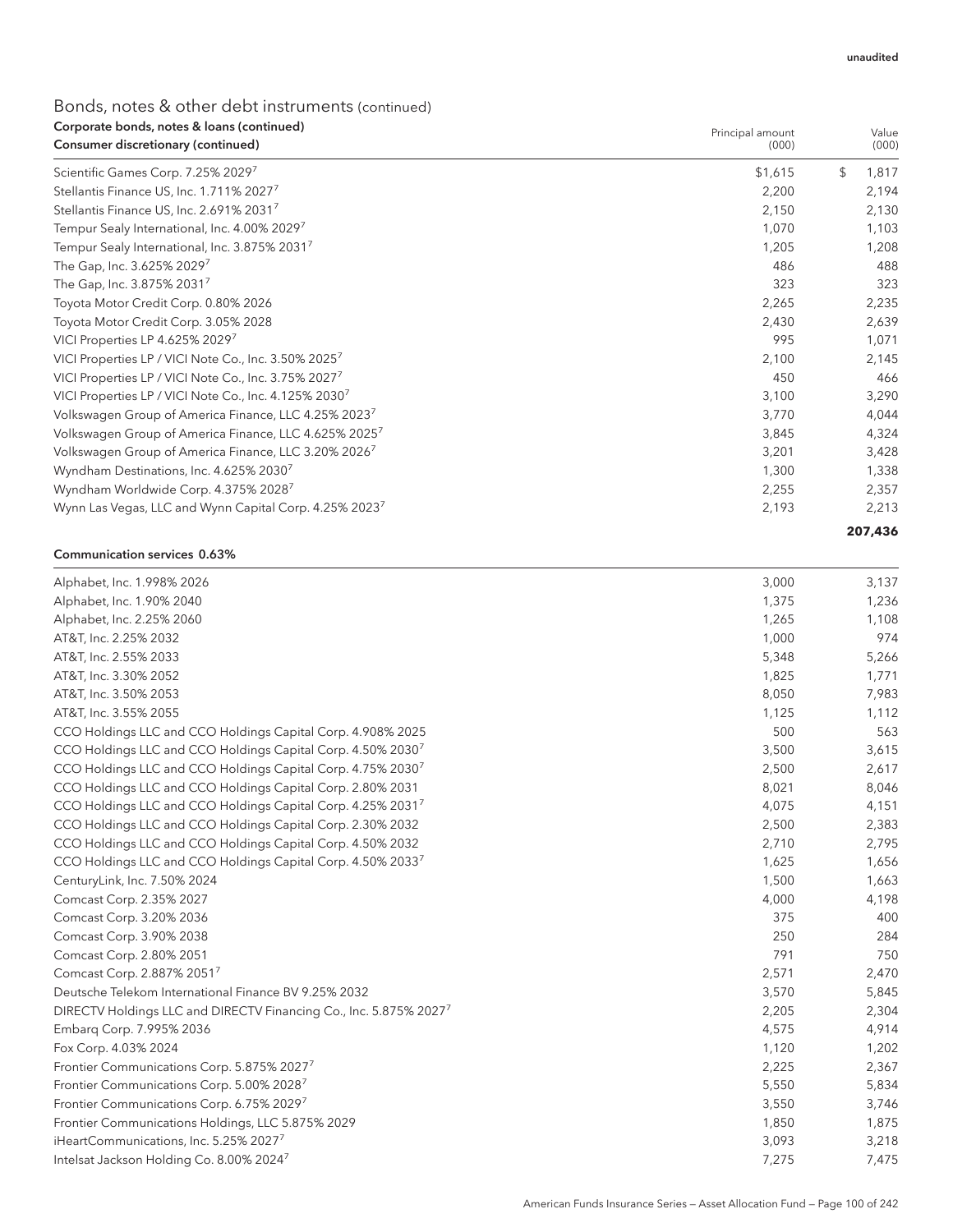## Bonds, notes & other debt instruments (continued) Corporate bonds, notes & loans (continued)

| Corporate bonds, notes & Ioans (continued)<br>Communication services (continued)                 | Principal amount<br>(000) | Value<br>(000) |
|--------------------------------------------------------------------------------------------------|---------------------------|----------------|
| Intelsat Jackson Holding Co. 8.50% 2024 <sup>7,15</sup>                                          | \$4,425                   | \$<br>2,530    |
| Intelsat Jackson Holding Co., Term Loan, (3-month USD-LIBOR + 4.75%) 5.75% 2022 <sup>12,14</sup> | 1,727                     | 1,736          |
| Intelsat Jackson Holding Co., Term Loan, 6.625% 2024 <sup>12</sup>                               | 1,400                     | 1,428          |
| Ligado Networks LLC 15.50% PIK 20237,13                                                          | 2,397                     | 2,328          |
| Live Nation Entertainment, Inc. 3.75% 2028 <sup>7</sup>                                          | 1,350                     | 1,344          |
| Midas OpCo Holdings LLC 5.625% 20297                                                             | 3,205                     | 3,320          |
| News Corp. 3.875% 20297                                                                          | 875                       | 900            |
| Nexstar Broadcasting, Inc. 4.75% 20287                                                           | 3,175                     | 3,298          |
| SBA Tower Trust 1.631% 2026 <sup>7</sup>                                                         | 8,707                     | 8,695          |
| Scripps Escrow II, Inc. 3.875% 20297                                                             | 2,325                     | 2,336          |
| Sinclair Television Group, Inc. 4.125% 2030                                                      | 1,175                     | 1,150          |
| Sirius XM Radio, Inc. 4.00% 2028                                                                 | 2,575                     | 2,622          |
| Sirius XM Radio, Inc. 4.125% 2030 <sup>7</sup>                                                   | 950                       | 956            |
| Sirius XM Radio, Inc. 3.875% 2031 <sup>7</sup>                                                   | 1,975                     | 1,932          |
| Sprint Corp. 7.625% 2026                                                                         | 4,125                     | 5,003          |
| Sprint Corp. 6.875% 2028                                                                         | 7,550                     | 9,673          |
| Sprint Corp. 8.75% 2032                                                                          | 250                       | 374            |
| TEGNA, Inc. 4.75% 2026 <sup>7</sup>                                                              | 2,350                     | 2,454          |
| TEGNA, Inc. 5.00% 2029                                                                           | 1,500                     | 1,547          |
| T-Mobile US, Inc. 1.50% 2026                                                                     | 500                       | 502            |
| T-Mobile US, Inc. 2.05% 2028                                                                     | 325                       | 328            |
| T-Mobile US, Inc. 3.375% 20297                                                                   | 2,200                     | 2,298          |
| T-Mobile US, Inc. 2.875% 2031                                                                    | 1,300                     | 1,313          |
| Trilogy International South Pacific LLC / TISP Finance, Inc. 8.875% 2023 <sup>7</sup>            | 13,201                    | 12,891         |
| Univision Communications, Inc. 6.625% 2027                                                       | 4,800                     | 5,220          |
| Univision Communications, Inc. 4.50% 2029                                                        | 3,475                     | 3,536          |
| Verizon Communications, Inc. 2.10% 2028                                                          | 1,835                     | 1,864          |
| Verizon Communications, Inc. 2.875% 2050                                                         | 2,500                     | 2,334          |
| Virgin Media O2 4.25% 20317                                                                      | 5,025                     | 5,019          |
| Virgin Media Secured Finance PLC 4.50% 20307                                                     | 3,115                     | 3,169          |
| VMED O2 UK Financing I PLC 4.75% 2031 <sup>7</sup>                                               | 225                       | 230            |
| Vodafone Group PLC 4.375% 2028                                                                   | 350                       | 402            |
| Vodafone Group PLC 5.25% 2048                                                                    | 500                       | 648            |
| Vodafone Group PLC 4.25% 2050                                                                    | 4,350                     | 5,022          |
| Ziggo Bond Co. BV 5.125% 2030 <sup>7</sup>                                                       | 1,775                     | 1,823          |
| Ziggo Bond Finance BV 5.50% 20277                                                                | 1,802                     | 1,865          |
| Ziggo Bond Finance BV 4.875% 20307                                                               | 725                       | 749            |
|                                                                                                  |                           | 199.797        |

### Materials 0.49%

| Alcoa Netherlands Holding BV 4.125% 20297                 | 950    | 990    |
|-----------------------------------------------------------|--------|--------|
| Allegheny Technologies, Inc. 5.125% 2031                  | 340    | 343    |
| Anglo American Capital PLC 2.25% 2028 <sup>7</sup>        | 484    | 481    |
| Anglo American Capital PLC 2.625% 2030 <sup>7</sup>       | 5,000  | 4,971  |
| Anglo American Capital PLC 3.95% 2050 <sup>7</sup>        | 2,281  | 2,446  |
| Arconic Rolled Products Corp. 6.125% 2028 <sup>7</sup>    | 750    | 796    |
| Ball Corp. 3.125% 2031                                    | 2,570  | 2,541  |
| Chevron Phillips Chemical Co. LLC 3.30% 2023 <sup>7</sup> | 595    | 621    |
| Cleveland-Cliffs, Inc. 6.75% 2026 <sup>7</sup>            | 1.285  | 1,372  |
| Cleveland-Cliffs, Inc. 5.875% 2027                        | 10.500 | 10,881 |
| Cleveland-Cliffs, Inc. 4.625% 20297                       | 1.825  | 1.866  |
| Cleveland-Cliffs, Inc. 4.875% 20317                       | 2,051  | 2,120  |
| CVR Partners LP 9.25% 2023 <sup>7</sup>                   | 291    | 292    |
| CVR Partners LP 6.125% 2028 <sup>7</sup>                  | 745    | 782    |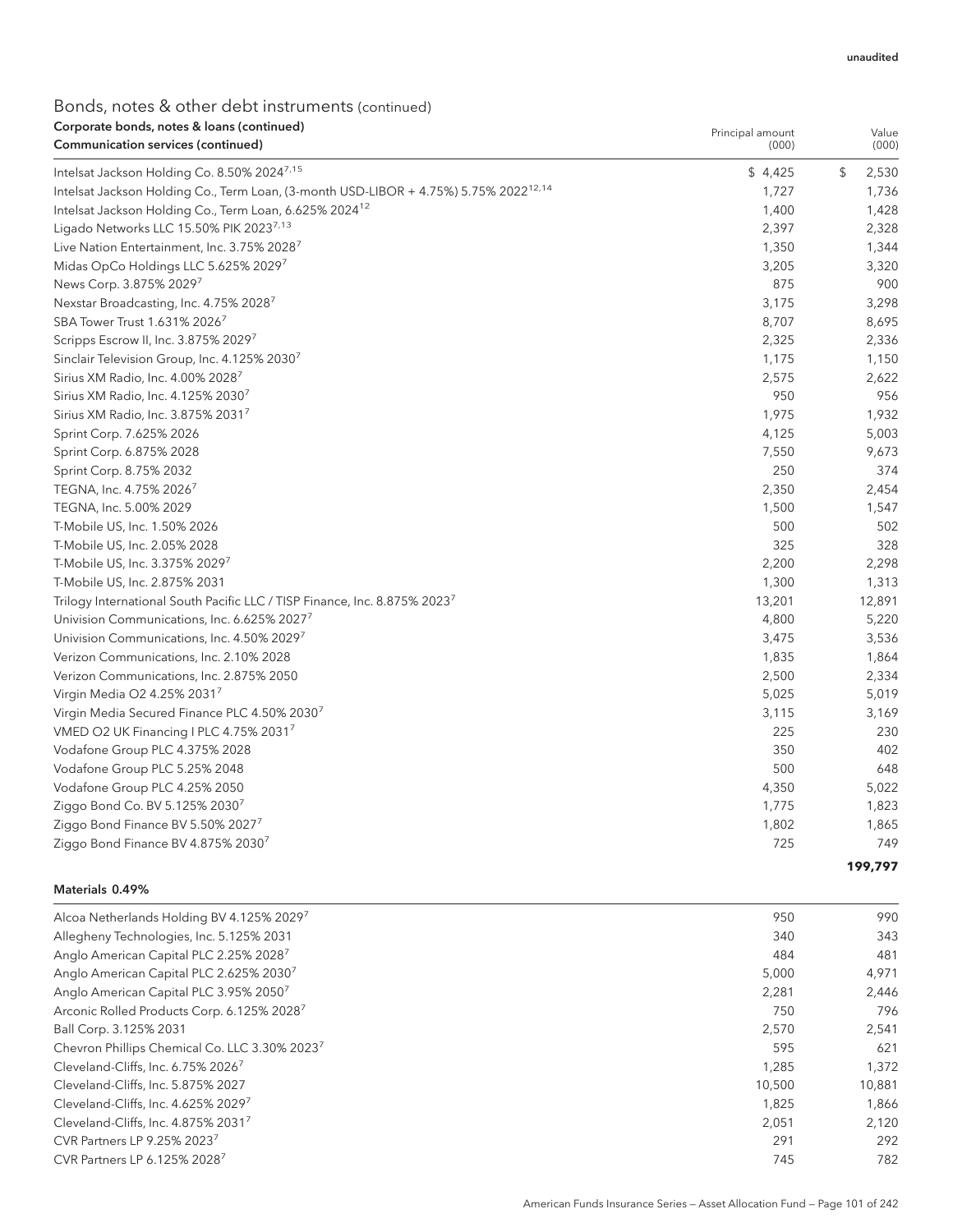Principal amount

## Bonds, notes & other debt instruments (continued) Corporate bonds, notes & loans (continued)

| <b>Materials (continued)</b>                                      | (000)   | (000)       |
|-------------------------------------------------------------------|---------|-------------|
| Dow Chemical Co. 3.625% 2026                                      | \$1,884 | \$<br>2,066 |
| Dow Chemical Co. 3.60% 2050                                       | 10,728  | 11,405      |
| First Quantum Minerals, Ltd. 7.25% 20237                          | 1,200   | 1,222       |
| First Quantum Minerals, Ltd. 6.50% 2024 <sup>7</sup>              | 4,704   | 4,769       |
| First Quantum Minerals, Ltd. 7.50% 2025 <sup>7</sup>              | 11,350  | 11,657      |
| First Quantum Minerals, Ltd. 6.875% 20267                         | 3,625   | 3,775       |
| First Quantum Minerals, Ltd. 6.875% 20277                         | 3,240   | 3,431       |
| Freeport-McMoRan, Inc. 4.25% 2030                                 | 2,125   | 2,252       |
| FXI Holdings, Inc. 7.875% 20247                                   | 2,226   | 2,273       |
| FXI Holdings, Inc. 12.25% 20267                                   | 4,392   | 4,992       |
| Glencore Funding LLC 4.125% 20247                                 | 945     | 1,013       |
| Hexion, Inc. 7.875% 2027'                                         | 2,045   | 2,186       |
| International Flavors & Fragrances, Inc. 1.832% 2027 <sup>7</sup> | 5,400   | 5,411       |
| International Flavors & Fragrances, Inc. 3.468% 2050 <sup>7</sup> | 2,285   | 2,403       |
| International Paper Co. 7.30% 2039                                | 2,005   | 3,090       |
| Joseph T. Ryerson & Son, Inc. 8.50% 2028 <sup>7</sup>             | 765     | 849         |
| LSB Industries, Inc. 9.625% 2023 <sup>7</sup>                     | 5,170   | 5,390       |
| LSB Industries, Inc. 6.25% 2028 <sup>7</sup>                      | 860     | 869         |
| LYB International Finance III, LLC 2.25% 2030                     | 2,275   | 2,279       |
| LYB International Finance III, LLC 3.375% 2040                    | 5,848   | 6,081       |
| LYB International Finance III, LLC 3.625% 2051                    | 9,787   | 10,309      |
| LYB International Finance III, LLC 3.80% 2060                     | 1,186   | 1,235       |
| Methanex Corp. 5.125% 2027                                        | 6,425   | 6,955       |
| Mosaic Co. 3.25% 2022                                             | 1,125   | 1,157       |
| Mosaic Co. 4.05% 2027                                             | 1,050   | 1,181       |
| Novelis Corp. 3.875% 20317                                        | 1,115   | 1,104       |
| Praxair, Inc. 1.10% 2030                                          | 2,938   | 2,741       |
| SCIH Salt Holdings, Inc. 4.875% 20287                             | 1,185   | 1,192       |
| SCIH Salt Holdings, Inc. 6.625% 20297                             | 1,230   | 1,182       |
| Sherwin-Williams Company 2.75% 2022                               | 29      | 29          |
| Sherwin-Williams Company 3.125% 2024                              | 275     | 292         |
| Sherwin-Williams Company 3.80% 2049                               | 5,208   | 5,857       |
| Vale Overseas, Ltd. 3.75% 2030                                    | 2,229   | 2,312       |
| Venator Materials Corp. 5.75% 20257                               | 5,845   | 5,532       |
| Venator Materials Corp. 9.50% 20257                               | 1,495   | 1,656       |
| Warrior Met Coal, Inc. 8.00% 20247                                | 5,095   | 5,178       |
| Westlake Chemical Corp. 4.375% 2047                               | 500     | 571         |
|                                                                   |         | 156,398     |

### Utilities 0.49%

| AEP Transmission Co. LLC 3.75% 2047                                      | 2.390 | 2,687 |
|--------------------------------------------------------------------------|-------|-------|
| Ameren Corp. 2.50% 2024                                                  | 969   | 1,013 |
| American Electric Power Company, Inc. 2.95% 2022                         | 3,020 | 3,090 |
| Calpine Corp. 3.75% 2031 <sup>7</sup>                                    | 1,300 | 1,253 |
| CenterPoint Energy, Inc. 2.50% 2022                                      | 900   | 916   |
| CenterPoint Energy, Inc. 3.85% 2024                                      | 1,638 | 1,745 |
| Comisión Federal de Electricidad 4.75% 2027 <sup>7</sup>                 | 645   | 724   |
| Commonwealth Edison Co. 4.35% 2045                                       | 1,085 | 1,332 |
| Commonwealth Edison Co. 4.00% 2048                                       | 2,600 | 3,058 |
| Consolidated Edison Company of New York, Inc. 3.60% 2061                 | 5.380 | 5,633 |
| Consumers Energy Co. 4.05% 2048                                          | 3.017 | 3,590 |
| Dominion Resources, Inc. 2.75% 2022                                      | 800   | 804   |
| Dominion Resources, Inc. 2.85% 2026                                      | 750   | 797   |
| Dominion Resources, Inc., junior subordinated, 3.071% 2024 <sup>11</sup> | 1,775 | 1,877 |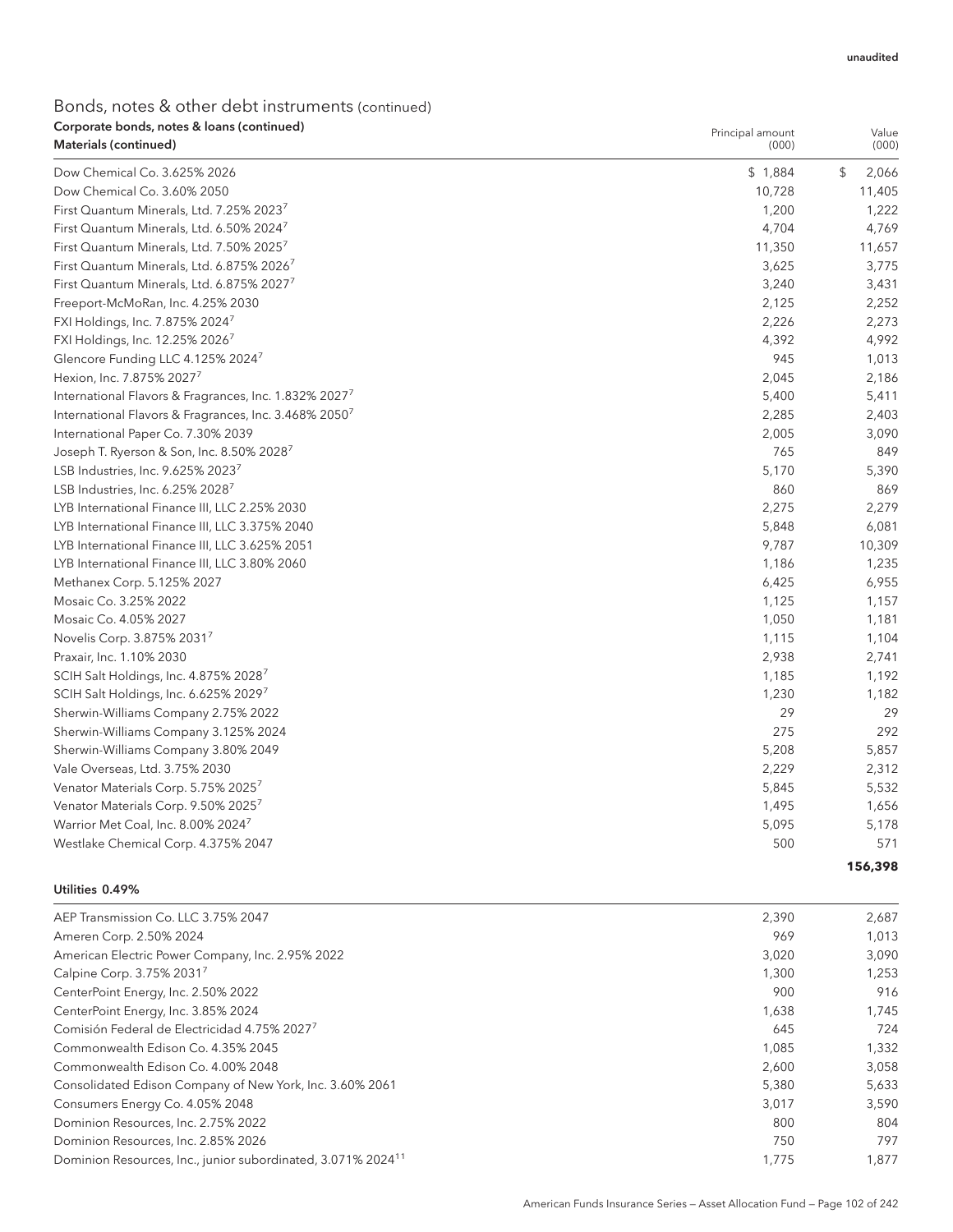## Bonds, notes & other debt instruments (continued) Corporate bonds, notes & loans (continued)

| Corporate bonds, notes & Ioans (continued)<br>Utilities (continued) | Principal amount<br>(000) | Value<br>(000) |
|---------------------------------------------------------------------|---------------------------|----------------|
| DTE Energy Company 3.95% 2049                                       | \$1,800                   | \$<br>2,128    |
| Duke Energy Carolinas, LLC 3.95% 2028                               | 1,250                     | 1,422          |
| Duke Energy Florida, LLC 3.20% 2027                                 | 1,445                     | 1,567          |
| Duke Energy Indiana, Inc. 3.25% 2049                                | 1,225                     | 1,271          |
| Duke Energy Progress, Inc. 3.70% 2046                               | 750                       | 840            |
| Edison International 3.55% 2024                                     | 2,200                     | 2,334          |
| EDP Finance BV 3.625% 20247                                         | 4,100                     | 4,383          |
| Electricité de France SA 4.75% 20357                                | 1,250                     | 1,505          |
| Electricité de France SA 4.875% 20387                               | 2,750                     | 3,380          |
| Electricité de France SA 5.60% 2040                                 | 525                       | 702            |
| Emera US Finance LP 3.55% 2026                                      | 320                       | 346            |
| Enersis Américas SA 4.00% 2026                                      | 245                       | 268            |
| Entergy Corp. 2.80% 2030                                            | 3,325                     | 3,434          |
| Entergy Texas, Inc. 1.75% 2031                                      | 3,650                     | 3,462          |
| Eversource Energy 3.80% 2023                                        | 2,730                     | 2,911          |
| Exelon Corp., junior subordinated, 3.497% 2022 <sup>11</sup>        | 1,075                     | 1,094          |
| FirstEnergy Corp. 3.40% 2050                                        | 6,975                     | 6,723          |
| FirstEnergy Transmission LLC 2.866% 2028 <sup>7</sup>               | 675                       | 705            |
| Northern States Power Co. 4.125% 2044                               | 6,000                     | 7,168          |
| NRG Energy, Inc. 3.625% 20317                                       | 2,250                     | 2,213          |
| Pacific Gas and Electric Co. 1.75% 2022                             | 1,575                     | 1,573          |
| Pacific Gas and Electric Co. 2.10% 2027                             | 125                       | 122            |
| Pacific Gas and Electric Co. 2.50% 2031                             | 4,750                     | 4,525          |
| Pacific Gas and Electric Co. 3.30% 2040                             | 100                       | 92             |
| Pacific Gas and Electric Co. 4.20% 2041                             | 9,100                     | 8,959          |
| Pacific Gas and Electric Co. 3.50% 2050                             | 2,500                     | 2,279          |
| PacifiCorp, First Mortgage Bonds, 4.125% 2049                       | 4,000                     | 4,721          |
| PG&E Corp. 5.00% 2028                                               | 4,750                     | 4,845          |
| PG&E Corp. 5.25% 2030                                               | 3,400                     | 3,485          |
| Public Service Company of Colorado 1.875% 2031                      | 2,775                     | 2,729          |
| Public Service Electric and Gas Co. 3.60% 2047                      | 548                       | 619            |
| Public Service Electric and Gas Co. 3.15% 2050                      | 2,451                     | 2,573          |
| Public Service Enterprise Group, Inc. 2.65% 2022                    | 1,900                     | 1,945          |
| Southern California Edison Co. 2.85% 2029                           | 4,450                     | 4,622          |
| Southern California Edison Co. 6.00% 2034                           | 2,500                     | 3,242          |
| Southern California Edison Co. 5.35% 2035                           | 3,000                     | 3,745          |
| Southern California Edison Co. 5.75% 2035                           | 675                       | 861            |
| Southern California Edison Co. 4.00% 2047                           | 456                       | 490            |
| Southern California Edison Co. 3.65% 2050                           | 3,652                     | 3,738          |
| Southern California Gas Company 2.55% 2030                          | 2,725                     | 2,801          |
| Talen Energy Corp. 10.50% 2026 <sup>7</sup>                         | 885                       | 488            |
| Talen Energy Corp. 7.25% 2027 <sup>7</sup>                          | 4,775                     | 4,513          |
| Talen Energy Supply, LLC 7.625% 2028 <sup>7</sup>                   | 3,030                     | 2,846          |
| Union Electric Co. 2.625% 2051                                      | 5,625                     | 5,345          |
| Venture Global Calcasieu Pass, LLC 3.875% 2029 <sup>7</sup>         | 1,030                     | 1,062          |
| Virginia Electric and Power Co. 3.80% 2028                          | 2,000                     | 2,234          |
| Virginia Electric and Power Co. 4.60% 2048                          | 2,650                     | 3,402          |
| Xcel Energy, Inc. 2.60% 2029                                        | 1,950                     | 2,018          |
|                                                                     |                           | 156,249        |

## Real estate 0.46%

| Alexandria Real Estate Equities, Inc. 3.80% 2026 | 315   | 347   |
|--------------------------------------------------|-------|-------|
| Alexandria Real Estate Equities, Inc. 3.95% 2028 | 1.220 | 1,371 |
| Alexandria Real Estate Equities, Inc. 2.75% 2029 | 1.940 | 2.017 |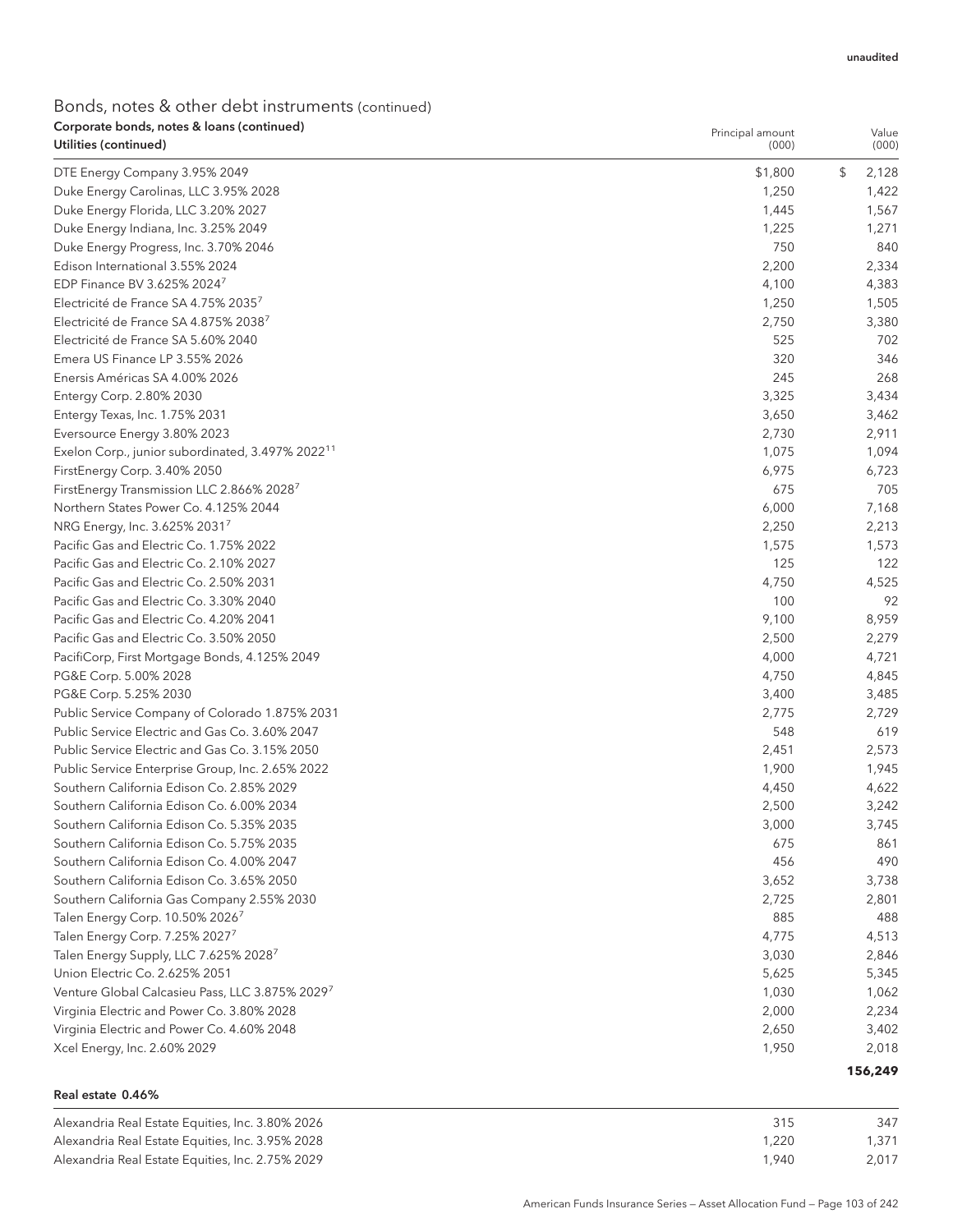## Bonds, notes & other debt instruments (continued) Corporate bonds, notes & loans (continued)

| Corporate bonds, notes & Ioans (continued)<br>Real estate (continued)                         | Principal amount<br>(000) | Value<br>(000) |
|-----------------------------------------------------------------------------------------------|---------------------------|----------------|
|                                                                                               |                           |                |
| Alexandria Real Estate Equities, Inc. 3.375% 2031                                             | \$1,320                   | \$1,438        |
| Alexandria Real Estate Equities, Inc. 1.875% 2033                                             | 4,095                     | 3,857          |
| Alexandria Real Estate Equities, Inc. 4.85% 2049                                              | 410                       | 529            |
| American Campus Communities, Inc. 3.75% 2023<br>American Campus Communities, Inc. 4.125% 2024 | 3,055<br>2,075            | 3,181<br>2,253 |
| American Campus Communities, Inc. 3.625% 2027                                                 | 9,545                     | 10,432         |
| American Campus Communities, Inc. 3.875% 2031                                                 | 331                       | 370            |
| American Tower Corp. 1.45% 2026                                                               | 2,369                     | 2,359          |
| American Tower Corp. 1.60% 2026                                                               | 2,347                     | 2,358          |
| American Tower Corp. 3.55% 2027                                                               | 1,425                     | 1,554          |
| American Tower Corp. 1.50% 2028                                                               | 10,000                    | 9,695          |
| American Tower Corp. 3.60% 2028                                                               | 1,000                     | 1,089          |
| American Tower Corp. 2.30% 2031                                                               | 5,249                     | 5,179          |
| American Tower Corp. 2.95% 2051                                                               | 5,250                     | 4,962          |
| Brandywine Operating Partnership LP 3.95% 2023                                                | 1,070                     | 1,110          |
| Brookfield Property REIT, Inc. 5.75% 2026 <sup>7</sup>                                        | 3,575                     | 3,718          |
| Diversified Healthcare Trust 4.375% 2031                                                      | 3,250                     | 3,148          |
| Equinix, Inc. 1.45% 2026                                                                      | 6,787                     | 6,774          |
| Equinix, Inc. 2.90% 2026                                                                      | 1,144                     | 1,214          |
| Equinix, Inc. 1.80% 2027                                                                      | 1,295                     | 1,302          |
| Equinix, Inc. 1.55% 2028                                                                      | 3,175                     | 3,106          |
| Equinix, Inc. 2.00% 2028                                                                      | 2,234                     | 2,230          |
| Equinix, Inc. 3.20% 2029                                                                      | 1,552                     | 1,648          |
| Equinix, Inc. 2.50% 2031                                                                      | 1,710                     | 1,723          |
| Equinix, Inc. 3.00% 2050                                                                      | 912                       | 867            |
| Equinix, Inc. 3.40% 2052                                                                      | 2,731                     | 2,785          |
| Essex Portfolio LP 3.875% 2024                                                                | 1,000                     | 1,070          |
| Essex Portfolio LP 3.50% 2025                                                                 | 6,825                     | 7,351          |
| Extra Space Storage, Inc. 2.35% 2032                                                          | 1,385                     | 1,354          |
| Gaming and Leisure Properties, Inc. 3.35% 2024                                                | 1,263                     | 1,333          |
| Hospitality Properties Trust 4.50% 2023                                                       | 1,945                     | 1,987          |
| Hospitality Properties Trust 4.50% 2025                                                       | 150                       | 150            |
| Hospitality Properties Trust 4.95% 2027                                                       | 500                       | 500            |
| Hospitality Properties Trust 3.95% 2028                                                       | 1,950                     | 1,841          |
| Host Hotels & Resorts LP 4.50% 2026                                                           | 355                       | 389            |
| Howard Hughes Corp. 5.375% 20287                                                              | 2,450                     | 2,585          |
| Howard Hughes Corp. 4.125% 20297                                                              | 1,860                     | 1,865          |
| Howard Hughes Corp. 4.375% 20317                                                              | 2,615                     | 2,634          |
| Invitation Homes Operating Partnership LP 2.00% 2031                                          | 2,401                     | 2,307          |
| Iron Mountain, Inc. 5.25% 2030 <sup>7</sup>                                                   | 4,785                     | 5,084          |
| Iron Mountain, Inc. 4.50% 20317                                                               | 2,650                     | 2,691          |
| Kennedy-Wilson Holdings, Inc. 4.75% 2029                                                      | 2,645                     | 2,695          |
| Kennedy-Wilson Holdings, Inc. 4.75% 2030                                                      | 1,140                     | 1,159          |
| Kennedy-Wilson Holdings, Inc. 5.00% 2031                                                      | 2,760                     | 2,825          |
| Ladder Capital Corp. 5.25% 2025 <sup>7</sup>                                                  | 440                       | 446            |
| Park Intermediate Holdings LLC 4.875% 20297                                                   | 2,280                     | 2,349          |
| Public Storage 2.37% 2022                                                                     | 565                       | 576            |
| Public Storage 0.875% 2026                                                                    | 592                       | 585            |
| Public Storage 1.85% 2028                                                                     | 2,490                     | 2,525          |
| Public Storage 2.30% 2031                                                                     | 2,493                     | 2,527          |
| Realogy Corp. 5.75% 20297                                                                     | 2,760                     | 2,867          |
| RHP Hotel Properties LP / RHP Finance Corp. 4.50% 20297                                       | 875                       | 878            |
| RLJ Lodging Trust, LP 4.00% 20297                                                             | 1,240                     | 1,240          |
| Scentre Group 3.25% 20257                                                                     | 1,000                     | 1,065          |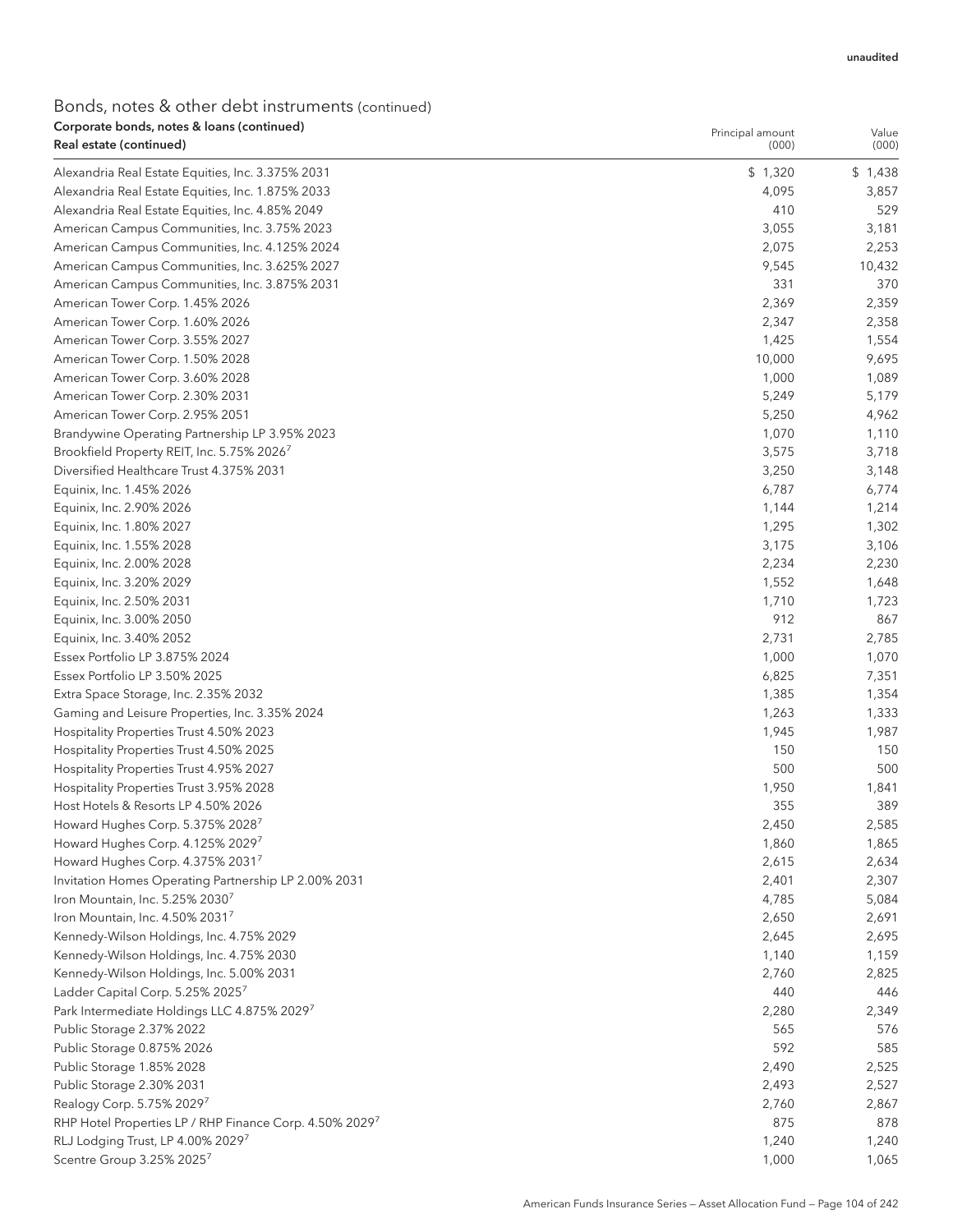Principal amount

## Bonds, notes & other debt instruments (continued) Corporate bonds, notes & loans (continued)

| Real estate (continued)                 | (000)   | (000)   |
|-----------------------------------------|---------|---------|
| Scentre Group 3.50% 2025 <sup>7</sup>   | \$3.075 | 3.278   |
| Scentre Group 3.75% 20277               | 2.430   | 2.670   |
| Sun Communities Operating LP 2.30% 2028 | 1.845   | 1.850   |
| Sun Communities Operating LP 2.70% 2031 | 876     | 886     |
| UDR, Inc. 2.95% 2026                    | 760     | 808     |
|                                         |         | 146,986 |

#### Information technology 0.39%

| Adobe, Inc. 1.90% 2025                                                                    | 366    | 378    |
|-------------------------------------------------------------------------------------------|--------|--------|
| Almonde, Inc., Term Loan, (3-month USD-LIBOR + 7.25%) 8.25% 2025 <sup>12,14</sup>         | 4,150  | 4,182  |
| Analog Devices, Inc. 1.70% 2028                                                           | 592    | 594    |
| Analog Devices, Inc. 2.10% 2031                                                           | 898    | 901    |
| Analog Devices, Inc. 2.80% 2041                                                           | 2,961  | 2,966  |
| Analog Devices, Inc. 2.95% 2051                                                           | 1,422  | 1,424  |
| Apple, Inc. 3.00% 2024                                                                    | 625    | 659    |
| Apple, Inc. 0.70% 2026                                                                    | 2,500  | 2,475  |
| Apple, Inc. 3.35% 2027                                                                    | 40     | 44     |
| Apple, Inc. 1.20% 2028                                                                    | 5,000  | 4,902  |
| Apple, Inc. 1.65% 2031                                                                    | 2,500  | 2,435  |
| Avaya, Inc. 6.125% 20287                                                                  | 1,600  | 1,684  |
| Booz Allen Hamilton, Inc. 4.00% 20297                                                     | 1,000  | 1,026  |
| Broadcom, Inc. 1.95% 20287                                                                | 1,407  | 1,390  |
| Broadcom, Inc. 2.45% 20317                                                                | 2,452  | 2,376  |
| Broadcom, Inc. 2.60% 20337                                                                | 2,524  | 2,427  |
| Broadcom, Inc. 3.469% 20347                                                               | 11,463 | 11,815 |
| Broadcom, Inc. 3.50% 2041 <sup>7</sup>                                                    | 3,948  | 3,907  |
| Broadcom, Inc. 3.75% 20517                                                                | 3,366  | 3,366  |
| Diebold Nixdorf AG, Term Loan B, (3-month USD-LIBOR + 2.75%) 2.875% 2023 <sup>12,14</sup> | 1,334  | 1,329  |
| Diebold Nixdorf, Inc. 9.375% 2025 <sup>7</sup>                                            | 5,675  | 6,218  |
| Diebold, Inc. 8.50% 2024                                                                  | 1,400  | 1,432  |
| Fidelity National Information Services, Inc. 3.10% 2041                                   | 302    | 306    |
| Fiserv, Inc. 3.50% 2029                                                                   | 1,030  | 1,122  |
| Fiserv, Inc. 2.65% 2030                                                                   | 7,348  | 7,524  |
| Gartner, Inc. 4.50% 2028 <sup>7</sup>                                                     | 650    | 683    |
| Intuit, Inc. 0.95% 2025                                                                   | 1,530  | 1,529  |
| Intuit, Inc. 1.35% 2027                                                                   | 1,395  | 1,389  |
| Intuit, Inc. 1.65% 2030                                                                   | 1,845  | 1,800  |
| McAfee, LLC, Term Loan, (3-month USD-LIBOR + 3.75%) 3.837% 2024 <sup>12,14</sup>          | 2,223  | 2,227  |
| Microsoft Corp. 2.525% 2050                                                               | 4,744  | 4,573  |
| Microsoft Corp. 2.921% 2052                                                               | 4,814  | 4,987  |
| MoneyGram International, Inc. 5.375% 2026 <sup>7</sup>                                    | 750    | 762    |
| Oracle Corp. 3.65% 2041                                                                   | 2,250  | 2,331  |
| Oracle Corp. 3.95% 2051                                                                   | 1,826  | 1,929  |
| PayPal Holdings, Inc. 2.65% 2026                                                          | 2,364  | 2,528  |
| PayPal Holdings, Inc. 2.30% 2030                                                          | 2,200  | 2,256  |
| Sabre GLBL, Inc. 7.375% 2025 <sup>7</sup>                                                 | 728    | 777    |
| Sabre Holdings Corp. 9.25% 20257                                                          | 1,197  | 1,385  |
| salesforce.com, inc. 1.50% 2028                                                           | 3,200  | 3,186  |
| salesforce.com, inc. 1.95% 2031                                                           | 1,625  | 1,619  |
| salesforce.com, inc. 2.70% 2041                                                           | 1,875  | 1,872  |
| Square, Inc. 3.50% 20317                                                                  | 1,875  | 1,926  |
| Synaptics, Inc. 4.00% 20297                                                               | 875    | 896    |
| Unisys Corp. 6.875% 20277                                                                 | 725    | 793    |
| VeriSign, Inc. 2.70% 2031                                                                 | 625    | 636    |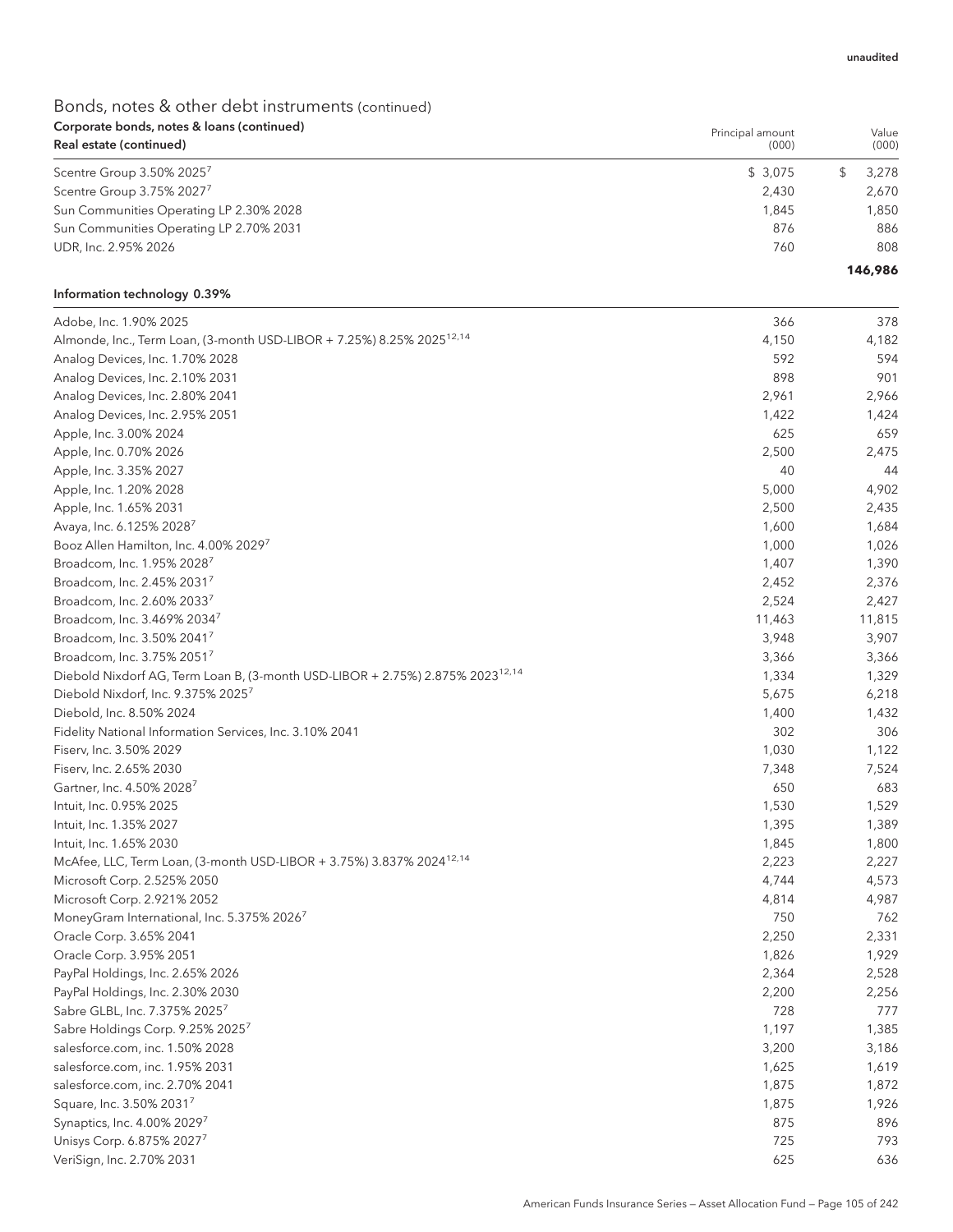## Bonds, notes & other debt instruments (continued) Corporate bonds, notes & loans (continued) Information technology (continued)

| corporate borras, notes a loans (commaca)<br>Information technology (continued) | Principal amount<br>(000) | Value<br>(000) |
|---------------------------------------------------------------------------------|---------------------------|----------------|
| Veritas Holdings, Ltd. 7.50% 2025 <sup>7</sup>                                  | \$3,860                   | 4,019          |
| Viavi Solutions, Inc. 3.75% 20297                                               | 350                       | 351            |
| Visa, Inc. 2.80% 2022                                                           | 2,000                     | 2,053          |
| Visa, Inc. 3.15% 2025                                                           | 5,500                     | 5,967          |
| Xerox Corp. 5.00% 20257                                                         | 2.925                     | 3,077          |
| Xerox Corp. 5.50% 2028 <sup>7</sup>                                             | 1,100                     | 1.140          |
|                                                                                 |                           | 123,573        |

### Consumer staples 0.37%

| 7-Eleven, Inc. 0.80% 2024 <sup>7</sup>                                     | 1,700  | 1,700  |
|----------------------------------------------------------------------------|--------|--------|
| 7-Eleven, Inc. 0.95% 2026 <sup>7</sup>                                     | 825    | 811    |
| 7-Eleven, Inc. 1.30% 2028 <sup>7</sup>                                     | 6,515  | 6,267  |
| Albertsons Companies, Inc. 3.50% 2029                                      | 1,385  | 1,384  |
| Altria Group, Inc. 4.40% 2026                                              | 231    | 260    |
| Altria Group, Inc. 5.80% 2039                                              | 4,820  | 5,934  |
| Altria Group, Inc. 3.40% 2041                                              | 2,500  | 2,371  |
| Altria Group, Inc. 4.50% 2043                                              | 3,000  | 3,190  |
| Altria Group, Inc. 5.95% 2049                                              | 490    | 622    |
| Altria Group, Inc. 3.70% 2051                                              | 2,500  | 2,358  |
| Anheuser-Busch InBev NV 4.00% 2028                                         | 845    | 954    |
| Anheuser-Busch InBey NV 5.45% 2039                                         | 5,000  | 6,482  |
| British American Tobacco International Finance PLC 3.95% 2025 <sup>7</sup> | 4,250  | 4,618  |
| British American Tobacco PLC 3.222% 2024                                   | 2,826  | 2,997  |
| British American Tobacco PLC 3.215% 2026                                   | 3,323  | 3,545  |
| British American Tobacco PLC 4.39% 2037                                    | 3,109  | 3,343  |
| British American Tobacco PLC 4.54% 2047                                    | 940    | 975    |
| Central Garden & Pet Co. 4.125% 2031 <sup>7</sup>                          | 1,395  | 1,418  |
| Coca-Cola Company 1.00% 2028                                               | 940    | 908    |
| Conagra Brands, Inc. 1.375% 2027                                           | 4,615  | 4,499  |
| Constellation Brands, Inc. 3.20% 2023                                      | 1,029  | 1,065  |
| Constellation Brands, Inc. 3.60% 2028                                      | 625    | 687    |
| Constellation Brands, Inc. 2.25% 2031                                      | 1,487  | 1,464  |
| Imperial Tobacco Finance PLC 3.50% 2023 <sup>7</sup>                       | 4,000  | 4,118  |
| Keurig Dr Pepper, Inc. 4.985% 2038                                         | 3,351  | 4,203  |
| Kimberly-Clark Corp. 3.10% 2030                                            | 329    | 360    |
| Kraft Heinz Company 3.875% 2027                                            | 2,475  | 2,704  |
| Kraft Heinz Company 4.375% 2046                                            | 1,280  | 1,459  |
| Kraft Heinz Company 4.875% 2049                                            | 3,760  | 4,585  |
| Kraft Heinz Company 5.50% 2050                                             | 1,215  | 1,606  |
| Kronos Acquisition Holdings, Inc. 5.00% 2026                               | 1,695  | 1,695  |
| Nestlé Holdings, Inc. 1.00% 2027                                           | 16,400 | 15,973 |
| Philip Morris International, Inc. 2.375% 2022                              | 1,960  | 1,993  |
| Philip Morris International, Inc. 2.625% 2022                              | 1,670  | 1,682  |
| Philip Morris International, Inc. 2.875% 2024                              | 788    | 832    |
| Philip Morris International, Inc. 3.25% 2024                               | 2,000  | 2,149  |
| Philip Morris International, Inc. 0.875% 2026                              | 2,990  | 2,936  |
| Philip Morris International, Inc. 3.375% 2029                              | 788    | 866    |
| Philip Morris International, Inc. 1.75% 2030                               | 2,956  | 2,849  |
| Post Holdings, Inc. 4.625% 2030                                            | 2,886  | 2,912  |
| Prestige Brands International, Inc. 3.75% 20317                            | 1,115  | 1,077  |
| Reckitt Benckiser Group PLC 2.375% 2022 <sup>7</sup>                       | 1,125  | 1,141  |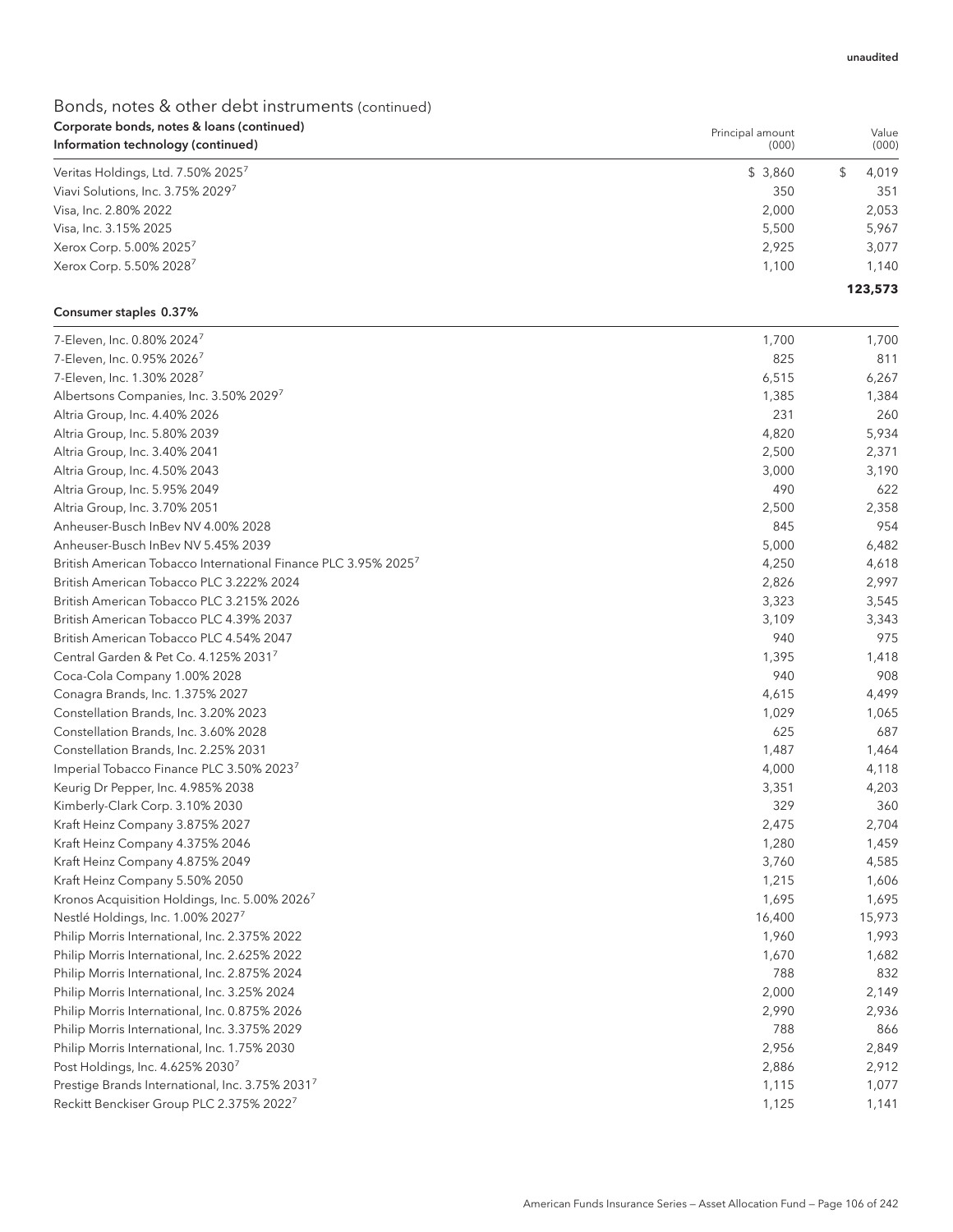Principal amount

## Bonds, notes & other debt instruments (continued) Corporate bonds, notes & loans (continued)

| Consumer staples (continued)         | (000)   | (000)       |
|--------------------------------------|---------|-------------|
| Reynolds American, Inc. 5.85% 2045   | \$2,030 | \$<br>2,440 |
| Simmons Foods, Inc. 4.625% 20297     | 560     | 565         |
|                                      |         | 115,997     |
| Total corporate bonds, notes & loans |         | 2,210,277   |
| Mortgage-backed obligations 5.54%    |         |             |

## Federal agency mortgage-backed obligations 5.13%

| Fannie Mae Pool #AD7072 4.00% 2025 <sup>16</sup>                                                     | 3     | 4     |
|------------------------------------------------------------------------------------------------------|-------|-------|
| Fannie Mae Pool #AE3069 4.00% 2025 <sup>16</sup>                                                     | 2     | 2     |
| Fannie Mae Pool #AE2321 4.00% 2025 <sup>16</sup>                                                     | 1     | -1    |
| Fannie Mae Pool #AH6431 4.00% 2026 <sup>16</sup>                                                     | 328   | 348   |
| Fannie Mae Pool #890329 4.00% 2026 <sup>16</sup>                                                     | 50    | 53    |
| Fannie Mae Pool #AH5618 4.00% 2026 <sup>16</sup>                                                     | 3     | 3     |
| Fannie Mae Pool #AH0829 4.00% 2026 <sup>16</sup>                                                     | 3     | 3     |
| Fannie Mae Pool #MA1109 4.00% 2027 <sup>16</sup>                                                     | 4     | 4     |
| Fannie Mae Pool #MA3653 3.00% 2029 <sup>16</sup>                                                     | 36    | 38    |
| Fannie Mae Pool #AL8347 4.00% 202916                                                                 | 367   | 390   |
| Fannie Mae Pool #254767 5.50% 2033 <sup>16</sup>                                                     | 269   | 310   |
| Fannie Mae Pool #555956 5.50% 2033 <sup>16</sup>                                                     | 177   | 204   |
| Fannie Mae Pool #BN1085 4.00% 2034 <sup>16</sup>                                                     | 539   | 572   |
| Fannie Mae Pool #BN3172 4.00% 2034 <sup>16</sup>                                                     | 175   | 186   |
| Fannie Mae Pool #AS8554 3.00% 2036 <sup>16</sup>                                                     | 8,026 | 8,500 |
| Fannie Mae Pool #929185 5.50% 2036 <sup>16</sup>                                                     | 453   | 526   |
| Fannie Mae Pool #893641 6.00% 2036 <sup>16</sup>                                                     | 938   | 1,108 |
| Fannie Mae Pool #893688 6.00% 2036 <sup>16</sup>                                                     | 225   | 266   |
| Fannie Mae Pool #907239 6.00% 2036 <sup>16</sup>                                                     | 58    | 68    |
| Fannie Mae Pool #AD0249 5.50% 2037 <sup>16</sup>                                                     | 146   | 168   |
| Fannie Mae Pool #190379 5.50% 2037 <sup>16</sup>                                                     | 76    | 88    |
| Fannie Mae Pool #924952 6.00% 2037 <sup>16</sup>                                                     | 1,100 | 1,298 |
| Fannie Mae Pool #888292 6.00% 2037 <sup>16</sup>                                                     | 784   | 927   |
| Fannie Mae Pool #928031 6.00% 2037 <sup>16</sup>                                                     | 84    | 99    |
| Fannie Mae Pool #888637 6.00% 2037 <sup>16</sup>                                                     | 13    | 15    |
| Fannie Mae Pool #AD0119 6.00% 2038 <sup>16</sup>                                                     | 1,273 | 1,506 |
| Fannie Mae Pool #AD0095 6.00% 2038 <sup>16</sup>                                                     | 943   | 1,115 |
| Fannie Mae Pool #995674 6.00% 2038 <sup>16</sup>                                                     | 424   | 499   |
| Fannie Mae Pool #AE0021 6.00% 2038 <sup>16</sup>                                                     | 373   | 441   |
| Fannie Mae Pool #AL7164 6.00% 2038 <sup>16</sup>                                                     | 235   | 272   |
| Fannie Mae Pool #AB0538 6.00% 2038 <sup>16</sup>                                                     | 149   | 176   |
| Fannie Mae Pool #889983 6.00% 2038 <sup>16</sup>                                                     | 25    | 29    |
| Fannie Mae Pool #995391 6.00% 2038 <sup>16</sup>                                                     | 23    | 27    |
| Fannie Mae Pool #995224 6.00% 2038 <sup>16</sup>                                                     | 11    | 12    |
| Fannie Mae Pool #AD0833 6.00% 203916                                                                 | -1    | 1     |
| Fannie Mae Pool #AL0013 6.00% 2040 <sup>16</sup>                                                     | 242   | 286   |
| Fannie Mae Pool #AL0309 6.00% 2040 <sup>16</sup>                                                     | 81    | 96    |
| Fannie Mae Pool #MA4387 2.00% 2041 <sup>16</sup>                                                     | 8,717 | 8,857 |
| Fannie Mae Pool #AB4536 6.00% 2041 <sup>16</sup>                                                     | 545   | 640   |
| Fannie Mae Pool #AL7228 6.00% 2041 <sup>16</sup>                                                     | 331   | 385   |
| Fannie Mae Pool #AP2131 3.50% 2042 <sup>16</sup>                                                     | 4,067 | 4,405 |
|                                                                                                      |       |       |
| Fannie Mae Pool #AU8813 4.00% 2043 <sup>16</sup><br>Fannie Mae Pool #AU9348 4.00% 2043 <sup>16</sup> | 2,628 | 2,962 |
| Fannie Mae Pool #AU9350 4.00% 2043 <sup>16</sup>                                                     | 1,502 | 1,693 |
| Fannie Mae Pool #AL8773 3.50% 2045 <sup>16</sup>                                                     | 1,260 | 1,403 |
|                                                                                                      | 7,048 | 7,650 |
| Fannie Mae Pool #AL8354 3.50% 2045 <sup>16</sup>                                                     | 1,759 | 1,919 |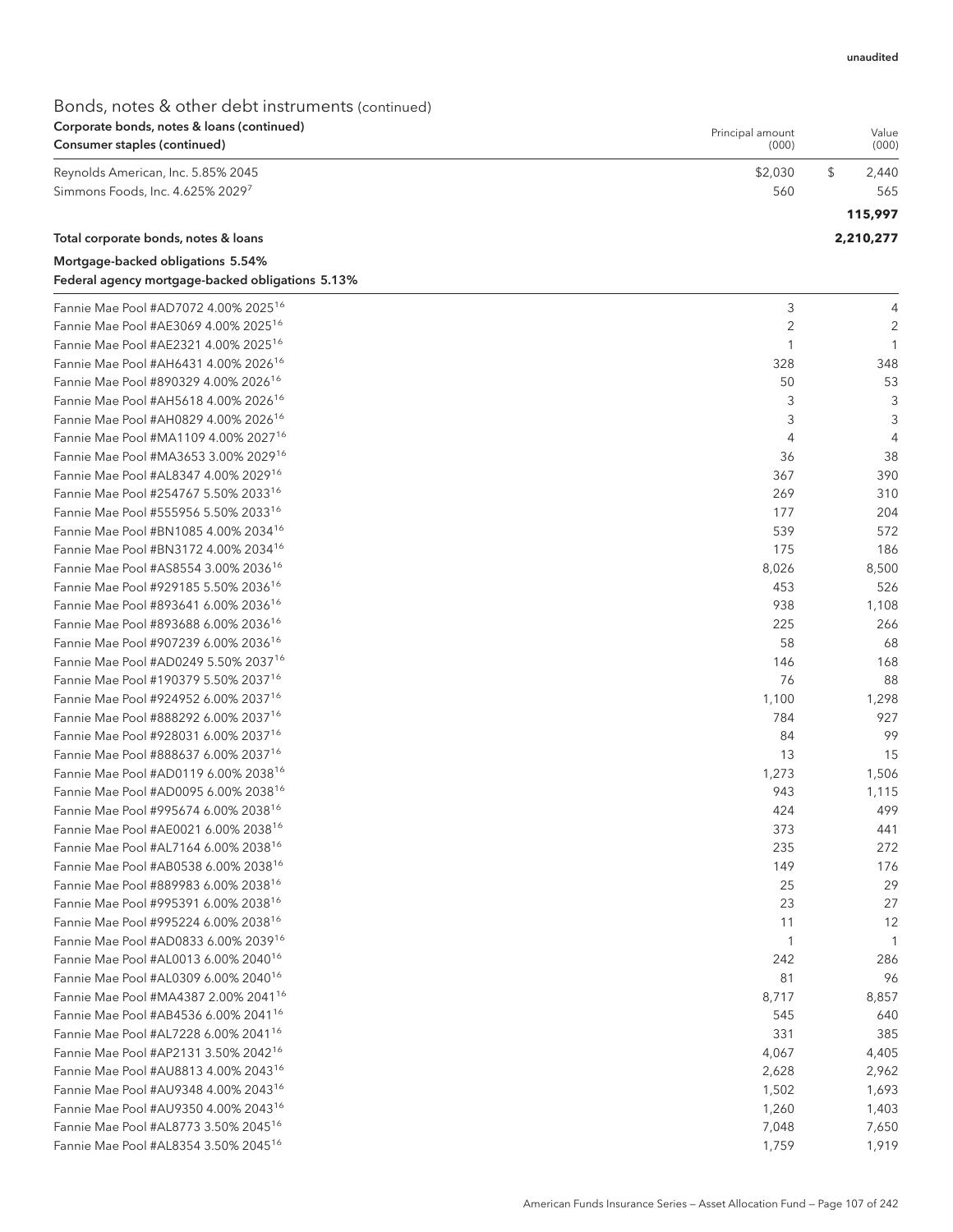## Bonds, notes & other debt instruments (continued) Mortgage-backed obligations (continued)

| mortgage backed obligations (continued<br>Federal agency mortgage-backed obligations (continued) | Principal amount<br>(000) | Value<br>(000) |
|--------------------------------------------------------------------------------------------------|---------------------------|----------------|
| Fannie Mae Pool #BC4764 3.00% 2046 <sup>16</sup>                                                 | \$14,807                  | \$15,699       |
| Fannie Mae Pool #AL8522 3.50% 2046 <sup>16</sup>                                                 | 3,667                     | 4,000          |
| Fannie Mae Pool #BD9699 3.50% 2046 <sup>16</sup>                                                 | 1,697                     | 1,830          |
| Fannie Mae Pool #BD9307 4.00% 2046 <sup>16</sup>                                                 | 1,705                     | 1,868          |
| Fannie Mae Pool #BC7611 4.00% 2046 <sup>16</sup>                                                 | 311                       | 340            |
| Fannie Mae Pool #BE1290 3.50% 2047 <sup>16</sup>                                                 | 2,554                     | 2,757          |
| Fannie Mae Pool #CA0770 3.50% 2047 <sup>16</sup>                                                 | 2,213                     | 2,358          |
| Fannie Mae Pool #MA3211 4.00% 2047 <sup>16</sup>                                                 | 4,185                     | 4,517          |
| Fannie Mae Pool #257036 7.00% 2047 <sup>16</sup>                                                 | 7                         | 8              |
| Fannie Mae Pool #256975 7.00% 2047 <sup>16</sup>                                                 | 2                         | 2              |
| Fannie Mae Pool #FM3278 3.50% 2048 <sup>16</sup>                                                 | 24,298                    | 25,870         |
| Fannie Mae Pool #BK7655 3.907% 2048 <sup>14,16</sup>                                             | 496                       | 517            |
| Fannie Mae Pool #CA2377 4.00% 2048 <sup>16</sup>                                                 | 9,327                     | 10,011         |
| Fannie Mae Pool #BK6971 4.00% 2048 <sup>16</sup>                                                 | 136                       | 146            |
| Fannie Mae Pool #BK5255 4.00% 2048 <sup>16</sup>                                                 | 18                        | 19             |
| Fannie Mae Pool #MA3277 4.00% 2048 <sup>16</sup>                                                 | 17                        | 18             |
| Fannie Mae Pool #CA2493 4.50% 2048 <sup>16</sup>                                                 | 1,064                     | 1,154          |
| Fannie Mae Pool #CA4756 3.00% 2049 <sup>16</sup>                                                 | 2,245                     | 2,386          |
| Fannie Mae Pool #BK8767 4.00% 2049 <sup>16</sup>                                                 | 106                       | 116            |
| Fannie Mae Pool #FM8453 3.00% 2051 <sup>16</sup>                                                 | 5,608                     | 6,018          |
| Fannie Mae Pool #MA4381 3.50% 2051 <sup>16</sup>                                                 | 651                       | 694            |
| Fannie Mae Pool #MA4401 3.50% 2051 <sup>16</sup>                                                 | 205                       | 218            |
| Fannie Mae, Series 2001-T10, Class A1, 7.00% 2041 <sup>16</sup>                                  | 106                       | 122            |
| Fannie Mae, Series 2002-W3, Class A5, 7.50% 2041 <sup>16</sup>                                   | 29                        | 36             |
| Fannie Mae, Series 2012-M14, Class A2, Multi Family, 2.301% 2022 <sup>14,16</sup>                | 930                       | 944            |
| Fannie Mae, Series 2012-M9, Class A2, Multi Family, 2.482% 2022 <sup>16</sup>                    | 800                       | 806            |
| Fannie Mae, Series 2012-M5, Class A2, Multi Family, 2.715% 2022 <sup>16</sup>                    | 487                       | 487            |
| Fannie Mae, Series 2014-M1, Class A2, Multi Family, 3.19% 2023 <sup>14,16</sup>                  | 4,534                     | 4,722          |
| Fannie Mae, Series 2013-M14, Class A2, Multi Family, 3.329% 2023 <sup>14,16</sup>                | 4,977                     | 5,222          |
| Fannie Mae, Series 2014-M2, Class A2, Multi Family, 3.513% 2023 <sup>14,16</sup>                 | 3,355                     | 3,544          |
| Fannie Mae, Series 2014-M9, Class A2, Multi Family, 3.103% 2024 <sup>14,16</sup>                 | 5,393                     | 5,701          |
| Fannie Mae, Series 2014-M3, Class A2, Multi Family, 3.501% 2024 <sup>14,16</sup>                 | 3,610                     | 3,814          |
| Fannie Mae, Series 2017-M3, Class A2, Multi Family, 2.549% 2026 <sup>14,16</sup>                 | 9,549                     | 10,108         |
| Fannie Mae, Series 2017-M7, Class A2, Multi Family, 2.961% 2027 <sup>14,16</sup>                 | 2,891                     | 3,112          |
| Fannie Mae, Series 2006-43, Class JO, principal only, 0% 2036 <sup>16</sup>                      | 57                        | 52             |
| Freddie Mac Pool #ZK7580 3.00% 2027 <sup>16</sup>                                                | 3,507                     | 3,714          |
| Freddie Mac Pool #C91912 3.00% 2037 <sup>16</sup>                                                | 14,446                    | 15,323         |
| Freddie Mac Pool #G03978 5.00% 2038 <sup>16</sup>                                                | 546                       | 625            |
| Freddie Mac Pool #G04553 6.50% 2038 <sup>16</sup>                                                | 72                        | 81             |
| Freddie Mac Pool #G08347 4.50% 203916                                                            | 89                        | 100            |
| Freddie Mac Pool #C03518 5.00% 2040 <sup>16</sup>                                                | 807                       | 919            |
| Freddie Mac Pool #Q05807 4.00% 2042 <sup>16</sup>                                                | 2,241                     | 2,481          |
| Freddie Mac Pool #Q23185 4.00% 2043 <sup>16</sup>                                                | 1,648                     | 1,858          |
| Freddie Mac Pool #Q23190 4.00% 2043 <sup>16</sup>                                                | 1,033                     | 1,142          |
| Freddie Mac Pool #760014 2.913% 2045 <sup>14,16</sup>                                            | 266                       | 277            |
| Freddie Mac Pool #Q37988 4.00% 2045 <sup>16</sup>                                                | 7,775                     | 8,613          |
| Freddie Mac Pool #G60344 4.00% 2045 <sup>16</sup>                                                | 6,637                     | 7,368          |
| Freddie Mac Pool #Z40130 3.00% 2046 <sup>16</sup>                                                | 5,448                     | 5,888          |
| Freddie Mac Pool #Q41909 4.50% 2046 <sup>16</sup>                                                | 502                       | 550            |
| Freddie Mac Pool #Q41090 4.50% 2046 <sup>16</sup>                                                | 346                       | 381            |
| Freddie Mac Pool #760015 2.652% 2047 <sup>14,16</sup>                                            | 649                       | 674            |
| Freddie Mac Pool #Q46021 3.50% 2047 <sup>16</sup>                                                | 1,188                     | 1,274          |
| Freddie Mac Pool #SI2002 4.00% 2048 <sup>16</sup>                                                | 3,612                     | 3,889          |
| Freddie Mac Pool #SD7507 3.00% 2049 <sup>16</sup>                                                | 26,630                    | 28,499         |
|                                                                                                  |                           |                |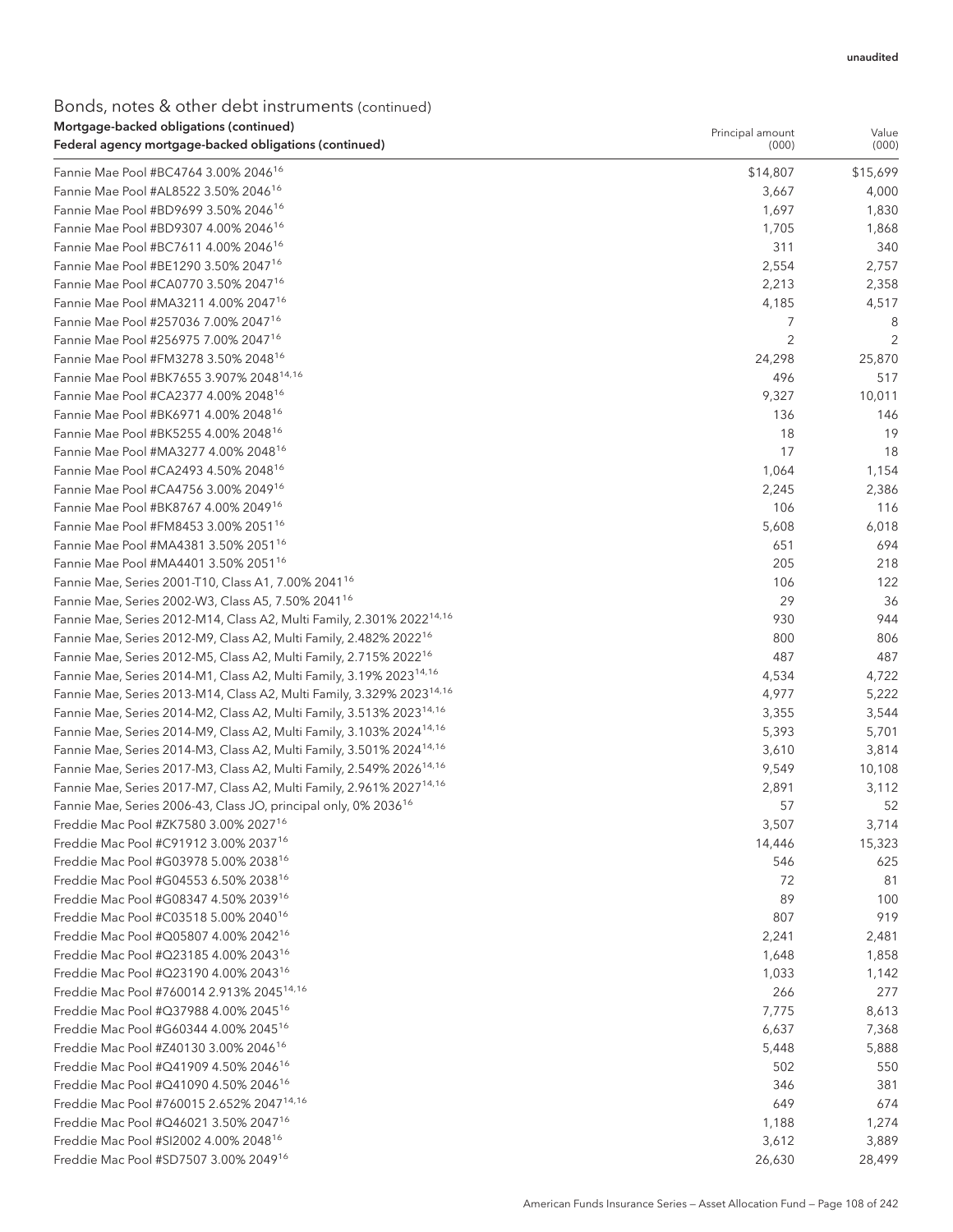#### Bonds, notes & other debt instruments (continued) Mortgage-backed obligations (continued)

| mongage backed obligations (commaca)<br>Federal agency mortgage-backed obligations (continued)             | Principal amount<br>(000) | Value<br>(000) |
|------------------------------------------------------------------------------------------------------------|---------------------------|----------------|
| Freddie Mac Pool #SD7528 2.00% 2050 <sup>16</sup>                                                          | \$20,791                  | \$21,037       |
| Freddie Mac Pool #RA2020 3.00% 2050 <sup>16</sup>                                                          | 10,528                    | 11,159         |
| Freddie Mac Pool #SD8164 3.50% 2051 <sup>16</sup>                                                          | 6,543                     | 6,948          |
| Freddie Mac Pool #SD8163 3.50% 2051 <sup>16</sup>                                                          | 339                       | 360            |
| Freddie Mac Pool #SD8158 3.50% 2051 <sup>16</sup>                                                          | 77                        | 82             |
| Freddie Mac, Series T041, Class 3A, 4.971% 2032 <sup>14,16</sup>                                           | 216                       | 240            |
| Freddie Mac, Series K723, Class A2, Multi Family, 2.454% 2023 <sup>16</sup>                                | 2,949                     | 3,044          |
| Freddie Mac, Series K725, Class A2, Multi Family, 3.002% 2024 <sup>16</sup>                                | 5,555                     | 5,823          |
| Freddie Mac, Series K044, Class A2, Multi Family, 2.811% 2025 <sup>16</sup>                                | 4,265                     | 4,531          |
| Freddie Mac, Series K047, Class A2, Multi Family, 3.329% 2025 <sup>16</sup>                                | 4,000                     | 4,333          |
| Freddie Mac, Series K733, Class A2, Multi Family, 3.75% 2025 <sup>14,16</sup>                              | 9,778                     | 10,670         |
| Freddie Mac, Series K055, Class A2, Multi Family, 2.673% 2026 <sup>16</sup>                                | 10,050                    | 10,737         |
| Freddie Mac, Series K734, Class A2, Multi Family, 3.208% 2026 <sup>16</sup>                                | 7,370                     | 7,974          |
| Freddie Mac, Series K066, Class A2, Multi Family, 3.117% 2027 <sup>16</sup>                                | 4,755                     | 5,216          |
| Freddie Mac, Series K067, Class A2, Multi Family, 3.194% 2027 <sup>16</sup>                                | 5,770                     | 6,360          |
| Freddie Mac, Series K063, Class A2, Multi Family, 3.43% 2027 <sup>16</sup>                                 | 4,375                     | 4,849          |
| Freddie Mac, Series K076, Class A2, Multi Family, 3.90% 2028 <sup>16</sup>                                 | 3,237                     | 3,721          |
| Freddie Mac Seasoned Credit Risk Transfer Trust, Series 2017-2, Class MA, 3.00% 2056 <sup>16</sup>         | 6,834                     | 7,123          |
| Freddie Mac Seasoned Credit Risk Transfer Trust, Series 2017-2, Class HA, 3.00% 2056 <sup>14,16</sup>      | 6,716                     | 7,003          |
| Freddie Mac Seasoned Credit Risk Transfer Trust, Series 2017-1, Class HA, 3.00% 2056 <sup>14,16</sup>      | 3,381                     | 3,524          |
| Freddie Mac Seasoned Credit Risk Transfer Trust, Series 2017-3, Class HA, 3.25% 2056 <sup>14,16</sup>      | 1,482                     | 1,549          |
| Freddie Mac Seasoned Credit Risk Transfer Trust, Series 2017-4, Class HT, 3.25% 2057 <sup>14,16</sup>      | 1,132                     | 1,216          |
| Freddie Mac Seasoned Credit Risk Transfer Trust, Series 2018-3, Class MA, 3.50% 2057 <sup>16</sup>         | 2,558                     | 2,680          |
| Freddie Mac Seasoned Credit Risk Transfer Trust, Series 2018-2, Class MT, 3.50% 2057 <sup>16</sup>         | 2,408                     | 2,568          |
| Freddie Mac Seasoned Credit Risk Transfer Trust, Series 2017-4, Class MT, 3.50% 2057 <sup>16</sup>         | 947                       | 1,011          |
| Freddie Mac Seasoned Credit Risk Transfer Trust, Series 2019-2, Class MA, 3.50% 2058 <sup>16</sup>         | 12,718                    | 13,359         |
| Freddie Mac Seasoned Credit Risk Transfer Trust, Series 2019-4, Class MA, 3.00% 2059 <sup>16</sup>         | 7,077                     | 7,373          |
| Freddie Mac Seasoned Loan Structured Transaction Trust, Series 2018-2, Class A1, 3.50% 2028 <sup>16</sup>  | 2,827                     | 2,983          |
| Freddie Mac Seasoned Loan Structured Transaction Trust, Series 2019-3, Class A1C, 2.75% 2029 <sup>16</sup> | 3,687                     | 3,847          |
| Freddie Mac Seasoned Loan Structured Transaction Trust, Series 2019-1, Class A1, 3.50% 2029 <sup>16</sup>  | 5,661                     | 5,917          |
| Freddie Mac Seasoned Loan Structured Transaction Trust, Series 2019-1, Class A2, 3.50% 2029 <sup>16</sup>  | 2,455                     | 2,632          |
| Government National Mortgage Assn. 4.50% 2048 <sup>16</sup>                                                | 580                       | 619            |
| Government National Mortgage Assn. 2.00% 2051 <sup>16,17</sup>                                             | 89,533                    | 90,660         |
| Government National Mortgage Assn. 2.50% 2051 <sup>16,17</sup>                                             | 14,714                    | 15,164         |
| Government National Mortgage Assn. 2.50% 2051 <sup>16,17</sup>                                             | 6,815                     | 7,036          |
| Government National Mortgage Assn. 3.00% 2051 <sup>16,17</sup>                                             | 35,782                    | 37,386         |
| Government National Mortgage Assn. 3.50% 2051 <sup>16,17</sup>                                             | 26,752                    | 28,132         |
| Government National Mortgage Assn. 4.00% 2051 <sup>16,17</sup>                                             | 13,107                    | 13,910         |
| Government National Mortgage Assn. 4.50% 2051 <sup>16,17</sup>                                             | 7,027                     | 7,494          |
| Government National Mortgage Assn. Pool #BD7245 4.00% 2048 <sup>16</sup>                                   | 870                       | 942            |
| Government National Mortgage Assn. Pool #MA5876 4.00% 2049 <sup>16</sup>                                   | 8,848                     | 9,419          |
| Government National Mortgage Assn. Pool #MA5986 4.00% 2049 <sup>16</sup>                                   | 1,143                     | 1,216          |
| Government National Mortgage Assn. Pool #MA5764 4.50% 2049 <sup>16</sup>                                   | 16,557                    | 17,711         |
| Government National Mortgage Assn. Pool #MA6092 4.50% 2049 <sup>16</sup>                                   | 3,741                     | 3,994          |
| Government National Mortgage Assn. Pool #MA5877 4.50% 2049 <sup>16</sup>                                   | 2,234                     | 2,390          |
| Government National Mortgage Assn. Pool #MA5711 4.50% 2049 <sup>16</sup>                                   | 1,005                     | 1,077          |
| Government National Mortgage Assn. Pool #MA7419 3.00% 2051 <sup>16</sup>                                   | 37,510                    | 39,259         |
| Uniform Mortgage-Backed Security 1.50% 2036 <sup>16,17</sup>                                               | 19,795                    | 19,938         |
| Uniform Mortgage-Backed Security 2.00% 2036 <sup>16,17</sup>                                               | 52,169                    | 53,732         |
| Uniform Mortgage-Backed Security 2.50% 2036 <sup>16,17</sup>                                               | 638                       | 665            |
| Uniform Mortgage-Backed Security 3.00% 2036 <sup>16,17</sup>                                               | 16,342                    | 17,189         |
| Uniform Mortgage-Backed Security 2.00% 2051 <sup>16,17</sup>                                               | 155,143                   | 154,943        |
| Uniform Mortgage-Backed Security 2.00% 2051 <sup>16,17</sup>                                               | 26,024                    | 26,050         |
| Uniform Mortgage-Backed Security 2.50% 2051 <sup>16,17</sup>                                               | 229,274                   | 235,408        |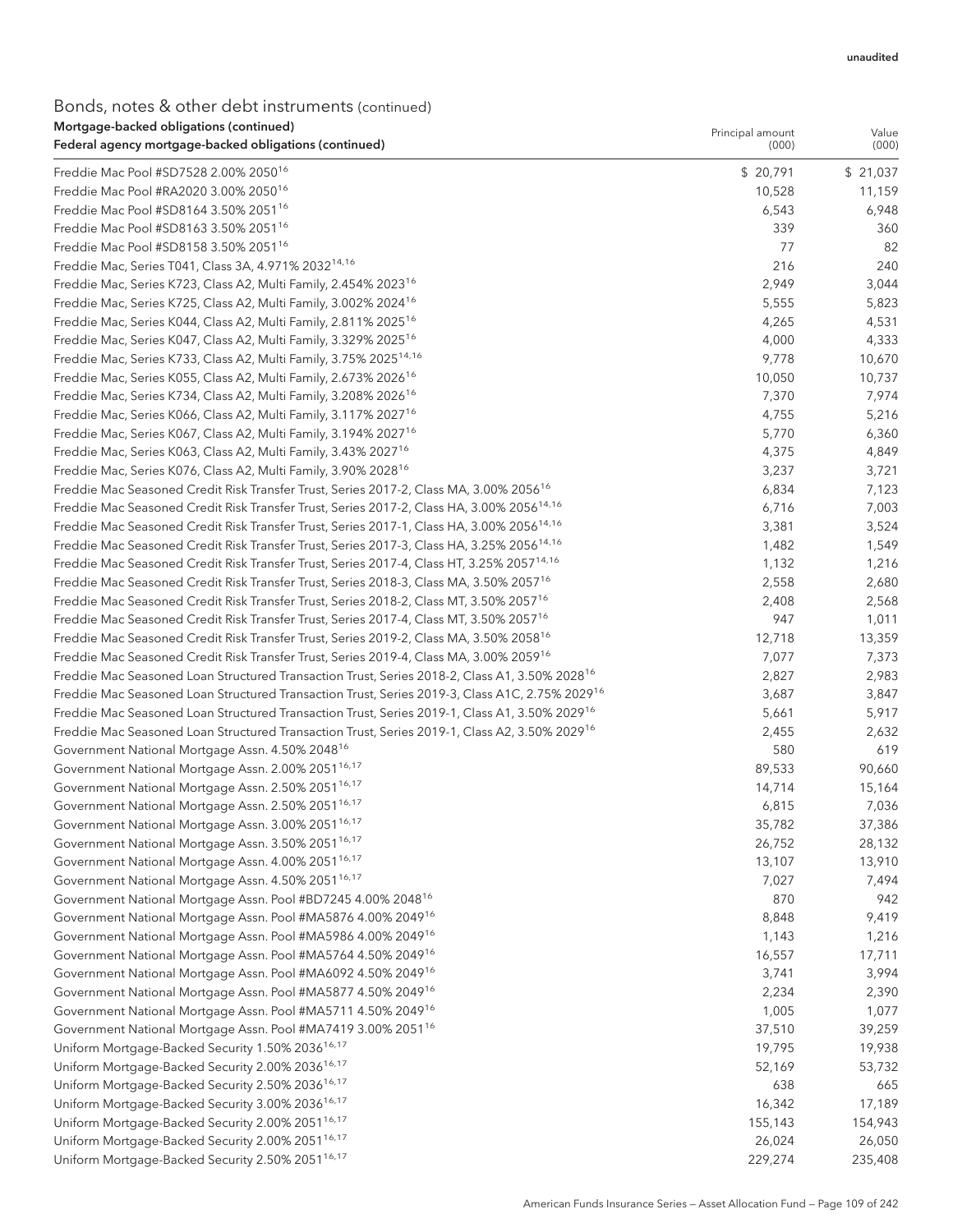**81,666**

## Bonds, notes & other debt instruments (continued)

| Mortgage-backed obligations (continued)<br>Federal agency mortgage-backed obligations (continued) | Principal amount<br>(000) | Value<br>(000) |
|---------------------------------------------------------------------------------------------------|---------------------------|----------------|
| Uniform Mortgage-Backed Security 2.50% 2051 <sup>16,17</sup>                                      | \$14,681                  | 15.110         |
| Uniform Mortgage-Backed Security 3.00% 2051 <sup>16,17</sup>                                      | 87,321                    | 91.377         |
| Uniform Mortgage-Backed Security 3.00% 2051 <sup>16,17</sup>                                      | 51,453                    | 53,775         |
| Uniform Mortgage-Backed Security 3.50% 2051 <sup>16,17</sup>                                      | 134,288                   | 142.096        |
| Uniform Mortgage-Backed Security 4.00% 2051 <sup>16,17</sup>                                      | 70.520                    | 75,559         |
| Uniform Mortgage-Backed Security 4.50% 2051 <sup>16,17</sup>                                      | 41.792                    | 45,204         |
|                                                                                                   |                           | 1.629.751      |

#### Commercial mortgage-backed securities 0.26%

| Bank Commercial Mortgage Trust, Series 2020-BN26, Class A4, 2.403% 2063 <sup>16</sup>                             | 2,909  | 2,993  |
|-------------------------------------------------------------------------------------------------------------------|--------|--------|
| Barclays Commercial Mortgage Securities LLC, Series 2017-DELC, Class A, 0.934% 20367,14,16                        | 2,000  | 2,003  |
| Benchmark Mortgage Trust, Series 2018-B2, Class A4, 3.615% 2051 <sup>16</sup>                                     | 1,000  | 1,097  |
| Benchmark Mortgage Trust, Series 2020-B17, Class A5, 2.289% 2053 <sup>16</sup>                                    | 2,960  | 3,015  |
| BX Trust, Series 2021-SDMF, Class A, (1-month USD-LIBOR + 0.589%) 0.689% 2023 <sup>7,14,16</sup>                  | 5,954  | 5,931  |
| BX Trust, Series 2021-VOLT, Class A, (1-month USD-LIBOR + 0.70%) 0.80% 2036 <sup>7,14,16</sup>                    | 4,505  | 4,514  |
| BX Trust, Series 2021-VOLT, Class B, (1-month USD-LIBOR + 0.95%) 1.05% 2036 <sup>7,14,16</sup>                    | 679    | 680    |
| BX Trust, Series 2021-SOAR, Class A, (1-month USD-LIBOR + 0.67%) 0.754% 2038 <sup>7,14,16</sup>                   | 7,538  | 7,551  |
| BX Trust, Series 2021-SOAR, Class B, (1-month USD-LIBOR + 0.87%) 0.954% 20387,14,16                               | 1,361  | 1,364  |
| BX Trust, Series 2021-SOAR, Class C, (1-month USD-LIBOR + 1.10%) 1.184% 20387,14,16                               | 1,229  | 1,234  |
| Citigroup Commercial Mortgage Trust, Series 2015-GC29, Class AAB, 2.984% 2048 <sup>16</sup>                       | 817    | 844    |
| Commercial Mortgage Trust, Series 2015-PC1, Class A5, 3.902% 2050 <sup>16</sup>                                   | 4,735  | 5,166  |
| CSAIL Commercial Mortgage Trust, Series 2015-C4, Class ASB, 3.617% 2048 <sup>16</sup>                             | 1,134  | 1,195  |
| Extended Stay America Trust, Series 2021-ESH, Class A, (1-month USD-LIBOR + 1.08%) 1.164% 20387.14.16             | 1,566  | 1,573  |
| Extended Stay America Trust, Series 2021-ESH, Class B, (1-month USD-LIBOR + 1.38%) 1.464% 2038 <sup>7,14,16</sup> | 1,430  | 1,438  |
| Extended Stay America Trust, Series 2021-ESH, Class C, (1-month USD-LIBOR + 1.70%) 1.784% 2038 <sup>7,14,16</sup> | 1,493  | 1,507  |
| Grace Mortgage Trust, Series 2020-GRCE, Class A, 2.347% 2040 <sup>7,16</sup>                                      | 5,201  | 5,284  |
| GS Mortgage Securities Trust, Series 2020-GC47, Class A5, 2.377% 2053 <sup>16</sup>                               | 5,602  | 5,743  |
| JPMorgan Chase Commercial Mortgage Securities Trust, Series 2021-410T, Class A, 2.287% 20427.16                   | 1,431  | 1,469  |
| Manhattan West Mortgage Trust, Series 2020-1MW, Class A, 2.13% 2039 <sup>7,16</sup>                               | 13,772 | 14,057 |
| MHC Commercial Mortgage Trust, CMO, Series 2021-MHC, Class A,                                                     |        |        |
| (1-month USD-LIBOR + 0.801%) 0.885% 2026 <sup>7,14,16</sup>                                                       | 3,950  | 3,960  |
| Morgan Stanley Bank of America Merrill Lynch Trust, Series 2015-C27, Class ASB, 3.557% 2047 <sup>16</sup>         | 830    | 870    |
| Morgan Stanley Bank of America Merrill Lynch Trust, Series 2015-C22, Class ASB, 3.04% 2048 <sup>16</sup>          | 872    | 905    |
| SLG Office Trust, Series 2021-OVA, Class A, 2.585% 2041 <sup>7,16</sup>                                           | 7,020  | 7,273  |
|                                                                                                                   |        |        |

#### Collateralized mortgage-backed obligations (privately originated) 0.15%

| Arroyo Mortgage Trust, Series 2021-1R, Class A1, 1.175% 20487,14,16                                                      | 1,752 | 1,755 |
|--------------------------------------------------------------------------------------------------------------------------|-------|-------|
| Bellemeade Re, Ltd., Series 2019-3A, Class M1B, (1-month USD-LIBOR + 1.60%) 1.686% 2029 <sup>7,14,16</sup>               | 3,810 | 3,824 |
| Cascade Funding Mortgage Trust, Series 2018-RM2, Class A, 4.00% 20687,14,16                                              | 1,693 | 1,761 |
| Credit Suisse Mortgage Trust, Series 2020-NET, Class A, 2.257% 20377,16                                                  | 4,191 | 4,311 |
| Credit Suisse Mortgage Trust, Series 2017-RPL3, Class A1, 2.00% 2060 <sup>7,14,16</sup>                                  | 2,733 | 2,783 |
| CS First Boston Mortgage Securities Corp., Series 2004-5, Class IVA1, 6.00% 2034 <sup>16</sup>                           | 180   | 191   |
| Finance of America Structured Securities Trust, Series 2019-JR2, Class A1, 2.00% 20697.16                                | 8,609 | 9,500 |
| Finance of America Structured Securities Trust, Series 2019-JR1, Class A, 2.00% 2069 <sup>7,16</sup>                     | 3.059 | 3.344 |
| Freddie Mac Structured Agency Credit Risk Debt Notes, Series 2015-DNA1, Class M3, 3.386% 2027 <sup>14,16</sup>           | 615   | 627   |
| Legacy Mortgage Asset Trust, Series 2019-GS5, Class A1, 3.20% 20597,14,16                                                | 4,476 | 4,499 |
| Legacy Mortgage Asset Trust, Series 2019-GS7, Class A1, 3.25% 20597,14,16                                                | 1,280 | 1,288 |
| Legacy Mortgage Asset Trust, Series 2019-GS2, Class A1, 3.75% 20597,14,16                                                | 600   | 601   |
| MASTR Alternative Loan Trust, Series 2004-2, Class 2A1, 6.00% 2034 <sup>16</sup>                                         | 404   | 421   |
| Mello Warehouse Securitization Trust, Series 2019-2, Class A, (1-month USD-LIBOR + 0.75%) 0.836% 2052 <sup>7,14,16</sup> | 3.001 | 3.005 |
| Mortgage Repurchase Agreement Financing Trust, Series 2020-5,                                                            |       |       |
| (1-month USD-LIBOR + 1.00%) 1.085% 2023 <sup>7,14,16</sup>                                                               | 2,862 | 2,866 |
| MRA Issuance Trust, Series 2020-10, Class A, (1-month USD-LIBOR + 1.70%) 1.79% 2022 <sup>7,14,16</sup>                   | 5,219 | 5,226 |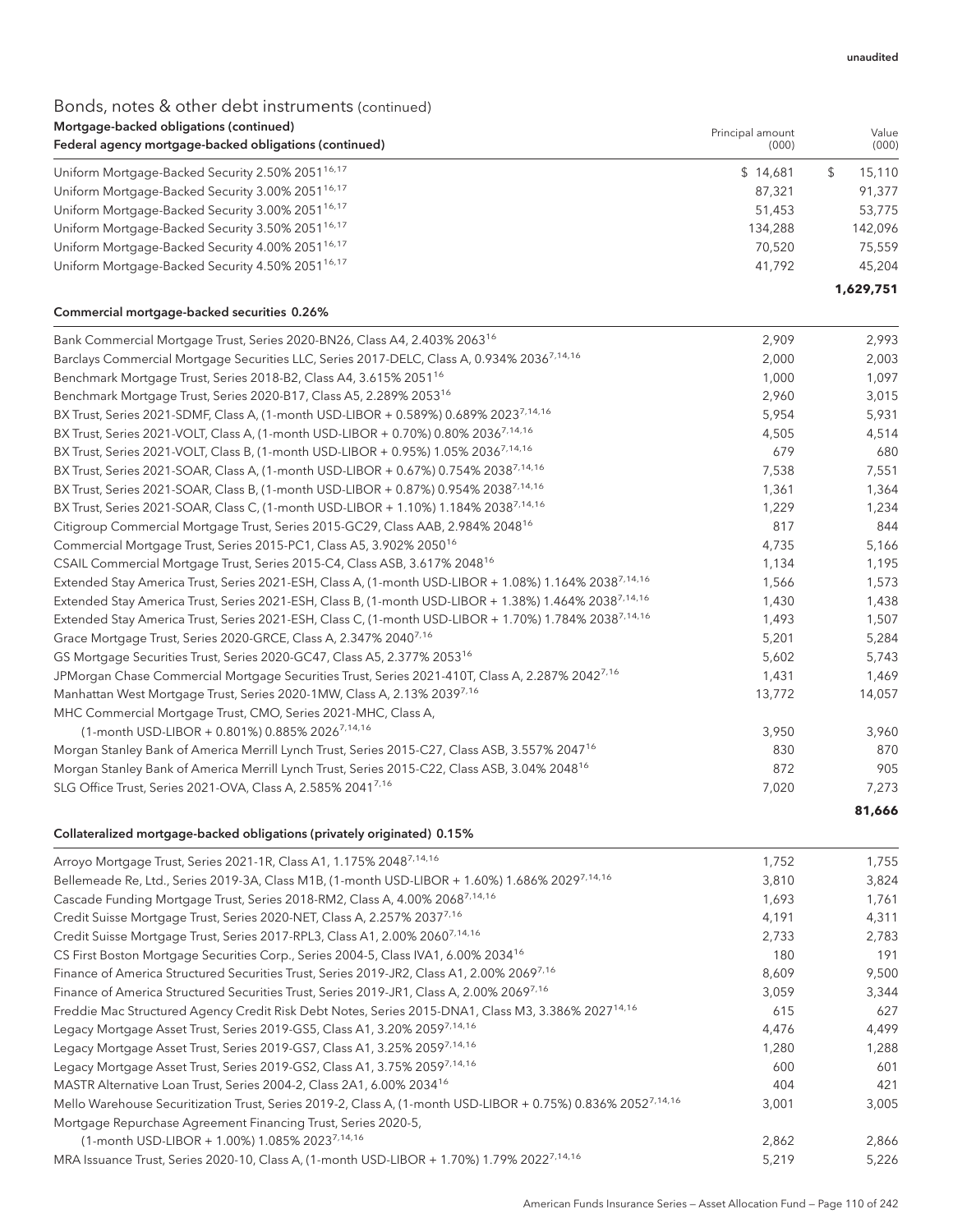### Bonds, notes & other debt instruments (continued)

| Mortgage-backed obligations (continued)<br>Collateralized mortgage-backed obligations (privately originated) (continued) | Principal amount | (000) | Value<br>(000) |
|--------------------------------------------------------------------------------------------------------------------------|------------------|-------|----------------|
| RMF Proprietary Issuance Trust, Series 2019-1, Class A, 2.75% 2063 <sup>7,14,16</sup>                                    |                  | 669   | 668            |
| Station Place Securitization Trust, Series 2021-WL2, Class A, (1-month USD-LIBOR + 0.70%) 0.786% 2054 <sup>7,14,16</sup> |                  | 1.300 | 1.301          |
|                                                                                                                          |                  |       | 47.971         |

#### Total mortgage-backed obligations **1,759,388**

#### Asset-backed obligations 1.06%

| Aesop Funding LLC, Series 2017-2A, Class A, 2.97% 2024 <sup>7,16</sup>                                               | 1,920  | 1,983  |
|----------------------------------------------------------------------------------------------------------------------|--------|--------|
| Aesop Funding LLC, Series 2018-1A, Class A, 3.70% 2024 <sup>7,16</sup>                                               | 1,114  | 1,175  |
| Aesop Funding LLC, Series 2018-2A, Class A, 4.00% 20257,16                                                           | 3,100  | 3,325  |
| Aesop Funding LLC, Series 2021-1A, Class A, 1.38% 2027 <sup>7,16</sup>                                               | 13,378 | 13,379 |
| Aesop Funding LLC, Series 2020-2, Class A, 2.02% 2027 <sup>7,16</sup>                                                | 539    | 554    |
| Aesop Funding LLC, Series 2020-2A, Class B, 2.96% 2027 <sup>7,16</sup>                                               | 138    | 146    |
| Allegro CLO, Ltd., Series 2016-1A, Class AR2, (3-month USD-LIBOR + 0.95%) 1.076% 2030 <sup>7,14,16</sup>             | 2,756  | 2,756  |
| Allegro CLO, Ltd., Series 2017-1A, Class AR, (3-month USD-LIBOR + 0.95%) 1.076% 2030 <sup>7,14,16</sup>              | 1,639  | 1,640  |
| Ares CLO, Ltd., Series 2017-42A, Class AR, (3-month USD-LIBOR + 0.92%) 1.058% 2028 <sup>7,14,16</sup>                | 3,510  | 3,510  |
| Ballyrock CLO, Ltd., Series 2019-2A, Class A1AR, (3-month USD-LIBOR + 1.00%) 1.131% 2030 <sup>7,14,16</sup>          | 3,660  | 3,660  |
| Bankers Healthcare Group Securitization Trust, Series 2021-A, Class A, 1.42% 2033 <sup>7,16</sup>                    | 869    | 871    |
| CarMaxAuto Owner Trust, Series 2020-1, Class A2, 1.87% 2023 <sup>16</sup>                                            | 135    | 135    |
| Castlelake Aircraft Securitization Trust, Series 2017-1R, Class A, 2.741% 20417,16                                   | 1,068  | 1,068  |
| Cent CLO, Ltd., Series 2014-21A, Class AR, (3-month USD-LIBOR + 0.97%) 1.099% 2030 <sup>7,14,16</sup>                | 5,185  | 5,185  |
| CF Hippolyta LLC, Series 2020-1, Class A1, 1.69% 2060 <sup>7,16</sup>                                                | 5,422  | 5,500  |
| CF Hippolyta LLC, Series 2020-1, Class A2, 1.99% 20607,16                                                            | 1,843  | 1,846  |
| CF Hippolyta LLC, Series 2020-1, Class B1, 2.28% 2060 <sup>7,16</sup>                                                | 939    | 954    |
| CF Hippolyta LLC, Series 2020-1, Class B2, 2.60% 2060 <sup>7,16</sup>                                                | 176    | 177    |
| CF Hippolyta LLC, Series 2021-1, Class A1, 1.53% 2061 <sup>7,16</sup>                                                | 6,365  | 6,412  |
| CF Hippolyta LLC, Series 2021-1, Class B1, 1.98% 2061 <sup>7,16</sup>                                                | 817    | 820    |
| CLI Funding V LLC, Series 2020-2A, Class A, 2.03% 2045 <sup>7,16</sup>                                               | 1,708  | 1,720  |
| CLI Funding V LLC, Series 2020-3A, Class A, 2.07% 2045 <sup>7,16</sup>                                               | 1,387  | 1,399  |
| CLI Funding V LLC, Series 2020-1A, Class A, 2.08% 2045 <sup>7,16</sup>                                               | 6,251  | 6,302  |
| CLI Funding V LLC, Series 2020-3A, Class B, 3.30% 2045 <sup>7,16</sup>                                               | 883    | 894    |
| CLI Funding V LLC, Series 2021-1A, Class A, 1.64% 2046 <sup>7,16</sup>                                               | 1,862  | 1,843  |
| Cloud Pass-Through Trust, Series 2019-1A, Class CLOU, 3.554% 2022 <sup>7,14,16</sup>                                 | 168    | 168    |
| Credit Acceptance Auto Loan Trust, Series 2020-1A, Class A, 2.01% 20297,16                                           | 2,964  | 3,006  |
| Drive Auto Receivables Trust, Series 2019-3, Class B, 2.65% 2024 <sup>16</sup>                                       | 49     | 49     |
| Drive Auto Receivables Trust, Series 2019-3, Class C, 2.90% 2025 <sup>16</sup>                                       | 820    | 829    |
| Drive Auto Receivables Trust, Series 2020-1, Class C, 2.36% 2026 <sup>16</sup>                                       | 2,262  | 2,294  |
| Drivetime Auto Owner Trust, Series 2019-3, Class C, 2.74% 2025 <sup>7,16</sup>                                       | 100    | 101    |
| Dryden Senior Loan Fund, CLO, Series 2017-47A, Class A1R, (3-month USD-LIBOR + 0.98%) 1.106% 2028 <sup>7,14,16</sup> | 5,478  | 5,478  |
| EDvestinU Private Education Loan LLC, Series 2021-A, Class A, 1.80% 20457,16                                         | 460    | 459    |
| FirstKey Homes Trust, Series 2020-SFR2, Class A, 1.266% 2037 <sup>7,16</sup>                                         | 8,100  | 8,081  |
| Ford Credit Auto Owner Trust, Series 2018-2, Class A, 3.47% 2030 <sup>7,16</sup>                                     | 4,825  | 5,083  |
| Ford Credit Auto Owner Trust, Series 2018-1, Class A, 3.52% 2030 <sup>7,16</sup>                                     | 6,000  | 6,392  |
| Ford Credit Auto Owner Trust, Series 2020-1, Class A, 2.04% 20317,16                                                 | 8,861  | 9,172  |
| Ford Credit Auto Owner Trust, Series 2018-1, Class A, 3.19% 2031 <sup>7,16</sup>                                     | 9,605  | 10,295 |
| GCI Funding I LLC, Series 2020-1, Class A, 2.82% 20457,16                                                            | 842    | 853    |
| GCI Funding I LLC, Series 2020-1, Class B, 3.81% 2045 <sup>7,16</sup>                                                | 339    | 337    |
| Global SC Finance V SRL, Series 2019-1A, Class B, 4.81% 20397,16                                                     | 2,932  | 3,073  |
| Global SC Finance V SRL, Series 2020-1A, Class A, 2.17% 2040 <sup>7,16</sup>                                         | 12,138 | 12,306 |
| Global SC Finance VII SRL, Series 2020-2A, Class A, 2.26% 2040 <sup>7,16</sup>                                       | 15,322 | 15,578 |
| Global SC Finance VII SRL, Series 2020-2A, Class B, 3.32% 2040 <sup>7,16</sup>                                       | 634    | 643    |
| Global SC Finance VII SRL, Series 2021-1A, Class A, 1.86% 2041 <sup>7,16</sup>                                       | 4,669  | 4,665  |
| Global SC Finance VII SRL, Series 2021-2A, Class A, 1.95% 2041 <sup>7,16</sup>                                       | 6,941  | 6,958  |
| Global SC Finance VII SRL, Series 2021-2A, Class B, 2.49% 2041 <sup>7,16</sup>                                       | 549    | 546    |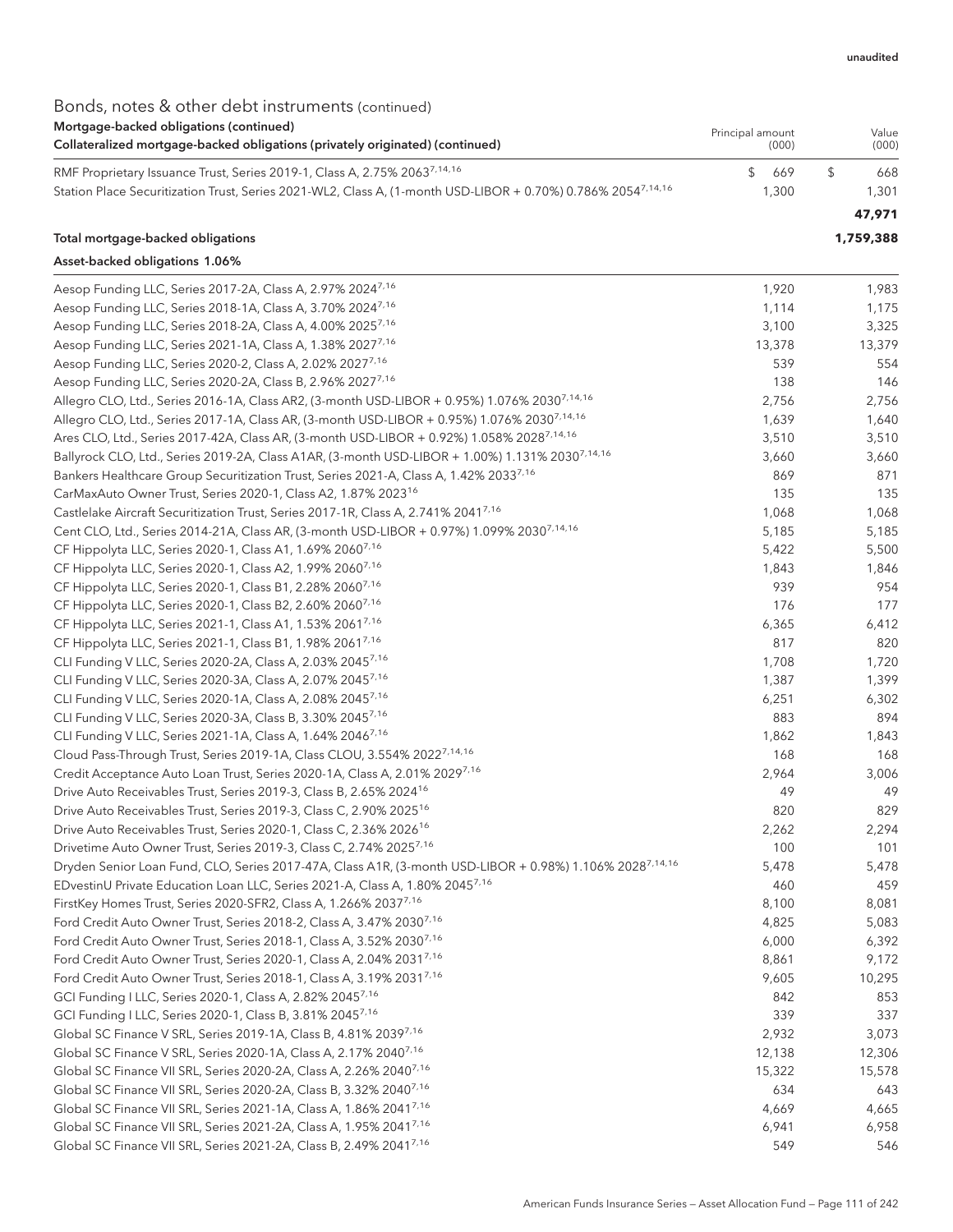#### unaudited

Value

Principal amount

#### Bonds, notes & other debt instruments (continued) Asset-backed obligations (continued)

| Asset-backed obligations (continued)                                                                                    | (000)   | (000)       |
|-------------------------------------------------------------------------------------------------------------------------|---------|-------------|
| Hertz Vehicle Financing LLC, Series 2021-1A, Class A, 1.21% 2025 <sup>7,16</sup>                                        | \$8,452 | \$<br>8,491 |
| Hertz Vehicle Financing LLC, Series 2021-1A, Class B, 1.56% 2025 <sup>7,16</sup>                                        | 634     | 638         |
| Hertz Vehicle Financing LLC, Series 2021-1A, Class C, 2.05% 2025 <sup>7,16</sup>                                        | 405     | 409         |
| Hertz Vehicle Financing LLC, Series 2021-2A, Class A, 1.68% 2027 <sup>7,16</sup>                                        | 9,163   | 9,196       |
| Hertz Vehicle Financing LLC, Series 2021-2A, Class B, 2.12% 2027 <sup>7,16</sup>                                        | 685     | 691         |
| Hertz Vehicle Financing LLC, Series 2021-2A, Class C, 2.52% 2027 <sup>7,16</sup>                                        | 429     | 435         |
| Honda Auto Receivables Owner Trust, Series 2019-2, Class A3, 2.52% 2023 <sup>16</sup>                                   | 1,445   | 1,460       |
| Longfellow Place CLO, Ltd., Series 2013-1A, Class AR3, (3-month USD-LIBOR + 1.00%) 1.126% 20297.14.16                   | 3,825   | 3,825       |
| Madison Park Funding, Ltd., CLO, Series 2015-17A, Class AR2, (3-month USD-LIBOR + 1.00%) 1.134% 2030 <sup>7,14,16</sup> | 5,545   | 5,545       |
| Marathon CLO, Ltd., Series 2017-9A, Class A1AR, (3-month USD-LIBOR + 1.15%) 1.276% 20297,14,16                          | 4,230   | 4,230       |
| Mercury Financial Credit Card Master Trust, Series 2021-1A, Class A, 1.54% 2026 <sup>7,16</sup>                         | 4,700   | 4,716       |
| Mission Lane Credit Card Master Trust, Series 2021-A, Class A, 1.59% 2026 <sup>7,16</sup>                               | 1,900   | 1,901       |
| Navient Student Loan Trust, Series 2021-C, Class A, 1.06% 2069 <sup>7,16</sup>                                          | 7,174   | 7,192       |
| Nelnet Student Loan Trust, Series 2021-C, Class AFX, 1.32% 2062 <sup>7,16</sup>                                         | 15,087  | 15,048      |
| Nelnet Student Loan Trust, Series 2021-A, Class APT1, 1.36% 2062 <sup>7,16</sup>                                        | 8,321   | 8,322       |
| Nelnet Student Loan Trust, Series 2021-B, Class AFX, 1.42% 2062 <sup>7,16</sup>                                         | 14,163  | 14,186      |
| Newark BSL CLO 2, Ltd., Series 2017-1A, Class A1R, (3-month USD-LIBOR + 0.97%) 1.095% 2030 <sup>7,14,16</sup>           | 1,765   | 1,765       |
| Palmer Square Loan Funding, CLO, Series 2020-4, Class A1, (3-month USD-LIBOR + 1.00%) 1.129% 2028 <sup>7,14,16</sup>    | 2,362   | 2,363       |
| Palmer Square Loan Funding, CLO, Series 2021-4A, Class A1, (3-month USD-LIBOR + 0.80%) 0.919% 2029 <sup>7,14,16</sup>   | 10,000  | 10,000      |
| Palmer Square Loan Funding, CLO, Series 2021-1, Class A1, (3-month USD-LIBOR + 0.90%) 1.034% 20297.14.16                | 676     | 676         |
| Palmer Square Loan Funding, CLO, Series 2021-4A, Class A2, (3-month USD-LIBOR + 1.40%) 1.519% 20297.14.16               | 4,278   | 4,278       |
| Race Point CLO, Ltd., Series 2015-9A, Class A1A2, (3-month USD-LIBOR + 0.94%) 1.066% 2030 <sup>7,14,16</sup>            | 4,634   | 4,634       |
| Santander Drive Auto Receivables Trust, Series 2020-1, Class A3, 2.03% 2024 <sup>16</sup>                               | 216     | 217         |
| Santander Drive Auto Receivables Trust, Series 2020-1, Class B, 3.03% 2024 <sup>16</sup>                                | 345     | 349         |
| Santander Drive Auto Receivables Trust, Series 2020-1, Class C, 4.11% 2025 <sup>16</sup>                                | 1,000   | 1,043       |
| SMB Private Education Loan Trust, Series 2021-A, Class A2A2, (1-month USD-LIBOR + 0.73%) 0.814% 20537.14.16             | 7,547   | 7,590       |
| Sound Point CLO, Ltd., Series 2017-3A, Class A1R, (3-month USD-LIBOR + 0.98%) 1.114% 2030 <sup>7,14,16</sup>            | 5,530   | 5,531       |
| Sound Point CLO, Ltd., Series 2017-2A, Class AR, (3-month USD-LIBOR + 0.98%) 1.114% 2030 <sup>7,14,16</sup>             | 3,233   | 3,233       |
| Sound Point CLO, Ltd., Series 2015-1RA, Class AR, (3-month USD-LIBOR + 1.08%) 1.206% 2030 <sup>7,14,16</sup>            | 2,985   | 2,985       |
| SuttonPark Structured Settlements, Series 2021-1, Class A, 1.95% 20757,16                                               | 4,430   | 4,430       |
| TAL Advantage V LLC, Series 2020-1A, Class A, 2.05% 2045 <sup>7,16</sup>                                                | 2,133   | 2,152       |
| TAL Advantage V LLC, Series 2020-1A, Class B, 3.29% 2045 <sup>7,16</sup>                                                | 239     | 243         |
| Textainer Marine Containers, Ltd., Series 2020-2A, Class A, 2.10% 20457,16                                              | 925     | 935         |
| Textainer Marine Containers, Ltd., Series 2021-1A, Class A, 1.68% 2046 <sup>7,16</sup>                                  | 1,032   | 1,019       |
| Textainer Marine Containers, Ltd., Series 2021-2A, Class A, 2.23% 20467,16                                              | 4,930   | 4,994       |
| TIF Funding II LLC, Series 2021-1A, Class A, 1.65% 2046 <sup>7,16</sup>                                                 | 828     | 812         |
| Toyota Auto Loan Extended Note Trust, Series 2019-1, Class A, 2.56% 2031 <sup>7,16</sup>                                | 3,250   | 3,410       |
| Toyota Auto Loan Extended Note Trust, Series 2020-1, Class A, 1.35% 20337,16                                            | 889     | 902         |
| Toyota Auto Loan Extended Note Trust, Series 2021-1, Class A, 1.07% 20347,14,16                                         | 7,257   | 7,249       |
| Triton Container Finance VIII LLC, Series 2020-1, Class A, 2.11% 20457,16                                               | 11,704  | 11,809      |
| Triton Container Finance VIII LLC, Series 2021-1, Class A, 1.86% 2046 <sup>7,16</sup>                                   | 3,151   | 3,131       |
| Westlake Automobile Receivables Trust, Series 2019-2A, Class B, 2.62% 20247,16                                          | 199     | 200         |
| Westlake Automobile Receivables Trust, Series 2019-2A, Class C, 2.84% 20247,16                                          | 1,390   | 1,402       |
|                                                                                                                         |         | 337,257     |

#### Bonds & notes of governments & government agencies outside the U.S. 0.18%

| CPPIB Capital, Inc. 2.25% 2022 <sup>7</sup>  | 4.286 | 4,314 |
|----------------------------------------------|-------|-------|
| CPPIB Capital, Inc. 2.75% 2027 <sup>7</sup>  | 6.600 | 7.162 |
| European Investment Bank 0.75% 2026          | 6.194 | 6,113 |
| KfW 2.125% 2022                              | 375   | 378   |
| Manitoba (Province of) 3.05% 2024            | 2.600 | 2.763 |
| Morocco (Kingdom of) 3.00% 2032 <sup>7</sup> | 3.000 | 2,859 |
| Morocco (Kingdom of) 4.00% 2050 <sup>7</sup> | 3.000 | 2.745 |
| Peru (Republic of) 1.862% 2032               | 2.525 | 2.300 |
| Peru (Republic of) 2.78% 2060                | 3.775 | 3.196 |
|                                              |       |       |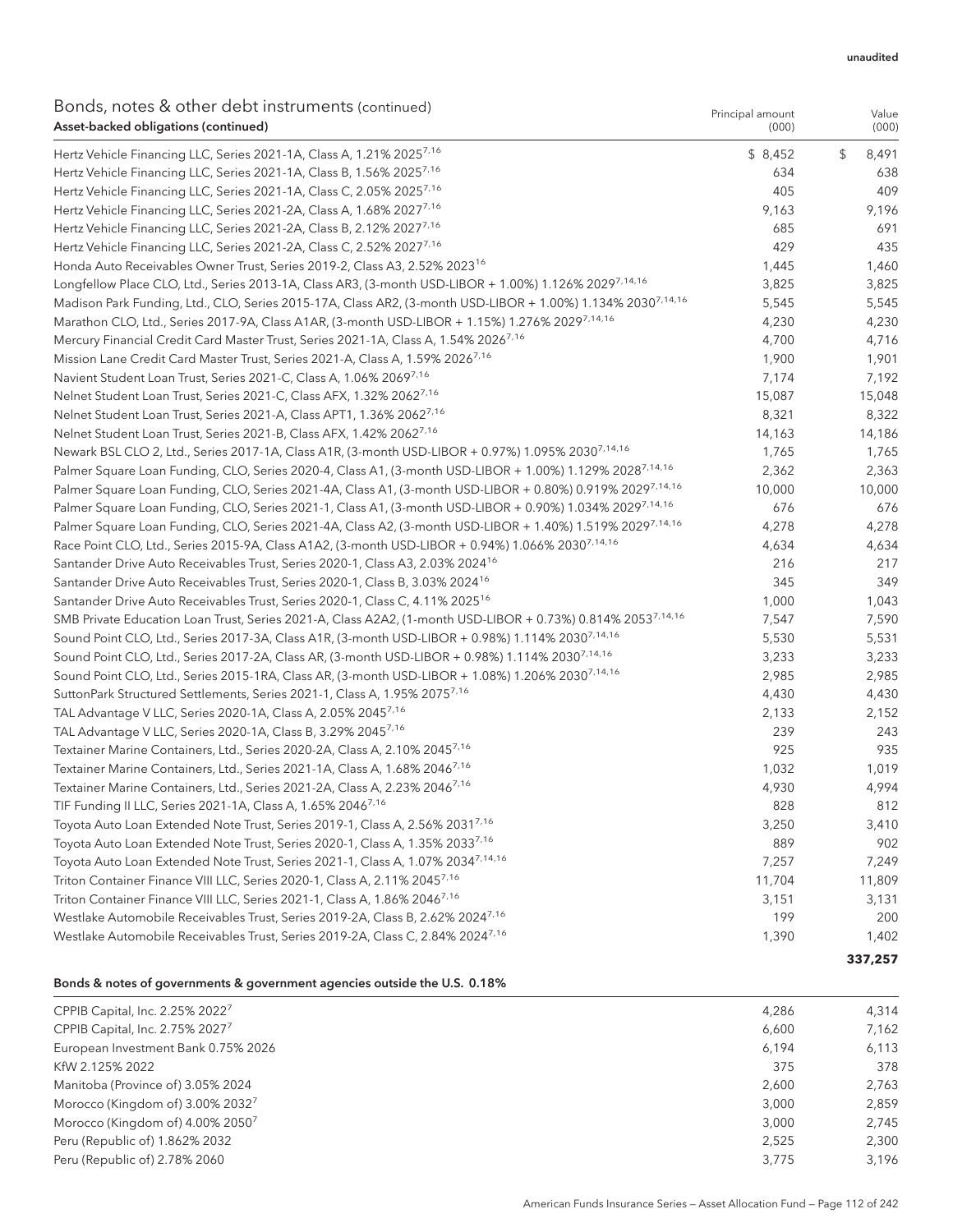| Bonds, notes & other debt instruments (continued)<br>Bonds & notes of governments & government agencies outside the U.S. (continued) | Principal amount<br>(000) | Value<br>(000) |
|--------------------------------------------------------------------------------------------------------------------------------------|---------------------------|----------------|
| Qatar (State of) 3.375% 2024 <sup>7</sup>                                                                                            | \$2,315                   | \$<br>2,464    |
| Qatar (State of) 4.00% 2029 <sup>7</sup>                                                                                             | 745                       | 848            |
| Qatar (State of) 4.817% 2049 <sup>7</sup>                                                                                            | 750                       | 967            |
| Quebec (Province of) 2.375% 2022                                                                                                     | 5,057                     | 5,093          |
| Quebec (Province of) 2.75% 2027                                                                                                      | 9,000                     | 9,726          |
| Saudi Arabia (Kingdom of) 3.25% 20307                                                                                                | 1,750                     | 1,877          |
| Saudi Arabia (Kingdom of) 5.25% 20507                                                                                                | 1,000                     | 1,296          |
| United Mexican States 2.659% 2031                                                                                                    | 2,703                     | 2,614          |
| United Mexican States 3.771% 2061                                                                                                    | 1,528                     | 1,360          |
| Federal agency bonds & notes 0.11%                                                                                                   |                           | 58,075         |
| Fannie Mae 1.875% 2026                                                                                                               | 13,000                    | 13,554         |
| Fannie Mae 0.875% 2030 <sup>9</sup>                                                                                                  | 23,958                    | 22,622         |
|                                                                                                                                      |                           | 36,176         |
| Municipals 0.11%<br>California 0.01%                                                                                                 |                           |                |
| Golden State Tobacco Securitization Corp., Enhanced Tobacco Settlement Asset-Backed Bonds, Series 2021-B,                            |                           |                |
| 2.746% 2034                                                                                                                          | 495                       | 495            |
| Golden State Tobacco Securitization Corp., Enhanced Tobacco Settlement Asset-Backed Bonds, Series 2021-B,                            |                           |                |
| 3.293% 2042                                                                                                                          | 1,170                     | 1,170          |
| Golden State Tobacco Securitization Corp., Enhanced Tobacco Settlement Asset-Backed Bonds, Series 2021-B,                            |                           |                |
| 3.00% 2046                                                                                                                           | 2,795                     | 2,795<br>4,460 |
| Connecticut 0.00%                                                                                                                    |                           |                |
| Housing Fin. Auth., Housing Mortgage Fin. Program Bonds, Series 2014-C-1, 4.00% 2044                                                 | 20                        | 21             |
| Housing Fin. Auth., Housing Mortgage Fin. Program Bonds, Series 2014-A-1, 4.00% 2044                                                 | 15                        | 15             |
| Florida 0.04%                                                                                                                        |                           | 36             |
| Board of Administration Fin. Corp., Rev. Bonds, Series 2020-A, 1.705% 2027                                                           | 5,335                     | 5,424          |
| Board of Administration Fin. Corp., Rev. Bonds, Series 2020-A, 2.154% 2030                                                           | 5,365                     | 5,427          |
|                                                                                                                                      |                           | 10,851         |
| Guam 0.00%                                                                                                                           |                           |                |
| A.B. Won Pat International Airport Auth., General Rev. Bonds, Series 2021-A, 3.839% 2036                                             | 240                       | 248            |
| A.B. Won Pat International Airport Auth., General Rev. Bonds, Series 2021-A, 4.46% 2043                                              | 315                       | 327            |
|                                                                                                                                      |                           | 575            |
| Illinois 0.02%                                                                                                                       |                           |                |
| G.O. Bonds, Pension Funding, Series 2003, Assured Guaranty Municipal insured, 5.10% 2033                                             | 4,125                     | 4,886          |
| Maryland 0.00%                                                                                                                       |                           |                |
| Community Dev. Administration, Dept. of Housing and Community Dev., Residential Rev. Ref. Bonds,<br>Series 2014-E, 2.857% 2040       | 25                        | 26             |
| Minnesota 0.00%                                                                                                                      |                           |                |
| Housing Fin. Agcy., Residential Housing Fin. Bonds, Series 2014-A, 4.00% 2038                                                        | 50                        | 52             |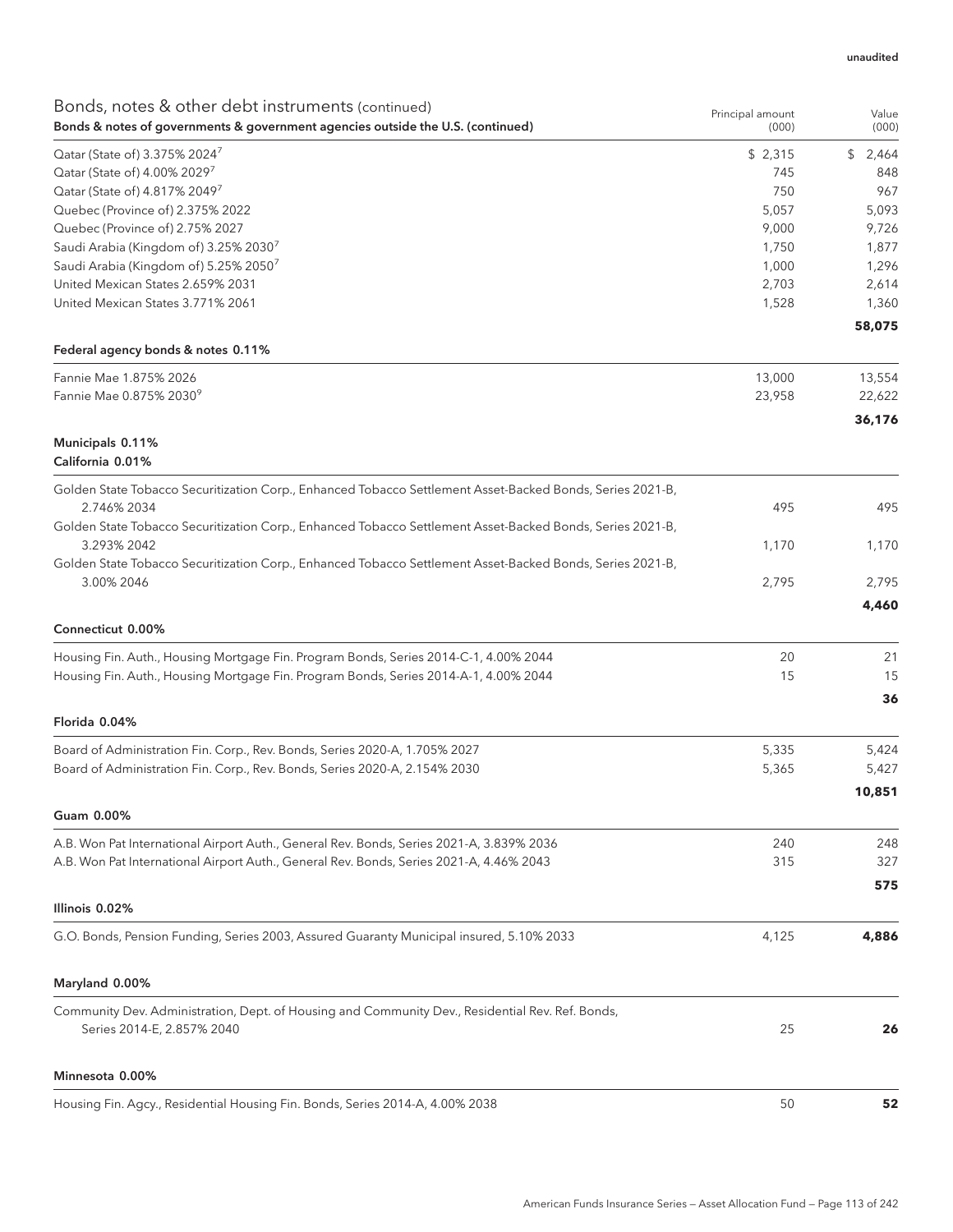### Bonds, notes & other debt instruments (continued) Municipals (continued)

| Municipals (continued)<br>Nebraska 0.00%                                                                                       |            | Value<br>(000) |  |
|--------------------------------------------------------------------------------------------------------------------------------|------------|----------------|--|
| Investment Fin. Auth., Single Family Housing Rev. Bonds, Series 2013-A, 3.00% 2043                                             | \$<br>15   | \$<br>15       |  |
| New York 0.02%                                                                                                                 |            |                |  |
| Dormitory Auth., Taxable State Personal Income Tax Rev. Bonds (General Purpose), Series 2021-C, 1.187% 2026                    | 2,865      | 2,862          |  |
| Dormitory Auth., Taxable State Personal Income Tax Rev. Bonds (General Purpose), Series 2021-C, 1.748% 2028                    | 4,745      | 4,763          |  |
| Ohio 0.02%                                                                                                                     |            | 7,625          |  |
|                                                                                                                                |            |                |  |
| Cleveland-Cuyahoga Port Auth., Federal Lease Rev. Bonds (VA Cleveland Health Care Center Project),<br>Series 2021, 4.425% 2031 | 5,185      | 5,449          |  |
| South Carolina 0.00%                                                                                                           |            |                |  |
| Housing Fin. Auth., Mortgage Rev. Ref. Bonds, Series 2014, AMT, 4.00% 2041                                                     | 15         | 16             |  |
| South Dakota 0.00%                                                                                                             |            |                |  |
| Housing Dev. Auth., Homeownership Mortgage Bonds, Series 2014-F, 4.00% 2034                                                    | 5          | 5              |  |
| Tennessee 0.00%                                                                                                                |            |                |  |
| Housing Dev. Agcy., Residential Fin. Program Bonds, Series 2013-2-A, AMT, 4.00% 2043                                           | 5          | 5              |  |
| <b>Total municipals</b>                                                                                                        |            | 34,001         |  |
| Total bonds, notes & other debt instruments (cost: \$6,615,217,000)                                                            |            | 6,792,015      |  |
| Short-term securities 5.79%                                                                                                    |            |                |  |
| Money market investments 5.69%                                                                                                 | Shares     |                |  |
| Capital Group Central Cash Fund 0.06% <sup>5,18</sup>                                                                          | 18,095,629 | 1,809,744      |  |
| Money market investments purchased with collateral from securities on loan 0.10%                                               |            |                |  |
| Goldman Sachs Financial Square Government Fund, Institutional Shares 0.03% <sup>18,19</sup>                                    | 13,458,943 | 13,459         |  |
| Capital Group Central Cash Fund 0.06% <sup>5,18,19</sup>                                                                       | 117,099    | 11,711         |  |
| Invesco Short-Term Investments Trust - Government & Agency Portfolio,<br>Institutional Class 0.03% <sup>18,19</sup>            | 5,445,264  | 5,445          |  |
|                                                                                                                                |            | 30,615         |  |
| Total short-term securities (cost: \$1,840,016,000)                                                                            |            | 1,840,359      |  |
| Total investment securities 103.28% (cost: \$23,538,029,000)                                                                   |            | 32,819,354     |  |
| Other assets less liabilities (3.28)%                                                                                          |            | (1,042,805)    |  |
| Net assets 100.00%                                                                                                             |            | \$31,776,549   |  |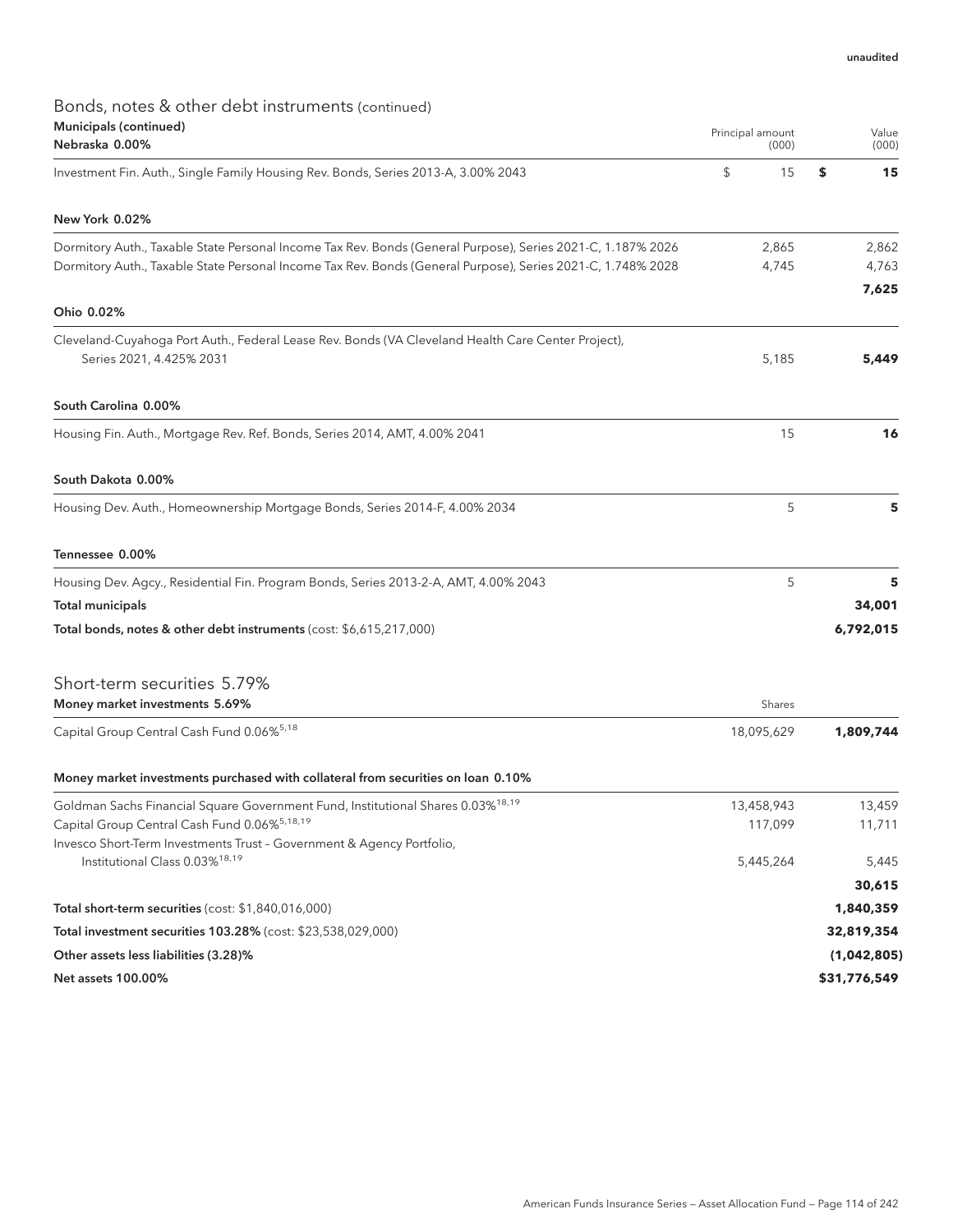### Futures contracts

| Contracts                                | Type  | Number of<br>contracts | Expiration    | Notional<br>amount <sup>20</sup><br>(000) | Value at<br>9/30/2021 <sup>21</sup><br>(000) | Unrealized<br>(depreciation)<br>appreciation<br>at 9/30/2021<br>(000) |
|------------------------------------------|-------|------------------------|---------------|-------------------------------------------|----------------------------------------------|-----------------------------------------------------------------------|
| 2 Year U.S. Treasury Note Futures        | Long  | 989                    | December 2021 | \$197,800                                 | \$217.634                                    | \$(120)                                                               |
| 5 Year U.S. Treasury Note Futures        | Short | 2,948                  | December 2021 | (294, 800)                                | (361, 844)                                   | 1,859                                                                 |
| 10 Year U.S. Treasury Note Futures       | Short | 1.762                  | December 2021 | (176, 200)                                | (231, 896)                                   | 2,119                                                                 |
| 10 Year Ultra U.S. Treasury Note Futures | Short | 3.314                  | December 2021 | (331, 400)                                | (481, 358)                                   | 7,544                                                                 |
| 20 Year U.S. Treasury Bond Futures       | Long  | 677                    | December 2021 | 67.700                                    | 107.791                                      | (2,520)                                                               |
| 30 Year Ultra U.S. Treasury Bond Futures | Short | 121                    | December 2021 | (12, 100)                                 | (23, 119)                                    | 59                                                                    |
|                                          |       |                        |               |                                           |                                              | \$8,941                                                               |

### Swap contracts

#### Credit default swaps

#### Centrally cleared credit default swaps on credit indices — buy protection

| CDX.NA.IG.37 | 1.00%/Quarterly   | 12/20/2026 | \$92.820 | \$(2,197) | \$(2,201) | \$4          |
|--------------|-------------------|------------|----------|-----------|-----------|--------------|
| Receive      | Payment frequency | date       | (000)    | (000)     | (000)     | (000)        |
|              | Pav/              | Expiration | Notional | 9/30/2021 | received  | at 9/30/2021 |
|              |                   |            |          | Value at  | premium   | appreciation |
|              |                   |            |          |           | Upfront   | Unrealized   |

### Investments in affiliates $5$

|                                                                                     | Value of<br>affiliates at<br>1/1/2021<br>(000) | Additions<br>(000)             |     | Reductions<br>(000) |                | Net<br>realized<br>gain (loss)<br>(000) | Net<br>unrealized<br>(depreciation)<br>appreciation<br>(000) | Value of<br>affiliates at<br>9/30/2021<br>(000) | Dividend<br>income<br>(000) |
|-------------------------------------------------------------------------------------|------------------------------------------------|--------------------------------|-----|---------------------|----------------|-----------------------------------------|--------------------------------------------------------------|-------------------------------------------------|-----------------------------|
| Common stocks 0.50%                                                                 |                                                |                                |     |                     |                |                                         |                                                              |                                                 |                             |
| Health care 0.03%                                                                   |                                                |                                |     |                     |                |                                         |                                                              |                                                 |                             |
| NuCana PLC (ADR) <sup>1</sup>                                                       | \$<br>13,367                                   | \$<br>$\overline{\phantom{0}}$ | -\$ |                     | $\mathfrak{L}$ |                                         | $$ (5,686)$ \$                                               | 7,681                                           | $\mathcal{L}$               |
| Consumer discretionary 0.47%                                                        |                                                |                                |     |                     |                |                                         |                                                              |                                                 |                             |
| Kontoor Brands, Inc.                                                                | 150,072                                        |                                |     | 36,658              |                | 14,043                                  | 22,393                                                       | 149,850                                         | 4,000                       |
| Total common stocks                                                                 |                                                |                                |     |                     |                |                                         |                                                              | 157,531                                         |                             |
| Investment funds 5.29%                                                              |                                                |                                |     |                     |                |                                         |                                                              |                                                 |                             |
| Capital Group Central Corporate Bond Fund                                           |                                                | 1,688,314                      |     |                     |                |                                         | (6,780)                                                      | 1,681,534                                       | 10,672                      |
| Short-term securities 5.73%                                                         |                                                |                                |     |                     |                |                                         |                                                              |                                                 |                             |
| Money market investments 5.69%                                                      |                                                |                                |     |                     |                |                                         |                                                              |                                                 |                             |
| Capital Group Central Cash Fund 0.06% <sup>18</sup>                                 | 2.273.691                                      | 3,054,058                      |     | 3.517.993           |                | (2)                                     | (10)                                                         | 1,809,744                                       | 1,247                       |
| Money market investments purchased with collateral from<br>securities on loan 0.04% |                                                |                                |     |                     |                |                                         |                                                              |                                                 |                             |
| Capital Group Central Cash Fund 0.06% <sup>18,19</sup>                              |                                                | $11,711^{22}$                  |     |                     |                |                                         |                                                              | 11,711                                          | $-23$                       |
| Total short-term securities                                                         |                                                |                                |     |                     |                |                                         |                                                              | 1,821,455                                       |                             |
| <b>Total 11.52%</b>                                                                 |                                                |                                |     |                     |                | \$14,041                                | \$9,917                                                      | \$3,660,520                                     | \$15,919                    |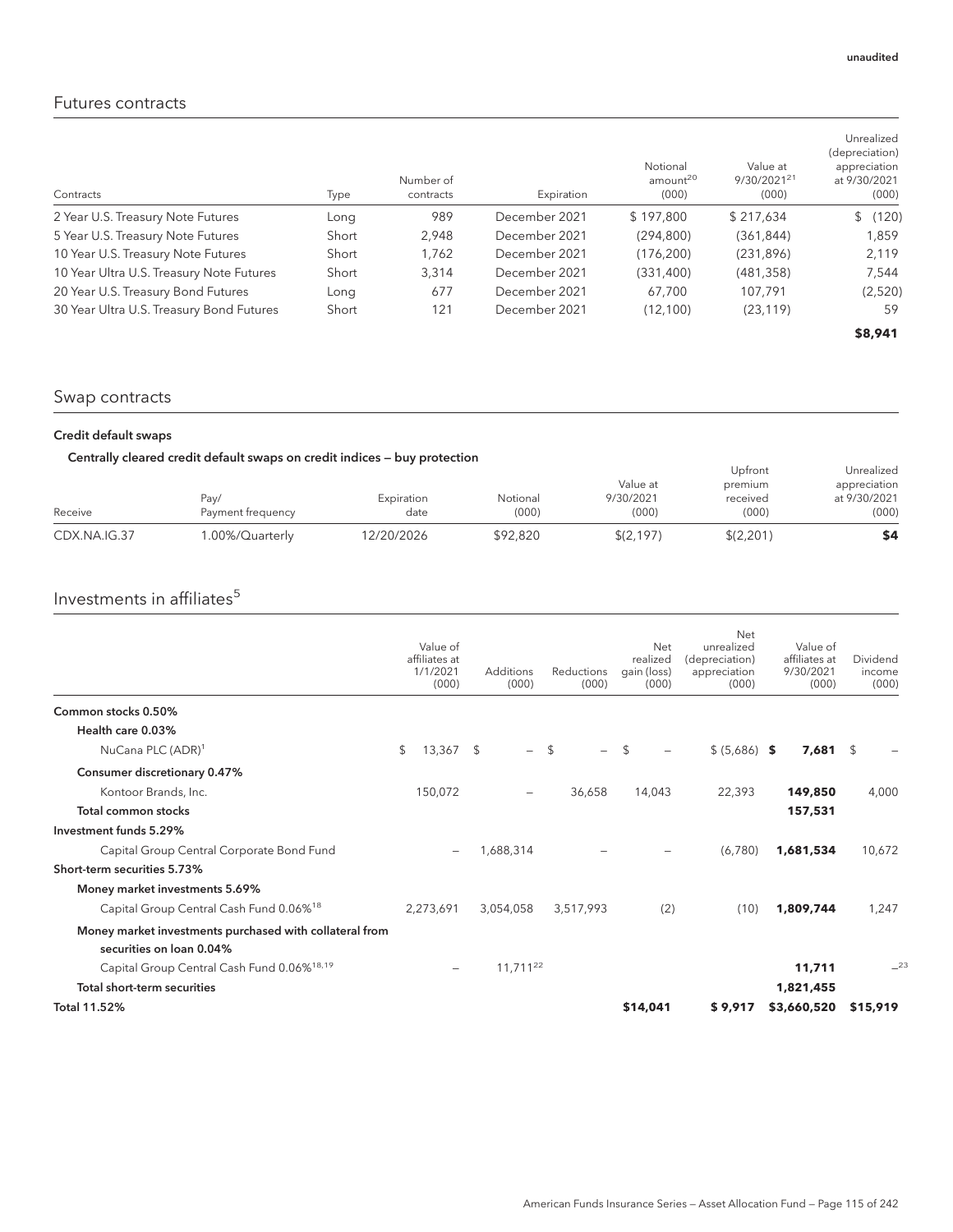<sup>1</sup> Security did not produce income during the last 12 months.

2 Valued under fair value procedures adopted by authority of the board of trustees. The total value of all such securities was \$1,210,004,000, which represented 3.81% of the net assets of the fund. This amount includes \$1,116,553,000 related to certain securities trading outside the U.S. whose values were adjusted as a result of significant market movements following the close of local trading.

<sup>3</sup>All or a portion of this security was on loan. The total value of all such securities was \$33,054,000, which represented .10% of the net assets of the fund. 4 Value determined using significant unobservable inputs.

5 Affiliate of the fund or part of the same "group of investment companies" as the fund, as defined under the Investment Company Act of 1940, as amended. 6 Acquired through a private placement transaction exempt from registration under the Securities Act of 1933. May be subject to legal or contractual restrictions on resale. Further details on these holdings appear below.

7 Acquired in a transaction exempt from registration under Rule 144A of the Securities Act of 1933. May be resold in the U.S. in transactions exempt from registration, normally to qualified institutional buyers. The total value of all such securities was \$1,249,719,000, which represented 3.93% of the net assets of the fund.

<sup>8</sup> Amount less than one thousand.

9 All or a portion of this security was pledged as collateral. The total value of pledged collateral was \$12,775,000, which represented .04% of the net assets of the fund.

<sup>10</sup>Index-linked bond whose principal amount moves with a government price index.

<sup>11</sup>Step bond; coupon rate may change at a later date.

 $^{12}$ Loan participations and assignments; may be subject to legal or contractual restrictions on resale. The total value of all such loans was \$15,429,000, which represented .05% of the net assets of the fund.

<sup>13</sup>Payment in kind; the issuer has the option of paying additional securities in lieu of cash. Payment methods and rates are as of the most recent payment when available.

 $14$ Coupon rate may change periodically. Reference rate and spread are as of the most recent information available. Some coupon rates are determined by the issuer or agent based on current market conditions; therefore, the reference rate and spread are not available.

15Scheduled interest and/or principal payment was not received.

<sup>16</sup>Principal payments may be made periodically. Therefore, the effective maturity date may be earlier than the stated maturity date.

<sup>17</sup>Purchased on a TBA basis.

<sup>18</sup>Rate represents the seven-day yield at 9/30/2021.

19Security purchased with cash collateral from securities on loan.

<sup>20</sup>Notional amount is calculated based on the number of contracts and notional contract size.

 $21$ Value is calculated based on the notional amount and current market price.

22Represents net activity.

 $23$ Dividend income is included with securities lending income and is not shown in this table.

| Private placement securities                                               | Acquisition<br>date | Cost<br>(000) | Value<br>(000) | Percent<br>of net<br>assets |
|----------------------------------------------------------------------------|---------------------|---------------|----------------|-----------------------------|
| Carbon Health Technologies, Inc., convertible preferred shares, 1.00% 2024 | 7/9/2021            | \$50.000      | \$50.000       | .16%                        |
| Rotech Healthcare, Inc.                                                    | 9/26/2013           | 6.949         | 19.887         | .06                         |
| Total private placement securities                                         |                     | \$56,949      | \$69,887       | .22%                        |

#### Key to abbreviations and symbol

- ADR = American Depositary Receipts
- Agcy. = Agency

AMT = Alternative Minimum Tax

Auth. = Authority

CAD = Canadian dollars

CLO = Collateralized Loan Obligations

CMO = Collateralized Mortgage Obligations

DAC = Designated Activity Company

Dept. = Department

Dev. = Development

Fin. = Finance

G.O. = General Obligation

LIBOR = London Interbank Offered Rate

Ref. = Refunding

Rev. = Revenue

SOFR = Secured Overnight Financing Rate

TBA = To-be-announced

USD/\$ = U.S. dollars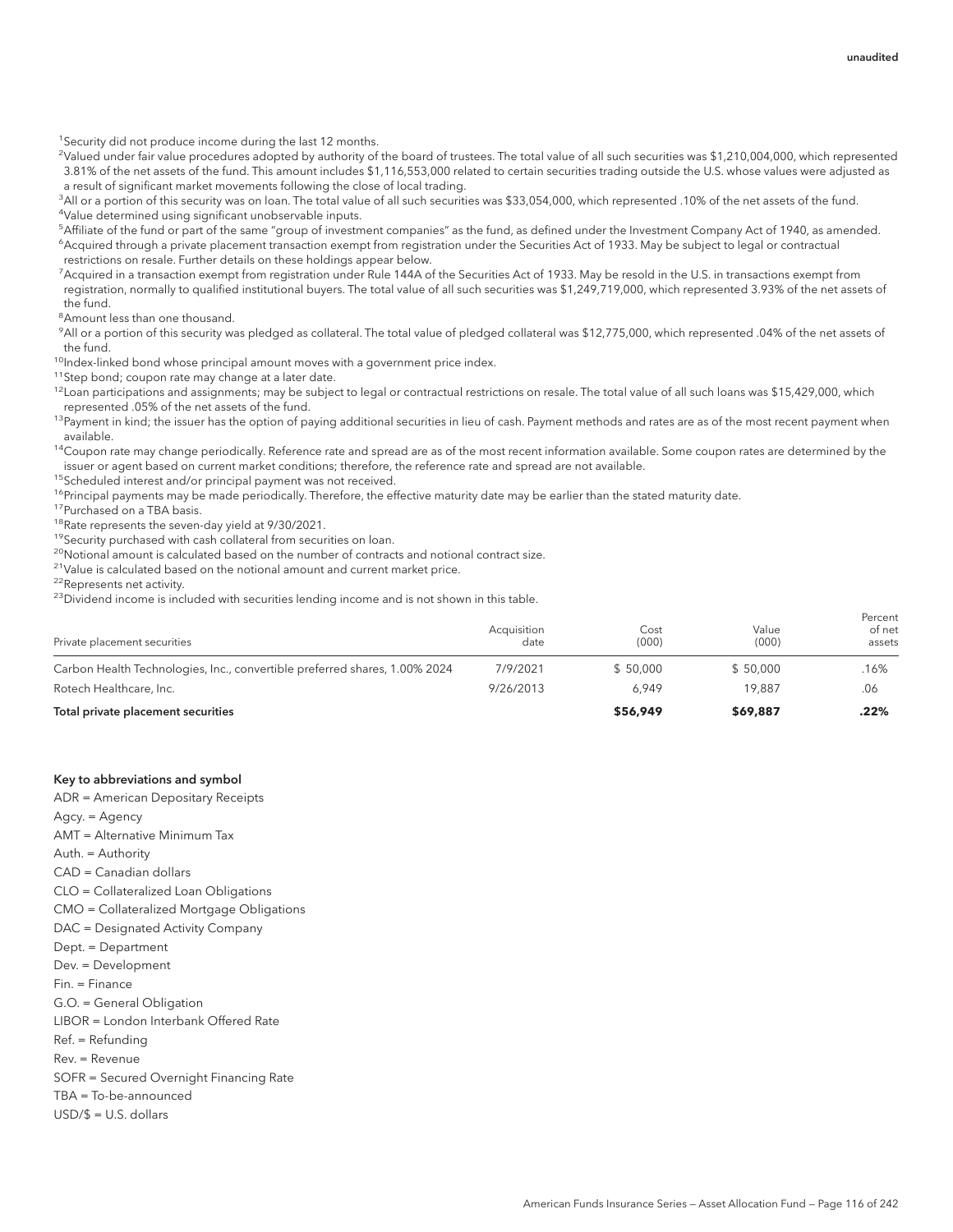### Global Balanced Fund

Investment portfolio September 30, 2021

#### unaudited

| Common stocks 59.82%                                               |         |                |
|--------------------------------------------------------------------|---------|----------------|
| Information technology 14.81%                                      | Shares  | Value<br>(000) |
| Taiwan Semiconductor Manufacturing Company, Ltd. <sup>1</sup>      | 635,000 | \$13,094       |
| Microsoft Corp.                                                    | 42,262  | 11,915         |
| Broadcom, Inc.                                                     | 17,235  | 8,358          |
| ASML Holding NV <sup>1</sup>                                       | 10,149  | 7,487          |
| Tokyo Electron, Ltd. <sup>1</sup>                                  | 10,200  | 4,496          |
| PagSeguro Digital, Ltd., Class A <sup>2</sup>                      | 80,837  | 4,181          |
| MediaTek, Inc. <sup>1</sup>                                        | 126,000 | 4,061          |
| Motorola Solutions, Inc.                                           | 10,111  | 2,349          |
| Amadeus IT Group SA, Class A, non-registered shares <sup>1,2</sup> | 31,986  | 2,101          |
| Keyence Corp. <sup>1</sup>                                         | 3,300   | 1,977          |
| Edenred SA <sup>1</sup>                                            | 31,981  | 1,723          |
| Amphenol Corp., Class A                                            | 22,741  | 1,665          |
| Visa, Inc., Class A                                                | 7,430   | 1,655          |
| Murata Manufacturing Co., Ltd. <sup>1</sup>                        | 15,400  | 1,371          |
|                                                                    |         | 66,433         |
| Health care 8.41%                                                  |         |                |
| AstraZeneca PLC <sup>1</sup>                                       | 48,118  | 5,793          |
| UnitedHealth Group, Inc.                                           | 13,302  | 5,198          |
| Pfizer, Inc.                                                       | 112,650 | 4,845          |
| Danaher Corp.                                                      | 12,391  | 3,772          |
| Thermo Fisher Scientific, Inc.                                     | 4,987   | 2,849          |
| Humana, Inc.                                                       | 7,314   | 2,846          |
| Mettler-Toledo International, Inc. <sup>2</sup>                    | 1,706   | 2,350          |
| Coloplast A/S, Class B <sup>1</sup>                                | 14,226  | 2,230          |
| Merck & Co., Inc.                                                  | 27,875  | 2,094          |
| Carl Zeiss Meditec AG, non-registered shares <sup>1</sup>          | 8,205   | 1,577          |
| Gilead Sciences, Inc.                                              | 20,770  | 1,451          |
| Cigna Corp.                                                        | 5,771   | 1,155          |
| Novartis AG <sup>1</sup>                                           | 10,878  | 892            |
| Bayer AG <sup>1</sup>                                              | 11,799  | 643            |
| Organon & Co. <sup>2</sup>                                         | 1,695   | 56             |
|                                                                    |         | 37,751         |
| Financials 7.54%                                                   |         |                |
|                                                                    |         |                |

| JPMorgan Chase & Co.                                         | 50,104  | 8,202 |
|--------------------------------------------------------------|---------|-------|
| Berkshire Hathaway, Inc., Class A <sup>2</sup>               | 13      | 5,348 |
| Berkshire Hathaway, Inc., Class B <sup>2</sup>               | 1,080   | 295   |
| Brookfield Asset Management, Inc., Class A (CAD denominated) | 56,681  | 3,037 |
| Aon PLC, Class A                                             | 9.816   | 2,805 |
| Zurich Insurance Group AG <sup>1</sup>                       | 5.754   | 2,346 |
| Hong Kong Exchanges and Clearing, Ltd. <sup>1</sup>          | 35,100  | 2,130 |
| BlackRock, Inc.                                              | 2.478   | 2,078 |
| S&P Global, Inc.                                             | 4,851   | 2,061 |
| AIA Group, Ltd. <sup>1</sup>                                 | 170,000 | 1.957 |
| FinecoBank SpA <sup>1,2</sup>                                | 74,087  | 1,343 |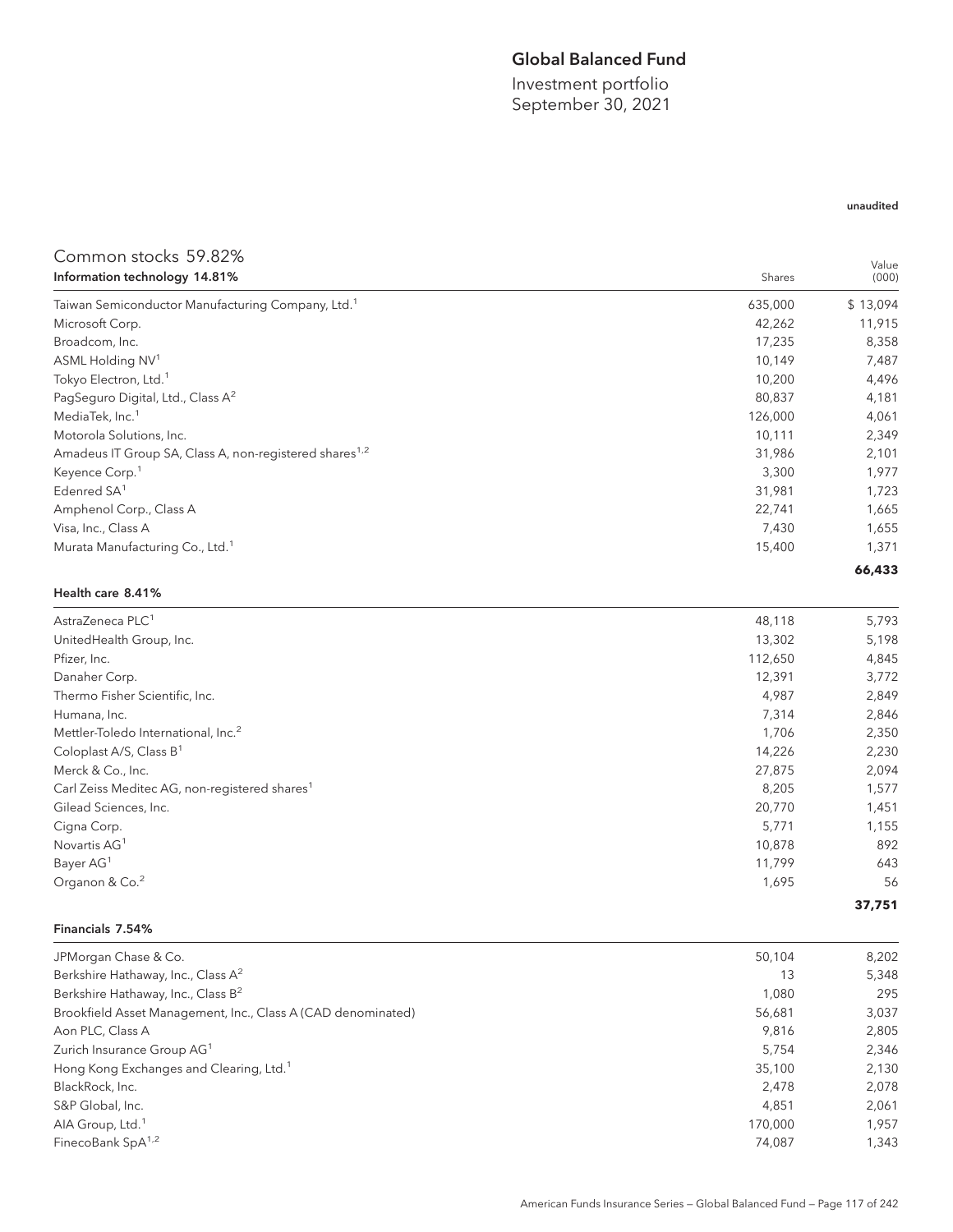# Common stocks (continued)

| <u>UUITIITUITUUDEU EKSITEITUUDEI</u><br>Financials (continued)                    | Shares  | Value<br>(000) |
|-----------------------------------------------------------------------------------|---------|----------------|
| Legal & General Group PLC <sup>1</sup>                                            | 353,483 | 1.335          |
| B3 SA-Brasil, Bolsa, Balcao                                                       | 378.089 | 885            |
| Brookfield Asset Management Reinsurance Partners, Ltd., Class A (CAD denominated) | 405     | 22             |

#### Consumer discretionary 6.89%

| Home Depot, Inc.                                        | 32,055 | 10,523 |
|---------------------------------------------------------|--------|--------|
| LVMH Moët Hennessy-Louis Vuitton SE <sup>1</sup>        | 6,018  | 4,303  |
| Domino's Pizza, Inc.                                    | 8.144  | 3,884  |
| Darden Restaurants, Inc.                                | 16,339 | 2,475  |
| Amazon.com, Inc. <sup>2</sup>                           | 741    | 2,434  |
| Restaurant Brands International, Inc. (CAD denominated) | 28.449 | 1.743  |
| Booking Holdings, Inc. <sup>2</sup>                     | 688    | 1,633  |
| General Motors Company <sup>2</sup>                     | 28,388 | 1,496  |
| Industria de Diseño Textil, SA <sup>1</sup>             | 31,369 | 1.141  |
| Stellantis NV <sup>1</sup>                              | 46,646 | 893    |
| Wynn Resorts, Ltd. <sup>2</sup>                         | 4,407  | 374    |

#### Consumer staples 6.60%

| Nestlé SA <sup>1</sup>                          | 69,683  | 8,384  |
|-------------------------------------------------|---------|--------|
| Philip Morris International, Inc.               | 58,202  | 5,517  |
| Altria Group, Inc.                              | 68,647  | 3,125  |
| Kweichow Moutai Co., Ltd., Class A <sup>1</sup> | 10,100  | 2,862  |
| Keurig Dr Pepper, Inc.                          | 80.996  | 2,767  |
| British American Tobacco PLC <sup>1</sup>       | 73,666  | 2,570  |
| British American Tobacco PLC (ADR)              | 3,765   | 133    |
| Ocado Group PLC <sup>1,2</sup>                  | 74,702  | 1,662  |
| Coca-Cola Europacific Partners PLC              | 16.971  | 938    |
| Procter & Gamble Company                        | 6,303   | 881    |
| Budweiser Brewing Co. APAC, Ltd. <sup>1</sup>   | 308,000 | 775    |
|                                                 |         | 29,614 |

#### Industrials 5.03%

Communication services 2.72%

| SITC International Holdings Co., Ltd. <sup>1</sup> | 908,000 | 3,237  |
|----------------------------------------------------|---------|--------|
| Airbus SE, non-registered shares <sup>1,2</sup>    | 21,438  | 2,815  |
| Spirax-Sarco Engineering PLC <sup>1</sup>          | 10,495  | 2,109  |
| SMC Corp. <sup>1</sup>                             | 3,000   | 1,877  |
| Lockheed Martin Corp.                              | 5,317   | 1,835  |
| Nidec Corp. <sup>1</sup>                           | 14,600  | 1,620  |
| BAE Systems PLC <sup>1</sup>                       | 196,915 | 1,488  |
| Watsco, Inc.                                       | 5,370   | 1,421  |
| MTU Aero Engines AG <sup>1</sup>                   | 6,065   | 1,371  |
| CSX Corp.                                          | 39,883  | 1,186  |
| Rockwell Automation                                | 3,379   | 993    |
| United Parcel Service, Inc., Class B               | 5,259   | 958    |
| Boeing Company <sup>2</sup>                        | 3,951   | 869    |
| Union Pacific Corp.                                | 4,116   | 807    |
|                                                    |         | 22,586 |

| Alphabet, Inc., Class $\mathsf{C}^2$ | 1.410   | 3,758 |
|--------------------------------------|---------|-------|
| SoftBank Corp. <sup>1</sup>          | 243.600 | 3,307 |
| Verizon Communications, Inc.         | 48.561  | 2,623 |

#### unaudited

**33,844**

**30,899**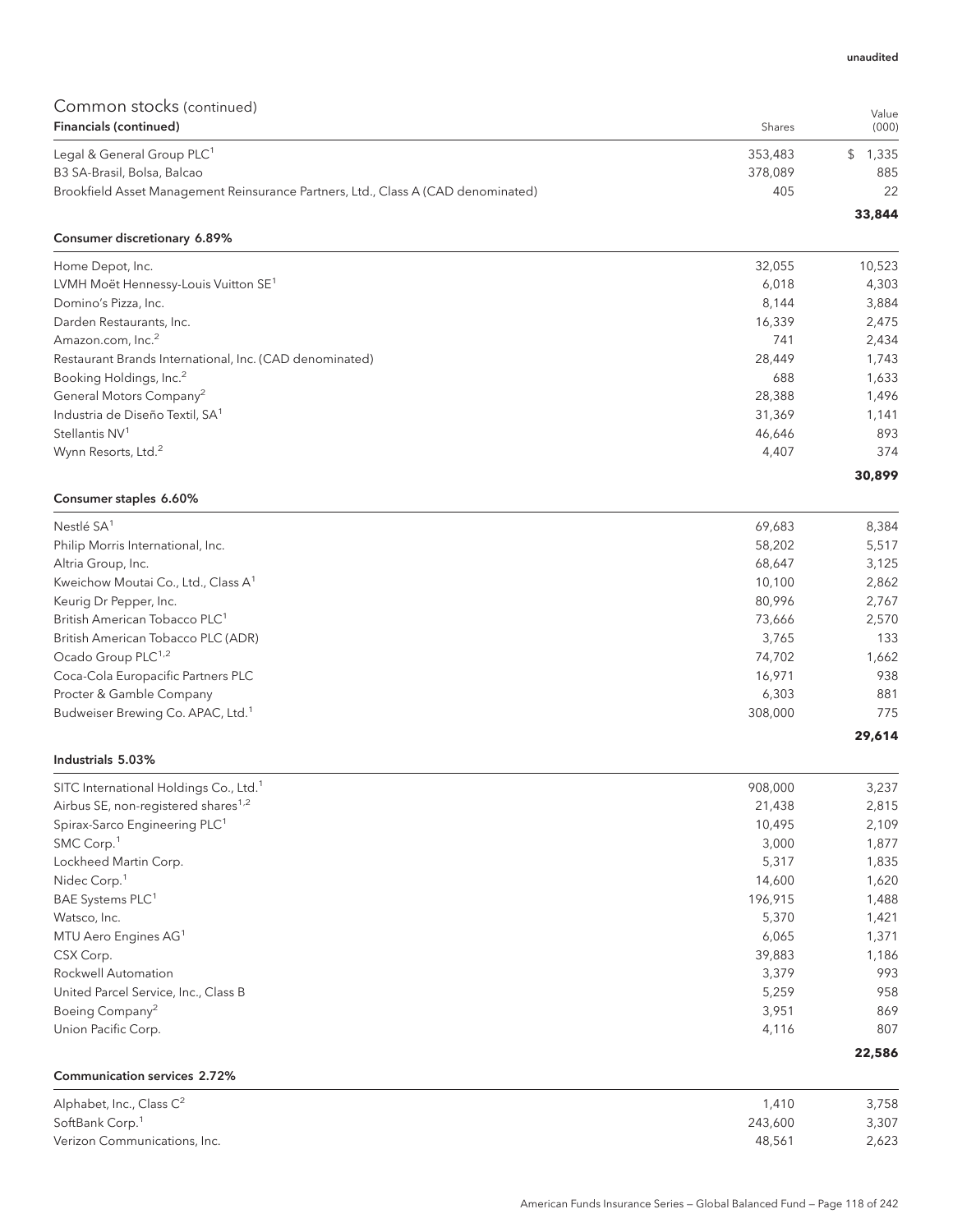| Common stocks (continued)                                              |         | Value          |
|------------------------------------------------------------------------|---------|----------------|
| Communication services (continued)                                     | Shares  | (000)          |
| Nintendo Co., Ltd. <sup>1</sup>                                        | 3,700   | \$<br>1,800    |
| América Móvil, SAB de CV, Series L (ADR)                               | 40,128  | 709            |
| Materials 2.68%                                                        |         | 12,197         |
| Croda International PLC <sup>1</sup>                                   | 25,720  |                |
| Givaudan SA <sup>1</sup>                                               | 536     | 2,937<br>2,448 |
| Vale SA, ordinary nominative shares                                    | 115,518 | 1,618          |
| Koninklijke DSM NV <sup>1</sup>                                        | 7,200   | 1,439          |
| LyondellBasell Industries NV                                           | 14,127  | 1,326          |
| Akzo Nobel NV <sup>1</sup>                                             | 11,959  | 1,302          |
| Rio Tinto PLC <sup>1</sup>                                             | 14,149  | 934            |
|                                                                        |         | 12,004         |
| Real estate 2.26%                                                      |         |                |
| Crown Castle International Corp. REIT                                  | 15,285  | 2,649          |
| Equinix, Inc. REIT                                                     | 2,831   | 2,237          |
| American Tower Corp. REIT                                              | 6,426   | 1,706          |
| Gaming and Leisure Properties, Inc. REIT                               | 35,302  | 1,635          |
| Longfor Group Holdings, Ltd. <sup>1</sup>                              | 305,000 | 1,402          |
| Shimao Group Holdings, Ltd. <sup>1</sup>                               | 277,000 | 505<br>10,134  |
| <b>Energy 2.24%</b>                                                    |         |                |
| TC Energy Corp. (CAD denominated)                                      | 55,194  | 2,656          |
| $BP$ PLC <sup>1</sup>                                                  | 521,229 | 2,361          |
| Baker Hughes Co., Class A                                              | 71,050  | 1,757          |
| Chevron Corp.                                                          | 12,980  | 1,317          |
| Pioneer Natural Resources Company                                      | 7,112   | 1,184          |
| Petróleo Brasileiro SA (Petrobras), ordinary nominative shares (ADR)   | 75,775  | 784            |
| Utilities 0.64%                                                        |         | 10,059         |
| Enel SpA <sup>1</sup>                                                  | 240,574 | 1,847          |
| Brookfield Infrastructure Partners LP                                  | 18,431  | 1,037          |
|                                                                        |         | 2,884          |
| Total common stocks (cost: \$172,650,000)                              |         | 268,405        |
|                                                                        |         |                |
| Preferred securities 0.32%<br>Information technology 0.32%             |         |                |
| Samsung Electronics Co., Ltd., nonvoting preferred shares <sup>1</sup> | 24,713  |                |
|                                                                        |         | 1,446          |
| Total preferred securities (cost: \$1,260,000)                         |         | 1,446          |
| Convertible stocks 0.31%                                               |         |                |
| Utilities 0.31%                                                        |         |                |
| AES Corp., convertible preferred units, 6.875% 2024                    | 14,300  | 1,379          |
| Total convertible stocks (cost: \$1,430,000)                           |         | 1,379          |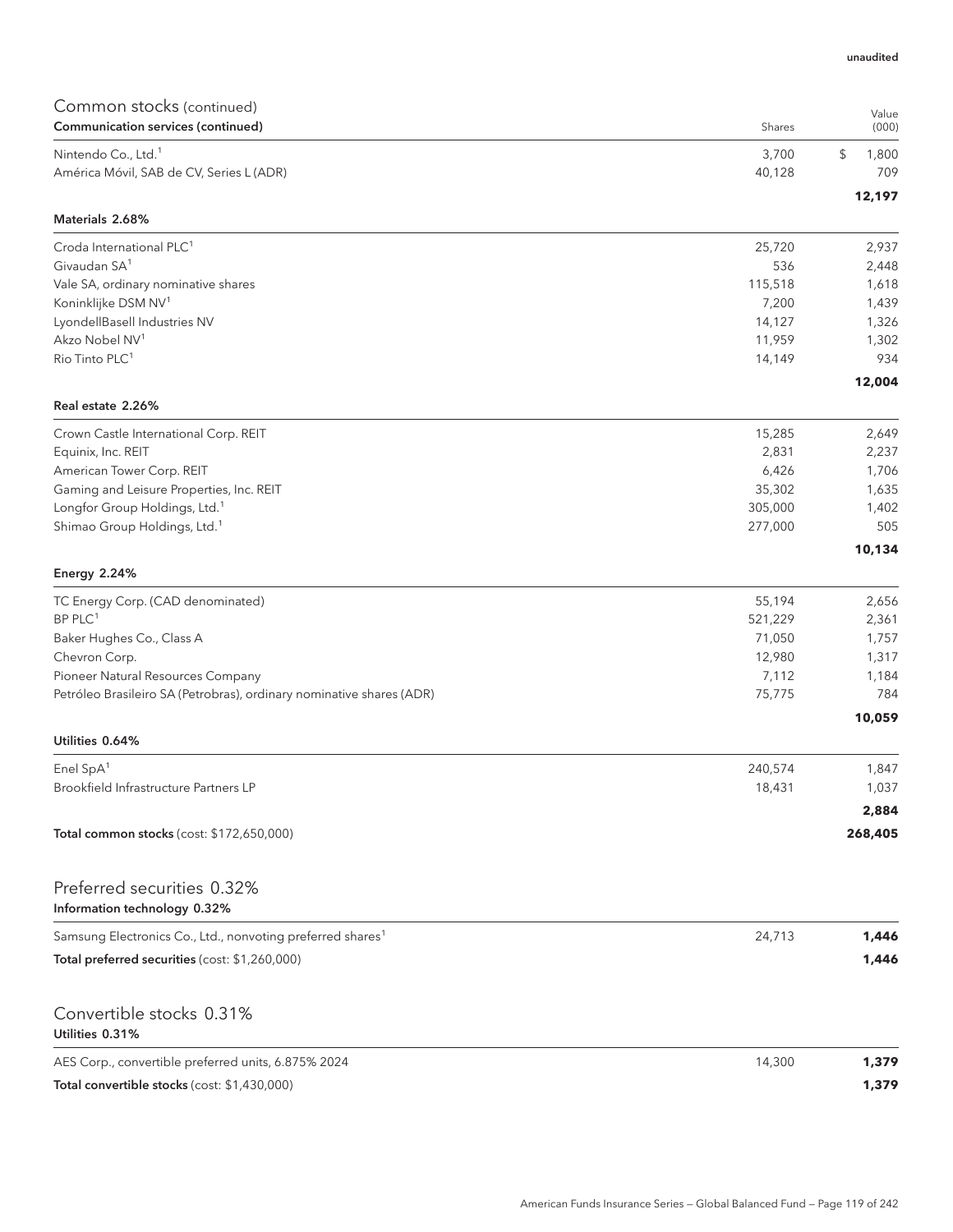#### unaudited

| Bonds, notes & other debt instruments 30.32%                               | Principal amount  | Value        |
|----------------------------------------------------------------------------|-------------------|--------------|
| Bonds & notes of governments & government agencies outside the U.S. 13.92% | (000)             | (000)        |
| Abu Dhabi (Emirate of) 2.50% 2022 <sup>3</sup>                             | \$<br>200         | \$<br>204    |
| Abu Dhabi (Emirate of) 0.75% 2023 <sup>3</sup>                             | 275               | 276          |
| Agricultural Development Bank of China 3.75% 2029                          | <b>CNY550</b>     | 88           |
| Agricultural Development Bank of China 2.96% 2030                          | 4,350             | 656          |
| Australia (Commonwealth of), Series 152, 2.75% 2028                        | A\$710            | 570          |
| Australia (Commonwealth of), Series 163, 1.00% 2031                        | 660               | 455          |
| Australia (Commonwealth of), Series 162, 1.75% 2051                        | 230               | 144          |
| Brazil (Federative Republic of) 6.00% 2024 <sup>4</sup>                    | BRL3,082          | 591          |
| Canada 2.25% 2025                                                          | C\$1,400          | 1,159        |
| Canada 0.25% 2026                                                          | 570               | 435          |
| Canada 2.25% 2029                                                          | 1,265             | 1,068        |
| China (People's Republic of), Series 1916, 3.12% 2026                      | CNY6,650          | 1,048        |
| China (People's Republic of), Series INBK, 2.85% 2027                      | 7,000             | 1,084        |
| China (People's Republic of), Series 1906, 3.29% 2029                      | 5,500             | 875          |
| China (People's Republic of), Series 1910, 3.86% 2049                      | 4,610             | 761          |
| China (People's Republic of), Series INBK, 3.39% 2050                      | 300               | 45           |
| China (People's Republic of), Series INBK, 3.81% 2050                      | 10,280            | 1,689        |
| China Development Bank Corp., Series 2008, 2.89% 2025                      | 3,240             | 500          |
| China Development Bank Corp., Series 2004, 3.43% 2027                      | 1,060             | 167          |
| China Development Bank Corp., Series 1805, 4.04% 2028                      | 8,230             | 1,332        |
| China Development Bank Corp., Series 1805, 4.88% 2028                      | 2,040             | 345          |
| China Development Bank Corp., Series 1905, 3.48% 2029                      | 8,080             | 1,266        |
| Colombia (Republic of), Series B, 5.75% 2027                               | COP2,118,800      | 524          |
| Czech Republic 0% 2024                                                     | CZK1,000          | 43<br>579    |
| Czech Republic 1.25% 2025                                                  | 13,000<br>€ 1,320 |              |
| French Republic O.A.T. 0% 2030                                             | 160               | 1,521<br>288 |
| French Republic O.A.T. 3.25% 2045<br>Germany (Federal Republic of) 0% 2025 | 742               | 882          |
| Germany (Federal Republic of) 0.25% 2029                                   | 600               | 729          |
| Germany (Federal Republic of) 0% 2030                                      | 589               | 700          |
| Germany (Federal Republic of) 0% 2036                                      | 160               | 184          |
| Germany (Federal Republic of) 0% 2050                                      | 540               | 577          |
| Germany (Federal Republic of) 0% 2052                                      | 753               | 793          |
| Greece (Hellenic Republic of) 3.375% 2025                                  | 300               | 389          |
| Greece (Hellenic Republic of) 0% 2026                                      | 225               | 260          |
| Greece (Hellenic Republic of) 3.75% 2028                                   | 280               | 395          |
| Greece (Hellenic Republic of) 3.875% 2029                                  | 270               | 389          |
| Hungary (Republic of) 2.125% 2031 <sup>3</sup>                             | \$<br>460         | 454          |
| Hungary (Republic of) 3.125% 2051 <sup>3</sup>                             | 200               | 197          |
| India (Republic of) 5.15% 2025                                             | INR28,000         | 374          |
| Indonesia (Republic of), Series 78, 8.25% 2029                             | IDR4,301,000      | 339          |
| Indonesia (Republic of), Series 82, 7.00% 2030                             | 1,000,000         | 73           |
| Indonesia (Republic of), Series 87, 6.50% 2031                             | 2,010,000         | 142          |
| Indonesia (Republic of), Series 74, 7.50% 2032                             | 597,000           | 45           |
| Indonesia (Republic of), Series 65, 6.625% 2033                            | 1,493,000         | 105          |
| Israel (State of) 2.875% 2024                                              | €<br>200          | 249          |
| Israel (State of) 1.50% 2027                                               | 100               | 125          |
| Italy (Republic of) 0.10% 2023 <sup>4</sup>                                | 791               | 952          |
| Italy (Republic of) 0.95% 2027                                             | 246               | 296          |
| Italy (Republic of) 0.25% 2028                                             | 820               | 940          |
| Italy (Republic of) 1.35% 2030                                             | 660               | 807          |
| Japan, Series 17, 0.10% 2023 <sup>4</sup>                                  | ¥10,520           | 96           |
| Japan, Series 19, 0.10% 2024 <sup>4</sup>                                  | 30,540            | 280          |
| Japan, Series 18, 0.10% 2024 <sup>4</sup>                                  | 20,920            | 191          |
| Japan, Series 145, 0.10% 2025                                              | 89,400            | 810          |
|                                                                            |                   |              |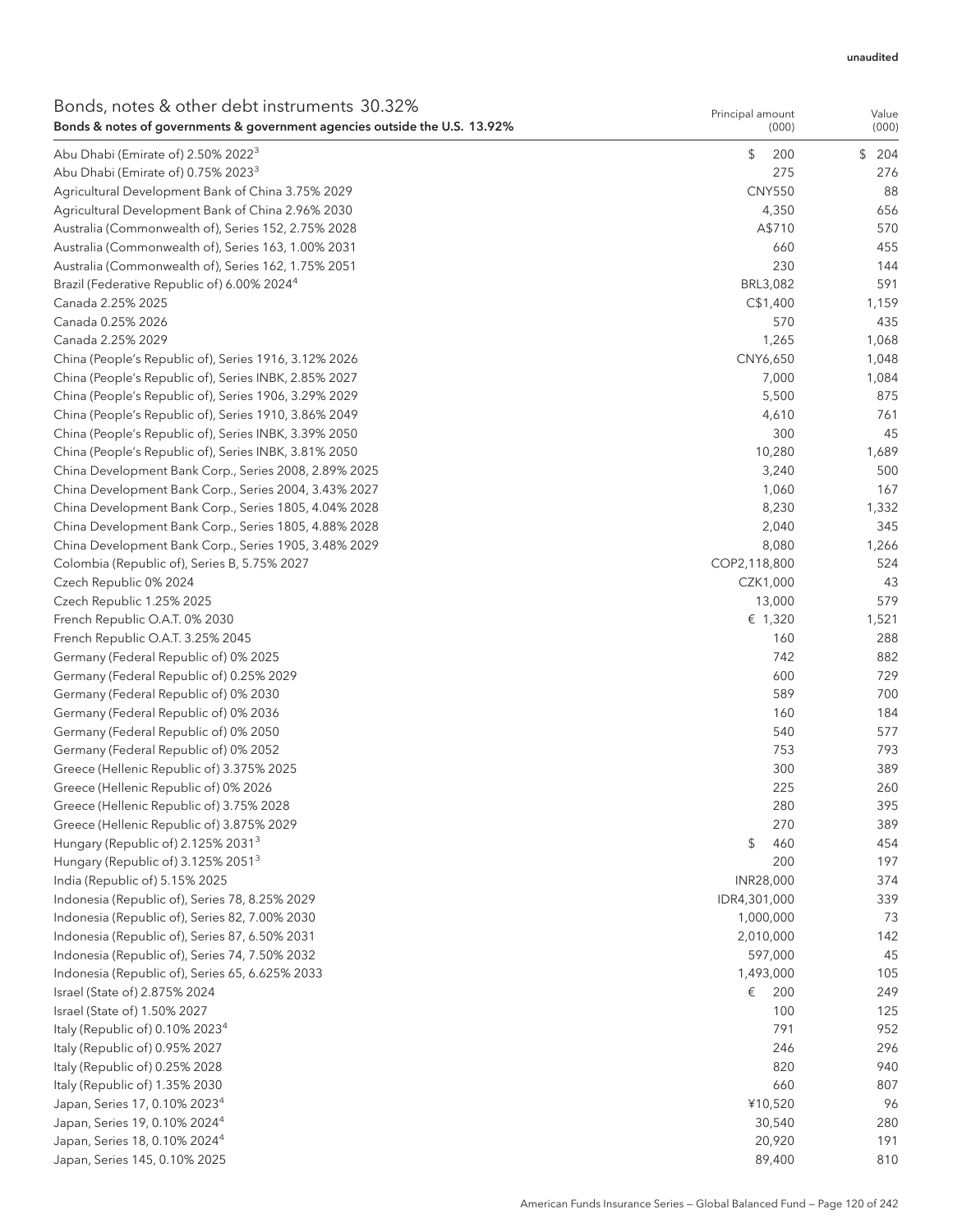| Bonds, notes & other debt instruments (continued)<br>Bonds & notes of governments & government agencies outside the U.S. (continued) | Principal amount<br>(000) | Value<br>(000) |
|--------------------------------------------------------------------------------------------------------------------------------------|---------------------------|----------------|
| Japan, Series 21, 0.10% 2026 <sup>4</sup>                                                                                            | ¥ 40,741                  | \$<br>374      |
| Japan, Series 346, 0.10% 2027                                                                                                        | 173,250                   | 1,572          |
| Japan, Series 22, 0.10% 2027 <sup>4</sup>                                                                                            | 25,538                    | 236            |
| Japan, Series 23, 0.10% 2028 <sup>4</sup>                                                                                            | 66,715                    | 616            |
| Japan, Series 24, 0.10% 2029 <sup>4</sup>                                                                                            | 214,649                   | 1,987          |
| Japan, Series 360, 0.10% 2030                                                                                                        | 341,700                   | 3,091          |
| Japan, Series 363, 0.10% 2031                                                                                                        | 56,000                    | 505            |
| Japan, Series 152, 1.20% 2035                                                                                                        | 264,400                   | 2,687          |
| Japan, Series 42, 1.70% 2044                                                                                                         | 94,100                    | 1,058          |
| Japan, Series 37, 0.60% 2050                                                                                                         | 26,950                    | 239            |
| Japan, Series 70, 0.70% 2051                                                                                                         | 13,050                    | 118            |
| Malaysia (Federation of), Series 0119, 3.906% 2026                                                                                   | MYR1,380                  | 345            |
| Malaysia (Federation of), Series 0417, 3.899% 2027                                                                                   | 600                       | 149            |
| Malaysia (Federation of), Series 0219, 3.885% 2029                                                                                   | 520                       | 129            |
| Malaysia (Federation of), Series 0318, 4.642% 2033                                                                                   | 400                       | 103            |
| Malaysia (Federation of), Series 0418, 4.893% 2038                                                                                   | 2,800                     | 734            |
| Malaysia (Federation of), Series 0519, 3.757% 2040                                                                                   | 1,650                     | 377            |
| Malaysia (Federation of), Series 0216, 4.736% 2046                                                                                   | 409                       | 104            |
| Malaysia (Federation of), Series 0417, 4.895% 2047                                                                                   | 55                        | 14             |
| Malaysia (Federation of), Series 0518, 4.921% 2048                                                                                   | 278                       | 73             |
| Malaysia (Federation of), Series 0519, 4.638% 2049                                                                                   | 378                       | 92             |
| Malaysia (Federation of), Series 0120, 4.065% 2050                                                                                   | 389                       | 90             |
| Morocco (Kingdom of) 3.50% 2024                                                                                                      | €<br>100                  | 126            |
| Morocco (Kingdom of) 1.50% 2031                                                                                                      | 100                       | 107            |
| National Highways Authority of India 7.17% 2021                                                                                      | INR30,000                 | 407            |
| Netherlands (Kingdom of the) 5.50% 2028                                                                                              | €<br>100                  | 159            |
|                                                                                                                                      |                           | 523            |
| Norway (Kingdom of) 1.75% 2025                                                                                                       | NKr4,500<br>C\$170        | 144            |
| Nova Scotia (Province of) 3.15% 2051                                                                                                 |                           |                |
| Peru (Republic of) 2.392% 2026                                                                                                       | \$<br>90                  | 92<br>893      |
| Philippines (Republic of) 0.001% 2024                                                                                                | ¥100,000                  |                |
| Philippines (Republic of) 0.25% 2025                                                                                                 | €<br>100                  | 116            |
| Philippines (Republic of) 1.648% 2031                                                                                                | \$<br>200                 | 191            |
| Poland (Republic of), Series 0725, 3.25% 2025                                                                                        | PLN1,800                  | 487            |
| Poland (Republic of), Series 1029, 2.75% 2029                                                                                        | 410                       | 109            |
| Qatar (State of) 3.40% 2025 <sup>3</sup>                                                                                             | 200<br>\$                 | 216            |
| Romania 1.75% 2030                                                                                                                   | €<br>210                  | 238            |
| Romania 3.624% 2030                                                                                                                  | 517                       | 675            |
| Romania 2.00% 2032                                                                                                                   | 100                       | 113            |
| Romania 2.00% 2033                                                                                                                   | 540                       | 598            |
| Romania 3.50% 2034                                                                                                                   | 65                        | 83             |
| Romania 3.875% 2035                                                                                                                  | 145                       | 189            |
| Romania 3.375% 2038                                                                                                                  | 80                        | 96             |
| Romania 4.625% 2049                                                                                                                  | 39                        | 53             |
| Romania 3.375% 2050                                                                                                                  | 73                        | 83             |
| Russian Federation 7.00% 2023                                                                                                        | RUB16,600                 | 228            |
| Russian Federation 2.875% 2025                                                                                                       | €<br>200                  | 254            |
| Russian Federation 2.875% 2025                                                                                                       | 100                       | 127            |
| Russian Federation 4.25% 2027                                                                                                        | \$<br>200                 | 223            |
| Russian Federation 4.375% 2029                                                                                                       | 200                       | 227            |
| Russian Federation 6.90% 2029                                                                                                        | RUB28,250                 | 383            |
| Russian Federation 7.65% 2030                                                                                                        | 38,320                    | 543            |
| Russian Federation 5.90% 2031                                                                                                        | 5,620                     | 71             |
| Russian Federation 8.50% 2031                                                                                                        | 5,530                     | 83             |
| Russian Federation 7.70% 2033                                                                                                        | 23,030                    | 327            |
| Russian Federation 7.25% 2034                                                                                                        | 8,140                     | 111            |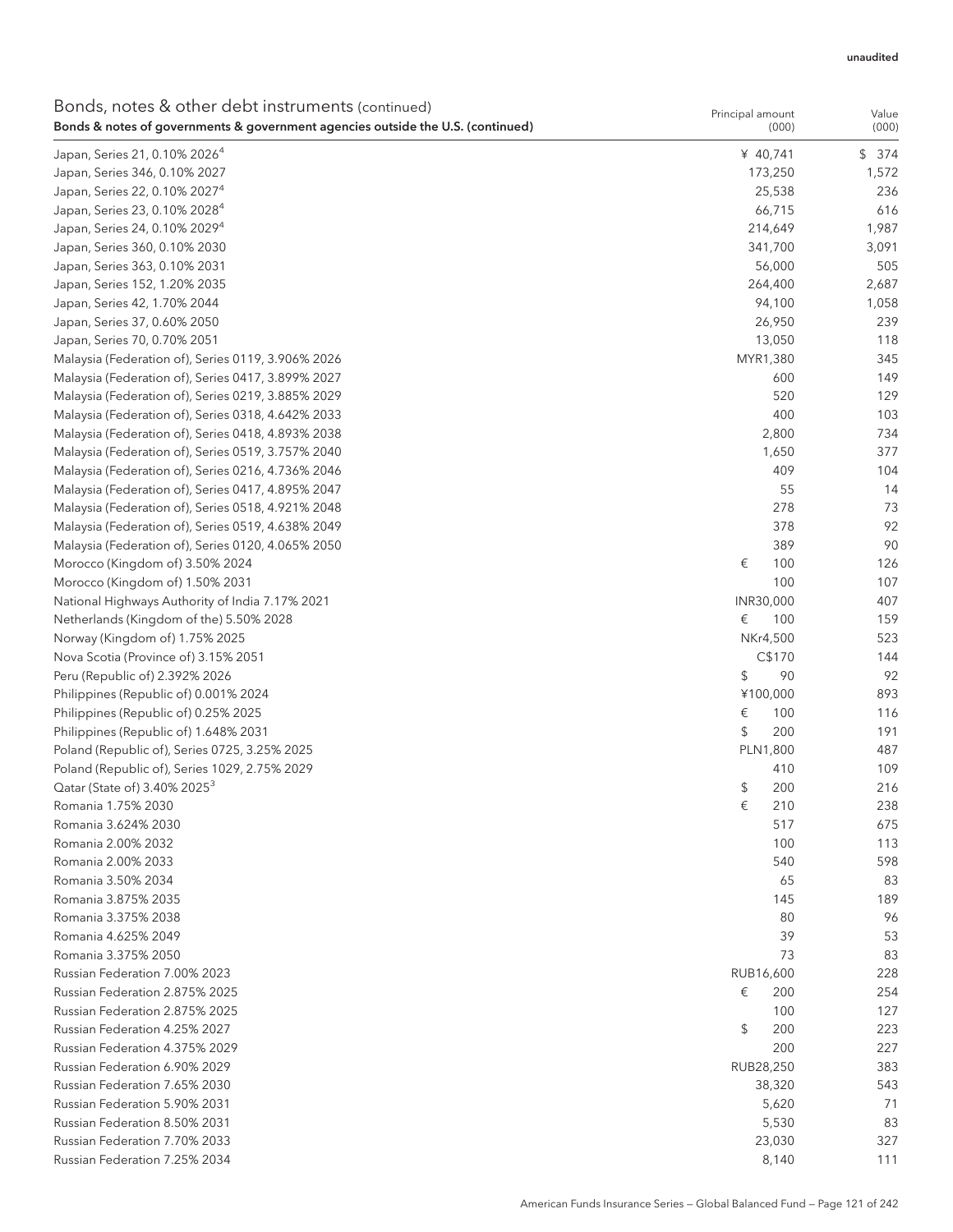| Bonds, notes & other debt instruments (continued)<br>Bonds & notes of governments & government agencies outside the U.S. (continued) | Principal amount | (000)  | Value<br>(000) |    |
|--------------------------------------------------------------------------------------------------------------------------------------|------------------|--------|----------------|----|
| Saudi Arabia (Kingdom of) 2.894% 2022 <sup>3</sup>                                                                                   | \$               | 200    | \$<br>203      |    |
| Serbia (Republic of) 3.125% 2027                                                                                                     | €                | 640    | 816            |    |
| Serbia (Republic of) 3.125% 2027                                                                                                     |                  | 125    | 159            |    |
| Serbia (Republic of) 2.05% 2036                                                                                                      |                  | 185    | 201            |    |
| South Korea (Republic of), Series 2209, 2.00% 2022                                                                                   | KRW560,000       |        | 477            |    |
| Spain (Kingdom of) 1.25% 2030                                                                                                        | €                | 480    | 603            |    |
| Spain (Kingdom of) 0.50% 2031                                                                                                        |                  | 325    | 378            |    |
| Tunisia (Republic of) 6.75% 2023                                                                                                     |                  | 150    | 152            |    |
| Ukraine 6.75% 2026                                                                                                                   |                  | 150    | 189            |    |
| Ukraine 6.876% 2029 <sup>3</sup>                                                                                                     | \$               | 250    | 254            |    |
| United Kingdom 1.75% 2022                                                                                                            | £                | 280    | 383            |    |
| United Kingdom 2.75% 2024                                                                                                            |                  | 50     |                | 72 |
| United Kingdom 0.125% 2026                                                                                                           |                  | 620    | 820            |    |
| United Kingdom 0.375% 2030                                                                                                           |                  | 730    | 933            |    |
| United Kingdom 4.75% 2030                                                                                                            |                  | 460    | 827            |    |
| United Kingdom 4.25% 2032                                                                                                            |                  | 280    | 498            |    |
| United Kingdom 0.875% 2033                                                                                                           |                  | 230    | 302            |    |
| United Kingdom 3.25% 2044                                                                                                            |                  | 250    | 457            |    |
| United Kingdom 0.625% 2050                                                                                                           |                  | 95     | 105            |    |
| United Kingdom 1.25% 2051                                                                                                            |                  | 114    | 148            |    |
| United Mexican States, Series M, 7.50% 2027                                                                                          | MXN20,240        |        | 997            |    |
| United Mexican States, Series M20, 8.50% 2029                                                                                        |                  | 11,500 | 597            |    |
| United Mexican States, Series M, 7.75% 2031                                                                                          |                  | 5,000  | 249            |    |
| United Mexican States, Series M, 8.00% 2047                                                                                          |                  | 4,000  | 196            |    |
|                                                                                                                                      |                  |        | 62,470         |    |

#### U.S. Treasury bonds & notes 10.68% U.S. Treasury 10.61%

| U.S. Treasury 0.125% 2022              | \$6,822 | 6,822  |
|----------------------------------------|---------|--------|
| U.S. Treasury 0.125% 2022              | 510     | 510    |
| U.S. Treasury 1.875% 2022              | 700     | 704    |
| U.S. Treasury 0.125% 2023              | 516     | 516    |
| U.S. Treasury 0.25% 2025               | 1,704   | 1,670  |
| U.S. Treasury 0.375% 2025              | 8,782   | 8,616  |
| U.S. Treasury 0.625% 2026              | 500     | 492    |
| U.S. Treasury 0.75% 2026               | 2,075   | 2,061  |
| U.S. Treasury 0.875% 2026              | 454     | 453    |
| U.S. Treasury 2.25% 2027               | 300     | 319    |
| U.S. Treasury 2.875% 2028              | 1,275   | 1,407  |
| U.S. Treasury 2.875% 2028              | 700     | 774    |
| U.S. Treasury 0.625% 2030              | 2,640   | 2,465  |
| U.S. Treasury 0.625% 2030              | 650     | 605    |
| U.S. Treasury 0.875% 2030 <sup>5</sup> | 11,863  | 11,263 |
| U.S. Treasury 1.625% 2031              | 375     | 380    |
| U.S. Treasury 1.875% 2041              | 1,345   | 1,315  |
| U.S. Treasury 2.25% 2041               | 525     | 546    |
| U.S. Treasury 2.875% 2046              | 400     | 463    |
| U.S. Treasury 1.25% 2050               | 140     | 114    |
| U.S. Treasury 1.375% 2050 <sup>5</sup> | 6,249   | 5,271  |
| U.S. Treasury 2.00% 2051               | 350     | 344    |
| U.S. Treasury 2.375% 2051              | 490     | 523    |
|                                        |         | 47,633 |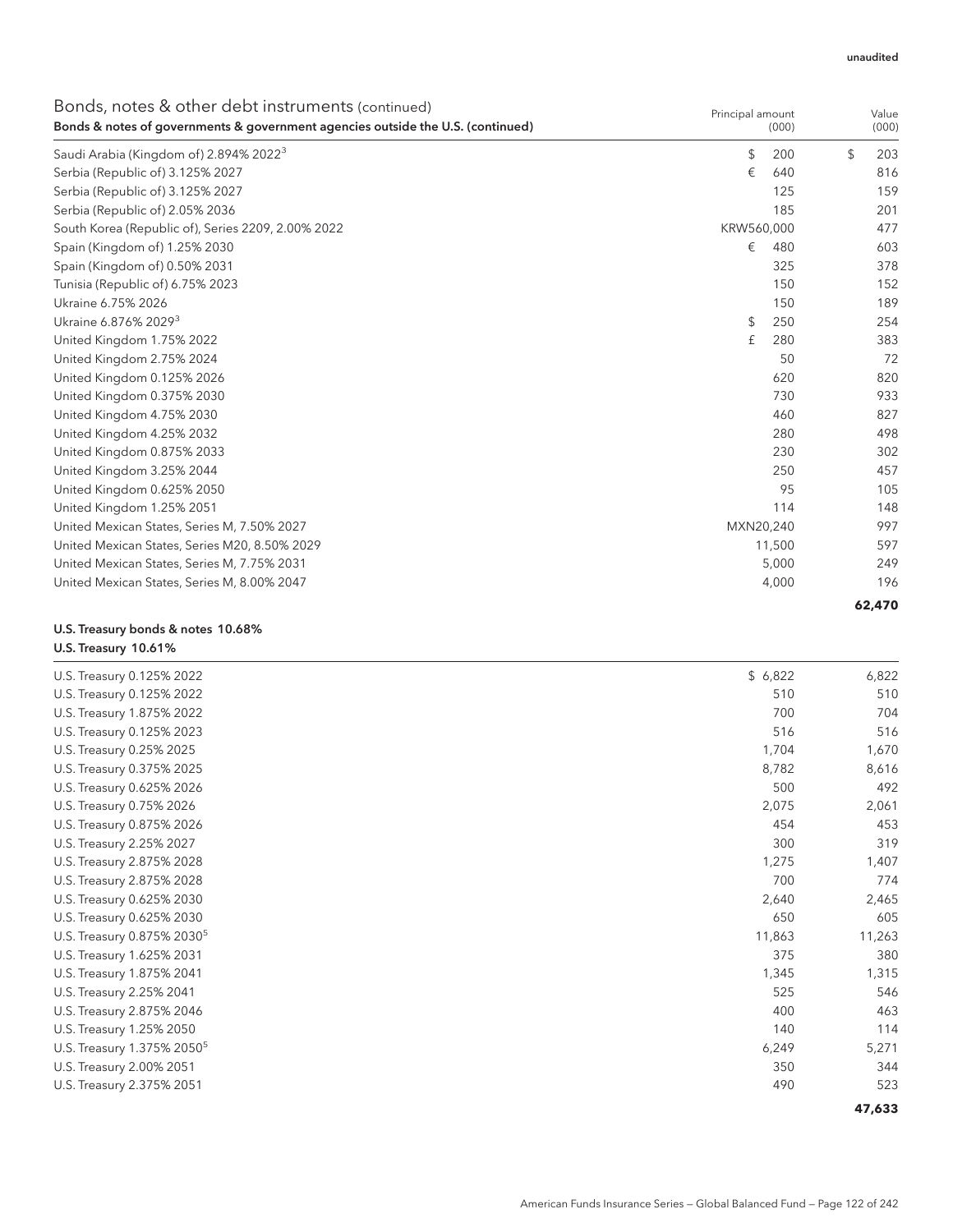**6,423**

Bonds, notes & other debt instruments (continued)

| U.S. Treasury bonds & notes (continued)                                                       |                  |          |                |
|-----------------------------------------------------------------------------------------------|------------------|----------|----------------|
| U.S. Treasury inflation-protected securities 0.07%                                            | Principal amount | (000)    | Value<br>(000) |
| U.S. Treasury Inflation-Protected Security 1.00% 2049 <sup>4</sup>                            | \$               | 228      | \$<br>305      |
| Total U.S. Treasury bonds & notes                                                             |                  |          | 47,938         |
| Corporate bonds, notes & loans 4.67%<br>Financials 1.43%                                      |                  |          |                |
| ACE INA Holdings, Inc. 2.875% 2022                                                            |                  | 10       | 10             |
| ACE INA Holdings, Inc. 3.35% 2026                                                             |                  | 10       | 11             |
| ACE INA Holdings, Inc. 4.35% 2045                                                             |                  | 20       | 25             |
| Allianz SE 4.75% perpetual bonds (3-month EUR-EURIBOR + 3.60% on $10/24/2023$ ) <sup>6</sup>  | €                | 100      | 126            |
| Bank of America Corp. 0.976% 2025 (USD-SOFR + 0.69% on 4/22/2024) <sup>6</sup>                | \$               | 200      | 201            |
| Bank of America Corp. 1.319% 2026 (USD-SOFR + 1.15% on 6/19/2025) <sup>6</sup>                |                  | 500      | 500            |
| Bank of America Corp. 1.734% 2027 (USD-SOFR + 0.96% on 7/22/2026) <sup>6</sup>                |                  | 160      | 161            |
| Bank of America Corp. 3.419% 2028 (3-month USD-LIBOR + 1.04% on 12/20/2027) <sup>6</sup>      |                  | 236      | 256            |
| Bank of America Corp. 2.496% 2031 (3-month USD-LIBOR + 0.99% on 2/13/2030) <sup>6</sup>       |                  | 20       | 20             |
| Citigroup, Inc. 0.981% 2025 (USD-SOFR + 0.669% on 5/1/2024) <sup>6</sup>                      |                  | 103      | 103            |
| Citigroup, Inc. 3.106% 2026 (USD-SOFR + 2.842% on 3/8/2026) <sup>6</sup>                      |                  | 175      | 186            |
| Citigroup, Inc. 1.462% 2027 (USD-SOFR + 0.67% on 6/9/2026) <sup>6</sup>                       |                  | 310      | 308            |
| Commonwealth Bank of Australia 2.688% 2031 <sup>3</sup>                                       |                  | 225      | 224            |
| Goldman Sachs Group, Inc. 2.905% 2023 (3-month USD-LIBOR + 0.99% on 7/24/2022) <sup>6</sup>   |                  | 130      | 133            |
| Goldman Sachs Group, Inc. 3.50% 2025                                                          |                  | 207      | 223            |
| Goldman Sachs Group, Inc. 2.615% 2032 (USD-SOFR + 1.281% on 4/22/2031) <sup>6</sup>           |                  | 130      | 132            |
| Goldman Sachs Group, Inc. 1.00% 2033 <sup>3</sup>                                             | €                | 210      | 244            |
| Goldman Sachs Group, Inc. 4.017% 2038 (3-month USD-LIBOR + 1.373% on 10/31/2037) <sup>6</sup> | \$               | 78       | 90             |
| Groupe BPCE SA 0.64% 2022                                                                     |                  | ¥100,000 | 900            |
| Groupe BPCE SA 5.70% 2023 <sup>3</sup>                                                        | \$               | 200      | 219            |
| Groupe BPCE SA 1.00% 2025                                                                     | €                | 100      | 120            |
| HSBC Holdings PLC 4.292% 2026 (3-month USD-LIBOR + 1.348% on 9/12/2025) <sup>6</sup>          | \$               | 200      | 221            |
| JPMorgan Chase & Co. 3.25% 2022                                                               |                  | 28       | 29             |
| JPMorgan Chase & Co. 1.578% 2027 (USD-SOFR + 0.885% on 4/22/2026) <sup>6</sup>                |                  | 186      | 186            |
| JPMorgan Chase & Co. 4.493% 2031 (USD-SOFR + 3.79% on 3/24/2030) <sup>6</sup>                 |                  | 160      | 187            |
| Morgan Stanley 0.985% 2026 (USD-SOFR + 0.72% on 12/10/2025) <sup>6</sup>                      |                  | 200      | 197            |
| Morgan Stanley 3.125% 2026                                                                    |                  | 110      | 118            |
| Morgan Stanley 1.593% 2027 (USD-SOFR + 0.879% on 5/4/2026) <sup>6</sup>                       |                  | 126      | 126            |
| Morgan Stanley 2.699% 2031 (USD-SOFR + 1.143% on 1/22/2030) <sup>6</sup>                      |                  | 72       | 74             |
| New York Life Insurance Company 3.75% 2050 <sup>3</sup>                                       |                  | 23       | 26             |
| PNC Financial Services Group, Inc. 2.854% 2022 <sup>6</sup>                                   |                  | 100      | 103            |
| Rabobank Nederland 3.875% 2023                                                                | €                | 100      | 124            |
| Royal Bank of Canada 1.20% 2026                                                               | \$               | 175      | 174            |
| Skandinaviska Enskilda Banken AB 2.80% 2022                                                   |                  | 250      | 253            |
| Wells Fargo & Company 2.393% 2028 (USD-SOFR + 2.10% on 6/2/2027) <sup>6</sup>                 |                  | 400      | 413            |

#### Utilities 0.84%

| Berkshire Hathaway Energy Company 3.70% 2030                | 25  | 28  |
|-------------------------------------------------------------|-----|-----|
| Berkshire Hathaway Energy Company 1.65% 2031                | 175 | 168 |
| CMS Energy Corp. 3.00% 2026                                 | 150 | 160 |
| Duke Energy Carolinas, LLC 3.05% 2023                       | 280 | 290 |
| Duke Energy Progress, LLC 3.70% 2028                        | 75  | 84  |
| Edison International 4.125% 2028                            | 160 | 171 |
| Enel Finance International SA 3.50% 2028 <sup>3</sup>       | 200 | 219 |
| Enersis Américas SA 4.00% 2026                              | 35  | 38  |
| Exelon Corp. 3.40% 2026                                     | 150 | 162 |
| Exelon Corp., junior subordinated, 3.497% 2022 <sup>6</sup> | 25  | 25  |
| FirstEnergy Corp. 3.50% 2028 <sup>3</sup>                   | 35  | 38  |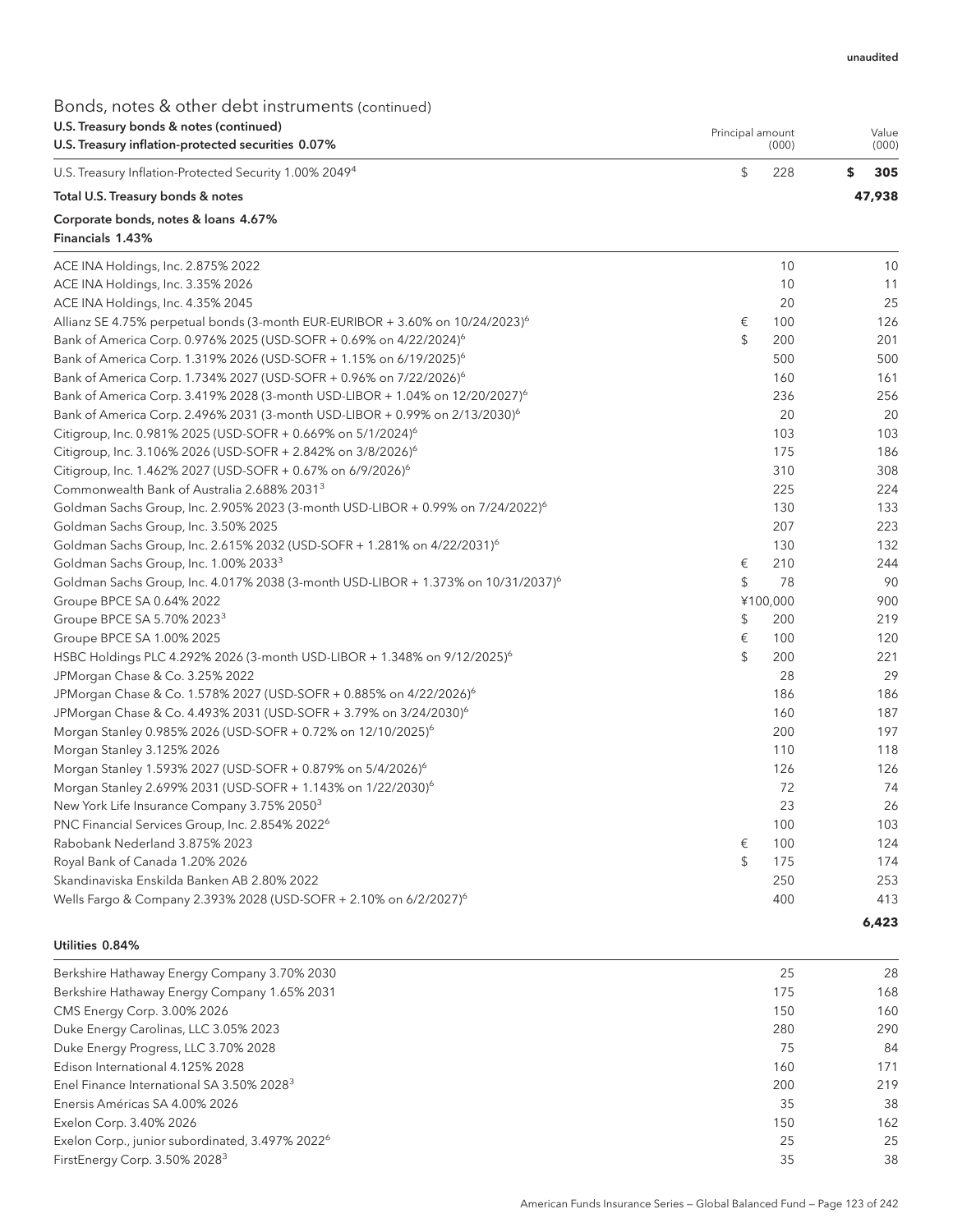| Corporate bonds, notes & loans (continued)<br>Utilities (continued) |           | Principal amount<br>Value<br>(000)<br>(000) |
|---------------------------------------------------------------------|-----------|---------------------------------------------|
| Interstate Power and Light Co. 2.30% 2030                           | \$        | 50<br>50                                    |
| NextEra Energy Capital Holdings, Inc. 2.75% 2029                    | 234       | 245                                         |
| NextEra Energy Capital Holdings, Inc. 2.25% 2030                    | 478       | 481                                         |
| Niagara Mohawk Power Corp. 3.508% 2024 <sup>3</sup>                 |           | 85<br>91                                    |
| Pacific Gas and Electric Co. 2.95% 2026                             |           | 25<br>26                                    |
| Pacific Gas and Electric Co. 2.10% 2027                             | 100       | 98                                          |
| Pacific Gas and Electric Co. 3.00% 2028                             | 140       | 143                                         |
| Pacific Gas and Electric Co. 4.65% 2028                             |           | 125<br>114                                  |
| Pacific Gas and Electric Co. 4.55% 2030                             |           | 31<br>33                                    |
| Pacific Gas and Electric Co. 2.50% 2031                             | 600       | 571                                         |
| Pacific Gas and Electric Co. 3.25% 2031                             |           | 50<br>50                                    |
| Pacific Gas and Electric Co. 3.50% 2050                             | 137       | 125                                         |
| State Grid Overseas Investment, Ltd. 1.25% 2022                     | €<br>100  | 117                                         |
| Xcel Energy, Inc. 3.35% 2026                                        | \$<br>216 | 234                                         |
|                                                                     |           | 3,772                                       |

#### Communication services 0.57%

|                                                      |           | 2,558 |
|------------------------------------------------------|-----------|-------|
| Verizon Communications, Inc. 0.75% 2032              | €<br>100  | 115   |
| Verizon Communications, Inc. 2.55% 2031              | \$<br>325 | 329   |
| Verizon Communications, Inc. 0.375% 2029             | €<br>140  | 161   |
| T-Mobile US, Inc. 2.05% 2028                         | 200<br>£. | 202   |
| KT Corp. 0.22% 2022                                  | ¥100.000  | 898   |
| France Télécom 9.00% 2031 <sup>6</sup>               | 65        | 101   |
| Deutsche Telekom International Finance BV 9.25% 2032 | 45<br>\$. | 74    |
| Comcast Corp. 0.25% 2029                             | 100       | 114   |
| Comcast Corp. 0% 2026                                | €<br>100  | 115   |
| AT&T, Inc. 2.55% 2033                                | 64        | 63    |
| AT&T, Inc. 2.75% 2031                                | 375       | 386   |
|                                                      |           |       |

#### Energy 0.50%

| Canadian Natural Resources, Ltd. 2.95% 2030    | \$<br>161 | 167   |
|------------------------------------------------|-----------|-------|
| Enbridge, Inc. 4.25% 2026                      | 70        | 79    |
| Enbridge, Inc. 3.70% 2027                      | 45        | 50    |
| Enbridge, Inc. 3.40% 2051                      | 39        | 39    |
| Energy Transfer Operating LP 5.00% 2050        | 315       | 364   |
| Halliburton Company 3.80% 2025                 | 3         | 3     |
| MPLX LP 2.65% 2030                             | 75        | 75    |
| MPLX LP 5.50% 2049                             | 215       | 273   |
| ONEOK, Inc. 4.45% 2049                         | 255       | 286   |
| Petróleos Mexicanos 7.19% 2024                 | MXN3,363  | 156   |
| Petróleos Mexicanos 7.47% 2026                 | 5,330     | 232   |
| Oatar Petroleum 3.125% 2041 <sup>3</sup>       | 270<br>\$ | 270   |
| SA Global Sukuk, Ltd. 2.694% 2031 <sup>3</sup> | 200       | 202   |
| Statoil ASA 3.70% 2024                         | 50        | 54    |
|                                                |           | 2,250 |

Consumer discretionary 0.32%

| Amazon.com, Inc. 2.80% 2024                         | 45  | 48  |
|-----------------------------------------------------|-----|-----|
| Amazon.com, Inc. 1.20% 2027                         | 50  | 50  |
| Amazon.com, Inc. 2.50% 2050                         | 305 | 286 |
| Bayerische Motoren Werke AG 3.90% 2025 <sup>3</sup> | 70  | 76  |
| Bayerische Motoren Werke AG 4.15% 2030 <sup>3</sup> | 70  | 81  |
| General Motors Financial Co. 2.40% 2028             | 150 | 151 |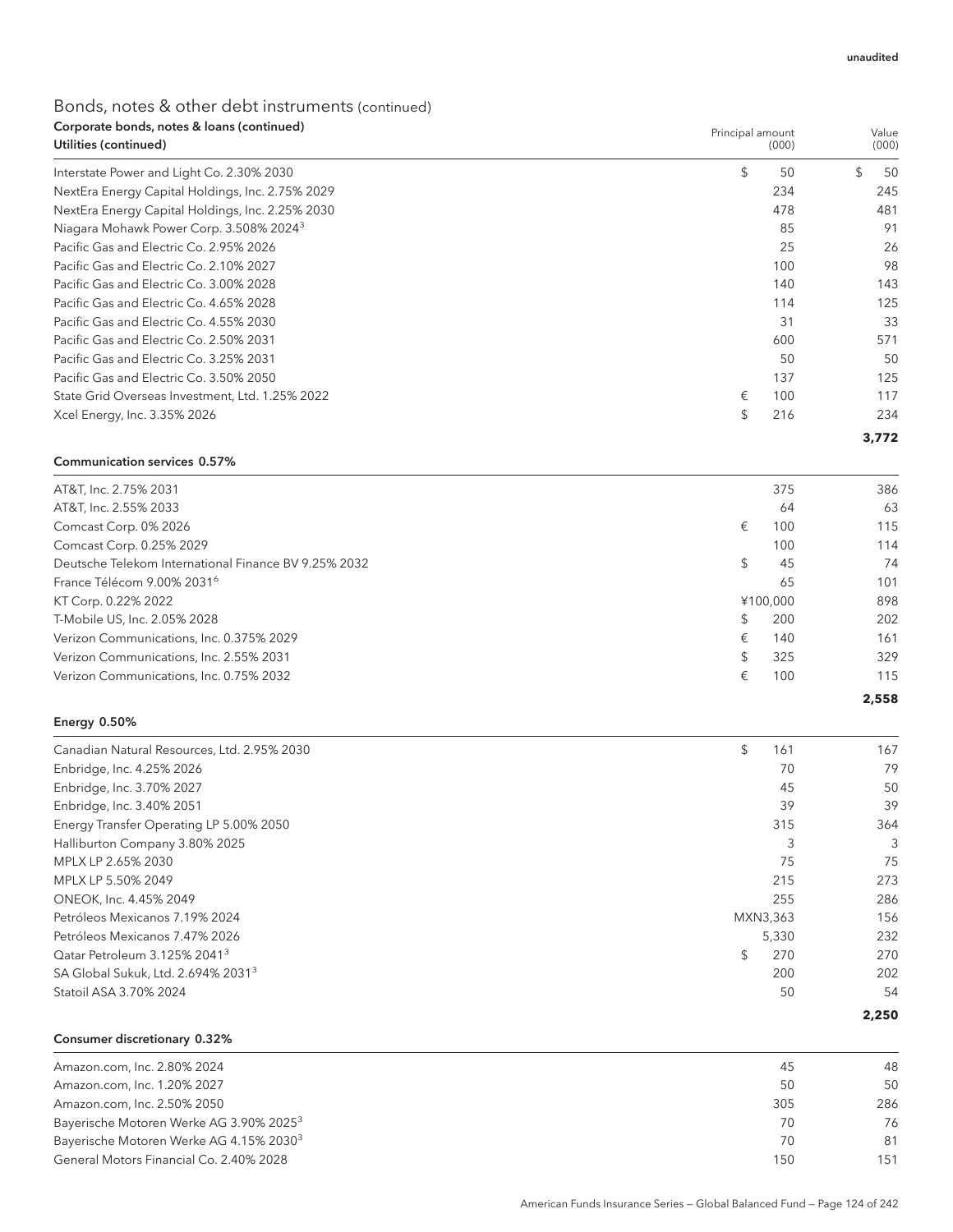| Corporate bonds, notes & loans (continued)             | Principal amount | Value    |
|--------------------------------------------------------|------------------|----------|
| Consumer discretionary (continued)                     | (000)            | (000)    |
| Hyundai Capital America 3.25% 2022 <sup>3</sup>        | \$65             | \$<br>67 |
| Hyundai Capital America 1.50% 2026 <sup>3</sup>        | 250              | 247      |
| Hyundai Capital America 2.375% 2027 <sup>3</sup>       | 109              | 111      |
| Hyundai Capital Services, Inc. 3.75% 2023 <sup>3</sup> | 250              | 260      |
| Toyota Motor Credit Corp. 3.375% 2030                  | 33               | 37       |
|                                                        |                  | 1,414    |
| Consumer staples 0.29%                                 |                  |          |
| Altria Group, Inc. 1.00% 2023                          | €110             | 129      |
| Altria Group, Inc. 2.20% 2027                          | 270              | 337      |
| Anheuser-Busch InBev NV 4.00% 2028                     | \$100            | 113      |
| Anheuser-Busch InBev NV 4.75% 2029                     | 220              | 259      |
| British American Tobacco PLC 3.215% 2026               | 62               | 66       |
| British American Tobacco PLC 3.557% 2027               | 105              | 113      |
| British American Tobacco PLC 3.462% 2029               | 75               | 79       |
| Keurig Dr Pepper, Inc. 4.597% 2028                     | 175              | 204      |
|                                                        |                  | 1,300    |
| Health care 0.28%                                      |                  |          |
| Aetna, Inc. 2.80% 2023                                 | 10               | 10       |
| Amgen, Inc. 1.90% 2025                                 | 40               | 41       |
| Amgen, Inc. 2.20% 2027                                 | 30               | 31       |
| AstraZeneca Finance LLC 2.25% 2031                     | 9                | 9        |
| AstraZeneca PLC 3.50% 2023                             | 150              | 159      |
| AstraZeneca PLC 3.00% 2051                             | 36               | 37       |
| Becton, Dickinson and Company 3.734% 2024              | 10               | 11       |
| Becton, Dickinson and Company 3.70% 2027               | 43               | 48       |
| Becton, Dickinson and Company 2.823% 2030              | 28               | 29       |
| Cigna Corp. 4.125% 2025                                | 80               | 89       |
| EMD Finance LLC 3.25% 2025 <sup>3</sup>                | 250              | 267      |
| Medtronic, Inc. 3.50% 2025                             | 31               | 34       |
| Stryker Corp. 0.75% 2029                               | €210             | 248      |
| Takeda Pharmaceutical Company, Ltd. 2.25% 2026         | 100              | 128      |
| Thermo Fisher Scientific, Inc. 4.133% 2025             | \$84             | 92       |
| Real estate 0.19%                                      |                  | 1,233    |
| American Campus Communities, Inc. 3.75% 2023           | 100              | 104      |
| American Campus Communities, Inc. 4.125% 2024          | 90               | 98       |
| American Tower Corp. 0.875% 2029                       | €250             | 292      |
| Equinix, Inc. 2.15% 2030                               | \$197            | 193      |
| Essex Portfolio LP 3.50% 2025                          | 120              | 129      |
| Essex Portfolio LP 3.375% 2026                         | 40               | 43       |
|                                                        |                  | 859      |
| Information technology 0.13%                           |                  |          |
| Broadcom, Inc. 3.15% 2025                              | 17               | 18       |
| Broadcom, Inc. 4.15% 2030                              | 70               | 77       |
| Broadcom, Inc. 3.419% 2033 <sup>3</sup>                | 53               | 55       |
| Microsoft Corp. 2.40% 2026                             | 187              | 199      |
| Oracle Corp. 2.65% 2026                                | 216              | 228      |
|                                                        |                  | 577      |

American Funds Insurance Series — Global Balanced Fund — Page 125 of 242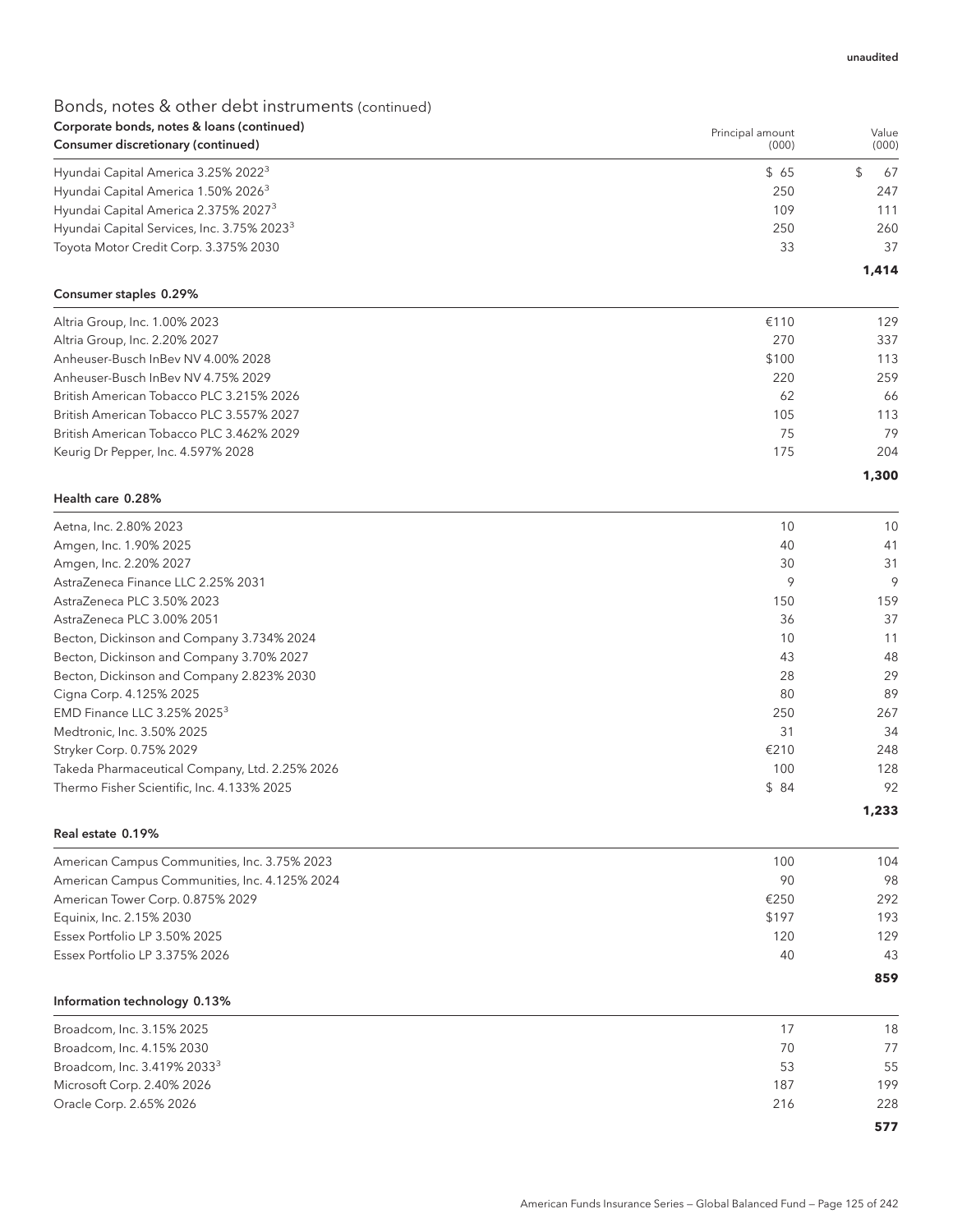| Corporate bonds, notes & loans (continued)<br>Industrials 0.10%                                            |                                 | Principal amount |          | Value    |
|------------------------------------------------------------------------------------------------------------|---------------------------------|------------------|----------|----------|
|                                                                                                            |                                 |                  | (000)    | (000)    |
| Carrier Global Corp. 2.242% 2025                                                                           |                                 | \$               | 36       | \$<br>37 |
| Carrier Global Corp. 2.493% 2027                                                                           |                                 |                  | 30       | 31       |
| CSX Corp. 3.80% 2050                                                                                       |                                 |                  | 6        | 7        |
| CSX Corp. 2.50% 2051                                                                                       |                                 |                  | 75       | 68       |
| Lima Metro Line 2 Finance, Ltd. 5.875% 2034 <sup>3</sup>                                                   |                                 |                  | 101      | 119      |
| United Technologies Corp. 4.125% 2028                                                                      |                                 |                  | 170      | 194      |
| Materials 0.02%                                                                                            |                                 |                  |          | 456      |
| Vale Overseas, Ltd. 3.75% 2030                                                                             |                                 |                  | 94       | 98       |
| Total corporate bonds, notes & loans                                                                       |                                 |                  |          | 20,940   |
| Mortgage-backed obligations 0.99%<br>Other mortgage-backed securities 0.76%                                |                                 |                  |          |          |
| Korea Housing Finance Corp. 2.00% 2021 <sup>3,7</sup>                                                      |                                 |                  | 250      | 250      |
| Nordea Kredit 0.50% 2040 <sup>7</sup>                                                                      |                                 |                  | DKr1,741 | 255      |
| Nykredit Realkredit AS, Series 01E, 1.50% 20377                                                            |                                 |                  | 608      | 97       |
| Nykredit Realkredit AS, Series 01E, 0.50% 20407                                                            |                                 |                  | 7,763    | 1,136    |
| Nykredit Realkredit AS, Series 01E, 1.50% 2040 <sup>7</sup>                                                |                                 |                  | 1,536    | 245      |
| Nykredit Realkredit AS, Series 01E, 0.50% 20437                                                            |                                 |                  | 8,468    | 1,225    |
| Nykredit Realkredit AS, Series 01E, 0.50% 20507                                                            |                                 |                  | 1,429    | 201      |
|                                                                                                            |                                 |                  |          | 3,409    |
| Federal agency mortgage-backed obligations 0.23%                                                           |                                 |                  |          |          |
| Government National Mortgage Assn. Pool #MA5986 4.00% 20497                                                |                                 | \$               | 9        | 10       |
| Uniform Mortgage-Backed Security 2.50% 20517,8                                                             |                                 |                  | 990      | 1,019    |
|                                                                                                            |                                 |                  |          | 1,029    |
| Total mortgage-backed obligations                                                                          |                                 |                  |          | 4,438    |
| Municipals 0.04%                                                                                           |                                 |                  |          |          |
| Ohio 0.02%                                                                                                 |                                 |                  |          |          |
| Turnpike and Infrastructure Commission, Turnpike Rev. Ref. Bonds (Infrastructure Projects), Series 2020-A, |                                 |                  |          |          |
| 3.216% 2048                                                                                                |                                 |                  | 100      | 103      |
| Texas 0.02%                                                                                                |                                 |                  |          |          |
| Grand Parkway Transportation Corp., Grand Parkway System Toll Rev. Ref. Bonds, Series 2020-B, 3.236% 2052  |                                 |                  | 80       | 82       |
| <b>Total municipals</b>                                                                                    |                                 |                  |          | 185      |
| Asset-backed obligations 0.02%                                                                             |                                 |                  |          |          |
| OSW Structured Asset Trust, Series 2020-RPL1, Class A1, 3.072% 20593,7,9                                   |                                 |                  | 81       | 81       |
| Total bonds, notes & other debt instruments (cost: \$136,460,000)                                          |                                 |                  |          | 136,052  |
|                                                                                                            |                                 |                  |          |          |
| Short-term securities 9.23%                                                                                |                                 |                  |          |          |
| Money market investments 7.06%                                                                             |                                 |                  | Shares   |          |
| Capital Group Central Cash Fund 0.06% <sup>10,11</sup>                                                     |                                 |                  | 316,700  | 31,673   |
|                                                                                                            | Weighted                        |                  |          |          |
| U.S. Treasury bills 2.00%                                                                                  | average yield<br>at acquisition | Principal amount | (000)    |          |
| U.S. Treasury 4/21/2022                                                                                    | 0.047%                          | $\frac{1}{2}$    | 9,000    | 8,998    |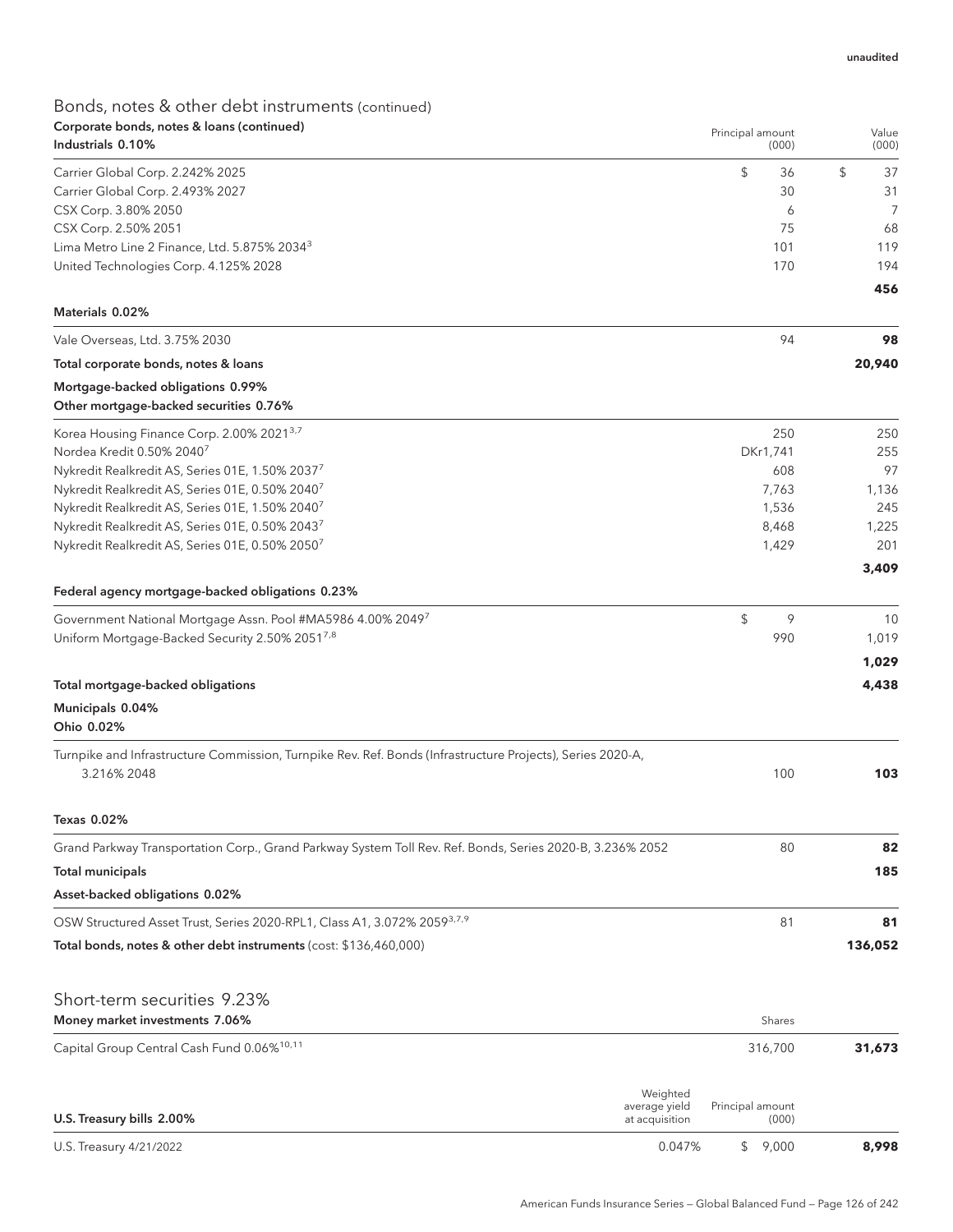| Short-term securities (continued)<br>Bills & notes of governments & government agencies outside the U.S. 0.17% | Weighted<br>average yield<br>at acquisition | Principal amount<br>(000) | Value<br>(000) |
|----------------------------------------------------------------------------------------------------------------|---------------------------------------------|---------------------------|----------------|
| Egyptian Treasury 10/19/2021                                                                                   | 11.994%                                     | EGP1.700                  | 107<br>S       |
| Egyptian Treasury 10/26/2021                                                                                   | 12.115                                      | 8.600                     | 543            |
| Eqyptian Treasury 1/4/2022                                                                                     | 12.011                                      | 1.700                     | 105            |
|                                                                                                                |                                             |                           | 755            |
| Total short-term securities (cost: \$41,425,000)                                                               |                                             |                           | 41,426         |
| Total investment securities 100.00% (cost: \$353,225,000)                                                      |                                             |                           | 448,708        |
| Other assets less liabilities (0.00)% <sup>12</sup>                                                            |                                             |                           | (9)            |
| Net assets 100.00%                                                                                             |                                             |                           | \$448,699      |

#### Futures contracts

| Contracts                                | Type  | Number of<br>contracts | Expiration    | Notional<br>amount <sup>13</sup><br>(000) | Value at<br>9/30/202114<br>(000) | Unrealized<br>appreciation<br>(depreciation)<br>at 9/30/2021<br>(000) |
|------------------------------------------|-------|------------------------|---------------|-------------------------------------------|----------------------------------|-----------------------------------------------------------------------|
| 5 Year U.S. Treasury Note Futures        | Short | 5                      | December 2021 | \$ (500)                                  | \$ (614)                         | $\mathbb{S}$                                                          |
| 10 Year Euro-Bund Futures                | Short |                        | December 2021 | € (100)                                   | (197)                            | 3                                                                     |
| 10 Year Italy Government Bond Futures    | Short |                        | December 2021 | (700)                                     | (1,232)                          | 20                                                                    |
| 10 Year U.S. Treasury Note Futures       | Short | 2                      | December 2021 | \$ (200)                                  | (263)                            | 4                                                                     |
| 10 Year Ultra U.S. Treasury Note Futures | Short | 22                     | December 2021 | (2,200)                                   | (3, 195)                         | 59                                                                    |
| 20 Year U.S. Treasury Bond Futures       | Long  | 2                      | December 2021 | 200                                       | 318                              | (8)                                                                   |
| 30 Year Ultra U.S. Treasury Bond Futures | Long  | 2                      | December 2021 | 200                                       | 382                              | (12)                                                                  |
|                                          |       |                        |               |                                           |                                  | \$67                                                                  |

### Forward currency contracts

|                    | Contract amount  |                        |                    | Unrealized<br>appreciation<br>(depreciation) |
|--------------------|------------------|------------------------|--------------------|----------------------------------------------|
| Purchases<br>(000) | Sales<br>(000)   | Counterparty           | Settlement<br>date | at 9/30/2021<br>(000)                        |
| <b>USD520</b>      | PLN2,000         | Morgan Stanley         | 10/12/2021         | \$17                                         |
| <b>EUR434</b>      | PLN1,970         | Citibank               | 10/12/2021         | 8                                            |
| CAD <sub>10</sub>  | USD <sub>8</sub> | <b>BNP Paribas</b>     | 10/12/2021         | $-15$                                        |
| <b>EUR544</b>      | CZK13,830        | <b>Bank of America</b> | 10/12/2021         | (2)                                          |
| PLN2,000           | <b>USD525</b>    | <b>UBS AG</b>          | 10/12/2021         | (22)                                         |
| <b>USD593</b>      | MXN11,865        | Morgan Stanley         | 10/13/2021         | 20                                           |
| <b>USD543</b>      | CZK11,700        | <b>UBS AG</b>          | 10/13/2021         | 9                                            |
| <b>USD376</b>      | <b>AUD510</b>    | Goldman Sachs          | 10/13/2021         |                                              |
| <b>USD146</b>      | <b>NZD204</b>    | Morgan Stanley         | 10/13/2021         | 5                                            |
| <b>USD580</b>      | ILS1,860         | <b>Bank of America</b> | 10/13/2021         | 3                                            |
| CZK11,700          | <b>EUR460</b>    | <b>UBS AG</b>          | 10/13/2021         | 2                                            |
| CNH1,300           | <b>USD201</b>    | <b>HSBC Bank</b>       | 10/13/2021         | $-15$                                        |
| EUR1,538           | DKK11,440        | Citibank               | 10/13/2021         | $-15$                                        |
| GBP200             | <b>EUR234</b>    | <b>UBS AG</b>          | 10/13/2021         | (2)                                          |
| JPY15,300          | <b>USD139</b>    | <b>HSBC Bank</b>       | 10/13/2021         | (2)                                          |
| JPY156,380         | USD1,424         | JPMorgan Chase         | 10/13/2021         | (19)                                         |
| JPY166,400         | USD1,523         | <b>BNP Paribas</b>     | 10/13/2021         | (27)                                         |
| <b>EUR454</b>      | <b>NOK4,630</b>  | Citibank               | 10/18/2021         | (3)                                          |
| <b>AUD340</b>      | <b>USD249</b>    | Morgan Stanley         | 10/18/2021         | (4)                                          |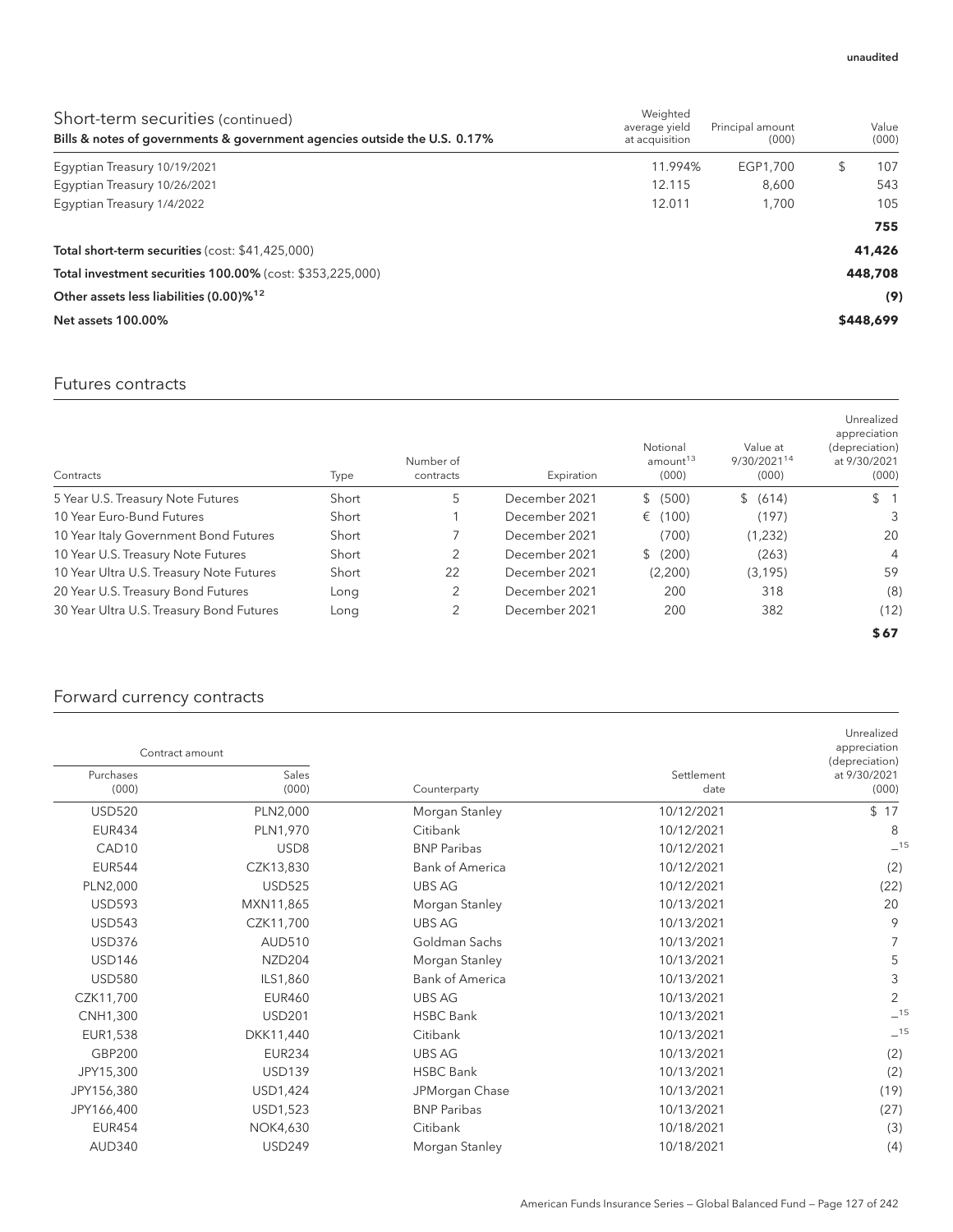### Forward currency contracts (continued)

| Contract amount    |                |                         |                    | Unrealized<br>appreciation              |
|--------------------|----------------|-------------------------|--------------------|-----------------------------------------|
| Purchases<br>(000) | Sales<br>(000) | Counterparty            | Settlement<br>date | (depreciation)<br>at 9/30/2021<br>(000) |
| <b>EUR540</b>      | <b>USD639</b>  | JPMorgan Chase          | 10/18/2021         | \$(13)                                  |
| JPY139,700         | USD1,276       | Citibank                | 10/18/2021         | (20)                                    |
| <b>USD993</b>      | <b>GBP720</b>  | JPMorgan Chase          | 10/20/2021         | 23                                      |
| <b>CAD110</b>      | USD87          | <b>BNP Paribas</b>      | 10/20/2021         | $-15$                                   |
| SEK1,830           | <b>USD212</b>  | <b>HSBC Bank</b>        | 10/20/2021         | (3)                                     |
| EUR1,016           | USD1,195       | Goldman Sachs           | 10/20/2021         | (17)                                    |
| <b>USD617</b>      | BRL3,300       | Citibank                | 10/25/2021         | 14                                      |
| <b>USD265</b>      | MXN5,320       | Goldman Sachs           | 10/25/2021         | 8                                       |
| <b>USD421</b>      | INR31,100      | <b>BNP Paribas</b>      | 10/25/2021         | 3                                       |
| <b>USD102</b>      | <b>AUD140</b>  | <b>Bank of America</b>  | 10/25/2021         | $-15$                                   |
| GBP390             | <b>USD545</b>  | Morgan Stanley          | 11/3/2021          | (19)                                    |
| KRW1,421,430       | USD1,210       | <b>BNP Paribas</b>      | 11/5/2021          | (11)                                    |
| GBP360             | <b>USD496</b>  | <b>HSBC Bank</b>        | 11/22/2021         | (11)                                    |
| JPY11,900          | <b>USD108</b>  | Bank of New York Mellon | 11/24/2021         | (1)                                     |
| JPY14,200          | <b>USD129</b>  | Bank of New York Mellon | 11/24/2021         | (1)                                     |
| JPY56,270          | <b>USD513</b>  | Morgan Stanley          | 12/16/2021         | (8)                                     |
|                    |                |                         |                    | \$(66)                                  |

### Swap contracts

#### Interest rate swaps

|                     |                    |                      |                                |                                     | Unrealized                                              |
|---------------------|--------------------|----------------------|--------------------------------|-------------------------------------|---------------------------------------------------------|
| Pay                 | Expiration<br>date | Notional<br>(000)    | Value at<br>9/30/2021<br>(000) | Upfront<br>premium<br>paid<br>(000) | (depreciation)<br>appreciation<br>at 9/30/2021<br>(000) |
| 3-month NZD-BBR-FRA | 8/20/2023          | NZ\$375              | \$(1)                          | $$-$                                | \$<br>(1)                                               |
| 3-month NZD-BBR-FRA | 8/20/2023          | 3,197                | (6)                            |                                     | (6)                                                     |
| 3-month NZD-BBR-FRA | 8/26/2023          | 1,178                | (2)                            |                                     | (2)                                                     |
| 3-month NZD-BBR-FRA | 8/27/2023          | 2,945                | (5)                            |                                     | (5)                                                     |
| 3-month NZD-BBR-FRA | 8/30/2023          | 486                  | (1)                            |                                     | (1)                                                     |
| 3-month NZD-BBR-FRA | 8/31/2023          | 486                  | (1)                            |                                     | (1)                                                     |
| 3-month NZD-BBR-FRA | 9/3/2023           | 533                  | (1)                            |                                     | (1)                                                     |
| 0.3302%             | 9/21/2023          | \$<br>643            | 1                              |                                     | 1                                                       |
| 3-month NZD-BBR-FRA | 9/21/2023          | NZ\$1,001            | 1                              |                                     | 1                                                       |
| 3-month NZD-BBR-FRA | 9/28/2023          | 1,000                | $-15$                          |                                     | $-15$                                                   |
| 0.3792%             | 9/28/2023          | $\mathcal{L}$<br>697 | $-15$                          |                                     | $-15$                                                   |
| 0.3842%             | 9/29/2023          | 697                  | $\_15$                         |                                     | $-15$                                                   |
| 3-month NZD-BBR-FRA | 9/29/2023          | NZ\$1,019            | $-15$                          |                                     | $-15$                                                   |
| 3-month NZD-BBR-FRA | 9/30/2023          | 1,024                | 1                              |                                     |                                                         |
| 0.3975%             | 9/30/2023          | \$<br>708            | $-15$                          |                                     | $-15$                                                   |
| 3-month USD-LIBOR   | 3/5/2024           | 1,230                | (4)                            |                                     | (4)                                                     |
| 6-month EURIBOR     | 4/1/2024           | €3,500               | (7)                            |                                     | (7)                                                     |
| 28-day MXN-TIIE     | 6/8/2026           | MXN2,600             | (5)                            |                                     | (5)                                                     |
| 28-day MXN-TIIE     | 6/8/2026           | 2,600                | (5)                            |                                     | (5)                                                     |
| 28-day MXN-TIIE     | 6/8/2026           | 4,000                | (7)                            |                                     | (7)                                                     |
| 28-day MXN-TIIE     | 6/8/2026           | 9,200                | (16)                           |                                     | (16)                                                    |
| 28-day MXN-TIIE     | 6/9/2026           | 5,200                | (9)                            |                                     | (9)                                                     |
| 28-day MXN-TIIE     | 6/9/2026           | 5,300                | (9)                            |                                     | (9)                                                     |
| 28-day MXN-TIIE     | 6/10/2026          | 2,700                | (4)                            |                                     | (4)                                                     |
| 28-day MXN-TIIE     | 6/10/2026          | 2,700                | (4)                            |                                     | (4)                                                     |
|                     |                    |                      |                                |                                     |                                                         |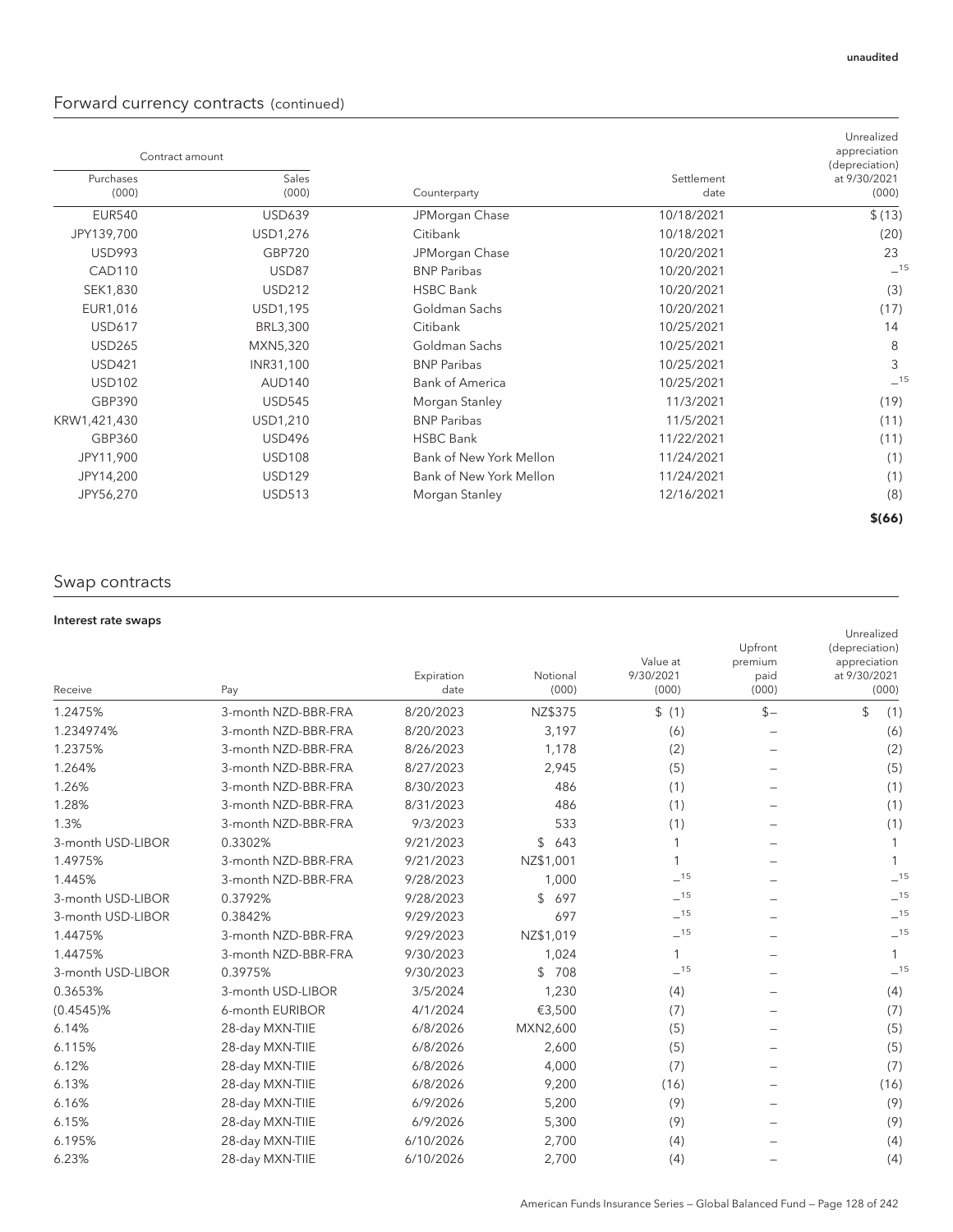#### Interest rate swaps (continued)

| Receive           | Pay             | Expiration<br>date | Notional<br>(000) | Value at<br>9/30/2021<br>(000) | Upfront<br>premium<br>paid<br>(000) | Unrealized<br>(depreciation)<br>appreciation<br>at 9/30/2021<br>(000) |
|-------------------|-----------------|--------------------|-------------------|--------------------------------|-------------------------------------|-----------------------------------------------------------------------|
| 6.36%             | 28-day MXN-TIIE | 6/12/2026          | MXN2,300          | \$ (3)                         | $$-$                                | \$<br>(3)                                                             |
| 6.585%            | 28-day MXN-TIIE | 6/25/2026          | 2,600             | (2)                            |                                     | (2)                                                                   |
| 6.59%             | 28-day MXN-TIIE | 6/25/2026          | 2,000             | (2)                            |                                     | (2)                                                                   |
| 6.64%             | 28-day MXN-TIIE | 6/25/2026          | 3,200             | (3)                            |                                     | (3)                                                                   |
| 6.633%            | 28-day MXN-TIIE | 6/25/2026          | 8,900             | (7)                            |                                     | (7)                                                                   |
| 6.6175%           | 28-day MXN-TIIE | 6/25/2026          | 8,600             | (7)                            |                                     | (7)                                                                   |
| 6.58%             | 28-day MXN-TIIE | 6/25/2026          | 11,300            | (10)                           |                                     | (10)                                                                  |
| 3-month USD-LIBOR | 1.4822%         | 3/5/2031           | \$450             |                                |                                     |                                                                       |
| 6-month EURIBOR   | 0.5092%         | 4/1/2051           | € 370             | (1)                            |                                     | (1)                                                                   |
|                   |                 |                    |                   |                                | $S-$                                | \$(118)                                                               |

#### Credit default swaps

#### Centrally cleared credit default swaps on credit indices — buy protection

| Receive         | Pay/<br>Payment frequency | Expiration<br>date | Notional<br>(000) | Value at<br>9/30/2021<br>(000) | Upfront<br>premium<br>received<br>(000) | Unrealized<br>depreciation<br>at 9/30/2021<br>(000) |
|-----------------|---------------------------|--------------------|-------------------|--------------------------------|-----------------------------------------|-----------------------------------------------------|
| CDX.NA.IG.37    | 1.00%/Quarterly           | 12/20/2026         | \$1,410           | $$$ (33)                       | \$ (33)                                 | $$ -15$                                             |
| ITRAX.EUR.IG.36 | 1.00%/Quarterly           | 12/20/2026         | 1.210             | (37                            | (36)                                    | (1)                                                 |
|                 |                           |                    |                   |                                | \$ (69)                                 | \$(1)                                               |

### Investments in affiliates $11$

|                                                                                       | Value of<br>affiliate at<br>1/1/2021<br>(000) | <b>Additions</b><br>(000) | Reductions<br>(000) | Net<br>realized<br>loss<br>(000) | Net<br>unrealized<br>appreciation<br>(000) | Value of<br>affiliate at<br>9/30/2021<br>(000) | Dividend<br>income<br>(000) |
|---------------------------------------------------------------------------------------|-----------------------------------------------|---------------------------|---------------------|----------------------------------|--------------------------------------------|------------------------------------------------|-----------------------------|
| Short-term securities 7.06%                                                           |                                               |                           |                     |                                  |                                            |                                                |                             |
| Money market investments 7.06%<br>Capital Group Central Cash Fund 0.06% <sup>10</sup> |                                               |                           | \$115,067           | $$ -15$                          |                                            | \$31,673                                       | \$16                        |

1 Valued under fair value procedures adopted by authority of the board of trustees. The total value of all such securities was \$115,391,000, which represented 25.72% of the net assets of the fund. This entire amount relates to certain securities trading outside the U.S. whose values were adjusted as a result of significant market movements following the close of local trading.

<sup>2</sup>Security did not produce income during the last 12 months.

 $^3$ Acquired in a transaction exempt from registration under Rule 144A of the Securities Act of 1933. May be resold in the U.S. in transactions exempt from registration, normally to qualified institutional buyers. The total value of all such securities was \$4,951,000, which represented 1.10% of the net assets of the fund.

<sup>4</sup>Index-linked bond whose principal amount moves with a government price index.

5 All or a portion of this security was pledged as collateral. The total value of pledged collateral was \$378,000, which represented .08% of the net assets of the fund.

<sup>6</sup>Step bond; coupon rate may change at a later date.

<sup>7</sup>Principal payments may be made periodically. Therefore, the effective maturity date may be earlier than the stated maturity date.

8 Purchased on a TBA basis.

9 Coupon rate may change periodically. Reference rate and spread are as of the most recent information available. Some coupon rates are determined by the issuer or agent based on current market conditions; therefore, the reference rate and spread are not available.

<sup>10</sup>Rate represents the seven-day yield at 9/30/2021.

<sup>11</sup>Part of the same "group of investment companies" as the fund as defined under the Investment Company Act of 1940, as amended.

12Amount less than .01%.

<sup>13</sup>Notional amount is calculated based on the number of contracts and notional contract size.

<sup>14</sup>Value is calculated based on the notional amount and current market price.

15Amount less than one thousand.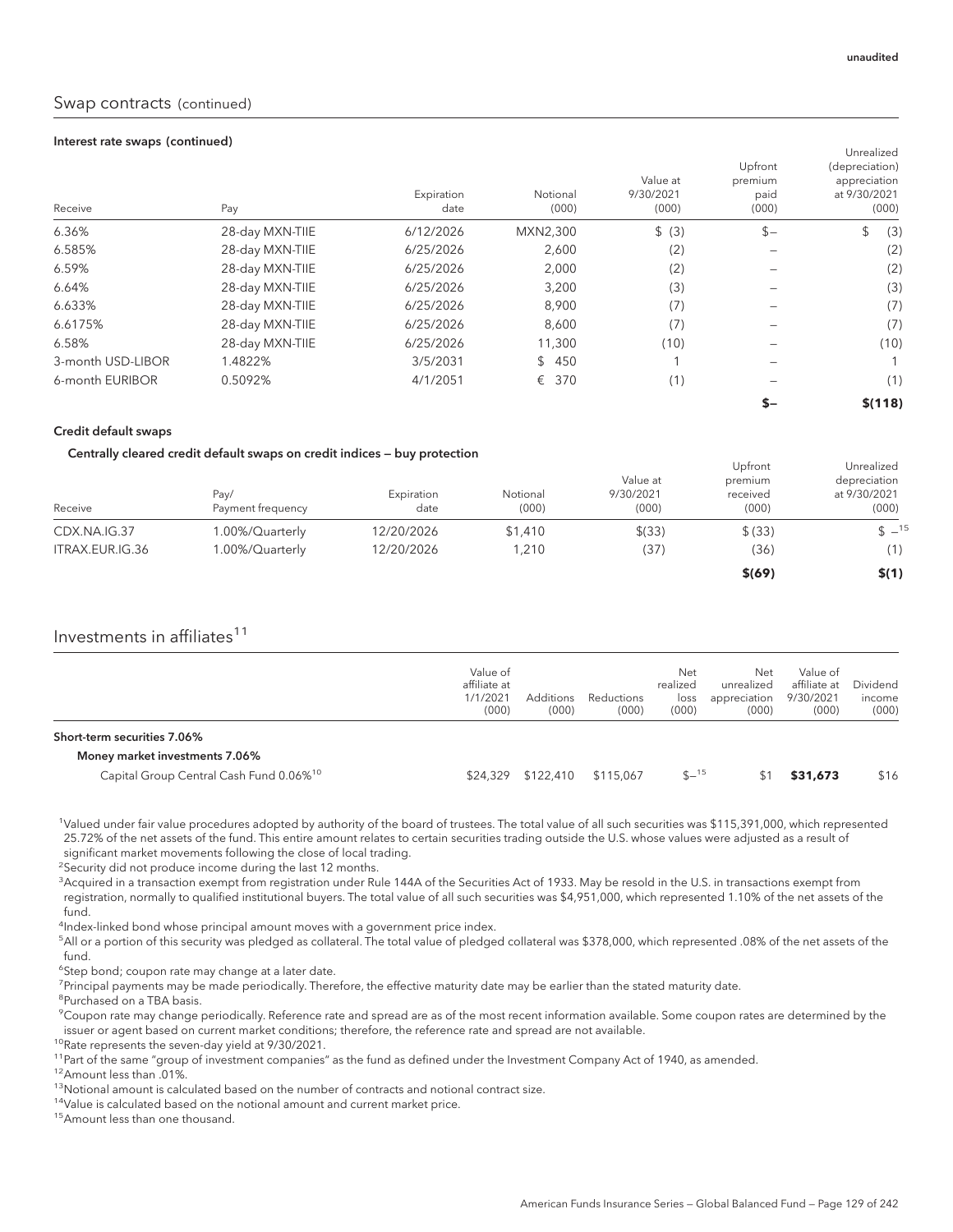#### Key to abbreviations and symbols

ADR = American Depositary Receipts JPY/¥ = Japanese yen AUD/A\$ = Australian dollars KRW = South Korean won BBR = Bank Base Rate LIBOR = London Interbank Offered Rate BRL = Brazilian reais and a state of the MXN = Mexican pesos CAD/C\$ = Canadian dollars MYR = Malaysian ringgits CNH/CNY = Chinese yuan renminbi NOK/NKr = Norwegian kroner COP = Colombian pesos NZD/NZ\$ = New Zealand dollars CZK = Czech korunas extensive political extensive provided PLN = Polish zloty DKK/DKr = Danish kroner entertainment and the Ref. = Refunding  $EUR/\varepsilon$  = Euros Rev. = Revenue EURIBOR = Euro Interbank Offered Rate **Rubles** RUB = Russian rubles FRA = Forward Rate Agreement SEK = Swedish kronor IDR = Indonesian rupiah TBA = To-be-announced INR = Indian rupees USD/\$ = U.S. dollars

GBP/ $f =$  British pounds SOFR = Secured Overnight Financing Rate ILS = Israeli shekels TIIE = Equilibrium Interbank Interest Rate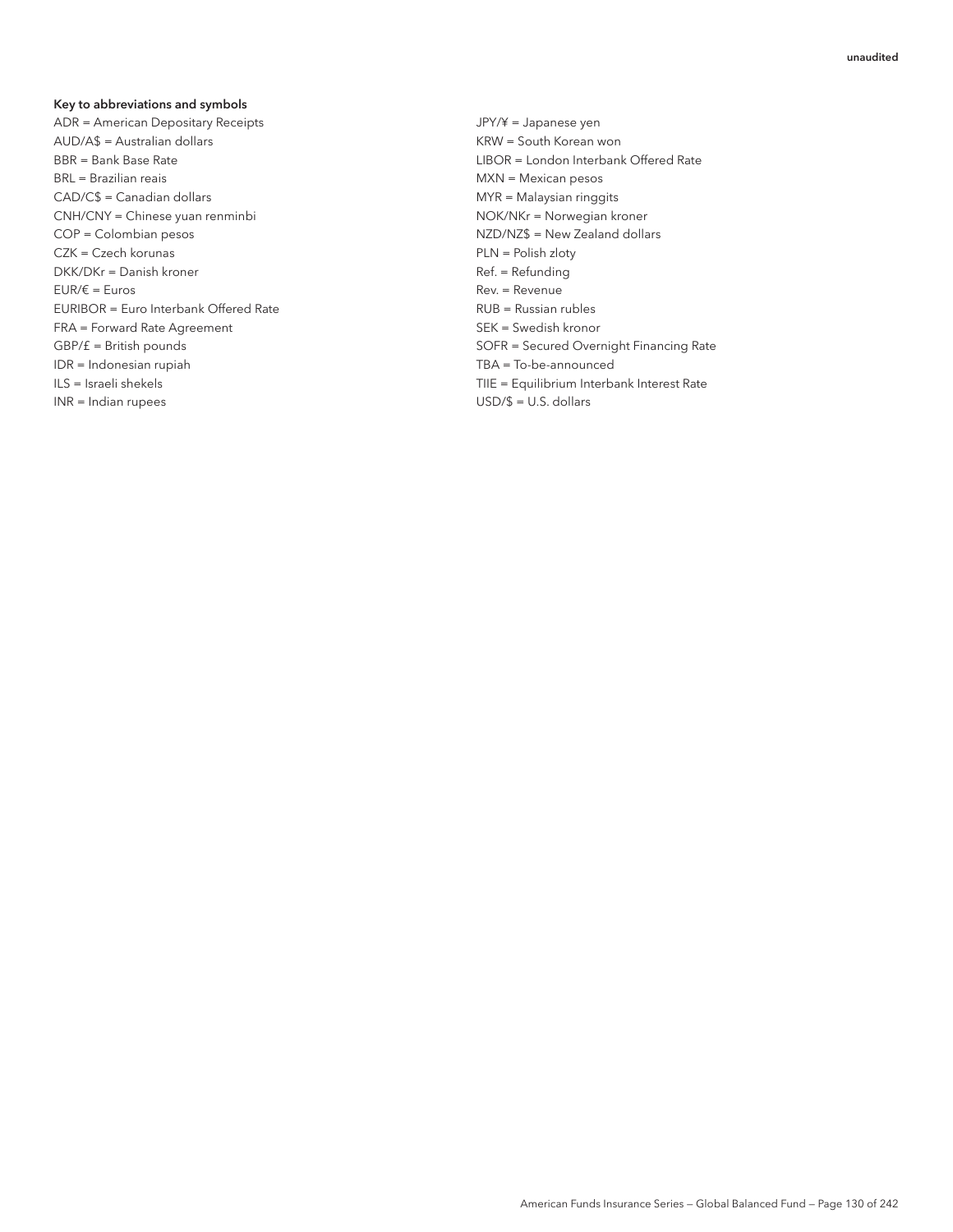#### The Bond Fund of America®

(formerly Bond Fund) Investment portfolio September 30, 2021

#### unaudited

**4,983,977**

## Bonds, notes & other debt instruments 98.05% U.S. Treasury bonds & notes 44.94%

| U.S. Treasury bonds & notes 44.94%<br><b>U.S. Treasury 37.80%</b> | Principal amount<br>(000) | Value<br>(000) |
|-------------------------------------------------------------------|---------------------------|----------------|
| U.S. Treasury 0.125% 2023                                         | \$39,035                  | \$<br>38,975   |
| U.S. Treasury 0.125% 2023                                         | 28,515                    | 28,441         |
| U.S. Treasury 0.25% 2024                                          | 250,000                   | 249,157        |
| U.S. Treasury 0.25% 2024                                          | 155,500                   | 154,636        |
| U.S. Treasury 0.375% 2024                                         | 712,000                   | 711,365        |
| U.S. Treasury 0.375% 2024                                         | 77,000                    | 76,791         |
| U.S. Treasury 0.375% 2024                                         | 47,205                    | 47,005         |
| U.S. Treasury 0.375% 2024                                         | 26,455                    | 26,363         |
| U.S. Treasury 2.125% 2024                                         | 72,100                    | 75,531         |
| U.S. Treasury 2.125% 2024 <sup>1</sup>                            | 72,100                    | 75,426         |
| U.S. Treasury 0.375% 2025                                         | 200,000                   | 196,018        |
| U.S. Treasury 2.875% 2025 <sup>1</sup>                            | 96,200                    | 103,945        |
| U.S. Treasury 2.875% 2025                                         | 72,100                    | 77,711         |
| U.S. Treasury 0.375% 2026                                         | 40,000                    | 39,146         |
| U.S. Treasury 0.75% 2026                                          | 454,705                   | 451,279        |
| U.S. Treasury 0.75% 2026                                          | 87,865                    | 87,132         |
| U.S. Treasury 0.75% 2026                                          | 26,766                    | 26,483         |
| U.S. Treasury 1.375% 2026 <sup>1</sup>                            | 75,000                    | 76,450         |
| U.S. Treasury 0.50% 2027                                          | 165,625                   | 160,296        |
| U.S. Treasury 0.50% 2027                                          | 144,150                   | 138,779        |
| U.S. Treasury 2.25% 2027 <sup>1</sup>                             | 120,200                   | 127,840        |
| U.S. Treasury 2.25% 2027 <sup>1</sup>                             | 72,100                    | 76,611         |
| U.S. Treasury 6.125% 2027                                         | 24,000                    | 31,083         |
| U.S. Treasury 1.25% 2028                                          | 79,480                    | 79,385         |
| U.S. Treasury 1.25% 2028                                          | 35,156                    | 35,085         |
| U.S. Treasury 2.875% 2028                                         | 72,100                    | 79,670         |
| U.S. Treasury 1.25% 2031 <sup>1</sup>                             | 508,918                   | 496,638        |
| U.S. Treasury 1.125% 2040 <sup>1</sup>                            | 124,213                   | 107,337        |
| U.S. Treasury 1.375% 2040                                         | 40,000                    | 35,918         |
| U.S. Treasury 1.75% 2041                                          | 49,231                    | 47,031         |
| U.S. Treasury 1.875% 2041                                         | 75,500                    | 73,830         |
| U.S. Treasury 3.00% 2049 <sup>1</sup>                             | 150,000                   | 179,284        |
| U.S. Treasury 1.25% 2050                                          | 21,285                    | 17,405         |
| U.S. Treasury 1.375% 2050                                         | 32,062                    | 27,046         |
| U.S. Treasury 2.00% 2051                                          | 41,920                    | 41,154         |
| U.S. Treasury 2.375% 2051 <sup>1</sup>                            | 644,805                   | 687,731        |

#### U.S. Treasury inflation-protected securities 7.14%

| U.S. Treasury Inflation-Protected Security 0.125% 2022 <sup>2</sup> | 55.252  | 56.614  |
|---------------------------------------------------------------------|---------|---------|
| U.S. Treasury Inflation-Protected Security 0.125% 2022 <sup>2</sup> | 53.579  | 54,350  |
| U.S. Treasury Inflation-Protected Security 0.125% 2023 <sup>2</sup> | 192.396 | 198.990 |
| U.S. Treasury Inflation-Protected Security 0.625% 2023 <sup>2</sup> | 78.714  | 82,392  |
| U.S. Treasury Inflation-Protected Security 0.125% 2024 <sup>2</sup> | 25.672  | 27,456  |
| U.S. Treasury Inflation-Protected Security 0.125% 2024 <sup>2</sup> | 3.334   | 3,558   |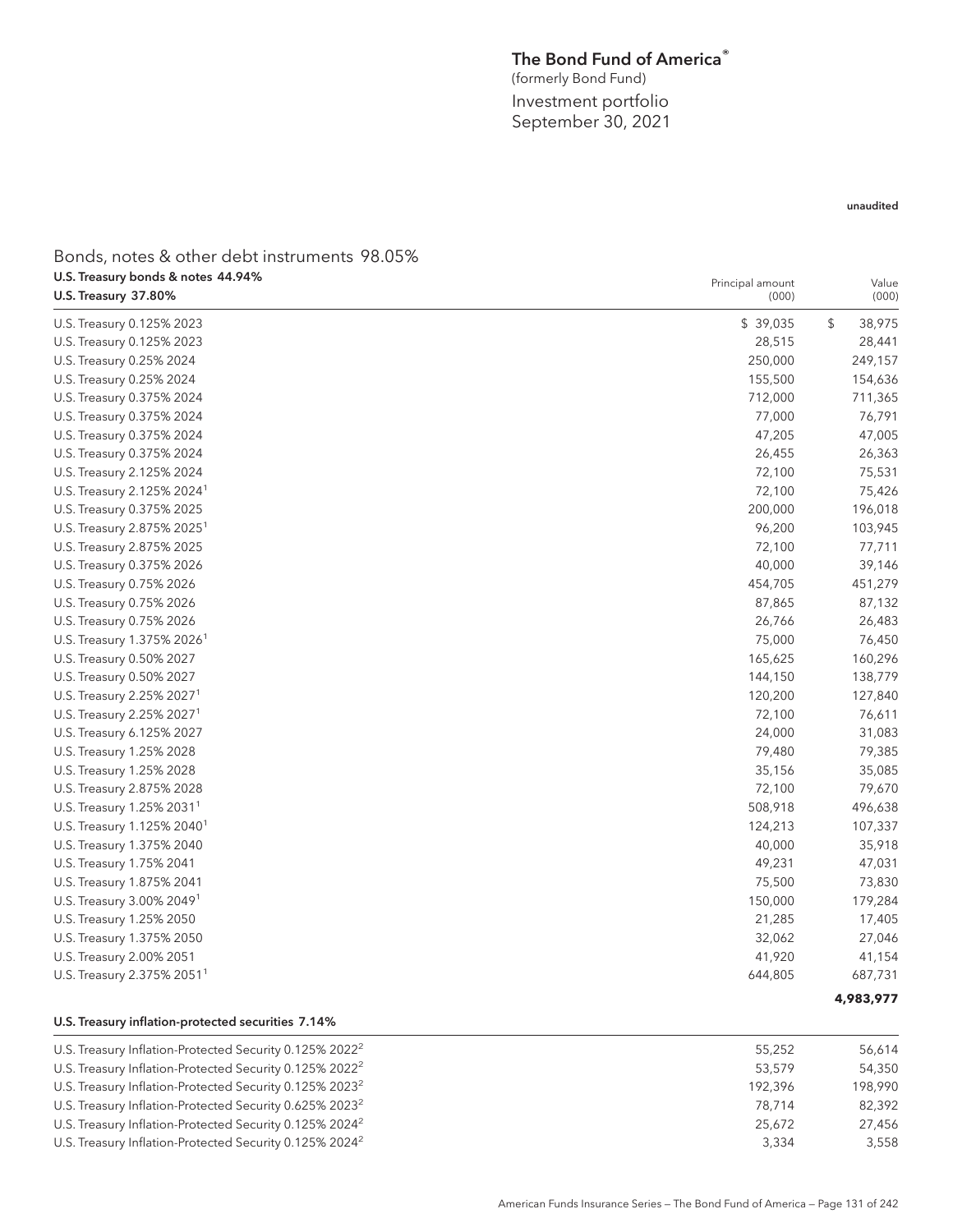### Bonds, notes & other debt instruments (continued)

| U.S. Treasury bonds & notes (continued)<br>U.S. Treasury inflation-protected securities (continued) | Principal amount<br>(000) | Value<br>(000) |
|-----------------------------------------------------------------------------------------------------|---------------------------|----------------|
|                                                                                                     |                           |                |
| U.S. Treasury Inflation-Protected Security 0.125% 2026 <sup>2</sup>                                 | \$183,983                 | 199,214<br>\$  |
| U.S. Treasury Inflation-Protected Security 0.375% 2027 <sup>1,2</sup>                               | 83,690                    | 93,013         |
| U.S. Treasury Inflation-Protected Security 0.50% 2028 <sup>1,2</sup>                                | 82,995                    | 92,872         |
| U.S. Treasury Inflation-Protected Security 0.125% 2031 <sup>2</sup>                                 | 28,323                    | 31,192         |
| U.S. Treasury Inflation-Protected Security 0.125% 2031 <sup>2</sup>                                 | 18,513                    | 20,319         |
| U.S. Treasury Inflation-Protected Security 0.25% 2050 <sup>2</sup>                                  | 5,415                     | 6,097          |
| U.S. Treasury Inflation-Protected Security 0.125% 2051 <sup>2</sup>                                 | 68,363                    | 74,882         |
|                                                                                                     |                           | 940,949        |
| Total U.S. Treasury bonds & notes                                                                   |                           | 5,924,926      |
| Corporate bonds, notes & loans 31.53%<br>Financials 6.90%                                           |                           |                |
| ACE INA Holdings, Inc. 2.875% 2022                                                                  | 3,625                     | 3,709          |
| ACE INA Holdings, Inc. 3.35% 2026                                                                   | 2,025                     | 2,210          |
| ACE INA Holdings, Inc. 4.35% 2045                                                                   | 2,220                     | 2,795          |
| AerCap Holdings NV 6.50% 2025                                                                       | 1,798                     | 2,086          |
| Ally Financial, Inc. 5.125% 2024                                                                    | 1,500                     | 1,681          |
| Ally Financial, Inc. 8.00% 2031                                                                     | 8,479                     | 12,051         |
| Ally Financial, Inc. 8.00% 2031                                                                     | 7,070                     | 10,206         |
| American International Group, Inc. 4.20% 2028                                                       | 9,875                     | 11,260         |
| Arthur J. Gallagher & Co. 3.50% 2051                                                                | 1,073                     | 1,151          |
| Banco Santander, SA 1.722% 2027                                                                     |                           |                |
| (1-year UST Yield Curve Rate T Note Constant Maturity $+$ 0.90% on 9/14/2026) <sup>3</sup>          | 1,400                     | 1,394          |
| Bank of America Corp. 1.658% 2027 (USD-SOFR + 0.91% on 3/11/2026) <sup>3</sup>                      | 981                       | 987            |
| Bank of America Corp. 1.734% 2027 (USD-SOFR + 0.96% on 7/22/2026) <sup>3</sup>                      | 7,460                     | 7,496          |
| Bank of America Corp. 3.419% 2028 (3-month USD-LIBOR + 1.04% on 12/20/2027) <sup>3</sup>            | 10,129                    | 10,985         |
| Bank of America Corp. 2.087% 2029 (USD-SOFR + 1.06% on 6/14/2028) <sup>3</sup>                      | 682                       | 681            |
| Bank of America Corp. 1.922% 2031 (USD-SOFR + 1.37% on 10/24/2030) <sup>3</sup>                     | 21,177                    | 20,388         |
| Bank of America Corp. 2.299% 2032 (USD-SOFR + 1.22% on 7/21/2031) <sup>3</sup>                      | 49,520                    | 48,847         |
| Bank of America Corp. 2.687% 2032 (USD-SOFR + 1.32% on 4/22/2031) <sup>3</sup>                      | 10,318                    | 10,513         |
| Bank of America Corp. 2.972% 2052 (USD-SOFR + 1.56% on 7/21/2051) <sup>3</sup>                      | 1,546                     | 1,516          |
| Bank of China, Ltd. (Hong Kong Branch) 3.875% 2025                                                  | 236                       | 257            |
| Bank of China, Ltd. (Hong Kong Branch) 4.00% 2028                                                   | 200                       | 221            |
| Bank of Nova Scotia 1.35% 2026                                                                      | 3,345                     | 3,349          |
| Berkshire Hathaway Finance Corp. 4.20% 2048                                                         | 8,720                     | 10,583         |
| BNP Paribas 3.80% 2024 <sup>4</sup>                                                                 | 18,775                    | 20,024         |
| BNP Paribas 2.819% 2025 (3-month USD-LIBOR + 1.111% on 11/19/2024) <sup>3,4</sup>                   | 2,875                     | 3,012          |
| BNP Paribas 3.375% 2025 <sup>4</sup>                                                                | 6,425                     | 6,853          |
| BNP Paribas 2.219% 2026 (USD-SOFR + 2.074% on 6/9/2025) <sup>3,4</sup>                              | 12,000                    | 12,321         |
| BNP Paribas 1.323% 2027 (USD-SOFR + 1.004% on 1/13/2026) <sup>3,4</sup>                             | 8,425                     | 8,287          |
| BNP Paribas 2.159% 2029 (USD-SOFR + 1.218% on 9/15/2028) <sup>3,4</sup>                             | 3,375                     | 3,346          |
| BNP Paribas 2.871% 2032 (USD-SOFR + 1.387% on 4/19/2031) <sup>3,4</sup>                             | 3,475                     | 3,551          |
| CIT Group, Inc. 3.929% 2024 (USD-SOFR + 3.827% on 6/19/2023) <sup>3</sup>                           | 5,410                     | 5,668          |
| CIT Group, Inc. 4.75% 2024                                                                          | 2,066                     | 2,208          |
| Citigroup, Inc. 4.60% 2026                                                                          | 1,800                     | 2,034          |
| Citigroup, Inc. 1.462% 2027 (USD-SOFR + 0.67% on 6/9/2026) <sup>3</sup>                             | 8,740                     | 8,694          |
| Crédit Agricole SA 1.907% 2026 (USD-SOFR + 1.676% on 6/16/2025) <sup>3,4</sup>                      | 4,450                     | 4,537          |
| Crédit Agricole SA 1.247% 2027 (USD-SOFR + 0.892% on 1/26/2026) <sup>3,4</sup>                      | 3,400                     | 3,353          |
| Credit Suisse Group AG 2.997% 2023 (3-month USD-LIBOR + 1.20% on 12/14/2022) <sup>3,4</sup>         | 12,000                    | 12,327         |
| Credit Suisse Group AG 3.80% 2023                                                                   | 12,925                    | 13,622         |
|                                                                                                     | 500                       | 528            |
| Credit Suisse Group AG 4.207% 2024 (3-month USD-LIBOR + 1.24% on 6/12/2023) <sup>3,4</sup>          |                           |                |
| Credit Suisse Group AG 2.593% 2025 (USD-SOFR + 1.56% on 9/11/2024) <sup>3,4</sup>                   | 850                       | 881            |
| Credit Suisse Group AG 2.193% 2026 (USD-SOFR + 2.044% on 6/5/2025) <sup>3,4</sup>                   | 5,750                     | 5,860          |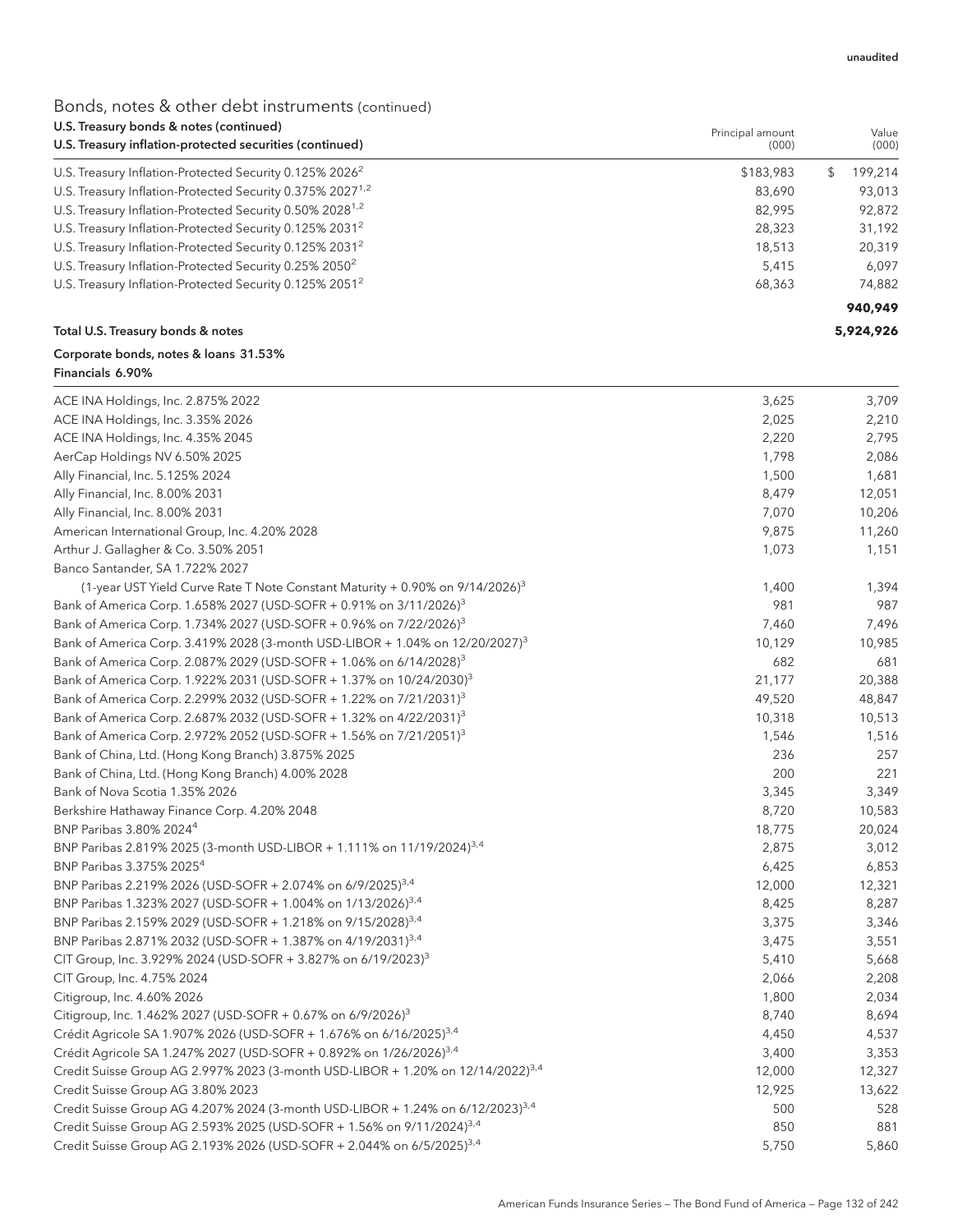Value

Principal amount

| Financials (continued)                                                                       | (000)    | (000)    |
|----------------------------------------------------------------------------------------------|----------|----------|
| Credit Suisse Group AG 1.305% 2027 (USD-SOFR + 0.98% on 2/2/2026) <sup>3,4</sup>             | \$10,950 | \$10,712 |
| Credit Suisse Group AG 4.194% 2031 (USD-SOFR + 3.73% on 4/1/2030) <sup>3,4</sup>             | 3,096    | 3,470    |
| Credit Suisse Group AG 3.091% 2032 (USD-SOFR + 1.73% on 5/14/2031) <sup>3,4</sup>            | 7,369    | 7,541    |
| Danske Bank AS 1.549% 2027 <sup>4</sup>                                                      | 2,990    | 2,968    |
| Deutsche Bank AG 4.25% 2021                                                                  | 525      | 526      |
| Deutsche Bank AG 3.30% 2022                                                                  | 2,695    | 2,781    |
| Deutsche Bank AG 5.00% 2022                                                                  | 2,675    | 2,719    |
| Deutsche Bank AG 3.95% 2023                                                                  | 6,350    | 6,638    |
| Deutsche Bank AG 0.898% 2024                                                                 | 2,500    | 2,498    |
| Deutsche Bank AG 2.222% 2024 (USD-SOFR + 2.159% on 9/18/2023) <sup>3</sup>                   | 10,475   | 10,740   |
| Deutsche Bank AG 3.70% 2024                                                                  | 4,950    | 5,274    |
| Deutsche Bank AG 3.70% 2024                                                                  | 2,750    | 2,931    |
| Deutsche Bank AG 3.961% 2025 (USD-SOFR + 2.581% on 11/26/2024) <sup>3</sup>                  | 8,586    | 9,290    |
| Deutsche Bank AG 2.129% 2026 (USD-SOFR + 1.87% on 11/24/2025) <sup>3</sup>                   | 42,264   | 42,950   |
| Deutsche Bank AG 4.10% 2026                                                                  | 7,305    | 8,010    |
| Deutsche Bank AG 4.10% 2026                                                                  | 857      | 938      |
| Deutsche Bank AG 3.547% 2031 (USD-SOFR + 3.043% on 9/18/2030) <sup>3</sup>                   | 2,900    | 3,097    |
| Deutsche Bank AG 3.035% 2032 (USD-SOFR + 1.718% on 5/28/2031) <sup>3</sup>                   | 2,100    | 2,132    |
| Deutsche Bank AG 3.729% 2032 (USD-SOFR + 2.757% on 1/14/2031) <sup>3</sup>                   | 4,000    | 4,133    |
| DNB Bank ASA 1.535% 2027                                                                     |          |          |
| (5-year UST Yield Curve Rate T Note Constant Maturity + 0.72% on 5/25/2026) <sup>3,4</sup>   | 1,200    | 1,201    |
| GE Capital Funding, LLC 4.05% 2027                                                           | 5,078    | 5,704    |
| GE Capital Funding, LLC 4.40% 2030                                                           | 10,000   | 11,593   |
| Goldman Sachs Group, Inc. 5.75% 2022                                                         | 4,800    | 4,882    |
| Goldman Sachs Group, Inc. 1.431% 2027 (USD-SOFR + 0.795% on 3/9/2026) <sup>3</sup>           | 3,030    | 3,023    |
| Goldman Sachs Group, Inc. 1.542% 2027 (USD-SOFR + 0.818% on 9/10/2026) <sup>3</sup>          | 13,275   | 13,230   |
| Goldman Sachs Group, Inc. 3.814% 2029 (3-month USD-LIBOR + 1.158% on 4/23/2028) <sup>3</sup> | 9,600    | 10,632   |
| Goldman Sachs Group, Inc. 2.383% 2032 (USD-SOFR + 1.248% on 7/21/2031) <sup>3</sup>          | 19,697   | 19,515   |
| Goldman Sachs Group, Inc. 2.615% 2032 (USD-SOFR + 1.281% on 4/22/2031) <sup>3</sup>          | 7,605    | 7,702    |
| Goldman Sachs Group, Inc. 2.908% 2042 (USD-SOFR + 1.40% on 7/21/2041) <sup>3</sup>           | 3,160    | 3,120    |
| Goldman Sachs Group, Inc. 5.30% junior subordinated perpetual bonds                          |          |          |
| (3-month USD-LIBOR + 3.834% on 11/10/2026) <sup>3</sup>                                      | 1,750    | 1,934    |
| Groupe BPCE SA 2.75% 2023 <sup>4</sup>                                                       | 6,875    | 7,089    |
| Groupe BPCE SA 5.70% 2023 <sup>4</sup>                                                       | 28,166   | 30,889   |
| Groupe BPCE SA 5.15% 2024 <sup>4</sup>                                                       | 5,481    | 6,059    |
| Groupe BPCE SA 1.652% 2026 (USD-SOFR + 1.52% on 10/6/2025) <sup>3,4</sup>                    | 6,350    | 6,360    |
| Hartford Financial Services Group, Inc. 2.90% 2051                                           | 713      | 689      |
| HSBC Holdings PLC 2.206% 2029 (USD-SOFR + 1.285% on 8/17/2028) <sup>3</sup>                  | 2,628    | 2,609    |
| HSBC Holdings PLC 4.583% 2029 (3-month USD-LIBOR + 1.535% on 6/19/2028) <sup>3</sup>         | 9,525    | 10,820   |
| HSBC Holdings PLC 2.804% 2032 (USD-SOFR + 1.187% on 5/24/2031) <sup>3</sup>                  | 6,490    | 6,582    |
| Huarong Finance 2019 Co., Ltd. (3-month USD-LIBOR + 1.25%) 1.372% 2025 <sup>5</sup>          | 397      | 345      |
| Huarong Finance 2017 Co., Ltd. 4.25% 2027                                                    | 6,335    | 5,828    |
| Huarong Finance 2017 Co., Ltd. 4.75% 2027                                                    | 669      | 632      |
| Huarong Finance II Co., Ltd. 5.00% 2025                                                      | 480      | 469      |
| Huarong Finance II Co., Ltd. 5.50% 2025                                                      | 6,669    | 6,619    |
| Huarong Finance II Co., Ltd. 4.625% 2026                                                     | 200      | 192      |
| Huarong Finance II Co., Ltd. 4.875% 2026                                                     | 2,106    | 2,040    |
| Intesa Sanpaolo SpA 3.375% 2023 <sup>4</sup>                                                 | 10,035   | 10,382   |
| Intesa Sanpaolo SpA 3.25% 2024 <sup>4</sup>                                                  | 770      | 813      |
| Intesa Sanpaolo SpA 5.017% 2024 <sup>4</sup>                                                 | 68,143   | 73,595   |
| Intesa Sanpaolo SpA 5.71% 2026 <sup>4</sup>                                                  | 15,400   | 17,286   |
| Intesa Sanpaolo SpA 3.875% 2027 <sup>4</sup>                                                 | 6,250    | 6,775    |
| Intesa Sanpaolo SpA 3.875% 2028 <sup>4</sup>                                                 | 1,986    | 2,133    |
| JPMorgan Chase & Co. 0.969% 2025 (USD-SOFR + 0.58% on 6/23/2024) <sup>3</sup>                | 5,870    | 5,879    |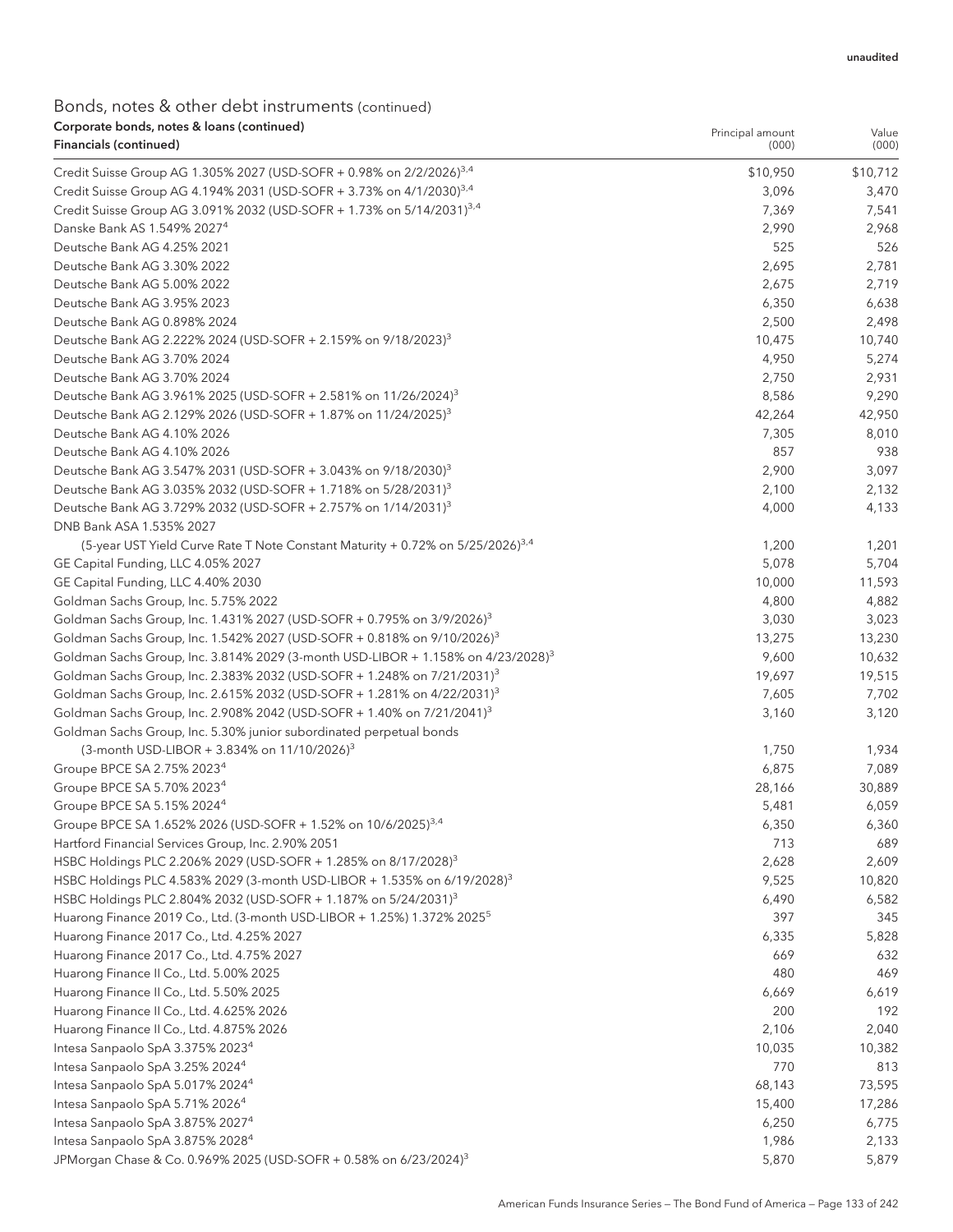Value

Principal amount

## Bonds, notes & other debt instruments (continued) Corporate bonds, notes & loans (continued)

| Financials (continued)                                                                                             | (000)   | (000)       |
|--------------------------------------------------------------------------------------------------------------------|---------|-------------|
| JPMorgan Chase & Co. 1.47% 2027 (USD-SOFR + 0.765% on 9/22/2026) <sup>3</sup>                                      | \$5,965 | \$<br>5,929 |
| JPMorgan Chase & Co. 1.578% 2027 (USD-SOFR + 0.885% on 4/22/2026) <sup>3</sup>                                     | 1,832   | 1,837       |
| JPMorgan Chase & Co. 2.069% 2029 (USD-SOFR + 1.015% on 6/1/2028) <sup>3</sup>                                      | 2,453   | 2,460       |
| JPMorgan Chase & Co. 3.509% 2029 (3-month USD-LIBOR + 0.945% on 1/23/2028) <sup>3</sup>                            | 9,600   | 10,450      |
| JPMorgan Chase & Co. 4.203% 2029 (3-month USD-LIBOR + 1.26% on 7/23/2028) <sup>3</sup>                             | 11,980  | 13,636      |
| JPMorgan Chase & Co. 2.522% 2031 (USD-SOFR + 2.04% on 4/22/2030) <sup>3</sup>                                      | 1,766   | 1,803       |
| JPMorgan Chase & Co. 2.58% 2032 (USD-SOFR + 1.25% on 4/22/2031) <sup>3</sup>                                       | 4,802   | 4,872       |
| Lloyds Banking Group PLC 2.438% 2026                                                                               |         |             |
| (1-year UST Yield Curve Rate T Note Constant Maturity + 1.00% on 2/5/2025) <sup>3</sup>                            | 2,675   | 2,776       |
| Lloyds Banking Group PLC 4.375% 2028                                                                               | 8,825   | 10,045      |
| MetLife Capital Trust IV, junior subordinated, 7.875% 2067 (3-month USD-LIBOR + 3.96% on 12/1/2037) <sup>3,4</sup> | 1,405   | 1,956       |
| MetLife, Inc. 3.60% 2025                                                                                           | 3,490   | 3,821       |
| Mitsubishi UFJ Financial Group, Inc. 1.538% 2027                                                                   |         |             |
| (1-year UST Yield Curve Rate T Note Constant Maturity + 0.75% on $7/20/2026$ ) <sup>3</sup>                        | 6,200   | 6,197       |
| Mizuho Financial Group, Inc. 1.554% 2027                                                                           |         |             |
| (1-year UST Yield Curve Rate T Note Constant Maturity + 0.75% on $7/9/2026$ ) <sup>3</sup>                         | 4,615   | 4,607       |
| Morgan Stanley 0.791% 2025 (USD-SOFR + 0.509% on 1/22/2024) <sup>3</sup>                                           | 3,065   | 3,066       |
| Morgan Stanley 2.72% 2025 (USD-SOFR + 1.152% on 7/22/2024) <sup>3</sup>                                            | 2,300   | 2,411       |
| Morgan Stanley 1.512% 2027 (USD-SOFR + 0.858% on 7/20/2026) <sup>3</sup>                                           | 3,065   | 3,052       |
| Morgan Stanley 2.239% 2032 (USD-SOFR + 1.178% on 7/21/2031) <sup>3</sup>                                           | 33,694  | 33,135      |
| MSCI, Inc. 3.25% 2033 <sup>4</sup>                                                                                 | 2,750   | 2,785       |
| OneMain Holdings, Inc. 7.125% 2026                                                                                 | 250     | 290         |
| PNC Financial Services Group, Inc. 2.854% 2022 <sup>3</sup>                                                        | 5,850   | 6,016       |
| PNC Funding Corp. 3.30% 2022                                                                                       | 8,700   | 8,794       |
| Rede D'Or Finance SARL 4.50% 2030 <sup>4</sup>                                                                     | 1,572   | 1,568       |
| Santander Holdings USA, Inc. 3.50% 2024                                                                            | 8,325   | 8,846       |
| Synchrony Financial 2.85% 2022                                                                                     | 5,400   | 5,499       |
| Synchrony Financial 4.375% 2024                                                                                    | 3,640   | 3,929       |
| Toronto-Dominion Bank 2.00% 2031                                                                                   | 3,510   | 3,452       |
| Travelers Companies, Inc. 2.55% 2050                                                                               | 768     | 736         |
| UBS Group AG 1.49% 2027                                                                                            |         |             |
| (1-year UST Yield Curve Rate T Note Constant Maturity + 0.85% on 8/10/2026) <sup>3,4</sup>                         | 4,000   | 3,956       |
| UniCredit SpA 3.75% 2022 <sup>4</sup>                                                                              | 2,545   | 2,587       |
| UniCredit SpA 6.572% 2022 <sup>4</sup>                                                                             | 11,295  | 11,479      |
| UniCredit SpA 4.625% 2027 <sup>4</sup>                                                                             | 1,395   | 1,565       |
| UniCredit SpA 5.861% 2032 (5-year USD-ICE Swap + 3.703% on 6/19/2027) <sup>3,4</sup>                               | 16,130  | 17,952      |
| Wells Fargo & Company 2.406% 2025 (3-month USD-LIBOR + 0.825% on 10/30/2024) <sup>3</sup>                          | 20,480  | 21,336      |
|                                                                                                                    |         | 910,284     |

#### Energy 4.89%

| Antero Resources Corp. 5.375% 2030 <sup>4</sup>     | 280    | 295    |
|-----------------------------------------------------|--------|--------|
| Apache Corp. 4.625% 2025                            | 645    | 694    |
| Apache Corp. 4.25% 2030                             | 2,465  | 2,661  |
| Apache Corp. 5.35% 2049                             | 800    | 890    |
| BP Capital Markets PLC 3.00% 2050                   | 8.284  | 7,981  |
| Canadian Natural Resources, Ltd. 2.05% 2025         | 754    | 772    |
| Canadian Natural Resources, Ltd. 3.85% 2027         | 1,151  | 1,260  |
| Canadian Natural Resources, Ltd. 2.95% 2030         | 1,113  | 1,154  |
| Cenovus Energy, Inc. 5.375% 2025                    | 2,763  | 3,148  |
| Cenovus Energy, Inc. 4.25% 2027                     | 13,897 | 15,456 |
| Cenovus Energy, Inc. 2.65% 2032                     | 884    | 868    |
| Cenovus Energy, Inc. 5.25% 2037                     | 770    | 919    |
| Cenovus Energy, Inc. 5.40% 2047                     | 15,180 | 18,656 |
| Cheniere Energy Partners LP 3.25% 2032 <sup>4</sup> | 1,761  | 1,769  |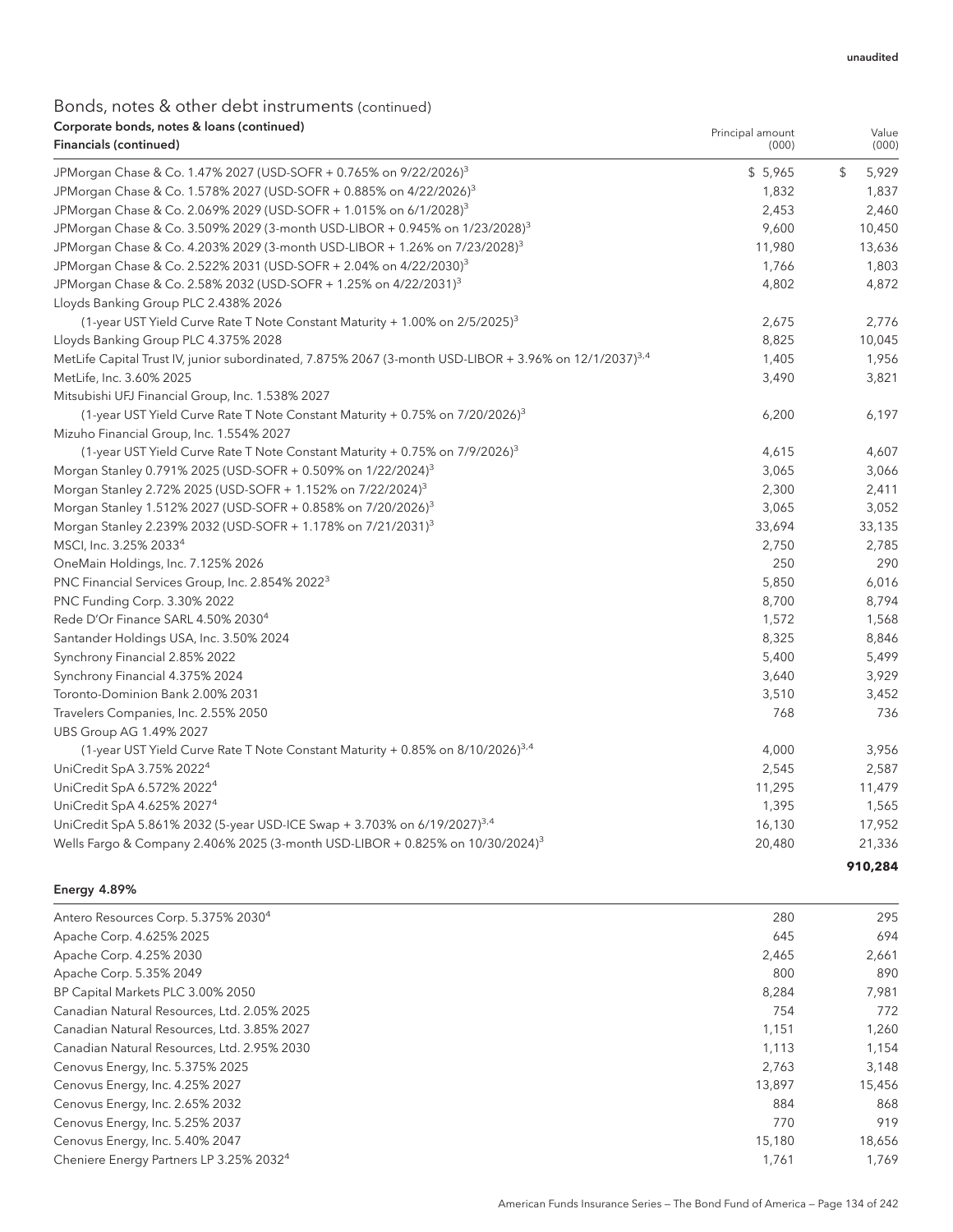| Corporate bonds, notes & Ioans (continued)<br>Energy (continued)                       | Principal amount<br>(000) | Value<br>(000)  |
|----------------------------------------------------------------------------------------|---------------------------|-----------------|
|                                                                                        |                           |                 |
| Cheniere Energy, Inc. 7.00% 2024                                                       | \$<br>410                 | \$<br>464       |
| Cheniere Energy, Inc. 5.125% 2027                                                      | 16,000                    | 18,509          |
| Cheniere Energy, Inc. 3.70% 2029                                                       | 7,369<br>4,800            | 8,001           |
| Chevron Corp. 2.355% 2022<br>Columbia Pipeline Partners LP 5.80% 2045                  | 1,410                     | 4,892<br>1,928  |
| ConocoPhillips 4.30% 2028 <sup>4</sup>                                                 | 3,973                     | 4,578           |
|                                                                                        | 500                       | 504             |
| DCP Midstream Operating LP 4.95% 2022<br>Devon Energy Corp. 4.50% 2030 <sup>4</sup>    | 5,197                     |                 |
|                                                                                        |                           | 5,667           |
| Diamondback Energy, Inc. 4.40% 2051                                                    | 2,600<br>555              | 2,954<br>563    |
| DT Midstream, Inc. 4.125% 2029 <sup>4</sup><br>Enbridge Energy Partners LP 5.875% 2025 | 7,700                     | 8,985           |
| Enbridge Energy Partners LP 7.375% 2045                                                | 13,911                    | 22,052          |
|                                                                                        |                           |                 |
| Enbridge, Inc. 4.00% 2023                                                              | 1,500                     | 1,589           |
| Enbridge, Inc. 3.40% 2051<br>Energy Transfer Operating LP 5.875% 2024                  | 1,980<br>294              | 1,999<br>323    |
|                                                                                        |                           |                 |
| Energy Transfer Operating LP 2.90% 2025                                                | 4,402<br>7,707            | 4,616           |
| Energy Transfer Operating LP 3.75% 2030<br>Energy Transfer Operating LP 5.00% 2050     |                           | 8,333           |
| Energy Transfer Partners LP 4.20% 2023                                                 | 19,853<br>2,860           | 22,946<br>3,039 |
| Energy Transfer Partners LP 4.50% 2024                                                 | 4,915                     |                 |
| Energy Transfer Partners LP 4.75% 2026                                                 | 1,506                     | 5,317<br>1,684  |
| Energy Transfer Partners LP 4.20% 2027                                                 | 45                        | 50              |
| Energy Transfer Partners LP 4.95% 2028                                                 | 4,559                     | 5,234           |
| Energy Transfer Partners LP 5.25% 2029                                                 | 1,275                     | 1,496           |
| Energy Transfer Partners LP 6.125% 2045                                                | 11,780                    | 15,013          |
| Energy Transfer Partners LP 5.30% 2047                                                 | 10,459                    | 12,274          |
| Energy Transfer Partners LP 6.00% 2048                                                 | 1,868                     | 2,374           |
| Energy Transfer Partners LP 6.25% 2049                                                 | 1,775                     | 2,336           |
| Energy Transfer Partners LP 6.25% junior subordinated perpetual bonds                  |                           |                 |
| (3-month USD-LIBOR + 4.028% on $2/15/2023$ ) <sup>3</sup>                              | 7,850                     | 7,043           |
| Energy Transfer Partners LP 6.625% junior subordinated perpetual bonds                 |                           |                 |
| (3-month USD-LIBOR + 4.155% on $2/15/2028$ ) <sup>3</sup>                              | 500                       | 488             |
| Enterprise Products Operating LLC 3.20% 2052                                           | 3,031                     | 2,940           |
| Enterprise Products Operating LLC 3.30% 2053                                           | 1,320                     | 1,290           |
| EQT Corp. 3.00% 2022                                                                   | 6,700                     | 6,826           |
| EQT Corp. 7.50% 2030 <sup>3</sup>                                                      | 7,500                     | 9,663           |
| Equinor ASA 3.625% 2028                                                                | 4,928                     | 5,498           |
| Equinor ASA 3.125% 2030                                                                | 20,000                    | 21,770          |
| Equinor ASA 3.25% 2049                                                                 | 5,687                     | 6,034           |
| Exxon Mobil Corp. 3.043% 2026                                                          | 4,625                     | 4,994           |
| Kinder Morgan Energy Partners LP 6.50% 2037                                            | 900                       | 1,221           |
| Kinder Morgan Energy Partners LP 5.50% 2044                                            | 700                       | 872             |
| Kinder Morgan, Inc. 5.30% 2034                                                         | 760                       | 939             |
| Kinder Morgan, Inc. 3.60% 2051                                                         | 555                       | 562             |
| MPLX LP 1.75% 2026                                                                     | 5,557                     | 5,595           |
| MPLX LP 4.00% 2028                                                                     | 4,665                     | 5,155           |
| MPLX LP 2.65% 2030                                                                     | 2,404                     | 2,414           |
| MPLX LP 5.50% 2049                                                                     | 8,081                     | 10,262          |
| Odebrecht Drilling Norbe 6.35% PIK and 1.00% Cash 2026 <sup>4,6</sup>                  | 39                        | 22              |
| Odebrecht Drilling Norbe 0% perpetual bonds <sup>4</sup>                               | 1,150                     | 10              |
| Oleoducto Central SA 4.00% 2027 <sup>4</sup>                                           | 1,715                     | 1,769           |
| Oleoducto Central SA 4.00% 2027                                                        | 350                       | 361             |
| ONEOK, Inc. 2.20% 2025                                                                 | 193                       | 197             |
| ONEOK, Inc. 5.85% 2026                                                                 | 896                       | 1,052           |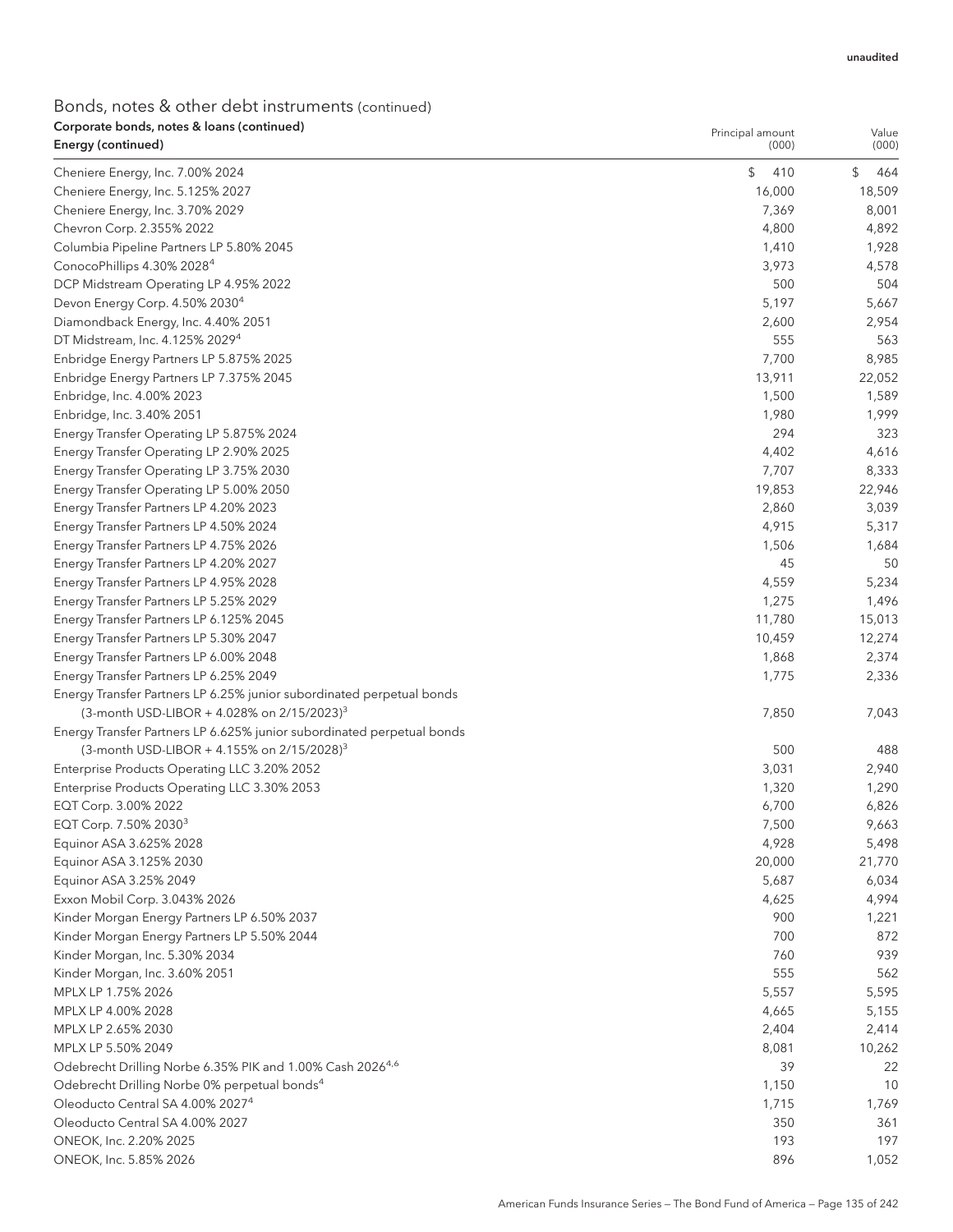| Corporate bonds, notes & Ioans (continued)<br>Energy (continued)                    | Principal amount<br>(000) | Value<br>(000) |
|-------------------------------------------------------------------------------------|---------------------------|----------------|
|                                                                                     |                           |                |
| ONEOK, Inc. 4.55% 2028                                                              | \$1,610                   | \$<br>1,828    |
| ONEOK, Inc. 3.10% 2030                                                              | 540                       | 564            |
| ONEOK, Inc. 6.35% 2031                                                              | 2,794                     | 3,581          |
| ONEOK, Inc. 5.20% 2048                                                              | 10,168                    | 12,333         |
| ONEOK, Inc. 4.45% 2049                                                              | 440                       | 493            |
| ONEOK, Inc. 4.50% 2050                                                              | 1,266                     | 1,407          |
| ONEOK, Inc. 7.15% 2051<br>Petróleos Mexicanos 6.875% 2025 <sup>4</sup>              | 3,275                     | 4,754          |
| Petróleos Mexicanos 6.875% 2025                                                     | 3,663                     | 4,016          |
|                                                                                     | 1,337                     | 1,466          |
| Petróleos Mexicanos 6.875% 2026                                                     | 43,810                    | 47,702         |
| Petróleos Mexicanos 6.50% 2027                                                      | 29,533                    | 31,231         |
| Petróleos Mexicanos 6.50% 2029                                                      | 969                       | 997            |
| Petróleos Mexicanos 6.84% 2030                                                      | 15,824                    | 16,365         |
| Petróleos Mexicanos 6.75% 2047                                                      | 161                       | 141            |
| Petróleos Mexicanos 6.35% 2048                                                      | 232                       | 196            |
| Pioneer Natural Resources Company 1.90% 2030                                        | 3,175                     | 3,040          |
| Plains All American Pipeline LP 3.80% 2030                                          | 590                       | 630            |
| Qatar Petroleum 1.375% 2026 <sup>4</sup>                                            | 16,725                    | 16,622         |
| Qatar Petroleum 2.25% 2031 <sup>4</sup><br>Qatar Petroleum 3.125% 2041 <sup>4</sup> | 18,400                    | 18,249         |
|                                                                                     | 7,310                     | 7,320          |
| Qatar Petroleum 3.30% 2051 <sup>4</sup>                                             | 2,185                     | 2,211          |
| SA Global Sukuk, Ltd. 0.946% 2024 <sup>4</sup>                                      | 9,410                     | 9,330          |
| SA Global Sukuk, Ltd. 1.602% 2026 <sup>4</sup>                                      | 26,160                    | 26,029         |
| SA Global Sukuk, Ltd. 2.694% 2031 <sup>4</sup>                                      | 4,680                     | 4,729          |
| Sabine Pass Liquefaction, LLC 6.25% 2022                                            | 2,300                     | 2,326          |
| Sabine Pass Liquefaction, LLC 5.625% 2023 <sup>3</sup>                              | 1,000                     | 1,063          |
| Sabine Pass Liquefaction, LLC 5.75% 2024                                            | 8,000                     | 8,912          |
| Sabine Pass Liquefaction, LLC 5.625% 2025                                           | 10,000                    | 11,354         |
| Sabine Pass Liquefaction, LLC 5.875% 2026                                           | 15,700                    | 18,486         |
| Saudi Arabian Oil Co. 2.875% 2024 <sup>4</sup>                                      | 4,885                     | 5,097          |
| Shell International Finance BV 3.875% 2028                                          | 9,410                     | 10,709         |
| Sinopec Group Overseas Development (2018), Ltd. 2.95% 2029                          | 3,743                     | 3,915          |
| Sinopec Group Overseas Development (2018), Ltd. 2.95% 2029 <sup>4</sup>             | 3,419                     | 3,588          |
| Sinopec Group Overseas Development (2018), Ltd. 2.95% 2029 <sup>4</sup>             | 1,183                     | 1,237          |
| Sinopec Group Overseas Development (2018), Ltd. 2.95% 2029                          | 460                       | 483            |
| Southwestern Energy Co. 6.45% 2025 <sup>3</sup>                                     | 495                       | 546            |
| Suncor Energy, Inc. 3.75% 2051                                                      | 715                       | 768            |
| Sunoco Logistics Operating Partners LP 5.40% 2047                                   | 6,190                     | 7,388          |
| Targa Resources Partners LP 5.375% 2027                                             | 175                       | 182            |
| Total Capital Canada, Ltd. 2.75% 2023                                               | 2,140                     | 2,233          |
| Total Capital International 3.455% 2029                                             | 885                       | 979            |
| TransCanada PipeLines, Ltd. 4.25% 2028                                              | 11,275                    | 12,845         |
| TransCanada PipeLines, Ltd. 4.10% 2030                                              | 4,776                     | 5,421          |
| Western Midstream Operating, LP 4.35% 2025 <sup>3</sup>                             | 2,782                     | 2,939          |
| Western Midstream Operating, LP 5.30% 2030 <sup>3</sup>                             | 2,202                     | 2,436          |
| Western Midstream Operating, LP 6.50% 2050 <sup>3</sup>                             | 3,079                     | 3,629          |
| Williams Partners LP 4.50% 2023                                                     | 500                       | 536            |
| Williams Partners LP 4.30% 2024                                                     | 595                       | 639            |
| Williams Partners LP 5.10% 2045                                                     | 225                       | 279            |
|                                                                                     |                           | 644,444        |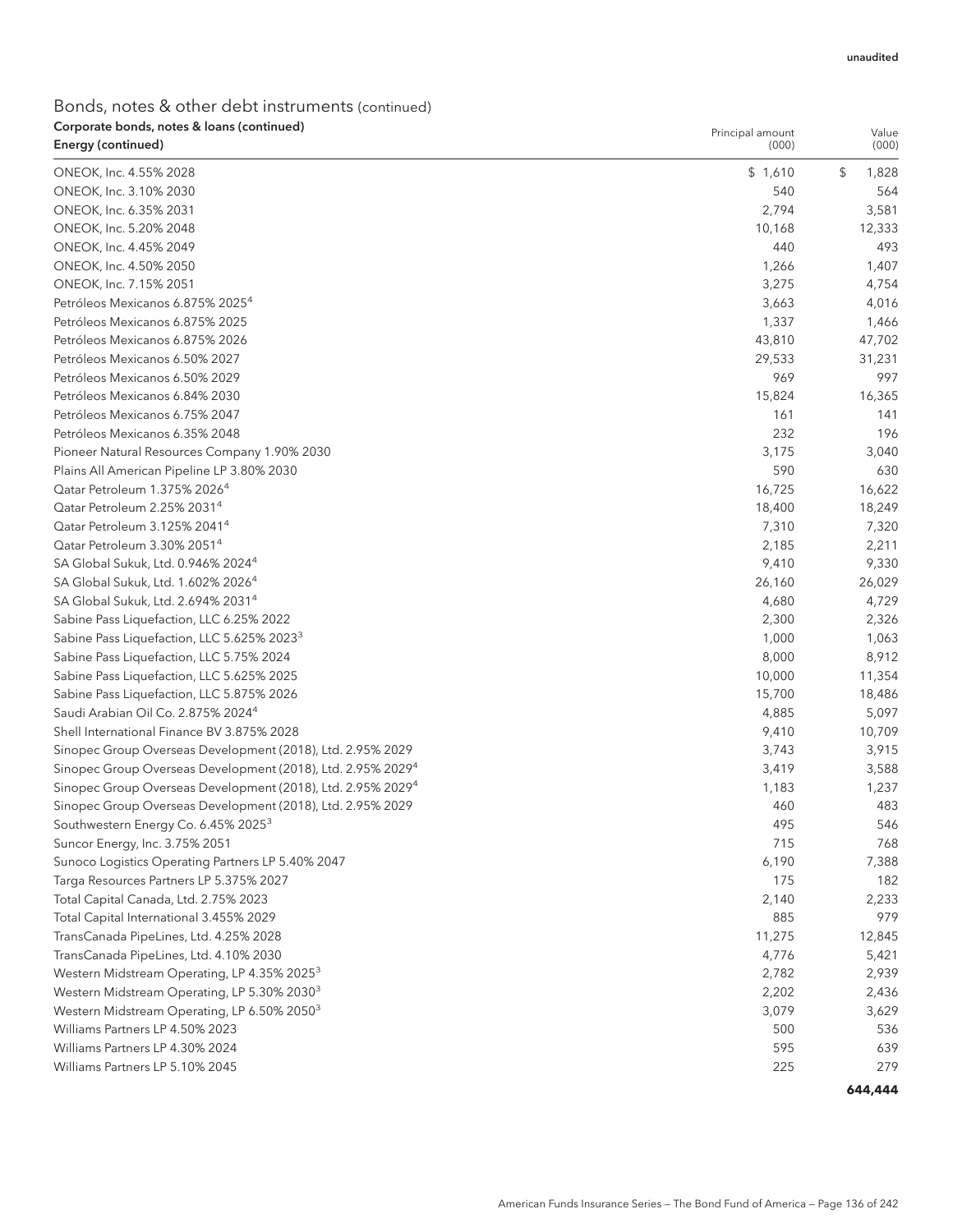| Corporate bonds, notes & Ioans (continued)<br>Utilities 4.23%                        | Principal amount<br>(000) | Value<br>(000) |
|--------------------------------------------------------------------------------------|---------------------------|----------------|
| Abu Dhabi National Energy Company PJSC (TAQA) 4.375% 2025 <sup>4</sup>               | \$10,500                  | \$11,681       |
| AEP Texas, Inc. 3.45% 2051                                                           | 1,475                     | 1,527          |
| Alfa Desarrollo SpA 4.55% 2051 <sup>4</sup>                                          | 1,005                     | 982            |
| Ameren Corp. 4.50% 2049                                                              | 2,875                     | 3,672          |
| Berkshire Hathaway Energy Company 4.50% 2045                                         | 5,895                     | 7,164          |
| Comisión Federal de Electricidad 3.348% 2031 <sup>4</sup>                            | 6,000                     | 5,908          |
| Comisión Federal de Electricidad 3.875% 2033 <sup>4</sup>                            | 1,340                     | 1,322          |
| Comisión Federal de Electricidad 4.677% 2051 <sup>4</sup>                            | 6,050                     | 5,805          |
| Connecticut Light and Power Co. 2.05% 2031                                           | 1,775                     | 1,773          |
| Consolidated Edison Company of New York, Inc. 2.40% 2031                             | 5,922                     | 5,995          |
| Consumers Energy Co. 4.05% 2048                                                      | 8,270                     | 9,841          |
| Consumers Energy Co. 3.75% 2050                                                      | 5,625                     | 6,499          |
| Dominion Energy, Inc. 2.25% 2031                                                     | 3,925                     | 3,916          |
| Duke Energy Corp. 3.75% 2024                                                         | 3,826                     | 4,084          |
| Duke Energy Florida, LLC 3.40% 2046                                                  | 6,445                     | 6,900          |
| Duke Energy Progress, Inc. 2.00% 2031                                                | 1,775                     | 1,745          |
| Duke Energy Progress, Inc. 2.90% 2051                                                | 650                       | 639            |
| Duke Energy Progress, LLC 3.70% 2028                                                 | 3,750                     | 4,185          |
| Edison International 3.125% 2022                                                     | 2,900                     | 2,974          |
| Edison International 3.55% 2024                                                      | 6,850                     | 7,266          |
| Edison International 4.95% 2025                                                      | 175                       | 193            |
| Edison International 5.75% 2027                                                      | 3,181                     | 3,665          |
| Edison International 4.125% 2028                                                     | 3,644                     | 3,889          |
| Emera US Finance LP 0.833% 2024 <sup>4</sup>                                         | 600                       | 598            |
| Emera US Finance LP 2.639% 2031 <sup>4</sup>                                         | 4,400                     | 4,414          |
| Emera, Inc. 6.75% 2076 (3-month USD-LIBOR + 5.44% on 6/15/2026) <sup>3</sup>         | 1,950                     | 2,322          |
| Enel Società per Azioni 8.75% 2073                                                   |                           |                |
| (USD Semi Annual 30/360 (vs. 3-month USD-LIBOR) + 5.88% on 9/24/2023) <sup>3,4</sup> | 1,000                     | 1,141          |
| ENN Clean Energy International Investment, Ltd. 3.375% 2026 <sup>4</sup>             | 1,310                     | 1,321          |
| Entergy Louisiana, LLC 4.20% 2048                                                    | 6,325                     | 7,589          |
| Eversource Energy 2.75% 2022                                                         | 527                       | 532            |
| Eversource Energy 3.80% 2023                                                         | 5,000                     | 5,331          |
| Exelon Corp. 3.40% 2026                                                              | 1,570                     | 1,701          |
| FirstEnergy Corp. 3.35% 2022 <sup>3</sup>                                            | 13,398                    | 13,573         |
| FirstEnergy Corp. 1.60% 2026                                                         | 20,066                    | 19,894         |
| FirstEnergy Corp. 4.40% 20273                                                        | 12,178                    | 13,370         |
| FirstEnergy Corp. 3.50% 2028 <sup>4</sup>                                            | 2,400                     | 2,577          |
| FirstEnergy Corp. 4.10% 2028 <sup>4</sup>                                            | 425                       | 477            |
| FirstEnergy Corp. 2.25% 2030                                                         | 13,707                    | 13,251         |
| FirstEnergy Corp. 2.65% 2030                                                         | 12,524                    | 12,493         |
| FirstEnergy Transmission LLC 2.866% 2028 <sup>4</sup>                                | 4,000                     | 4,179          |
| Georgia Power Co. 3.70% 2050                                                         | 275                       | 294            |
| Interchile SA 4.50% 2056 <sup>4</sup>                                                | 465                       | 486            |
| IPALCO Enterprises, Inc. 3.70% 2024                                                  | 200                       | 214            |
| Jersey Central Power & Light Co. 2.75% 2032 <sup>4</sup>                             | 525                       | 538            |
| MidAmerican Energy Holdings Co. 2.70% 2052                                           | 1,053                     | 1,014          |
| Mississippi Power Co. 4.25% 2042                                                     | 5,020                     | 5,917          |
| Monongahela Power Co. 3.55% 2027 <sup>4</sup>                                        | 1,700                     | 1,863          |
| NextEra Energy Capital Holdings, Inc. 1.90% 2028                                     | 3,575                     | 3,579          |
| Pacific Gas and Electric Co. 1.75% 2022                                              | 13,000                    | 12,981         |
| Pacific Gas and Electric Co. 1.367% 2023                                             | 11,550                    | 11,512         |
| Pacific Gas and Electric Co. 3.25% 2023                                              | 5,615                     | 5,770          |
| Pacific Gas and Electric Co. 3.40% 2024                                              | 2,000                     | 2,076          |
| Pacific Gas and Electric Co. 2.95% 2026                                              | 10,850                    | 11,146         |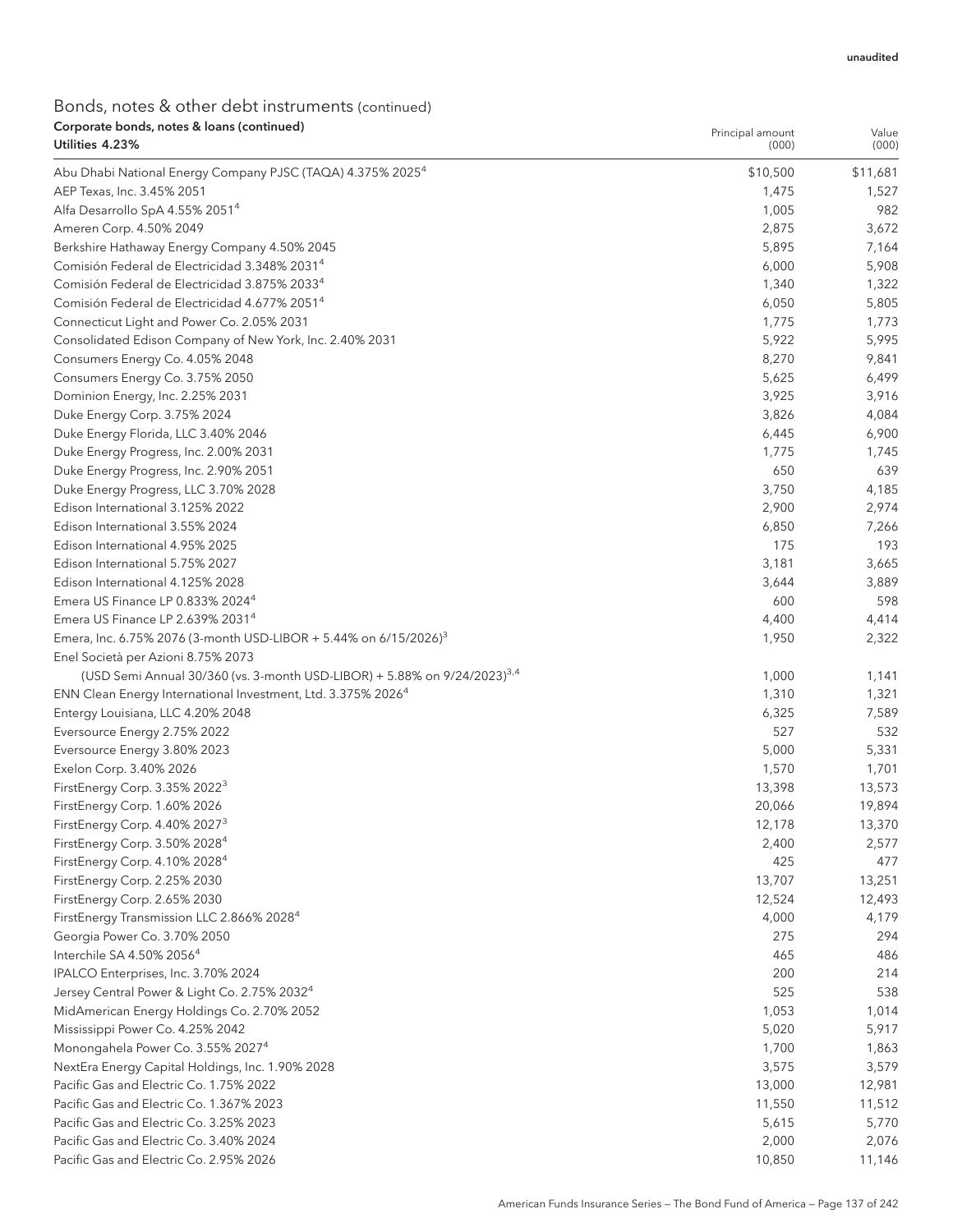## Bonds, notes & other debt instruments (continued) Corporate bonds, notes & loans (continued)

| Corporate bonds, notes & Ioans (continued)<br>Utilities (continued) | Principal amount<br>(000) | Value<br>(000) |
|---------------------------------------------------------------------|---------------------------|----------------|
| Pacific Gas and Electric Co. 3.15% 2026                             | \$27,543                  | \$<br>28,474   |
| Pacific Gas and Electric Co. 3.30% 2027                             | 12,289                    | 12,657         |
| Pacific Gas and Electric Co. 3.30% 2027                             | 5,850                     | 6,077          |
| Pacific Gas and Electric Co. 3.75% 2028                             | 13,075                    | 13,690         |
| Pacific Gas and Electric Co. 4.65% 2028                             | 7,900                     | 8,645          |
| Pacific Gas and Electric Co. 4.55% 2030                             | 35,299                    | 38,197         |
| Pacific Gas and Electric Co. 2.50% 2031                             | 19,695                    | 18,761         |
| Pacific Gas and Electric Co. 3.25% 2031                             | 1,300                     | 1,297          |
| Pacific Gas and Electric Co. 3.30% 2040                             | 8,898                     | 8,224          |
| Pacific Gas and Electric Co. 3.75% 2042                             | 9,466                     | 8,594          |
| Pacific Gas and Electric Co. 4.75% 2044                             | 336                       | 343            |
| Pacific Gas and Electric Co. 3.50% 2050                             | 6,836                     | 6,231          |
| Progress Energy, Inc. 7.75% 2031                                    | 1,820                     | 2,564          |
| Public Service Electric and Gas Co. 3.20% 2029                      | 6,000                     | 6,550          |
| Public Service Electric and Gas Co. 1.90% 2031                      | 775                       | 763            |
| Puget Energy, Inc. 5.625% 2022                                      | 8,004                     | 8,218          |
| Puget Energy, Inc. 3.65% 2025                                       | 300                       | 321            |
| San Diego Gas & Electric Co. 3.32% 2050                             | 1,350                     | 1,431          |
| San Diego Gas & Electric Co. 2.95% 2051                             | 6,200                     | 6,153          |
| Southern California Edison Co. 2.85% 2029                           | 8,200                     | 8,516          |
| Southern California Edison Co. 4.20% 2029                           | 11,000                    | 12,339         |
| Southern California Edison Co. 2.50% 2031                           | 5,149                     | 5,173          |
| Southern California Edison Co. 5.35% 2035                           | 6,450                     | 8,053          |
| Southern California Edison Co. 5.75% 2035                           | 4,549                     | 5,801          |
| Southern California Edison Co. 5.625% 2036                          | 7,051                     | 8,904          |
| Southern California Edison Co. 5.55% 2037                           | 3,844                     | 4,725          |
| Southern California Edison Co. 5.95% 2038                           | 4,467                     | 5,798          |
| Southern California Edison Co. 5.50% 2040                           | 606                       | 762            |
| Southern California Edison Co. 4.00% 2047                           | 9,402                     | 10,100         |
| Southern California Edison Co. 4.125% 2048                          | 9,008                     | 9,833          |
| Southern California Edison Co. 4.875% 2049                          | 916                       | 1,096          |
| Southern California Edison Co. 3.65% 2050                           | 8,626                     | 8,829          |
| Southern California Edison Co. 3.65% 2051                           | 6,978                     | 7,178          |
| Southern California Edison Co., Series C, 3.60% 2045                | 2,717                     | 2,753          |
| Southwestern Electric Power Co. 1.65% 2026                          | 3,550                     | 3,577          |
| Union Electric Co. 2.15% 2032                                       | 3,175                     | 3,150          |
| Wisconsin Power and Light Co. 1.95% 2031                            | 525                       | 517            |
| Wisconsin Power and Light Co. 3.65% 2050                            | 1,075                     | 1,223          |
| Xcel Energy, Inc. 3.30% 2025                                        | 5,650                     | 6,033          |
| Xcel Energy, Inc. 2.60% 2029                                        | 2,925                     | 3,027          |
|                                                                     |                           | 558,355        |

#### Consumer discretionary 3.86%

| Allied Universal Holdco LLC 4.625% 2028 <sup>4</sup>                | 335   | 335   |
|---------------------------------------------------------------------|-------|-------|
| Amazon.com, Inc. 1.65% 2028                                         | 6,855 | 6.914 |
| Amazon.com, Inc. 2.10% 2031                                         | 7.155 | 7.252 |
| Amazon.com, Inc. 2.875% 2041                                        | 1.480 | 1.529 |
| Amazon.com, Inc. 3.10% 2051                                         | 9.380 | 9.825 |
| Amazon.com, Inc. 3.25% 2061                                         | 4.100 | 4.371 |
| Atlas LuxCo 4 SARL 4.625% 2028 <sup>4</sup>                         | 255   | 254   |
| Bayerische Motoren Werke AG 1.25% 2026 <sup>4</sup>                 | 100   | 100   |
| Bayerische Motoren Werke AG 1.95% 20314                             | 620   | 607   |
| Carnival Corp. 11.50% 2023 <sup>4</sup>                             | 1.529 | 1.709 |
| DaimlerChrysler North America Holding Corp. 1.75% 2023 <sup>4</sup> | 8.000 | 8.147 |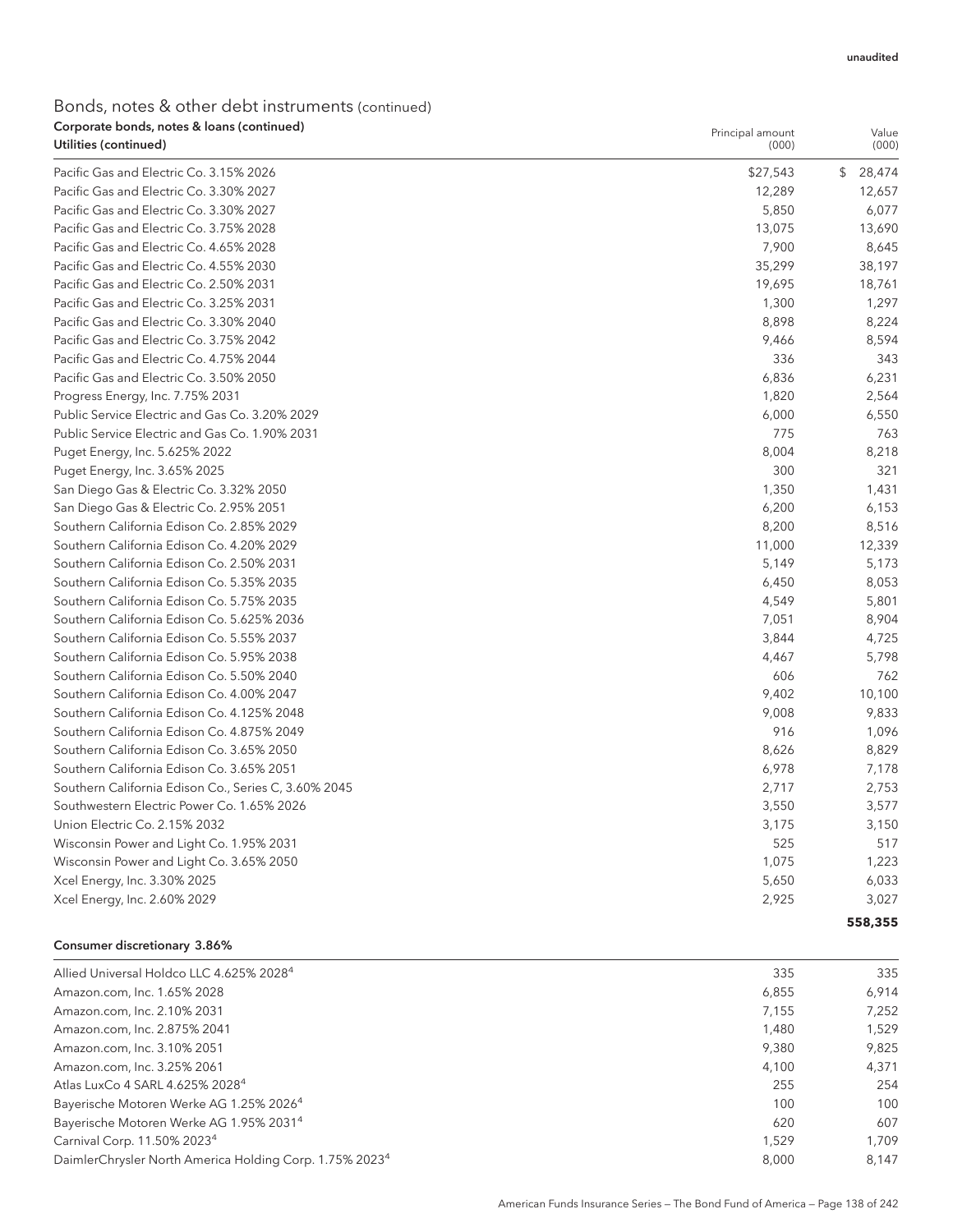Value

Principal amount

| <b>Consumer discretionary (continued)</b>                           | (000)   | (000)   |
|---------------------------------------------------------------------|---------|---------|
| DaimlerChrysler North America Holding Corp. 3.35% 2023 <sup>4</sup> | \$2,000 | \$2,079 |
| Ford Motor Credit Company LLC 5.125% 2025                           | 3,870   | 4,209   |
| Ford Motor Credit Company LLC 3.815% 2027                           | 3,790   | 3,937   |
| Ford Motor Credit Company LLC 4.125% 2027                           | 39,080  | 41,493  |
| Ford Motor Credit Company LLC 4.271% 2027                           | 18,542  | 19,755  |
| Ford Motor Credit Company LLC 5.113% 2029                           | 4,205   | 4,704   |
| General Motors Company 5.40% 2023                                   | 421     | 459     |
| General Motors Company 4.35% 2025                                   | 11,358  | 12,476  |
| General Motors Company 6.125% 2025                                  | 28,743  | 33,690  |
| General Motors Company 6.80% 2027                                   | 1,030   | 1,287   |
| General Motors Company 5.40% 2048                                   | 7,200   | 8,943   |
| General Motors Financial Co. 3.55% 2022                             | 3,703   | 3,792   |
| General Motors Financial Co. 3.25% 2023                             | 964     | 994     |
| General Motors Financial Co. 3.70% 2023                             | 2,076   | 2,167   |
| General Motors Financial Co. 1.05% 2024                             | 4,200   | 4,219   |
| General Motors Financial Co. 3.50% 2024                             | 9,945   | 10,647  |
| General Motors Financial Co. 3.95% 2024                             | 3,969   | 4,243   |
| General Motors Financial Co. 5.10% 2024                             | 1,081   | 1,180   |
| General Motors Financial Co. 2.75% 2025                             | 3,819   | 3,994   |
| General Motors Financial Co. 2.90% 2025                             | 1,032   | 1,083   |
| General Motors Financial Co. 1.25% 2026                             | 5,450   | 5,383   |
| General Motors Financial Co. 2.70% 2027                             | 6,079   | 6,320   |
| General Motors Financial Co. 2.40% 2028                             | 13,909  | 14,039  |
| General Motors Financial Co. 3.60% 2030                             | 465     | 499     |
| General Motors Financial Co. 2.35% 2031                             | 6,075   | 5,955   |
| General Motors Financial Co. 2.70% 2031                             | 6,075   | 6,061   |
| Home Depot, Inc. 2.95% 2029                                         | 6,081   | 6,567   |
| Home Depot, Inc. 4.50% 2048                                         | 1,915   | 2,460   |
| Hyundai Capital America 2.85% 2022 <sup>4</sup>                     | 4,118   | 4,217   |
| Hyundai Capital America 3.00% 2022 <sup>4</sup>                     | 4,500   | 4,578   |
| Hyundai Capital America 3.25% 2022 <sup>4</sup>                     | 1,521   | 1,560   |
| Hyundai Capital America 3.95% 2022 <sup>4</sup>                     | 8,000   | 8,091   |
| Hyundai Capital America 1.25% 2023 <sup>4</sup>                     | 3,150   | 3,178   |
| Hyundai Capital America 2.375% 2023 <sup>4</sup>                    | 9,977   | 10,199  |
| Hyundai Capital America 0.875% 2024 <sup>4</sup>                    | 2,780   | 2,766   |
| Hyundai Capital America 1.00% 2024 <sup>4</sup>                     | 2,750   | 2,741   |
| Hyundai Capital America 3.40% 2024 <sup>4</sup>                     | 8,180   | 8,675   |
| Hyundai Capital America 1.80% 2025 <sup>4</sup>                     | 12,714  | 12,844  |
| Hyundai Capital America 2.65% 2025 <sup>4</sup>                     | 13,054  | 13,566  |
| Hyundai Capital America 1.30% 2026 <sup>4</sup>                     | 6,000   | 5,906   |
| Hyundai Capital America 1.50% 2026 <sup>4</sup>                     | 3,500   | 3,464   |
| Hyundai Capital America 1.65% 2026 <sup>4</sup>                     | 7,275   | 7,213   |
| Hyundai Capital America 2.375% 2027 <sup>4</sup>                    | 6,264   | 6,353   |
| Hyundai Capital America 3.00% 2027 <sup>4</sup>                     | 10,408  | 10,955  |
| Hyundai Capital America 1.80% 2028 <sup>4</sup>                     | 6,000   | 5,876   |
| Hyundai Capital America 2.00% 2028 <sup>4</sup>                     | 5,900   | 5,800   |
| Hyundai Capital America 2.10% 2028 <sup>4</sup>                     | 4,400   | 4,340   |
| Hyundai Capital Services, Inc. 1.25% 2026 <sup>4</sup>              | 3,695   | 3,641   |
| Limited Brands, Inc. 6.875% 2035                                    | 740     | 930     |
| Marriott International, Inc. 5.75% 2025                             | 330     | 378     |
| Marriott International, Inc. 3.125% 2026                            | 410     | 439     |
| Marriott International, Inc. 2.75% 2033                             | 850     | 832     |
| McDonald's Corp. 2.125% 2030                                        | 2,482   | 2,507   |
| McDonald's Corp. 4.45% 2047                                         | 3,535   | 4,318   |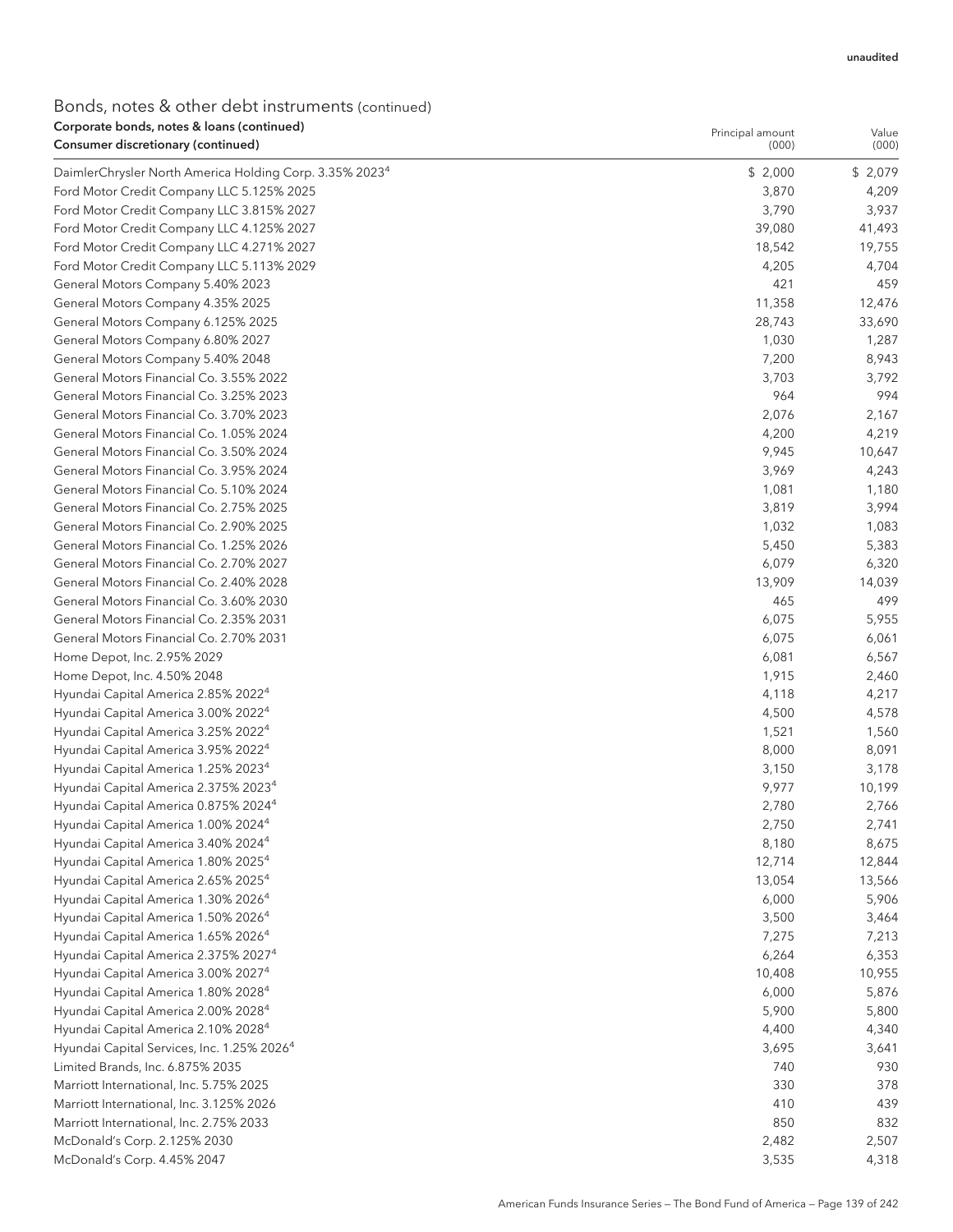| Corporate bonds, notes & loans (continued)<br>Consumer discretionary (continued) | Principal amount<br>(000) | Value<br>(000) |
|----------------------------------------------------------------------------------|---------------------------|----------------|
| McDonald's Corp. 3.625% 2049                                                     | \$2,938                   | \$<br>3,209    |
| Meituan Dianping 3.05% 2030 <sup>4</sup>                                         | 3,200                     | 2,970          |
| MGM Resorts International 7.75% 2022                                             | 2,000                     | 2,057          |
| NIKE, Inc. 3.25% 2040                                                            | 6,171                     | 6,761          |
| NIKE, Inc. 3.875% 2045                                                           | 1,560                     | 1,854          |
| Nissan Motor Co., Ltd. 2.60% 2022 <sup>4</sup>                                   | 1,415                     | 1,441          |
| Nissan Motor Co., Ltd. 3.043% 2023 <sup>4</sup>                                  | 240                       | 250            |
| Nissan Motor Co., Ltd. 3.522% 2025 <sup>4</sup>                                  | 800                       | 851            |
| Nissan Motor Co., Ltd. 2.00% 2026 <sup>4</sup>                                   | 12,000                    | 12,034         |
| Nissan Motor Co., Ltd. 4.345% 2027 <sup>4</sup>                                  | 1,790                     | 1,968          |
| Nissan Motor Co., Ltd. 2.75% 2028 <sup>4</sup>                                   | 11,200                    | 11,330         |
| Nissan Motor Co., Ltd. 4.81% 2030 <sup>4</sup>                                   | 17,533                    | 19,730         |
| Sands China, Ltd. 2.30% 2027 <sup>4</sup>                                        | 770                       | 746            |
| Starbucks Corp. 3.75% 2047                                                       | 3,785                     | 4,130          |
| Starbucks Corp. 3.35% 2050                                                       | 7,680                     | 8,000          |
| Stellantis Finance US, Inc. 1.711% 2027 <sup>4</sup>                             | 3,500                     | 3,491          |
| Stellantis Finance US, Inc. 2.691% 2031 <sup>4</sup>                             | 3,025                     | 2,998          |
| Toyota Motor Credit Corp. 3.375% 2030                                            | 6,664                     | 7,395          |
| Volkswagen Group of America Finance, LLC 4.00% 2021 <sup>4</sup>                 | 4,510                     | 4,528          |
| Volkswagen Group of America Finance, LLC 4.25% 2023 <sup>4</sup>                 | 15,000                    | 16,091         |
| Volkswagen Group of America Finance, LLC 2.85% 2024 <sup>4</sup>                 | 2,996                     | 3,151          |
| Volkswagen Group of America Finance, LLC 1.25% 2025 <sup>4</sup>                 | 1,150                     | 1,145          |
| Volkswagen Group of America Finance, LLC 3.35% 2025 <sup>4</sup>                 | 2,636                     | 2,819          |
| Wynn Resorts, Ltd. 5.125% 2029 <sup>4</sup>                                      | 410                       | 414            |
|                                                                                  |                           | 508,408        |

#### Health care 3.47%

| Abbott Laboratories 3.75% 2026                         | 2,244  | 2,519  |
|--------------------------------------------------------|--------|--------|
| Abbott Laboratories 4.75% 2036                         | 4,565  | 5,814  |
| AbbVie, Inc. 3.20% 2022                                | 9,600  | 9,852  |
| AbbVie, Inc. 3.20% 2029                                | 23,754 | 25,610 |
| Amgen, Inc. 2.45% 2030                                 | 10,000 | 10,220 |
| Anthem, Inc. 2.375% 2025                               | 1,534  | 1,599  |
| AstraZeneca Finance LLC 1.75% 2028                     | 1,429  | 1,438  |
| AstraZeneca Finance LLC 2.25% 2031                     | 2,087  | 2,121  |
| AstraZeneca PLC 4.00% 2029                             | 5,920  | 6,768  |
| AstraZeneca PLC 3.00% 2051                             | 1,437  | 1,485  |
| Bausch Health Companies, Inc. 4.875% 2028 <sup>4</sup> | 830    | 861    |
| Bayer US Finance II LLC 3.875% 2023 <sup>4</sup>       | 8,783  | 9,348  |
| Bayer US Finance II LLC 4.25% 2025 <sup>4</sup>        | 17,570 | 19,431 |
| Boston Scientific Corp. 3.375% 2022                    | 350    | 357    |
| Boston Scientific Corp. 3.85% 2025                     | 255    | 279    |
| Centene Corp. 4.25% 2027                               | 14,860 | 15,572 |
| Centene Corp. 2.45% 2028                               | 12,410 | 12,487 |
| Centene Corp. 4.625% 2029                              | 14,945 | 16,306 |
| Centene Corp. 3.375% 2030                              | 15,718 | 16,292 |
| Centene Corp. 2.50% 2031                               | 8,550  | 8,443  |
| Centene Corp. 2.625% 2031                              | 2,510  | 2,496  |
| Cigna Corp. 4.375% 2028                                | 7,090  | 8,200  |
| EMD Finance LLC 2.95% 2022 <sup>4</sup>                | 2,100  | 2,117  |
| GlaxoSmithKline PLC 3.375% 2023                        | 16,800 | 17,640 |
| Kaiser Foundation Hospitals 2.81% 2041                 | 910    | 922    |
| Laboratory Corporation of America Holdings 1.55% 2026  | 1,210  | 1,213  |
| Laboratory Corporation of America Holdings 2.70% 2031  | 805    | 824    |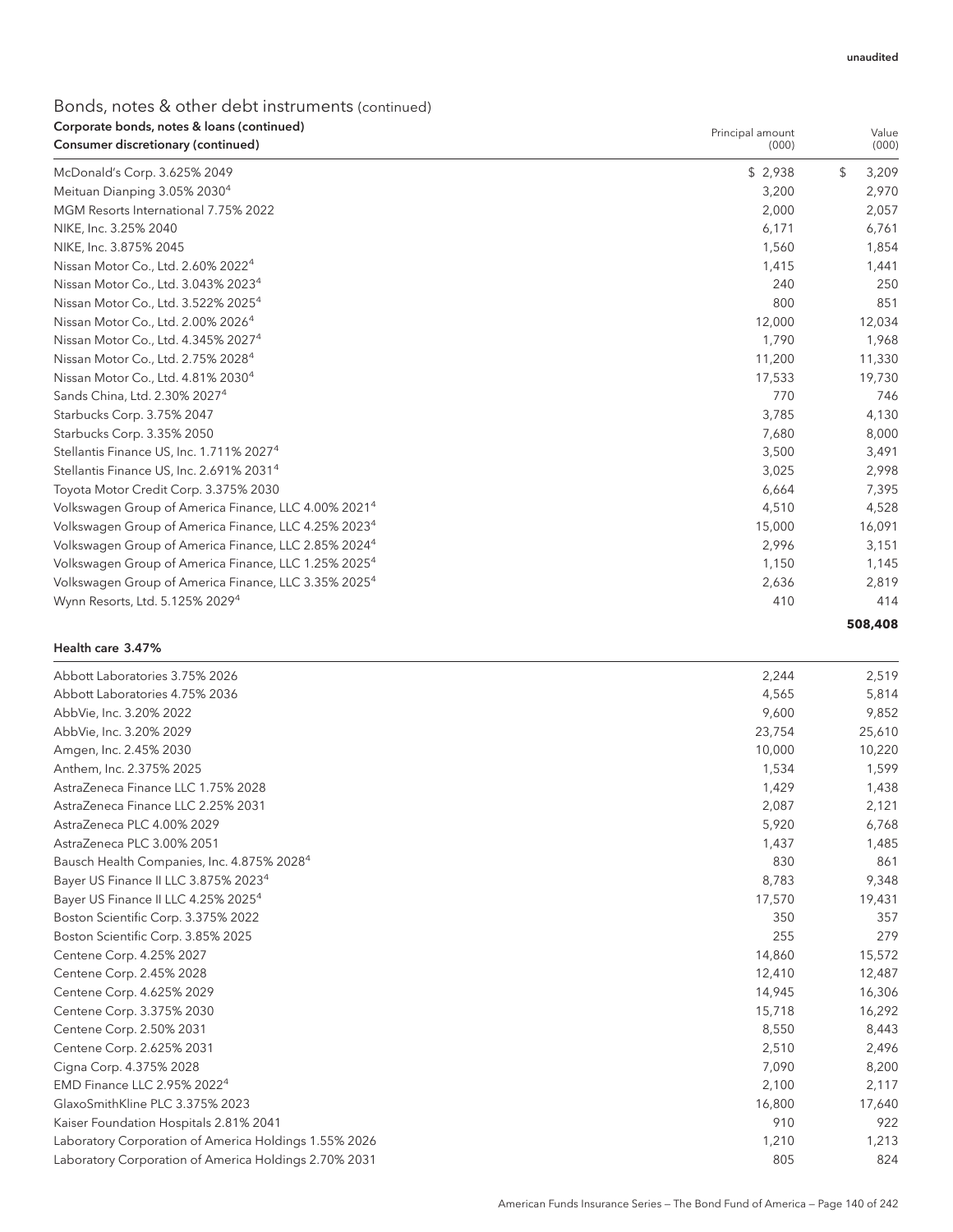Value

Principal amount

## Bonds, notes & other debt instruments (continued) Corporate bonds, notes & loans (continued)

| Health care (continued)                               | (000)   | (000)       |
|-------------------------------------------------------|---------|-------------|
| Laboratory Corporation of America Holdings 4.70% 2045 | \$4,160 | \$<br>5,100 |
| Novartis Capital Corp. 1.75% 2025                     | 2,361   | 2,427       |
| Novartis Capital Corp. 2.20% 2030                     | 5,446   | 5,587       |
| Shire PLC 3.20% 2026                                  | 15,100  | 16,297      |
| Teva Pharmaceutical Finance Co. BV 2.80% 2023         | 16,420  | 16,343      |
| Teva Pharmaceutical Finance Co. BV 7.125% 2025        | 45,000  | 49,275      |
| Teva Pharmaceutical Finance Co. BV 3.15% 2026         | 68,853  | 66,013      |
| Teva Pharmaceutical Finance Co. BV 6.75% 2028         | 26,824  | 30,680      |
| Teva Pharmaceutical Finance Co. BV 4.10% 2046         | 46,666  | 40,314      |
| Thermo Fisher Scientific, Inc. 1.75% 2028             | 398     | 397         |
| Thermo Fisher Scientific, Inc. 2.00% 2031             | 1,235   | 1,209       |
| Thermo Fisher Scientific, Inc. 2.80% 2041             | 689     | 688         |
| UnitedHealth Group, Inc. 3.35% 2022                   | 4,385   | 4,490       |
| UnitedHealth Group, Inc. 3.75% 2025                   | 5,410   | 5,962       |
| UnitedHealth Group, Inc. 2.30% 2031                   | 1,626   | 1,660       |
| UnitedHealth Group, Inc. 3.05% 2041                   | 1,300   | 1,345       |
| UnitedHealth Group, Inc. 3.25% 2051                   | 1,887   | 1,999       |
| Zimmer Holdings, Inc. 3.15% 2022                      | 7,845   | 7,919       |
|                                                       |         | 457,919     |

#### Industrials 2.66%

| AerCap Ireland Capital, Ltd. / AerCap Global Aviation Trust 1.75% 2026 | 2,841  | 2,813  |
|------------------------------------------------------------------------|--------|--------|
| Aeropuerto International de Tocume SA 4.00% 2041 <sup>4</sup>          | 730    | 752    |
| Aeropuerto International de Tocume SA 5.125% 2061 <sup>4</sup>         | 565    | 594    |
| Air Lease Corp. 0.80% 2024                                             | 3,175  | 3,157  |
| Air Lease Corp. 2.875% 2026                                            | 11,453 | 11,973 |
| Air Lease Corp. 2.10% 2028                                             | 2,450  | 2,381  |
| Avolon Holdings Funding, Ltd. 3.625% 2022 <sup>4</sup>                 | 2,810  | 2,852  |
| Avolon Holdings Funding, Ltd. 3.95% 2024 <sup>4</sup>                  | 12,514 | 13,292 |
| Avolon Holdings Funding, Ltd. 2.125% 2026 <sup>4</sup>                 | 8,333  | 8,252  |
| Avolon Holdings Funding, Ltd. 4.25% 2026 <sup>4</sup>                  | 3,302  | 3,553  |
| Avolon Holdings Funding, Ltd. 2.528% 2027 <sup>4</sup>                 | 2,142  | 2,108  |
| Avolon Holdings Funding, Ltd. 3.25% 2027 <sup>4</sup>                  | 8,000  | 8,255  |
| BNSF Funding Trust I, junior subordinated, 6.613% 2055                 |        |        |
| (3-month USD-LIBOR + 2.35% on $1/15/2026$ ) <sup>3</sup>               | 1,680  | 1,919  |
| Boeing Company 4.508% 2023                                             | 11,358 | 12,002 |
| Boeing Company 1.95% 2024                                              | 5,646  | 5,780  |
| Boeing Company 2.80% 2024                                              | 500    | 520    |
| Boeing Company 4.875% 2025                                             | 34,682 | 38,614 |
| Boeing Company 2.196% 2026                                             | 16,571 | 16,697 |
| Boeing Company 2.75% 2026                                              | 16,588 | 17,287 |
| Boeing Company 3.10% 2026                                              | 649    | 686    |
| Boeing Company 2.70% 2027                                              | 6,473  | 6,703  |
| Boeing Company 5.04% 2027                                              | 15,716 | 18,088 |
| Boeing Company 3.25% 2028                                              | 11,379 | 12,027 |
| Boeing Company 3.25% 2028                                              | 1,925  | 2,017  |
| Boeing Company 5.15% 2030                                              | 42,874 | 50,347 |
| Boeing Company 3.625% 2031                                             | 1,602  | 1,716  |
| Boeing Company 3.90% 2049                                              | 1,411  | 1,455  |
| Boeing Company 5.805% 2050                                             | 4,122  | 5,504  |
| Carrier Global Corp. 3.377% 2040                                       | 15,000 | 15,760 |
| General Dynamics Corp. 3.625% 2030                                     | 675    | 756    |
| General Electric Capital Corp. 3.373% 2025                             | 4,615  | 5,005  |
| General Electric Capital Corp. 4.418% 2035                             | 3,700  | 4,444  |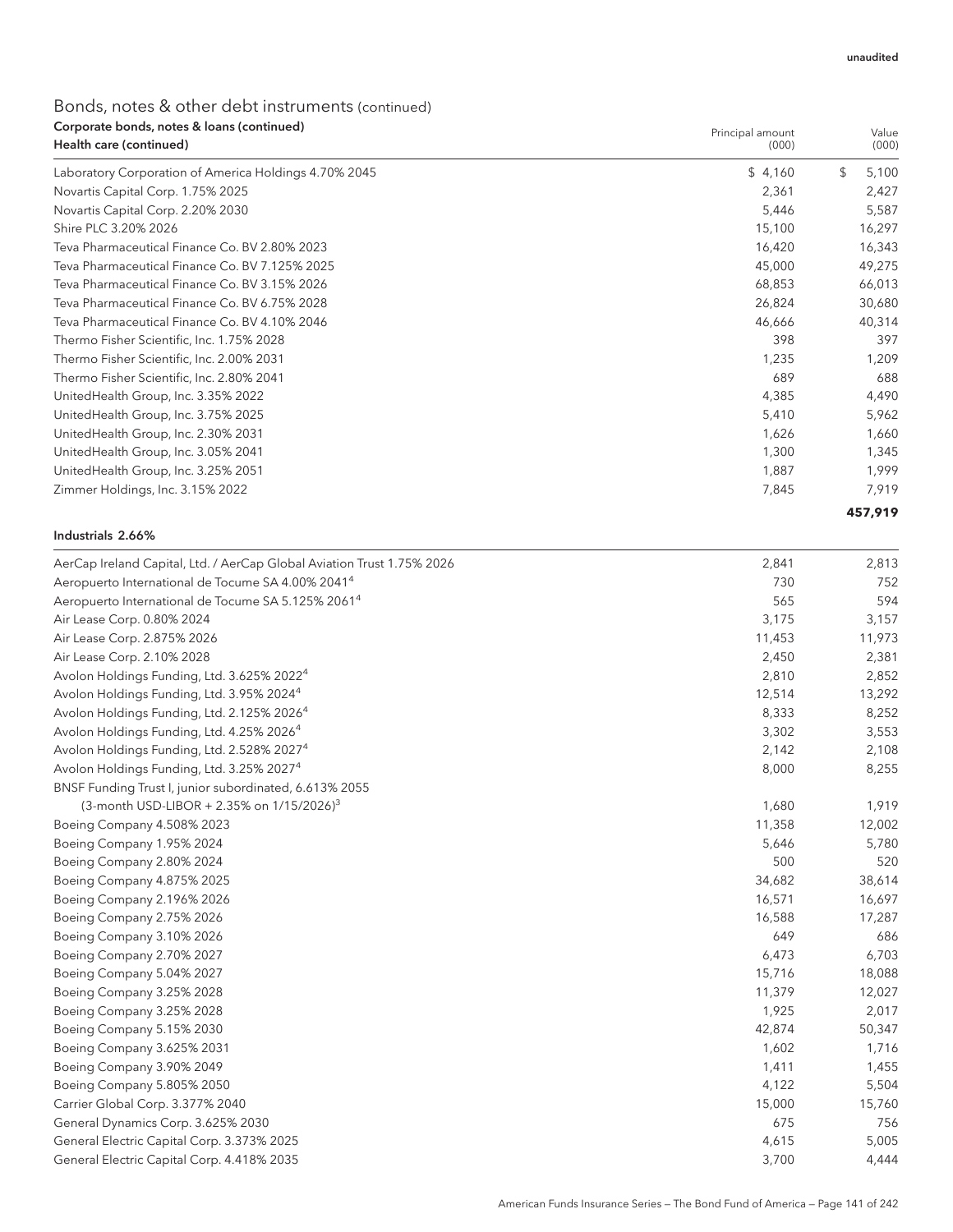#### Bonds, notes & other debt instruments (continued) Corporate bonds, notes & loans (continued)  $I_n$ ductriale (continued)

| Corporate borras, notes & loans (continueu)<br>Industrials (continued) | Principal amount<br>(000) | Value<br>(000) |
|------------------------------------------------------------------------|---------------------------|----------------|
| General Electric Co. 3.45% 2027                                        | \$1,523                   | \$<br>1,671    |
| General Electric Co. 3.625% 2030                                       | 675                       | 751            |
| Mexico City Airport Trust 5.50% 2046                                   | 1,959                     | 1,991          |
| Mexico City Airport Trust 5.50% 2047                                   | 5,909                     | 6,047          |
| Mexico City Airport Trust 5.50% 2047 <sup>4</sup>                      | 1,132                     | 1,158          |
| Northrop Grumman Corp. 3.25% 2028                                      | 10,845                    | 11,742         |
| Raytheon Technologies Corp. 1.90% 2031                                 | 3,087                     | 2,998          |
| Raytheon Technologies Corp. 2.82% 2051                                 | 665                       | 631            |
| Summit Digitel Infrastructure Private, Ltd. 2.875% 2031 <sup>4</sup>   | 2,550                     | 2,453          |
| Triton Container International, Ltd. 1.15% 2024 <sup>4</sup>           | 1,609                     | 1,607          |
| Triton Container International, Ltd. 3.15% 2031 <sup>4</sup>           | 2,482                     | 2,508          |
| Union Pacific Corp. 2.15% 2027                                         | 2,213                     | 2,298          |
| Union Pacific Corp. 2.40% 2030                                         | 4.454                     | 4,578          |
| Union Pacific Corp. 2.375% 2031                                        | 5,554                     | 5,694          |
| Union Pacific Corp. 3.25% 2050                                         | 7,000                     | 7,360          |
| Union Pacific Corp. 2.95% 2052                                         | 1,201                     | 1,195          |
| United Rentals, Inc. 5.50% 2027                                        | 5,000                     | 5,254          |
| United Technologies Corp. 3.125% 2027                                  | 4,551                     | 4,949          |
| United Technologies Corp. 4.125% 2028                                  | 4,974                     | 5,665          |
| Vinci SA 3.75% 2029 <sup>4</sup>                                       | 2,000                     | 2,235          |
|                                                                        |                           | 350,094        |

#### Communication services 2.34%

| AT&T, Inc. 0.90% 2024                                                    | 13,000 | 13,021 |
|--------------------------------------------------------------------------|--------|--------|
| AT&T, Inc. 1.70% 2026                                                    | 19,000 | 19,240 |
| AT&T, Inc. 1.65% 2028                                                    | 4,700  | 4,666  |
| AT&T, Inc. 4.30% 2030                                                    | 15,940 | 18,302 |
| AT&T, Inc. 2.55% 2033                                                    | 15,003 | 14,774 |
| AT&T, Inc. 3.30% 2052                                                    | 1,200  | 1,165  |
| AT&T, Inc. 3.50% 2053                                                    | 22,365 | 22,179 |
| AT&T, Inc. 3.55% 2055                                                    | 2,175  | 2,149  |
| CCO Holdings LLC and CCO Holdings Capital Corp. 5.125% 2027 <sup>4</sup> | 4,800  | 5,004  |
| CCO Holdings LLC and CCO Holdings Capital Corp. 2.25% 2029               | 2,970  | 2,969  |
| CCO Holdings LLC and CCO Holdings Capital Corp. 2.80% 2031               | 5,642  | 5,659  |
| CCO Holdings LLC and CCO Holdings Capital Corp. 4.25% 2034 <sup>4</sup>  | 3,875  | 3,844  |
| CCO Holdings LLC and CCO Holdings Capital Corp. 5.75% 2048               | 5,000  | 6,327  |
| CenturyLink, Inc. 4.00% 2027 <sup>4</sup>                                | 21,434 | 21,928 |
| Comcast Corp. 3.15% 2028                                                 | 7,200  | 7,821  |
| Comcast Corp. 2.65% 2030                                                 | 7,500  | 7,829  |
| Comcast Corp. 4.00% 2048                                                 | 5,000  | 5,728  |
| Embarg Corp. 7.995% 2036                                                 | 1,475  | 1,584  |
| SBA Tower Trust 1.631% 2026 <sup>4</sup>                                 | 6,741  | 6,732  |
| Sirius XM Radio, Inc. 4.00% 2028 <sup>4</sup>                            | 675    | 687    |
| Tencent Holdings, Ltd. 2.39% 2030 <sup>4</sup>                           | 10,000 | 9,838  |
| T-Mobile US, Inc. 3.50% 2025                                             | 3,275  | 3,529  |
| T-Mobile US, Inc. 2.25% 2026 <sup>4</sup>                                | 1,954  | 1,978  |
| T-Mobile US, Inc. 2.25% 2026                                             | 434    | 439    |
| T-Mobile US, Inc. 2.625% 2026                                            | 9,691  | 9,921  |
| T-Mobile US, Inc. 3.75% 2027                                             | 5,000  | 5,512  |
| T-Mobile US, Inc. 2.625% 2029                                            | 3,117  | 3,154  |
| T-Mobile US, Inc. 3.875% 2030                                            | 4,500  | 4,971  |
| T-Mobile US, Inc. 2.875% 2031                                            | 7,913  | 7,990  |
| T-Mobile US, Inc. 3.50% 2031                                             | 9,000  | 9,503  |
| T-Mobile US, Inc. 3.50% 2031 <sup>4</sup>                                | 629    | 664    |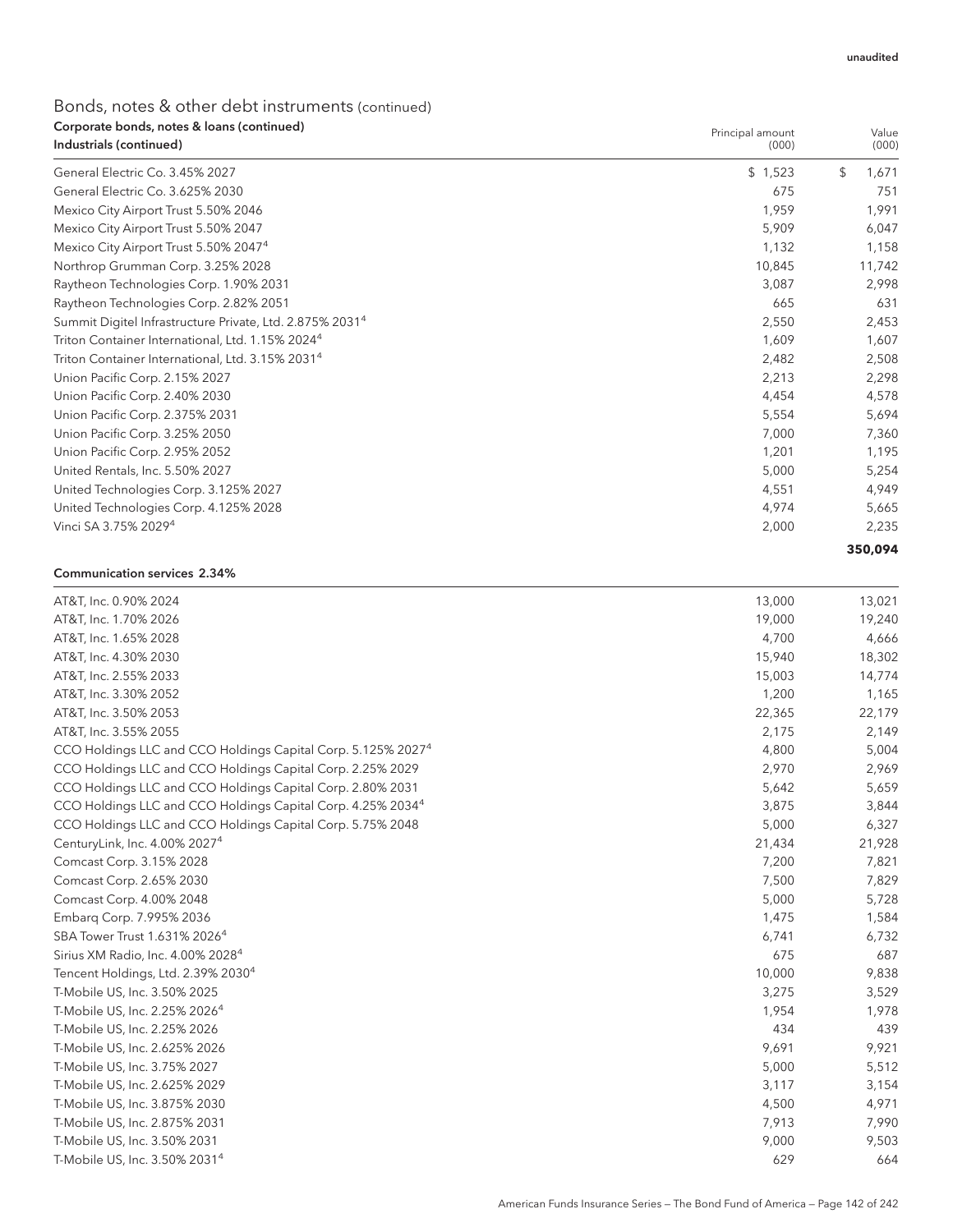## Bonds, notes & other debt instruments (continued) Corporate bonds, notes & loans (continued)

| Corporate bonds, notes & Ioans (continued)<br>Communication services (continued) | Principal amount<br>(000) |     | Value<br>(000) |
|----------------------------------------------------------------------------------|---------------------------|-----|----------------|
| T-Mobile US, Inc. 3.00% 2041                                                     | \$2,100                   | \$. | 2,035          |
| T-Mobile US, Inc. 3.40% 2052 <sup>4</sup>                                        | 12,280                    |     | 12,001         |
| Verizon Communications, Inc. 2.10% 2028                                          | 8,975                     |     | 9,118          |
| Verizon Communications, Inc. 4.329% 2028                                         | 1,539                     |     | 1,771          |
| Verizon Communications, Inc. 1.75% 2031                                          | 3,300                     |     | 3,139          |
| Verizon Communications, Inc. 2.55% 2031                                          | 8,375                     |     | 8,484          |
| Verizon Communications, Inc. 2.355% 2032 <sup>4</sup>                            | 4,743                     |     | 4,693          |
| Verizon Communications, Inc. 3.40% 2041                                          | 2,050                     |     | 2,143          |
| Verizon Communications, Inc. 2.875% 2050                                         | 3,000                     |     | 2,801          |
| Verizon Communications, Inc. 3.55% 2051                                          | 1,975                     |     | 2,085          |
| Vodafone Group PLC 4.375% 2028                                                   | 10,000                    |     | 11,492         |
| Vodafone Group PLC 4.25% 2050                                                    | 3,050                     |     | 3,521          |
| Walt Disney Company 2.65% 2031                                                   | 15,000                    |     | 15,671         |
|                                                                                  |                           |     | 308,061        |

#### Consumer staples 1.50%

| 7-Eleven, Inc. 1.80% 2031 <sup>4</sup>                                     | 5,013  | 4,777   |
|----------------------------------------------------------------------------|--------|---------|
| Altria Group, Inc. 4.40% 2026                                              | 4,585  | 5,152   |
| Altria Group, Inc. 4.50% 2043                                              | 1,585  | 1,685   |
| Altria Group, Inc. 5.95% 2049                                              | 9,039  | 11,464  |
| Anheuser-Busch InBev NV 4.75% 2029                                         | 7,500  | 8,837   |
| Anheuser-Busch InBev NV 5.55% 2049                                         | 5,000  | 6,783   |
| Anheuser-Busch InBev NV 4.50% 2050                                         | 1,355  | 1,621   |
| British American Tobacco International Finance PLC 3.95% 2025 <sup>4</sup> | 16,879 | 18,339  |
| British American Tobacco International Finance PLC 1.668% 2026             | 4,070  | 4,074   |
| British American Tobacco PLC 3.557% 2027                                   | 10,991 | 11,849  |
| British American Tobacco PLC 2.259% 2028                                   | 4,348  | 4,318   |
| British American Tobacco PLC 4.39% 2037                                    | 1,500  | 1,613   |
| British American Tobacco PLC 4.54% 2047                                    | 12,786 | 13,267  |
| British American Tobacco PLC 4.758% 2049                                   | 23,659 | 25,620  |
| Conagra Brands, Inc. 5.30% 2038                                            | 436    | 555     |
| Conagra Brands, Inc. 5.40% 2048                                            | 57     | 76      |
| Constellation Brands, Inc. 3.50% 2027                                      | 7,500  | 8,236   |
| Constellation Brands, Inc. 2.875% 2030                                     | 620    | 646     |
| Constellation Brands, Inc. 2.25% 2031                                      | 1,487  | 1,464   |
| Imperial Tobacco Finance PLC 3.50% 2023 <sup>4</sup>                       | 2,335  | 2,404   |
| JBS Investments GMBH II 7.00% 2026 <sup>4</sup>                            | 3,868  | 4,049   |
| JBS Investments GMBH II 7.00% 2026                                         | 1,665  | 1,743   |
| JBS Luxembourg SARL 3.625% 2032 <sup>4</sup>                               | 1,430  | 1,459   |
| JBS USA Lux SA 5.50% 2030 <sup>4</sup>                                     | 435    | 484     |
| Keurig Dr Pepper, Inc. 4.057% 2023                                         | 3,112  | 3,290   |
| Keurig Dr Pepper, Inc. 4.597% 2028                                         | 10,752 | 12,490  |
| Kraft Heinz Company 5.50% 2050                                             | 2,725  | 3,602   |
| Molson Coors Brewing Co. 4.20% 2046                                        | 4,165  | 4,618   |
| Philip Morris International, Inc. 4.25% 2044                               | 9,550  | 10,939  |
| PT Indofood CBP Sukses Makmur Tbk 3.398% 2031                              | 3,110  | 3,148   |
| PT Indofood CBP Sukses Makmur Tbk 4.745% 2051                              | 685    | 708     |
| Reynolds American, Inc. 4.45% 2025                                         | 14,570 | 16,069  |
| Reynolds American, Inc. 5.85% 2045                                         | 1,970  | 2,367   |
|                                                                            |        | 197,746 |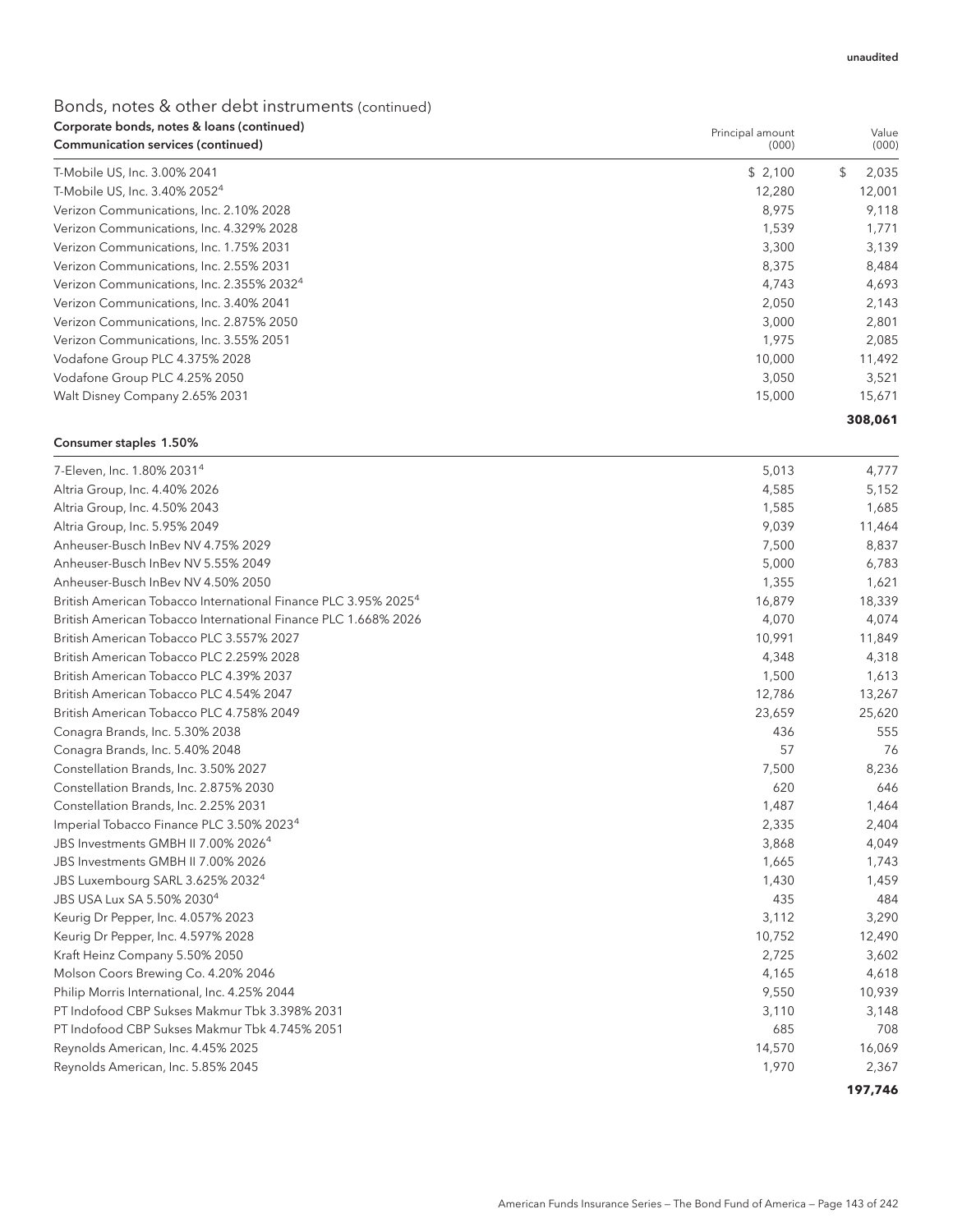| Corporate bonds, notes & Ioans (continued)<br>Information technology 1.07% | Principal amount<br>(000) | Value<br>(000)    |
|----------------------------------------------------------------------------|---------------------------|-------------------|
| Analog Devices, Inc. 1.70% 2028                                            | \$<br>688                 | $\sqrt{2}$<br>690 |
| Analog Devices, Inc. 2.10% 2031                                            | 2,868                     | 2,877             |
| Analog Devices, Inc. 2.80% 2041                                            | 521                       | 522               |
| Analog Devices, Inc. 2.95% 2051                                            | 2,876                     | 2,881             |
| Apple, Inc. 2.70% 2051                                                     | 7,080                     | 6,839             |
| Broadcom Corp. / Broadcom Cayman Finance, Ltd. 3.875% 2027                 | 7,027                     | 7,726             |
| Broadcom, Inc. 2.45% 2031 <sup>4</sup>                                     | 3,500                     | 3,392             |
| Broadcom, Inc. 4.30% 2032                                                  | 6,000                     | 6,729             |
| Broadcom, Inc. 3.469% 20344                                                | 38,820                    | 40,011            |
| Broadcom, Inc. 3.137% 2035 <sup>4</sup>                                    | 1,164                     | 1,162             |
| Broadcom, Inc. 3.187% 2036 <sup>4</sup>                                    | 4,803                     | 4,797             |
| Microsoft Corp. 2.525% 2050                                                | 10,000                    | 9,639             |
| Oracle Corp. 1.65% 2026                                                    | 8,417                     | 8,540             |
| Oracle Corp. 2.30% 2028                                                    | 6,875                     | 7,036             |
| Oracle Corp. 2.875% 2031                                                   | 7,393                     | 7,613             |
| Oracle Corp. 3.95% 2051                                                    | 4,869                     | 5,145             |
| PayPal Holdings, Inc. 1.65% 2025                                           | 6,989                     | 7,165             |
| PayPal Holdings, Inc. 2.30% 2030                                           | 330                       | 338               |
| salesforce.com, inc. 1.95% 2031                                            | 3,775                     | 3,760             |
| salesforce.com, inc. 2.70% 2041                                            | 875                       | 873               |
| salesforce.com, inc. 2.90% 2051                                            | 8,295                     | 8,289             |
| salesforce.com, inc. 3.05% 2061                                            | 265                       | 269               |
| Square, Inc. 2.75% 2026 <sup>4</sup>                                       | 1,975                     | 2,004             |
| Square, Inc. 3.50% 2031 <sup>4</sup>                                       | 825                       | 847               |
| VeriSign, Inc. 2.70% 2031                                                  | 2,109                     | 2,146             |
|                                                                            |                           | 141.290           |

#### Real estate 0.49%

| Alexandria Real Estate Equities, Inc. 3.95% 2028                    | 1,425 | 1,601 |
|---------------------------------------------------------------------|-------|-------|
| Alexandria Real Estate Equities, Inc. 4.50% 2029                    | 150   | 174   |
| American Campus Communities, Inc. 3.75% 2023                        | 2,900 | 3,020 |
| American Campus Communities, Inc. 3.875% 2031                       | 620   | 692   |
| American Tower Corp. 1.45% 2026                                     | 657   | 654   |
| American Tower Corp. 2.30% 2031                                     | 1,180 | 1,164 |
| American Tower Corp. 2.70% 2031                                     | 1,100 | 1,125 |
| Corporacion Inmobiliaria Vesta, SAB de CV, 3.625% 2031 <sup>4</sup> | 395   | 401   |
| Corporate Office Properties LP 2.00% 2029                           | 1,139 | 1,117 |
| Corporate Office Properties LP 2.75% 2031                           | 1,547 | 1,565 |
| Crown Castle International Corp. 2.50% 2031                         | 5,218 | 5,218 |
| Equinix, Inc. 2.90% 2026                                            | 3,287 | 3,488 |
| Equinix, Inc. 3.20% 2029                                            | 3,846 | 4,083 |
| Equinix, Inc. 2.50% 2031                                            | 7,760 | 7,818 |
| Equinix, Inc. 3.40% 2052                                            | 1,201 | 1,225 |
| Essex Portfolio LP 3.25% 2023                                       | 335   | 347   |
| Essex Portfolio LP 3.875% 2024                                      | 1,000 | 1,070 |
| Essex Portfolio LP 2.55% 2031                                       | 4,338 | 4,384 |
| Extra Space Storage, Inc. 2.35% 2032                                | 698   | 683   |
| Fibra SOMA 4.375% 2031 <sup>4</sup>                                 | 1,475 | 1,434 |
| Hospitality Properties Trust 5.00% 2022                             | 1,270 | 1,280 |
| Hospitality Properties Trust 4.50% 2025                             | 855   | 856   |
| Hospitality Properties Trust 3.95% 2028                             | 1.710 | 1,614 |
| Invitation Homes Operating Partnership LP 2.00% 2031                | 2,048 | 1,968 |
| Iron Mountain, Inc. 4.875% 2027 <sup>4</sup>                        | 1,605 | 1,668 |
| Iron Mountain, Inc. 5.25% 2028 <sup>4</sup>                         | 3,500 | 3,662 |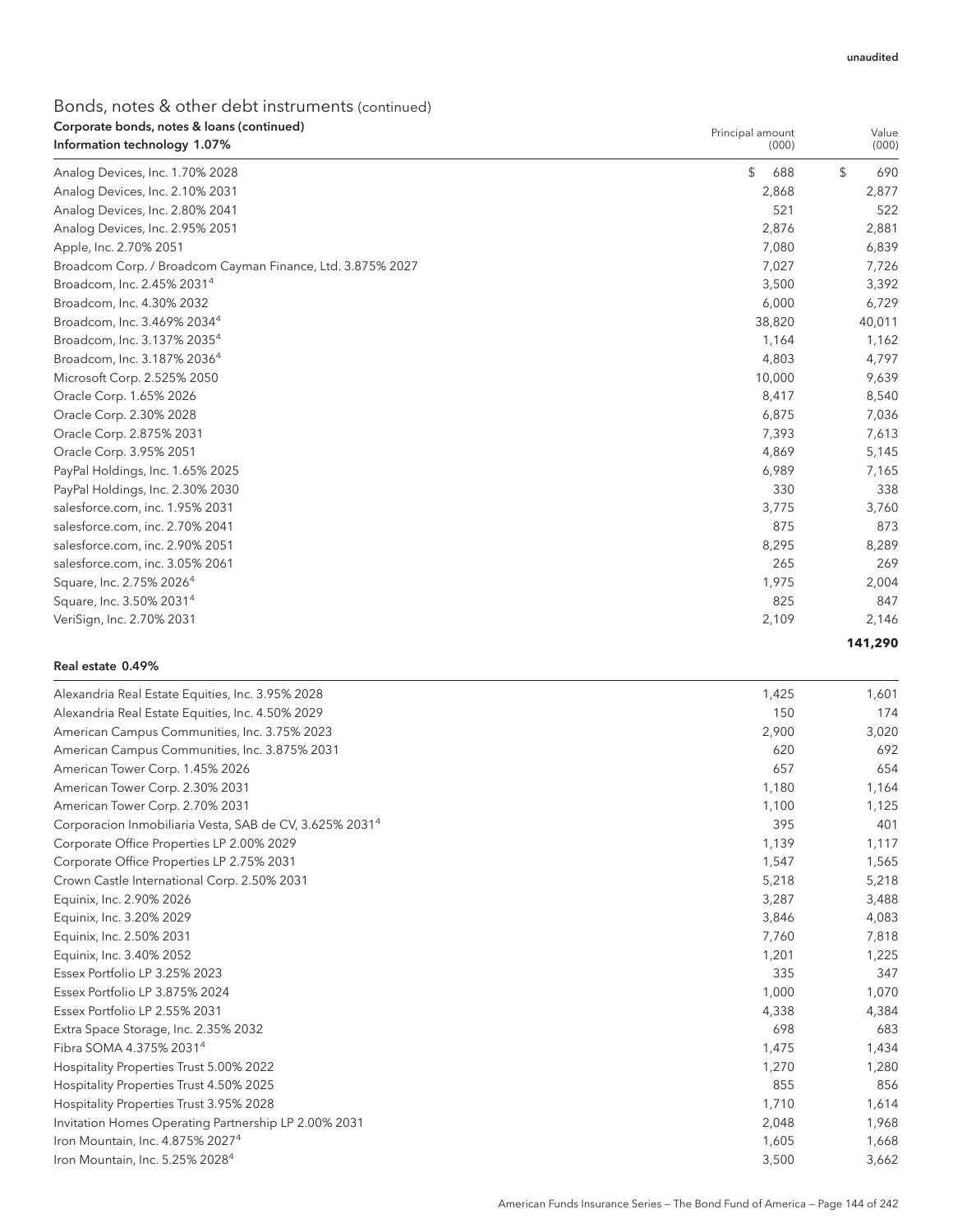# Bonds, notes & other debt instruments (continued) Corporate bonds, notes & loans (continued)

| Corporate bonds, notes & Ioans (continued)<br>Real estate (continued) | Principal amount<br>(000) | Value  |
|-----------------------------------------------------------------------|---------------------------|--------|
|                                                                       |                           | (000)  |
| Kimco Realty Corp. 3.40% 2022                                         | \$1,045                   | 1.074  |
| Omega Healthcare Investors, Inc. 4.375% 2023                          | 186                       | 197    |
| Piedmont Operating Partnership LP 4.45% 2024                          | 1.000                     | 1.070  |
| Scentre Group 3.50% 2025 <sup>4</sup>                                 | 4.565                     | 4.867  |
| Sun Communities Operating LP 2.30% 2028                               | 1.026                     | 1.029  |
| Sun Communities Operating LP 2.70% 2031                               | 3,877                     | 3.922  |
|                                                                       |                           | 64,470 |

#### Materials 0.12%

| Air Products and Chemicals, Inc. 2.70% 2040                      | 2.911 | 2.937  |
|------------------------------------------------------------------|-------|--------|
| Glencore Funding LLC 2.625% 20314                                | 790   | 774    |
| Glencore Funding LLC 3.375% 2051 <sup>4</sup>                    | 370   | 352    |
| Huntsman International LLC 2.95% 2031                            | 911   | 934    |
| International Flavors & Fragrances, Inc. 2.30% 2030 <sup>4</sup> | 4.175 | 4.142  |
| LYB International Finance III, LLC 2.25% 2030                    | 3.802 | 3.809  |
| LYB International Finance III, LLC 3.625% 2051                   | 2.617 | 2.757  |
|                                                                  |       | 15,705 |

#### Total corporate bonds, notes & loans **4,156,776**

| Mortgage-backed obligations 15.39%                |  |
|---------------------------------------------------|--|
| Federal agency mortgage-backed obligations 13.82% |  |

| Fannie Mae Pool #976945 5.50% 20237                | 18    | 18    |
|----------------------------------------------------|-------|-------|
| Fannie Mae Pool #AB1068 4.50% 20257                | 74    | 78    |
| Fannie Mae Pool #256133 4.50% 2026 <sup>7</sup>    | 103   | 111   |
| Fannie Mae Pool #AB5236 3.00% 2027 <sup>7</sup>    | 21    | 22    |
| Fannie Mae Pool #AO0800 3.00% 2027 <sup>7</sup>    | 17    | 18    |
| Fannie Mae Pool #AL3802 3.00% 2028 <sup>7</sup>    | 716   | 755   |
| Fannie Mae Pool #AR3058 3.00% 2028 <sup>7</sup>    | 96    | 101   |
| Fannie Mae Pool #AL8241 3.00% 20297                | 699   | 737   |
| Fannie Mae Pool #AL9573 3.00% 20317                | 82    | 87    |
| Fannie Mae Pool #AS8018 3.00% 2031 <sup>7</sup>    | 63    | 67    |
| Fannie Mae Pool #BM4741 3.00% 20327                | 48    | 50    |
| Fannie Mae Pool #924866 1.515% 2037 <sup>5,7</sup> | 703   | 711   |
| Fannie Mae Pool #945680 6.00% 20377                | 614   | 726   |
| Fannie Mae Pool #913966 6.00% 20377                | 36    | 42    |
| Fannie Mae Pool #889982 5.50% 20387                | 1,209 | 1,412 |
| Fannie Mae Pool #988588 5.50% 20387                | 215   | 251   |
| Fannie Mae Pool #AB1297 5.00% 2040 <sup>7</sup>    | 222   | 251   |
| Fannie Mae Pool #AI1862 5.00% 2041 <sup>7</sup>    | 1,238 | 1,415 |
| Fannie Mae Pool #AH8144 5.00% 2041 <sup>7</sup>    | 1,040 | 1,171 |
| Fannie Mae Pool #AH9479 5.00% 2041 <sup>7</sup>    | 1,032 | 1,161 |
| Fannie Mae Pool #AI3510 5.00% 20417                | 773   | 883   |
| Fannie Mae Pool #AJ0704 5.00% 2041 <sup>7</sup>    | 700   | 800   |
| Fannie Mae Pool #AJ5391 5.00% 2041 <sup>7</sup>    | 424   | 483   |
| Fannie Mae Pool #BM6240 2.116% 2044 <sup>5,7</sup> | 2,450 | 2,590 |
| Fannie Mae Pool #AZ3904 4.00% 2045 <sup>7</sup>    | 65    | 72    |
| Fannie Mae Pool #AL8522 3.50% 20467                | 1,171 | 1,277 |
| Fannie Mae Pool #BD1968 4.00% 20467                | 1,787 | 1,960 |
| Fannie Mae Pool #BE0592 4.00% 20467                | 474   | 510   |
| Fannie Mae Pool #BD5477 4.00% 20467                | 183   | 199   |
| Fannie Mae Pool #CA0770 3.50% 20477                | 6,826 | 7,274 |
| Fannie Mae Pool #CA0706 4.00% 20477                | 149   | 161   |
| Fannie Mae Pool #MA3058 4.00% 2047 <sup>7</sup>    | 63    | 68    |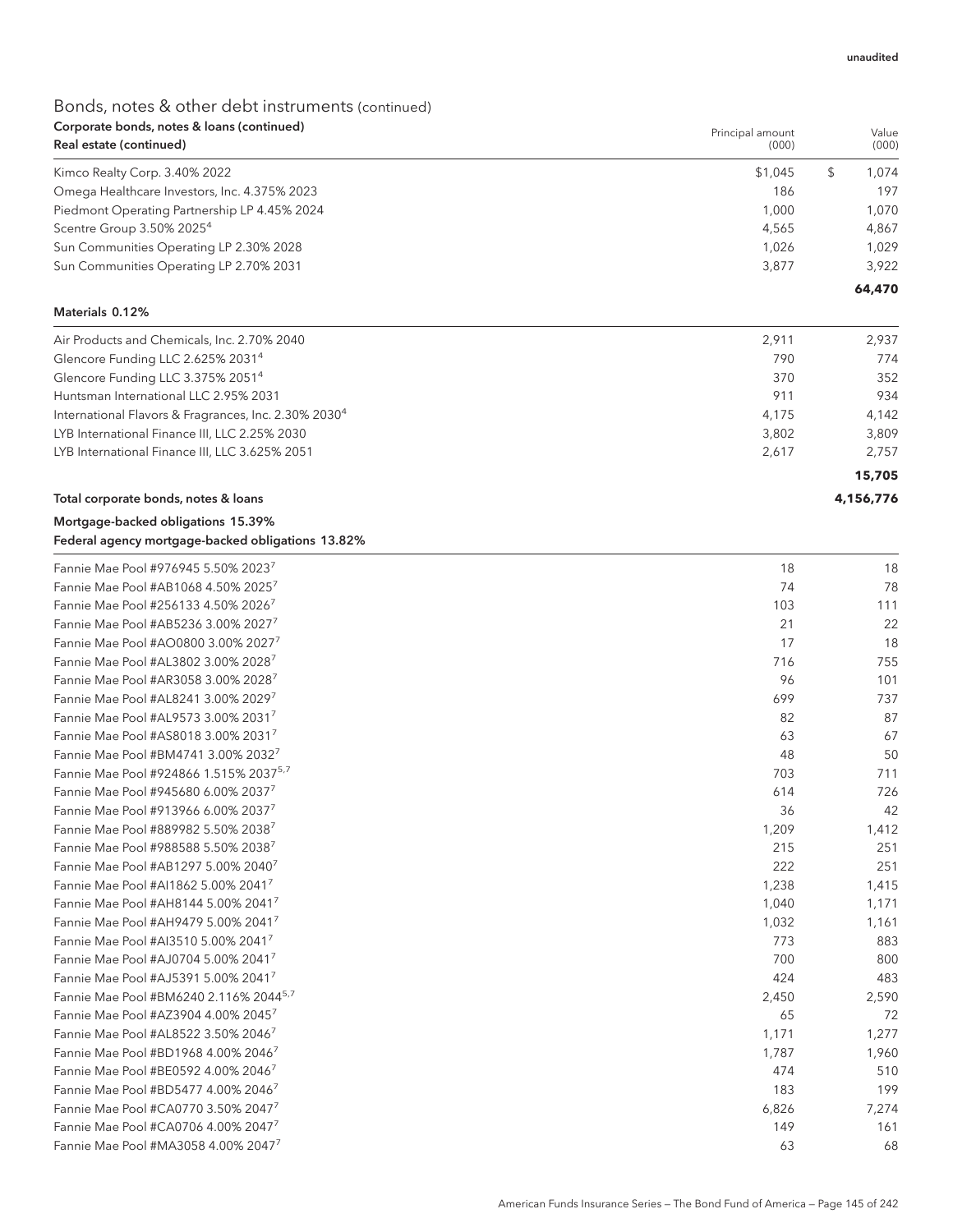### Bonds, notes & other debt instruments (continued) Mortgage-backed obligations (continued)

| Mortgage-backed obligations (continued)                          | Principal amount | Value          |
|------------------------------------------------------------------|------------------|----------------|
| Federal agency mortgage-backed obligations (continued)           | (000)            | (000)          |
| Fannie Mae Pool #BM4413 4.50% 2047 <sup>7</sup>                  | \$4,630          | \$5,054        |
| Fannie Mae Pool #BF0293 3.00% 20487                              | 9,675            | 10,318         |
| Fannie Mae Pool #FM4891 3.50% 20487                              | 28,588           | 30,773         |
| Fannie Mae Pool #BF0318 3.50% 20487                              | 8,507            | 9,212          |
| Fannie Mae Pool #CA1189 3.50% 20487                              | 1,969            | 2,095          |
| Fannie Mae Pool #MA3384 4.00% 2048 <sup>7</sup>                  | 166              | 178            |
| Fannie Mae Pool #BJ9169 4.00% 2048 <sup>7</sup>                  | 104              | 112            |
| Fannie Mae Pool #BJ5749 4.00% 2048 <sup>7</sup>                  | 24               | 26             |
| Fannie Mae Pool #BM4676 4.00% 2048 <sup>7</sup>                  | 18               | 20             |
| Fannie Mae Pool #CA2493 4.50% 20487                              | 997              | 1,081          |
| Fannie Mae Pool #CA3807 3.00% 2049'                              | 1,759            | 1,884          |
| Fannie Mae Pool #CA3806 3.00% 20497                              | 1,006            | 1,081          |
| Fannie Mae Pool #FM0007 3.50% 20497                              | 21,338           | 22,934         |
| Fannie Mae Pool #FM1954 3.50% 20497                              | 9,617            | 10,323         |
| Fannie Mae Pool #FM1589 3.50% 20497                              | 6,217            | 6,673          |
| Fannie Mae Pool #FM1262 4.00% 20497                              | 34,440           | 37,209         |
| Fannie Mae Pool #FM5507 3.00% 20507                              | 21,657           | 23,095         |
| Fannie Mae Pool #BF0145 3.50% 20577                              | 15,241           | 16,621         |
| Fannie Mae Pool #BF0264 3.50% 20587                              | 11,725           | 12,727         |
| Fannie Mae Pool #BF0332 3.00% 20597                              | 25,732           | 27,838         |
| Fannie Mae Pool #BF0497 3.00% 20607                              | 21,338           | 22,745         |
| Fannie Mae, Series 2001-4, Class GA, 9.00% 2025 <sup>5,7</sup>   | $-8$             | $-8$           |
| Fannie Mae, Series 2001-50, Class BA, 7.00% 2041 <sup>7</sup>    | 9                | 10             |
| Fannie Mae, Series 2002-W3, Class A5, 7.50% 2041 <sup>7</sup>    | 21               | 26             |
| Fannie Mae, Series 2002-W1, Class 2A, 5.278% 2042 <sup>5,7</sup> | 27               | 29             |
| Freddie Mac Pool #ZK4277 3.00% 2027                              | 389              | 410            |
| Freddie Mac Pool #ZK3970 3.00% 20277                             | 129              | 136            |
| Freddie Mac Pool #ZS6521 3.00% 20277                             | 90               | 95             |
| Freddie Mac Pool #ZK4162 3.00% 20277                             | 33               | 35             |
| Freddie Mac Pool #ZK4039 3.00% 20277                             | 4                | 5              |
| Freddie Mac Pool #ZS8463 3.00% 20277                             | 4                | $\overline{4}$ |
| Freddie Mac Pool #ZS8507 3.00% 20287                             | 169              | 179            |
| Freddie Mac Pool #ZK7590 3.00% 20297                             | 3,651            | 3,868          |
| Freddie Mac Pool #ZK7593 3.00% 20297                             | 182              | 193            |
| Freddie Mac Pool #ZT1931 3.00% 20337                             | 219              | 231            |
| Freddie Mac Pool #A15120 5.50% 20337                             | 60               | 67             |
| Freddie Mac Pool #QN1073 3.00% 20347                             | 71               | 75             |
| Freddie Mac Pool #G05196 5.50% 20387                             | 66               | 78             |
| Freddie Mac Pool #G05267 5.50% 20387                             | 50               | 58             |
| Freddie Mac Pool #G06020 5.50% 20397                             | 95               | 111            |
| Freddie Mac Pool #A93948 4.50% 2040 <sup>7</sup>                 | 201              | 225            |
| Freddie Mac Pool #G05860 5.50% 2040 <sup>7</sup>                 | 341              | 398            |
| Freddie Mac Pool #G06868 4.50% 2041                              | 233              | 261            |
| Freddie Mac Pool #G06841 5.50% 2041                              | 563              | 657            |
| Freddie Mac Pool #841039 2.191% 20435,7                          | 2,127            | 2,257          |
| Freddie Mac Pool #Z40130 3.00% 20467                             | 25,422           | 27,476         |
| Freddie Mac Pool #G61733 3.00% 20477                             | 6,357            | 6,811          |
| Freddie Mac Pool #ZT2100 3.00% 20477                             | 1,235            | 1,308          |
| Freddie Mac Pool #G08789 4.00% 20477                             | 974              | 1,051          |
| Freddie Mac Pool #G67709 3.50% 2048 <sup>7</sup>                 | 17,863           | 19,506         |
| Freddie Mac Pool #G61628 3.50% 2048 <sup>7</sup>                 | 467              | 507            |
| Freddie Mac Pool #Q58494 4.00% 2048 <sup>7</sup>                 | 1,467            | 1,583          |
| Freddie Mac Pool #QA4673 3.00% 20497                             | 36,670           | 39,239         |
| Freddie Mac Pool #SD7507 3.00% 20497                             | 22,827           | 24,430         |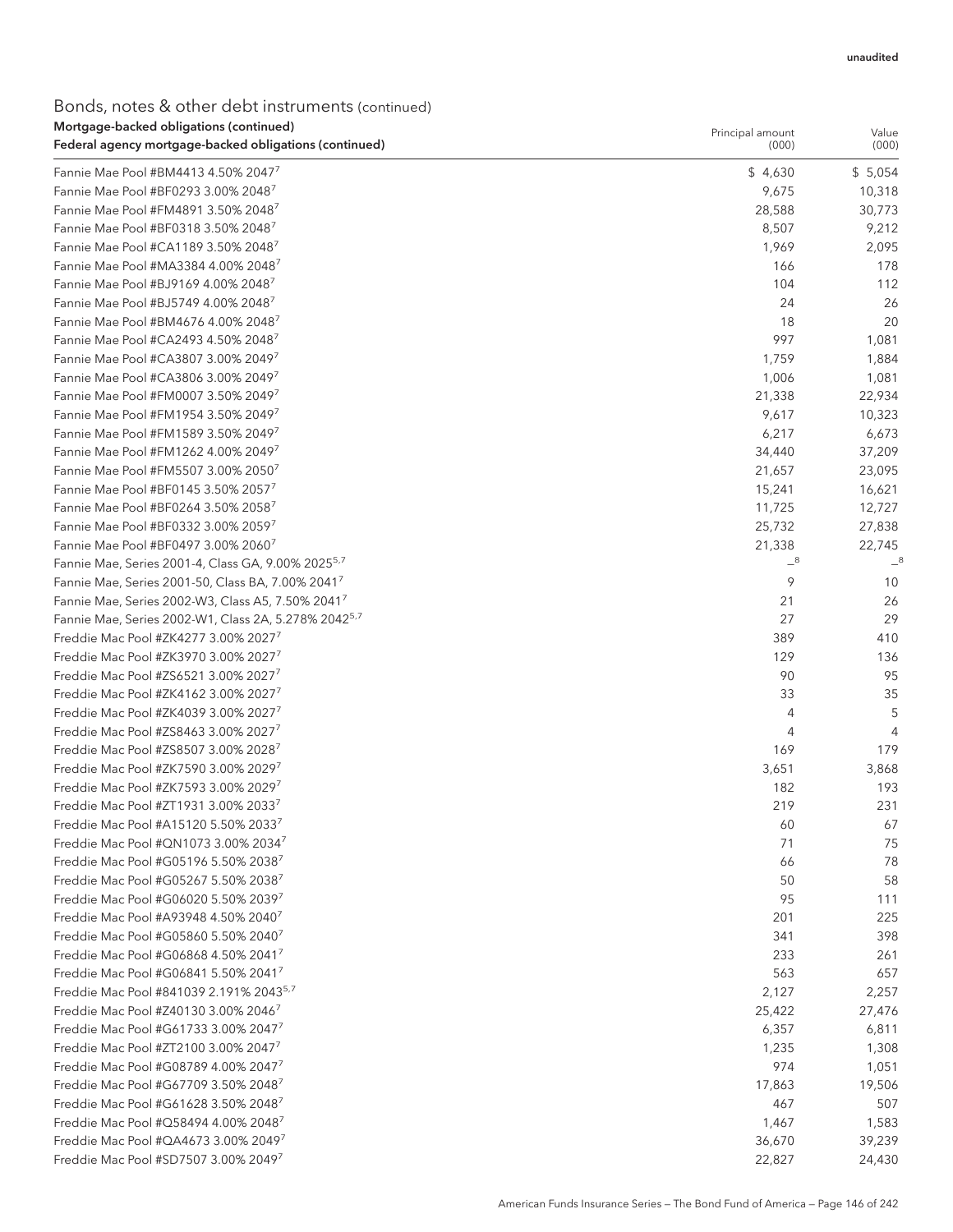# Bonds, notes & other debt instruments (continued)

| Mortgage-backed obligations (continued)                                                           | Principal amount | Value        |
|---------------------------------------------------------------------------------------------------|------------------|--------------|
| Federal agency mortgage-backed obligations (continued)                                            | (000)            | (000)        |
| Freddie Mac Pool #SD7508 3.50% 20497                                                              | \$14,897         | \$<br>16,263 |
| Freddie Mac Pool #RA1369 3.50% 20497                                                              | 2,981            | 3,203        |
| Freddie Mac Pool #ZN4842 3.50% 20497                                                              | 1,142            | 1,227        |
| Freddie Mac, Series 3061, Class PN, 5.50% 20357                                                   | 76               | 88           |
| Freddie Mac, Series 3318, Class JT, 5.50% 20377                                                   | 184              | 211          |
| Freddie Mac, Series K020, Class A2, Multi Family, 2.373% 2022 <sup>7</sup>                        | 4,162            | 4,202        |
| Freddie Mac, Series K718, Class A2, Multi Family, 2.791% 2022 <sup>7</sup>                        | 6,861            | 6,885        |
| Freddie Mac, Series 3156, Class PO, principal only, 0% 20367                                      | 161              | 149          |
| Freddie Mac, Series 3146, Class PO, principal only, 0% 2036 <sup>7</sup>                          | 150              | 136          |
| Freddie Mac Seasoned Credit Risk Transfer Trust, Series 2018-3, Class MA, 3.50% 20577             | 11,731           | 12,290       |
| Freddie Mac Seasoned Credit Risk Transfer Trust, Series 2019-2, Class MA, 3.50% 2058 <sup>7</sup> | 2,584            | 2,714        |
| Government National Mortgage Assn. 2.00% 2051 <sup>7,9</sup>                                      | 92,000           | 93,157       |
| Government National Mortgage Assn. 2.50% 20517,9                                                  | 27,227           | 28,059       |
| Government National Mortgage Assn. 2.50% 20517,9                                                  | 7,829            | 8,083        |
| Government National Mortgage Assn. Pool #MA5817 4.00% 2049 <sup>7</sup>                           | 20,509           | 21,870       |
| Government National Mortgage Assn. Pool #MA5876 4.00% 2049 <sup>7</sup>                           | 2,924            | 3,113        |
| Government National Mortgage Assn. Pool #MA6221 4.50% 20497                                       | 9,309            | 9,943        |
| Government National Mortgage Assn. Pool #MA5764 4.50% 2049 <sup>7</sup>                           | 1,031            | 1,103        |
| Government National Mortgage Assn. Pool #MA6042 5.00% 20497                                       | 65               | 70           |
| Uniform Mortgage-Backed Security 1.50% 2036 <sup>7,9</sup>                                        | 18,350           | 18,483       |
| Uniform Mortgage-Backed Security 2.00% 2036 <sup>7,9</sup>                                        | 39,650           | 40,838       |
| Uniform Mortgage-Backed Security 3.00% 2036 <sup>7,9</sup>                                        | 4,006            | 4,214        |
| Uniform Mortgage-Backed Security 2.00% 2051 <sup>7,9</sup>                                        | 256,026          | 255,696      |
| Uniform Mortgage-Backed Security 2.00% 2051 <sup>7,9</sup>                                        | 70,124           | 70,193       |
| Uniform Mortgage-Backed Security 2.50% 20517,9                                                    | 393,658          | 404,192      |
| Uniform Mortgage-Backed Security 2.50% 2051 <sup>7,9</sup>                                        | 39,484           | 40,637       |
| Uniform Mortgage-Backed Security 3.00% 2051 <sup>7,9</sup>                                        | 144,000          | 150,689      |
| Uniform Mortgage-Backed Security 3.00% 20517,9                                                    | 138,630          | 144,888      |
| Uniform Mortgage-Backed Security 3.50% 2051 <sup>7,9</sup>                                        | 42,785           | 45,273       |
| Uniform Mortgage-Backed Security 4.00% 2051 <sup>7,9</sup>                                        | 17,475           | 18,724       |
| Uniform Mortgage-Backed Security 4.50% 2051 <sup>7,9</sup>                                        | 15,000           | 16,225       |

### **1,821,597**

### Collateralized mortgage-backed obligations (privately originated) 0.94%

| Arroyo Mortgage Trust, Series 2021-1R, Class A1, 1.175% 2048 <sup>4,5,7</sup>                        | 4,554 | 4,563 |
|------------------------------------------------------------------------------------------------------|-------|-------|
| Arroyo Mortgage Trust, Series 2020-1, Class A1A, 1.662% 20554,7                                      | 260   | 262   |
| Bellemeade Re, Ltd., Series 2019-3A, Class M1B, (1-month USD-LIBOR + 1.60%) 1.686% 20294,5,7         | 3,175 | 3,187 |
| BRAVO Residential Funding Trust, Series 2020-RPL2, Class A1, 2.00% 2059 <sup>4,5,7</sup>             | 1,180 | 1,201 |
| BRAVO Residential Funding Trust, Series 2020-RPL1, Class A1, 2.50% 2059 <sup>4,5,7</sup>             | 912   | 933   |
| Cascade Funding Mortgage Trust, Series 2020-HB4, Class A, 0.946% 2030 <sup>4,5,7</sup>               | 899   | 901   |
| Cascade Funding Mortgage Trust, Series 2021-HB6, Class A, 0.898% 2036 <sup>4,5,7</sup>               | 2,548 | 2,551 |
| Citigroup Mortgage Loan Trust, Inc., Series 2020-EXP1, Class A1A, 1.804% 2060 <sup>4,5,7</sup>       | 606   | 613   |
| Credit Suisse Mortgage Trust, Series 2020-NET, Class A, 2.257% 20374,7                               | 1,612 | 1,658 |
| Credit Suisse Mortgage Trust, Series 2017-RPL3, Class A1, 2.00% 2060 <sup>4,5,7</sup>                | 2,116 | 2,155 |
| Finance of America Structured Securities Trust, Series 2019-JR2, Class A1, 2.00% 2069 <sup>4,7</sup> | 3,587 | 3,958 |
| Finance of America Structured Securities Trust, Series 2019-JR1, Class A, 2.00% 2069 <sup>4,7</sup>  | 3,059 | 3,344 |
| Flagstar Mortgage Trust, Series 2021-10INV, Class A3, 2.50% 2051 <sup>4,5,7</sup>                    | 8,449 | 8,608 |
| Flagstar Mortgage Trust, Series 2021-5INV, Class A2, 2.50% 20514,5,7                                 | 2,425 | 2,467 |
| Flagstar Mortgage Trust, Series 2021-8INV, Class A3, 2.50% 20514,5,7                                 | 2,317 | 2,347 |
| Flagstar Mortgage Trust, Series 2021-6INV, Class A4, 2.50% 2051 <sup>4,5,7</sup>                     | 2,251 | 2,283 |
| Freddie Mac, Series 2021-DNA5, Class M2, (1-month USD-SOFR + 1.65%) 1.70% 20344,5,7                  | 248   | 250   |
| Hundred Acre Wood Trust, Series 2021-INV1, Class A3, 2.50% 2051 <sup>4,5,7</sup>                     | 1,017 | 1,034 |
| JPMDB Commercial Mortgage Securities Trust, Series 2017-C7, Class A5, 3.409% 20507                   | 240   | 264   |
| Legacy Mortgage Asset Trust, Series 2019-GS2, Class A1, 3.75% 2059 <sup>4,5,7</sup>                  | 1,200 | 1,202 |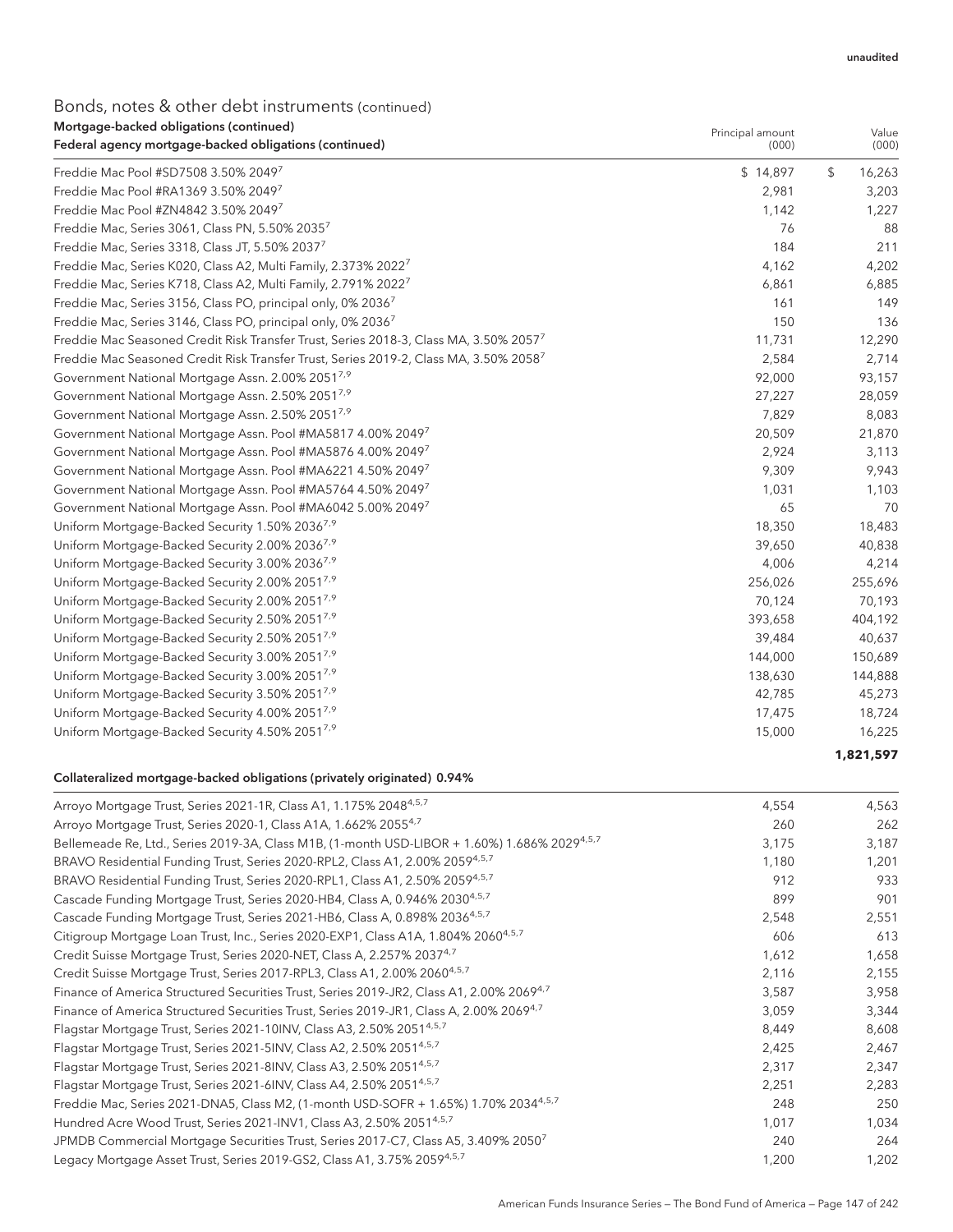### Bonds, notes & other debt instruments (continued) Mortgage-backed obligations (continued)

| <u>mondage</u> backed obligations (commaca)<br>Collateralized mortgage-backed obligations (privately originated) (continued) | Principal amount<br>(000) | Value<br>(000) |
|------------------------------------------------------------------------------------------------------------------------------|---------------------------|----------------|
| Legacy Mortgage Asset Trust, Series 2021-GS2, Class A1, 1.75% 2061 <sup>4,5,7</sup>                                          | \$1,039                   | 1.041          |
| MFRA Trust, Series 2021-RPL1, Class A1, 1.131% 2060 <sup>4,5,7</sup>                                                         | 4.391                     | 4.376          |
| Mortgage Repurchase Agreement Financing Trust, Series 2020-5,                                                                |                           |                |
| (1-month USD-LIBOR + 1.00%) 1.085% 2023 <sup>4,5,7</sup>                                                                     | 11.402                    | 11.419         |
| MRA Issuance Trust, Series 2020-10, Class A2, (1-month USD-LIBOR + 1.70%) 1.70% 2022 <sup>4,5,7</sup>                        | 25.588                    | 25,616         |
| MRA Issuance Trust, Series 2021-16, Class A1, (1-month USD-LIBOR + 1.55%) 1.644% 2051 <sup>4,5,7</sup>                       | 20,357                    | 20,357         |
| Towd Point Mortgage Trust, Series 2020-4, Class A1, 1.75% 2060 <sup>4,7</sup>                                                | 14,318                    | 14,513         |
| ZH Trust, Series 2021-2, Class A, 2.349% 2027 <sup>4,7</sup>                                                                 | 2.295                     | 2.312          |
|                                                                                                                              |                           | 123,415        |

### Commercial mortgage-backed securities 0.63%

| Bank Commercial Mortgage Trust, Series 2019-BN17, Class A4, 3.714% 2052'                                        | 100    | 112    |
|-----------------------------------------------------------------------------------------------------------------|--------|--------|
| Bank Commercial Mortgage Trust, Series 2019-BN16, Class A4, 4.005% 2052                                         | 770    | 877    |
| Bank Commercial Mortgage Trust, Series 2019-BN19, Class A3, 3.183% 2061'                                        | 1,018  | 1,104  |
| Bank Commercial Mortgage Trust, Series 2018-BN10, Class A4, 3.428% 2061'                                        | 130    | 141    |
| Bank Commercial Mortgage Trust, Series 2018-BN10, Class A5, 3.688% 2061'                                        | 205    | 228    |
| Bank Commercial Mortgage Trust, Series 2018-BN12, Class A4, 4.255% 2061 <sup>5,7</sup>                          | 2,444  | 2,796  |
| Bank Commercial Mortgage Trust, Series 2020-BN26, Class A4, 2.403% 20637                                        | 295    | 303    |
| Benchmark Mortgage Trust, Series 2018-B8, Class A5, 4.232% 2052 <sup>7</sup>                                    | 2,541  | 2,926  |
| Benchmark Mortgage Trust, Series 2018-B7, Class A4, 4.51% 2053 <sup>5,7</sup>                                   | 781    | 913    |
| BX Trust, Series 2021-VOLT, Class A, (1-month USD-LIBOR + 0.70%) 0.80% 2036 <sup>4,5,7</sup>                    | 14,727 | 14,756 |
| BX Trust, Series 2021-VOLT, Class B, (1-month USD-LIBOR + 0.95%) 1.05% 2036 <sup>4,5,7</sup>                    | 360    | 361    |
| BX Trust, Series 2021-SOAR, Class A, (1-month USD-LIBOR + 0.67%) 0.754% 20384,5,7                               | 3,769  | 3,775  |
| BX Trust, Series 2021-SOAR, Class B, (1-month USD-LIBOR + 0.87%) 0.954% 2038 <sup>4,5,7</sup>                   | 436    | 437    |
| BX Trust, Series 2021-SOAR, Class C, (1-month USD-LIBOR + 1.10%) 1.184% 2038 <sup>4,5,7</sup>                   | 295    | 296    |
| BX Trust, Series 2021-SOAR, Class D, (1-month USD-LIBOR + 1.40%) 1.484% 2038 <sup>4,5,7</sup>                   | 746    | 749    |
| CIM Retail Portfolio Trust, Series 2021-RETL, Class A, (1-month USD-LIBOR + 1.40%) 1.484% 20264.5.7             | 1,350  | 1,354  |
| Citigroup Commercial Mortgage Trust, Series 2016-C1, Class AS, 3.514% 20497                                     | 250    | 267    |
| Citigroup Commercial Mortgage Trust, Series 2016-GC36, Class A5, 3.616% 2049 <sup>7</sup>                       | 610    | 665    |
| Commercial Mortgage Trust, Series 2013-LC13, Class B, 5.009% 2046 <sup>4,5,7</sup>                              | 312    | 332    |
| Commercial Mortgage Trust, Series 2014-LC15, Class AM, 4.198% 2047                                              | 350    | 374    |
| CSAIL Commercial Mortgage Trust, Series 2015-C4, Class C, 4.713% 2048 <sup>5,7</sup>                            | 204    | 217    |
| CSAIL Commercial Mortgage Trust, Series 2015-C2, Class A3, 3.231% 2057                                          | 1,332  | 1,399  |
| Deutsche Bank Commercial Mortgage Trust, Series 2016-C1, Class AM, 3.539% 20497                                 | 200    | 214    |
| Extended Stay America Trust, Series 2021-ESH, Class A, (1-month USD-LIBOR + 1.08%) 1.164% 2038 <sup>4,5,7</sup> | 2,865  | 2,878  |
| Extended Stay America Trust, Series 2021-ESH, Class B, (1-month USD-LIBOR + 1.38%) 1.464% 20384.5.7             | 654    | 658    |
| Extended Stay America Trust, Series 2021-ESH, Class C, (1-month USD-LIBOR + 1.70%) 1.784% 2038 <sup>4,5,7</sup> | 682    | 689    |
| Extended Stay America Trust, Series 2021-ESH, Class D, (1-month USD-LIBOR + 2.25%) 2.334% 2038 <sup>4,5,7</sup> | 682    | 692    |
| Grace Mortgage Trust, Series 2020-GRCE, Class A, 2.347% 2040 <sup>4,7</sup>                                     | 2,601  | 2,642  |
| GS Mortgage Securities Trust, Series 2017-GS7, Class A4, 3.43% 2050                                             | 400    | 437    |
| GS Mortgage Securities Trust, Series 2019-GC38, Class A4, 3.968% 2052                                           | 100    | 114    |
| GS Mortgage Securities Trust, Series 2020-GC47, Class A5, 2.377% 2053                                           | 1,536  | 1,575  |
| JPMBB Commercial Mortgage Securities Trust, Series 2014-C18, Class A5, 4.079% 20477                             | 3,280  | 3,501  |
| JPMDB Commercial Mortgage Securities Trust, Series 2017-C5, Class A5, 3.694% 2050 <sup>7</sup>                  | 640    | 703    |
| JPMorgan Chase Commercial Mortgage Securities Trust, Series 2018-BCON, Class A, 3.735% 2031 <sup>4,7</sup>      | 785    | 810    |
| JPMorgan Chase Commercial Mortgage Securities Trust, Series 2016-JP4, Class A4, 3.648% 2049 <sup>5,7</sup>      | 2,040  | 2,240  |
| L.A. Arena Funding, LLC, Series 1, Class A, 7.656% 2026 <sup>4,7</sup>                                          | 153    | 153    |
| Morgan Stanley Bank of America Merrill Lynch Trust, Series 2014-C17, Class A5, 3.741% 20477                     | 2,038  | 2,182  |
| Morgan Stanley Bank of America Merrill Lynch Trust, Series 2015-C22, Class A-4, 3.306% 2048 <sup>7</sup>        | 410    | 438    |
| Morgan Stanley Bank of America Merrill Lynch Trust, Series 2016-C32, Class A-4, 3.72% 20497                     | 245    | 270    |
| Morgan Stanley Capital I Trust, Series 2015-UBS8, Class AS, 4.114% 20487                                        | 730    | 793    |
| Morgan Stanley Capital I Trust, Series 2016-UBS9, Class C, 4.698% 2049 <sup>5,7</sup>                           | 208    | 220    |
| Motel 6 Trust, Series 2021-MTL6, Class A, (1-month USD-LIBOR + 0.90%) 1.00% 2038 <sup>4,5,7</sup>               | 818    | 820    |
| Motel 6 Trust, Series 2021-MTL6, Class B, (1-month USD-LIBOR + 1.20%) 1.30% 2038 <sup>4,5,7</sup>               | 524    | 525    |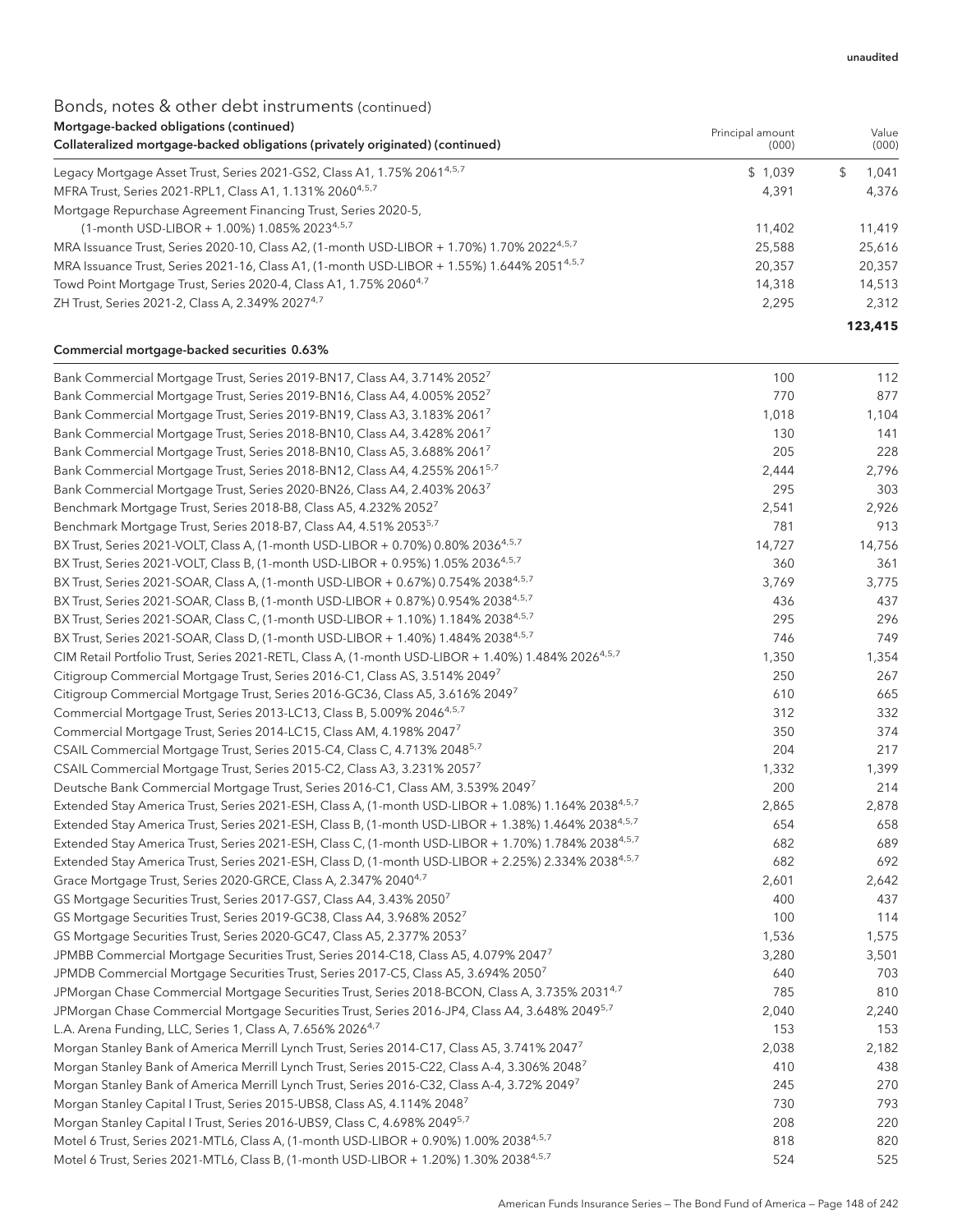### Bonds, notes & other debt instruments (continued) Mortgage-backed obligations (continued)

| Mortgage-backed obligations (continued)                                                           | Principal amount | Value     |
|---------------------------------------------------------------------------------------------------|------------------|-----------|
| Commercial mortgage-backed securities (continued)                                                 | (000)            | (000)     |
| Motel 6 Trust, Series 2021-MTL6, Class C, (1-month USD-LIBOR + 1.50%) 1.60% 2038 <sup>4,5,7</sup> | \$<br>157        | \$<br>158 |
| SLG Office Trust, Series 2021-OVA, Class A, 2.585% 2041 <sup>4,7</sup>                            | 8,217            | 8,513     |
| SREIT Trust, Series 2021-FLWR, Class A, (1-month USD-LIBOR + 0.577%) 0.661% 2036 <sup>4,5,7</sup> | 9.351            | 9,344     |
| SREIT Trust, Series 2021-FLWR, Class B, (1-month USD-LIBOR + 0.926%) 1.01% 2036 <sup>4,5,7</sup>  | 1.000            | 1,000     |
| Wells Fargo Commercial Mortgage Trust, Series 2015-SG1, Class A-4, 3.789% 2048 <sup>7</sup>       | 2,413            | 2,589     |
| Wells Fargo Commercial Mortgage Trust, Series 2015-C28, Class C, 4.23% 2048 <sup>5,7</sup>        | 220              | 231       |
| Wells Fargo Commercial Mortgage Trust, Series 2016-BNK1, Class B, 2.967% 20497                    | 350              | 354       |
| Wells Fargo Commercial Mortgage Trust, Series 2016-C37, Class A5, 3.794% 20497                    | 2,550            | 2,823     |
| Wells Fargo Commercial Mortgage Trust, Series 2019-C54, Class A4, 3.146% 20527                    | 1.019            | 1,102     |
| Wells Fargo Commercial Mortgage Trust, Series 2016-NXS5, Class AS, 3.988% 20597                   | 250              | 272       |
| Wells Fargo Commercial Mortgage Trust, Series 2017-RC1, Class A4, 3.631% 2060 <sup>7</sup>        | 205              | 225       |
|                                                                                                   |                  | 83,547    |

## Total mortgage-backed obligations **2,028,559**

### Asset-backed obligations 3.48%

| Aesop Funding LLC, Series 2019-2A, Class A, 3.35% 2025 <sup>4,7</sup>                                          | 2,210  | 2,358  |
|----------------------------------------------------------------------------------------------------------------|--------|--------|
| Aesop Funding LLC, Series 2018-2A, Class A, 4.00% 2025 <sup>4,7</sup>                                          | 2,755  | 2,955  |
| Aesop Funding LLC, Series 2020-1A, Class A, 2.33% 2026 <sup>4,7</sup>                                          | 7,689  | 8,006  |
| Aesop Funding LLC, Series 2021-1A, Class A, 1.38% 2027 <sup>4,7</sup>                                          | 3,445  | 3,445  |
| Aesop Funding LLC, Series 2021-1A, Class B, 1.63% 2027 <sup>4,7</sup>                                          | 531    | 530    |
| Aesop Funding LLC, Series 2020-2, Class A, 2.02% 2027 <sup>4,7</sup>                                           | 2,427  | 2,492  |
| Aesop Funding LLC, Series 2021-1A, Class C, 2.13% 20274,7                                                      | 193    | 193    |
| Aesop Funding LLC, Series 2020-2A, Class B, 2.96% 2027 <sup>4,7</sup>                                          | 623    | 658    |
| Aesop Funding LLC, Series 2020-2A, Class C, 4.25% 2027 <sup>4,7</sup>                                          | 1,279  | 1,388  |
| Affirm Asset Securitization Trust, Series 2021-B, Class A, 1.03% 2026 <sup>4,7</sup>                           | 701    | 702    |
| American Credit Acceptance Receivables Trust, Series 2020-3, Class C, 1.85% 2026 <sup>4,7</sup>                | 2,602  | 2,642  |
| American Credit Acceptance Receivables Trust, Series 2020-3, Class D, 2.40% 2026 <sup>4,7</sup>                | 2,500  | 2,570  |
| American Credit Acceptance Receivables Trust, Series 2021-1, Class C, 0.83% 2027 <sup>4,7</sup>                | 1,465  | 1,467  |
| American Credit Acceptance Receivables Trust, Series 2021-1, Class D, 1.14% 2027 <sup>4,7</sup>                | 806    | 807    |
| AmeriCredit Automobile Receivables Trust, Series 2021-2, Class B, 0.69% 2027 <sup>7</sup>                      | 997    | 996    |
| AmeriCredit Automobile Receivables Trust, Series 2021-2, Class C, 1.01% 20277                                  | 1,109  | 1,106  |
| AmeriCredit Automobile Receivables Trust, Series 2021-2, Class D, 1.29% 2027 <sup>7</sup>                      | 2,613  | 2,612  |
| Ballyrock CLO, Ltd., Series 2019-2A, Class A1AR, (3-month USD-LIBOR + 1.00%) 1.131% 2030 <sup>4,5,7</sup>      | 575    | 575    |
| Bankers Healthcare Group Securitization Trust, Series 2021-B, Class A, 0.90% 2034 <sup>4,7</sup>               | 331    | 332    |
| Bankers Healthcare Group Securitization Trust, Series 2021-B, Class B, 1.67% 2034 <sup>4,7</sup>               | 269    | 268    |
| Blackbird Capital II Aircraft Lease Ltd. / Blackbird Capital II Aircraft Lease US LLC, Series 2021-1, Class A, |        |        |
| 2.443% 20464,7                                                                                                 | 4,591  | 4,607  |
| Blackbird Capital II Aircraft Lease Ltd. / Blackbird Capital II Aircraft Lease US LLC, Series 2021-1, Class B, |        |        |
| 3.446% 20464,7                                                                                                 | 526    | 530    |
| CarMaxAuto Owner Trust, Series 2019-2, Class C, 3.16% 2025 <sup>7</sup>                                        | 400    | 415    |
| CarMaxAuto Owner Trust, Series 2021-1, Class C, 0.94% 20267                                                    | 210    | 209    |
| CarMaxAuto Owner Trust, Series 2021-1, Class D, 1.28% 2027 <sup>7</sup>                                        | 206    | 205    |
| Castlelake Aircraft Securitization Trust, Series 2017-1R, Class A, 2.741% 2041 <sup>4,7</sup>                  | 1,288  | 1,288  |
| CF Hippolyta LLC, Series 2020-1, Class A1, 1.69% 2060 <sup>4,7</sup>                                           | 10,830 | 10,985 |
| CF Hippolyta LLC, Series 2020-1, Class A2, 1.99% 2060 <sup>4,7</sup>                                           | 2,058  | 2,062  |
| CF Hippolyta LLC, Series 2020-1, Class B1, 2.28% 2060 <sup>4,7</sup>                                           | 3,547  | 3,603  |
| CF Hippolyta LLC, Series 2020-1, Class B2, 2.60% 2060 <sup>4,7</sup>                                           | 384    | 388    |
| CF Hippolyta LLC, Series 2021-1, Class A1, 1.53% 2061 <sup>4,7</sup>                                           | 6,323  | 6,370  |
| CF Hippolyta LLC, Series 2021-1, Class B1, 1.98% 2061 <sup>4,7</sup>                                           | 2,002  | 2,010  |
| CLI Funding V LLC, Series 2020-2A, Class A, 2.03% 2045 <sup>4,7</sup>                                          | 2,714  | 2,733  |
| CLI Funding V LLC, Series 2020-3A, Class A, 2.07% 2045 <sup>4,7</sup>                                          | 5,691  | 5,742  |
| CLI Funding V LLC, Series 2021-1A, Class A, 1.64% 2046 <sup>4,7</sup>                                          | 4,496  | 4,449  |
| CLI Funding LLC, Series 2021-1A, Class B, 2.38% 2046 <sup>4,7</sup>                                            | 505    | 502    |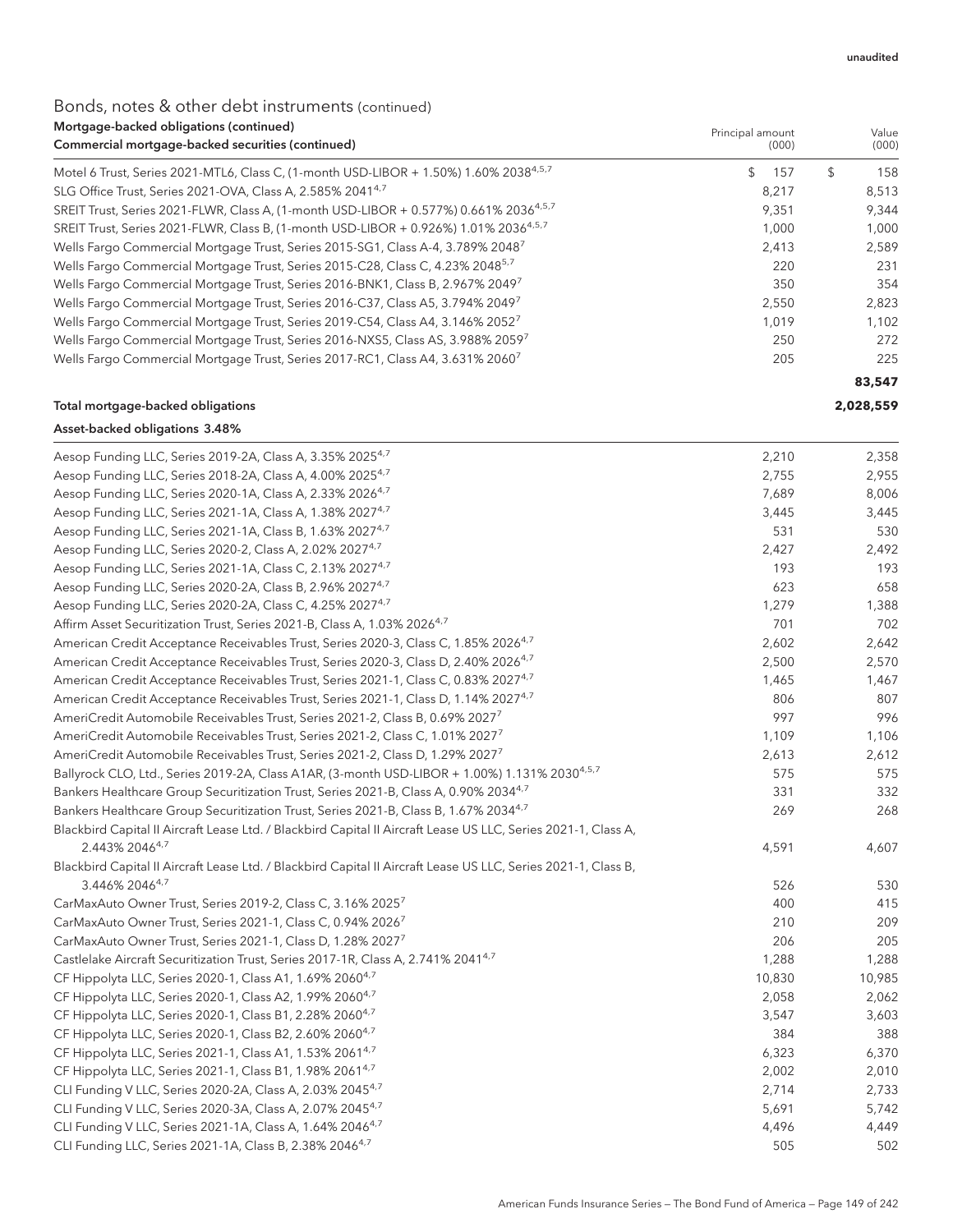Principal amount

### Bonds, notes & other debt instruments (continued) Asset-backed obligations (continued)

| $\sim$ . There is a part in above in our annothes (commuted)<br>Asset-backed obligations (continued)               | Principal amount<br>(000) | Value<br>(000) |
|--------------------------------------------------------------------------------------------------------------------|---------------------------|----------------|
| CPS Auto Receivables Trust, Series 2019-B, Class C, 3.35% 20244,7                                                  | \$<br>341                 | \$<br>343      |
| CPS Auto Receivables Trust, Series 2019-C, Class C, 2.84% 2025 <sup>4,7</sup>                                      | 570                       | 574            |
| CPS Auto Receivables Trust, Series 2019-C, Class D, 3.17% 2025 <sup>4,7</sup>                                      | 1,125                     | 1,154          |
| CPS Auto Receivables Trust, Series 2019-B, Class D, 3.69% 2025 <sup>4,7</sup>                                      | 3,045                     | 3,093          |
| CPS Auto Receivables Trust, Series 2021-A, Class C, 0.83% 2026 <sup>4,7</sup>                                      | 694                       | 694            |
| CPS Auto Receivables Trust, Series 2021-A, Class D, 1.16% 2026 <sup>4,7</sup>                                      | 590                       | 590            |
| Credit Acceptance Auto Loan Trust, Series 2020-1A, Class A, 2.01% 2029 <sup>4,7</sup>                              | 7,411                     | 7,517          |
| Credit Acceptance Auto Loan Trust, Series 2021-3A, Class A, 1.00% 2030 <sup>4,7</sup>                              | 1,900                     | 1,902          |
| Drive Auto Receivables Trust, Series 2021-1, Class B, 0.65% 20257                                                  | 2,524                     | 2,532          |
| Drive Auto Receivables Trust, Series 2019-3, Class C, 2.90% 20257                                                  | 4,910                     | 4,964          |
| Drive Auto Receivables Trust, Series 2019-2, Class C, 3.42% 2025 <sup>7</sup>                                      | 3,342                     | 3,378          |
| Drive Auto Receivables Trust, Series 2019-3, Class D, 3.18% 2026 <sup>7</sup>                                      | 4,020                     | 4,137          |
| Drive Auto Receivables Trust, Series 2021-1, Class C, 1.02% 2027 <sup>7</sup>                                      | 5,369                     | 5,394          |
| Drive Auto Receivables Trust, Series 2021-1, Class D, 1.45% 2029 <sup>7</sup>                                      | 4,053                     | 4,067          |
| Drivetime Auto Owner Trust, Series 2019-3, Class C, 2.74% 2025 <sup>4,7</sup>                                      | 800                       | 807            |
| Drivetime Auto Owner Trust, Series 2019-3, Class D, 2.96% 2025 <sup>4,7</sup>                                      | 1,915                     | 1,972          |
| Drivetime Auto Owner Trust, Series 2019-2A, Class C, 3.18% 2025 <sup>4,7</sup>                                     | 2,163                     | 2,184          |
| Drivetime Auto Owner Trust, Series 2019-2A, Class D, 3.48% 2025 <sup>4,7</sup>                                     | 4,250                     | 4,386          |
| Drivetime Auto Owner Trust, Series 2021-1A, Class C, 0.84% 2026 <sup>4,7</sup>                                     | 825                       | 826            |
| Drivetime Auto Owner Trust, Series 2021-1A, Class D, 1.16% 2026 <sup>4,7</sup>                                     | 449                       | 448            |
| Drivetime Auto Owner Trust, Series 2020-3A, Class C, 1.47% 2026 <sup>4,7</sup>                                     | 817                       | 827            |
| Drivetime Auto Owner Trust, Series 2021-2A, Class B, 0.81% 2027 <sup>4,7</sup>                                     | 1,179                     | 1,183          |
| Drivetime Auto Owner Trust, Series 2021-2A, Class C, 1.10% 2027 <sup>4,7</sup>                                     | 1,231                     | 1,235          |
| Drivetime Auto Owner Trust, Series 2021-2A, Class D, 1.50% 2027 <sup>4,7</sup>                                     | 832                       | 834            |
| Dryden Senior Loan Fund, CLO, Series 2014-33A, Class AR3, (3-month USD-LIBOR + 1.00%) 1.126% 2029 <sup>4,5,7</sup> | 395                       | 395            |
| EDvestinU Private Education Loan LLC, Series 2021-A, Class A, 1.80% 2045 <sup>4,7</sup>                            | 560                       | 559            |
| Exeter Automobile Receivables Trust, Series 2019-3A, Class C, 2.79% 2024 <sup>4,7</sup>                            | 4,187                     | 4,222          |
| Exeter Automobile Receivables Trust, Series 2019-2A, Class C, 3.30% 2024 <sup>4,7</sup>                            | 1,426                     | 1,437          |
| Exeter Automobile Receivables Trust, Series 2019-1A, Class C, 3.82% 2024 <sup>4,7</sup>                            | 914                       | 917            |
| Exeter Automobile Receivables Trust, Series 2021-2, Class B, 0.57% 2025 <sup>7</sup>                               | 1,663                     | 1,666          |
| Exeter Automobile Receivables Trust, Series 2020-3A, Class C, 1.32% 2025 <sup>7</sup>                              | 780                       | 789            |
| Exeter Automobile Receivables Trust, Series 2020-1A, Class D, 2.73% 2025 <sup>4,7</sup>                            | 900                       | 927            |
| Exeter Automobile Receivables Trust, Series 2019-3A, Class D, 3.11% 2025 <sup>4,7</sup>                            | 5,000                     | 5,153          |
| Exeter Automobile Receivables Trust, Series 2019-2A, Class D, 3.71% 2025 <sup>4,7</sup>                            | 6,000                     | 6,220          |
| Exeter Automobile Receivables Trust, Series 2021-2, Class C, 0.98% 2026 <sup>7</sup>                               | 1,807                     | 1,812          |
| Exeter Automobile Receivables Trust, Series 2020-3A, Class D, 1.73% 2026                                           | 1,012                     | 1,031          |
| Exeter Automobile Receivables Trust, Series 2021-2, Class D, 1.40% 2027'                                           | 2,612                     | 2,609          |
| FirstKey Homes Trust, Series 2020-SFR2, Class A, 1.266% 2037 <sup>4,7</sup>                                        | 18,109                    | 18,067         |
| Ford Credit Auto Owner Trust, Series 2018-2, Class A, 3.47% 2030 <sup>4,7</sup>                                    | 17,675                    | 18,622         |
| Ford Credit Auto Owner Trust, Series 2020-1, Class A, 2.04% 2031 <sup>4,7</sup>                                    | 1,127                     | 1,167          |
| Ford Credit Auto Owner Trust, Series 2018-1, Class A, 3.19% 2031 <sup>4,7</sup>                                    | 30,070                    | 32,229         |
| Ford Credit Floorplan Master Owner Trust, Series 2019-3, Class A1, 2.23% 2024 <sup>7</sup>                         | 2,625                     | 2,674          |
| FREED ABS Trust, Series 2021-2, Class A, 0.68% 2028 <sup>4,7</sup>                                                 | 1,354                     | 1,355          |
| GCI Funding I LLC, Series 2020-1, Class A, 2.82% 2045 <sup>4,7</sup>                                               | 2,544                     | 2,579          |
| GCI Funding I LLC, Series 2021-1, Class A, 2.38% 2046 <sup>4,7</sup>                                               | 1,629                     | 1,642          |
| GCI Funding I LLC, Series 2021-1, Class B, 3.04% 2046 <sup>4,7</sup>                                               | 181                       | 181            |
| Global SC Finance VII SRL, Series 2020-2A, Class A, 2.26% 2040 <sup>4,7</sup>                                      | 3,425                     | 3,482          |
| Global SC Finance VII SRL, Series 2021-1A, Class A, 1.86% 2041 <sup>4,7</sup>                                      | 11,376                    | 11,365         |
| Global SC Finance VII SRL, Series 2021-2A, Class A, 1.95% 2041 <sup>4,7</sup>                                      | 3,173                     | 3,181          |
| Global SC Finance VII SRL, Series 2021-2A, Class B, 2.49% 2041 <sup>4,7</sup>                                      | 248                       | 246            |
| GM Financial Automobile Leasing Trust, Series 2020-2, Class C, 2.56% 2024 <sup>7</sup>                             | 301                       | 310            |
| GM Financial Automobile Leasing Trust, Series 2020-2, Class D, 3.21% 2024 <sup>7</sup>                             | 425                       | 440            |
| Hertz Vehicle Financing LLC, Series 2021-1A, Class A, 1.21% 2025 <sup>4,7</sup>                                    | 18,033                    | 18,117         |
| Hertz Vehicle Financing LLC, Series 2021-1A, Class B, 1.56% 2025 <sup>4,7</sup>                                    | 1,171                     | 1,178          |
| Hertz Vehicle Financing LLC, Series 2021-1A, Class C, 2.05% 2025 <sup>4,7</sup>                                    | 810                       | 818            |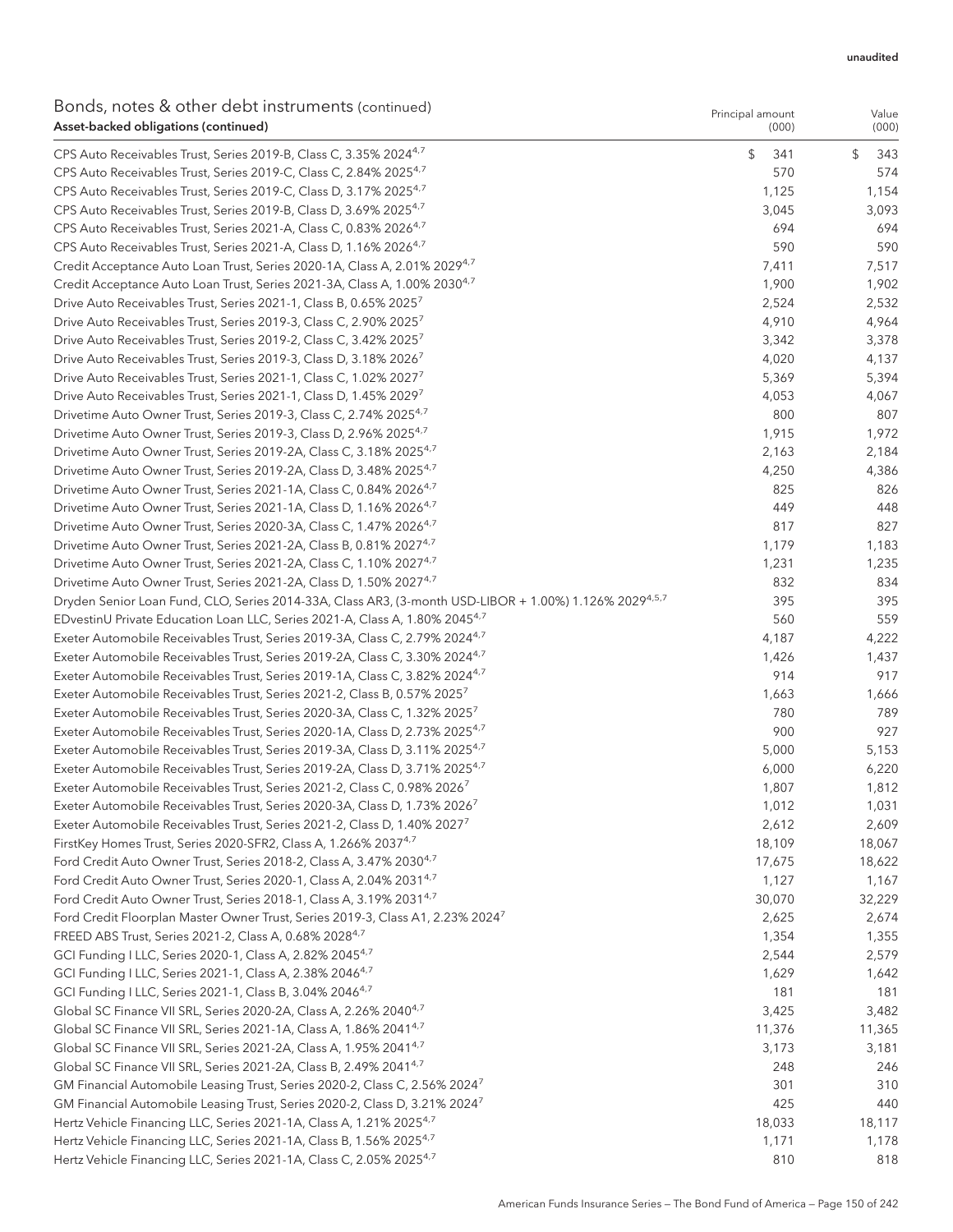Value

Principal amount

### Bonds, notes & other debt instruments (continued) Asset-backed obligations (continued)

| Asset-backed obligations (continued)                                                                                  | (000)    | (000)        |
|-----------------------------------------------------------------------------------------------------------------------|----------|--------------|
| Hertz Vehicle Financing LLC, Series 2021-2A, Class A, 1.68% 2027 <sup>4,7</sup>                                       | \$19,539 | 19,609<br>\$ |
| Hertz Vehicle Financing LLC, Series 2021-2A, Class B, 2.12% 2027 <sup>4,7</sup>                                       | 1,264    | 1,275        |
| Hertz Vehicle Financing LLC, Series 2021-2A, Class C, 2.52% 2027 <sup>4,7</sup>                                       | 859      | 871          |
| Madison Park Funding, Ltd., CLO, Series 2015-17A, Class AR2, (3-month USD-LIBOR + 1.00%) 1.134% 2030 <sup>4,5,7</sup> | 900      | 900          |
| Marathon CLO, Ltd., Series 2017-9A, Class A1AR, (3-month USD-LIBOR + 1.15%) 1.276% 2029 <sup>4,5,7</sup>              | 1,050    | 1,050        |
| Mission Lane Credit Card Master Trust, Series 2021-A, Class A, 1.59% 2026 <sup>4,7</sup>                              | 1,242    | 1,242        |
| Mission Lane Credit Card Master Trust, Series 2021-A, Class B, 2.24% 2026 <sup>4,7</sup>                              | 230      | 231          |
| Navient Student Loan Trust, Series 2021-EA, Class A, 0.97% 2069 <sup>4,7</sup>                                        | 3,324    | 3,315        |
| Navient Student Loan Trust, Series 2021-C, Class A, 1.06% 2069 <sup>4,7</sup>                                         | 5,718    | 5,732        |
| Nelnet Student Loan Trust, Series 2021-C, Class AFL, (1-month USD-LIBOR + 0.74%) 0.829% 20624,5,7                     | 5,816    | 5,831        |
| Nelnet Student Loan Trust, Series 2021-C, Class AFX, 1.32% 2062 <sup>4,7</sup>                                        | 453      | 452          |
| Nelnet Student Loan Trust, Series 2021-A, Class APT1, 1.36% 2062 <sup>4,7</sup>                                       | 7,596    | 7,597        |
| Nelnet Student Loan Trust, Series 2021-B, Class AFX, 1.42% 2062 <sup>4,7</sup>                                        | 17,425   | 17,453       |
| Newark BSL CLO 2, Ltd., Series 2017-1A, Class A1R, (3-month USD-LIBOR + 0.97%) 1.095% 2030 <sup>4,5,7</sup>           | 275      | 275          |
| Palmer Square Loan Funding, CLO, Series 2019-2, Class A1, (3-month USD-LIBOR + 0.97%) 1.104% 20274.5.7                | 924      | 924          |
| Palmer Square Loan Funding, CLO, Series 2019-1A, Class A1, (3-month USD-LIBOR + 1.05%) 1.184% 2027 <sup>4,5,7</sup>   | 1,629    | 1,630        |
| Palmer Square Loan Funding, CLO, Series 2020-4, Class A1, (3-month USD-LIBOR + 1.00%) 1.129% 2028 <sup>4,5,7</sup>    | 1,945    | 1,946        |
| Palmer Square Loan Funding, CLO, Series 2021-1, Class A1, (3-month USD-LIBOR + 0.90%) 1.034% 2029 <sup>4,5,7</sup>    | 396      | 396          |
| PFS Financing Corp., Series 2021-B, Class A, 0.775% 2026 <sup>4,7</sup>                                               | 7,884    | 7,865        |
| Prestige Auto Receivables Trust, Series 2019-1A, Class C, 2.70% 2024 <sup>4,7</sup>                                   | 2,190    | 2,221        |
| Prestige Auto Receivables Trust, Series 2019-1A, Class D, 3.01% 2025 <sup>4,7</sup>                                   | 1,355    | 1,386        |
| Prodigy Finance Designated Activity Co., Series 2021-1A, Class A,                                                     |          |              |
| (1-month USD-LIBOR + 1.25%) 1.336% 20514, 5,7                                                                         | 1,145    | 1,150        |
| Santander Drive Auto Receivables Trust, Series 2021-2, Class B, 0.59% 2025 <sup>7</sup>                               | 1,510    | 1,513        |
| Santander Drive Auto Receivables Trust, Series 2019-2, Class D, 3.22% 2025 <sup>7</sup>                               | 3,110    | 3,196        |
| Santander Drive Auto Receivables Trust, Series 2021-2, Class C, 0.90% 2026 <sup>7</sup>                               | 2,812    | 2,824        |
| Santander Drive Auto Receivables Trust, Series 2020-3, Class C, 1.12% 2026 <sup>7</sup>                               | 3,344    | 3,366        |
| Santander Drive Auto Receivables Trust, Series 2020-3, Class D, 1.64% 2026 <sup>7</sup>                               | 2,211    | 2,243        |
| Santander Drive Auto Receivables Trust, Series 2021-3, Class C, 0.95% 2027 <sup>7</sup>                               | 1,677    | 1,681        |
| Santander Drive Auto Receivables Trust, Series 2021-3, Class D, 1.33% 2027 <sup>7</sup>                               | 2,236    | 2,237        |
| Santander Drive Auto Receivables Trust, Series 2021-2, Class D, 1.35% 2027 <sup>7</sup>                               | 1,802    | 1,811        |
| Slam, Ltd., Series 2021-1, Class A, 2.434% 2046 <sup>4,7</sup>                                                        | 2,869    | 2,879        |
| Slam, Ltd., Series 2021-1, Class B, 3.422% 2046 <sup>4,7</sup>                                                        | 529      | 532          |
| Sound Point CLO, Ltd., Series 2015-1RA, Class AR, (3-month USD-LIBOR + 1.08%) 1.206% 2030 <sup>4,5,7</sup>            | 475      | 475          |
| SuttonPark Structured Settlements, Series 2021-1, Class A, 1.95% 2075 <sup>4,7</sup>                                  | 3,101    | 3,101        |
| TAL Advantage V LLC, Series 2020-1A, Class A, 2.05% 2045 <sup>4,7</sup>                                               | 3,482    | 3,513        |
| Textainer Marine Containers, Ltd., Series 2020-2A, Class A, 2.10% 2045 <sup>4,7</sup>                                 | 2,568    | 2,596        |
| Textainer Marine Containers, Ltd., Series 2020-1A, Class A, 2.73% 2045 <sup>4,7</sup>                                 | 5,148    | 5,228        |
| Textainer Marine Containers, Ltd., Series 2021-1A, Class A, 1.68% 2046 <sup>4,7</sup>                                 | 6,915    | 6,827        |
| Textainer Marine Containers, Ltd., Series 2021-2A, Class A, 2.23% 2046 <sup>4,7</sup>                                 | 5,800    | 5,875        |
| Textainer Marine Containers, Ltd., Series 2021-1A, Class B, 2.52% 2046 <sup>4,7</sup>                                 | 413      | 412          |
| TIF Funding II LLC, Series 2020-1A, Class A, 2.09% 2045 <sup>4,7</sup>                                                | 4,890    | 4,929        |
| TIF Funding II LLC, Series 2021-1A, Class A, 1.65% 2046 <sup>4,7</sup>                                                | 4,008    | 3,932        |
| TIF Funding II LLC, Series 2021-1A, Class B, 2.54% 2046 <sup>4,7</sup>                                                | 145      | 144          |
| Toyota Auto Loan Extended Note Trust, Series 2019-1, Class A, 2.56% 2031 <sup>4,7</sup>                               | 6,000    | 6,295        |
| Triton Container Finance VIII LLC, Series 2020-1, Class A, 2.11% 2045 <sup>4,7</sup>                                  | 11,786   | 11,892       |
| Triton Container Finance VIII LLC, Series 2021-1, Class A, 1.86% 2046 <sup>4,7</sup>                                  | 4,726    | 4,696        |
| Triton Container Finance VIII LLC, Series 2021-1A, Class B, 2.58% 2046 <sup>4,7</sup>                                 | 390      | 388          |
| Westlake Automobile Receivables Trust, Series 2020-3A, Class C, 1.24% 2025 <sup>4,7</sup>                             | 1,557    | 1,570        |
| Westlake Automobile Receivables Trust, Series 2021-2, Class B, 0.62% 2026 <sup>4,7</sup>                              | 1,690    | 1,691        |
| Westlake Automobile Receivables Trust, Series 2021-2, Class C, 0.89% 2026 <sup>4,7</sup>                              | 2,181    | 2,184        |
| Westlake Automobile Receivables Trust, Series 2021-2, Class D, 1.23% 2026 <sup>4,7</sup>                              | 1,446    | 1,445        |
| Westlake Automobile Receivables Trust, Series 2020-3A, Class D, 1.65% 2026 <sup>4,7</sup>                             | 3,023    | 3,069        |

#### **458,526**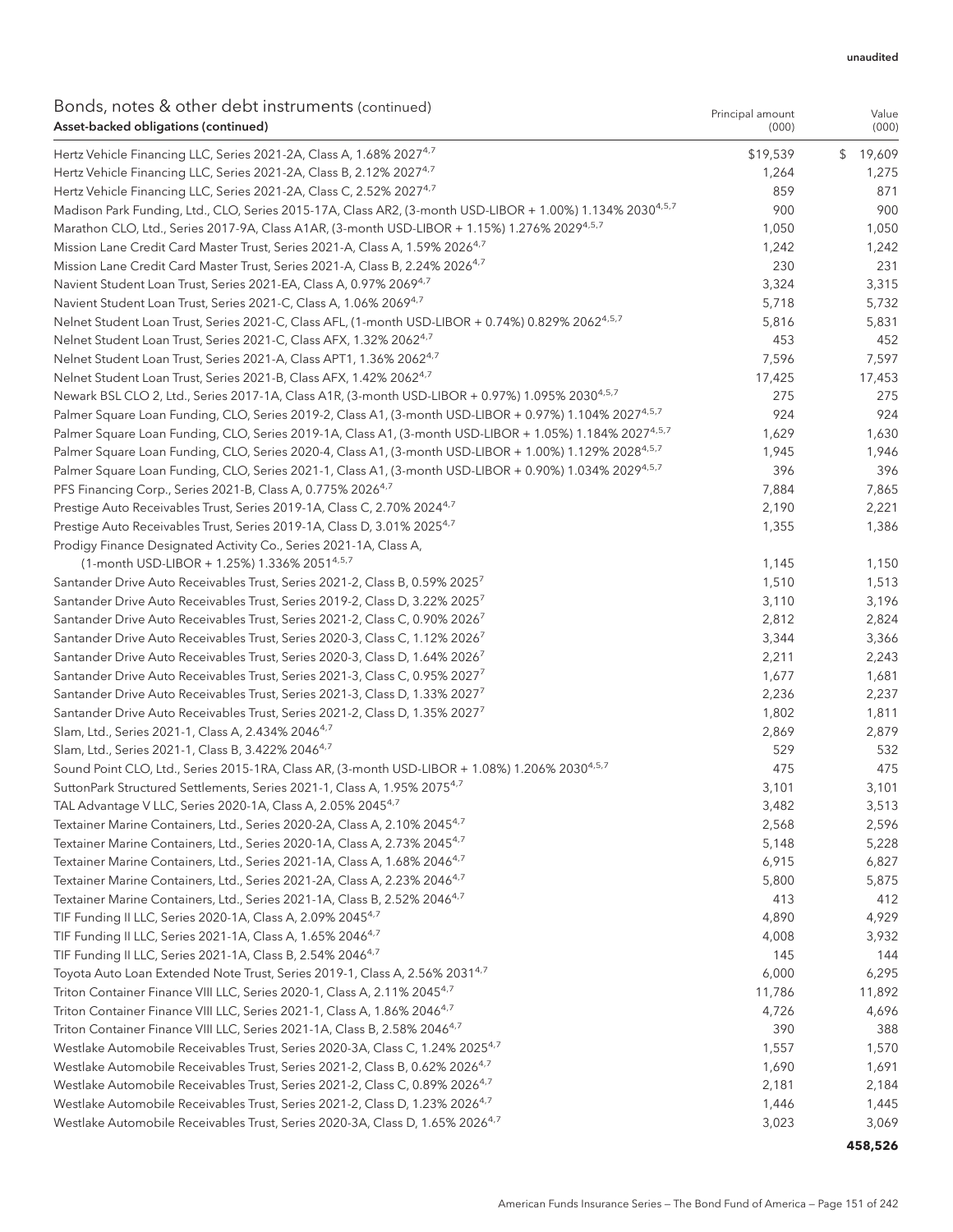# Bonds, notes & other debt instruments (continued) Municipals 1.63%

| Municipals 1.63%<br>California 0.06%                                                                                     | Principal amount<br>(000) | Value<br>(000) |
|--------------------------------------------------------------------------------------------------------------------------|---------------------------|----------------|
|                                                                                                                          |                           |                |
| G.O. Bonds, Series 2009, 7.50% 2034                                                                                      | 2,100<br>\$               | \$<br>3,236    |
| Golden State Tobacco Securitization Corp., Enhanced Tobacco Settlement Asset-Backed Bonds, Series 2021-B,<br>2.746% 2034 |                           |                |
| High-Speed Passenger Train G.O. Rev. Ref. Bonds, Series 2017-A, 2.367% 2022                                              | 650<br>3,775              | 650<br>3,816   |
|                                                                                                                          |                           |                |
| Illinois 1.49%                                                                                                           |                           | 7,702          |
| City of Chicago, Board of Education, Unlimited Tax G.O. Bonds (Dedicated Rev.), Series 2010-C, 6.319% 2029               | 65                        | 78             |
| City of Chicago, Board of Education, Unlimited Tax G.O. Bonds (Dedicated Rev.), Series 2009-E, 6.138% 2039               | 30,835                    | 37,416         |
| City of Chicago, Board of Education, Unlimited Tax G.O. Bonds (Dedicated Rev.), Series 2010-D, 6.519% 2040               | 8,945                     | 11,322         |
| City of Chicago, Board of Education, Unlimited Tax G.O. Bonds (Qualified School Construction Bonds),                     |                           |                |
| Series 2009-G, 1.75% 2025                                                                                                | 2,500                     | 2,423          |
| G.O. Bonds, Series 2013-B, 4.11% 2022                                                                                    | 750                       | 760            |
| G.O. Bonds, Series 2013-B, 4.31% 2023                                                                                    | 2,125                     | 2,210          |
| G.O. Bonds, Pension Funding, Series 2003, 4.95% 2023                                                                     | 11,625                    | 12,271         |
| G.O. Bonds, Pension Funding, Series 2003, 5.10% 2033                                                                     | 107,000                   | 124,797        |
| G.O. Bonds, Taxable Build America Bonds, Series 2010-2, 5.85% 2022                                                       | 2,370                     | 2,413          |
| G.O. Bonds, Taxable Build America Bonds, Series 2010-2, 5.95% 2023                                                       | 3,210                     | 3,406          |
| New York 0.05%                                                                                                           |                           | 197,096        |
| Dormitory Auth., Taxable State Personal Income Tax Rev. Bonds (General Purpose), Series 2021-C, 2.202% 2034              | 6,390                     | 6,362          |
| Texas 0.03%                                                                                                              |                           |                |
| Grand Parkway Transportation Corp., Grand Parkway System Toll Rev. Ref. Bonds, Series 2020-B, 3.236% 2052                | 4,075                     | 4,215          |
| <b>Total municipals</b>                                                                                                  |                           | 215,375        |
|                                                                                                                          |                           |                |
| Bonds & notes of governments & government agencies outside the U.S. 0.98%                                                |                           |                |
| Chile (Republic of) 3.10% 2041                                                                                           | 2,340                     | 2,263          |
| China (People's Republic of), Series INBK, 3.81% 2050                                                                    | CNY13,380                 | 2,198          |
| China (People's Republic of), Series INBK, 3.72% 2051                                                                    | 48,340                    | 7,904          |
| Colombia (Republic of), Series B, 5.75% 2027                                                                             | COP24,813,800             | 6,132          |
| Dominican Republic 5.95% 2027 <sup>4</sup>                                                                               | \$8,100                   | 9,133          |
| Hungary (Republic of) 2.125% 2031 <sup>4</sup>                                                                           | 2,135                     | 2,106          |
| Panama (Republic of) 3.87% 2060                                                                                          | 7,500                     | 7,363          |
| Panama Bonos Del Tesoro 3.362% 2031                                                                                      | 15,625                    | 15,781         |
| Paraguay (Republic of) 5.00% 2026                                                                                        | 1,250                     | 1,392          |
| Peru (Republic of) 6.35% 2028                                                                                            | PEN5,840                  | 1,461          |
| Peru (Republic of) 5.94% 2029                                                                                            | 6,005                     | 1,461          |
| Peru (Republic of) 2.783% 2031                                                                                           | 3,790<br>\$               | 3,760          |
| Peru (Republic of) 6.15% 2032                                                                                            | PEN5,695                  | 1,338          |
| Philippines (Republic of) 3.20% 2046                                                                                     | \$4,900                   | 4,835          |
| Portuguese Republic 5.125% 2024                                                                                          | 24,775                    | 27,942         |
| PT Indonesia Asahan Aluminium Tbk 5.23% 2021 <sup>4</sup><br>PT Indonesia Asahan Aluminium Tbk 5.71% 2023 <sup>4</sup>   | 1,862                     | 1,872          |
| PT Indonesia Asahan Aluminium Tbk 4.75% 2025 <sup>4</sup>                                                                | 1,020<br>1,270            | 1,116<br>1,383 |
| PT Indonesia Asahan Aluminium Tbk 5.45% 2030 <sup>4</sup>                                                                | 340                       | 391            |
| PT Indonesia Asahan Aluminium Tbk 5.80% 2050 <sup>4</sup>                                                                | 1,150                     | 1,349          |
| Qatar (State of) 4.50% 2028 <sup>4</sup>                                                                                 | 5,100                     | 5,957          |
| Qatar (State of) 5.103% 2048 <sup>4</sup>                                                                                | 3,400                     | 4,519          |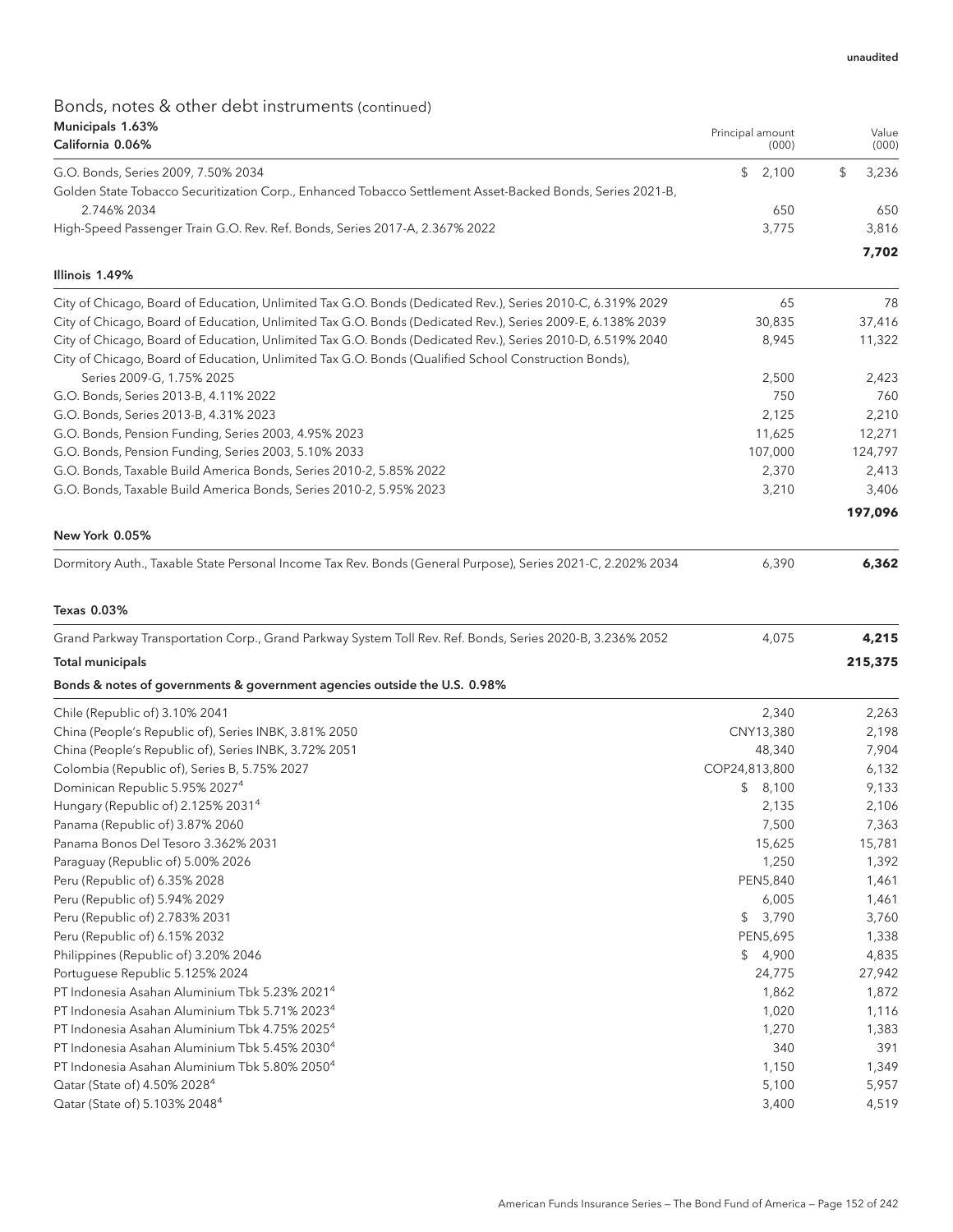| Bonds, notes & other debt instruments (continued)<br>Bonds & notes of governments & government agencies outside the U.S. (continued) | Principal amount<br>(000) | Value<br>(000) |
|--------------------------------------------------------------------------------------------------------------------------------------|---------------------------|----------------|
| Saudi Arabia (Kingdom of) 3.628% 2027 <sup>4</sup>                                                                                   | \$<br>5,000               | \$<br>5,481    |
| Saudi Arabia (Kingdom of) 3.625% 2028 <sup>4</sup>                                                                                   | 11,435                    | 12,577         |
|                                                                                                                                      |                           | 129,714        |
| Federal agency bonds & notes 0.10%                                                                                                   |                           |                |
| Fannie Mae 2.125% 2026 <sup>1</sup>                                                                                                  | 11,910                    | 12,552         |
| Total bonds, notes & other debt instruments (cost: \$12,619,426,000)                                                                 |                           | 12,926,428     |
| Short-term securities 12.05%                                                                                                         |                           |                |
| Money market investments 12.05%                                                                                                      | Shares                    |                |
| Capital Group Central Cash Fund 0.06% <sup>10,11</sup>                                                                               | 15,884,569                | 1,588,616      |
| Total short-term securities (cost: \$1,588,536,000)                                                                                  |                           | 1,588,616      |
| Total investment securities 110.10% (cost: \$14,207,962,000)                                                                         |                           | 14,515,044     |
| Other assets less liabilities (10.10)%                                                                                               |                           | (1, 331, 184)  |
| <b>Net assets 100.00%</b>                                                                                                            |                           | \$13,183,860   |

### Futures contracts

| Contracts                                | Type  | Number of<br>contracts | Expiration        | Notional<br>amount <sup>12</sup><br>(000) | Value at<br>9/30/202113<br>(000) | Unrealized<br>appreciation<br>(depreciation)<br>at 9/30/2021<br>(000) |
|------------------------------------------|-------|------------------------|-------------------|-------------------------------------------|----------------------------------|-----------------------------------------------------------------------|
| 90 Day Euro Dollar Futures               | Long  | 360                    | <b>March 2022</b> | \$90.000                                  | \$<br>89,870                     | \$<br>4                                                               |
| 90 Day Euro Dollar Futures               | Short | 360                    | September 2022    | (90,000)                                  | (89, 717)                        | 27                                                                    |
| 90 Day Euro Dollar Futures               | Long  | 390                    | December 2022     | 97,500                                    | 97,017                           | (56)                                                                  |
| 2 Year U.S. Treasury Note Futures        | Long  | 530                    | December 2021     | 106,000                                   | 116,629                          | (90)                                                                  |
| 5 Year U.S. Treasury Note Futures        | Short | 3,008                  | December 2021     | (300, 800)                                | (369, 209)                       | 2,104                                                                 |
| 10 Year U.S. Treasury Note Futures       | Short | 2,514                  | December 2021     | (251, 400)                                | (330, 866)                       | 3,654                                                                 |
| 10 Year Ultra U.S. Treasury Note Futures | Short | 8,062                  | December 2021     | (806, 200)                                | (1, 171, 005)                    | 19,891                                                                |
| 20 Year U.S. Treasury Bond Futures       | Long  | 1,948                  | December 2021     | 194,800                                   | 310,158                          | (8, 150)                                                              |
| 30 Year Ultra U.S. Treasury Bond Futures | Long  | 2,334                  | December 2021     | 233,400                                   | 445,940                          | (14, 281)                                                             |
|                                          |       |                        |                   |                                           |                                  | \$3,103                                                               |

# Forward currency contracts

| Contract amount    |                       |                                |                    | Unrealized<br>appreciation<br>(depreciation) |
|--------------------|-----------------------|--------------------------------|--------------------|----------------------------------------------|
| Purchases<br>(000) | <b>Sales</b><br>(000) | Counterparty                   | Settlement<br>date | at 9/30/2021<br>(000)                        |
| USD3,210           | PEN13,100             | Morgan Stanley                 | 10/7/2021          | \$42                                         |
| CAD9,725           | USD7,720              | <b>HSBC Bank</b>               | 10/8/2021          | (42)                                         |
| USD30,636          | EUR25,845             | <b>Standard Chartered Bank</b> | 10/12/2021         | 691                                          |
| AUD10,500          | USD7,761              | <b>HSBC Bank</b>               | 10/12/2021         | (170)                                        |
| NZD11,225          | USD7,975              | Morgan Stanley                 | 10/12/2021         | (227)                                        |
| KRW25,803,000      | USD22,148             | Citibank                       | 10/12/2021         | (364)                                        |
| USD14,597          | JPY1,602,950          | JPMorgan Chase                 | 10/13/2021         | 193                                          |
| USD6.411           | COP24,638,500         | Citibank                       | 10/22/2021         | (48)                                         |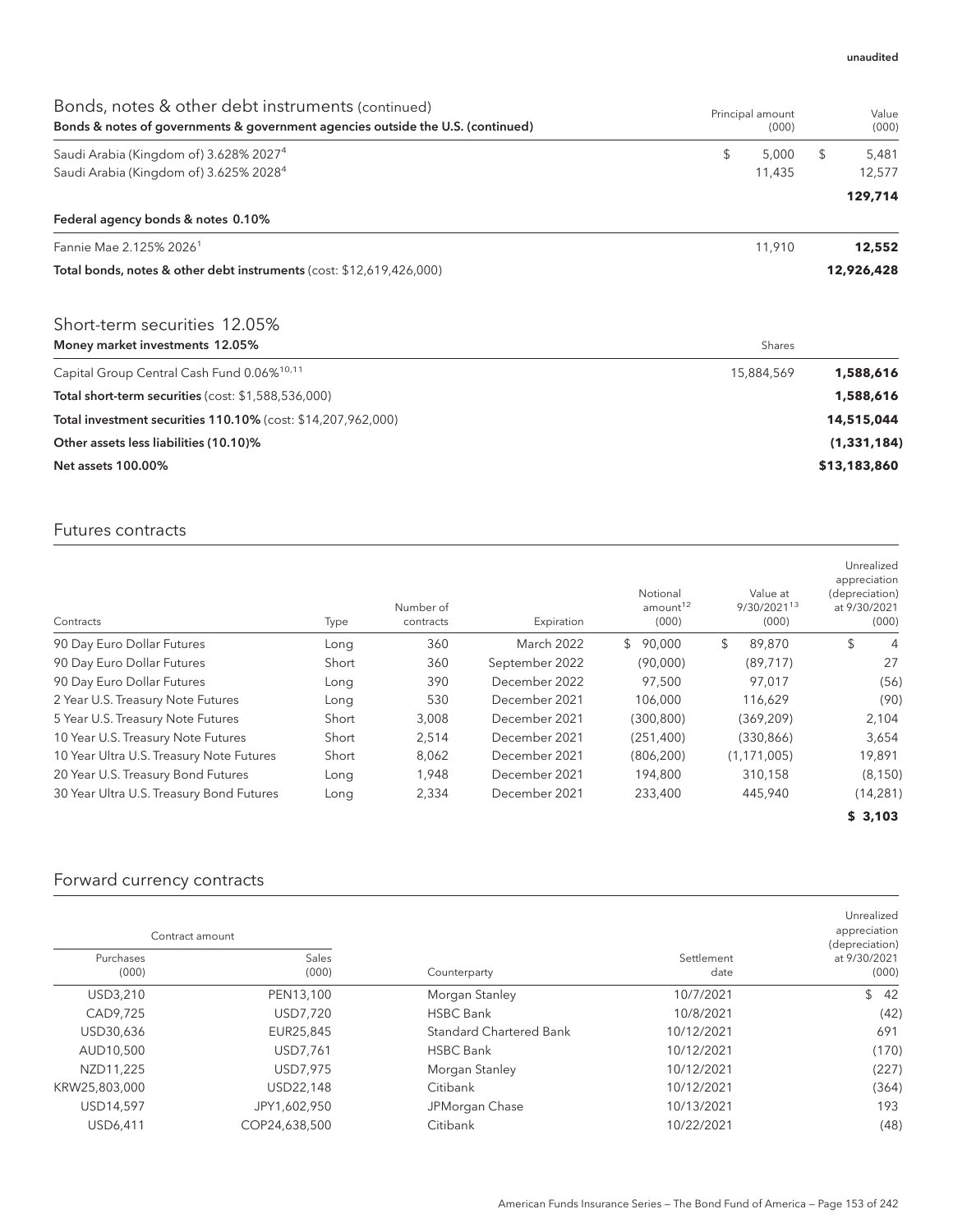### Forward currency contracts (continued)

| Unrealized<br>appreciation<br>(depreciation) |                    |                | Contract amount |                    |
|----------------------------------------------|--------------------|----------------|-----------------|--------------------|
| at 9/30/2021<br>(000)                        | Settlement<br>date | Counterparty   | Sales<br>(000)  | Purchases<br>(000) |
| \$19                                         | 8/26/2022          | Citibank       | PEN3,440        | <b>USD830</b>      |
| 18                                           | 8/26/2022          | Morgan Stanley | PEN2,650        | <b>USD643</b>      |
| \$112                                        |                    |                |                 |                    |

### Swap contracts

#### Interest rate swaps

| Receive           | Pay     | Expiration<br>date | Notional<br>(000) | Value at<br>9/30/2021<br>(000) | Upfront<br>premium<br>paid<br>(000) | Unrealized<br>(depreciation)<br>appreciation<br>at 9/30/2021<br>(000) |
|-------------------|---------|--------------------|-------------------|--------------------------------|-------------------------------------|-----------------------------------------------------------------------|
| 3-month USD-LIBOR | 1.972%  | 4/26/2051          | \$23,200          | \$(718)                        | 421<br>\$                           | \$(1,139)                                                             |
| 3-month USD-LIBOR | 1.9855% | 4/26/2051          | 34,500            | (1, 180)                       | 516                                 | (1,696)                                                               |
| 3-month USD-LIBOR | 1.953%  | 4/27/2051          | 23,100            | (611)                          | 523                                 | (1, 134)                                                              |
| 3-month USD-LIBOR | 1.9895% | 4/27/2051          | 35,700            | (1,255)                        | 501                                 | (1,756)                                                               |
| 3-month USD-LIBOR | 1.9778% | 4/28/2051          | 13,500            | (437)                          | 227                                 | (664)                                                                 |
| 3-month USD-LIBOR | 2.0295% | 5/5/2051           | 30,800            | (1, 377)                       |                                     | (1, 377)                                                              |
| 3-month USD-LIBOR | 1.759%  | 6/24/2051          | 27,250            | 541                            |                                     | 541                                                                   |
|                   |         |                    |                   |                                | \$2,188                             | \$(7.225)                                                             |

#### Credit default swaps

#### Centrally cleared credit default swaps on credit indices — buy protection

| Receive      | Pav/<br>Payment frequency | Expiration<br>date | Notional<br>(000) | Value at<br>9/30/2021<br>(000) | Upfront<br>premium<br>received<br>(000) | Unrealized<br>(depreciation)<br>appreciation<br>at 9/30/2021<br>(000) |
|--------------|---------------------------|--------------------|-------------------|--------------------------------|-----------------------------------------|-----------------------------------------------------------------------|
| CDX.NA.HY.36 | 5.00%/Quarterly           | 6/20/2026          | \$9.686           | (883)                          | (872)<br>S.                             | \$(11)                                                                |
| CDX.NA.HY.37 | 5.00%/Quarterly           | 12/20/2026         | 20.714            | (1.904)                        | (1,928)                                 | 24                                                                    |
|              |                           |                    |                   |                                | \$(2,800)                               | \$13                                                                  |

#### Centrally cleared credit default swaps on credit indices — sell protection

|                   | Centrally cleared credit default swaps on credit indices – sell protection |            |          |           | Upfront | Unrealized   |
|-------------------|----------------------------------------------------------------------------|------------|----------|-----------|---------|--------------|
|                   |                                                                            |            |          | Value at  | premium | depreciation |
| Receive/          |                                                                            | Expiration | Notional | 9/30/2021 | paid    | at 9/30/2021 |
| Payment frequency | Pav                                                                        | date       | (000)    | (000)     | (000)   | (000)        |
| 1.00%/Quarterly   | CDX.NA.IG.37                                                               | 12/20/2026 | \$72.390 | \$1.713   | \$1,718 | \$(5)        |

## Investments in affiliates $11$

|                                                     | Value of<br>affiliate at<br>1/1/2021<br>(000) | <b>Additions</b><br>(000) | Reductions<br>(000) | Net<br>realized<br>loss<br>(000) | Net<br>unrealized<br>appreciation<br>(000) | Value of<br>affiliate at<br>9/30/2021<br>(000) | Dividend<br>income<br>(000) |
|-----------------------------------------------------|-----------------------------------------------|---------------------------|---------------------|----------------------------------|--------------------------------------------|------------------------------------------------|-----------------------------|
| Short-term securities 12.05%                        |                                               |                           |                     |                                  |                                            |                                                |                             |
| Money market investments 12.05%                     |                                               |                           |                     |                                  |                                            |                                                |                             |
| Capital Group Central Cash Fund 0.06% <sup>10</sup> | \$2,690,045                                   | \$4,388,994 \$5,490,420   |                     | \$(65)                           |                                            | $$62$ \$1,588,616                              | \$1,166                     |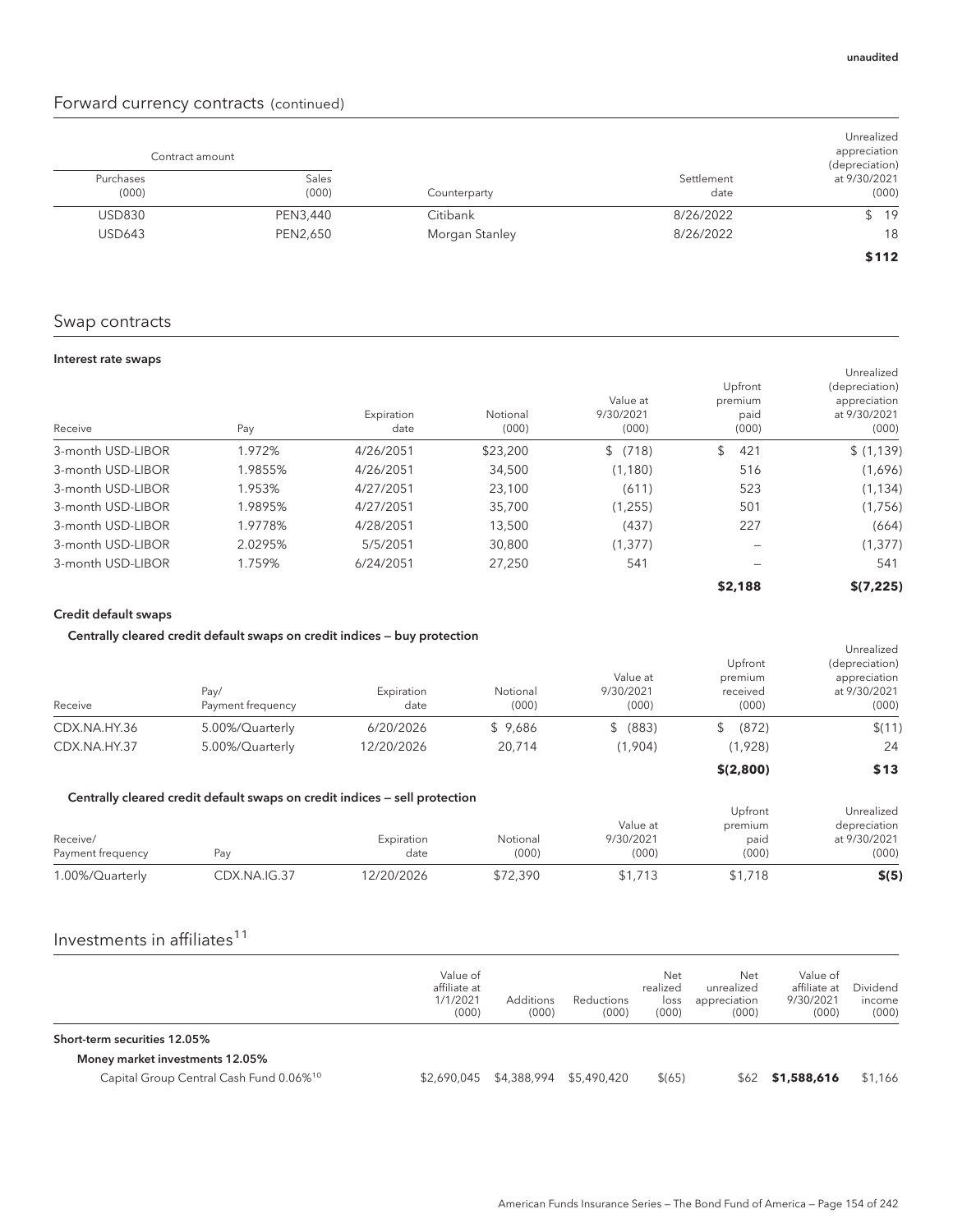<sup>1</sup>All or a portion of this security was pledged as collateral. The total value of pledged collateral was \$39,675,000, which represented .30% of the net assets of the fund.

<sup>2</sup>Index-linked bond whose principal amount moves with a government price index.

<sup>3</sup>Step bond; coupon rate may change at a later date.

4 Acquired in a transaction exempt from registration under Rule 144A of the Securities Act of 1933. May be resold in the U.S. in transactions exempt from registration, normally to qualified institutional buyers. The total value of all such securities was \$1,565,601,000, which represented 11.88% of the net assets of the fund.

 $^5$ Coupon rate may change periodically. Reference rate and spread are as of the most recent information available. Some coupon rates are determined by the issuer or agent based on current market conditions; therefore, the reference rate and spread are not available.

<sup>6</sup>Payment in kind; the issuer has the option of paying additional securities in lieu of cash. Payment methods and rates are as of the most recent payment when available.

<sup>7</sup>Principal payments may be made periodically. Therefore, the effective maturity date may be earlier than the stated maturity date.

<sup>8</sup> Amount less than one thousand.

9 Purchased on a TBA basis.

<sup>10</sup>Rate represents the seven-day yield at 9/30/2021.

<sup>11</sup>Part of the same "group of investment companies" as the fund as defined under the Investment Company Act of 1940, as amended.

<sup>12</sup>Notional amount is calculated based on the number of contracts and notional contract size.

13Value is calculated based on the notional amount and current market price.

#### Key to abbreviations and symbol

AUD = Australian dollars KRW = South Korean won

CLO = Collateralized Loan Obligations PEN = Peruvian nuevos soles

CNY = Chinese yuan renminbi Ref. = Refunding

COP = Colombian pesos Rev. = Revenue

ICE = Intercontinental Exchange, Inc. USD/\$ = U.S. dollars

JPY = Japanese yen

Auth. = Authority LIBOR = London Interbank Offered Rate CAD = Canadian dollars NZD = New Zealand dollars NZD = New Zealand dollars EUR = Euros SOFR = Secured Overnight Financing Rate G.O. = General Obligation TBA = To-be-announced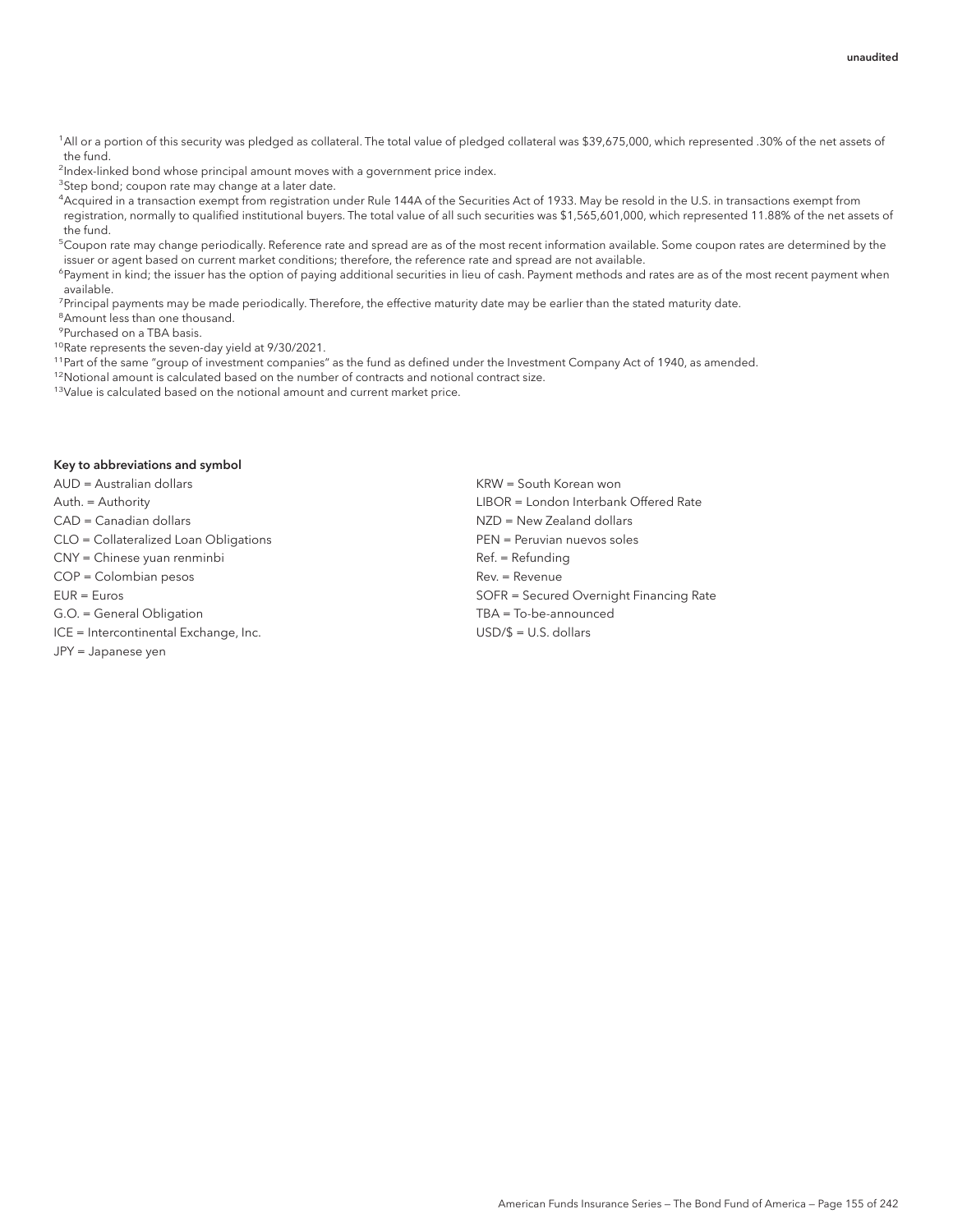# Capital World Bond Fund®

Investment portfolio September 30, 2021

| Bonds, notes & other debt instruments 92.62%                                                             | Principal amount | Value   |
|----------------------------------------------------------------------------------------------------------|------------------|---------|
| Euros 16.13%                                                                                             | (000)            | (000)   |
| Allianz SE 4.75% perpetual bonds (3-month EUR-EURIBOR + 3.60% on 10/24/2023) <sup>1</sup>                | € 4,200          | \$5,302 |
| Altria Group, Inc. 1.00% 2023                                                                            | 1,020            | 1,198   |
| Altria Group, Inc. 1.70% 2025                                                                            | 1,600            | 1,945   |
| Altria Group, Inc. 2.20% 2027                                                                            | 2,900            | 3,621   |
| American Honda Finance Corp. 1.60% 2022                                                                  | 620              | 726     |
| American Honda Finance Corp. 1.95% 2024                                                                  | 560              | 690     |
| American Tower Corp. 0.45% 2027                                                                          | 2,525            | 2,924   |
| American Tower Corp. 0.875% 2029                                                                         | 1,470            | 1,714   |
| AT&T, Inc. 1.60% 2028                                                                                    | 2,350            | 2,916   |
| Bank of America Corp. 3.648% 2029 (3-month EUR-EURIBOR + 3.67% on 3/31/2028) <sup>1,2</sup>              | 5,000            | 6,956   |
| Barclays Bank PLC 6.625% 2022                                                                            | 1,070            | 1,281   |
| CaixaBank, SA 2.25% 2030 (5-year EUR Annual (vs. 6-month EUR-EURIBOR) + 1.68% on 4/17/2025) <sup>1</sup> | 2,400            | 2,929   |
| Comcast Corp. 0% 2026                                                                                    | 2,365            | 2,727   |
| Comcast Corp. 0.25% 2027                                                                                 | 1,250            | 1,454   |
| Comcast Corp. 0.25% 2029                                                                                 | 955              | 1,090   |
| Cote d'Ivoire (Republic of) 5.25% 2030                                                                   | 900              | 1,084   |
| Cote d'Ivoire (Republic of) 5.875% 2031                                                                  | 840              | 1,017   |
| Deutsche Telekom International Finance BV 7.50% 2033                                                     | 200              | 400     |
| Dow Chemical Co. 0.50% 2027                                                                              | 1,110            | 1,297   |
| Egypt (Arab Republic of) 5.625% 2030                                                                     | 745              | 827     |
| European Financial Stability Facility 0.40% 2025                                                         | 6,000            | 7,153   |
| European Union 0% 2031                                                                                   | 1,905            | 2,204   |
| European Union 0% 2035                                                                                   | 220              | 245     |
| European Union 0.20% 2036                                                                                | 390              | 442     |
| French Republic O.A.T. 0% 2030                                                                           | 27,070           | 31,191  |
| Germany (Federal Republic of) 0% 2030                                                                    | 14,570           | 17,344  |
| Germany (Federal Republic of) 0% 2050                                                                    | 3,290            | 3,515   |
| Germany (Federal Republic of) 0% 2052                                                                    | 9,105            | 9,594   |
| Goldman Sachs Group, Inc. 3.375% 2025 <sup>2</sup>                                                       | 5,000            | 6,460   |
| Goldman Sachs Group, Inc. 1.00% 2033 <sup>2</sup>                                                        | 2,705            | 3,141   |
| Greece (Hellenic Republic of) 3.375% 2025                                                                | 13,715           | 17,781  |
| Greece (Hellenic Republic of) 0.75% 2031                                                                 | 1,660            | 1,906   |
| Greece (Hellenic Republic of) 1.875% 2052                                                                | 3,240            | 3,947   |
| Groupe BPCE SA 4.625% 2023                                                                               | 1,200            | 1,509   |
| Groupe BPCE SA 1.00% 2025                                                                                | 2,900            | 3,472   |
| Honeywell International, Inc. 0.75% 2032                                                                 | 370              | 434     |
| Intesa Sanpaolo SpA 6.625% 2023                                                                          | 510              | 663     |
| Ireland (Republic of) 0.20% 2030                                                                         | 900              | 1,054   |
| Israel (State of) 2.875% 2024                                                                            | 1,180            | 1,468   |
| Israel (State of) 1.50% 2027                                                                             | 775              | 967     |
| Israel (State of) 1.50% 2029                                                                             | 725              | 918     |
| Italy (Republic of) 1.85% 2025                                                                           | 21,390           | 26,556  |
| Italy (Republic of) 0.95% 2027                                                                           | 1,745            | 2,097   |
| Italy (Republic of) 0.25% 2028                                                                           | 15,970           | 18,315  |
| Italy (Republic of) 2.80% 2028                                                                           | 5,828            | 7,849   |
| Italy (Republic of) 1.35% 2030                                                                           | 1,657            | 2,025   |
|                                                                                                          |                  |         |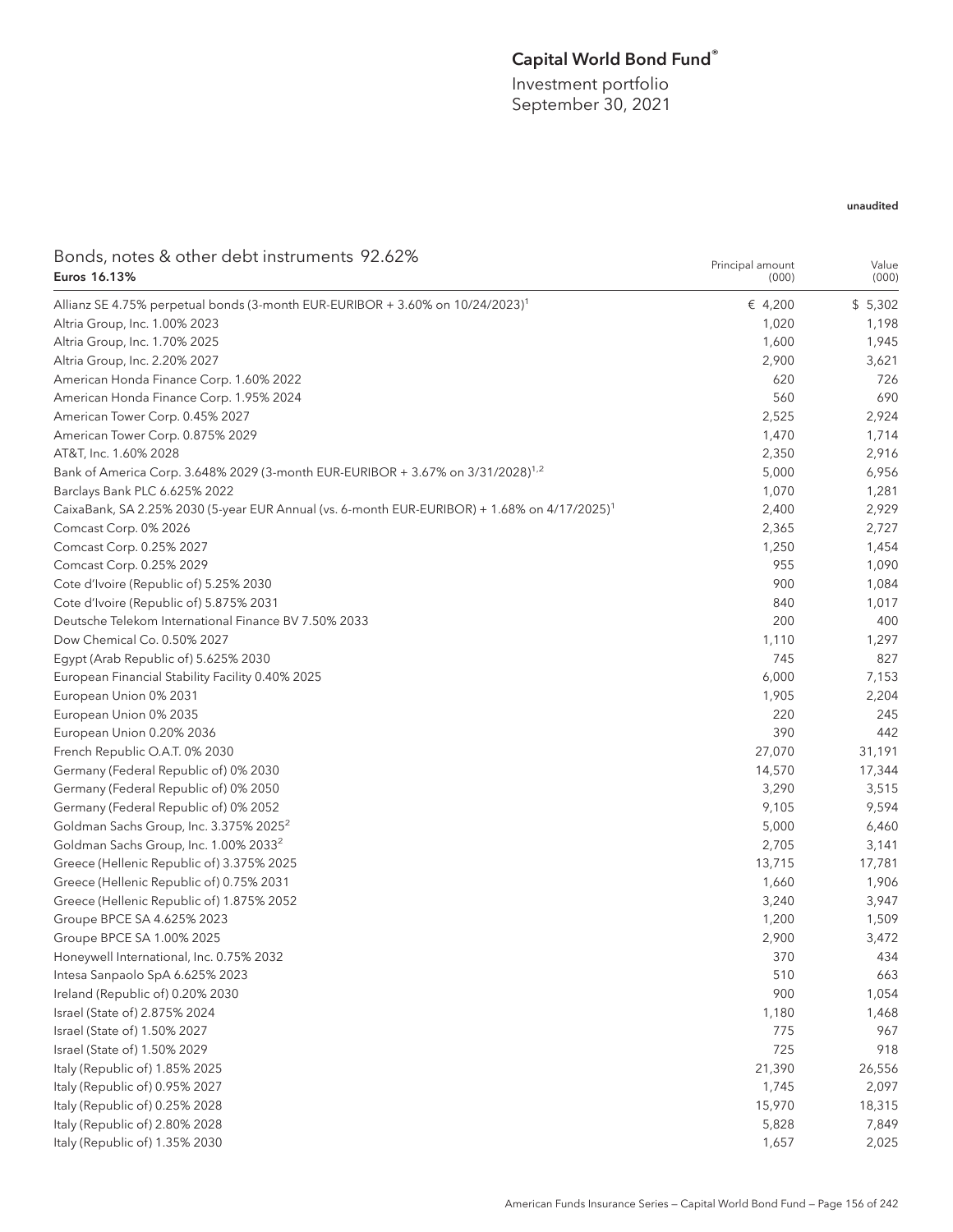| Bonds, notes & other debt instruments (continued)<br>Euros (continued)                     | Principal amount<br>(000) | Value<br>(000) |
|--------------------------------------------------------------------------------------------|---------------------------|----------------|
| Italy (Republic of) 1.65% 2030                                                             | €<br>7,400                | \$<br>9,232    |
| JPMorgan Chase & Co. 0.389% 2028 (3-month EUR-EURIBOR + 0.65% on 2/24/2027) <sup>1,2</sup> | 3,208                     | 3,729          |
| Latvia (Republic of) 0% 2031                                                               | 1,280                     | 1,469          |
| Lloyds Banking Group PLC 1.75% 2028 (5-year EUR-EURIBOR + 1.30% on 9/7/2023) <sup>1</sup>  | 2,400                     | 2,873          |
| Morocco (Kingdom of) 3.50% 2024                                                            | 1,400                     | 1,758          |
| Morocco (Kingdom of) 1.50% 2031                                                            | 4,100                     | 4,397          |
| Petroleos Mexicanos 5.50% 2025                                                             | 2,520                     | 3,196          |
| Philippines (Republic of) 0.25% 2025                                                       | 1,470                     | 1,705          |
| Philippines (Republic of) 0.70% 2029                                                       | 940                       | 1,083          |
| Portuguese Republic 0.475% 2030                                                            | 1,610                     | 1,911          |
| Quebec (Province of) 0.25% 2031                                                            | 920                       | 1,059          |
| Romania 1.75% 2030                                                                         | 2,560                     | 2,905          |
| Romania 3.624% 2030                                                                        | 3,660                     | 4,780          |
| Romania 2.00% 2032                                                                         | 1,605                     | 1,811          |
| Romania 2.00% 2033                                                                         | 6,910                     | 7,652          |
| Romania 3.375% 2038                                                                        | 4,170                     | 5,027          |
| Russian Federation 2.875% 2025                                                             | 3,000                     | 3,814          |
| Russian Federation 2.875% 2025                                                             | 1,500                     | 1,907          |
| Serbia (Republic of) 3.125% 2027                                                           | 11,497                    | 14,651         |
| Serbia (Republic of) 1.50% 2029                                                            | 4,943                     | 5,665          |
| Serbia (Republic of) 2.05% 2036                                                            | 2,235                     | 2,433          |
| Spain (Kingdom of) 2.75% 2024                                                              | 2,310                     | 2,944          |
| Spain (Kingdom of) 0.80% 2027                                                              | 2,280                     | 2,779          |
| Spain (Kingdom of) 1.45% 2029                                                              | 1,890                     | 2,412          |
| Spain (Kingdom of) 1.25% 2030                                                              | 4,740                     | 5,953          |
| Spain (Kingdom of) 0.50% 2031                                                              | 4,645                     | 5,404          |
| Spain (Kingdom of) 2.70% 2048                                                              | 850                       | 1,311          |
| State Grid Europe Development PLC 1.50% 2022                                               | 194                       | 226            |
| State Grid Overseas Investment, Ltd. 1.25% 2022                                            | 765                       | 893            |
| State Grid Overseas Investment, Ltd. 1.375% 2025                                           | 441                       | 532            |
| State Grid Overseas Investment, Ltd. 2.125% 2030                                           | 200                       | 251            |
| Stryker Corp. 0.25% 2024                                                                   | 480                       | 562            |
| Stryker Corp. 0.75% 2029                                                                   | 980                       | 1,159          |
| Stryker Corp. 1.00% 2031                                                                   | 450                       | 537            |
| Tunisia (Republic of) 6.75% 2023                                                           | 5,209                     | 5,274          |
| Turkey (Republic of) 4.375% 2027                                                           | 950                       | 1,094          |
| Ukraine 6.75% 2026                                                                         | 3,119                     | 3,932          |
| Ukraine 6.75% 2026                                                                         | 1,225                     | 1,544          |
| Ukraine 4.375% 2030                                                                        | 2,705                     | 2,916          |
| Verizon Communications, Inc. 0.375% 2029                                                   | 3,470                     | 3,993          |
|                                                                                            |                           | 341,121        |

### Japanese yen 9.68%

| Export-Import Bank of India 0.59% 2022            | ¥ 400,000 | 3,590  |
|---------------------------------------------------|-----------|--------|
| Goldman Sachs Group, Inc. 2.80% 2022 <sup>2</sup> | 100,000   | 906    |
| Groupe BPCE SA 0.64% 2022                         | 400,000   | 3,599  |
| Indonesia (Republic of) 0.54% 2022                | 100,000   | 900    |
| Intesa Sanpaolo SpA 1.36% 2022                    | 600,000   | 5,415  |
| Japan, Series 18, 0.10% 2024 <sup>3</sup>         | 1.028.113 | 9,402  |
| Japan, Series 19, 0.10% 2024 <sup>3</sup>         | 448.022   | 4,113  |
| Japan, Series 20, 0.10% 2025 <sup>3</sup>         | 683,400   | 6,253  |
| Japan, Series 21, 0.10% 2026 <sup>3</sup>         | 993.067   | 9,122  |
| Japan, Series 346, 0.10% 2027                     | 2.525.700 | 22.918 |
| Japan, Series 23, 0.10% 2028 <sup>3</sup>         | 961.853   | 8.884  |
| Japan, Series 356, 0.10% 2029                     | 3.529.000 | 31,993 |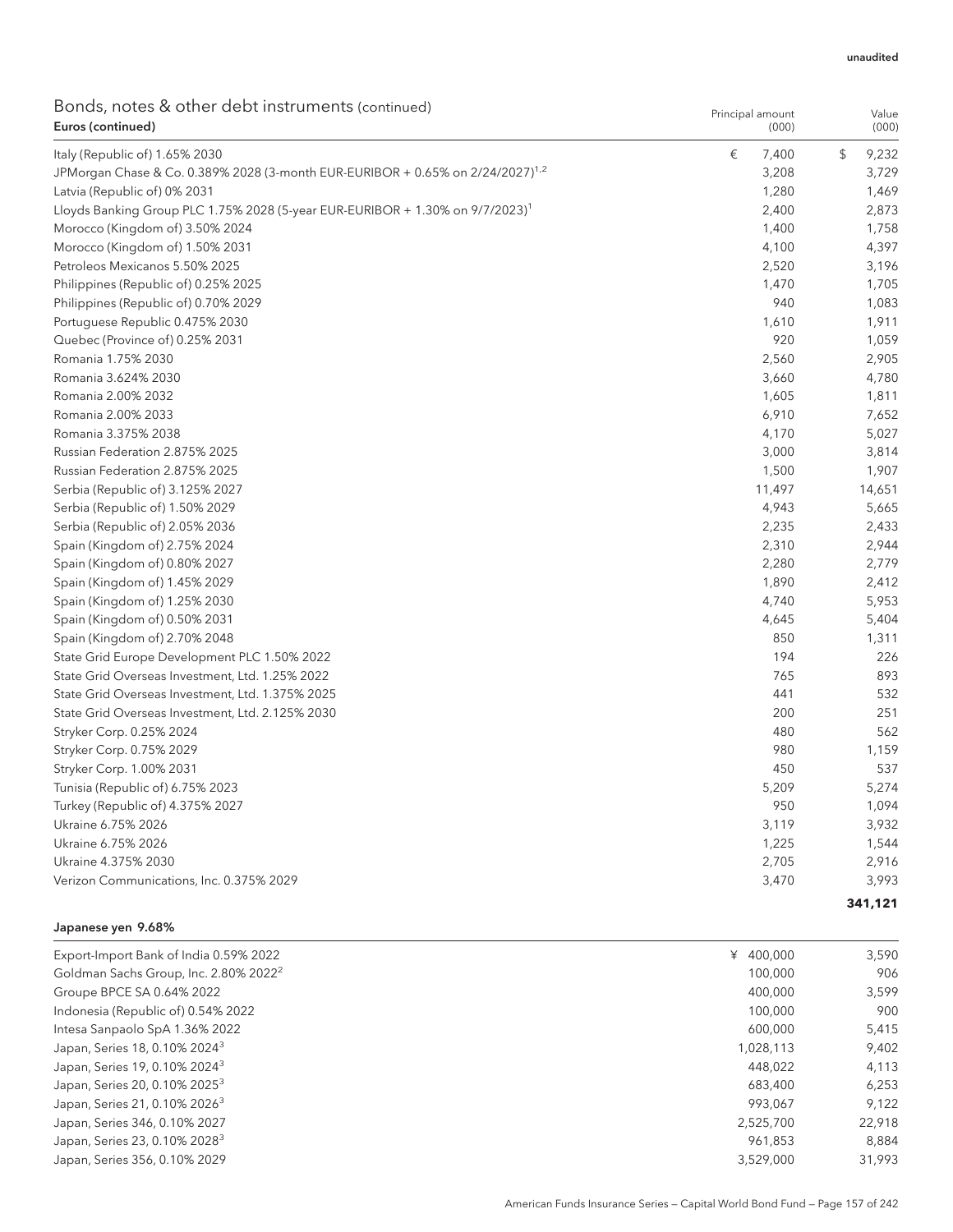| Bonds, notes & other debt instruments (continued)<br>Japanese yen (continued) | Principal amount<br>(000) | Value<br>(000) |
|-------------------------------------------------------------------------------|---------------------------|----------------|
| Japan, Series 24, 0.10% 2029 <sup>3</sup>                                     | ¥1,614,741                | 14,950         |
| Japan, Series 116, 2.20% 2030                                                 | 576.100                   | 6.142          |
| Japan, Series 26, 0.005% 2031 <sup>3</sup>                                    | 113,440                   | 1.042          |
| Japan, Series 362, 0.10% 2031                                                 | 737.200                   | 6.654          |
| Japan, Series 363, 0.10% 2031                                                 | 657,300                   | 5,925          |
|                                                                               |                           |                |

| Japan, Series 363, 0.10% 2031         | 657.300   | 5.925  |
|---------------------------------------|-----------|--------|
| Japan, Series 145, 1.70% 2033         | 1,851,000 | 19,641 |
| Japan, Series 152, 1.20% 2035         | 987.100   | 10,033 |
| Japan, Series 21, 2.30% 2035          | 720.000   | 8.335  |
| Japan, Series 173, 0.40% 2040         | 492.000   | 4.412  |
| Japan, Series 37, 0.60% 2050          | 694.500   | 6.148  |
| Japan, Series 70, 0.70% 2051          | 598,500   | 5.418  |
| Philippines (Republic of) 0.001% 2024 | 900.000   | 8.037  |
| United Mexican States 0.62% 2022      | 100,000   | 900    |
|                                       |           |        |

### **204,732**

#### Chinese yuan renminbi 9.61%

| Agricultural Development Bank of China 3.75% 2029     | CNY9,850 | 1,568   |
|-------------------------------------------------------|----------|---------|
| Agricultural Development Bank of China 2.96% 2030     | 90,980   | 13,711  |
| China (People's Republic of), Series INBK, 3.03% 2026 | 29,900   | 4,691   |
| China (People's Republic of), Series 1916, 3.12% 2026 | 70,970   | 11,189  |
| China (People's Republic of), Series INBK, 2.85% 2027 | 62,550   | 9,690   |
| China (People's Republic of), Series IMBK, 3.28% 2027 | 1,650    | 263     |
| China (People's Republic of), Series 1906, 3.29% 2029 | 73,800   | 11,738  |
| China (People's Republic of), Series INBK, 2.68% 2030 | 36,630   | 5,535   |
| China (People's Republic of), Series INBK, 3.27% 2030 | 58,490   | 9,301   |
| China (People's Republic of), Series 1910, 3.86% 2049 | 205,560  | 33,952  |
| China (People's Republic of), Series INBK, 3.39% 2050 | 17,330   | 2,629   |
| China (People's Republic of), Series INBK, 3.81% 2050 | 30,730   | 5,048   |
| China Development Bank Corp., Series 1814, 4.15% 2025 | 20,900   | 3,373   |
| China Development Bank Corp., Series 1909, 3.50% 2026 | 10,400   | 1,641   |
| China Development Bank Corp., Series 1904, 3.68% 2026 | 11,700   | 1,856   |
| China Development Bank Corp., Series 2009, 3.39% 2027 | 11,130   | 1,747   |
| China Development Bank Corp., Series 2004, 3.43% 2027 | 192,390  | 30,248  |
| China Development Bank Corp., Series 1805, 4.04% 2028 | 131,350  | 21,263  |
| China Development Bank Corp., Series 1805, 4.88% 2028 | 33,380   | 5,643   |
| China Development Bank Corp., Series 1905, 3.48% 2029 | 103,900  | 16,273  |
| China Development Bank Corp., Series 2005, 3.07% 2030 | 78,250   | 11,890  |
|                                                       |          | 203,249 |

### British pounds 3.16%

| American Honda Finance Corp. 0.75% 2026 | £ | 1,420  | 1,866  |
|-----------------------------------------|---|--------|--------|
| France Télécom 5.375% 2050              |   | 300    | 638    |
| Lloyds Banking Group PLC 7.625% 2025    |   | 655    | 1,076  |
| United Kingdom 2.75% 2024               |   | 1,210  | 1,741  |
| United Kingdom 0.125% 2026              |   | 4,325  | 5,718  |
| United Kingdom 4.25% 2027               |   | 2,800  | 4,583  |
| United Kingdom 0.375% 2030              |   | 4.970  | 6,355  |
| United Kingdom 4.75% 2030               |   | 14,360 | 25,816 |
| United Kingdom 0.875% 2033              |   | 3,115  | 4,097  |
| United Kingdom 0.875% 2046              |   | 6,030  | 7,222  |
| United Kingdom 0.625% 2050              |   | 2,805  | 3,093  |
| United Kingdom 1.25% 2051               |   | 3,560  | 4,618  |

**66,823**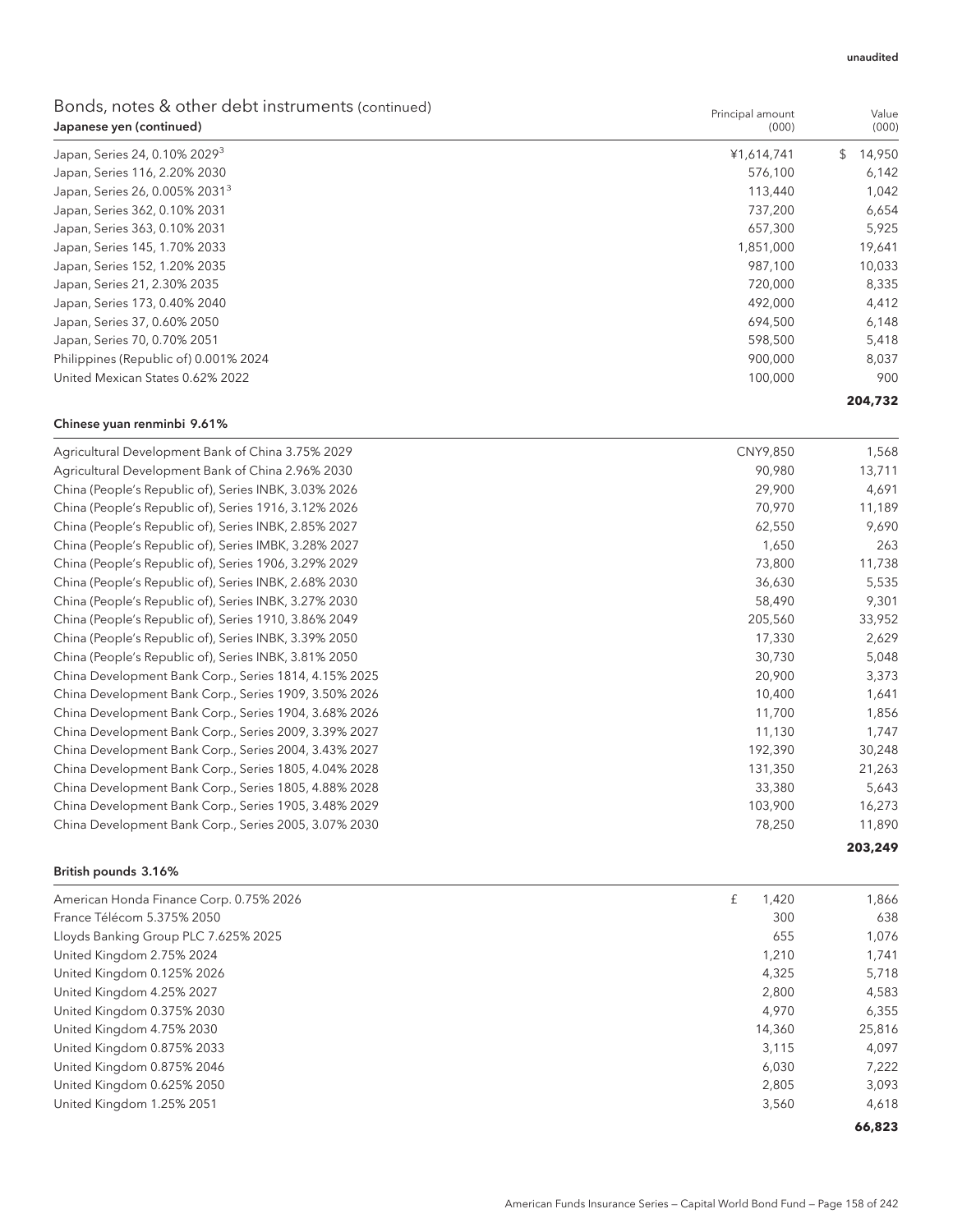| Bonds, notes & other debt instruments (continued)<br>Danish kroner 2.50% | Principal amount<br>(000) | Value<br>(000)  |
|--------------------------------------------------------------------------|---------------------------|-----------------|
| Nordea Kredit 0.50% 2040 <sup>4</sup>                                    | DKr18,838                 | \$2,757         |
| Nykredit Realkredit AS, Series 01E, 0.50% 2040 <sup>4</sup>              | 142,167                   | 20,805          |
| Nykredit Realkredit AS, Series 01E, 0.50% 2043 <sup>4</sup>              | 182,385                   | 26,385          |
| Nykredit Realkredit AS, Series 01E, 1.00% 2053 <sup>4</sup>              | 20,210                    | 2,926           |
| Canadian dollars 2.07%                                                   |                           | 52,873          |
| Canada 1.00% 2022                                                        | C\$1,050                  | 834             |
| Canada 2.25% 2025                                                        | 15,900                    | 13,169          |
| Canada 0.25% 2026                                                        | 5,800                     | 4,425           |
| Canada 2.25% 2029                                                        | 26,105                    | 22,030          |
| Canada 2.75% 2048                                                        | 3,500                     | 3,218           |
| Mexican pesos 2.00%                                                      |                           | 43,676          |
|                                                                          |                           |                 |
| Petróleos Mexicanos 7.19% 2024<br>Petróleos Mexicanos 7.47% 2026         | MXN83,847                 | 3,880           |
| United Mexican States, Series M, 7.50% 2027                              | 95,267<br>412,420         | 4,147<br>20,316 |
| United Mexican States, Series M20, 8.50% 2029                            | 140,400                   | 7,284           |
| United Mexican States, Series M, 7.75% 2031                              | 58,000                    | 2,883           |
| United Mexican States, Series M30, 8.50% 2038                            | 21,100                    | 1,090           |
| United Mexican States, Series M, 8.00% 2047                              | 56,500                    | 2,762           |
|                                                                          |                           | 42,362          |
| Russian rubles 1.68%                                                     |                           |                 |
| Russian Federation 7.00% 2023                                            | RUB430,300                | 5,903           |
| Russian Federation 7.15% 2025                                            | 436,320                   | 6,000           |
| Russian Federation 6.90% 2029                                            | 403,750                   | 5,468           |
| Russian Federation 7.65% 2030                                            | 712,330                   | 10,095          |
| Russian Federation 5.90% 2031                                            | 79,600                    | 999             |
| Russian Federation 8.50% 2031                                            | 82,440                    | 1,238           |
| Russian Federation 7.70% 2033                                            | 295,840                   | 4,199           |
| Russian Federation 7.25% 2034                                            | 121,920                   | 1,661<br>35,563 |
| Malaysian ringgits 1.44%                                                 |                           |                 |
| Malaysia (Federation of), Series 0219, 3.885% 2029                       | MYR24,615                 | 6,087           |
| Malaysia (Federation of), Series 0418, 4.893% 2038                       | 45,447                    | 11,915          |
| Malaysia (Federation of), Series 0519, 3.757% 2040                       | 40,283                    | 9,207           |
| Malaysia (Federation of), Series 0417, 4.895% 2047                       | 665                       | 171             |
| Malaysia (Federation of), Series 0518, 4.921% 2048                       | 3,322                     | 874             |
| Malaysia (Federation of), Series 0519, 4.638% 2049                       | 4,521                     | 1,100           |
| Malaysia (Federation of), Series 0120, 4.065% 2050                       | 4,652                     | 1,072           |
| <b>Australian dollars 1.04%</b>                                          |                           | 30,426          |
| Australia (Commonwealth of), Series 163, 1.00% 2031                      | A\$31,864                 | 21,983          |
|                                                                          |                           |                 |
| Indonesian rupiah 0.73%                                                  |                           |                 |
| Indonesia (Republic of), Series 84, 7.25% 2026                           | IDR22,733,000             | 1,718           |
| Indonesia (Republic of), Series 56, 8.375% 2026                          | 6,725,000                 | 534             |
| Indonesia (Republic of), Series 59, 7.00% 2027                           | 11,000,000                | 825             |
| Indonesia (Republic of), Series 78, 8.25% 2029                           | 53,220,000                | 4,196           |
| Indonesia (Republic of), Series 82, 7.00% 2030                           | 39,572,000                | 2,904           |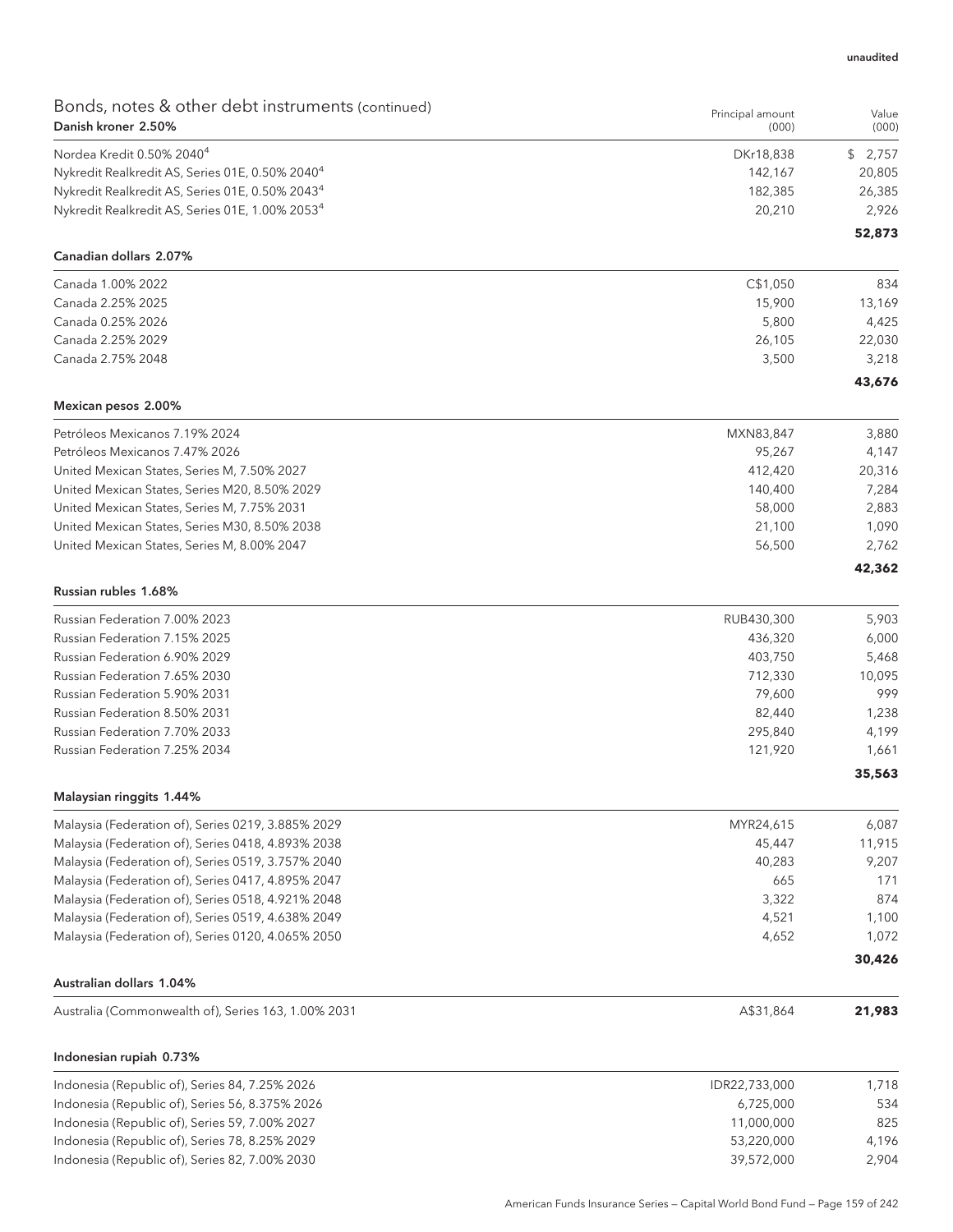| Bonds, notes & other debt instruments (continued)       | Principal amount | Value       |
|---------------------------------------------------------|------------------|-------------|
| Indonesian rupiah (continued)                           | (000)            | (000)       |
| Indonesia (Republic of), Series 87, 6.50% 2031          | IDR17,649,000    | \$<br>1,248 |
| Indonesia (Republic of), Series 74, 7.50% 2032          | 7,073,000        | 530         |
| Indonesia (Republic of), Series 65, 6.625% 2033         | 17,683,000       | 1,242       |
| Indonesia (Republic of), Series 68, 8.375% 2034         | 27,353,000       | 2,167       |
| Colombian pesos 0.62%                                   |                  | 15,364      |
| Colombia (Republic of), Series B, 5.75% 2027            | COP14,725,000    | 3,639       |
| Colombia (Republic of), Series B, 7.00% 2031            | 8,413,000        | 2,113       |
| Colombia (Republic of), Series B, 7.25% 2050            | 31,167,000       | 7,287       |
|                                                         |                  | 13,039      |
| Brazilian reais 0.46%                                   |                  |             |
| Brazil (Federative Republic of) 6.00% 2024 <sup>3</sup> | BRL50,574        | 9,702       |
| South Korean won 0.42%                                  |                  |             |
| South Korea (Republic of), Series 2503, 1.50% 2025      | KRW5,183,670     | 4,342       |
| South Korea (Republic of), Series 2712, 2.375% 2027     | 5,158,930        | 4,440       |
|                                                         |                  | 8,782       |
| Indian rupees 0.38%                                     |                  |             |
| India (Republic of) 5.15% 2025                          | INR331,570       | 4,431       |
| National Highways Authority of India 7.17% 2021         | 220,000          | 2,987       |
| National Highways Authority of India 7.27% 2022         | 50,000           | 688         |
| Czech korunas 0.36%                                     |                  | 8,106       |
| Czech Republic 0% 2024                                  | CZK72,100        | 3,101       |
| Czech Republic 1.25% 2025                               | 102,510          | 4,570       |
|                                                         |                  | 7,671       |
| Ukrainian hryvnia 0.36%                                 |                  |             |
| Ukraine 16.06% 2022                                     | UAH86,536        | 3,405       |
| Ukraine 17.00% 2022                                     | 60,180           | 2,353       |
| Ukraine 17.25% 2022                                     | 47,384           | 1,830       |
| Polish zloty 0.33%                                      |                  | 7,588       |
| Poland (Republic of), Series 0725, 3.25% 2025           | PLN21,220        | 5,743       |
| Poland (Republic of), Series 1029, 2.75% 2029           | 4,900            | 1,306       |
|                                                         |                  | 7,049       |
| Norwegian kroner 0.31%                                  |                  |             |
| Norway (Kingdom of) 1.75% 2025                          | NKr56,450        | 6,563       |
| Peruvian nuevos soles 0.24%                             |                  |             |
| Peru (Republic of) 5.94% 2029                           | PEN15,395        | 3,746       |
| Peru (Republic of) 6.15% 2032                           | 5,980            | 1,405       |
|                                                         |                  | 5,151       |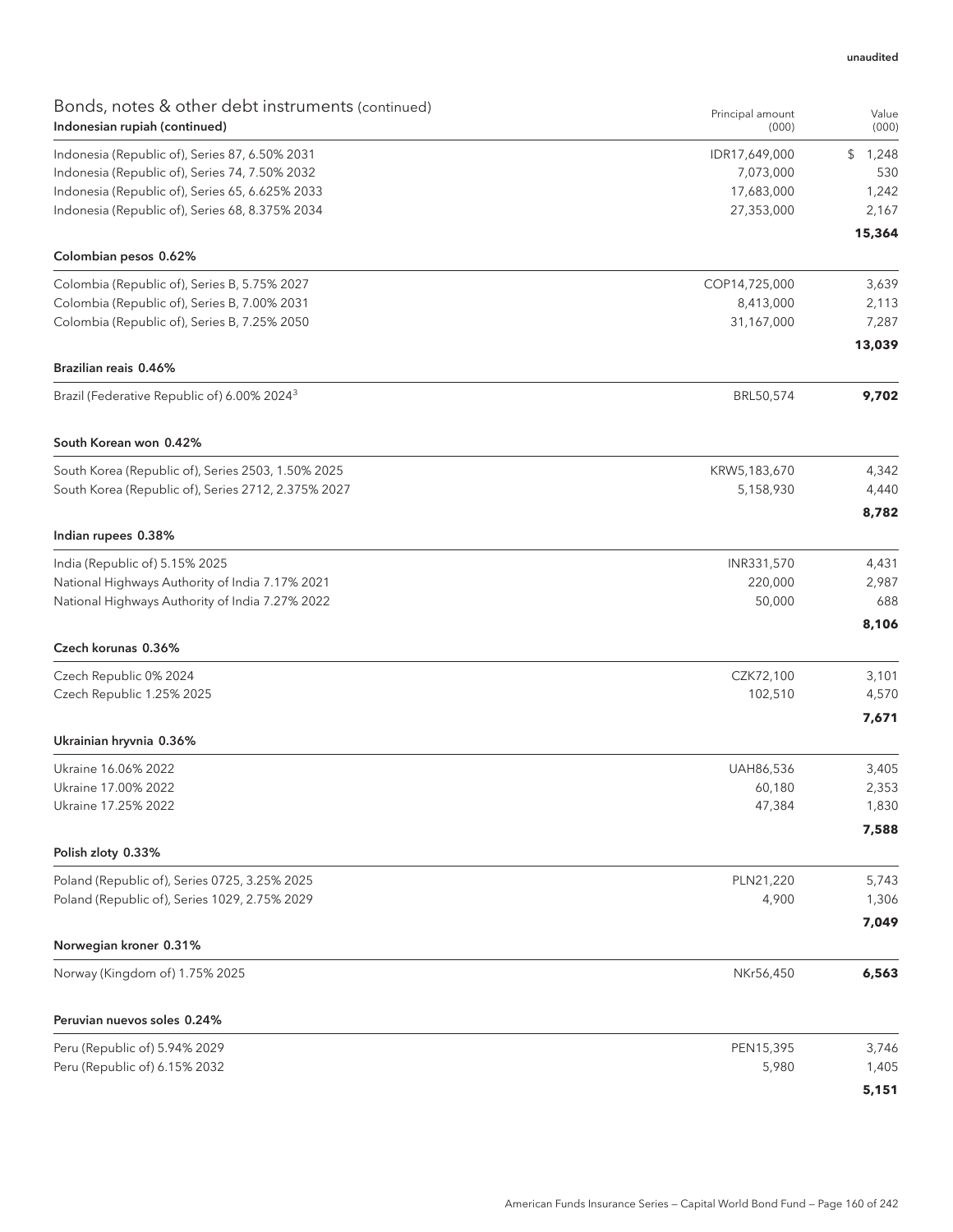| Bonds, notes & other debt instruments (continued)<br>South African rand 0.10%   | Principal amount<br>(000) | Value<br>(000) |
|---------------------------------------------------------------------------------|---------------------------|----------------|
| South Africa (Republic of), Series R-2030, 8.00% 2030                           | ZAR7,920                  | \$<br>489      |
| South Africa (Republic of), Series R-2048, 8.75% 2048                           | 30,850                    | 1,688          |
|                                                                                 |                           | 2,177          |
| Ghanaian cedi 0.08%                                                             |                           |                |
| Ghana (Republic of) 18.85% 2023                                                 | GHS9,260                  | 1,587          |
| Romanian leu 0.06%                                                              |                           |                |
| Romania 4.75% 2025                                                              | <b>RON5,000</b>           | 1,217          |
| U.S. dollars 38.86%                                                             |                           |                |
| 180 Medical, Inc. 3.875% 2029 <sup>2</sup>                                      | \$<br>35                  | 35             |
| 7-Eleven, Inc. 0.95% 2026 <sup>2</sup>                                          | 520                       | 511            |
| 7-Eleven, Inc. 1.80% 2031 <sup>2</sup>                                          | 2,015                     | 1,920          |
| AbbVie, Inc. 2.90% 2022                                                         | 1,170                     | 1,202          |
| AbbVie, Inc. 3.20% 2022                                                         | 200                       | 205            |
| Abu Dhabi (Emirate of) 2.50% 2025 <sup>2</sup>                                  | 2,195                     | 2,313          |
| ACE INA Holdings, Inc. 2.875% 2022                                              | 195                       | 200            |
| ACE INA Holdings, Inc. 3.35% 2026                                               | 195                       | 213            |
| ACE INA Holdings, Inc. 4.35% 2045                                               | 425                       | 535            |
| Advisor Group Holdings, LLC 6.25% 2028 <sup>2</sup>                             | 425                       | 446            |
| Aeropuerto International de Tocume SA 5.125% 2061 <sup>2</sup>                  | 660                       | 693            |
| Aetna, Inc. 2.80% 2023                                                          | 340                       | 352            |
| AG Merger Sub II, Inc. 10.75% 2027 <sup>2</sup>                                 | 311                       | 344            |
| Albertsons Companies, Inc. 3.50% 2029 <sup>2</sup>                              | 125                       | 125            |
| Alcoa Netherlands Holding BV 4.125% 2029 <sup>2</sup>                           | 75                        | 78             |
| Alexandria Real Estate Equities, Inc. 1.875% 2033                               | 2,047                     | 1,928          |
| Allegheny Technologies, Inc. 4.875% 2029                                        | 10                        | 10             |
| Allegheny Technologies, Inc. 5.125% 2031                                        | 10                        | 10             |
| Alliant Holdings Intermediate, LLC 6.75% 2027 <sup>2</sup>                      | 410                       | 425            |
| Allied Universal Holdco LLC 9.75% 2027 <sup>2</sup>                             | 235                       | 256            |
| Allied Universal Holdco LLC 6.00% 2029 <sup>2</sup>                             | 300                       | 296            |
| Allstate Corp. 0.75% 2025                                                       | 1,563                     | 1,545          |
| Almonde, Inc., Term Loan, (3-month USD-LIBOR + 7.25%) 8.25% 2025 <sup>5,6</sup> | 650                       | 655            |
| Altice France SA 5.125% 2029 <sup>2</sup>                                       | 200                       | 196            |
| Altria Group, Inc. 5.95% 2049                                                   | 131                       | 166            |
| Amazon.com, Inc. 1.50% 2030                                                     | 2,040                     | 1,985          |
| Amazon.com, Inc. 2.50% 2050                                                     | 2,500                     | 2,345          |
| American Airlines, Inc. 5.50% 2026 <sup>2</sup>                                 | 135                       | 142            |
| American Airlines, Inc. 5.75% 2029 <sup>2</sup>                                 | 135                       | 146            |
| American Campus Communities, Inc. 3.75% 2023                                    | 1,810                     | 1,885          |
| American Campus Communities, Inc. 4.125% 2024                                   | 1,195                     | 1,298          |
| American Campus Communities, Inc. 3.875% 2031                                   | 514                       | 574            |
| American Electric Power Company, Inc. 1.00% 2025                                | 250                       | 247            |
| Amgen, Inc. 1.90% 2025                                                          | 580                       | 597            |
| Amgen, Inc. 2.20% 2027                                                          | 445                       | 461            |
| Amipeace, Ltd. 2.50% 2024                                                       | 4,100                     | 4,292          |
| AmWINS Group, Inc. 4.875% 2029 <sup>2</sup>                                     | 45                        | 46             |
| Anglo American Capital PLC 2.25% 2028 <sup>2</sup>                              | 454                       | 452            |
| Anglo American Capital PLC 3.95% 2050 <sup>2</sup>                              | 521                       | 559            |
| Angola (Republic of) 9.50% 2025                                                 | 2,400                     | 2,649          |
| Anheuser-Busch InBev NV 4.75% 2029                                              | 2,535                     | 2,987          |
| Anheuser-Busch InBev NV 4.50% 2050                                              | 2,250                     | 2,691          |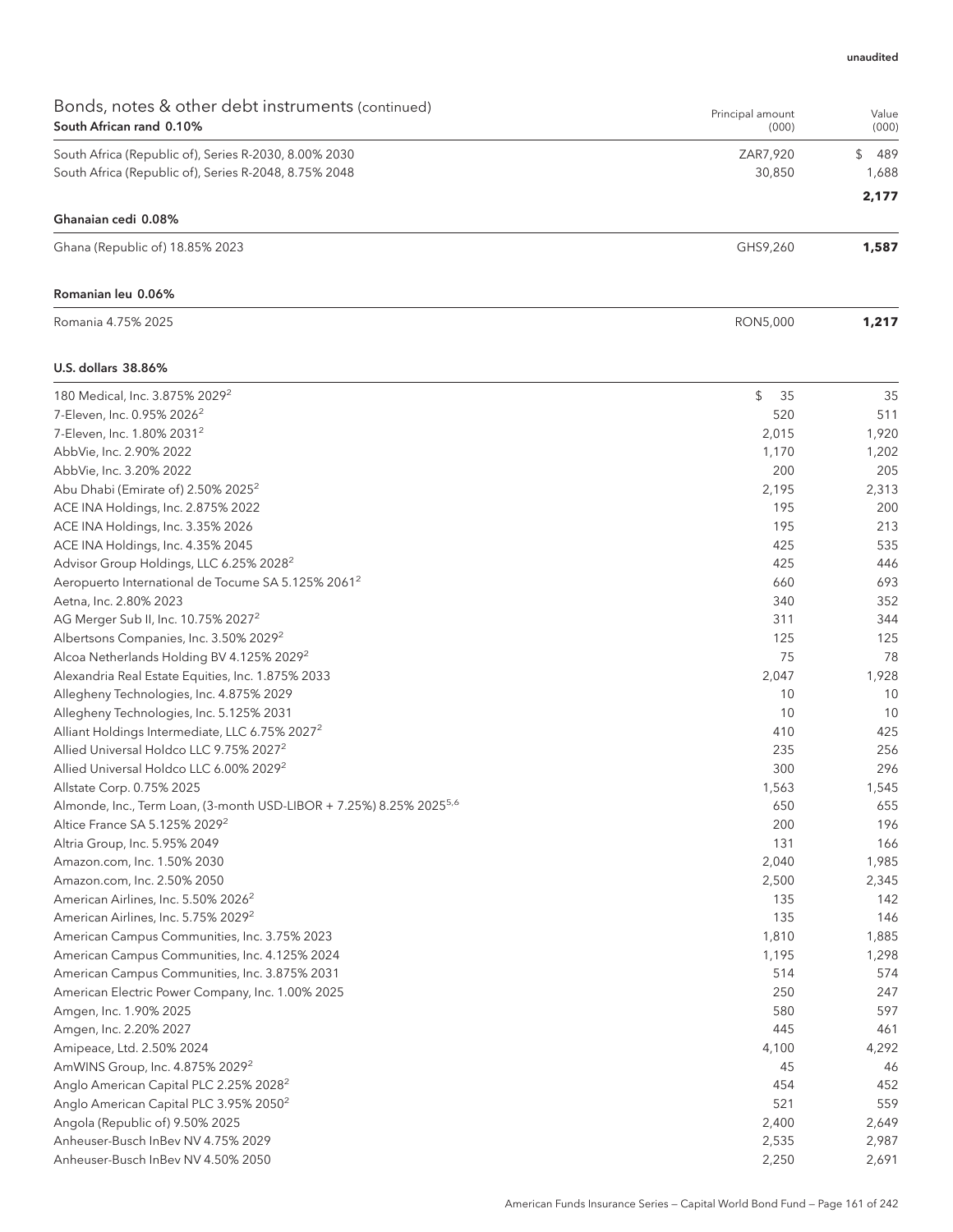| Bonds, notes & other debt instruments (continued)<br>U.S. dollars (continued)                 | Principal amount<br>(000) | Value<br>(000) |
|-----------------------------------------------------------------------------------------------|---------------------------|----------------|
| Apache Corp. 4.375% 2028                                                                      | \$126                     | \$136          |
| Apollo Commercial Real Estate Finance, Inc. 4.625% 2029 <sup>2</sup>                          | 95                        | 92             |
| Apple, Inc. 3.35% 2027                                                                        | 1,075                     | 1,186          |
| Apple, Inc. 2.40% 2050                                                                        | 1,100                     | 1,010          |
| Ardagh Group SA 6.50% Cash 2027 <sup>2,7</sup>                                                | 210                       | 223            |
| Aretec Escrow Issuer, Inc. 7.50% 2029 <sup>2</sup>                                            | 300                       | 309            |
| Argentine Republic 0.50% 2030 (0.75% on 7/9/2023) <sup>1</sup>                                | 1,921                     | 709            |
| Argentine Republic 1.125% 2035 (1.50% on 7/9/2022) <sup>1</sup>                               | 3,025                     | 997            |
| Artera Services, LLC 9.033% 2025 <sup>2</sup>                                                 | 200                       | 217            |
| Arthur J. Gallagher & Co. 3.50% 2051                                                          | 34                        | 36             |
| Ascensus, Inc., Term Loan, (3-month USD-LIBOR + 6.50%) 7.00% 20295,6                          | 120                       | 120            |
| Ascent Resources - Utica LLC 8.25% 2028 <sup>2</sup>                                          | 230                       | 251            |
| Ascent Resources - Utica LLC 5.875% 2029 <sup>2</sup>                                         | 100                       | 102            |
| Associated Materials, LLC 9.00% 2025 <sup>2</sup>                                             | 400                       | 424            |
| AssuredPartners, Inc. 7.00% 2025 <sup>2</sup>                                                 | 200                       | 203            |
| AssuredPartners, Inc. 5.625% 2029 <sup>2</sup>                                                | 230                       | 232            |
| AstraZeneca Finance LLC 1.75% 2028                                                            | 685                       | 689            |
| AstraZeneca Finance LLC 2.25% 2031                                                            | 100                       | 102            |
| AstraZeneca PLC 3.50% 2023                                                                    | 2,700                     | 2,854          |
| AstraZeneca PLC 3.00% 2051                                                                    | 657                       | 679            |
| Atkore, Inc. 4.25% 2031 <sup>2</sup>                                                          | 25                        | 26             |
| Atlantic Aviation FBO, Inc., Term Loan, (3-month USD-LIBOR + 3.00%) 3.50% 2028 <sup>5,6</sup> | 150                       | 150            |
| Atlantic Aviation FBO, Inc., Term Loan, (3-month USD-LIBOR + 5.75%) 6.25% 2029 <sup>5,6</sup> | 110                       | 112            |
| Axiata SPV2 Bhd. 2.163% 2030                                                                  | 651                       | 638            |
| Baidu, Inc. 3.425% 2030                                                                       | 675                       | 717            |
| Bank of America Corp. 2.456% 2025 (3-month USD-LIBOR + 0.87% on 10/22/2024) <sup>1</sup>      | 847                       | 885            |
| Bank of America Corp. 1.734% 2027 (USD-SOFR + 0.96% on 7/22/2026) <sup>1</sup>                | 3,745                     | 3,763          |
| Bank of America Corp. 2.299% 2032 (USD-SOFR + 1.22% on 7/21/2031) <sup>1</sup>                | 4,780                     | 4,715          |
| Bausch Health Companies, Inc. 9.25% 2026 <sup>2</sup>                                         | 275                       | 294            |
| Bausch Health Companies, Inc. 5.75% 2027 <sup>2</sup>                                         | 200<br>185                | 210<br>192     |
| Bausch Health Companies, Inc. 4.875% 2028 <sup>2</sup>                                        | 210                       | 193            |
| Bausch Health Companies, Inc. 5.25% 2031 <sup>2</sup><br>Bayer AG 3.375% 2024 <sup>2</sup>    | 840                       | 895            |
| Bayer US Finance II LLC 4.25% 2025 <sup>2</sup>                                               | 203                       | 225            |
| Bayerische Motoren Werke AG 2.95% 2022 <sup>2</sup>                                           | 3,675                     | 3,730          |
| Bayerische Motoren Werke AG 3.90% 2025 <sup>2</sup>                                           | 900                       | 984            |
| Bayerische Motoren Werke AG 4.15% 2030 <sup>2</sup>                                           | 900                       | 1,039          |
| Beasley Mezzanine Holdings, LLC 8.625% 2026 <sup>2</sup>                                      | 30                        | 31             |
| Belarus (Republic of) 6.875% 2023                                                             | 2,895                     | 2,950          |
| Belarus (Republic of) 7.625% 2027                                                             | 2,100                     | 2,082          |
| Berkshire Hathaway Energy Company 2.85% 2051                                                  | 300                       | 287            |
| Black Knight, Inc. 3.625% 2028 <sup>2</sup>                                                   | 195                       | 196            |
| Blue Racer Midstream LLC and Blue Racer Finance Corp. 7.625% 2025 <sup>2</sup>                | 120                       | 130            |
| BMC Software, Inc., Term Loan, (3-month USD-LIBOR + 5.50%) 6.128% 2026 <sup>5,6</sup>         | 25                        | 25             |
| BNP Paribas 2.159% 2029 (USD-SOFR + 1.218% on 9/15/2028) <sup>1,2</sup>                       | 700                       | 694            |
| BNP Paribas 2.871% 2032 (USD-SOFR + 1.387% on 4/19/2031) <sup>1,2</sup>                       | 1,275                     | 1,303          |
| Boeing Company 5.15% 2030                                                                     | 4,000                     | 4,697          |
| Bombardier, Inc. 7.125% 2026 <sup>2</sup>                                                     | 175                       | 184            |
| Bombardier, Inc. 7.875% 2027 <sup>2</sup>                                                     | 190                       | 197            |
| Bombardier, Inc. 6.00% 2028 <sup>2</sup>                                                      | 90                        | 91             |
| Bombardier, Inc. 7.45% 2034 <sup>2</sup>                                                      | 125                       | 147            |
| Boyd Gaming Corp. 4.75% 2027                                                                  | 170                       | 175            |
| BP Capital Markets America, Inc. 2.939% 2051                                                  | 2,280                     | 2,160          |
| Brandywine Operating Partnership LP 3.95% 2023                                                | 190                       | 197            |
| Braskem SA 4.50% 2030 <sup>2</sup>                                                            | 745                       | 794            |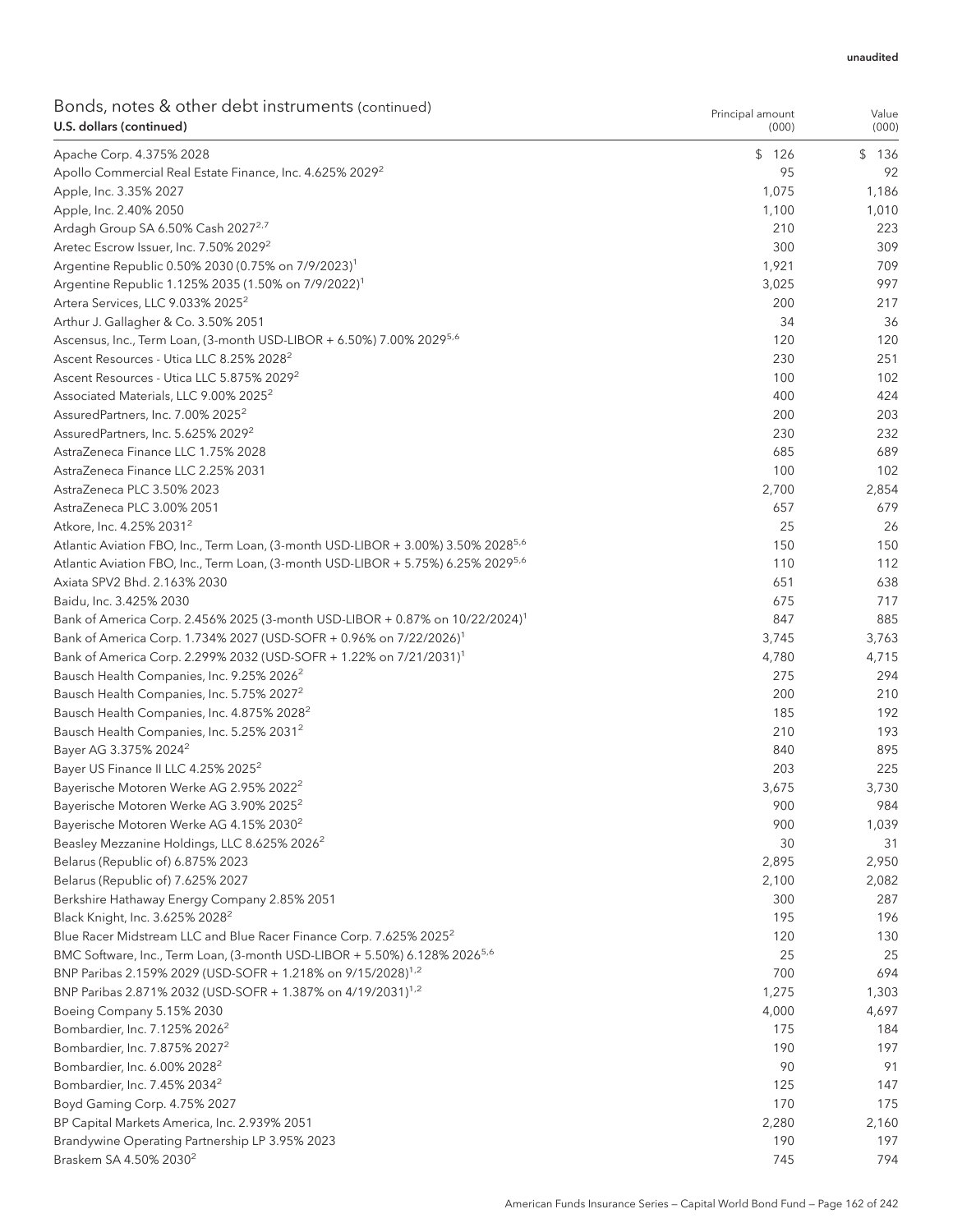| Bonds, notes & other debt instruments (continued)<br>U.S. dollars (continued) | Principal amount<br>(000) | Value<br>(000) |
|-------------------------------------------------------------------------------|---------------------------|----------------|
| Brightstar Escrow Corp. 9.75% 2025 <sup>2</sup>                               | \$180                     | \$193          |
| British American Tobacco PLC 2.789% 2024                                      | 1,150                     | 1,210          |
| British American Tobacco PLC 3.215% 2026                                      | 955                       | 1,019          |
| British American Tobacco PLC 3.557% 2027                                      | 1,545                     | 1,666          |
| British American Tobacco PLC 3.462% 2029                                      | 1,150                     | 1,212          |
| British American Tobacco PLC 4.758% 2049                                      | 894                       | 968            |
| Broadcom, Inc. 3.15% 2025                                                     | 212                       | 227            |
| Broadcom, Inc. 4.15% 2030                                                     | 1,450                     | 1,607          |
| Broadcom, Inc. 3.419% 2033 <sup>2</sup>                                       | 698                       | 723            |
| Broadcom, Inc. 3.469% 2034 <sup>2</sup>                                       | 48                        | 49             |
| Broadcom, Inc. 3.75% 2051 <sup>2</sup>                                        | 926                       | 926            |
| Brookfield Property REIT, Inc. 5.75% 2026 <sup>2</sup>                        | 200                       | 208            |
| BWX Technologies, Inc. 4.125% 2029 <sup>2</sup>                               | 185                       | 190            |
| Caesars Entertainment, Inc. 6.25% 2025 <sup>2</sup>                           | 50                        | 53             |
| Caesars Entertainment, Inc. 4.625% 2029 <sup>2</sup>                          | 40                        | 41             |
| California Resources Corp. 7.125% 2026 <sup>2</sup>                           | 100                       | 106            |
| Canadian Natural Resources, Ltd. 2.95% 2030                                   | 2,343                     | 2,429          |
| Carnival Corp. 11.50% 2023 <sup>2</sup>                                       | 440                       | 492            |
| Carnival Corp. 4.00% 2028 <sup>2</sup>                                        | 175                       | 177            |
| Carrier Global Corp. 2.242% 2025                                              | 530                       | 549            |
| Carvana Co. 5.50% 2027 <sup>2</sup>                                           | 10                        | 10             |
| Carvana Co. 4.875% 2029 <sup>2</sup>                                          | 145                       | 144            |
| Catalent Pharma Solutions, Inc. 3.50% 2030 <sup>2</sup>                       | 25                        | 25             |
| CCO Holdings LLC and CCO Holdings Capital Corp. 3.75% 2028                    | 2,650                     | 2,904          |
| CCO Holdings LLC and CCO Holdings Capital Corp. 4.50% 2030 <sup>2</sup>       | 575                       | 594            |
| CCO Holdings LLC and CCO Holdings Capital Corp. 4.75% 2030 <sup>2</sup>       | 165                       | 173            |
| CCO Holdings LLC and CCO Holdings Capital Corp. 4.25% 2031 <sup>2</sup>       | 200                       | 204            |
| CCO Holdings LLC and CCO Holdings Capital Corp. 4.50% 2033 <sup>2</sup>       | 282                       | 287            |
| CCO Holdings LLC and CCO Holdings Capital Corp. 4.25% 2034 <sup>2</sup>       | 125                       | 124            |
| CEC Entertainment, Inc. 6.75% 2026 <sup>2</sup>                               | 135                       | 136            |
| Centene Corp. 4.25% 2027                                                      | 100                       | 105            |
| Centene Corp. 2.45% 2028                                                      | 40                        | 40             |
| Centene Corp. 4.625% 2029                                                     | 375                       | 409            |
| Centene Corp. 2.50% 2031                                                      | 155                       | 153            |
| Centene Corp. 2.625% 2031                                                     | 155                       | 154            |
| Centerfield Media Parent, Inc. 6.625% 2026 <sup>2</sup>                       | 60                        | 62             |
| Central Garden & Pet Co. 4.125% 2030                                          | 99                        | 101            |
| Central Garden & Pet Co. 4.125% 2031 <sup>2</sup>                             | 120                       | 122            |
| Charles River Laboratories International, Inc. 4.25% 2028 <sup>2</sup>        | 80                        | 83             |
| Cheniere Energy Partners LP 4.50% 2029                                        | 210                       | 224            |
| Cheniere Energy Partners LP 4.00% 2031 <sup>2</sup>                           | 100                       | 105            |
| Cheniere Energy Partners LP 3.25% 2032 <sup>2</sup>                           | 66                        | 66             |
| Chesapeake Energy Corp. 4.875% 2022 <sup>8</sup>                              | 915                       | 27             |
| Chesapeake Energy Corp. 5.50% 2026 <sup>2</sup>                               | 100                       | 105            |
| Chesapeake Energy Corp. 5.875% 2029 <sup>2</sup>                              | 85                        | 91             |
| China Construction Bank Corp. (Hong Kong Branch) 1.00% 2023                   | 6,000                     | 6,032          |
| Cigna Corp. 4.125% 2025                                                       | 830                       | 923            |
| Cigna Corp. 2.40% 2030                                                        | 380                       | 387            |
| Cigna Corp. 2.375% 2031                                                       | 2,977                     | 3,007          |
| Citigroup, Inc. 0.981% 2025 (USD-SOFR + 0.669% on 5/1/2024) <sup>1</sup>      | 808                       | 811            |
| Citigroup, Inc. 3.106% 2026 (USD-SOFR + 2.842% on 3/8/2026) <sup>1</sup>      | 4,500                     | 4,779          |
| Clarivate Science Holdings Corp. 3.875% 2028 <sup>2</sup>                     | 65                        | 65             |
| Cleveland-Cliffs, Inc. 9.875% 2025 <sup>2</sup>                               | 171                       | 196            |
| Cleveland-Cliffs, Inc. 6.75% 2026 <sup>2</sup>                                | 105                       | 112            |
| Cleveland-Cliffs, Inc. 4.875% 2031 <sup>2</sup>                               | 140                       | 145            |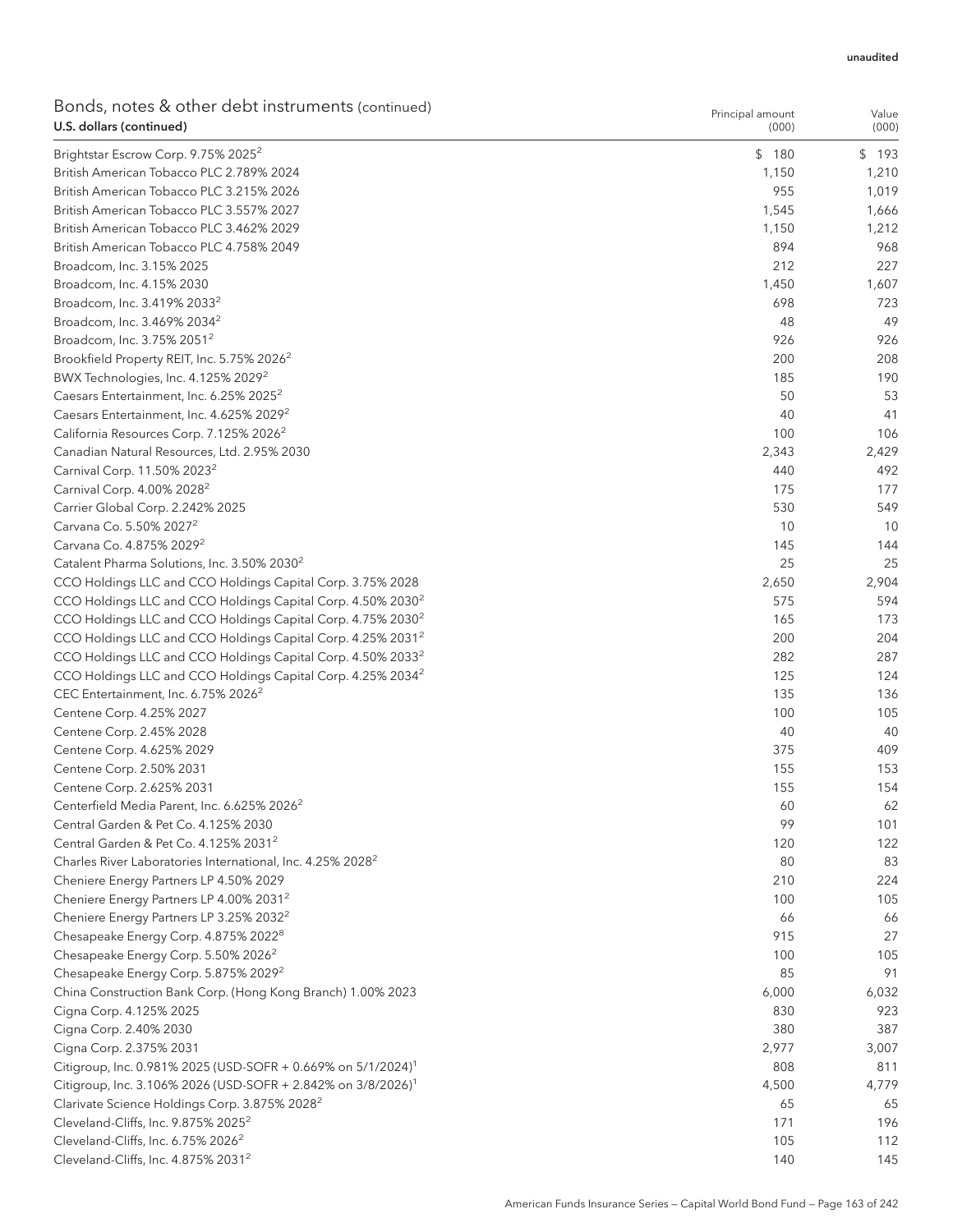| Bonds, notes & other debt instruments (continued)<br>U.S. dollars (continued)                                                   | Principal amount<br>(000) | Value<br>(000) |
|---------------------------------------------------------------------------------------------------------------------------------|---------------------------|----------------|
| CMS Energy Corp. 3.875% 2024                                                                                                    | \$<br>100                 | \$<br>106      |
| CMS Energy Corp. 3.00% 2026                                                                                                     | 1,200                     | 1,278          |
| CNX Resources Corp. 7.25% 2027 <sup>2</sup>                                                                                     | 210                       | 224            |
| CNX Resources Corp. 6.00% 2029 <sup>2</sup>                                                                                     | 120                       | 127            |
| Cogent Communications Group, Inc. 3.50% 2026 <sup>2</sup>                                                                       | 260                       | 264            |
| Coinbase Global, Inc. 3.375% 2028 <sup>2</sup>                                                                                  | 125                       | 120            |
| Coinbase Global, Inc. 3.625% 2031 <sup>2</sup>                                                                                  | 125                       | 119            |
| Colombia (Republic of) 3.875% 2027                                                                                              | 350                       | 363            |
| Comcast Corp. 3.95% 2025                                                                                                        | 2,610                     | 2,897          |
| Commonwealth Bank of Australia 2.688% 2031 <sup>2</sup>                                                                         | 4,650                     | 4,639          |
| Compass Diversified Holdings 5.25% 2029 <sup>2</sup>                                                                            | 300                       | 314            |
| Comstock Resources, Inc. 6.75% 2029 <sup>2</sup>                                                                                | 140                       | 151            |
| Comstock Resources, Inc. 5.875% 2030 <sup>2</sup>                                                                               | 85                        | 89             |
| Constellation Oil Services Holding SA 10.00% PIK 2024 <sup>2,7,8</sup>                                                          | 2,741                     | 851            |
| Constellium SE 3.75% 2029 <sup>2</sup>                                                                                          | 125                       | 122            |
| Consumers Energy Co. 3.375% 2023                                                                                                | 345                       | 362            |
| Convey Park Energy LLC 7.50% 2025 <sup>2</sup>                                                                                  | 125                       | 130            |
| CoreCivic, Inc. 8.25% 2026                                                                                                      | 47                        | 48             |
| CoreLogic, Inc. 4.50% 2028 <sup>2</sup>                                                                                         | 304                       | 302            |
| CoreLogic, Inc., Term Loan, (3-month USD-LIBOR + 6.50%) 7.00% 2029 <sup>5,6</sup>                                               | 100                       | 103            |
| Corporate Office Properties LP 2.75% 2031                                                                                       | 1,212                     | 1,226          |
| Costa Rica (Republic of) 6.125% 2031 <sup>2</sup>                                                                               | 640                       | 658            |
| CQP Holdco LP / BIP-V Chinook Holdco LLC 5.50% 2031 <sup>2</sup>                                                                | 400                       | 426            |
| Crédit Agricole SA 4.375% 2025 <sup>2</sup>                                                                                     | 1,100                     | 1,201          |
| Crédit Agricole SA 1.907% 2026 (USD-SOFR + 1.676% on 6/16/2025) <sup>1,2</sup>                                                  | 2,675                     | 2,727          |
| Credit Suisse Group AG 2.95% 2025                                                                                               | 875                       | 928            |
| Credit Suisse Group AG 3.091% 2032 (USD-SOFR + 1.73% on 5/14/2031) <sup>1,2</sup>                                               | 1,000                     | 1,023          |
| Crestwood Midstream Partners LP 6.00% 2029 <sup>2</sup>                                                                         | 85                        | 89             |
| Crown Castle International Corp. 2.50% 2031                                                                                     | 767                       | 767            |
| CSX Corp. 3.80% 2050                                                                                                            | 75                        | 85             |
| CSX Corp. 2.50% 2051                                                                                                            | 1,075                     | 979            |
| CVR Partners LP 9.25% 2023 <sup>2</sup>                                                                                         | 29                        | 29             |
| CVR Partners LP 6.125% 2028 <sup>2</sup>                                                                                        | 120                       | 126            |
| CVS Health Corp. 3.50% 2022                                                                                                     | 430                       | 439            |
| CVS Health Corp. 3.70% 2023                                                                                                     | 97                        | 101            |
| Dana, Inc. 4.25% 2030                                                                                                           | 10                        | 10             |
| Danske Bank AS 2.70% 2022 <sup>2</sup>                                                                                          | 1,400                     | 1,414          |
| Danske Bank AS 3.875% 2023 <sup>2</sup>                                                                                         | 1,675                     | 1,773          |
| Dell International LLC / EMC Corp. 8.10% 2036                                                                                   | 50                        | 76             |
| Dell International LLC / EMC Corp. 8.35% 2046                                                                                   | 46                        | 75             |
| Deluxe Corp. 8.00% 2029 <sup>2</sup>                                                                                            | 20                        | 21             |
| Deutsche Bank AG 2.129% 2026 (USD-SOFR + 1.87% on 11/24/2025) <sup>1</sup>                                                      | 850                       | 864            |
| Deutsche Bank AG 3.547% 2031 (USD-SOFR + 3.043% on 9/18/2030) <sup>1</sup>                                                      | 1,500                     | 1,602          |
| Deutsche Telekom International Finance BV 2.82% 2022 <sup>2</sup>                                                               | 1,675                     | 1,684          |
| Deutsche Telekom International Finance BV 9.25% 2032                                                                            | 930                       | 1,523          |
| Diamond (BC) BV 4.625% 2029 <sup>2</sup>                                                                                        | 10                        | 10             |
| Diamond Foreign Asset Co. / Diamond Finance LLC<br>13.00% PIK or 9.00% Cash or (5.50% PIK and 5.50% Cash) 2027 <sup>2,6,7</sup> | 30                        | 30             |
| Diamond Foreign Asset Co. / Diamond Finance LLC                                                                                 |                           |                |
| 13.00% PIK or 9.00% Cash or (5.50% PIK and 5.50% Cash) 2027 <sup>6,7</sup>                                                      | 27                        | 27             |
| Diamond Sports Group LLC 6.625% 2027 <sup>2</sup>                                                                               | 385                       | 169            |
| Diebold Nixdorf AG, Term Loan B, (3-month USD-LIBOR + 2.75%) 2.875% 2023 <sup>5,6</sup>                                         | 108                       | 108            |
| Diebold Nixdorf, Inc. 9.375% 2025 <sup>2</sup>                                                                                  | 320                       | 351            |
| Diebold, Inc. 8.50% 2024                                                                                                        | 150                       | 153            |
| DIRECTV Financing LLC, Term Loan, (3-month USD-LIBOR + 5.00%) 5.75% 2027 <sup>5,6</sup>                                         | 115                       | 115            |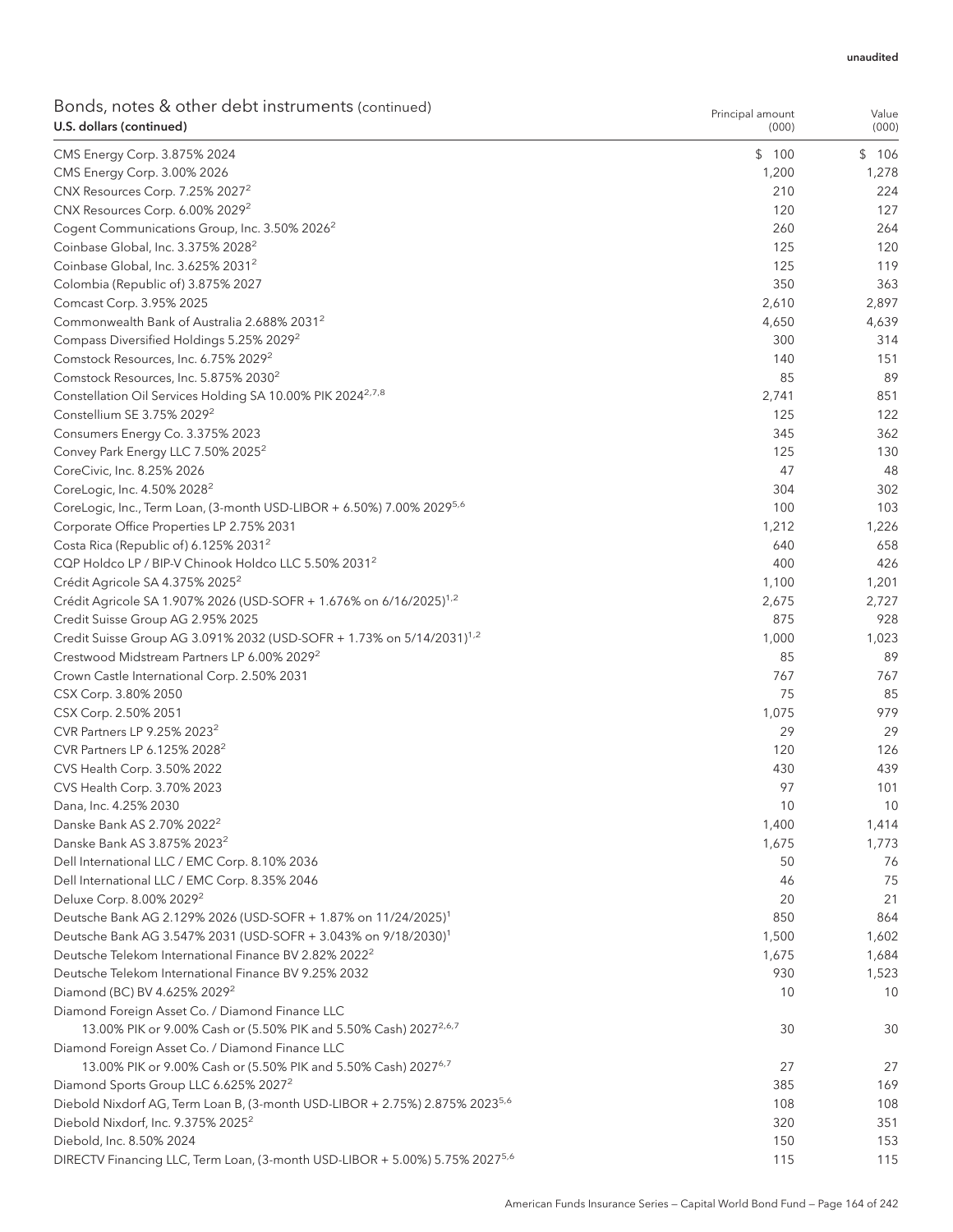|                          | Bonds, notes & other debt instruments (continued) |
|--------------------------|---------------------------------------------------|
| U.S. dollars (continued) |                                                   |

| bonds, notes & other debt mod annonts (commaca)<br>U.S. dollars (continued)    | Principal amount<br>(000) | Value<br>(000) |
|--------------------------------------------------------------------------------|---------------------------|----------------|
| DIRECTV Holdings LLC and DIRECTV Financing Co., Inc. 5.875% 2027 <sup>2</sup>  | \$<br>180                 | \$<br>188      |
| Discovery Communications, Inc. 3.625% 2030                                     | 468                       | 508            |
| Dominican Republic 5.50% 2025 <sup>2</sup>                                     | 1,375                     | 1,506          |
| Dominican Republic 8.625% 2027 <sup>2</sup>                                    | 225                       | 272            |
| Dominican Republic 6.40% 2049 <sup>2</sup>                                     | 1,613                     | 1,711          |
| DT Midstream, Inc. 4.125% 2029 <sup>2</sup>                                    | 105                       | 107            |
| Duke Energy Corp. 3.75% 2024                                                   | 550                       | 587            |
| Duke Energy Progress, Inc. 2.00% 2031                                          | 2,360                     | 2,320          |
| Duke Energy Progress, LLC 3.70% 2028                                           | 1,225                     | 1,367          |
| Edison International 5.75% 2027                                                | 370                       | 426            |
| Edison International 4.125% 2028                                               | 2,390                     | 2,551          |
| Egypt (Arab Republic of) 7.50% 2027 <sup>2</sup>                               | 2,200                     | 2,331          |
| Electricité de France SA 4.875% 2038 <sup>2</sup>                              | 795                       | 977            |
| EMD Finance LLC 2.95% 2022 <sup>2</sup>                                        | 225                       | 227            |
| EMD Finance LLC 3.25% 2025 <sup>2</sup>                                        | 2,924                     | 3,118          |
| Empresas Publicas de Medellin ESP 4.25% 2029 <sup>2</sup>                      | 1,030                     | 1,027          |
| Enbridge, Inc. 4.00% 2023                                                      | 600                       | 636            |
| Enbridge, Inc. 2.50% 2025                                                      | 900                       | 938            |
| Enbridge, Inc. 4.25% 2026                                                      | 655                       | 737            |
| Enbridge, Inc. 3.70% 2027                                                      | 754                       | 829            |
| Enbridge, Inc. 3.40% 2051                                                      | 464                       | 469            |
| Endo DAC / Endo Finance LLC / Endo Finco 6.00% 2028 <sup>2</sup>               | 292                       | 209            |
| Endo Luxembourg Finance Co. I SARL / Endo U.S., Inc. 6.125% 2029 <sup>2</sup>  | 225                       | 225            |
| Enel Finance International SA 3.625% 2027 <sup>2</sup>                         | 2,375                     | 2,631          |
| Enel Finance International SA 3.50% 2028 <sup>2</sup>                          | 1,800                     | 1,971          |
| Energy Transfer Operating LP 5.00% 2050                                        | 5,502                     | 6,359          |
| Energy Transfer Partners LP 4.20% 2027                                         | 110                       | 122            |
| Energy Transfer Partners LP 6.00% 2048                                         | 70                        | 89             |
| Energy Transfer Partners LP 6.25% 2049                                         | 910                       | 1,198          |
| ENN Energy Holdings, Ltd. 2.625% 2030 <sup>2</sup>                             | 2,982                     | 2,960          |
| Entergy Corp. 0.90% 2025                                                       | 750                       | 738            |
| Entergy Texas, Inc. 1.75% 2031                                                 | 525                       | 498            |
| EQM Midstream Partners LP 6.50% 2027 <sup>2</sup>                              | 220                       | 248            |
| EQT Corp. 7.50% 2030 <sup>1</sup>                                              | 50                        | 64             |
| Equinix, Inc. 1.80% 2027                                                       | 1,145                     | 1,152          |
| Equinix, Inc. 2.15% 2030                                                       | 9,390                     | 9,216          |
| Essex Portfolio LP 3.50% 2025                                                  | 2,835                     | 3,053          |
| Essex Portfolio LP 3.375% 2026                                                 | 885                       | 955            |
| European Investment Bank 2.25% 2022                                            | 700                       | 707            |
| Exelon Corp., junior subordinated, 3.497% 2022 <sup>1</sup>                    | 525                       | 534            |
| Export-Import Bank of India 3.25% 2030                                         | 3,489                     | 3,548          |
| Fannie Mae Pool #MA2754 3.00% 2026 <sup>4</sup>                                | 108                       | 113            |
| Fannie Mae Pool #AP7888 3.50% 2042 <sup>4</sup>                                | 431                       | 471            |
| Fannie Mae Pool #AQ0770 3.50% 2042 <sup>4</sup>                                | 149                       | 164            |
| Fannie Mae Pool #AO4151 3.50% 2042 <sup>4</sup>                                | 141                       | 153            |
| Fannie Mae, Series 2012-M17, Class A2, Multi Family, 2.184% 2022 <sup>4</sup>  | 805                       | 816            |
| Fertitta Entertainment, Inc. 6.75% 2024 <sup>2</sup>                           | 150                       | 150            |
| First Quantum Minerals, Ltd. 6.875% 2026 <sup>2</sup>                          | 325                       | 338            |
| First Quantum Minerals, Ltd. 6.875% 2027 <sup>2</sup>                          | 440                       | 466            |
| First Student Bidco, Inc. / First Transit Parent, Inc. 4.00% 2029 <sup>2</sup> | 155                       | 153            |
| FirstEnergy Corp. 4.40% 2027 <sup>1</sup>                                      | 1,800                     | 1,976          |
| FirstEnergy Transmission LLC 2.866% 2028 <sup>2</sup>                          | 2,325                     | 2,429          |
| FMG Resources 4.375% 2031 <sup>2</sup>                                         | 220                       | 228            |
| Foot Locker, Inc. 4.00% 2029 <sup>2</sup>                                      | 40                        | 40             |
| Ford Motor Credit Company LLC 3.81% 2024                                       | 290                       | 300            |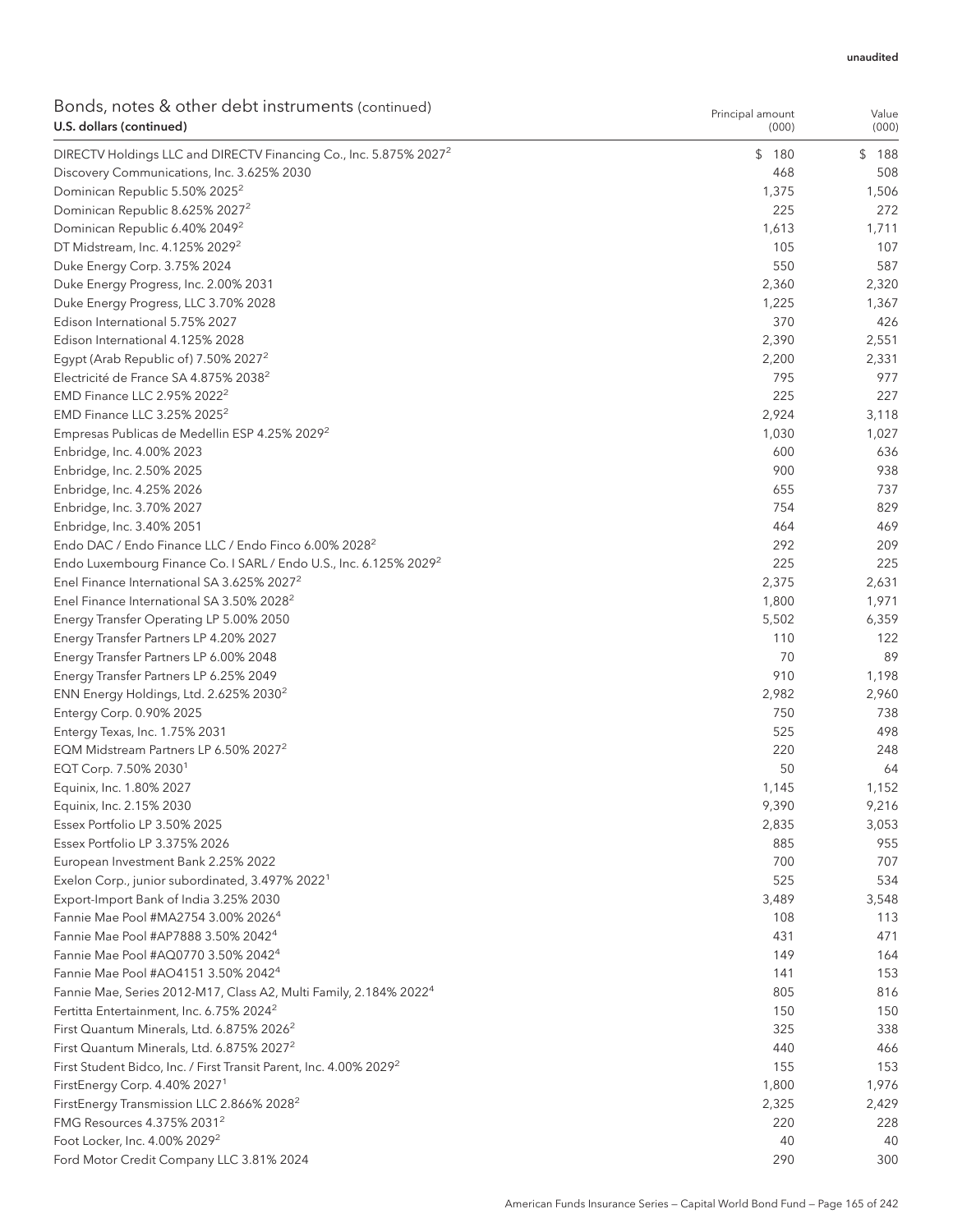| Bonds, notes & other debt instruments (continued) |  |
|---------------------------------------------------|--|
| U.S. dollars (continued)                          |  |

| \$1,126<br>Ford Motor Credit Company LLC 5.125% 2025<br>\$1,035<br>275<br>Ford Motor Credit Company LLC 3.815% 2027<br>286<br>Ford Motor Credit Company LLC 2.90% 2028<br>200<br>200<br>125<br>Ford Motor Credit Company LLC 4.00% 2030<br>130<br>France Télécom 9.00% 2031 <sup>1</sup><br>2,434<br>3,792<br>Freddie Mac Pool #ZS8588 3.00% 2030 <sup>4</sup><br>72<br>68<br>90<br>92<br>Freedom Mortgage Corp. 7.625% 2026 <sup>2</sup><br>Freeport-McMoRan, Inc. 5.45% 2043<br>100<br>123<br>Fresnillo PLC 4.25% 2050 <sup>2</sup><br>973<br>1,010<br>Front Range BidCo, Inc. 6.125% 2028 <sup>2</sup><br>200<br>203<br>Frontier Communications Corp. 5.875% 2027 <sup>2</sup><br>125<br>133<br>Frontier Communications Corp. 5.00% 2028 <sup>2</sup><br>125<br>131<br>405<br>Frontier Communications Holdings, LLC 5.875% 2029<br>400<br>FS Energy and Power Fund 7.50% 2023 <sup>2</sup><br>545<br>566<br>FXI Holdings, Inc. 7.875% 2024 <sup>2</sup><br>150<br>153<br>593<br>FXI Holdings, Inc. 12.25% 2026 <sup>2</sup><br>522<br>General Motors Company 6.125% 2025<br>117<br>137<br>General Motors Financial Co. 1.05% 2024<br>725<br>728<br>General Motors Financial Co. 2.40% 2028<br>2,250<br>2,271<br>225<br>228<br>Genesis Energy, LP 8.00% 2027<br>400<br>Georgia (Repulbic of) 2.75% 2026 <sup>2</sup><br>406<br>Glencore Funding LLC 1.625% 2026 <sup>2</sup><br>2,838<br>2,826<br>Global Payments, Inc. 2.90% 2030<br>683<br>705<br>Gol Finance SA 8.00% 2026 <sup>2</sup><br>70<br>71<br>1,200<br>1,223<br>Goldman Sachs Group, Inc. 2.905% 2023 (3-month USD-LIBOR + 0.99% on 7/24/2022) <sup>1</sup><br>Goldman Sachs Group, Inc. 1.542% 2027 (USD-SOFR + 0.818% on 9/10/2026) <sup>1</sup><br>1,080<br>1,076<br>726<br>Goldman Sachs Group, Inc. 2.383% 2032 (USD-SOFR + 1.248% on 7/21/2031) <sup>1</sup><br>719<br>Goldman Sachs Group, Inc. 2.615% 2032 (USD-SOFR + 1.281% on 4/22/2031) <sup>1</sup><br>2,510<br>2,542<br>GPC Merger Sub, Inc. 7.125% 2028 <sup>2</sup><br>75<br>80<br>GPS Hospitality Holding Co. LLC 7.00% 2028 <sup>2</sup><br>30<br>30<br>Groupe BPCE SA 5.15% 2024 <sup>2</sup><br>1,800<br>1,990<br>Grupo Energia Bogota SA ESP 4.875% 2030 <sup>2</sup><br>660<br>748<br>Guara Norte SARL 5.198% 2034 <sup>2</sup><br>196<br>198<br>Harsco Corp. 5.75% 2027 <sup>2</sup><br>235<br>244<br>Harvest Midstream I, LP 7.50% 2028 <sup>2</sup><br>60<br>64<br>210<br>250<br>HCA, Inc. 5.625% 2028<br>HCA, Inc. 5.25% 2049<br>170<br>217<br>Hexion, Inc. 7.875% 2027 <sup>2</sup><br>320<br>342<br>Hightower Holding, LLC 6.75% 2029 <sup>2</sup><br>292<br>285<br>Hilcorp Energy I, LP 5.75% 2029 <sup>2</sup><br>45<br>46<br>Hilton Grand Vacations Borrower 5.00% 2029 <sup>2</sup><br>357<br>350<br>Hilton Worldwide Holdings, Inc. 4.00% 2031 <sup>2</sup><br>86<br>85<br>Howard Hughes Corp. 5.375% 2028 <sup>2</sup><br>417<br>395<br>Howard Hughes Corp. 4.125% 2029 <sup>2</sup><br>205<br>206<br>Howard Hughes Corp. 4.375% 2031 <sup>2</sup><br>131<br>130<br>HSBC Holdings PLC 3.033% 2023 (3-month USD-LIBOR + 0.923% on 11/12/2022) <sup>1</sup><br>442<br>430<br>HSBC Holdings PLC 2.633% 2025 (3-month USD-LIBOR + 1.14% on 11/7/2024) <sup>1</sup><br>305<br>318<br>HSBC Holdings PLC 4.292% 2026 (3-month USD-LIBOR + 1.348% on 9/12/2025) <sup>1</sup><br>4,172<br>4,604<br>HSBC Holdings PLC 2.357% 2031 (USD-SOFR + 1.947% on 8/18/2030) <sup>1</sup><br>1,032<br>1,021<br>Huarong Finance 2017 Co., Ltd. (3-month USD-LIBOR + 0.185%) 1.979% 2022 <sup>6</sup><br>3,080<br>2,999<br>Huarong Finance 2019 Co., Ltd. (3-month USD-LIBOR + 1.125%) 1.253% 2023 <sup>6</sup><br>746<br>687<br>Huarong Finance 2019 Co., Ltd. (3-month USD-LIBOR + 1.25%) 1.372% 2025 <sup>6</sup><br>363<br>316<br>Huarong Finance 2017 Co., Ltd. 4.75% 2027<br>1,448<br>1,368<br>Huarong Finance II Co., Ltd. 5.00% 2025<br>1,007<br>984 | bonds, notes & other debt mod annonts (commaca)<br>U.S. dollars (continued) | Principal amount<br>(000) | Value<br>(000) |
|----------------------------------------------------------------------------------------------------------------------------------------------------------------------------------------------------------------------------------------------------------------------------------------------------------------------------------------------------------------------------------------------------------------------------------------------------------------------------------------------------------------------------------------------------------------------------------------------------------------------------------------------------------------------------------------------------------------------------------------------------------------------------------------------------------------------------------------------------------------------------------------------------------------------------------------------------------------------------------------------------------------------------------------------------------------------------------------------------------------------------------------------------------------------------------------------------------------------------------------------------------------------------------------------------------------------------------------------------------------------------------------------------------------------------------------------------------------------------------------------------------------------------------------------------------------------------------------------------------------------------------------------------------------------------------------------------------------------------------------------------------------------------------------------------------------------------------------------------------------------------------------------------------------------------------------------------------------------------------------------------------------------------------------------------------------------------------------------------------------------------------------------------------------------------------------------------------------------------------------------------------------------------------------------------------------------------------------------------------------------------------------------------------------------------------------------------------------------------------------------------------------------------------------------------------------------------------------------------------------------------------------------------------------------------------------------------------------------------------------------------------------------------------------------------------------------------------------------------------------------------------------------------------------------------------------------------------------------------------------------------------------------------------------------------------------------------------------------------------------------------------------------------------------------------------------------------------------------------------------------------------------------------------------------------------------------------------------------------------------------------------------------------------------------------------------------------------------------------------------------------------------------------------------------------------------------------------------------------------------------------------------------------------------------------------------------------------------------------------------------------------------------------------------------------------------------------------------------------------------------------------------|-----------------------------------------------------------------------------|---------------------------|----------------|
|                                                                                                                                                                                                                                                                                                                                                                                                                                                                                                                                                                                                                                                                                                                                                                                                                                                                                                                                                                                                                                                                                                                                                                                                                                                                                                                                                                                                                                                                                                                                                                                                                                                                                                                                                                                                                                                                                                                                                                                                                                                                                                                                                                                                                                                                                                                                                                                                                                                                                                                                                                                                                                                                                                                                                                                                                                                                                                                                                                                                                                                                                                                                                                                                                                                                                                                                                                                                                                                                                                                                                                                                                                                                                                                                                                                                                                                                                        |                                                                             |                           |                |
|                                                                                                                                                                                                                                                                                                                                                                                                                                                                                                                                                                                                                                                                                                                                                                                                                                                                                                                                                                                                                                                                                                                                                                                                                                                                                                                                                                                                                                                                                                                                                                                                                                                                                                                                                                                                                                                                                                                                                                                                                                                                                                                                                                                                                                                                                                                                                                                                                                                                                                                                                                                                                                                                                                                                                                                                                                                                                                                                                                                                                                                                                                                                                                                                                                                                                                                                                                                                                                                                                                                                                                                                                                                                                                                                                                                                                                                                                        |                                                                             |                           |                |
|                                                                                                                                                                                                                                                                                                                                                                                                                                                                                                                                                                                                                                                                                                                                                                                                                                                                                                                                                                                                                                                                                                                                                                                                                                                                                                                                                                                                                                                                                                                                                                                                                                                                                                                                                                                                                                                                                                                                                                                                                                                                                                                                                                                                                                                                                                                                                                                                                                                                                                                                                                                                                                                                                                                                                                                                                                                                                                                                                                                                                                                                                                                                                                                                                                                                                                                                                                                                                                                                                                                                                                                                                                                                                                                                                                                                                                                                                        |                                                                             |                           |                |
|                                                                                                                                                                                                                                                                                                                                                                                                                                                                                                                                                                                                                                                                                                                                                                                                                                                                                                                                                                                                                                                                                                                                                                                                                                                                                                                                                                                                                                                                                                                                                                                                                                                                                                                                                                                                                                                                                                                                                                                                                                                                                                                                                                                                                                                                                                                                                                                                                                                                                                                                                                                                                                                                                                                                                                                                                                                                                                                                                                                                                                                                                                                                                                                                                                                                                                                                                                                                                                                                                                                                                                                                                                                                                                                                                                                                                                                                                        |                                                                             |                           |                |
|                                                                                                                                                                                                                                                                                                                                                                                                                                                                                                                                                                                                                                                                                                                                                                                                                                                                                                                                                                                                                                                                                                                                                                                                                                                                                                                                                                                                                                                                                                                                                                                                                                                                                                                                                                                                                                                                                                                                                                                                                                                                                                                                                                                                                                                                                                                                                                                                                                                                                                                                                                                                                                                                                                                                                                                                                                                                                                                                                                                                                                                                                                                                                                                                                                                                                                                                                                                                                                                                                                                                                                                                                                                                                                                                                                                                                                                                                        |                                                                             |                           |                |
|                                                                                                                                                                                                                                                                                                                                                                                                                                                                                                                                                                                                                                                                                                                                                                                                                                                                                                                                                                                                                                                                                                                                                                                                                                                                                                                                                                                                                                                                                                                                                                                                                                                                                                                                                                                                                                                                                                                                                                                                                                                                                                                                                                                                                                                                                                                                                                                                                                                                                                                                                                                                                                                                                                                                                                                                                                                                                                                                                                                                                                                                                                                                                                                                                                                                                                                                                                                                                                                                                                                                                                                                                                                                                                                                                                                                                                                                                        |                                                                             |                           |                |
|                                                                                                                                                                                                                                                                                                                                                                                                                                                                                                                                                                                                                                                                                                                                                                                                                                                                                                                                                                                                                                                                                                                                                                                                                                                                                                                                                                                                                                                                                                                                                                                                                                                                                                                                                                                                                                                                                                                                                                                                                                                                                                                                                                                                                                                                                                                                                                                                                                                                                                                                                                                                                                                                                                                                                                                                                                                                                                                                                                                                                                                                                                                                                                                                                                                                                                                                                                                                                                                                                                                                                                                                                                                                                                                                                                                                                                                                                        |                                                                             |                           |                |
|                                                                                                                                                                                                                                                                                                                                                                                                                                                                                                                                                                                                                                                                                                                                                                                                                                                                                                                                                                                                                                                                                                                                                                                                                                                                                                                                                                                                                                                                                                                                                                                                                                                                                                                                                                                                                                                                                                                                                                                                                                                                                                                                                                                                                                                                                                                                                                                                                                                                                                                                                                                                                                                                                                                                                                                                                                                                                                                                                                                                                                                                                                                                                                                                                                                                                                                                                                                                                                                                                                                                                                                                                                                                                                                                                                                                                                                                                        |                                                                             |                           |                |
|                                                                                                                                                                                                                                                                                                                                                                                                                                                                                                                                                                                                                                                                                                                                                                                                                                                                                                                                                                                                                                                                                                                                                                                                                                                                                                                                                                                                                                                                                                                                                                                                                                                                                                                                                                                                                                                                                                                                                                                                                                                                                                                                                                                                                                                                                                                                                                                                                                                                                                                                                                                                                                                                                                                                                                                                                                                                                                                                                                                                                                                                                                                                                                                                                                                                                                                                                                                                                                                                                                                                                                                                                                                                                                                                                                                                                                                                                        |                                                                             |                           |                |
|                                                                                                                                                                                                                                                                                                                                                                                                                                                                                                                                                                                                                                                                                                                                                                                                                                                                                                                                                                                                                                                                                                                                                                                                                                                                                                                                                                                                                                                                                                                                                                                                                                                                                                                                                                                                                                                                                                                                                                                                                                                                                                                                                                                                                                                                                                                                                                                                                                                                                                                                                                                                                                                                                                                                                                                                                                                                                                                                                                                                                                                                                                                                                                                                                                                                                                                                                                                                                                                                                                                                                                                                                                                                                                                                                                                                                                                                                        |                                                                             |                           |                |
|                                                                                                                                                                                                                                                                                                                                                                                                                                                                                                                                                                                                                                                                                                                                                                                                                                                                                                                                                                                                                                                                                                                                                                                                                                                                                                                                                                                                                                                                                                                                                                                                                                                                                                                                                                                                                                                                                                                                                                                                                                                                                                                                                                                                                                                                                                                                                                                                                                                                                                                                                                                                                                                                                                                                                                                                                                                                                                                                                                                                                                                                                                                                                                                                                                                                                                                                                                                                                                                                                                                                                                                                                                                                                                                                                                                                                                                                                        |                                                                             |                           |                |
|                                                                                                                                                                                                                                                                                                                                                                                                                                                                                                                                                                                                                                                                                                                                                                                                                                                                                                                                                                                                                                                                                                                                                                                                                                                                                                                                                                                                                                                                                                                                                                                                                                                                                                                                                                                                                                                                                                                                                                                                                                                                                                                                                                                                                                                                                                                                                                                                                                                                                                                                                                                                                                                                                                                                                                                                                                                                                                                                                                                                                                                                                                                                                                                                                                                                                                                                                                                                                                                                                                                                                                                                                                                                                                                                                                                                                                                                                        |                                                                             |                           |                |
|                                                                                                                                                                                                                                                                                                                                                                                                                                                                                                                                                                                                                                                                                                                                                                                                                                                                                                                                                                                                                                                                                                                                                                                                                                                                                                                                                                                                                                                                                                                                                                                                                                                                                                                                                                                                                                                                                                                                                                                                                                                                                                                                                                                                                                                                                                                                                                                                                                                                                                                                                                                                                                                                                                                                                                                                                                                                                                                                                                                                                                                                                                                                                                                                                                                                                                                                                                                                                                                                                                                                                                                                                                                                                                                                                                                                                                                                                        |                                                                             |                           |                |
|                                                                                                                                                                                                                                                                                                                                                                                                                                                                                                                                                                                                                                                                                                                                                                                                                                                                                                                                                                                                                                                                                                                                                                                                                                                                                                                                                                                                                                                                                                                                                                                                                                                                                                                                                                                                                                                                                                                                                                                                                                                                                                                                                                                                                                                                                                                                                                                                                                                                                                                                                                                                                                                                                                                                                                                                                                                                                                                                                                                                                                                                                                                                                                                                                                                                                                                                                                                                                                                                                                                                                                                                                                                                                                                                                                                                                                                                                        |                                                                             |                           |                |
|                                                                                                                                                                                                                                                                                                                                                                                                                                                                                                                                                                                                                                                                                                                                                                                                                                                                                                                                                                                                                                                                                                                                                                                                                                                                                                                                                                                                                                                                                                                                                                                                                                                                                                                                                                                                                                                                                                                                                                                                                                                                                                                                                                                                                                                                                                                                                                                                                                                                                                                                                                                                                                                                                                                                                                                                                                                                                                                                                                                                                                                                                                                                                                                                                                                                                                                                                                                                                                                                                                                                                                                                                                                                                                                                                                                                                                                                                        |                                                                             |                           |                |
|                                                                                                                                                                                                                                                                                                                                                                                                                                                                                                                                                                                                                                                                                                                                                                                                                                                                                                                                                                                                                                                                                                                                                                                                                                                                                                                                                                                                                                                                                                                                                                                                                                                                                                                                                                                                                                                                                                                                                                                                                                                                                                                                                                                                                                                                                                                                                                                                                                                                                                                                                                                                                                                                                                                                                                                                                                                                                                                                                                                                                                                                                                                                                                                                                                                                                                                                                                                                                                                                                                                                                                                                                                                                                                                                                                                                                                                                                        |                                                                             |                           |                |
|                                                                                                                                                                                                                                                                                                                                                                                                                                                                                                                                                                                                                                                                                                                                                                                                                                                                                                                                                                                                                                                                                                                                                                                                                                                                                                                                                                                                                                                                                                                                                                                                                                                                                                                                                                                                                                                                                                                                                                                                                                                                                                                                                                                                                                                                                                                                                                                                                                                                                                                                                                                                                                                                                                                                                                                                                                                                                                                                                                                                                                                                                                                                                                                                                                                                                                                                                                                                                                                                                                                                                                                                                                                                                                                                                                                                                                                                                        |                                                                             |                           |                |
|                                                                                                                                                                                                                                                                                                                                                                                                                                                                                                                                                                                                                                                                                                                                                                                                                                                                                                                                                                                                                                                                                                                                                                                                                                                                                                                                                                                                                                                                                                                                                                                                                                                                                                                                                                                                                                                                                                                                                                                                                                                                                                                                                                                                                                                                                                                                                                                                                                                                                                                                                                                                                                                                                                                                                                                                                                                                                                                                                                                                                                                                                                                                                                                                                                                                                                                                                                                                                                                                                                                                                                                                                                                                                                                                                                                                                                                                                        |                                                                             |                           |                |
|                                                                                                                                                                                                                                                                                                                                                                                                                                                                                                                                                                                                                                                                                                                                                                                                                                                                                                                                                                                                                                                                                                                                                                                                                                                                                                                                                                                                                                                                                                                                                                                                                                                                                                                                                                                                                                                                                                                                                                                                                                                                                                                                                                                                                                                                                                                                                                                                                                                                                                                                                                                                                                                                                                                                                                                                                                                                                                                                                                                                                                                                                                                                                                                                                                                                                                                                                                                                                                                                                                                                                                                                                                                                                                                                                                                                                                                                                        |                                                                             |                           |                |
|                                                                                                                                                                                                                                                                                                                                                                                                                                                                                                                                                                                                                                                                                                                                                                                                                                                                                                                                                                                                                                                                                                                                                                                                                                                                                                                                                                                                                                                                                                                                                                                                                                                                                                                                                                                                                                                                                                                                                                                                                                                                                                                                                                                                                                                                                                                                                                                                                                                                                                                                                                                                                                                                                                                                                                                                                                                                                                                                                                                                                                                                                                                                                                                                                                                                                                                                                                                                                                                                                                                                                                                                                                                                                                                                                                                                                                                                                        |                                                                             |                           |                |
|                                                                                                                                                                                                                                                                                                                                                                                                                                                                                                                                                                                                                                                                                                                                                                                                                                                                                                                                                                                                                                                                                                                                                                                                                                                                                                                                                                                                                                                                                                                                                                                                                                                                                                                                                                                                                                                                                                                                                                                                                                                                                                                                                                                                                                                                                                                                                                                                                                                                                                                                                                                                                                                                                                                                                                                                                                                                                                                                                                                                                                                                                                                                                                                                                                                                                                                                                                                                                                                                                                                                                                                                                                                                                                                                                                                                                                                                                        |                                                                             |                           |                |
|                                                                                                                                                                                                                                                                                                                                                                                                                                                                                                                                                                                                                                                                                                                                                                                                                                                                                                                                                                                                                                                                                                                                                                                                                                                                                                                                                                                                                                                                                                                                                                                                                                                                                                                                                                                                                                                                                                                                                                                                                                                                                                                                                                                                                                                                                                                                                                                                                                                                                                                                                                                                                                                                                                                                                                                                                                                                                                                                                                                                                                                                                                                                                                                                                                                                                                                                                                                                                                                                                                                                                                                                                                                                                                                                                                                                                                                                                        |                                                                             |                           |                |
|                                                                                                                                                                                                                                                                                                                                                                                                                                                                                                                                                                                                                                                                                                                                                                                                                                                                                                                                                                                                                                                                                                                                                                                                                                                                                                                                                                                                                                                                                                                                                                                                                                                                                                                                                                                                                                                                                                                                                                                                                                                                                                                                                                                                                                                                                                                                                                                                                                                                                                                                                                                                                                                                                                                                                                                                                                                                                                                                                                                                                                                                                                                                                                                                                                                                                                                                                                                                                                                                                                                                                                                                                                                                                                                                                                                                                                                                                        |                                                                             |                           |                |
|                                                                                                                                                                                                                                                                                                                                                                                                                                                                                                                                                                                                                                                                                                                                                                                                                                                                                                                                                                                                                                                                                                                                                                                                                                                                                                                                                                                                                                                                                                                                                                                                                                                                                                                                                                                                                                                                                                                                                                                                                                                                                                                                                                                                                                                                                                                                                                                                                                                                                                                                                                                                                                                                                                                                                                                                                                                                                                                                                                                                                                                                                                                                                                                                                                                                                                                                                                                                                                                                                                                                                                                                                                                                                                                                                                                                                                                                                        |                                                                             |                           |                |
|                                                                                                                                                                                                                                                                                                                                                                                                                                                                                                                                                                                                                                                                                                                                                                                                                                                                                                                                                                                                                                                                                                                                                                                                                                                                                                                                                                                                                                                                                                                                                                                                                                                                                                                                                                                                                                                                                                                                                                                                                                                                                                                                                                                                                                                                                                                                                                                                                                                                                                                                                                                                                                                                                                                                                                                                                                                                                                                                                                                                                                                                                                                                                                                                                                                                                                                                                                                                                                                                                                                                                                                                                                                                                                                                                                                                                                                                                        |                                                                             |                           |                |
|                                                                                                                                                                                                                                                                                                                                                                                                                                                                                                                                                                                                                                                                                                                                                                                                                                                                                                                                                                                                                                                                                                                                                                                                                                                                                                                                                                                                                                                                                                                                                                                                                                                                                                                                                                                                                                                                                                                                                                                                                                                                                                                                                                                                                                                                                                                                                                                                                                                                                                                                                                                                                                                                                                                                                                                                                                                                                                                                                                                                                                                                                                                                                                                                                                                                                                                                                                                                                                                                                                                                                                                                                                                                                                                                                                                                                                                                                        |                                                                             |                           |                |
|                                                                                                                                                                                                                                                                                                                                                                                                                                                                                                                                                                                                                                                                                                                                                                                                                                                                                                                                                                                                                                                                                                                                                                                                                                                                                                                                                                                                                                                                                                                                                                                                                                                                                                                                                                                                                                                                                                                                                                                                                                                                                                                                                                                                                                                                                                                                                                                                                                                                                                                                                                                                                                                                                                                                                                                                                                                                                                                                                                                                                                                                                                                                                                                                                                                                                                                                                                                                                                                                                                                                                                                                                                                                                                                                                                                                                                                                                        |                                                                             |                           |                |
|                                                                                                                                                                                                                                                                                                                                                                                                                                                                                                                                                                                                                                                                                                                                                                                                                                                                                                                                                                                                                                                                                                                                                                                                                                                                                                                                                                                                                                                                                                                                                                                                                                                                                                                                                                                                                                                                                                                                                                                                                                                                                                                                                                                                                                                                                                                                                                                                                                                                                                                                                                                                                                                                                                                                                                                                                                                                                                                                                                                                                                                                                                                                                                                                                                                                                                                                                                                                                                                                                                                                                                                                                                                                                                                                                                                                                                                                                        |                                                                             |                           |                |
|                                                                                                                                                                                                                                                                                                                                                                                                                                                                                                                                                                                                                                                                                                                                                                                                                                                                                                                                                                                                                                                                                                                                                                                                                                                                                                                                                                                                                                                                                                                                                                                                                                                                                                                                                                                                                                                                                                                                                                                                                                                                                                                                                                                                                                                                                                                                                                                                                                                                                                                                                                                                                                                                                                                                                                                                                                                                                                                                                                                                                                                                                                                                                                                                                                                                                                                                                                                                                                                                                                                                                                                                                                                                                                                                                                                                                                                                                        |                                                                             |                           |                |
|                                                                                                                                                                                                                                                                                                                                                                                                                                                                                                                                                                                                                                                                                                                                                                                                                                                                                                                                                                                                                                                                                                                                                                                                                                                                                                                                                                                                                                                                                                                                                                                                                                                                                                                                                                                                                                                                                                                                                                                                                                                                                                                                                                                                                                                                                                                                                                                                                                                                                                                                                                                                                                                                                                                                                                                                                                                                                                                                                                                                                                                                                                                                                                                                                                                                                                                                                                                                                                                                                                                                                                                                                                                                                                                                                                                                                                                                                        |                                                                             |                           |                |
|                                                                                                                                                                                                                                                                                                                                                                                                                                                                                                                                                                                                                                                                                                                                                                                                                                                                                                                                                                                                                                                                                                                                                                                                                                                                                                                                                                                                                                                                                                                                                                                                                                                                                                                                                                                                                                                                                                                                                                                                                                                                                                                                                                                                                                                                                                                                                                                                                                                                                                                                                                                                                                                                                                                                                                                                                                                                                                                                                                                                                                                                                                                                                                                                                                                                                                                                                                                                                                                                                                                                                                                                                                                                                                                                                                                                                                                                                        |                                                                             |                           |                |
|                                                                                                                                                                                                                                                                                                                                                                                                                                                                                                                                                                                                                                                                                                                                                                                                                                                                                                                                                                                                                                                                                                                                                                                                                                                                                                                                                                                                                                                                                                                                                                                                                                                                                                                                                                                                                                                                                                                                                                                                                                                                                                                                                                                                                                                                                                                                                                                                                                                                                                                                                                                                                                                                                                                                                                                                                                                                                                                                                                                                                                                                                                                                                                                                                                                                                                                                                                                                                                                                                                                                                                                                                                                                                                                                                                                                                                                                                        |                                                                             |                           |                |
|                                                                                                                                                                                                                                                                                                                                                                                                                                                                                                                                                                                                                                                                                                                                                                                                                                                                                                                                                                                                                                                                                                                                                                                                                                                                                                                                                                                                                                                                                                                                                                                                                                                                                                                                                                                                                                                                                                                                                                                                                                                                                                                                                                                                                                                                                                                                                                                                                                                                                                                                                                                                                                                                                                                                                                                                                                                                                                                                                                                                                                                                                                                                                                                                                                                                                                                                                                                                                                                                                                                                                                                                                                                                                                                                                                                                                                                                                        |                                                                             |                           |                |
|                                                                                                                                                                                                                                                                                                                                                                                                                                                                                                                                                                                                                                                                                                                                                                                                                                                                                                                                                                                                                                                                                                                                                                                                                                                                                                                                                                                                                                                                                                                                                                                                                                                                                                                                                                                                                                                                                                                                                                                                                                                                                                                                                                                                                                                                                                                                                                                                                                                                                                                                                                                                                                                                                                                                                                                                                                                                                                                                                                                                                                                                                                                                                                                                                                                                                                                                                                                                                                                                                                                                                                                                                                                                                                                                                                                                                                                                                        |                                                                             |                           |                |
|                                                                                                                                                                                                                                                                                                                                                                                                                                                                                                                                                                                                                                                                                                                                                                                                                                                                                                                                                                                                                                                                                                                                                                                                                                                                                                                                                                                                                                                                                                                                                                                                                                                                                                                                                                                                                                                                                                                                                                                                                                                                                                                                                                                                                                                                                                                                                                                                                                                                                                                                                                                                                                                                                                                                                                                                                                                                                                                                                                                                                                                                                                                                                                                                                                                                                                                                                                                                                                                                                                                                                                                                                                                                                                                                                                                                                                                                                        |                                                                             |                           |                |
|                                                                                                                                                                                                                                                                                                                                                                                                                                                                                                                                                                                                                                                                                                                                                                                                                                                                                                                                                                                                                                                                                                                                                                                                                                                                                                                                                                                                                                                                                                                                                                                                                                                                                                                                                                                                                                                                                                                                                                                                                                                                                                                                                                                                                                                                                                                                                                                                                                                                                                                                                                                                                                                                                                                                                                                                                                                                                                                                                                                                                                                                                                                                                                                                                                                                                                                                                                                                                                                                                                                                                                                                                                                                                                                                                                                                                                                                                        |                                                                             |                           |                |
|                                                                                                                                                                                                                                                                                                                                                                                                                                                                                                                                                                                                                                                                                                                                                                                                                                                                                                                                                                                                                                                                                                                                                                                                                                                                                                                                                                                                                                                                                                                                                                                                                                                                                                                                                                                                                                                                                                                                                                                                                                                                                                                                                                                                                                                                                                                                                                                                                                                                                                                                                                                                                                                                                                                                                                                                                                                                                                                                                                                                                                                                                                                                                                                                                                                                                                                                                                                                                                                                                                                                                                                                                                                                                                                                                                                                                                                                                        |                                                                             |                           |                |
|                                                                                                                                                                                                                                                                                                                                                                                                                                                                                                                                                                                                                                                                                                                                                                                                                                                                                                                                                                                                                                                                                                                                                                                                                                                                                                                                                                                                                                                                                                                                                                                                                                                                                                                                                                                                                                                                                                                                                                                                                                                                                                                                                                                                                                                                                                                                                                                                                                                                                                                                                                                                                                                                                                                                                                                                                                                                                                                                                                                                                                                                                                                                                                                                                                                                                                                                                                                                                                                                                                                                                                                                                                                                                                                                                                                                                                                                                        |                                                                             |                           |                |
|                                                                                                                                                                                                                                                                                                                                                                                                                                                                                                                                                                                                                                                                                                                                                                                                                                                                                                                                                                                                                                                                                                                                                                                                                                                                                                                                                                                                                                                                                                                                                                                                                                                                                                                                                                                                                                                                                                                                                                                                                                                                                                                                                                                                                                                                                                                                                                                                                                                                                                                                                                                                                                                                                                                                                                                                                                                                                                                                                                                                                                                                                                                                                                                                                                                                                                                                                                                                                                                                                                                                                                                                                                                                                                                                                                                                                                                                                        |                                                                             |                           |                |
|                                                                                                                                                                                                                                                                                                                                                                                                                                                                                                                                                                                                                                                                                                                                                                                                                                                                                                                                                                                                                                                                                                                                                                                                                                                                                                                                                                                                                                                                                                                                                                                                                                                                                                                                                                                                                                                                                                                                                                                                                                                                                                                                                                                                                                                                                                                                                                                                                                                                                                                                                                                                                                                                                                                                                                                                                                                                                                                                                                                                                                                                                                                                                                                                                                                                                                                                                                                                                                                                                                                                                                                                                                                                                                                                                                                                                                                                                        |                                                                             |                           |                |
|                                                                                                                                                                                                                                                                                                                                                                                                                                                                                                                                                                                                                                                                                                                                                                                                                                                                                                                                                                                                                                                                                                                                                                                                                                                                                                                                                                                                                                                                                                                                                                                                                                                                                                                                                                                                                                                                                                                                                                                                                                                                                                                                                                                                                                                                                                                                                                                                                                                                                                                                                                                                                                                                                                                                                                                                                                                                                                                                                                                                                                                                                                                                                                                                                                                                                                                                                                                                                                                                                                                                                                                                                                                                                                                                                                                                                                                                                        |                                                                             |                           |                |
|                                                                                                                                                                                                                                                                                                                                                                                                                                                                                                                                                                                                                                                                                                                                                                                                                                                                                                                                                                                                                                                                                                                                                                                                                                                                                                                                                                                                                                                                                                                                                                                                                                                                                                                                                                                                                                                                                                                                                                                                                                                                                                                                                                                                                                                                                                                                                                                                                                                                                                                                                                                                                                                                                                                                                                                                                                                                                                                                                                                                                                                                                                                                                                                                                                                                                                                                                                                                                                                                                                                                                                                                                                                                                                                                                                                                                                                                                        |                                                                             |                           |                |
|                                                                                                                                                                                                                                                                                                                                                                                                                                                                                                                                                                                                                                                                                                                                                                                                                                                                                                                                                                                                                                                                                                                                                                                                                                                                                                                                                                                                                                                                                                                                                                                                                                                                                                                                                                                                                                                                                                                                                                                                                                                                                                                                                                                                                                                                                                                                                                                                                                                                                                                                                                                                                                                                                                                                                                                                                                                                                                                                                                                                                                                                                                                                                                                                                                                                                                                                                                                                                                                                                                                                                                                                                                                                                                                                                                                                                                                                                        |                                                                             |                           |                |
|                                                                                                                                                                                                                                                                                                                                                                                                                                                                                                                                                                                                                                                                                                                                                                                                                                                                                                                                                                                                                                                                                                                                                                                                                                                                                                                                                                                                                                                                                                                                                                                                                                                                                                                                                                                                                                                                                                                                                                                                                                                                                                                                                                                                                                                                                                                                                                                                                                                                                                                                                                                                                                                                                                                                                                                                                                                                                                                                                                                                                                                                                                                                                                                                                                                                                                                                                                                                                                                                                                                                                                                                                                                                                                                                                                                                                                                                                        |                                                                             |                           |                |
|                                                                                                                                                                                                                                                                                                                                                                                                                                                                                                                                                                                                                                                                                                                                                                                                                                                                                                                                                                                                                                                                                                                                                                                                                                                                                                                                                                                                                                                                                                                                                                                                                                                                                                                                                                                                                                                                                                                                                                                                                                                                                                                                                                                                                                                                                                                                                                                                                                                                                                                                                                                                                                                                                                                                                                                                                                                                                                                                                                                                                                                                                                                                                                                                                                                                                                                                                                                                                                                                                                                                                                                                                                                                                                                                                                                                                                                                                        |                                                                             |                           |                |
|                                                                                                                                                                                                                                                                                                                                                                                                                                                                                                                                                                                                                                                                                                                                                                                                                                                                                                                                                                                                                                                                                                                                                                                                                                                                                                                                                                                                                                                                                                                                                                                                                                                                                                                                                                                                                                                                                                                                                                                                                                                                                                                                                                                                                                                                                                                                                                                                                                                                                                                                                                                                                                                                                                                                                                                                                                                                                                                                                                                                                                                                                                                                                                                                                                                                                                                                                                                                                                                                                                                                                                                                                                                                                                                                                                                                                                                                                        |                                                                             |                           |                |
|                                                                                                                                                                                                                                                                                                                                                                                                                                                                                                                                                                                                                                                                                                                                                                                                                                                                                                                                                                                                                                                                                                                                                                                                                                                                                                                                                                                                                                                                                                                                                                                                                                                                                                                                                                                                                                                                                                                                                                                                                                                                                                                                                                                                                                                                                                                                                                                                                                                                                                                                                                                                                                                                                                                                                                                                                                                                                                                                                                                                                                                                                                                                                                                                                                                                                                                                                                                                                                                                                                                                                                                                                                                                                                                                                                                                                                                                                        |                                                                             |                           |                |
|                                                                                                                                                                                                                                                                                                                                                                                                                                                                                                                                                                                                                                                                                                                                                                                                                                                                                                                                                                                                                                                                                                                                                                                                                                                                                                                                                                                                                                                                                                                                                                                                                                                                                                                                                                                                                                                                                                                                                                                                                                                                                                                                                                                                                                                                                                                                                                                                                                                                                                                                                                                                                                                                                                                                                                                                                                                                                                                                                                                                                                                                                                                                                                                                                                                                                                                                                                                                                                                                                                                                                                                                                                                                                                                                                                                                                                                                                        |                                                                             |                           |                |
|                                                                                                                                                                                                                                                                                                                                                                                                                                                                                                                                                                                                                                                                                                                                                                                                                                                                                                                                                                                                                                                                                                                                                                                                                                                                                                                                                                                                                                                                                                                                                                                                                                                                                                                                                                                                                                                                                                                                                                                                                                                                                                                                                                                                                                                                                                                                                                                                                                                                                                                                                                                                                                                                                                                                                                                                                                                                                                                                                                                                                                                                                                                                                                                                                                                                                                                                                                                                                                                                                                                                                                                                                                                                                                                                                                                                                                                                                        |                                                                             |                           |                |
|                                                                                                                                                                                                                                                                                                                                                                                                                                                                                                                                                                                                                                                                                                                                                                                                                                                                                                                                                                                                                                                                                                                                                                                                                                                                                                                                                                                                                                                                                                                                                                                                                                                                                                                                                                                                                                                                                                                                                                                                                                                                                                                                                                                                                                                                                                                                                                                                                                                                                                                                                                                                                                                                                                                                                                                                                                                                                                                                                                                                                                                                                                                                                                                                                                                                                                                                                                                                                                                                                                                                                                                                                                                                                                                                                                                                                                                                                        |                                                                             |                           |                |
|                                                                                                                                                                                                                                                                                                                                                                                                                                                                                                                                                                                                                                                                                                                                                                                                                                                                                                                                                                                                                                                                                                                                                                                                                                                                                                                                                                                                                                                                                                                                                                                                                                                                                                                                                                                                                                                                                                                                                                                                                                                                                                                                                                                                                                                                                                                                                                                                                                                                                                                                                                                                                                                                                                                                                                                                                                                                                                                                                                                                                                                                                                                                                                                                                                                                                                                                                                                                                                                                                                                                                                                                                                                                                                                                                                                                                                                                                        |                                                                             |                           |                |
|                                                                                                                                                                                                                                                                                                                                                                                                                                                                                                                                                                                                                                                                                                                                                                                                                                                                                                                                                                                                                                                                                                                                                                                                                                                                                                                                                                                                                                                                                                                                                                                                                                                                                                                                                                                                                                                                                                                                                                                                                                                                                                                                                                                                                                                                                                                                                                                                                                                                                                                                                                                                                                                                                                                                                                                                                                                                                                                                                                                                                                                                                                                                                                                                                                                                                                                                                                                                                                                                                                                                                                                                                                                                                                                                                                                                                                                                                        |                                                                             |                           |                |
|                                                                                                                                                                                                                                                                                                                                                                                                                                                                                                                                                                                                                                                                                                                                                                                                                                                                                                                                                                                                                                                                                                                                                                                                                                                                                                                                                                                                                                                                                                                                                                                                                                                                                                                                                                                                                                                                                                                                                                                                                                                                                                                                                                                                                                                                                                                                                                                                                                                                                                                                                                                                                                                                                                                                                                                                                                                                                                                                                                                                                                                                                                                                                                                                                                                                                                                                                                                                                                                                                                                                                                                                                                                                                                                                                                                                                                                                                        |                                                                             |                           |                |
|                                                                                                                                                                                                                                                                                                                                                                                                                                                                                                                                                                                                                                                                                                                                                                                                                                                                                                                                                                                                                                                                                                                                                                                                                                                                                                                                                                                                                                                                                                                                                                                                                                                                                                                                                                                                                                                                                                                                                                                                                                                                                                                                                                                                                                                                                                                                                                                                                                                                                                                                                                                                                                                                                                                                                                                                                                                                                                                                                                                                                                                                                                                                                                                                                                                                                                                                                                                                                                                                                                                                                                                                                                                                                                                                                                                                                                                                                        |                                                                             |                           |                |
|                                                                                                                                                                                                                                                                                                                                                                                                                                                                                                                                                                                                                                                                                                                                                                                                                                                                                                                                                                                                                                                                                                                                                                                                                                                                                                                                                                                                                                                                                                                                                                                                                                                                                                                                                                                                                                                                                                                                                                                                                                                                                                                                                                                                                                                                                                                                                                                                                                                                                                                                                                                                                                                                                                                                                                                                                                                                                                                                                                                                                                                                                                                                                                                                                                                                                                                                                                                                                                                                                                                                                                                                                                                                                                                                                                                                                                                                                        | Huarong Finance II Co., Ltd. 5.50% 2025                                     | 880                       | 873            |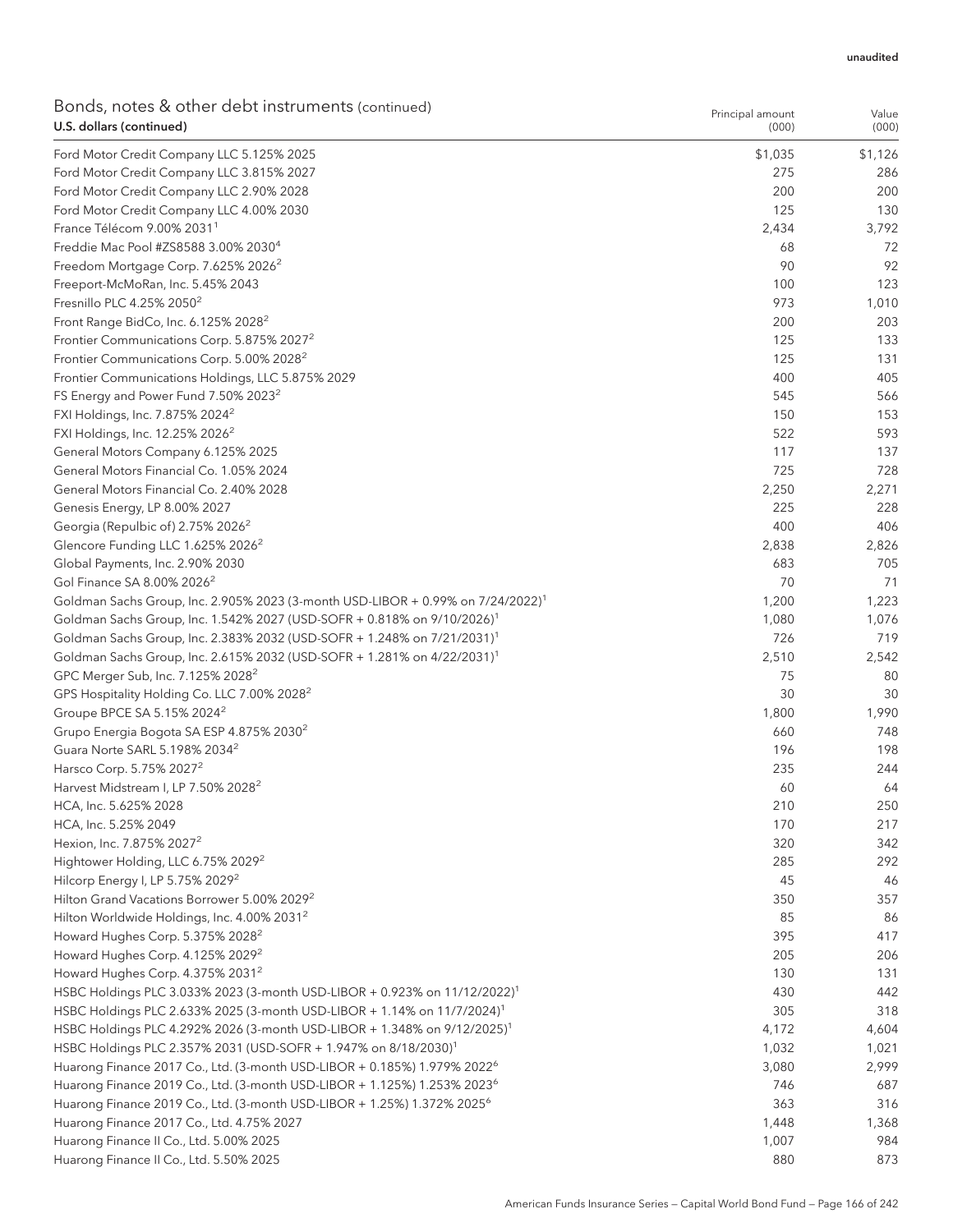| Bonds, notes & other debt instruments (continued)<br>U.S. dollars (continued)                                                    | Principal amount<br>(000) | Value<br>(000) |
|----------------------------------------------------------------------------------------------------------------------------------|---------------------------|----------------|
| Huarong Finance II Co., Ltd. 4.875% 2026                                                                                         | \$771                     | \$747          |
| HUB International, Ltd. 7.00% 2026 <sup>2</sup>                                                                                  | 275                       | 285            |
| Hungary (Republic of) 2.125% 2031 <sup>2</sup>                                                                                   | 5,050                     | 4,981          |
| Hungary (Republic of) 3.125% 2051 <sup>2</sup>                                                                                   | 1,255                     | 1,238          |
| Hyundai Capital America 3.25% 2022 <sup>2</sup>                                                                                  | 250                       | 256            |
| Hyundai Capital America 0.875% 2024 <sup>2</sup>                                                                                 | 1,200                     | 1,194          |
| Hyundai Capital America 1.50% 2026 <sup>2</sup>                                                                                  | 1,150                     | 1,138          |
| Hyundai Capital America 1.65% 2026 <sup>2</sup>                                                                                  | 1,800                     | 1,785          |
| Hyundai Capital America 2.375% 2027 <sup>2</sup>                                                                                 | 1,284                     | 1,302          |
| Hyundai Capital America 2.00% 2028 <sup>2</sup>                                                                                  | 600                       | 590            |
| Hyundai Capital Services, Inc. 3.75% 2023 <sup>2</sup>                                                                           | 2,450                     | 2,552          |
| Imperial Tobacco Finance PLC 3.50% 2023 <sup>2</sup>                                                                             | 2,000                     | 2,059          |
| Independence Energy Finance LLC 7.25% 2026 <sup>2</sup>                                                                          | 150                       | 155            |
| Ingles Markets, Inc. 4.00% 2031 <sup>2</sup>                                                                                     | 255                       | 259            |
| International Game Technology PLC 6.50% 2025 <sup>2</sup>                                                                        | 300                       | 335            |
| Intesa Sanpaolo SpA 5.017% 2024 <sup>2</sup>                                                                                     | 3,270                     | 3,532          |
| Iraq (Republic of) 6.752% 2023 <sup>2</sup>                                                                                      | 545                       | 555            |
| Iron Mountain, Inc. $5.25\%$ 2030 <sup>2</sup>                                                                                   | 175                       | 186            |
| Israel (State of) 2.50% 2030                                                                                                     | 3,850                     | 4,027          |
| Israel (State of) 2.75% 2030                                                                                                     | 1,135                     | 1,208          |
| Israel (State of) 3.375% 2050                                                                                                    | 1,470                     | 1,562          |
| Israel (State of) 3.875% 2050                                                                                                    | 795                       | 908            |
| JPMorgan Chase & Co. 1.045% 2026 (USD-SOFR + 0.80% on 11/19/2025) <sup>1</sup>                                                   | 6,710                     | 6,611          |
| JPMorgan Chase & Co. 1.578% 2027 (USD-SOFR + 0.885% on 4/22/2026) <sup>1</sup>                                                   | 1,722                     | 1,727          |
| Kantar Group LLC, Term Loan B2, (3-month USD-LIBOR + 4.50%) 5.25% 2026 <sup>5,6</sup>                                            | 65                        | 65             |
| KB Home 6.875% 2027                                                                                                              | 50                        | 60             |
| Kennedy-Wilson Holdings, Inc. 4.75% 2029                                                                                         | 205                       | 209            |
| Kennedy-Wilson Holdings, Inc. 4.75% 2030                                                                                         | 120                       | 122            |
| Kennedy-Wilson Holdings, Inc. 5.00% 2031                                                                                         | 80                        | 82             |
| Kenya (Republic of) 6.875% 2024                                                                                                  | 1,300                     | 1,427          |
| Keurig Dr Pepper, Inc. 4.597% 2028                                                                                               | 2,740                     | 3,183          |
| Keurig Dr Pepper, Inc. 3.20% 2030                                                                                                | 146                       | 157            |
| Keurig Dr Pepper, Inc. 5.085% 2048                                                                                               | 1,075                     | 1,428          |
| Kimberly-Clark Corp. 1.05% 2027                                                                                                  | 770                       | 760            |
| Kimberly-Clark Corp. 3.10% 2030                                                                                                  | 110                       | 121            |
| Kraft Heinz Company 3.875% 2027                                                                                                  | 110                       | 120            |
| Kraft Heinz Company 5.00% 2042                                                                                                   | 250                       | 307            |
| Kraft Heinz Company 4.375% 2046                                                                                                  | 740                       | 844            |
| Kronos Acquisition Holdings, Inc. 5.00% 2026 <sup>2</sup>                                                                        | 95                        | 95             |
| Kronos Acquisition Holdings, Inc. 7.00% 2027 <sup>2</sup>                                                                        | 225                       | 216            |
| Kuwait (State of) 2.75% 2022 <sup>2</sup>                                                                                        | 3,550                     | 3,588          |
| LCM Investments Holdings II, LLC 4.875% 2029 <sup>2</sup>                                                                        | 9                         | 9              |
| LD Holdings Group LLC 6.125% 2028 <sup>2</sup>                                                                                   | 41                        | 39             |
| Ligado Networks LLC 15.50% PIK 2023 <sup>2,7</sup>                                                                               | 243                       | 236            |
| Lima Metro Line 2 Finance, Ltd. 5.875% 2034 <sup>2</sup>                                                                         | 1,014                     | 1,188          |
|                                                                                                                                  | 694                       | 814            |
| Lima Metro Line 2 Finance, Ltd. 5.875% 2034                                                                                      |                           |                |
| Lima Metro Line 2 Finance, Ltd. 4.35% 2036 <sup>2</sup>                                                                          | 623                       | 667            |
| Limited Brands, Inc. 6.625% 2030 <sup>2</sup>                                                                                    | 75<br>25                  | 85<br>31       |
| Limited Brands, Inc. 6.875% 2035                                                                                                 |                           |                |
| Lloyds Banking Group PLC 1.326% 2023                                                                                             |                           |                |
| (1-year UST Yield Curve Rate T Note Constant Maturity + 1.10% on 6/15/2022) <sup>1</sup><br>Lloyds Banking Group PLC 1.627% 2027 | 1,825                     | 1,837          |
| (1-year UST Yield Curve Rate T Note Constant Maturity + 0.85% on 5/11/2026) <sup>1</sup>                                         | 7,000                     | 6,997          |
| LPL Holdings, Inc. 4.625% 2027 <sup>2</sup>                                                                                      | 270                       | 280            |
|                                                                                                                                  |                           |                |

LPL Holdings, Inc. 4.375% 2031<sup>2</sup> 20031<sup>2</sup> 20031<sup>2</sup> 2004 2014 2020 2021 2021 2022 2031<sup>2</sup> 2021 2022 2031<sup>2</sup> 2022 2023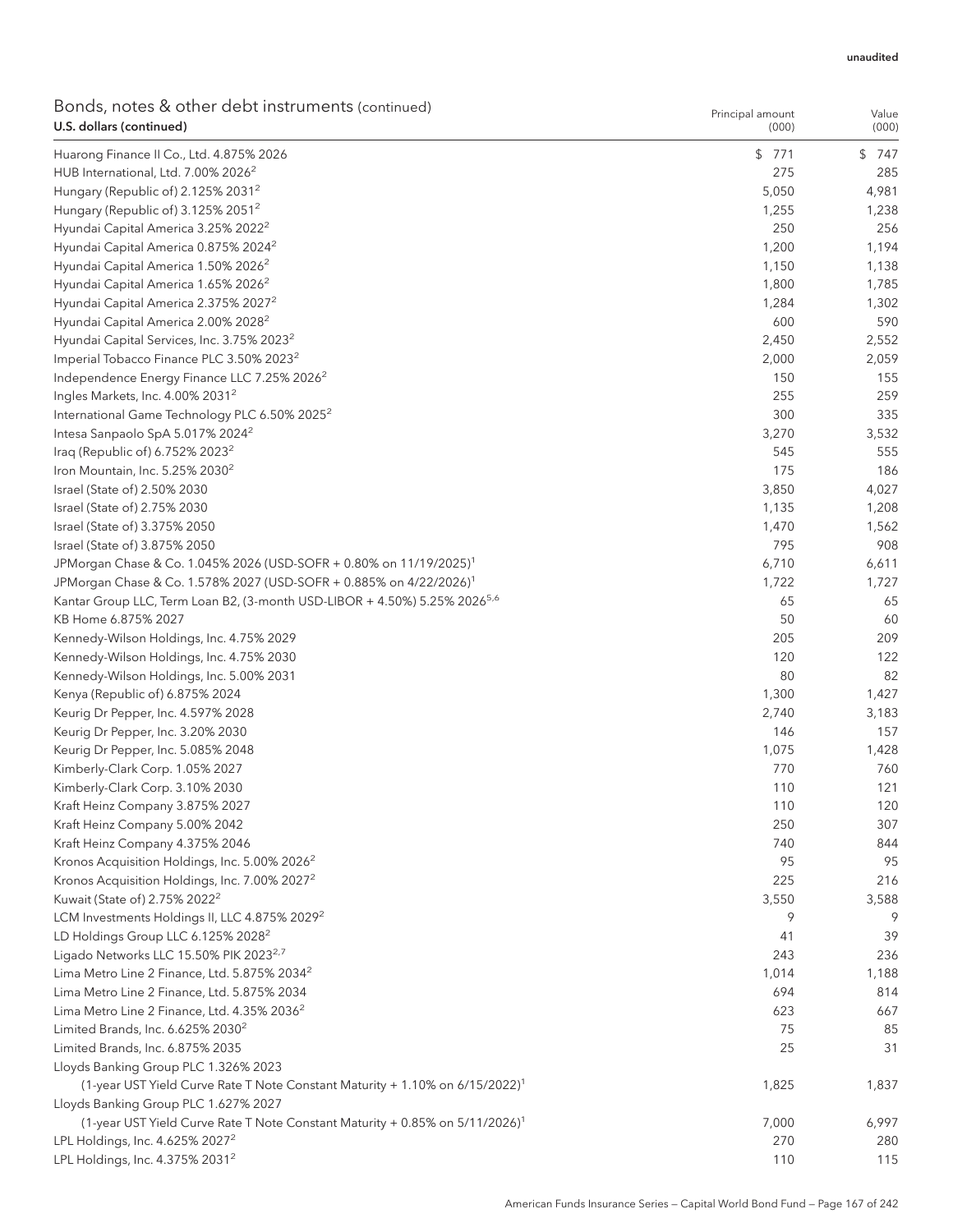| Bonds, notes & other debt instruments (continued)<br>U.S. dollars (continued)            | Principal amount<br>(000) | Value<br>(000) |
|------------------------------------------------------------------------------------------|---------------------------|----------------|
| LSB Industries, Inc. 9.625% 2023 <sup>2</sup>                                            | \$760                     | \$792          |
| LSB Industries, Inc. $6.25\%$ 2028 <sup>2</sup>                                          | 100                       | 101            |
| LSC Communications, Inc. 8.75% 2023 <sup>2,8,9,10</sup>                                  | 431                       | 10             |
| LSF9 Atlantis Holdings LLC / Victra Finance Corp. 7.75% 2026 <sup>2</sup>                | 45                        | 47             |
| Mallinckrodt PLC 10.00% 2025 <sup>2</sup>                                                | 990                       | 1,068          |
| Masco Corp. 1.50% 2028                                                                   | 791                       | 770            |
| Match Group Holdings II, LLC 3.625% 2031 <sup>2</sup>                                    | 50                        | 49             |
| Medical Properties Trust, Inc. 3.50% 2031                                                | 155                       | 158            |
| Medtronic, Inc. 3.50% 2025                                                               | 1,091                     | 1,184          |
| Meituan Dianping 2.125% 2025                                                             | 1,730                     | 1,681          |
| Mercer International, Inc. 5.125% 2029                                                   | 130                       | 133            |
| Methanex Corp. 5.125% 2027                                                               | 40                        | 43             |
| Methanex Corp. 5.65% 2044                                                                | 80                        | 86             |
| Mexico City Airport Trust 5.50% 2047                                                     | 432                       | 442            |
| MicroStrategy, Inc. 6.125% 2028 <sup>2</sup>                                             | 50                        | 51             |
| Midas Intermediate Holdco II, LLC 7.875% 2022 <sup>2</sup>                               | 15                        | 12             |
| Midas OpCo Holdings LLC 5.625% 2029 <sup>2</sup>                                         | 140                       | 145            |
| Mohegan Gaming & Entertainment 8.00% 2026 <sup>2</sup>                                   | 315                       | 329            |
| Molina Healthcare, Inc. 3.875% 2030 <sup>2</sup>                                         | 75                        | 78             |
| MoneyGram International, Inc. 5.375% 2026 <sup>2</sup>                                   | 60                        | 61             |
| Morgan Stanley 1.593% 2027 (USD-SOFR + 0.879% on 5/4/2026) <sup>1</sup>                  | 2,164                     | 2,172          |
| Morgan Stanley 1.928% 2032 (USD-SOFR + 1.02% on 4/28/2031) <sup>1</sup>                  | 1,396                     | 1,340          |
| Motel 6 Operating LP, Term Loan B, (1-month USD-LIBOR + 5.00%) 5.75% 2026 <sup>5,6</sup> | 20                        | 20             |
| Mozart Debt Merger Sub, Inc. 3.875% 2029 <sup>2</sup>                                    | 60                        | 60             |
| Mozart Debt Merger Sub, Inc. 5.25% 2029 <sup>2</sup>                                     | 185                       | 185            |
| MPLX LP 2.65% 2030                                                                       | 837                       | 841            |
| MPLX LP 5.50% 2049                                                                       | 1,900                     | 2,413          |
| MSCI, Inc. 3.625% 2031 <sup>2</sup>                                                      | 150                       | 156            |
| MSCI, Inc. 3.875% 2031 <sup>2</sup>                                                      | 265                       | 278            |
|                                                                                          | 210                       | 215            |
| National Financial Partners Corp. 6.875% 2028 <sup>2</sup>                               | 135                       | 135            |
| Nationstar Mortgage Holdings, Inc. 5.125% 2030 <sup>2</sup>                              | 375                       | 392            |
| Navient Corp. 5.50% 2023                                                                 | 530                       | 566            |
| Navient Corp. 5.875% 2024                                                                | 100                       | 107            |
| Navient Corp. 6.125% 2024<br>Navient Corp. 4.875% 2028                                   | 80                        | 81             |
|                                                                                          | 280                       |                |
| NCL Corp., Ltd. 3.625% 2024 <sup>2</sup><br>NCL Corp., Ltd. 5.875% 2026 <sup>2</sup>     | 115                       | 266<br>118     |
|                                                                                          |                           |                |
| NCR Corp. 5.125% 2029 <sup>2</sup>                                                       | 220                       | 227            |
| Neiman Marcus Group, LLC 7.125% 2026 <sup>2</sup>                                        | 190                       | 202            |
| Nestle Holdings, Inc. 1.50% 2028 <sup>2</sup>                                            | 4,330                     | 4,282          |
| Netflix, Inc. 4.875% 2028                                                                | 150                       | 173            |
| Netflix, Inc. 4.875% 2030 <sup>2</sup>                                                   | 225                       | 265            |
| New Fortress Energy, Inc. 6.75% 2025 <sup>2</sup>                                        | 50                        | 48             |
| New Fortress Energy, Inc. 6.50% 2026 <sup>2</sup>                                        | 425                       | 407            |
| New York Life Global Funding 1.20% 2030 <sup>2</sup>                                     | 2,725                     | 2,557          |
| Newcrest Finance Pty, Ltd. 3.25% 2030 <sup>2</sup>                                       | 909                       | 967            |
| Newell Rubbermaid, Inc. 4.70% 2026                                                       | 100                       | 110            |
| Newell Rubbermaid, Inc. 5.875% 2036 <sup>1</sup>                                         | 100                       | 124            |
| Nexstar Broadcasting, Inc. 4.75% 2028 <sup>2</sup>                                       | 125                       | 130            |
| Nexstar Escrow Corp. 5.625% 2027 <sup>2</sup>                                            | 100                       | 106            |
| NGL Energy Operating LLC 7.50% 2026 <sup>2</sup>                                         | 275                       | 281            |
| NGL Energy Partners LP 7.50% 2023                                                        | 300                       | 292            |
| Niagara Mohawk Power Corp. 3.508% 2024 <sup>2</sup>                                      | 180                       | 192            |
| Nielsen Finance LLC and Nielsen Finance Co. 5.625% 2028 <sup>2</sup>                     | 210                       | 218            |
| NIKE, Inc. 3.375% 2050                                                                   | 602                       | 673            |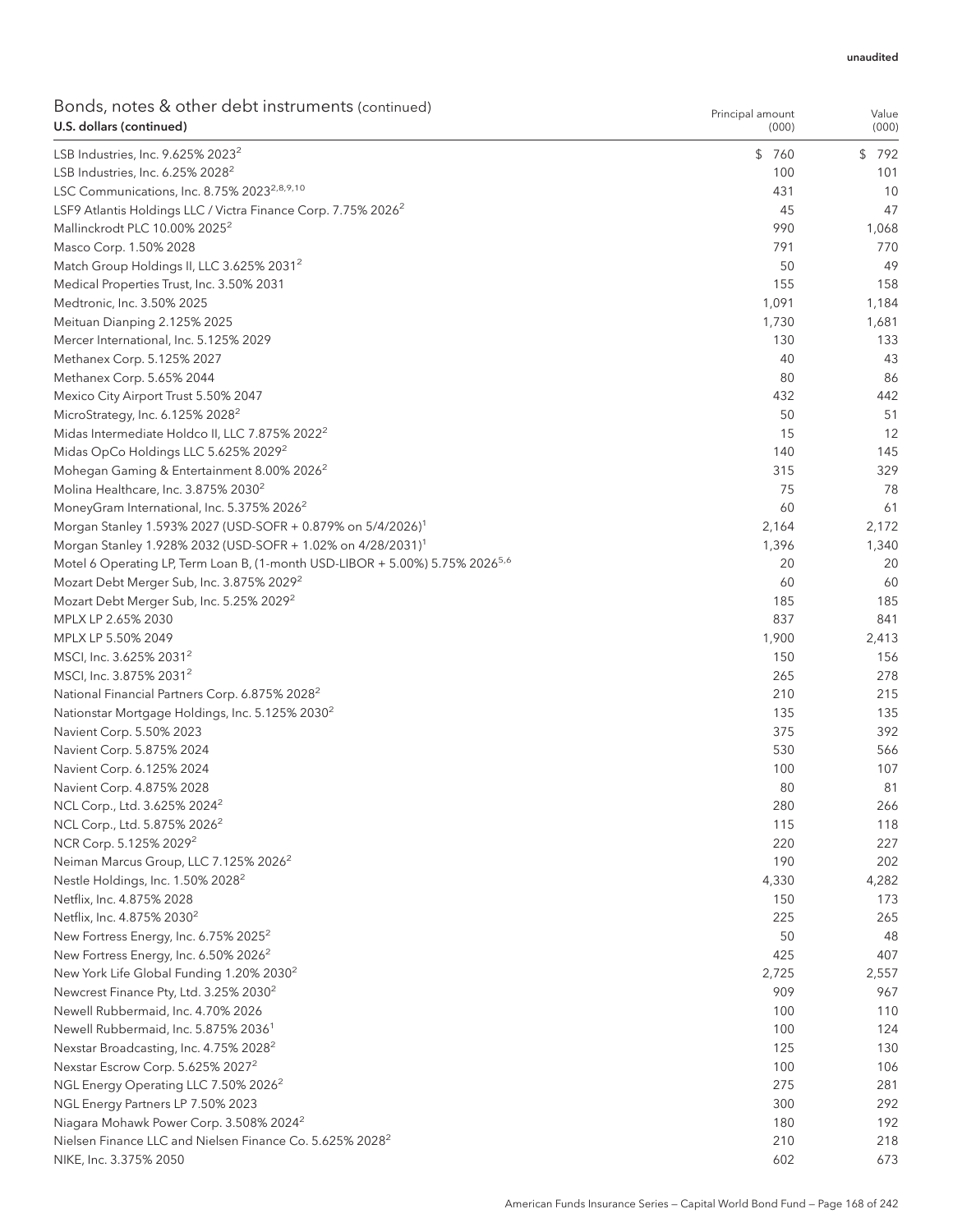| Bonds, notes & other debt instruments (continued)<br>U.S. dollars (continued)                              | Principal amount<br>(000) | Value<br>(000) |
|------------------------------------------------------------------------------------------------------------|---------------------------|----------------|
| Northern Oil and Gas, Inc. 8.125% 2028 <sup>2</sup>                                                        | \$165                     | \$177          |
| NorthRiver Midstream Finance LP 5.625% 2026 <sup>2</sup>                                                   | 105                       | 109            |
| Nova Chemicals Corp. 5.25% 2027 <sup>2</sup>                                                               | 20                        | 21             |
| Nova Chemicals Corp. 4.25% 2029 <sup>2</sup>                                                               | 5                         | 5              |
| Novelis Corp. 3.25% 2026 <sup>2</sup>                                                                      | 115                       | 117            |
| Novelis Corp. 4.75% 2030 <sup>2</sup>                                                                      | 145                       | 153            |
| Novelis Corp. 3.875% 2031 <sup>2</sup>                                                                     | 20                        | 20             |
| Oasis Midstream Partners LP / OMP Finance Corp. 8.00% 2029 <sup>2</sup>                                    | 120                       | 125            |
| Oasis Petroleum, Inc. 6.375% 2026 <sup>2</sup>                                                             | 35                        | 37             |
| Occidental Petroleum Corp. 5.875% 2025                                                                     | 240                       | 269            |
| Occidental Petroleum Corp. 6.375% 2028                                                                     | 234                       | 274            |
| Occidental Petroleum Corp. 6.125% 2031                                                                     | 50                        | 60             |
| State of Ohio, Turnpike and Infrastructure Commission, Turnpike Rev. Ref. Bonds (Infrastructure Projects), |                           |                |
| Series 2020-A, 3.216% 2048                                                                                 | 1,410                     | 1,449          |
| Oleoducto Central SA 4.00% 2027 <sup>2</sup>                                                               | 2,535                     | 2,614          |
| Oleoducto Central SA 4.00% 2027                                                                            | 630                       | 650            |
| ONEOK, Inc. 6.35% 2031                                                                                     | 31                        | 40             |
| ONEOK, Inc. 4.95% 2047                                                                                     | 111                       | 132            |
| ONEOK, Inc. 5.20% 2048                                                                                     | 1,378                     | 1,671          |
| ONEOK, Inc. 4.45% 2049                                                                                     | 3,510                     | 3,931          |
| ONEOK, Inc. 7.15% 2051                                                                                     | 355                       | 515            |
| Oracle Corp. 2.65% 2026                                                                                    | 2,327                     | 2,454          |
| Oracle Corp. 3.25% 2027                                                                                    | 1,880                     | 2,041          |
| Oracle Corp. 3.60% 2050                                                                                    | 980                       | 983            |
| Oracle Corp. 3.95% 2051                                                                                    | 122                       | 129            |
| OSW Structured Asset Trust, Series 2020-RPL1, Class A1, 3.072% 2059 <sup>2,4,6</sup>                       | 542                       | 545            |
|                                                                                                            |                           |                |
| Oversea-Chinese Banking Corp., Ltd. 1.832% 2030                                                            |                           |                |
| (5-year UST Yield Curve Rate T Note Constant Maturity + 1.58% on 9/10/2025) <sup>1,2</sup>                 | 1,416                     | 1,414          |
| Owens & Minor, Inc. 4.375% 2024                                                                            | 360                       | 383            |
| Pacific Gas and Electric Co. 2.95% 2026                                                                    | 590                       | 606            |
| Pacific Gas and Electric Co. 2.10% 2027                                                                    | 9,935                     | 9,702          |
| Pacific Gas and Electric Co. 3.30% 2027                                                                    | 659                       | 685            |
| Pacific Gas and Electric Co. 4.65% 2028                                                                    | 542                       | 593            |
| Pacific Gas and Electric Co. 3.25% 2031                                                                    | 930                       | 928            |
| Pacific Gas and Electric Co. 3.30% 2040                                                                    | 6,850                     | 6,331          |
| Pacific Gas and Electric Co. 3.50% 2050                                                                    | 931                       | 849            |
| Pakistan (Islamic Republic of) 5.50% 2021 <sup>2</sup>                                                     | 3,535                     | 3,536          |
| Pakistan (Islamic Republic of) 5.625% 2022                                                                 | 5,330                     | 5,462          |
| Panama (Republic of) 3.75% 2026 <sup>2</sup>                                                               | 1,440                     | 1,549          |
| Panther BF Aggregator 2, LP 6.25% 2026 <sup>2</sup>                                                        | 49                        | 52             |
| Panther BF Aggregator 2, LP 8.50% 2027 <sup>2</sup>                                                        | 100                       | 107            |
| Paraguay (Republic of) 4.625% 2023                                                                         | 947                       | 987            |
| Paraguay (Republic of) 5.00% 2026                                                                          | 235                       | 262            |
| Paraguay (Republic of) 4.70% 2027 <sup>2</sup>                                                             | 350                       | 389            |
| Paraguay (Republic of) 5.60% 2048 <sup>2</sup>                                                             | 2,340                     | 2,720          |
| Paraguay (Republic of) 5.40% 2050 <sup>2</sup>                                                             | 1,510                     | 1,740          |
| Park Intermediate Holdings LLC 4.875% 2029 <sup>2</sup>                                                    | 80                        | 82             |
| Party City Holdings, Inc. 8.75% 2026 <sup>2</sup>                                                          | 75                        | 79             |
| Peru (Republic of) 2.392% 2026                                                                             | 500                       | 511            |
| Petróleos Mexicanos 4.625% 2023                                                                            | 1,200                     | 1,249          |
| Petróleos Mexicanos 6.875% 2025 <sup>2</sup>                                                               | 1,340                     | 1,469          |
| Petróleos Mexicanos 6.875% 2026                                                                            | 4,260                     | 4,639          |
| Petróleos Mexicanos 6.50% 2029                                                                             | 85                        | 88             |
| Petróleos Mexicanos 6.84% 2030                                                                             | 1,651                     | 1,708          |
| Petróleos Mexicanos 7.69% 2050                                                                             | 75                        | 71             |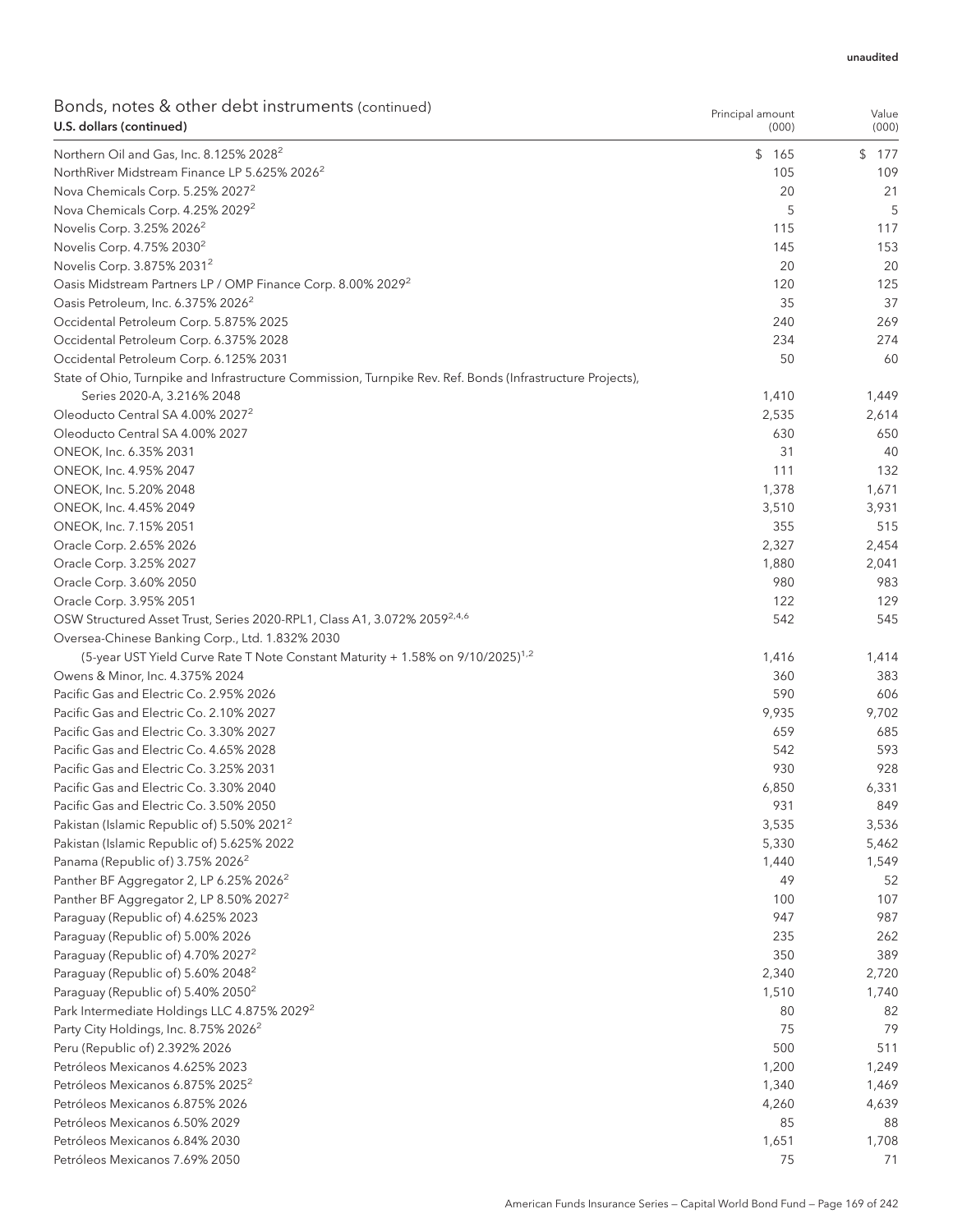| Bonds, notes & other debt instruments (continued)<br>U.S. dollars (continued)                        | Principal amount<br>(000) | Value<br>(000) |
|------------------------------------------------------------------------------------------------------|---------------------------|----------------|
| Petróleos Mexicanos 6.95% 2060                                                                       | \$201                     | \$176          |
| PETRONAS Capital, Ltd. 3.50% 2030 <sup>2</sup>                                                       | 605                       | 656            |
| PG&E Corp. 5.00% 2028                                                                                | 85                        | 87             |
| PG&E Corp. 5.25% 2030                                                                                | 125                       | 128            |
| PGT Innovations, Inc. 4.375% 2029 <sup>2</sup>                                                       | 20                        | 20             |
| Philip Morris International, Inc. 2.10% 2030                                                         | 634                       | 630            |
| Plains All American Pipeline LP 3.80% 2030                                                           | 352                       | 376            |
| Post Holdings, Inc. 4.625% 2030 <sup>2</sup>                                                         | 474                       | 478            |
| Power Financial Corp., Ltd. 3.35% 2031                                                               | 1,870                     | 1,833          |
| Precision Drilling Corp. 7.125% 2026 <sup>2</sup>                                                    | 75                        | 77             |
| Procter & Gamble Company 3.00% 2030                                                                  | 338                       | 370            |
| Progress Energy, Inc. 7.75% 2031                                                                     | 150                       | 211            |
| PT Bank Negara Indonesia (Persero) Tbk 3.75% 2026                                                    | 2,940                     | 3,023          |
| PT Indofood CBP Sukses Makmur Tbk 3.398% 2031                                                        | 1,795                     | 1,817          |
| PT Indonesia Asahan Aluminium Tbk 5.23% 2021 <sup>2</sup>                                            | 555                       | 558            |
| PT Indonesia Asahan Aluminium Tbk 5.71% 2023                                                         | 960                       | 1,050          |
| PT Indonesia Asahan Aluminium Tbk 5.45% 2030 <sup>2</sup>                                            | 500                       | 576            |
| PTT Exploration and Production PCL 2.587% 2027 <sup>2</sup>                                          | 200                       | 207            |
| Public Service Electric and Gas Co. 2.05% 2050                                                       | 415                       | 358            |
| Puget Energy, Inc. 5.625% 2022                                                                       | 480                       | 493            |
| Qatar (State of) 3.40% 2025 <sup>2</sup>                                                             | 4,805                     | 5,183          |
| Qatar (State of) 5.103% 2048 <sup>2</sup>                                                            | 530                       | 704            |
| Qatar Petroleum 1.375% 2026 <sup>2</sup>                                                             | 1,325                     | 1,317          |
| Qatar Petroleum 3.125% 2041 <sup>2</sup>                                                             | 3,255                     | 3,260          |
| Qatar Petroleum 3.30% 2051 <sup>2</sup>                                                              | 1,045                     | 1,058          |
| Rabobank Nederland 4.625% 2023                                                                       | 2,180                     | 2,363          |
| Radiology Partners, Inc. 9.25% 2028 <sup>2</sup>                                                     | 220                       | 237            |
| Range Resources Corp. 8.25% 2029 <sup>2</sup>                                                        | 55                        | 62             |
| Raptor Acquisition Corp. 4.875% 2026 <sup>2</sup>                                                    | 310                       | 317            |
| Raptor Acquisition Corp. / Raptor Co-Issuer LLC, Term Loan B,                                        |                           |                |
| (3-month USD-LIBOR + 4.00%) 4.75% 2026 <sup>5,6</sup>                                                | 90                        | 90             |
| Real Hero Merger Sub 2, Inc. 6.25% 2029 <sup>2</sup>                                                 | 25                        | 26             |
| Realogy Corp. 5.75% 2029 <sup>2</sup>                                                                | 160                       | 166            |
| Reynolds American, Inc. 4.45% 2025                                                                   |                           |                |
| RLJ Lodging Trust, LP 4.00% 2029 <sup>2</sup>                                                        | 2,115<br>35               | 2,333<br>35    |
|                                                                                                      | 25                        |                |
| Rockcliff Energy II LLC 5.50% 2029 <sup>2</sup>                                                      | 20                        | 25<br>21       |
| Roller Bearing Company of America, Inc. 4.375% 2029 <sup>2</sup><br>Royal Bank of Canada 0.875% 2026 |                           |                |
|                                                                                                      | 4,660                     | 4,589          |
| Royal Bank of Canada 1.20% 2026                                                                      | 2,200                     | 2,187          |
| Royal Caribbean Cruises, Ltd. 11.50% 2025 <sup>2</sup>                                               | 57                        | 65             |
| RP Escrow Issuer, LLC 5.25% 2025 <sup>2</sup>                                                        | 75                        | 77             |
| Russian Federation 4.25% 2027                                                                        | 1,400                     | 1,562          |
| Russian Federation 4.375% 2029                                                                       | 2,800                     | 3,176          |
| SA Global Sukuk, Ltd. 0.946% 2024 <sup>2</sup>                                                       | 1,530                     | 1,517          |
| SA Global Sukuk, Ltd. 1.602% 2026 <sup>2</sup>                                                       | 835                       | 831            |
| SA Global Sukuk, Ltd. 2.694% 2031 <sup>2</sup>                                                       | 1,725                     | 1,743          |
| Sabine Pass Liquefaction, LLC 4.50% 2030                                                             | 88                        | 102            |
| Santander Holdings USA, Inc. 3.244% 2026                                                             | 3,750                     | 4,009          |
| Saudi Arabia (Kingdom of) 2.894% 2022 <sup>2</sup>                                                   | 1,900                     | 1,925          |
| Saudi Arabia (Kingdom of) 2.90% 2025                                                                 | 2,000                     | 2,131          |
| Saudi Arabia (Kingdom of) 3.628% 2027 <sup>2</sup>                                                   | 1,900                     | 2,083          |
| Saudi Arabia (Kingdom of) 3.625% 2028 <sup>2</sup>                                                   | 3,840                     | 4,223          |
| Saudi Arabian Oil Co. 1.625% 2025 <sup>2</sup>                                                       | 430                       | 431            |
| Scentre Group 3.50% 2025 <sup>2</sup>                                                                | 210                       | 224            |
| Scentre Group 3.75% 2027 <sup>2</sup>                                                                | 110                       | 121            |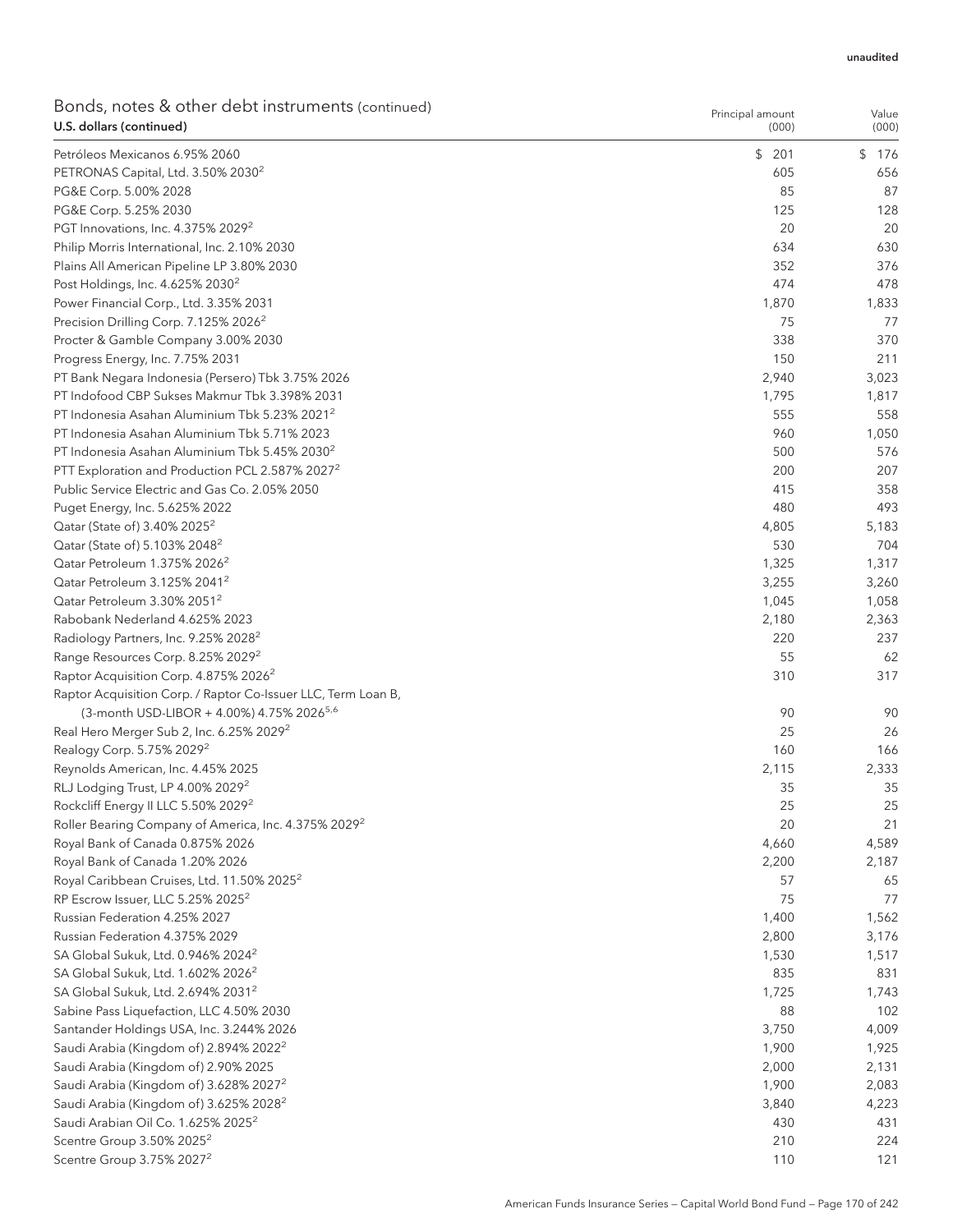| \$375<br>\$<br>Scientific Games Corp. 8.25% 2026 <sup>2</sup><br>398<br>25<br>Scientific Games Corp. 7.25% 2029 <sup>2</sup><br>28<br>SCIH Salt Holdings, Inc. 4.875% 2028 <sup>2</sup><br>115<br>116<br>SCIH Salt Holdings, Inc. 6.625% 2029 <sup>2</sup><br>65<br>63<br>Scotts Miracle-Gro Co. 4.50% 2029<br>115<br>120<br>75<br>Scotts Miracle-Gro Co. 4.375% 2032 <sup>2</sup><br>76<br>91<br>Service Properties Trust 5.50% 2027<br>85<br>ServiceNow, Inc. 1.40% 2030<br>1,830<br>1,718<br>Simmons Foods, Inc. 4.625% 2029 <sup>2</sup><br>160<br>161<br>Sirius XM Radio, Inc. 3.125% 2026 <sup>2</sup><br>80<br>81<br>229<br>Sirius XM Radio, Inc. 4.00% 2028 <sup>2</sup><br>225<br>100<br>98<br>Sirius XM Radio, Inc. 3.875% 2031 <sup>2</sup><br>SK hynix, Inc. 1.50% 2026 <sup>2</sup><br>1,343<br>Skandinaviska Enskilda Banken AB 2.80% 2022<br>2,100<br>2,125<br>SM Energy Co. 6.50% 2028<br>50<br>52<br>Southern California Edison Co. 2.85% 2029<br>200<br>208<br>Southwestern Energy Co. 6.45% 2025 <sup>1</sup><br>130<br>143<br>Southwestern Energy Co. 7.75% 2027<br>25<br>27<br>45<br>Southwestern Energy Co. 8.375% 2028<br>40<br>200<br>Southwestern Energy Co. 5.375% 2030<br>185<br>180<br>218<br>Sprint Corp. 7.625% 2026<br>Square, Inc. 2.75% 2026 <sup>2</sup><br>125<br>127<br>Sri Lanka (Democratic Socialist Republic of) 5.75% 2022<br>9,830<br>8,847<br>Sri Lanka (Democratic Socialist Republic of) 5.75% 2023<br>2,890<br>1,919<br>State Grid Overseas Investment, Ltd. 3.50% 2027 <sup>2</sup><br>5,600<br>6,155<br>Stellantis Finance US, Inc. 1.711% 2027 <sup>2</sup><br>1,900<br>1,895<br>Stellantis Finance US, Inc. 2.691% 2031 <sup>2</sup><br>225<br>223<br>Stericycle, Inc. 3.875% 2029 <sup>2</sup><br>225<br>227<br>Sunoco Logistics Operating Partners LP 4.00% 2027<br>1,490<br>1,645<br>Sunoco LP 4.50% 2029<br>145<br>147<br>Surgery Center Holdings 10.00% 2027 <sup>2</sup><br>210<br>227<br>Swiss Re Finance (Luxembourg) SA 5.00% 2049<br>(5-year UST Yield Curve Rate T Note Constant Maturity + 3.582% on 4/2/2029) <sup>1,2</sup><br>800<br>920<br>Talen Energy Corp. 10.50% 2026 <sup>2</sup><br>125<br>69<br>335<br>317<br>Talen Energy Corp. 7.25% 2027 <sup>2</sup><br>Targa Resources Partners LP 5.50% 2030<br>210<br>230<br>97<br>90<br>Targa Resources Partners LP 4.875% 2031<br>Teekay Offshore Partners LP 8.50% 2023 <sup>2,9,10</sup><br>555<br>505<br>Tencent Holdings, Ltd. 3.24% 2050 <sup>2</sup><br>3,450<br>3,253<br>Tencent Music Entertainment Group 2.00% 2030<br>610<br>575<br>Tenet Healthcare Corp. 4.875% 2026 <sup>2</sup><br>355<br>368<br>Teva Pharmaceutical Finance Co. BV 2.80% 2023<br>4,361<br>4,340<br>Teva Pharmaceutical Finance Co. BV 6.00% 2024<br>4,600<br>4,847<br>Teva Pharmaceutical Finance Co. BV 7.125% 2025<br>3,710<br>4,062<br>Teva Pharmaceutical Finance Co. BV 3.15% 2026<br>2,780<br>2,900<br>State of Texas, Grand Parkway Transportation Corp., Grand Parkway System Toll Rev. Ref. Bonds, Series 2020-B,<br>3.236% 2052<br>1,780<br>1,841<br>Thermo Fisher Scientific, Inc. 4.133% 2025<br>1,170<br>1,288<br>T-Mobile US, Inc. 2.625% 2026<br>150<br>154<br>TopBuild Corp. 4.125% 2032 <sup>2</sup><br>100<br>101<br>Toronto-Dominion Bank 1.25% 2026<br>2,836<br>2,817<br>Total Capital International 3.127% 2050<br>804<br>810<br>Toyota Motor Credit Corp. 3.375% 2030<br>453<br>503<br>TransCanada PipeLines, Ltd. 4.10% 2030<br>1,342<br>1,523<br>TransDigm, Inc. 5.50% 2027<br>65<br>67 | Bonds, notes & other debt instruments (continued)<br>U.S. dollars (continued) | Principal amount<br>(000) | Value<br>(000) |
|------------------------------------------------------------------------------------------------------------------------------------------------------------------------------------------------------------------------------------------------------------------------------------------------------------------------------------------------------------------------------------------------------------------------------------------------------------------------------------------------------------------------------------------------------------------------------------------------------------------------------------------------------------------------------------------------------------------------------------------------------------------------------------------------------------------------------------------------------------------------------------------------------------------------------------------------------------------------------------------------------------------------------------------------------------------------------------------------------------------------------------------------------------------------------------------------------------------------------------------------------------------------------------------------------------------------------------------------------------------------------------------------------------------------------------------------------------------------------------------------------------------------------------------------------------------------------------------------------------------------------------------------------------------------------------------------------------------------------------------------------------------------------------------------------------------------------------------------------------------------------------------------------------------------------------------------------------------------------------------------------------------------------------------------------------------------------------------------------------------------------------------------------------------------------------------------------------------------------------------------------------------------------------------------------------------------------------------------------------------------------------------------------------------------------------------------------------------------------------------------------------------------------------------------------------------------------------------------------------------------------------------------------------------------------------------------------------------------------------------------------------------------------------------------------------------------------------------------------------------------------------------------------------------------------------------------------------------------------------------------------------------------------------------------------------------------------------------------------------------------------------------------------------------------------------------------------------------------------------------------------------------------------------------------------------------------------------------------------------------------------------------------------------------------------------------------------------------------------------------------------------------|-------------------------------------------------------------------------------|---------------------------|----------------|
|                                                                                                                                                                                                                                                                                                                                                                                                                                                                                                                                                                                                                                                                                                                                                                                                                                                                                                                                                                                                                                                                                                                                                                                                                                                                                                                                                                                                                                                                                                                                                                                                                                                                                                                                                                                                                                                                                                                                                                                                                                                                                                                                                                                                                                                                                                                                                                                                                                                                                                                                                                                                                                                                                                                                                                                                                                                                                                                                                                                                                                                                                                                                                                                                                                                                                                                                                                                                                                                                                                                  |                                                                               |                           |                |
|                                                                                                                                                                                                                                                                                                                                                                                                                                                                                                                                                                                                                                                                                                                                                                                                                                                                                                                                                                                                                                                                                                                                                                                                                                                                                                                                                                                                                                                                                                                                                                                                                                                                                                                                                                                                                                                                                                                                                                                                                                                                                                                                                                                                                                                                                                                                                                                                                                                                                                                                                                                                                                                                                                                                                                                                                                                                                                                                                                                                                                                                                                                                                                                                                                                                                                                                                                                                                                                                                                                  |                                                                               |                           |                |
|                                                                                                                                                                                                                                                                                                                                                                                                                                                                                                                                                                                                                                                                                                                                                                                                                                                                                                                                                                                                                                                                                                                                                                                                                                                                                                                                                                                                                                                                                                                                                                                                                                                                                                                                                                                                                                                                                                                                                                                                                                                                                                                                                                                                                                                                                                                                                                                                                                                                                                                                                                                                                                                                                                                                                                                                                                                                                                                                                                                                                                                                                                                                                                                                                                                                                                                                                                                                                                                                                                                  |                                                                               |                           |                |
|                                                                                                                                                                                                                                                                                                                                                                                                                                                                                                                                                                                                                                                                                                                                                                                                                                                                                                                                                                                                                                                                                                                                                                                                                                                                                                                                                                                                                                                                                                                                                                                                                                                                                                                                                                                                                                                                                                                                                                                                                                                                                                                                                                                                                                                                                                                                                                                                                                                                                                                                                                                                                                                                                                                                                                                                                                                                                                                                                                                                                                                                                                                                                                                                                                                                                                                                                                                                                                                                                                                  |                                                                               |                           |                |
|                                                                                                                                                                                                                                                                                                                                                                                                                                                                                                                                                                                                                                                                                                                                                                                                                                                                                                                                                                                                                                                                                                                                                                                                                                                                                                                                                                                                                                                                                                                                                                                                                                                                                                                                                                                                                                                                                                                                                                                                                                                                                                                                                                                                                                                                                                                                                                                                                                                                                                                                                                                                                                                                                                                                                                                                                                                                                                                                                                                                                                                                                                                                                                                                                                                                                                                                                                                                                                                                                                                  |                                                                               |                           |                |
|                                                                                                                                                                                                                                                                                                                                                                                                                                                                                                                                                                                                                                                                                                                                                                                                                                                                                                                                                                                                                                                                                                                                                                                                                                                                                                                                                                                                                                                                                                                                                                                                                                                                                                                                                                                                                                                                                                                                                                                                                                                                                                                                                                                                                                                                                                                                                                                                                                                                                                                                                                                                                                                                                                                                                                                                                                                                                                                                                                                                                                                                                                                                                                                                                                                                                                                                                                                                                                                                                                                  |                                                                               |                           |                |
|                                                                                                                                                                                                                                                                                                                                                                                                                                                                                                                                                                                                                                                                                                                                                                                                                                                                                                                                                                                                                                                                                                                                                                                                                                                                                                                                                                                                                                                                                                                                                                                                                                                                                                                                                                                                                                                                                                                                                                                                                                                                                                                                                                                                                                                                                                                                                                                                                                                                                                                                                                                                                                                                                                                                                                                                                                                                                                                                                                                                                                                                                                                                                                                                                                                                                                                                                                                                                                                                                                                  |                                                                               |                           |                |
|                                                                                                                                                                                                                                                                                                                                                                                                                                                                                                                                                                                                                                                                                                                                                                                                                                                                                                                                                                                                                                                                                                                                                                                                                                                                                                                                                                                                                                                                                                                                                                                                                                                                                                                                                                                                                                                                                                                                                                                                                                                                                                                                                                                                                                                                                                                                                                                                                                                                                                                                                                                                                                                                                                                                                                                                                                                                                                                                                                                                                                                                                                                                                                                                                                                                                                                                                                                                                                                                                                                  |                                                                               |                           |                |
|                                                                                                                                                                                                                                                                                                                                                                                                                                                                                                                                                                                                                                                                                                                                                                                                                                                                                                                                                                                                                                                                                                                                                                                                                                                                                                                                                                                                                                                                                                                                                                                                                                                                                                                                                                                                                                                                                                                                                                                                                                                                                                                                                                                                                                                                                                                                                                                                                                                                                                                                                                                                                                                                                                                                                                                                                                                                                                                                                                                                                                                                                                                                                                                                                                                                                                                                                                                                                                                                                                                  |                                                                               |                           |                |
|                                                                                                                                                                                                                                                                                                                                                                                                                                                                                                                                                                                                                                                                                                                                                                                                                                                                                                                                                                                                                                                                                                                                                                                                                                                                                                                                                                                                                                                                                                                                                                                                                                                                                                                                                                                                                                                                                                                                                                                                                                                                                                                                                                                                                                                                                                                                                                                                                                                                                                                                                                                                                                                                                                                                                                                                                                                                                                                                                                                                                                                                                                                                                                                                                                                                                                                                                                                                                                                                                                                  |                                                                               |                           |                |
|                                                                                                                                                                                                                                                                                                                                                                                                                                                                                                                                                                                                                                                                                                                                                                                                                                                                                                                                                                                                                                                                                                                                                                                                                                                                                                                                                                                                                                                                                                                                                                                                                                                                                                                                                                                                                                                                                                                                                                                                                                                                                                                                                                                                                                                                                                                                                                                                                                                                                                                                                                                                                                                                                                                                                                                                                                                                                                                                                                                                                                                                                                                                                                                                                                                                                                                                                                                                                                                                                                                  |                                                                               |                           |                |
|                                                                                                                                                                                                                                                                                                                                                                                                                                                                                                                                                                                                                                                                                                                                                                                                                                                                                                                                                                                                                                                                                                                                                                                                                                                                                                                                                                                                                                                                                                                                                                                                                                                                                                                                                                                                                                                                                                                                                                                                                                                                                                                                                                                                                                                                                                                                                                                                                                                                                                                                                                                                                                                                                                                                                                                                                                                                                                                                                                                                                                                                                                                                                                                                                                                                                                                                                                                                                                                                                                                  |                                                                               |                           |                |
|                                                                                                                                                                                                                                                                                                                                                                                                                                                                                                                                                                                                                                                                                                                                                                                                                                                                                                                                                                                                                                                                                                                                                                                                                                                                                                                                                                                                                                                                                                                                                                                                                                                                                                                                                                                                                                                                                                                                                                                                                                                                                                                                                                                                                                                                                                                                                                                                                                                                                                                                                                                                                                                                                                                                                                                                                                                                                                                                                                                                                                                                                                                                                                                                                                                                                                                                                                                                                                                                                                                  |                                                                               |                           | 1,326          |
|                                                                                                                                                                                                                                                                                                                                                                                                                                                                                                                                                                                                                                                                                                                                                                                                                                                                                                                                                                                                                                                                                                                                                                                                                                                                                                                                                                                                                                                                                                                                                                                                                                                                                                                                                                                                                                                                                                                                                                                                                                                                                                                                                                                                                                                                                                                                                                                                                                                                                                                                                                                                                                                                                                                                                                                                                                                                                                                                                                                                                                                                                                                                                                                                                                                                                                                                                                                                                                                                                                                  |                                                                               |                           |                |
|                                                                                                                                                                                                                                                                                                                                                                                                                                                                                                                                                                                                                                                                                                                                                                                                                                                                                                                                                                                                                                                                                                                                                                                                                                                                                                                                                                                                                                                                                                                                                                                                                                                                                                                                                                                                                                                                                                                                                                                                                                                                                                                                                                                                                                                                                                                                                                                                                                                                                                                                                                                                                                                                                                                                                                                                                                                                                                                                                                                                                                                                                                                                                                                                                                                                                                                                                                                                                                                                                                                  |                                                                               |                           |                |
|                                                                                                                                                                                                                                                                                                                                                                                                                                                                                                                                                                                                                                                                                                                                                                                                                                                                                                                                                                                                                                                                                                                                                                                                                                                                                                                                                                                                                                                                                                                                                                                                                                                                                                                                                                                                                                                                                                                                                                                                                                                                                                                                                                                                                                                                                                                                                                                                                                                                                                                                                                                                                                                                                                                                                                                                                                                                                                                                                                                                                                                                                                                                                                                                                                                                                                                                                                                                                                                                                                                  |                                                                               |                           |                |
|                                                                                                                                                                                                                                                                                                                                                                                                                                                                                                                                                                                                                                                                                                                                                                                                                                                                                                                                                                                                                                                                                                                                                                                                                                                                                                                                                                                                                                                                                                                                                                                                                                                                                                                                                                                                                                                                                                                                                                                                                                                                                                                                                                                                                                                                                                                                                                                                                                                                                                                                                                                                                                                                                                                                                                                                                                                                                                                                                                                                                                                                                                                                                                                                                                                                                                                                                                                                                                                                                                                  |                                                                               |                           |                |
|                                                                                                                                                                                                                                                                                                                                                                                                                                                                                                                                                                                                                                                                                                                                                                                                                                                                                                                                                                                                                                                                                                                                                                                                                                                                                                                                                                                                                                                                                                                                                                                                                                                                                                                                                                                                                                                                                                                                                                                                                                                                                                                                                                                                                                                                                                                                                                                                                                                                                                                                                                                                                                                                                                                                                                                                                                                                                                                                                                                                                                                                                                                                                                                                                                                                                                                                                                                                                                                                                                                  |                                                                               |                           |                |
|                                                                                                                                                                                                                                                                                                                                                                                                                                                                                                                                                                                                                                                                                                                                                                                                                                                                                                                                                                                                                                                                                                                                                                                                                                                                                                                                                                                                                                                                                                                                                                                                                                                                                                                                                                                                                                                                                                                                                                                                                                                                                                                                                                                                                                                                                                                                                                                                                                                                                                                                                                                                                                                                                                                                                                                                                                                                                                                                                                                                                                                                                                                                                                                                                                                                                                                                                                                                                                                                                                                  |                                                                               |                           |                |
|                                                                                                                                                                                                                                                                                                                                                                                                                                                                                                                                                                                                                                                                                                                                                                                                                                                                                                                                                                                                                                                                                                                                                                                                                                                                                                                                                                                                                                                                                                                                                                                                                                                                                                                                                                                                                                                                                                                                                                                                                                                                                                                                                                                                                                                                                                                                                                                                                                                                                                                                                                                                                                                                                                                                                                                                                                                                                                                                                                                                                                                                                                                                                                                                                                                                                                                                                                                                                                                                                                                  |                                                                               |                           |                |
|                                                                                                                                                                                                                                                                                                                                                                                                                                                                                                                                                                                                                                                                                                                                                                                                                                                                                                                                                                                                                                                                                                                                                                                                                                                                                                                                                                                                                                                                                                                                                                                                                                                                                                                                                                                                                                                                                                                                                                                                                                                                                                                                                                                                                                                                                                                                                                                                                                                                                                                                                                                                                                                                                                                                                                                                                                                                                                                                                                                                                                                                                                                                                                                                                                                                                                                                                                                                                                                                                                                  |                                                                               |                           |                |
|                                                                                                                                                                                                                                                                                                                                                                                                                                                                                                                                                                                                                                                                                                                                                                                                                                                                                                                                                                                                                                                                                                                                                                                                                                                                                                                                                                                                                                                                                                                                                                                                                                                                                                                                                                                                                                                                                                                                                                                                                                                                                                                                                                                                                                                                                                                                                                                                                                                                                                                                                                                                                                                                                                                                                                                                                                                                                                                                                                                                                                                                                                                                                                                                                                                                                                                                                                                                                                                                                                                  |                                                                               |                           |                |
|                                                                                                                                                                                                                                                                                                                                                                                                                                                                                                                                                                                                                                                                                                                                                                                                                                                                                                                                                                                                                                                                                                                                                                                                                                                                                                                                                                                                                                                                                                                                                                                                                                                                                                                                                                                                                                                                                                                                                                                                                                                                                                                                                                                                                                                                                                                                                                                                                                                                                                                                                                                                                                                                                                                                                                                                                                                                                                                                                                                                                                                                                                                                                                                                                                                                                                                                                                                                                                                                                                                  |                                                                               |                           |                |
|                                                                                                                                                                                                                                                                                                                                                                                                                                                                                                                                                                                                                                                                                                                                                                                                                                                                                                                                                                                                                                                                                                                                                                                                                                                                                                                                                                                                                                                                                                                                                                                                                                                                                                                                                                                                                                                                                                                                                                                                                                                                                                                                                                                                                                                                                                                                                                                                                                                                                                                                                                                                                                                                                                                                                                                                                                                                                                                                                                                                                                                                                                                                                                                                                                                                                                                                                                                                                                                                                                                  |                                                                               |                           |                |
|                                                                                                                                                                                                                                                                                                                                                                                                                                                                                                                                                                                                                                                                                                                                                                                                                                                                                                                                                                                                                                                                                                                                                                                                                                                                                                                                                                                                                                                                                                                                                                                                                                                                                                                                                                                                                                                                                                                                                                                                                                                                                                                                                                                                                                                                                                                                                                                                                                                                                                                                                                                                                                                                                                                                                                                                                                                                                                                                                                                                                                                                                                                                                                                                                                                                                                                                                                                                                                                                                                                  |                                                                               |                           |                |
|                                                                                                                                                                                                                                                                                                                                                                                                                                                                                                                                                                                                                                                                                                                                                                                                                                                                                                                                                                                                                                                                                                                                                                                                                                                                                                                                                                                                                                                                                                                                                                                                                                                                                                                                                                                                                                                                                                                                                                                                                                                                                                                                                                                                                                                                                                                                                                                                                                                                                                                                                                                                                                                                                                                                                                                                                                                                                                                                                                                                                                                                                                                                                                                                                                                                                                                                                                                                                                                                                                                  |                                                                               |                           |                |
|                                                                                                                                                                                                                                                                                                                                                                                                                                                                                                                                                                                                                                                                                                                                                                                                                                                                                                                                                                                                                                                                                                                                                                                                                                                                                                                                                                                                                                                                                                                                                                                                                                                                                                                                                                                                                                                                                                                                                                                                                                                                                                                                                                                                                                                                                                                                                                                                                                                                                                                                                                                                                                                                                                                                                                                                                                                                                                                                                                                                                                                                                                                                                                                                                                                                                                                                                                                                                                                                                                                  |                                                                               |                           |                |
|                                                                                                                                                                                                                                                                                                                                                                                                                                                                                                                                                                                                                                                                                                                                                                                                                                                                                                                                                                                                                                                                                                                                                                                                                                                                                                                                                                                                                                                                                                                                                                                                                                                                                                                                                                                                                                                                                                                                                                                                                                                                                                                                                                                                                                                                                                                                                                                                                                                                                                                                                                                                                                                                                                                                                                                                                                                                                                                                                                                                                                                                                                                                                                                                                                                                                                                                                                                                                                                                                                                  |                                                                               |                           |                |
|                                                                                                                                                                                                                                                                                                                                                                                                                                                                                                                                                                                                                                                                                                                                                                                                                                                                                                                                                                                                                                                                                                                                                                                                                                                                                                                                                                                                                                                                                                                                                                                                                                                                                                                                                                                                                                                                                                                                                                                                                                                                                                                                                                                                                                                                                                                                                                                                                                                                                                                                                                                                                                                                                                                                                                                                                                                                                                                                                                                                                                                                                                                                                                                                                                                                                                                                                                                                                                                                                                                  |                                                                               |                           |                |
|                                                                                                                                                                                                                                                                                                                                                                                                                                                                                                                                                                                                                                                                                                                                                                                                                                                                                                                                                                                                                                                                                                                                                                                                                                                                                                                                                                                                                                                                                                                                                                                                                                                                                                                                                                                                                                                                                                                                                                                                                                                                                                                                                                                                                                                                                                                                                                                                                                                                                                                                                                                                                                                                                                                                                                                                                                                                                                                                                                                                                                                                                                                                                                                                                                                                                                                                                                                                                                                                                                                  |                                                                               |                           |                |
|                                                                                                                                                                                                                                                                                                                                                                                                                                                                                                                                                                                                                                                                                                                                                                                                                                                                                                                                                                                                                                                                                                                                                                                                                                                                                                                                                                                                                                                                                                                                                                                                                                                                                                                                                                                                                                                                                                                                                                                                                                                                                                                                                                                                                                                                                                                                                                                                                                                                                                                                                                                                                                                                                                                                                                                                                                                                                                                                                                                                                                                                                                                                                                                                                                                                                                                                                                                                                                                                                                                  |                                                                               |                           |                |
|                                                                                                                                                                                                                                                                                                                                                                                                                                                                                                                                                                                                                                                                                                                                                                                                                                                                                                                                                                                                                                                                                                                                                                                                                                                                                                                                                                                                                                                                                                                                                                                                                                                                                                                                                                                                                                                                                                                                                                                                                                                                                                                                                                                                                                                                                                                                                                                                                                                                                                                                                                                                                                                                                                                                                                                                                                                                                                                                                                                                                                                                                                                                                                                                                                                                                                                                                                                                                                                                                                                  |                                                                               |                           |                |
|                                                                                                                                                                                                                                                                                                                                                                                                                                                                                                                                                                                                                                                                                                                                                                                                                                                                                                                                                                                                                                                                                                                                                                                                                                                                                                                                                                                                                                                                                                                                                                                                                                                                                                                                                                                                                                                                                                                                                                                                                                                                                                                                                                                                                                                                                                                                                                                                                                                                                                                                                                                                                                                                                                                                                                                                                                                                                                                                                                                                                                                                                                                                                                                                                                                                                                                                                                                                                                                                                                                  |                                                                               |                           |                |
|                                                                                                                                                                                                                                                                                                                                                                                                                                                                                                                                                                                                                                                                                                                                                                                                                                                                                                                                                                                                                                                                                                                                                                                                                                                                                                                                                                                                                                                                                                                                                                                                                                                                                                                                                                                                                                                                                                                                                                                                                                                                                                                                                                                                                                                                                                                                                                                                                                                                                                                                                                                                                                                                                                                                                                                                                                                                                                                                                                                                                                                                                                                                                                                                                                                                                                                                                                                                                                                                                                                  |                                                                               |                           |                |
|                                                                                                                                                                                                                                                                                                                                                                                                                                                                                                                                                                                                                                                                                                                                                                                                                                                                                                                                                                                                                                                                                                                                                                                                                                                                                                                                                                                                                                                                                                                                                                                                                                                                                                                                                                                                                                                                                                                                                                                                                                                                                                                                                                                                                                                                                                                                                                                                                                                                                                                                                                                                                                                                                                                                                                                                                                                                                                                                                                                                                                                                                                                                                                                                                                                                                                                                                                                                                                                                                                                  |                                                                               |                           |                |
|                                                                                                                                                                                                                                                                                                                                                                                                                                                                                                                                                                                                                                                                                                                                                                                                                                                                                                                                                                                                                                                                                                                                                                                                                                                                                                                                                                                                                                                                                                                                                                                                                                                                                                                                                                                                                                                                                                                                                                                                                                                                                                                                                                                                                                                                                                                                                                                                                                                                                                                                                                                                                                                                                                                                                                                                                                                                                                                                                                                                                                                                                                                                                                                                                                                                                                                                                                                                                                                                                                                  |                                                                               |                           |                |
|                                                                                                                                                                                                                                                                                                                                                                                                                                                                                                                                                                                                                                                                                                                                                                                                                                                                                                                                                                                                                                                                                                                                                                                                                                                                                                                                                                                                                                                                                                                                                                                                                                                                                                                                                                                                                                                                                                                                                                                                                                                                                                                                                                                                                                                                                                                                                                                                                                                                                                                                                                                                                                                                                                                                                                                                                                                                                                                                                                                                                                                                                                                                                                                                                                                                                                                                                                                                                                                                                                                  |                                                                               |                           |                |
|                                                                                                                                                                                                                                                                                                                                                                                                                                                                                                                                                                                                                                                                                                                                                                                                                                                                                                                                                                                                                                                                                                                                                                                                                                                                                                                                                                                                                                                                                                                                                                                                                                                                                                                                                                                                                                                                                                                                                                                                                                                                                                                                                                                                                                                                                                                                                                                                                                                                                                                                                                                                                                                                                                                                                                                                                                                                                                                                                                                                                                                                                                                                                                                                                                                                                                                                                                                                                                                                                                                  |                                                                               |                           |                |
|                                                                                                                                                                                                                                                                                                                                                                                                                                                                                                                                                                                                                                                                                                                                                                                                                                                                                                                                                                                                                                                                                                                                                                                                                                                                                                                                                                                                                                                                                                                                                                                                                                                                                                                                                                                                                                                                                                                                                                                                                                                                                                                                                                                                                                                                                                                                                                                                                                                                                                                                                                                                                                                                                                                                                                                                                                                                                                                                                                                                                                                                                                                                                                                                                                                                                                                                                                                                                                                                                                                  |                                                                               |                           |                |
|                                                                                                                                                                                                                                                                                                                                                                                                                                                                                                                                                                                                                                                                                                                                                                                                                                                                                                                                                                                                                                                                                                                                                                                                                                                                                                                                                                                                                                                                                                                                                                                                                                                                                                                                                                                                                                                                                                                                                                                                                                                                                                                                                                                                                                                                                                                                                                                                                                                                                                                                                                                                                                                                                                                                                                                                                                                                                                                                                                                                                                                                                                                                                                                                                                                                                                                                                                                                                                                                                                                  |                                                                               |                           |                |
|                                                                                                                                                                                                                                                                                                                                                                                                                                                                                                                                                                                                                                                                                                                                                                                                                                                                                                                                                                                                                                                                                                                                                                                                                                                                                                                                                                                                                                                                                                                                                                                                                                                                                                                                                                                                                                                                                                                                                                                                                                                                                                                                                                                                                                                                                                                                                                                                                                                                                                                                                                                                                                                                                                                                                                                                                                                                                                                                                                                                                                                                                                                                                                                                                                                                                                                                                                                                                                                                                                                  |                                                                               |                           |                |
|                                                                                                                                                                                                                                                                                                                                                                                                                                                                                                                                                                                                                                                                                                                                                                                                                                                                                                                                                                                                                                                                                                                                                                                                                                                                                                                                                                                                                                                                                                                                                                                                                                                                                                                                                                                                                                                                                                                                                                                                                                                                                                                                                                                                                                                                                                                                                                                                                                                                                                                                                                                                                                                                                                                                                                                                                                                                                                                                                                                                                                                                                                                                                                                                                                                                                                                                                                                                                                                                                                                  |                                                                               |                           |                |
|                                                                                                                                                                                                                                                                                                                                                                                                                                                                                                                                                                                                                                                                                                                                                                                                                                                                                                                                                                                                                                                                                                                                                                                                                                                                                                                                                                                                                                                                                                                                                                                                                                                                                                                                                                                                                                                                                                                                                                                                                                                                                                                                                                                                                                                                                                                                                                                                                                                                                                                                                                                                                                                                                                                                                                                                                                                                                                                                                                                                                                                                                                                                                                                                                                                                                                                                                                                                                                                                                                                  |                                                                               |                           |                |
|                                                                                                                                                                                                                                                                                                                                                                                                                                                                                                                                                                                                                                                                                                                                                                                                                                                                                                                                                                                                                                                                                                                                                                                                                                                                                                                                                                                                                                                                                                                                                                                                                                                                                                                                                                                                                                                                                                                                                                                                                                                                                                                                                                                                                                                                                                                                                                                                                                                                                                                                                                                                                                                                                                                                                                                                                                                                                                                                                                                                                                                                                                                                                                                                                                                                                                                                                                                                                                                                                                                  |                                                                               |                           |                |
|                                                                                                                                                                                                                                                                                                                                                                                                                                                                                                                                                                                                                                                                                                                                                                                                                                                                                                                                                                                                                                                                                                                                                                                                                                                                                                                                                                                                                                                                                                                                                                                                                                                                                                                                                                                                                                                                                                                                                                                                                                                                                                                                                                                                                                                                                                                                                                                                                                                                                                                                                                                                                                                                                                                                                                                                                                                                                                                                                                                                                                                                                                                                                                                                                                                                                                                                                                                                                                                                                                                  |                                                                               |                           |                |
|                                                                                                                                                                                                                                                                                                                                                                                                                                                                                                                                                                                                                                                                                                                                                                                                                                                                                                                                                                                                                                                                                                                                                                                                                                                                                                                                                                                                                                                                                                                                                                                                                                                                                                                                                                                                                                                                                                                                                                                                                                                                                                                                                                                                                                                                                                                                                                                                                                                                                                                                                                                                                                                                                                                                                                                                                                                                                                                                                                                                                                                                                                                                                                                                                                                                                                                                                                                                                                                                                                                  |                                                                               |                           |                |
|                                                                                                                                                                                                                                                                                                                                                                                                                                                                                                                                                                                                                                                                                                                                                                                                                                                                                                                                                                                                                                                                                                                                                                                                                                                                                                                                                                                                                                                                                                                                                                                                                                                                                                                                                                                                                                                                                                                                                                                                                                                                                                                                                                                                                                                                                                                                                                                                                                                                                                                                                                                                                                                                                                                                                                                                                                                                                                                                                                                                                                                                                                                                                                                                                                                                                                                                                                                                                                                                                                                  |                                                                               |                           |                |
|                                                                                                                                                                                                                                                                                                                                                                                                                                                                                                                                                                                                                                                                                                                                                                                                                                                                                                                                                                                                                                                                                                                                                                                                                                                                                                                                                                                                                                                                                                                                                                                                                                                                                                                                                                                                                                                                                                                                                                                                                                                                                                                                                                                                                                                                                                                                                                                                                                                                                                                                                                                                                                                                                                                                                                                                                                                                                                                                                                                                                                                                                                                                                                                                                                                                                                                                                                                                                                                                                                                  |                                                                               |                           |                |
|                                                                                                                                                                                                                                                                                                                                                                                                                                                                                                                                                                                                                                                                                                                                                                                                                                                                                                                                                                                                                                                                                                                                                                                                                                                                                                                                                                                                                                                                                                                                                                                                                                                                                                                                                                                                                                                                                                                                                                                                                                                                                                                                                                                                                                                                                                                                                                                                                                                                                                                                                                                                                                                                                                                                                                                                                                                                                                                                                                                                                                                                                                                                                                                                                                                                                                                                                                                                                                                                                                                  |                                                                               |                           |                |
|                                                                                                                                                                                                                                                                                                                                                                                                                                                                                                                                                                                                                                                                                                                                                                                                                                                                                                                                                                                                                                                                                                                                                                                                                                                                                                                                                                                                                                                                                                                                                                                                                                                                                                                                                                                                                                                                                                                                                                                                                                                                                                                                                                                                                                                                                                                                                                                                                                                                                                                                                                                                                                                                                                                                                                                                                                                                                                                                                                                                                                                                                                                                                                                                                                                                                                                                                                                                                                                                                                                  |                                                                               |                           |                |
|                                                                                                                                                                                                                                                                                                                                                                                                                                                                                                                                                                                                                                                                                                                                                                                                                                                                                                                                                                                                                                                                                                                                                                                                                                                                                                                                                                                                                                                                                                                                                                                                                                                                                                                                                                                                                                                                                                                                                                                                                                                                                                                                                                                                                                                                                                                                                                                                                                                                                                                                                                                                                                                                                                                                                                                                                                                                                                                                                                                                                                                                                                                                                                                                                                                                                                                                                                                                                                                                                                                  |                                                                               |                           |                |
|                                                                                                                                                                                                                                                                                                                                                                                                                                                                                                                                                                                                                                                                                                                                                                                                                                                                                                                                                                                                                                                                                                                                                                                                                                                                                                                                                                                                                                                                                                                                                                                                                                                                                                                                                                                                                                                                                                                                                                                                                                                                                                                                                                                                                                                                                                                                                                                                                                                                                                                                                                                                                                                                                                                                                                                                                                                                                                                                                                                                                                                                                                                                                                                                                                                                                                                                                                                                                                                                                                                  |                                                                               |                           |                |
|                                                                                                                                                                                                                                                                                                                                                                                                                                                                                                                                                                                                                                                                                                                                                                                                                                                                                                                                                                                                                                                                                                                                                                                                                                                                                                                                                                                                                                                                                                                                                                                                                                                                                                                                                                                                                                                                                                                                                                                                                                                                                                                                                                                                                                                                                                                                                                                                                                                                                                                                                                                                                                                                                                                                                                                                                                                                                                                                                                                                                                                                                                                                                                                                                                                                                                                                                                                                                                                                                                                  |                                                                               |                           |                |
|                                                                                                                                                                                                                                                                                                                                                                                                                                                                                                                                                                                                                                                                                                                                                                                                                                                                                                                                                                                                                                                                                                                                                                                                                                                                                                                                                                                                                                                                                                                                                                                                                                                                                                                                                                                                                                                                                                                                                                                                                                                                                                                                                                                                                                                                                                                                                                                                                                                                                                                                                                                                                                                                                                                                                                                                                                                                                                                                                                                                                                                                                                                                                                                                                                                                                                                                                                                                                                                                                                                  |                                                                               |                           |                |
|                                                                                                                                                                                                                                                                                                                                                                                                                                                                                                                                                                                                                                                                                                                                                                                                                                                                                                                                                                                                                                                                                                                                                                                                                                                                                                                                                                                                                                                                                                                                                                                                                                                                                                                                                                                                                                                                                                                                                                                                                                                                                                                                                                                                                                                                                                                                                                                                                                                                                                                                                                                                                                                                                                                                                                                                                                                                                                                                                                                                                                                                                                                                                                                                                                                                                                                                                                                                                                                                                                                  |                                                                               |                           |                |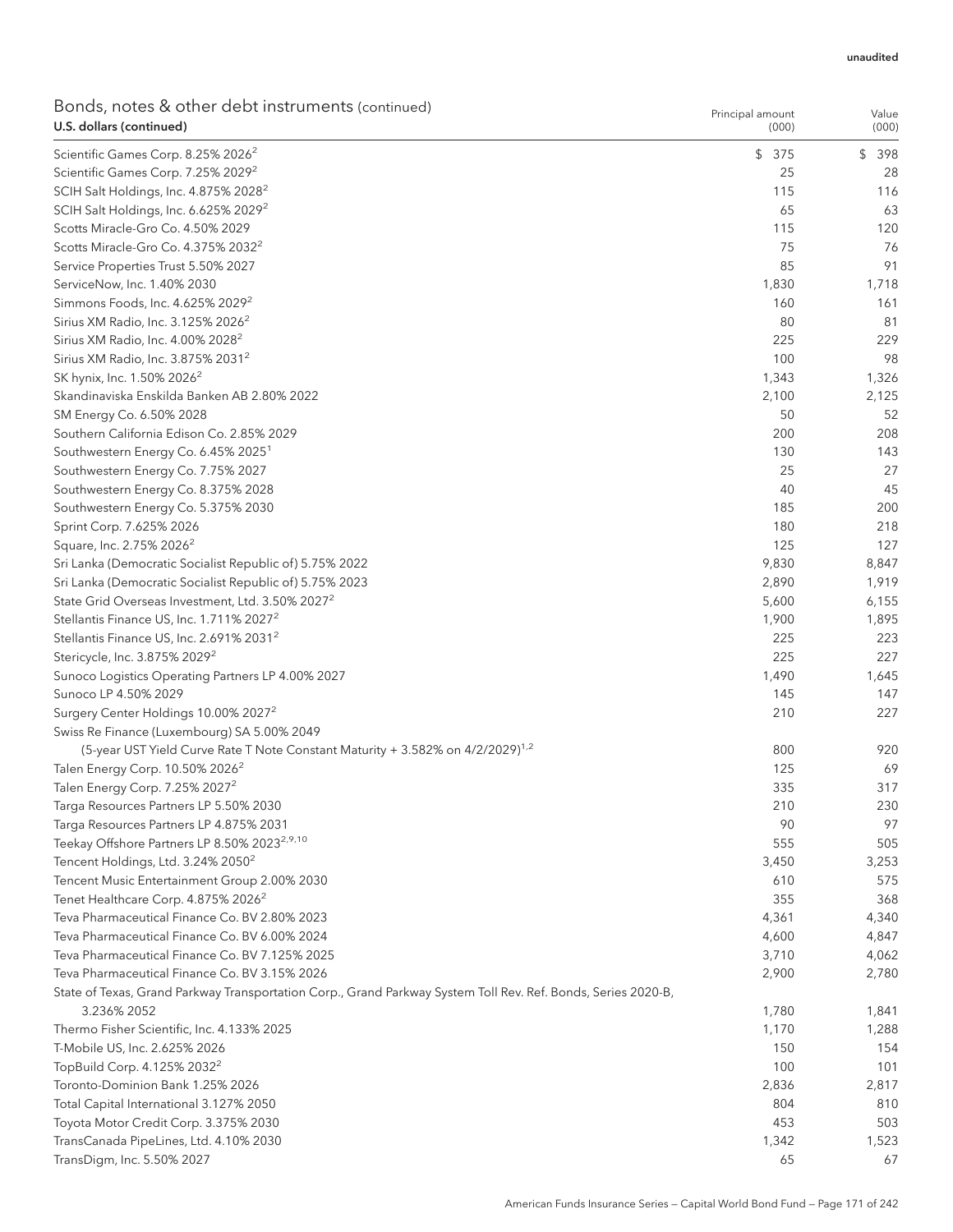| Bonds, notes & other debt instruments (continued)<br>U.S. dollars (continued)                                          | Principal amount<br>(000) | Value<br>(000) |
|------------------------------------------------------------------------------------------------------------------------|---------------------------|----------------|
| TransDigm, Inc. 4.625% 2029                                                                                            | \$<br>115                 | \$<br>115      |
| Transocean Guardian, Ltd. 5.875% 2024 <sup>2</sup>                                                                     | 37                        | 37             |
| Transocean Poseidon, Ltd. 6.875% 2027 <sup>2</sup>                                                                     | 130                       | 130            |
| Transocean, Inc. 6.125% 2025 <sup>2</sup>                                                                              | 80                        | 81             |
| Transocean, Inc. 7.25% 2025 <sup>2</sup>                                                                               | 90                        | 75             |
| Transocean, Inc. 8.00% 2027 <sup>2</sup>                                                                               | 80                        | 63             |
| Truck Hero, Inc., Term Loan B, (3-month USD-LIBOR + 3.25%) 4.00% 2028 <sup>5,6</sup>                                   | 25                        | 25             |
| Turkey (Republic of) 6.25% 2022                                                                                        | 1,880                     | 1,945          |
| Turkey (Republic of) 5.75% 2024                                                                                        | 2,500                     | 2,562          |
| Turkey (Republic of) 6.35% 2024                                                                                        | 2,220                     | 2,301          |
| U.S. Treasury 0.125% 2022                                                                                              | 12,340                    | 12,343         |
| U.S. Treasury 0.125% 2023                                                                                              | 12,320                    | 12,316         |
| U.S. Treasury 2.625% 2023                                                                                              | 6,900                     | 7,140          |
| U.S. Treasury 0.375% 2024                                                                                              | 12,920                    | 12,875         |
| U.S. Treasury 1.875% 2024                                                                                              | 4,515                     | 4,695          |
| U.S. Treasury 0.25% 2025 <sup>11</sup>                                                                                 | 30,740                    | 30,121         |
| U.S. Treasury 2.875% 2025                                                                                              | 5,400                     | 5,854          |
| U.S. Treasury 0.50% 2026                                                                                               | 7,453                     | 7,329          |
| U.S. Treasury 0.75% 2026                                                                                               | 4,361                     | 4,315          |
| U.S. Treasury 1.25% 2031                                                                                               | 12,104                    | 11,812         |
| U.S. Treasury 1.125% 2040                                                                                              | 9,170                     | 7,924          |
| U.S. Treasury 1.75% 2041                                                                                               | 6,050                     | 5,780          |
| U.S. Treasury 1.875% 2041 <sup>11</sup>                                                                                | 23,490                    | 22,970         |
| U.S. Treasury 2.75% 2047                                                                                               | 1,625                     | 1,846          |
| U.S. Treasury 3.00% 2048                                                                                               | 5,045                     | 6,010          |
| U.S. Treasury 1.25% 2050                                                                                               | 2,100                     | 1,717          |
| U.S. Treasury 1.625% 2050 <sup>11</sup>                                                                                | 2,580                     | 2,317          |
| U.S. Treasury 2.00% 2051                                                                                               | 2,495                     | 2,449          |
| U.S. Treasury 2.375% 2051                                                                                              | 5,995                     | 6,394          |
| U.S. Treasury Inflation-Protected Security 0.125% 2022 <sup>3</sup>                                                    | 10,440                    | 10,590         |
| U.S. Treasury Inflation-Protected Security 0.125% 2022 <sup>3</sup>                                                    | 10,135<br>3,921           | 10,385         |
| U.S. Treasury Inflation-Protected Security 0.125% 2051 <sup>3</sup>                                                    |                           | 4,295          |
| UBS Group AG 1.008% 2024<br>(5-year UST Yield Curve Rate T Note Constant Maturity + 0.83% on 7/30/2023) <sup>1,2</sup> | 1,950                     | 1,963          |
| UKG, Inc., Term Loan B, (3-month USD-LIBOR + 3.25%) 4.00% 2026 <sup>5,6</sup>                                          | 317                       | 318            |
| Ukraine 7.75% 2022                                                                                                     | 4,460                     | 4,652          |
| UniCredit SpA 3.75% 2022 <sup>2</sup>                                                                                  | 1,750                     | 1,779          |
| Uniform Mortgage-Backed Security 1.50% 20364,12                                                                        | 4,897                     | 4,932          |
| Uniform Mortgage-Backed Security 3.00% 20364,12                                                                        | 17                        | 18             |
| Uniform Mortgage-Backed Security 2.50% 20514,12                                                                        | 23,340                    | 24,021         |
| Uniform Mortgage-Backed Security 3.00% 20514,12                                                                        | 6,475                     | 6,776          |
| Uniform Mortgage-Backed Security 3.00% 20514,12                                                                        | 3,815                     | 3,987          |
| Unifrax Escrow Issuer Corp. 5.25% 2028 <sup>2</sup>                                                                    | 35                        | 35             |
| United Mexican States 3.25% 2030                                                                                       | 2,685                     | 2,756          |
| United Technologies Corp. 4.125% 2028                                                                                  | 1,900                     | 2,164          |
| Univision Communications, Inc. 6.625% 2027 <sup>2</sup>                                                                | 85                        | 92             |
| Univision Communications, Inc. 4.50% 2029 <sup>2</sup>                                                                 | 290                       | 295            |
| Valeant Pharmaceuticals International, Inc. 6.125% 2025 <sup>2</sup>                                                   | 51                        | 52             |
| Valvoline, Inc. 3.625% 2031 <sup>2</sup>                                                                               | 130                       | 129            |
| Venator Materials Corp. 5.75% 2025 <sup>2</sup>                                                                        | 190                       | 180            |
| Venator Materials Corp. 9.50% 2025 <sup>2</sup>                                                                        | 225                       | 249            |
| Venture Global Calcasieu Pass, LLC 3.875% 2029 <sup>2</sup>                                                            | 245                       | 253            |
| Venture Global Calcasieu Pass, LLC 4.125% 2031 <sup>2</sup>                                                            | 230                       | 240            |
| Verizon Communications, Inc. 3.15% 2030                                                                                | 575                       | 615            |
| Verizon Communications, Inc. 2.55% 2031                                                                                | 2,100                     | 2,127          |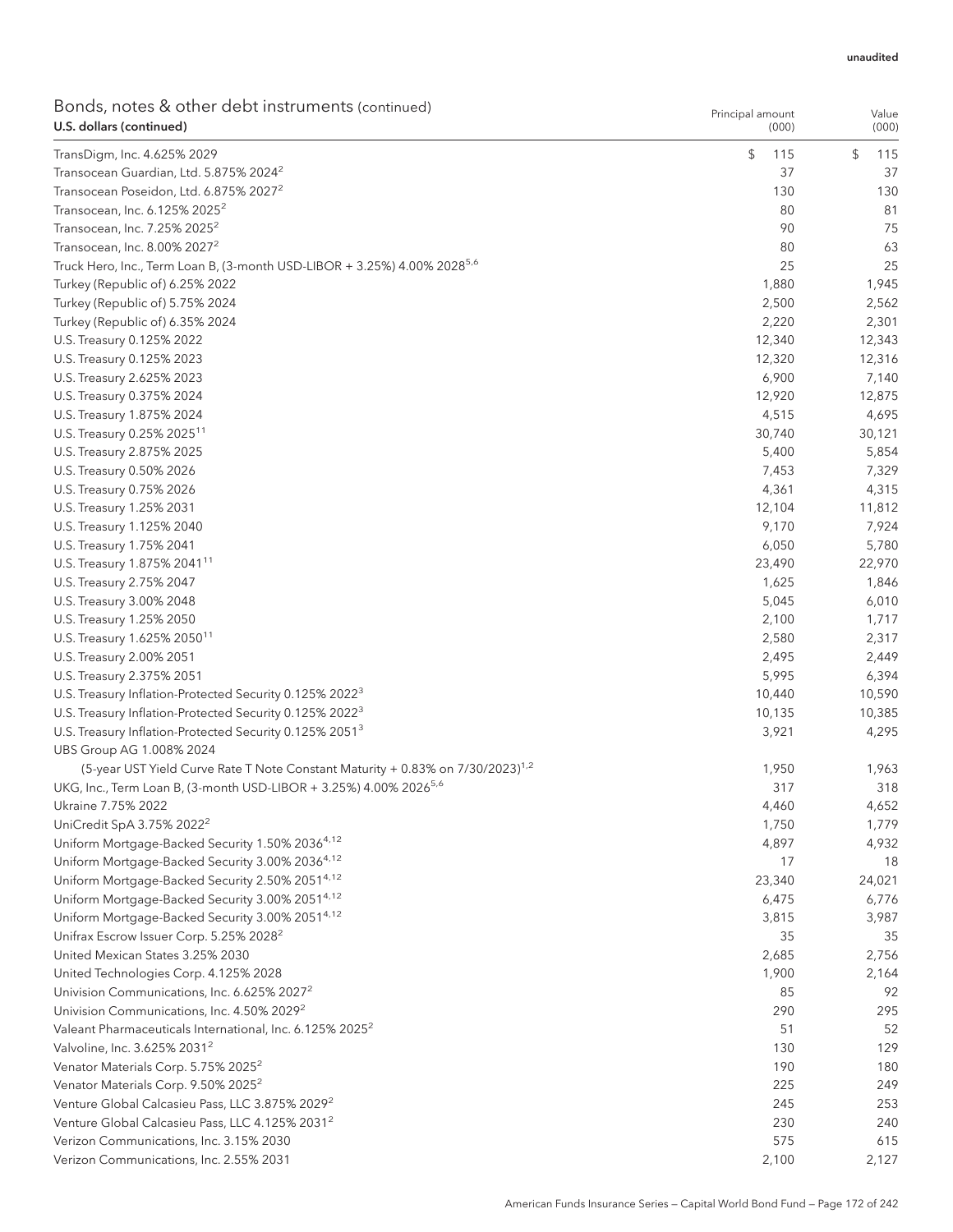| Bonds, notes & other debt instruments (continued)<br>U.S. dollars (continued)            | Principal amount<br>(000) | Value<br>(000) |
|------------------------------------------------------------------------------------------|---------------------------|----------------|
| Verizon Communications, Inc. 3.40% 2041                                                  | \$<br>3,460               | \$<br>3,617    |
| Viavi Solutions, Inc. 3.75% 2029 <sup>2</sup>                                            | 25                        | 25             |
| VICI Properties LP 4.625% 2029 <sup>2</sup>                                              | 45                        | 48             |
| VICI Properties LP / VICI Note Co., Inc. 4.125% 2030 <sup>2</sup>                        | 390                       | 414            |
| Virtusa Corp., Term Loan B, (3-month USD-LIBOR + 3.75%) 4.50% 2028 <sup>5,6</sup>        | 25                        | 25             |
| Volkswagen Group of America Finance, LLC 4.00% 2021 <sup>2</sup>                         | 1,900                     | 1,908          |
| Volkswagen Group of America Finance, LLC 4.625% 2025 <sup>2</sup>                        | 1,280                     | 1,440          |
| W. R. Grace Holdings LLC 5.625% 2029 <sup>2</sup>                                        | 65                        | 67             |
| Walt Disney Company 2.65% 2031                                                           | 4,405                     | 4,602          |
| WASH Multifamily Acquisition, Inc. 5.75% 2026 <sup>2</sup>                               | 200                       | 209            |
| WEA Finance LLC 3.75% 2024 <sup>2</sup>                                                  | 535                       | 570            |
| Weatherford International, Ltd. 11.00% 2024 <sup>2</sup>                                 | 100                       | 105            |
| WESCO Distribution, Inc. 7.125% 2025 <sup>2</sup>                                        | 195                       | 208            |
| WESCO Distribution, Inc. 7.25% 2028 <sup>2</sup>                                         | 215                       | 238            |
| Western Global Airlines LLC 10.375% 2025 <sup>2</sup>                                    | 15                        | 17             |
| Western Midstream Operating, LP 4.35% 2025 <sup>1</sup>                                  | 85                        | 90             |
| Western Midstream Operating, LP 4.75% 2028                                               | 70                        | 76             |
| Westpac Banking Corp. 2.894% 2030                                                        |                           |                |
| (5-year UST Yield Curve Rate T Note Constant Maturity + 1.35% on 2/4/2025) <sup>1</sup>  | 2,900                     | 3,004          |
| Williams Companies, Inc. 3.50% 2030                                                      | 1,024                     | 1,113          |
| Wynn Las Vegas, LLC and Wynn Capital Corp. 4.25% 2023 <sup>2</sup>                       | 38                        | 38             |
| Wynn Resorts, Ltd. 7.75% 2025 <sup>2</sup>                                               | 180                       | 190            |
| Xcel Energy, Inc. 3.35% 2026                                                             | 2,581                     | 2,795          |
| Yahoo Holdings, Inc., Term Loan B, (1-month USD-LIBOR + 5.50%) 6.25% 2027 <sup>5,6</sup> | 135                       | 136            |
| Ziggo Bond Co. BV 5.125% 2030 <sup>2</sup>                                               | 200                       | 205            |
| Ziggo Bond Finance BV 4.875% 2030 <sup>2</sup>                                           | 300                       | 310            |
| Zimmer Holdings, Inc. 3.15% 2022                                                         | 790                       | 797            |
|                                                                                          |                           | 821,660        |

### Total bonds, notes & other debt instruments (cost: \$1,924,219,000) **1,958,464**

| Preferred securities 0.00%                                                |        |    |
|---------------------------------------------------------------------------|--------|----|
| U.S. dollars $0.00\%$                                                     | Shares |    |
| ACR III LSC Holdings LLC, Series B, preferred shares <sup>2,9,10,13</sup> | 48     | 33 |
| Total preferred securities (cost: \$50,000)                               |        | 33 |

### Common stocks 0.11% U.S. dollars 0.11%

| New AMI I, LLC <sup>9,10,13</sup>                 | 174.911 | 1.569 |
|---------------------------------------------------|---------|-------|
| Chesapeake Energy Corp.                           | 6.478   | 399   |
| Diamond Offshore Drilling, Inc. <sup>13</sup>     | 36,338  | 215   |
| Diamond Offshore Drilling, Inc. <sup>2,9,13</sup> | 12.700  | 72    |
| McDermott International, Ltd. <sup>13</sup>       | 4.287   | 2     |
| Total common stocks (cost: \$2,043,000)           |         | 2,257 |
|                                                   |         |       |

### Rights & warrants 0.00% U.S. dollars 0.00%

Sable Permian Resources, LLC, Class A, warrants, expire 20249,10,13 531 **—**<sup>14</sup>

Total rights & warrants (cost: \$0) **—**<sup>14</sup>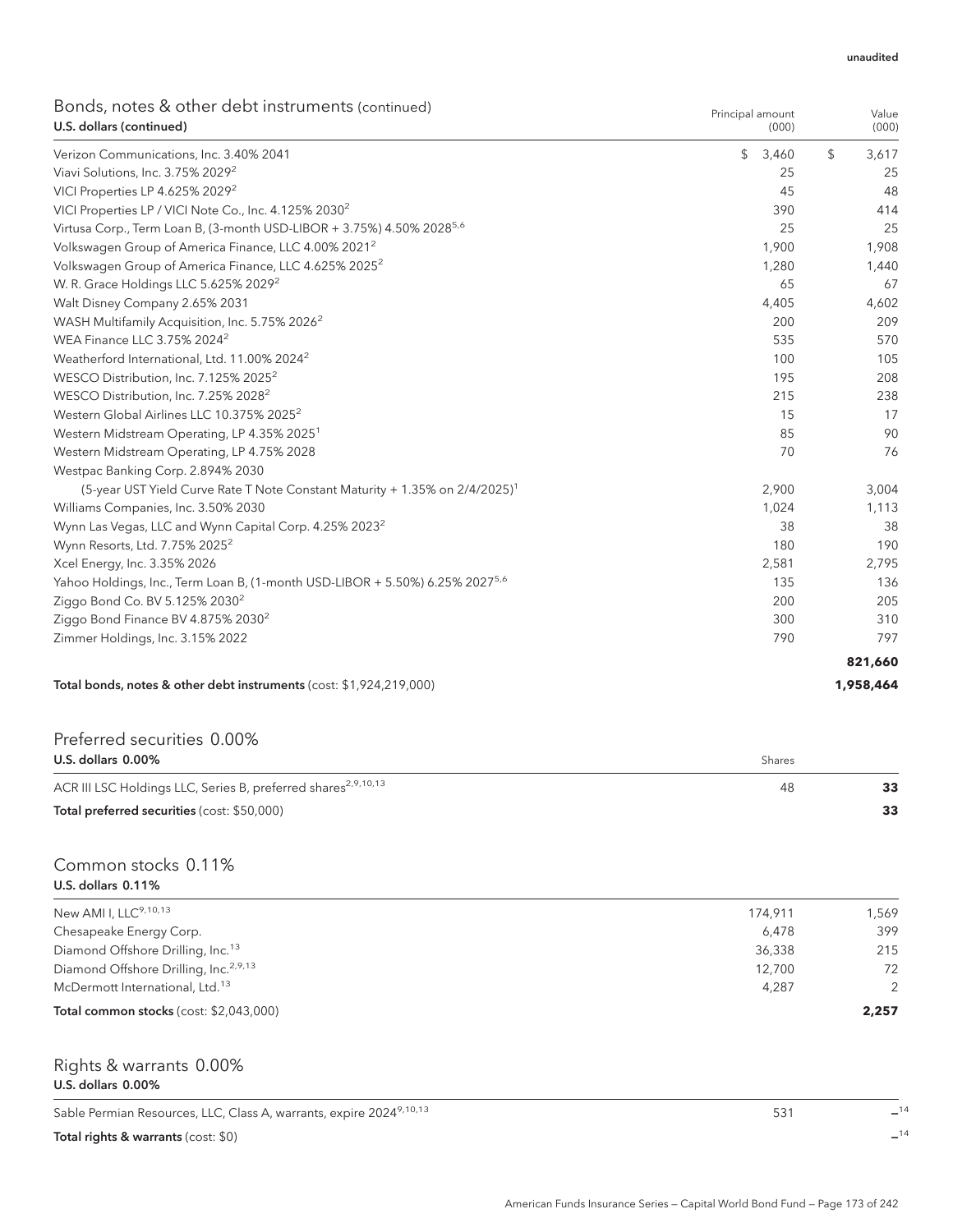| Short-term securities 6.70%<br>Bills & notes of governments & government agencies outside the U.S. 1.22% | Weighted<br>average yield<br>at acquisition | Principal amount<br>(000) | Value<br>(000) |
|----------------------------------------------------------------------------------------------------------|---------------------------------------------|---------------------------|----------------|
| Egyptian Treasury 10/19/2021                                                                             | 11.994%                                     | EGP23,500                 | \$<br>1,487    |
| Egyptian Treasury 10/26/2021                                                                             | 12.115                                      | 105,000                   | 6,627          |
| Eqyptian Treasury 1/4/2022                                                                               | 12.077                                      | 69.125                    | 4,260          |
| Egyptian Treasury 1/18/2022                                                                              | 11.246                                      | 82,900                    | 5,085          |
| Eqyptian Treasury 4/26/2022                                                                              | 11.450                                      | 140,975                   | 8,372          |
|                                                                                                          |                                             |                           | 25,831         |
| Money market investments 5.48%                                                                           |                                             | Shares                    |                |
| Capital Group Central Cash Fund 0.06% <sup>15,16</sup>                                                   |                                             | 1,158,086                 | 115,820        |
| Total short-term securities (cost: \$141,722,000)                                                        |                                             |                           | 141,651        |
| Total investment securities 99.43% (cost: \$2,068,034,000)                                               |                                             |                           | 2,102,405      |
| Other assets less liabilities 0.57%                                                                      |                                             |                           | 12,025         |
| <b>Net assets 100.00%</b>                                                                                |                                             |                           | \$2,114,430    |

## Futures contracts

| Contracts                                | Type  | Number of<br>contracts | Expiration    | Notional<br>amount <sup>17</sup><br>(000) | Value at<br>9/30/202118<br>(000) | Unrealized<br>appreciation<br>(depreciation)<br>at 9/30/2021<br>(000) |
|------------------------------------------|-------|------------------------|---------------|-------------------------------------------|----------------------------------|-----------------------------------------------------------------------|
| 2 Year U.S. Treasury Note Futures        | Long  | 14                     | December 2021 | \$<br>2,800                               | \$3,081                          | \$                                                                    |
| 5 Year U.S. Treasury Note Futures        | Long  | 211                    | December 2021 | 21,100                                    | 25,899                           | (16)                                                                  |
| 10 Year Euro-Bund Futures                | Long  | 100                    | December 2021 | €<br>10.000                               | 19,671                           | (247)                                                                 |
| 10 Year Italy Government Bond Futures    | Short | 134                    | December 2021 | (13,400)                                  | (23, 585)                        | 129                                                                   |
| 10 Year Japanese Government Bond Futures | Long  | 25                     | December 2021 | ¥2,500,000                                | 34,002                           | (117)                                                                 |
| 10 Year U.S. Treasury Note Futures       | Short | 162                    | December 2021 | (16,200)<br>$\mathbb{S}^-$                | (21, 321)                        | 258                                                                   |
| 10 Year Ultra U.S. Treasury Note Futures | Short | 272                    | December 2021 | (27, 200)                                 | (39,508)                         | 702                                                                   |
| 10 Year UK Gilt Futures                  | Long  | 142                    | December 2021 | 14,200<br>£                               | 23,945                           | (704)                                                                 |
| 20 Year U.S. Treasury Bond Futures       | Long  | 121                    | December 2021 | \$<br>12,100                              | 19,265                           | (498)                                                                 |
| 30 Year Euro-Buxl Futures                | Long  | 41                     | December 2021 | €<br>4,100                                | 9,657                            | (345)                                                                 |
| 30 Year Ultra U.S. Treasury Bond Futures | Long  | 64                     | December 2021 | \$<br>6,400                               | 12,228                           | (389)                                                                 |
|                                          |       |                        |               |                                           |                                  | \$(1,226)                                                             |

# Forward currency contracts

| Unrealized<br>appreciation<br>(depreciation) |                    |                                |                | Contract amount    |
|----------------------------------------------|--------------------|--------------------------------|----------------|--------------------|
| at 9/30/2021<br>(000)                        | Settlement<br>date | Counterparty                   | Sales<br>(000) | Purchases<br>(000) |
| \$<br>2                                      | 10/7/2021          | <b>HSBC Bank</b>               | USD8,107       | CAD10,270          |
| (834)                                        | 10/7/2021          | Goldman Sachs                  | USD32,403      | EUR27,250          |
| 24                                           | 10/8/2021          | <b>Standard Chartered Bank</b> | MYR10,280      | USD2,477           |
| 286                                          | 10/12/2021         | <b>HSBC Bank</b>               | MXN182,490     | USD9,109           |
| 215                                          | 10/12/2021         | Morgan Stanley                 | PLN25,190      | USD6,548           |
| 69                                           | 10/12/2021         | Citibank                       | PLN17,310      | EUR3,816           |
| 27                                           | 10/12/2021         | Citibank                       | COP6,884,150   | USD1,834           |
| 10                                           | 10/12/2021         | JPMorgan Chase                 | PEN6,140       | USD1,495           |
| 4                                            | 10/12/2021         | JPMorgan Chase                 | PEN2,810       | <b>USD683</b>      |
| 4                                            | 10/12/2021         | Citibank                       | PEN2,810       | <b>USD683</b>      |
| 3                                            | 10/12/2021         | Citibank                       | PEN2,250       | <b>USD547</b>      |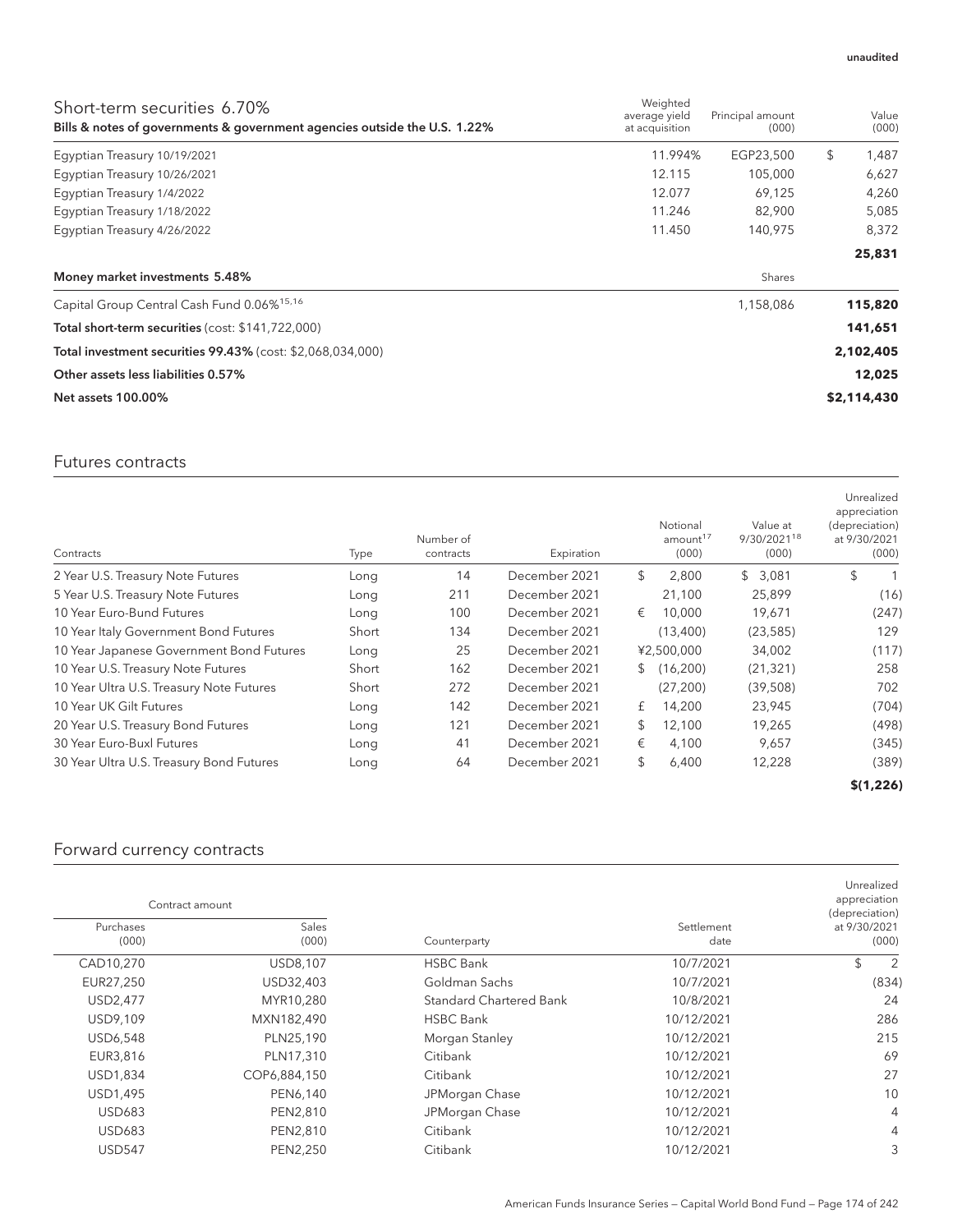# Forward currency contracts (continued)

| Contract amount    |                  |                                |                    | Unrealized<br>appreciation<br>(depreciation) |
|--------------------|------------------|--------------------------------|--------------------|----------------------------------------------|
| Purchases<br>(000) | Sales<br>(000)   | Counterparty                   | Settlement<br>date | at 9/30/2021<br>(000)                        |
| EUR5,289           | CZK134,520       | <b>Bank of America</b>         | 10/12/2021         | \$<br>(19)                                   |
| PLN25,190          | USD6,614         | <b>UBS AG</b>                  | 10/12/2021         | (280)                                        |
| USD4,625           | AUD6,260         | <b>Bank of America</b>         | 10/13/2021         | 99                                           |
| EUR17,715          | DKK131,740       | Citibank                       | 10/13/2021         | $-14$                                        |
| GBP3,870           | USD5,359         | <b>Standard Chartered Bank</b> | 10/13/2021         | (144)                                        |
| USD36,542          | CNH235,550       | Citibank                       | 10/18/2021         | 65                                           |
| USD2,585           | EUR2,200         | JPMorgan Chase                 | 10/18/2021         | 35                                           |
| USD2,257           | IDR32,232,353    | Morgan Stanley                 | 10/18/2021         | 11                                           |
| EUR10,126          | DKK75,300        | <b>BNP Paribas</b>             | 10/18/2021         | $-14$                                        |
| <b>CHF800</b>      | <b>USD872</b>    | Goldman Sachs                  | 10/18/2021         | (13)                                         |
| GBP670             | <b>USD928</b>    | Morgan Stanley                 | 10/18/2021         | (25)                                         |
| EUR5,349           | <b>NOK54,550</b> | Citibank                       | 10/18/2021         | (41)                                         |
| SEK23,400          | USD2,728         | <b>Bank of America</b>         | 10/18/2021         | (54)                                         |
| EUR7,180           | USD8,490         | JPMorgan Chase                 | 10/18/2021         | (170)                                        |
| JPY1,698,300       | USD15,541        | <b>BNP Paribas</b>             | 10/18/2021         | (280)                                        |
| KRW24,284,310      | USD20,795        | Morgan Stanley                 | 10/18/2021         | (296)                                        |
| JPY7,988,848       | USD73,156        | Goldman Sachs                  | 10/18/2021         | (1, 367)                                     |
| USD5,421           | EUR4,610         | Goldman Sachs                  | 10/20/2021         | 79                                           |
| USD1,478           | CAD1,871         | <b>BNP Paribas</b>             | 10/20/2021         | $\overline{1}$                               |
| EUR1,830           | USD2,153         | Morgan Stanley                 | 10/20/2021         | (33)                                         |
| USD9,861           | RUB719,276       | <b>BNP Paribas</b>             | 10/21/2021         | 10                                           |
| USD10,749          | MXN216,060       | Goldman Sachs                  | 10/25/2021         | 322                                          |
| USD7,162           | BRL38,280        | Citibank                       | 10/25/2021         | 161                                          |
| USD5,669           | DKK35,940        | <b>HSBC Bank</b>               | 10/25/2021         | 68                                           |
| USD5,956           | AUD8,200         | <b>Bank of America</b>         | 10/25/2021         | 28                                           |
| USD1,493           | DKK9,480         | <b>Bank of America</b>         | 10/25/2021         | 15                                           |
| USD1,489           | DKK9,480         | <b>Bank of America</b>         | 10/25/2021         | 12                                           |
| <b>USD317</b>      | INR23,460        | <b>BNP Paribas</b>             | 10/25/2021         | 3                                            |
| GBP11,560          | USD15,782        | <b>UBS AG</b>                  | 10/25/2021         | (205)                                        |
| EUR19,590          | USD23,004        | <b>Bank of America</b>         | 10/25/2021         | (301)                                        |
| USD1,575           | NZD2,240         | <b>HSBC Bank</b>               | 10/26/2021         | 29                                           |
| GBP3,750           | USD5,163         | <b>HSBC Bank</b>               | 11/22/2021         | (110)                                        |
| JPY355,150         | USD3,223         | Bank of New York Mellon        | 11/24/2021         | (31)                                         |
| JPY1,425,490       | USD12,974        | Goldman Sachs                  | 11/24/2021         | (161)                                        |
| JPY1,574,490       | USD14,382        | Citibank                       | 11/24/2021         | (230)                                        |
| JPY665,100         | USD6,069         | Morgan Stanley                 | 12/16/2021         | (89)                                         |
| USD11,661          | BRL61,700        | Citibank                       | 6/15/2022          | 931                                          |
| BRL61,700          | USD11,126        | JPMorgan Chase                 | 6/15/2022          | (396)                                        |
| USD13,962          | BRL77,286        | Citibank                       | 7/1/2022           | 572                                          |
| USD6,024           | BRL33,600        | Citibank                       | 7/1/2022           | 203                                          |
| BRL110,886         | USD19,160        | Citibank                       | 7/1/2022           | 51                                           |
| USD13,967          | BRL77,966        | Citibank                       | 8/10/2022          | 583                                          |
| USD11,219          | BRL63,000        | JPMorgan Chase                 | 8/10/2022          | 404                                          |
| BRL140,966         | USD24,130        | Citibank                       | 8/10/2022          | 70                                           |
|                    |                  |                                |                    | \$ (683)                                     |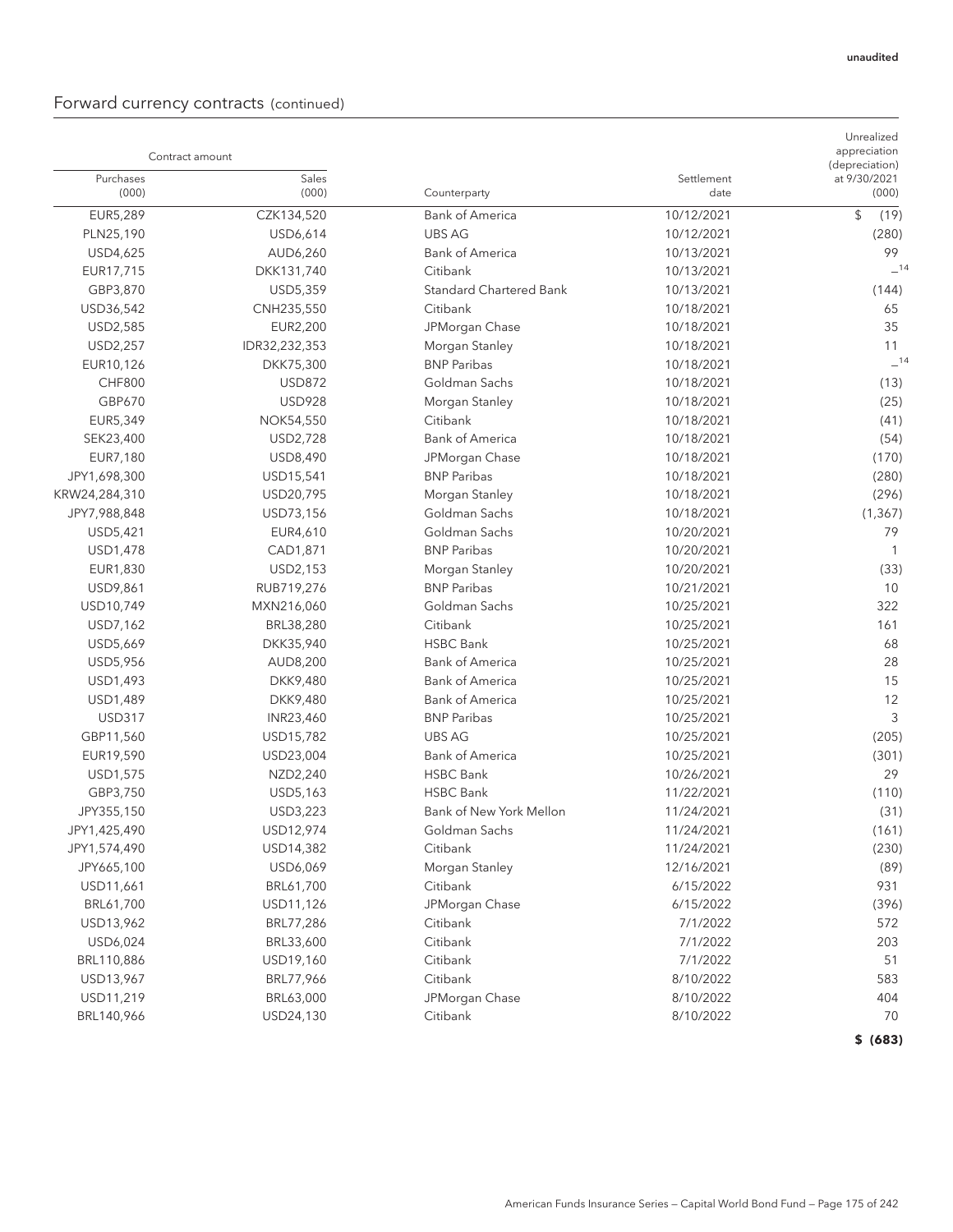## Swap contracts

#### Interest rate swaps

| Receive                            | Pay                       | Expiration<br>date   | Notional<br>(000) | Value at<br>9/30/2021<br>(000) | Upfront<br>premium<br>paid<br>(000) | Unrealized<br>(depreciation)<br>appreciation<br>at 9/30/2021<br>(000) |
|------------------------------------|---------------------------|----------------------|-------------------|--------------------------------|-------------------------------------|-----------------------------------------------------------------------|
| 1.2475%                            | 3-month NZD-BBR-FRA       | 8/20/2023            | NZ\$4,428         | \$<br>(7)                      | $$-$                                | \$<br>(7)                                                             |
| 1.234974%                          | 3-month NZD-BBR-FRA       | 8/20/2023            | 37,736            | (66)                           |                                     | (66)                                                                  |
| 1.2375%                            | 3-month NZD-BBR-FRA       | 8/26/2023            | 13,908            | (26)                           | $\qquad \qquad$                     | (26)                                                                  |
| 1.264%                             | 3-month NZD-BBR-FRA       | 8/27/2023            | 34,765            | (53)                           |                                     | (53)                                                                  |
| 1.26%                              | 3-month NZD-BBR-FRA       | 8/30/2023            | 5,734             | (9)                            | $\overline{\phantom{0}}$            | (9)                                                                   |
| 1.28%                              | 3-month NZD-BBR-FRA       | 8/31/2023            | 5,734             | (8)                            |                                     | (8)                                                                   |
| 1.3%                               | 3-month NZD-BBR-FRA       | 9/3/2023             | 6,295             | (7)                            |                                     | (7)                                                                   |
| 1.4975%                            | 3-month NZD-BBR-FRA       | 9/21/2023            | 11,830            | 14                             |                                     | 14                                                                    |
| 3-month USD-LIBOR                  | 0.3302%                   | 9/21/2023            | \$7,599           | 6                              |                                     | 6                                                                     |
| 1.445%                             | 3-month NZD-BBR-FRA       | 9/28/2023            | NZ\$11,817        | 4                              |                                     | 4                                                                     |
| 3-month USD-LIBOR                  | 0.3792%                   | 9/28/2023            | \$8,240           |                                |                                     |                                                                       |
| 1.4475%                            | 3-month NZD-BBR-FRA       | 9/29/2023            | NZ\$12,043        | (1)<br>$\overline{4}$          |                                     | (1)<br>4                                                              |
| 3-month USD-LIBOR                  | 0.3842%                   | 9/29/2023            | \$8,240           | (2)                            |                                     |                                                                       |
| 1.4475%                            | 3-month NZD-BBR-FRA       | 9/30/2023            | NZ\$12,093        | $\overline{4}$                 |                                     | (2)<br>4                                                              |
|                                    |                           |                      |                   |                                |                                     |                                                                       |
| 3-month USD-LIBOR                  | 0.3975%                   | 9/30/2023            | \$8,367           | (4)                            |                                     | (4)                                                                   |
| 0.3653%                            | 3-month USD-LIBOR         | 3/5/2024             | 13,710            | (44)                           |                                     | (44)                                                                  |
| $(0.4545)\%$<br>3-month SEK-STIBOR | 6-month EURIBOR<br>0.175% | 4/1/2024             | €45,160           | (88)                           |                                     | (88)                                                                  |
| 3-month SEK-STIBOR                 | 0.179%                    | 2/9/2026<br>2/9/2026 | SKr56,800         | 71                             |                                     | 71<br>35                                                              |
|                                    |                           |                      | 28,400            | 35                             |                                     |                                                                       |
| 3-month SEK-STIBOR                 | 0.185%                    | 2/11/2026            | 28,500            | 35                             |                                     | 35<br>34                                                              |
| 3-month SEK-STIBOR                 | 0.189%                    | 2/11/2026            | 28,500            | 34                             |                                     |                                                                       |
| 6.21%                              | 28-day MXN-TIIE           | 5/21/2026            | MXN72,300         | (116)                          |                                     | (116)                                                                 |
| 6.255%                             | 28-day MXN-TIIE           | 5/22/2026            | 47,800            | (72)                           |                                     | (72)                                                                  |
| 6.21%                              | 28-day MXN-TIIE           | 5/22/2026            | 47,800            | (77)                           |                                     | (77)                                                                  |
| 6.19%                              | 28-day MXN-TIIE           | 5/22/2026            | 48,400            | (79)                           |                                     | (79)                                                                  |
| 6.15%                              | 28-day MXN-TIIE           | 5/25/2026            | 47,800            | (82)                           |                                     | (82)                                                                  |
| 6.14%                              | 28-day MXN-TIIE           | 6/8/2026             | 29,400            | (52)                           |                                     | (52)                                                                  |
| 6.115%                             | 28-day MXN-TIIE           | 6/8/2026             | 29,400            | (53)                           |                                     | (53)                                                                  |
| 6.12%                              | 28-day MXN-TIIE           | 6/8/2026             | 44,400            | (80)                           |                                     | (80)                                                                  |
| 6.13%                              | 28-day MXN-TIIE           | 6/8/2026             | 103,200           | (184)                          |                                     | (184)                                                                 |
| 6.16%                              | 28-day MXN-TIIE           | 6/9/2026             | 58,800            | (102)                          |                                     | (102)                                                                 |
| 6.15%                              | 28-day MXN-TIIE           | 6/9/2026             | 58,800            | (103)                          |                                     | (103)                                                                 |
| 6.23%                              | 28-day MXN-TIIE           | 6/10/2026            | 30,100            | (48)                           |                                     | (48)                                                                  |
| 6.195%                             | 28-day MXN-TIIE           | 6/10/2026            | 30,100            | (50)                           |                                     | (50)                                                                  |
| 6.36%                              | 28-day MXN-TIIE           | 6/12/2026            | 26,040            | (35)                           |                                     | (35)                                                                  |
| 6.5375%                            | 28-day MXN-TIIE           | 6/17/2026            | 14,000            | (14)                           |                                     | (14)                                                                  |
| 6.5%                               | 28-day MXN-TIIE           | 6/17/2026            | 13,900            | (15)                           |                                     | (15)                                                                  |
| 6.47%                              | 28-day MXN-TIIE           | 6/17/2026            | 14,200            | (16)                           |                                     | (16)                                                                  |
| 6.55%                              | 28-day MXN-TIIE           | 6/17/2026            | 43,000            | (42)                           |                                     | (42)                                                                  |
| 6.55%                              | 28-day MXN-TIIE           | 6/18/2026            | 14,100            | (14)                           | $\qquad \qquad -$                   | (14)                                                                  |
| 6.5%                               | 28-day MXN-TIIE           | 6/18/2026            | 27,800            | (30)                           |                                     | (30)                                                                  |
| 6.59%                              | 28-day MXN-TIIE           | 6/25/2026            | 38,700            | (35)                           |                                     | (35)                                                                  |
| 6.58%                              | 28-day MXN-TIIE           | 6/25/2026            | 41,600            | (38)                           | $\qquad \qquad -$                   | (38)                                                                  |
| 6.585%                             | 28-day MXN-TIIE           | 6/25/2026            | 50,900            | (46)                           | $\qquad \qquad -$                   | (46)                                                                  |
| 6.64%                              | 28-day MXN-TIIE           | 6/25/2026            | 62,600            | (50)                           |                                     | (50)                                                                  |
| 6.6175%                            | 28-day MXN-TIIE           | 6/25/2026            | 165,900           | (139)                          |                                     | (139)                                                                 |
| 6.633%                             | 28-day MXN-TIIE           | 6/25/2026            | 172,500           | (140)                          |                                     | (140)                                                                 |
| 6.63%                              | 28-day MXN-TIIE           | 6/26/2026            | 176,800           | (144)                          |                                     | (144)                                                                 |
| 6.605%                             | 28-day MXN-TIIE           | 7/6/2026             | 105,000           | (92)                           | $\qquad \qquad -$                   | (92)                                                                  |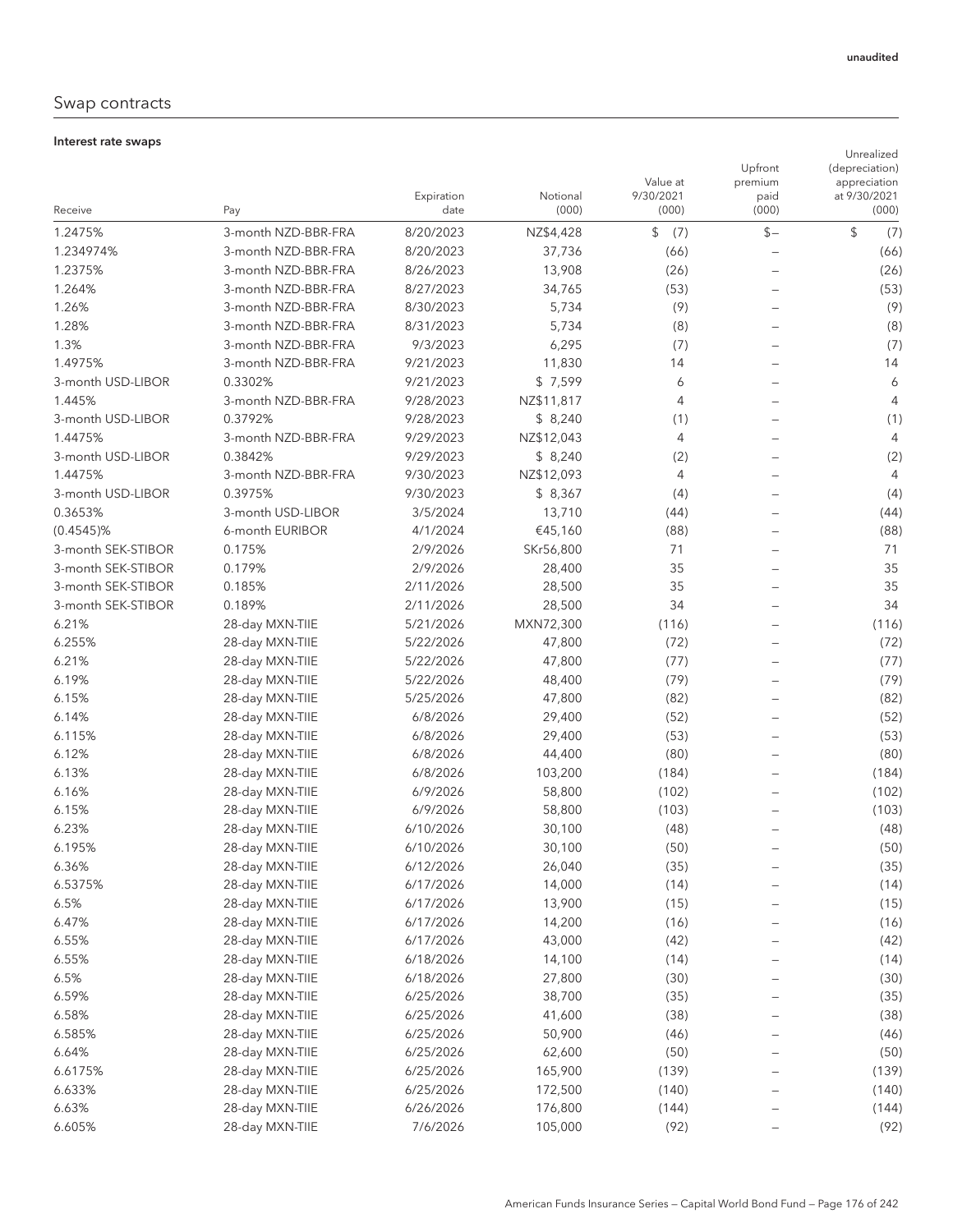### Swap contracts (continued)

#### Interest rate swaps (continued)

|                   |         |                    |                   | Value at           | Upfront<br>premium           | Unrealized<br>(depreciation)<br>appreciation |
|-------------------|---------|--------------------|-------------------|--------------------|------------------------------|----------------------------------------------|
| Receive           | Pav     | Expiration<br>date | Notional<br>(000) | 9/30/2021<br>(000) | paid<br>(000)                | at 9/30/2021<br>(000)                        |
|                   |         |                    |                   |                    |                              |                                              |
| 3-month USD-LIBOR | .4822%  | 3/5/2031           | \$5,120           | 14                 | $S -$                        | 14                                           |
| 6-month EURIBOR   | 0.5092% | 4/1/2051           | € 4.790           | (13)               | $\qquad \qquad \blacksquare$ | (13)                                         |
|                   |         |                    |                   |                    | s-                           | \$(2,055)                                    |

#### Credit default swaps

#### Centrally cleared credit default swaps on credit indices — buy protection

|              |                   |            |          |           |             | Unrealized     |
|--------------|-------------------|------------|----------|-----------|-------------|----------------|
|              |                   |            |          |           | Upfront     | (depreciation) |
|              |                   |            |          | Value at  | premium     | appreciation   |
|              | Pay/              | Expiration | Notional | 9/30/2021 | received    | at 9/30/2021   |
| Receive      | Payment frequency | date       | (000)    | (000)     | (000)       | (000)          |
| CDX.NA.HY.36 | 5.00%/Quarterly   | 6/20/2026  | \$6,580  | \$ (599)  | (590)<br>\$ | \$ (9)         |
| CDX.NA.HY.37 | 5.00%/Quarterly   | 12/20/2026 | 14,072   | (1, 294)  | (1,310)     | 16             |
| CDX.NA.IG.37 | 1.00%/Quarterly   | 12/20/2026 | 4,900    | (116)     | (116)       | $-14$          |
|              |                   |            |          |           | \$(2,016)   | S 7            |

## Investments in affiliates<sup>16</sup>

|                                                     | Value of<br>affiliate at<br>1/1/2021<br>(000) | <b>Additions</b><br>(000) | Reductions<br>(000) | Net<br>realized<br>loss<br>(000) | Net<br>unrealized<br>appreciation<br>(000) | Value of<br>affiliate at<br>9/30/2021<br>(000) | Dividend<br>income<br>(000) |
|-----------------------------------------------------|-----------------------------------------------|---------------------------|---------------------|----------------------------------|--------------------------------------------|------------------------------------------------|-----------------------------|
| Short-term securities 5.48%                         |                                               |                           |                     |                                  |                                            |                                                |                             |
| Money market investments 5.48%                      |                                               |                           |                     |                                  |                                            |                                                |                             |
| Capital Group Central Cash Fund 0.06% <sup>15</sup> | \$147.017                                     | \$684,688                 | \$715,886           | $\frac{1}{2}(4)$                 | \$5                                        | \$115,820                                      | \$102                       |

<sup>1</sup>Step bond; coupon rate may change at a later date.

 $^2$ Acquired in a transaction exempt from registration under Rule 144A of the Securities Act of 1933. May be resold in the U.S. in transactions exempt from registration, normally to qualified institutional buyers. The total value of all such securities was \$220,854,000, which represented 10.45% of the net assets of the fund.

<sup>3</sup>Index-linked bond whose principal amount moves with a government price index.

<sup>4</sup>Principal payments may be made periodically. Therefore, the effective maturity date may be earlier than the stated maturity date.

5 Loan participations and assignments; may be subject to legal or contractual restrictions on resale. The total value of all such loans was \$2,067,000, which represented .10% of the net assets of the fund.

6 Coupon rate may change periodically. Reference rate and spread are as of the most recent information available. Some coupon rates are determined by the issuer or agent based on current market conditions; therefore, the reference rate and spread are not available.

<sup>7</sup>Payment in kind; the issuer has the option of paying additional securities in lieu of cash. Payment methods and rates are as of the most recent payment when available.

<sup>8</sup>Scheduled interest and/or principal payment was not received.

9 Valued under fair value procedures adopted by authority of the board of trustees. The total value of all such securities was \$2,189,000, which represented .10% of the net assets of the fund.

<sup>10</sup>Value determined using significant unobservable inputs.

<sup>11</sup>All or a portion of this security was pledged as collateral. The total value of pledged collateral was \$11,968,000, which represented .57% of the net assets of the fund.

12Purchased on a TBA basis.

<sup>13</sup> Security did not produce income during the last 12 months.

14Amount less than one thousand.

15Rate represents the seven-day yield at 9/30/2021.

<sup>16</sup>Part of the same "group of investment companies" as the fund as defined under the Investment Company Act of 1940, as amended.

<sup>17</sup>Notional amount is calculated based on the number of contracts and notional contract size.

<sup>18</sup>Value is calculated based on the notional amount and current market price.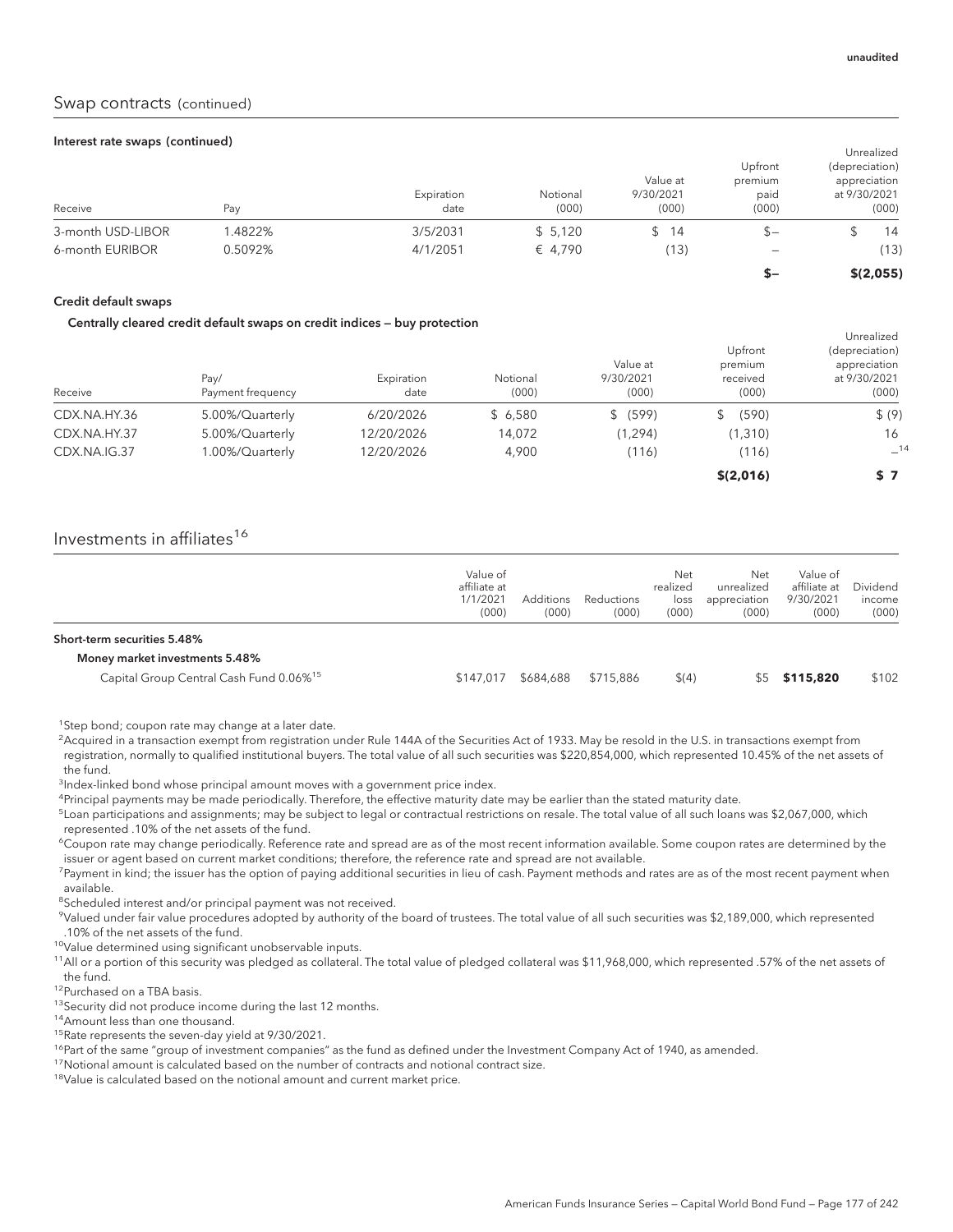#### Key to abbreviations and symbols

AUD/A\$ = Australian dollars LIBOR = London Interbank Offered Rate BBR = Bank Base Rate MXN = Mexican pesos BRL = Brazilian reais MYR = Malaysian ringgits CAD/C\$ = Canadian dollars and the CAD/C\$ = Canadian dollars NOK/NKr = Norwegian kroner CHF = Swiss francs **NZD/NZ\$ = New Zealand dollars** CNH/CNY = Chinese yuan renminbi PEN = Peruvian nuevos soles COP = Colombian pesos PLN = Polish zloty CZK = Czech korunas and the control of the case of the case of the case of the case of the case of the case of the case of the case of the case of the case of the case of the case of the case of the case of the case of the DAC = Designated Activity Company extending the Rev. = Revenue DKK/DKr = Danish kroner RON = Romanian leu EGP = Egyptian pounds Text Communication of the Russian rubles EUR/€ = Euros SEK/SKr = Swedish kronor GBP/£ = British pounds TBA = To-be-announced IDR = Indonesian rupiah UAH = Ukrainian hryvnia INR = Indian rupees USD/\$ = U.S. dollars JPY/¥ = Japanese yen ZAR = South African rand KRW = South Korean won

EURIBOR = Euro Interbank Offered Rate SOFR = Secured Overnight Financing Rate FRA = Forward Rate Agreement STIBOR = Stockholm Interbank Offered Rate GHS = Ghanaian cedi TIIE = Equilibrium Interbank Interest Rate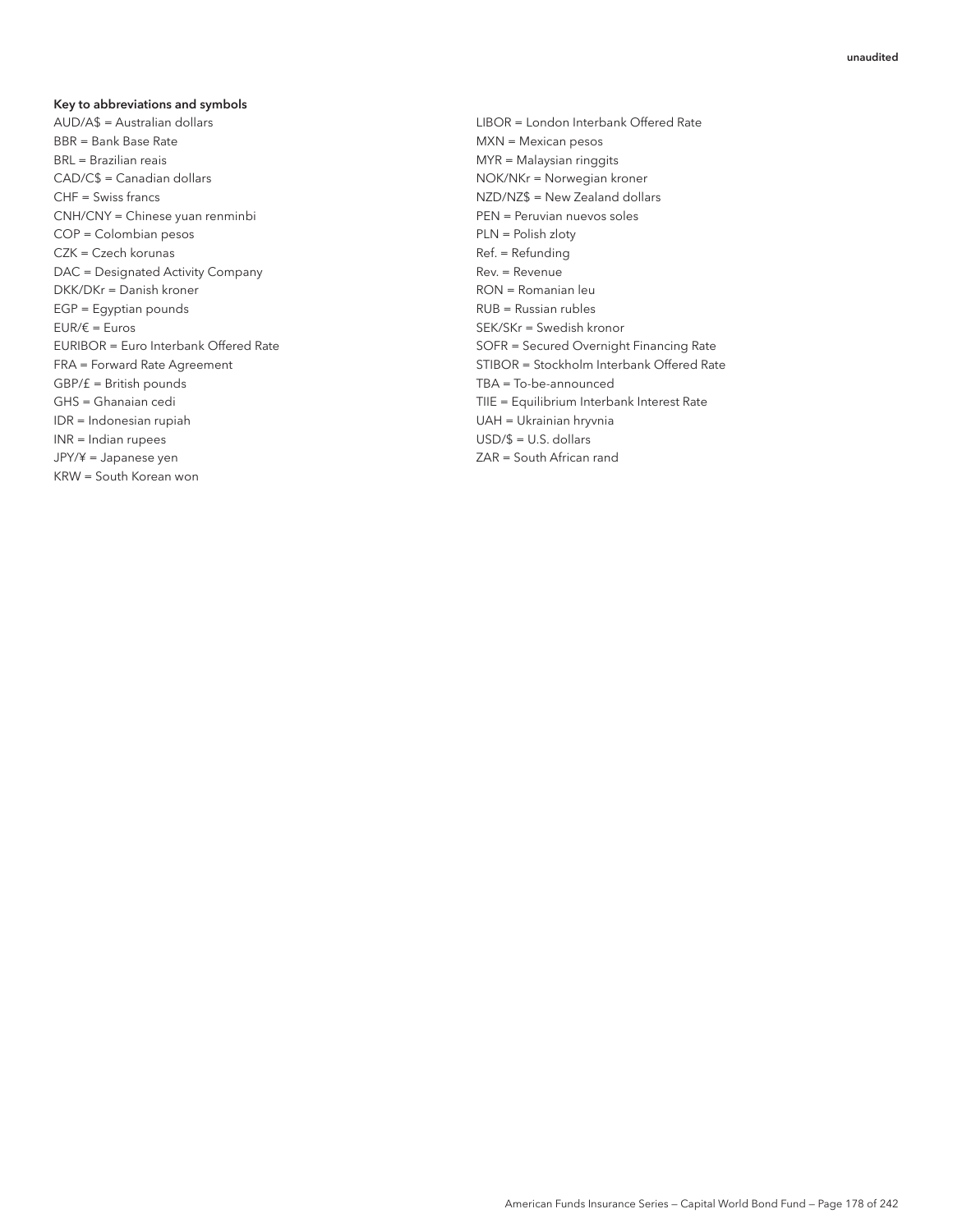# American High-Income Trust $^\ast$

(formerly High-Income Bond Fund) Investment portfolio September 30, 2021

| Bonds, notes & other debt instruments 91.39%                             |                  |           |
|--------------------------------------------------------------------------|------------------|-----------|
| Corporate bonds, notes & loans 91.25%                                    | Principal amount | Value     |
| Consumer discretionary 13.55%                                            | (000)            | (000)     |
| Adient US LLC 9.00% 2025 <sup>1</sup>                                    | \$500            | \$<br>541 |
| Allied Universal Holdco LLC 6.625% 2026 <sup>1</sup>                     | 858              | 908       |
| Allied Universal Holdco LLC 9.75% 2027 <sup>1</sup>                      | 976              | 1,063     |
| Allied Universal Holdco LLC 4.625% 2028 <sup>1</sup>                     | 490              | 490       |
| Allied Universal Holdco LLC 6.00% 2029 <sup>1</sup>                      | 790              | 781       |
| Ashton Woods USA LLC / Ashton Woods Finance Co. 4.625% 2029 <sup>1</sup> | 540              | 546       |
| Atlas LuxCo 4 SARL 4.625% 2028 <sup>1</sup>                              | 280              | 279       |
| Boyd Gaming Corp. 8.625% 2025 <sup>1</sup>                               | 120              | 130       |
| Boyd Gaming Corp. 4.75% 2027                                             | 621              | 641       |
| Boyd Gaming Corp. 4.75% 2031 <sup>1</sup>                                | 895              | 924       |
| Boyne USA, Inc. 4.75% 2029 <sup>1</sup>                                  | 235              | 243       |
| Caesars Entertainment, Inc. 6.25% 2025                                   | 1,085            | 1,144     |
|                                                                          |                  |           |
| Caesars Entertainment, Inc. 4.625% 2029 <sup>1</sup>                     | 1,750            | 1,774     |
| Caesars Resort Collection, LLC 5.75% 2025 <sup>1</sup>                   | 345              | 364       |
| Carnival Corp. 11.50% 2023 <sup>1</sup>                                  | 190              | 212       |
| Carnival Corp. 7.625% 2026 <sup>1</sup>                                  | 975              | 1,042     |
| Carnival Corp. 10.50% 2026 <sup>1</sup>                                  | 1,130            | 1,312     |
| Carnival Corp. 4.00% 2028 <sup>1</sup>                                   | 3,000            | 3,034     |
| Carvana Co. 5.625% 2025 <sup>1</sup>                                     | 135              | 140       |
| Carvana Co. 5.50% 2027 <sup>1</sup>                                      | 1,551            | 1,585     |
| Carvana Co. 5.875% 2028 <sup>1</sup>                                     | 1,494            | 1,545     |
| Carvana Co. 4.875% 2029 <sup>1</sup>                                     | 1,630            | 1,616     |
| CEC Entertainment, Inc. 6.75% 2026 <sup>1</sup>                          | 1,150            | 1,154     |
| Cedar Fair LP 5.25% 2029                                                 | 415              | 426       |
| Dana, Inc. 5.625% 2028                                                   | 675              | 728       |
| Empire Communities Corp. 7.00% 2025 <sup>1</sup>                         | 475              | 497       |
| Everi Holdings, Inc. 5.00% 2029 <sup>1</sup>                             | 455              | 467       |
| Fertitta Entertainment, Inc. 6.75% 2024 <sup>1</sup>                     | 2,671            | 2,678     |
| First Student Bidco, Inc. / First Transit Parent, Inc. 4.00% 2029        | 2,840            | 2,804     |
| Foot Locker, Inc. 4.00% 2029 <sup>1</sup>                                | 755              | 758       |
| Ford Motor Co. 8.50% 2023                                                | 1,907            | 2,100     |
| Ford Motor Co. 9.00% 2025                                                | 684              | 823       |
| Ford Motor Co. 9.625% 2030                                               | 250              | 354       |
| Ford Motor Co. 7.45% 2031                                                | 275              | 359       |
| Ford Motor Credit Company LLC 3.664% 2024                                | 500              | 517       |
| Ford Motor Credit Company LLC 3.81% 2024                                 | 687              | 710       |
| Ford Motor Credit Company LLC 5.584% 2024                                | 350              | 377       |
| Ford Motor Credit Company LLC 3.375% 2025                                | 1,615            | 1,661     |
| Ford Motor Credit Company LLC 5.125% 2025                                | 5,285            | 5,747     |
| Ford Motor Credit Company LLC 2.70% 2026                                 | 1,050            | 1,053     |
|                                                                          | 1,460            |           |
| Ford Motor Credit Company LLC 4.542% 2026                                |                  | 1,576     |
| Ford Motor Credit Company LLC 3.815% 2027                                | 2,125            | 2,207     |
| Ford Motor Credit Company LLC 4.125% 2027                                | 835              | 887       |
| Ford Motor Credit Company LLC 4.271% 2027                                | 525              | 559       |
| Ford Motor Credit Company LLC 2.90% 2028                                 | 550              | 550       |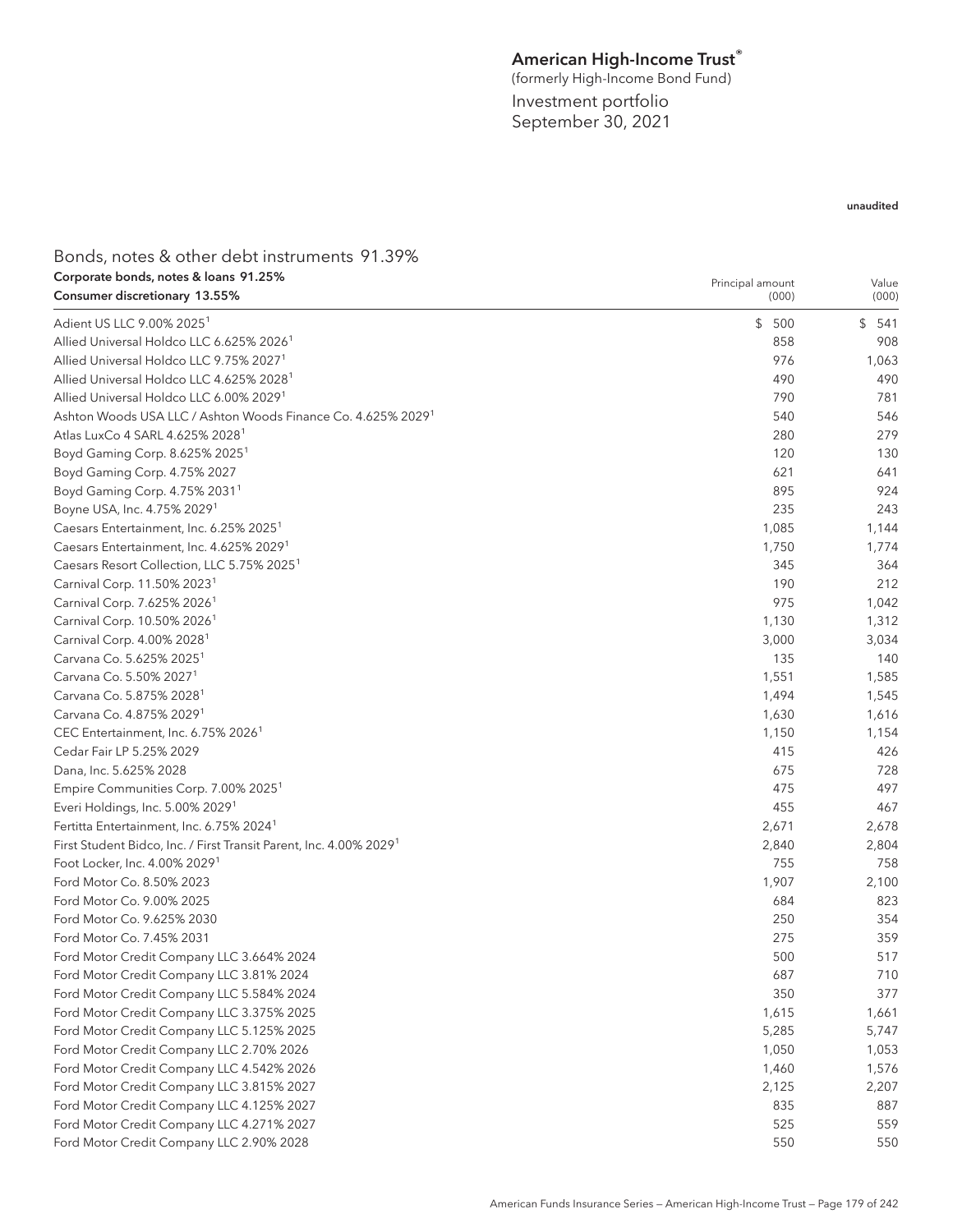# Bonds, notes & other debt instruments (continued) Corporate bonds, notes & loans (continued)

| Corporate bonds, notes & Ioans (continued)<br>Consumer discretionary (continued)         | Principal amount<br>(000) | Value<br>(000) |
|------------------------------------------------------------------------------------------|---------------------------|----------------|
|                                                                                          | \$200                     | \$224          |
| Ford Motor Credit Company LLC 5.113% 2029<br>Ford Motor Credit Company LLC 4.00% 2030    | 1,820                     | 1,895          |
| Ford Motor Credit Company LLC 3.625% 2031                                                | 400                       | 403            |
| Full House Resorts, Inc. 8.25% 2028 <sup>1</sup>                                         | 760                       | 818            |
| GPS Hospitality Holding Co. LLC 7.00% 2028 <sup>1</sup>                                  | 240                       | 238            |
| Grupo Axo, SAPI de CV, 5.75% 2026 <sup>1</sup>                                           | 200                       | 205            |
| Hanesbrands, Inc. 4.625% 2024 <sup>1</sup>                                               | 1,945                     | 2,053          |
| Hanesbrands, Inc. 5.375% 2025 <sup>1</sup>                                               | 432                       | 453            |
| Hanesbrands, Inc. 4.875% 2026 <sup>1</sup>                                               | 2,024                     | 2,195          |
| Hilton Grand Vacations Borrower 5.00% 2029 <sup>1</sup>                                  | 2,360                     | 2,410          |
| Hilton Worldwide Holdings Inc. 5.375% 2025 <sup>1</sup>                                  | 100                       | 105            |
| Hilton Worldwide Holdings, Inc. 3.75% 2029 <sup>1</sup>                                  | 300                       | 303            |
| Hilton Worldwide Holdings, Inc. 4.875% 2030                                              | 508                       | 546            |
| Hilton Worldwide Holdings, Inc. 4.00% 2031 <sup>1</sup>                                  | 1,720                     | 1,748          |
| International Game Technology PLC 6.50% 2025 <sup>1</sup>                                | 1,383                     | 1,545          |
| International Game Technology PLC 4.125% 2026 <sup>1</sup>                               | 785                       | 817            |
| International Game Technology PLC 5.25% 2029 <sup>1</sup>                                | 3,180                     | 3,403          |
| KB Home 6.875% 2027                                                                      | 330                       | 395            |
| Landry's Finance Acquisition Co., Term Loan,                                             |                           |                |
| (3-month USD-LIBOR + 12.00%) 13.00% 2023 <sup>2,3</sup>                                  | 17                        | 19             |
| Las Vegas Sands Corp. 3.90% 2029                                                         | 186                       | 190            |
| Lennar Corp. 4.50% 2024                                                                  | 40                        | 43             |
| Levi Strauss & Co. 3.50% 2031 <sup>1</sup>                                               | 430                       | 435            |
| LGI Homes, Inc. 4.00% 2029 <sup>1</sup>                                                  | 450                       | 449            |
| Limited Brands, Inc. 6.625% 2030 <sup>1</sup>                                            | 370                       | 420            |
| Limited Brands, Inc. 6.875% 2035                                                         | 786                       | 987            |
| Limited Brands, Inc. 6.75% 2036                                                          | 655                       | 813            |
| Lithia Motors, Inc. 4.625% 2027 <sup>1</sup>                                             | 100                       | 105            |
| Lithia Motors, Inc. 3.875% 2029 <sup>1</sup>                                             | 705                       | 733            |
| Lithia Motors, Inc. 4.375% 2031 <sup>1</sup>                                             | 475                       | 508            |
| M.D.C. Holdings, Inc. 6.00% 2043                                                         | 823                       | 1,038          |
| Marriott International, Inc. 2.75% 2033                                                  | 86                        | 84             |
| Marriott Ownership Resorts, Inc. 4.50% 2029 <sup>1</sup>                                 | 490                       | 497            |
| Melco International Development, Ltd. 5.75% 2028 <sup>1</sup>                            | 2,070                     | 2,120          |
| Melco International Development, Ltd. 5.375% 2029 <sup>1</sup>                           | 1,756                     | 1,788          |
| Melco Resorts Finance, Ltd. 5.25% 2026 <sup>1</sup>                                      | 300                       | 304            |
| Merlin Entertainment 5.75% 2026 <sup>1</sup>                                             | 792                       | 819            |
| MGM Growth Properties LLC 5.625% 2024                                                    | 557                       | 606            |
| MGM Growth Properties LLC 4.625% 2025 <sup>1</sup>                                       | 900                       | 971            |
| MGM Growth Properties LLC 3.875% 2029 <sup>1</sup>                                       | 1,400                     | 1,493          |
| MGM Resorts International 6.00% 2023                                                     | 281                       | 297            |
| MGM Resorts International 5.50% 2027                                                     | 401                       | 436            |
| Midas Intermediate Holdco II, LLC 7.875% 2022 <sup>1</sup>                               | 190                       | 157            |
| Midas Intermediate Holdco II, LLC, Term Loan B,                                          |                           |                |
| (3-month USD-LIBOR + 7.75%) 8.50% 2025 <sup>2,3</sup>                                    | 2,304                     | 2,204          |
| Mohegan Gaming & Entertainment 8.00% 2026 <sup>1</sup>                                   | 2,143                     | 2,236          |
| Motel 6 Operating LP, Term Loan B, (1-month USD-LIBOR + 5.00%) 5.75% 2026 <sup>2,3</sup> | 675                       | 676            |
| NCL Corp., Ltd. 3.625% 2024 <sup>1</sup>                                                 | 650                       | 618            |
| NCL Corp., Ltd. 12.25% 2024 <sup>1</sup>                                                 | 175                       | 207            |
| NCL Corp., Ltd. 5.875% 2026 <sup>1</sup>                                                 | 475                       | 488            |
| Neiman Marcus Group, LLC 7.125% 2026 <sup>1</sup>                                        | 2,905                     | 3,087          |
| Newell Rubbermaid, Inc. 4.875% 2025                                                      | 445                       | 492            |
| Newell Rubbermaid, Inc. 5.875% 2036 <sup>4</sup>                                         | 30                        | 37             |
| Norwegian Cruise Line Holdings, Ltd. 10.25% 2026 <sup>1</sup>                            | 275                       | 316            |
|                                                                                          |                           |                |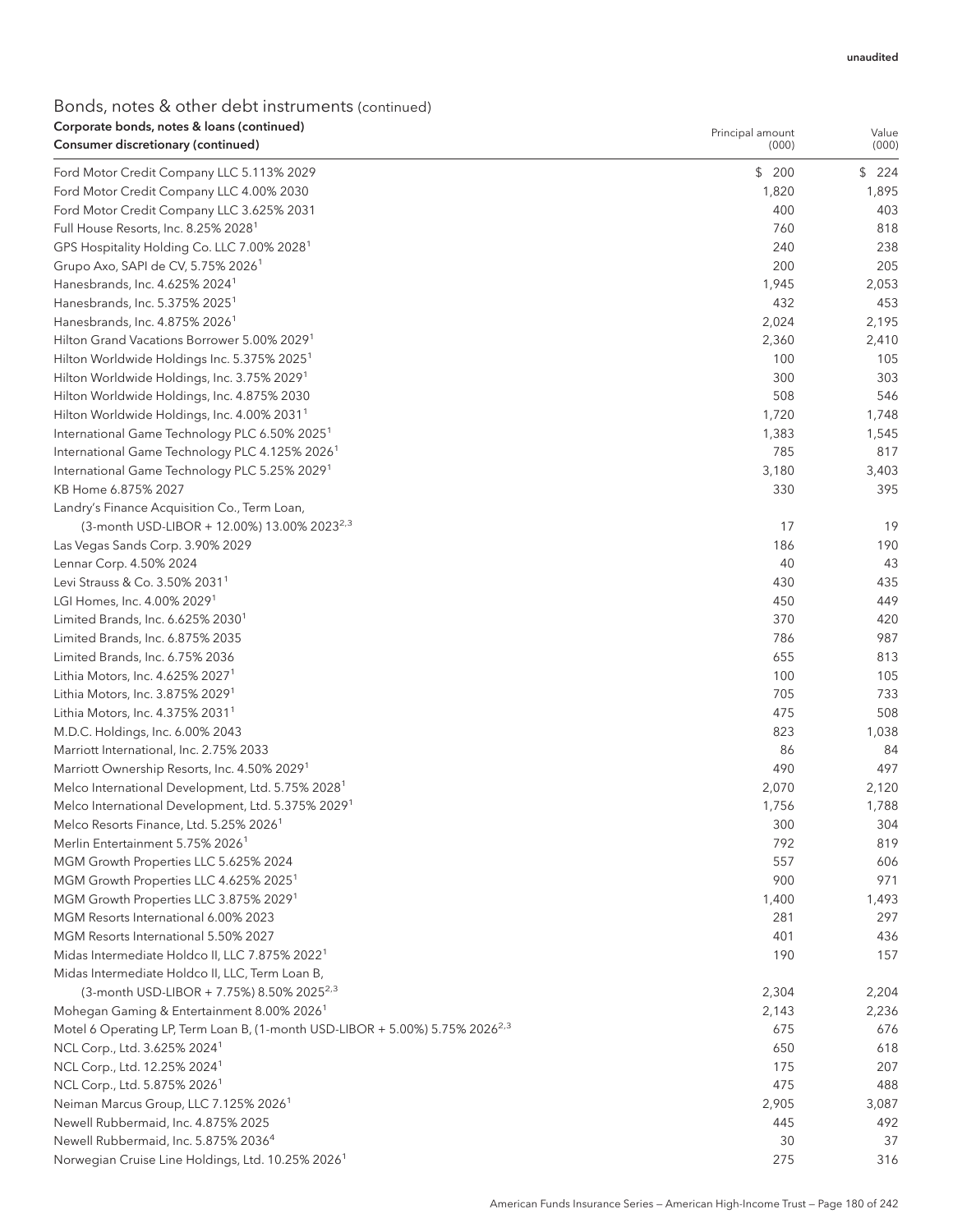| Corporate bonds, notes & Ioans (continued)                                                   | Principal amount | Value     |
|----------------------------------------------------------------------------------------------|------------------|-----------|
| Consumer discretionary (continued)                                                           | (000)            | (000)     |
| Panther BF Aggregator 2, LP 6.25% 2026 <sup>1</sup>                                          | \$140            | \$<br>147 |
| Panther BF Aggregator 2, LP 8.50% 2027 <sup>1</sup>                                          | 340              | 362       |
| Party City Holdings, Inc. 6.625% 2026 <sup>1</sup>                                           | 500              | 414       |
| Party City Holdings, Inc. 8.75% 2026 <sup>1</sup>                                            | 3,200            | 3,352     |
| Playa Resorts Holding BV, Term Loan B, (3-month USD-LIBOR + 2.75%) 3.75% 2024 <sup>2,3</sup> | 824              | 808       |
| Premier Entertainment Sub LLC 5.625% 2029 <sup>1</sup>                                       | 2,400            | 2,427     |
| Premier Entertainment Sub LLC 5.875% 2031 <sup>1</sup>                                       | 2,185            | 2,211     |
| QVC, Inc. 4.375% 2028                                                                        | 200              | 207       |
| Raptor Acquisition Corp. 4.875% 2026 <sup>1</sup>                                            | 950              | 971       |
| Raptor Acquisition Corp. / Raptor Co-Issuer LLC, Term Loan B,                                |                  |           |
| (3-month USD-LIBOR + 4.00%) 4.75% 2026 <sup>2,3</sup>                                        | 425              | 426       |
| Real Hero Merger Sub 2, Inc. 6.25% 2029 <sup>1</sup>                                         | 430              | 447       |
| Royal Caribbean Cruises, Ltd. 10.875% 2023 <sup>1</sup>                                      | 325              | 364       |
| Royal Caribbean Cruises, Ltd. 11.50% 2025 <sup>1</sup>                                       | 1,881            | 2,149     |
| Royal Caribbean Cruises, Ltd. 4.25% 2026 <sup>1</sup>                                        | 1,960            | 1,922     |
| Royal Caribbean Cruises, Ltd. 5.50% 2026 <sup>1</sup>                                        | 545              | 561       |
| Sally Holdings LLC and Sally Capital, Inc. 5.625% 2025                                       | 1,225            | 1,257     |
| Sally Holdings LLC and Sally Capital, Inc. 8.75% 2025 <sup>1</sup>                           | 1,959            | 2,113     |
| Scientific Games Corp. 5.00% 2025 <sup>1</sup>                                               | 91               | 94        |
| Scientific Games Corp. 8.625% 2025 <sup>1</sup>                                              | 1,675            | 1,816     |
| Scientific Games Corp. 8.25% 2026 <sup>1</sup>                                               | 2,409            | 2,560     |
| Scientific Games Corp. 7.00% 2028 <sup>1</sup>                                               | 85               | 92        |
| Scientific Games Corp. 7.25% 2029 <sup>1</sup>                                               | 370              | 416       |
| Six Flags Entertainment Corp. 4.875% 2024 <sup>1</sup>                                       | 437              | 442       |
| Staples, Inc. 7.50% 2026 <sup>1</sup>                                                        | 421              | 428       |
| Studio City Finance, Ltd. 5.00% 2029 <sup>1</sup>                                            | 450              | 416       |
| Tempur Sealy International, Inc. 4.00% 2029 <sup>1</sup>                                     | 485              | 500       |
| Tempur Sealy International, Inc. 3.875% 2031 <sup>1</sup>                                    | 1,460            | 1,464     |
| The Gap, Inc. 3.625% 2029 <sup>1</sup>                                                       | 690              | 693       |
| The Gap, Inc. 3.875% 2031 <sup>1</sup>                                                       | 278              | 278       |
| The Home Co., Inc. 7.25% 2025 <sup>1</sup>                                                   | 725              | 764       |
| TopBuild Corp. 4.125% 2032 <sup>1</sup>                                                      | 750              | 759       |
| Travel + Leisure Co. 6.60% 2025 <sup>4</sup>                                                 | 50               | 56        |
| Travel + Leisure Co. 6.00% 2027                                                              | 350              | 389       |
| Truck Hero, Inc., Term Loan B, (3-month USD-LIBOR + 3.25%) 4.00% 2028 <sup>2,3</sup>         | 531              | 530       |
| Twin River Worldwide Holdings, Inc. 6.75% 2027 <sup>1</sup>                                  | 30               | 33        |
| Universal Entertainment Corp. 8.50% 2024 <sup>1</sup>                                        | 1,375            | 1,435     |
| Vail Resorts, Inc. 6.25% 2025 <sup>1</sup>                                                   | 315              | 333       |
| VICI Properties LP 4.25% 2026 <sup>1</sup>                                                   | 962              | 1,006     |
| VICI Properties LP 4.625% 2029 <sup>1</sup>                                                  | 1,385            | 1,491     |
| VICI Properties LP / VICI Note Co., Inc. 3.50% 2025 <sup>1</sup>                             | 851              | 869       |
| VICI Properties LP / VICI Note Co., Inc. 3.75% 2027 <sup>1</sup>                             | 379              | 393       |
| VICI Properties LP / VICI Note Co., Inc. 4.125% 2030 <sup>1</sup>                            | 3,124            | 3,315     |
| WASH Multifamily Acquisition, Inc. 5.75% 2026 <sup>1</sup>                                   | 405              | 423       |
| Wheel Pros, Inc. 6.50% 2029 <sup>1</sup>                                                     | 800              | 775       |
| Wheel Pros, Inc., Term Loan, (3-month USD-LIBOR + 4.50%) 5.25% 2028 <sup>2,3</sup>           | 960              | 961       |
| Wyndham Destinations, Inc. 6.625% 2026 <sup>1</sup>                                          | 525              | 598       |
| Wyndham Destinations, Inc. 4.625% 2030 <sup>1</sup>                                          | 400              | 412       |
| Wyndham Worldwide Corp. 4.375% 2028 <sup>1</sup>                                             | 1,490            | 1,557     |
| Wynn Las Vegas, LLC and Wynn Capital Corp. 4.25% 2023 <sup>1</sup>                           | 861              | 869       |
| Wynn Las Vegas, LLC and Wynn Capital Corp. 5.50% 2025 <sup>1</sup>                           | 200              | 204       |
| Wynn Macau, Ltd. 5.125% 2029 <sup>1</sup>                                                    | 750              | 706       |
| Wynn Resorts, Ltd. 7.75% 2025 <sup>1</sup>                                                   | 494              | 522       |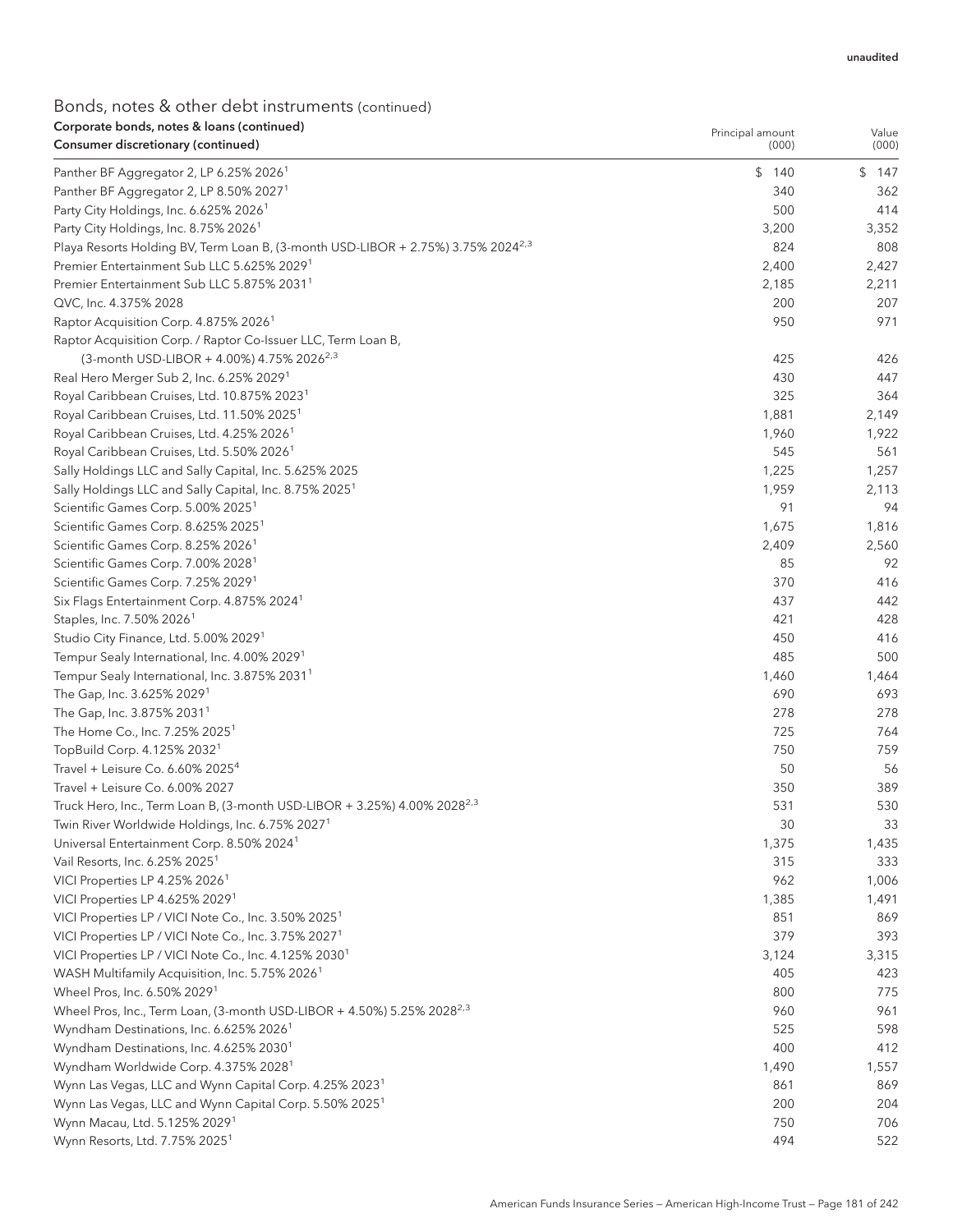### Bonds, notes & other debt instruments (continued) Corporate bonds, notes & loans (continued) Consumer discretionary (continued)

| corporate borids, notes a loans (commaca)<br>Consumer discretionary (continued)          | Principal amount<br>(000) | Value<br>(000) |
|------------------------------------------------------------------------------------------|---------------------------|----------------|
| Wynn Resorts, Ltd. 5.125% 2029 <sup>1</sup>                                              | \$1.017                   | 1.026          |
| Yahoo Holdings, Inc., Term Loan B, (1-month USD-LIBOR + 5.50%) 6.25% 2027 <sup>2,3</sup> | 925                       | 929            |
|                                                                                          |                           | 144,427        |

#### Energy 13.46%

| Aethon United BR LP / Aethon United Finance Corp. 8.25% 2026 <sup>1</sup>      | 425   | 460   |
|--------------------------------------------------------------------------------|-------|-------|
| Antero Midstream Partners LP 5.375% 2029 <sup>1</sup>                          | 470   | 485   |
| Antero Resources Corp. 7.625% 2029 <sup>1</sup>                                | 200   | 224   |
| Antero Resources Corp. 5.375% 2030 <sup>1</sup>                                | 720   | 759   |
| Apache Corp. 4.625% 2025                                                       | 1,520 | 1,636 |
| Apache Corp. 4.875% 2027                                                       | 875   | 955   |
| Apache Corp. 4.375% 2028                                                       | 194   | 210   |
| Apache Corp. 6.00% 2037                                                        | 165   | 201   |
| Apache Corp. 5.10% 2040                                                        | 695   | 779   |
| Apache Corp. 4.75% 2043                                                        | 265   | 287   |
| Ascent Resources - Utica LLC 7.00% 2026 <sup>1</sup>                           | 1,640 | 1,697 |
| Ascent Resources - Utica LLC 9.00% 2027 <sup>1</sup>                           | 170   | 233   |
| Ascent Resources - Utica LLC 8.25% 2028 <sup>1</sup>                           | 271   | 296   |
| Ascent Resources - Utica LLC 5.875% 2029 <sup>1</sup>                          | 1,105 | 1,130 |
| Ascent Resources - Utica LLC, Term Loan,                                       |       |       |
| (3-month USD-LIBOR + 9.00%) 10.00% 2025 <sup>1,2,3</sup>                       | 228   | 251   |
| Blue Racer Midstream LLC and Blue Racer Finance Corp. 7.625% 2025 <sup>1</sup> | 676   | 732   |
| California Resources Corp. 7.125% 2026 <sup>1</sup>                            | 290   | 306   |
| Cenovus Energy, Inc. 5.375% 2025                                               | 246   | 280   |
| Cenovus Energy, Inc. 5.40% 2047                                                | 400   | 492   |
| Centennial Resource Production, LLC 6.875% 2027 <sup>1</sup>                   | 465   | 474   |
| Cheniere Energy Partners LP 4.50% 2029                                         | 938   | 998   |
| Cheniere Energy Partners LP 4.00% 2031 <sup>1</sup>                            | 2,323 | 2,436 |
| Cheniere Energy Partners LP 3.25% 2032 <sup>1</sup>                            | 1,205 | 1,210 |
| Cheniere Energy, Inc. 7.00% 2024                                               | 319   | 361   |
| Cheniere Energy, Inc. 5.875% 2025                                              | 495   | 559   |
| Cheniere Energy, Inc. 4.625% 2028                                              | 5,396 | 5,693 |
| Chesapeake Energy Corp. 4.875% 2022 <sup>5</sup>                               | 4,300 | 129   |
| Chesapeake Energy Corp. 5.50% 2026 <sup>1</sup>                                | 1,185 | 1,240 |
| Chesapeake Energy Corp. 5.875% 2029 <sup>1</sup>                               | 1,020 | 1,091 |
| CNX Midstream Partners LP 4.75% 2030 <sup>1</sup>                              | 410   | 417   |
| CNX Resources Corp. 7.25% 2027 <sup>1</sup>                                    | 1,838 | 1,959 |
| CNX Resources Corp. 6.00% 2029 <sup>1</sup>                                    | 1,345 | 1,424 |
| Comstock Resources, Inc. 6.75% 2029 <sup>1</sup>                               | 845   | 914   |
| Comstock Resources, Inc. 5.875% 2030 <sup>1</sup>                              | 1,220 | 1,271 |
| Constellation Oil Services Holding SA 10.00% PIK 2024 <sup>1,5,6</sup>         | 7,784 | 2,416 |
| Continental Resources, Inc. 5.75% 2031 <sup>1</sup>                            | 1,155 | 1,398 |
| Convey Park Energy LLC 7.50% 2025 <sup>1</sup>                                 | 417   | 434   |
| CQP Holdco LP / BIP-V Chinook Holdco LLC 5.50% 2031 <sup>1</sup>               | 3,210 | 3,418 |
| Crestwood Midstream Partners LP 6.00% 2029 <sup>1</sup>                        | 575   | 602   |
| DCP Midstream LP 7.375% perpetual bonds                                        |       |       |
| (3-month USD-LIBOR + 5.148% on 12/15/2022) <sup>4</sup>                        | 270   | 263   |
| Devon Energy Corp. 5.875% 2028 <sup>1</sup>                                    | 202   | 223   |
| Devon Energy Corp. 4.50% 2030 <sup>1</sup>                                     | 493   | 538   |
| Diamond Foreign Asset Co. / Diamond Finance LLC                                |       |       |
| 13.00% PIK or 9.00% Cash or (5.50% PIK and 5.50% Cash) 2027 <sup>1,3,6</sup>   | 68    | 69    |
| Diamond Foreign Asset Co. / Diamond Finance LLC                                |       |       |
| 13.00% PIK or 9.00% Cash or (5.50% PIK and 5.50% Cash) 2027 <sup>3,6</sup>     | 62    | 62    |
| DT Midstream, Inc. 4.125% 2029 <sup>1</sup>                                    | 1,750 | 1,777 |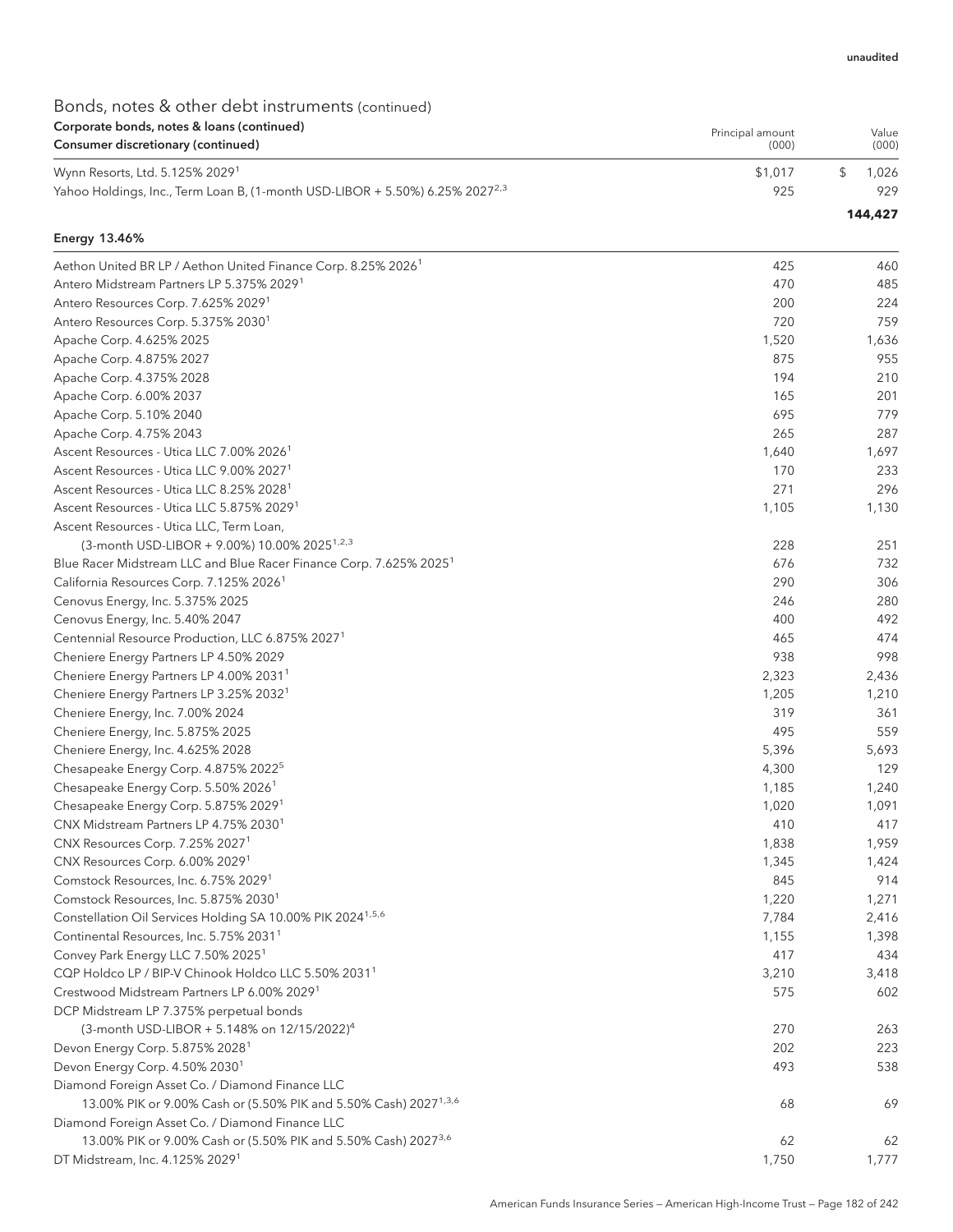| Corporate bonds, notes & Ioans (continued)<br>Energy (continued)                                                | Principal amount<br>(000) | Value<br>(000) |
|-----------------------------------------------------------------------------------------------------------------|---------------------------|----------------|
|                                                                                                                 |                           |                |
| DT Midstream, Inc. 4.375% 2031 <sup>1</sup>                                                                     | \$785                     | \$810          |
| Encino Acquisition Partners Holdings, LLC 8.50% 2028 <sup>1</sup>                                               | 50<br>850                 | 51<br>897      |
| Endeavor Energy Resources LP 6.625% 2025 <sup>1</sup>                                                           | 945                       | 966            |
| Energean Israel Finance, Ltd. 4.50% 2024 <sup>1</sup><br>Energean Israel Finance, Ltd. 4.875% 2026 <sup>1</sup> | 550                       | 565            |
| Energy Transfer Operating LP 5.00% 2050                                                                         | 1,951                     | 2,255          |
| Energy Transfer Partners LP 6.50% junior subordinated perpetual bonds                                           |                           |                |
| (5-year UST Yield Curve Rate T Note Constant Maturity + 5.694% on 11/15/2026) <sup>4</sup>                      | 400                       | 418            |
| EnLink Midstream Partners, LLC 5.625% 2028 <sup>1</sup>                                                         | 660                       | 704            |
| EnLink Midstream Partners, LP 4.15% 2025                                                                        | 50                        | 52             |
| EQM Midstream Partners LP 4.75% 2023                                                                            | 400                       | 418            |
| EQM Midstream Partners LP 4.125% 2026                                                                           | 127                       | 131            |
| EQM Midstream Partners LP 6.50% 2027 <sup>1</sup>                                                               | 2,365                     | 2,663          |
| EQM Midstream Partners LP 5.50% 2028                                                                            | 1,231                     | 1,354          |
| EQM Midstream Partners LP 4.50% 2029 <sup>1</sup>                                                               | 835                       | 867            |
| EQM Midstream Partners LP 4.75% 2031 <sup>1</sup>                                                               | 1,255                     | 1,307          |
| EQM Midstream Partners LP 6.50% 2048                                                                            | 100                       | 114            |
| EQT Corp. 6.625% 2025 <sup>4</sup>                                                                              | 630                       | 722            |
| EQT Corp. 3.90% 2027                                                                                            | 125                       | 135            |
| EQT Corp. 5.00% 2029                                                                                            | 480                       | 541            |
| EQT Corp. 7.50% 2030 <sup>4</sup>                                                                               | 400                       | 515            |
| EQT Corp. 3.625% 2031 <sup>1</sup>                                                                              | 500                       | 522            |
| Genesis Energy, LP 5.625% 2024                                                                                  | 150                       | 150            |
| Genesis Energy, LP 6.50% 2025                                                                                   | 2,235                     | 2,227          |
| Genesis Energy, LP 8.00% 2027                                                                                   | 2,663                     | 2,700          |
| Guara Norte SARL 5.198% 2034 <sup>1</sup>                                                                       | 592                       | 596            |
| Harvest Midstream I, LP 7.50% 2028 <sup>1</sup>                                                                 | 1,867                     | 1,991          |
| Hess Midstream Operations LP 4.25% 2030 <sup>1</sup>                                                            | 1,400                     | 1,417          |
| Hess Midstream Partners LP 5.125% 2028 <sup>1</sup>                                                             | 687                       | 718            |
| Hilcorp Energy I, LP 5.75% 2025 <sup>1</sup>                                                                    | 775                       | 785            |
| Hilcorp Energy I, LP 5.75% 2029 <sup>1</sup>                                                                    | 790                       | 813            |
| Hilcorp Energy I, LP 6.00% 2031 <sup>1</sup>                                                                    | 600                       | 618            |
| Independence Energy Finance LLC 7.25% 2026 <sup>1</sup>                                                         | 500                       | 516            |
| Lealand Finance Company BV, Term Loan,                                                                          |                           |                |
| (3-month USD-LIBOR + 3.00%) 3.085% 2024 <sup>2,3</sup>                                                          | 12                        | 7              |
| Lealand Finance Company BV, Term Loan,                                                                          |                           |                |
| 3.00% PIK and (3-month USD-LIBOR + 1.00%) 1.08% Cash 2025 <sup>2,3,6</sup>                                      | 150                       | 67             |
| Murphy Oil Corp. 6.875% 2024                                                                                    | 543                       | 555            |
| Murphy Oil Corp. 5.75% 2025                                                                                     | 600                       | 620            |
| Murphy Oil Corp. 6.375% 2028                                                                                    | 665                       | 704            |
| Murphy Oil USA, Inc. 3.75% 2031 <sup>1</sup>                                                                    | 200                       | 202            |
| Nabors Industries, Inc. 5.75% 2025                                                                              | 355                       | 329            |
| Neptune Energy Group Holdings, Ltd. 6.625% 2025 <sup>1</sup>                                                    | 850                       | 876            |
| New Fortress Energy, Inc. 6.75% 2025 <sup>1</sup>                                                               | 1,290                     | 1,244          |
| New Fortress Energy, Inc. 6.50% 2026 <sup>1</sup>                                                               | 3,235                     | 3,098          |
| NGL Energy Operating LLC 7.50% 2026 <sup>1</sup>                                                                | 7,355                     | 7,503          |
| NGL Energy Partners LP 7.50% 2023                                                                               | 414                       | 403            |
| NGL Energy Partners LP 6.125% 2025                                                                              | 2,696                     | 2,383          |
| Northern Oil and Gas, Inc. 8.125% 2028 <sup>1</sup>                                                             | 1,435                     | 1,535          |
| NorthRiver Midstream Finance LP 5.625% 2026 <sup>1</sup>                                                        | 625                       | 651            |
| NuStar Logistics LP 6.00% 2026                                                                                  | 286                       | 309            |
| Oasis Midstream Partners LP / OMP Finance Corp. 8.00% 2029 <sup>1</sup>                                         | 1,845                     | 1,922          |
| Oasis Petroleum, Inc. 6.375% 2026 <sup>1</sup>                                                                  | 887                       | 931            |
| Occidental Petroleum Corp. 2.90% 2024                                                                           | 548                       | 558            |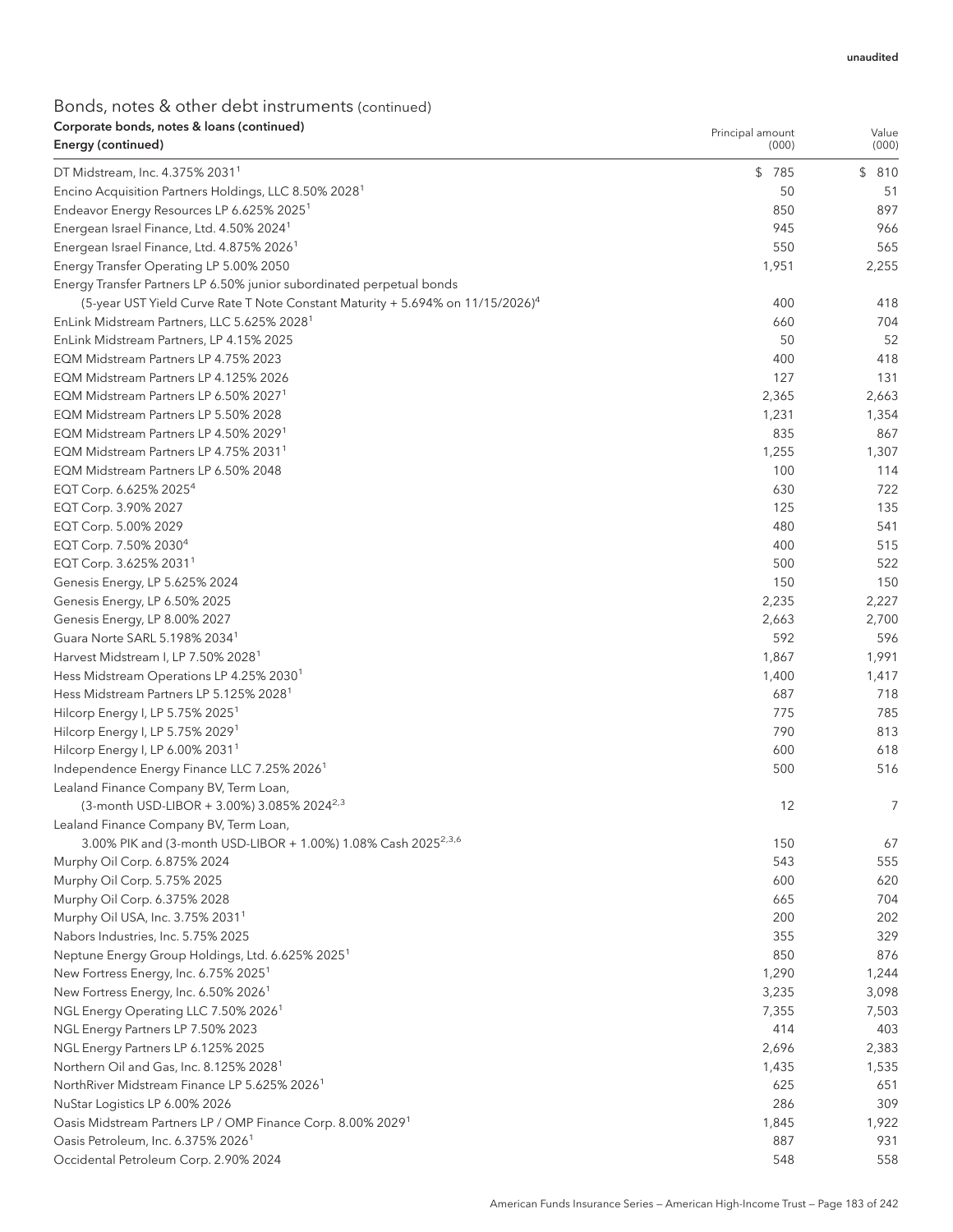| Corporate bonds, notes & Ioans (continued)<br>Energy (continued)                                                                                | Principal amount<br>(000) | Value<br>(000) |
|-------------------------------------------------------------------------------------------------------------------------------------------------|---------------------------|----------------|
|                                                                                                                                                 |                           |                |
| Occidental Petroleum Corp. 5.875% 2025                                                                                                          | \$710                     | \$797          |
| Occidental Petroleum Corp. 8.00% 2025                                                                                                           | 1,400                     | 1,674          |
| Occidental Petroleum Corp. 3.40% 2026                                                                                                           | 600                       | 616            |
| Occidental Petroleum Corp. 3.50% 2029                                                                                                           | 460                       | 468            |
| Occidental Petroleum Corp. 6.625% 2030                                                                                                          | 810                       | 999            |
| Occidental Petroleum Corp. 8.875% 2030                                                                                                          | 300                       | 408            |
| Occidental Petroleum Corp. 6.125% 2031                                                                                                          | 530                       | 637            |
| Occidental Petroleum Corp. 4.20% 2048                                                                                                           | 165                       | 158            |
| PDC Energy, Inc. 5.75% 2026                                                                                                                     | 1,100                     | 1,147          |
| Petróleos Mexicanos 6.875% 2025 <sup>1</sup>                                                                                                    | 350                       | 384            |
| Petróleos Mexicanos 5.35% 2028                                                                                                                  | 449                       | 443            |
| Petróleos Mexicanos 7.69% 2050                                                                                                                  | 651                       | 617            |
| Petrorio Luxembourg SARL 6.125% 2026 <sup>1</sup>                                                                                               | 320                       | 323            |
| Precision Drilling Corp. 6.875% 2029 <sup>1</sup>                                                                                               | 160                       | 167<br>679     |
| Range Resources Corp. 4.875% 2025                                                                                                               | 642                       |                |
| Range Resources Corp. 8.25% 2029 <sup>1</sup>                                                                                                   | 850                       | 957            |
| Rattler Midstream Partners LP 5.625% 2025 <sup>1</sup>                                                                                          | 955                       | 996            |
| Rockcliff Energy II LLC 5.50% 2029 <sup>1</sup>                                                                                                 | 440                       | 447            |
| Rockies Express Pipeline LLC 4.95% 2029 <sup>1</sup>                                                                                            | 1,000                     | 1,041          |
| Sabine Pass Liquefaction, LLC 4.50% 2030                                                                                                        | 856                       | 987            |
| Sanchez Energy Corp. 7.25% 2023 <sup>1,5</sup>                                                                                                  | 739                       | 25             |
| SM Energy Co. 6.50% 2028                                                                                                                        | 220<br>715                | 228<br>788     |
| Southwestern Energy Co. 6.45% 2025 <sup>4</sup>                                                                                                 |                           |                |
| Southwestern Energy Co. 7.75% 2027                                                                                                              | 1,172                     | 1,268          |
| Southwestern Energy Co. 8.375% 2028                                                                                                             | 565<br>470                | 641            |
| Southwestern Energy Co. 5.375% 2029 <sup>1</sup>                                                                                                |                           | 503            |
| Southwestern Energy Co. 5.375% 2030                                                                                                             | 3,120                     | 3,371          |
| Suburban Propane Partners LP / Suburban Energy Finance Corp. 5.00% 2031 <sup>1</sup>                                                            | 335<br>178                | 348            |
| Sunoco LP 5.50% 2026<br>Sunoco LP 6.00% 2027                                                                                                    | 1,047                     | 182            |
| Sunoco LP 4.50% 2029                                                                                                                            |                           | 1,091          |
|                                                                                                                                                 | 1,680<br>690              | 1,706<br>713   |
| Superior Plus LP and Superior General Partner, Inc. 4.50% 2029 <sup>1</sup>                                                                     | 230                       | 249            |
| Tallgrass Energy Partners, LP 7.50% 2025 <sup>1</sup><br>Tapstone Energy, Term Loan, (3-month USD-LIBOR + 4.00%) 4.741% 2024 <sup>2,3,7,8</sup> | 11                        | 10             |
| Targa Resources Partners LP 5.875% 2026                                                                                                         | 321                       | 336            |
| Targa Resources Partners LP 6.50% 2027                                                                                                          | 133                       | 144            |
| Targa Resources Partners LP 6.875% 2029                                                                                                         | 615                       | 690            |
| Targa Resources Partners LP 5.50% 2030                                                                                                          | 802                       | 878            |
| Targa Resources Partners LP 4.875% 2031                                                                                                         | 1,620                     | 1,750          |
| Targa Resources Partners LP 4.00% 2032 <sup>1</sup>                                                                                             | 550                       | 569            |
| Teekay Corp. 9.25% 2022 <sup>1</sup>                                                                                                            | 2,883                     | 2,973          |
| Teekay Offshore Partners LP 8.50% 2023 <sup>1,7,8</sup>                                                                                         | 2,009                     | 1,828          |
| Transocean Guardian, Ltd. 5.875% 2024 <sup>1</sup>                                                                                              | 379                       | 377            |
| Transocean Poseidon, Ltd. 6.875% 2027 <sup>1</sup>                                                                                              | 385                       | 384            |
| Transocean, Inc. 6.125% 2025 <sup>1</sup>                                                                                                       | 389                       | 390            |
| Transocean, Inc. 7.25% 2025 <sup>1</sup>                                                                                                        | 500                       | 417            |
| Transocean, Inc. 8.00% 2027 <sup>1</sup>                                                                                                        | 550                       | 434            |
| USA Compression Partners, LP 6.875% 2026                                                                                                        | 264                       | 275            |
| USA Compression Partners, LP 6.875% 2027                                                                                                        | 247                       | 262            |
| Venture Global Calcasieu Pass, LLC 4.125% 2031 <sup>1</sup>                                                                                     | 2,695                     | 2,813          |
| Weatherford International, Ltd. 11.00% 2024 <sup>1</sup>                                                                                        | 3,686                     | 3,888          |
| Weatherford International, Ltd. 6.50% 2028 <sup>1</sup>                                                                                         | 1,640                     | 1,691          |
| Western Gas Partners LP 4.50% 2028                                                                                                              | 1,374                     | 1,476          |
| Western Gas Partners LP 5.45% 2044                                                                                                              | 55                        | 63             |
|                                                                                                                                                 |                           |                |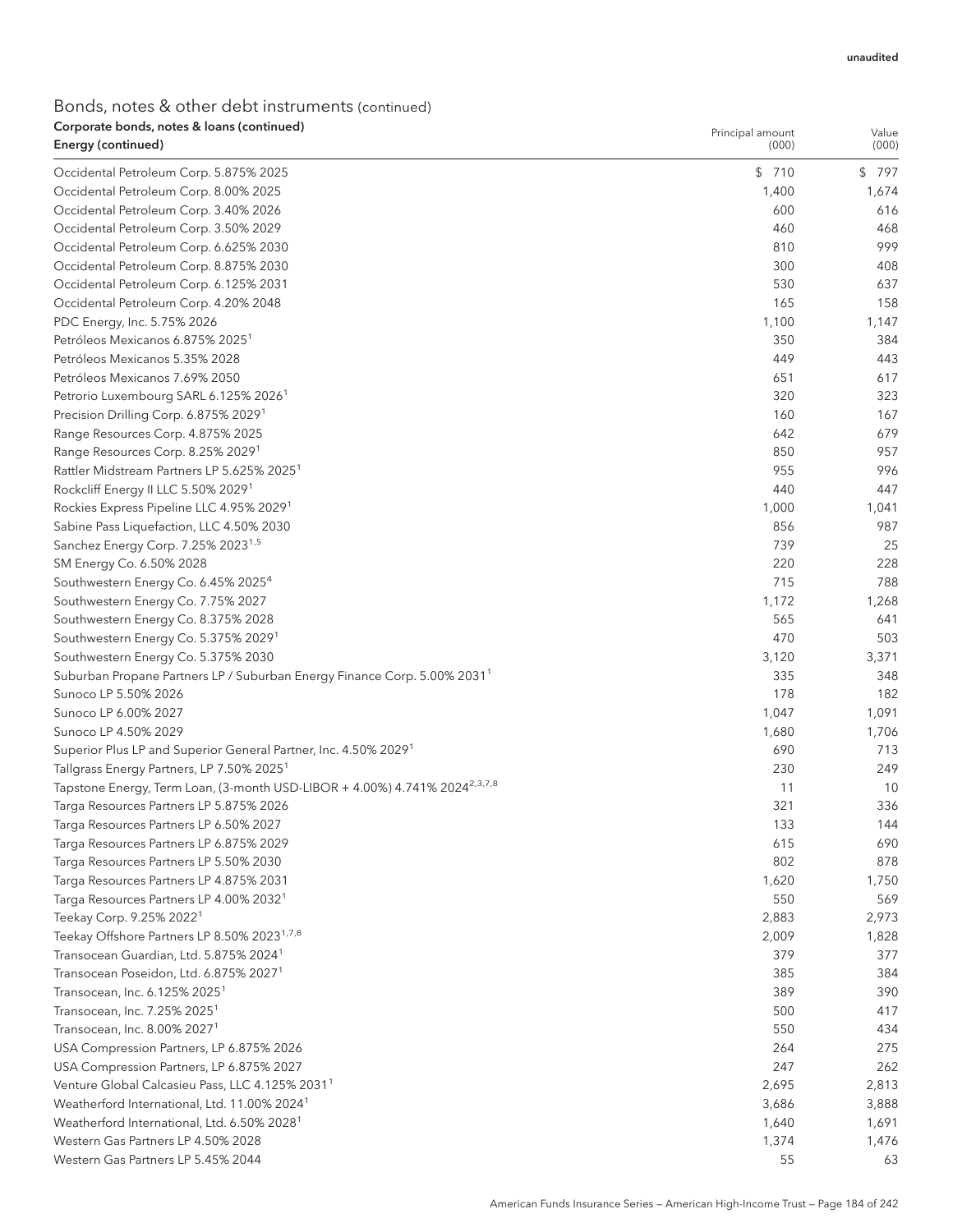Principal amount

# Bonds, notes & other debt instruments (continued) Corporate bonds, notes & loans (continued)

| Energy (continued)                                      | (000) | (000)   |
|---------------------------------------------------------|-------|---------|
| Western Midstream Operating, LP 4.35% 2025 <sup>4</sup> | \$369 | 390     |
| Western Midstream Operating, LP 4.75% 2028              | 160   | 175     |
| Western Midstream Operating, LP 5.30% 2030 <sup>4</sup> | 400   | 443     |
| Western Midstream Operating, LP 6.50% 2050 <sup>4</sup> | 500   | 589     |
|                                                         |       | 143,527 |

### Communication services 13.25%

| Altice France SA 5.125% 2029 <sup>1</sup>                                                      | 2,547 | 2,501 |
|------------------------------------------------------------------------------------------------|-------|-------|
| Beasley Mezzanine Holdings, LLC 8.625% 2026 <sup>1</sup>                                       | 475   | 485   |
| Brightstar Escrow Corp. 9.75% 2025 <sup>1</sup>                                                | 1,095 | 1,176 |
| CCO Holdings LLC and CCO Holdings Capital Corp. 4.00% 2023 <sup>1</sup>                        | 1,155 | 1,162 |
| CCO Holdings LLC and CCO Holdings Capital Corp. 5.50% 2026 <sup>1</sup>                        | 132   | 136   |
| CCO Holdings LLC and CCO Holdings Capital Corp. 5.00% 2028 <sup>1</sup>                        | 96    | 100   |
| CCO Holdings LLC and CCO Holdings Capital Corp. 5.375% 2029 <sup>1</sup>                       | 100   | 108   |
| CCO Holdings LLC and CCO Holdings Capital Corp. 4.50% 2030 <sup>1</sup>                        | 3,604 | 3,723 |
| CCO Holdings LLC and CCO Holdings Capital Corp. 4.75% 2030 <sup>1</sup>                        | 3,137 | 3,284 |
| CCO Holdings LLC and CCO Holdings Capital Corp. 2.80% 2031                                     | 140   | 140   |
| CCO Holdings LLC and CCO Holdings Capital Corp. 4.25% 2031 <sup>1</sup>                        | 3,285 | 3,346 |
| CCO Holdings LLC and CCO Holdings Capital Corp. 4.50% 2032                                     | 1,024 | 1,056 |
| CCO Holdings LLC and CCO Holdings Capital Corp. 4.50% 2033 <sup>1</sup>                        | 1,175 | 1,197 |
| CCO Holdings LLC and CCO Holdings Capital Corp. 4.25% 2034 <sup>1</sup>                        | 750   | 744   |
| Centerfield Media Parent, Inc. 6.625% 2026 <sup>1</sup>                                        | 1,160 | 1,196 |
| CenturyLink, Inc. 6.75% 2023                                                                   | 1,480 | 1,624 |
| CenturyLink, Inc. 7.50% 2024                                                                   | 583   | 646   |
| CenturyLink, Inc. 5.125% 2026 <sup>1</sup>                                                     | 550   | 571   |
| CenturyLink, Inc. 4.00% 2027 <sup>1</sup>                                                      | 750   | 767   |
| Cinemark USA, Inc. 5.875% 2026 <sup>1</sup>                                                    | 330   | 334   |
| Cinemark USA, Inc. 5.25% 2028 <sup>1</sup>                                                     | 400   | 395   |
| Clear Channel Worldwide Holdings, Inc. 7.75% 2028 <sup>1</sup>                                 | 700   | 738   |
| Clear Channel Worldwide Holdings, Inc. 7.50% 2029 <sup>1</sup>                                 | 380   | 396   |
| Cogent Communications Group, Inc. 3.50% 2026 <sup>1</sup>                                      | 1,000 | 1,015 |
| Consolidated Communications, Inc. 5.00% 2028 <sup>1</sup>                                      | 225   | 233   |
| Diamond Sports Group LLC 5.375% 2026 <sup>1</sup>                                              | 743   | 491   |
| Diamond Sports Group LLC 6.625% 2027 <sup>1</sup>                                              | 1,056 | 464   |
| DIRECTV Financing LLC, Term Loan, (3-month USD-LIBOR + 5.00%) 5.75% 2027 <sup>2,3</sup>        | 1,865 | 1,869 |
| DIRECTV Holdings LLC and DIRECTV Financing Co., Inc. 5.875% 2027 <sup>1</sup>                  | 2,920 | 3,051 |
| DISH DBS Corp. 5.125% 2029                                                                     | 900   | 883   |
| Embarq Corp. 7.995% 2036                                                                       | 2,102 | 2,258 |
| Epicor Software Corp., Term Loan C, (3-month USD-LIBOR + 3.25%) 4.00% 2027 <sup>2,3</sup>      | 74    | 74    |
| Epicor Software Corp., Term Loan, (3-month USD-LIBOR + 7.75%) 8.75% 2028 <sup>2,3</sup>        | 525   | 541   |
| Front Range BidCo, Inc. 6.125% 2028 <sup>1</sup>                                               | 839   | 852   |
| Frontier Communications Corp. 5.875% 2027 <sup>1</sup>                                         | 1,550 | 1,649 |
| Frontier Communications Corp. 5.00% 2028 <sup>1</sup>                                          | 5,680 | 5,971 |
| Frontier Communications Corp. 6.75% 2029 <sup>1</sup>                                          | 2,110 | 2,227 |
| Frontier Communications Holdings, LLC 5.875% 2029                                              | 1,650 | 1,672 |
| Gray Television, Inc. 7.00% 2027 <sup>1</sup>                                                  | 828   | 889   |
| iHeartCommunications, Inc. 5.25% 2027 <sup>1</sup>                                             | 1,445 | 1,503 |
| Inmarsat PLC 6.75% 2026 <sup>1</sup>                                                           | 1,475 | 1,545 |
| Intelsat Jackson Holding Co. 8.00% 2024 <sup>1</sup>                                           | 1,675 | 1,721 |
| Intelsat Jackson Holding Co. 8.50% 2024 <sup>1,5</sup>                                         | 2,050 | 1,172 |
| Intelsat Jackson Holding Co., Term Loan, (3-month USD-LIBOR + 4.75%) 5.75% 2022 <sup>2,3</sup> | 1,010 | 1,015 |
| Intelsat Jackson Holding Co., Term Loan, 6.625% 2024 <sup>2</sup>                              | 3,900 | 3,978 |
| Kantar Group LLC, Term Loan B2, (3-month USD-LIBOR + 4.50%) 5.25% 2026 <sup>2,3</sup>          | 390   | 391   |
| Lamar Media Corp. 3.75% 2028                                                                   | 61    | 63    |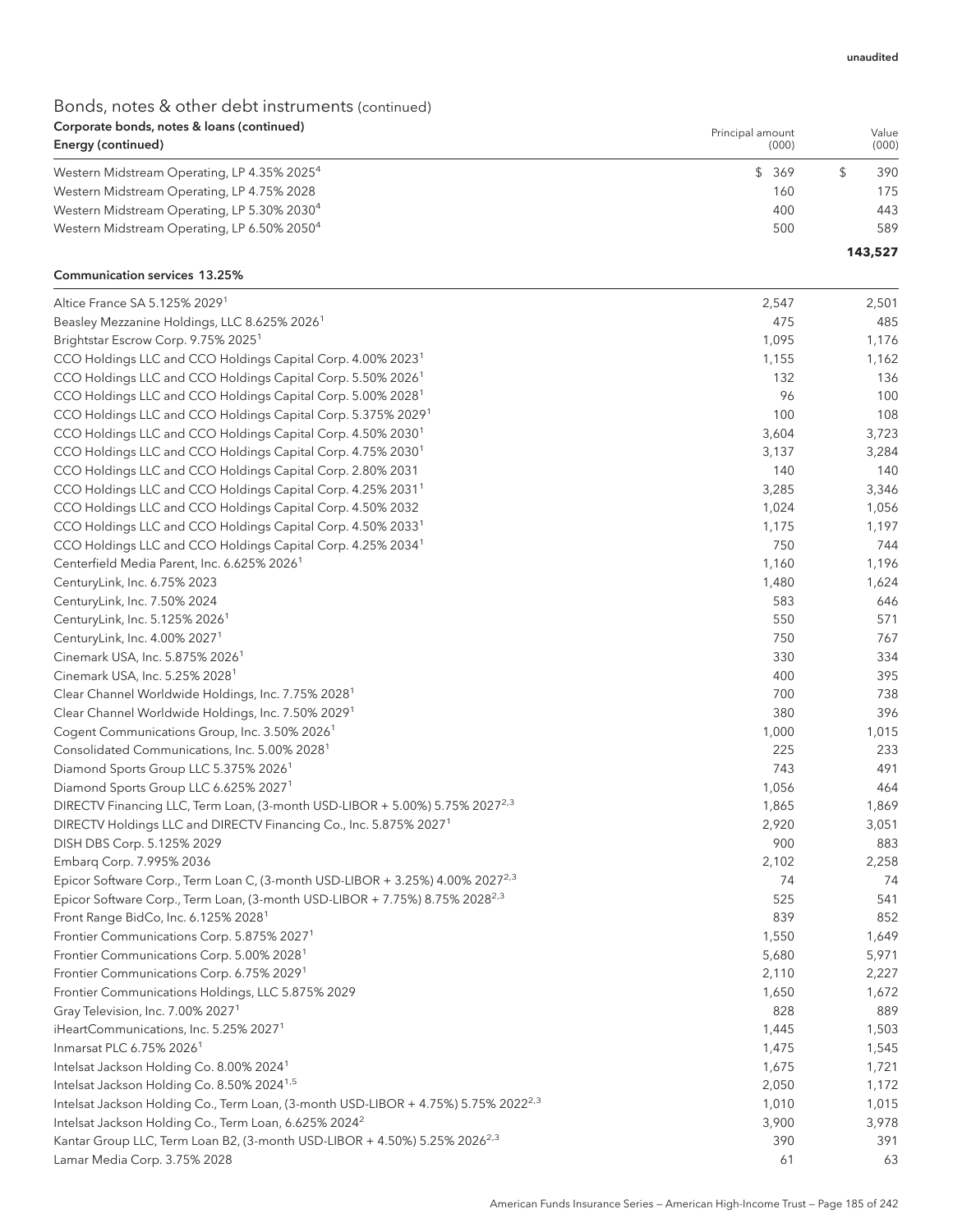| Corporate bonds, notes & Ioans (continued)<br>Communication services (continued)      | Principal amount<br>(000) | Value<br>(000) |
|---------------------------------------------------------------------------------------|---------------------------|----------------|
|                                                                                       |                           |                |
| Lamar Media Corp. 4.875% 2029                                                         | \$300                     | \$<br>318      |
| Lamar Media Corp. 4.00% 2030                                                          | 260                       | 268            |
| Lamar Media Corp. 3.625% 2031                                                         | 125                       | 125            |
| Level 3 Financing, Inc. 3.75% 2029 <sup>1</sup>                                       | 550                       | 532            |
| Ligado Networks LLC 15.50% PIK 2023 <sup>1,6</sup>                                    | 1,530                     | 1,486          |
| Ligado Networks LLC 17.50% PIK 2024 <sup>1,6</sup>                                    | 246                       | 186            |
| Live Nation Entertainment, Inc. 3.75% 2028 <sup>1</sup>                               | 425                       | 423            |
| Mav Acquisition Corp. 5.75% 2028 <sup>1</sup>                                         | 520                       | 512            |
| Meredith Corp. 6.875% 2026                                                            | 549                       | 568            |
| Midas OpCo Holdings LLC 5.625% 2029 <sup>1</sup>                                      | 3,300                     | 3,419          |
| Netflix, Inc. 4.875% 2028                                                             | 635                       | 733            |
| Netflix, Inc. 5.375% 2029 <sup>1</sup>                                                | 50                        | 61             |
| Netflix, Inc. 4.875% 2030 <sup>1</sup>                                                | 674                       | 794            |
| News Corp. 3.875% 2029 <sup>1</sup>                                                   | 1,200                     | 1,235          |
| Nexstar Broadcasting, Inc. 4.75% 2028 <sup>1</sup>                                    | 2,400                     | 2,493          |
| Nexstar Escrow Corp. 5.625% 2027 <sup>1</sup>                                         | 789                       | 836            |
| Qwest Capital Funding, Inc. 6.875% 2028                                               | 860                       | 938            |
| Scripps Escrow II, Inc. 3.875% 2029 <sup>1</sup>                                      | 750                       | 754            |
| Sinclair Television Group, Inc. 5.125% 2027 <sup>1</sup>                              | 195                       | 194            |
| Sinclair Television Group, Inc. 4.125% 2030 <sup>1</sup>                              | 1,550                     | 1,517          |
| Sirius XM Radio, Inc. 3.125% 2026 <sup>1</sup>                                        | 2,100                     | 2,132          |
| Sirius XM Radio, Inc. 4.00% 2028 <sup>1</sup>                                         | 2,725                     | 2,774          |
| Sirius XM Radio, Inc. 4.125% 2030 <sup>1</sup>                                        | 445                       | 448            |
| Sirius XM Radio, Inc. 3.875% 2031 <sup>1</sup>                                        | 2,400                     | 2,347          |
| Sprint Corp. 11.50% 2021                                                              | 538                       | 545            |
| Sprint Corp. 7.625% 2026                                                              | 2,000                     | 2,426          |
| Sprint Corp. 6.875% 2028                                                              | 7,896                     | 10,117         |
| Sprint Corp. 8.75% 2032                                                               | 5,791                     | 8,658          |
| Summer (BC) BidCo B LLC 5.50% 2026 <sup>1</sup>                                       | 365                       | 375            |
| TEGNA, Inc. 4.75% 2026 <sup>1</sup>                                                   | 850                       | 888            |
| TEGNA, Inc. 4.625% 2028                                                               | 650                       | 665            |
| TEGNA, Inc. 5.00% 2029                                                                | 936                       | 965            |
| T-Mobile US, Inc. 2.625% 2026                                                         | 1,650                     | 1,689          |
| T-Mobile US, Inc. 3.375% 2029 <sup>1</sup>                                            | 1,750                     | 1,828          |
| T-Mobile US, Inc. 2.875% 2031                                                         | 460                       | 464            |
| Total Play Telecomunicaciones, SA de CV, 7.50% 2025 <sup>1</sup>                      | 275                       | 286            |
| Trilogy International South Pacific LLC / TISP Finance, Inc. 8.875% 2023 <sup>1</sup> | 4,947                     | 4,831          |
| Univision Communications, Inc. 5.125% 2025 <sup>1</sup>                               | 3,195                     | 3,246          |
| Univision Communications, Inc. 6.625% 2027 <sup>1</sup>                               | 3,050                     | 3,317          |
| Univision Communications, Inc. 4.50% 2029 <sup>1</sup>                                | 5,500                     | 5,596          |
| UPC Broadband Finco BV 4.875% 2031 <sup>1</sup>                                       | 650                       | 666            |
| Virgin Media O2 4.25% 2031 <sup>1</sup>                                               | 2,625                     | 2,622          |
| Virgin Media Secured Finance PLC 4.50% 2030 <sup>1</sup>                              | 990                       | 1,007          |
| VMED O2 UK Financing I PLC 4.75% 2031 <sup>1</sup>                                    | 200                       | 205            |
| Warner Music Group 3.875% 2030 <sup>1</sup>                                           | 850                       | 885            |
| Ziggo Bond Co. BV 5.125% 2030 <sup>1</sup>                                            | 419                       | 430            |
| Ziggo Bond Finance BV 5.50% 2027 <sup>1</sup>                                         | 824                       | 853            |
| Ziggo Bond Finance BV 4.875% 2030 <sup>1</sup>                                        | 2,200                     | 2,271          |
|                                                                                       |                           |                |
|                                                                                       |                           | 141,280        |

### Health care 10.83%

| 180 Medical, Inc. 3.875% 20291                                                               | 495 | 495 |
|----------------------------------------------------------------------------------------------|-----|-----|
| AdaptHealth, LLC 5.125% 2030 $^{\rm 1}$                                                      | 725 | 726 |
| Auris Luxembourg III SARL, Term Loan, (3-month USD-LIBOR + 3.75%) 3.834% 2026 <sup>2,3</sup> | 839 | 832 |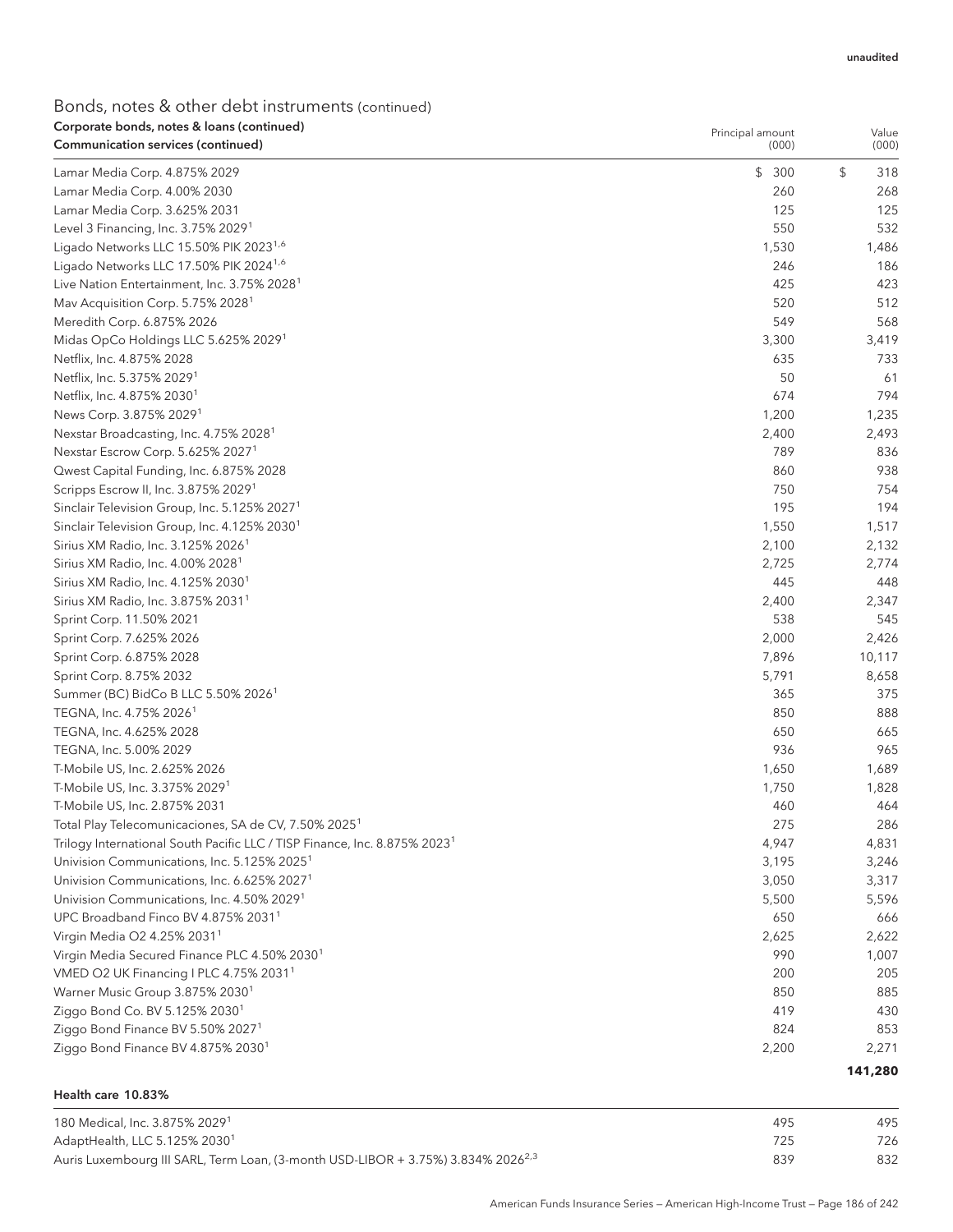| Corporate bonds, notes & Ioans (continued)<br>Health care (continued)         | Principal amount<br>(000) | Value<br>(000) |
|-------------------------------------------------------------------------------|---------------------------|----------------|
| Avantor Funding, Inc. 4.625% 2028 <sup>1</sup>                                | \$1,910                   | \$2,013        |
| Bausch Health Companies, Inc. 9.25% 2026 <sup>1</sup>                         | 2,644                     | 2,827          |
| Bausch Health Companies, Inc. 5.75% 2027 <sup>1</sup>                         | 1,000                     | 1,049          |
| Bausch Health Companies, Inc. 4.875% 2028 <sup>1</sup>                        | 2,445                     | 2,537          |
| Bausch Health Companies, Inc. 5.00% 2028 <sup>1</sup>                         | 987                       | 938            |
| Bausch Health Companies, Inc. 7.00% 2028 <sup>1</sup>                         | 553                       | 567            |
| Bausch Health Companies, Inc. 5.00% 2029 <sup>1</sup>                         | 375                       | 350            |
| Bausch Health Companies, Inc. 6.25% 2029 <sup>1</sup>                         | 815                       | 808            |
| Bausch Health Companies, Inc. 5.25% 2030 <sup>1</sup>                         | 852                       | 796            |
| Bausch Health Companies, Inc. 5.25% 2031 <sup>1</sup>                         | 3,055                     | 2,814          |
| Catalent Pharma Solutions, Inc. 5.00% 2027 <sup>1</sup>                       | 53                        | 55             |
| Catalent Pharma Solutions, Inc. 3.125% 2029 <sup>1</sup>                      | 285                       | 280            |
| Catalent Pharma Solutions, Inc. 3.50% 2030 <sup>1</sup>                       | 1,200                     | 1,202          |
| Centene Corp. 4.25% 2027                                                      | 584                       | 612            |
| Centene Corp. 2.45% 2028                                                      | 4,140                     | 4,166          |
| Centene Corp. 4.625% 2029                                                     | 4,305                     | 4,697          |
| Centene Corp. 3.00% 2030                                                      | 2,530                     | 2,596          |
| Centene Corp. 3.375% 2030                                                     | 842                       | 873            |
| Centene Corp. 2.50% 2031                                                      | 1,485                     | 1,466          |
| Centene Corp. 2.625% 2031                                                     | 1,350                     | 1,343          |
| Charles River Laboratories International, Inc. 4.25% 2028 <sup>1</sup>        | 241                       | 251            |
| Charles River Laboratories International, Inc. 3.75% 2029 <sup>1</sup>        | 680                       | 695            |
| Community Health Systems, Inc. 5.625% 2027 <sup>1</sup>                       | 730                       | 765            |
| Community Health Systems, Inc. 6.00% 2029 <sup>1</sup>                        | 653                       | 693            |
| DaVita, Inc. 4.625% 2030 <sup>1</sup>                                         | 1,100                     | 1,133          |
| Encompass Health Corp. 4.50% 2028                                             | 496                       | 513            |
| Encompass Health Corp. 4.75% 2030                                             | 285                       | 300            |
| Endo DAC / Endo Finance LLC / Endo Finco 9.50% 2027 <sup>1</sup>              | 1,561                     | 1,567          |
| Endo DAC / Endo Finance LLC / Endo Finco 6.00% 2028 <sup>1</sup>              | 1,558                     | 1,117          |
| Endo International PLC 5.75% 2022 <sup>1</sup>                                | 2,777                     | 2,569          |
| Endo International PLC 5.875% 2024 <sup>1</sup>                               | 1,300                     | 1,278          |
| Endo Luxembourg Finance Co. I SARL / Endo U.S., Inc. 6.125% 2029 <sup>1</sup> | 1,490                     | 1,492          |
| Grifols Escrow Issuer SA 4.75% 2028 <sup>1</sup>                              | 680                       | 696            |
| HCA, Inc. 5.875% 2023                                                         | 70                        | 75             |
| HCA, Inc. 5.875% 2026                                                         | 321                       | 368            |
| HCA, Inc. 4.50% 2027                                                          | 173                       | 195            |
| HCA, Inc. 5.625% 2028                                                         | 2,065                     | 2,459          |
| HCA, Inc. 5.875% 2029                                                         | 750                       | 902            |
| HCA, Inc. 3.50% 2030                                                          | 1,650                     | 1,750          |
| HCA, Inc. 5.50% 2047                                                          | 128                       | 166            |
| HCA, Inc. 5.25% 2049                                                          | 475                       | 607            |
| HCA, Inc. 7.50% 2095                                                          | 250                       | 380            |
| HealthEquity, Inc. 4.50% 2029 <sup>1</sup>                                    | 555                       | 564            |
| IMS Health Holdings, Inc. 5.00% 2026 <sup>1</sup>                             | 823                       | 845            |
| Jaguar Holding Co. II 4.625% 2025 <sup>1</sup>                                | 350                       | 364            |
| Jazz Securities DAC 4.375% 2029 <sup>1</sup>                                  | 1,256                     | 1,303          |
| Mallinckrodt International Finance SA 5.50% 2025 <sup>1,5</sup>               | 1,118                     | 564            |
| Mallinckrodt PLC 5.75% 2022 <sup>1,5</sup>                                    | 420                       | 208            |
| Mallinckrodt PLC 10.00% 2025 <sup>1</sup>                                     | 1,494                     | 1,612          |
| ModivCare Escrow Issuer, Inc. 5.00% 2029 <sup>1</sup>                         | 570                       | 592            |
| Molina Healthcare, Inc. 5.375% 2022                                           | 1,164                     | 1,202          |
| Molina Healthcare, Inc. 4.375% 2028 <sup>1</sup>                              | 920                       | 958            |
| Molina Healthcare, Inc. 3.875% 2030 <sup>1</sup>                              | 1,999                     | 2,091          |
| Multiplan, Inc. 5.50% 2028 <sup>1</sup>                                       | 475                       | 474            |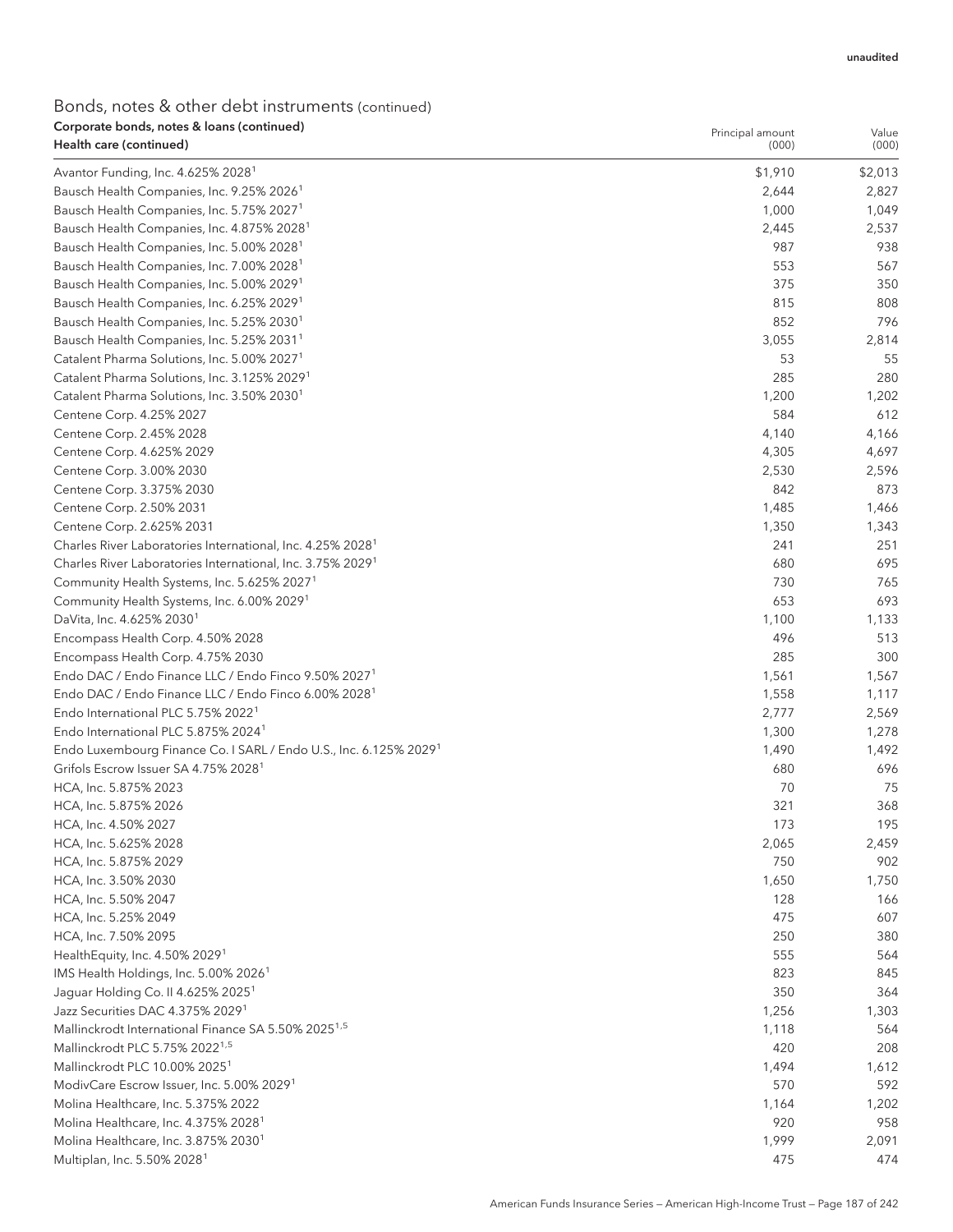# Bonds, notes & other debt instruments (continued) Corporate bonds, notes & loans (continued)

| Corporate bonds, notes & Ioans (continued)<br>Health care (continued) | Principal amount<br>(000) | Value<br>(000) |
|-----------------------------------------------------------------------|---------------------------|----------------|
| Organon Finance 1 LLC 4.125% 2028 <sup>1</sup>                        | \$475                     | \$<br>485      |
| Organon Finance 1 LLC 5.125% 2031 <sup>1</sup>                        | 240                       | 252            |
| Owens & Minor, Inc. 4.375% 2024                                       | 1,935                     | 2,057          |
| Owens & Minor, Inc. 4.50% 2029 <sup>1</sup>                           | 1,980                     | 2,002          |
| Par Pharmaceutical, Inc. 7.50% 2027 <sup>1</sup>                      | 4,715                     | 4,810          |
| Radiology Partners, Inc. 9.25% 2028 <sup>1</sup>                      | 1,213                     | 1,306          |
| Rotech Healthcare, Inc., Term Loan,                                   |                           |                |
| (3-month USD-LIBOR + 11.00%) 13.00% PIK 2023 <sup>2,3,6,7,8</sup>     | 4,246                     | 4,246          |
| RP Escrow Issuer, LLC 5.25% 2025 <sup>1</sup>                         | 735                       | 757            |
| Select Medical Holdings Corp. 6.25% 2026 <sup>1</sup>                 | 554                       | 583            |
| Surgery Center Holdings 10.00% 2027 <sup>1</sup>                      | 416                       | 450            |
| Syneos Health, Inc. 3.625% 2029 <sup>1</sup>                          | 630                       | 629            |
| Team Health Holdings, Inc. 6.375% 2025 <sup>1</sup>                   | 899                       | 870            |
| Team Health Holdings, Inc., Term Loan B, 3.75% 2024 <sup>2,3</sup>    | 314                       | 307            |
| Tenet Healthcare Corp. 4.625% 2024                                    | 230                       | 234            |
| Tenet Healthcare Corp. 4.875% 2026 <sup>1</sup>                       | 6,180                     | 6,404          |
| Tenet Healthcare Corp. 5.125% 2027 <sup>1</sup>                       | 710                       | 741            |
| Tenet Healthcare Corp. 6.25% 2027 <sup>1</sup>                        | 500                       | 519            |
| Tenet Healthcare Corp. 4.625% 2028 <sup>1</sup>                       | 550                       | 571            |
| Tenet Healthcare Corp. 6.125% 2028 <sup>1</sup>                       | 500                       | 526            |
| Tenet Healthcare Corp. 4.25% 2029 <sup>1</sup>                        | 990                       | 1,006          |
| Tenet Healthcare Corp. 6.875% 2031                                    | 100                       | 115            |
| Teva Pharmaceutical Finance Co. BV 2.80% 2023                         | 2,708                     | 2,695          |
| Teva Pharmaceutical Finance Co. BV 6.00% 2024                         | 4,779                     | 5,036          |
| Teva Pharmaceutical Finance Co. BV 7.125% 2025                        | 2,709                     | 2,966          |
| Teva Pharmaceutical Finance Co. BV 3.15% 2026                         | 2,134                     | 2,046          |
| Teva Pharmaceutical Finance Co. BV 6.75% 2028                         | 2,238                     | 2,560          |
| Teva Pharmaceutical Finance Co. BV 4.10% 2046                         | 962                       | 831            |
| Valeant Pharmaceuticals International, Inc. 6.125% 2025 <sup>1</sup>  | 4,446                     | 4,543          |
| Valeant Pharmaceuticals International, Inc. 9.00% 2025 <sup>1</sup>   | 581                       | 614            |
| Valeant Pharmaceuticals International, Inc. 8.50% 2027 <sup>1</sup>   | 502                       | 535            |
|                                                                       |                           | 115,486        |

#### Materials 10.54%

| Alcoa Netherlands Holding BV 5.50% 2027 <sup>1</sup>           | 510   | 548   |
|----------------------------------------------------------------|-------|-------|
| Alcoa Netherlands Holding BV 4.125% 2029 <sup>1</sup>          | 430   | 448   |
| Allegheny Technologies, Inc. 4.875% 2029                       | 1,415 | 1,422 |
| Allegheny Technologies, Inc. 5.125% 2031                       | 460   | 464   |
| ArcelorMittal 4.25% 2029                                       | 372   | 410   |
| ArcelorMittal 7.00% 2039                                       | 558   | 788   |
| ArcelorMittal 6.75% 2041                                       | 1,025 | 1,410 |
| Arconic Corp. 6.00% 2025 <sup>1</sup>                          | 810   | 852   |
| Arconic Rolled Products Corp. 6.125% 2028 <sup>1</sup>         | 200   | 212   |
| Ardagh Group SA 6.50% Cash 2027 <sup>1,6</sup>                 | 622   | 662   |
| Ardagh Metal Packaging Finance USA LLC 4.00% 2029 <sup>1</sup> | 650   | 658   |
| Ardagh Packaging Finance 5.25% 2025 <sup>1</sup>               | 495   | 518   |
| Ardagh Packaging Finance 5.25% 2027 <sup>1</sup>               | 225   | 229   |
| Axalta Coating Systems LLC 4.75% 2027 <sup>1</sup>             | 460   | 480   |
| Ball Corp. 3.125% 2031                                         | 1,250 | 1,236 |
| BWAY Parent Co., Inc. 5.50% 2024 <sup>1</sup>                  | 1,619 | 1,635 |
| Cascades, Inc. 5.125% 2026 <sup>1</sup>                        | 495   | 527   |
| Cascades, Inc. 5.375% 2028 <sup>1</sup>                        | 340   | 358   |
| Cleveland-Cliffs, Inc. 9.875% 2025 <sup>1</sup>                | 204   | 234   |
| Cleveland-Cliffs, Inc. 6.75% 2026 <sup>1</sup>                 | 817   | 872   |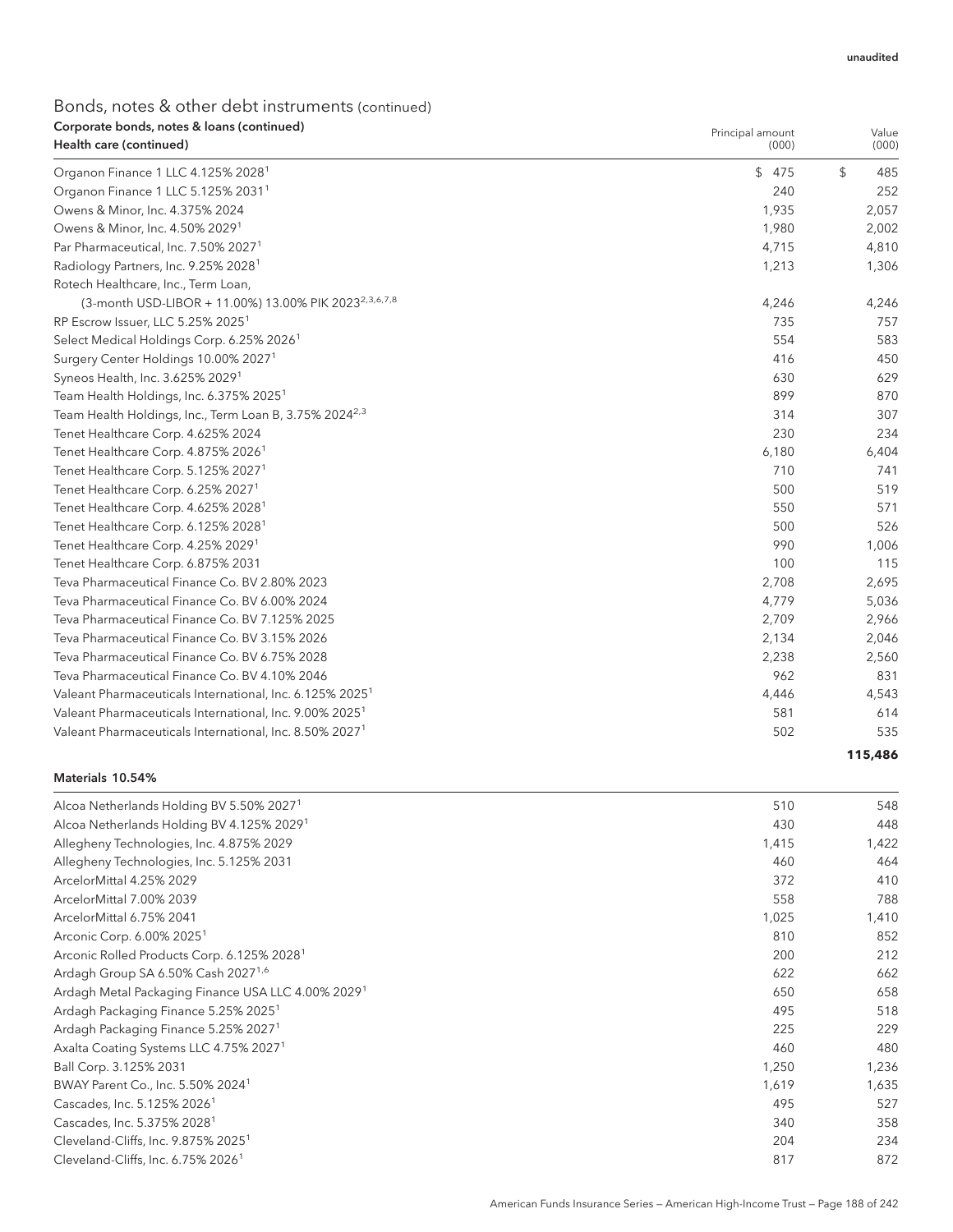| Corporate bonds, notes & Ioans (continued)<br>Materials (continued) | Principal amount<br>(000) | Value<br>(000) |
|---------------------------------------------------------------------|---------------------------|----------------|
| Cleveland-Cliffs, Inc. 5.875% 2027                                  | \$2,880                   | \$2,984        |
| Cleveland-Cliffs, Inc. 7.00% 2027                                   | 297                       | 312            |
| Cleveland-Cliffs, Inc. 4.625% 2029 <sup>1</sup>                     | 2,300                     | 2,352          |
| Cleveland-Cliffs, Inc. 4.875% 2031 <sup>1</sup>                     | 2,475                     | 2,559          |
| Consolidated Energy Finance SA 6.50% 2026 <sup>1</sup>              | 1,250                     | 1,296          |
| Consolidated Energy Finance SA 5.625% 2028 <sup>1</sup>             | 1,555                     | 1,555          |
| Constellium SE 3.75% 20291                                          | 350                       | 341            |
| CVR Partners LP 9.25% 2023 <sup>1</sup>                             | 291                       | 292            |
| CVR Partners LP 6.125% 2028 <sup>1</sup>                            |                           |                |
| Diamond (BC) BV 4.625% 2029 <sup>1</sup>                            | 3,025<br>205              | 3,176<br>208   |
|                                                                     |                           |                |
| Element Solutions, Inc. 3.875% 2028 <sup>1</sup>                    | 620                       | 627            |
| First Quantum Minerals, Ltd. 7.25% 2023 <sup>1</sup>                | 2,073                     | 2,112          |
| First Quantum Minerals, Ltd. 7.50% 2025 <sup>1</sup>                | 3,893                     | 3,998          |
| First Quantum Minerals, Ltd. 6.875% 2026 <sup>1</sup>               | 3,276                     | 3,411          |
| First Quantum Minerals, Ltd. 6.875% 2027 <sup>1</sup>               | 5,240                     | 5,548          |
| FMG Resources 4.375% 2031 <sup>1</sup>                              | 1,115                     | 1,154          |
| Freeport-McMoRan, Inc. 4.55% 2024                                   | 150                       | 162            |
| Freeport-McMoRan, Inc. 4.25% 2030                                   | 637                       | 675            |
| Freeport-McMoRan, Inc. 5.40% 2034                                   | 551                       | 663            |
| Freeport-McMoRan, Inc. 5.45% 2043                                   | 1,401                     | 1,727          |
| FXI Holdings, Inc. 7.875% 2024 <sup>1</sup>                         | 2,805                     | 2,865          |
| FXI Holdings, Inc. 12.25% 2026 <sup>1</sup>                         | 5,615                     | 6,383          |
| GPC Merger Sub, Inc. 7.125% 2028 <sup>1</sup>                       | 534                       | 568            |
| Hexion, Inc. 7.875% 2027 <sup>1</sup>                               | 2,061                     | 2,203          |
| INEOS Group Holdings SA 5.625% 2024 <sup>1</sup>                    | 497                       | 499            |
| Joseph T. Ryerson & Son, Inc. 8.50% 2028 <sup>1</sup>               | 620                       | 688            |
| LSB Industries, Inc. 9.625% 2023 <sup>1</sup>                       | 5,703                     | 5,946          |
| LSB Industries, Inc. 6.25% 2028 <sup>1</sup>                        | 2,460                     | 2,485          |
| Mercer International, Inc. 5.125% 2029                              | 400                       | 409            |
| Methanex Corp. 5.125% 2027                                          | 4,200                     | 4,546          |
| Methanex Corp. 5.25% 2029                                           | 1,300                     | 1,409          |
| Methanex Corp. 5.65% 2044                                           | 1,225                     | 1,320          |
| Neon Holdings, Inc. 10.125% 2026 <sup>1</sup>                       | 840                       | 911            |
| Nova Chemicals Corp. 4.875% 2024 <sup>1</sup>                       | 495                       | 518            |
| Nova Chemicals Corp. 5.00% 2025 <sup>1</sup>                        | 295                       | 313            |
| Nova Chemicals Corp. 5.25% 2027 <sup>1</sup>                        | 2,536                     | 2,668          |
| Nova Chemicals Corp. 4.25% 2029 <sup>1</sup>                        | 2,175                     | 2,178          |
| Novelis Corp. 3.25% 2026 <sup>1</sup>                               | 1,235                     | 1,254          |
| Novelis Corp. 4.75% 2030 <sup>1</sup>                               | 990                       | 1,043          |
| Novelis Corp. 3.875% 2031 <sup>1</sup>                              | 1,330                     | 1,317          |
| OCI NV 5.25% 2024 <sup>1</sup>                                      | 250                       | 257            |
| Olin Corp. 9.50% 2025 <sup>1</sup>                                  | 490                       | 611            |
| Olin Corp. 5.625% 2029                                              | 300                       | 330            |
| Olin Corp. 5.00% 2030                                               | 180                       | 191            |
| Owens-Illinois, Inc. 5.875% 2023 <sup>1</sup>                       | 420                       | 445            |
| Owens-Illinois, Inc. 6.375% 2025 <sup>1</sup>                       | 265                       | 294            |
| Plastipak Holdings, Inc. 6.25% 2025 <sup>1</sup>                    | 200                       | 204            |
| Rayonier A.M. Products, Inc. 7.625% 2026 <sup>1</sup>               | 300                       | 319            |
| SCIH Salt Holdings, Inc. 4.875% 2028 <sup>1</sup>                   | 4,375                     | 4,402          |
| SCIH Salt Holdings, Inc. 6.625% 2029 <sup>1</sup>                   | 1,395                     | 1,341          |
| Scotts Miracle-Gro Co. 4.50% 2029                                   | 639                       | 669            |
| Scotts Miracle-Gro Co. 4.375% 2032 <sup>1</sup>                     | 455                       | 459            |
| Sealed Air Corp. 5.25% 2023 <sup>1</sup>                            | 267                       | 279            |
| Sealed Air Corp. 4.00% 2027 <sup>1</sup>                            | 316                       | 337            |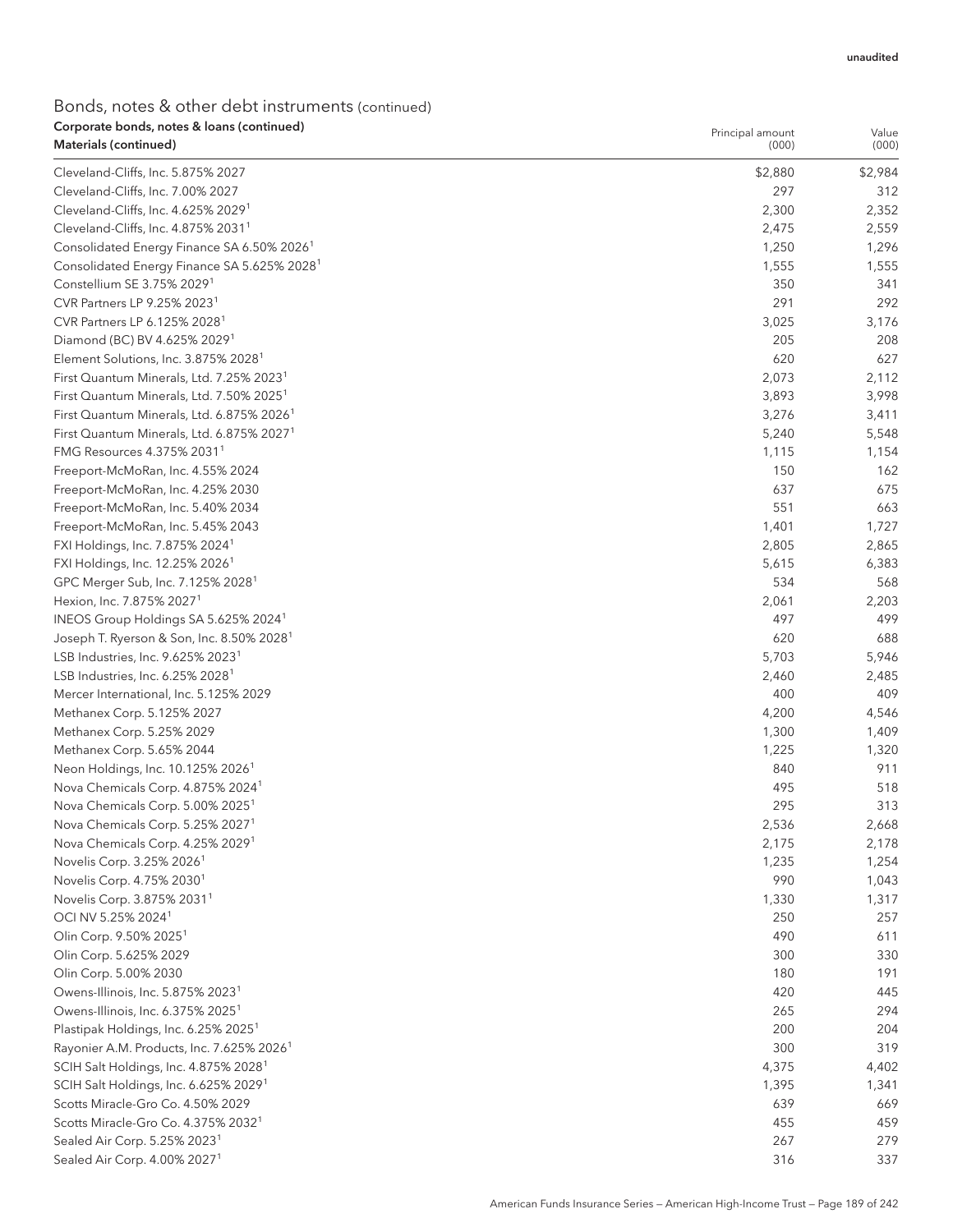| Corporate bonds, notes & Ioans (continued)<br>Materials (continued) | Principal amount<br>(000) | Value<br>(000) |
|---------------------------------------------------------------------|---------------------------|----------------|
| Silgan Holdings, Inc. 4.125% 2028                                   | $\mathfrak{L}$<br>377     | \$<br>388      |
| Summit Materials, Inc. 6.50% 2027 <sup>1</sup>                      | 360                       | 378            |
| Summit Materials, Inc. 5.25% 2029 <sup>1</sup>                      | 955                       | 1,004          |
| Trivium Packaging BV 5.50% 2026 <sup>1</sup>                        | 530                       | 556            |
| Trivium Packaging BV 8.50% 2027 <sup>1</sup>                        | 403                       | 433            |
| Tronox, Ltd. 4.625% 2029 <sup>1</sup>                               | 730                       | 727            |
| Unifrax Escrow Issuer Corp. 5.25% 2028 <sup>1</sup>                 | 989                       | 1,003          |
| Unifrax Escrow Issuer Corp. 7.50% 2029 <sup>1</sup>                 | 280                       | 287            |
| Valvoline, Inc. 4.25% 2030 <sup>1</sup>                             | 353                       | 366            |
| Valvoline, Inc. 3.625% 2031 <sup>1</sup>                            | 620                       | 613            |
| Venator Materials Corp. 5.75% 2025 <sup>1</sup>                     | 3,896                     | 3,688          |
| Venator Materials Corp. 9.50% 2025 <sup>1</sup>                     | 1,155                     | 1,279          |
| W. R. Grace Holdings LLC 4.875% 2027 <sup>1</sup>                   | 655                       | 675            |
| W. R. Grace Holdings LLC 5.625% 2029 <sup>1</sup>                   | 790                       | 816            |
| Warrior Met Coal, Inc. 8.00% 2024 <sup>1</sup>                      | 1,400                     | 1,423          |
|                                                                     |                           | 112,412        |

#### Industrials 8.58%

| ADT Security Corp. 4.125% 2029 <sup>1</sup>                                                   | 1,635 | 1,627 |
|-----------------------------------------------------------------------------------------------|-------|-------|
| Aeropuerto International de Tocume SA 4.00% 2041 <sup>1</sup>                                 | 200   | 206   |
| Aeropuerto International de Tocume SA 5.125% 2061 <sup>1</sup>                                | 200   | 210   |
| Allison Transmission Holdings, Inc. 3.75% 2031 <sup>1</sup>                                   | 1,720 | 1,675 |
| American Airlines, Inc. 5.50% 2026 <sup>1</sup>                                               | 2,160 | 2,273 |
| American Airlines, Inc. 5.75% 2029 <sup>1</sup>                                               | 750   | 809   |
| Artera Services, LLC 9.033% 2025 <sup>1</sup>                                                 | 1,060 | 1,151 |
| Associated Materials, LLC 9.00% 2025 <sup>1</sup>                                             | 2,156 | 2,283 |
| Atkore, Inc. 4.25% 2031 <sup>1</sup>                                                          | 385   | 397   |
| Atlantic Aviation FBO, Inc., Term Loan, (3-month USD-LIBOR + 3.00%) 3.50% 2028 <sup>2,3</sup> | 550   | 550   |
| Atlantic Aviation FBO, Inc., Term Loan, (3-month USD-LIBOR + 5.75%) 6.25% 2029 <sup>2,3</sup> | 1,580 | 1,610 |
| ATS Automation Tooling Systems, Inc. 4.125% 2028 <sup>1</sup>                                 | 275   | 282   |
| Avis Budget Car Rental, LLC 5.75% 2027 <sup>1</sup>                                           | 885   | 924   |
| Avis Budget Group, Inc. 5.375% 2029 <sup>1</sup>                                              | 1,150 | 1,217 |
| Avolon Holdings Funding, Ltd. 5.25% 2024 <sup>1</sup>                                         | 660   | 721   |
| Avolon Holdings Funding, Ltd. 2.528% 2027 <sup>1</sup>                                        | 2,098 | 2,065 |
| Azul Investments LLP 7.25% 2026 <sup>1</sup>                                                  | 670   | 641   |
| Boeing Company 3.625% 2031                                                                    | 1,050 | 1,125 |
| Boeing Company 3.50% 2039                                                                     | 70    | 70    |
| Boeing Company 3.75% 2050                                                                     | 400   | 405   |
| Boeing Company 5.93% 2060                                                                     | 700   | 958   |
| Bohai Financial Investment Holding Co., Ltd. 4.50% 2023 <sup>1</sup>                          | 132   | 138   |
| Bohai Financial Investment Holding Co., Ltd. 5.50% 2024 <sup>1</sup>                          | 168   | 183   |
| Bombardier, Inc. 7.50% 2024 <sup>1</sup>                                                      | 600   | 625   |
| Bombardier, Inc. 7.50% 2025 <sup>1</sup>                                                      | 1,601 | 1,637 |
| Bombardier, Inc. 7.125% 2026 <sup>1</sup>                                                     | 1,660 | 1,745 |
| Bombardier, Inc. 7.875% 2027 <sup>1</sup>                                                     | 2,703 | 2,806 |
| Bombardier, Inc. 6.00% 2028 <sup>1</sup>                                                      | 1,615 | 1,635 |
| Bombardier, Inc. 7.45% 2034 <sup>1</sup>                                                      | 700   | 822   |
| Builders FirstSource, Inc. 4.25% 2032 <sup>1</sup>                                            | 1,730 | 1,771 |
| BWX Technologies, Inc. 4.125% 2028 <sup>1</sup>                                               | 615   | 632   |
| BWX Technologies, Inc. 4.125% 2029 <sup>1</sup>                                               | 1,220 | 1,251 |
| Clarivate Science Holdings Corp. 3.875% 2028 <sup>1</sup>                                     | 1,515 | 1,517 |
| Clarivate Science Holdings Corp. 4.875% 2029 <sup>1</sup>                                     | 1,265 | 1,269 |
| Clean Harbors, Inc. 4.875% 2027 <sup>1</sup>                                                  | 766   | 796   |
| CoreCivic, Inc. 8.25% 2026                                                                    | 388   | 396   |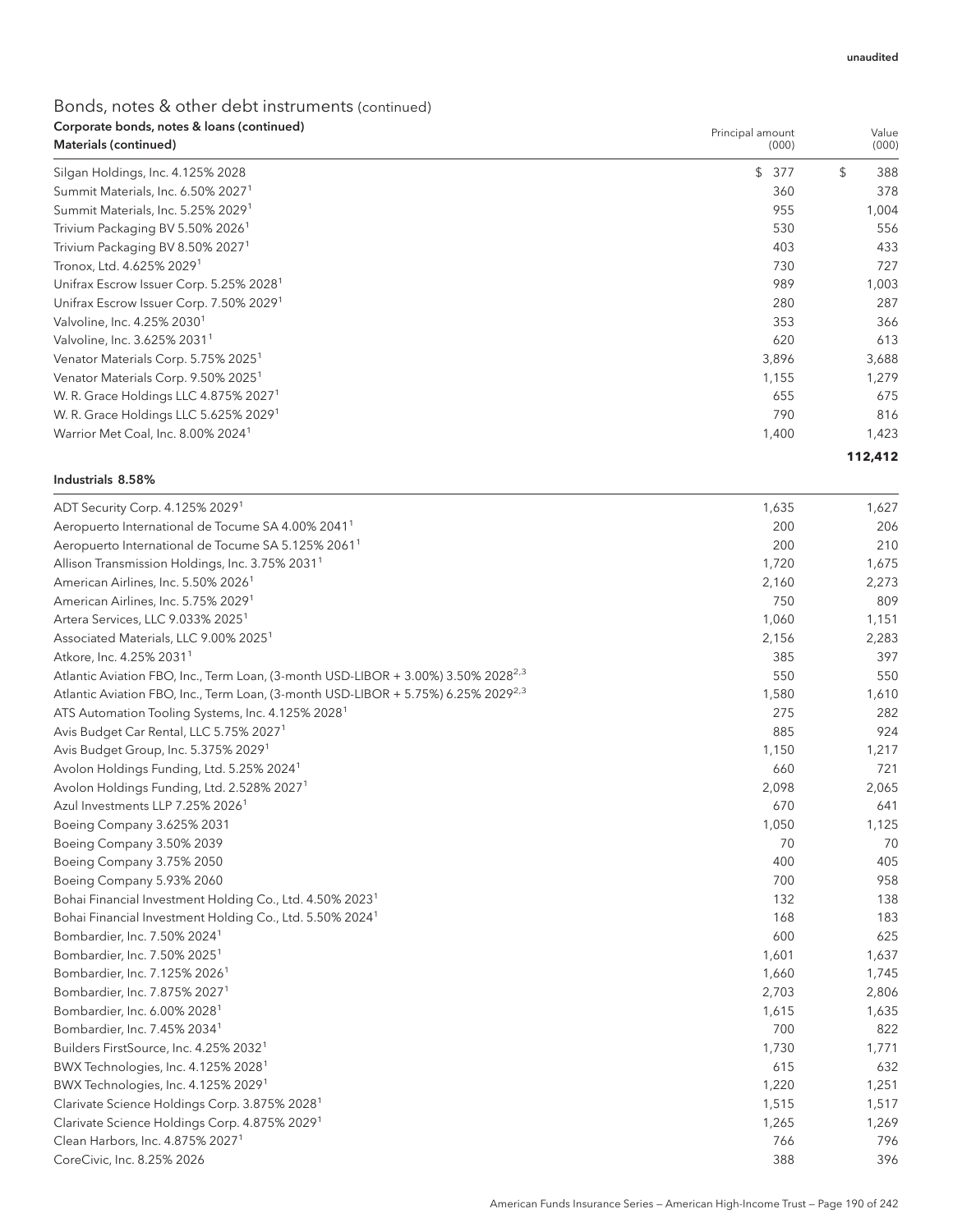Principal amount

| Industrials (continued)                                                                                             | (000)   | (000)   |
|---------------------------------------------------------------------------------------------------------------------|---------|---------|
| CoreLogic, Inc. 4.50% 2028 <sup>1</sup>                                                                             | \$4,289 | \$4,268 |
| CoreLogic, Inc., Term Loan, (3-month USD-LIBOR + 6.50%) 7.00% 2029 <sup>2,3</sup>                                   | 750     | 769     |
| Covanta Holding Corp. 5.875% 2025                                                                                   | 358     | 370     |
| Covanta Holding Corp. 5.00% 2030                                                                                    | 850     | 860     |
| Dun & Bradstreet Corp. 6.875% 2026 <sup>1</sup>                                                                     | 703     | 738     |
| Dun & Bradstreet Corp. 10.25% 2027 <sup>1</sup>                                                                     | 598     | 644     |
| Electricidad Firme de Mexico Holdings, SA de CV, 4.90% 2026 <sup>1</sup>                                            | 505     | 508     |
| Fortress Transportation and Infrastructure Investors LLC 9.75% 2027 <sup>1</sup>                                    | 445     | 505     |
| Fortress Transportation and Infrastructure Investors LLC 5.50% 2028 <sup>1</sup>                                    | 440     | 444     |
| Garda World Security Corp. 6.00% 2029 <sup>1</sup>                                                                  | 150     | 147     |
| Global Infrastructure Solutions, Inc. 5.625% 2029 <sup>1</sup>                                                      | 500     | 512     |
| Gol Finance SA 8.00% 2026 <sup>1</sup>                                                                              | 410     | 413     |
| Harsco Corp. 5.75% 2027 <sup>1</sup>                                                                                | 650     | 674     |
| Herc Holdings, Inc. 5.50% 2027 <sup>1</sup>                                                                         | 200     | 210     |
| Icahn Enterprises Finance Corp. 4.75% 2024                                                                          | 1,080   | 1,125   |
| JELD-WEN Holding, Inc. 4.875% 2027 <sup>1</sup>                                                                     | 1,033   | 1,078   |
| Kratos Defense & Security Solutions, Inc. 6.50% 2025 <sup>1</sup>                                                   | 1,450   | 1,505   |
| LABL Escrow Issuer, LLC 6.75% 2026 <sup>1</sup>                                                                     | 850     | 894     |
| LABL Escrow Issuer, LLC 10.50% 2027 <sup>1</sup>                                                                    | 720     | 777     |
| LSC Communications, Inc. 8.75% 2023 <sup>1,5,7,8</sup>                                                              | 8,933   | 206     |
| LSC Communications, Inc., Term Loan B, (USD Prime Rate + 4.50%) 7.75% 2022 <sup>2,3,5,7,8</sup>                     | 301     | 7       |
| MasTec, Inc. 4.50% 2028 <sup>1</sup>                                                                                | 1,250   | 1,306   |
| Meritor, Inc. 4.50% 2028 <sup>1</sup>                                                                               | 1,025   | 1,029   |
| Mueller Water Products, Inc. 4.00% 2029 <sup>1</sup>                                                                | 275     | 285     |
| NESCO Holdings II, Inc. 5.50% 2029 <sup>1</sup>                                                                     | 255     | 265     |
| Nielsen Finance LLC and Nielsen Finance Co. 5.625% 2028 <sup>1</sup>                                                | 250     | 260     |
| Nielsen Finance LLC and Nielsen Finance Co. 5.875% 2030 <sup>1</sup>                                                | 1,400   | 1,476   |
| Park River Holdings, Inc. 5.625% 2029 <sup>1</sup>                                                                  | 775     | 752     |
| PGT Innovations, Inc. 4.375% 2029 <sup>1</sup>                                                                      | 885     | 893     |
| Pitney Bowes, Inc. 6.875% 2027 <sup>1</sup>                                                                         | 750     | 790     |
| PM General Purchaser LLC 9.50% 2028 <sup>1</sup>                                                                    | 760     | 804     |
| Prime Security Services Borrower, LLC 3.375% 2027 <sup>1</sup>                                                      | 475     | 456     |
|                                                                                                                     | 627     | 649     |
| Prime Security Services Borrower, LLC 6.25% 2028 <sup>1</sup><br>R.R. Donnelley & Sons Co. 6.125% 2026 <sup>1</sup> | 375     | 391     |
| R.R. Donnelley & Sons Co., Term Loan B, (3-month USD-LIBOR + 5.00%) 5.084% 2024 <sup>2,3</sup>                      | 368     | 369     |
| Rexnord Corp. 4.875% 2025 <sup>1</sup>                                                                              | 848     | 869     |
|                                                                                                                     | 510     | 523     |
| Roller Bearing Company of America, Inc. 4.375% 2029 <sup>1</sup>                                                    | 615     | 680     |
| Rolls-Royce PLC 5.75% 2027 <sup>1</sup><br>Sensata Technologies Holding BV 4.00% 2029 <sup>1</sup>                  | 210     | 214     |
| Sensata Technologies, Inc. 3.75% 2031 <sup>1</sup>                                                                  | 500     | 504     |
| SkyMiles IP, Ltd. 4.75% 2028 <sup>1</sup>                                                                           |         |         |
|                                                                                                                     | 1,891   | 2,110   |
| SRS Distribution, Inc. 4.625% 2028 <sup>1</sup>                                                                     | 480     | 490     |
| SRS Distribution, Inc. 6.125% 2029 <sup>1</sup>                                                                     | 305     | 315     |
| Stericycle, Inc. 5.375% 2024 <sup>1</sup>                                                                           | 1,135   | 1,165   |
| Stericycle, Inc. 3.875% 2029 <sup>1</sup>                                                                           | 270     | 272     |
| The Brink's Co. 4.625% 2027 <sup>1</sup>                                                                            | 719     | 748     |
| Titan International, Inc. 7.00% 2028 <sup>1</sup>                                                                   | 750     | 791     |
| TransDigm, Inc. 6.25% 2026 <sup>1</sup>                                                                             | 1,438   | 1,501   |
| TransDigm, Inc. 5.50% 2027                                                                                          | 855     | 880     |
| TransDigm, Inc. 4.625% 2029                                                                                         | 875     | 875     |
| TransDigm, Inc. 4.875% 2029                                                                                         | 360     | 361     |
| Triumph Group, Inc. 6.25% 2024 <sup>1</sup>                                                                         | 1,435   | 1,436   |
| Triumph Group, Inc. 8.875% 2024 <sup>1</sup>                                                                        | 236     | 260     |
| Triumph Group, Inc. 7.75% 2025 <sup>1</sup>                                                                         | 270     | 267     |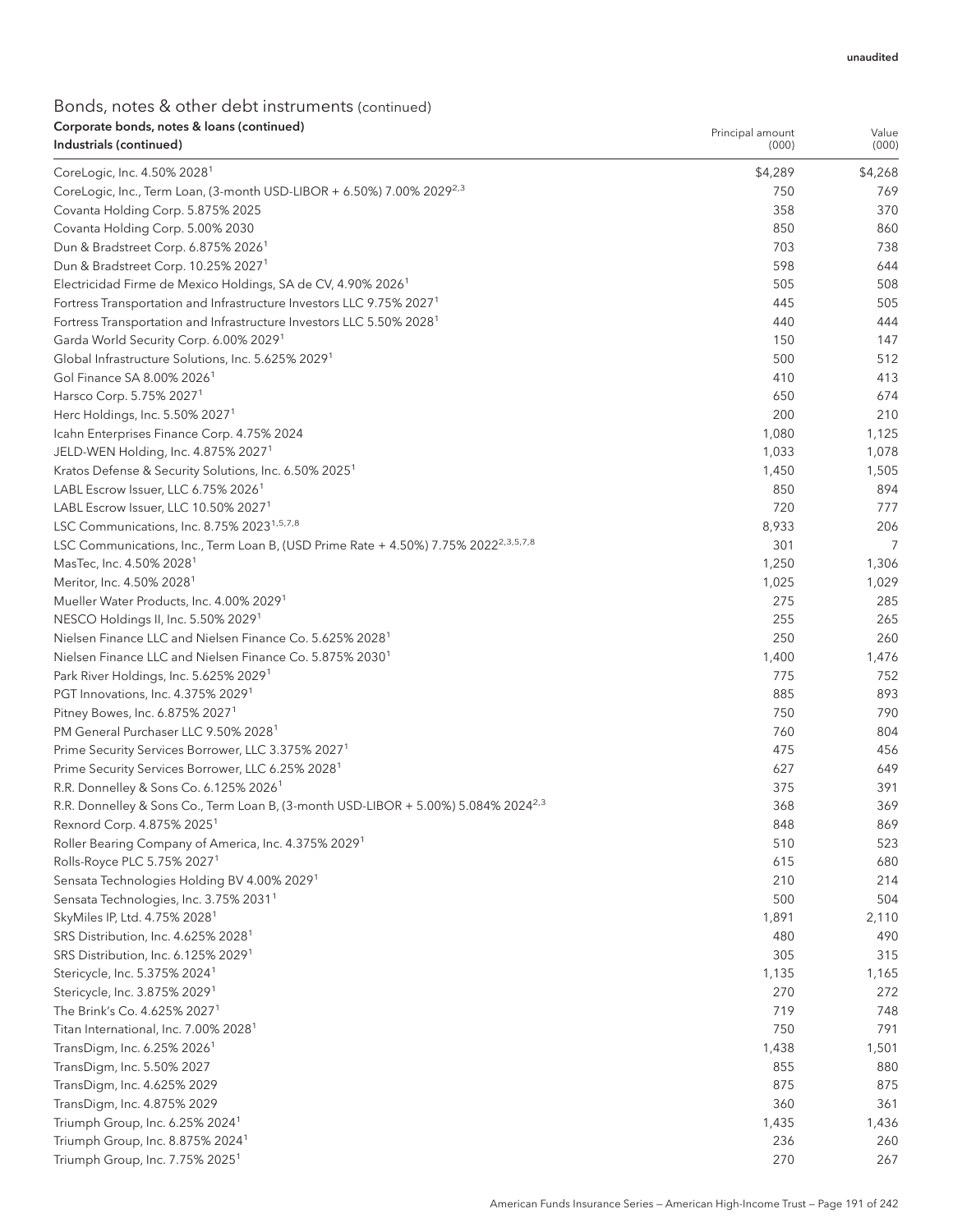Principal amount

# Bonds, notes & other debt instruments (continued) Corporate bonds, notes & loans (continued)

| Industrials (continued)                                | (000) | (000)     |
|--------------------------------------------------------|-------|-----------|
| Uber Technologies, Inc. 8.00% 2026 <sup>1</sup>        | \$498 | 527<br>\$ |
| United Airlines Holdings, Inc. 6.50% 2027 <sup>1</sup> | 4.095 | 4,458     |
| United Airlines, Inc. 4.375% 2026 <sup>1</sup>         | 250   | 257       |
| United Airlines, Inc. 4.625% 2029 <sup>1</sup>         | 1,330 | 1,376     |
| United Rentals, Inc. 3.875% 2031                       | 525   | 539       |
| United Rentals, Inc. 3.75% 2032                        | 450   | 456       |
| Vertical Holdco GMBH 7.625% 2028 <sup>1</sup>          | 235   | 251       |
| Vertical U.S. Newco, Inc. 5.25% 2027 <sup>1</sup>      | 1,525 | 1,600     |
| WESCO Distribution, Inc. 7.125% 2025 <sup>1</sup>      | 1,375 | 1,469     |
| WESCO Distribution, Inc. 7.25% 2028 <sup>1</sup>       | 665   | 737       |
| Western Global Airlines LLC 10.375% 2025 <sup>1</sup>  | 385   | 432       |
| XPO Logistics, Inc. 6.25% 2025 <sup>1</sup>            | 300   | 317       |
|                                                        |       | 91,481    |

#### Financials 6.78%

| Advisor Group Holdings, LLC 6.25% 2028 <sup>1</sup>                              | 1,626 | 1,708 |
|----------------------------------------------------------------------------------|-------|-------|
| AG Merger Sub II, Inc. 10.75% 2027 <sup>1</sup>                                  | 4,240 | 4,692 |
| Alliant Holdings Intermediate, LLC 6.75% 2027 <sup>1</sup>                       | 1,536 | 1,592 |
| Ally Financial, Inc. 8.00% 2031                                                  | 403   | 582   |
| Ally Financial, Inc. 8.00% 2031                                                  | 63    | 90    |
| AmWINS Group, Inc. 4.875% 2029 <sup>1</sup>                                      | 705   | 716   |
| Apollo Commercial Real Estate Finance, Inc. 4.625% 2029 <sup>1</sup>             | 400   | 388   |
| Aretec Escrow Issuer, Inc. 7.50% 2029 <sup>1</sup>                               | 2,465 | 2,543 |
| Ascensus, Inc., Term Loan, (3-month USD-LIBOR + 6.50%) 7.00% 2029 <sup>2,3</sup> | 1,245 | 1,248 |
| AssuredPartners, Inc. 8.00% 2027 <sup>1</sup>                                    | 437   | 462   |
| AssuredPartners, Inc. 5.625% 2029 <sup>1</sup>                                   | 365   | 368   |
| Blackstone Private Credit Fund 1.75% 2024 <sup>1</sup>                           | 550   | 549   |
| Blackstone Private Credit Fund 2.625% 2026 <sup>1</sup>                          | 550   | 549   |
| BroadStreet Partners, Inc. 5.875% 2029 <sup>1</sup>                              | 575   | 574   |
| Cobra AcquisitionCo LLC 6.375% 2029 <sup>1</sup>                                 | 500   | 500   |
| Coinbase Global, Inc. 3.375% 2028 <sup>1</sup>                                   | 1,975 | 1,900 |
| Coinbase Global, Inc. 3.625% 2031 <sup>1</sup>                                   | 1,475 | 1,404 |
| Compass Diversified Holdings 5.25% 2029 <sup>1</sup>                             | 4,170 | 4,368 |
| Credit Acceptance Corp. 5.125% 2024 <sup>1</sup>                                 | 765   | 789   |
| Freedom Mortgage Corp. 7.625% 2026 <sup>1</sup>                                  | 625   | 638   |
| FS Energy and Power Fund 7.50% 2023 <sup>1</sup>                                 | 4,084 | 4,242 |
| Hightower Holding, LLC 6.75% 2029 <sup>1</sup>                                   | 505   | 518   |
| HUB International, Ltd. 7.00% 2026 <sup>1</sup>                                  | 1,550 | 1,604 |
| Icahn Enterprises Finance Corp. 5.25% 2027                                       | 277   | 288   |
| Icahn Enterprises Finance Corp. 4.375% 2029                                      | 675   | 675   |
| Ladder Capital Corp. 4.25% 2027 <sup>1</sup>                                     | 1,689 | 1,674 |
| LD Holdings Group LLC 6.125% 2028 <sup>1</sup>                                   | 315   | 297   |
| LFS Topco LLC 5.875% 2026 <sup>1</sup>                                           | 500   | 516   |
| LPL Holdings, Inc. 4.625% 2027 <sup>1</sup>                                      | 962   | 999   |
| LPL Holdings, Inc. 4.00% 2029 <sup>1</sup>                                       | 1,270 | 1,306 |
| LPL Holdings, Inc. 4.375% 2031 <sup>1</sup>                                      | 1,060 | 1,108 |
| MGIC Investment Corp. 5.25% 2028                                                 | 525   | 561   |
| MidCap Financial Issuer Trust 6.50% 2028 <sup>1</sup>                            | 750   | 784   |
| MidCap Financial Issuer Trust 5.625% 2030 <sup>1</sup>                           | 265   | 263   |
| Mozart Debt Merger Sub, Inc. 3.875% 2029 <sup>1</sup>                            | 1,100 | 1,100 |
| Mozart Debt Merger Sub, Inc. 5.25% 2029 <sup>1</sup>                             | 2,435 | 2,435 |
| MSCI, Inc. 4.00% 2029 <sup>1</sup>                                               | 900   | 954   |
| MSCI, Inc. 3.625% 2030 <sup>1</sup>                                              | 66    | 68    |
| MSCI, Inc. 3.625% 2031 <sup>1</sup>                                              | 1,875 | 1,953 |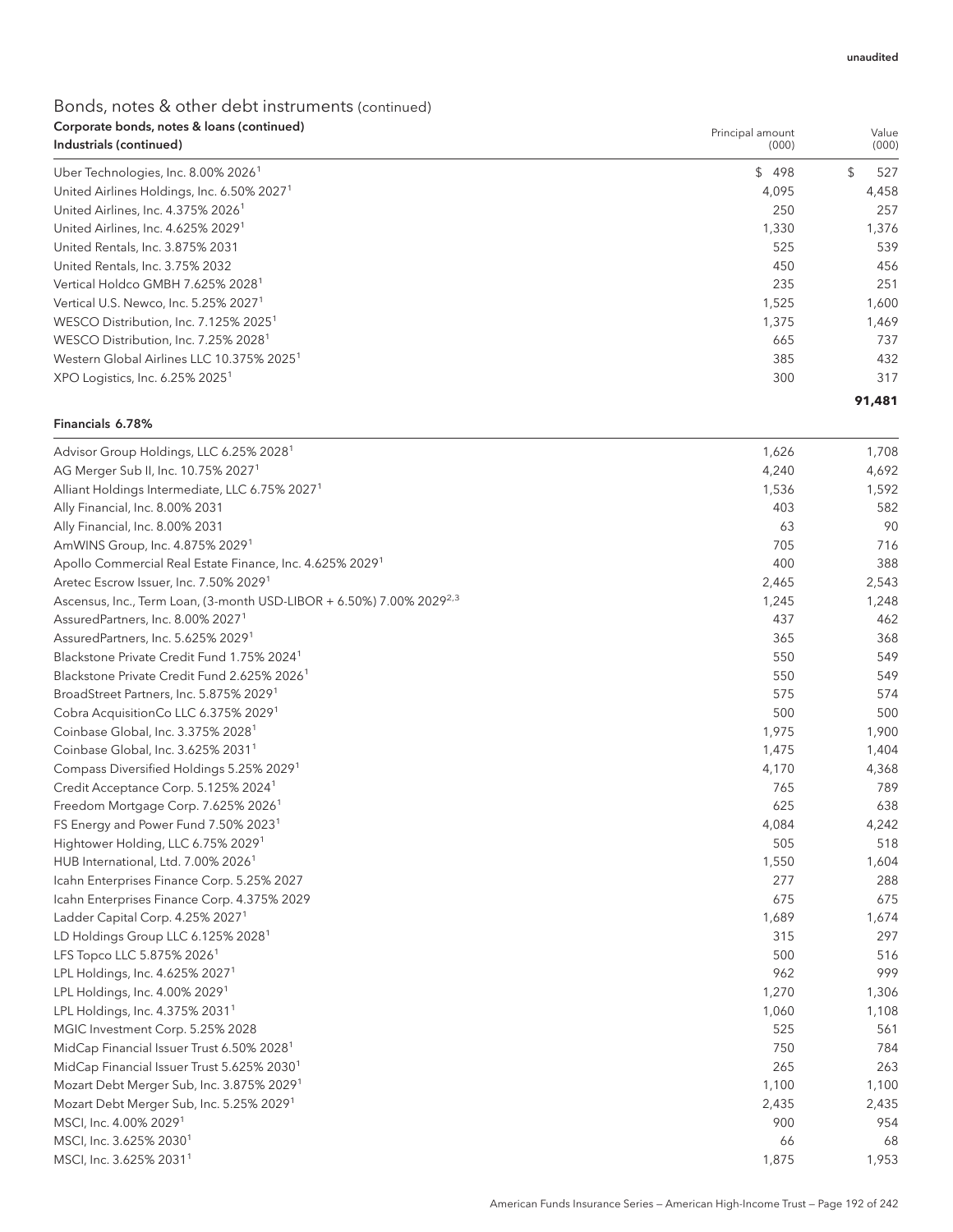| Corporate bonds, notes & Ioans (continued)<br>Financials (continued)       | Principal amount<br>(000) | Value<br>(000) |
|----------------------------------------------------------------------------|---------------------------|----------------|
| MSCI, Inc. 3.875% 2031 <sup>1</sup>                                        | \$2,150                   | 2,257<br>\$    |
| MSCI, Inc. 3.25% 2033 <sup>1</sup>                                         | 1,165                     | 1,180          |
| National Financial Partners Corp. 6.875% 2028 <sup>1</sup>                 | 639                       | 653            |
| Navient Corp. 6.50% 2022                                                   | 1,633                     | 1,688          |
| Navient Corp. 5.50% 2023                                                   | 2,886                     | 3,019          |
| Navient Corp. 5.875% 2024                                                  | 1,720                     | 1,838          |
| Navient Corp. 6.125% 2024                                                  | 1,267                     | 1,358          |
| Navient Corp. 5.00% 2027                                                   | 2,883                     | 2,973          |
| Navient Corp. 4.875% 2028                                                  | 320                       | 323            |
| Navient Corp. 5.625% 2033                                                  | 1,778                     | 1,694          |
| NFP Corp. 4.875% 2028 <sup>1</sup>                                         | 500                       | 509            |
| OneMain Holdings, Inc. 7.125% 2026                                         | 1,335                     | 1,549          |
| Owl Rock Capital Corp. 4.625% 2024 <sup>1</sup>                            | 750                       | 804            |
| Owl Rock Capital Corp. 3.75% 2025                                          | 900                       | 947            |
| Owl Rock Capital Corp. 3.375% 2026                                         | 390                       | 406            |
| Owl Rock Core Income Corp. 3.125% 2026 <sup>1</sup>                        | 550                       | 544            |
| PRA Group, Inc. 5.00% 2029 <sup>1</sup>                                    | 450                       | 451            |
| Quicken Loans, LLC 3.625% 2029 <sup>1</sup>                                | 455                       | 461            |
| Rocket Mortgage / Rocket Mortgage Co-Issuer, Inc. 2.875% 2026 <sup>1</sup> | 500                       | 489            |
| Springleaf Finance Corp. 6.125% 2024                                       | 467                       | 500            |
| Springleaf Finance Corp. 6.625% 2028                                       | 190                       | 219            |
| Springleaf Finance Corp. 5.375% 2029                                       | 183                       | 199            |
| Starwood Property Trust, Inc. 5.00% 2021                                   | 245                       | 246            |
| Starwood Property Trust, Inc. 5.50% 2023 <sup>1</sup>                      | 465                       | 488            |
| Travelport Finance Luxembourg SARL, Term Loan,                             |                           |                |
| (3-month USD-LIBOR + 1.50%) 7.25% PIK and 2.50% Cash 2025 <sup>2,3,6</sup> | 497                       | 516            |
|                                                                            |                           | 72,316         |

### Information technology 4.07%

| Almonde, Inc., Term Loan, (3-month USD-LIBOR + 7.25%) 8.25% 2025 <sup>2,3</sup>         | 3,574 | 3,602 |
|-----------------------------------------------------------------------------------------|-------|-------|
| Applied Systems, Inc., Term Loan, (3-month USD-LIBOR + 5.50%) 6.25% 2025 <sup>2,3</sup> | 822   | 835   |
| Avaya, Inc. 6.125% 2028 <sup>1</sup>                                                    | 490   | 516   |
| Black Knight, Inc. 3.625% 2028 <sup>1</sup>                                             | 1,315 | 1,323 |
| BMC Software, Inc. 7.125% 2025 <sup>1</sup>                                             | 225   | 240   |
| BMC Software, Inc. 9.125% 2026 <sup>1</sup>                                             | 240   | 252   |
| BMC Software, Inc., Term Loan, (3-month USD-LIBOR + 5.50%) 6.128% 2026 <sup>2,3</sup>   | 1,800 | 1,822 |
| Booz Allen Hamilton, Inc. 3.875% 2028 <sup>1</sup>                                      | 1,490 | 1,529 |
| Booz Allen Hamilton, Inc. 4.00% 2029 <sup>1</sup>                                       | 915   | 939   |
| Dell International LLC / EMC Corp. 8.10% 2036                                           | 450   | 684   |
| Dell International LLC / EMC Corp. 8.35% 2046                                           | 291   | 473   |
| Dell, Inc. 6.50% 2038                                                                   | 122   | 160   |
| Dell, Inc. 5.40% 2040                                                                   | 300   | 357   |
| Diebold Nixdorf AG, Term Loan B, (3-month USD-LIBOR + 2.75%) 2.875% 2023 <sup>2,3</sup> | 643   | 640   |
| Diebold Nixdorf, Inc. 9.375% 2025 <sup>1</sup>                                          | 4,700 | 5,150 |
| Diebold, Inc. 8.50% 2024                                                                | 1,534 | 1,569 |
| Elastic NV 4.125% 2029 <sup>1</sup>                                                     | 350   | 352   |
| Gartner, Inc. 4.50% 2028 <sup>1</sup>                                                   | 1,635 | 1,719 |
| Gartner, Inc. 3.75% 2030 <sup>1</sup>                                                   | 250   | 258   |
| Imola Merger Corp. 4.75% 2029 <sup>1</sup>                                              | 300   | 311   |
| Match Group Holdings II, LLC 3.625% 2031 <sup>1</sup>                                   | 325   | 322   |
| MicroStrategy, Inc. 6.125% 2028 <sup>1</sup>                                            | 625   | 632   |
| MoneyGram International, Inc. 5.375% 2026 <sup>1</sup>                                  | 1,575 | 1,601 |
| NCR Corp. 5.125% 2029 <sup>1</sup>                                                      | 2,675 | 2,762 |
| Oracle Corp. 3.95% 2051                                                                 | 458   | 484   |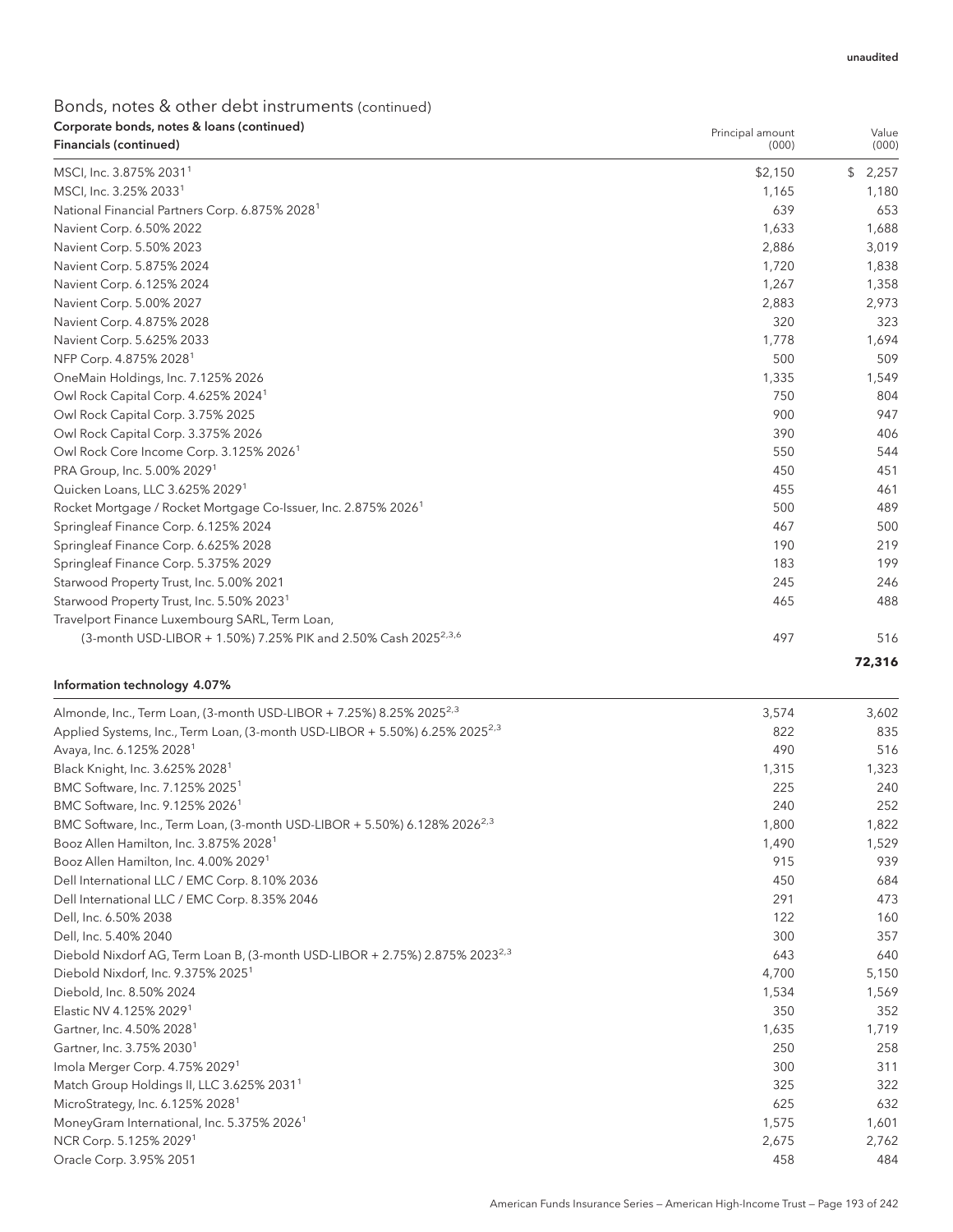| Corporate bonds, notes & loans (continued)<br>Information technology (continued)                | Principal amount<br>(000) | Value<br>(000) |
|-------------------------------------------------------------------------------------------------|---------------------------|----------------|
| Rocket Software, Inc. 6.50% 2029 <sup>1</sup>                                                   | \$1,565                   | 1,552<br>\$    |
| Sabre GLBL, Inc. 7.375% 2025 <sup>1</sup>                                                       | 48                        | -51            |
| Sabre Holdings Corp. 9.25% 2025 <sup>1</sup>                                                    | 548                       | 634            |
| Solera Holdings, Inc., Term Loan B, (3-month USD-LIBOR + 4.00%) 4.50% 2028 <sup>2,3</sup>       | 600                       | 602            |
| Square, Inc. 2.75% 2026 <sup>1</sup>                                                            | 2,400                     | 2,436          |
| Square, Inc. 3.50% 2031 <sup>1</sup>                                                            | 1,270                     | 1,304          |
| Synaptics, Inc. 4.00% 2029 <sup>1</sup>                                                         | 375                       | 384            |
| Ultimate Software Group, Inc., Term Loan, (3-month USD-LIBOR + 6.75%) 7.50% 2027 <sup>2,3</sup> | 1,325                     | 1,351          |
| Unisys Corp. 6.875% 2027 <sup>1</sup>                                                           | 1,695                     | 1,854          |
| VeriSign, Inc. 5.25% 2025                                                                       | 132                       | 150            |
| Veritas Holdings, Ltd. 7.50% 2025 <sup>1</sup>                                                  | 2,140                     | 2,228          |
| Viavi Solutions, Inc. 3.75% 2029 <sup>1</sup>                                                   | 600                       | 602            |
| Virtusa Corp., Term Loan B, (3-month USD-LIBOR + 3.75%) 4.50% 2028 <sup>2,3</sup>               | 50                        | 50             |
| Xerox Corp. 5.00% 2025 <sup>1</sup>                                                             | 595                       | 626            |
| Xerox Corp. 5.50% 2028 <sup>1</sup>                                                             | 1,015                     | 1,052          |
|                                                                                                 |                           | 43,408         |

### Consumer staples 3.61%

| Albertsons Companies, Inc. 3.50% 2023 <sup>1</sup>                                         | 550   | 563   |
|--------------------------------------------------------------------------------------------|-------|-------|
| Albertsons Companies, Inc. 3.50% 2029 <sup>1</sup>                                         | 2,398 | 2,396 |
| Albertsons Companies, Inc. 4.875% 2030 <sup>1</sup>                                        | 335   | 361   |
| B&G Foods, Inc. 5.25% 2025                                                                 | 612   | 627   |
| B&G Foods, Inc. 5.25% 2027                                                                 | 1,428 | 1,491 |
| Central Garden & Pet Co. 4.125% 2030                                                       | 420   | 430   |
| Central Garden & Pet Co. 4.125% 2031 <sup>1</sup>                                          | 855   | 869   |
| Coty, Inc. 5.00% 2026 <sup>1</sup>                                                         | 700   | 716   |
| Coty, Inc. 6.50% 2026 <sup>1</sup>                                                         | 520   | 533   |
| Darling Ingredients, Inc. 5.25% 2027 <sup>1</sup>                                          | 459   | 478   |
| Edgewell Personal Care Co. 5.50% 2028 <sup>1</sup>                                         | 275   | 291   |
| Energizer Holdings, Inc. 4.375% 2029 <sup>1</sup>                                          | 545   | 542   |
| Fresh Market, Inc. 9.75% 2023 <sup>1</sup>                                                 | 120   | 124   |
| Ingles Markets, Inc. 4.00% 2031 <sup>1</sup>                                               | 645   | 654   |
| JBS Luxembourg SARL 3.625% 2032 <sup>1</sup>                                               | 400   | 408   |
| Kraft Heinz Company 3.875% 2027                                                            | 725   | 792   |
| Kraft Heinz Company 4.25% 2031                                                             | 713   | 807   |
| Kraft Heinz Company 5.00% 2042                                                             | 500   | 614   |
| Kraft Heinz Company 5.20% 2045                                                             | 330   | 414   |
| Kraft Heinz Company 4.375% 2046                                                            | 1,991 | 2,269 |
| Kraft Heinz Company 4.875% 2049                                                            | 2,360 | 2,878 |
| Kraft Heinz Company 5.50% 2050                                                             | 1,370 | 1,811 |
| Kronos Acquisition Holdings, Inc. 5.00% 2026 <sup>1</sup>                                  | 1,740 | 1,740 |
| Kronos Acquisition Holdings, Inc. 7.00% 2027 <sup>1</sup>                                  | 3,350 | 3,216 |
| Lamb Weston Holdings, Inc. 4.625% 2024 <sup>1</sup>                                        | 561   | 571   |
| Nestle Skin Health SA, Term Loan B3, (3-month USD-LIBOR + 3.75%) 4.50% 2026 <sup>2,3</sup> | 1,797 | 1,804 |
| Performance Food Group, Inc. 4.25% 2029 <sup>1</sup>                                       | 413   | 415   |
| Post Holdings, Inc. 5.625% 2028 <sup>1</sup>                                               | 569   | 599   |
| Post Holdings, Inc. 5.50% 2029 <sup>1</sup>                                                | 166   | 176   |
| Post Holdings, Inc. 4.625% 2030 <sup>1</sup>                                               | 3,605 | 3,637 |
| Post Holdings, Inc. 4.50% 2031 <sup>1</sup>                                                | 1,350 | 1,336 |
| Prestige Brands International, Inc. 5.125% 2028 <sup>1</sup>                               | 103   | 108   |
| Prestige Brands International, Inc. 3.75% 2031 <sup>1</sup>                                | 1,525 | 1,474 |
| Simmons Foods, Inc. 4.625% 2029 <sup>1</sup>                                               | 993   | 1,002 |
| Spectrum Brands, Inc. 5.75% 2025                                                           | 178   | 183   |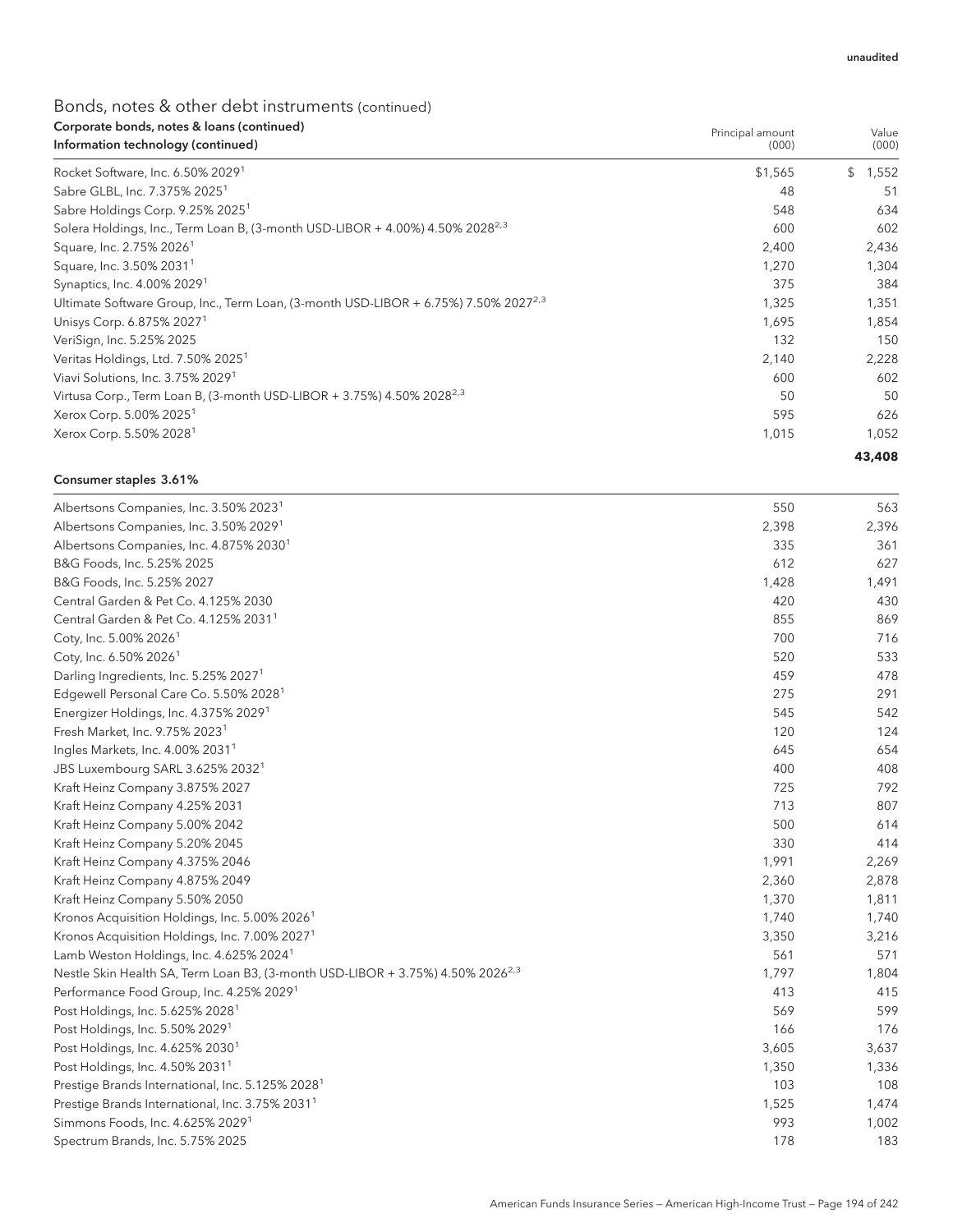### Bonds, notes & other debt instruments (continued) Corporate bonds, notes & loans (continued) Consumer staples (continued)

| corporate borids, notes a loans (commaca)<br>Consumer staples (continued) | Principal amount<br>(000) | Value<br>(000) |
|---------------------------------------------------------------------------|---------------------------|----------------|
| Triton Water Holdings, Inc. 6.25% 2029 <sup>1</sup>                       | \$360                     | 366            |
| United Natural Foods, Inc. 6.75% 2028 <sup>1</sup>                        | .700                      | 1.842          |
|                                                                           |                           | 38,537         |

#### Real estate 3.45%

| Brookfield Property REIT, Inc. 5.75% 2026 <sup>1</sup>              | 2,934 | 3,051  |
|---------------------------------------------------------------------|-------|--------|
| Diversified Healthcare Trust 4.75% 2024                             | 275   | 284    |
| Diversified Healthcare Trust 9.75% 2025                             | 650   | 712    |
| Diversified Healthcare Trust 4.75% 2028                             | 335   | 337    |
| Diversified Healthcare Trust 4.375% 2031                            | 725   | 702    |
| HAT Holdings I LLC / HAT Holdings II LLC 3.375% 2026 <sup>1</sup>   | 500   | 508    |
| Hospitality Properties Trust 7.50% 2025                             | 238   | 267    |
| Howard Hughes Corp. 5.375% 2028 <sup>1</sup>                        | 1.447 | 1,527  |
| Howard Hughes Corp. 4.125% 2029 <sup>1</sup>                        | 3,143 | 3,151  |
| Howard Hughes Corp. 4.375% 2031 <sup>1</sup>                        | 2,218 | 2,234  |
| Iron Mountain, Inc. 4.875% 2027 <sup>1</sup>                        | 2,066 | 2,148  |
| Iron Mountain, Inc. 5.00% 2028 <sup>1</sup>                         | 617   | 644    |
| Iron Mountain, Inc. 5.25% 2028 <sup>1</sup>                         | 1,214 | 1,270  |
| Iron Mountain, Inc. 5.25% 2030 <sup>1</sup>                         | 2,610 | 2,773  |
| Iron Mountain, Inc. 4.50% 2031 <sup>1</sup>                         | 1,050 | 1,066  |
| Kennedy-Wilson Holdings, Inc. 4.75% 2029                            | 2,905 | 2,960  |
| Kennedy-Wilson Holdings, Inc. 4.75% 2030                            | 2,515 | 2,557  |
| Kennedy-Wilson Holdings, Inc. 5.00% 2031                            | 2,565 | 2,626  |
| Ladder Capital Corp. 5.25% 2025 <sup>1</sup>                        | 1,040 | 1,054  |
| Ladder Capital Corp. 4.75% 2029 <sup>1</sup>                        | 100   | 99     |
| Medical Properties Trust, Inc. 5.00% 2027                           | 1,333 | 1,406  |
| Medical Properties Trust, Inc. 3.50% 2031                           | 239   | 244    |
| Park Intermediate Holdings LLC 4.875% 2029 <sup>1</sup>             | 1,440 | 1,484  |
| Realogy Corp. 9.375% 2027 <sup>1</sup>                              | 740   | 814    |
| Realogy Corp. 5.75% 2029 <sup>1</sup>                               | 840   | 872    |
| Realogy Group LLC 7.625% 2025 <sup>1</sup>                          | 260   | 278    |
| RHP Hotel Properties LP / RHP Finance Corp. 4.50% 2029 <sup>1</sup> | 585   | 587    |
| RLJ Lodging Trust, LP 4.00% 2029 <sup>1</sup>                       | 800   | 800    |
| Service Properties Trust 5.50% 2027                                 | 130   | 139    |
| WeWork Companies, Inc. 7.875% 2025 <sup>1</sup>                     | 140   | 142    |
|                                                                     |       | 36.736 |

#### Utilities 3.13%

| Alfa Desarrollo SpA 4.55% 2051 <sup>1</sup>                                  | 295   | 288   |
|------------------------------------------------------------------------------|-------|-------|
| AmeriGas Partners LP 5.75% 2027                                              | 297   | 336   |
| Calpine Corp. 4.50% 2028 <sup>1</sup>                                        | 500   | 511   |
| Calpine Corp. 5.125% 2028 <sup>1</sup>                                       | 518   | 525   |
| Calpine Corp. 3.75% 2031 <sup>1</sup>                                        | 400   | 385   |
| Calpine Corp. 5.00% 2031 <sup>1</sup>                                        | 1,000 | 1,001 |
| DPL, Inc. 4.125% 2025                                                        | 765   | 820   |
| DPL, Inc. 4.35% 2029                                                         | 575   | 626   |
| Emera, Inc. 6.75% 2076 (3-month USD-LIBOR + 5.44% on 6/15/2026) <sup>4</sup> | 1,155 | 1,375 |
| FirstEnergy Corp. 2.25% 2030                                                 | 1,170 | 1,131 |
| FirstEnergy Corp. 2.65% 2030                                                 | 624   | 622   |
| FirstEnergy Corp. 7.375% 2031                                                | 734   | 1,005 |
| FirstEnergy Corp. 5.60% 2047 <sup>4</sup>                                    | 550   | 672   |
| FirstEnergy Corp. 3.40% 2050                                                 | 1,710 | 1,648 |
| FirstEnergy Transmission LLC 2.866% 2028 <sup>1</sup>                        | 325   | 340   |
| FirstEnergy Transmission LLC 4.55% 2049 <sup>1</sup>                         | 100   | 117   |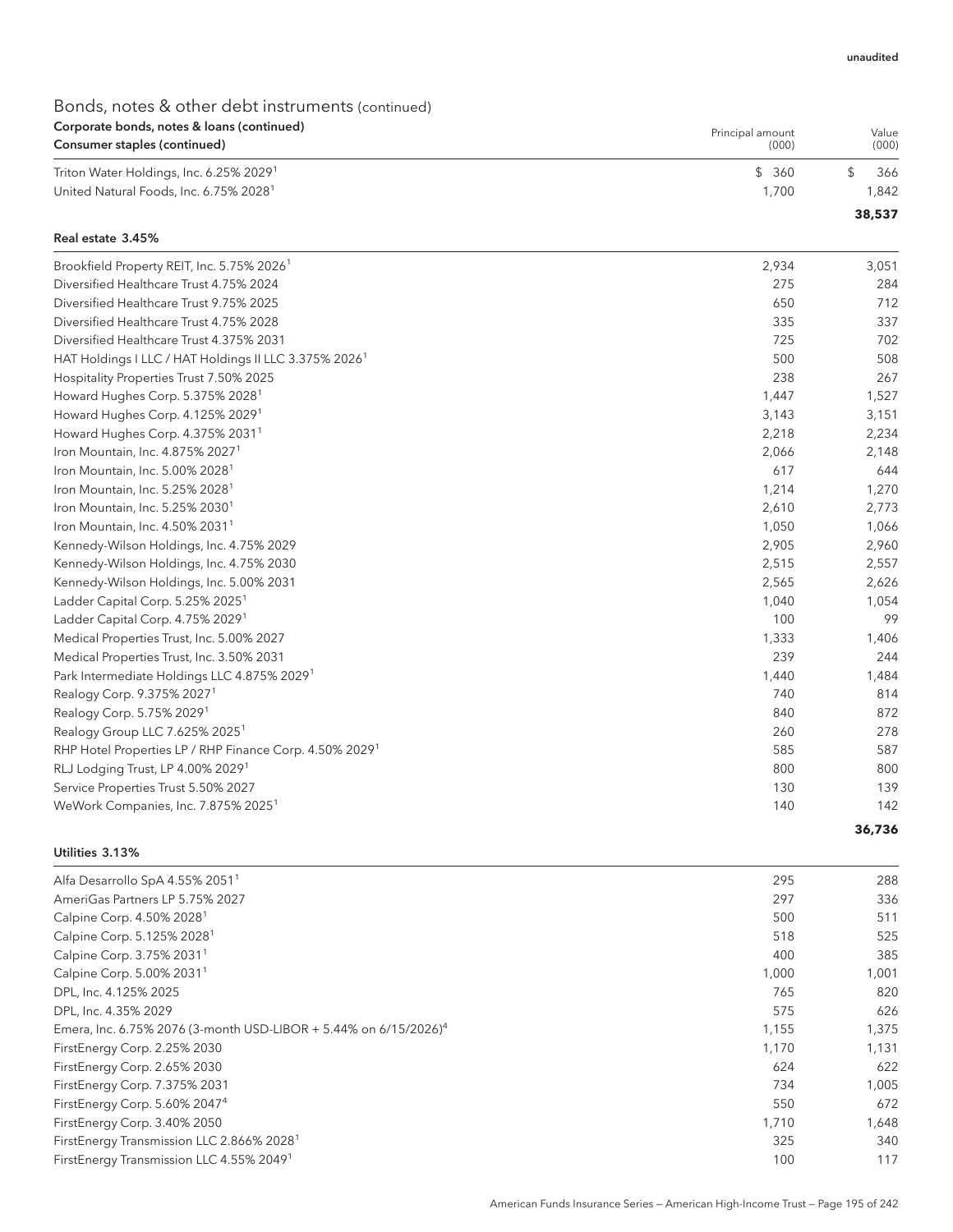| Corporate bonds, notes & loans (continued)<br>Utilities (continued)                           | Principal amount<br>(000) | Value<br>(000) |
|-----------------------------------------------------------------------------------------------|---------------------------|----------------|
| Instituto Costarricense de Electricidad 6.75% 2031 <sup>1</sup>                               | \$305                     | \$<br>302      |
| Inversiones Latin America Power 5.125% 2033 <sup>1</sup>                                      | 310                       | 305            |
| NextEra Energy Partners LP 4.25% 2024 <sup>1</sup>                                            | 122                       | 129            |
| NextEra Energy Partners LP 3.875% 2026 <sup>1</sup>                                           | 92                        | 98             |
| NGL Energy Partners LP 7.50% 2026                                                             | 1,150                     | 1,031          |
| NRG Energy, Inc. 3.375% 2029 <sup>1</sup>                                                     | 355                       | 351            |
| NRG Energy, Inc. 3.625% 2031 <sup>1</sup>                                                     | 1,030                     | 1,013          |
| Pacific Gas and Electric Co. 4.55% 2030                                                       | 623                       | 674            |
| Pacific Gas and Electric Co. 3.25% 2031                                                       | 200                       | 200            |
| Pacific Gas and Electric Co. 3.95% 2047                                                       | 500                       | 482            |
| Pacific Gas and Electric Co. 4.95% 2050                                                       | 600                       | 639            |
| PG&E Corp. 5.00% 2028                                                                         | 3,180                     | 3,244          |
| PG&E Corp. 5.25% 2030                                                                         | 3,280                     | 3,362          |
| PG&E Corp., Term Loan, (3-month USD-LIBOR + 3.00%) 3.50% 2025 <sup>2,3</sup>                  | 252                       | 248            |
| Talen Energy Corp. 6.50% 2025                                                                 | 220                       | 110            |
| Talen Energy Corp. 10.50% 2026 <sup>1</sup>                                                   | 3,448                     | 1,902          |
| Talen Energy Corp. 7.25% 2027 <sup>1</sup>                                                    | 3,353                     | 3,169          |
| Talen Energy Corp. 6.625% 2028 <sup>1</sup>                                                   | 130                       | 121            |
| Talen Energy Supply, LLC 7.625% 2028 <sup>1</sup>                                             | 1,849                     | 1,737          |
| Venture Global Calcasieu Pass, LLC 3.875% 2029 <sup>1</sup>                                   | 2,120                     | 2,186          |
| Vistra Operations Co. LLC 3.55% 2024 <sup>1</sup>                                             | 231                       | 243            |
| Vistra Operations Co. LLC 4.375% 2029 <sup>1</sup>                                            | 400                       | 403            |
|                                                                                               |                           | 33,351         |
| Total corporate bonds, notes & loans                                                          |                           | 972,961        |
| U.S. Treasury bonds & notes 0.11%                                                             |                           |                |
| U.S. Treasury inflation-protected securities 0.11%                                            |                           |                |
| U.S. Treasury Inflation-Protected Security 0.125% 20519,10                                    | 1,048                     | 1,148          |
| Asset-backed obligations 0.03%                                                                |                           |                |
| Castlelake Aircraft Securitization Trust, Series 2017-1R, Class C, 6.50% 2041 <sup>1,11</sup> | 366                       | 363            |
| Total bonds, notes & other debt instruments (cost: \$956,494,000)                             |                           | 974,472        |
|                                                                                               |                           |                |
| Convertible bonds & notes 0.15%                                                               |                           |                |
| <b>Communication services 0.06%</b>                                                           |                           |                |
| DISH DBS Corp., convertible notes, 3.375% 2026                                                | 635                       | 662            |
| Consumer discretionary 0.05%                                                                  |                           |                |
| NCL Corp., Ltd., convertible notes, 5.375% 2025                                               | 155                       | 265            |
|                                                                                               | 200                       | 282            |
| Royal Caribbean Cruises, Ltd., convertible notes, 4.25% 2023                                  |                           |                |
|                                                                                               |                           | 547            |
| Industrials 0.03%                                                                             |                           |                |
| American Airlines Group, Inc., convertible notes, 6.50% 2025                                  | 183                       | 281            |
| Energy 0.01%                                                                                  |                           |                |
| Mesquite Energy, Inc., convertible notes, 15.19% PIK 2023 <sup>1,6,7,8</sup>                  | 73                        | 73             |
| Total convertible bonds & notes (cost: \$1,239,000)                                           |                           | 1,563          |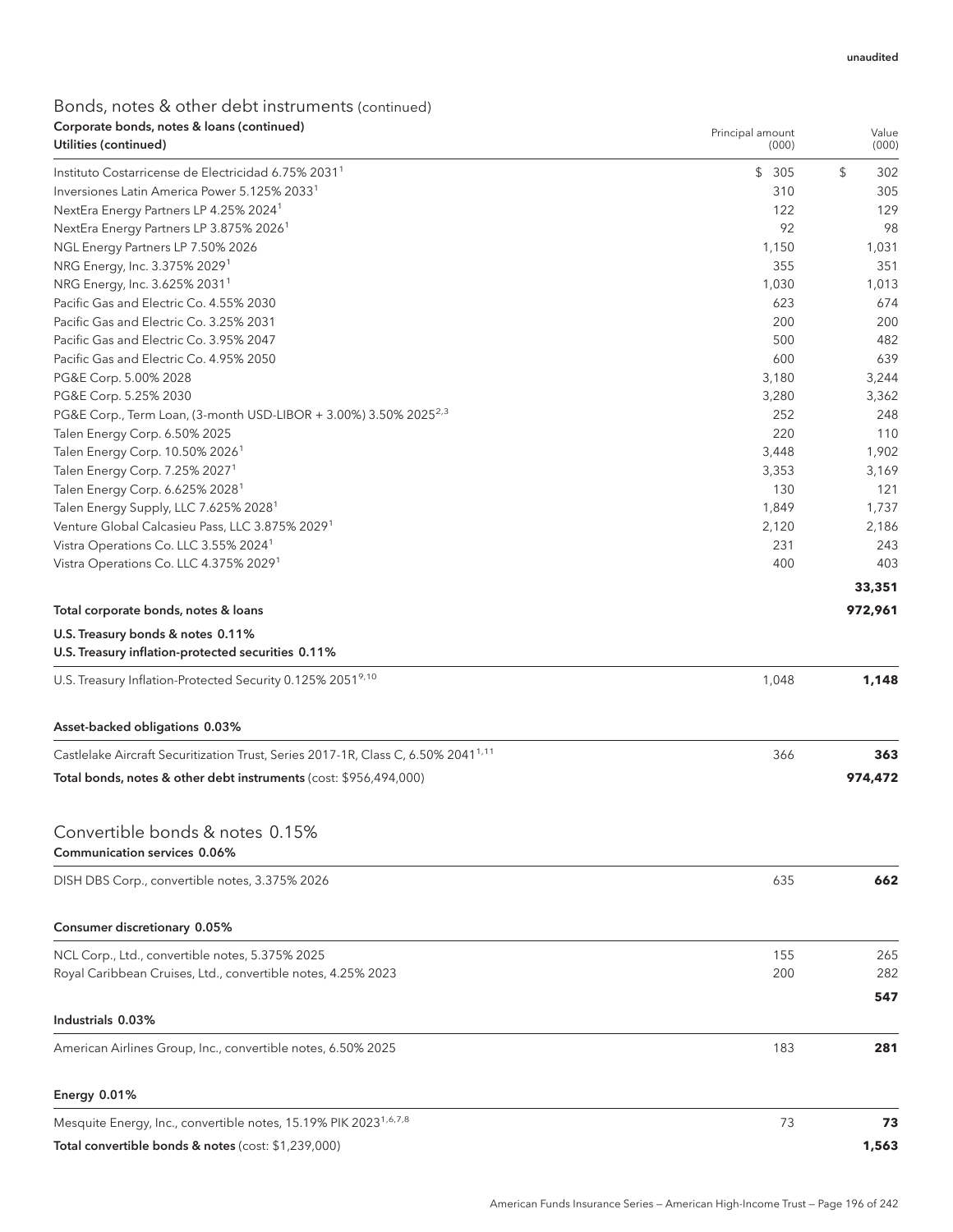| Convertible stocks 0.07%<br>Financials 0.04%                                                  | Shares    | Value<br>(000) |
|-----------------------------------------------------------------------------------------------|-----------|----------------|
| 2020 Cash Mandatory Exchangeable Trust, convertible preferred shares, 5.25% 2023 <sup>1</sup> | 411       | \$<br>466      |
| Utilities 0.03%                                                                               |           |                |
| PG&E Corp., convertible preferred units, 5.50% 2023                                           | 3,350     | 320            |
| Total convertible stocks (cost: \$707,000)                                                    |           | 786            |
| Common stocks 5.56%<br>Health care 2.04%                                                      |           |                |
| Rotech Healthcare, Inc. <sup>7,8,12,13</sup>                                                  | 201,793   | 21,794         |
| <b>Energy 1.85%</b>                                                                           |           |                |
| Chesapeake Energy Corp.                                                                       | 117,190   | 7,218          |
| Oasis Petroleum, Inc.                                                                         | 42,568    | 4,232          |
| Denbury, Inc. <sup>12</sup>                                                                   | 32,880    | 2,310          |
| Extraction Oil & Gas, Inc. <sup>12</sup>                                                      | 38,332    | 2,164          |
| Weatherford International <sup>12</sup>                                                       | 70,159    | 1,380          |
| Ascent Resources - Utica LLC, Class A <sup>7,8,12,13</sup>                                    | 6,297,894 | 819            |
| California Resources Corp. <sup>12</sup>                                                      | 17,202    | 705            |
| Diamond Offshore Drilling, Inc. <sup>12</sup>                                                 | 82,188    | 487            |
| Diamond Offshore Drilling, Inc. <sup>1,7,12</sup>                                             | 28,784    | 162            |
| Tapstone Energy, LLC <sup>1,7,8,12</sup>                                                      | 14,603    | 145            |
| McDermott International, Ltd. <sup>12</sup>                                                   | 107,875   | 54             |
| Mesquite Energy, Inc. <sup>7,8,12</sup>                                                       | 3,558     | 21             |
| Industrials 0.80%                                                                             |           | 19,697         |
| New AMI I, LLC <sup>7,8,12</sup>                                                              | 949,277   | 8,515          |
|                                                                                               |           |                |
| Consumer discretionary 0.51%                                                                  |           |                |
| MYT Holding Co., Class B7,12                                                                  | 608,846   | 3,197          |
| NMG Parent LLC <sup>12</sup>                                                                  | 15,965    | 2,195          |
| Materials 0.17%                                                                               |           | 5,392          |
|                                                                                               |           |                |
| Hexion Holdings Corp., Class B <sup>12</sup>                                                  | 81,939    | 1,803          |
| Financials 0.11%                                                                              |           |                |
| Jonah Energy Parent LLC <sup>7,8,12</sup>                                                     | 38,716    | 832            |
| Navient Corp.                                                                                 | 20,000    | 395            |
|                                                                                               |           | 1,227          |
| Communication services 0.05%                                                                  |           |                |
| iHeartMedia, Inc., Class A <sup>12</sup>                                                      | 22,639    | 566            |
| Information technology 0.03%                                                                  |           |                |
| MoneyGram International, Inc. <sup>12</sup>                                                   | 41,400    | 332            |
| Total common stocks (cost: \$31,583,000)                                                      |           | 59,326         |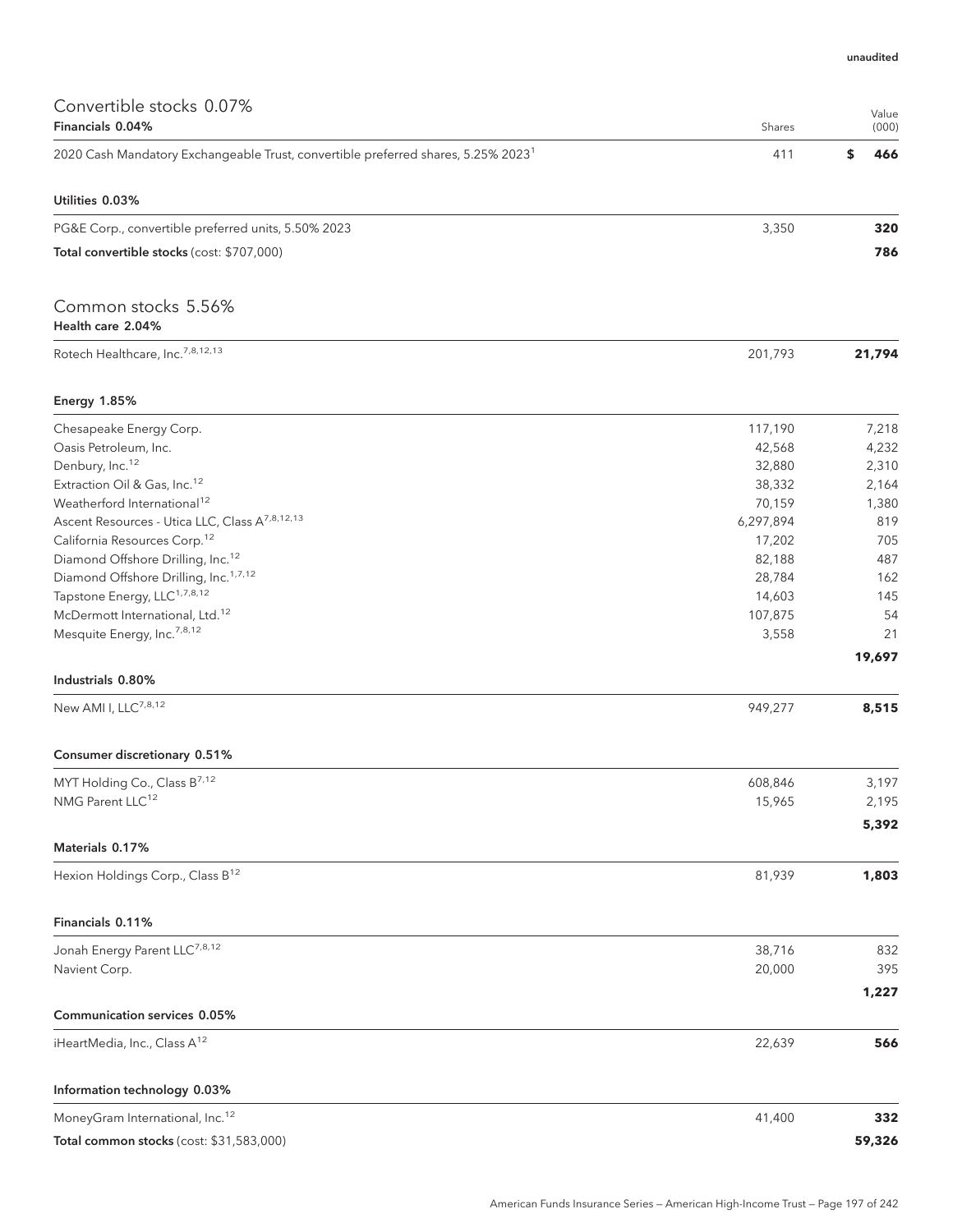|  | unaudited |
|--|-----------|
|  |           |

| Preferred securities 0.28%                                                     |           | Value       |
|--------------------------------------------------------------------------------|-----------|-------------|
| Consumer discretionary 0.21%                                                   | Shares    | (000)       |
| MYT Holdings LLC, Series A, preferred shares, 10.00% 2029                      | 2,095,904 | \$<br>2,217 |
| Industrials 0.07%                                                              |           |             |
| ACR III LSC Holdings LLC, Series B, preferred shares <sup>1,7,8,12</sup>       | 1,022     | 719         |
| Total preferred securities (cost: \$2,933,000)                                 |           | 2,936       |
| Rights & warrants 0.15%<br>Energy 0.09%                                        |           |             |
| Chesapeake Energy Corp., Class B, warrants, expire 2026 <sup>12</sup>          | 14,962    | 477         |
| Chesapeake Energy Corp., Class A, warrants, expire 2026 <sup>12</sup>          | 11,131    | 403         |
| Chesapeake Energy Corp., Class C, warrants, expire 2026 <sup>12</sup>          | 4,376     | 128         |
| Sable Permian Resources, LLC, Class A, warrants, expire 2024 <sup>7,8,12</sup> | 2,894     | $-14$       |
|                                                                                |           | 1,008       |
| Consumer discretionary 0.06%                                                   |           |             |
| NMG Parent LLC, warrants, expire 20277,12                                      | 27,111    | 628         |
| Total rights & warrants (cost: \$2,351,000)                                    |           | 1,636       |
| Short-term securities 2.25%<br>Money market investments 2.25%                  |           |             |
| Capital Group Central Cash Fund 0.06% <sup>15,16</sup>                         | 239,867   | 23,989      |
| Total short-term securities (cost: \$23,986,000)                               |           | 23,989      |
| Total investment securities 99.85% (cost: \$1,019,293,000)                     |           | 1,064,708   |
| Other assets less liabilities 0.15%                                            |           | 1,595       |
| <b>Net assets 100.00%</b>                                                      |           | \$1,066,303 |

### Futures contracts

| Contracts                                | Type  | Number of<br>contracts | Expiration    | Notional<br>amount <sup>17</sup><br>(000) | Value at<br>9/30/2021 <sup>18</sup><br>(000) | Unrealized<br>(depreciation)<br>appreciation<br>at 9/30/2021<br>(000) |
|------------------------------------------|-------|------------------------|---------------|-------------------------------------------|----------------------------------------------|-----------------------------------------------------------------------|
| 2 Year U.S. Treasury Note Futures        | Long  | 217                    | December 2021 | \$43.400                                  | \$47,752                                     | \$ (26)                                                               |
| 5 Year U.S. Treasury Note Futures        | Short | 25                     | December 2021 | (2,500)                                   | (3,069)                                      | 2                                                                     |
| 10 Year Ultra U.S. Treasury Note Futures | Short | 24                     | December 2021 | (2,400)                                   | (3,486)                                      | 65                                                                    |
| 10 Year U.S. Treasury Note Futures       | Short | 197                    | December 2021 | (19,700)                                  | (25, 927)                                    | 288                                                                   |
| 30 Year Ultra U.S. Treasury Bond Futures | Short | 4                      | December 2021 | (400)                                     | (764)                                        | 26                                                                    |
|                                          |       |                        |               |                                           |                                              | \$355                                                                 |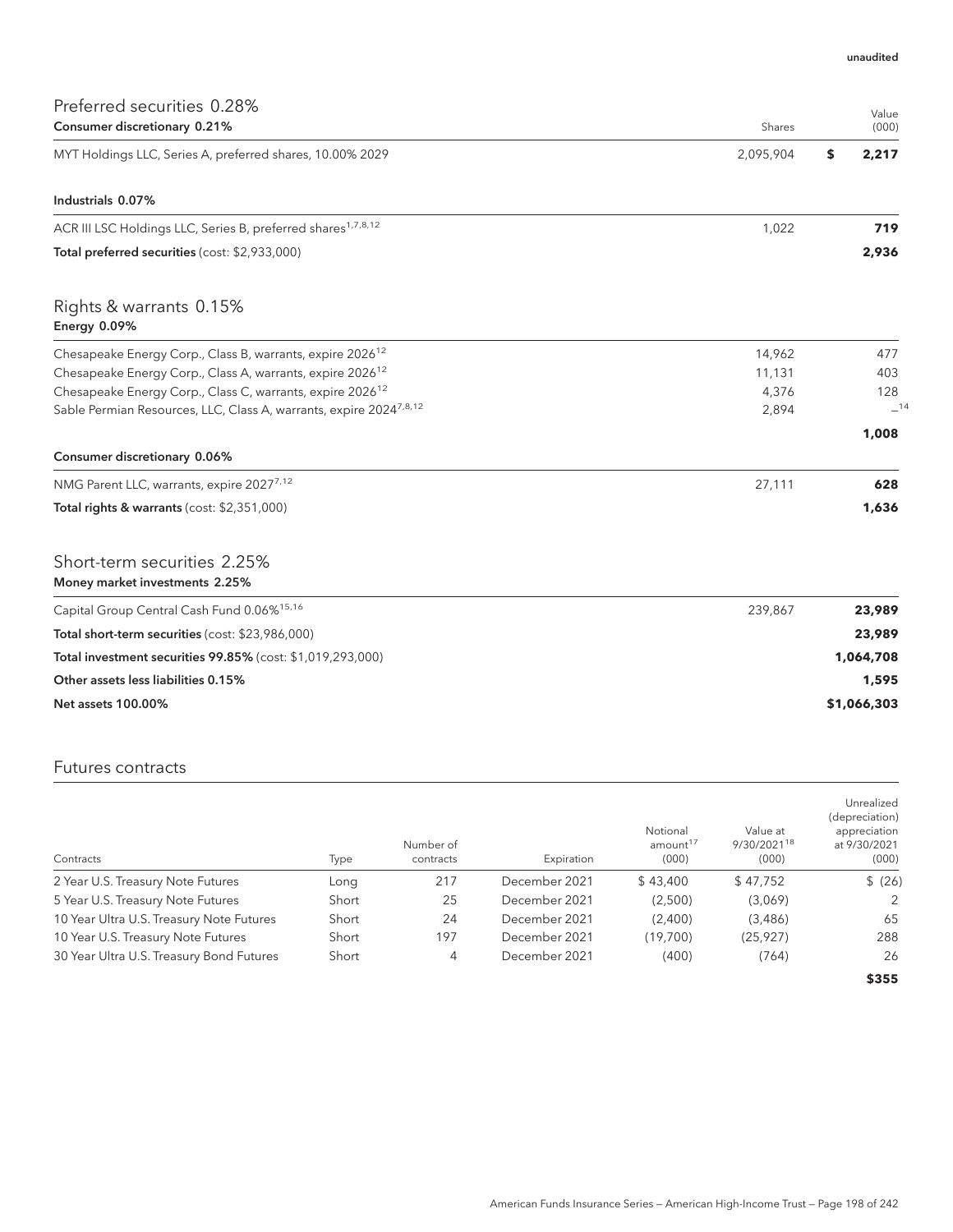#### Credit default swaps

#### Centrally cleared credit default swaps on credit indices — buy protection

|              |                   | .          |          |           | Upfront   | Unrealized   |
|--------------|-------------------|------------|----------|-----------|-----------|--------------|
|              |                   |            |          | Value at  | premium   | appreciation |
|              | Pay/              | Expiration | Notional | 9/30/2021 | received  | at 9/30/2021 |
| Receive      | Payment frequency | date       | (000)    | (000)     | (000)     | (000)        |
| CDX.NA.HY.36 | 5.00%/Quarterly   | 6/20/2026  | \$9.244  | \$ (843)  | (878)     | \$35         |
| CDX.NA.HY.37 | 5.00%/Quarterly   | 12/20/2026 | 19,770   | (1,818)   | (1,840)   | 22           |
|              |                   |            |          |           | \$(2,718) | \$57         |

### Investments in affiliates<sup>16</sup>

|                                                     | Value of<br>affiliate at<br>1/1/2021<br>(000) | <b>Additions</b><br>(000) | Reductions<br>(000) | Net<br>realized<br>qain<br>(000) | Net<br>unrealized<br>depreciation<br>(000) | Value of<br>affiliate at<br>9/30/2021<br>(000) | Dividend<br>income<br>(000) |
|-----------------------------------------------------|-----------------------------------------------|---------------------------|---------------------|----------------------------------|--------------------------------------------|------------------------------------------------|-----------------------------|
| Short-term securities 2.25%                         |                                               |                           |                     |                                  |                                            |                                                |                             |
| Money market investments 2.25%                      |                                               |                           |                     |                                  |                                            |                                                |                             |
| Capital Group Central Cash Fund 0.06% <sup>15</sup> | \$33,493                                      | \$372,947                 | \$382,453           | \$3                              | \$(1                                       | \$23,989                                       | \$16                        |

<sup>1</sup>Acquired in a transaction exempt from registration under Rule 144A of the Securities Act of 1933. May be resold in the U.S. in transactions exempt from registration, normally to qualified institutional buyers. The total value of all such securities was \$674,907,000, which represented 63.29% of the net assets of the fund.

 $^2$ Loan participations and assignments; may be subject to legal or contractual restrictions on resale. The total value of all such loans was \$36,164,000, which represented 3.39% of the net assets of the fund.

 $^3$ Coupon rate may change periodically. Reference rate and spread are as of the most recent information available. Some coupon rates are determined by the issuer or agent based on current market conditions; therefore, the reference rate and spread are not available.

<sup>4</sup>Step bond; coupon rate may change at a later date.

5 Scheduled interest and/or principal payment was not received.

<sup>6</sup>Payment in kind; the issuer has the option of paying additional securities in lieu of cash. Payment methods and rates are as of the most recent payment when available.

7 Valued under fair value procedures adopted by authority of the board of trustees. The total value of all such securities was \$43,202,000, which represented 4.05% of the net assets of the fund.

<sup>8</sup>Value determined using significant unobservable inputs.

9 All or a portion of this security was pledged as collateral. The total value of pledged collateral was \$104,000, which represented .01% of the net assets of the fund.

<sup>10</sup>Index-linked bond whose principal amount moves with a government price index.

<sup>11</sup>Principal payments may be made periodically. Therefore, the effective maturity date may be earlier than the stated maturity date.

<sup>12</sup> Security did not produce income during the last 12 months.

<sup>13</sup>Acquired through a private placement transaction exempt from registration under the Securities Act of 1933. May be subject to legal or contractual restrictions on resale. Further details on these holdings appear on the following page.

<sup>14</sup> Amount less than one thousand.

<sup>15</sup>Rate represents the seven-day yield at 9/30/2021.

<sup>16</sup>Part of the same "group of investment companies" as the fund as defined under the Investment Company Act of 1940, as amended.

 $17$ Notional amount is calculated based on the number of contracts and notional contract size.

<sup>18</sup>Value is calculated based on the notional amount and current market price.

| Private placement securities          | Acquisition<br>date | Cost<br>(000) | Value<br>(000) | Percent<br>of net<br>assets |
|---------------------------------------|---------------------|---------------|----------------|-----------------------------|
| Rotech Healthcare, Inc.               | 9/26/2013           | \$4.331       | \$21.794       | 2.04%                       |
| Ascent Resources - Utica LLC, Class A | 11/15/2016          | 302           | 819            | .08                         |
| Total private placement securities    |                     | \$4,633       | \$22,613       | 2.12%                       |

#### Key to abbreviations and symbol

DAC = Designated Activity Company LIBOR = London Interbank Offered Rate USD/\$ = U.S. dollars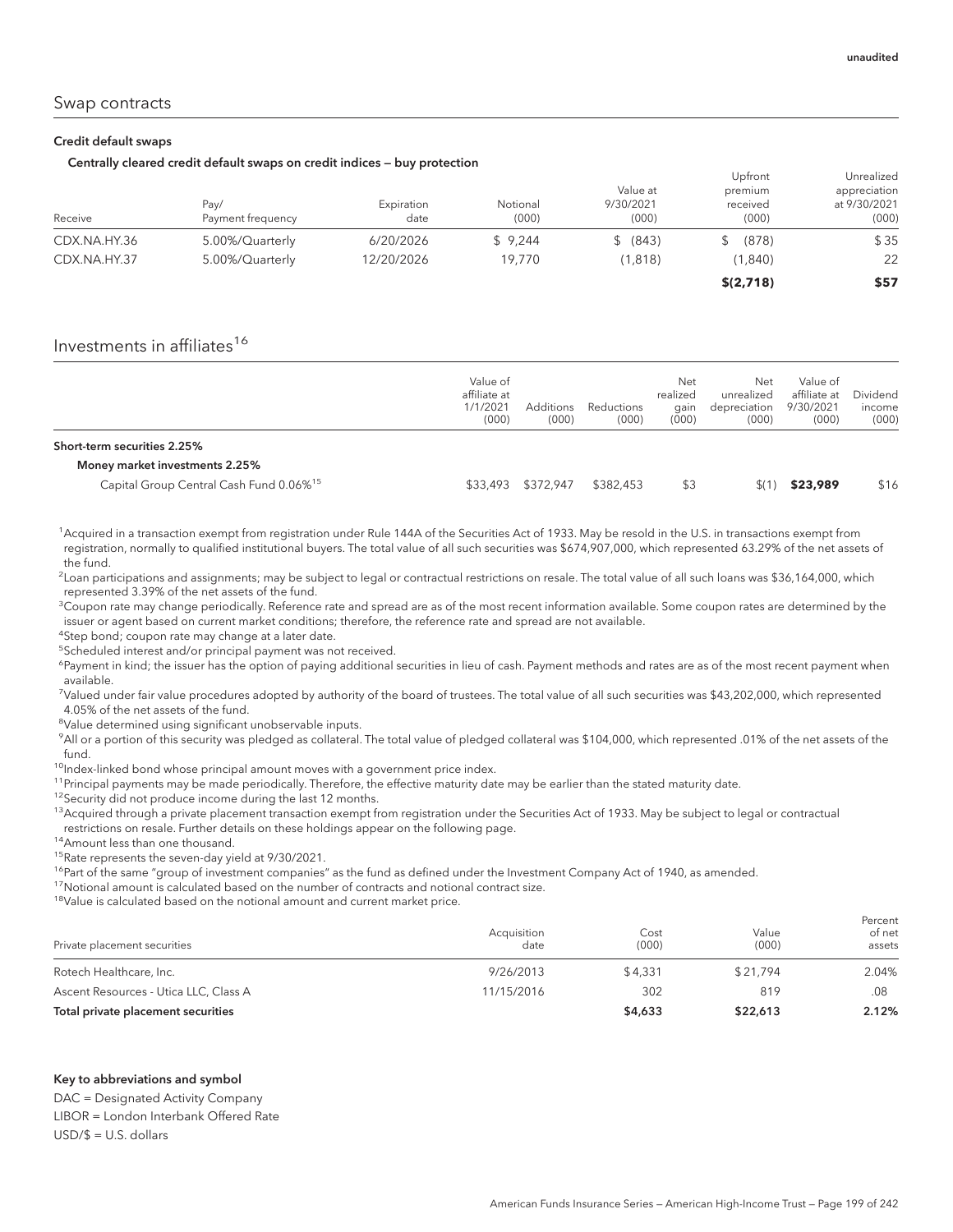## American Funds Mortgage Fund®

Investment portfolio September 30, 2021

### unaudited

| Bonds, notes & other debt instruments 80.70%        |                  |                |
|-----------------------------------------------------|------------------|----------------|
| Mortgage-backed obligations 59.46%                  | Principal amount | Value          |
| Federal agency mortgage-backed obligations 52.25%   | (000)            | (000)          |
| Fannie Mae Pool #695412 5.00% 2033 <sup>1</sup>     | $-2$<br>\$       | \$             |
| Fannie Mae Pool #AD3566 5.00% 2035 <sup>1</sup>     | 2                | 2              |
| Fannie Mae Pool #256583 5.00% 2036 <sup>1</sup>     | 34               | 36             |
| Fannie Mae Pool #889101 1.631% 2038 <sup>1,3</sup>  | 31               | 32             |
| Fannie Mae Pool #964279 2.095% 2038 <sup>1,3</sup>  | 31               | 31             |
| Fannie Mae Pool #964708 2.265% 2038 <sup>1,3</sup>  | 4                | $\overline{4}$ |
| Fannie Mae Pool #AC0794 5.00% 20391                 | 8                | 9              |
| Fannie Mae Pool #931768 5.00% 20391                 | 1                | 2              |
| Fannie Mae Pool #AL9335 2.123% 2040 <sup>1,3</sup>  | 1,112            | 1,179          |
| Fannie Mae Pool #932606 5.00% 2040 <sup>1</sup>     | 4                | 5              |
| Fannie Mae Pool #MA4387 2.00% 2041 <sup>1</sup>     | 22               | 22             |
| Fannie Mae Pool #AL9327 2.119% 2041 <sup>1,3</sup>  | 1,031            | 1,093          |
| Fannie Mae Pool #AL9326 2.13% 2041 <sup>1,3</sup>   | 1,330            | 1,408          |
| Fannie Mae Pool #AJ1873 4.00% 2041 <sup>1</sup>     | 7                | 8              |
| Fannie Mae Pool #AE1248 5.00% 2041 <sup>1</sup>     | 11               | 13             |
| Fannie Mae Pool #AE1274 5.00% 2041 <sup>1</sup>     | 8                | 9              |
| Fannie Mae Pool #AE1277 5.00% 2041 <sup>1</sup>     | 5                | 6              |
| Fannie Mae Pool #AE1283 5.00% 2041 <sup>1</sup>     | 3                | 3              |
| Fannie Mae Pool #AE1290 5.00% 2042 <sup>1</sup>     | 6                | 6              |
| Fannie Mae Pool #AT3954 3.50% 2043 <sup>1</sup>     | 3                | 3              |
| Fannie Mae Pool #AT0300 3.50% 2043 <sup>1</sup>     | 2                | $\sqrt{2}$     |
| Fannie Mae Pool #AY1829 3.50% 2044 <sup>1</sup>     | 4                | $\overline{4}$ |
| Fannie Mae Pool #AW8240 3.50% 2044 <sup>1</sup>     |                  | 1              |
| Fannie Mae Pool #BJ5015 4.00% 2047 <sup>1</sup>     | 53               | 58             |
| Fannie Mae Pool #BH3122 4.00% 20471                 | 1                | 1              |
| Fannie Mae Pool #BM4488 3.375% 2048 <sup>1,3</sup>  | 518              | 539            |
| Fannie Mae Pool #BK6840 4.00% 2048 <sup>1</sup>     | 34               | 37             |
| Fannie Mae Pool #BK5232 4.00% 2048 <sup>1</sup>     | 25               | 27             |
| Fannie Mae Pool #BK9743 4.00% 2048 <sup>1</sup>     | 11               | 12             |
| Fannie Mae Pool #BK9761 4.50% 2048 <sup>1</sup>     | 6                | $\overline{7}$ |
| Fannie Mae Pool #BJ8402 3.521% 2049 <sup>1,3</sup>  | 99               | 103            |
| Fannie Mae Pool #CA5496 3.00% 2050 <sup>1</sup>     | 1,723            | 1,849          |
| Fannie Mae Pool #CB0041 3.00% 2051 <sup>1</sup>     | 238              | 257            |
| Fannie Mae Pool #MA4401 3.50% 2051 <sup>1</sup>     | 277              | 294            |
| Fannie Mae Pool #BF0379 3.50% 20591                 | 195              | 213            |
| Fannie Mae Pool #BF0497 3.00% 2060 <sup>1</sup>     | 66               | 71             |
| Fannie Mae Pool #BF0481 3.50% 2060 <sup>1</sup>     | 226              | 247            |
| Freddie Mac Pool #A18781 5.00% 2034 <sup>1</sup>    | 803              | 915            |
| Freddie Mac Pool #C91883 4.00% 2036 <sup>1,4</sup>  | 2,753            | 3,010          |
| Freddie Mac Pool #840222 2.195% 2040 <sup>1,3</sup> | 314              | 334            |
| Freddie Mac Pool #Q15874 4.00% 2043 <sup>1</sup>    | 2                | $\overline{2}$ |
| Freddie Mac Pool #760014 2.913% 2045 <sup>1,3</sup> | 499              | 518            |
| Freddie Mac Pool #760012 3.114% 2045 <sup>1,3</sup> | 48               | 50             |
| Freddie Mac Pool #760013 3.181% 2045 <sup>1,3</sup> | 34               | 35             |
| Freddie Mac Pool #760015 2.652% 2047 <sup>1,3</sup> | 93               | 96             |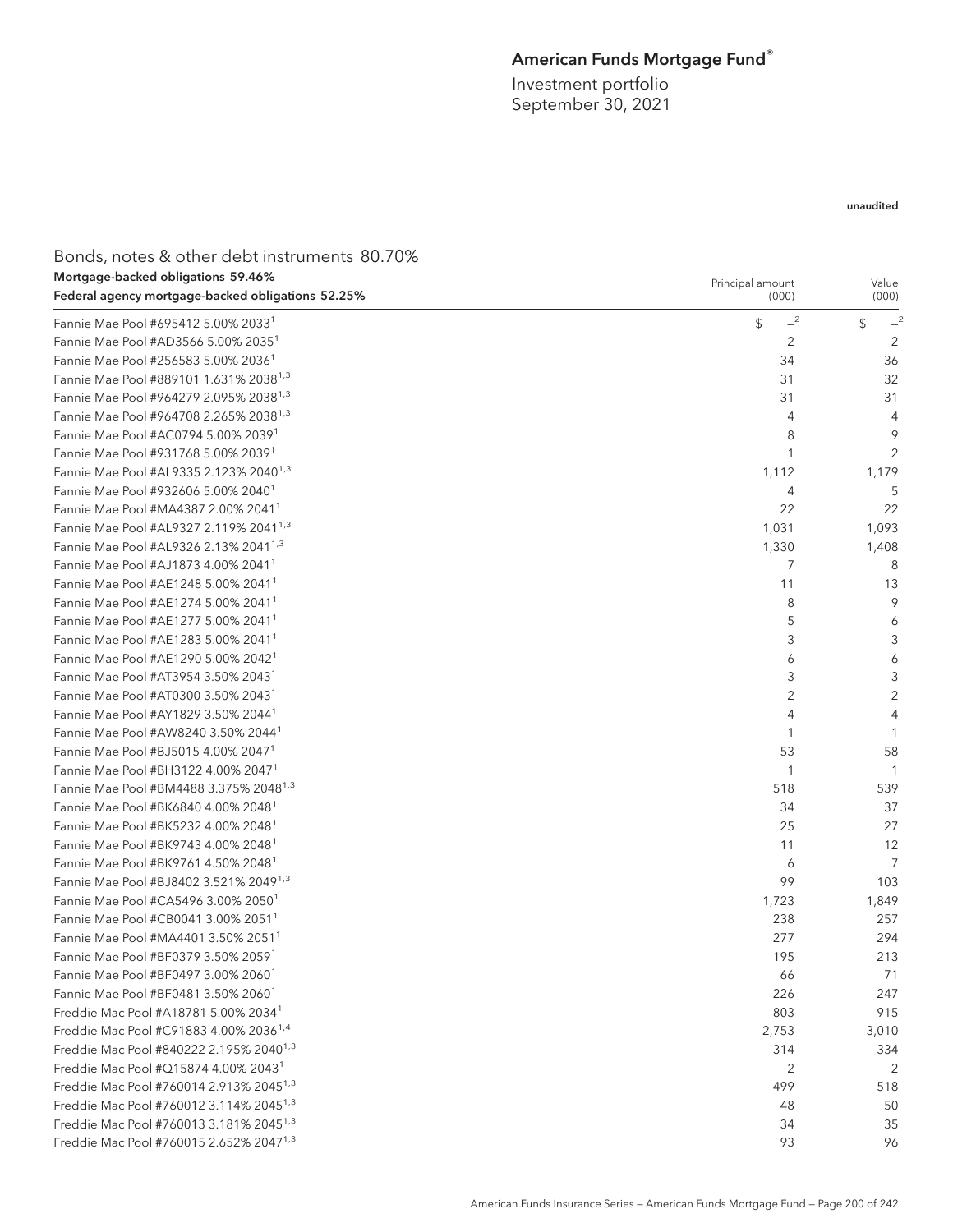### Bonds, notes & other debt instruments (continued) Mortgage-backed obligations (continued)

| Mortgage-backed obligations (continued)<br>Federal agency mortgage-backed obligations (continued)        | Principal amount<br>(000) | Value<br>(000) |
|----------------------------------------------------------------------------------------------------------|---------------------------|----------------|
| Freddie Mac Pool #Q52069 3.50% 2047 <sup>1</sup>                                                         | \$<br>41                  | \$<br>44       |
| Freddie Mac Pool #Q47615 3.50% 2047 <sup>1</sup>                                                         | 23                        | 25             |
| Freddie Mac Pool #Q56599 4.00% 2048 <sup>1</sup>                                                         | 41                        | 46             |
| Freddie Mac Pool #Q56175 4.00% 2048 <sup>1</sup>                                                         | 30                        | 33             |
| Freddie Mac Pool #Q55971 4.00% 2048 <sup>1</sup>                                                         | 28                        | 31             |
| Freddie Mac Pool #Q55970 4.00% 2048 <sup>1</sup>                                                         | 12                        | 14             |
| Freddie Mac Pool #Q58411 4.50% 2048 <sup>1</sup>                                                         | 81                        | 89             |
| Freddie Mac Pool #Q58436 4.50% 2048 <sup>1</sup>                                                         | 37                        | 41             |
| Freddie Mac Pool #Q58378 4.50% 2048 <sup>1</sup>                                                         | 29                        | 32             |
| Freddie Mac Pool #Q57242 4.50% 2048 <sup>1</sup>                                                         | 25                        | 27             |
| Freddie Mac Pool #RA1339 3.00% 2049 <sup>1</sup>                                                         | 2,042                     | 2,162          |
| Freddie Mac Pool #QA2748 3.50% 2049 <sup>1</sup>                                                         | 26                        | 28             |
| Freddie Mac Pool #SD8163 3.50% 2051 <sup>1</sup>                                                         | 457                       | 484            |
| Freddie Mac Pool #SD8158 3.50% 2051 <sup>1</sup>                                                         | 80                        | 85             |
| Freddie Mac Pool #SD8164 3.50% 2051 <sup>1</sup>                                                         | 59                        | 63             |
| Freddie Mac Seasoned Credit Risk Transfer Trust, Series 2017-2, Class MA, 3.00% 2056 <sup>1</sup>        | 1,013                     | 1,056          |
| Freddie Mac Seasoned Credit Risk Transfer Trust, Series 2017-2, Class HA, 3.00% 2056 <sup>1,3</sup>      | 996                       | 1,038          |
| Freddie Mac Seasoned Credit Risk Transfer Trust, Series 2017-1, Class HA, 3.00% 2056 <sup>1,3</sup>      | 784                       | 817            |
| Freddie Mac Seasoned Credit Risk Transfer Trust, Series 2017-3, Class HT, 3.25% 2056 <sup>1</sup>        | 117                       | 126            |
| Freddie Mac Seasoned Credit Risk Transfer Trust, Series 2018-1, Class HT, 3.00% 2057 <sup>1</sup>        | 634                       | 676            |
| Freddie Mac Seasoned Credit Risk Transfer Trust, Series 2017-4, Class HT, 3.25% 2057 <sup>1,3</sup>      | 3,699                     | 3,974          |
| Freddie Mac Seasoned Credit Risk Transfer Trust, Series 2018-3, Class MA, 3.50% 2057 <sup>1</sup>        | 2,042                     | 2,140          |
| Freddie Mac Seasoned Credit Risk Transfer Trust, Series 2017-4, Class MT, 3.50% 2057 <sup>1</sup>        | 1,686                     | 1,799          |
| Freddie Mac Seasoned Credit Risk Transfer Trust, Series 2018-2, Class MT, 3.50% 2057 <sup>1</sup>        | 926                       | 987            |
| Freddie Mac Seasoned Credit Risk Transfer Trust, Series 2019-2, Class MT, 3.50% 2058 <sup>1</sup>        | 37                        | 40             |
| Freddie Mac Seasoned Credit Risk Transfer Trust, Series 2019-3, Class MT, 3.50% 2058 <sup>1</sup>        | 23                        | 24             |
| Freddie Mac Seasoned Loan Structured Transaction Trust, Series 2018-2, Class A1, 3.50% 2028 <sup>1</sup> | 4,845                     | 5,112          |
| Freddie Mac Seasoned Loan Structured Transaction Trust, Series 2018-1, Class A1, 3.50% 2028 <sup>1</sup> | 1,333                     | 1,392          |
| Government National Mortgage Assn. 2.00% 2051 <sup>1,5</sup>                                             | 12,480                    | 12,637         |
| Government National Mortgage Assn. 2.50% 2051 <sup>1,5</sup>                                             | 3,402                     | 3,512          |
| Government National Mortgage Assn. 2.50% 2051 <sup>1,5</sup>                                             | 2,614                     | 2,694          |
| Government National Mortgage Assn. 3.00% 2051 <sup>1,5</sup>                                             | 2,967                     | 3,100          |
| Government National Mortgage Assn. 3.50% 2051 <sup>1,5</sup>                                             | 37                        | 39             |
| Government National Mortgage Assn. Pool #AH5894 3.75% 2034 <sup>1</sup>                                  | 859                       | 932            |
| Government National Mortgage Assn. Pool #AD0028 3.75% 2038 <sup>1</sup>                                  | 569                       | 609            |
| Government National Mortgage Assn. Pool #AH5897 3.75% 2039 <sup>1</sup>                                  | 573                       | 614            |
| Government National Mortgage Assn. Pool #004410 4.00% 2039 <sup>1</sup>                                  | 58                        | 60             |
| Government National Mortgage Assn. Pool #783690 6.00% 2039 <sup>1</sup>                                  | 114                       | 131            |
| Government National Mortgage Assn. Pool #004823 4.00% 2040 <sup>1</sup>                                  | 87                        | 90             |
| Government National Mortgage Assn. Pool #005142 4.50% 2041 <sup>1</sup>                                  | 28                        | 30             |
| Government National Mortgage Assn. Pool #005104 5.00% 2041 <sup>1</sup>                                  | 176                       | 191            |
| Government National Mortgage Assn. Pool #005165 6.50% 2041 <sup>1</sup>                                  | 143                       | 160            |
| Government National Mortgage Assn. Pool #MA0366 3.50% 2042 <sup>1</sup>                                  | 206                       | 211            |
| Government National Mortgage Assn. Pool #AA5526 3.50% 2042 <sup>1</sup>                                  | 139                       | 147            |
| Government National Mortgage Assn. Pool #AA5326 3.50% 2042 <sup>1</sup>                                  | 141                       | 145            |
| Government National Mortgage Assn. Pool #AF0140 3.50% 2043 <sup>1</sup>                                  | 232                       | 244            |
| Government National Mortgage Assn. Pool #AD4360 3.50% 2043 <sup>1</sup>                                  | 94                        | 99             |
| Government National Mortgage Assn. Pool #AH5882 3.75% 2044 <sup>1</sup>                                  | 522                       | 567            |
| Government National Mortgage Assn. Pool #AH5884 4.25% 2044 <sup>1</sup>                                  | 1,282                     | 1,429          |
| Government National Mortgage Assn. Pool #MA3727 4.00% 2046 <sup>1</sup>                                  | 251                       | 263            |
| Government National Mortgage Assn. Pool #MA5877 4.50% 2049 <sup>1</sup>                                  | 420                       | 449            |
| Government National Mortgage Assn. Pool #MA6092 4.50% 2049 <sup>1</sup>                                  | 184                       | 196            |
| Government National Mortgage Assn. Pool #MA7419 3.00% 2051 <sup>1</sup>                                  | 3,060                     | 3,203          |
| Government National Mortgage Assn. Pool #AO0409 4.601% 2065 <sup>1</sup>                                 | 174                       | 185            |
|                                                                                                          |                           |                |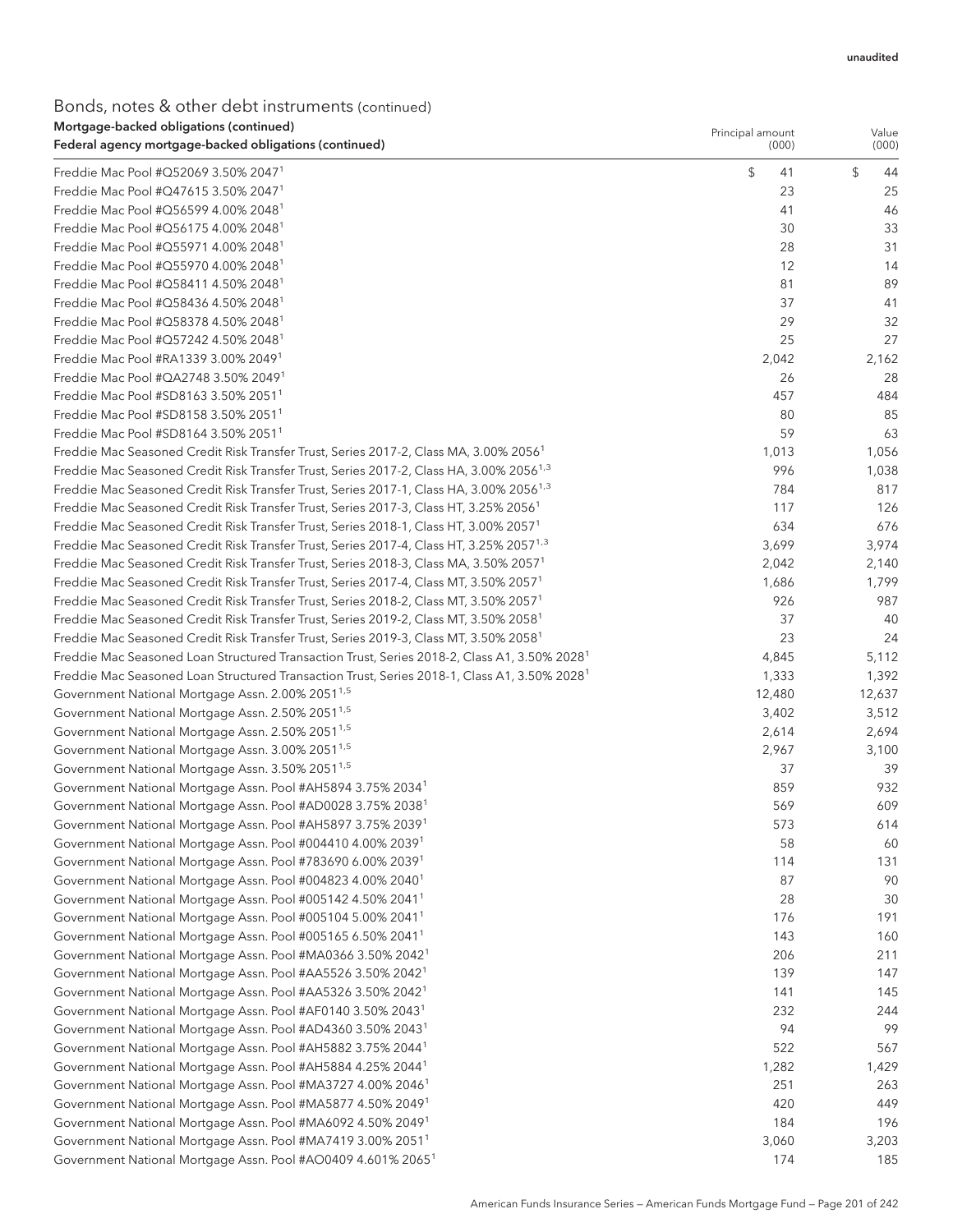### Bonds, notes & other debt instruments (continued) Mortgage-backed obligations (continued)

| <u>Mongage-backed obligations (continued)</u><br>Federal agency mortgage-backed obligations (continued) | Principal amount<br>(000) | Value<br>(000) |  |
|---------------------------------------------------------------------------------------------------------|---------------------------|----------------|--|
| Government National Mortgage Assn. Pool #AO0461 4.615% 2065 <sup>1</sup>                                | \$<br>92                  | \$<br>98       |  |
| Government National Mortgage Assn. Pool #AN1825 4.626% 2065 <sup>1</sup>                                | 310                       | 331            |  |
| Government National Mortgage Assn. Pool #AO0385 4.515% 2066 <sup>1</sup>                                | 705                       | 757            |  |
| Government National Mortgage Assn. Pool #725897 5.20% 2066 <sup>1</sup>                                 | 2                         | $\overline{2}$ |  |
| Uniform Mortgage-Backed Security 1.50% 2036 <sup>1,5</sup>                                              | 31,110                    | 31,335         |  |
| Uniform Mortgage-Backed Security 2.00% 2036 <sup>1,5</sup>                                              | 4,415                     | 4,547          |  |
| Uniform Mortgage-Backed Security 2.50% 2036 <sup>1,5</sup>                                              | 300                       | 313            |  |
| Uniform Mortgage-Backed Security 2.00% 2051 <sup>1,5</sup>                                              | 30,967                    | 30,927         |  |
| Uniform Mortgage-Backed Security 2.00% 2051 <sup>1,5</sup>                                              | 3,289                     | 3,292          |  |
| Uniform Mortgage-Backed Security 2.50% 2051 <sup>1,5</sup>                                              | 6,447                     | 6,620          |  |
| Uniform Mortgage-Backed Security 2.50% 2051 <sup>1,5</sup>                                              | 3,586                     | 3,690          |  |
| Uniform Mortgage-Backed Security 3.00% 2051 <sup>1,5</sup>                                              | 6,194                     | 6,482          |  |
| Uniform Mortgage-Backed Security 3.00% 2051 <sup>1,5</sup>                                              | 3,650                     | 3,814          |  |
| Uniform Mortgage-Backed Security 3.50% 2051 <sup>1,5</sup>                                              | 10,748                    | 11,373         |  |
| Uniform Mortgage-Backed Security 4.00% 2051 <sup>1,5</sup>                                              | 267                       | 286            |  |
| Uniform Mortgage-Backed Security 4.50% 2051 <sup>1,5</sup>                                              | 2,938                     | 3,178          |  |
|                                                                                                         |                           | 173,920        |  |

### Collateralized mortgage-backed obligations (privately originated) 6.27%

| Arroyo Mortgage Trust, Series 2021-1R, Class A1, 1.175% 2048 <sup>1,3,6</sup>                                           | 751   | 753    |
|-------------------------------------------------------------------------------------------------------------------------|-------|--------|
| Cascade Funding Mortgage Trust, Series 2020-HB4, Class A, 0.946% 2030 <sup>1,3,6</sup>                                  | 561   | 563    |
| Cascade Funding Mortgage Trust, Series 2021-HB6, Class A, 0.898% 2036 <sup>1,3,6</sup>                                  | 1,461 | 1,463  |
| Credit Suisse Mortgage Trust, Series 2017-RPL3, Class A1, 2.00% 2060 <sup>1,3,6</sup>                                   | 635   | 646    |
| Flagstar Mortgage Trust, Series 2021-10INV, Class A3, 2.50% 2051 <sup>1,3,6</sup>                                       | 718   | 732    |
| Mello Warehouse Securitization Trust, Series 2019-2, Class A, (1-month USD-LIBOR + 0.75%) 0.836% 2052 <sup>1,3,6</sup>  | 750   | 751    |
| Mello Warehouse Securitization Trust, Series 2020-2, Class A, (1-month USD-LIBOR + 0.80%) 0.886% 2053 <sup>1,3,6</sup>  | 583   | 585    |
| Mello Warehouse Securitization Trust, Series 2020-1, Class A, (1-month USD-LIBOR + 0.90%) 0.986% 2053 <sup>1,3,6</sup>  | 809   | 812    |
| Mello Warehouse Securitization Trust, Series 2021-2, Class A, (1-month USD-LIBOR + 0.75%) 0.836% 2055 <sup>1,3,6</sup>  | 1,210 | 1,212  |
| Mortgage Repurchase Agreement Financing Trust, Series 2020-5,                                                           |       |        |
| (1-month USD-LIBOR + 1.00%) 1.085% 2023 <sup>1,3,6</sup>                                                                | 750   | 751    |
| MRA Issuance Trust, Series 2021-8, Class A1X, (1-month USD-LIBOR + 1.15%) 1.246% 2021 <sup>1,3,6</sup>                  | 1,625 | 1,627  |
| MRA Issuance Trust, Series 2020-10, Class A, (1-month USD-LIBOR + 1.70%) 1.79% 2022 <sup>1,3,6</sup>                    | 2,250 | 2,253  |
| MRA Issuance Trust, Series 2021-16, Class A1, (1-month USD-LIBOR + 1.55%) 1.644% 2051 <sup>1,3,6</sup>                  | 1.177 | 1,177  |
| NewRez Warehouse Securitization Trust, Series 2021-1, Class A, (1-month USD-LIBOR + 0.75%) 0.836% 2055 <sup>1,3,6</sup> | 1,021 | 1,023  |
| Provident Funding Mortgage Warehouse Securitization Trust, Series 2021-1, Class A,                                      |       |        |
| (1-month USD-LIBOR + 0.70%) 0.786% 2055 <sup>1,3,6</sup>                                                                | 768   | 766    |
| RMF Proprietary Issuance Trust, Series 2019-1, Class A, 2.75% 2063 <sup>1,3,6</sup>                                     | 549   | 548    |
| Station Place Securitization Trust, Series 2021-WL1, Class A, (1-month USD-LIBOR + 0.65%) 0.736% 2054 <sup>1,3,6</sup>  | 3,950 | 3,955  |
| Station Place Securitization Trust, Series 2021-WL2, Class A, (1-month USD-LIBOR + 0.70%) 0.786% 2054 <sup>1,3,6</sup>  | 375   | 375    |
| Towd Point Mortgage Trust, Series 2016-5, Class A1, 2.50% 2056 <sup>1,3,6</sup>                                         | 270   | 274    |
| Towd Point Mortgage Trust, Series 2017-5, Class A1, 0.686% 2057 <sup>1,3,6</sup>                                        | 21    | 21     |
| Towd Point Mortgage Trust, Series 2020-4, Class A1, 1.75% 2060 <sup>1,6</sup>                                           | 578   | 585    |
|                                                                                                                         |       | 20,872 |

#### Commercial mortgage-backed securities 0.94%

|                                                                                                                 |       | 3.137 |
|-----------------------------------------------------------------------------------------------------------------|-------|-------|
|                                                                                                                 |       |       |
| Motel 6 Trust, Series 2021-MTL6, Class A, (1-month USD-LIBOR + 0.90%) 1.00% 2038 <sup>1,3,6</sup>               | 100   | 100   |
| (1-month USD-LIBOR + 0.801%) 0.885% 2026 <sup>1,3,6</sup>                                                       | 273   | 274   |
| MHC Commercial Mortgage Trust, CMO, Series 2021-MHC, Class A,                                                   |       |       |
| Extended Stay America Trust, Series 2021-ESH, Class A, (1-month USD-LIBOR + 1.08%) 1.164% 2038 <sup>1,3,6</sup> | 368   | 370   |
| BX Trust, Series 2021-SOAR, Class A, (1-month USD-LIBOR + 0.67%) 0.754% 2038 <sup>1,3,6</sup>                   | 1.174 | 1.176 |
| BX Trust, Series 2021-VOLT, Class A, (1-month USD-LIBOR + 0.70%) 0.80% 2036 <sup>1,3,6</sup>                    | 1.215 | 1.217 |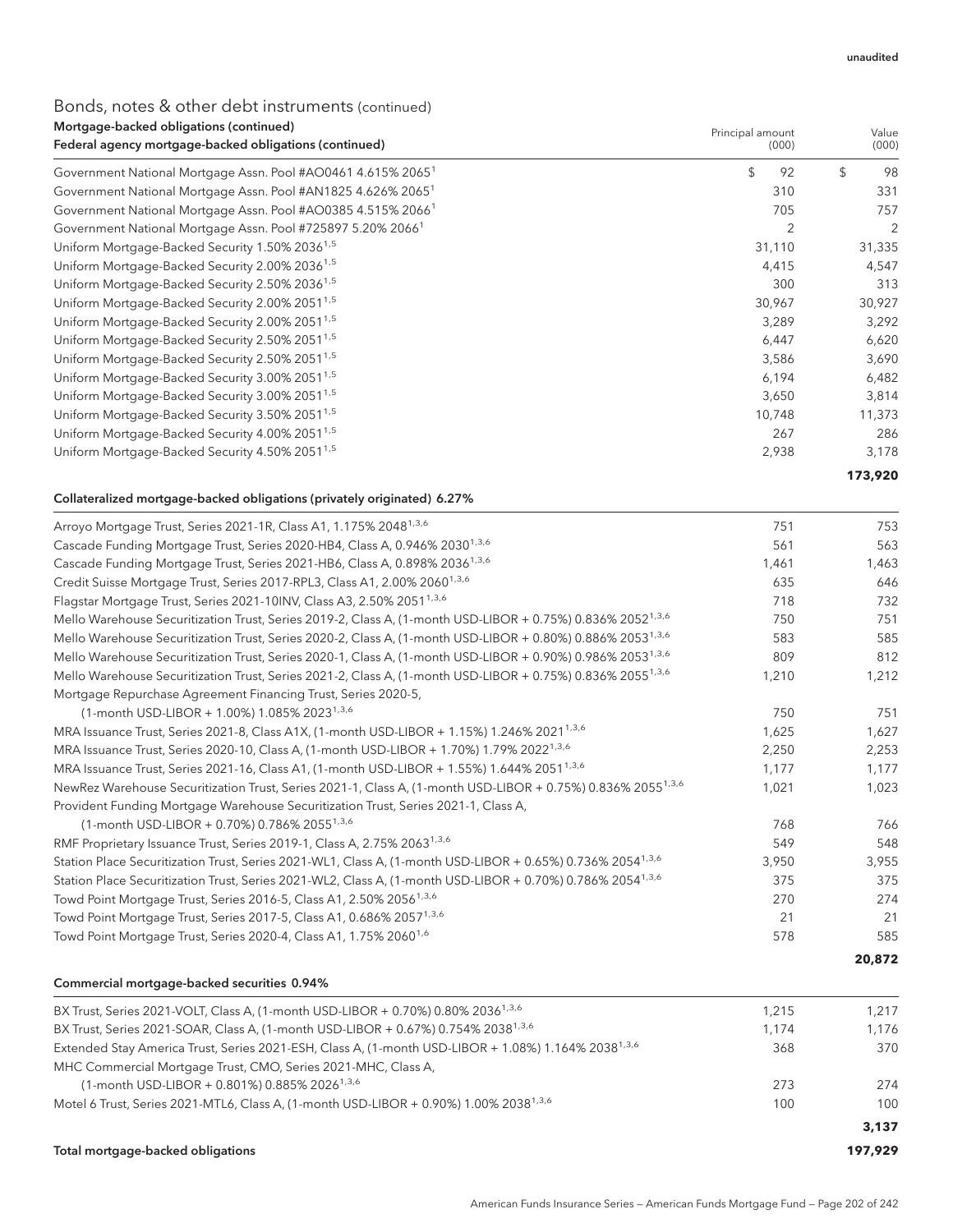Principal amount

## Bonds, notes & other debt instruments (continued) U.S. Treasury bonds & notes 17.35%

| U.S. Treasury 12.14%                                                                                      | (000) | (000)     |
|-----------------------------------------------------------------------------------------------------------|-------|-----------|
| U.S. Treasury 0.125% 2023                                                                                 | \$650 | \$<br>649 |
| U.S. Treasury 0.125% 2023                                                                                 | 560   | 559       |
| U.S. Treasury 0.125% 2023                                                                                 | 190   | 189       |
| U.S. Treasury 0.125% 2023                                                                                 | 175   | 175       |
| U.S. Treasury 0.375% 2025                                                                                 | 490   | 480       |
| U.S. Treasury 0.375% 2025                                                                                 | 200   | 196       |
| U.S. Treasury 0.50% 2026                                                                                  | 1,750 | 1,721     |
| U.S. Treasury 0.75% 2026 <sup>4</sup>                                                                     | 7,592 | 7,541     |
| U.S. Treasury 0.75% 2026                                                                                  | 560   | 554       |
| U.S. Treasury 1.00% 2028                                                                                  | 375   | 368       |
| U.S. Treasury 1.125% 2028                                                                                 | 2,000 | 1,988     |
| U.S. Treasury 1.25% 2028                                                                                  | 5,975 | 5,977     |
| U.S. Treasury 1.25% 2028                                                                                  | 415   | 414       |
| U.S. Treasury 0.625% 2030                                                                                 | 1,000 | 931       |
| U.S. Treasury 1.125% 2031                                                                                 | 2,525 | 2,446     |
| U.S. Treasury 1.25% 2031                                                                                  | 713   | 696       |
| U.S. Treasury 1.375% 2040                                                                                 | 380   | 341       |
| U.S. Treasury 1.875% 2041                                                                                 | 1,750 | 1,711     |
| U.S. Treasury 1.25% 2050                                                                                  | 1,730 | 1,415     |
| U.S. Treasury 1.375% 2050 <sup>4</sup>                                                                    | 6,000 | 5,061     |
| U.S. Treasury 1.625% 2050 <sup>4</sup>                                                                    | 6,565 | 5,896     |
| U.S. Treasury 2.00% 2051                                                                                  | 1,110 | 1,090     |
|                                                                                                           |       | 40,398    |
| U.S. Treasury inflation-protected securities 5.21%                                                        |       |           |
| U.S. Treasury Inflation-Protected Security 0.125% 2023 <sup>7</sup>                                       | 2,872 | 2,971     |
| U.S. Treasury Inflation-Protected Security 0.375% 2023 <sup>7</sup>                                       | 1,897 | 1,999     |
| U.S. Treasury Inflation-Protected Security 0.625% 2023 <sup>7</sup>                                       | 710   | 743       |
| U.S. Treasury Inflation-Protected Security 0.125% 2024 <sup>7</sup>                                       | 1,154 | 1,232     |
| U.S. Treasury Inflation-Protected Security 0.125% 2024 <sup>7</sup>                                       | 311   | 333       |
| U.S. Treasury Inflation-Protected Security 0.50% 2024 <sup>7</sup>                                        | 880   | 940       |
| U.S. Treasury Inflation-Protected Security 0.625% 2024 <sup>7</sup>                                       | 1,100 | 1,173     |
| U.S. Treasury Inflation-Protected Security 0.125% 2031 <sup>7</sup>                                       | 3,932 | 4,316     |
| U.S. Treasury Inflation-Protected Security 2.125% 20417                                                   | 137   | 207       |
| U.S. Treasury Inflation-Protected Security 0.75% 2042 <sup>4,7</sup>                                      | 1,357 | 1,654     |
| U.S. Treasury Inflation-Protected Security 1.00% 20497                                                    | 1,329 | 1,780     |
|                                                                                                           |       | 17,348    |
| Total U.S. Treasury bonds & notes                                                                         |       | 57,746    |
| Asset-backed obligations 3.50%                                                                            |       |           |
| Allegro CLO, Ltd., Series 2016-1A, Class AR2, (3-month USD-LIBOR + 0.95%) 1.076% 2030 <sup>1,3,6</sup>    | 240   | 240       |
| Ares CLO, Ltd., Series 2017-42A, Class AR, (3-month USD-LIBOR + 0.92%) 1.058% 2028 <sup>1,3,6</sup>       | 250   | 250       |
| Ballyrock CLO, Ltd., Series 2019-2A, Class A1AR, (3-month USD-LIBOR + 1.00%) 1.131% 2030 <sup>1,3,6</sup> | 250   | 250       |
| Bankers Healthcare Group Securitization Trust, Series 2021-A, Class A, 1.42% 2033 <sup>1,6</sup>          | 89    | 89        |
| Bankers Healthcare Group Securitization Trust, Series 2021-B, Class A, 0.90% 2034 <sup>1,6</sup>          | 100   | 100       |
| Carvana Auto Receivables Trust, Series 2021-P1, Class A3, 0.54% 2025 <sup>1</sup>                         | 195   | 195       |
| Cent CLO, Ltd., Series 2014-21A, Class AR, (3-month USD-LIBOR + 0.97%) 1.099% 2030 <sup>1,3,6</sup>       | 250   | 250       |
| CF Hippolyta LLC, Series 2020-1, Class A1, 1.69% 2060 <sup>1,6</sup>                                      | 536   | 544       |
| CF Hippolyta LLC, Series 2020-1, Class A2, 1.99% 2060 <sup>1,6</sup>                                      | 103   | 103       |
| CF Hippolyta LLC, Series 2021-1, Class A1, 1.53% 2061 <sup>1,6</sup>                                      | 837   | 843       |
| Credit Acceptance Auto Loan Trust, Series 2021-3A, Class A, 1.00% 2030 <sup>1,6</sup>                     | 275   | 275       |

Dryden Senior Loan Fund, CLO, Series 2014-33A, Class AR3, (3-month USD-LIBOR + 1.00%) 1.126% 20291,3,6 247 247 Exeter Automobile Receivables Trust, Series 2019-3A, Class C, 2.79% 2024<sup>1,6</sup> 837 844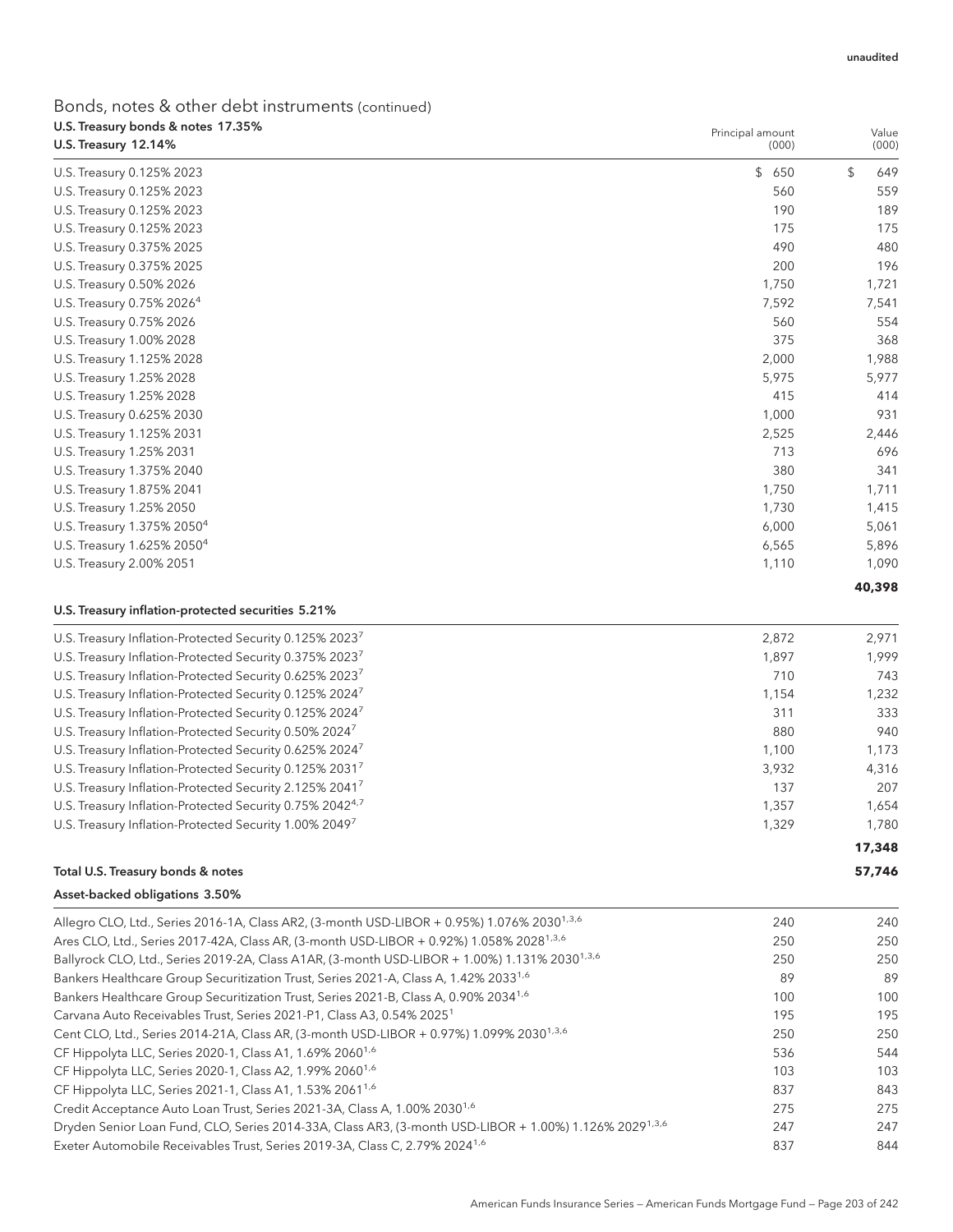Principal amount

### Bonds, notes & other debt instruments (continued) Asset-backed obligations (continued)

| <u>Under noted &amp; Other activities annones</u> (continued)<br>Asset-backed obligations (continued)              |                           | Principal amount<br>(000) | Value<br>(000) |
|--------------------------------------------------------------------------------------------------------------------|---------------------------|---------------------------|----------------|
| Hertz Vehicle Financing LLC, Series 2021-1A, Class A, 1.21% 2025 <sup>1,6</sup>                                    |                           | \$<br>536                 | \$<br>539      |
| Hertz Vehicle Financing LLC, Series 2021-2A, Class A, 1.68% 2027 <sup>1,6</sup>                                    |                           | 285                       | 286            |
| Longfellow Place CLO, Ltd., Series 2013-1A, Class AR3, (3-month USD-LIBOR + 1.00%) 1.126% 2029 <sup>1,3,6</sup>    |                           | 236                       | 236            |
| Navient Student Loan Trust, Series 2021-A, Class A, 0.84% 2069 <sup>1,6</sup>                                      |                           | 183                       | 183            |
| Navient Student Loan Trust, Series 2021-B, Class A, 0.94% 2069 <sup>1,6</sup>                                      |                           | 201                       | 201            |
| Navient Student Loan Trust, Series 2021-C, Class A, 1.06% 2069 <sup>1,6</sup>                                      |                           | 417                       | 418            |
| Navient Student Loan Trust, Series 2021-FA, Class A, 1.11% 2070 <sup>1,6</sup>                                     |                           | 253                       | 253            |
| Nelnet Student Loan Trust, Series 2021-C, Class AFL, (1-month USD-LIBOR + 0.74%) 0.829% 2062 <sup>1,3,6</sup>      |                           | 750                       | 752            |
| Nelnet Student Loan Trust, Series 2021-A, Class APT1, 1.36% 2062 <sup>1,6</sup>                                    |                           | 503                       | 503            |
| Nelnet Student Loan Trust, Series 2021-B, Class AFX, 1.42% 2062 <sup>1,6</sup>                                     |                           | 1,469                     | 1,471          |
| Newark BSL CLO 2, Ltd., Series 2017-1A, Class A1R, (3-month USD-LIBOR + 0.97%) 1.095% 2030 <sup>1,3,6</sup>        |                           | 250                       | 250            |
| Ondeck Asset Securitization Trust LLC, Series 2021-1A, Class A, 1.59% 2027 <sup>1,6</sup>                          |                           | 594                       | 597            |
| OSW Structured Asset Trust, Series 2020-RPL1, Class A1, 3.072% 2059 <sup>1,3,6</sup>                               |                           | 111                       | 112            |
| Palmer Square Loan Funding, CLO, Series 2019-2, Class A1, (3-month USD-LIBOR + 0.97%) 1.104% 2027 <sup>1,3,6</sup> |                           | 310                       | 310            |
| Palmer Square Loan Funding, CLO, Series 2021-1, Class A1, (3-month USD-LIBOR + 0.90%) 1.034% 2029 <sup>1.3.6</sup> |                           | 220                       | 220            |
| Race Point CLO, Ltd., Series 2015-9A, Class A1A2, (3-month USD-LIBOR + 0.94%) 1.066% 2030 <sup>1,3,6</sup>         |                           | 250                       | 250            |
| SMB Private Education Loan Trust, Series 2021-A, Class APT2, 1.07% 2053 <sup>1,6</sup>                             |                           | 104                       | 103            |
| Sound Point CLO, Ltd., Series 2017-2A, Class AR, (3-month USD-LIBOR + 0.98%) 1.114% 2030 <sup>1,3,6</sup>          |                           | 250                       | 250            |
| Sound Point CLO, Ltd., Series 2017-3A, Class A1R, (3-month USD-LIBOR + 0.98%) 1.114% 2030 <sup>1,3,6</sup>         |                           | 250                       | 250            |
| Sound Point CLO, Ltd., Series 2015-1RA, Class AR, (3-month USD-LIBOR + 1.08%) 1.206% 2030 <sup>1,3,6</sup>         |                           | 250                       | 250            |
|                                                                                                                    |                           |                           | 11,664         |
| Bonds & notes of governments & government agencies outside the U.S. 0.23%                                          |                           |                           |                |
| CPPIB Capital, Inc. 0.875% 2026 <sup>6</sup>                                                                       |                           | 320                       | 313            |
| Oesterreichische Kontrollbank AG 0.50% 2024                                                                        |                           | 195                       | 195            |
| Ontario Teachers' Finance Trust 0.875% 2026 <sup>6</sup>                                                           |                           | 250                       | 246            |
|                                                                                                                    |                           |                           | 754            |
| Federal agency bonds & notes 0.08%                                                                                 |                           |                           |                |
| Fannie Mae 0.875% 2030                                                                                             |                           | 300                       | 283            |
| Corporate bonds, notes & loans 0.08%                                                                               |                           |                           |                |
| <b>Communication services 0.08%</b>                                                                                |                           |                           |                |
| SBA Tower Trust 1.631% 2026 <sup>6</sup>                                                                           |                           | 253                       | 253            |
| Total bonds, notes & other debt instruments (cost: \$268,240,000)                                                  |                           |                           | 268,629        |
|                                                                                                                    |                           |                           |                |
| Short-term securities 55.40%                                                                                       | Weighted<br>average yield |                           |                |
| Federal agency bills & notes 30.90%                                                                                | at acquisition            |                           |                |
| Fannie Mae 11/3/2021                                                                                               | 0.035%                    | 6,893                     | 6,892          |
| Federal Farm Credit Banks 10/25/2021                                                                               | 0.030                     | 3,600                     | 3,600          |
| Federal Farm Credit Banks 10/27/2021                                                                               | 0.030                     | 4,900                     | 4,900          |
| Federal Farm Credit Banks 11/8/2021                                                                                | 0.040                     | 6,600                     | 6,599          |
| Federal Farm Credit Banks 4/11/2022                                                                                | 0.050                     | 3,000                     | 2,999          |
| Federal Farm Credit Banks 5/18/2022                                                                                | 0.050                     | 5,000                     | 4,997          |
| Federal Farm Credit Banks 6/7/2022                                                                                 | 0.060                     | 5,000                     | 4,997          |
| Federal Home Loan Bank 10/6/2021                                                                                   | 0.044                     | 3,500                     | 3,500          |
| Federal Home Loan Bank 10/8/2021                                                                                   | 0.041                     | 5,000                     | 5,000          |
| Federal Home Loan Bank 10/20/2021                                                                                  | 0.040                     | 2,200                     | 2,200          |
| Federal Home Loan Bank 10/22/2021                                                                                  | 0.040                     | 11,200                    | 11,200         |
| Federal Home Loan Bank 11/10/2021                                                                                  | 0.041                     | 20,000                    | 19,998         |
| Federal Home Loan Bank 12/27/2021                                                                                  | 0.034                     | 2,000                     | 2,000          |

Federal Home Loan Bank 1/28/2022 **0.048** 8,000 7,998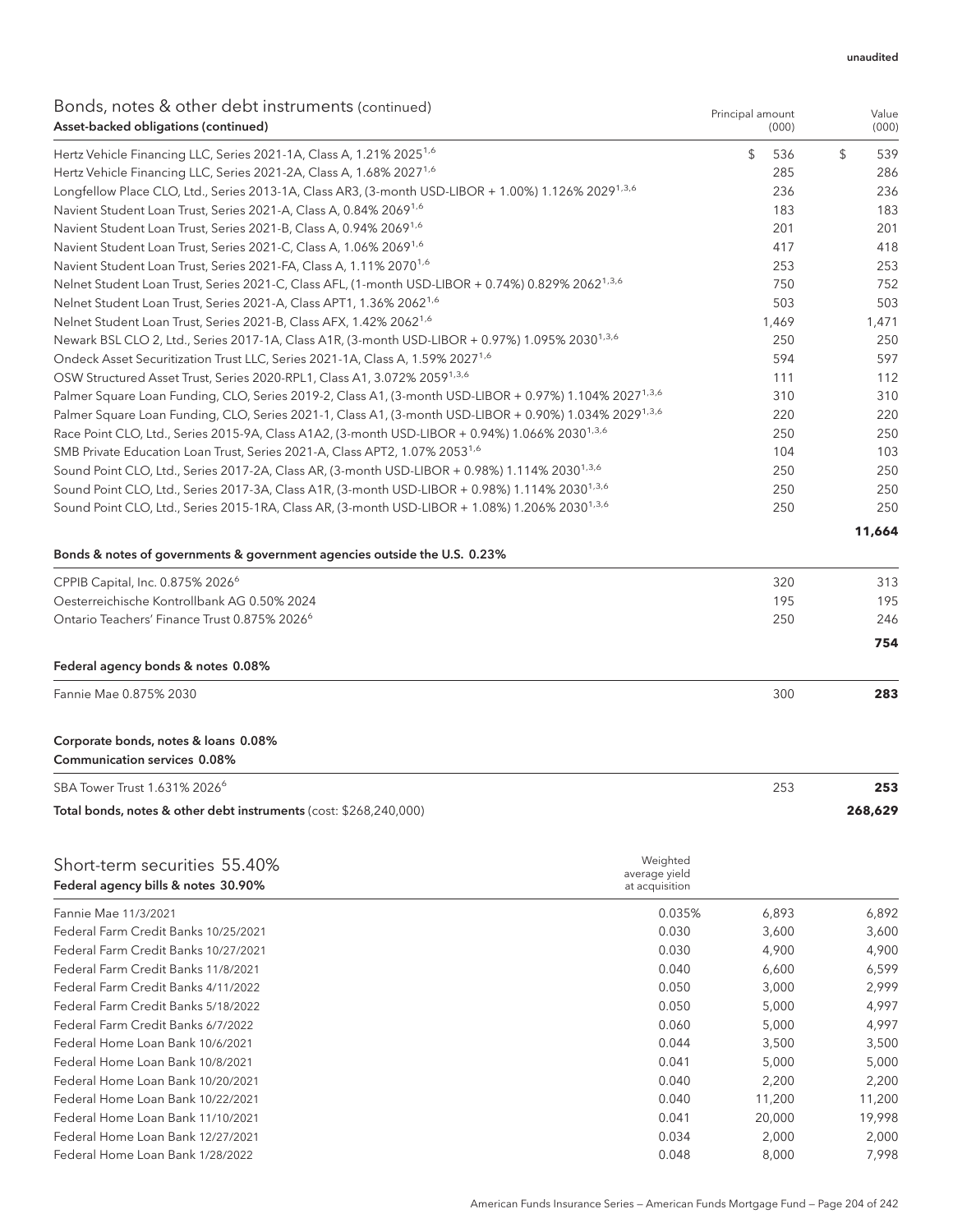| Short-term securities (continued)<br>Federal agency bills & notes (continued) | Weighted<br>average yield<br>at acquisition | Principal amount<br>(000) | Value<br>(000) |
|-------------------------------------------------------------------------------|---------------------------------------------|---------------------------|----------------|
| Federal Home Loan Bank 2/16/2022                                              | 0.050%                                      | \$ 8.000                  | 7.998          |
| Federal Home Loan Bank 3/11/2022                                              | 0.045                                       | 6.000                     | 5.998          |
| Federal Home Loan Bank 3/23/2022                                              | 0.040                                       | 2.000                     | 1.999          |
|                                                                               |                                             |                           | 102,875        |

#### Commercial paper 24.50%

| Apple Inc. 10/22/2021 <sup>6</sup>                          | 0.060 | 2,000  | 2,000      |
|-------------------------------------------------------------|-------|--------|------------|
| Apple Inc. 1/4/2022 <sup>6</sup>                            | 0.050 | 5,000  | 4,999      |
| Canadian Imperial Bank of Commerce 10/1/2021 <sup>6</sup>   | 0.050 | 2.700  | 2,700      |
| Chariot Funding, LLC 10/19/2021 <sup>6</sup>                | 0.080 | 10,100 | 10,099     |
| CRC Funding, LLC 1/14/2022 <sup>6</sup>                     | 0.100 | 9,000  | 8,997      |
| ExxonMobil Corp. 10/25/2021                                 | 0.050 | 9,500  | 9,500      |
| Inova Health System Foundation 12/13/2021                   | 0.080 | 5,000  | 4,999      |
| Johnson & Johnson 11/8/2021 <sup>6</sup>                    | 0.040 | 10,000 | 10,000     |
| LMA-Americas LLC 10/14/2021 <sup>6</sup>                    | 0.060 | 6,000  | 6,000      |
| Manhattan Asset Funding Company LLC 11/15/2021 <sup>6</sup> | 0.090 | 7,250  | 7,249      |
| NRW.Bank 10/22/2021 <sup>6</sup>                            | 0.065 | 5,000  | 5,000      |
| Procter & Gamble Co. 10/7/2021 <sup>6</sup>                 | 0.059 | 8,000  | 8,000      |
| ST Engineering North America, Inc. 10/8/2021 <sup>6</sup>   | 0.060 | 2,000  | 2,000      |
|                                                             |       |        | 81,543     |
| Total short-term securities (cost: \$184,426,000)           |       |        | 184,418    |
| Total investment securities 136.10% (cost: \$452,666,000)   |       |        | 453,047    |
| Other assets less liabilities (36.10)%                      |       |        | (120, 168) |
| <b>Net assets 100.00%</b>                                   |       |        | \$332,879  |
|                                                             |       |        |            |

### Futures contracts

| Contracts                                | Type  | Number of<br>contracts | Expiration    | Notional<br>amount <sup>8</sup><br>(000) | Value at<br>$9/30/2021^9$<br>(000) | Unrealized<br>(depreciation)<br>appreciation<br>at 9/30/2021<br>(000) |
|------------------------------------------|-------|------------------------|---------------|------------------------------------------|------------------------------------|-----------------------------------------------------------------------|
| 5 Year U.S. Treasury Note Futures        | Long  | 19                     | December 2021 | \$1,900                                  | \$2,332                            | \$ (9)                                                                |
| 10 Year U.S. Treasury Note Futures       | Long  | 65                     | December 2021 | 6,500                                    | 8,555                              | (95)                                                                  |
| 10 Year Ultra U.S. Treasury Note Futures | Short | 89                     | December 2021 | (8,900)                                  | (12, 927)                          | 215                                                                   |
| 20 Year U.S. Treasury Bond Futures       | Long  | 8                      | December 2021 | 800                                      | 1.274                              | (25)                                                                  |
| 30 Year Ultra U.S. Treasury Bond Futures | Long  | 2                      | December 2021 | 200                                      | 382                                | $-2$                                                                  |
|                                          |       |                        |               |                                          |                                    | \$86                                                                  |

### Swap contracts

| Interest rate swaps |        |                    |                   |                                |                                     |                                                     |
|---------------------|--------|--------------------|-------------------|--------------------------------|-------------------------------------|-----------------------------------------------------|
| Receive             | Pay    | Expiration<br>date | Notional<br>(000) | Value at<br>9/30/2021<br>(000) | Upfront<br>premium<br>paid<br>(000) | Unrealized<br>appreciation<br>at 9/30/2021<br>(000) |
| 3-month USD-LIBOR   | 0.243% | 5/2/2024           | \$33,400          | - 260<br>\$.                   | \$22                                | 238                                                 |
| 3-month USD-LIBOR   | 0.32%  | 9/23/2025          | 3,600             | 81                             | -                                   | 81                                                  |
| 3-month USD-LIBOR   | 0.81%  | 7/28/2045          | 5.700             | 1,173                          | 16                                  | 1,157                                               |
| 3-month USD-LIBOR   | 0.811% | 7/27/2050          | 3,000             | 723                            | -                                   | 723                                                 |
|                     |        |                    |                   |                                | \$38                                | \$2,199                                             |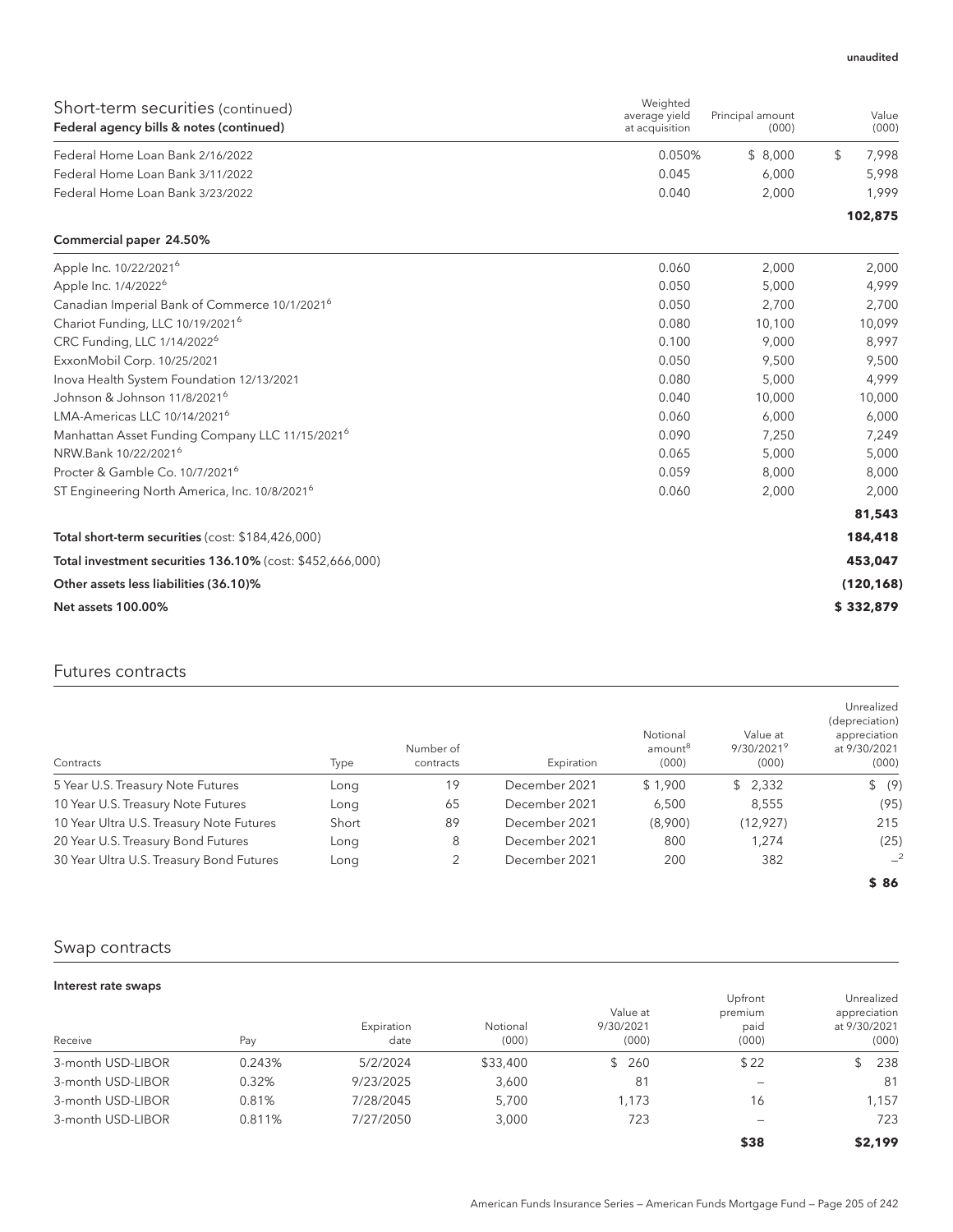<sup>1</sup>Principal payments may be made periodically. Therefore, the effective maturity date may be earlier than the stated maturity date. <sup>2</sup> Amount less than one thousand.

 $^3$ Coupon rate may change periodically. Reference rate and spread are as of the most recent information available. Some coupon rates are determined by the issuer or agent based on current market conditions; therefore, the reference rate and spread are not available. For short-term securities, the date of the next scheduled coupon rate change is considered to be the maturity date.

4 All or a portion of this security was pledged as collateral. The total value of pledged collateral was \$1,659,000, which represented .50% of the net assets of the fund.

5 Purchased on a TBA basis.

6 Acquired in a transaction exempt from registration under Rule 144A or Section 4(2) of the Securities Act of 1933. May be resold in the U.S. in transactions exempt from registration, normally to qualified institutional buyers. The total value of all such securities was \$103,334,000, which represented 31.04% of the net assets of the fund.

<sup>7</sup>Index-linked bond whose principal amount moves with a government price index.

<sup>8</sup>Notional amount is calculated based on the number of contracts and notional contract size.

9 Value is calculated based on the notional amount and current market price.

#### Key to abbreviations and symbol

CLO = Collateralized Loan Obligations CMO = Collateralized Mortgage Obligations LIBOR = London Interbank Offered Rate TBA = To-be-announced USD/\$ = U.S. dollars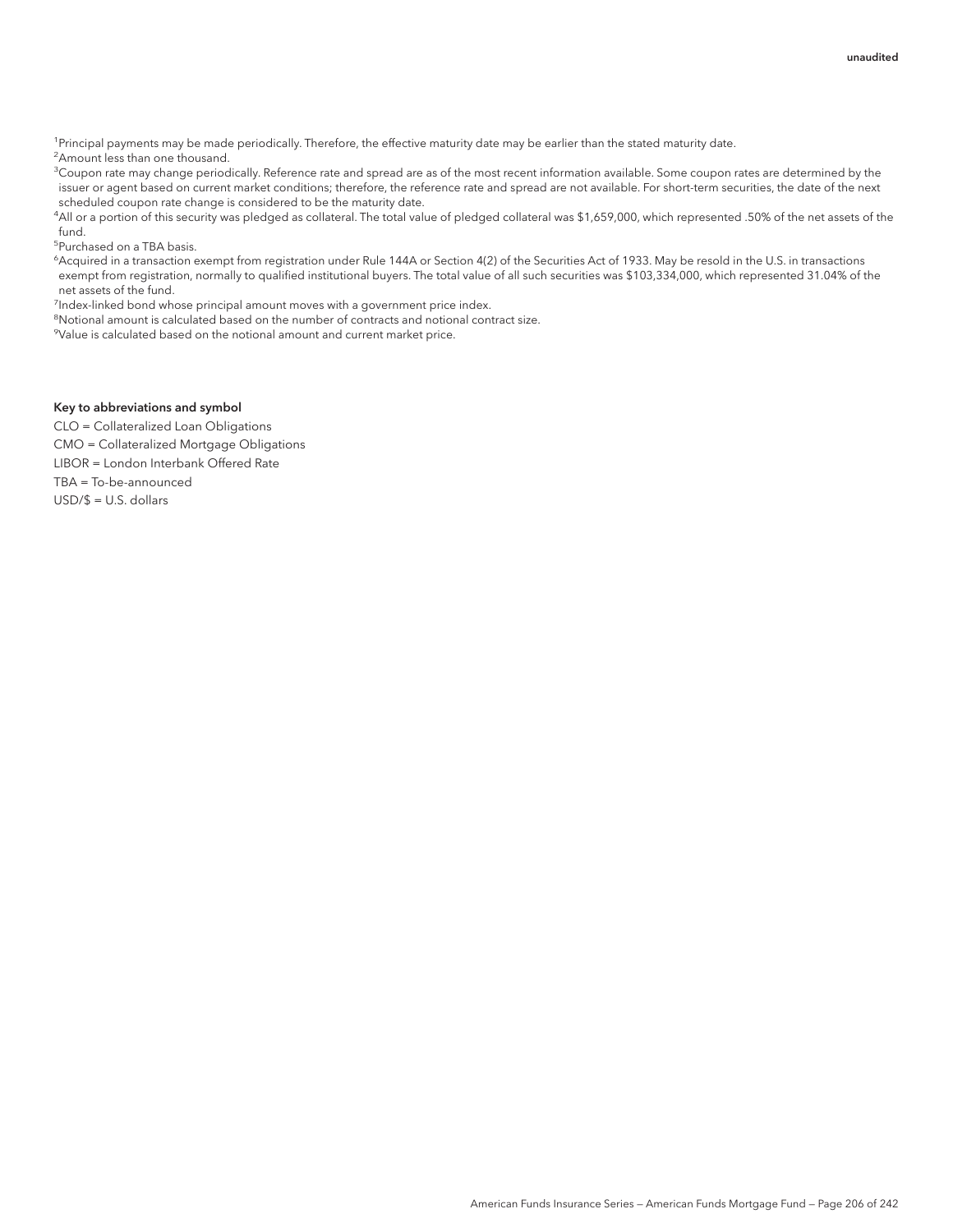### Ultra-Short Bond Fund

Investment portfolio September 30, 2021

### unaudited

| Short-term securities 93.21%<br>Commercial paper 71.66%       | Weighted<br>average yield<br>at acquisition | Principal amount<br>(000) | Value<br>(000) |
|---------------------------------------------------------------|---------------------------------------------|---------------------------|----------------|
| Apple Inc. 10/18/2021 <sup>1</sup>                            | 0.060%                                      | \$5,800                   | \$<br>5,800    |
| Apple Inc. 1/4/2022 <sup>1</sup>                              | 0.050                                       | 4,000                     | 3,999          |
| BNP Paribas Finance Inc. 10/1/2021 <sup>1</sup>               | 0.060                                       | 7,500                     | 7,500          |
| BNP Paribas Finance Inc. 10/4/2021 <sup>1</sup>               | 0.060                                       | 2,600                     | 2,600          |
| British Columbia (Province of) 1/10/2022                      | 0.070                                       | 700                       | 700            |
| British Columbia (Province of) 1/18/2022                      | 0.070                                       | 7,000                     | 6,998          |
| Chariot Funding, LLC 10/19/2021 <sup>1</sup>                  | 0.100                                       | 9,500                     | 9,499          |
| CHARTA, LLC 10/18/2021 <sup>1</sup>                           | 0.090                                       | 9,500                     | 9,500          |
| Commonwealth Bank of Australia 10/22/2021 <sup>1</sup>        | 0.080                                       | 10,000                    | 9,999          |
| Denmark (Kingdom of) 10/18/2021                               | 0.055                                       | 5,000                     | 5,000          |
| Denmark (Kingdom of) 11/15/2021                               | 0.050                                       | 4,500                     | 4,500          |
| Export Development Canada 11/16/2021                          | 0.055                                       | 10,000                    | 9,999          |
| Exxon Mobil Corporation 12/3/2021                             | 0.060                                       | 8,000                     | 7,999          |
| FMS Wertmanagement 10/19/2021                                 | 0.100                                       | 2,000                     | 2,000          |
| FMS Wertmanagement 12/10/2021 <sup>1</sup>                    | 0.100                                       | 3,000                     | 2,999          |
| ING (U.S.) Funding LLC 12/14/2021                             | 0.099                                       | 10,000                    | 9,998          |
| KfW 10/5/2021 <sup>1</sup>                                    | 0.060                                       | 5,000                     | 5,000          |
| Komatsu Finance America, Inc. 11/12/2021 <sup>1</sup>         | 0.080                                       | 2,000                     | 2,000          |
| Longship Funding LLC 11/22/2021 <sup>1</sup>                  | 0.070                                       | 5,000                     | 4,999          |
| LVMH Moët Hennessy Louis Vuitton Inc. 10/27/2021 <sup>1</sup> | 0.070                                       | 7,000                     | 7,000          |
| LVMH Moët Hennessy Louis Vuitton Inc. 11/2/2021 <sup>1</sup>  | 0.070                                       | 3,000                     | 3,000          |
| Nestlé Finance International Ltd. 10/7/2021 <sup>1</sup>      | 0.050                                       | 2,500                     | 2,500          |
| Nestlé Finance International Ltd. 10/26/2021 <sup>1</sup>     | 0.048                                       | 7,000                     | 7,000          |
| NRW.Bank 10/5/2021 <sup>1</sup>                               | 0.055                                       | 5,000                     | 5,000          |
| OMERS Finance Trust 10/8/2021 <sup>1</sup>                    | 0.069                                       | 10,000                    | 10,000         |
| Oversea-Chinese Banking Corp. Ltd. 10/1/2021 <sup>1</sup>     | 0.100                                       | 2,500                     | 2,500          |
| Paccar Financial Corp. 10/4/2021                              | 0.050                                       | 5,000                     | 5,000          |
| Paccar Financial Corp. 11/8/2021                              | 0.060                                       | 5,000                     | 4,999          |
| Procter & Gamble Co. 1/4/2022 <sup>1</sup>                    | 0.050                                       | 10,000                    | 9,999          |
| Québec (Province of) 1/18/2022 <sup>1</sup>                   | 0.070                                       | 10,000                    | 9,997          |
| Sumitomo Mitsui Banking Corp. 11/1/2021 <sup>1</sup>          | 0.090                                       | 8,500                     | 8,499          |
| Thunder Bay Funding, LLC 11/18/2021 <sup>1</sup>              | 0.090                                       | 9,000                     | 8,999          |
| Toronto-Dominion Bank 10/6/2021 <sup>1</sup>                  | 0.050                                       | 10,000                    | 10,000         |
| Total Capital Canada Ltd. 11/30/2021 <sup>1</sup>             | 0.080                                       | 9,500                     | 9,499          |
| Toyota Motor Credit Corp. 10/22/2021                          | 0.060                                       | 7,500                     | 7,500          |
| Unilever Capital Corp. 11/22/2021 <sup>1</sup>                | 0.070                                       | 9,500                     | 9,499          |
| United Overseas Bank Ltd. 11/12/2021 <sup>1</sup>             | 0.099                                       | 10,000                    | 9,999          |
| Victory Receivables Corp. 11/1/2021 <sup>1</sup>              | 0.100                                       | 5,000                     | 4,999          |
|                                                               |                                             |                           | 247,078        |
| U.S. Treasury bills 12.36%                                    |                                             |                           |                |

| U.S. Treasury 10/14/2021 | 0.050 | 10.200 | 10,200 |
|--------------------------|-------|--------|--------|
| U.S. Treasury 12/2/2021  | 0.041 | 2.400  | 2,400  |
| U.S. Treasury 12/30/2021 | 0.030 | 10,000 | 9.999  |
| U.S. Treasury 2/3/2022   | 0.050 | 20,000 | 19.997 |
|                          |       |        | 42,596 |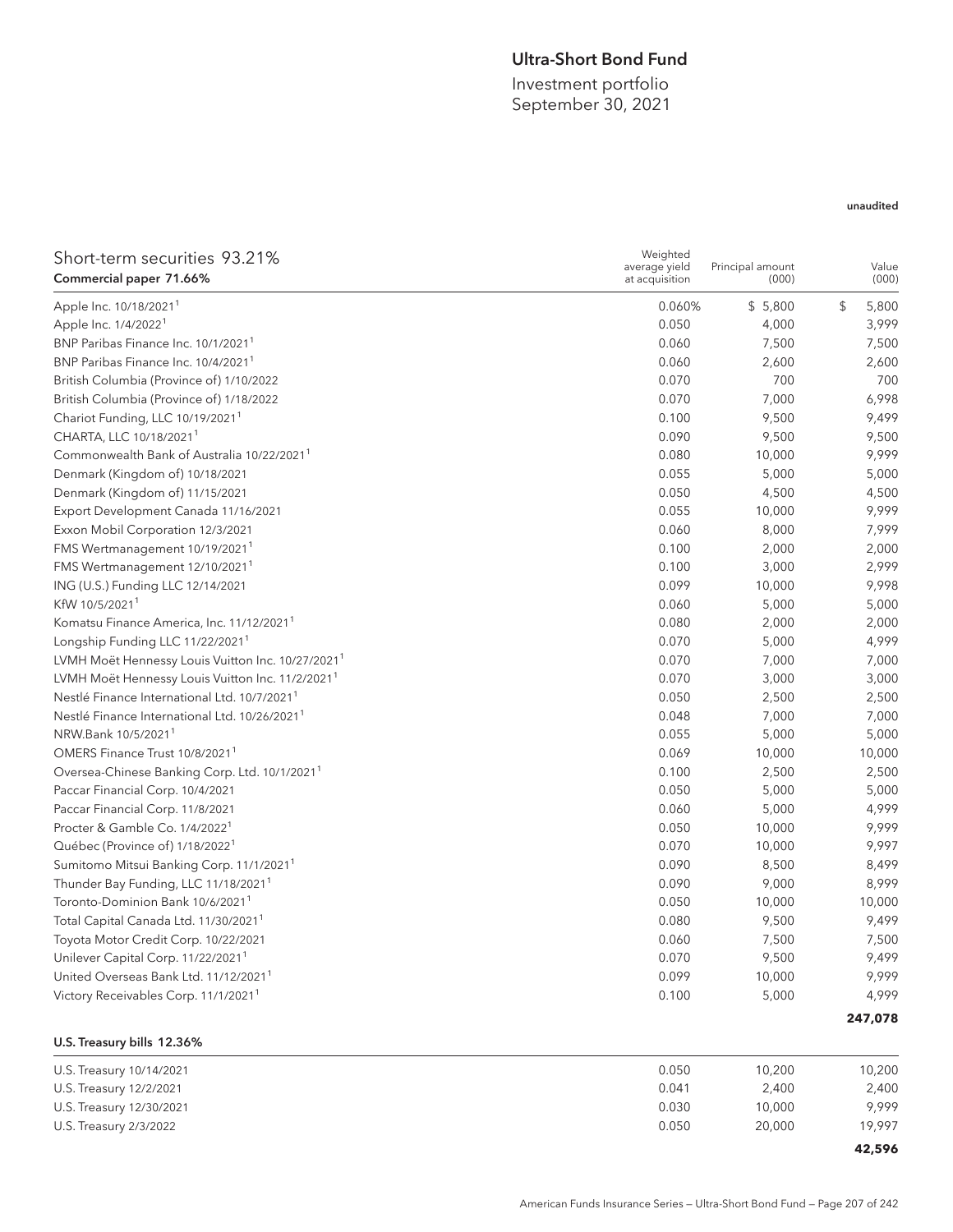| Short-term securities (continued)<br>Federal agency bills & notes 9.19% | Weighted<br>average yield<br>at acquisition | Principal amount<br>(000) | Value<br>(000) |
|-------------------------------------------------------------------------|---------------------------------------------|---------------------------|----------------|
| Federal Home Loan Bank 11/29/2021                                       | 0.040%                                      | \$<br>700                 | 700<br>S       |
| Federal Home Loan Bank 12/1/2021                                        | 0.035                                       | 15,000                    | 14.999         |
| Federal Home Loan Bank 12/8/2021                                        | 0.043                                       | 7.000                     | 6.999          |
| Federal Home Loan Bank 12/17/2021                                       | 0.038                                       | 9.000                     | 8.999          |
|                                                                         |                                             |                           | 31,697         |
| Total short-term securities (cost: \$321,373,000)                       |                                             |                           | 321,371        |
| Total investment securities 93.21% (cost: \$321,373,000)                |                                             |                           | 321,371        |
| Other assets less liabilities 6.79%                                     |                                             |                           | 23,424         |
| Net assets 100.00%                                                      |                                             |                           | \$344,795      |

1 Acquired in a transaction exempt from registration under Rule 144A or Section 4(2) of the Securities Act of 1933. May be resold in the U.S. in transactions exempt from registration, normally to qualified institutional buyers. The total value of all such securities was \$184,385,000, which represented 53.48% of the net assets of the fund.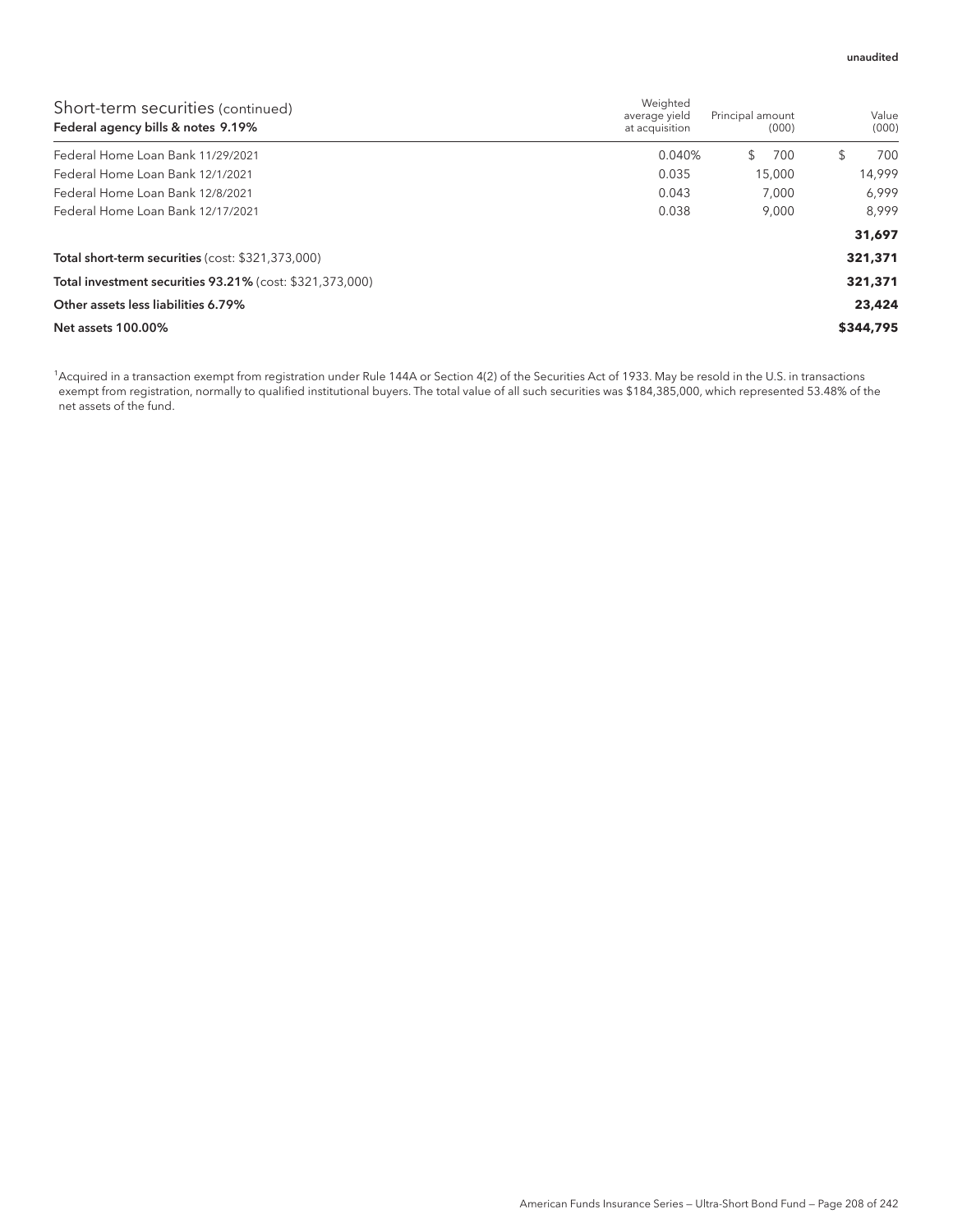### U.S. Government Securities Fund®

(formerly U.S. Government/AAA-Rated Securities Fund)

Principal amount

Investment portfolio September 30, 2021

#### unaudited

Value

Bonds, notes & other debt instruments 78.77% U.S. Treasury bonds & notes 47.42% U.S. Treasury 27.56%

| U.S. Treasury 27.56%                                | (000)      | (000)      |
|-----------------------------------------------------|------------|------------|
| U.S. Treasury 2.125% 2023                           | $-1$<br>\$ | \$<br>$-1$ |
| U.S. Treasury 2.875% 2023                           | 5,000      | 5,276      |
| U.S. Treasury 0.375% 2024                           | 28,000     | 27,881     |
| U.S. Treasury 0.375% 2024                           | 4,500      | 4,484      |
| U.S. Treasury 0.25% 2025                            | 10,042     | 9,852      |
| U.S. Treasury 0.25% 2025                            | 4,000      | 3,916      |
| U.S. Treasury 0.375% 2025                           | 2,190      | 2,146      |
| U.S. Treasury 0.375% 2025                           | 1,017      | 998        |
| U.S. Treasury 0.75% 2026                            | 54,860     | 54,279     |
| U.S. Treasury 0.75% 2026                            | 34,375     | 34,116     |
| U.S. Treasury 0.75% 2026                            | 2,873      | 2,853      |
| U.S. Treasury 0.75% 2026                            | 1,250      | 1,240      |
| U.S. Treasury 1.625% 2026                           | 10,000     | 10,309     |
| U.S. Treasury 0.50% 2027                            | 2,864      | 2,757      |
| U.S. Treasury 1.125% 2028                           | 450        | 447        |
| U.S. Treasury 1.25% 2028                            | 12,328     | 12,332     |
| U.S. Treasury 1.25% 2028                            | 5,290      | 5,279      |
| U.S. Treasury 0.625% 2030                           | 1,175      | 1,094      |
| U.S. Treasury 1.125% 2031                           | 47,000     | 45,538     |
| U.S. Treasury 1.25% 2031                            | 84,323     | 82,289     |
| U.S. Treasury 1.125% 2040                           | 9,875      | 8,495      |
| U.S. Treasury 1.125% 2040                           | 7,000      | 6,049      |
| U.S. Treasury 1.75% 2041                            | 35,815     | 34,215     |
| U.S. Treasury 2.50% 2046                            | 5,400      | 5,842      |
| U.S. Treasury 2.50% 2046                            | 3,900      | 4,217      |
| U.S. Treasury 2.875% 2046                           | 2,700      | 3,126      |
| U.S. Treasury 2.25% 2049                            | 2,450      | 2,539      |
| U.S. Treasury 2.375% 2049                           | 11,925     | 12,688     |
| U.S. Treasury 2.875% 2049                           | 26,000     | 30,409     |
| U.S. Treasury 1.25% 2050                            | 27,680     | 22,635     |
| U.S. Treasury 1.375% 2050                           | 19,100     | 16,112     |
| U.S. Treasury 1.625% 2050 <sup>2</sup>              | 62,705     | 56,313     |
| U.S. Treasury 1.875% 2051                           | 17,152     | 16,349     |
| U.S. Treasury 2.00% 2051                            | 35,530     | 34,881     |
| U.S. Treasury 2.375% 2051                           | 780        | 832        |
|                                                     |            | 561,788    |
| U.S. Treasury inflation-protected securities 19.86% |            |            |

### U.S. Treasury Inflation-Protected Security 0.125% 2022<sup>3</sup> 2021 72,782 71,031 72,782 U.S. Treasury Inflation-Protected Security 0.125% 2022<sup>3</sup> 22,330 22,330 22,330 22,330 22,330 22,330 22,330 22,330 U.S. Treasury Inflation-Protected Security 0.125% 2022<sup>3</sup> 6,442 6,392 6,442 U.S. Treasury Inflation-Protected Security 0.125% 2023<sup>3</sup> 27,485 27,485 U.S. Treasury Inflation-Protected Security 0.375% 2023<sup>3</sup> 2002/236 19,236 20,273 U.S. Treasury Inflation-Protected Security 0.625% 2023<sup>3</sup> 63,532 U.S. Treasury Inflation-Protected Security 0.125% 2024<sup>3</sup> 29,432 31,477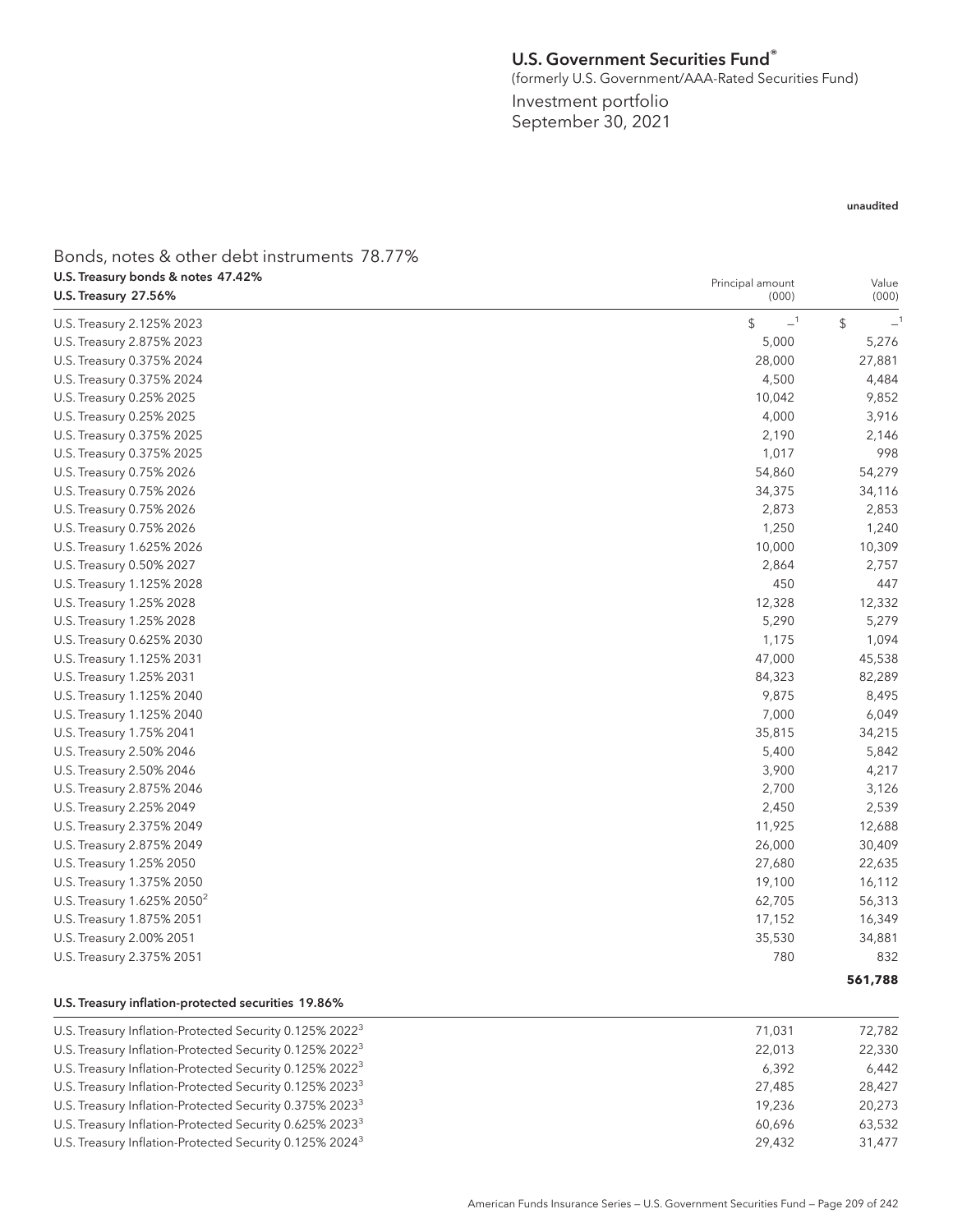### Bonds, notes & other debt instruments (continued)

| U.S. Treasury bonds & notes (continued)                              | Principal amount | Value       |  |
|----------------------------------------------------------------------|------------------|-------------|--|
| U.S. Treasury inflation-protected securities (continued)             | (000)            | (000)       |  |
| U.S. Treasury Inflation-Protected Security 0.125% 2024 <sup>3</sup>  | \$8,826          | \$<br>9,421 |  |
| U.S. Treasury Inflation-Protected Security 0.50% 2024 <sup>3</sup>   | 5,245            | 5,601       |  |
| U.S. Treasury Inflation-Protected Security 0.625% 2024 <sup>3</sup>  | 6,671            | 7,118       |  |
| U.S. Treasury Inflation-Protected Security 0.125% 2026 <sup>3</sup>  | 61,040           | 66,093      |  |
| U.S. Treasury Inflation-Protected Security 0.125% 2030 <sup>3</sup>  | 6,680            | 7,368       |  |
| U.S. Treasury Inflation-Protected Security 0.125% 2031 <sup>3</sup>  | 8,921            | 9,792       |  |
| U.S. Treasury Inflation-Protected Security 0.125% 2031 <sup>3</sup>  | 7,592            | 8,362       |  |
| U.S. Treasury Inflation-Protected Security 2.125% 2041 <sup>3</sup>  | 386              | 582         |  |
| U.S. Treasury Inflation-Protected Security 0.75% 2042 <sup>2,3</sup> | 8,686            | 10,584      |  |
| U.S. Treasury Inflation-Protected Security 0.625% 2043 <sup>3</sup>  | 4,868            | 5,800       |  |
| U.S. Treasury Inflation-Protected Security 1.00% 2049 <sup>3</sup>   | 5,098            | 6,830       |  |
| U.S. Treasury Inflation-Protected Security 0.25% 2050 <sup>3</sup>   | 335              | 377         |  |
| U.S. Treasury Inflation-Protected Security 0.125% 2051 <sup>3</sup>  | 19,694           | 21,572      |  |
|                                                                      |                  | 404,763     |  |
| Total U.S. Treasury bonds & notes                                    |                  | 966,551     |  |

## Mortgage-backed obligations 18.86%

| Federal agency mortgage-backed obligations 18.86% |  |
|---------------------------------------------------|--|

| Fannie Mae Pool #695412 5.00% 2033 <sup>4</sup>    |                |                |
|----------------------------------------------------|----------------|----------------|
| Fannie Mae Pool #AD3566 5.00% 2035 <sup>4</sup>    | 8              | 9              |
| Fannie Mae Pool #MA2746 4.00% 2036 <sup>4</sup>    | 1,952          | 2,140          |
| Fannie Mae Pool #MA2588 4.00% 2036 <sup>4</sup>    | 923            | 1,006          |
| Fannie Mae Pool #256860 6.50% 20374                | 16             | 18             |
| Fannie Mae Pool #888698 7.00% 20374                | 27             | 31             |
| Fannie Mae Pool #256828 7.00% 2037 <sup>4</sup>    | 3              | 3              |
| Fannie Mae Pool #970343 6.00% 2038 <sup>4</sup>    | 15             | 16             |
| Fannie Mae Pool #AC0794 5.00% 2039 <sup>4</sup>    | 31             | 35             |
| Fannie Mae Pool #931768 5.00% 2039 <sup>4</sup>    | 6              | $\overline{7}$ |
| Fannie Mae Pool #932606 5.00% 2040 <sup>4</sup>    | 16             | 18             |
| Fannie Mae Pool #AJ1873 4.00% 2041 <sup>4</sup>    | 28             | 31             |
| Fannie Mae Pool #AI1862 5.00% 2041 <sup>4</sup>    | 484            | 553            |
| Fannie Mae Pool #AI3510 5.00% 2041 <sup>4</sup>    | 302            | 345            |
| Fannie Mae Pool #AJ0704 5.00% 2041 <sup>4</sup>    | 273            | 313            |
| Fannie Mae Pool #AJ5391 5.00% 2041 <sup>4</sup>    | 165            | 188            |
| Fannie Mae Pool #AE1248 5.00% 2041 <sup>4</sup>    | 44             | 50             |
| Fannie Mae Pool #AE1277 5.00% 2041 <sup>4</sup>    | 19             | 22             |
| Fannie Mae Pool #AE1283 5.00% 2041 <sup>4</sup>    | 11             | 12             |
| Fannie Mae Pool #AE1290 5.00% 2042 <sup>4</sup>    | 22             | 25             |
| Fannie Mae Pool #AT7161 3.50% 2043 <sup>4</sup>    | 58             | 63             |
| Fannie Mae Pool #AT3954 3.50% 2043 <sup>4</sup>    | 12             | 13             |
| Fannie Mae Pool #AT0300 3.50% 2043 <sup>4</sup>    | 9              | 10             |
| Fannie Mae Pool #BM6240 2.116% 2044 <sup>4,5</sup> | 639            | 676            |
| Fannie Mae Pool #AY1829 3.50% 2044 <sup>4</sup>    | 14             | 16             |
| Fannie Mae Pool #AW8240 3.50% 2044 <sup>4</sup>    | 4              | $\overline{4}$ |
| Fannie Mae Pool #BE5017 3.50% 2045 <sup>4</sup>    | 74             | 80             |
| Fannie Mae Pool #BE8740 3.50% 2047 <sup>4</sup>    | 69             | 75             |
| Fannie Mae Pool #BE8742 3.50% 2047 <sup>4</sup>    | 20             | 22             |
| Fannie Mae Pool #BH2846 3.50% 2047 <sup>4</sup>    | 10             | 10             |
| Fannie Mae Pool #BH2848 3.50% 2047 <sup>4</sup>    | $\overline{7}$ | 8              |
| Fannie Mae Pool #BH2847 3.50% 2047 <sup>4</sup>    | 7              | $\overline{7}$ |
| Fannie Mae Pool #BJ5015 4.00% 2047 <sup>4</sup>    | 212            | 233            |
| Fannie Mae Pool #BH3122 4.00% 2047 <sup>4</sup>    | 5              | 6              |
| Fannie Mae Pool #BM3788 3.50% 2048 <sup>4</sup>    | 4,248          | 4,641          |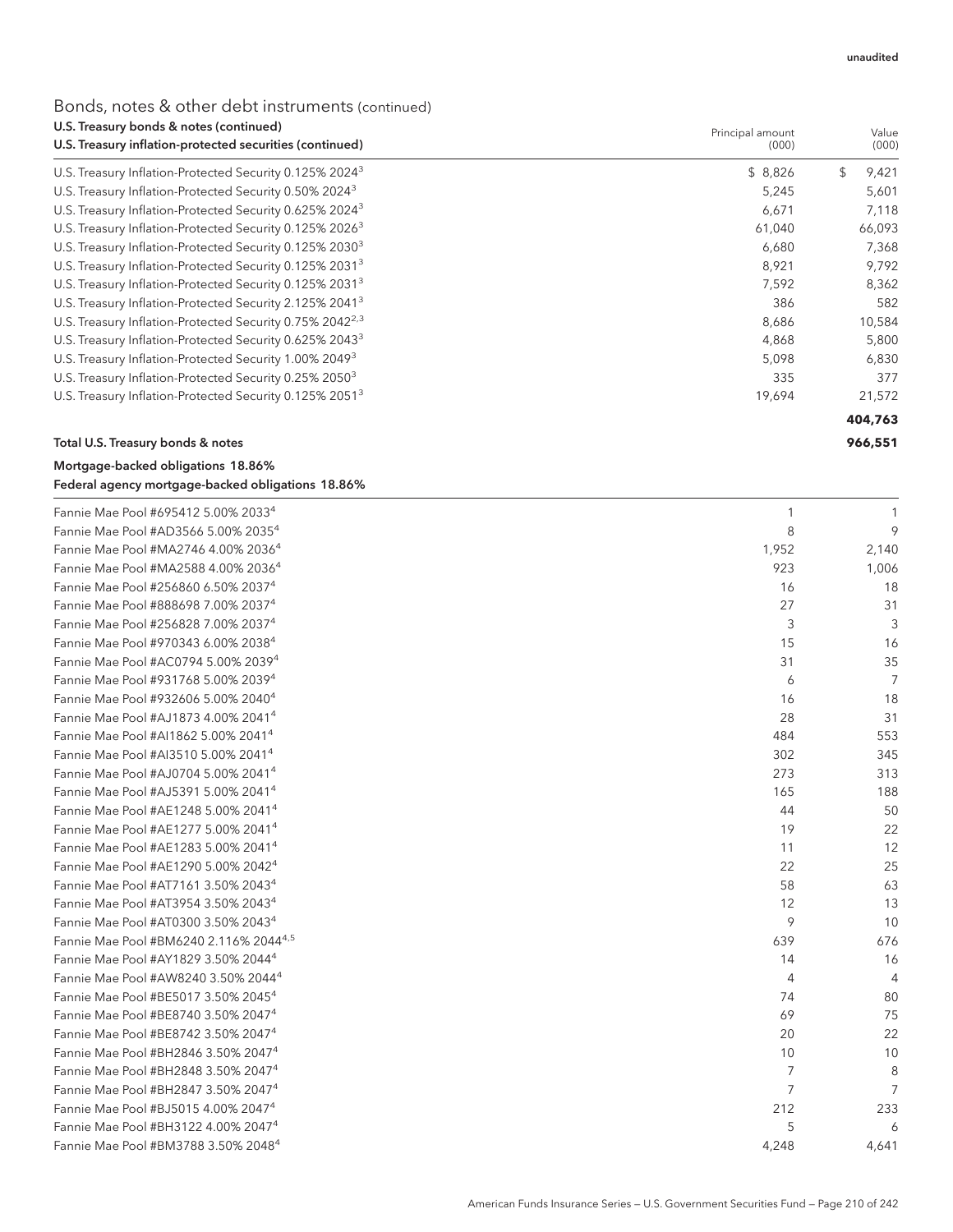### Bonds, notes & other debt instruments (continued) Mortgage-backed obligations (continued)

| Mortgage-backed obligations (continued)                                        | Principal amount | Value    |
|--------------------------------------------------------------------------------|------------------|----------|
| Federal agency mortgage-backed obligations (continued)                         | (000)            | (000)    |
| Fannie Mae Pool #BJ4901 3.50% 2048 <sup>4</sup>                                | \$<br>50         | \$<br>55 |
| Fannie Mae Pool #BK6840 4.00% 2048 <sup>4</sup>                                | 137              | 150      |
| Fannie Mae Pool #BK5232 4.00% 2048 <sup>4</sup>                                | 99               | 109      |
| Fannie Mae Pool #BK9743 4.00% 2048 <sup>4</sup>                                | 42               | 46       |
| Fannie Mae Pool #CA1909 4.50% 2048 <sup>4</sup>                                | 32               | 34       |
| Fannie Mae Pool #BK9761 4.50% 2048 <sup>4</sup>                                | 24               | 27       |
| Fannie Mae Pool #CA4151 3.50% 2049 <sup>4</sup>                                | 716              | 788      |
| Fannie Mae Pool #FM1062 3.50% 2049 <sup>4</sup>                                | 596              | 653      |
| Fannie Mae Pool #FM1443 3.50% 2049 <sup>4</sup>                                | 438              | 475      |
| Fannie Mae Pool #BJ8411 3.50% 2049 <sup>4</sup>                                | 146              | 159      |
| Fannie Mae Pool #FM2179 3.00% 2050 <sup>4</sup>                                | 5,718            | 6,106    |
| Fannie Mae Pool #FM3834 4.50% 2050 <sup>4</sup>                                | 1,428            | 1,548    |
| Fannie Mae Pool #MA4401 3.50% 2051 <sup>4</sup>                                | 2,041            | 2,171    |
| Fannie Mae, Series 2001-4, Class GA, 9.00% 2025 <sup>4,5</sup>                 | $-1$             | $-1$     |
| Fannie Mae, Series 2001-4, Class NA, 9.001% 2025 <sup>4,5</sup>                | $-1$             |          |
| Fannie Mae, Series 2012-M2, Class A2, Multi Family, 2.717% 2022 <sup>4</sup>   | 240              | 241      |
| Fannie Mae, Series 2012-M3, Class 1A2, Multi Family, 3.044% 2022 <sup>4</sup>  | 248              | 249      |
| Fannie Mae, Series 2014-M1, Class A2, Multi Family, 3.19% 20234,5              | 509              | 530      |
| Fannie Mae, Series 2014-M3, Class A2, Multi Family, 3.501% 2024 <sup>4,5</sup> | 993              | 1,049    |
| Freddie Mac Pool #1H1354 2.339% 20364,5                                        | 101              | 109      |
| Freddie Mac Pool #C03518 5.00% 2040 <sup>4</sup>                               | 393              | 448      |
| Freddie Mac Pool #G06459 5.00% 2041 <sup>4</sup>                               | 912              | 1,043    |
| Freddie Mac Pool #841039 2.191% 2043 <sup>4,5</sup>                            | 578              | 614      |
| Freddie Mac Pool #Q19133 3.50% 2043 <sup>4</sup>                               | 39               | 43       |
| Freddie Mac Pool #Q17696 3.50% 2043 <sup>4</sup>                               | 35               | 38       |
| Freddie Mac Pool #Q23190 4.00% 2043 <sup>4</sup>                               | 198              | 219      |
| Freddie Mac Pool #Q15874 4.00% 2043 <sup>4</sup>                               | 7                | 7        |
| Freddie Mac Pool #Q28558 3.50% 2044 <sup>4</sup>                               | 244              | 266      |
| Freddie Mac Pool #760014 2.913% 2045 <sup>4,5</sup>                            | 399              | 415      |
| Freddie Mac Pool #Q52069 3.50% 2047 <sup>4</sup>                               | 112              | 122      |
| Freddie Mac Pool #Q47615 3.50% 2047 <sup>4</sup>                               | 63               | 67       |
| Freddie Mac Pool #Q54701 3.50% 2048 <sup>4</sup>                               | 77               | 84       |
| Freddie Mac Pool #Q54709 3.50% 2048 <sup>4</sup>                               | 65               | 70       |
| Freddie Mac Pool #Q54700 3.50% 2048 <sup>4</sup>                               | 58               | 64       |
| Freddie Mac Pool #Q54781 3.50% 2048 <sup>4</sup>                               | 56               | 61       |
| Freddie Mac Pool #Q54782 3.50% 2048 <sup>4</sup>                               | 56               | 60       |
| Freddie Mac Pool #Q56590 3.50% 2048 <sup>4</sup>                               | 35               | 38       |
| Freddie Mac Pool #Q56589 3.50% 2048 <sup>4</sup>                               | 31               | 34       |
| Freddie Mac Pool #Q54699 3.50% 2048 <sup>4</sup>                               | 30               | 33       |
| Freddie Mac Pool #Q54831 3.50% 2048 <sup>4</sup>                               | 21               | 23       |
| Freddie Mac Pool #Q54698 3.50% 2048 <sup>4</sup>                               | 20               | 21       |
| Freddie Mac Pool #G67711 4.00% 2048 <sup>4</sup>                               | 1,944            | 2,149    |
| Freddie Mac Pool #Q56599 4.00% 2048 <sup>4</sup>                               | 166              | 183      |
| Freddie Mac Pool #Q56175 4.00% 2048 <sup>4</sup>                               | 121              | 133      |
| Freddie Mac Pool #Q55971 4.00% 2048 <sup>4</sup>                               | 113              | 125      |
| Freddie Mac Pool #Q58411 4.50% 2048 <sup>4</sup>                               | 322              | 358      |
| Freddie Mac Pool #Q58436 4.50% 2048 <sup>4</sup>                               | 148              | 166      |
| Freddie Mac Pool #Q58378 4.50% 2048 <sup>4</sup>                               | 115              | 127      |
| Freddie Mac Pool #Q57242 4.50% 2048 <sup>4</sup>                               | 99               | 110      |
| Freddie Mac Pool #ZT0522 4.50% 2048 <sup>4</sup>                               | 34               | 37       |
| Freddie Mac Pool #ZS4774 4.50% 2048 <sup>4</sup>                               | 32               | 35       |
| Freddie Mac Pool #RA1463 3.50% 2049 <sup>4</sup>                               | 506              | 557      |
| Freddie Mac Pool #QA0284 3.50% 2049 <sup>4</sup>                               | 282              | 308      |
| Freddie Mac Pool #RA1580 3.50% 2049 <sup>4</sup>                               | 254              | 280      |
|                                                                                |                  |          |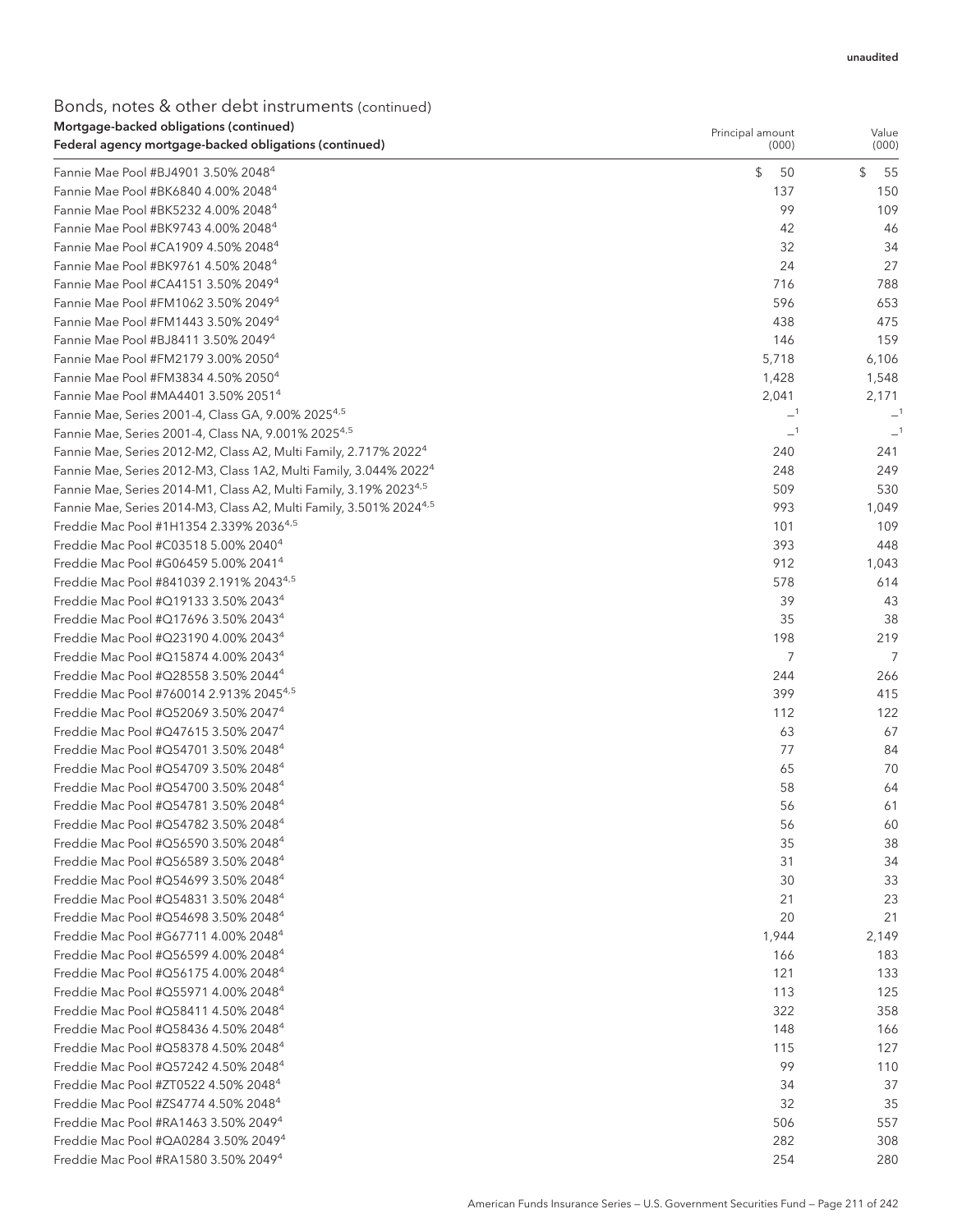#### Bonds, notes & other debt instruments (continued) Mortgage-backed obligations (continued)

| <u>Mongage-Dacked Obligations</u> (continued)<br>Federal agency mortgage-backed obligations (continued)   | Principal amount<br>(000) | Value<br>(000) |
|-----------------------------------------------------------------------------------------------------------|---------------------------|----------------|
| Freddie Mac Pool #QA2748 3.50% 2049 <sup>4</sup>                                                          | \$<br>70                  | \$<br>76       |
| Freddie Mac Pool #RA2236 4.50% 2049 <sup>4</sup>                                                          | 528                       | 573            |
| Freddie Mac Pool #SD8163 3.50% 2051 <sup>4</sup>                                                          | 3,375                     | 3,576          |
| Freddie Mac Pool #SD8158 3.50% 2051 <sup>4</sup>                                                          | 497                       | 528            |
| Freddie Mac Pool #SD8164 3.50% 2051 <sup>4</sup>                                                          | 371                       | 394            |
| Freddie Mac, Series 1567, Class A, (1-month USD-LIBOR + 0.40%) 0.496% 2023 <sup>4,5</sup>                 | 4                         | 4              |
| Freddie Mac, Series K031, Class A1, Multi Family, 2.778% 2022 <sup>4</sup>                                | 116                       | 117            |
| Freddie Mac, Series KS01, Class A2, Multi Family, 2.522% 2023 <sup>4</sup>                                | 708                       | 719            |
| Freddie Mac, Series K029, Class A2, Multi Family, 3.32% 2023 <sup>4</sup>                                 | 200                       | 207            |
| Freddie Mac, Series K035, Class A2, Multi Family, 3.458% 2023 <sup>4,5</sup>                              | 2,565                     | 2,696          |
| Freddie Mac, Series K034, Class A2, Multi Family, 3.531% 2023 <sup>4</sup>                                | 2,745                     | 2,881          |
| Freddie Mac, Series K040, Class A2, Multi Family, 3.241% 2024 <sup>4</sup>                                | 1,363                     | 1,458          |
| Freddie Mac, Series K038, Class A2, Multi Family, 3.389% 2024 <sup>4</sup>                                | 4,698                     | 4,994          |
| Freddie Mac, Series K063, Class A2, Multi Family, 3.43% 2027 <sup>4</sup>                                 | 736                       | 816            |
| Freddie Mac Seasoned Credit Risk Transfer Trust, Series 2017-2, Class MA, 3.00% 2056 <sup>4</sup>         | 6,743                     | 7,028          |
| Freddie Mac Seasoned Credit Risk Transfer Trust, Series 2017-1, Class HA, 3.00% 2056 <sup>4,5</sup>       | 6,027                     | 6,283          |
| Freddie Mac Seasoned Credit Risk Transfer Trust, Series 2017-2, Class HA, 3.00% 2056 <sup>4,5</sup>       | 5,999                     | 6,255          |
| Freddie Mac Seasoned Credit Risk Transfer Trust, Series 2017-3, Class MT, 3.00% 2056 <sup>4</sup>         | 1,915                     | 1,999          |
| Freddie Mac Seasoned Credit Risk Transfer Trust, Series 2017-3, Class HT, 3.25% 2056 <sup>4</sup>         | 385                       | 415            |
| Freddie Mac Seasoned Credit Risk Transfer Trust, Series 2018-1, Class HT, 3.00% 2057 <sup>4</sup>         | 2,080                     | 2,216          |
| Freddie Mac Seasoned Credit Risk Transfer Trust, Series 2017-4, Class HT, 3.25% 2057 <sup>4,5</sup>       | 3,542                     | 3,805          |
| Freddie Mac Seasoned Credit Risk Transfer Trust, Series 2018-2, Class MT, 3.50% 2057 <sup>4</sup>         | 6,248                     | 6,661          |
| Freddie Mac Seasoned Credit Risk Transfer Trust, Series 2018-3, Class MA, 3.50% 2057 <sup>4</sup>         | 4,387                     | 4,596          |
| Freddie Mac Seasoned Credit Risk Transfer Trust, Series 2017-4, Class MT, 3.50% 2057 <sup>4</sup>         | 2,273                     | 2,425          |
| Freddie Mac Seasoned Credit Risk Transfer Trust, Series 2018-2, Class MA, 3.50% 2057 <sup>4</sup>         | 901                       | 942            |
| Freddie Mac Seasoned Credit Risk Transfer Trust, Series 2019-2, Class MA, 3.50% 2058 <sup>4</sup>         | 3,859                     | 4,054          |
| Freddie Mac Seasoned Credit Risk Transfer Trust, Series 2019-1, Class MT, 3.50% 2058 <sup>4</sup>         | 2,308                     | 2,460          |
| Freddie Mac Seasoned Credit Risk Transfer Trust, Series 2019-1, Class MA, 3.50% 2058 <sup>4</sup>         | 1,108                     | 1,163          |
| Freddie Mac Seasoned Credit Risk Transfer Trust, Series 2019-2, Class MT, 3.50% 2058 <sup>4</sup>         | 878                       | 937            |
| Freddie Mac Seasoned Credit Risk Transfer Trust, Series 2019-3, Class MT, 3.50% 2058 <sup>4</sup>         | 493                       | 525            |
| Freddie Mac Seasoned Credit Risk Transfer Trust, Series 2019-4, Class MA, 3.00% 2059 <sup>4</sup>         | 4,333                     | 4,514          |
| Freddie Mac Seasoned Loan Structured Transaction Trust, Series 2018-2, Class A1, 3.50% 2028 <sup>4</sup>  | 27,863                    | 29,401         |
| Freddie Mac Seasoned Loan Structured Transaction Trust, Series 2018-1, Class A1, 3.50% 2028 <sup>4</sup>  | 6,528                     | 6,814          |
| Freddie Mac Seasoned Loan Structured Transaction Trust, Series 2019-3, Class A1C, 2.75% 2029 <sup>4</sup> | 8,148                     | 8,503          |
| Freddie Mac Seasoned Loan Structured Transaction Trust, Series 2020-1, Class A1D, 2.00% 2030 <sup>4</sup> | 2,652                     | 2,707          |
| Freddie Mac Seasoned Loan Structured Transaction Trust, Series 2020-1, Class A2D, 2.00% 2030 <sup>4</sup> | 535                       | 524            |
| Government National Mortgage Assn. 2.50% 20514,6                                                          | 6,960                     | 7,185          |
| Government National Mortgage Assn. 2.50% 20514,6                                                          | 5,348                     | 5,512          |
| Government National Mortgage Assn. Pool #698668 5.50% 2038 <sup>4</sup>                                   | 97                        | 109            |
| Government National Mortgage Assn. Pool #700778 5.50% 2038 <sup>4</sup>                                   | 25                        | 29             |
| Government National Mortgage Assn. Pool #699537 5.50% 2038 <sup>4</sup>                                   | 13                        | 15             |
| Government National Mortgage Assn. Pool #782365 6.00% 2038 <sup>4</sup>                                   | 120                       | 141            |
| Government National Mortgage Assn. Pool #004269 6.50% 2038 <sup>4</sup>                                   | 210                       | 249            |
| Government National Mortgage Assn. Pool #698406 5.00% 2039 <sup>4</sup>                                   | 241                       | 280            |
| Government National Mortgage Assn. Pool #783690 6.00% 2039 <sup>4</sup>                                   | 114                       | 131            |
| Government National Mortgage Assn. Pool #783689 5.50% 2040 <sup>4</sup>                                   | 3,469                     | 4,033          |
| Government National Mortgage Assn. Pool #783687 4.50% 2041 <sup>4</sup>                                   | 699                       | 761            |
| Government National Mortgage Assn. Pool #783688 5.00% 2041 <sup>4</sup>                                   | 1,215                     | 1,353          |
| Government National Mortgage Assn. Pool #MA0533 3.00% 2042 <sup>4</sup>                                   | 25                        | 26             |
| Government National Mortgage Assn. Pool #MA1012 3.50% 2043 <sup>4</sup>                                   | 850                       | 919            |
| Government National Mortgage Assn. Pool #MA5764 4.50% 2049 <sup>4</sup>                                   | 5,450                     | 5,830          |
| Government National Mortgage Assn. Pool #MA5877 4.50% 2049 <sup>4</sup>                                   | 2,428                     | 2,597          |
| Government National Mortgage Assn. Pool #MA6092 4.50% 2049 <sup>4</sup>                                   | 421                       | 449            |
| Uniform Mortgage-Backed Security 1.50% 20364,6                                                            | 9,815                     | 9,886          |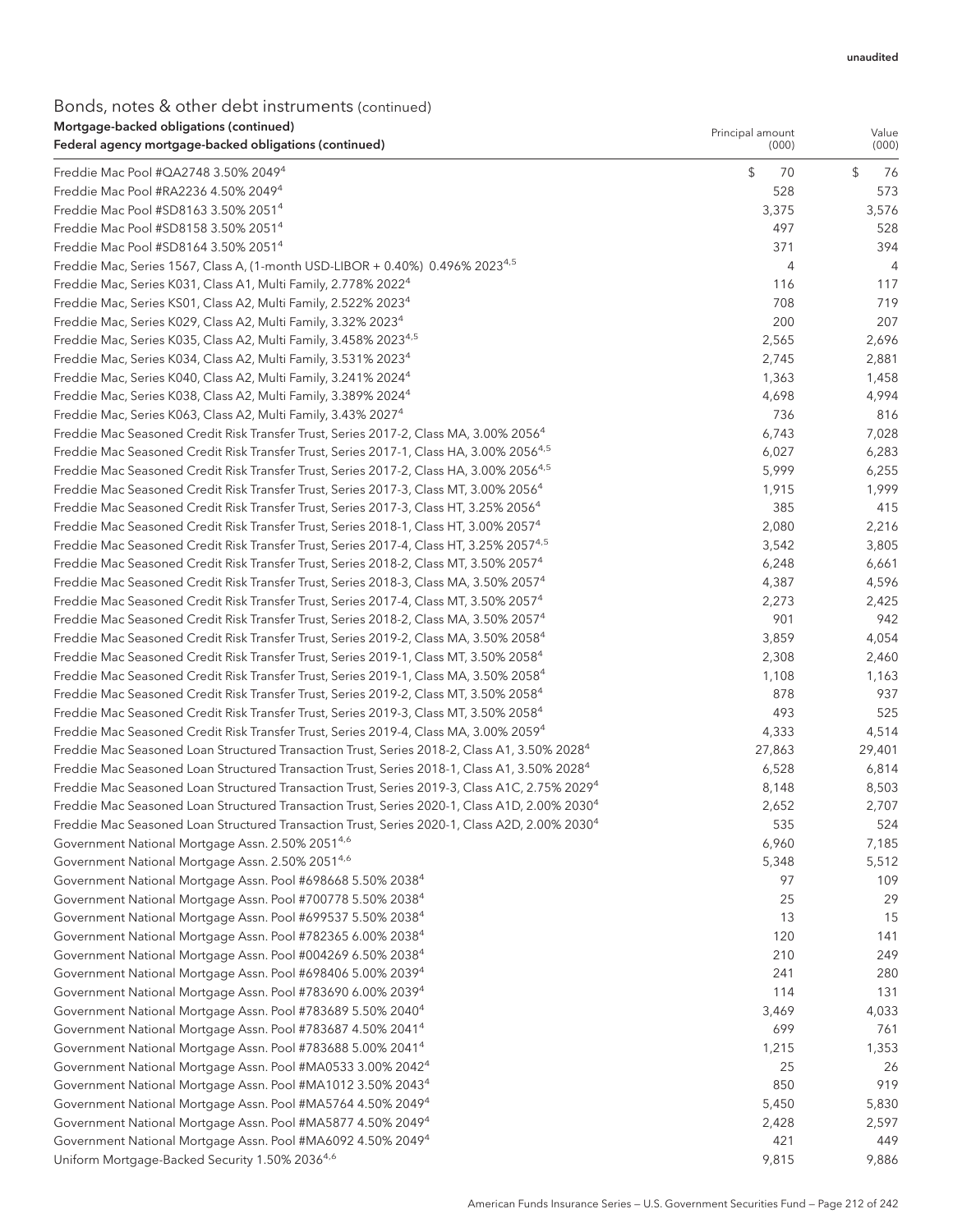## Bonds, notes & other debt instruments (continued)

| Mortgage-backed obligations (continued)<br>Federal agency mortgage-backed obligations (continued)       | Principal amount<br>(000) | Value<br>(000) |
|---------------------------------------------------------------------------------------------------------|---------------------------|----------------|
| Uniform Mortgage-Backed Security 2.00% 20364,6                                                          | \$30,850                  | \$<br>31,775   |
| Uniform Mortgage-Backed Security 2.00% 2051 <sup>4,6</sup>                                              | 12,332                    | 12,316         |
| Uniform Mortgage-Backed Security 2.00% 20514,6                                                          | 1,848                     | 1,850          |
| Uniform Mortgage-Backed Security 2.50% 20514,6                                                          | 86,056                    | 88,359         |
| Uniform Mortgage-Backed Security 2.50% 20514,6                                                          | 21,783                    | 22,418         |
| Uniform Mortgage-Backed Security 3.00% 20514,6                                                          | 694                       | 726            |
| Uniform Mortgage-Backed Security 3.00% 20514,6                                                          | 409                       | 427            |
| Uniform Mortgage-Backed Security 3.50% 20514,6                                                          | 26,335                    | 27,866         |
| Uniform Mortgage-Backed Security 4.50% 20514,6                                                          | 2,290                     | 2,477          |
| Total mortgage-backed obligations                                                                       |                           | 384,509        |
| Federal agency bonds & notes 12.49%                                                                     |                           |                |
| Export-Import Bank of the United States-Guaranteed, Ethiopian Leasing 2012 LLC 2.646% 2026              | 417                       | 436            |
| Fannie Mae 2.875% 2023                                                                                  | 36,000                    | 37,786         |
| Fannie Mae 0.625% 2025                                                                                  | 10,000                    | 9,980          |
| Fannie Mae 0.75% 2027                                                                                   | 2,900                     | 2,818          |
| Fannie Mae 0.875% 2030                                                                                  | 8,600                     | 8,120          |
| Fannie Mae 7.125% 2030                                                                                  | 2,000                     | 2,879          |
| Federal Farm Credit Banks 0.375% 2022                                                                   | 1,500                     | 1,503          |
| Federal Home Loan Bank 3.375% 2023                                                                      | 16,715                    | 17,719         |
| Federal Home Loan Bank 3.25% 2028                                                                       | 6,500                     | 7,343          |
| Federal Home Loan Bank 5.50% 2036                                                                       | 300                       | 439            |
| Private Export Funding Corp. 3.266% 20217                                                               | 34,000                    | 34,111         |
| Private Export Funding Corp. 3.55% 2024                                                                 | 3,190                     | 3,417          |
| Private Export Funding Corp. 1.40% 2028                                                                 | 3,000                     | 2,990          |
| Tennessee Valley Authority 0.75% 2025                                                                   | 1,800                     | 1,803          |
| Tennessee Valley Authority 2.875% 2027                                                                  | 5,000                     | 5,452          |
| Tennessee Valley Authority 4.65% 2035                                                                   | 1,780                     | 2,323          |
| Tennessee Valley Authority 5.88% 2036                                                                   | 875                       | 1,285          |
| Tennessee Valley Authority, Series A, 4.625% 2060                                                       | 250                       | 367            |
| TVA Southaven 3.846% 2033                                                                               | 1,002                     | 1,106          |
| U.S. Agency for International Development, Iraq (State of) 2.149% 2022                                  | 3,370                     | 3,390          |
| U.S. Agency for International Development, Israel (State of), Class 1A, 5.50% 2023                      | 1,250                     | 1,376          |
| U.S. Agency for International Development, Jordan (Kingdom of) 2.578% 2022                              | 41,500                    | 42,230         |
| U.S. Agency for International Development, Jordan (Kingdom of) 3.00% 2025                               | 14,779                    | 15,784         |
| U.S. Agency for International Development, Morocco (Kingdom of) 7.55% 2026                              | 2,303                     | 2,643          |
| U.S. Department of Housing and Urban Development, Series 2015-A-8, 2.45% 2022                           | 6,000                     | 6,115          |
| U.S. Department of Housing and Urban Development, Series 2015-A-9, 2.80% 2023                           | 1,500                     | 1,568          |
| U.S. Department of Housing and Urban Development, Series 2015-A-10, 2.85% 2024                          | 2,250                     | 2,397          |
| U.S. Department of Housing and Urban Development, Series 2015-A-11, 2.95% 2025                          | 2,640                     | 2,813          |
| U.S. Department of Housing and Urban Development, Series 2015-A-12, 3.10% 2026                          | 2,625                     | 2,803          |
| U.S. Department of Housing and Urban Development, Series 2015-A-13, 3.15% 2027                          | 11,482                    | 12,261         |
| U.S. Department of Housing and Urban Development, Series 2015-A-14, 3.25% 2028                          | 3,856                     | 4,123          |
| U.S. Department of Housing and Urban Development, Series 2015-A-15, 3.35% 2029                          | 2,650                     | 2,838          |
| U.S. Department of Housing and Urban Development, Series 2015-A-16, 3.50% 2030                          | 2,482                     | 2,677          |
| U.S. Department of Housing and Urban Development, Series 2015-A-17, 3.55% 2031                          | 2,475                     | 2,633          |
| U.S. Department of Housing and Urban Development, Series 2015-A-18, 3.60% 2032                          | 2,377                     | 2,531          |
| U.S. Department of Housing and Urban Development, Series 2015-A-19, 3.65% 2033                          | 2,059                     | 2,196          |
| U.S. Department of Housing and Urban Development, Series 2015-A-20, 3.70% 2034                          | 651                       | 695            |
| U.S. Government-Guaranteed Certificates of Participation, Overseas Private Investment Corp. 3.82% 2032  | 813                       | 932            |
| U.S. Government-Guaranteed Certificates of Participation, Overseas Private Investment Corp. 3.938% 2032 | 664                       | 757            |
|                                                                                                         |                           | 254,639        |

Total bonds, notes & other debt instruments (cost: \$1,597,257,000) **1,605,699**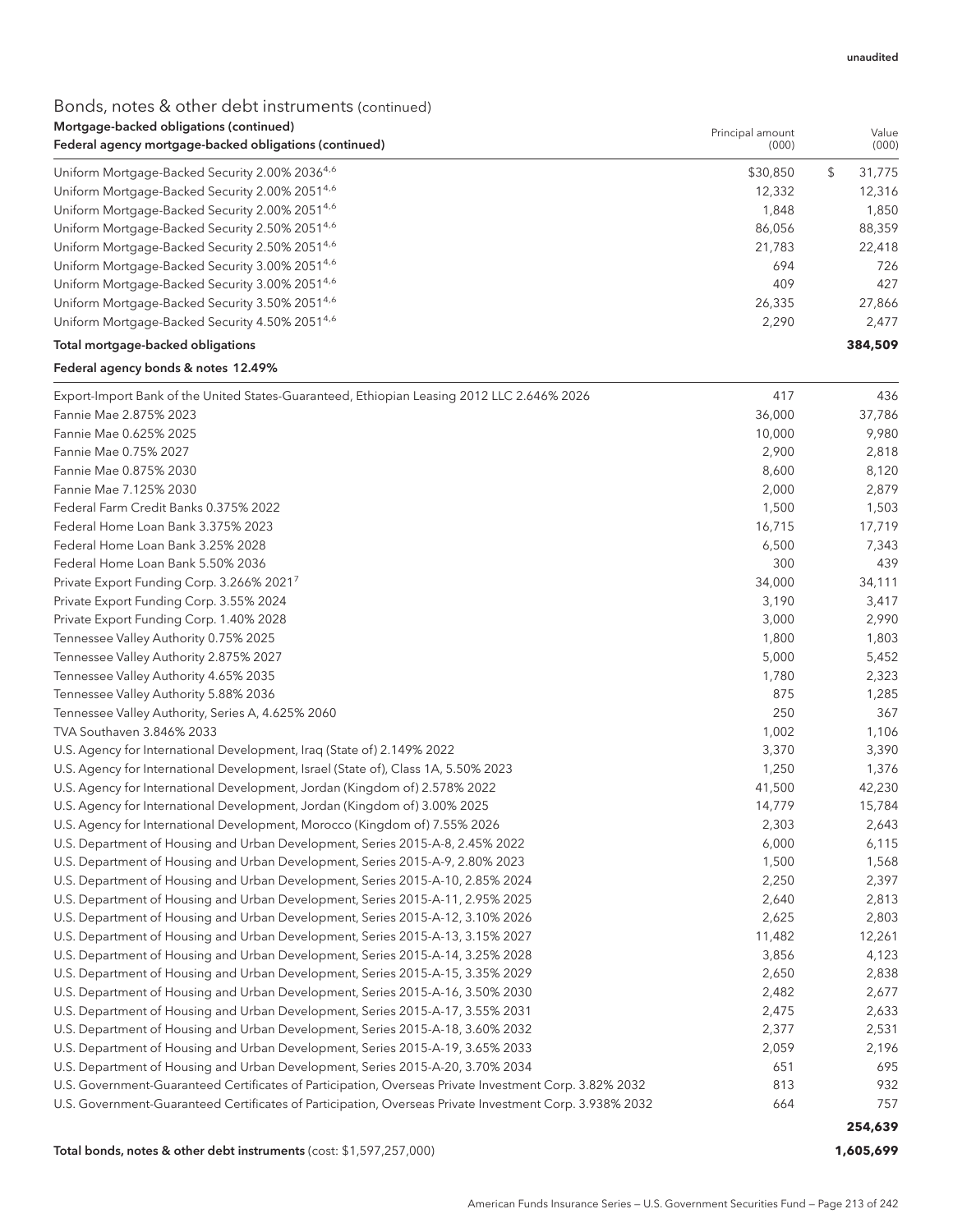| Short-term securities 28.73%<br>Commercial paper 20.61%   | Weighted<br>average yield<br>at acquisition | Principal amount<br>(000) | Value<br>(000) |
|-----------------------------------------------------------|---------------------------------------------|---------------------------|----------------|
| Amazon.com, Inc. 10/25/20217                              | 0.049%                                      | \$30,000                  | \$<br>29,999   |
| Apple Inc. 10/18/2021 <sup>7</sup>                        | 0.060                                       | 25,000                    | 25,000         |
| Apple Inc. 12/6/20217                                     | 0.050                                       | 10,000                    | 9,999          |
| Apple Inc. 1/5/20227                                      | 0.050                                       | 14,000                    | 13,998         |
| CAFCO, LLC 11/3/2021 <sup>7</sup>                         | 0.090                                       | 15,000                    | 14,999         |
| Canadian Imperial Bank of Commerce 10/1/2021 <sup>7</sup> | 0.050                                       | 19,700                    | 19,700         |
| Chariot Funding, LLC 10/15/2021 <sup>7</sup>              | 0.090                                       | 15,000                    | 15,000         |
| Chariot Funding, LLC 10/19/20217                          | 0.080                                       | 14,900                    | 14,899         |
| Chariot Funding, LLC 10/22/20217                          | 0.100                                       | 10,000                    | 9,999          |
| Chariot Funding, LLC 1/14/2022 <sup>7</sup>               | 0.120                                       | 10,000                    | 9,997          |
| CHARTA, LLC 1/18/2022 <sup>7</sup>                        | 0.100                                       | 20,000                    | 19,993         |
| Chevron Corp. 10/22/2021 <sup>7</sup>                     | 0.050                                       | 35,000                    | 34,998         |
| Chevron Corp. 10/26/2021 <sup>7</sup>                     | 0.050                                       | 2,900                     | 2,900          |
| CRC Funding, LLC 11/9/2021 <sup>7</sup>                   | 0.090                                       | 15,000                    | 14,998         |
| ExxonMobil Corp. 10/21/2021                               | 0.049                                       | 25,000                    | 24,999         |
| ExxonMobil Corp. 10/25/2021                               | 0.050                                       | 5,500                     | 5,500          |
| ExxonMobil Corp. 11/22/2021                               | 0.050                                       | 20,000                    | 19,998         |
| Inova Health System Foundation 12/13/2021                 | 0.080                                       | 20,000                    | 19,997         |
| Manhattan Asset Funding Company LLC 11/4/20217            | 0.060                                       | 30,000                    | 29,997         |
| Paccar Financial Corp. 10/6/2021                          | 0.050                                       | 8,000                     | 8,000          |
| Paccar Financial Corp. 10/15/2021                         | 0.050                                       | 10,000                    | 10,000         |
| Paccar Financial Corp. 10/27/2021                         | 0.070                                       | 10,000                    | 9,999          |
| Paccar Financial Corp. 11/19/2021                         | 0.050                                       | 8,000                     | 7,999          |
| Procter & Gamble Co. 10/5/2021 <sup>7</sup>               | 0.057                                       | 15,000                    | 15,000         |
| Procter & Gamble Co. 10/13/2021 <sup>7</sup>              | 0.059                                       | 30,000                    | 29,999         |
| ST Engineering North America, Inc. 10/8/2021              | 0.060                                       | 2,000                     | 2,000          |
|                                                           |                                             |                           | 419,967        |

### Federal agency bills & notes 8.12%

| Federal Farm Credit Bank 3/2/2022                           | 0.050 | 6,000  | 5,998       |
|-------------------------------------------------------------|-------|--------|-------------|
| Federal Farm Credit Bank 4/6/2022                           | 0.050 | 5,000  | 4,998       |
|                                                             |       |        |             |
| Federal Farm Credit Bank 4/8/2022                           | 0.060 | 20,000 | 19,991      |
| Federal Home Loan Bank 10/20/2021                           | 0.040 | 5,000  | 5,000       |
| Federal Home Loan Bank 10/22/2021                           | 0.040 | 15,000 | 14,999      |
| Federal Home Loan Bank 11/10/2021                           | 0.043 | 25,000 | 24,998      |
| Federal Home Loan Bank 11/19/2021                           | 0.043 | 5,000  | 4,999       |
| Federal Home Loan Bank 11/24/2021                           | 0.030 | 26,200 | 26,198      |
| Federal Home Loan Bank 3/4/2022                             | 0.047 | 11,100 | 11,097      |
| Federal Home Loan Bank 3/23/2022                            | 0.040 | 26,000 | 25,991      |
| Tennessee Valley Authority 10/13/2021                       | 0.035 | 14,400 | 14,400      |
| Tennessee Valley Authority 9/15/2031                        | 0.002 | 7.000  | 6,912       |
|                                                             |       |        | 165,581     |
| Total short-term securities (cost: \$585,651,000)           |       |        | 585,548     |
| Total investment securities 107.50% (cost: \$2,182,908,000) |       |        | 2,191,247   |
| Other assets less liabilities (7.50)%                       |       |        | (152, 950)  |
| Net assets 100.00%                                          |       |        | \$2,038,297 |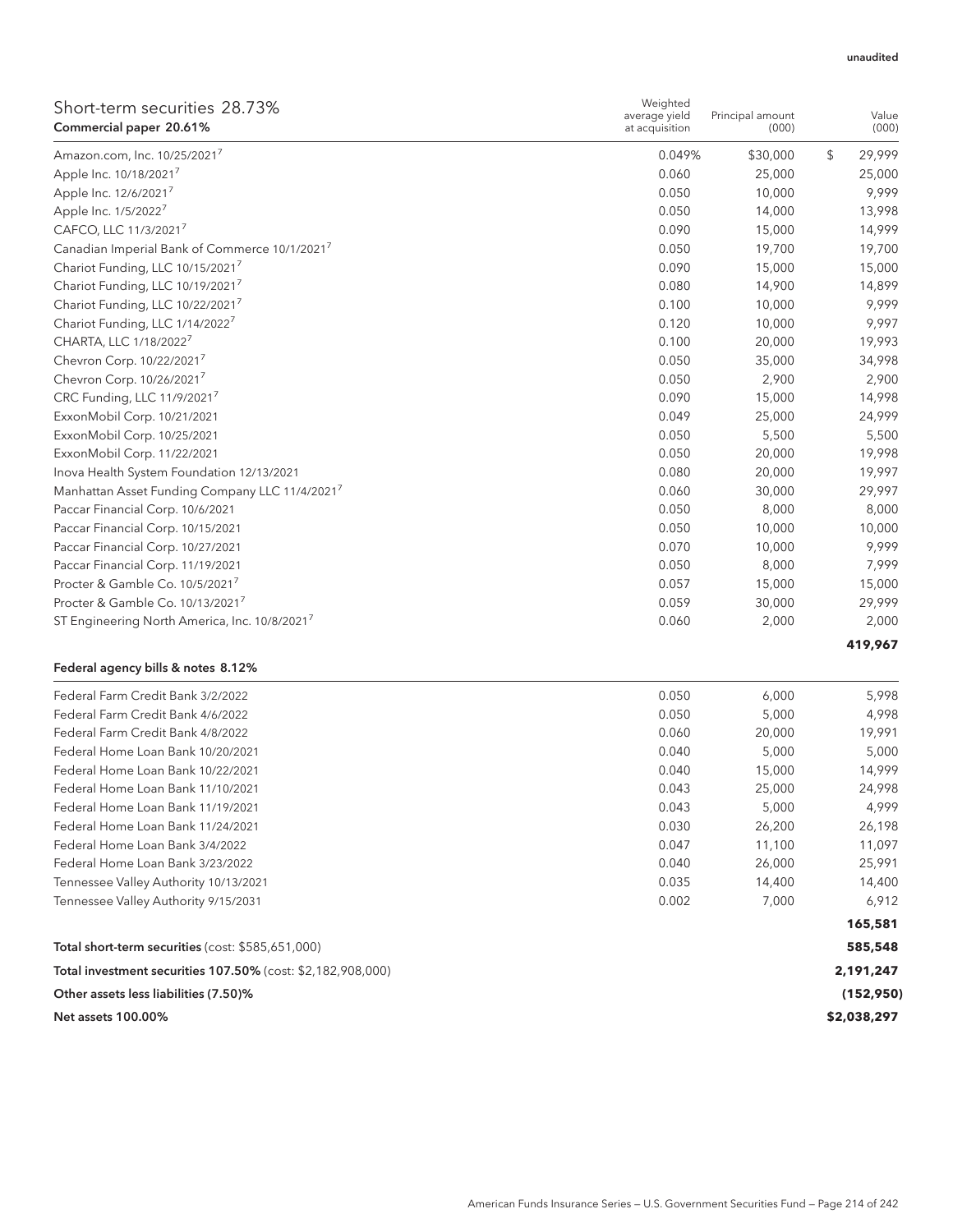### Futures contracts

| Contracts                                | Type  | Number of<br>contracts | Expiration     | Notional<br>amount <sup>8</sup><br>(000) | Value at<br>9/30/2021 <sup>9</sup><br>(000) | Unrealized<br>(depreciation)<br>appreciation<br>at 9/30/2021<br>(000) |
|------------------------------------------|-------|------------------------|----------------|------------------------------------------|---------------------------------------------|-----------------------------------------------------------------------|
| 90 Day Euro Dollar Futures               | Long  | 5                      | March 2022     | \$<br>1.250                              | \$<br>1,248                                 | \$                                                                    |
| 90 Day Euro Dollar Futures               | Short | 5                      | September 2022 | (1,250)                                  | (1,246)                                     |                                                                       |
| 90 Day Euro Dollar Futures               | Long  | 1,612                  | December 2022  | 403,000                                  | 401,005                                     | (16)                                                                  |
| 90 Day Euro Dollar Futures               | Short | 21                     | June 2023      | (5,250)                                  | (5,209)                                     | 5                                                                     |
| 90 Day Euro Dollar Futures               | Long  | 2,183                  | September 2023 | 545,750                                  | 540,238                                     | (789)                                                                 |
| 90 Day Euro Dollar Futures               | Short | 2,134                  | December 2023  | (533,500)                                | (527, 391)                                  | 835                                                                   |
| 90 Day Euro Dollar Futures               | Short | 1,601                  | December 2024  | (400, 250)                               | (393, 826)                                  | 244                                                                   |
| 2 Year U.S. Treasury Note Futures        | Short | 448                    | December 2021  | (89,600)                                 | (98, 585)                                   | 76                                                                    |
| 5 Year U.S. Treasury Note Futures        | Long  | 1,921                  | December 2021  | 192,100                                  | 235,788                                     | (1, 333)                                                              |
| 10 Year U.S. Treasury Note Futures       | Long  | 307                    | December 2021  | 30,700                                   | 40,404                                      | (11)                                                                  |
| 10 Year Ultra U.S. Treasury Note Futures | Short | 1,278                  | December 2021  | (127, 800)                               | (185,629)                                   | 3,363                                                                 |
| 20 Year U.S. Treasury Bond Futures       | Long  | 415                    | December 2021  | 41,500                                   | 66,076                                      | (1, 722)                                                              |
| 30 Year Ultra U.S. Treasury Bond Futures | Short | 171                    | December 2021  | (17, 100)                                | (32,672)                                    | 1,353                                                                 |
|                                          |       |                        |                |                                          |                                             | \$2,005                                                               |

### Swap contracts

#### Interest rate swaps

| Receive           | Pay               | Expiration<br>date | Notional<br>(000) | Value at<br>9/30/2021<br>(000) | Upfront<br>premium<br>paid (received)<br>(000) | Unrealized<br>(depreciation)<br>appreciation<br>at 9/30/2021<br>(000) |
|-------------------|-------------------|--------------------|-------------------|--------------------------------|------------------------------------------------|-----------------------------------------------------------------------|
| 2.5775%           | U.S. EFFR         | 7/16/2022          | \$181,639         | \$3,647                        | \$<br>4,586                                    | \$<br>(939)                                                           |
| U.S. EFFR         | 0.1525%           | 7/27/2022          | 1,075,000         | (43)                           |                                                | (43)                                                                  |
| 1.2525%           | U.S. EFFR         | 2/14/2023          | 156,941           | 2,414                          | 3,206                                          | (792)                                                                 |
| 0.241%            | U.S. EFFR         | 3/1/2024           | 119,400           | (364)                          | (132)                                          | (232)                                                                 |
| U.S. EFFR         | 0.11%             | 5/18/2024          | 97,600            | 656                            | 554                                            | 102                                                                   |
| U.S. EFFR         | 0.1275%           | 6/25/2025          | 20,100            | 401                            | 376                                            | 25                                                                    |
| U.S. EFFR         | 0.126%            | 6/25/2025          | 20,100            | 401                            | 377                                            | 24                                                                    |
| U.S. EFFR         | 0.106%            | 6/30/2025          | 22,492            | 470                            | 445                                            | 25                                                                    |
| 3-month USD-LIBOR | 1.867%            | 7/11/2025          | 49,400            | (1, 233)                       | (1, 285)                                       | 52                                                                    |
| 2.91%             | 3-month USD-LIBOR | 2/1/2028           | 16,000            | 1,059                          | 980                                            | 79                                                                    |
| 2.908%            | 3-month USD-LIBOR | 2/1/2028           | 16,000            | 1,058                          | 979                                            | 79                                                                    |
| 2.925%            | 3-month USD-LIBOR | 2/1/2028           | 12,800            | 857                            | 794                                            | 63                                                                    |
| 2.92%             | 3-month USD-LIBOR | 2/2/2028           | 12,200            | 813                            | 753                                            | 60                                                                    |
| U.S. EFFR         | 0.5385%           | 3/26/2030          | 49,000            | 2,754                          | 3,354                                          | (600)                                                                 |
| 0.913%            | 3-month USD-LIBOR | 6/9/2030           | 31,000            | (1, 423)                       | (1,737)                                        | 314                                                                   |
| U.S. EFFR         | 0.666%            | 11/19/2030         | 15,500            | 812                            | 1,035                                          | (223)                                                                 |
| 3-month USD-LIBOR | 2.986%            | 2/1/2038           | 7,800             | (567)                          | (330)                                          | (237)                                                                 |
| 3-month USD-LIBOR | 2.963%            | 2/1/2038           | 9,800             | (693)                          | (396)                                          | (297)                                                                 |
| 0.833%            | 3-month USD-LIBOR | 4/3/2040           | 15,800            | (2, 493)                       | (3,008)                                        | 515                                                                   |
| 3-month USD-LIBOR | 0.81%             | 7/28/2045          | 87,600            | 18,034                         | 21,538                                         | (3,504)                                                               |
| 2.037%            | 3-month USD-LIBOR | 2/15/2047          | 60,000            | 2,523                          |                                                | 2,523                                                                 |
| 3-month USD-LIBOR | 0.811%            | 7/27/2050          | 52,500            | 12,661                         | 15,036                                         | (2, 375)                                                              |
|                   |                   |                    |                   |                                | \$47,125                                       | \$(5, 381)                                                            |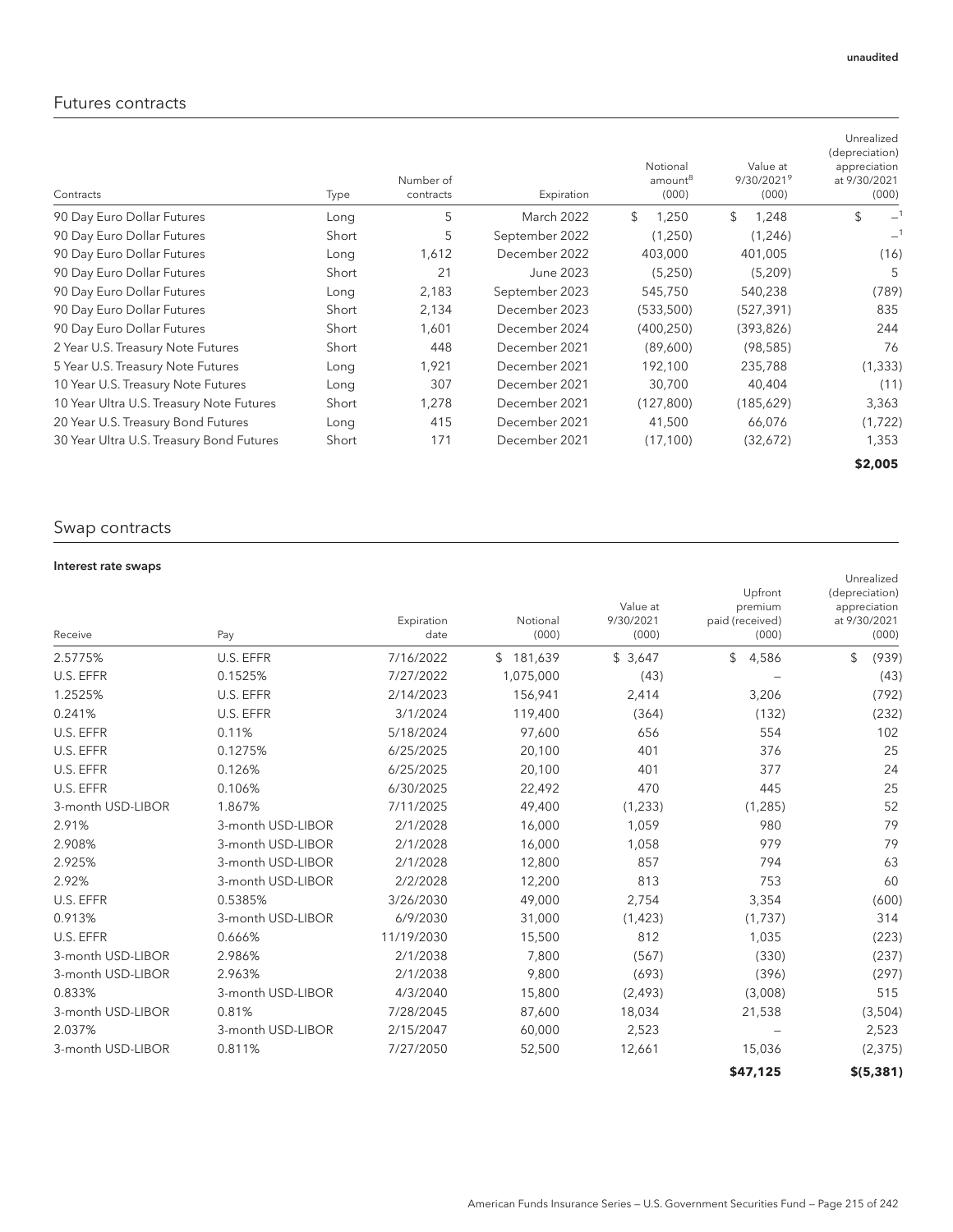<sup>1</sup> Amount less than one thousand.

2 All or a portion of this security was pledged as collateral. The total value of pledged collateral was \$9,933,000, which represented .49% of the net assets of the fund.

<sup>3</sup>Index-linked bond whose principal amount moves with a government price index.

<sup>4</sup>Principal payments may be made periodically. Therefore, the effective maturity date may be earlier than the stated maturity date.

 $^5$ Coupon rate may change periodically. Reference rate and spread are as of the most recent information available. Some coupon rates are determined by the issuer or agent based on current market conditions; therefore, the reference rate and spread are not available. For short-term securities, the date of the next scheduled coupon rate change is considered to be the maturity date.

6 Purchased on a TBA basis.

7 Acquired in a transaction exempt from registration under Rule 144A or Section 4(2) of the Securities Act of 1933. May be resold in the U.S. in transactions exempt from registration, normally to qualified institutional buyers. The total value of all such securities was \$347,586,000, which represented 17.05% of the net assets of the fund.

<sup>8</sup>Notional amount is calculated based on the number of contracts and notional contract size.

9 Value is calculated based on the notional amount and current market price.

#### Key to abbreviations and symbol

EFFR = Effective Federal Funds Rate LIBOR = London Interbank Offered Rate TBA = To-be-announced USD/\$ = U.S. dollars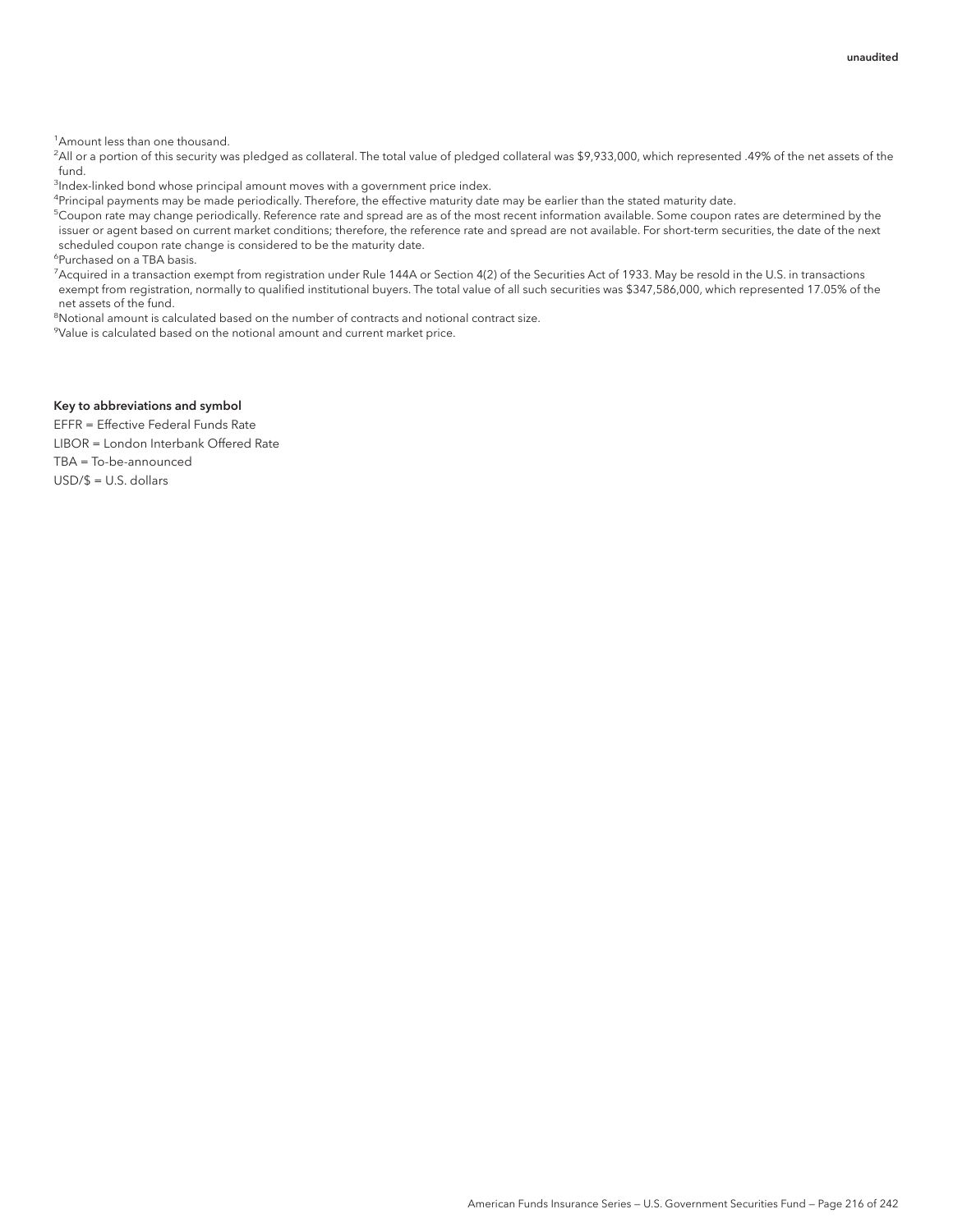## Managed Risk Growth Fund

Investment portfolio September 30, 2021

#### unaudited

| Growth funds 84.61%                                                                            | Shares     | Value<br>(000) |
|------------------------------------------------------------------------------------------------|------------|----------------|
| American Funds Insurance Series - Growth Fund, Class 1                                         | 4,143,736  | \$491,944      |
| Total growth funds (cost: \$372,730,000)                                                       |            | 491,944        |
| Fixed income funds 10.03%                                                                      |            |                |
| American Funds Insurance Series - The Bond Fund of America, Class 1                            | 5,143,904  | 58,332         |
| Total fixed income funds (cost: \$60,408,000)                                                  |            | 58,332         |
| Short-term securities 5.04%                                                                    |            |                |
| State Street Institutional U.S. Government Money Market Fund, Premier Class 0.03% <sup>1</sup> | 29,278,859 | 29,279         |
| Total short-term securities (cost: \$29,279,000)                                               |            | 29,279         |
| Options purchased 0.32%                                                                        |            |                |
| Options purchased*                                                                             |            | 1,888          |
| Total options purchased (cost: \$3,298,000)                                                    |            | 1,888          |
| Total investment securities 100.00% (cost: \$465,715,000)                                      |            | 581,443        |
| Other assets less liabilities 0.00%                                                            |            | 26             |
| <b>Net assets 100.00%</b>                                                                      |            | \$581,469      |

# \*Options purchased

#### Put

| Description   | Number of<br>contracts | Notional<br>amount<br>(000) | Exercise<br>price | Expiration<br>date | Value at<br>9/30/2021<br>(000) |
|---------------|------------------------|-----------------------------|-------------------|--------------------|--------------------------------|
| S&P 500 Index | 1,192                  | \$513,459                   | \$2,950.00        | 12/17/2021         | \$1,550                        |
| S&P 500 Index | 15                     | 6,461                       | 2,800.00          | 3/18/2022          | 32                             |
| S&P 500 Index | 3                      | 1,292                       | 2,825.00          | 3/18/2022          | 6                              |
| S&P 500 Index | 23                     | 9.908                       | 2,850.00          | 3/18/2022          | 57                             |
| S&P 500 Index | 32                     | 13.784                      | 2.875.00          | 3/18/2022          | 79                             |
| S&P 500 Index | 22                     | 9.477                       | 2,925.00          | 3/18/2022          | 54                             |
| S&P 500 Index | 24                     | 10,338                      | 2,975.00          | 3/18/2022          | 70                             |
| S&P 500 Index | 12                     | 5,169                       | 3,050.00          | 3/18/2022          | 40                             |
|               |                        |                             |                   |                    | \$1,888                        |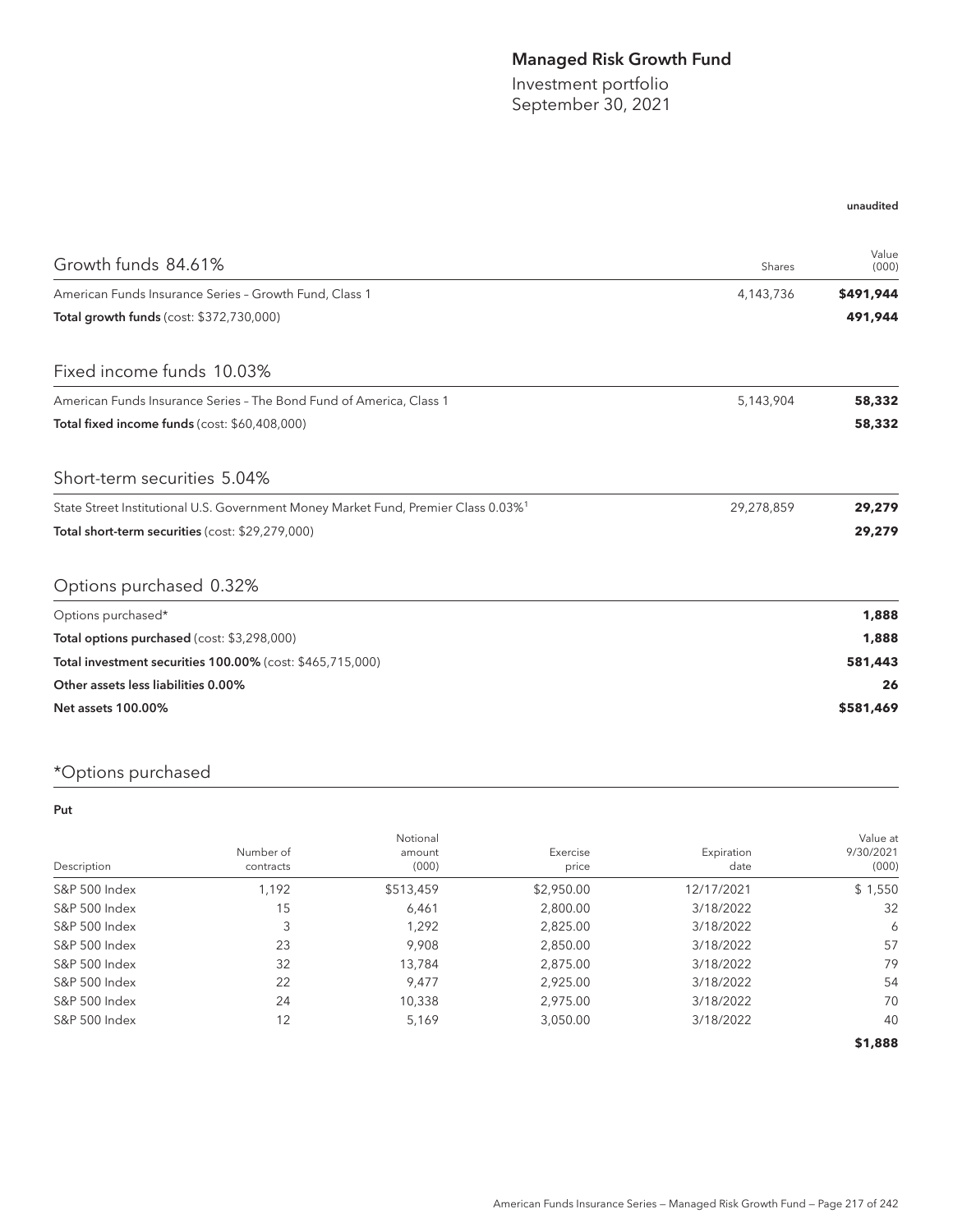#### Futures contracts

| Contracts                                 | Type  | Number of<br>contracts | Expiration    | Notional<br>amount <sup>2</sup><br>(000) | Value at<br>9/30/2021 <sup>3</sup><br>(000) | Unrealized<br>(depreciation)<br>appreciation<br>at 9/30/2021<br>(000) |
|-------------------------------------------|-------|------------------------|---------------|------------------------------------------|---------------------------------------------|-----------------------------------------------------------------------|
| 5 Year U.S. Treasury Note Futures         | Long  | 452                    | December 2021 | \$45,200                                 | \$55,479                                    | \$(179)                                                               |
| Euro Stoxx 50 Index Contracts             | Short | 14                     | December 2021 | $-4$<br>€                                | (655)                                       | 4                                                                     |
| FTSE 100 Index Contracts                  | Short |                        | December 2021 | $-4$<br>£                                | (95)                                        | $-4$                                                                  |
| Mini MSCI Emerging Market Index Contracts | Short |                        | December 2021 | $-4$<br>\$                               | (436)                                       |                                                                       |
| Russell 2000 Mini Index Contracts         | Short | 6                      | December 2021 | $-4$                                     | (660)                                       | 9                                                                     |
| S&P Mid 400 E-mini Index Contracts        | Short | 4                      | December 2021 | $-4$                                     | (1,053)                                     | 14                                                                    |
| S&P 500 E-mini Index Contracts            | Short | 15                     | December 2021 | (1)                                      | (3,223)                                     | 23                                                                    |
| <b>British Pound Currency Contracts</b>   | Short |                        | December 2021 | (63)<br>£                                | (84)                                        | $-4$                                                                  |
| <b>Euro Currency Contracts</b>            | Short | 5                      | December 2021 | (625)<br>€                               | (725)                                       | 2                                                                     |
|                                           |       |                        |               |                                          |                                             | \$(126)                                                               |

### Investments in affiliates $5$

|                                                | Value of<br>affiliates at<br>1/1/202<br>(000) | Additions<br>(000) | Reductions<br>(000) | Net<br>realized<br>gain (loss)<br>(000) | Net<br>unrealized<br>depreciation<br>(000) | Value of<br>affiliates at<br>9/30/2021<br>(000) | Dividend<br>income<br>(000) | Capital gain<br>distributions<br>received<br>(000) |
|------------------------------------------------|-----------------------------------------------|--------------------|---------------------|-----------------------------------------|--------------------------------------------|-------------------------------------------------|-----------------------------|----------------------------------------------------|
| Growth funds 84.61%                            |                                               |                    |                     |                                         |                                            |                                                 |                             |                                                    |
| American Funds Insurance Series -              |                                               |                    |                     |                                         |                                            |                                                 |                             |                                                    |
| Growth Fund, Class 1                           | \$452,559                                     | \$123.173          | \$80.129            | \$32.941                                | $$ (36.600)$ \$491.944                     |                                                 | \$616                       | \$63.763                                           |
| Fixed income funds 10.03%                      |                                               |                    |                     |                                         |                                            |                                                 |                             |                                                    |
| American Funds Insurance Series -              |                                               |                    |                     |                                         |                                            |                                                 |                             |                                                    |
| The Bond Fund of America, Class 1 <sup>6</sup> | 84.922                                        | 32.587             | 56,013              | (378)                                   | (2,786)                                    | 58,332                                          | 134                         | 2,342                                              |
| Total 94.64%                                   |                                               |                    |                     | \$32,563                                | $$(39, 386)$ \$550,276                     |                                                 | \$750                       | \$66,105                                           |

<sup>1</sup>Rate represents the seven-day yield at 9/30/2021.

<sup>2</sup>Notional amount is calculated based on the number of contracts and notional contract size.

<sup>3</sup>Value is calculated based on the notional amount and current market price.

4 Amount less than one thousand.

<sup>5</sup>Part of the same "group of investment companies" as the fund as defined under the Investment Company Act of 1940, as amended.

<sup>6</sup>This fund changed its name during the reporting period.

#### Key to symbols

£ = British pounds

€ = Euros

 $$ = U.S.$  dollars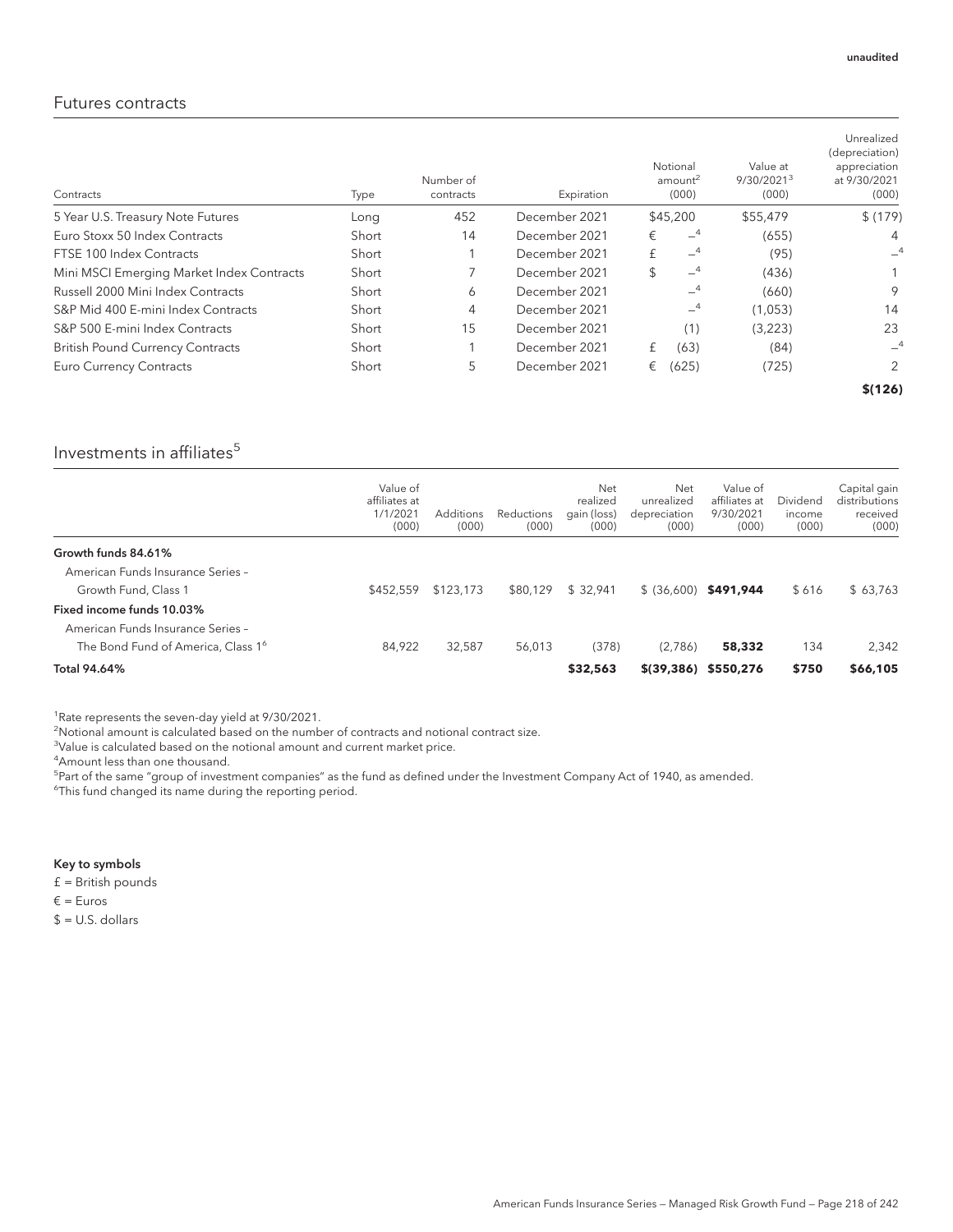## Managed Risk International Fund

Investment portfolio September 30, 2021

#### unaudited

| Growth funds 84.74%                                                                            | Shares    | Value<br>(000) |
|------------------------------------------------------------------------------------------------|-----------|----------------|
| American Funds Insurance Series - International Fund, Class 1                                  | 5,809,093 | \$140,348      |
| Total growth funds (cost: \$105,851,000)                                                       |           | 140,348        |
| Fixed income funds 10.08%                                                                      |           |                |
| American Funds Insurance Series - The Bond Fund of America, Class 1                            | 1,471,759 | 16,690         |
| Total fixed income funds (cost: \$17,310,000)                                                  |           | 16,690         |
| Short-term securities 4.70%                                                                    |           |                |
| State Street Institutional U.S. Government Money Market Fund, Premier Class 0.03% <sup>1</sup> | 7,778,446 | 7,778          |
| Total short-term securities (cost: \$7,778,000)                                                |           | 7,778          |
| Options purchased 0.37%                                                                        |           |                |
| Options purchased*                                                                             |           | 608            |
| Total options purchased (cost: \$742,000)                                                      |           | 608            |
| Total investment securities 99.89% (cost: \$131,681,000)                                       |           | 165,424        |
| Other assets less liabilities 0.11%                                                            |           | 187            |
| <b>Net assets 100.00%</b>                                                                      |           | \$165,611      |

# \*Options purchased

Put

| Description     | Number of<br>contracts | Notional<br>amount<br>(000) | Exercise<br>price | Expiration<br>date | Value at<br>9/30/2021<br>(000) |
|-----------------|------------------------|-----------------------------|-------------------|--------------------|--------------------------------|
| MSCI EAFE Index | 540                    | \$123,189                   | \$1,750.00        | 12/17/2021         | \$507                          |
| MSCI EAFE Index | 53                     | 12.091                      | 1.675.00          | 3/18/2022          | 101                            |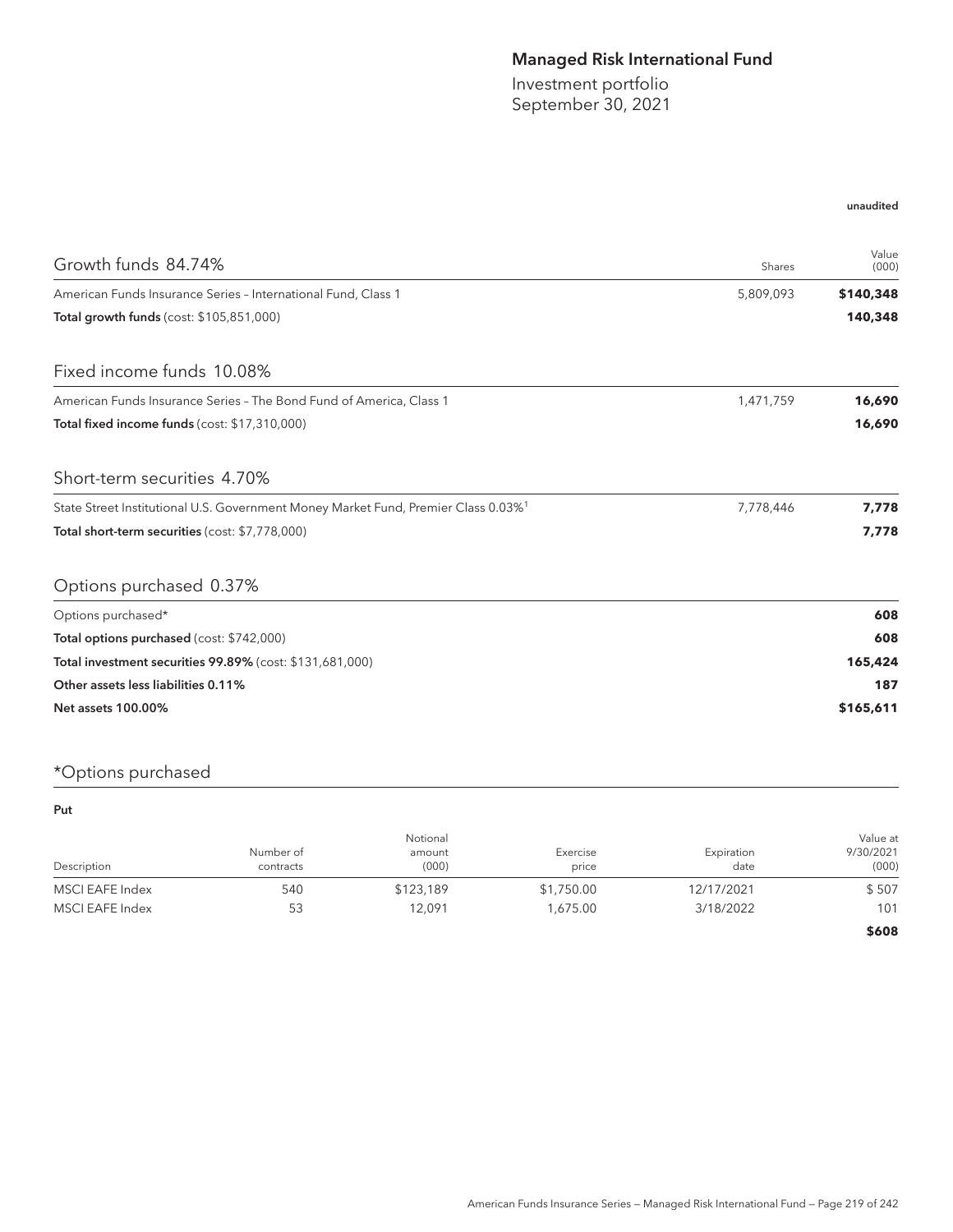#### Futures contracts

| Contracts                                 | Type  | Number of<br>contracts | Expiration    | Notional<br>amount <sup>2</sup><br>(000) | Value at<br>9/30/2021 <sup>3</sup><br>(000) | Unrealized<br>(depreciation)<br>appreciation<br>at 9/30/2021<br>(000) |
|-------------------------------------------|-------|------------------------|---------------|------------------------------------------|---------------------------------------------|-----------------------------------------------------------------------|
| 5 Year U.S. Treasury Note Futures         | Long  | 117                    | December 2021 | \$11,700                                 | \$14,361                                    | (48)                                                                  |
| <b>MSCI EAFE Index Contracts</b>          | Long  | 49                     | December 2021 | 3                                        | 5.554                                       | (183)                                                                 |
| S&P 500 E-mini Index Contracts            | Short |                        | December 2021 | $-4$                                     | (644)                                       | 11                                                                    |
| Mini MSCI Emerging Market Index Contracts | Short | 24                     | December 2021 | (1)                                      | (1, 495)                                    | 6                                                                     |
|                                           |       |                        |               |                                          |                                             | \$(214)                                                               |

# Investments in affiliates $5$

|                                                | Value of<br>affiliates at<br>1/1/2021<br>(000) | Additions<br>(000) | Reductions<br>(000) | Net<br>realized<br>gain (loss)<br>(000) | Net<br>unrealized<br>appreciation<br>(depreciation)<br>(000) | Value of<br>affiliates at<br>9/30/2021<br>(000) | Dividend<br>income<br>(000) | Capital gain<br>distributions<br>received<br>(000) |
|------------------------------------------------|------------------------------------------------|--------------------|---------------------|-----------------------------------------|--------------------------------------------------------------|-------------------------------------------------|-----------------------------|----------------------------------------------------|
| Growth funds 84.74%                            |                                                |                    |                     |                                         |                                                              |                                                 |                             |                                                    |
| American Funds Insurance Series -              |                                                |                    |                     |                                         |                                                              |                                                 |                             |                                                    |
| International Fund, Class 1                    | \$135,744                                      | \$17,148           | \$15,838            | \$2.430                                 | \$864                                                        | \$140,348                                       | \$83                        | $\mathbb{S}$                                       |
| Fixed income funds 10.08%                      |                                                |                    |                     |                                         |                                                              |                                                 |                             |                                                    |
| American Funds Insurance Series -              |                                                |                    |                     |                                         |                                                              |                                                 |                             |                                                    |
| The Bond Fund of America, Class 1 <sup>6</sup> | 25,472                                         | 8.154              | 15,989              | (136)                                   | (811)                                                        | 16,690                                          | 40                          | 694                                                |
| <b>Total 94.82%</b>                            |                                                |                    |                     | \$2,294                                 | \$53                                                         | \$157,038                                       | \$123                       | \$694                                              |

<sup>1</sup>Rate represents the seven-day yield at 9/30/2021.

<sup>2</sup>Notional amount is calculated based on the number of contracts and notional contract size.

<sup>3</sup>Value is calculated based on the notional amount and current market price.

4 Amount less than one thousand.

<sup>5</sup>Part of the same "group of investment companies" as the fund as defined under the Investment Company Act of 1940, as amended.

<sup>6</sup>This fund changed its name during the reporting period.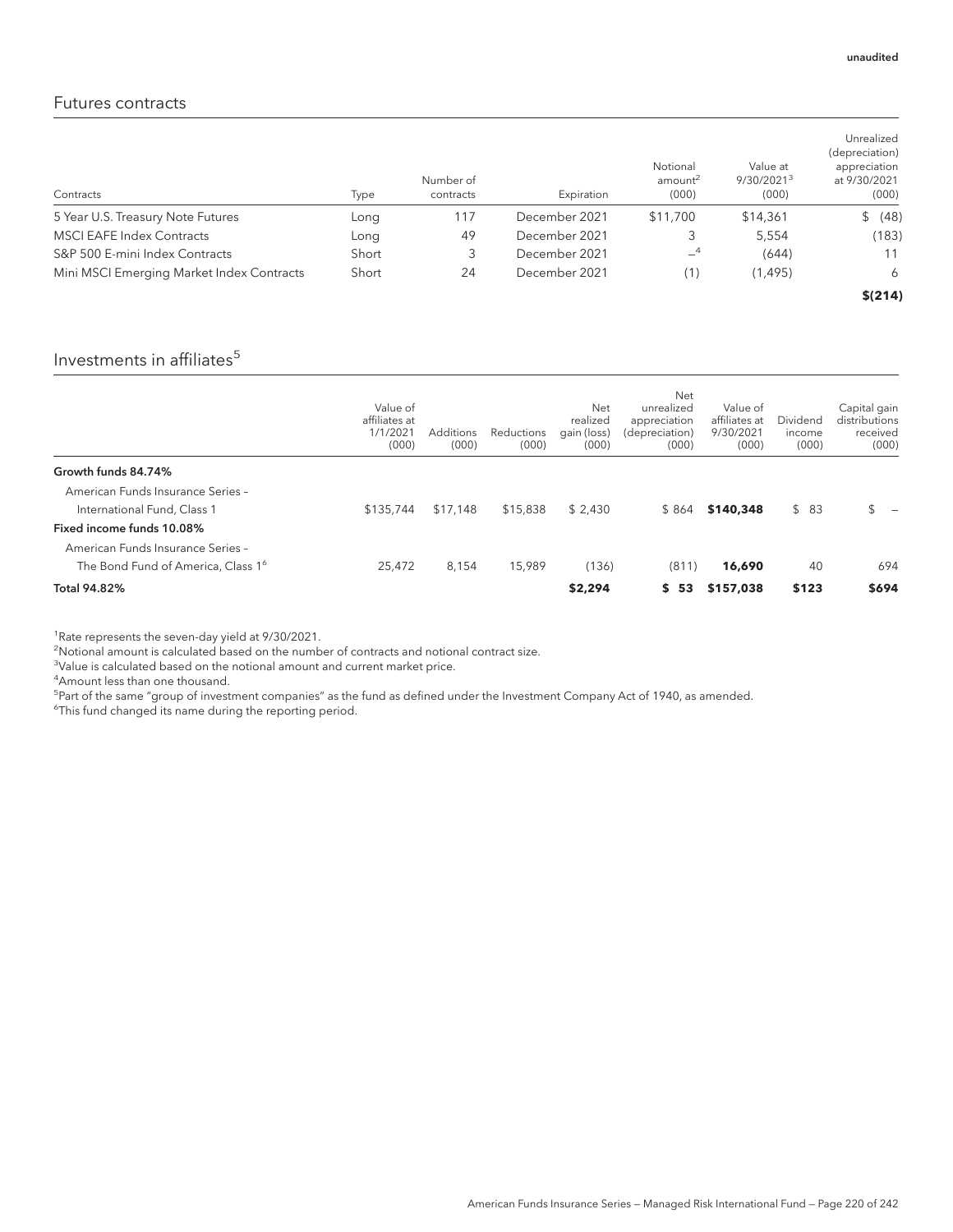### Managed Risk Washington Mutual Investors Fund (formerly Managed Risk Blue Chip Income and Growth Fund) Investment portfolio September 30, 2021

| Growth-and-income funds 84.67%                                                                 | Shares     | Value<br>(000) |
|------------------------------------------------------------------------------------------------|------------|----------------|
| American Funds Insurance Series - Washington Mutual Investors Fund, Class 1                    | 18,371,959 | \$300,565      |
| Total growth-and-income funds (cost: \$217,212,000)                                            |            | 300,565        |
| Fixed income funds 10.07%                                                                      |            |                |
| American Funds Insurance Series - U.S. Government Securities Fund, Class 1                     | 3,032,361  | 35,752         |
| Total fixed income funds (cost: \$38,895,000)                                                  |            | 35,752         |
| Short-term securities 4.81%                                                                    |            |                |
| State Street Institutional U.S. Government Money Market Fund, Premier Class 0.03% <sup>1</sup> | 17,063,668 | 17,064         |
| Total short-term securities (cost: \$17,064,000)                                               |            | 17,064         |
| Options purchased 0.38%                                                                        |            |                |
| Options purchased*                                                                             |            | 1,371          |
| Total options purchased (cost: \$2,333,000)                                                    |            | 1,371          |
| Total investment securities 99.93% (cost: \$275,504,000)                                       |            | 354,752        |
| Other assets less liabilities 0.07%                                                            |            | 246            |
| <b>Net assets 100.00%</b>                                                                      |            | \$354,998      |

### \*Options purchased

#### Put

| Description              | Number of<br>contracts | Notional<br>amount<br>(000) | Exercise<br>price | Expiration<br>date | Value at<br>9/30/2021<br>(000) |
|--------------------------|------------------------|-----------------------------|-------------------|--------------------|--------------------------------|
| S&P 500 Index            | 794                    | \$342,019                   | \$2,950.00        | 12/17/2021         | \$1,032                        |
| S&P 500 Index            | 22                     | 9,477                       | 2,725.00          | 3/18/2022          | 42                             |
| S&P 500 Index            | $\overline{2}$         | 861                         | 2,775.00          | 3/18/2022          | 4                              |
| S&P 500 Index            | 30                     | 12,923                      | 2,800.00          | 3/18/2022          | 65                             |
| S&P 500 Index            | 15                     | 6,461                       | 2,825.00          | 3/18/2022          | 31                             |
| S&P 500 Index            | 12                     | 5,169                       | 2,875.00          | 3/18/2022          | 29                             |
| S&P 500 Index            | 12                     | 5,169                       | 2,925.00          | 3/18/2022          | 29                             |
| S&P 500 Index            | 11                     | 4,738                       | 2,975.00          | 3/18/2022          | 32                             |
| S&P 500 Index            | 4                      | 1,723                       | 3,025.00          | 3/18/2022          | 13                             |
| S&P 500 Index            | 16                     | 6,892                       | 3,050.00          | 3/18/2022          | 54                             |
| <b>S&amp;P 500 Index</b> | 10                     | 4,308                       | 2,800.00          | 6/17/2022          | 40                             |
|                          |                        |                             |                   |                    | \$1,371                        |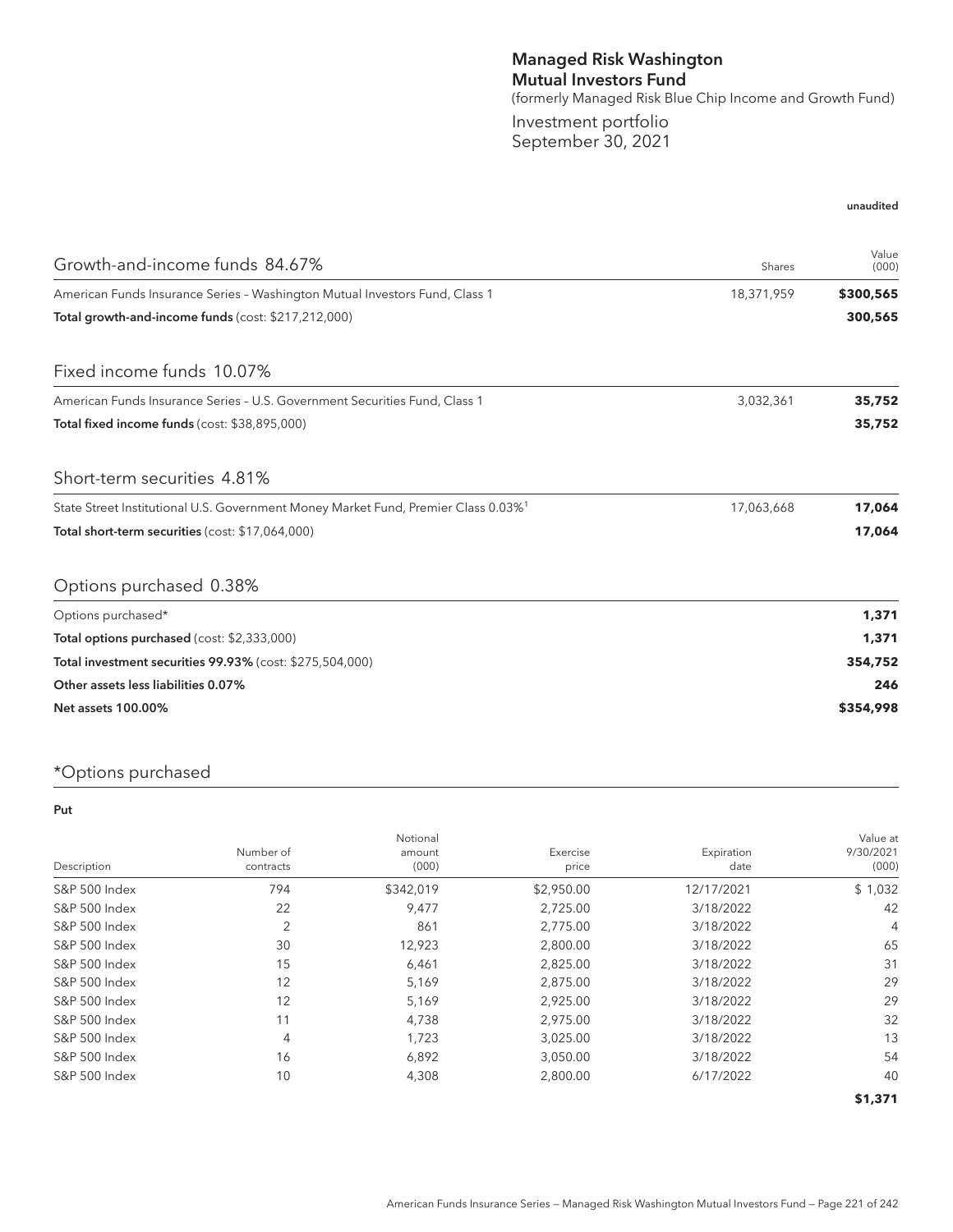#### Futures contracts

| Contracts                               | Type  | Number of<br>contracts | Expiration    | Notional<br>amount <sup>2</sup><br>(000) | Value at<br>9/30/2021 <sup>3</sup><br>(000) | Unrealized<br>(depreciation)<br>appreciation<br>at 9/30/2021<br>(000) |
|-----------------------------------------|-------|------------------------|---------------|------------------------------------------|---------------------------------------------|-----------------------------------------------------------------------|
| 5 Year U.S. Treasury Note Futures       | Long  | 225                    | December 2021 | \$22,500                                 | \$27,617                                    | \$(102)                                                               |
| S&P 500 E-mini Index Contracts          | Long  | 16                     | December 2021 |                                          | 3,438                                       | (57)                                                                  |
| Euro Stoxx 50 Index Contracts           | Short |                        | December 2021 | $-4$<br>€                                | (93)                                        | $-4$                                                                  |
| FTSE 100 Index Contracts                | Short |                        | December 2021 | $-4$                                     | (95)                                        | $-4$                                                                  |
| <b>British Pound Currency Contracts</b> | Short |                        | December 2021 | (125)                                    | (169)                                       | $-4$                                                                  |
|                                         |       |                        |               |                                          |                                             | \$(159)                                                               |

### Investments in affiliates $5$

|                                                        | Value of<br>affiliates at<br>1/1/2021<br>(000) | <b>Additions</b><br>(000) | <b>Reductions</b><br>(000) | Net<br>realized<br>qain (loss)<br>(000) | Net<br>unrealized<br>appreciation<br>(depreciation)<br>(000) | Value of<br>affiliates at<br>9/30/2021<br>(000) | Dividend<br>income<br>(000) | Capital gain<br>distributions<br>received<br>(000) |
|--------------------------------------------------------|------------------------------------------------|---------------------------|----------------------------|-----------------------------------------|--------------------------------------------------------------|-------------------------------------------------|-----------------------------|----------------------------------------------------|
| Growth-and-income funds 84.67%                         |                                                |                           |                            |                                         |                                                              |                                                 |                             |                                                    |
| American Funds Insurance Series -                      |                                                |                           |                            |                                         |                                                              |                                                 |                             |                                                    |
| Washington Mutual Investors Fund, Class 1 <sup>6</sup> | \$285,450                                      | \$26,646                  | \$49,877                   | \$17.059                                | \$21.287                                                     | \$300,565                                       | \$1,177                     | \$.                                                |
| Fixed income funds 10.07%                              |                                                |                           |                            |                                         |                                                              |                                                 |                             |                                                    |
| American Funds Insurance Series -                      |                                                |                           |                            |                                         |                                                              |                                                 |                             |                                                    |
| U.S. Government Securities Fund, Class 1 <sup>6</sup>  | 53,565                                         | 15,750                    | 29.689                     | (1.449)                                 | (2,425)                                                      | 35,752                                          | 91                          | 3,183                                              |
| Total 94.74%                                           |                                                |                           |                            | \$15,610                                | \$18,862                                                     | \$336,317                                       | \$1,268                     | \$3,183                                            |

<sup>1</sup>Rate represents the seven-day yield at 9/30/2021.

 $\overline{a}$ Notional amount is calculated based on the number of contracts and notional contract size.

<sup>3</sup>Value is calculated based on the notional amount and current market price.

4 Amount less than one thousand.

<sup>5</sup>Part of the same "group of investment companies" as the fund as defined under the Investment Company Act of 1940, as amended. <sup>6</sup>This fund changed its name during the reporting period.

#### Key to symbols

£ = British pounds

€ = Euros

 $$ = U.S.$  dollars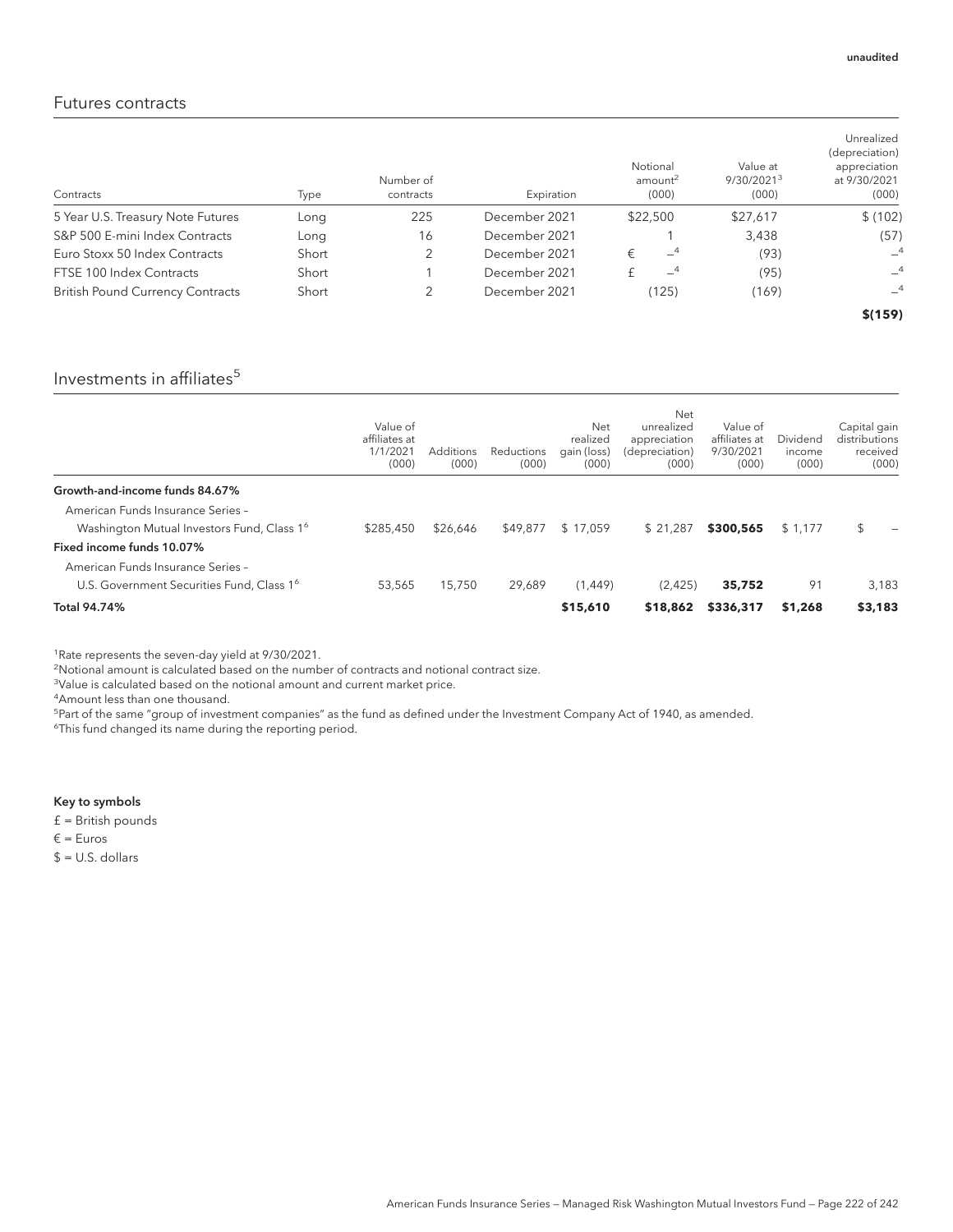## Managed Risk Growth-Income Fund

Investment portfolio September 30, 2021

#### unaudited

| Growth-and-income funds 79.52%                                                                 | Shares      | Value<br>(000) |
|------------------------------------------------------------------------------------------------|-------------|----------------|
| American Funds Insurance Series - Growth-Income Fund, Class 1                                  | 32,666,103  | \$2,045,225    |
| Total growth-and-income funds (cost: \$1,518,230,000)                                          |             | 2,045,225      |
| Fixed income funds 14.97%                                                                      |             |                |
| American Funds Insurance Series - The Bond Fund of America, Class 1                            | 33,938,157  | 384,858        |
| Total fixed income funds (cost: \$395,050,000)                                                 |             | 384,858        |
| Short-term securities 4.49%                                                                    |             |                |
| State Street Institutional U.S. Government Money Market Fund, Premier Class 0.03% <sup>1</sup> | 115,591,647 | 115,592        |
| Total short-term securities (cost: \$115,592,000)                                              |             | 115,592        |
| Options purchased 0.79%                                                                        |             |                |
| Options purchased*                                                                             |             | 20,181         |
| Total options purchased (cost: \$30,264,000)                                                   |             | 20,181         |
| Total investment securities 99.77% (cost: \$2,059,136,000)                                     |             | 2,565,856      |
| Other assets less liabilities 0.23%                                                            |             | 6,037          |
| <b>Net assets 100.00%</b>                                                                      |             | \$2,571,893    |

# \*Options purchased

#### Put

|                          |                        | Notional        |                   |                    | Value at           |
|--------------------------|------------------------|-----------------|-------------------|--------------------|--------------------|
| Description              | Number of<br>contracts | amount<br>(000) | Exercise<br>price | Expiration<br>date | 9/30/2021<br>(000) |
|                          |                        |                 |                   |                    |                    |
| S&P 500 Index            | 820                    | 353,218<br>\$   | \$2,650.00        | 12/17/2021         | \$<br>340          |
| S&P 500 Index            | 120                    | 51,691          | 2,700.00          | 12/17/2021         | 60                 |
| <b>S&amp;P 500 Index</b> | 85                     | 36,614          | 2,725.00          | 12/17/2021         | 45                 |
| <b>S&amp;P 500 Index</b> | 105                    | 45,229          | 2,750.00          | 12/17/2021         | 54                 |
| <b>S&amp;P 500 Index</b> | 2,895                  | 1,247,033       | 2,775.00          | 12/17/2021         | 1,563              |
| <b>S&amp;P 500 Index</b> | 170                    | 73,228          | 2,800.00          | 12/17/2021         | 105                |
| S&P 500 Index            | 330                    | 142,149         | 2,825.00          | 12/17/2021         | 196                |
| <b>S&amp;P 500 Index</b> | 403                    | 173,594         | 2,800.00          | 3/18/2022          | 873                |
| <b>S&amp;P 500 Index</b> | 150                    | 64,613          | 2,825.00          | 3/18/2022          | 314                |
| S&P 500 Index            | 375                    | 161,533         | 2,850.00          | 3/18/2022          | 928                |
| S&P 500 Index            | 294                    | 126,642         | 2,875.00          | 3/18/2022          | 725                |
| S&P 500 Index            | 268                    | 115,442         | 2,900.00          | 3/18/2022          | 715                |
| <b>S&amp;P 500 Index</b> | 211                    | 90,889          | 2,925.00          | 3/18/2022          | 516                |
| <b>S&amp;P 500 Index</b> | 150                    | 64,613          | 2,950.00          | 3/18/2022          | 411                |
| <b>S&amp;P 500 Index</b> | 177                    | 76,243          | 2,975.00          | 3/18/2022          | 514                |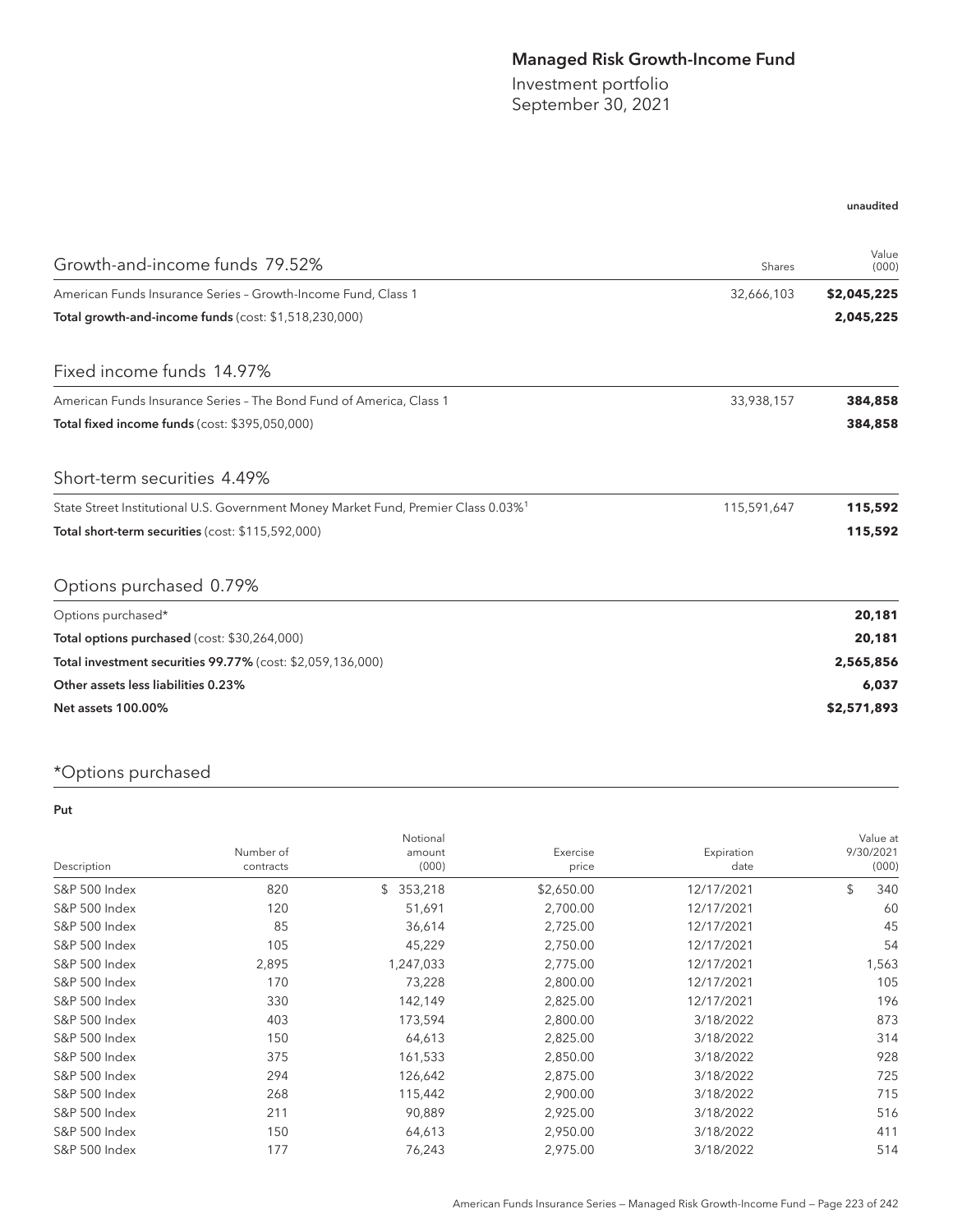### \*Options purchased (continued)

#### Put (continued)

| Description   | Number of<br>contracts | Notional<br>amount<br>(000) | Exercise<br>price | Expiration<br>date | Value at<br>9/30/2021<br>(000) |
|---------------|------------------------|-----------------------------|-------------------|--------------------|--------------------------------|
| S&P 500 Index | 3,560                  | \$1,533,484                 | \$3,000.00        | 3/18/2022          | \$10,755                       |
| S&P 500 Index | 142                    | 61,167                      | 3,025.00          | 3/18/2022          | 449                            |
| S&P 500 Index | 46                     | 19.815                      | 3,050.00          | 3/18/2022          | 155                            |
| S&P 500 Index | 135                    | 58,152                      | 2,750.00          | 6/17/2022          | 512                            |
| S&P 500 Index | 240                    | 103,381                     | 2,800.00          | 6/17/2022          | 951                            |
|               |                        |                             |                   |                    | \$20,181                       |

#### Futures contracts

| Contracts                         | Type | Number of<br>contracts | Expiration    | Notional<br>amount <sup>2</sup><br>(000) | Value at<br>9/30/2021 <sup>3</sup><br>(000) | Unrealized<br>depreciation<br>at 9/30/2021<br>(000) |
|-----------------------------------|------|------------------------|---------------|------------------------------------------|---------------------------------------------|-----------------------------------------------------|
| 5 Year U.S. Treasury Note Futures | Long | .300                   | December 2021 | \$130,000                                | \$159,565                                   | (812)                                               |
| S&P 500 E-mini Index Contracts    | Long | 826                    | December 2021 | 41                                       | 177.497                                     | (4,632)                                             |
|                                   |      |                        |               |                                          |                                             | \$ (5,444)                                          |

### Investments in affiliates $4$

|                                                | Value of<br>affiliates at<br>1/1/2021<br>(000) | Additions<br>(000) | Reductions<br>(000) | Net<br>realized<br>gain<br>(000) | Net<br>unrealized<br>appreciation<br>(depreciation)<br>(000) | Value of<br>affiliates at<br>9/30/2021<br>(000) | Dividend<br>income<br>(000) | Capital gain<br>distributions<br>received<br>(000) |
|------------------------------------------------|------------------------------------------------|--------------------|---------------------|----------------------------------|--------------------------------------------------------------|-------------------------------------------------|-----------------------------|----------------------------------------------------|
| Growth-and-income funds 79.52%                 |                                                |                    |                     |                                  |                                                              |                                                 |                             |                                                    |
| American Funds Insurance Series -              |                                                |                    |                     |                                  |                                                              |                                                 |                             |                                                    |
| Growth-Income Fund, Class 1                    | \$1,938,260                                    | \$92.401           | \$232,812           | \$55.684                         | \$191.692                                                    | \$2,045,225                                     | \$8.250                     | \$19.790                                           |
| Fixed income funds 14.97%                      |                                                |                    |                     |                                  |                                                              |                                                 |                             |                                                    |
| American Funds Insurance Series -              |                                                |                    |                     |                                  |                                                              |                                                 |                             |                                                    |
| The Bond Fund of America. Class 1 <sup>5</sup> | 363.712                                        | 120.238            | 81.601              | 5.482                            | (22.973)                                                     | 384,858                                         | 890                         | 15,522                                             |
| Total 94.49%                                   |                                                |                    |                     | \$61,166                         | \$168,719                                                    | \$2,430,083                                     | \$9,140                     | \$35,312                                           |

<sup>1</sup>Rate represents the seven-day yield at 9/30/2021.

 $\overline{a}$ Notional amount is calculated based on the number of contracts and notional contract size.

<sup>3</sup>Value is calculated based on the notional amount and current market price.

4 Part of the same "group of investment companies" as the fund as defined under the Investment Company Act of 1940, as amended.

<sup>5</sup>This fund changed its name during the reporting period.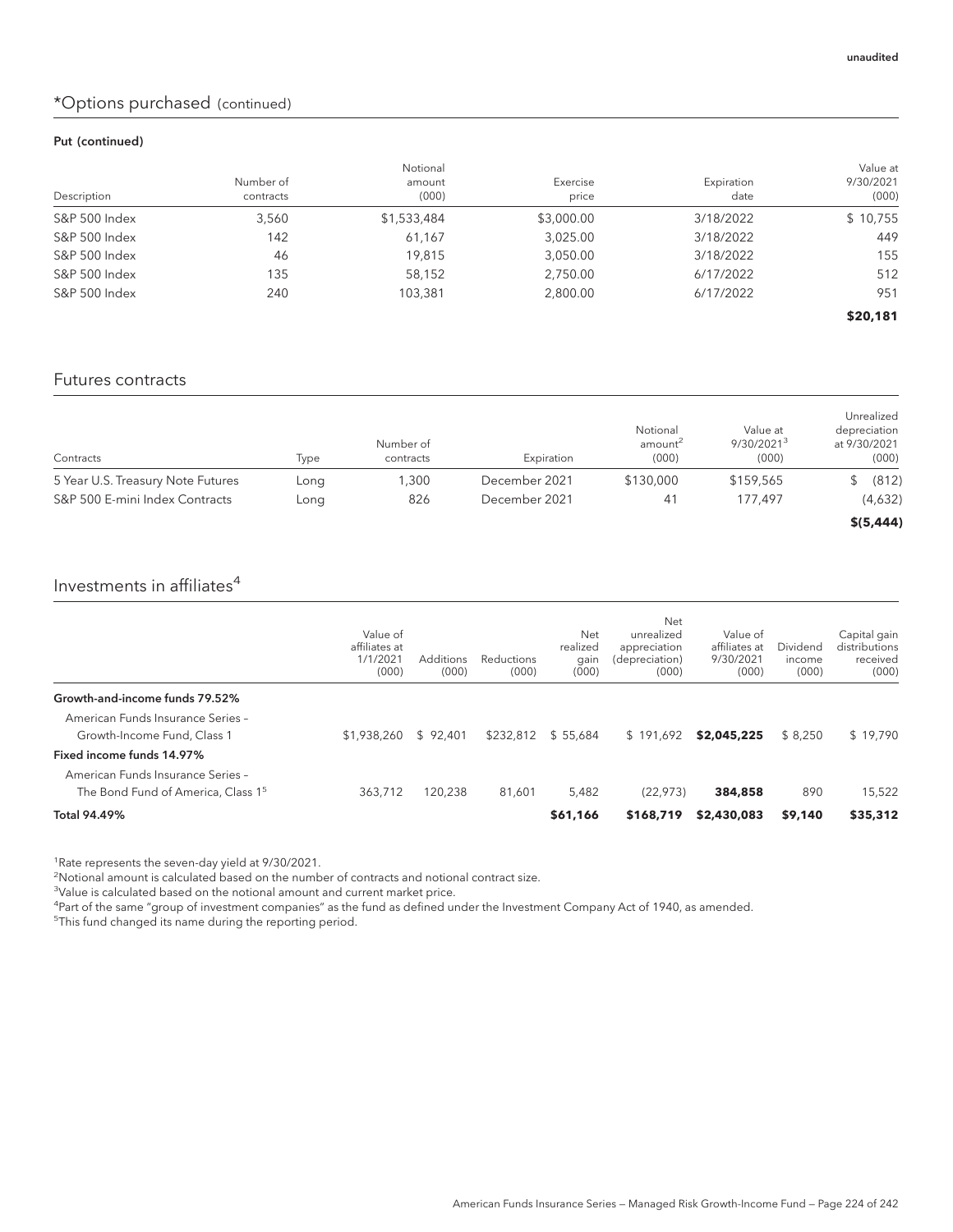## Managed Risk Asset Allocation Fund

Investment portfolio September 30, 2021

#### unaudited

| Asset allocation funds 95.12%                                                                  | Shares      | Value<br>(000) |
|------------------------------------------------------------------------------------------------|-------------|----------------|
| American Funds Insurance Series - Asset Allocation Fund, Class 1                               | 94,114,700  | \$2,619,212    |
| Total asset allocation funds (cost: \$2,138,901,000)                                           |             | 2,619,212      |
| Short-term securities 4.82%                                                                    |             |                |
| State Street Institutional U.S. Government Money Market Fund, Premier Class 0.03% <sup>1</sup> | 132,651,535 | 132,652        |
| Total short-term securities (cost: \$132,652,000)                                              |             | 132,652        |
| Options purchased 0.10%                                                                        |             |                |
| Options purchased*                                                                             |             | 2,782          |
| Total options purchased (cost: \$4,371,000)                                                    |             | 2,782          |
| Total investment securities 100.04% (cost: \$2,275,924,000)                                    |             | 2,754,646      |
| Other assets less liabilities (0.04)%                                                          |             | (975)          |
| <b>Net assets 100.00%</b>                                                                      |             | \$2,753,671    |

# \*Options purchased

Put

| Description              | Number of<br>contracts | Notional<br>amount<br>(000) | Exercise<br>price | Expiration<br>date | Value at<br>9/30/2021<br>(000) |
|--------------------------|------------------------|-----------------------------|-------------------|--------------------|--------------------------------|
| S&P 500 Index            | 1,302                  | \$560,842                   | \$2,950.00        | 12/17/2021         | \$1,693                        |
| S&P 500 Index            | 15                     | 6,461                       | 2,725.00          | 3/18/2022          | 29                             |
| S&P 500 Index            | 12                     | 5,169                       | 2,775.00          | 3/18/2022          | 25                             |
| <b>S&amp;P 500 Index</b> | 39                     | 16,799                      | 2,825.00          | 3/18/2022          | 81                             |
| <b>S&amp;P 500 Index</b> | 76                     | 32,737                      | 2,850.00          | 3/18/2022          | 188                            |
| S&P 500 Index            | 56                     | 24,122                      | 2,875.00          | 3/18/2022          | 138                            |
| S&P 500 Index            | 2                      | 861                         | 2,900.00          | 3/18/2022          | 5                              |
| S&P 500 Index            | 58                     | 24,984                      | 2,925.00          | 3/18/2022          | 142                            |
| S&P 500 Index            | 18                     | 7,754                       | 2,950.00          | 3/18/2022          | 49                             |
| S&P 500 Index            | 42                     | 18,092                      | 2,975.00          | 3/18/2022          | 122                            |
| S&P 500 Index            | 13                     | 5,600                       | 3,000.00          | 3/18/2022          | 39                             |
| <b>S&amp;P 500 Index</b> | 10                     | 4,308                       | 3,025.00          | 3/18/2022          | 32                             |
| <b>S&amp;P 500 Index</b> | 25                     | 10,769                      | 3,050.00          | 3/18/2022          | 84                             |
| S&P 500 Index            | 7                      | 3,015                       | 2,800.00          | 6/17/2022          | 28                             |
| <b>S&amp;P 500 Index</b> | 30                     | 12,923                      | 2,825.00          | 6/17/2022          | 127                            |
|                          |                        |                             |                   |                    | \$2,782                        |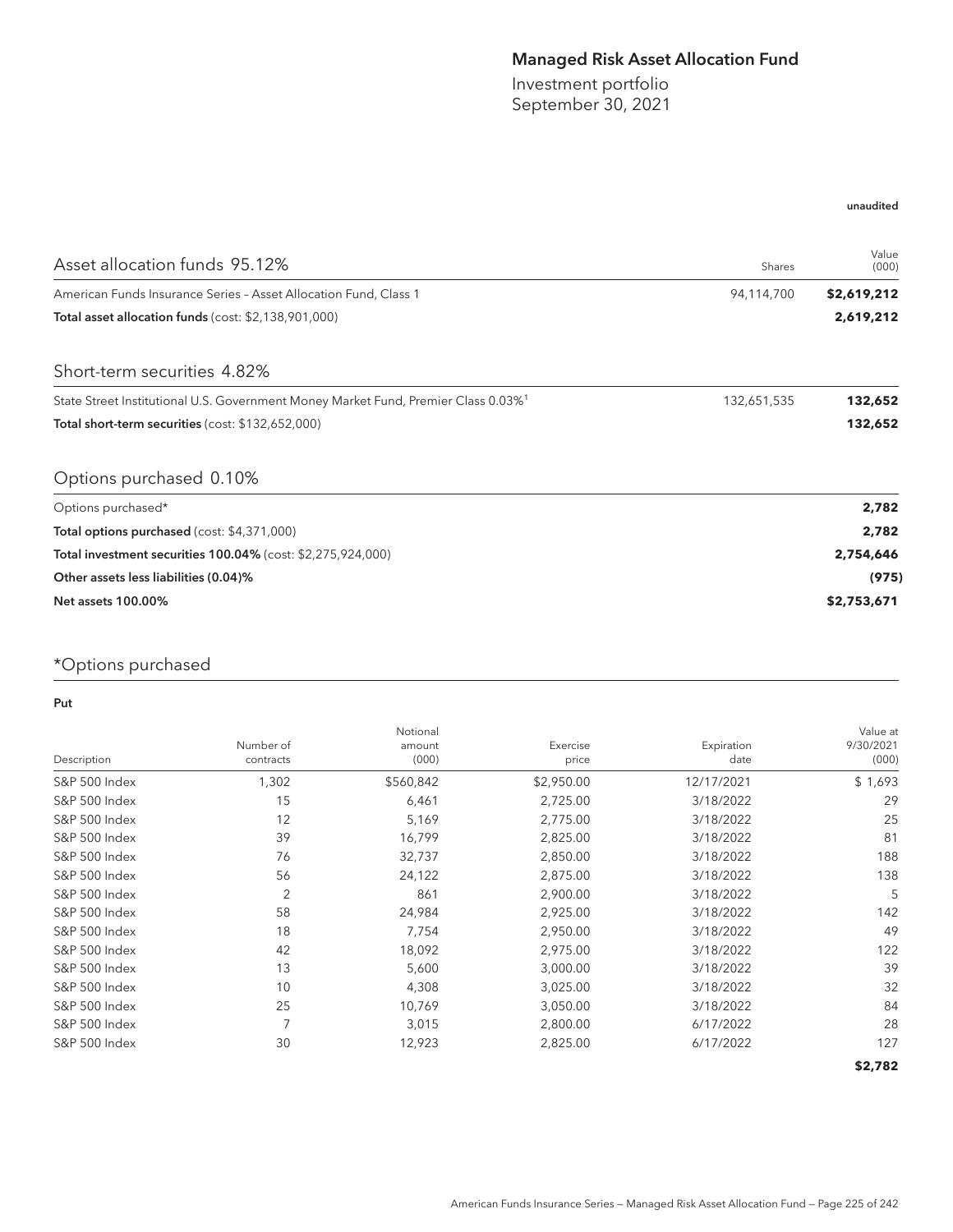### Futures contracts

| Contracts                         | Type | Number of<br>contracts | Expiration    | Notional<br>amount <sup>2</sup><br>(000) | Value at<br>9/30/2021 <sup>3</sup><br>(000) | Unrealized<br>depreciation<br>at 9/30/2021<br>(000) |
|-----------------------------------|------|------------------------|---------------|------------------------------------------|---------------------------------------------|-----------------------------------------------------|
| 5 Year U.S. Treasury Note Futures | Long | 1,220                  | December 2021 | \$122,000                                | \$149,745                                   | (690)                                               |
| S&P 500 E-mini Index Contracts    | Long | 82                     | December 2021 |                                          | 17.621                                      | (378)                                               |
|                                   |      |                        |               |                                          |                                             | \$(1,068)                                           |

## Investments in affiliates $4$

|                                                                                                      | Value of<br>affiliate at<br>1/1/2021<br>(000) | Additions<br>(000) | Reductions<br>(000) | Net<br>realized<br>gain<br>(000) | Net<br>unrealized<br>appreciation<br>(000) | Value of<br>affiliate at<br>9/30/2021<br>(000) | <b>Dividend</b><br>income<br>(000) | Capital gain<br>distributions<br>received<br>(000) |
|------------------------------------------------------------------------------------------------------|-----------------------------------------------|--------------------|---------------------|----------------------------------|--------------------------------------------|------------------------------------------------|------------------------------------|----------------------------------------------------|
| Asset allocation funds 95.12%<br>American Funds Insurance Series -<br>Asset Allocation Fund, Class 1 | \$2,646,718                                   | \$98,804           | \$259,103           | \$56.387                         | \$76,406                                   | \$2,619,212                                    | \$8,944                            | \$88,212                                           |

<sup>1</sup>Rate represents the seven-day yield at 9/30/2021.

<sup>2</sup>Notional amount is calculated based on the number of contracts and notional contract size.

<sup>3</sup>Value is calculated based on the notional amount and current market price.

4 Part of the same "group of investment companies" as the fund as defined under the Investment Company Act of 1940, as amended.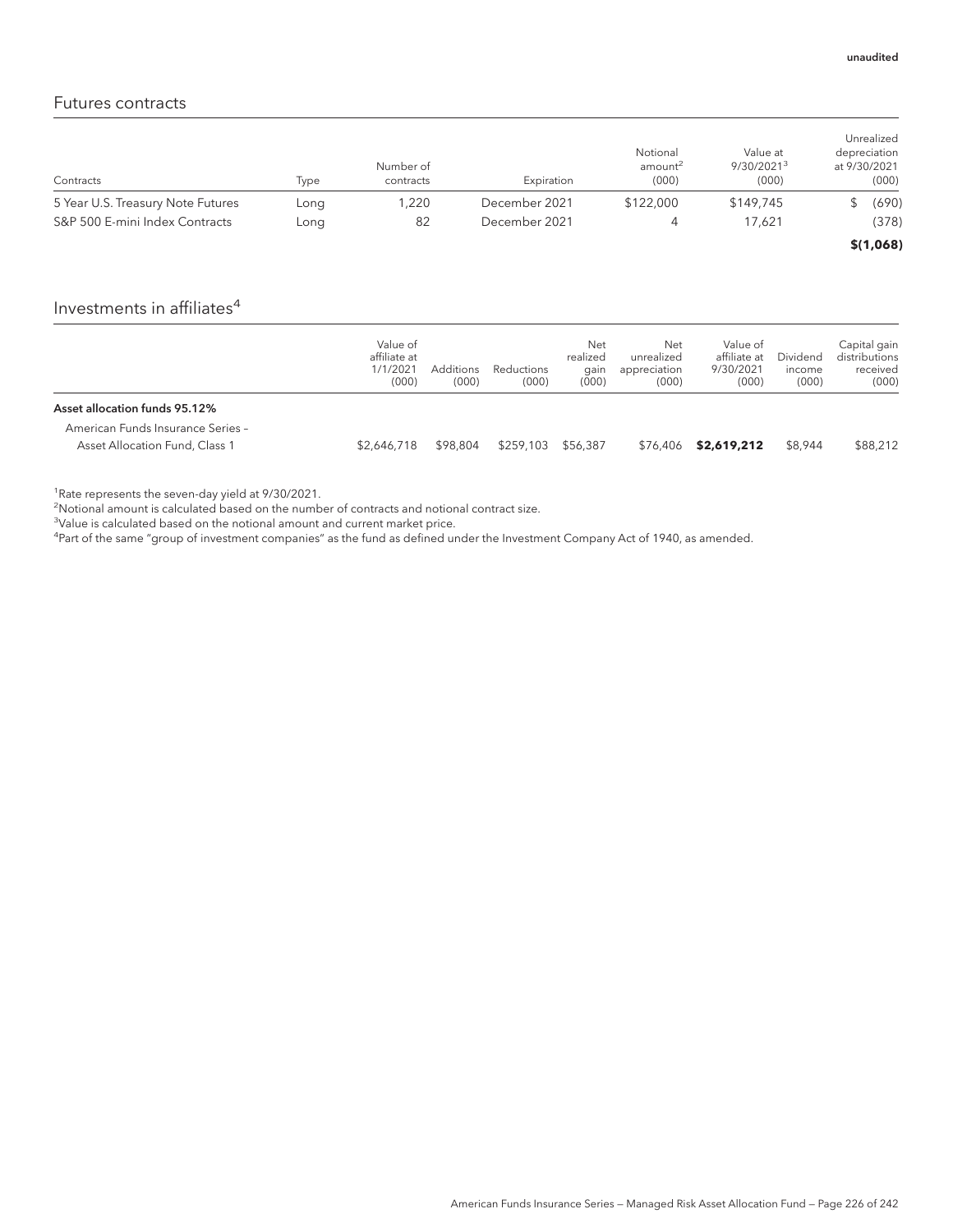#### Valuation disclosures

Capital Research and Management Company ("CRMC"), the series' investment adviser, values the funds' investments at fair value as defined by U.S. generally accepted accounting principles. The net asset value per share is calculated once daily as of the close of regular trading on the New York Stock Exchange, normally 4 p.m. New York time, each day the New York Stock Exchange is open. Security transactions are recorded by the fund as of the date the trades are executed with brokers. Assets and liabilities, including investment securities, denominated in currencies other than U.S. dollars are translated into U.S. dollars at the exchange rates supplied by one or more pricing vendors on the valuation date.

Methods and inputs - The series' investment adviser uses the following methods and inputs to establish the fair value of each fund's assets and liabilities. Use of particular methods and inputs may vary over time based on availability and relevance as market and economic conditions evolve.

Equity securities are generally valued at the official closing price of, or the last reported sale price on, the exchange or market on which such securities are traded, as of the close of business on the day the securities are being valued or, lacking any sales, at the last available bid price. Prices for each security are taken from the principal exchange or market on which the security trades. The value of an underlying fund is based on its reported net asset value.

Fixed-income securities, including short-term securities, are generally valued at prices obtained from one or more pricing vendors. Vendors value such securities based on one or more of the inputs described in the following table. The table provides examples of inputs that are commonly relevant for valuing particular classes of fixed-income securities in which the funds are authorized to invest. However, these classifications are not exclusive and any of the inputs may be used to value any other class of fixed-income security.

| Fixed-income class                                     | <b>Examples of standard inputs</b>                                                                                                                                                                                                                                                                                                                                                                                         |
|--------------------------------------------------------|----------------------------------------------------------------------------------------------------------------------------------------------------------------------------------------------------------------------------------------------------------------------------------------------------------------------------------------------------------------------------------------------------------------------------|
| All                                                    | Benchmark yields, transactions, bids, offers, quotations from dealers and<br>trading systems, new issues, spreads and other relationships observed in<br>the markets among comparable securities; and proprietary pricing<br>models such as yield measures calculated using factors such as cash flows,<br>financial or collateral performance and other reference data (collectively<br>referred to as "standard inputs") |
| Corporate bonds, notes & loans; convertible securities | Standard inputs and underlying equity of the issuer                                                                                                                                                                                                                                                                                                                                                                        |
| Bonds & notes of governments & government agencies     | Standard inputs and interest rate volatilities                                                                                                                                                                                                                                                                                                                                                                             |
| Mortgage-backed; asset-backed obligations              | Standard inputs and cash flows, prepayment information, default rates,<br>delinquency and loss assumptions, collateral characteristics, credit<br>enhancements and specific deal information                                                                                                                                                                                                                               |
| Municipal securities                                   | Standard inputs and, for certain distressed securities, cash flows or<br>liquidation values using a net present value calculation based on inputs<br>that include, but are not limited to, financial statements and debt contracts                                                                                                                                                                                         |

When the series' investment adviser deems it appropriate to do so (such as when vendor prices are unavailable or deemed to be not representative), fixed-income securities will be valued in good faith at the mean quoted bid and ask prices that are reasonably and timely available (or bid prices, if ask prices are not available) or at prices for securities of comparable maturity, quality and type.

Securities with both fixed-income and equity characteristics, or equity securities traded principally among fixed-income dealers, are generally valued in the manner described for either equity or fixed-income securities, depending on which method is deemed most appropriate by the series' investment adviser. The Capital Group Central Corporate Bond Fund ("CCBF"), a fund within the Capital Group Central Fund Series II, and Capital Group Central Cash Fund ("CCF"), a fund within the Capital Group Central Fund Series (collectively the "Central Funds"), are each valued based upon a floating net asset value, which fluctuates with changes in the value of each fund's portfolio securities. The underlying securities are valued based on the policies and procedures in the Central Funds' statements of additional information. The State Street Institutional U.S. Government Money Market Fund held by the managed risk funds is managed to maintain a \$1.00 net asset value per share. The net asset values of each share class of each managed risk fund are calculated based on the reported net asset values of the underlying funds in which each fund invests.

Exchange-traded options and futures are generally valued at the official closing price for options and the official settlement price for futures of the exchange or market on which such instruments are traded, as of the close of business on the day such instruments are being valued. Forward currency contracts are valued based on the spot and forward exchange rates obtained from one or more pricing vendors. Interest rate swaps and credit default swaps are generally valued by pricing vendors based on market inputs that include the index and term of index, reset frequency, payer/receiver, currency and pay frequency.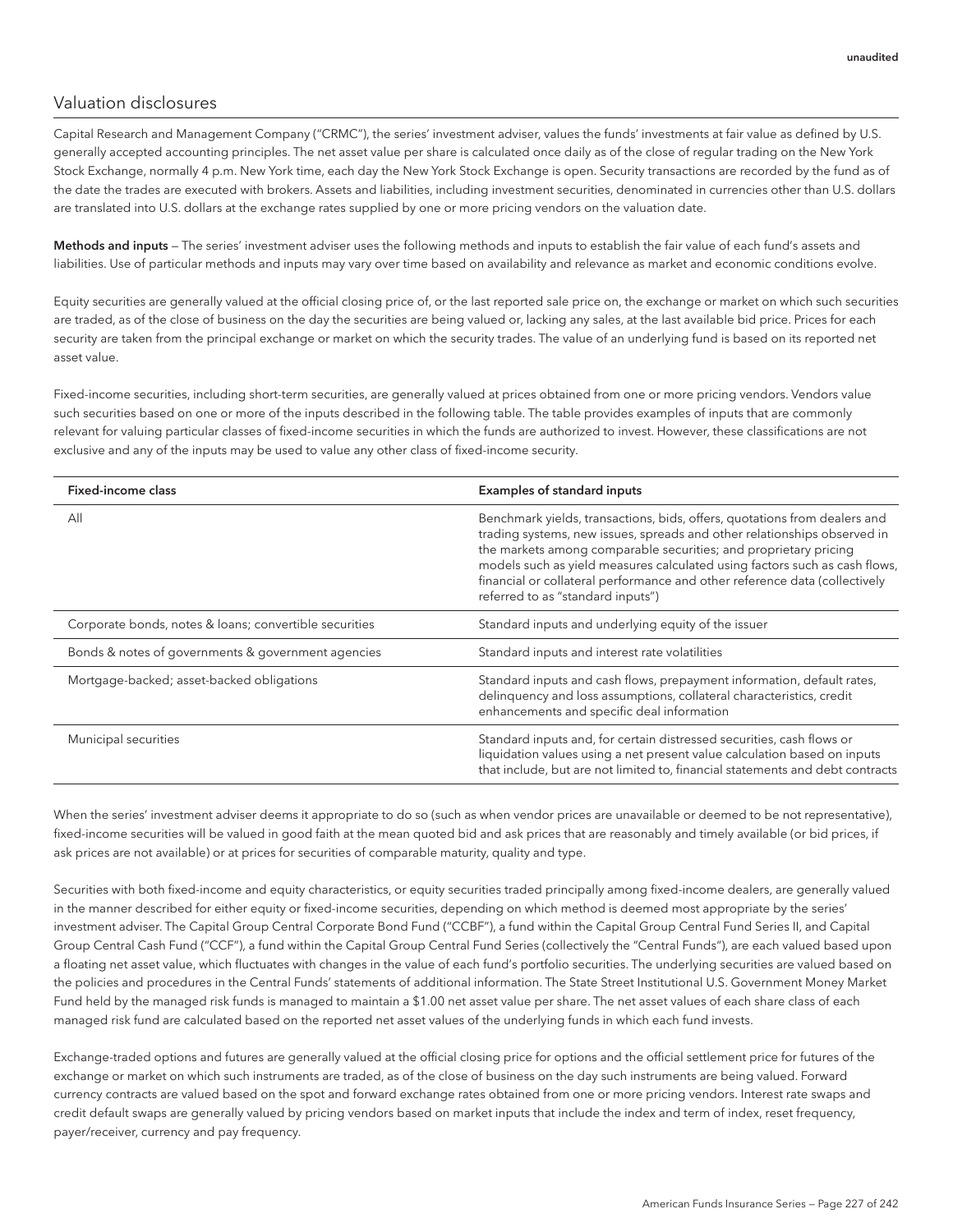The following table presents the average month-end notional amounts of options purchased, futures contracts, forward currency contracts, interest rate swaps and credit default swaps for each fund while held (dollars in thousands):

|                                               | Options<br>contracts<br>purchased | Futures<br>contracts | Forward<br>currency<br>contracts | Interest<br>rate<br>swaps | Credit<br>default<br>swaps |
|-----------------------------------------------|-----------------------------------|----------------------|----------------------------------|---------------------------|----------------------------|
| New World Fund                                | Not applicable                    | 7,317<br>\$          | 3,385<br>\$                      | Not applicable            | Not applicable             |
| Capital Income Builder                        | Not applicable                    | 34,171               | 593                              | \$<br>39,771              | 3,233<br>\$                |
| Asset Allocation Fund                         | Not applicable                    | 1,223,021            | Not applicable                   | 77,689*                   | 142,226                    |
| Global Balanced Fund                          | Not applicable                    | 33,908               | 28,301                           | 11,673                    | 2,661                      |
| The Bond Fund of America                      | Not applicable                    | 3,903,859            | 256,244                          | 587,107                   | 90,274                     |
| Capital World Bond Fund                       | Not applicable                    | 595,831              | 575,675                          | 153,606                   | 56,106                     |
| American High-Income Trust                    | Not applicable                    | 60,745               | Not applicable                   | Not applicable            | 38,980                     |
| American Funds Mortgage Fund                  | Not applicable                    | 31,854               | Not applicable                   | 55,817                    | Not applicable             |
| U.S. Government Securities Fund               | Not applicable                    | 1,660,035            | Not applicable                   | 1,466,739                 | Not applicable             |
| Managed Risk Growth Fund                      | \$558,466                         | 71,268               | Not applicable                   | Not applicable            | Not applicable             |
| Managed Risk International Fund               | 132,640                           | 75,312               | Not applicable                   | Not applicable            | Not applicable             |
| Managed Risk Washington Mutual Investors Fund | 389,726                           | 44,284               | Not applicable                   | Not applicable            | Not applicable             |
| Managed Risk Growth-Income Fund               | 5,630,907                         | 204,750              | Not applicable                   | Not applicable            | Not applicable             |
| Managed Risk Asset Allocation Fund            | 676,854                           | 219,199              | Not applicable                   | Not applicable            | Not applicable             |

\*No contracts were held at the end of the reporting period; amount represents the average month-end notional amount of contracts while they were held.

Securities and other assets for which representative market quotations are not readily available or are considered unreliable by the series' investment adviser are fair valued as determined in good faith under fair value guidelines adopted by authority of the series' board of trustees as further described below. The investment adviser follows fair valuation guidelines, consistent with U.S. Securities and Exchange Commission rules and guidance, to consider relevant principles and factors when making fair value determinations. The investment adviser considers relevant indications of value that are reasonably and timely available to it in determining the fair value to be assigned to a particular security, such as the type and cost of the security; contractual or legal restrictions on resale of the security; relevant financial or business developments of the issuer; actively traded similar or related securities; conversion or exchange rights on the security; related corporate actions; significant events occurring after the close of trading in the security; and changes in overall market conditions. In addition, the closing prices of equity securities and futures that trade in markets outside U.S. time zones may be adjusted to reflect significant events that occur after the close of local trading but before the net asset value of each share class of each fund is determined. Fair valuations and valuations of investments and futures that are not actively trading involve judgment and may differ materially from valuations that would have been used had greater market activity occurred.

Processes and structure – The series' board of trustees has delegated authority to the series' investment adviser to make fair value determinations, subject to board oversight. The investment adviser has established a Joint Fair Valuation Committee (the "Fair Valuation Committee") to administer, implement and oversee the fair valuation process, and to make fair value decisions. The Fair Valuation Committee regularly reviews its own fair value decisions, as well as decisions made under its standing instructions to the investment adviser's valuation teams. The Fair Valuation Committee reviews changes in fair value measurements from period to period and may, as deemed appropriate, update the fair valuation guidelines to better reflect the results of back testing and address new or evolving issues. The Fair Valuation Committee reports any changes to the fair valuation guidelines to the board of trustees. The series' board and audit committee also regularly review reports that describe fair value determinations and methods.

The series' investment adviser has also established a Fixed-Income Pricing Review Group to administer and oversee the fixed-income valuation process, including the use of fixed-income pricing vendors. This group regularly reviews pricing vendor information and market data. Pricing decisions, processes and controls over security valuation are also subject to additional internal reviews facilitated by the investment adviser's global risk management group.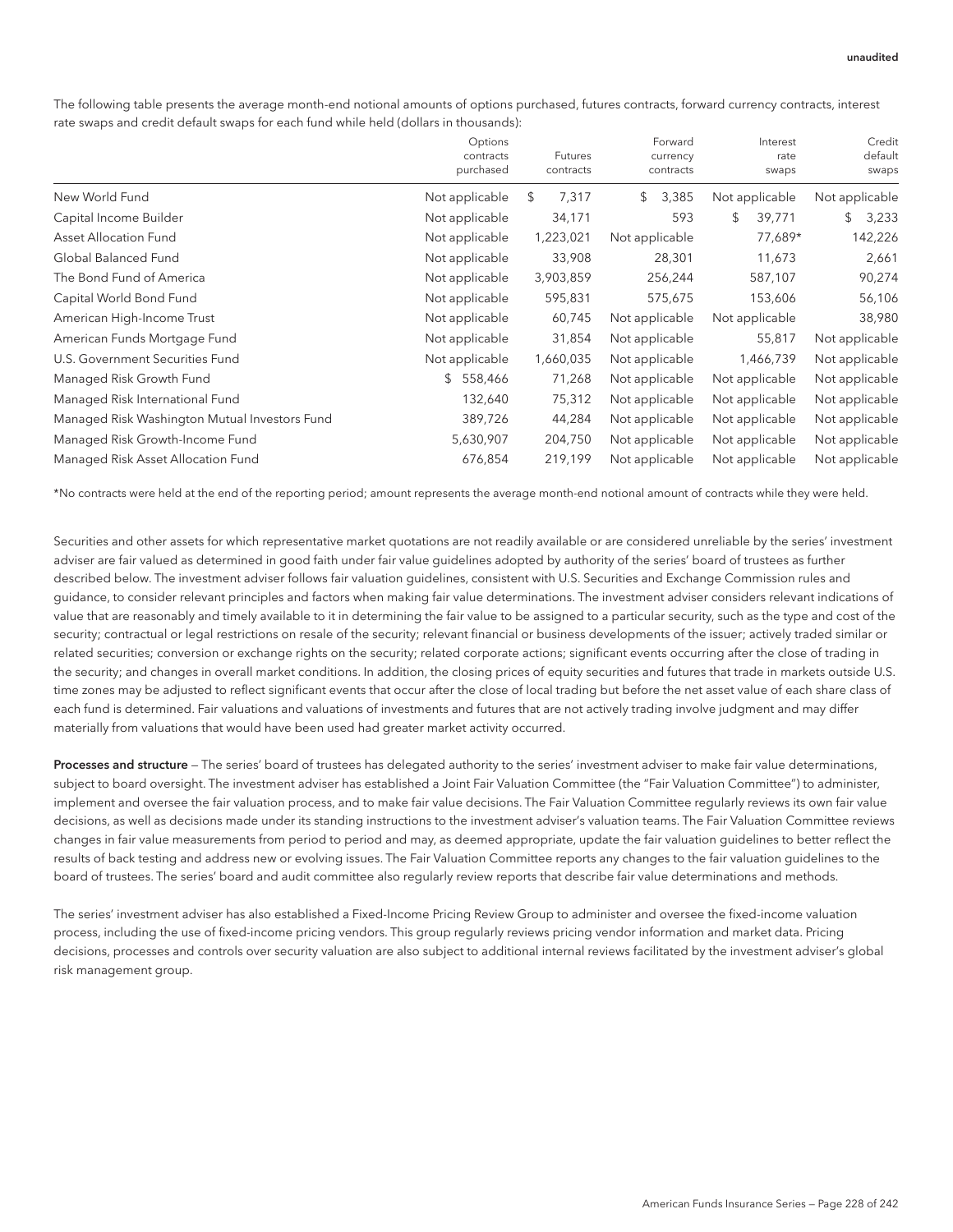Classifications — The series' investment adviser classifies the funds' assets and liabilities into three levels based on the inputs used to value the assets or liabilities. Level 1 values are based on quoted prices in active markets for identical securities. Level 2 values are based on significant observable market inputs, such as quoted prices for similar securities and quoted prices in inactive markets. Certain securities trading outside the U.S. may transfer between Level 1 and Level 2 due to valuation adjustments resulting from significant market movements following the close of local trading. Level 3 values are based on significant unobservable inputs that reflect the investment adviser's determination of assumptions that market participants might reasonably use in valuing the securities. The valuation levels are not necessarily an indication of the risk or liquidity associated with the underlying investment. For example, U.S. government securities are reflected as Level 2 because the inputs used to determine fair value may not always be quoted prices in an active market. The following tables present the funds' valuation levels as of September 30, 2021 (dollars in thousands):

### Global Growth Fund

|                        | Investment securities |             |         |             |  |  |
|------------------------|-----------------------|-------------|---------|-------------|--|--|
|                        | Level 1               | Level 2     | Level 3 | Total       |  |  |
| Assets:                |                       |             |         |             |  |  |
| Common stocks:         |                       |             |         |             |  |  |
| Information technology | \$1,710,290           | \$1,272,213 | $S -$   | \$2,982,503 |  |  |
| Consumer discretionary | 1,207,987             | 456,377     |         | 1,664,364   |  |  |
| Health care            | 895,999               | 250,289     |         | 1,146,288   |  |  |
| <b>Financials</b>      | 321,123               | 513,645     |         | 834,768     |  |  |
| Communication services | 737,685               | 24,333      |         | 762,018     |  |  |
| Consumer staples       | 231,506               | 283,282     |         | 514,788     |  |  |
| Industrials            | 27,510                | 270,394     |         | 297,904     |  |  |
| Materials              | 129,151               | 40,484      |         | 169,635     |  |  |
| Energy                 |                       | 122,119     |         | 122,119     |  |  |
| Real estate            |                       | 47,594      |         | 47,594      |  |  |
| <b>Utilities</b>       |                       | 15,282      |         | 15,282      |  |  |
| Preferred securities   |                       | 300,935     |         | 300,935     |  |  |
| Short-term securities  | 350,716               |             |         | 350,716     |  |  |
| Total                  | \$5,611,967           | \$3,596,947 | \$-     | \$9,208,914 |  |  |

#### Global Small Capitalization Fund

|                        |               | Investment securities |             |             |  |  |  |  |
|------------------------|---------------|-----------------------|-------------|-------------|--|--|--|--|
|                        | Level 1       | Level 2               | Level 3     | Total       |  |  |  |  |
| Assets:                |               |                       |             |             |  |  |  |  |
| Common stocks:         |               |                       |             |             |  |  |  |  |
| Information technology | \$<br>664,697 | \$<br>507,740         | \$<br>1,493 | \$1,173,930 |  |  |  |  |
| Consumer discretionary | 541,836       | 382,515               |             | 924,351     |  |  |  |  |
| Health care            | 577,020       | 307,442               |             | 884,462     |  |  |  |  |
| Industrials            | 201,722       | 626,758               |             | 828,480     |  |  |  |  |
| Financials             | 228,617       | 167,156               | 43,747      | 439,520     |  |  |  |  |
| Consumer staples       | 83,898        | 48,218                |             | 132,116     |  |  |  |  |
| Materials              | 13,882        | 97,728                |             | 111,610     |  |  |  |  |
| Communication services | 35,008        | 38,248                |             | 73,256      |  |  |  |  |
| <b>Utilities</b>       | 3,622         | 62,340                |             | 65,962      |  |  |  |  |
| Real estate            | 30,665        | 30,030                |             | 60,695      |  |  |  |  |
| Energy                 | 19,685        | 4,812                 | 13,244      | 37,741      |  |  |  |  |
| Preferred securities   | 16,786        |                       | 78,180      | 94,966      |  |  |  |  |
| Rights & warrants      |               | 22,850                |             | 22,850      |  |  |  |  |
| Short-term securities  | 231,122       | -                     |             | 231,122     |  |  |  |  |
| Total                  | \$2,648,560   | \$2,295,837           | \$136,664   | \$5,081,061 |  |  |  |  |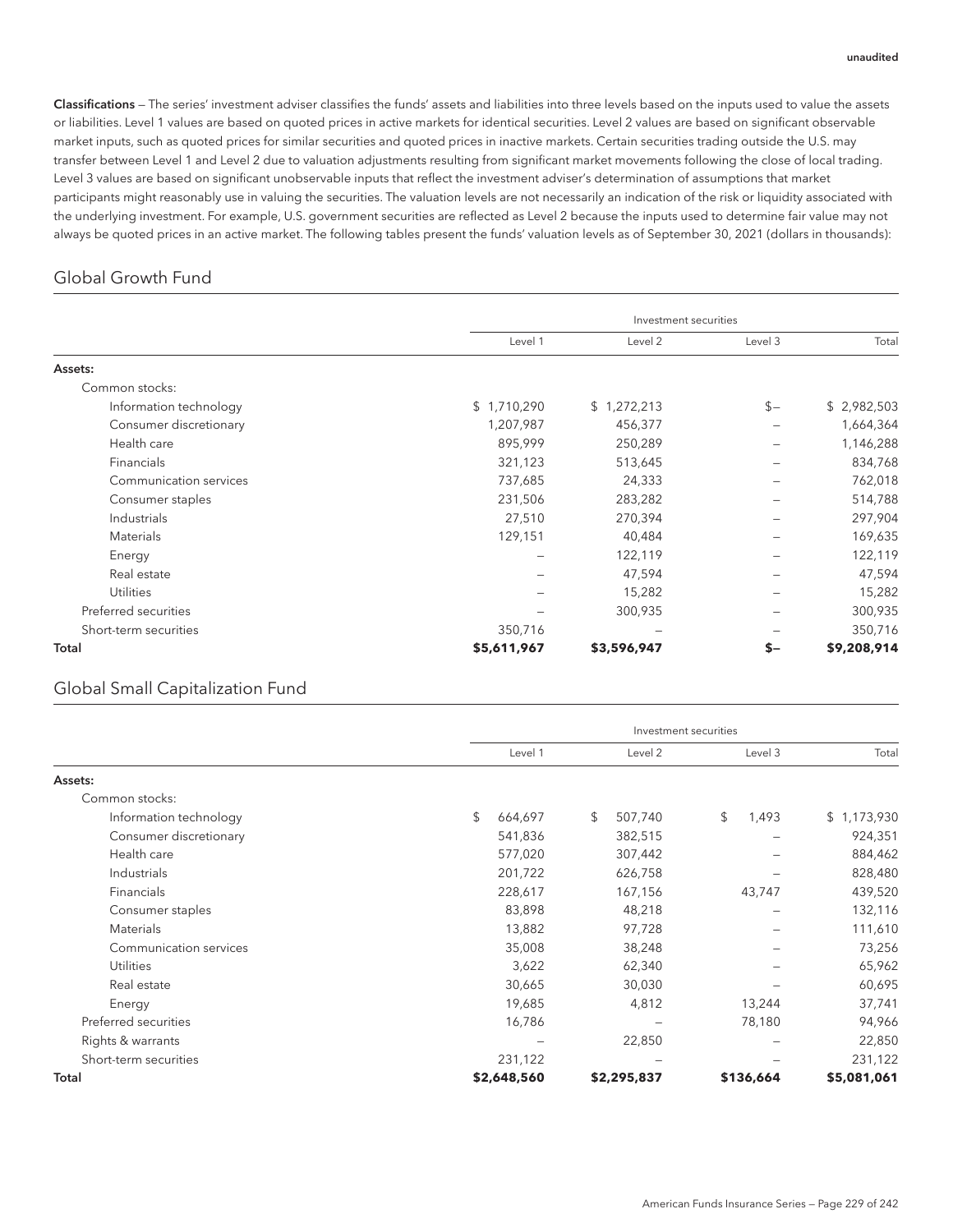The following table reconciles the valuation of the fund's Level 3 investment securities and related transactions for the nine months ended September 30, 2021 (dollars in thousands):

|                                                                                                           | Beginning<br>value at<br>1/1/2021 | Transfers<br>into<br>Level $3^*$ | Purchases | Sales                            | Net<br>realized<br>loss | Unrealized<br>depreciation | Transfers<br>out of<br>Level $3^*$ | Ending<br>value at<br>9/30/2021 |
|-----------------------------------------------------------------------------------------------------------|-----------------------------------|----------------------------------|-----------|----------------------------------|-------------------------|----------------------------|------------------------------------|---------------------------------|
| Investment securities                                                                                     | \$103.891                         | $S-$                             | \$67.801  | $\{(28, 876) \quad \{(3, 642)\}$ |                         | \$(2.510)                  | $S-$                               | \$136,664                       |
| Net unrealized appreciation during the period on Level 3 investment securities held at September 30, 2021 |                                   |                                  |           |                                  |                         |                            | \$14.124                           |                                 |

\*Transfers into or out of Level 3 are based on the beginning market value of the quarter in which they occurred. These transfers are the result of changes in the availability of pricing sources and/or in the observability of significant inputs used in valuing the securities.

Unobservable inputs — Valuation of the fund's Level 3 securities is based on significant unobservable inputs that reflect the investment adviser's determination of assumptions that market participants might reasonably use in valuing the securities. The following table provides additional information used by the fund's investment adviser to fair value the fund's Level 3 securities (dollars in thousands):

|                      | Value at<br>9/30/2021 | Valuation<br>techniques  | Unobservable<br>inputs           | Range<br>(if applicable) | Weighted<br>average* | Impact to<br>valuation from<br>an increase in<br>$input^{\dagger}$ |
|----------------------|-----------------------|--------------------------|----------------------------------|--------------------------|----------------------|--------------------------------------------------------------------|
|                      |                       |                          | N/A                              | N/A                      | N/A                  | N/A                                                                |
|                      |                       | <b>Transaction Price</b> | Premium to transaction price     | 10%                      | 10%                  | Increase                                                           |
|                      |                       |                          | Price/Cash flow multiple         | 9.2x                     | 9.2x                 | Increase                                                           |
| Common stocks        | \$58,484              | Market comparable        | <b>DLOM</b>                      | 25%                      | 25%                  | Decrease                                                           |
|                      |                       | companies                | \$ per one billion Btu           | \$2.25                   | \$2.25               | Increase                                                           |
|                      |                       |                          | <b>MMTPA</b>                     | 10 MMTPA                 | 10 MMTPA             | Increase                                                           |
|                      |                       | <b>Transaction Price</b> | N/A                              | N/A                      | N/A                  | N/A                                                                |
|                      |                       |                          | Price/Sales multiple             | 15.6x                    | 15.6x                | Increase                                                           |
| Preferred securities | 78,180                | Market comparable        | Discount to Price/Sales multiple | 15%                      | 15%                  | Decrease                                                           |
|                      |                       | companies                | EV/Sales multiple                | 21.1x                    | 21.1x                | Increase                                                           |
|                      |                       |                          | Revenue growth rate              | 86%                      | 86%                  | Increase                                                           |
| Total                | \$136.664             |                          |                                  |                          |                      |                                                                    |

\*Weighted average is by relative fair value.

† This column represents the directional change in fair value of the Level 3 securities that would result in an increase from the corresponding input. A decrease to the unobservable input would have the opposite effect. Significant increases and decreases in these inputs in isolation could result in significantly higher or lower fair value measurements.

Key to abbreviations

Btu = British thermal unit DLOM = Discount for lack of marketability EV = Enterprise value MMTPA = Million metric tonnes per annum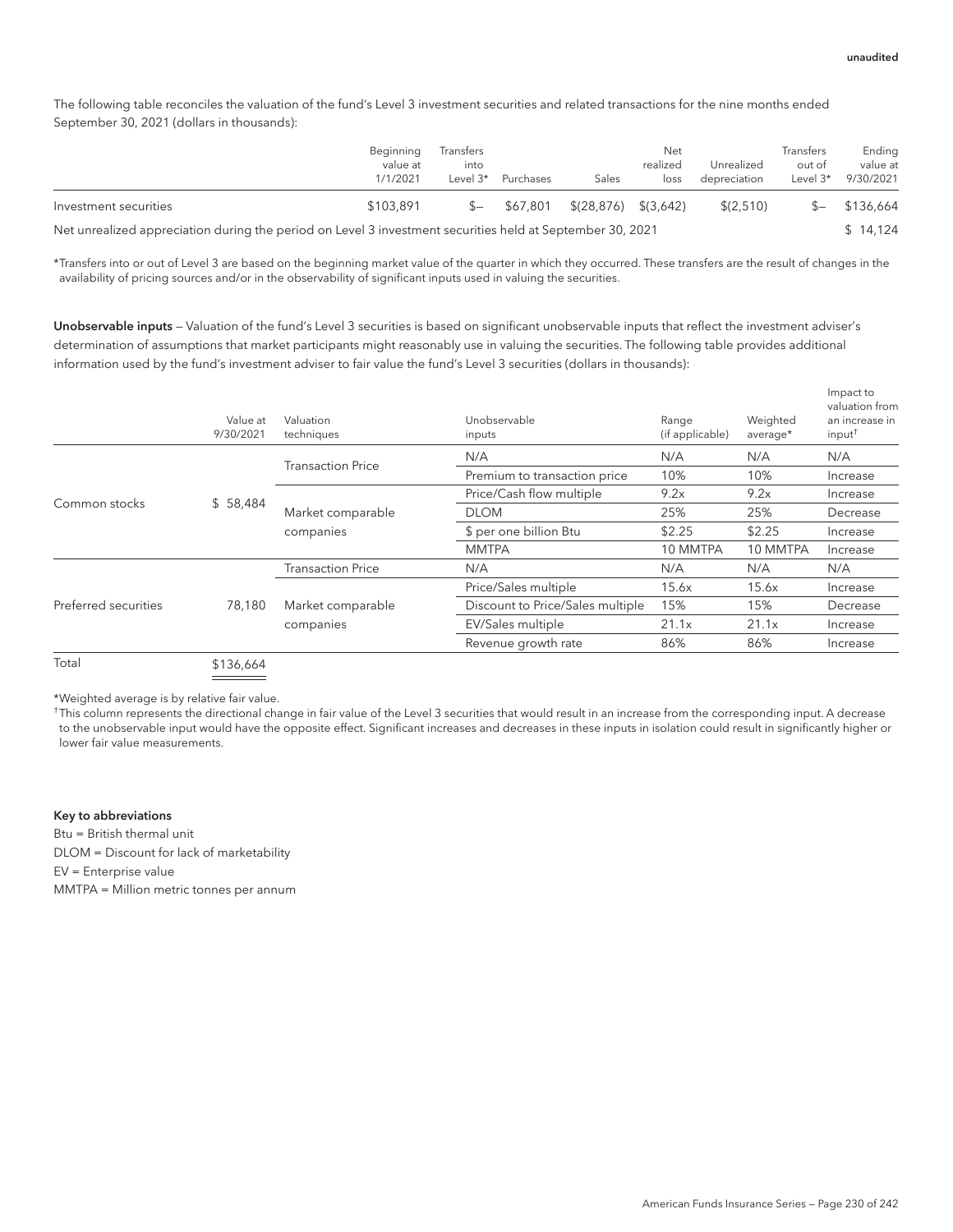## Growth Fund

|                           |                 | Investment securities |             |                 |  |  |  |
|---------------------------|-----------------|-----------------------|-------------|-----------------|--|--|--|
|                           | Level 1         | Level 2               | Level 3     | Total           |  |  |  |
| Assets:                   |                 |                       |             |                 |  |  |  |
| Common stocks:            |                 |                       |             |                 |  |  |  |
| Information technology    | \$<br>8,273,869 | \$1,076,795           | \$<br>7,710 | \$<br>9,358,374 |  |  |  |
| Communication services    | 8,912,819       | 35,474                |             | 8,948,293       |  |  |  |
| Consumer discretionary    | 7,572,344       | 523,536               |             | 8,095,880       |  |  |  |
| Health care               | 5,108,878       | 58,560                | 44,823      | 5,212,261       |  |  |  |
| Industrials               | 3,087,447       | 342,661               |             | 3,430,108       |  |  |  |
| Financials                | 2,736,146       | 3,725                 |             | 2,739,871       |  |  |  |
| Consumer staples          | 1,034,962       | 115,720               |             | 1,150,682       |  |  |  |
| <b>Materials</b>          | 909,939         |                       |             | 909,939         |  |  |  |
| Energy                    | 820,840         | -                     |             | 820,840         |  |  |  |
| Utilities                 | 186,527         | 24,847                |             | 211,374         |  |  |  |
| Real estate               | 120,858         |                       |             | 120,858         |  |  |  |
| Preferred securities      |                 | 31,081                | 26,189      | 57,270          |  |  |  |
| Convertible bonds & notes |                 |                       | 25,559      | 25,559          |  |  |  |
| Short-term securities     | 903,033         |                       |             | 903,033         |  |  |  |
| Total                     | \$39,667,662    | \$2,212,399           | \$104,281   | \$41,984,342    |  |  |  |

### International Fund

|                        |               | Investment securities |         |             |
|------------------------|---------------|-----------------------|---------|-------------|
|                        | Level 1       | Level 2               | Level 3 | Total       |
| Assets:                |               |                       |         |             |
| Common stocks:         |               |                       |         |             |
| Financials             | \$<br>125,893 | \$1,900,345           | \$      | \$2,026,238 |
| Industrials            | 132,925       | 1,125,696             |         | 1,258,621   |
| Health care            | 89,779        | 1,108,528             |         | 1,198,307   |
| Information technology | 413,341       | 696,643               | 448     | 1,110,432   |
| Consumer discretionary | 311,672       | 710,258               |         | 1,021,930   |
| Energy                 | 175,780       | 588,832               |         | 764,612     |
| Communication services | 284,135       | 298,535               |         | 582,670     |
| Materials              | 441,535       | 126,930               |         | 568,465     |
| Consumer staples       |               | 323,799               |         | 323,799     |
| <b>Utilities</b>       |               | 241,170               |         | 241,170     |
| Real estate            |               | 15,084                |         | 15,084      |
| Preferred securities   | 98,075        | 55,705                |         | 153,780     |
| Rights & warrants      |               | 27,163                |         | 27,163      |
| Short-term securities  | 440,346       |                       |         | 440,346     |
| Total                  | \$2,513,481   | \$7,218,688           | \$448   | \$9,732,617 |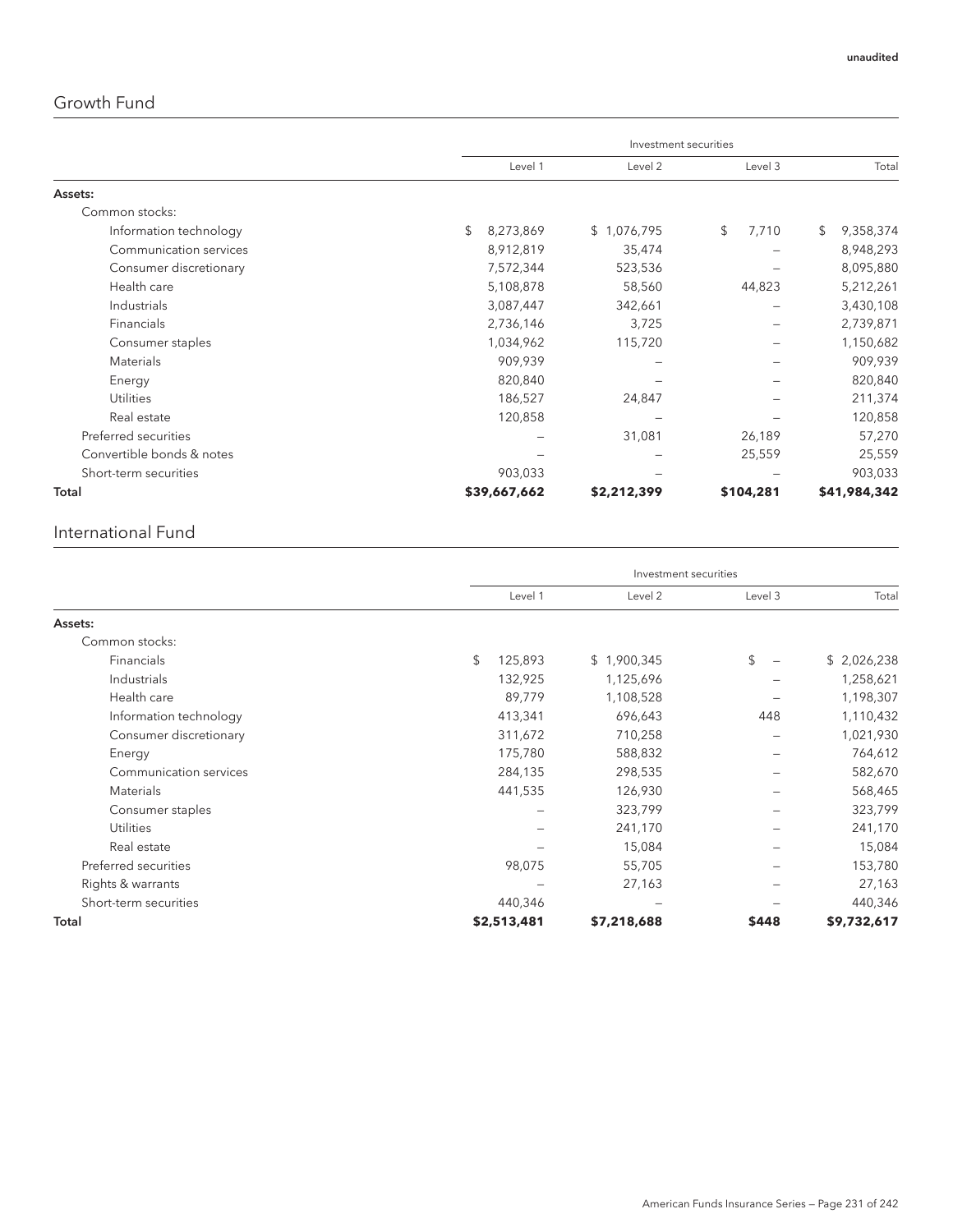### New World Fund

|                                       | Investment securities |             |    |             |    |          |    |             |
|---------------------------------------|-----------------------|-------------|----|-------------|----|----------|----|-------------|
|                                       |                       | Level 1     |    | Level 2     |    | Level 3  |    | Total       |
| Assets:                               |                       |             |    |             |    |          |    |             |
| Common stocks:                        |                       |             |    |             |    |          |    |             |
| Information technology                | \$                    | 554,229     | \$ | 330,513     | \$ | 497      | \$ | 885,239     |
| Health care                           |                       | 249,799     |    | 332,447     |    |          |    | 582,246     |
| Financials                            |                       | 93,984      |    | 450,579     |    |          |    | 544,563     |
| Consumer discretionary                |                       | 226,082     |    | 305,928     |    |          |    | 532,010     |
| Communication services                |                       | 289,688     |    | 101,602     |    |          |    | 391,290     |
| Industrials                           |                       | 71,408      |    | 223,896     |    |          |    | 295,304     |
| Materials                             |                       | 151,999     |    | 133,383     |    |          |    | 285,382     |
| Consumer staples                      |                       | 48,179      |    | 178,497     |    |          |    | 226,676     |
| Energy                                |                       | 30,828      |    | 116,563     |    |          |    | 147,391     |
| Utilities                             |                       | 11,735      |    | 56,400      |    |          |    | 68,135      |
| Real estate                           |                       | 19,479      |    | 38,362      |    |          |    | 57,841      |
| Preferred securities                  |                       | 23,094      |    | 10,364      |    | 15,734   |    | 49,192      |
| Rights & warrants                     |                       | 50          |    | 4,934       |    |          |    | 4,984       |
| Bonds, notes & other debt instruments |                       |             |    | 118,825     |    |          |    | 118,825     |
| Short-term securities                 |                       | 221,953     |    |             |    |          |    | 221,953     |
| Total                                 |                       | \$1,992,507 |    | \$2,402,293 |    | \$16,231 |    | \$4,411,031 |

|                                                            | Other investments* |         |         |       |  |  |
|------------------------------------------------------------|--------------------|---------|---------|-------|--|--|
|                                                            | Level 1            | Level 2 | Level 3 | Total |  |  |
| Assets:                                                    |                    |         |         |       |  |  |
| Unrealized appreciation on futures contracts               | \$239              | $s -$   | \$–     | \$239 |  |  |
| Unrealized appreciation on open forward currency contracts |                    | 67      |         | 67    |  |  |
| Liabilities:                                               |                    |         |         |       |  |  |
| Unrealized depreciation on futures contracts               | (234)              |         |         | (234) |  |  |
| Total                                                      | S <sub>5</sub>     | \$67    |         | \$72  |  |  |

\*Futures contracts and forward currency contracts are not included in the fund's investment portfolio.

## Washington Mutual Investors Fund

At September 30, 2021, all of the fund's investment securities were classified as Level 1.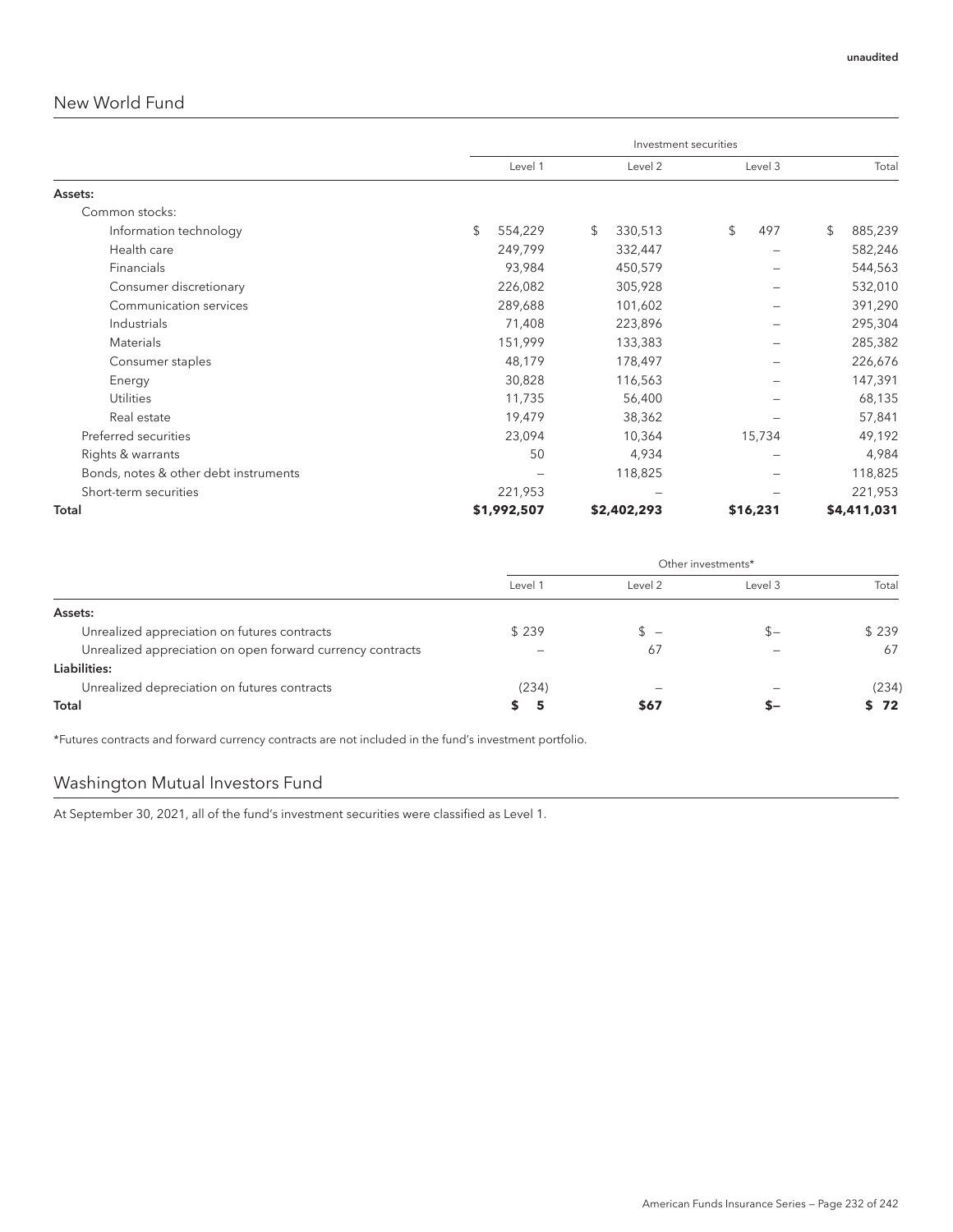# Capital World Growth and Income Fund

|                                       |    |                 |           | Investment securities |         |    |             |
|---------------------------------------|----|-----------------|-----------|-----------------------|---------|----|-------------|
|                                       |    | Level 1         | Level 2   |                       | Level 3 |    | Total       |
| Assets:                               |    |                 |           |                       |         |    |             |
| Common stocks:                        |    |                 |           |                       |         |    |             |
| Information technology                | \$ | 226,839         | \$202,041 |                       | \$      | \$ | 428,880     |
| Financials                            |    | 158,014         | 197,261   |                       |         |    | 355,275     |
| Consumer discretionary                |    | 133,895         | 137,037   |                       |         |    | 270,932     |
| Health care                           |    | 189.398         | 67,877    |                       |         |    | 257,275     |
| Communication services                |    | 189,907         | 53,765    |                       |         |    | 243,672     |
| Industrials                           |    | 88,269          | 100,770   |                       |         |    | 189,039     |
| Consumer staples                      |    | 70,571          | 84,009    |                       |         |    | 154,580     |
| <b>Materials</b>                      |    | 49,676          | 52,062    |                       |         |    | 101,738     |
| Energy                                |    | 48,421          | 23,354    |                       |         |    | 71,775      |
| <b>Utilities</b>                      |    | 19,418          | 36,161    |                       |         |    | 55,579      |
| Real estate                           |    | 33,674          | 17,659    |                       |         |    | 51,333      |
| Preferred securities                  |    | 4,311           | 13,510    |                       |         |    | 17,821      |
| Rights & warrants                     |    | $\qquad \qquad$ | 29        |                       |         |    | 29          |
| Convertible stocks                    |    | 1,557           | 1,020     |                       |         |    | 2,577       |
| Convertible bonds & notes             |    |                 | 5,332     |                       | 734     |    | 6,066       |
| Bonds, notes & other debt instruments |    |                 | 6,570     |                       |         |    | 6,570       |
| Short-term securities                 |    | 71,435          |           |                       |         |    | 71,435      |
| Total                                 |    | \$1,285,385     | \$998,457 |                       | \$734   |    | \$2,284,576 |

### Growth-Income Fund

|                                       |                 | Investment securities |          |         |                 |
|---------------------------------------|-----------------|-----------------------|----------|---------|-----------------|
|                                       | Level 1         | Level 2               |          | Level 3 | Total           |
| Assets:                               |                 |                       |          |         |                 |
| Common stocks:                        |                 |                       |          |         |                 |
| Information technology                | \$<br>8,440,045 | \$<br>490,485         | \$       |         | \$<br>8,930,530 |
| Communication services                | 6,796,855       | 153,536               |          |         | 6,950,391       |
| Health care                           | 3,814,170       | 540,461               |          |         | 4,354,631       |
| Industrials                           | 4,006,458       | 315,069               |          |         | 4,321,527       |
| Financials                            | 3,933,477       | 122,201               |          |         | 4,055,678       |
| Consumer discretionary                | 3,567,908       | 72,328                |          |         | 3,640,236       |
| <b>Materials</b>                      | 1,710,118       | 67,390                |          |         | 1,777,508       |
| Consumer staples                      | 1,069,260       | 406,697               |          |         | 1,475,957       |
| Energy                                | 1,203,750       |                       |          |         | 1,203,750       |
| <b>Utilities</b>                      | 723,506         | 232,955               |          |         | 956,461         |
| Real estate                           | 934,477         |                       |          |         | 934,477         |
| Convertible stocks                    | 461,135         |                       |          |         | 461,135         |
| Convertible bonds & notes             | -               |                       |          | 13,213  | 13,213          |
| Bonds, notes & other debt instruments |                 | 11,929                |          |         | 11,929          |
| Short-term securities                 | 1,430,787       |                       |          |         | 1,430,787       |
| Total                                 | \$38,091,946    | \$2,413,051           | \$13,213 |         | \$40,518,210    |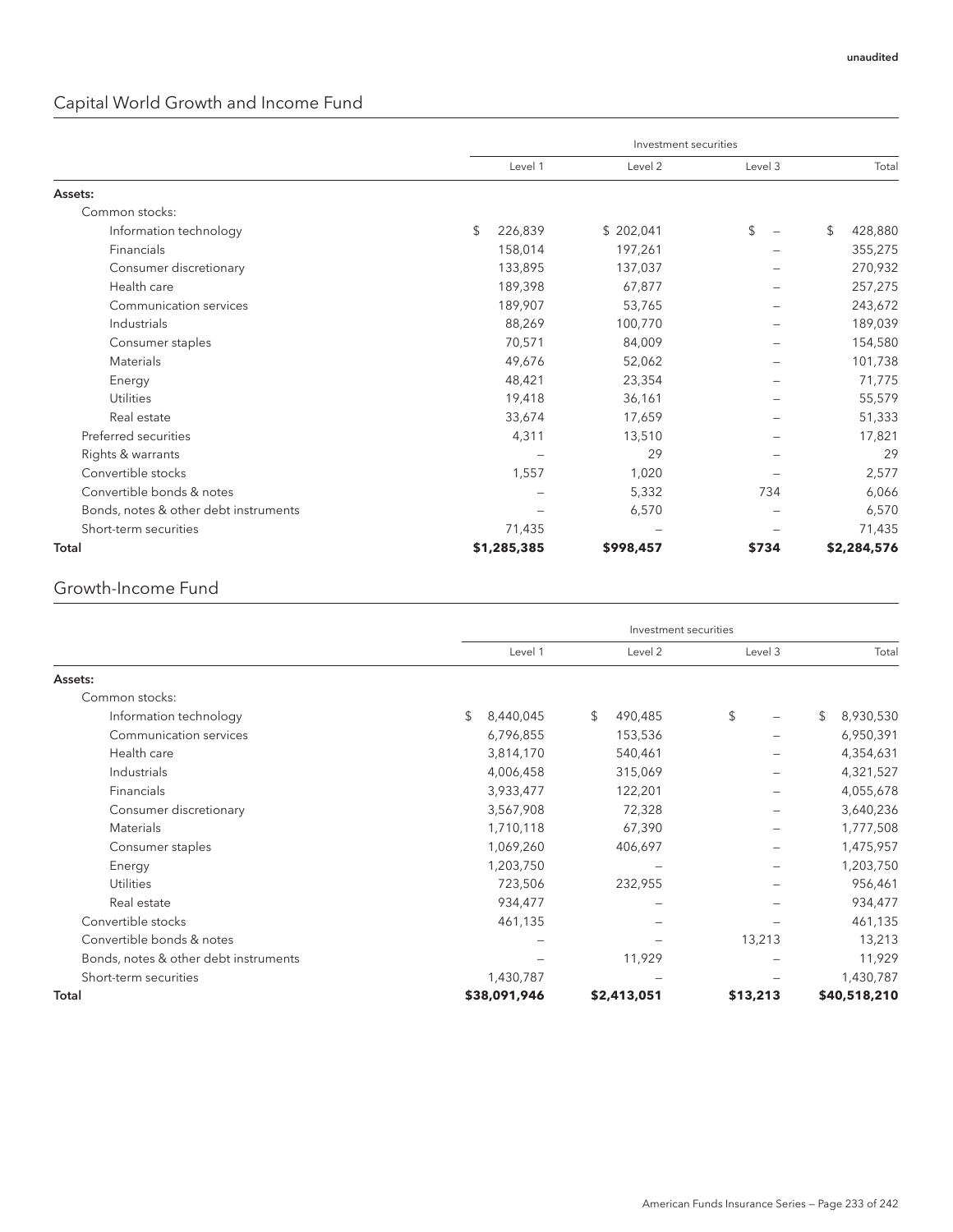## International Growth and Income Fund

|                                       | Investment securities |               |         |               |  |  |  |
|---------------------------------------|-----------------------|---------------|---------|---------------|--|--|--|
|                                       | Level 1               | Level 2       | Level 3 | Total         |  |  |  |
| Assets:                               |                       |               |         |               |  |  |  |
| Common stocks:                        |                       |               |         |               |  |  |  |
| Financials                            | \$<br>22,985          | \$<br>221,904 | $$-$    | \$<br>244,889 |  |  |  |
| Consumer discretionary                |                       | 171,471       |         | 171,471       |  |  |  |
| Health care                           | 4,062                 | 127,154       |         | 131,216       |  |  |  |
| Industrials                           | 19,701                | 110,777       |         | 130,478       |  |  |  |
| Communication services                | 31,669                | 90,649        |         | 122,318       |  |  |  |
| Materials                             | 45,443                | 53,005        |         | 98,448        |  |  |  |
| Information technology                | 20,849                | 64,655        |         | 85,504        |  |  |  |
| Consumer staples                      | 13,271                | 68,219        |         | 81,490        |  |  |  |
| <b>Utilities</b>                      |                       | 51,606        |         | 51,606        |  |  |  |
| Energy                                | 22,752                | 22,516        |         | 45,268        |  |  |  |
| Real estate                           | -                     | 31,398        |         | 31,398        |  |  |  |
| Preferred securities                  | 11,068                |               |         | 11,068        |  |  |  |
| Bonds, notes & other debt instruments |                       | 7,592         |         | 7,592         |  |  |  |
| Short-term securities                 | 107,263               |               |         | 107,263       |  |  |  |
| Total                                 | \$299,063             | \$1,020,946   | $S-$    | \$1,320,009   |  |  |  |

## Capital Income Builder

|                                                    |              | Investment securities |         |               |
|----------------------------------------------------|--------------|-----------------------|---------|---------------|
|                                                    | Level 1      | Level 2               | Level 3 | Total         |
| Assets:                                            |              |                       |         |               |
| Common stocks:                                     |              |                       |         |               |
| Financials                                         | 93,612<br>\$ | 76,219<br>S.          | $S -$   | 169,831<br>\$ |
| Information technology                             | 78,622       | 23,794                |         | 102,416       |
| Consumer staples                                   | 55,260       | 39,117                |         | 94,377        |
| Health care                                        | 58,485       | 22,631                |         | 81,116        |
| Real estate                                        | 59,113       | 16,343                |         | 75,456        |
| <b>Utilities</b>                                   | 34,181       | 38,111                |         | 72,292        |
| Energy                                             | 41,888       | 10,742                |         | 52,630        |
| Communication services                             | 26,017       | 22,132                |         | 48,149        |
| Industrials                                        | 24,716       | 17,600                |         | 42,316        |
| Materials                                          | 21,042       | 18,267                |         | 39,309        |
| Consumer discretionary                             | 16,071       | 12,814                |         | 28,885        |
| Preferred securities                               |              | 1,864                 |         | 1,864         |
| Rights & warrants                                  | 3            |                       |         | 3             |
| Convertible stocks                                 | 11,152       |                       |         | 11,152        |
| Investment funds                                   | 30,530       |                       |         | 30,530        |
| Convertible bonds & notes                          |              | 553                   |         | 553           |
| Bonds, notes & other debt instruments:             |              |                       |         |               |
| U.S. Treasury bonds & notes                        |              | 87,743                |         | 87,743        |
| Mortgage-backed obligations                        |              | 39,167                |         | 39,167        |
| Corporate bonds, notes & loans                     |              | 23,217                |         | 23,217        |
| Asset-backed obligations                           |              | 5,443                 |         | 5,443         |
| Bonds & notes of governments & government agencies |              |                       |         |               |
| outside the U.S.                                   |              | 868                   |         | 868           |
| Municipals                                         |              | 277                   |         | 277           |
| Short-term securities                              | 63,033       |                       |         | 63,033        |
| Total                                              | \$613,725    | \$456,902             | S-      | \$1,070,627   |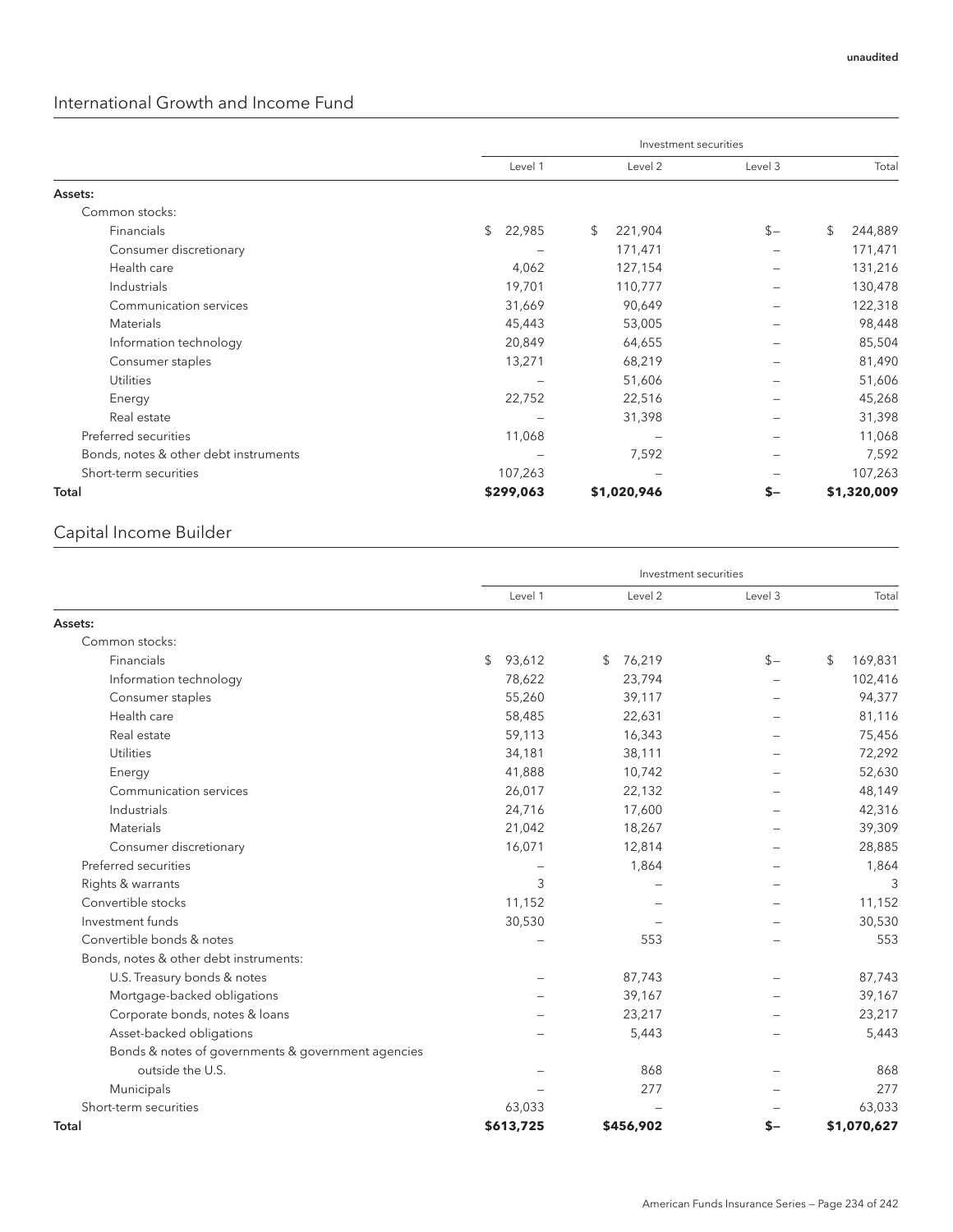|                                                            | Other investments* |         |         |       |  |  |
|------------------------------------------------------------|--------------------|---------|---------|-------|--|--|
|                                                            | Level 1            | Level 2 | Level 3 | Total |  |  |
| Assets:                                                    |                    |         |         |       |  |  |
| Unrealized appreciation on futures contracts               | 113<br>\$          |         | $S -$   | 113   |  |  |
| Unrealized appreciation on interest rate swaps             |                    | 1,268   |         | 1,268 |  |  |
| Liabilities:                                               |                    |         |         |       |  |  |
| Unrealized depreciation on futures contracts               | (617)              |         |         | (617) |  |  |
| Unrealized depreciation on open forward currency contracts |                    | (4)     |         | (4)   |  |  |
| Unrealized depreciation on credit default swaps            |                    | (12)    |         | (12)  |  |  |
| Total                                                      | \$ (504)           | \$1,252 | s-      | \$748 |  |  |

\*Futures contracts, forward currency contracts, interest rate swaps and credit default swaps are not included in the fund's investment portfolio.

### Asset Allocation Fund

|                                                    |                 | Investment securities |          |                 |
|----------------------------------------------------|-----------------|-----------------------|----------|-----------------|
|                                                    | Level 1         | Level 2               | Level 3  | Total           |
| Assets:                                            |                 |                       |          |                 |
| Common stocks:                                     |                 |                       |          |                 |
| Information technology                             | \$<br>5,237,312 | \$                    | \$       | \$<br>5,237,312 |
| Financials                                         | 3,783,373       | 145,573               | 691      | 3,929,637       |
| Consumer discretionary                             | 2,635,916       | 196,262               |          | 2,832,178       |
| Health care                                        | 2,650,792       | 103,347               | 19,887   | 2,774,026       |
| Consumer staples                                   | 1,528,950       | 404,577               |          | 1,933,527       |
| Communication services                             | 1,870,243       |                       |          | 1,870,243       |
| Materials                                          | 1,004,181       | 82,533                |          | 1,086,714       |
| Industrials                                        | 1,008,958       |                       | 14,246   | 1,023,204       |
| Real estate                                        | 843,919         |                       |          | 843,919         |
| Energy                                             | 624,660         | 1,950                 |          | 626,610         |
| <b>Utilities</b>                                   |                 | 184,261               |          | 184,261         |
| Preferred securities                               |                 |                       | 317      | 317             |
| Rights & warrants                                  |                 |                       | $-*$     |                 |
| Convertible stocks                                 | 113,498         |                       | 50,000   | 163,498         |
| Investment funds                                   | 1,681,534       |                       |          | 1,681,534       |
| Bonds, notes & other debt instruments:             |                 |                       |          |                 |
| U.S. Treasury bonds & notes                        |                 | 2,356,841             |          | 2,356,841       |
| Corporate bonds, notes & loans                     |                 | 2,202,453             | 7,824    | 2,210,277       |
| Mortgage-backed obligations                        |                 | 1,759,388             |          | 1,759,388       |
| Asset-backed obligations                           |                 | 337,257               |          | 337,257         |
| Bonds & notes of governments & government agencies |                 |                       |          |                 |
| outside the U.S.                                   |                 | 58,075                |          | 58,075          |
| Federal agency bonds & notes                       |                 | 36,176                |          | 36,176          |
| Municipals                                         |                 | 34,001                |          | 34,001          |
| Short-term securities                              | 1,840,359       |                       |          | 1,840,359       |
| Total                                              | \$24,823,695    | \$7,902,694           | \$92,965 | \$32,819,354    |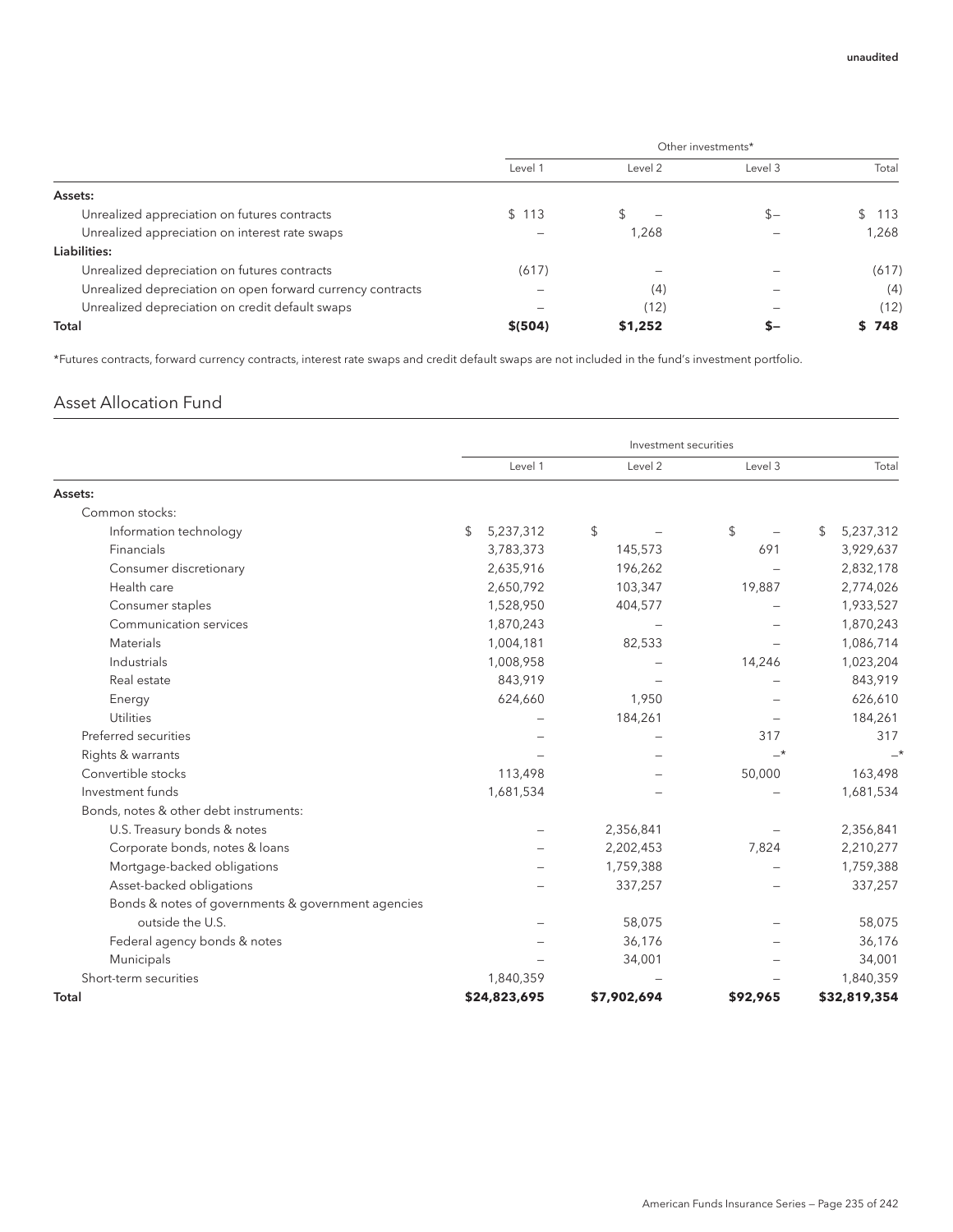|                                                 | Other investments <sup>†</sup> |         |         |                |  |  |
|-------------------------------------------------|--------------------------------|---------|---------|----------------|--|--|
|                                                 | Level 1                        | Level 2 | Level 3 | Total          |  |  |
| Assets:                                         |                                |         |         |                |  |  |
| Unrealized appreciation on futures contracts    | \$11,581                       | $s-$    | $S-$    | \$11,581       |  |  |
| Unrealized appreciation on credit default swaps |                                | 4       |         | $\overline{4}$ |  |  |
| Liabilities:                                    |                                |         |         |                |  |  |
| Unrealized depreciation on futures contracts    | (2,640)                        |         |         | (2,640)        |  |  |
| Total                                           | \$8,941                        | \$4     | s-      | \$8,945        |  |  |

\*Amount less than one thousand.

† Futures contracts and credit default swaps are not included in the fund's investment portfolio.

# Global Balanced Fund

|                                                    | Investment securities |              |         |              |  |
|----------------------------------------------------|-----------------------|--------------|---------|--------------|--|
|                                                    | Level 1               | Level 2      | Level 3 | Total        |  |
| Assets:                                            |                       |              |         |              |  |
| Common stocks:                                     |                       |              |         |              |  |
| Information technology                             | \$<br>30,123          | 36,310<br>\$ | $S -$   | \$<br>66,433 |  |
| Health care                                        | 26,616                | 11,135       |         | 37,751       |  |
| Financials                                         | 24,733                | 9,111        |         | 33,844       |  |
| Consumer discretionary                             | 24,562                | 6,337        |         | 30,899       |  |
| Consumer staples                                   | 13,361                | 16,253       |         | 29,614       |  |
| Industrials                                        | 8,069                 | 14,517       |         | 22,586       |  |
| Communication services                             | 7,090                 | 5,107        |         | 12,197       |  |
| Materials                                          | 2,944                 | 9,060        |         | 12,004       |  |
| Real estate                                        | 8,227                 | 1,907        |         | 10,134       |  |
| Energy                                             | 7,698                 | 2,361        |         | 10,059       |  |
| <b>Utilities</b>                                   | 1,037                 | 1,847        |         | 2,884        |  |
| Preferred securities                               |                       | 1,446        |         | 1,446        |  |
| Convertible stocks                                 | 1,379                 |              |         | 1,379        |  |
| Bonds, notes & other debt instruments:             |                       |              |         |              |  |
| Bonds & notes of governments & government agencies |                       |              |         |              |  |
| outside the U.S.                                   |                       | 62,470       |         | 62,470       |  |
| U.S. Treasury bonds & notes                        |                       | 47,938       |         | 47,938       |  |
| Corporate bonds, notes & loans                     |                       | 20,940       |         | 20,940       |  |
| Mortgage-backed obligations                        |                       | 4,438        |         | 4,438        |  |
| Municipals                                         |                       | 185          |         | 185          |  |
| Asset-backed obligations                           |                       | 81           |         | 81           |  |
| Short-term securities                              | 31,673                | 9,753        |         | 41,426       |  |
| Total                                              | \$187,512             | \$261,196    | \$-     | \$448,708    |  |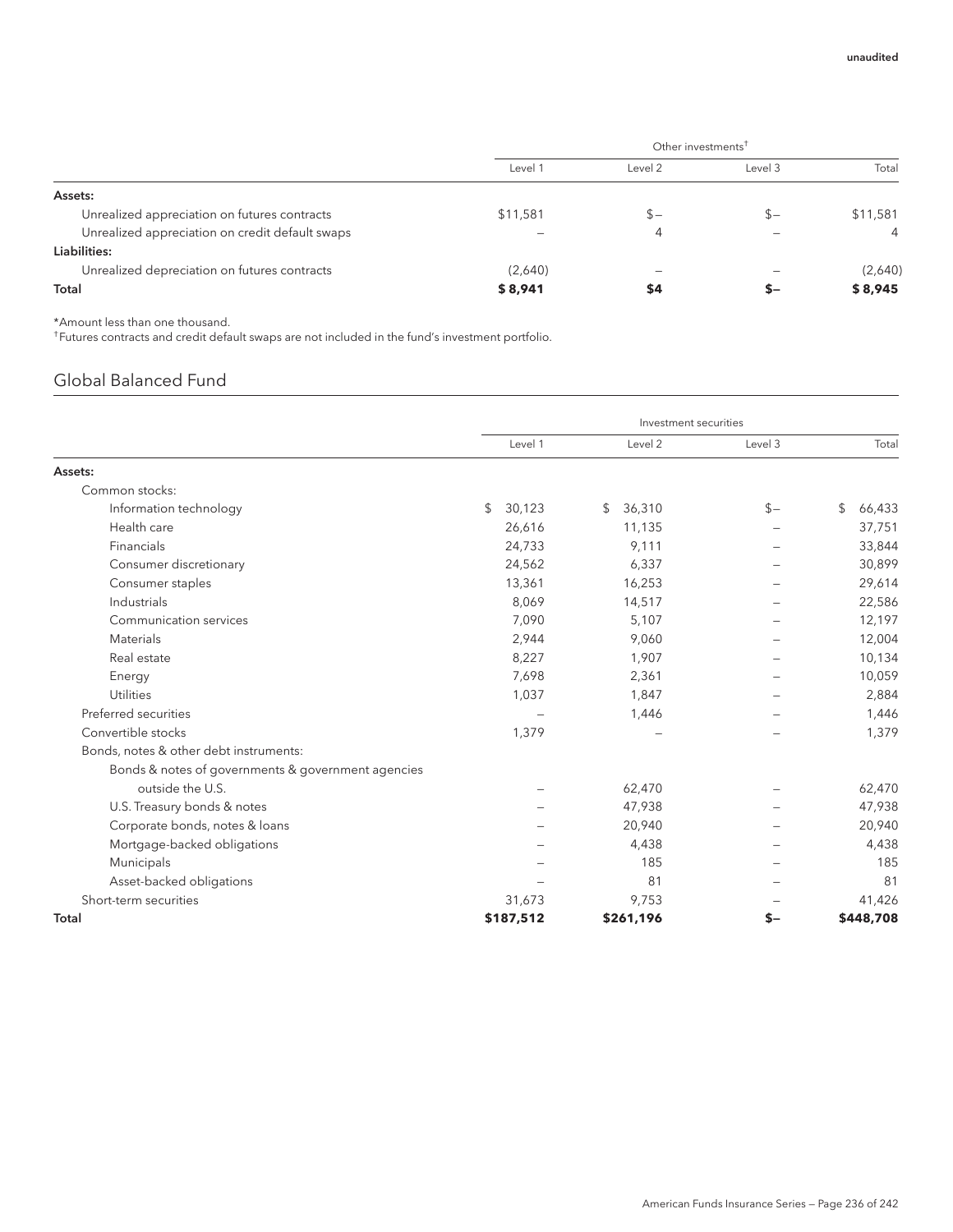|                                                            | Other investments* |         |         |           |  |  |
|------------------------------------------------------------|--------------------|---------|---------|-----------|--|--|
|                                                            | Level 1            | Level 2 | Level 3 | Total     |  |  |
| Assets:                                                    |                    |         |         |           |  |  |
| Unrealized appreciation on futures contracts               | \$87               |         | $S-$    | \$<br>-87 |  |  |
| Unrealized appreciation on open forward currency contracts |                    | 119     |         | 119       |  |  |
| Unrealized appreciation on interest rate swaps             |                    | 4       |         | 4         |  |  |
| Unrealized appreciation on credit default swaps            |                    |         |         |           |  |  |
| Liabilities:                                               |                    |         |         |           |  |  |
| Unrealized depreciation on futures contracts               | (20)               |         |         | (20)      |  |  |
| Unrealized depreciation on open forward currency contracts |                    | (185)   |         | (185)     |  |  |
| Unrealized depreciation on interest rate swaps             |                    | (122)   |         | (122)     |  |  |
| Unrealized depreciation on credit default swaps            |                    | (1)     |         | (1)       |  |  |
| Total                                                      | \$67               | \$(185) |         | \$(118)   |  |  |

\*Futures contracts, forward currency contracts, interest rate swaps and credit default swaps are not included in the fund's investment portfolio.

### The Bond Fund of America

|                                                    | Investment securities |                             |         |                 |  |  |  |
|----------------------------------------------------|-----------------------|-----------------------------|---------|-----------------|--|--|--|
|                                                    |                       |                             |         |                 |  |  |  |
|                                                    | Level 1               | Level 2                     | Level 3 | Total           |  |  |  |
| Assets:                                            |                       |                             |         |                 |  |  |  |
| Bonds, notes & other debt instruments:             |                       |                             |         |                 |  |  |  |
| U.S. Treasury bonds & notes                        | \$                    | $\mathbb{S}^-$<br>5,924,926 | $$-$    | \$<br>5,924,926 |  |  |  |
| Corporate bonds, notes & loans                     |                       | 4,156,776                   |         | 4,156,776       |  |  |  |
| Mortgage-backed obligations                        |                       | 2,028,559                   |         | 2,028,559       |  |  |  |
| Asset-backed obligations                           |                       | 458,526                     |         | 458,526         |  |  |  |
| Municipals                                         |                       | 215,375                     |         | 215,375         |  |  |  |
| Bonds & notes of governments & government agencies |                       |                             |         |                 |  |  |  |
| outside the U.S.                                   |                       | 129,714                     |         | 129,714         |  |  |  |
| Federal agency bonds & notes                       |                       | 12,552                      |         | 12,552          |  |  |  |
| Short-term securities                              | 1,588,616             |                             |         | 1,588,616       |  |  |  |
| Total                                              | \$1,588,616           | \$12,926,428                | S-      | \$14,515,044    |  |  |  |

|                                                            | Other investments* |           |         |           |  |
|------------------------------------------------------------|--------------------|-----------|---------|-----------|--|
|                                                            | Level 1            | Level 2   | Level 3 | Total     |  |
| Assets:                                                    |                    |           |         |           |  |
| Unrealized appreciation on futures contracts               | \$25.680           |           | $$-$    | \$25,680  |  |
| Unrealized appreciation on open forward currency contracts |                    | 963       |         | 963       |  |
| Unrealized appreciation on interest rate swaps             |                    | 541       |         | 541       |  |
| Unrealized appreciation on credit default swaps            |                    | 24        |         | 24        |  |
| Liabilities:                                               |                    |           |         |           |  |
| Unrealized depreciation on futures contracts               | (22, 577)          |           |         | (22, 577) |  |
| Unrealized depreciation on open forward currency contracts |                    | (851)     |         | (851)     |  |
| Unrealized depreciation on interest rate swaps             |                    | (7,766)   |         | (7, 766)  |  |
| Unrealized depreciation on credit default swaps            |                    | (16)      |         | (16)      |  |
| Total                                                      | \$3,103            | \$(7,105) | s–      | \$(4,002) |  |

\*Futures contracts, forward currency contracts, interest rate swaps and credit default swaps are not included in the fund's investment portfolio.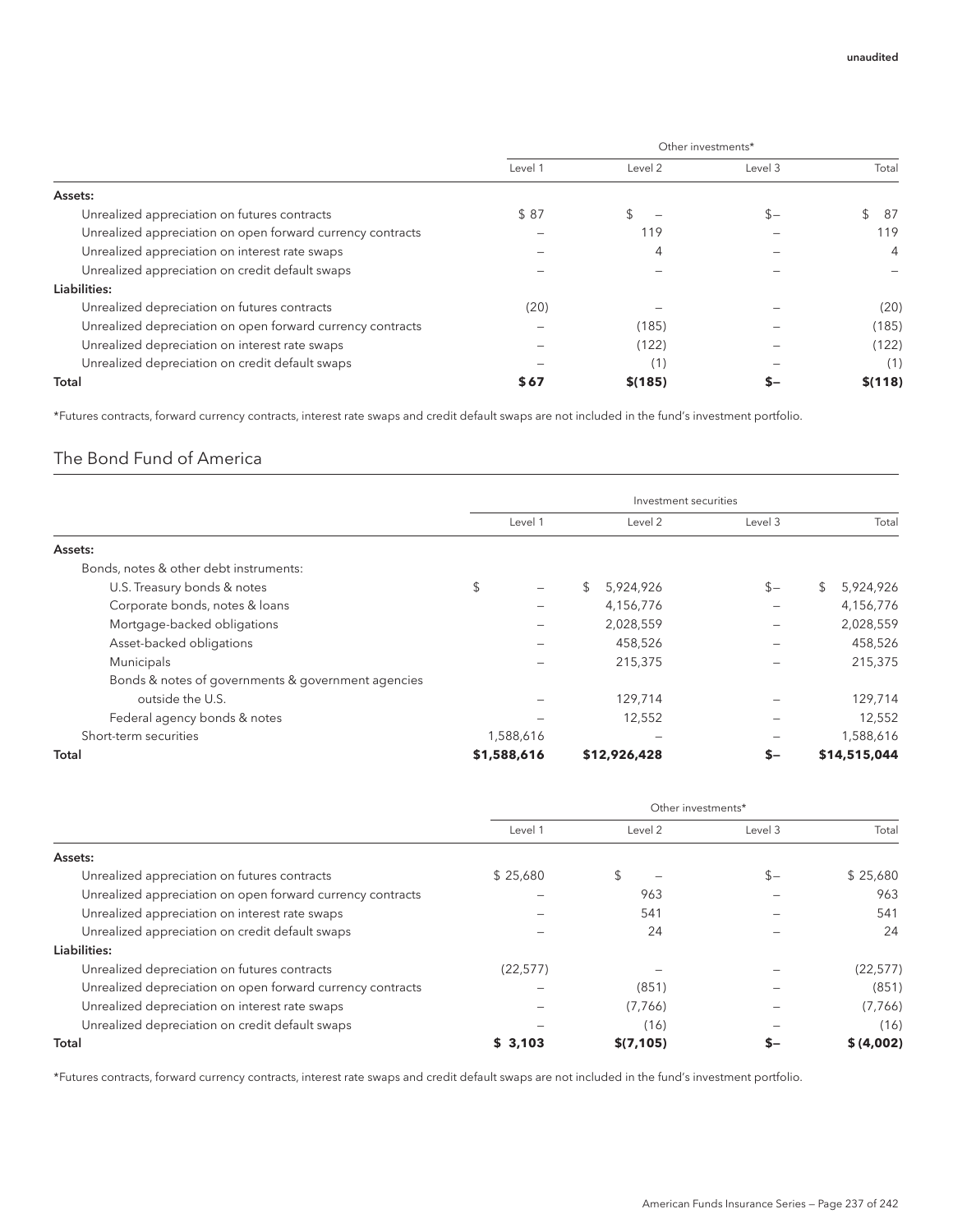## Capital World Bond Fund

|                                        |           | Investment securities |         |               |  |  |
|----------------------------------------|-----------|-----------------------|---------|---------------|--|--|
|                                        | Level 1   | Level 2               | Level 3 | Total         |  |  |
| Assets:                                |           |                       |         |               |  |  |
| Bonds, notes & other debt instruments: |           |                       |         |               |  |  |
| Euros                                  | \$        | \$<br>341,121         | \$      | \$<br>341,121 |  |  |
| Japanese yen                           |           | 204,732               |         | 204,732       |  |  |
| Chinese yuan renminbi                  |           | 203,249               |         | 203,249       |  |  |
| British pounds                         |           | 66,823                |         | 66,823        |  |  |
| Danish kroner                          |           | 52,873                |         | 52,873        |  |  |
| Canadian dollars                       |           | 43,676                |         | 43,676        |  |  |
| Mexican pesos                          |           | 42,362                |         | 42,362        |  |  |
| Russian rubles                         |           | 35,563                |         | 35,563        |  |  |
| Malaysian ringgits                     |           | 30,426                |         | 30,426        |  |  |
| Australian dollars                     |           | 21,983                |         | 21,983        |  |  |
| Indonesian rupiah                      |           | 15,364                |         | 15,364        |  |  |
| Colombian pesos                        |           | 13,039                |         | 13,039        |  |  |
| Brazilian reais                        |           | 9,702                 |         | 9,702         |  |  |
| South Korean won                       |           | 8,782                 |         | 8,782         |  |  |
| Indian rupees                          |           | 8,106                 |         | 8,106         |  |  |
| Czech korunas                          |           | 7,671                 |         | 7,671         |  |  |
| Ukrainian hryvnia                      |           | 7,588                 |         | 7,588         |  |  |
| Polish zloty                           |           | 7,049                 |         | 7,049         |  |  |
| Norwegian kroner                       |           | 6,563                 |         | 6,563         |  |  |
| Peruvian nuevos soles                  |           | 5,151                 |         | 5,151         |  |  |
| South African rand                     |           | 2,177                 |         | 2,177         |  |  |
| Ghanaian cedi                          |           | 1,587                 |         | 1,587         |  |  |
| Romanian leu                           |           | 1,217                 |         | 1,217         |  |  |
| U.S. dollars                           |           | 821,145               | 515     | 821,660       |  |  |
| Preferred securities                   |           |                       | 33      | 33            |  |  |
| Common stocks                          | 401       | 287                   | 1,569   | 2,257         |  |  |
| Rights & warrants                      | $\sim$    | $\equiv$              | $-*$    | $\rightarrow$ |  |  |
| Short-term securities                  | 115,820   | 25,831                |         | 141,651       |  |  |
| Total                                  | \$116,221 | \$1,984,067           | \$2,117 | \$2,102,405   |  |  |

|                                                            | Other investments <sup>+</sup> |           |         |                       |  |
|------------------------------------------------------------|--------------------------------|-----------|---------|-----------------------|--|
|                                                            | Level 1                        | Level 2   | Level 3 | Total                 |  |
| Assets:                                                    |                                |           |         |                       |  |
| Unrealized appreciation on futures contracts               | \$1.090                        |           | $S-$    | 1,090<br>$\mathbb{S}$ |  |
| Unrealized appreciation on open forward currency contracts |                                | 4,396     |         | 4.396                 |  |
| Unrealized appreciation on interest rate swaps             |                                | 221       |         | 221                   |  |
| Unrealized appreciation on credit default swaps            |                                | 16        |         | 16                    |  |
| Liabilities:                                               |                                |           |         |                       |  |
| Unrealized depreciation on futures contracts               | (2,316)                        |           |         | (2,316)               |  |
| Unrealized depreciation on open forward currency contracts |                                | (5,079)   |         | (5,079)               |  |
| Unrealized depreciation on interest rate swaps             |                                | (2,276)   |         | (2,276)               |  |
| Unrealized depreciation on credit default swaps            |                                | (9)       |         | (9)                   |  |
| Total                                                      | \$(1,226)                      | \$(2,731) |         | \$(3,957)             |  |

\*Amount less than one thousand.

† Futures contracts, forward currency contracts, interest rate swaps and credit default swaps are not included in the fund's investment portfolio.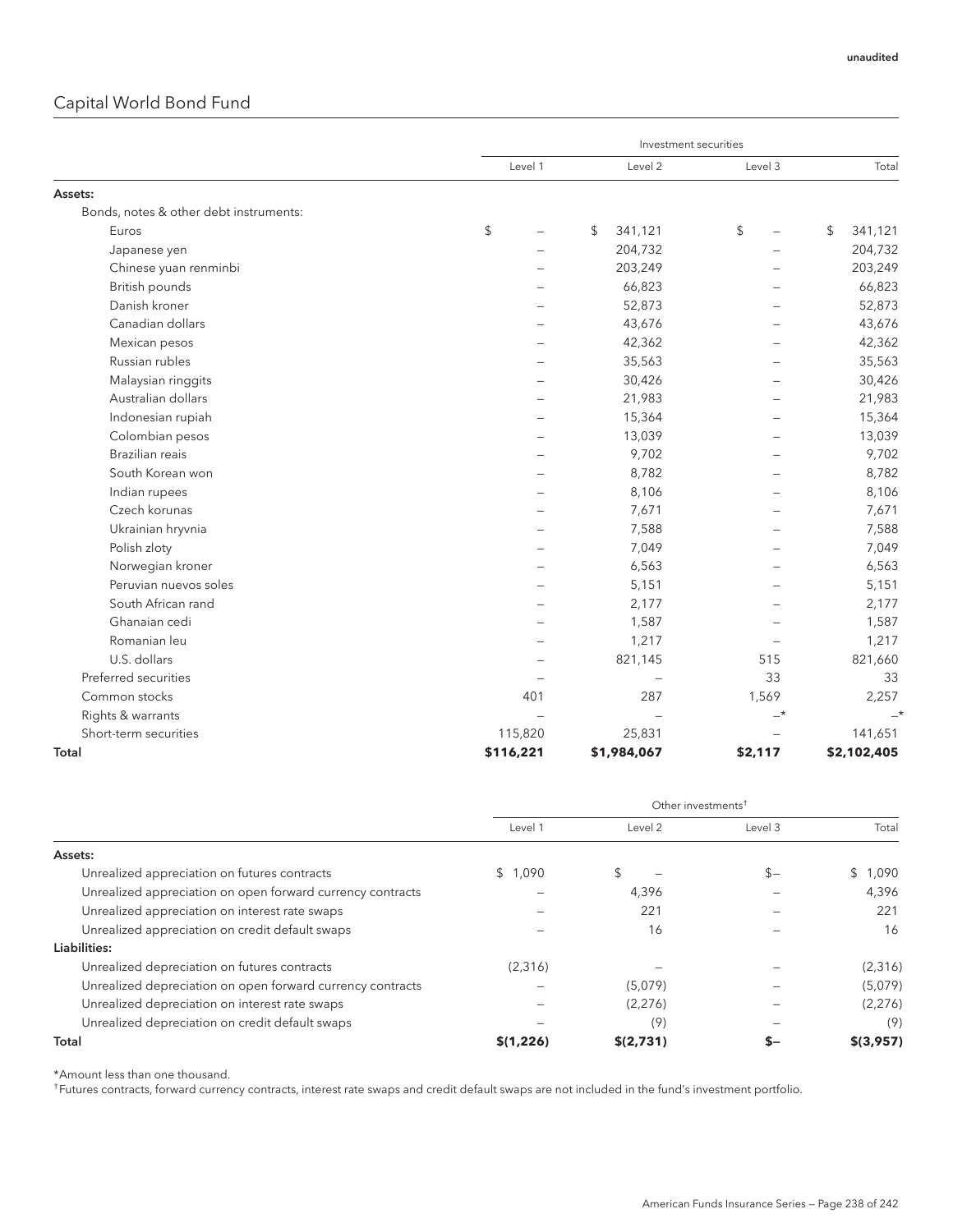#### American High-Income Trust

|                                        | Investment securities |           |          |               |  |  |
|----------------------------------------|-----------------------|-----------|----------|---------------|--|--|
|                                        | Level 1               | Level 2   | Level 3  | Total         |  |  |
| Assets:                                |                       |           |          |               |  |  |
| Bonds, notes & other debt instruments: |                       |           |          |               |  |  |
| Corporate bonds, notes & loans         | \$                    | \$966,664 | \$6,297  | \$<br>972,961 |  |  |
| U.S. Treasury bonds & notes            |                       | 1,148     |          | 1,148         |  |  |
| Asset-backed obligations               |                       | 363       |          | 363           |  |  |
| Convertible bonds & notes              |                       | 1,490     | 73       | 1,563         |  |  |
| Convertible stocks                     | 320                   | 466       |          | 786           |  |  |
| Common stocks                          | 21,381                | 5,819     | 32,126   | 59,326        |  |  |
| Preferred securities                   |                       | 2,217     | 719      | 2,936         |  |  |
| Rights & warrants                      | 1,008                 | 628       | $-1$     | 1,636         |  |  |
| Short-term securities                  | 23,989                | -         |          | 23,989        |  |  |
| Total                                  | \$46,698              | \$978,795 | \$39,215 | \$1,064,708   |  |  |

|                                                 | Other investments <sup>2</sup> |         |         |       |  |  |
|-------------------------------------------------|--------------------------------|---------|---------|-------|--|--|
|                                                 | Level 1                        | Level 2 | Level 3 | Total |  |  |
| Assets:                                         |                                |         |         |       |  |  |
| Unrealized appreciation on futures contracts    | \$381                          | $S =$   | \$–     | \$381 |  |  |
| Unrealized appreciation on credit default swaps |                                | 57      |         | 57    |  |  |
| Liabilities:                                    |                                |         |         |       |  |  |
| Unrealized depreciation on futures contracts    | (26)                           | -       |         | (26)  |  |  |
| Total                                           | \$355                          | \$57    | ъ-      | \$412 |  |  |

<sup>1</sup> Amount less than one thousand.

<sup>2</sup> Futures contracts and credit default swaps are not included in the investment portfolio.

The following table reconciles the valuation of the fund's Level 3 investment securities and related transactions for the nine months ended September 30, 2021 (dollars in thousands):

|                                                                                                           | Beginning<br>value at<br>1/1/2021 | Transfers<br>into<br>Level $3^3$ | Purchases | Sales                                       | Net<br>realized<br>loss | Unrealized<br>appreciation | Transfers<br>out of<br>Level $3^3$ | Ending<br>value at<br>9/30/2021 |
|-----------------------------------------------------------------------------------------------------------|-----------------------------------|----------------------------------|-----------|---------------------------------------------|-------------------------|----------------------------|------------------------------------|---------------------------------|
| Investment securities                                                                                     | \$28,783                          | \$1.847                          | \$793     | $\frac{1}{2}(1,124)$ \ $\frac{1}{2}(7,021)$ |                         | \$16,565                   | \$ (628)                           | \$39,215                        |
| Net unrealized appreciation during the period on Level 3 investment securities held at September 30, 2021 |                                   |                                  |           |                                             |                         |                            |                                    | \$9.370                         |

 $^3$ Transfers into or out of Level 3 are based on the beginning market value of the quarter in which they occurred. These transfers are the result of changes in the availability of pricing sources and/or in the observability of significant inputs used in valuing the securities.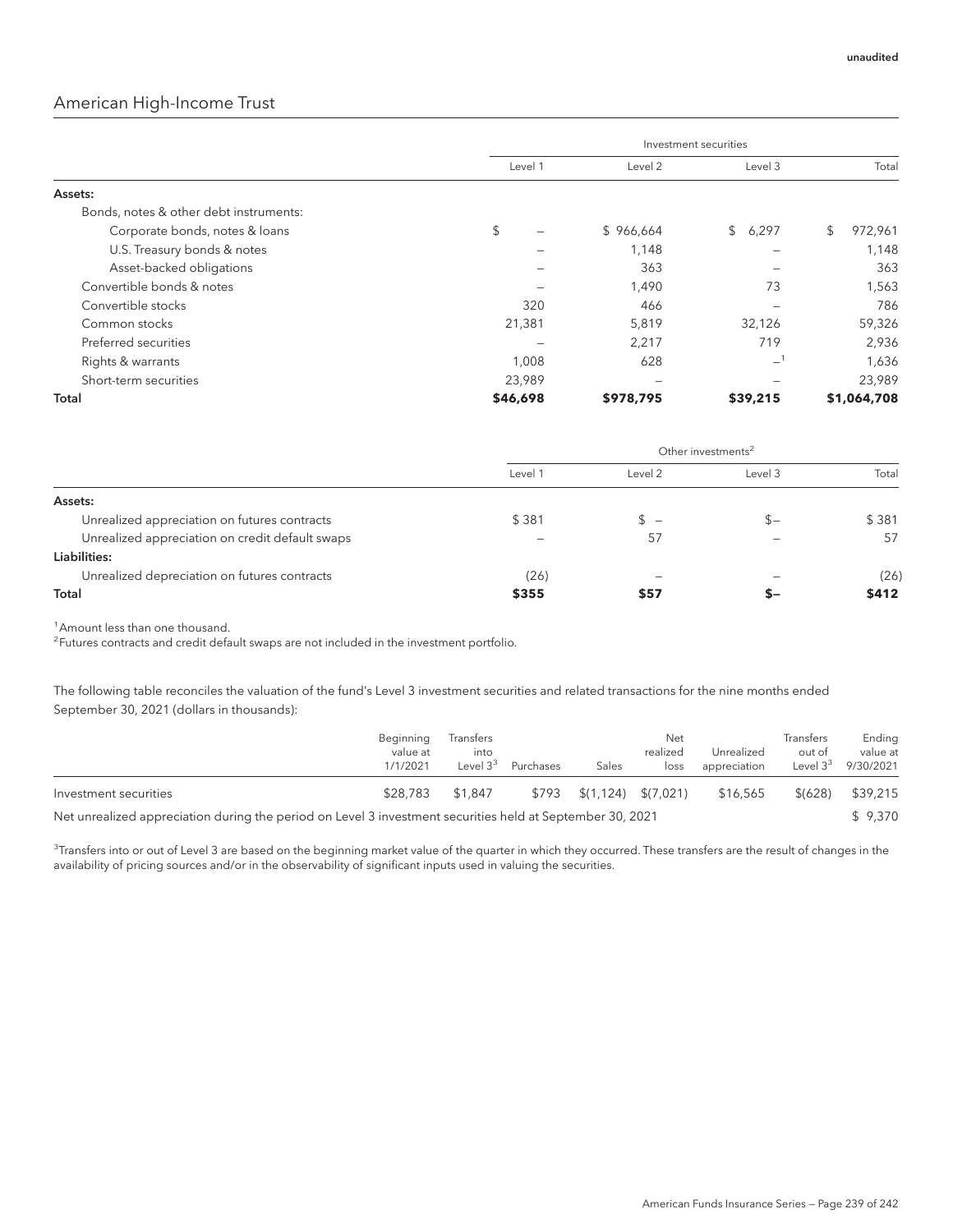Unobservable inputs — Valuation of the fund's Level 3 securities is based on significant unobservable inputs that reflect the investment adviser's determination of assumptions that market participants might reasonably use in valuing the securities. The following table provides additional information used by the fund's investment adviser to fair value the fund's Level 3 securities (dollars in thousands):

|                           | Value at<br>9/30/2021 | Valuation<br>techniques  | Unobservable<br>inputs        | Range<br>(if applicable) | Weighted<br>average <sup>1</sup> | Impact to<br>valuation from<br>an increase in<br>input <sup>2</sup> |
|---------------------------|-----------------------|--------------------------|-------------------------------|--------------------------|----------------------------------|---------------------------------------------------------------------|
|                           |                       |                          | Expected sale proceeds        | N/A                      | N/A                              | N/A                                                                 |
|                           |                       |                          | Vendor price                  | N/A                      | N/A                              | N/A                                                                 |
| Bonds, notes & other debt | \$6,297               | Estimated recovery value | Risk discount                 | 10%                      | 10%                              | Decrease                                                            |
| instruments               |                       |                          | Par value                     | N/A                      | N/A                              | N/A                                                                 |
|                           |                       | Yield analysis           | YTM risk premium              | $200$ bps                | 200 bps                          | Decrease                                                            |
| Convertible securities    | 73                    | Transaction price        | N/A                           | N/A                      | N/A                              | N/A                                                                 |
|                           |                       |                          | N/A                           | N/A                      | N/A                              | N/A                                                                 |
|                           |                       |                          | Risk discount                 | 90%                      | 90%                              | Decrease                                                            |
|                           |                       | Estimated recovery value | Par value                     | N/A                      | N/A                              | N/A                                                                 |
|                           | 32,126                |                          | Adjustment based on market    | 20%                      |                                  |                                                                     |
|                           |                       |                          | decline                       |                          | 20%                              | Decrease                                                            |
| Common stocks             |                       |                          | EV/EBITDA multiple            | $2.0x - 5.1x$            | 3.5x                             | Increase                                                            |
|                           |                       |                          | EV/EBITDA less CapEx multiple | $9.8x - 13.5x$           | 12.5x                            | Increase                                                            |
|                           |                       | Market comparable        | Discount to EV/EBITDA less    |                          |                                  |                                                                     |
|                           |                       | companies                | CapEx multiple                | 20%                      | 20%                              | Decrease                                                            |
|                           |                       |                          | <b>DLOM</b>                   | 16% - 21%                | 17%                              | Decrease                                                            |
|                           |                       | Market comparable        |                               | 3.5x                     | 3.5x                             |                                                                     |
| Preferred securities      | 719                   | companies                | EV/EBITDA multiple            |                          |                                  | Increase                                                            |
|                           |                       | <b>DLOM</b>              | 30%                           | 30%                      | Decrease                         |                                                                     |
| Rights & warrants         | $-3$                  | Estimated recovery value | N/A                           | N/A                      | N/A                              | N/A                                                                 |
| Total                     | \$39,215              |                          |                               |                          |                                  |                                                                     |

<sup>1</sup>Weighted average is by relative fair value.

 $^2$ This column represents the directional change in fair value of the Level 3 securities that would result in an increase from the corresponding input. A decrease to the unobservable input would have the opposite effect. Significant increases and decreases in these inputs in isolation could result in significantly higher or lower fair value measurements.

<sup>3</sup> Amount less than one thousand.

#### Key to abbreviations

CapEx = Capital expenditure

DLOM = Discount for lack of marketability

EBITDA = Earnings before income taxes, depreciation and amortization

EV = Enterprise value

YTM = Yield to maturity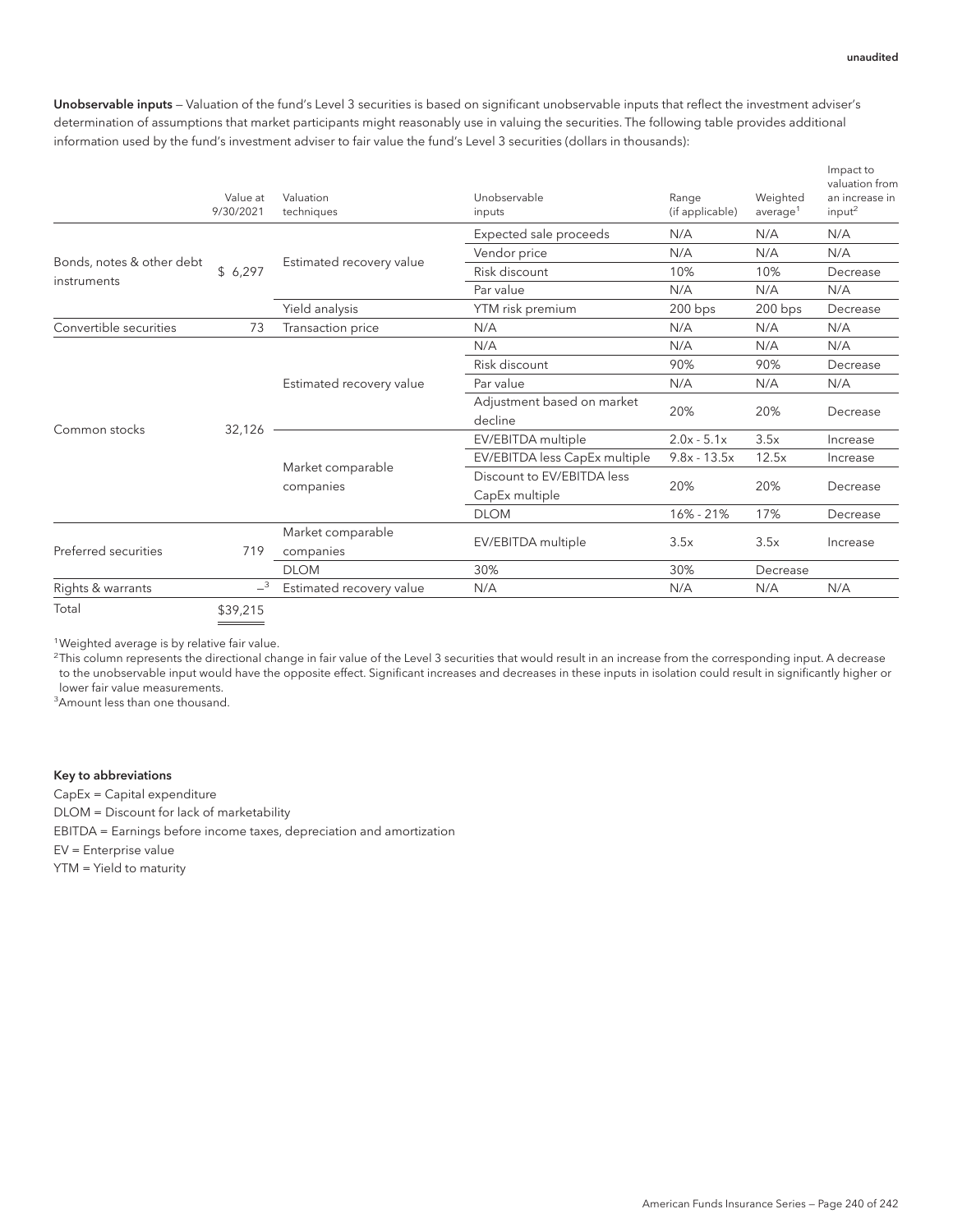### American Funds Mortgage Fund

|                                                            | Investment securities |           |         |           |
|------------------------------------------------------------|-----------------------|-----------|---------|-----------|
|                                                            | Level 1               | Level 2   | Level 3 | Total     |
| Assets:                                                    |                       |           |         |           |
| Bonds, notes & other debt instruments:                     |                       |           |         |           |
| Mortgage-backed obligations                                | $$-$                  | \$197.929 | $$-$    | \$197,929 |
| U.S. Treasury bonds & notes                                |                       | 57,746    |         | 57,746    |
| Asset-backed obligations                                   |                       | 11,664    |         | 11,664    |
| Bonds & notes of governments & government agencies outside |                       |           |         |           |
| the U.S.                                                   |                       | 754       |         | 754       |
| Federal agency bonds & notes                               |                       | 283       |         | 283       |
| Corporate bonds, notes & loans                             |                       | 253       |         | 253       |
| Short-term securities                                      |                       | 184,418   |         | 184,418   |
| <b>Total</b>                                               | $S-$                  | \$453,047 | s–      | \$453,047 |

|                                                | Other investments* |                          |         |         |
|------------------------------------------------|--------------------|--------------------------|---------|---------|
|                                                | Level 1            | Level 2                  | Level 3 | Total   |
| Assets:                                        |                    |                          |         |         |
| Unrealized appreciation on futures contracts   | \$215              | $\overline{\phantom{0}}$ | $S-$    | 215     |
| Unrealized appreciation on interest rate swaps |                    | 2,199                    |         | 2.199   |
| Liabilities:                                   |                    |                          |         |         |
| Unrealized depreciation on futures contracts   | (129)              |                          |         | (129)   |
| Total                                          | \$86               | \$2,199                  | $-$     | \$2,285 |

\*Futures contracts and interest rate swaps are not included in the fund's investment portfolio.

#### Ultra-Short Bond Fund

At September 30, 2021, all of the fund's investment securities were classified as Level 2.

#### U.S. Government Securities Fund

|                                        | Investment securities |             |         |               |
|----------------------------------------|-----------------------|-------------|---------|---------------|
|                                        | Level 1               | Level 2     | Level 3 | Total         |
| Assets:                                |                       |             |         |               |
| Bonds, notes & other debt instruments: |                       |             |         |               |
| U.S. Treasury bonds & notes            | $$-$                  | 966,551     | $S -$   | 966,551<br>\$ |
| Mortgage-backed obligations            |                       | 384,509     |         | 384,509       |
| Federal agency bonds & notes           | -                     | 254,639     | -       | 254,639       |
| Short-term securities                  |                       | 585,548     |         | 585,548       |
| Total                                  | $S-$                  | \$2,191,247 | $S-$    | \$2,191,247   |